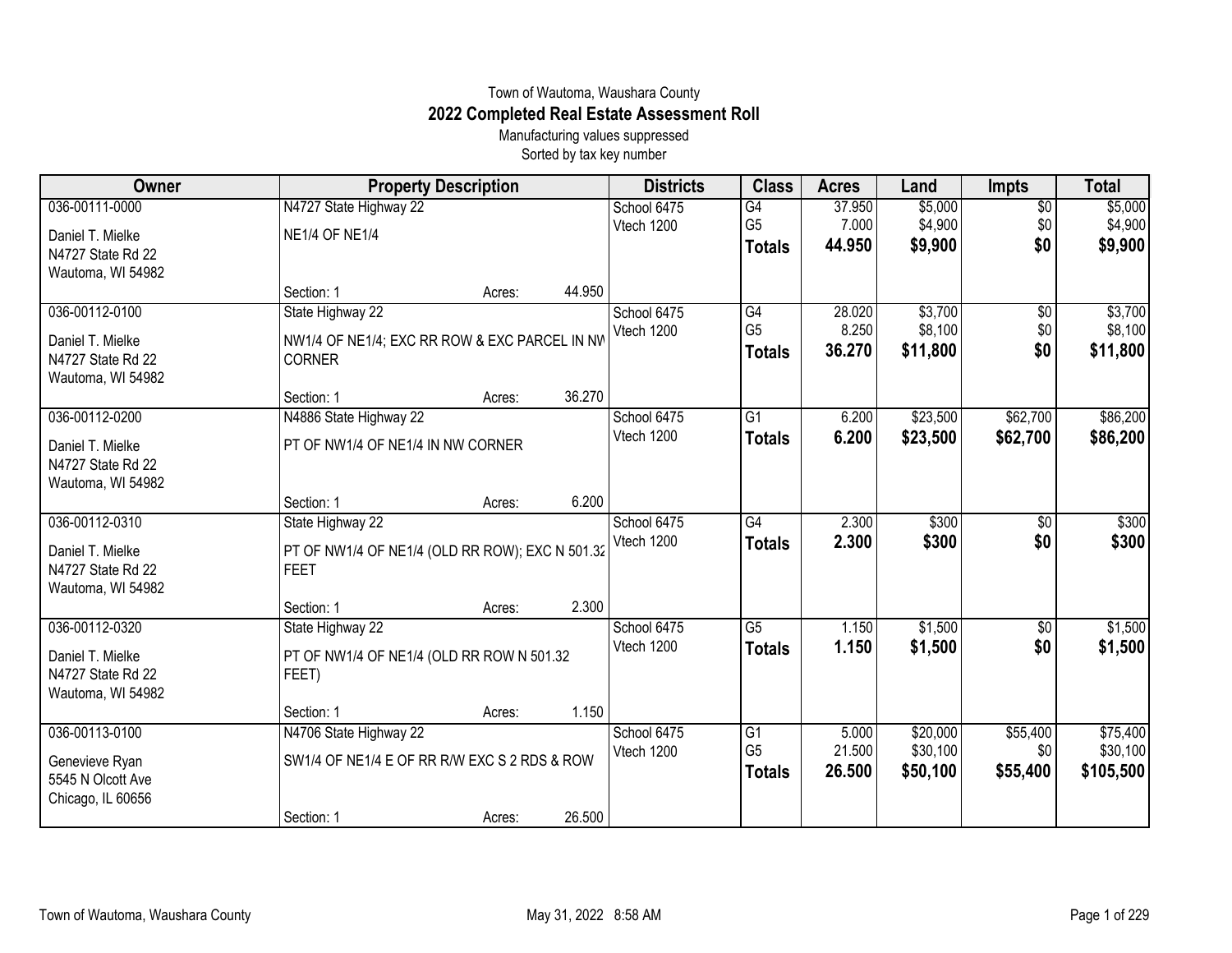| <b>Owner</b>                                                                                            | <b>Property Description</b>                                                                                                                                                                  |        | <b>Districts</b>          | <b>Class</b>                          | <b>Acres</b>              | Land                              | <b>Impts</b>                              | <b>Total</b>                       |
|---------------------------------------------------------------------------------------------------------|----------------------------------------------------------------------------------------------------------------------------------------------------------------------------------------------|--------|---------------------------|---------------------------------------|---------------------------|-----------------------------------|-------------------------------------------|------------------------------------|
| 036-00113-0210<br>Daniel T. Mielke<br>N4727 State Rd 22<br>Wautoma, WI 54982                            | State Highway 22<br>LOT 2 CSM 4016 & EASEMENT ACROSS S 2RD SW1/4<br>OF NE1/4 (W OF OL 1 CSM 4016)                                                                                            |        | School 6475<br>Vtech 1200 | G4<br><b>Totals</b>                   | 4.839<br>4.839            | \$700<br>\$700                    | $\overline{50}$<br>\$0                    | \$700<br>\$700                     |
|                                                                                                         | Section: 1<br>Acres:                                                                                                                                                                         | 4.839  |                           |                                       |                           |                                   |                                           |                                    |
| 036-00113-0310<br>Michael J. Laufenberg<br>Jean A. Laufenberg<br>N4760 State Rd 22<br>Wautoma, WI 54982 | N4760 State Highway 22<br>PT OF SW1/4 OF NE1/4, LOT 1 CSM 3952 & THAT<br>PART OF V439 P74 IN LOT 2 CSM 3952, NOW LOT 1<br><b>CSM 4016</b><br>Section: 1<br>Acres:                            | 8.605  | School 6475<br>Vtech 1200 | $\overline{G1}$<br><b>Totals</b>      | 8.605<br>8.605            | \$30,400<br>\$30,400              | \$67,000<br>\$67,000                      | \$97,400<br>\$97,400               |
| 036-00113-0400<br>Daniel T. Mielke<br>N4727 State Rd 22<br>Wautoma, WI 54982                            | State Highway 22<br>S 2 RDS OF SW1/4 OF NE1/4 (INCLUDES OL 1 CSM<br>4016) & S 2 RDS OF W 2 RDS SE1/4 OF NE1/4; SUBJ<br>TO EASEMENTS V188 P635, V356 P294 & V524 P497<br>Section: 1<br>Acres: | 1.025  | School 6475<br>Vtech 1200 | $\overline{G1}$<br><b>Totals</b>      | 1.025<br>1.025            | \$1,400<br>\$1,400                | \$0<br>\$0                                | \$1,400<br>\$1,400                 |
| 036-00114-0110<br>Daniel T. Mielke<br>N4727 State Rd 22<br>Wautoma, WI 54982                            | State Highway 22<br>LOT 1 CSM 4524<br>Section: 1<br>Acres:                                                                                                                                   | 39.100 | School 6475<br>Vtech 1200 | G1<br>G <sub>6</sub><br><b>Totals</b> | 0.500<br>38.600<br>39.100 | \$6,500<br>\$104,200<br>\$110,700 | \$4,500<br>\$0<br>\$4,500                 | \$11,000<br>\$104,200<br>\$115,200 |
| 036-00114-0120<br>Daniel T. Mielke<br>N4727 State Rd 22<br>Wautoma, WI 54982                            | State Highway 22<br>S 2 RDS SE1/4 OF NE1/4; EXC W 2RDS SUBJ TO ROW<br>Section: 1<br>Acres:                                                                                                   | 0.975  | School 6475<br>Vtech 1200 | $\overline{G1}$<br><b>Totals</b>      | 0.975<br>0.975            | \$2,500<br>\$2,500                | $\overline{50}$<br>\$0                    | \$2,500<br>\$2,500                 |
| 036-00121-0100<br>Daniel T. Mielke<br>N4727 State Rd 22<br>Wautoma, WI 54982                            | N4835 State Highway 22<br>LOT 1 CSM 4936<br>Section: 1<br>Acres:                                                                                                                             | 5.000  | School 6475<br>Vtech 1200 | G4<br>G7<br><b>Totals</b>             | 3.800<br>1.200<br>5.000   | \$400<br>\$10,000<br>\$10,400     | $\overline{50}$<br>\$143,800<br>\$143,800 | \$400<br>\$153,800<br>\$154,200    |
| 036-00121-0200<br>Daniel T. Mielke<br>N4727 State Rd 22<br>Wautoma, WI 54982                            | State Highway 22<br>NE1/4 OF FRAC NW1/4; LESS CSM 4936<br>Section: 1<br>Acres:                                                                                                               | 39.990 | School 6475<br>Vtech 1200 | G4<br>G <sub>5</sub><br><b>Totals</b> | 37.990<br>2.000<br>39.990 | \$4,600<br>\$1,100<br>\$5,700     | $\overline{30}$<br>\$0<br>\$0             | \$4,600<br>\$1,100<br>\$5,700      |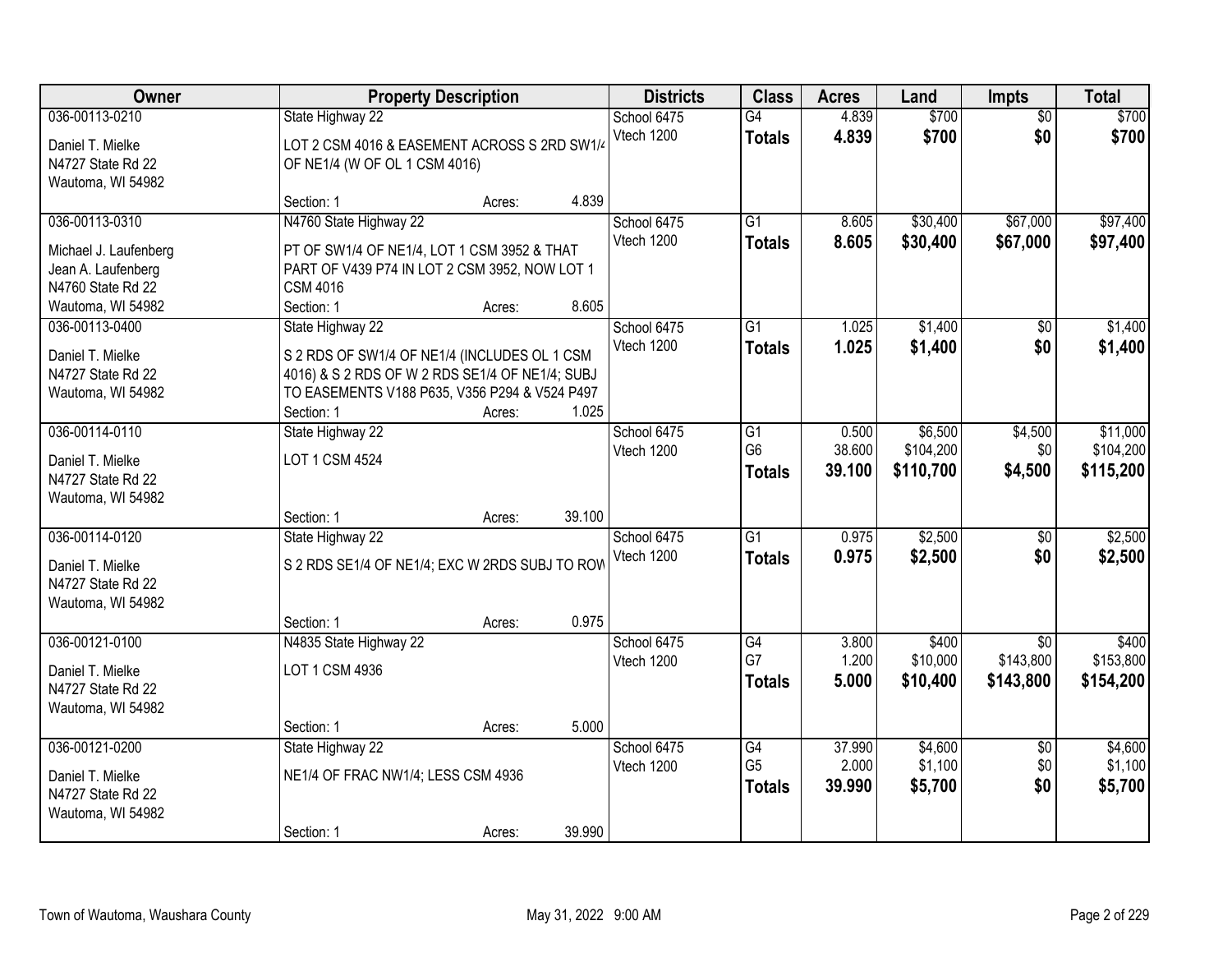| Owner                    | <b>Property Description</b>                 |        |        | <b>Districts</b> | <b>Class</b>    | <b>Acres</b> | Land     | <b>Impts</b>    | <b>Total</b>    |
|--------------------------|---------------------------------------------|--------|--------|------------------|-----------------|--------------|----------|-----------------|-----------------|
| 036-00122-0000           | County Rd O                                 |        |        | School 6475      | G4              | 33.700       | \$3,500  | $\overline{60}$ | \$3,500         |
| Daniel T. Mielke         | FRAC NW1/4 OF NW1/4                         |        |        | Vtech 1200       | G <sub>5</sub>  | 9.000        | \$9,000  | \$0             | \$9,000         |
| N4727 State Rd 22        |                                             |        |        |                  | G5M             | 2.310        | \$3,000  | \$0             | \$3,000         |
| Wautoma, WI 54982        |                                             |        |        |                  | <b>Totals</b>   | 45.010       | \$15,500 | \$0             | \$15,500        |
|                          | Section: 1                                  | Acres: | 45.010 |                  |                 |              |          |                 |                 |
| 036-00123-0000           | State Highway 22                            |        |        | School 6475      | G4              | 32.000       | \$4,500  | \$0             | \$4,500         |
| Daniel T. Mielke         | SW1/4 OF NW1/4; SUBJ TO EASE                |        |        | Vtech 1200       | G <sub>5</sub>  | 8.000        | \$8,000  | \$0             | \$8,000         |
| N4727 State Rd 22        |                                             |        |        |                  | <b>Totals</b>   | 40.000       | \$12,500 | \$0             | \$12,500        |
| Wautoma, WI 54982        | Section: 1                                  | Acres: | 40.000 |                  |                 |              |          |                 |                 |
| 036-00124-0000           | N4727 State Highway 22                      |        |        | School 6475      | G4              | 32.000       | \$4,800  | \$0             | \$4,800         |
| Daniel T. Mielke         | <b>SE1/4 OF NW1/4</b>                       |        |        | Vtech 1200       | G <sub>5</sub>  | 1.000        | \$100    | \$0             | \$100           |
| N4727 State Rd 22        |                                             |        |        |                  | G5M             | 2.500        | \$3,300  | \$0             | \$3,300         |
| Wautoma, WI 54982        |                                             |        |        |                  | G7              | 4.500        | \$25,300 | \$99,500        | \$124,800       |
|                          | Section: 1                                  | Acres: | 40.000 |                  | <b>Totals</b>   | 40.000       | \$33,500 | \$99,500        | \$133,000       |
| 036-00131-0100           | State Highway 22                            |        |        | School 6475      | X4              | 3.000        | \$0      | \$0             | $\overline{50}$ |
| <b>Union Cemetery</b>    | 3A PARCEL IN NE CORNER OF NE 1/4 OF SW1/4   |        |        | Vtech 1200       | <b>Totals</b>   | 3.000        | \$0      | \$0             | \$0             |
| Wautoma, WI 54982        |                                             |        |        |                  |                 |              |          |                 |                 |
|                          | Section: 1                                  | Acres: | 3.000  |                  |                 |              |          |                 |                 |
| 036-00131-0210           | N4699 State Highway 22                      |        |        | School 6475      | G1              | 2.000        | \$16,000 | \$25,200        | \$41,200        |
| Michael Carter           | NE1/4 OF SW1/4 LESS CEMETERY LESS CSM #3012 |        |        | Vtech 1200       | G <sub>6</sub>  | 13.530       | \$37,100 | \$0             | \$37,100        |
| PO Box 382               |                                             |        |        |                  | <b>Totals</b>   | 15.530       | \$53,100 | \$25,200        | \$78,300        |
| Wild Rose, WI 54984-0382 |                                             |        |        |                  |                 |              |          |                 |                 |
|                          | Section: 1                                  | Acres: | 15.530 |                  |                 |              |          |                 |                 |
| 036-00131-0220           | W7544 County Rd MM                          |        |        | School 6475      | $\overline{G1}$ | 5.030        | \$20,100 | \$152,100       | \$172,200       |
| Karl Kromrie             | PT OF NE1/4 SW1/4, LOT E CSM #3012          |        |        | Vtech 1200       | <b>Totals</b>   | 5.030        | \$20,100 | \$152,100       | \$172,200       |
| Gloria Kloiber           |                                             |        |        |                  |                 |              |          |                 |                 |
| W7544 County Rd Mm       |                                             |        |        |                  |                 |              |          |                 |                 |
| Wautoma, WI 54982        | Section: 1                                  | Acres: | 5.030  |                  |                 |              |          |                 |                 |
| 036-00131-0230           | W7574 County Rd MM                          |        |        | School 6475      | $\overline{G1}$ | 6.320        | \$23,800 | \$93,300        | \$117,100       |
| William N. May           | PT OF NE1/4 SW1/4, LOT F CSM #3012          |        |        | Vtech 1200       | <b>Totals</b>   | 6.320        | \$23,800 | \$93,300        | \$117,100       |
| W7574 County Rd Mm       |                                             |        |        |                  |                 |              |          |                 |                 |
| Wautoma, WI 54982        |                                             |        |        |                  |                 |              |          |                 |                 |
|                          | Section: 1                                  | Acres: | 6.320  |                  |                 |              |          |                 |                 |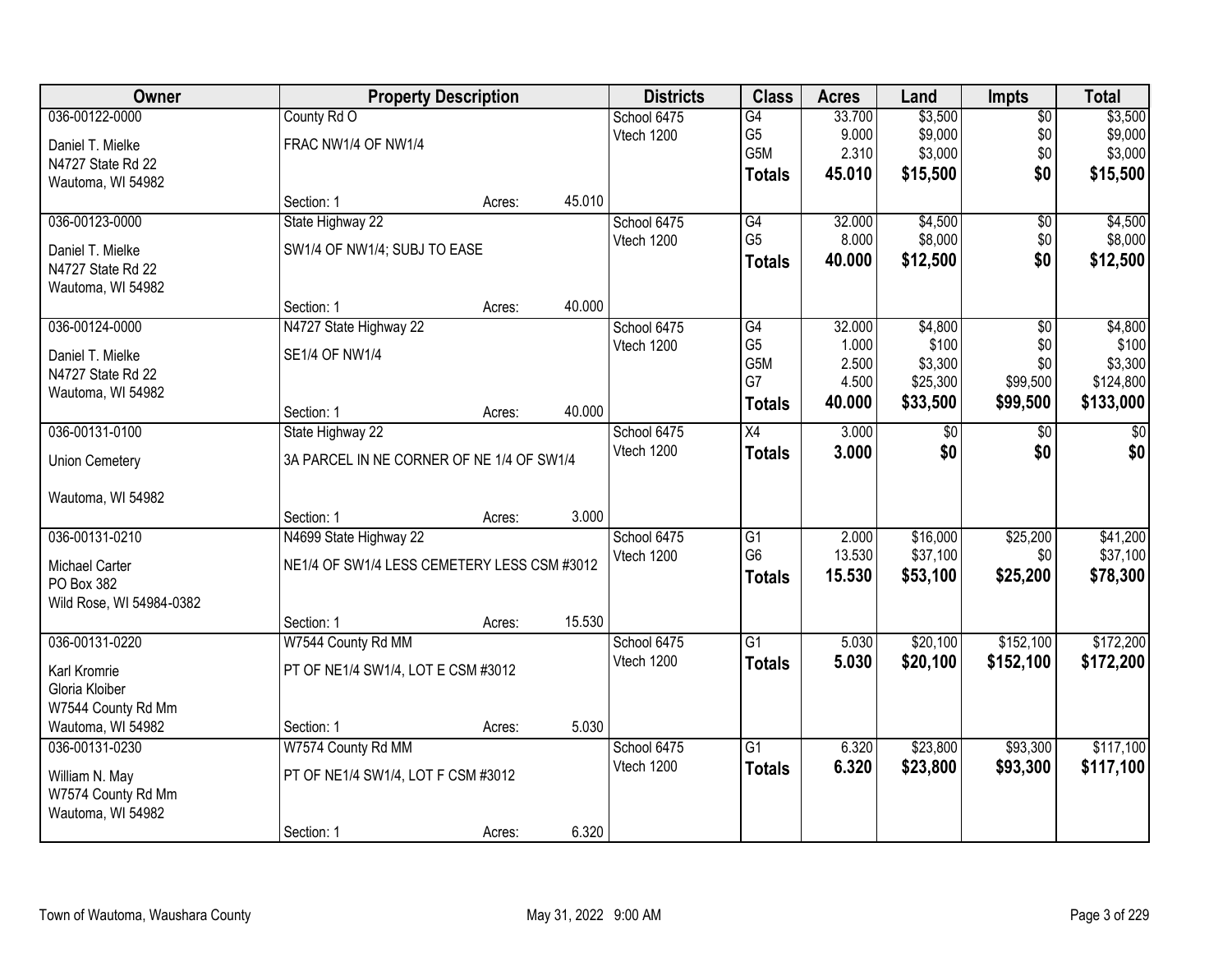| Owner                                     | <b>Property Description</b>                                         |        |        | <b>Districts</b> | <b>Class</b>    | <b>Acres</b> | Land      | <b>Impts</b> | <b>Total</b> |
|-------------------------------------------|---------------------------------------------------------------------|--------|--------|------------------|-----------------|--------------|-----------|--------------|--------------|
| 036-00131-0241                            | W7580 County Rd MM                                                  |        |        | School 6475      | $\overline{G1}$ | 10.120       | \$34,800  | \$165,800    | \$200,600    |
| <b>Kirk Morrow</b>                        | PT OF NE1/4 SW1/4, LOTS G&H CSM #3012                               |        |        | Vtech 1200       | <b>Totals</b>   | 10.120       | \$34,800  | \$165,800    | \$200,600    |
| Rosemary Morrow                           |                                                                     |        |        |                  |                 |              |           |              |              |
| W7580 County Rd Mm                        |                                                                     |        |        |                  |                 |              |           |              |              |
| Wautoma, WI 54982                         | Section: 1                                                          | Acres: | 10.120 |                  |                 |              |           |              |              |
| 036-00132-0000                            | W7684 County Rd MM                                                  |        |        | School 6475      | $\overline{G1}$ | 2.000        | \$16,000  | \$233,900    | \$249,900    |
| David G. Gunderson                        | <b>NW1/4 OF SW1/4</b>                                               |        |        | Vtech 1200       | G <sub>5</sub>  | 7.000        | \$7,000   | \$0          | \$7,000      |
| Delores J. Gunderson                      |                                                                     |        |        |                  | G <sub>6</sub>  | 31.000       | \$82,800  | \$0          | \$82,800     |
| N7684 County Rd Mm                        |                                                                     |        |        |                  | <b>Totals</b>   | 40.000       | \$105,800 | \$233,900    | \$339,700    |
| Wautoma, WI 54982                         | Section: 1                                                          | Acres: | 40.000 |                  |                 |              |           |              |              |
| 036-00133-0111                            | W7645 County Rd MM                                                  |        |        | School 6475      | $\overline{G1}$ | 1.310        | \$11,900  | \$76,600     | \$88,500     |
|                                           |                                                                     |        |        | Vtech 1200       | <b>Totals</b>   | 1.310        | \$11,900  | \$76,600     | \$88,500     |
| Frank N. Woiak<br>W7649 County Rd Mm      | PT OF E1/2 SW1/4 SW1/4, PT OF LOT 1 CSM 3626,<br>NOW LOT 1 CSM 3865 |        |        |                  |                 |              |           |              |              |
| Wautoma, WI 54982-7192                    |                                                                     |        |        |                  |                 |              |           |              |              |
|                                           | Section: 1                                                          | Acres: | 1.310  |                  |                 |              |           |              |              |
| 036-00133-0112                            | W7605 County Rd MM                                                  |        |        | School 6475      | $\overline{G1}$ | 1.290        | \$11,700  | \$108,400    | \$120,100    |
|                                           |                                                                     |        |        | Vtech 1200       | <b>Totals</b>   | 1.290        | \$11,700  | \$108,400    | \$120,100    |
| John T. Ecklund                           | LOT 2 CSM 3865                                                      |        |        |                  |                 |              |           |              |              |
| Gayle M. Ecklund                          |                                                                     |        |        |                  |                 |              |           |              |              |
| 7376 W Potomac Ave<br>Milwaukee, WI 53216 | Section: 1                                                          |        | 1.290  |                  |                 |              |           |              |              |
| 036-00133-0113                            | W7627 County Rd MM                                                  | Acres: |        | School 6475      | $\overline{G1}$ | 2.000        | \$16,000  | \$220,200    | \$236,200    |
|                                           |                                                                     |        |        | Vtech 1200       | G <sub>4</sub>  | 10.000       | \$1,100   | \$0          | \$1,100      |
| Daniel C. Vassh                           | PT OF SW-SW AND E1/2 NW-NW SEC 12, LOT 1 & OL                       |        |        |                  | G5M             | 26.850       | \$37,600  | \$0          | \$37,600     |
| W7627 County Rd Mm                        | 1 CSM 3626 LESS CSM 3865                                            |        |        |                  | <b>Totals</b>   | 38.850       | \$54,700  | \$220,200    | \$274,900    |
| Wautoma, WI 54982                         |                                                                     |        |        |                  |                 |              |           |              |              |
|                                           | Section: 1                                                          | Acres: | 38.850 |                  |                 |              |           |              |              |
| 036-00133-0211                            | W7665 County Rd MM                                                  |        |        | School 6475      | $\overline{G1}$ | 4.000        | \$18,700  | \$151,300    | \$170,000    |
| James L. Goyette                          | PT OF W1/2 OF SW1/4 OF SW1/4, LOT 1 CSM #2851                       |        |        | Vtech 1200       | <b>Totals</b>   | 4.000        | \$18,700  | \$151,300    | \$170,000    |
| Judith A. Goyette                         | AND ADJ 2A PARCEL                                                   |        |        |                  |                 |              |           |              |              |
| W7665 County Rd Mm                        |                                                                     |        |        |                  |                 |              |           |              |              |
| Wautoma, WI 54982                         | Section: 1                                                          | Acres: | 4.000  |                  |                 |              |           |              |              |
| 036-00133-0231                            | W7675 County Rd MM                                                  |        |        | School 6475      | G1              | 1.980        | \$15,900  | \$114,400    | \$130,300    |
| Hearth Stone Place, LLC                   | W1/2 OF SW1/4 OF SW1/4; LESS CSM 2851 & LESS O                      |        |        | Vtech 1200       | G <sub>6</sub>  | 13.000       | \$36,400  | \$0          | \$36,400     |
| N94 W6702 Fieldcrest St                   | 1 CSM 3626 & LESS V819 P708                                         |        |        |                  | <b>Totals</b>   | 14.980       | \$52,300  | \$114,400    | \$166,700    |
| Cedarburg, WI 53012-1235                  |                                                                     |        |        |                  |                 |              |           |              |              |
|                                           | Section: 1                                                          | Acres: | 14.980 |                  |                 |              |           |              |              |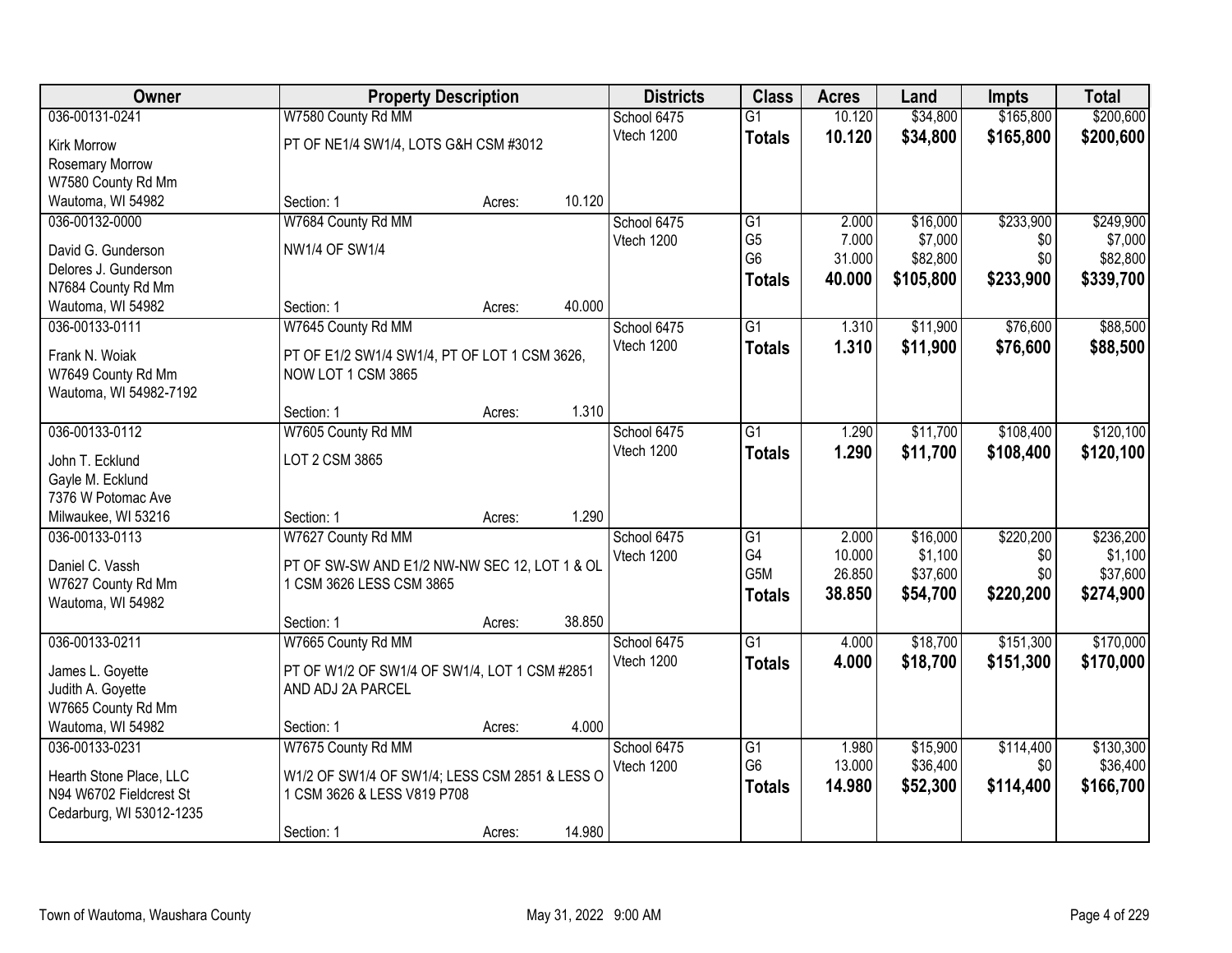| Owner                          | <b>Property Description</b>                   |        |        | <b>Districts</b> | <b>Class</b>                      | <b>Acres</b>   | Land       | Impts           | <b>Total</b> |
|--------------------------------|-----------------------------------------------|--------|--------|------------------|-----------------------------------|----------------|------------|-----------------|--------------|
| 036-00134-0100                 | County Rd MM                                  |        |        | School 6475      | $\overline{G1}$                   | 1.000          | \$10,000   | $\overline{60}$ | \$10,000     |
| Daniel C. Vassh                | W1/2 SE1/4 SW1/4                              |        |        | Vtech 1200       | G4                                | 5.500          | \$1,000    | \$0             | \$1,000      |
| Linda C. Vassh                 |                                               |        |        |                  | G <sub>5</sub>                    | 13.500         | \$17,800   | \$0             | \$17,800     |
| W7627 County Rd Mm             |                                               |        |        |                  | <b>Totals</b>                     | 20.000         | \$28,800   | \$0             | \$28,800     |
| Wautoma, WI 54982              | Section: 1                                    | Acres: | 20.000 |                  |                                   |                |            |                 |              |
| 036-00134-0200                 | County Rd MM                                  |        |        | School 6475      | G4                                | 17.220         | \$3,000    | $\overline{50}$ | \$3,000      |
|                                |                                               |        |        | Vtech 1200       | G <sub>5</sub>                    | 0.500          | \$100      | \$0             | \$100        |
| Linda Vassh<br>Daniel C. Vassh | E1/2 SE1/4 SW1/4 EXC HWY                      |        |        |                  | <b>Totals</b>                     | 17.720         | \$3,100    | \$0             | \$3,100      |
| W7627 County Rd Mm             |                                               |        |        |                  |                                   |                |            |                 |              |
| Wautoma, WI 54982              | Section: 1                                    | Acres: | 17.720 |                  |                                   |                |            |                 |              |
| 036-00141-0100                 | State Highway 22                              |        |        | School 6475      | G4                                | 0.500          | \$100      | \$0             | \$100        |
|                                |                                               |        |        | Vtech 1200       | G5M                               | 19.500         | \$27,300   | \$0             | \$27,300     |
| Daniel T. Mielke               | N1/2 OF NE1/4 OF SE1/4; SUBJ TO EASEMENT OVER |        |        |                  | <b>Totals</b>                     | 20.000         | \$27,400   | \$0             | \$27,400     |
| N4727 State Rd 22              | EAST 2 RODS                                   |        |        |                  |                                   |                |            |                 |              |
| Wautoma, WI 54982              |                                               |        |        |                  |                                   |                |            |                 |              |
|                                | Section: 1                                    | Acres: | 20.000 |                  |                                   |                |            |                 |              |
| 036-00141-0200                 | County Rd MM                                  |        |        | School 6475      | G <sub>6</sub>                    | 1.000          | \$2,800    | \$0             | \$2,800      |
| Daniel L. Bray                 | S1/2 OF NE1/4 OF SE1/4 & EAS                  |        |        | Vtech 1200       | W <sub>8</sub>                    | 19.000         | (\$53,200) | \$0             | \$0          |
| Brionne E. Roberts-Bray        |                                               |        |        |                  | <b>Totals</b>                     | 20.000         | \$2,800    | \$0             | \$2,800      |
| PO Box 131                     |                                               |        |        |                  |                                   |                |            |                 |              |
| Wautoma, WI 54982              | Section: 1                                    | Acres: | 20.000 |                  |                                   |                |            |                 |              |
| 036-00142-0110                 | N4698 State Rd 22                             |        |        | School 6475      | $\overline{G1}$                   | 2.000          | \$16,000   | \$61,200        | \$77,200     |
| Gary D. Rilling                | LOT 1 CSM 6451 AND EASEMENT                   |        |        | Vtech 1200       | G <sub>6</sub>                    | 13.010         | \$33,800   | \$0             | \$33,800     |
| Joan Y. Rilling                |                                               |        |        |                  | <b>Totals</b>                     | 15.010         | \$49,800   | \$61,200        | \$111,000    |
| N4698 State Rd 22              |                                               |        |        |                  |                                   |                |            |                 |              |
| Wautoma, WI 54982              | Section: 1                                    | Acres: | 15.010 |                  |                                   |                |            |                 |              |
| 036-00142-0210                 | N4652 State Highway 22                        |        |        | School 6475      | $\overline{G1}$                   | 4.240          | \$19,000   | \$145,500       | \$164,500    |
|                                |                                               |        |        | Vtech 1200       | <b>Totals</b>                     | 4.240          | \$19,000   | \$145,500       | \$164,500    |
| Jeffrey M. Friedrich Sr        | LOT 1 CSM 5102                                |        |        |                  |                                   |                |            |                 |              |
| Dawn M. Friedrich              |                                               |        |        |                  |                                   |                |            |                 |              |
| N4652 State Rd 22              |                                               |        |        |                  |                                   |                |            |                 |              |
| Wautoma, WI 54982              | Section: 1                                    | Acres: | 4.240  |                  |                                   |                |            |                 |              |
| 036-00142-0220                 | N4604 State Highway 22                        |        |        | School 6475      | $\overline{G1}$<br>G <sub>5</sub> | 1.000<br>2.000 | \$10,000   | \$63,300        | \$73,300     |
| <b>Beverly Zuehlke</b>         | LOT 2 CSM 5102                                |        |        | Vtech 1200       |                                   |                | \$2,900    | \$0             | \$2,900      |
| N4604 State Rd 22              |                                               |        |        |                  | <b>Totals</b>                     | 3.000          | \$12,900   | \$63,300        | \$76,200     |
| Wautoma, WI 54982-5328         |                                               |        |        |                  |                                   |                |            |                 |              |
|                                | Section: 1                                    | Acres: | 3.000  |                  |                                   |                |            |                 |              |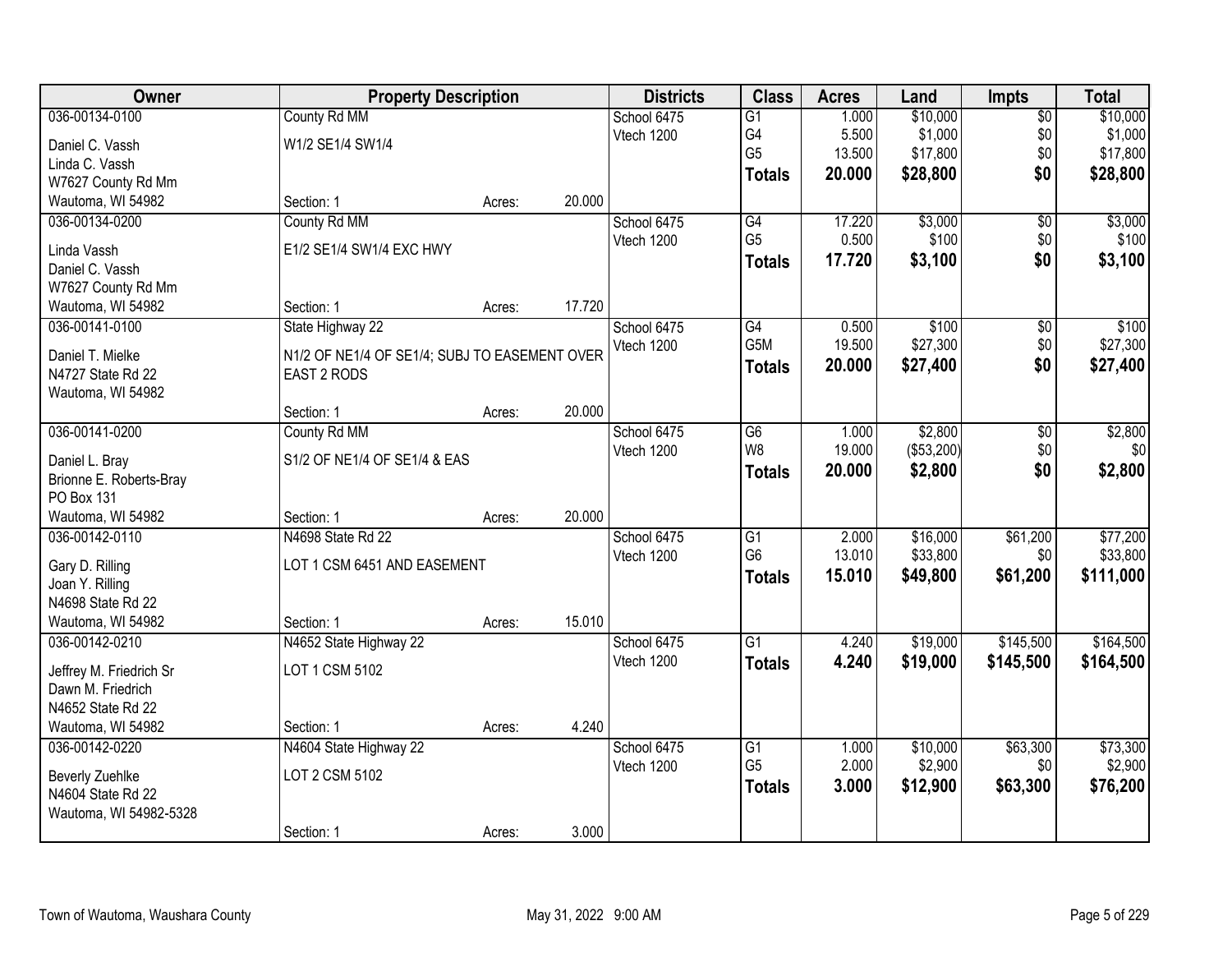| Owner                                        | <b>Property Description</b>                       |        |        | <b>Districts</b> | <b>Class</b>    | <b>Acres</b> | Land        | Impts           | <b>Total</b> |
|----------------------------------------------|---------------------------------------------------|--------|--------|------------------|-----------------|--------------|-------------|-----------------|--------------|
| 036-00143-0110                               | State Highway 22                                  |        |        | School 6475      | $\overline{G6}$ | 0.701        | \$7,900     | $\overline{50}$ | \$7,900      |
| Daniel L. Bray                               | LOT 2 CSM 6451 AND EASEMENT                       |        |        | Vtech 1200       | W <sub>6</sub>  | 49.269       | (\$134,100) | \$0             | \$0          |
| Brionne E. Roberts-Bray                      |                                                   |        |        |                  | <b>Totals</b>   | 49.970       | \$7,900     | \$0             | \$7,900      |
| PO Box 131                                   |                                                   |        |        |                  |                 |              |             |                 |              |
| Wautoma, WI 54982                            | Section: 1                                        | Acres: | 49.970 |                  |                 |              |             |                 |              |
| 036-00143-0210                               | N4552 State Highway 22                            |        |        | School 6475      | $\overline{G1}$ | 2.480        | \$16,600    | \$176,600       | \$193,200    |
| Weber Rentals, LLC                           | PT OF SW1/4 SE1/4 W OF RR ROW. LOT 3 CSM 5102     |        |        | Vtech 1200       | <b>Totals</b>   | 2.480        | \$16,600    | \$176,600       | \$193,200    |
| 922 Ott Ln                                   |                                                   |        |        |                  |                 |              |             |                 |              |
| Baraboo, WI 53913                            |                                                   |        |        |                  |                 |              |             |                 |              |
|                                              | Section: 1                                        | Acres: | 2.480  |                  |                 |              |             |                 |              |
| 036-00143-0220                               | N4548 State Highway 22                            |        |        | School 6475      | G1              | 3.310        | \$17,700    | \$22,600        | \$40,300     |
| Craig M & Julie A Walker Revocable           | PT SW1/4 OF SE1/4, LOT 4 CSM 5102                 |        |        | Vtech 1200       | <b>Totals</b>   | 3.310        | \$17,700    | \$22,600        | \$40,300     |
| <b>Living Trust</b>                          |                                                   |        |        |                  |                 |              |             |                 |              |
| W7219 Silver Lake Rd                         |                                                   |        |        |                  |                 |              |             |                 |              |
| Wautoma, WI 54982                            | Section: 1                                        | Acres: | 3.310  |                  |                 |              |             |                 |              |
| 036-00144-0000                               | State Highway 22                                  |        |        | School 6475      | G5              | 1.000        | \$1,400     | \$0             | \$1,400      |
| Daniel L. Bray                               | SE1/4 OF SE1/4 & EAS                              |        |        | Vtech 1200       | W <sub>8</sub>  | 39.000       | (\$109,200) | \$0             | \$0          |
| Brionne E. Roberts-Bray                      |                                                   |        |        |                  | <b>Totals</b>   | 40.000       | \$1,400     | \$0             | \$1,400      |
| PO Box 131                                   |                                                   |        |        |                  |                 |              |             |                 |              |
| Wautoma, WI 54982                            | Section: 1                                        | Acres: | 40.000 |                  |                 |              |             |                 |              |
| 036-00211-0100                               | W7717 County Rd O                                 |        |        | School 6475      | $\overline{G1}$ | 4.000        | \$18,700    | \$142,700       | \$161,400    |
| Thomas P. Taylor                             | PT FRAC NE1/4 OF NE1/4; BEG NE COR S 1494.16      |        |        | Vtech 1200       | G <sub>5</sub>  | 3.000        | \$3,000     | \$0             | \$3,000      |
| Carole A. Taylor                             | FT, W 740.66 FT, N 1489.43 FT, E 735.61 FT TO POB |        |        |                  | G <sub>6</sub>  | 18.280       | \$47,500    | \$0             | \$47,500     |
| W7717 County Rd O                            |                                                   |        |        |                  | <b>Totals</b>   | 25.280       | \$69,200    | \$142,700       | \$211,900    |
| Wautoma, WI 54982                            | Section: 2                                        | Acres: | 25.280 |                  |                 |              |             |                 |              |
| 036-00211-0200                               | W7793 County Rd O                                 |        |        | School 6475      | G1              | 10.000       | \$34,500    | \$108,000       | \$142,500    |
|                                              | WEST PT OF NE NE LESS V313 P126                   |        |        | Vtech 1200       | G <sub>6</sub>  | 9.640        | \$27,000    | \$0             | \$27,000     |
| Priscilla M. Thompson<br>W7793 County Rd O   |                                                   |        |        |                  | <b>Totals</b>   | 19.640       | \$61,500    | \$108,000       | \$169,500    |
| Wautoma, WI 54982                            |                                                   |        |        |                  |                 |              |             |                 |              |
|                                              | Section: 2                                        | Acres: | 19.640 |                  |                 |              |             |                 |              |
| 036-00212-0000                               | $17th$ Dr                                         |        |        | School 6475      | G4              | 24.000       | \$2,500     | $\overline{50}$ | \$2,500      |
|                                              | <b>NW1/4 OF NE1/4</b>                             |        |        | Vtech 1200       | G <sub>5</sub>  | 2.000        | \$100       | \$0             | \$100        |
| Erickson's Real Estate, LLC<br>N5183 17th Dr |                                                   |        |        |                  | G5M             | 18.690       | \$26,200    | \$0             | \$26,200     |
| Wild Rose, WI 54984                          |                                                   |        |        |                  | <b>Totals</b>   | 44.690       | \$28,800    | \$0             | \$28,800     |
|                                              | Section: 2                                        | Acres: | 44.690 |                  |                 |              |             |                 |              |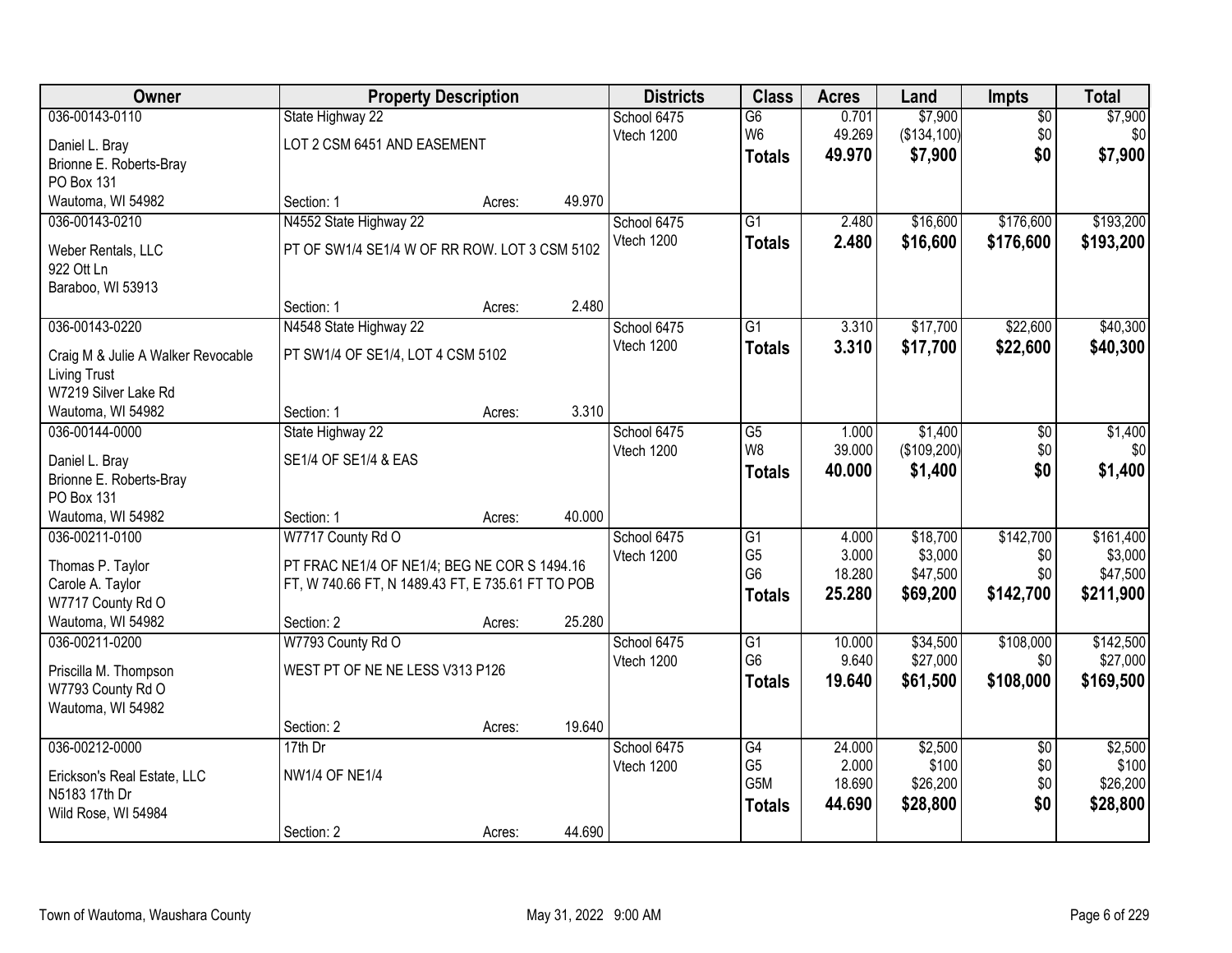| Owner                       | <b>Property Description</b>                    |        |        | <b>Districts</b> | <b>Class</b>    | <b>Acres</b> | Land     | <b>Impts</b>    | <b>Total</b> |
|-----------------------------|------------------------------------------------|--------|--------|------------------|-----------------|--------------|----------|-----------------|--------------|
| 036-00213-0000              | $17th$ Dr                                      |        |        | School 6475      | G4              | 11.000       | \$1,200  | \$0             | \$1,200      |
| Erickson's Real Estate, LLC | <b>SW1/4 OF NE1/4</b>                          |        |        | Vtech 1200       | G <sub>5</sub>  | 1.500        | \$1,500  | \$0             | \$1,500      |
| N5183 17th Dr               |                                                |        |        |                  | G5M             | 27.500       | \$38,500 | \$0             | \$38,500     |
| Wild Rose, WI 54984         |                                                |        |        |                  | <b>Totals</b>   | 40.000       | \$41,200 | \$0             | \$41,200     |
|                             | Section: 2                                     | Acres: | 40.000 |                  |                 |              |          |                 |              |
| 036-00214-0000              | 17th Dr                                        |        |        | School 6475      | G4              | 20.000       | \$2,100  | \$0             | \$2,100      |
|                             |                                                |        |        | Vtech 1200       | G5M             | 20.000       | \$28,000 | \$0             | \$28,000     |
| Daniel T. Mielke            | SE1/4 OF NE1/4 & EASEMENT                      |        |        |                  | <b>Totals</b>   | 40.000       | \$30,100 | \$0             | \$30,100     |
| N4727 State Rd 22           |                                                |        |        |                  |                 |              |          |                 |              |
| Wautoma, WI 54982           | Section: 2                                     | Acres: | 40.000 |                  |                 |              |          |                 |              |
| 036-00221-0000              | 17th Dr                                        |        |        | School 6475      | G4              | 43.460       | \$5,500  | \$0             | \$5,500      |
|                             |                                                |        |        | Vtech 1200       | G <sub>5</sub>  | 1.000        | \$100    | \$0             | \$100        |
| Harry G. Erickson           | <b>NE1/4 OF NW1/4</b>                          |        |        |                  |                 | 44.460       | \$5,600  | \$0             | \$5,600      |
| Helen J. Erickson           |                                                |        |        |                  | <b>Totals</b>   |              |          |                 |              |
| N5183 17th Dr               |                                                |        |        |                  |                 |              |          |                 |              |
| Wild Rose, WI 54984         | Section: 2                                     | Acres: | 44.460 |                  |                 |              |          |                 |              |
| 036-00222-0000              | W8035 County Rd O                              |        |        | School 6475      | G4              | 34.230       | \$4,300  | $\sqrt[6]{3}$   | \$4,300      |
| Harry G. Erickson           | NW1/4 OF NW1/4                                 |        |        | Vtech 1200       | G <sub>5</sub>  | 1.000        | \$100    | \$0             | \$100        |
| Helen J. Erickson           |                                                |        |        |                  | G5M             | 8.000        | \$11,200 | \$0             | \$11,200     |
| N5183 17th Dr               |                                                |        |        |                  | G7              | 1.000        | \$9,000  | \$6,900         | \$15,900     |
| Wild Rose, WI 54984         | Section: 2                                     | Acres: | 44.230 |                  | <b>Totals</b>   | 44.230       | \$24,600 | \$6,900         | \$31,500     |
| 036-00223-0000              | County Rd O                                    |        |        | School 6475      | $\overline{G4}$ | 36.000       | \$3,800  | \$0             | \$3,800      |
|                             |                                                |        |        | Vtech 1200       | G5M             | 4.000        | \$5,600  | \$0             | \$5,600      |
| Harry G. Erickson           | SW1/4 OF NW1/4                                 |        |        |                  | <b>Totals</b>   | 40.000       | \$9,400  | \$0             | \$9,400      |
| Helen J. Erickson           |                                                |        |        |                  |                 |              |          |                 |              |
| N5183 17th Dr               |                                                |        |        |                  |                 |              |          |                 |              |
| Wild Rose, WI 54984         | Section: 2                                     | Acres: | 40.000 |                  |                 |              |          |                 |              |
| 036-00224-0000              | N4771 17th Dr                                  |        |        | School 6475      | G4              | 17.000       | \$2,100  | $\sqrt{6}$      | \$2,100      |
| Harry G. Erickson           | <b>SE1/4 OF NW1/4</b>                          |        |        | Vtech 1200       | G <sub>5</sub>  | 1.000        | \$100    | \$0             | \$100        |
| Helen J. Erickson           |                                                |        |        |                  | G5M<br>G7       | 20.000       | \$28,000 | \$0             | \$28,000     |
| N5183 17th Dr               |                                                |        |        |                  |                 | 2.000        | \$14,000 | \$34,200        | \$48,200     |
| Wild Rose, WI 54984         | Section: 2                                     | Acres: | 40.000 |                  | <b>Totals</b>   | 40.000       | \$44,200 | \$34,200        | \$78,400     |
| 036-00231-0111              | County Rd MM                                   |        |        | School 6475      | G4              | 23.490       | \$2,700  | $\overline{60}$ | \$2,700      |
| Keith W. Erickson           | PT NE1/4 OF SW1/4 AND PT NW1/4 OF SW1/4; LOT 1 |        |        | Vtech 1200       | G <sub>5</sub>  | 0.510        | \$400    | \$0             | \$400        |
| Jennifer J. Erickson        | CSM 5201 AND PT LOT 1 CSM 5682                 |        |        |                  | <b>Totals</b>   | 24.000       | \$3,100  | \$0             | \$3,100      |
| W7953 S County Rd A         |                                                |        |        |                  |                 |              |          |                 |              |
| Wild Rose, WI 54984         | Section: 2                                     | Acres: | 24.000 |                  |                 |              |          |                 |              |
|                             |                                                |        |        |                  |                 |              |          |                 |              |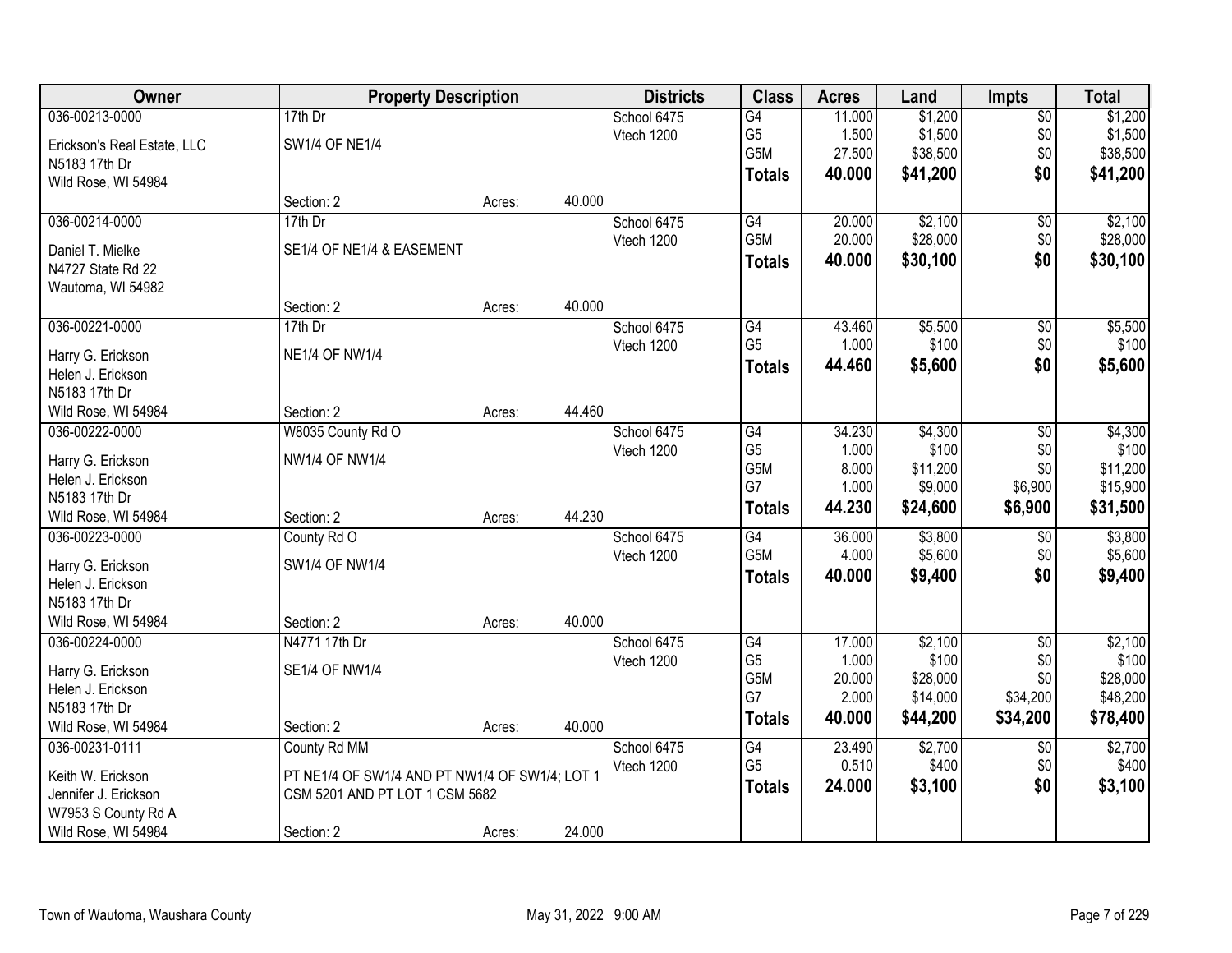| Owner                               |                                              | <b>Property Description</b> |        | <b>Districts</b> | <b>Class</b>    | <b>Acres</b> | Land     | <b>Impts</b>    | <b>Total</b> |
|-------------------------------------|----------------------------------------------|-----------------------------|--------|------------------|-----------------|--------------|----------|-----------------|--------------|
| 036-00231-0200                      | County Rd MM                                 |                             |        | School 6475      | $\overline{G4}$ | 14.500       | \$1,700  | $\overline{50}$ | \$1,700      |
| Keith W. Erickson                   | PT OF NE1/4 SW1/4, LOT 2 CSM 5201            |                             |        | Vtech 1200       | G <sub>5</sub>  | 0.510        | \$500    | \$0             | \$500        |
| Jennifer J. Erickson                |                                              |                             |        |                  | <b>Totals</b>   | 15.010       | \$2,200  | \$0             | \$2,200      |
| W7953 S County Rd A                 |                                              |                             |        |                  |                 |              |          |                 |              |
| Wild Rose, WI 54984                 | Section: 2                                   | Acres:                      | 15.010 |                  |                 |              |          |                 |              |
| 036-00231-0300                      | N4687 17th Dr                                |                             |        | School 6475      | $\overline{G1}$ | 5.000        | \$20,000 | \$146,100       | \$166,100    |
|                                     |                                              |                             |        | Vtech 1200       | Totals          | 5.000        | \$20,000 | \$146,100       | \$166,100    |
| David L. Heuer                      | PT OF NE1/4 SW1/4, LOT 3 CSM 5201            |                             |        |                  |                 |              |          |                 |              |
| Kathleen M. Heuer                   |                                              |                             |        |                  |                 |              |          |                 |              |
| N4687 17th Dr                       |                                              |                             | 5.000  |                  |                 |              |          |                 |              |
| Wautoma, WI 54982                   | Section: 2                                   | Acres:                      |        |                  |                 |              |          |                 |              |
| 036-00231-0400                      | N4631 17th Dr                                |                             |        | School 6475      | G1              | 4.330        | \$19,100 | \$172,200       | \$191,300    |
| Stephen P. Dorsett                  | PT OF NE1/4 SW1/4, LOT 4 CSM 5201            |                             |        | Vtech 1200       | <b>Totals</b>   | 4.330        | \$19,100 | \$172,200       | \$191,300    |
| <b>Kristine Dorsett</b>             |                                              |                             |        |                  |                 |              |          |                 |              |
| N4631 17th Dr                       |                                              |                             |        |                  |                 |              |          |                 |              |
| Wautoma, WI 54982                   | Section: 2                                   | Acres:                      | 4.330  |                  |                 |              |          |                 |              |
| 036-00232-0100                      | W8096 County Rd MM                           |                             |        | School 6475      | G1              | 10.000       | \$34,500 | \$216,000       | \$250,500    |
| Jordan T & Lisa M Schmidt Revocable | PT NW1/4 OF SW1/4; LOT 1 CSM 5660            |                             |        | Vtech 1200       | <b>Totals</b>   | 10.000       | \$34,500 | \$216,000       | \$250,500    |
| Trust                               |                                              |                             |        |                  |                 |              |          |                 |              |
| W8096 County Rd Mm                  |                                              |                             |        |                  |                 |              |          |                 |              |
| Wautoma, WI 54982                   | Section: 2                                   | Acres:                      | 10.000 |                  |                 |              |          |                 |              |
| 036-00232-0210                      | W8028 County Rd MM                           |                             |        | School 6475      | G1              | 3.000        | \$17,300 | \$77,600        | \$94,900     |
|                                     |                                              |                             |        | Vtech 1200       | G4              | 16.040       | \$1,700  | \$0             | \$1,700      |
| Chad L. Wichman                     | LOT 2 CSM 5660 & PT 0F LOT 1 CSM 5682        |                             |        |                  | G <sub>5</sub>  | 0.500        | \$100    | \$0             | \$100        |
| Andrea K. Wichman                   |                                              |                             |        |                  | G5M             | 2.000        | \$2,800  | \$0             | \$2,800      |
| W8028 County Rd Mm                  |                                              |                             |        |                  | <b>Totals</b>   | 21.540       | \$21,900 | \$77,600        | \$99,500     |
| Wautoma, WI 54982                   | Section: 2                                   | Acres:                      | 21.540 |                  |                 |              |          |                 |              |
| 036-00233-0100                      | County Rd MM                                 |                             |        | School 6475      | $\overline{G4}$ | 45.090       | \$3,200  | $\overline{50}$ | \$3,200      |
| Lagg Living Trust                   | THAT PART OF LOT 2 CSM 1878 IN SW-SW SEC 2 & |                             |        | Vtech 1200       | G <sub>5</sub>  | 1.000        | \$100    | \$0             | \$100        |
| N4832 Kelly Rd                      | GOV LOT 1 SEC 11                             |                             |        |                  | <b>Totals</b>   | 46.090       | \$3,300  | \$0             | \$3,300      |
| Fond Du Lac, WI 54937               |                                              |                             |        |                  |                 |              |          |                 |              |
|                                     | Section: 3                                   | Acres:                      | 46.090 |                  |                 |              |          |                 |              |
| 036-00234-0300                      | N4527 17th Dr                                |                             |        | School 6475      | $\overline{G1}$ | 3.095        | \$17,500 | \$130,000       | \$147,500    |
|                                     |                                              |                             |        | Vtech 1200       | G <sub>6</sub>  | 22.000       | \$61,600 | \$0             | \$61,600     |
| Marian Czarnecki                    | PT SE1/4 OF SW1/4, LOT 1 CSM 2528            |                             |        |                  | <b>Totals</b>   | 25.095       | \$79,100 | \$130,000       | \$209,100    |
| PO Box 253                          |                                              |                             |        |                  |                 |              |          |                 |              |
| Wild Rose, WI 54984                 |                                              |                             |        |                  |                 |              |          |                 |              |
|                                     | Section: 2                                   | Acres:                      | 25.095 |                  |                 |              |          |                 |              |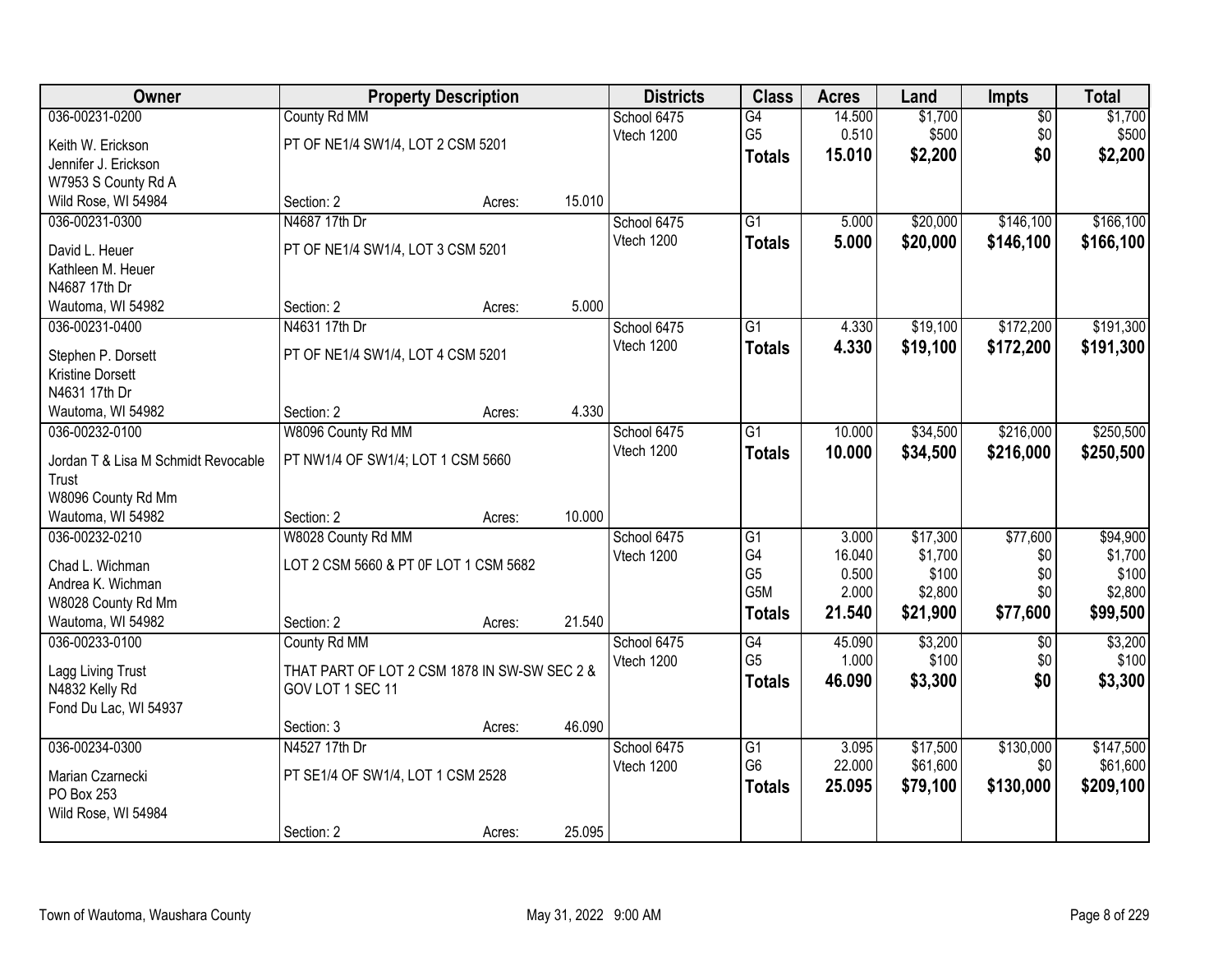| Owner                                                                                                |                                                                                      | <b>Property Description</b> |        | <b>Districts</b>          | <b>Class</b>                                            | <b>Acres</b>                       | Land                                   | <b>Impts</b>                  | <b>Total</b>                           |
|------------------------------------------------------------------------------------------------------|--------------------------------------------------------------------------------------|-----------------------------|--------|---------------------------|---------------------------------------------------------|------------------------------------|----------------------------------------|-------------------------------|----------------------------------------|
| 036-00234-0410<br>Marian Czarnecki<br>PO Box 253<br>Wild Rose, WI 54984                              | 17th Dr<br>PT SE1/4 OF SW1/4, N 439.53 FT OF LOT 2 CSM 2528                          |                             |        | School 6475<br>Vtech 1200 | $\overline{G1}$<br>G4<br><b>Totals</b>                  | 2.747<br>2.300<br>5.047            | \$17,000<br>\$400<br>\$17,400          | $\overline{50}$<br>\$0<br>\$0 | \$17,000<br>\$400<br>\$17,400          |
|                                                                                                      | Section: 2                                                                           | Acres:                      | 5.047  |                           |                                                         |                                    |                                        |                               |                                        |
| 036-00234-0420<br>Victoria J. Bergemann<br>N4503 17th Dr<br>Wautoma, WI 54982                        | N4555 17th Dr<br>PT OF SE1/4 SW1/4 LOT 2 CSM 2528 EXC NORTH<br>439.53'<br>Section: 2 |                             | 5.047  | School 6475<br>Vtech 1200 | $\overline{G1}$<br><b>Totals</b>                        | 5.047<br>5.047                     | \$20,100<br>\$20,100                   | \$38,200<br>\$38,200          | \$58,300<br>\$58,300                   |
| 036-00234-0500                                                                                       | N4503 17th Dr                                                                        | Acres:                      |        | School 6475               | G1                                                      | 5.047                              | \$20,100                               | \$71,500                      | \$91,600                               |
| Victoria J. Bergemann<br>N4503 17th Dr<br>Wautoma, WI 54982                                          | PT OF SE1/4 SW1/4, LOT 3 CSM 2528 (INCLUDES<br>CSM 2031)                             |                             |        | Vtech 1200                | <b>Totals</b>                                           | 5.047                              | \$20,100                               | \$71,500                      | \$91,600                               |
|                                                                                                      | Section: 2                                                                           | Acres:                      | 5.047  |                           |                                                         |                                    |                                        |                               |                                        |
| 036-00241-0100<br>Koch Refining Company                                                              | W7708 County Rd MM<br>PT OF NE1/4 OF SE1/4, LOT 1 CSM #3073                          |                             |        | School 6475<br>Vtech 1200 | $\overline{G2}$<br><b>Totals</b>                        | 20.220<br>20.220                   | \$65,500<br>\$65,500                   | \$0<br>\$0                    | \$65,500<br>\$65,500                   |
| Attn: Property Tax Dept<br>PO Box 2917<br>Wichita, KS 67201-2917                                     | Section: 2                                                                           | Acres:                      | 20.220 |                           |                                                         |                                    |                                        |                               |                                        |
| 036-00241-0210<br>James A. Gunderson<br>Donna J. Gunderson<br>N4204 15th Dr<br>Wautoma, WI 54982     | County Rd MM<br>PT OF NE1/4 OF SE1/4, LOT 1 CSM 5109<br>Section: 2                   | Acres:                      | 16.200 | School 6475<br>Vtech 1200 | G4<br>G <sub>5</sub><br>G <sub>6</sub><br><b>Totals</b> | 13.700<br>0.500<br>2.000<br>16.200 | \$1,500<br>\$100<br>\$5,600<br>\$7,200 | \$0<br>\$0<br>\$0<br>\$0      | \$1,500<br>\$100<br>\$5,600<br>\$7,200 |
| 036-00241-0220<br>James M. Wiedemann<br>W7792 County Rd Mm<br>Wautoma, WI 54982-7194                 | W7792 County Rd MM<br>PT OF NE1/4 OF SE1/4, LOT 2 CSM 5109                           |                             |        | School 6475<br>Vtech 1200 | $\overline{G1}$<br><b>Totals</b>                        | 2.000<br>2.000                     | \$16,000<br>\$16,000                   | \$178,900<br>\$178,900        | \$194,900<br>\$194,900                 |
|                                                                                                      | Section: 2                                                                           | Acres:                      | 2.000  |                           |                                                         |                                    |                                        |                               |                                        |
| 036-00241-0230<br>Robert L. Sorensen<br>Virginia Sorensen<br>W7776 County Rd Mm<br>Wautoma, WI 54982 | W7776 County Rd MM<br>PT OF NE1/4 OF SE1/4, LOT 3 CSM 5109<br>Section: 2             | Acres:                      | 2.000  | School 6475<br>Vtech 1200 | $\overline{G1}$<br><b>Totals</b>                        | 2.000<br>2.000                     | \$16,000<br>\$16,000                   | \$170,600<br>\$170,600        | \$186,600<br>\$186,600                 |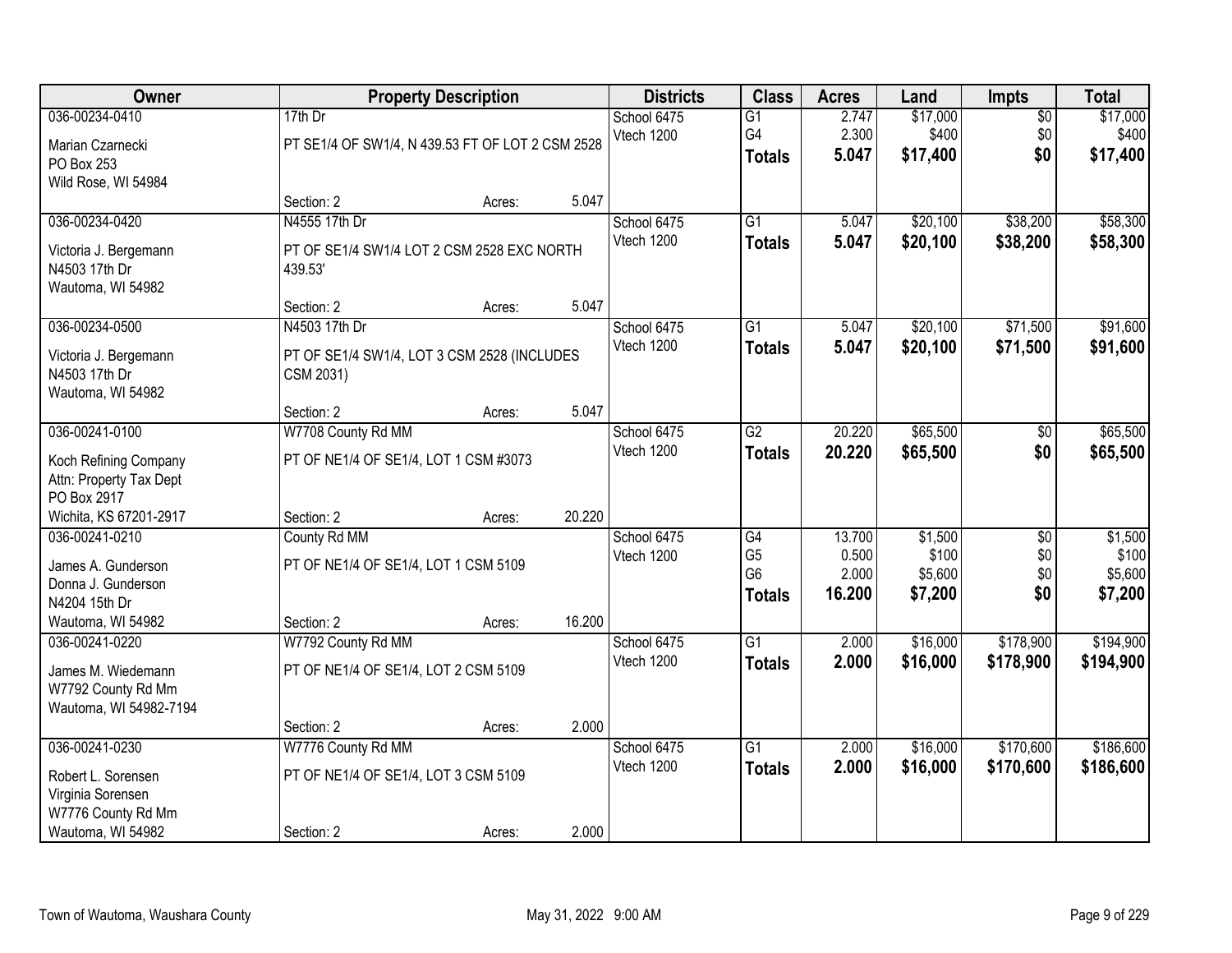| Owner                                  | <b>Property Description</b>             |        |        | <b>Districts</b> | <b>Class</b>                       | <b>Acres</b>    | Land                | <b>Impts</b>    | <b>Total</b>        |
|----------------------------------------|-----------------------------------------|--------|--------|------------------|------------------------------------|-----------------|---------------------|-----------------|---------------------|
| 036-00242-0000                         | County Rd MM                            |        |        | School 6475      | G4                                 | 26.000          | \$2,800             | $\overline{50}$ | \$2,800             |
| Erickson's Real Estate, LLC            | <b>NW1/4 OF SE1/4</b>                   |        |        | Vtech 1200       | G <sub>5</sub>                     | 8.000           | \$8,000             | \$0             | \$8,000             |
| N5183 17th Dr                          |                                         |        |        |                  | G5M                                | 6.000           | \$8,400             | \$0             | \$8,400             |
| Wild Rose, WI 54984                    |                                         |        |        |                  | <b>Totals</b>                      | 40.000          | \$19,200            | \$0             | \$19,200            |
|                                        | Section: 2                              | Acres: | 40.000 |                  |                                    |                 |                     |                 |                     |
| 036-00243-0100                         | W7821 County Rd MM                      |        |        | School 6475      | $\overline{G1}$                    | 1.500           | \$13,000            | \$167,800       | \$180,800           |
|                                        | PT OF E1/2 SW1/4 SE1/4                  |        |        | Vtech 1200       | G <sub>5</sub>                     | 9.500           | \$9,500             | \$0             | \$9,500             |
| Ronald L. Wichman                      |                                         |        |        |                  | G <sub>6</sub>                     | 8.500           | \$23,000            | \$0             | \$23,000            |
| Virginia Wichman<br>W7821 County Rd Mm |                                         |        |        |                  | <b>Totals</b>                      | 19.500          | \$45,500            | \$167,800       | \$213,300           |
| Wautoma, WI 54982                      | Section: 2                              | Acres: | 19.500 |                  |                                    |                 |                     |                 |                     |
| 036-00243-0200                         | W7873 County Rd MM                      |        |        | School 6475      | $\overline{G1}$                    | 1.500           | \$3,900             | \$44,900        | \$48,800            |
|                                        |                                         |        |        | Vtech 1200       | G <sub>5</sub>                     | 18.500          | \$13,000            | \$0             | \$13,000            |
| Thomas P. Littwin                      | W1/2 SW1/4 SE1/4                        |        |        |                  | <b>Totals</b>                      | 20.000          | \$16,900            | \$44,900        | \$61,800            |
| Lynette M. Littwin                     |                                         |        |        |                  |                                    |                 |                     |                 |                     |
| W7873 County Rd Mm                     |                                         |        |        |                  |                                    |                 |                     |                 |                     |
| Wautoma, WI 54982                      | Section: 2                              | Acres: | 20.000 |                  |                                    |                 |                     |                 |                     |
| 036-00243-0300                         | W7805 County Rd MM                      |        |        | School 6475      | $\overline{G1}$                    | 0.500           | \$6,500             | \$82,900        | \$89,400            |
| <b>Betty Sellenheim</b>                | NE COR OF SW1/4 OF SE1/4 PAR 8 X 10 RDS |        |        | Vtech 1200       | <b>Totals</b>                      | 0.500           | \$6,500             | \$82,900        | \$89,400            |
| 1258 Scheuring Rd Apt 14               |                                         |        |        |                  |                                    |                 |                     |                 |                     |
| De Pere, WI 54115-1061                 |                                         |        |        |                  |                                    |                 |                     |                 |                     |
|                                        | Section: 2                              | Acres: | 0.500  |                  |                                    |                 |                     |                 |                     |
| 036-00244-0000                         | County Rd MM                            |        |        | School 6475      | $\overline{G4}$                    | 30.500          | \$2,500             | \$0             | \$2,500             |
|                                        |                                         |        |        | Vtech 1200       | G <sub>5</sub>                     | 1.000           | \$100               | \$0             | \$100               |
| Brittany J. Meier                      | SE1/4 OF SE1/4                          |        |        |                  | G5M                                | 7.500           | \$10,500            | \$0             | \$10,500            |
| David G. Meier                         |                                         |        |        |                  | G7                                 | 1.000           | \$9,000             | \$1,000         | \$10,000            |
| N5045 18th Rd                          |                                         |        |        |                  | <b>Totals</b>                      | 40.000          | \$22,100            | \$1,000         | \$23,100            |
| Wild Rose, WI 54984-5915               | Section: 2                              | Acres: | 40.000 |                  |                                    |                 |                     |                 |                     |
| 036-00311-0000                         | County Rd O                             |        |        | School 6475      | $\overline{G4}$                    | 5.280           | \$700               | $\overline{50}$ | \$700               |
| Harry G. Erickson                      | <b>NE1/4 OF NE1/4</b>                   |        |        | Vtech 1200       | G <sub>5</sub><br>G <sub>5</sub> M | 2.500<br>36.140 | \$1,600<br>\$50,600 | \$0<br>\$0      | \$1,600<br>\$50,600 |
| Helen J. Erickson                      |                                         |        |        |                  |                                    |                 |                     |                 |                     |
| N5183 17th Dr                          |                                         |        |        |                  | <b>Totals</b>                      | 43.920          | \$52,900            | \$0             | \$52,900            |
| Wild Rose, WI 54984                    | Section: 3                              | Acres: | 43.920 |                  |                                    |                 |                     |                 |                     |
| 036-00312-0100                         | N4793 16th Ln                           |        |        | School 6475      | $\overline{G4}$                    | 10.750          | \$1,900             | $\overline{50}$ | \$1,900             |
| Scott Dalle Ave                        | E1/2 OF NW1/4 OF NE1/4                  |        |        | Vtech 1200       | G <sub>5</sub>                     | 4.250           | \$2,000             | \$0             | \$2,000             |
| Gail Dalle Ave                         |                                         |        |        |                  | G5M                                | 5.830           | \$8,200             | \$0             | \$8,200             |
| N4793 16th Ln                          |                                         |        |        |                  | G7                                 | 1.000           | \$9,000             | \$214,000       | \$223,000           |
| Wild Rose, WI 54984                    | Section: 3                              | Acres: | 21.830 |                  | <b>Totals</b>                      | 21.830          | \$21,100            | \$214,000       | \$235,100           |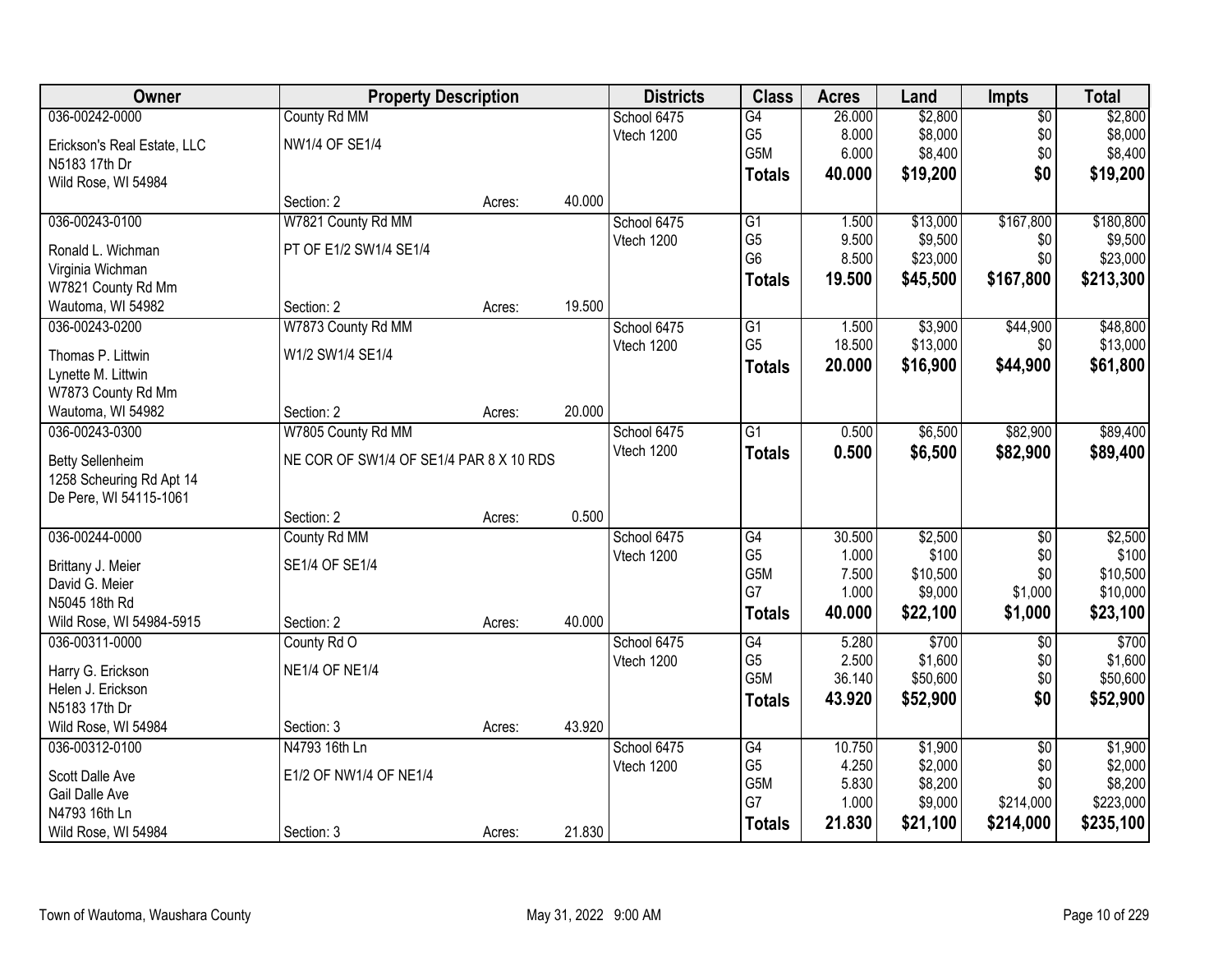| Owner                              | <b>Property Description</b>                                    |        |        | <b>Districts</b> | <b>Class</b>     | <b>Acres</b>   | Land              | <b>Impts</b>    | <b>Total</b>     |
|------------------------------------|----------------------------------------------------------------|--------|--------|------------------|------------------|----------------|-------------------|-----------------|------------------|
| 036-00312-0211                     | County Rd O                                                    |        |        | School 6475      | $\overline{G1}$  | 2.500          | \$16,700          | \$0             | \$16,700         |
| Michael A. Maass                   | PT OF NENW & PT OF NWNE, PT OF LOT 1 CSM                       |        |        | Vtech 1200       | <b>Totals</b>    | 2.500          | \$16,700          | \$0             | \$16,700         |
| Susan L. Maass                     | 1774, NOW LOT 1 CSM 4110                                       |        |        |                  |                  |                |                   |                 |                  |
| W8265 County Rd O                  |                                                                |        |        |                  |                  |                |                   |                 |                  |
| Wild Rose, WI 54984                | Section: 3                                                     | Acres: | 2.500  |                  |                  |                |                   |                 |                  |
| 036-00312-0212                     | W8265 County Rd O                                              |        |        | School 6475      | $\overline{G1}$  | 2.500          | \$16,700          | \$134,000       | \$150,700        |
|                                    |                                                                |        |        | Vtech 1200       | <b>Totals</b>    | 2.500          | \$16,700          | \$134,000       | \$150,700        |
| Michael A. Maass<br>Susan L. Maass | PT OF NW1/4 NE1/4, PT OF LOT 1 CSM 1774, NOW<br>LOT 2 CSM 4110 |        |        |                  |                  |                |                   |                 |                  |
| W8265 County Rd O                  |                                                                |        |        |                  |                  |                |                   |                 |                  |
| Wild Rose, WI 54984                | Section: 3                                                     | Acres: | 2.500  |                  |                  |                |                   |                 |                  |
| 036-00312-0220                     | W8311 County Rd O                                              |        |        | School 6475      | G1               | 2.000          | \$16,000          | \$20,500        | \$36,500         |
|                                    |                                                                |        |        | Vtech 1200       | G4               | 15.000         | \$600             | \$0             | \$600            |
| David E. Werch                     | PT OF NENW & PT OF NWNE                                        |        |        |                  | G <sub>5</sub> M | 5.039          | \$7,100           | \$0             | \$7,100          |
| Leah M. Werch                      |                                                                |        |        |                  | <b>Totals</b>    | 22.039         | \$23,700          | \$20,500        | \$44,200         |
| W8311 County Rd O                  |                                                                |        |        |                  |                  |                |                   |                 |                  |
| Wild Rose, WI 54984                | Section: 3                                                     | Acres: | 22.039 |                  |                  |                |                   |                 |                  |
| 036-00313-0000                     | 16th Ln                                                        |        |        | School 6475      | G4               | 13.750         | \$1,900           | $\sqrt[6]{3}$   | \$1,900          |
| Scott Dalle Ave                    | <b>SW1/4 OF NE1/4</b>                                          |        |        | Vtech 1200       | G <sub>5</sub>   | 2.250          | \$1,400           | \$0             | \$1,400          |
| Gail Dalle Ave                     |                                                                |        |        |                  | G5M              | 24.000         | \$33,600          | \$0             | \$33,600         |
| N4793 16th Ln                      |                                                                |        |        |                  | <b>Totals</b>    | 40.000         | \$36,900          | \$0             | \$36,900         |
| Wild Rose, WI 54984                | Section: 3                                                     | Acres: | 40.000 |                  |                  |                |                   |                 |                  |
| 036-00314-0100                     | N4790 16th Ln                                                  |        |        | School 6475      | $\overline{G1}$  | 3.000          | \$17,300          | \$149,900       | \$167,200        |
|                                    |                                                                |        |        | Vtech 1200       | G4               | 23.930         | \$2,500           | \$0             | \$2,500          |
| Michael W Grzesik Revocable Trust  | PT SE1/4 OF NE1/4; LOT 1 CSM 3112                              |        |        |                  | G <sub>5</sub> M | 3.250          | \$4,600           | \$0             | \$4,600          |
| N4790 16th Ln                      |                                                                |        |        |                  | <b>Totals</b>    | 30.180         | \$24,400          | \$149,900       | \$174,300        |
| Wautoma, WI 54982                  |                                                                |        |        |                  |                  |                |                   |                 |                  |
|                                    | Section: 3                                                     | Acres: | 30.180 |                  |                  |                |                   |                 |                  |
| 036-00314-0200                     | N4704 16th Ln                                                  |        |        | School 6475      | G1<br>G4         | 2.000<br>5.000 | \$16,000<br>\$500 | \$66,700        | \$82,700         |
| Mary-Louise Hengesbaugh            | LOT 1 CSM 3023                                                 |        |        | Vtech 1200       | G <sub>5</sub> M | 3.000          | \$4,200           | \$0<br>\$0      | \$500<br>\$4,200 |
| 216 N Gary Ave                     |                                                                |        |        |                  |                  | 10.000         |                   |                 |                  |
| Wheaton, IL 60187-4916             |                                                                |        |        |                  | Totals           |                | \$20,700          | \$66,700        | \$87,400         |
|                                    | Section: 3                                                     | Acres: | 10.000 |                  |                  |                |                   |                 |                  |
| 036-00321-0300                     | County Rd O                                                    |        |        | School 6475      | G4               | 15,000         | \$1,800           | $\overline{50}$ | \$1,800          |
| Bryan T. Cummings                  | PT OF N1/2 NW FR1/4 & PT OF NW NE FR1/4                        |        |        | Vtech 1200       | G <sub>5</sub>   | 38.867         | \$27,200          | \$0             | \$27,200         |
| Kathy J. Cummings                  |                                                                |        |        |                  | <b>Totals</b>    | 53.867         | \$29,000          | \$0             | \$29,000         |
| W8330 County Rd O                  |                                                                |        |        |                  |                  |                |                   |                 |                  |
| Wild Rose, WI 54984                | Section: 3                                                     | Acres: | 53.867 |                  |                  |                |                   |                 |                  |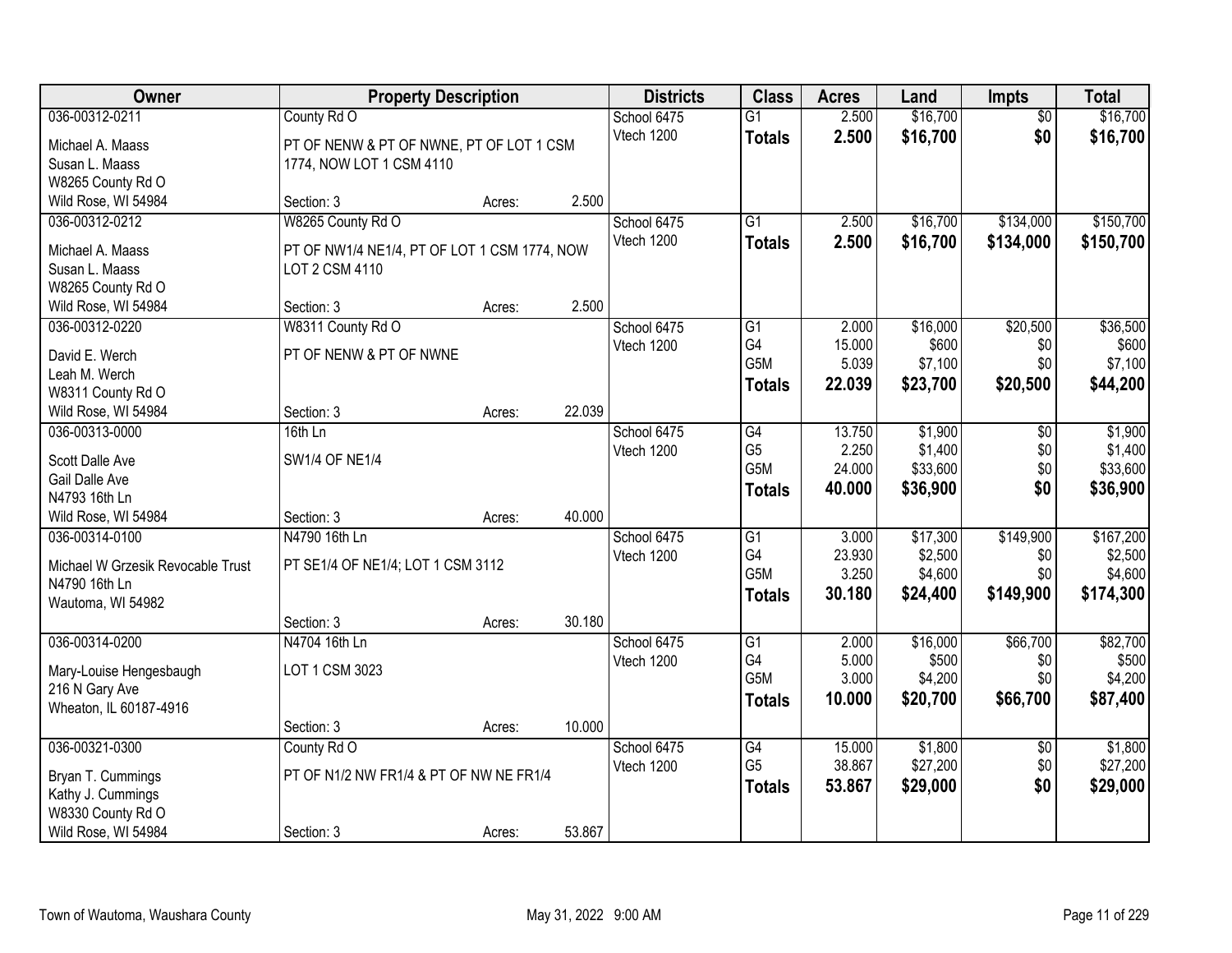| Owner                                  | <b>Property Description</b>          |        |        | <b>Districts</b> | <b>Class</b>                     | <b>Acres</b>    | Land             | <b>Impts</b>    | <b>Total</b>     |
|----------------------------------------|--------------------------------------|--------|--------|------------------|----------------------------------|-----------------|------------------|-----------------|------------------|
| 036-00321-0400                         | W8399 County Rd O                    |        |        | School 6475      | $\overline{G1}$                  | 6.133           | \$23,300         | \$10,300        | \$33,600         |
| Robert F. Graves                       | PT OF N1/2 NW FR1/4, LOT 1 CSM #2044 |        |        | Vtech 1200       | <b>Totals</b>                    | 6.133           | \$23,300         | \$10,300        | \$33,600         |
| Anne Graves                            |                                      |        |        |                  |                                  |                 |                  |                 |                  |
| W8399 County Rd O                      |                                      |        |        |                  |                                  |                 |                  |                 |                  |
| Wild Rose, WI 54984                    | Section: 3                           | Acres: | 6.133  |                  |                                  |                 |                  |                 |                  |
| 036-00322-0100                         | County Rd O                          |        |        | School 6475      | W <sub>6</sub>                   | 21.550          | ( \$60, 300)     | \$0             | \$0              |
|                                        | W1/2 OF NW1/4 OF NW1/4               |        |        | Vtech 1200       | <b>Totals</b>                    | 21.550          | \$0              | \$0             | \$0              |
| Bryan T. Cummings<br>Kathy J. Cummings |                                      |        |        |                  |                                  |                 |                  |                 |                  |
| W8330 County Rd O                      |                                      |        |        |                  |                                  |                 |                  |                 |                  |
| Wild Rose, WI 54984                    | Section: 3                           | Acres: | 21.550 |                  |                                  |                 |                  |                 |                  |
| 036-00323-0100                         | W8440 Badger Dr                      |        |        | School 6475      | $\overline{G1}$                  | 2.000           | \$16,000         | \$265,000       | \$281,000        |
|                                        |                                      |        |        | Vtech 1200       | G4                               | 17.500          | \$1,900          | \$0             | \$1,900          |
| Scott M. Eagan                         | E1/2 OF SW1/4 OF NW1/4               |        |        |                  | G <sub>5</sub>                   | 0.500           | \$100            | \$0             | \$100            |
| Tonya M. Eagan                         |                                      |        |        |                  | <b>Totals</b>                    | 20.000          | \$18,000         | \$265,000       | \$283,000        |
| W8440 Badger Dr                        |                                      |        |        |                  |                                  |                 |                  |                 |                  |
| Wautoma, WI 54982-5393                 | Section: 3                           | Acres: | 20.000 |                  |                                  |                 |                  |                 |                  |
| 036-00323-0210                         | <b>Badger Dr</b>                     |        |        | School 6475      | G4<br>G <sub>5</sub>             | 29.620<br>0.500 | \$2,900<br>\$100 | \$0<br>\$0      | \$2,900<br>\$100 |
| Scott M. Eagan                         | LOT 1 CSM 6640                       |        |        | Vtech 1200       |                                  | 30.120          |                  | \$0             | \$3,000          |
| Tonya M. Eagan                         |                                      |        |        |                  | <b>Totals</b>                    |                 | \$3,000          |                 |                  |
| W8440 Badger Dr                        |                                      |        |        |                  |                                  |                 |                  |                 |                  |
| Wautoma, WI 54982-5393                 | Section: 3                           | Acres: | 30.120 |                  |                                  |                 |                  |                 |                  |
| 036-00324-0000                         | W8372 Badger Dr                      |        |        | School 6475      | $\overline{G4}$                  | 10.000          | \$700            | $\overline{50}$ | \$700            |
| Javier A. Rincon                       | <b>SE1/4 OF NW1/4</b>                |        |        | Vtech 1200       | G <sub>5</sub>                   | 0.500           | \$100            | \$0             | \$100            |
| Kathleen M. Rincon                     |                                      |        |        |                  | G5M                              | 0.500           | \$700            | \$0             | \$700            |
| W8372 Badger Dr                        |                                      |        |        |                  | G7<br>W <sub>6</sub>             | 2.000<br>27.000 | \$14,000         | \$132,100       | \$146,100<br>\$0 |
| Wautoma, WI 54982                      | Section: 3                           | Acres: | 40.000 |                  |                                  |                 | (\$37,800)       | \$0             |                  |
|                                        |                                      |        |        |                  | <b>Totals</b>                    | 40.000          | \$15,500         | \$132,100       | \$147,600        |
| 036-00331-0110                         | W8319 Badger Dr                      |        |        | School 6475      | $\overline{G1}$                  | 2.000           | \$16,000         | \$220,200       | \$236,200        |
| David Strey                            | E1/2 NE1/4 SW1/4                     |        |        | Vtech 1200       | G <sub>5</sub><br>G <sub>6</sub> | 15.000          | \$10,500         | \$0             | \$10,500         |
| Lisa M. Strey                          |                                      |        |        |                  |                                  | 3.000           | \$7,800          | \$0             | \$7,800          |
| W8319 Badger Rd                        |                                      |        |        |                  | <b>Totals</b>                    | 20.000          | \$34,300         | \$220,200       | \$254,500        |
| Wautoma, WI 54982                      | Section: 3                           | Acres: | 20.000 |                  |                                  |                 |                  |                 |                  |
| 036-00331-0200                         | <b>Badger Dr</b>                     |        |        | School 6475      | $\overline{W6}$                  | 10.000          | ( \$28,000)      | \$0             | $\sqrt{50}$      |
| Claud C Thompson Revocable Trust       | SW1/4 NE1/4 SW1/4                    |        |        | Vtech 1200       | <b>Totals</b>                    | 10.000          | \$0              | \$0             | \$0              |
| 1130 N Westfield St Apt c3306          |                                      |        |        |                  |                                  |                 |                  |                 |                  |
| Oshkosh, WI 54902                      |                                      |        |        |                  |                                  |                 |                  |                 |                  |
|                                        | Section: 3                           | Acres: | 10.000 |                  |                                  |                 |                  |                 |                  |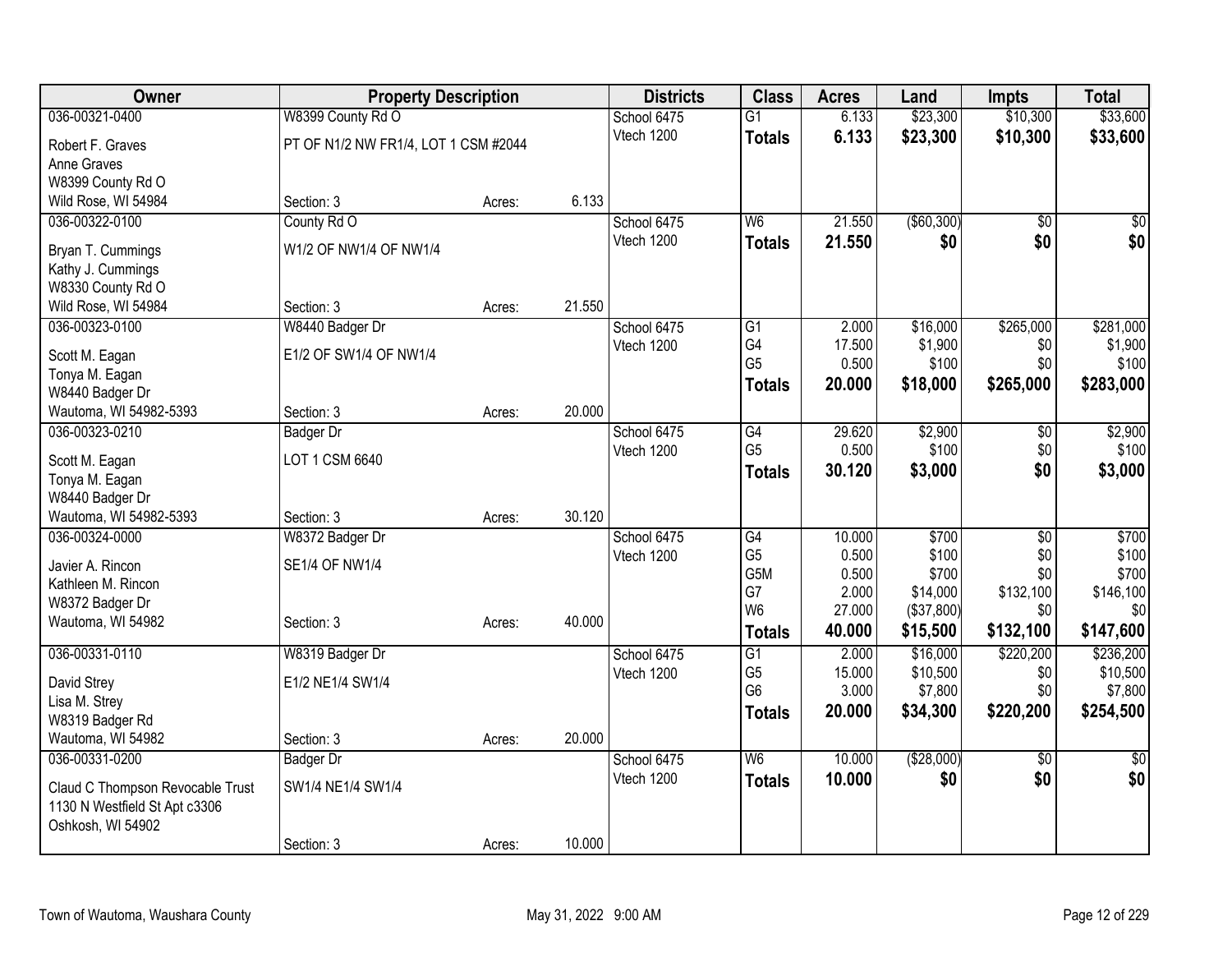| Owner                                              | <b>Property Description</b>             |        |        | <b>Districts</b> | <b>Class</b>    | <b>Acres</b> | Land        | <b>Impts</b>    | <b>Total</b> |
|----------------------------------------------------|-----------------------------------------|--------|--------|------------------|-----------------|--------------|-------------|-----------------|--------------|
| 036-00332-0110                                     | W8419 Badger Dr                         |        |        | School 6475      | $\overline{G1}$ | 1.500        | \$13,000    | \$74,300        | \$87,300     |
| Scott E. Doherty                                   | NE-NW-SW & NW-NE-SW, NOW LOT 1 CSM 4247 |        |        | Vtech 1200       | G <sub>5</sub>  | 11.090       | \$7,800     | \$0             | \$7,800      |
| Heather L. Doherty                                 |                                         |        |        |                  | G <sub>6</sub>  | 7.500        | \$20,500    | \$0             | \$20,500     |
| W8419 Badger Dr                                    |                                         |        |        |                  | <b>Totals</b>   | 20.090       | \$41,300    | \$74,300        | \$115,600    |
| Wautoma, WI 54982                                  | Section: 3                              | Acres: | 20.090 |                  |                 |              |             |                 |              |
| 036-00332-0200                                     | <b>Badger Dr</b>                        |        |        | School 6475      | W6              | 30.000       | ( \$84,000) | \$0             | \$0          |
| Claud C Thompson Revocable Trust                   | NW1/4 OF SW1/4 EXC 10A IN NE COR        |        |        | Vtech 1200       | <b>Totals</b>   | 30,000       | \$0         | \$0             | \$0          |
| 1130 N Westfield St Apt c3306<br>Oshkosh, WI 54902 |                                         |        |        |                  |                 |              |             |                 |              |
|                                                    | Section: 3                              | Acres: | 30.000 |                  |                 |              |             |                 |              |
| 036-00333-0000                                     | <b>Badger Dr</b>                        |        |        | School 6475      | G1              | 0.100        | \$1,000     | \$2,800         | \$3,800      |
| Darel J Vick Revocable Trust                       | SW1/4 OF SW1/4                          |        |        | Vtech 1200       | G <sub>6</sub>  | 39.900       | \$111,000   | \$0             | \$111,000    |
| W261 N4267 High Rd                                 |                                         |        |        |                  | <b>Totals</b>   | 40.000       | \$112,000   | \$2,800         | \$114,800    |
| Pewaukee, WI 53072                                 |                                         |        |        |                  |                 |              |             |                 |              |
|                                                    | Section: 3                              | Acres: | 40.000 |                  |                 |              |             |                 |              |
| 036-00334-0000                                     | County Rd MM                            |        |        | School 6475      | G4              | 10.000       | \$800       | \$0             | \$800        |
| J Lowell Smith                                     | SE1/4 OF SW1/4                          |        |        | Vtech 1200       | G5M             | 29.000       | \$40,600    | \$0             | \$40,600     |
| N4463 County Rd Mm                                 |                                         |        |        |                  | G7              | 1.000        | \$9,000     | \$21,300        | \$30,300     |
| Wautoma, WI 54982                                  |                                         |        |        |                  | <b>Totals</b>   | 40.000       | \$50,400    | \$21,300        | \$71,700     |
|                                                    | Section: 3                              | Acres: | 40.000 |                  |                 |              |             |                 |              |
| 036-00341-0100                                     | 16th Ln                                 |        |        | School 6475      | $\overline{G4}$ | 15.000       | \$2,100     | $\overline{50}$ | \$2,100      |
| G R Kirk Company                                   | PT OF NE1/4 OF SE1/4, LOT 1 CSM 4157    |        |        | Vtech 1200       | G <sub>5</sub>  | 0.440        | \$100       | \$0             | \$100        |
| 210 St Helens Ave                                  |                                         |        |        |                  | <b>Totals</b>   | 15.440       | \$2,200     | \$0             | \$2,200      |
| Tacoma, WA 98402-2519                              |                                         |        |        |                  |                 |              |             |                 |              |
|                                                    | Section: 3                              | Acres: | 15.440 |                  |                 |              |             |                 |              |
| 036-00341-0200                                     | County Rd MM                            |        |        | School 6475      | G4              | 15.710       | \$1,700     | $\overline{50}$ | \$1,700      |
| G R Kirk Company                                   | PT OF NE1/4 OF SE1/4, LOT 2 CSM 4157    |        |        | Vtech 1200       | G <sub>5</sub>  | 0.580        | \$100       | \$0             | \$100        |
| 210 St Helens Ave                                  |                                         |        |        |                  | <b>Totals</b>   | 16.290       | \$1,800     | \$0             | \$1,800      |
| Tacoma, WA 98402-2519                              |                                         |        |        |                  |                 |              |             |                 |              |
|                                                    | Section: 3                              | Acres: | 16.290 |                  |                 |              |             |                 |              |
| 036-00341-0300                                     | County Rd MM                            |        |        | School 6475      | G4              | 3.590        | \$400       | $\overline{50}$ | \$400        |
| G R Kirk Company                                   | PT OF NE1/4 OF SE1/4, LOT 3 CSM 4157    |        |        | Vtech 1200       | G <sub>5</sub>  | 0.660        | \$100       | \$0             | \$100        |
| 210 St Helens Ave                                  |                                         |        |        |                  | <b>Totals</b>   | 4.250        | \$500       | \$0             | \$500        |
| Tacoma, WA 98402-2519                              |                                         |        |        |                  |                 |              |             |                 |              |
|                                                    | Section: 3                              | Acres: | 4.250  |                  |                 |              |             |                 |              |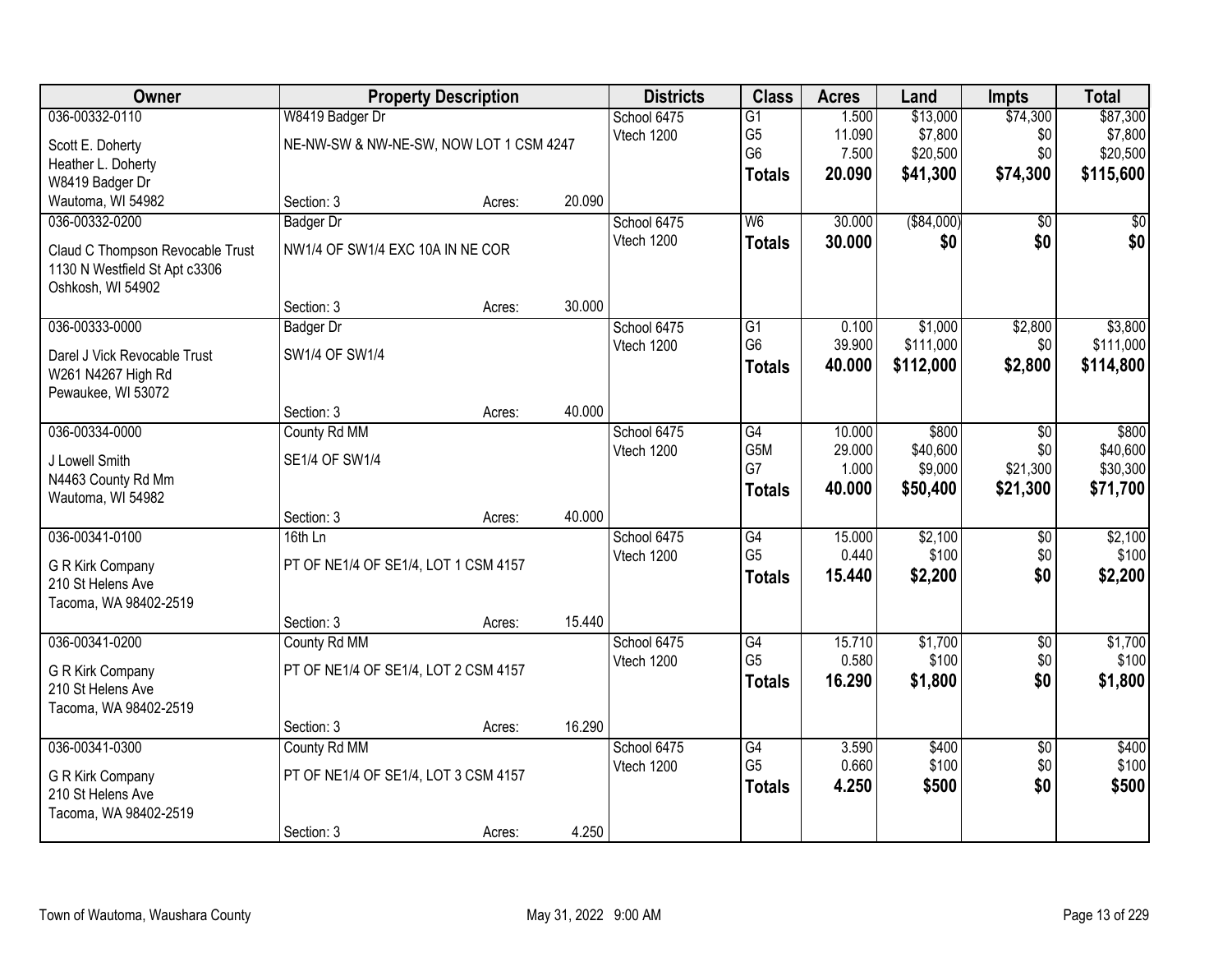| 036-00341-0400<br>County Rd MM<br>3.550<br>\$400<br>School 6475<br>$\overline{G4}$<br>$\sqrt{$0}$<br>0.320<br>\$100<br>G <sub>5</sub><br>\$0<br>Vtech 1200<br>PT OF NE1/4 OF SE1/4, LOT 4 CSM 4157<br>G R Kirk Company<br>\$500<br>\$0<br>3.870<br><b>Totals</b><br>210 St Helens Ave<br>Tacoma, WA 98402-2519<br>3.870<br>Section: 3<br>Acres:<br>036-00342-0110<br>N4599 County Rd MM<br>$\overline{G1}$<br>\$18,300<br>\$101,200<br>School 6475<br>3.711<br>G4<br>7.500<br>\$800<br>Vtech 1200<br>\$0<br>PT OF NW1/4 SE1/4, LOT 1 CSM 2312<br>David R. Anderson<br>G <sub>5</sub><br>0.750<br>\$100<br>\$0<br>Sandra Anderson<br>W8<br>5.989<br>(\$16,800)<br>\$0 | Owner              | <b>Property Description</b> |  | <b>Districts</b> | <b>Class</b> | <b>Acres</b> | Land | <b>Impts</b> | <b>Total</b>     |
|----------------------------------------------------------------------------------------------------------------------------------------------------------------------------------------------------------------------------------------------------------------------------------------------------------------------------------------------------------------------------------------------------------------------------------------------------------------------------------------------------------------------------------------------------------------------------------------------------------------------------------------------------------------------|--------------------|-----------------------------|--|------------------|--------------|--------------|------|--------------|------------------|
|                                                                                                                                                                                                                                                                                                                                                                                                                                                                                                                                                                                                                                                                      |                    |                             |  |                  |              |              |      |              | \$400            |
|                                                                                                                                                                                                                                                                                                                                                                                                                                                                                                                                                                                                                                                                      |                    |                             |  |                  |              |              |      |              | \$100            |
|                                                                                                                                                                                                                                                                                                                                                                                                                                                                                                                                                                                                                                                                      |                    |                             |  |                  |              |              |      |              | \$500            |
|                                                                                                                                                                                                                                                                                                                                                                                                                                                                                                                                                                                                                                                                      |                    |                             |  |                  |              |              |      |              |                  |
|                                                                                                                                                                                                                                                                                                                                                                                                                                                                                                                                                                                                                                                                      |                    |                             |  |                  |              |              |      |              |                  |
|                                                                                                                                                                                                                                                                                                                                                                                                                                                                                                                                                                                                                                                                      |                    |                             |  |                  |              |              |      |              | \$119,500        |
|                                                                                                                                                                                                                                                                                                                                                                                                                                                                                                                                                                                                                                                                      |                    |                             |  |                  |              |              |      |              | \$800            |
|                                                                                                                                                                                                                                                                                                                                                                                                                                                                                                                                                                                                                                                                      |                    |                             |  |                  |              |              |      |              | \$100            |
|                                                                                                                                                                                                                                                                                                                                                                                                                                                                                                                                                                                                                                                                      | N4599 County Rd Mm |                             |  |                  |              |              |      |              | \$0              |
| 17.950<br>\$19,200<br>\$101,200<br><b>Totals</b><br>17.950<br>Section: 3<br>Wautoma, WI 54982<br>Acres:                                                                                                                                                                                                                                                                                                                                                                                                                                                                                                                                                              |                    |                             |  |                  |              |              |      |              | \$120,400        |
| \$16,300<br>036-00342-0120<br>G1<br>2.230<br>School 6475<br>\$800<br>Badger Dr                                                                                                                                                                                                                                                                                                                                                                                                                                                                                                                                                                                       |                    |                             |  |                  |              |              |      |              | \$17,100         |
| Vtech 1200<br>2.230<br>\$16,300<br>\$800<br><b>Totals</b><br>PT OF NW1/4 SE1/4, LOT 2 CSM #2312<br><b>Robert Monte</b>                                                                                                                                                                                                                                                                                                                                                                                                                                                                                                                                               |                    |                             |  |                  |              |              |      |              | \$17,100         |
| Theresa Monte                                                                                                                                                                                                                                                                                                                                                                                                                                                                                                                                                                                                                                                        |                    |                             |  |                  |              |              |      |              |                  |
| N4687 16th Ln                                                                                                                                                                                                                                                                                                                                                                                                                                                                                                                                                                                                                                                        |                    |                             |  |                  |              |              |      |              |                  |
| 2.230<br>Wautoma, WI 54982-5396<br>Section: 3<br>Acres:                                                                                                                                                                                                                                                                                                                                                                                                                                                                                                                                                                                                              |                    |                             |  |                  |              |              |      |              |                  |
| \$6,500<br>036-00342-0200<br>School 6475<br>G1<br>0.500<br><b>Badger Dr</b><br>$\sqrt[6]{3}$                                                                                                                                                                                                                                                                                                                                                                                                                                                                                                                                                                         |                    |                             |  |                  |              |              |      |              | \$6,500          |
| Vtech 1200<br>\$0<br>0.500<br>\$6,500<br><b>Totals</b><br>PT OF NW1/4 SE1/4 PARCEL 8 R X 10 RODS<br><b>Robert Monte</b>                                                                                                                                                                                                                                                                                                                                                                                                                                                                                                                                              |                    |                             |  |                  |              |              |      |              | \$6,500          |
| Theresa Monte                                                                                                                                                                                                                                                                                                                                                                                                                                                                                                                                                                                                                                                        |                    |                             |  |                  |              |              |      |              |                  |
| N4687 16th Ln                                                                                                                                                                                                                                                                                                                                                                                                                                                                                                                                                                                                                                                        |                    |                             |  |                  |              |              |      |              |                  |
| 0.500<br>Wautoma, WI 54982-5396<br>Section: 3<br>Acres:                                                                                                                                                                                                                                                                                                                                                                                                                                                                                                                                                                                                              |                    |                             |  |                  |              |              |      |              |                  |
| \$16,400<br>\$61,700<br>036-00342-0300<br>N4687 16th Ln<br>$\overline{G1}$<br>2.300<br>School 6475                                                                                                                                                                                                                                                                                                                                                                                                                                                                                                                                                                   |                    |                             |  |                  |              |              |      |              | \$78,100         |
| Vtech 1200<br>2.300<br>\$16,400<br>\$61,700<br><b>Totals</b><br>PT OF IN NW1/4 OF SE1/4<br><b>Robert Monte</b>                                                                                                                                                                                                                                                                                                                                                                                                                                                                                                                                                       |                    |                             |  |                  |              |              |      |              | \$78,100         |
| Theresa Monte                                                                                                                                                                                                                                                                                                                                                                                                                                                                                                                                                                                                                                                        |                    |                             |  |                  |              |              |      |              |                  |
| N4687 16th Ln                                                                                                                                                                                                                                                                                                                                                                                                                                                                                                                                                                                                                                                        |                    |                             |  |                  |              |              |      |              |                  |
| 2.300<br>Wautoma, WI 54982-5396<br>Section: 3<br>Acres:                                                                                                                                                                                                                                                                                                                                                                                                                                                                                                                                                                                                              |                    |                             |  |                  |              |              |      |              |                  |
| W <sub>8</sub><br>20.007<br>( \$52,000)<br>036-00342-0400<br>School 6475<br>$\overline{30}$<br>Badger Dr                                                                                                                                                                                                                                                                                                                                                                                                                                                                                                                                                             |                    |                             |  |                  |              |              |      |              | $\overline{\$0}$ |
| \$0<br>Vtech 1200<br>20.007<br>\$0<br><b>Totals</b><br>PT OF NW1/4 SE1/4, LOT 1 CSM #1603                                                                                                                                                                                                                                                                                                                                                                                                                                                                                                                                                                            |                    |                             |  |                  |              |              |      |              | \$0              |
| David R. Anderson<br>Sandra Anderson                                                                                                                                                                                                                                                                                                                                                                                                                                                                                                                                                                                                                                 |                    |                             |  |                  |              |              |      |              |                  |
| N4599 County Rd Mm                                                                                                                                                                                                                                                                                                                                                                                                                                                                                                                                                                                                                                                   |                    |                             |  |                  |              |              |      |              |                  |
| 20.007<br>Wautoma, WI 54982<br>Section: 3<br>Acres:                                                                                                                                                                                                                                                                                                                                                                                                                                                                                                                                                                                                                  |                    |                             |  |                  |              |              |      |              |                  |
| $\overline{G5}$<br>2.000<br>\$1,400<br>036-00343-0120<br>County Rd MM<br>School 6475<br>$\overline{50}$                                                                                                                                                                                                                                                                                                                                                                                                                                                                                                                                                              |                    |                             |  |                  |              |              |      |              | \$1,400          |
| \$0<br>Vtech 1200<br>2.000<br>\$1,400<br><b>Totals</b>                                                                                                                                                                                                                                                                                                                                                                                                                                                                                                                                                                                                               |                    |                             |  |                  |              |              |      |              | \$1,400          |
| PT OF SW1/4 SE1/4 LOT 1 CSM 1802<br>J Lowell Smith                                                                                                                                                                                                                                                                                                                                                                                                                                                                                                                                                                                                                   |                    |                             |  |                  |              |              |      |              |                  |
| N4463 County Rd Mm<br>Wautoma, WI 54982                                                                                                                                                                                                                                                                                                                                                                                                                                                                                                                                                                                                                              |                    |                             |  |                  |              |              |      |              |                  |
| 2.000<br>Section: 3<br>Acres:                                                                                                                                                                                                                                                                                                                                                                                                                                                                                                                                                                                                                                        |                    |                             |  |                  |              |              |      |              |                  |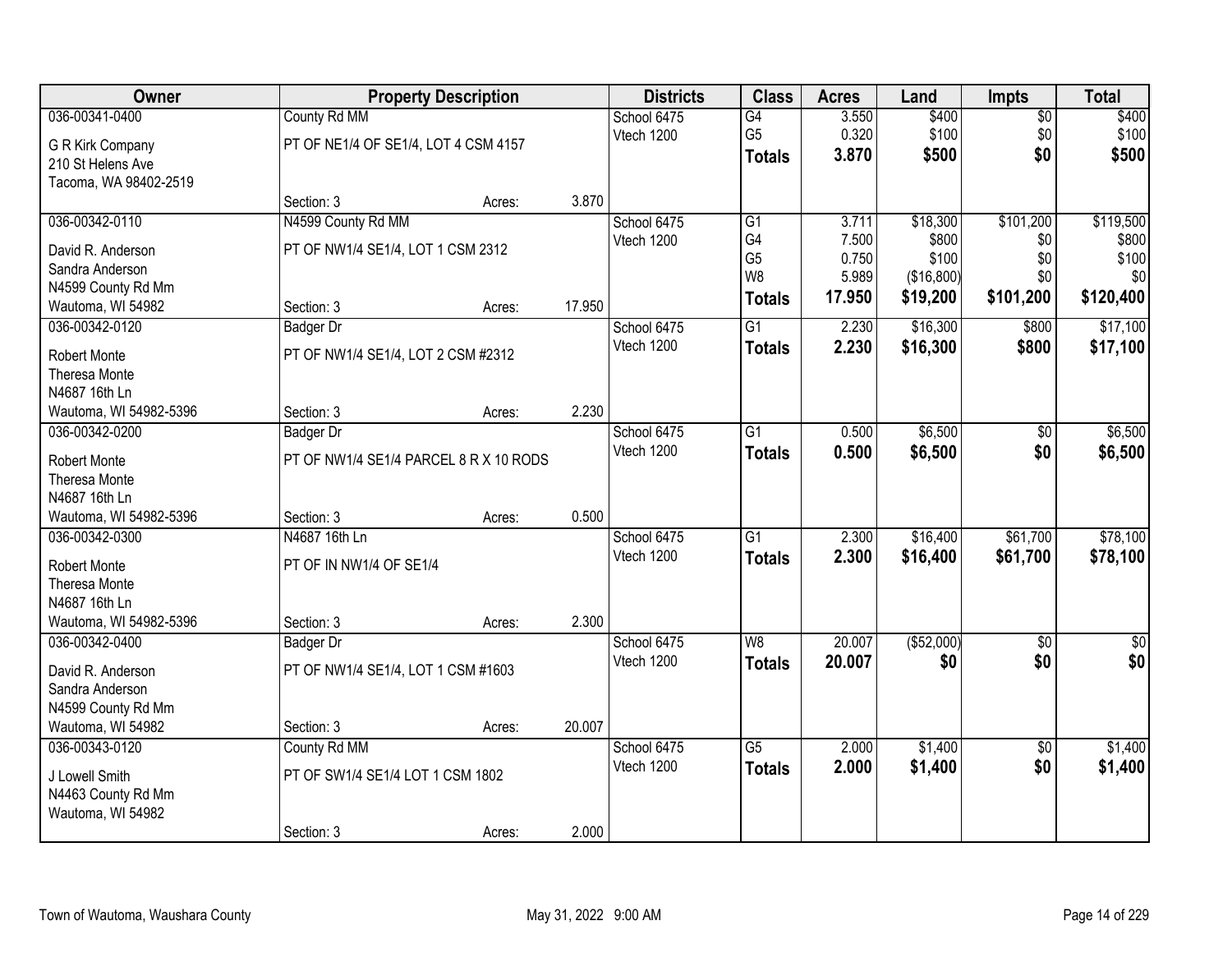| Owner                     | <b>Property Description</b>                     |        |        | <b>Districts</b> | <b>Class</b>             | <b>Acres</b> | Land        | Impts           | <b>Total</b> |
|---------------------------|-------------------------------------------------|--------|--------|------------------|--------------------------|--------------|-------------|-----------------|--------------|
| 036-00343-0130            | County Rd MM                                    |        |        | School 6475      | $\overline{\mathsf{W}8}$ | 4.944        | (\$13,800)  | $\overline{50}$ | \$0          |
| David R. Anderson         | PT OF SW1/4 SE1/4 LOT 1 CSM 1822                |        |        | Vtech 1200       | <b>Totals</b>            | 4.944        | \$0         | \$0             | \$0          |
| Sandra Anderson           |                                                 |        |        |                  |                          |              |             |                 |              |
| N4599 County Rd Mm        |                                                 |        |        |                  |                          |              |             |                 |              |
| Wautoma, WI 54982         | Section: 3                                      | Acres: | 4.944  |                  |                          |              |             |                 |              |
| 036-00343-0200            | County Rd MM                                    |        |        | School 6475      | $\overline{G5}$          | 30.000       | \$21,000    | $\overline{50}$ | \$21,000     |
| J Lowell Smith            | PT OF SW SE LOT 1 CSM 1255                      |        |        | Vtech 1200       | <b>Totals</b>            | 30.000       | \$21,000    | \$0             | \$21,000     |
| N4463 County Rd Mm        |                                                 |        |        |                  |                          |              |             |                 |              |
| Wautoma, WI 54982         |                                                 |        |        |                  |                          |              |             |                 |              |
|                           | Section: 3                                      | Acres: | 30.000 |                  |                          |              |             |                 |              |
| 036-00344-0200            | W8172 Badger Rd                                 |        |        | School 6475      | G <sub>1</sub>           | 8.570        | \$30,300    | \$104,900       | \$135,200    |
| Melissa K. Prochnow       | PT OF SE1/4 SE1/4 SEC 3 & PT OF GOV LOT 1 SEC 1 |        |        | Vtech 1200       | G4                       | 0.300        | \$100       | \$0             | \$100        |
| N1807 Autumnwood Ct       | BEING LOT 1 CSM 1878                            |        |        |                  | <b>Totals</b>            | 8.870        | \$30,400    | \$104,900       | \$135,300    |
| Hortonville, WI 54944     |                                                 |        |        |                  |                          |              |             |                 |              |
|                           | Section: 3                                      | Acres: | 8.870  |                  |                          |              |             |                 |              |
| 036-00344-0310            | County Rd MM                                    |        |        | School 6475      | G <sub>6</sub>           | 21.660       | \$56,300    | \$0             | \$56,300     |
| G R Kirk Company          | THAT PART OF LOT 2 CSM 1878 IN SE-SE SEC 3      |        |        | Vtech 1200       | <b>Totals</b>            | 21.660       | \$56,300    | \$0             | \$56,300     |
| 210 St Helens Ave         | LESS CSM 2651 NOW LOT 1 CSM 2653                |        |        |                  |                          |              |             |                 |              |
| Tacoma, WA 98402-2519     |                                                 |        |        |                  |                          |              |             |                 |              |
|                           | Section: 3                                      | Acres: | 21.660 |                  |                          |              |             |                 |              |
| 036-00344-0400            | <b>Badger Rd</b>                                |        |        | School 6475      | $\overline{G4}$          | 7.450        | \$1,100     | $\overline{50}$ | \$1,100      |
| Melissa K. Prochnow       | PT OF SE-SE PT OF LOT 2 CSM 1878 NOW LOT 1      |        |        | Vtech 1200       | <b>Totals</b>            | 7.450        | \$1,100     | \$0             | \$1,100      |
| N1807 Autumnwood Ct       | <b>CSM 2651</b>                                 |        |        |                  |                          |              |             |                 |              |
| Hortonville, WI 54944     |                                                 |        |        |                  |                          |              |             |                 |              |
|                           | Section: 3                                      | Acres: | 7.450  |                  |                          |              |             |                 |              |
| 036-00344-0500            | <b>Beechnut Ave</b>                             |        |        | School 6475      | G4                       | 4.400        | \$600       | $\overline{50}$ | \$600        |
| Melissa K. Prochnow       | PT OF SE-SE & PT NE-NE SEC 10 PT LOT 2 CSM      |        |        | Vtech 1200       | G5M                      | 3.000        | \$4,200     | \$0             | \$4,200      |
| N1807 Autumnwood Ct       | 1878; NOW LOT 2 CSM 2651                        |        |        |                  | <b>Totals</b>            | 7.400        | \$4,800     | \$0             | \$4,800      |
| Hortonville, WI 54944     |                                                 |        |        |                  |                          |              |             |                 |              |
|                           | Section: 3                                      | Acres: | 7.400  |                  |                          |              |             |                 |              |
| 036-00411-0000            | County Rd O                                     |        |        | School 6237      | G6                       | 5.000        | \$14,000    | $\overline{50}$ | \$14,000     |
| Michael L. Grota          | <b>NE1/4 OF NE1/4</b>                           |        |        | Vtech 1200       | W <sub>6</sub>           | 38.150       | (\$106,800) | \$0             | \$0          |
| N88 W16573 Main St        |                                                 |        |        |                  | <b>Totals</b>            | 43.150       | \$14,000    | \$0             | \$14,000     |
| Menomonee Falls, WI 53051 |                                                 |        |        |                  |                          |              |             |                 |              |
|                           | Section: 4                                      | Acres: | 43.150 |                  |                          |              |             |                 |              |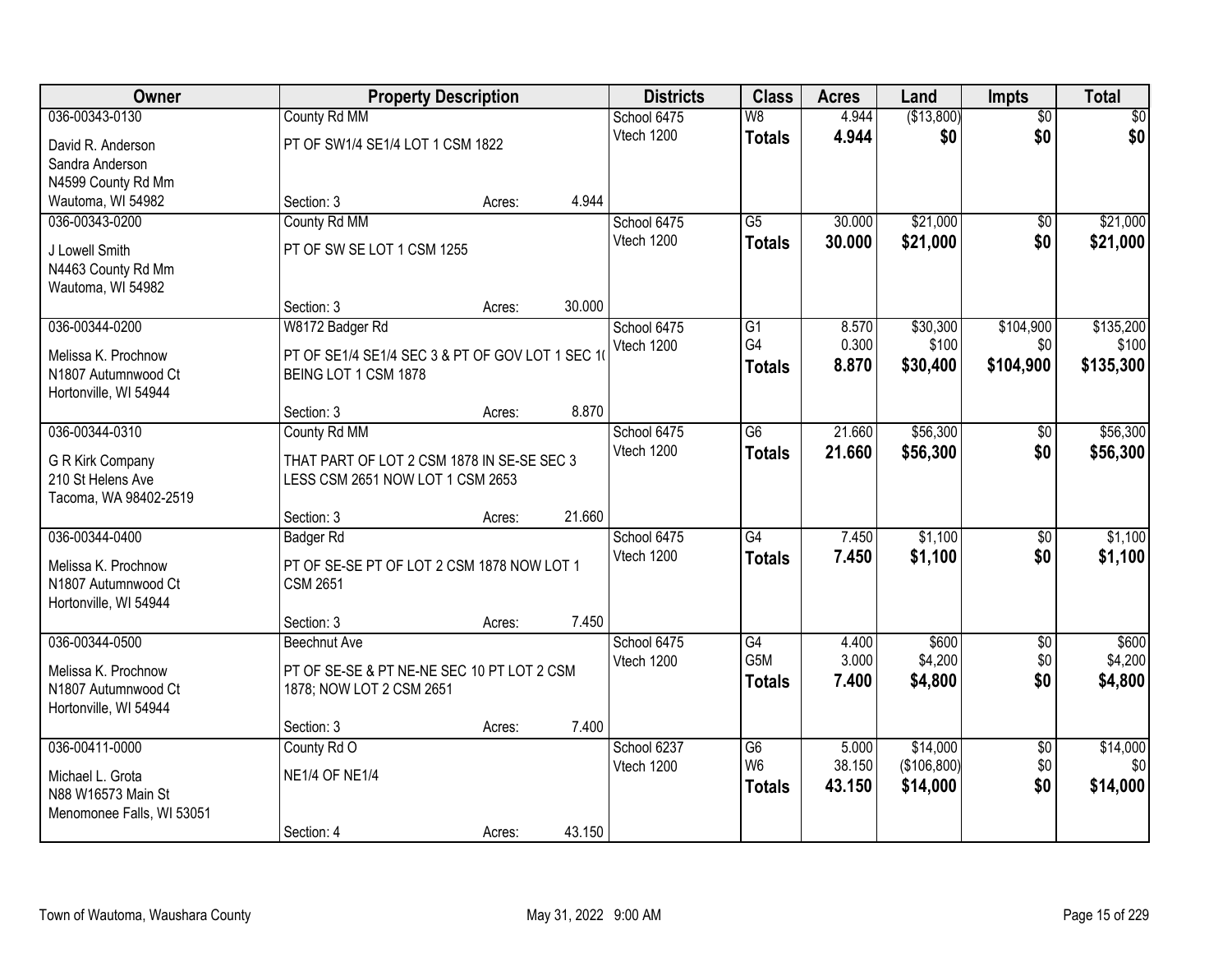| \$101,500<br>\$131,600<br>036-00412-0100<br>W8611 County Rd O<br>School 6237<br>8.500<br>\$30,100<br>$\overline{G1}$<br>G4<br>1.500<br>\$200<br>\$0<br>\$200<br>Vtech 1200<br>PT E1/2 OF NW1/4 OF NE1/4<br>Mathew C. Smith<br>\$131,800<br>10.000<br>\$30,300<br>\$101,500<br><b>Totals</b><br>Amber M. Smith<br>W8611 County Rd O<br>Wild Rose, WI 54984<br>Section: 4<br>10.000<br>Acres:<br>N4842 15th Dr<br>\$10,000<br>\$165,200<br>\$175,200<br>036-00412-0200<br>School 6237<br>$\overline{G1}$<br>1.000<br>G4<br>30.930<br>\$3,300<br>Vtech 1200<br>\$0<br>NW1/4 OF NE1/4 LESS 190-53<br>Allen Stea<br>G <sub>5</sub><br>1.600<br>\$100<br>\$0<br>Linda Stea<br>33.530<br>\$165,200<br>\$178,600<br>\$13,400<br><b>Totals</b><br>N4842 15th Dr<br>33.530<br>Section: 4<br>Wautoma, WI 54982<br>Acres:<br>\$2,800<br>036-00413-0100<br>15th Dr<br>School 6237<br>G4<br>33.000<br>$\overline{50}$<br>G <sub>5</sub><br>\$100<br>1.230<br>\$0<br>Vtech 1200<br>SW1/4 OF NE1/4 LESS CSM 5335<br>Allen Stea<br>G7<br>3.000<br>\$16,700<br>\$18,500<br>Linda Stea<br>37.230<br>\$16,700<br>\$38,100<br>\$21,400<br><b>Totals</b><br>N4842 15th Dr<br>37.230<br>Section: 4<br>Wautoma, WI 54982<br>Acres:<br>2.770<br>\$17,000<br>\$68,200<br>036-00413-0200<br>N4746 15th Dr<br>School 6237<br>$\overline{G1}$<br>Vtech 1200<br>2.770<br>\$17,000<br>\$68,200<br>\$85,200<br><b>Totals</b><br>PT OF SW1/4 OF NE1/4, LOT 1 CSM 5335<br>Kenneth F. Riley<br>Karen P. Riley<br>N4746 15th Dr<br>2.770<br>Wautoma, WI 54982<br>Section: 4<br>Acres:<br>25.880<br>\$2,300<br>036-00414-0100<br>$15th$ Dr<br>G4<br>$\overline{30}$<br>School 6237<br>G <sub>5</sub><br>\$100<br>1.000<br>\$0<br>Vtech 1200<br>Allen Stea<br>SE1/4 OF NE1/4; LESS LOT 1 CSM 6640<br>G5M<br>3.000<br>\$4,200<br>\$0<br>Linda Stea<br>\$0<br>\$6,600<br>29.880<br>\$6,600<br><b>Totals</b><br>N4842 15th Dr<br>29.880<br>Wautoma, WI 54982<br>Section: 4<br>Acres:<br>\$51,800<br>G6<br>19.910<br>036-00421-0100<br>County Rd O<br>School 6237<br>$\sqrt{6}$<br>Vtech 1200<br>\$0<br>19.910<br>\$51,800<br>\$51,800<br><b>Totals</b><br>Mitchell & Mary Lou Wieczorek<br><b>NE1/4 OF NW1/4</b><br>Revocable Trust<br>13316 Queen Palm run<br>North Ft Myers, FL 33903<br>19.910<br>Section: 4<br>Acres:<br>\$62,400<br>036-00421-0200<br>$\overline{G6}$<br>24.000<br>$15th$ Dr<br>School 6237<br>$\overline{50}$<br>\$0<br>Vtech 1200<br>24.000<br>\$62,400<br>\$62,400<br><b>Totals</b><br>S 24A OF NE1/4 NW1/4<br>Todd A. Czeszynski<br>N4727 15th Dr<br>Wautoma, WI 54982 | Owner |            | <b>Property Description</b> |        |  | <b>Class</b> | <b>Acres</b> | Land | <b>Impts</b> | <b>Total</b> |
|--------------------------------------------------------------------------------------------------------------------------------------------------------------------------------------------------------------------------------------------------------------------------------------------------------------------------------------------------------------------------------------------------------------------------------------------------------------------------------------------------------------------------------------------------------------------------------------------------------------------------------------------------------------------------------------------------------------------------------------------------------------------------------------------------------------------------------------------------------------------------------------------------------------------------------------------------------------------------------------------------------------------------------------------------------------------------------------------------------------------------------------------------------------------------------------------------------------------------------------------------------------------------------------------------------------------------------------------------------------------------------------------------------------------------------------------------------------------------------------------------------------------------------------------------------------------------------------------------------------------------------------------------------------------------------------------------------------------------------------------------------------------------------------------------------------------------------------------------------------------------------------------------------------------------------------------------------------------------------------------------------------------------------------------------------------------------------------------------------------------------------------------------------------------------------------------------------------------------------------------------------------------------------------------------------------------------------------------------------------------------------------------------------------------------------------------------------------------------------------------------------------------------------------------------------|-------|------------|-----------------------------|--------|--|--------------|--------------|------|--------------|--------------|
|                                                                                                                                                                                                                                                                                                                                                                                                                                                                                                                                                                                                                                                                                                                                                                                                                                                                                                                                                                                                                                                                                                                                                                                                                                                                                                                                                                                                                                                                                                                                                                                                                                                                                                                                                                                                                                                                                                                                                                                                                                                                                                                                                                                                                                                                                                                                                                                                                                                                                                                                                        |       |            |                             |        |  |              |              |      |              |              |
|                                                                                                                                                                                                                                                                                                                                                                                                                                                                                                                                                                                                                                                                                                                                                                                                                                                                                                                                                                                                                                                                                                                                                                                                                                                                                                                                                                                                                                                                                                                                                                                                                                                                                                                                                                                                                                                                                                                                                                                                                                                                                                                                                                                                                                                                                                                                                                                                                                                                                                                                                        |       |            |                             |        |  |              |              |      |              |              |
|                                                                                                                                                                                                                                                                                                                                                                                                                                                                                                                                                                                                                                                                                                                                                                                                                                                                                                                                                                                                                                                                                                                                                                                                                                                                                                                                                                                                                                                                                                                                                                                                                                                                                                                                                                                                                                                                                                                                                                                                                                                                                                                                                                                                                                                                                                                                                                                                                                                                                                                                                        |       |            |                             |        |  |              |              |      |              |              |
|                                                                                                                                                                                                                                                                                                                                                                                                                                                                                                                                                                                                                                                                                                                                                                                                                                                                                                                                                                                                                                                                                                                                                                                                                                                                                                                                                                                                                                                                                                                                                                                                                                                                                                                                                                                                                                                                                                                                                                                                                                                                                                                                                                                                                                                                                                                                                                                                                                                                                                                                                        |       |            |                             |        |  |              |              |      |              |              |
|                                                                                                                                                                                                                                                                                                                                                                                                                                                                                                                                                                                                                                                                                                                                                                                                                                                                                                                                                                                                                                                                                                                                                                                                                                                                                                                                                                                                                                                                                                                                                                                                                                                                                                                                                                                                                                                                                                                                                                                                                                                                                                                                                                                                                                                                                                                                                                                                                                                                                                                                                        |       |            |                             |        |  |              |              |      |              |              |
| \$3,300<br>\$100<br>\$2,800<br>\$100<br>\$35,200                                                                                                                                                                                                                                                                                                                                                                                                                                                                                                                                                                                                                                                                                                                                                                                                                                                                                                                                                                                                                                                                                                                                                                                                                                                                                                                                                                                                                                                                                                                                                                                                                                                                                                                                                                                                                                                                                                                                                                                                                                                                                                                                                                                                                                                                                                                                                                                                                                                                                                       |       |            |                             |        |  |              |              |      |              |              |
|                                                                                                                                                                                                                                                                                                                                                                                                                                                                                                                                                                                                                                                                                                                                                                                                                                                                                                                                                                                                                                                                                                                                                                                                                                                                                                                                                                                                                                                                                                                                                                                                                                                                                                                                                                                                                                                                                                                                                                                                                                                                                                                                                                                                                                                                                                                                                                                                                                                                                                                                                        |       |            |                             |        |  |              |              |      |              |              |
|                                                                                                                                                                                                                                                                                                                                                                                                                                                                                                                                                                                                                                                                                                                                                                                                                                                                                                                                                                                                                                                                                                                                                                                                                                                                                                                                                                                                                                                                                                                                                                                                                                                                                                                                                                                                                                                                                                                                                                                                                                                                                                                                                                                                                                                                                                                                                                                                                                                                                                                                                        |       |            |                             |        |  |              |              |      |              |              |
|                                                                                                                                                                                                                                                                                                                                                                                                                                                                                                                                                                                                                                                                                                                                                                                                                                                                                                                                                                                                                                                                                                                                                                                                                                                                                                                                                                                                                                                                                                                                                                                                                                                                                                                                                                                                                                                                                                                                                                                                                                                                                                                                                                                                                                                                                                                                                                                                                                                                                                                                                        |       |            |                             |        |  |              |              |      |              |              |
|                                                                                                                                                                                                                                                                                                                                                                                                                                                                                                                                                                                                                                                                                                                                                                                                                                                                                                                                                                                                                                                                                                                                                                                                                                                                                                                                                                                                                                                                                                                                                                                                                                                                                                                                                                                                                                                                                                                                                                                                                                                                                                                                                                                                                                                                                                                                                                                                                                                                                                                                                        |       |            |                             |        |  |              |              |      |              |              |
|                                                                                                                                                                                                                                                                                                                                                                                                                                                                                                                                                                                                                                                                                                                                                                                                                                                                                                                                                                                                                                                                                                                                                                                                                                                                                                                                                                                                                                                                                                                                                                                                                                                                                                                                                                                                                                                                                                                                                                                                                                                                                                                                                                                                                                                                                                                                                                                                                                                                                                                                                        |       |            |                             |        |  |              |              |      |              |              |
|                                                                                                                                                                                                                                                                                                                                                                                                                                                                                                                                                                                                                                                                                                                                                                                                                                                                                                                                                                                                                                                                                                                                                                                                                                                                                                                                                                                                                                                                                                                                                                                                                                                                                                                                                                                                                                                                                                                                                                                                                                                                                                                                                                                                                                                                                                                                                                                                                                                                                                                                                        |       |            |                             |        |  |              |              |      |              |              |
|                                                                                                                                                                                                                                                                                                                                                                                                                                                                                                                                                                                                                                                                                                                                                                                                                                                                                                                                                                                                                                                                                                                                                                                                                                                                                                                                                                                                                                                                                                                                                                                                                                                                                                                                                                                                                                                                                                                                                                                                                                                                                                                                                                                                                                                                                                                                                                                                                                                                                                                                                        |       |            |                             |        |  |              |              |      |              |              |
|                                                                                                                                                                                                                                                                                                                                                                                                                                                                                                                                                                                                                                                                                                                                                                                                                                                                                                                                                                                                                                                                                                                                                                                                                                                                                                                                                                                                                                                                                                                                                                                                                                                                                                                                                                                                                                                                                                                                                                                                                                                                                                                                                                                                                                                                                                                                                                                                                                                                                                                                                        |       |            |                             |        |  |              |              |      |              |              |
|                                                                                                                                                                                                                                                                                                                                                                                                                                                                                                                                                                                                                                                                                                                                                                                                                                                                                                                                                                                                                                                                                                                                                                                                                                                                                                                                                                                                                                                                                                                                                                                                                                                                                                                                                                                                                                                                                                                                                                                                                                                                                                                                                                                                                                                                                                                                                                                                                                                                                                                                                        |       |            |                             |        |  |              |              |      |              |              |
| \$85,200<br>\$2,300<br>\$100<br>\$4,200<br>\$51,800<br>\$62,400                                                                                                                                                                                                                                                                                                                                                                                                                                                                                                                                                                                                                                                                                                                                                                                                                                                                                                                                                                                                                                                                                                                                                                                                                                                                                                                                                                                                                                                                                                                                                                                                                                                                                                                                                                                                                                                                                                                                                                                                                                                                                                                                                                                                                                                                                                                                                                                                                                                                                        |       |            |                             |        |  |              |              |      |              |              |
|                                                                                                                                                                                                                                                                                                                                                                                                                                                                                                                                                                                                                                                                                                                                                                                                                                                                                                                                                                                                                                                                                                                                                                                                                                                                                                                                                                                                                                                                                                                                                                                                                                                                                                                                                                                                                                                                                                                                                                                                                                                                                                                                                                                                                                                                                                                                                                                                                                                                                                                                                        |       |            |                             |        |  |              |              |      |              |              |
|                                                                                                                                                                                                                                                                                                                                                                                                                                                                                                                                                                                                                                                                                                                                                                                                                                                                                                                                                                                                                                                                                                                                                                                                                                                                                                                                                                                                                                                                                                                                                                                                                                                                                                                                                                                                                                                                                                                                                                                                                                                                                                                                                                                                                                                                                                                                                                                                                                                                                                                                                        |       |            |                             |        |  |              |              |      |              |              |
|                                                                                                                                                                                                                                                                                                                                                                                                                                                                                                                                                                                                                                                                                                                                                                                                                                                                                                                                                                                                                                                                                                                                                                                                                                                                                                                                                                                                                                                                                                                                                                                                                                                                                                                                                                                                                                                                                                                                                                                                                                                                                                                                                                                                                                                                                                                                                                                                                                                                                                                                                        |       |            |                             |        |  |              |              |      |              |              |
|                                                                                                                                                                                                                                                                                                                                                                                                                                                                                                                                                                                                                                                                                                                                                                                                                                                                                                                                                                                                                                                                                                                                                                                                                                                                                                                                                                                                                                                                                                                                                                                                                                                                                                                                                                                                                                                                                                                                                                                                                                                                                                                                                                                                                                                                                                                                                                                                                                                                                                                                                        |       |            |                             |        |  |              |              |      |              |              |
|                                                                                                                                                                                                                                                                                                                                                                                                                                                                                                                                                                                                                                                                                                                                                                                                                                                                                                                                                                                                                                                                                                                                                                                                                                                                                                                                                                                                                                                                                                                                                                                                                                                                                                                                                                                                                                                                                                                                                                                                                                                                                                                                                                                                                                                                                                                                                                                                                                                                                                                                                        |       |            |                             |        |  |              |              |      |              |              |
|                                                                                                                                                                                                                                                                                                                                                                                                                                                                                                                                                                                                                                                                                                                                                                                                                                                                                                                                                                                                                                                                                                                                                                                                                                                                                                                                                                                                                                                                                                                                                                                                                                                                                                                                                                                                                                                                                                                                                                                                                                                                                                                                                                                                                                                                                                                                                                                                                                                                                                                                                        |       |            |                             |        |  |              |              |      |              |              |
|                                                                                                                                                                                                                                                                                                                                                                                                                                                                                                                                                                                                                                                                                                                                                                                                                                                                                                                                                                                                                                                                                                                                                                                                                                                                                                                                                                                                                                                                                                                                                                                                                                                                                                                                                                                                                                                                                                                                                                                                                                                                                                                                                                                                                                                                                                                                                                                                                                                                                                                                                        |       |            |                             |        |  |              |              |      |              |              |
|                                                                                                                                                                                                                                                                                                                                                                                                                                                                                                                                                                                                                                                                                                                                                                                                                                                                                                                                                                                                                                                                                                                                                                                                                                                                                                                                                                                                                                                                                                                                                                                                                                                                                                                                                                                                                                                                                                                                                                                                                                                                                                                                                                                                                                                                                                                                                                                                                                                                                                                                                        |       |            |                             |        |  |              |              |      |              |              |
|                                                                                                                                                                                                                                                                                                                                                                                                                                                                                                                                                                                                                                                                                                                                                                                                                                                                                                                                                                                                                                                                                                                                                                                                                                                                                                                                                                                                                                                                                                                                                                                                                                                                                                                                                                                                                                                                                                                                                                                                                                                                                                                                                                                                                                                                                                                                                                                                                                                                                                                                                        |       |            |                             |        |  |              |              |      |              |              |
|                                                                                                                                                                                                                                                                                                                                                                                                                                                                                                                                                                                                                                                                                                                                                                                                                                                                                                                                                                                                                                                                                                                                                                                                                                                                                                                                                                                                                                                                                                                                                                                                                                                                                                                                                                                                                                                                                                                                                                                                                                                                                                                                                                                                                                                                                                                                                                                                                                                                                                                                                        |       |            |                             |        |  |              |              |      |              |              |
|                                                                                                                                                                                                                                                                                                                                                                                                                                                                                                                                                                                                                                                                                                                                                                                                                                                                                                                                                                                                                                                                                                                                                                                                                                                                                                                                                                                                                                                                                                                                                                                                                                                                                                                                                                                                                                                                                                                                                                                                                                                                                                                                                                                                                                                                                                                                                                                                                                                                                                                                                        |       |            |                             |        |  |              |              |      |              |              |
|                                                                                                                                                                                                                                                                                                                                                                                                                                                                                                                                                                                                                                                                                                                                                                                                                                                                                                                                                                                                                                                                                                                                                                                                                                                                                                                                                                                                                                                                                                                                                                                                                                                                                                                                                                                                                                                                                                                                                                                                                                                                                                                                                                                                                                                                                                                                                                                                                                                                                                                                                        |       |            |                             |        |  |              |              |      |              |              |
|                                                                                                                                                                                                                                                                                                                                                                                                                                                                                                                                                                                                                                                                                                                                                                                                                                                                                                                                                                                                                                                                                                                                                                                                                                                                                                                                                                                                                                                                                                                                                                                                                                                                                                                                                                                                                                                                                                                                                                                                                                                                                                                                                                                                                                                                                                                                                                                                                                                                                                                                                        |       |            |                             |        |  |              |              |      |              |              |
|                                                                                                                                                                                                                                                                                                                                                                                                                                                                                                                                                                                                                                                                                                                                                                                                                                                                                                                                                                                                                                                                                                                                                                                                                                                                                                                                                                                                                                                                                                                                                                                                                                                                                                                                                                                                                                                                                                                                                                                                                                                                                                                                                                                                                                                                                                                                                                                                                                                                                                                                                        |       |            |                             |        |  |              |              |      |              |              |
|                                                                                                                                                                                                                                                                                                                                                                                                                                                                                                                                                                                                                                                                                                                                                                                                                                                                                                                                                                                                                                                                                                                                                                                                                                                                                                                                                                                                                                                                                                                                                                                                                                                                                                                                                                                                                                                                                                                                                                                                                                                                                                                                                                                                                                                                                                                                                                                                                                                                                                                                                        |       |            |                             |        |  |              |              |      |              |              |
|                                                                                                                                                                                                                                                                                                                                                                                                                                                                                                                                                                                                                                                                                                                                                                                                                                                                                                                                                                                                                                                                                                                                                                                                                                                                                                                                                                                                                                                                                                                                                                                                                                                                                                                                                                                                                                                                                                                                                                                                                                                                                                                                                                                                                                                                                                                                                                                                                                                                                                                                                        |       |            |                             |        |  |              |              |      |              |              |
|                                                                                                                                                                                                                                                                                                                                                                                                                                                                                                                                                                                                                                                                                                                                                                                                                                                                                                                                                                                                                                                                                                                                                                                                                                                                                                                                                                                                                                                                                                                                                                                                                                                                                                                                                                                                                                                                                                                                                                                                                                                                                                                                                                                                                                                                                                                                                                                                                                                                                                                                                        |       |            |                             |        |  |              |              |      |              |              |
|                                                                                                                                                                                                                                                                                                                                                                                                                                                                                                                                                                                                                                                                                                                                                                                                                                                                                                                                                                                                                                                                                                                                                                                                                                                                                                                                                                                                                                                                                                                                                                                                                                                                                                                                                                                                                                                                                                                                                                                                                                                                                                                                                                                                                                                                                                                                                                                                                                                                                                                                                        |       |            |                             |        |  |              |              |      |              |              |
|                                                                                                                                                                                                                                                                                                                                                                                                                                                                                                                                                                                                                                                                                                                                                                                                                                                                                                                                                                                                                                                                                                                                                                                                                                                                                                                                                                                                                                                                                                                                                                                                                                                                                                                                                                                                                                                                                                                                                                                                                                                                                                                                                                                                                                                                                                                                                                                                                                                                                                                                                        |       |            |                             |        |  |              |              |      |              |              |
|                                                                                                                                                                                                                                                                                                                                                                                                                                                                                                                                                                                                                                                                                                                                                                                                                                                                                                                                                                                                                                                                                                                                                                                                                                                                                                                                                                                                                                                                                                                                                                                                                                                                                                                                                                                                                                                                                                                                                                                                                                                                                                                                                                                                                                                                                                                                                                                                                                                                                                                                                        |       |            |                             |        |  |              |              |      |              |              |
|                                                                                                                                                                                                                                                                                                                                                                                                                                                                                                                                                                                                                                                                                                                                                                                                                                                                                                                                                                                                                                                                                                                                                                                                                                                                                                                                                                                                                                                                                                                                                                                                                                                                                                                                                                                                                                                                                                                                                                                                                                                                                                                                                                                                                                                                                                                                                                                                                                                                                                                                                        |       | Section: 4 | Acres:                      | 24.000 |  |              |              |      |              |              |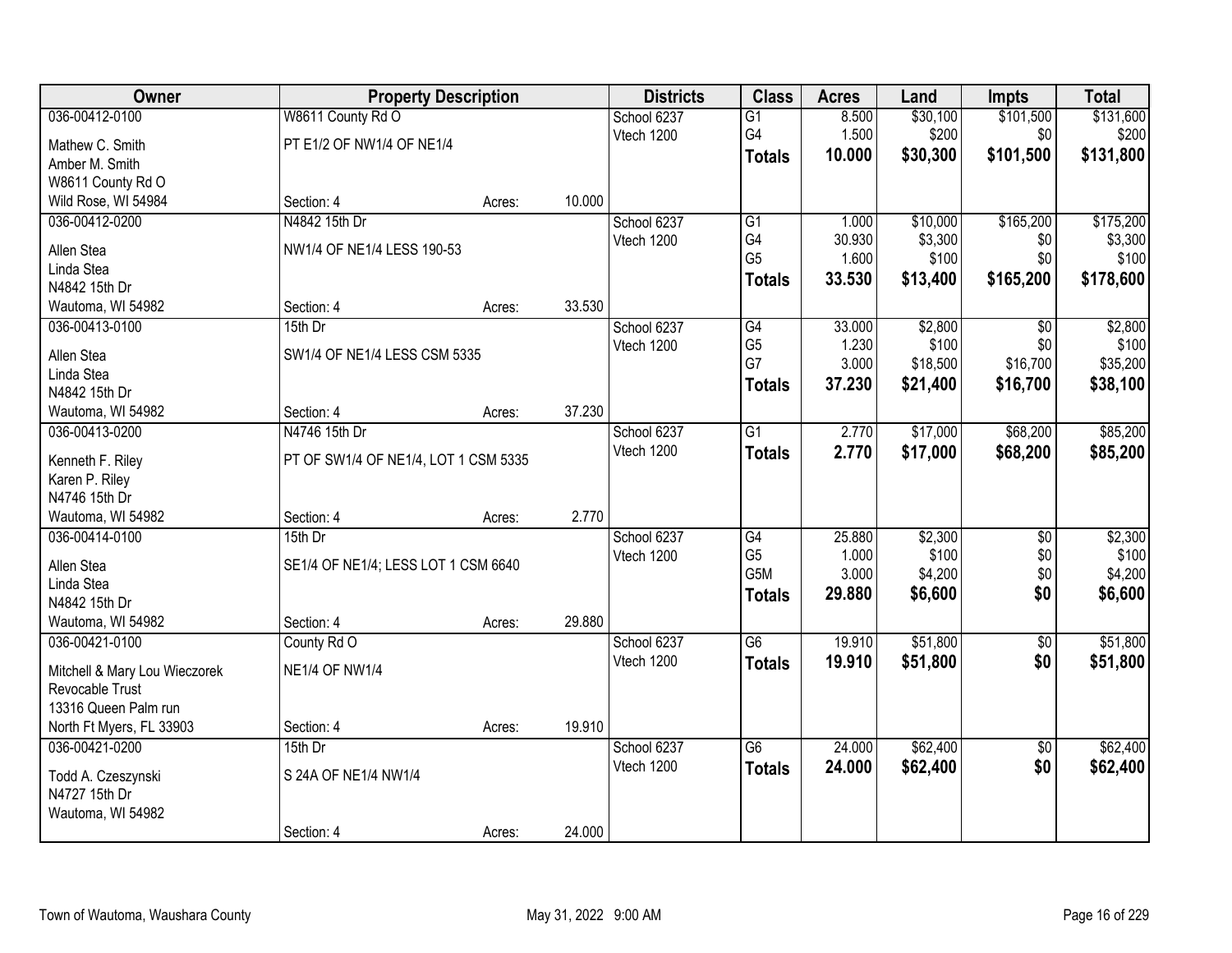| Owner                                           |                                                                            | <b>Property Description</b> |        |             | <b>Class</b>    | <b>Acres</b> | Land      | <b>Impts</b>    | <b>Total</b> |
|-------------------------------------------------|----------------------------------------------------------------------------|-----------------------------|--------|-------------|-----------------|--------------|-----------|-----------------|--------------|
| 036-00422-0100                                  | W8897 County Rd O                                                          |                             |        | School 6237 | $\overline{G1}$ | 1.000        | \$10,000  | \$23,700        | \$33,700     |
| Robert & Barbara Walczak 2017                   | FRAC NW1/4 OF FRAC NW1/4; LOT 1 & OL 1 CSM                                 |                             |        | Vtech 1200  | G4              | 5.060        | \$500     | \$0             | \$500        |
| Revocable Trust et al                           | 1790                                                                       |                             |        |             | G <sub>5</sub>  | 18.950       | \$13,300  | \$0             | \$13,300     |
| 4145 Imperial Dr                                |                                                                            |                             |        |             | G5M             | 20.000       | \$28,000  | \$0             | \$28,000     |
| Brookfield, WI 53045                            | Section: 4                                                                 | Acres:                      | 45.010 |             | <b>Totals</b>   | 45.010       | \$51,800  | \$23,700        | \$75,500     |
| 036-00423-0000                                  | N4789 15th Dr                                                              |                             |        | School 6237 | G1              | 1.000        | \$10,000  | \$119,100       | \$129,100    |
|                                                 | SW1/4 OF NW1/4 & EASEMENT                                                  |                             |        | Vtech 1200  | G <sub>6</sub>  | 39.000       | \$103,400 | \$0             | \$103,400    |
| Becher Family Partnership Ltd<br>1404 Sonoma Ln |                                                                            |                             |        |             | <b>Totals</b>   | 40.000       | \$113,400 | \$119,100       | \$232,500    |
| The Villages, FL 32159                          |                                                                            |                             |        |             |                 |              |           |                 |              |
|                                                 | Section: 4                                                                 | Acres:                      | 40.000 |             |                 |              |           |                 |              |
| 036-00424-0100                                  | 15th Dr                                                                    |                             |        | School 6237 | G4              | 5.000        | \$500     | \$0             | \$500        |
|                                                 |                                                                            |                             |        | Vtech 1200  | G5M             | 30.000       | \$39,000  | \$0             | \$39,000     |
| Todd A. Czeszynski<br>N4727 15th Dr             | SE1/4 NW1/4 EXC PAR 391' X 558.43' IN SE CORNER<br><b>SUBJ TO EASEMENT</b> |                             |        |             | <b>Totals</b>   | 35.000       | \$39,500  | \$0             | \$39,500     |
| Wautoma, WI 54982                               |                                                                            |                             |        |             |                 |              |           |                 |              |
|                                                 | Section: 4                                                                 | Acres:                      | 35.000 |             |                 |              |           |                 |              |
| 036-00424-0200                                  | N4727 15th Dr                                                              |                             |        | School 6237 | $\overline{G1}$ | 5.010        | \$20,000  | \$46,200        | \$66,200     |
|                                                 |                                                                            |                             |        | Vtech 1200  | <b>Totals</b>   | 5.010        | \$20,000  | \$46,200        | \$66,200     |
| Todd A. Czeszynski                              | PT OF SE1/4 NW1/4 PAR 391'X 558.43' IN SE CORNER                           |                             |        |             |                 |              |           |                 |              |
| Catherine J. Czeszynski                         |                                                                            |                             |        |             |                 |              |           |                 |              |
| N4727 15th Dr                                   |                                                                            |                             |        |             |                 |              |           |                 |              |
| Wautoma, WI 54982                               | Section: 4                                                                 | Acres:                      | 5.010  |             |                 |              |           |                 |              |
| 036-00431-0100                                  | 15th St                                                                    |                             |        | School 6237 | G4              | 10.550       | \$1,100   | $\overline{50}$ | \$1,100      |
| Allen Stea                                      | PT OF NE1/4 OF SW1/4, LOT 1 CSM 5813                                       |                             |        | Vtech 1200  | G <sub>5</sub>  | 9.500        | \$500     | \$0             | \$500        |
| Linda Stea                                      |                                                                            |                             |        |             | <b>Totals</b>   | 20.050       | \$1,600   | \$0             | \$1,600      |
| N4842 15th Dr                                   |                                                                            |                             |        |             |                 |              |           |                 |              |
| Wautoma, WI 54982                               | Section: 4                                                                 | Acres:                      | 20.050 |             |                 |              |           |                 |              |
| 036-00431-0200                                  | N4629 15th Dr                                                              |                             |        | School 6237 | $\overline{G1}$ | 2.000        | \$16,000  | \$181,000       | \$197,000    |
| C&S Holdings, LLC                               | LOT 2 CSM 5813                                                             |                             |        | Vtech 1200  | G4              | 17.570       | \$1,900   | \$0             | \$1,900      |
| 4916 Maple Rd                                   |                                                                            |                             |        |             | G <sub>5</sub>  | 0.500        | \$100     | \$0             | \$100        |
| Edina, MN 55424-1241                            |                                                                            |                             |        |             | <b>Totals</b>   | 20.070       | \$18,000  | \$181,000       | \$199,000    |
|                                                 | Section: 4                                                                 | Acres:                      | 20.070 |             |                 |              |           |                 |              |
| 036-00432-0100                                  | County Rd O                                                                |                             |        | School 6237 | $\overline{G4}$ | 15.010       | \$2,100   | $\overline{50}$ | \$2,100      |
|                                                 |                                                                            |                             |        | Vtech 1200  | <b>Totals</b>   | 15.010       | \$2,100   | \$0             | \$2,100      |
| G R Kirk Company<br>210 St Helens Ave           | PT OF NW1/4 SW1/4, LOT 1 CSM 5962                                          |                             |        |             |                 |              |           |                 |              |
| Tacoma, WA 98402-2519                           |                                                                            |                             |        |             |                 |              |           |                 |              |
|                                                 | Section: 4                                                                 | Acres:                      | 15.010 |             |                 |              |           |                 |              |
|                                                 |                                                                            |                             |        |             |                 |              |           |                 |              |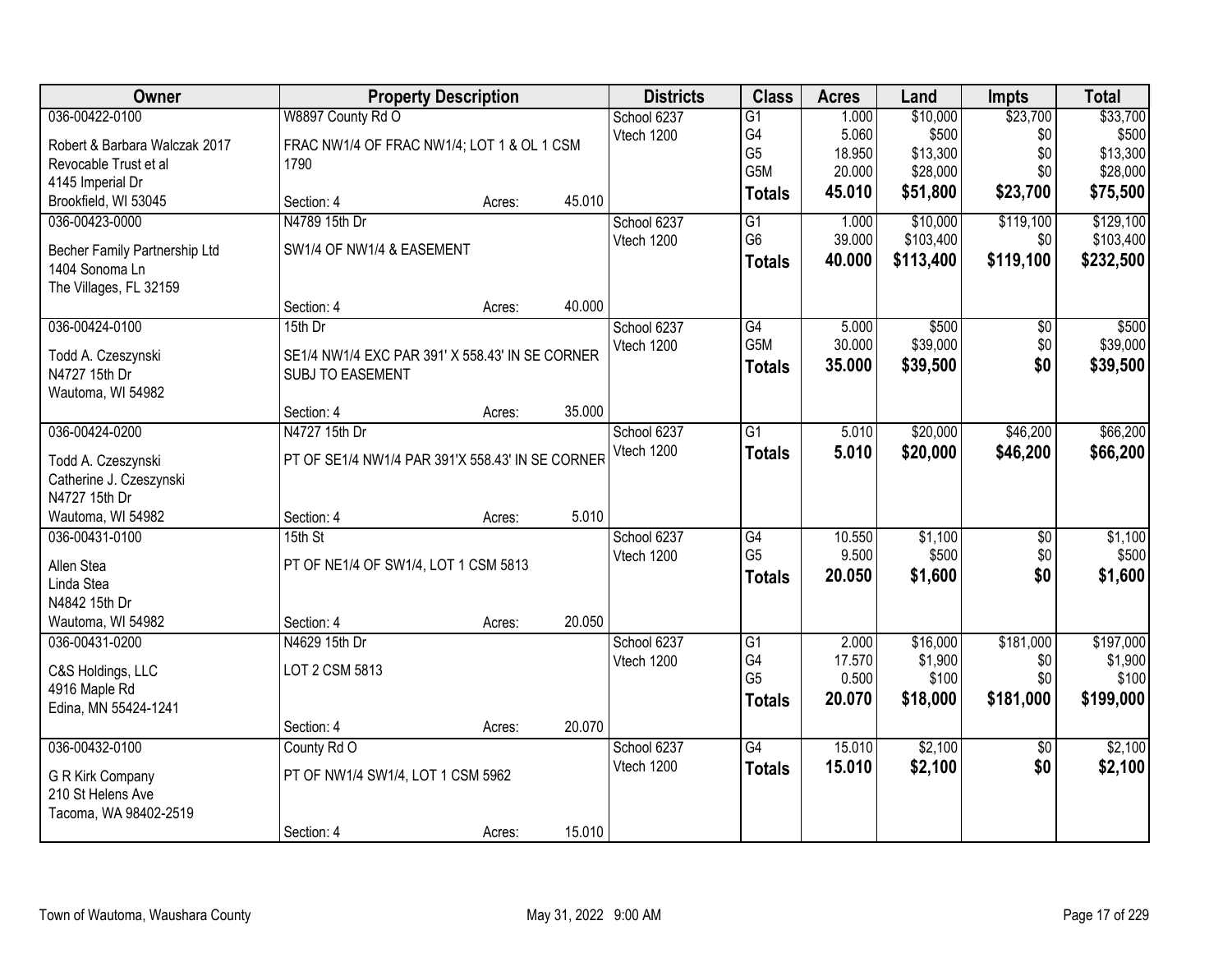| Owner                                      |                                                  | <b>Property Description</b>                        |        |                           | <b>Class</b>    | <b>Acres</b>     | Land                 | <b>Impts</b>         | <b>Total</b>         |
|--------------------------------------------|--------------------------------------------------|----------------------------------------------------|--------|---------------------------|-----------------|------------------|----------------------|----------------------|----------------------|
| 036-00432-0200                             | County Rd O                                      |                                                    |        | School 6237               | $\overline{G4}$ | 15.390           | \$1,600              | $\overline{50}$      | \$1,600              |
| G R Kirk Company                           | PT OF NW1/4 SW1/4, LOT 2 CSM 5962                |                                                    |        | Vtech 1200                | <b>Totals</b>   | 15.390           | \$1,600              | \$0                  | \$1,600              |
| 210 St Helens Ave                          |                                                  |                                                    |        |                           |                 |                  |                      |                      |                      |
| Tacoma, WA 98402-2519                      |                                                  |                                                    |        |                           |                 |                  |                      |                      |                      |
|                                            | Section: 4                                       | Acres:                                             | 15.390 |                           |                 |                  |                      |                      |                      |
| 036-00432-0300                             | County Rd O                                      |                                                    |        | School 6237               | $\overline{G4}$ | 15.390           | \$1,800              | \$0                  | \$1,800              |
| G R Kirk Company                           | PT OF W1/2 SW1/4, LOT 3 CSM 5962                 |                                                    |        | Vtech 1200                | <b>Totals</b>   | 15.390           | \$1,800              | \$0                  | \$1,800              |
| 210 St Helens Ave                          |                                                  |                                                    |        |                           |                 |                  |                      |                      |                      |
| Tacoma, WA 98402-2519                      |                                                  |                                                    |        |                           |                 |                  |                      |                      |                      |
|                                            | Section: 4                                       | Acres:                                             | 15.390 |                           | G4              |                  |                      |                      |                      |
| 036-00433-0100                             | Beechnut Ave                                     |                                                    |        | School 6237<br>Vtech 1200 | G <sub>5</sub>  | 17.000<br>0.260  | \$2,400<br>\$100     | $\sqrt[6]{3}$<br>\$0 | \$2,400<br>\$100     |
| G R Kirk Company                           | PT OF SW1/4 OF SW1/4, LOT 4 CSM 5961             |                                                    |        |                           | <b>Totals</b>   | 17.260           | \$2,500              | \$0                  | \$2,500              |
| 210 St Helens Ave                          |                                                  |                                                    |        |                           |                 |                  |                      |                      |                      |
| Tacoma, WA 98402-2519                      | Section: 4                                       | Acres:                                             | 17.260 |                           |                 |                  |                      |                      |                      |
| 036-00433-0200                             | Beechnut Ave                                     |                                                    |        | School 6237               | G4              | 15.690           | \$1,700              | $\sqrt[6]{3}$        | \$1,700              |
|                                            |                                                  |                                                    |        | Vtech 1200                | G <sub>5</sub>  | 1.570            | \$1,000              | \$0                  | \$1,000              |
| G R Kirk Company                           | PT OF SW1/4 OF SW1/4, LOT 5 CSM 5961             |                                                    |        |                           | <b>Totals</b>   | 17.260           | \$2,700              | \$0                  | \$2,700              |
| 210 St Helens Ave<br>Tacoma, WA 98402-2519 |                                                  |                                                    |        |                           |                 |                  |                      |                      |                      |
|                                            | Section: 4                                       | Acres:                                             | 17.260 |                           |                 |                  |                      |                      |                      |
| 036-00434-0000                             | 15th Dr                                          |                                                    |        | School 6237               | $\overline{G6}$ | 9.190            | \$25,500             | $\overline{50}$      | \$25,500             |
|                                            | SE1/4 SW1/4 LOT 1 CSM #3765                      |                                                    |        | Vtech 1200                | W <sub>6</sub>  | 31.000           | (\$86,800)           | \$0                  | \$0                  |
| John E. Thompson<br>705 N Star Dr          |                                                  |                                                    |        |                           | <b>Totals</b>   | 40.190           | \$25,500             | \$0                  | \$25,500             |
| Madison, WI 53718-3074                     |                                                  |                                                    |        |                           |                 |                  |                      |                      |                      |
|                                            | Section: 4                                       | Acres:                                             | 40.190 |                           |                 |                  |                      |                      |                      |
| 036-00441-0100                             | W8567 Badger Dr                                  |                                                    |        | School 6237               | $\overline{G1}$ | 3.500            | \$18,000             | \$131,400            | \$149,400            |
| Donald Steuck                              | E 390' S1/2 NE1/4 SE1/4 & N1/2 NE1/4 SE1/4 EXC W |                                                    |        | Vtech 1200                | G <sub>6</sub>  | 16.500           | \$46,200             | \$0                  | \$46,200             |
| W8567 Badger Dr                            | 390'                                             |                                                    |        |                           | <b>Totals</b>   | 20.000           | \$64,200             | \$131,400            | \$195,600            |
| Wautoma, WI 54982                          |                                                  |                                                    |        |                           |                 |                  |                      |                      |                      |
|                                            | Section: 4                                       | Acres:                                             | 20.000 |                           |                 |                  |                      |                      |                      |
| 036-00441-0200                             | $15th$ Dr                                        |                                                    |        | School 6237               | G4              | 7.000            | \$1,000              | $\overline{60}$      | \$1,000              |
| Patrick C. Reilly                          |                                                  | W 390' OF N1/2 NE1/4 SE/4 & S1/2 NE1/4 SE1/4 EXC E |        | Vtech 1200                | G <sub>5</sub>  | 0.250            | \$100                | \$0                  | \$100                |
| PO Box 17                                  | <b>390'</b>                                      |                                                    |        |                           | G5M             | 12.750<br>20.000 | \$17,900<br>\$19,000 | \$0<br>\$0           | \$17,900<br>\$19,000 |
| Wautoma, WI 54982                          |                                                  |                                                    |        |                           | <b>Totals</b>   |                  |                      |                      |                      |
|                                            | Section: 4                                       | Acres:                                             | 20.000 |                           |                 |                  |                      |                      |                      |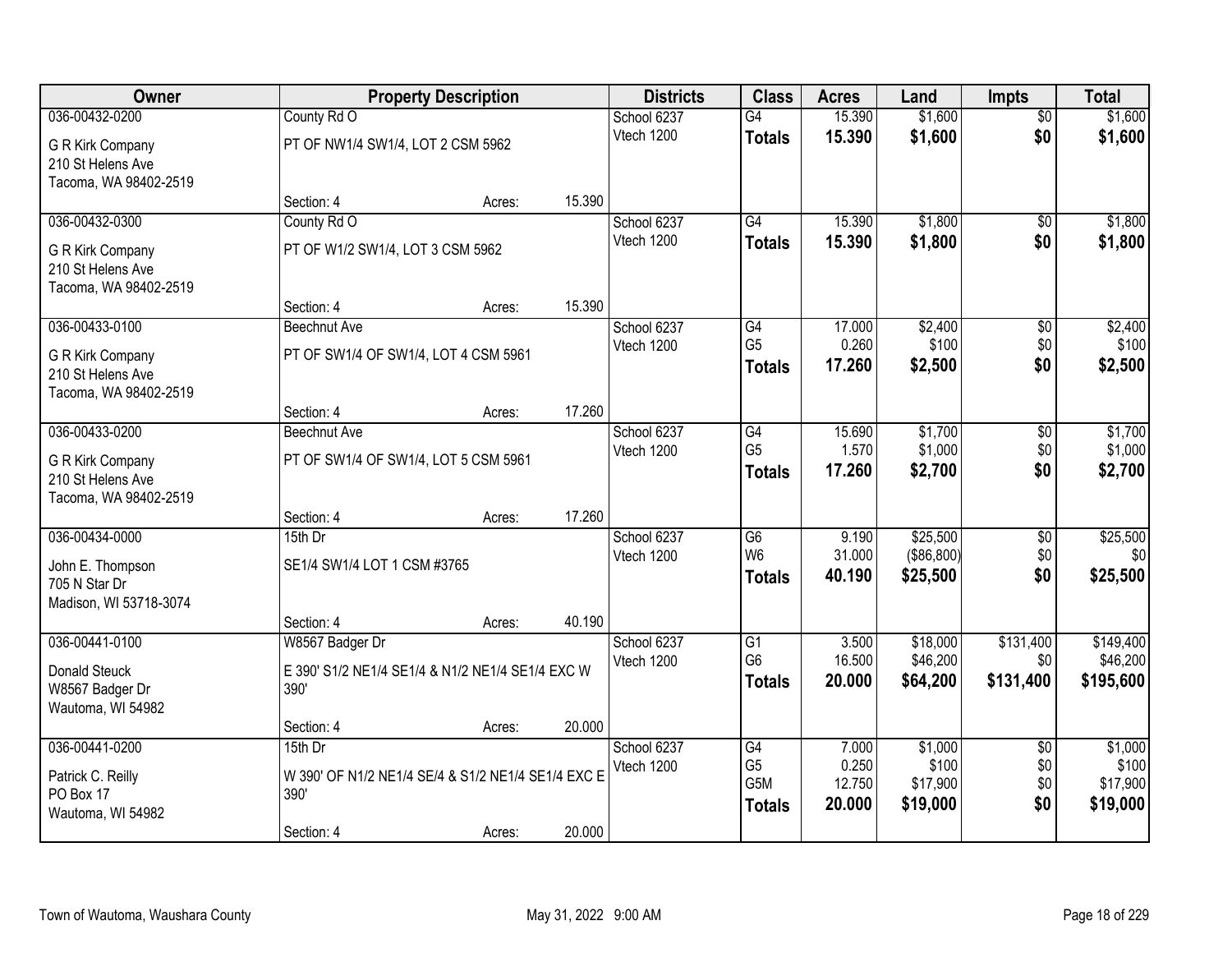| <b>Owner</b>                      |                                   | <b>Property Description</b> |        | <b>Districts</b> | <b>Class</b>    | <b>Acres</b> | Land        | <b>Impts</b>    | <b>Total</b>    |
|-----------------------------------|-----------------------------------|-----------------------------|--------|------------------|-----------------|--------------|-------------|-----------------|-----------------|
| 036-00442-0000                    | N4640 15th Dr                     |                             |        | School 6237      | G1              | 5.000        | \$20,000    | \$155,300       | \$175,300       |
| Patrick C. Reilly                 | NW1/4 OF SE1/4                    |                             |        | Vtech 1200       | G4              | 20.000       | \$2,800     | \$0             | \$2,800         |
| PO Box 17                         |                                   |                             |        |                  | G5M             | 15.000       | \$21,000    | \$0             | \$21,000        |
| Wautoma, WI 54982                 |                                   |                             |        |                  | <b>Totals</b>   | 40.000       | \$43,800    | \$155,300       | \$199,100       |
|                                   | Section: 4                        | Acres:                      | 40.000 |                  |                 |              |             |                 |                 |
| 036-00443-0100                    | 15th Dr                           |                             |        | School 6237      | G4              | 6.500        | \$700       | \$0             | \$700           |
| Craig R. Pelnar                   | PT OF SW1/4 SE1/4 CSM 862 LOT 1   |                             |        | Vtech 1200       | G5M             | 3.420        | \$4,800     | \$0             | \$4,800         |
| 8315 W Lorraine PI                |                                   |                             |        |                  | <b>Totals</b>   | 9.920        | \$5,500     | \$0             | \$5,500         |
| Milwaukee, WI 53222               |                                   |                             |        |                  |                 |              |             |                 |                 |
|                                   | Section: 4                        | Acres:                      | 9.920  |                  |                 |              |             |                 |                 |
| 036-00443-0200                    | 15th Dr                           |                             |        | School 6237      | G <sub>1</sub>  | 4.000        | \$18,700    | \$0             | \$18,700        |
| <b>Barnhart Family Trust</b>      | PT OF SW1/4 SE1/4, LOT 2 CSM #862 |                             |        | Vtech 1200       | G4              | 6.000        | \$600       | \$0             | \$600           |
| N4510 15th Dr                     |                                   |                             |        |                  | <b>Totals</b>   | 10.000       | \$19,300    | \$0             | \$19,300        |
| Wautoma, WI 54982                 |                                   |                             |        |                  |                 |              |             |                 |                 |
|                                   | Section: 4                        | Acres:                      | 10.000 |                  |                 |              |             |                 |                 |
| 036-00443-0300                    | 15th Dr                           |                             |        | School 6237      | G1              | 10.000       | \$34,500    | \$0             | \$34,500        |
| <b>Barnhart Family Trust</b>      | PT OF SW1/4 SE1/4, LOT 3 CSM #862 |                             |        | Vtech 1200       | <b>Totals</b>   | 10.000       | \$34,500    | \$0             | \$34,500        |
| N4510 15th Dr                     |                                   |                             |        |                  |                 |              |             |                 |                 |
| Wautoma, WI 54982                 |                                   |                             |        |                  |                 |              |             |                 |                 |
|                                   | Section: 4                        | Acres:                      | 10.000 |                  |                 |              |             |                 |                 |
| 036-00443-0400                    | N4510 15th Dr                     |                             |        | School 6237      | $\overline{G1}$ | 3.000        | \$17,300    | \$74,700        | \$92,000        |
| <b>Barnhart Family Trust</b>      | PT OF SW-SE CSM 862 LOT 4         |                             |        | Vtech 1200       | G4              | 2.000        | \$200       | \$0             | \$200           |
| N4510 15th Dr                     |                                   |                             |        |                  | G <sub>6</sub>  | 5.000        | \$13,600    | \$0             | \$13,600        |
| Wautoma, WI 54982                 |                                   |                             |        |                  | <b>Totals</b>   | 10.000       | \$31,100    | \$74,700        | \$105,800       |
|                                   | Section: 4                        | Acres:                      | 10.000 |                  |                 |              |             |                 |                 |
| 036-00444-0000                    | N4502 15th Dr                     |                             |        | School 6237      | G1              | 1.000        | \$10,000    | \$5,600         | \$15,600        |
| Patrick C. Reilly                 | SE1/4 OF SE1/4 & EASEMENT         |                             |        | Vtech 1200       | G <sub>5</sub>  | 10.000       | \$7,000     | \$0             | \$7,000         |
| Amy L. Reilly                     |                                   |                             |        |                  | G <sub>6</sub>  | 29.000       | \$81,200    | \$0             | \$81,200        |
| N4640 15th Dr                     |                                   |                             |        |                  | <b>Totals</b>   | 40.000       | \$98,200    | \$5,600         | \$103,800       |
| Wautoma, WI 54982                 | Section: 4                        | Acres:                      | 40.000 |                  |                 |              |             |                 |                 |
| 036-00511-0000                    | County Rd O                       |                             |        | School 6237      | W6              | 44.400       | (\$124,300) | $\overline{50}$ | $\overline{50}$ |
| Ingelore E Wessollek Living Trust | FRAC NE1/4 NE1/4                  |                             |        | Vtech 1200       | <b>Totals</b>   | 44.400       | \$0         | \$0             | \$0             |
| 12 Zither Ct                      |                                   |                             |        |                  |                 |              |             |                 |                 |
| Palm Coast, FL 32164-5872         |                                   |                             |        |                  |                 |              |             |                 |                 |
|                                   | Section: 5                        | Acres:                      | 44.400 |                  |                 |              |             |                 |                 |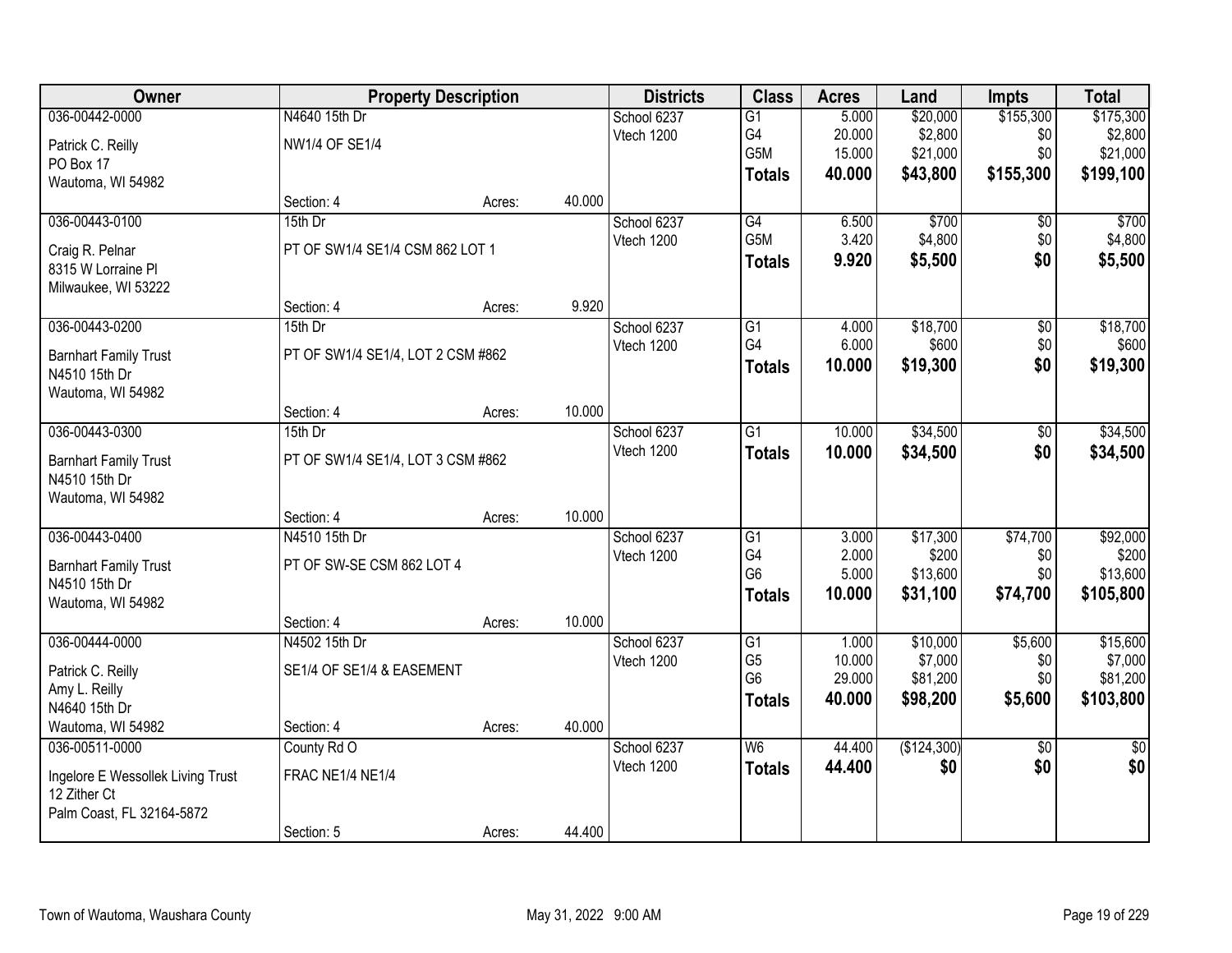| Owner                                              | <b>Property Description</b>                                                       |        |        | <b>Districts</b> | <b>Class</b>    | <b>Acres</b> | Land            | <b>Impts</b>    | <b>Total</b>     |
|----------------------------------------------------|-----------------------------------------------------------------------------------|--------|--------|------------------|-----------------|--------------|-----------------|-----------------|------------------|
| 036-00512-0000                                     | W9099 County Rd O                                                                 |        |        | School 6237      | G1              | 2.080        | \$16,100        | \$22,200        | \$38,300         |
| Ingelore E Wessollek Living Trust                  | FRAC NW1/4 NE1/4                                                                  |        |        | Vtech 1200       | W <sub>6</sub>  | 42.000       | (\$117,600)     | \$0             | \$0              |
| 12 Zither Ct                                       |                                                                                   |        |        |                  | <b>Totals</b>   | 44.080       | \$16,100        | \$22,200        | \$38,300         |
| Palm Coast, FL 32164-5872                          |                                                                                   |        |        |                  |                 |              |                 |                 |                  |
|                                                    | Section: 5                                                                        | Acres: | 44.080 |                  |                 |              |                 |                 |                  |
| 036-00513-0000                                     | W9103 County Rd O                                                                 |        |        | School 6237      | $\overline{G1}$ | 1.000        | \$10,000        | \$108,800       | \$118,800        |
| Richard J Feest Revocable Living Trust             | SW1/4 OF NE1/4                                                                    |        |        | Vtech 1200       | W <sub>6</sub>  | 39.000       | (\$109,200)     | \$0             | \$0              |
| Number 2                                           |                                                                                   |        |        |                  | <b>Totals</b>   | 40.000       | \$10,000        | \$108,800       | \$118,800        |
| N80 W24536 Plainview Rd                            |                                                                                   |        |        |                  |                 |              |                 |                 |                  |
| Sussex, WI 53089                                   | Section: 5                                                                        | Acres: | 40.000 |                  |                 |              |                 |                 |                  |
| 036-00514-0000                                     | <b>Beechnut Ave</b>                                                               |        |        | School 6237      | G5              | 16.830       | \$11,800        | \$0             | \$11,800         |
| Andrew J. Woyak                                    | SE1/4 NE1/4                                                                       |        |        | Vtech 1200       | G <sub>6</sub>  | 24.360       | \$63,300        | \$0             | \$63,300         |
| Marlene C. Woyak                                   |                                                                                   |        |        |                  | <b>Totals</b>   | 41.190       | \$75,100        | \$0             | \$75,100         |
| 8323 Moeser Ln                                     |                                                                                   |        |        |                  |                 |              |                 |                 |                  |
| Larsen, WI 54947-8756                              | Section: 5                                                                        | Acres: | 41.190 |                  |                 |              |                 |                 |                  |
| 036-00521-0110                                     | County Rd O                                                                       |        |        | School 6237      | $\overline{G6}$ | 0.012        | $\overline{50}$ | \$0             | $\overline{60}$  |
|                                                    |                                                                                   |        |        | Vtech 1200       | W8              | 41.142       | (\$115,200)     | \$0             | \$0              |
| Richard J Feest Revocable Living Trust<br>Number 2 | PT OF NW1/4, WAS PT OF LOT 1 & ALL OF LOT 2 CSM<br>915, NOW BEING LOT 1 CSM #2282 |        |        |                  | <b>Totals</b>   | 41.154       | \$0             | \$0             | \$0              |
| N80 W24536 Plainview Rd                            |                                                                                   |        |        |                  |                 |              |                 |                 |                  |
| Sussex, WI 53089                                   | Section: 5                                                                        | Acres: | 41.154 |                  |                 |              |                 |                 |                  |
| 036-00521-0200                                     | County Rd O                                                                       |        |        | School 6237      | $\overline{W8}$ | 9.540        | (\$26,700)      | $\overline{30}$ | $\overline{\$0}$ |
|                                                    |                                                                                   |        |        | Vtech 1200       | <b>Totals</b>   | 9.540        | \$0             | \$0             | \$0              |
| Richard J Feest Revocable Living Trust<br>Number 2 | PT OF NE1/4 NW1/4 CSM 915 LOT 3                                                   |        |        |                  |                 |              |                 |                 |                  |
| N80 W24536 Plainview Rd                            |                                                                                   |        |        |                  |                 |              |                 |                 |                  |
| Sussex, WI 53089                                   | Section: 5                                                                        | Acres: | 9.540  |                  |                 |              |                 |                 |                  |
| 036-00521-0300                                     | County Rd O                                                                       |        |        | School 6237      | W <sub>8</sub>  | 9.540        | (\$26,700)      | $\overline{50}$ | \$0              |
|                                                    |                                                                                   |        |        | Vtech 1200       | <b>Totals</b>   | 9.540        | \$0             | \$0             | \$0              |
| Richard J Feest Revocable Living Trust             | PT OF NE1/4 NW1/4 CSM 915 LOT 4                                                   |        |        |                  |                 |              |                 |                 |                  |
| Number 2<br>N80 W24536 Plainview Rd                |                                                                                   |        |        |                  |                 |              |                 |                 |                  |
| Sussex, WI 53089                                   | Section: 5                                                                        | Acres: | 9.540  |                  |                 |              |                 |                 |                  |
| 036-00522-0100                                     | County Rd O                                                                       |        |        | School 6237      | W8              | 9.545        | (\$26,700)      | $\overline{30}$ | $\overline{50}$  |
|                                                    |                                                                                   |        |        | Vtech 1200       | <b>Totals</b>   | 9.545        | \$0             | \$0             | \$0              |
| Richard J Feest Revocable Living Trust             | PT OF NE1/4 NW1/4 & NW1/4 CSM 916 LOT 1                                           |        |        |                  |                 |              |                 |                 |                  |
| Number 2                                           |                                                                                   |        |        |                  |                 |              |                 |                 |                  |
| N80 W24536 Plainview Rd<br>Sussex, WI 53089        |                                                                                   |        | 9.545  |                  |                 |              |                 |                 |                  |
|                                                    | Section: 5                                                                        | Acres: |        |                  |                 |              |                 |                 |                  |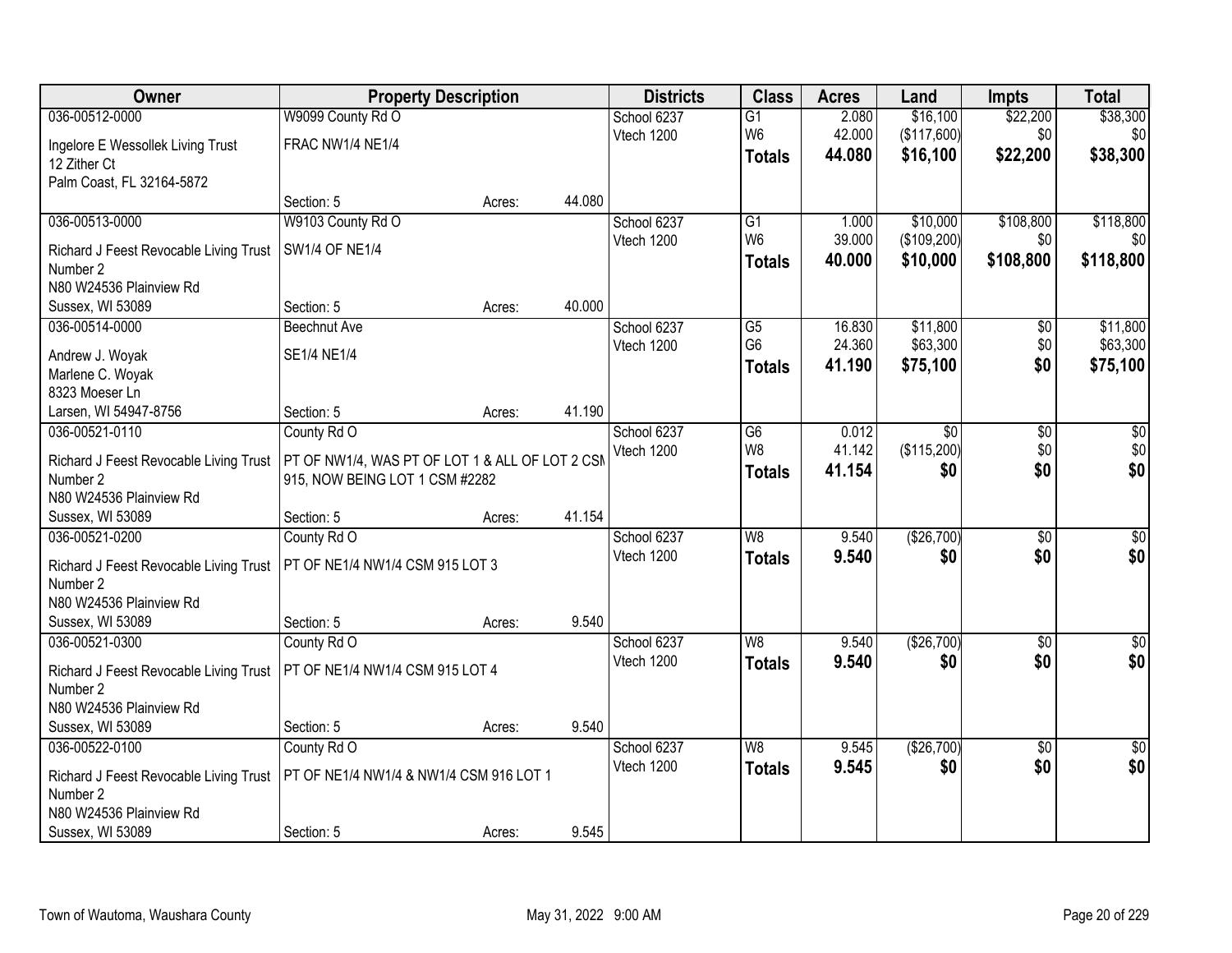| Owner                                  | <b>Property Description</b>                     |        |        | <b>Districts</b> | <b>Class</b>    | <b>Acres</b> | Land       | <b>Impts</b>    | <b>Total</b>    |
|----------------------------------------|-------------------------------------------------|--------|--------|------------------|-----------------|--------------|------------|-----------------|-----------------|
| 036-00522-0200                         | County Rd O                                     |        |        | School 6237      | W8              | 3.450        | ( \$9,700) | $\overline{50}$ | \$0             |
| Richard J Feest Revocable Living Trust | PT OF NW1/4 NW1/4 CSM 916 LOT 2                 |        |        | Vtech 1200       | <b>Totals</b>   | 3.450        | \$0        | \$0             | \$0             |
| Number 2                               |                                                 |        |        |                  |                 |              |            |                 |                 |
| N80 W24536 Plainview Rd                |                                                 |        |        |                  |                 |              |            |                 |                 |
| Sussex, WI 53089                       | Section: 5                                      | Acres: | 3.450  |                  |                 |              |            |                 |                 |
| 036-00522-0300                         | W9255 County Rd O                               |        |        | School 6237      | $\overline{G1}$ | 3.450        | \$17,900   | \$32,300        | \$50,200        |
| Gerald D. Wentland                     | LOT 3 CSM 916                                   |        |        | Vtech 1200       | <b>Totals</b>   | 3.450        | \$17,900   | \$32,300        | \$50,200        |
| Deborah L. Wentland                    |                                                 |        |        |                  |                 |              |            |                 |                 |
| W9255 County Rd O                      |                                                 |        |        |                  |                 |              |            |                 |                 |
| Wautoma, WI 54982                      | Section: 5                                      | Acres: | 3.450  |                  |                 |              |            |                 |                 |
| 036-00522-0400                         | W9297 County Rd O                               |        |        | School 6237      | G1              | 1.050        | \$10,300   | \$65,200        | \$75,500        |
| Joanne J. Phillips                     | PT OF NW1/4 NW1/4                               |        |        | Vtech 1200       | <b>Totals</b>   | 1.050        | \$10,300   | \$65,200        | \$75,500        |
| W9297 County Rd O                      |                                                 |        |        |                  |                 |              |            |                 |                 |
| Wautoma, WI 54982                      |                                                 |        |        |                  |                 |              |            |                 |                 |
|                                        | Section: 5                                      | Acres: | 1.050  |                  |                 |              |            |                 |                 |
| 036-00522-0500                         | County Rd O                                     |        |        | School 6237      | G1              | 2.950        | \$17,300   | \$0             | \$17,300        |
| Joanne J. Phillips                     | PT OF NW1/4 NW1/4                               |        |        | Vtech 1200       | <b>Totals</b>   | 2.950        | \$17,300   | \$0             | \$17,300        |
| W9297 County Rd O                      |                                                 |        |        |                  |                 |              |            |                 |                 |
| Wautoma, WI 54982                      |                                                 |        |        |                  |                 |              |            |                 |                 |
|                                        | Section: 5                                      | Acres: | 2.950  |                  |                 |              |            |                 |                 |
| 036-00522-0600                         | 14th Ave                                        |        |        | School 6237      | $\overline{W8}$ | 10.353       | (\$29,000) | $\overline{50}$ | $\overline{50}$ |
| Richard J Feest Revocable Living Trust | PT OF NW1/4 NW1/4 CSM 916 LOT 4                 |        |        | Vtech 1200       | <b>Totals</b>   | 10.353       | \$0        | \$0             | \$0             |
| Number 2                               |                                                 |        |        |                  |                 |              |            |                 |                 |
| N80 W24536 Plainview Rd                |                                                 |        |        |                  |                 |              |            |                 |                 |
| Sussex, WI 53089                       | Section: 5                                      | Acres: | 10.353 |                  |                 |              |            |                 |                 |
| 036-00522-0700                         | 14th Ave                                        |        |        | School 6237      | $\overline{G5}$ | 4.000        | \$5,600    | $\overline{50}$ | \$5,600         |
| Barbara J. Cantrell                    | PT OF SW 1/4 NW 1/4 & NW1/4 NW1/4 CSM 917 LOT 1 |        |        | Vtech 1200       | G <sub>6</sub>  | 4.920        | \$12,800   | \$0             | \$12,800        |
| PO Box 729                             |                                                 |        |        |                  | <b>Totals</b>   | 8.920        | \$18,400   | \$0             | \$18,400        |
| Manhattan, MT 59741-0729               |                                                 |        |        |                  |                 |              |            |                 |                 |
|                                        | Section: 5                                      | Acres: | 8.920  |                  |                 |              |            |                 |                 |
| 036-00523-0100                         | 14th Ave                                        |        |        | School 6237      | $\overline{G1}$ | 3.610        | \$18,100   | $\overline{50}$ | \$18,100        |
| Barbara J. Cantrell                    | PT OF SW1/4 NW1/4                               |        |        | Vtech 1200       | <b>Totals</b>   | 3.610        | \$18,100   | \$0             | \$18,100        |
| PO Box 729                             |                                                 |        |        |                  |                 |              |            |                 |                 |
| Manhattan, MT 59741-0729               |                                                 |        |        |                  |                 |              |            |                 |                 |
|                                        | Section: 5                                      | Acres: | 3.610  |                  |                 |              |            |                 |                 |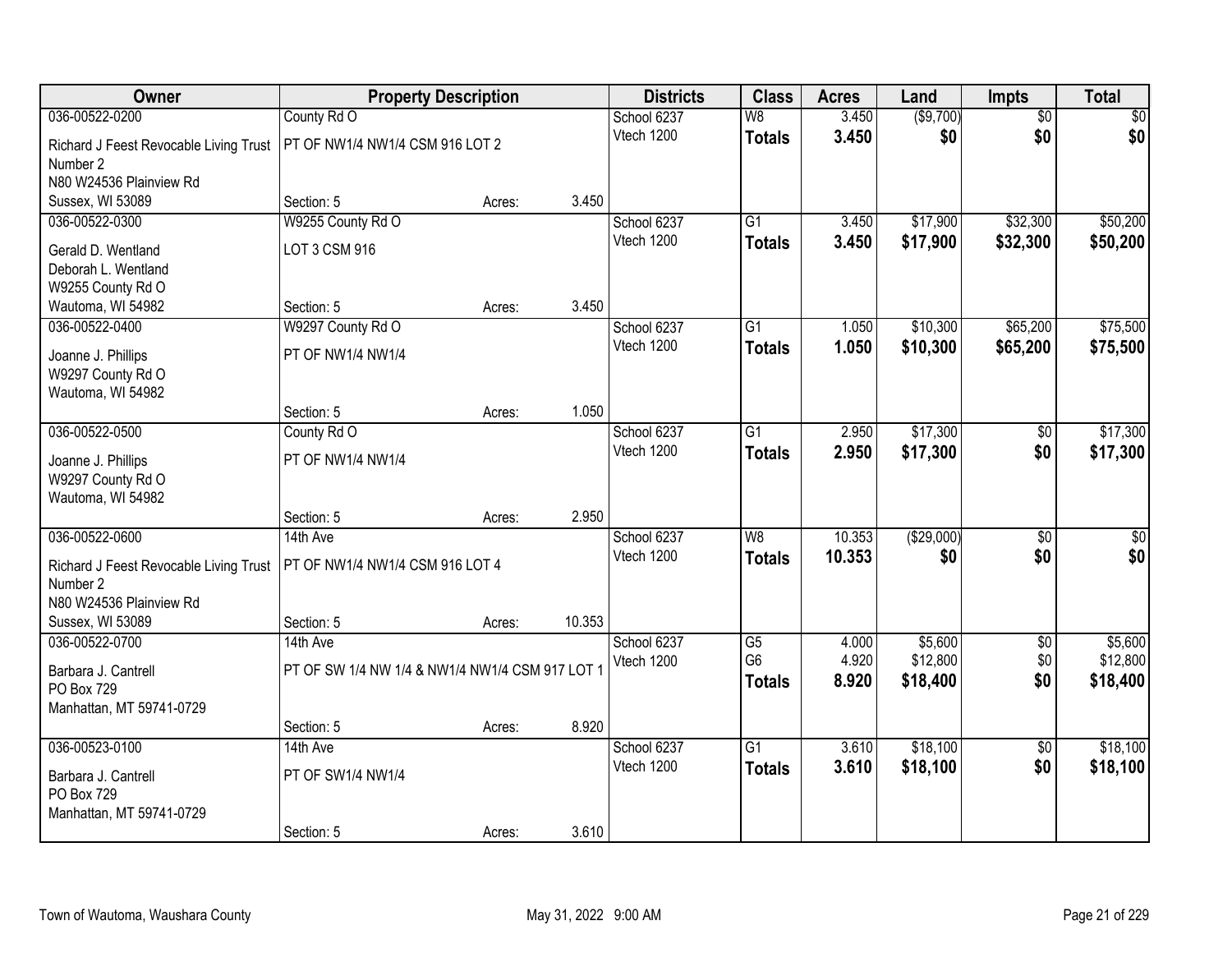| 036-00523-0200<br>N4720 State Highway 73<br>\$17,300<br>\$54,200<br>School 6237<br>$\overline{G1}$<br>3.000<br>\$71,500<br>\$51,800<br>G6<br>18.850<br>\$0<br>\$51,800<br>Vtech 1200<br>Sue A Anderson Revocable Living Trust   PT OF SW1/4 NW1/4 CSM 917 LOT 2<br>\$54,200<br>21.850<br>\$69,100<br>\$123,300<br><b>Totals</b><br>1525 N 10th Ave<br>West Bend, WI 53090<br>Section: 5<br>21.850<br>Acres:<br>\$233,100<br>036-00523-0300<br>4706 State Highway 73<br>$\overline{G1}$<br>\$16,100<br>\$217,000<br>School 6237<br>2.050 |
|-----------------------------------------------------------------------------------------------------------------------------------------------------------------------------------------------------------------------------------------------------------------------------------------------------------------------------------------------------------------------------------------------------------------------------------------------------------------------------------------------------------------------------------------|
|                                                                                                                                                                                                                                                                                                                                                                                                                                                                                                                                         |
|                                                                                                                                                                                                                                                                                                                                                                                                                                                                                                                                         |
|                                                                                                                                                                                                                                                                                                                                                                                                                                                                                                                                         |
|                                                                                                                                                                                                                                                                                                                                                                                                                                                                                                                                         |
|                                                                                                                                                                                                                                                                                                                                                                                                                                                                                                                                         |
|                                                                                                                                                                                                                                                                                                                                                                                                                                                                                                                                         |
| Vtech 1200<br>2.050<br>\$16,100<br>\$217,000<br>\$233,100<br><b>Totals</b><br>PT SW1/4 OF NW1/4 (PAR IN SW COR E OF HWY 73)<br>Thomas J. Welty                                                                                                                                                                                                                                                                                                                                                                                          |
| Linda F. Welty                                                                                                                                                                                                                                                                                                                                                                                                                                                                                                                          |
| N4706 State Rd 73                                                                                                                                                                                                                                                                                                                                                                                                                                                                                                                       |
| 2.050<br>Wautoma, WI 54982<br>Section: 5<br>Acres:                                                                                                                                                                                                                                                                                                                                                                                                                                                                                      |
| $\overline{G5}$<br>0.740<br>\$500<br>$\overline{50}$<br>\$500<br>036-00523-0400<br>State Highway 73<br>School 6237                                                                                                                                                                                                                                                                                                                                                                                                                      |
| Vtech 1200<br>0.740<br>\$500<br>\$0<br>\$500<br><b>Totals</b><br>PT OF SW1/4 NW1/4 CSM 917 LOT 3<br>Richard J Feest Revocable Living Trust                                                                                                                                                                                                                                                                                                                                                                                              |
| Number 2                                                                                                                                                                                                                                                                                                                                                                                                                                                                                                                                |
| N80 W24536 Plainview Rd                                                                                                                                                                                                                                                                                                                                                                                                                                                                                                                 |
| 0.740<br>Section: 5<br>Sussex, WI 53089<br>Acres:                                                                                                                                                                                                                                                                                                                                                                                                                                                                                       |
| \$2,500<br>School 6237<br>\$2,500<br>036-00524-0110<br>County Rd O<br>G5<br>2.003<br>\$0                                                                                                                                                                                                                                                                                                                                                                                                                                                |
| 38.390<br>\$0<br>W8<br>(\$107,500)<br>\$0<br>Vtech 1200<br>Richard J Feest Revocable Living Trust<br>PT OF NW1/4, WAS PT OF LOT 1 CSM 915, NOW                                                                                                                                                                                                                                                                                                                                                                                          |
| \$0<br>\$2,500<br>40.393<br>\$2,500<br><b>Totals</b><br>BEING LOT 2 CSM #2282<br>Number 2                                                                                                                                                                                                                                                                                                                                                                                                                                               |
| N80 W24536 Plainview Rd                                                                                                                                                                                                                                                                                                                                                                                                                                                                                                                 |
| 40.393<br>Section: 5<br>Sussex, WI 53089<br>Acres:                                                                                                                                                                                                                                                                                                                                                                                                                                                                                      |
| \$300<br>2.500<br>$\overline{50}$<br>\$300<br>036-00531-0000<br>State Highway 73<br>G4<br>School 6237                                                                                                                                                                                                                                                                                                                                                                                                                                   |
| W <sub>6</sub><br>37.500<br>\$0<br>\$0<br>(\$74,900)<br>Vtech 1200<br><b>NE1/4 SW1/4</b>                                                                                                                                                                                                                                                                                                                                                                                                                                                |
| <b>Big Bucks Acres Trust</b><br>\$300<br>\$0<br>40.000<br>\$300<br><b>Totals</b><br>339 Indiana Ave                                                                                                                                                                                                                                                                                                                                                                                                                                     |
| Fond Du Lac, WI 54937                                                                                                                                                                                                                                                                                                                                                                                                                                                                                                                   |
| 40.000<br>Section: 5<br>Acres:                                                                                                                                                                                                                                                                                                                                                                                                                                                                                                          |
| \$16,000<br>036-00532-0100<br>G1<br>\$9,700<br>\$25,700<br>N4608 State Highway 73<br>School 6237<br>2.000                                                                                                                                                                                                                                                                                                                                                                                                                               |
| 3.000<br>\$300<br>G4<br>\$0<br>\$300<br>Vtech 1200                                                                                                                                                                                                                                                                                                                                                                                                                                                                                      |
| PT OF NW1/4 SW1/4 E OF HWY 73<br><b>Big Bucks Acres Trust</b><br>W <sub>6</sub><br>22.000<br>(\$40,900)<br>\$0<br>\$0<br>339 Indiana Ave                                                                                                                                                                                                                                                                                                                                                                                                |
| \$26,000<br>27.000<br>\$9,700<br>\$16,300<br><b>Totals</b><br>Fond Du Lac, WI 54937                                                                                                                                                                                                                                                                                                                                                                                                                                                     |
| 27.000<br>Section: 5<br>Acres:                                                                                                                                                                                                                                                                                                                                                                                                                                                                                                          |
| 036-00532-0210<br>\$1,400<br>\$1,400<br>N4643 State Highway 73<br>School 6237<br>12.500<br>$\overline{50}$<br>$\overline{G4}$                                                                                                                                                                                                                                                                                                                                                                                                           |
| G <sub>5</sub><br>1.000<br>\$100<br>\$0<br>\$100<br>Vtech 1200                                                                                                                                                                                                                                                                                                                                                                                                                                                                          |
| LOT 1 CSM 5365<br>Anthony L. Montey<br>\$2,100<br>G5M<br>1.505<br>\$2,100<br>\$0                                                                                                                                                                                                                                                                                                                                                                                                                                                        |
| 1463 Lotus Dr<br>15.005<br>\$3,600<br>\$0<br>\$3,600<br><b>Totals</b>                                                                                                                                                                                                                                                                                                                                                                                                                                                                   |
| Pottstown, PA 19464<br>15.005<br>Section: 5<br>Acres:                                                                                                                                                                                                                                                                                                                                                                                                                                                                                   |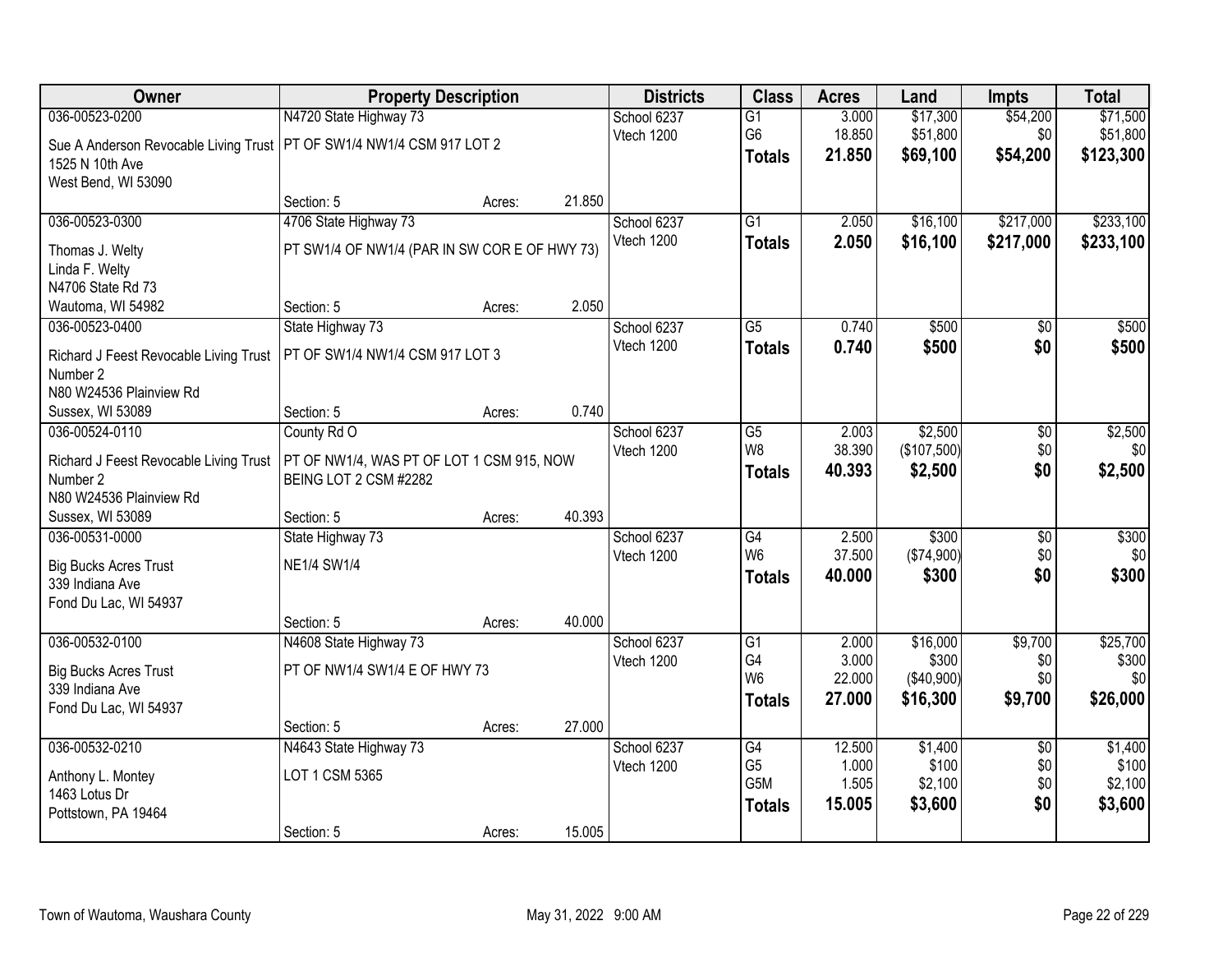| Owner                                                | <b>Property Description</b>                      |        |        | <b>Districts</b> | <b>Class</b>    | <b>Acres</b> | Land       | Impts           | <b>Total</b> |
|------------------------------------------------------|--------------------------------------------------|--------|--------|------------------|-----------------|--------------|------------|-----------------|--------------|
| 036-00533-0112                                       | N4543 State Highway 73                           |        |        | School 6237      | $\overline{G1}$ | 1.000        | \$10,000   | \$76,800        | \$86,800     |
| Amanda J. Nuchell                                    | LOT 1 CSM 6430                                   |        |        | Vtech 1200       | G4              | 2.000        | \$200      | \$0             | \$200        |
| N4543 State Rd 73                                    |                                                  |        |        |                  | G <sub>5</sub>  | 6.692        | \$9,400    | \$0             | \$9,400      |
| Wautoma, WI 54982                                    |                                                  |        |        |                  | G5M             | 9.388        | \$12,200   | \$0             | \$12,200     |
|                                                      | Section: 5                                       | Acres: | 19.080 |                  | <b>Totals</b>   | 19.080       | \$31,800   | \$76,800        | \$108,600    |
| 036-00533-0200                                       | State Highway 73                                 |        |        | School 6237      | G5              | 0.500        | \$400      | \$0             | \$400        |
|                                                      | N 20 RDS SW1/4 SW1/4 E OF HWY 73                 |        |        | Vtech 1200       | W <sub>6</sub>  | 4.060        | (\$11,400) | \$0             | \$0          |
| <b>Big Bucks Acres Trust</b><br>339 Indiana Ave      |                                                  |        |        |                  | <b>Totals</b>   | 4.560        | \$400      | \$0             | \$400        |
| Fond Du Lac, WI 54937                                |                                                  |        |        |                  |                 |              |            |                 |              |
|                                                      | Section: 5                                       | Acres: | 4.560  |                  |                 |              |            |                 |              |
| 036-00534-0100                                       | State Highway 73                                 |        |        | School 6237      | $\overline{G5}$ | 1.000        | \$1,300    | $\overline{50}$ | \$1,300      |
|                                                      |                                                  |        |        | Vtech 1200       | W <sub>6</sub>  | 9.000        | (\$25,200) | \$0             | \$0          |
| <b>Big Bucks Acres Trust</b>                         | N 20 RDS SE1/4 SW1/4                             |        |        |                  | <b>Totals</b>   | 10.000       | \$1,300    | \$0             | \$1,300      |
| 339 Indiana Ave                                      |                                                  |        |        |                  |                 |              |            |                 |              |
| Fond Du Lac, WI 54937                                | Section: 5                                       | Acres: | 10.000 |                  |                 |              |            |                 |              |
| 036-00534-0200                                       | N4558 State Highway 73                           |        |        | School 6237      | G1              | 3.700        | \$18,300   | \$107,300       | \$125,600    |
|                                                      |                                                  |        |        | Vtech 1200       | G <sub>6</sub>  | 16.000       | \$44,800   | \$0             | \$44,800     |
| Anthony R. Fischer                                   | N1/2 OF S 3/4 S1/2 SW1/4 OF HWY 73 CSM 759 LOT 1 |        |        |                  | <b>Totals</b>   | 19.700       | \$63,100   | \$107,300       | \$170,400    |
| Bobbi Jo Fischer                                     |                                                  |        |        |                  |                 |              |            |                 |              |
| N4558 State Rd 73                                    |                                                  |        |        |                  |                 |              |            |                 |              |
| Wautoma, WI 54982                                    | Section: 5                                       | Acres: | 19.700 |                  |                 |              |            |                 |              |
| 036-00534-0400                                       | W9176 Beechnut Ave                               |        |        | School 6237      | $\overline{G1}$ | 10.760       | \$36,400   | \$131,100       | \$167,500    |
| Richard D. Widowski                                  | PT OF SE1/4 SW1/4 PT OF LOT 1 & LOT 2 CSM 846    |        |        | Vtech 1200       | <b>Totals</b>   | 10.760       | \$36,400   | \$131,100       | \$167,500    |
| Kathy G. Widowski                                    |                                                  |        |        |                  |                 |              |            |                 |              |
| W9176 Beechnut Ave                                   |                                                  |        |        |                  |                 |              |            |                 |              |
| Wautoma, WI 54982                                    | Section: 5                                       | Acres: | 10.760 |                  |                 |              |            |                 |              |
| 036-00534-0500                                       | N4502 State Highway 73                           |        |        | School 6237      | G1              | 2.000        | \$16,000   | \$126,300       | \$142,300    |
|                                                      | PT OF SECTIONS 5 & 8, SEE LOT 1 CSM #2121        |        |        | Vtech 1200       | <b>Totals</b>   | 2.000        | \$16,000   | \$126,300       | \$142,300    |
| Mary V Olszewski Revocable Trust<br>2062 Ironwood Ct |                                                  |        |        |                  |                 |              |            |                 |              |
| Gurnee, IL 60031                                     |                                                  |        |        |                  |                 |              |            |                 |              |
|                                                      | Section: 5                                       | Acres: | 2.000  |                  |                 |              |            |                 |              |
| 036-00534-0600                                       | Beechnut Ave                                     |        |        | School 6237      | $\overline{G1}$ | 8.480        | \$30,100   | $\overline{30}$ | \$30,100     |
|                                                      |                                                  |        |        | Vtech 1200       | <b>Totals</b>   | 8.480        | \$30,100   | \$0             | \$30,100     |
| Richard D. Widowski                                  | PT OF SECTIONS 5 & 8, SEE LOT 2 CSM #2121        |        |        |                  |                 |              |            |                 |              |
| Kathy G. Widowski                                    |                                                  |        |        |                  |                 |              |            |                 |              |
| W9176 Beechnut Ave                                   |                                                  |        |        |                  |                 |              |            |                 |              |
| Wautoma, WI 54982                                    | Section: 5                                       | Acres: | 8.480  |                  |                 |              |            |                 |              |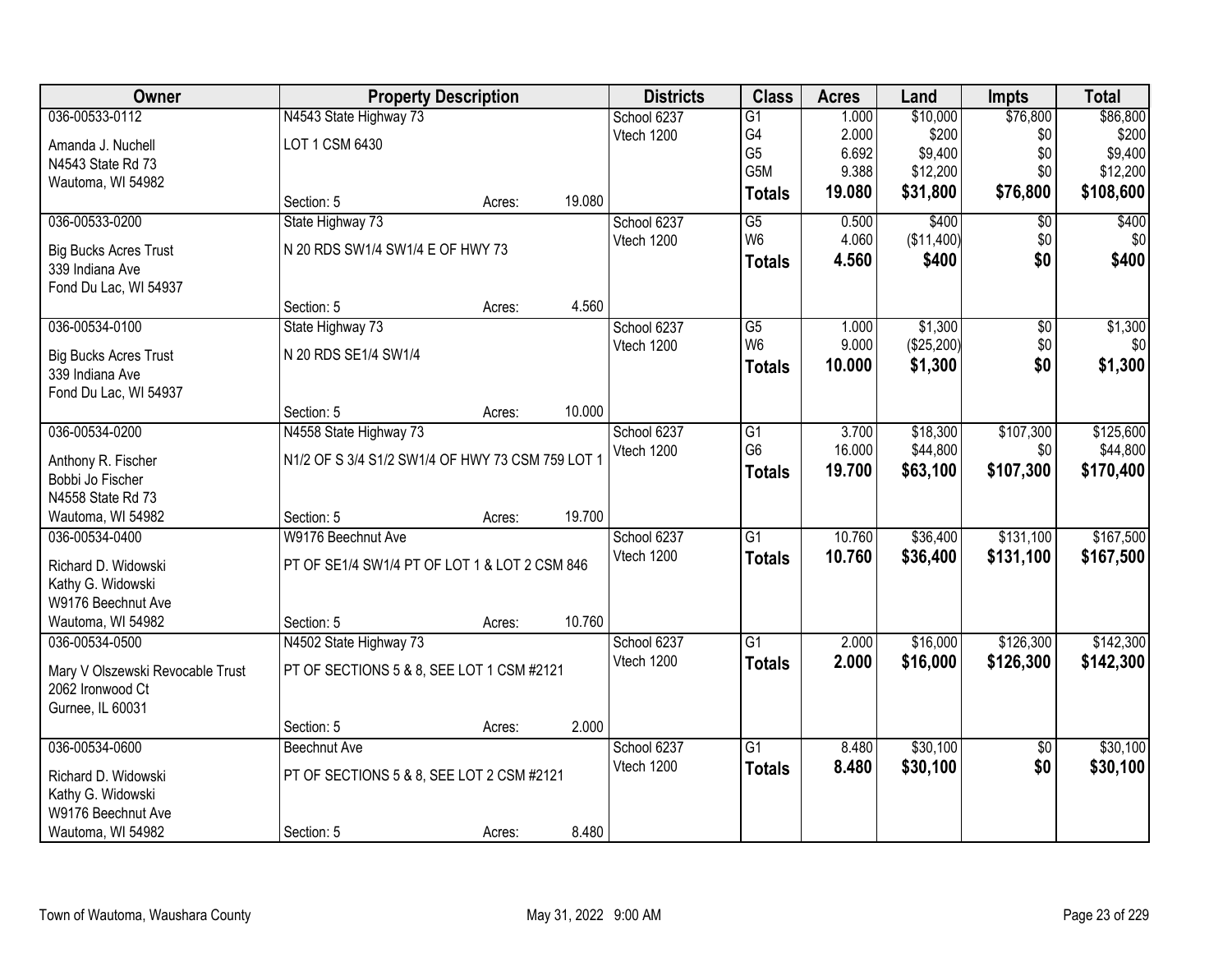| Owner                                  | <b>Property Description</b>             |        |        | <b>Districts</b> | <b>Class</b>    | <b>Acres</b> | Land        | <b>Impts</b>    | <b>Total</b>     |
|----------------------------------------|-----------------------------------------|--------|--------|------------------|-----------------|--------------|-------------|-----------------|------------------|
| 036-00541-0000                         | <b>Beechnut Ave</b>                     |        |        | School 6237      | G4              | 37.500       | \$5,300     | $\overline{50}$ | \$5,300          |
| Campbell Tree & Land Co, Inc           | <b>NE1/4 SE1/4</b>                      |        |        | Vtech 1200       | G5M             | 2.500        | \$3,500     | \$0             | \$3,500          |
| PO Box 780                             |                                         |        |        |                  | <b>Totals</b>   | 40.000       | \$8,800     | \$0             | \$8,800          |
| Wautoma, WI 54982                      |                                         |        |        |                  |                 |              |             |                 |                  |
|                                        | Section: 5                              | Acres: | 40.000 |                  |                 |              |             |                 |                  |
| 036-00542-0000                         | <b>Beechnut Ave</b>                     |        |        | School 6237      | W <sub>6</sub>  | 40.000       | (\$112,000) | $\overline{50}$ | \$0              |
| Richard J Feest Revocable Living Trust | <b>NW1/4 OF SE1/4</b>                   |        |        | Vtech 1200       | <b>Totals</b>   | 40.000       | \$0         | \$0             | \$0              |
| Number 2                               |                                         |        |        |                  |                 |              |             |                 |                  |
| N80 W24536 Plainview Rd                |                                         |        |        |                  |                 |              |             |                 |                  |
| Sussex, WI 53089                       | Section: 5                              | Acres: | 40.000 |                  |                 |              |             |                 |                  |
| 036-00543-0100                         | Beechnut Ave                            |        |        | School 6237      | W <sub>6</sub>  | 38.000       | (\$96,500)  | \$0             | $\overline{\$0}$ |
| Richard J Feest Revocable Living Trust | PT SW1/4 OF SE1/4, EXC 2A IN SW COR     |        |        | Vtech 1200       | <b>Totals</b>   | 38.000       | \$0         | \$0             | \$0              |
| Number 2                               |                                         |        |        |                  |                 |              |             |                 |                  |
| N80 W24536 Plainview Rd                |                                         |        |        |                  |                 |              |             |                 |                  |
| Sussex, WI 53089                       | Section: 5                              | Acres: | 38.000 |                  |                 |              |             |                 |                  |
| 036-00543-0200                         | W9084 Beechnut Ave                      |        |        | School 6237      | $\overline{G1}$ | 2.000        | \$16,000    | \$44,300        | \$60,300         |
| Steven J. Devitt                       | PAR 20 R X 16 R IN SW COR SW1/4 SE1/4   |        |        | Vtech 1200       | <b>Totals</b>   | 2.000        | \$16,000    | \$44,300        | \$60,300         |
| W9084 Beechnut Ave                     |                                         |        |        |                  |                 |              |             |                 |                  |
| Wautoma, WI 54982                      |                                         |        |        |                  |                 |              |             |                 |                  |
|                                        | Section: 5                              | Acres: | 2.000  |                  |                 |              |             |                 |                  |
| 036-00544-0100                         | Beechnut Ave                            |        |        | School 6237      | G4              | 30.000       | \$4,200     | \$0             | \$4,200          |
| Campbell Tree & Land Co, Inc           | SE1/4 SE1/4 EXC PARCEL IN SW CORNER     |        |        | Vtech 1200       | G <sub>5</sub>  | 3.860        | \$3,900     | \$0             | \$3,900          |
| PO Box 780                             |                                         |        |        |                  | <b>Totals</b>   | 33.860       | \$8,100     | \$0             | \$8,100          |
| Wautoma, WI 54982                      |                                         |        |        |                  |                 |              |             |                 |                  |
|                                        | Section: 5                              | Acres: | 33.860 |                  |                 |              |             |                 |                  |
| 036-00544-0200                         | W8986 Beechnut Ave                      |        |        | School 6237      | $\overline{G1}$ | 4.000        | \$18,700    | \$44,700        | \$63,400         |
| Allan L. Pooler                        | SE1/4 SE1/4 PAR IN SW COR CSM 755 LOT 1 |        |        | Vtech 1200       | G4              | 2.140        | \$300       | \$0             | \$300            |
| Beverly A. Pooler                      |                                         |        |        |                  | <b>Totals</b>   | 6.140        | \$19,000    | \$44,700        | \$63,700         |
| W8986 Beechnut Ave                     |                                         |        |        |                  |                 |              |             |                 |                  |
| Wautoma, WI 54982                      | Section: 5                              | Acres: | 6.140  |                  |                 |              |             |                 |                  |
| 036-00611-0110                         | County Rd O                             |        |        | School 6237      | $\overline{G1}$ | 4.080        | \$18,800    | $\overline{30}$ | \$18,800         |
| Ryan B. Marzahl                        | PT OF NE1/4 NE1/4, LOT 1 CSM 4263       |        |        | Vtech 1200       | <b>Totals</b>   | 4.080        | \$18,800    | \$0             | \$18,800         |
| PO Box 206                             |                                         |        |        |                  |                 |              |             |                 |                  |
| Wild Rose, WI 54984-0206               |                                         |        |        |                  |                 |              |             |                 |                  |
|                                        | Section: 6                              | Acres: | 4.080  |                  |                 |              |             |                 |                  |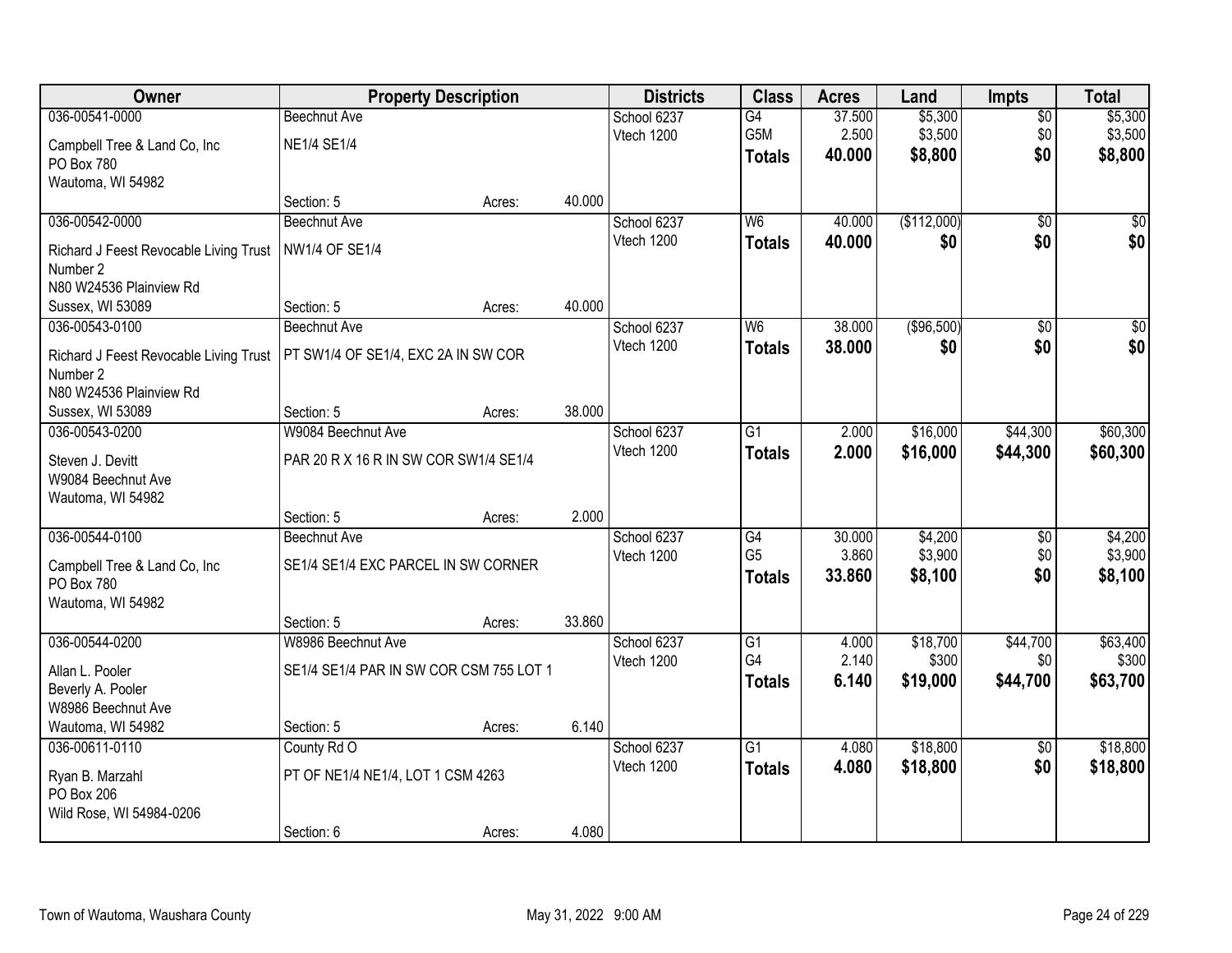| Owner                             |                                                 | <b>Property Description</b> |        | <b>Districts</b> | <b>Class</b>    | <b>Acres</b> | Land     | Impts           | <b>Total</b> |
|-----------------------------------|-------------------------------------------------|-----------------------------|--------|------------------|-----------------|--------------|----------|-----------------|--------------|
| 036-00611-0120                    | State Highway 73                                |                             |        | School 6237      | G6              | 15.100       | \$42,300 | $\overline{50}$ | \$42,300     |
| Ryan B. Marzahl                   | PT OF E1/2 NE1/4, LOT 2 CSM 4263                |                             |        | Vtech 1200       | <b>Totals</b>   | 15.100       | \$42,300 | \$0             | \$42,300     |
| PO Box 206                        |                                                 |                             |        |                  |                 |              |          |                 |              |
| Wild Rose, WI 54984-0206          |                                                 |                             |        |                  |                 |              |          |                 |              |
|                                   | Section: 6                                      | Acres:                      | 15.100 |                  |                 |              |          |                 |              |
| 036-00611-0130                    | State Highway 73                                |                             |        | School 6237      | $\overline{G6}$ | 16.420       | \$42,700 | $\overline{50}$ | \$42,700     |
| Stephen A. Kozenski               | PT OF E1/2 NE1/4, LOT 3 CSM 4263                |                             |        | Vtech 1200       | <b>Totals</b>   | 16.420       | \$42,700 | \$0             | \$42,700     |
| Ann M. Kozenski                   |                                                 |                             |        |                  |                 |              |          |                 |              |
| 7860 2 Mile Rd                    |                                                 |                             |        |                  |                 |              |          |                 |              |
| Franksville, WI 53126             | Section: 6                                      | Acres:                      | 16.420 |                  |                 |              |          |                 |              |
| 036-00611-0140                    | State Highway 73                                |                             |        | School 6237      | G1              | 3.500        | \$18,000 | \$0             | \$18,000     |
|                                   |                                                 |                             |        | Vtech 1200       | <b>Totals</b>   | 3.500        | \$18,000 | \$0             | \$18,000     |
| Stephen A. Kozenski               | PT OF NE1/4 NE1/4, LOT 4 CSM 4263               |                             |        |                  |                 |              |          |                 |              |
| Ann M. Kozenski<br>7860 2 Mile Rd |                                                 |                             |        |                  |                 |              |          |                 |              |
| Franksville, WI 53126             | Section: 6                                      | Acres:                      | 3.500  |                  |                 |              |          |                 |              |
| 036-00611-0150                    | State Highway 73                                |                             |        | School 6237      | G5              | 2.160        | \$2,900  | \$0             | \$2,900      |
|                                   |                                                 |                             |        | Vtech 1200       | <b>Totals</b>   | 2.160        | \$2,900  | \$0             | \$2,900      |
| Ryan B. Marzahl                   | THAT PART OF NE1/4 NE1/4 S OF HWY 73            |                             |        |                  |                 |              |          |                 |              |
| PO Box 206                        |                                                 |                             |        |                  |                 |              |          |                 |              |
| Wild Rose, WI 54984-0206          |                                                 |                             | 2.160  |                  |                 |              |          |                 |              |
| 036-00611-0200                    | Section: 6                                      | Acres:                      |        |                  | $\overline{G1}$ | 4.000        | \$18,700 | \$87,900        | \$106,600    |
|                                   | W9335 County Rd O                               |                             |        | School 6237      |                 |              |          |                 |              |
| Mary Ann Mccann                   | PT OF FRAC NE1/4 NE1/4, LOT 2 CSM 1075          |                             |        | Vtech 1200       | <b>Totals</b>   | 4.000        | \$18,700 | \$87,900        | \$106,600    |
| Michael E. Mccann                 |                                                 |                             |        |                  |                 |              |          |                 |              |
| W9335 County Rd O                 |                                                 |                             |        |                  |                 |              |          |                 |              |
| Wautoma, WI 54982                 | Section: 6                                      | Acres:                      | 4.000  |                  |                 |              |          |                 |              |
| 036-00611-0300                    | W9345 County Rd O                               |                             |        | School 6237      | $\overline{G1}$ | 4.980        | \$19,900 | \$34,500        | \$54,400     |
| John H. Severson                  | PT OF FRAC NE1/4 NE1/4 PAR 800' X 272' CSM 1075 |                             |        | Vtech 1200       | <b>Totals</b>   | 4.980        | \$19,900 | \$34,500        | \$54,400     |
| Rosalind P. Severson              | LOT <sub>1</sub>                                |                             |        |                  |                 |              |          |                 |              |
| W9345 County Rd O                 |                                                 |                             |        |                  |                 |              |          |                 |              |
| Wautoma, WI 54982                 | Section: 6                                      | Acres:                      | 4.980  |                  |                 |              |          |                 |              |
| 036-00612-0100                    | N4825 State Highway 73                          |                             |        | School 6237      | $\overline{G1}$ | 5.000        | \$20,000 | \$28,700        | \$48,700     |
| Thomas J. Wilber                  | PT OF W1/2 NE1/4                                |                             |        | Vtech 1200       | <b>Totals</b>   | 5.000        | \$20,000 | \$28,700        | \$48,700     |
| Elizabeth Wilber                  |                                                 |                             |        |                  |                 |              |          |                 |              |
| N4825 State Rd 73                 |                                                 |                             |        |                  |                 |              |          |                 |              |
| Wautoma, WI 54982                 | Section: 6                                      | Acres:                      | 5.000  |                  |                 |              |          |                 |              |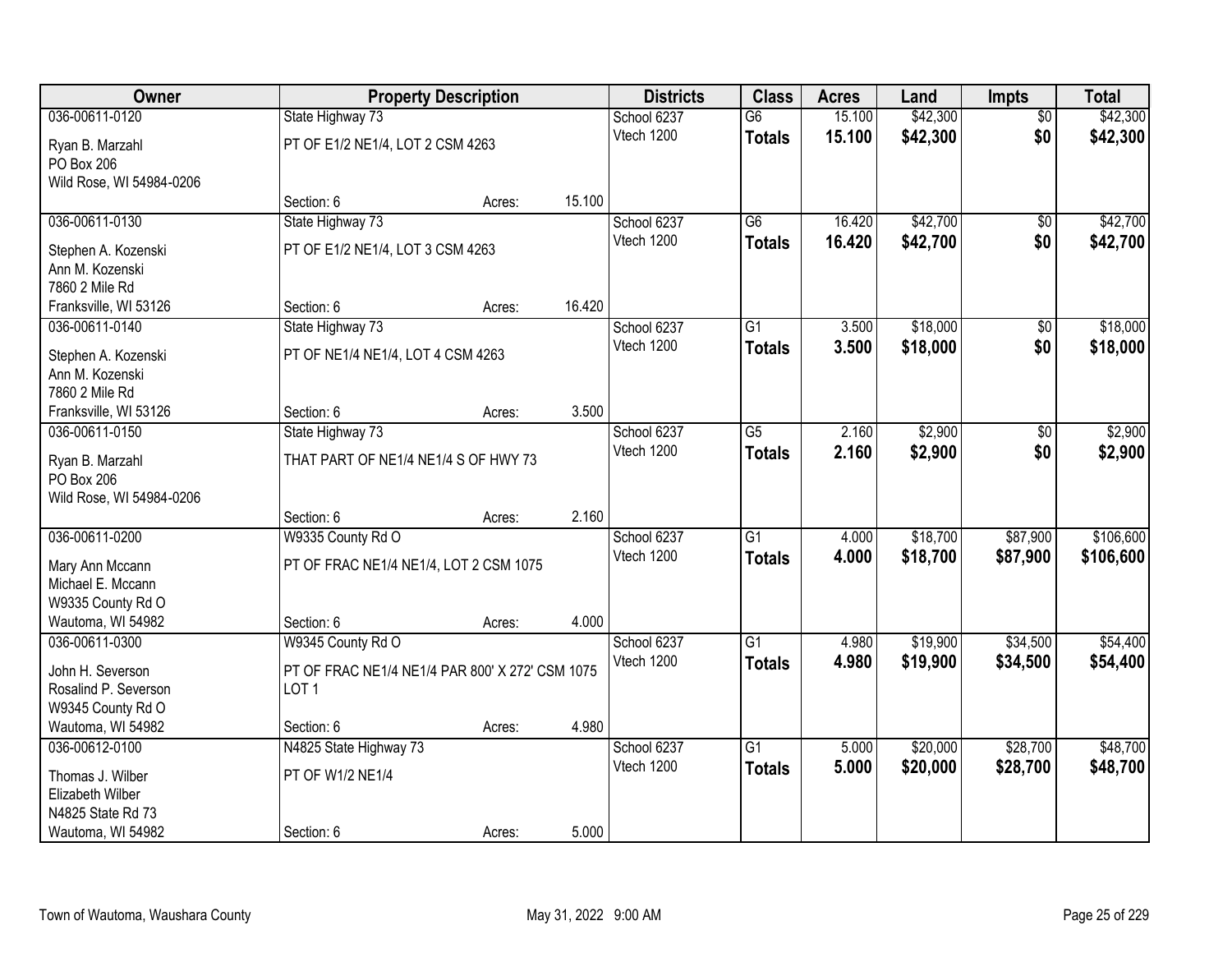| \$3,800<br>036-00612-0200<br>0.250<br>State Highway 73<br>School 6237<br>$\overline{G2}$<br>$\overline{50}$<br>G4<br>\$4,400<br>\$4,400<br>31.320<br>\$0<br>Vtech 1200<br>PT OF NW1/4 NE1/4<br>Campbell Tree & Land Co, Inc<br>G <sub>5</sub> M<br>\$0<br>7.000<br>\$9,800<br>PO Box 780<br>38.570<br>\$18,000<br>\$0<br>\$18,000<br><b>Totals</b><br>Wautoma, WI 54982<br>38.570<br>Section: 6<br>Acres:<br>036-00613-0100<br>State Highway 73<br>\$4,000<br>\$4,000<br>School 6237<br>G4<br>28.070<br>\$0<br>G <sub>5</sub><br>11.730<br>\$10,100<br>\$0<br>Vtech 1200<br>PT OF SW1/4 NE1/4<br>Campbell Tree & Land Co, Inc<br>\$0<br>39.800<br>\$14,100<br>\$14,100<br><b>Totals</b><br>PO Box 780<br>Wautoma, WI 54982<br>39.800<br>Section: 6<br>Acres:<br>036-00614-0100<br>N4749 State Highway 73<br>\$13,000<br>\$66,700<br>School 6237<br>G1<br>1.500<br>G4<br>10.500<br>\$1,100<br>Vtech 1200<br>\$0<br>SE1/4 NE1/4 S OF HWY 73 EXC CSM #1323<br>Mark D. Espersen<br>G <sub>5</sub><br>0.500<br>\$100<br>\$0<br>Kathy L. Espersen<br>G5M<br>6.460<br>\$9,100<br>\$0<br>N4749 State Rd 73<br>\$0<br>W8<br>(\$33,600)<br>12.000<br>30.960<br>Section: 6<br>Wautoma, WI 54982<br>Acres:<br>\$23,300<br>30.960<br>\$66,700<br><b>Totals</b><br>\$16,100<br>036-00614-0110<br>N4749 State Highway 73<br>2.040<br>\$3,700<br>School 6237<br>$\overline{G1}$<br>\$16,100<br>Vtech 1200<br>2.040<br>\$3,700<br><b>Totals</b><br>PT OF SE1/4 NE1/4, LOT 1 CSM #1323<br>Mark D. Espersen<br>Kathy L. Espersen<br>N4749 State Rd 73<br>0.000<br>Wautoma, WI 54982<br>Section: 6<br>Acres:<br>036-00621-0100<br>N4892 State Highway 73<br>School 6237<br>$\overline{G1}$<br>1.474<br>\$12,800<br>\$97,200<br>Vtech 1200<br>1.474<br>\$12,800<br>\$97,200<br>\$110,000<br><b>Totals</b><br>PT OF NE1/4 OF NW1/4 LESS V 450 P 412<br>Timothy L. Lehman<br>Michelle Lehman<br>N4892 State Rd 73<br>1.474<br>Wautoma, WI 54982<br>Section: 6<br>Acres:<br>N4876 State Highway 73<br>\$58,300<br>School 6237<br>$\overline{G1}$<br>\$19,000<br>036-00621-0200<br>4.276<br>Vtech 1200<br>4.276<br>\$58,300<br>\$19,000<br>\$77,300<br><b>Totals</b><br>ALL THAT PT OF NW1/4 LYING ON NELY SIDE OF<br>Joseph J. Odegard<br>N4876 State Rd 73<br>STH 73 N/K/A LOT 1 CSM #2802<br>Wautoma, WI 54982<br>4.276<br>Section: 6<br>Acres:<br>\$16,300<br>\$2,400<br>036-00621-0300<br>W9609 County Rd O<br>$\overline{G1}$<br>2.250<br>School 6237<br>Vtech 1200<br>2.250<br>\$16,300<br>\$2,400<br>\$18,700<br><b>Totals</b><br>4A IN NW COR OF N1/2 OF NW1/4 LESS 230-317<br>Gary A. Hansen<br>W9631 County Rd O<br>Wautoma, WI 54982 | Owner |            | <b>Property Description</b> |       | <b>Districts</b> | <b>Class</b> | <b>Acres</b> | Land | <b>Impts</b> | <b>Total</b> |
|-------------------------------------------------------------------------------------------------------------------------------------------------------------------------------------------------------------------------------------------------------------------------------------------------------------------------------------------------------------------------------------------------------------------------------------------------------------------------------------------------------------------------------------------------------------------------------------------------------------------------------------------------------------------------------------------------------------------------------------------------------------------------------------------------------------------------------------------------------------------------------------------------------------------------------------------------------------------------------------------------------------------------------------------------------------------------------------------------------------------------------------------------------------------------------------------------------------------------------------------------------------------------------------------------------------------------------------------------------------------------------------------------------------------------------------------------------------------------------------------------------------------------------------------------------------------------------------------------------------------------------------------------------------------------------------------------------------------------------------------------------------------------------------------------------------------------------------------------------------------------------------------------------------------------------------------------------------------------------------------------------------------------------------------------------------------------------------------------------------------------------------------------------------------------------------------------------------------------------------------------------------------------------------------------------------------------------------------------------------------------------------------------------------------------------------------------------------------------------------------------------------------------------------------------------------------------------------------------------------------------|-------|------------|-----------------------------|-------|------------------|--------------|--------------|------|--------------|--------------|
| \$9,800<br>\$90,000                                                                                                                                                                                                                                                                                                                                                                                                                                                                                                                                                                                                                                                                                                                                                                                                                                                                                                                                                                                                                                                                                                                                                                                                                                                                                                                                                                                                                                                                                                                                                                                                                                                                                                                                                                                                                                                                                                                                                                                                                                                                                                                                                                                                                                                                                                                                                                                                                                                                                                                                                                                                     |       |            |                             |       |                  |              |              |      |              | \$3,800      |
| \$10,100<br>\$79,700<br>\$1,100<br>\$100<br>\$9,100<br>\$0<br>\$19,800<br>\$19,800                                                                                                                                                                                                                                                                                                                                                                                                                                                                                                                                                                                                                                                                                                                                                                                                                                                                                                                                                                                                                                                                                                                                                                                                                                                                                                                                                                                                                                                                                                                                                                                                                                                                                                                                                                                                                                                                                                                                                                                                                                                                                                                                                                                                                                                                                                                                                                                                                                                                                                                                      |       |            |                             |       |                  |              |              |      |              |              |
|                                                                                                                                                                                                                                                                                                                                                                                                                                                                                                                                                                                                                                                                                                                                                                                                                                                                                                                                                                                                                                                                                                                                                                                                                                                                                                                                                                                                                                                                                                                                                                                                                                                                                                                                                                                                                                                                                                                                                                                                                                                                                                                                                                                                                                                                                                                                                                                                                                                                                                                                                                                                                         |       |            |                             |       |                  |              |              |      |              |              |
|                                                                                                                                                                                                                                                                                                                                                                                                                                                                                                                                                                                                                                                                                                                                                                                                                                                                                                                                                                                                                                                                                                                                                                                                                                                                                                                                                                                                                                                                                                                                                                                                                                                                                                                                                                                                                                                                                                                                                                                                                                                                                                                                                                                                                                                                                                                                                                                                                                                                                                                                                                                                                         |       |            |                             |       |                  |              |              |      |              |              |
|                                                                                                                                                                                                                                                                                                                                                                                                                                                                                                                                                                                                                                                                                                                                                                                                                                                                                                                                                                                                                                                                                                                                                                                                                                                                                                                                                                                                                                                                                                                                                                                                                                                                                                                                                                                                                                                                                                                                                                                                                                                                                                                                                                                                                                                                                                                                                                                                                                                                                                                                                                                                                         |       |            |                             |       |                  |              |              |      |              |              |
|                                                                                                                                                                                                                                                                                                                                                                                                                                                                                                                                                                                                                                                                                                                                                                                                                                                                                                                                                                                                                                                                                                                                                                                                                                                                                                                                                                                                                                                                                                                                                                                                                                                                                                                                                                                                                                                                                                                                                                                                                                                                                                                                                                                                                                                                                                                                                                                                                                                                                                                                                                                                                         |       |            |                             |       |                  |              |              |      |              |              |
|                                                                                                                                                                                                                                                                                                                                                                                                                                                                                                                                                                                                                                                                                                                                                                                                                                                                                                                                                                                                                                                                                                                                                                                                                                                                                                                                                                                                                                                                                                                                                                                                                                                                                                                                                                                                                                                                                                                                                                                                                                                                                                                                                                                                                                                                                                                                                                                                                                                                                                                                                                                                                         |       |            |                             |       |                  |              |              |      |              |              |
|                                                                                                                                                                                                                                                                                                                                                                                                                                                                                                                                                                                                                                                                                                                                                                                                                                                                                                                                                                                                                                                                                                                                                                                                                                                                                                                                                                                                                                                                                                                                                                                                                                                                                                                                                                                                                                                                                                                                                                                                                                                                                                                                                                                                                                                                                                                                                                                                                                                                                                                                                                                                                         |       |            |                             |       |                  |              |              |      |              |              |
|                                                                                                                                                                                                                                                                                                                                                                                                                                                                                                                                                                                                                                                                                                                                                                                                                                                                                                                                                                                                                                                                                                                                                                                                                                                                                                                                                                                                                                                                                                                                                                                                                                                                                                                                                                                                                                                                                                                                                                                                                                                                                                                                                                                                                                                                                                                                                                                                                                                                                                                                                                                                                         |       |            |                             |       |                  |              |              |      |              |              |
|                                                                                                                                                                                                                                                                                                                                                                                                                                                                                                                                                                                                                                                                                                                                                                                                                                                                                                                                                                                                                                                                                                                                                                                                                                                                                                                                                                                                                                                                                                                                                                                                                                                                                                                                                                                                                                                                                                                                                                                                                                                                                                                                                                                                                                                                                                                                                                                                                                                                                                                                                                                                                         |       |            |                             |       |                  |              |              |      |              |              |
|                                                                                                                                                                                                                                                                                                                                                                                                                                                                                                                                                                                                                                                                                                                                                                                                                                                                                                                                                                                                                                                                                                                                                                                                                                                                                                                                                                                                                                                                                                                                                                                                                                                                                                                                                                                                                                                                                                                                                                                                                                                                                                                                                                                                                                                                                                                                                                                                                                                                                                                                                                                                                         |       |            |                             |       |                  |              |              |      |              |              |
|                                                                                                                                                                                                                                                                                                                                                                                                                                                                                                                                                                                                                                                                                                                                                                                                                                                                                                                                                                                                                                                                                                                                                                                                                                                                                                                                                                                                                                                                                                                                                                                                                                                                                                                                                                                                                                                                                                                                                                                                                                                                                                                                                                                                                                                                                                                                                                                                                                                                                                                                                                                                                         |       |            |                             |       |                  |              |              |      |              |              |
|                                                                                                                                                                                                                                                                                                                                                                                                                                                                                                                                                                                                                                                                                                                                                                                                                                                                                                                                                                                                                                                                                                                                                                                                                                                                                                                                                                                                                                                                                                                                                                                                                                                                                                                                                                                                                                                                                                                                                                                                                                                                                                                                                                                                                                                                                                                                                                                                                                                                                                                                                                                                                         |       |            |                             |       |                  |              |              |      |              |              |
|                                                                                                                                                                                                                                                                                                                                                                                                                                                                                                                                                                                                                                                                                                                                                                                                                                                                                                                                                                                                                                                                                                                                                                                                                                                                                                                                                                                                                                                                                                                                                                                                                                                                                                                                                                                                                                                                                                                                                                                                                                                                                                                                                                                                                                                                                                                                                                                                                                                                                                                                                                                                                         |       |            |                             |       |                  |              |              |      |              |              |
|                                                                                                                                                                                                                                                                                                                                                                                                                                                                                                                                                                                                                                                                                                                                                                                                                                                                                                                                                                                                                                                                                                                                                                                                                                                                                                                                                                                                                                                                                                                                                                                                                                                                                                                                                                                                                                                                                                                                                                                                                                                                                                                                                                                                                                                                                                                                                                                                                                                                                                                                                                                                                         |       |            |                             |       |                  |              |              |      |              |              |
|                                                                                                                                                                                                                                                                                                                                                                                                                                                                                                                                                                                                                                                                                                                                                                                                                                                                                                                                                                                                                                                                                                                                                                                                                                                                                                                                                                                                                                                                                                                                                                                                                                                                                                                                                                                                                                                                                                                                                                                                                                                                                                                                                                                                                                                                                                                                                                                                                                                                                                                                                                                                                         |       |            |                             |       |                  |              |              |      |              |              |
|                                                                                                                                                                                                                                                                                                                                                                                                                                                                                                                                                                                                                                                                                                                                                                                                                                                                                                                                                                                                                                                                                                                                                                                                                                                                                                                                                                                                                                                                                                                                                                                                                                                                                                                                                                                                                                                                                                                                                                                                                                                                                                                                                                                                                                                                                                                                                                                                                                                                                                                                                                                                                         |       |            |                             |       |                  |              |              |      |              |              |
|                                                                                                                                                                                                                                                                                                                                                                                                                                                                                                                                                                                                                                                                                                                                                                                                                                                                                                                                                                                                                                                                                                                                                                                                                                                                                                                                                                                                                                                                                                                                                                                                                                                                                                                                                                                                                                                                                                                                                                                                                                                                                                                                                                                                                                                                                                                                                                                                                                                                                                                                                                                                                         |       |            |                             |       |                  |              |              |      |              |              |
| \$110,000<br>\$77,300<br>\$18,700                                                                                                                                                                                                                                                                                                                                                                                                                                                                                                                                                                                                                                                                                                                                                                                                                                                                                                                                                                                                                                                                                                                                                                                                                                                                                                                                                                                                                                                                                                                                                                                                                                                                                                                                                                                                                                                                                                                                                                                                                                                                                                                                                                                                                                                                                                                                                                                                                                                                                                                                                                                       |       |            |                             |       |                  |              |              |      |              |              |
|                                                                                                                                                                                                                                                                                                                                                                                                                                                                                                                                                                                                                                                                                                                                                                                                                                                                                                                                                                                                                                                                                                                                                                                                                                                                                                                                                                                                                                                                                                                                                                                                                                                                                                                                                                                                                                                                                                                                                                                                                                                                                                                                                                                                                                                                                                                                                                                                                                                                                                                                                                                                                         |       |            |                             |       |                  |              |              |      |              |              |
|                                                                                                                                                                                                                                                                                                                                                                                                                                                                                                                                                                                                                                                                                                                                                                                                                                                                                                                                                                                                                                                                                                                                                                                                                                                                                                                                                                                                                                                                                                                                                                                                                                                                                                                                                                                                                                                                                                                                                                                                                                                                                                                                                                                                                                                                                                                                                                                                                                                                                                                                                                                                                         |       |            |                             |       |                  |              |              |      |              |              |
|                                                                                                                                                                                                                                                                                                                                                                                                                                                                                                                                                                                                                                                                                                                                                                                                                                                                                                                                                                                                                                                                                                                                                                                                                                                                                                                                                                                                                                                                                                                                                                                                                                                                                                                                                                                                                                                                                                                                                                                                                                                                                                                                                                                                                                                                                                                                                                                                                                                                                                                                                                                                                         |       |            |                             |       |                  |              |              |      |              |              |
|                                                                                                                                                                                                                                                                                                                                                                                                                                                                                                                                                                                                                                                                                                                                                                                                                                                                                                                                                                                                                                                                                                                                                                                                                                                                                                                                                                                                                                                                                                                                                                                                                                                                                                                                                                                                                                                                                                                                                                                                                                                                                                                                                                                                                                                                                                                                                                                                                                                                                                                                                                                                                         |       |            |                             |       |                  |              |              |      |              |              |
|                                                                                                                                                                                                                                                                                                                                                                                                                                                                                                                                                                                                                                                                                                                                                                                                                                                                                                                                                                                                                                                                                                                                                                                                                                                                                                                                                                                                                                                                                                                                                                                                                                                                                                                                                                                                                                                                                                                                                                                                                                                                                                                                                                                                                                                                                                                                                                                                                                                                                                                                                                                                                         |       |            |                             |       |                  |              |              |      |              |              |
|                                                                                                                                                                                                                                                                                                                                                                                                                                                                                                                                                                                                                                                                                                                                                                                                                                                                                                                                                                                                                                                                                                                                                                                                                                                                                                                                                                                                                                                                                                                                                                                                                                                                                                                                                                                                                                                                                                                                                                                                                                                                                                                                                                                                                                                                                                                                                                                                                                                                                                                                                                                                                         |       |            |                             |       |                  |              |              |      |              |              |
|                                                                                                                                                                                                                                                                                                                                                                                                                                                                                                                                                                                                                                                                                                                                                                                                                                                                                                                                                                                                                                                                                                                                                                                                                                                                                                                                                                                                                                                                                                                                                                                                                                                                                                                                                                                                                                                                                                                                                                                                                                                                                                                                                                                                                                                                                                                                                                                                                                                                                                                                                                                                                         |       |            |                             |       |                  |              |              |      |              |              |
|                                                                                                                                                                                                                                                                                                                                                                                                                                                                                                                                                                                                                                                                                                                                                                                                                                                                                                                                                                                                                                                                                                                                                                                                                                                                                                                                                                                                                                                                                                                                                                                                                                                                                                                                                                                                                                                                                                                                                                                                                                                                                                                                                                                                                                                                                                                                                                                                                                                                                                                                                                                                                         |       |            |                             |       |                  |              |              |      |              |              |
|                                                                                                                                                                                                                                                                                                                                                                                                                                                                                                                                                                                                                                                                                                                                                                                                                                                                                                                                                                                                                                                                                                                                                                                                                                                                                                                                                                                                                                                                                                                                                                                                                                                                                                                                                                                                                                                                                                                                                                                                                                                                                                                                                                                                                                                                                                                                                                                                                                                                                                                                                                                                                         |       |            |                             |       |                  |              |              |      |              |              |
|                                                                                                                                                                                                                                                                                                                                                                                                                                                                                                                                                                                                                                                                                                                                                                                                                                                                                                                                                                                                                                                                                                                                                                                                                                                                                                                                                                                                                                                                                                                                                                                                                                                                                                                                                                                                                                                                                                                                                                                                                                                                                                                                                                                                                                                                                                                                                                                                                                                                                                                                                                                                                         |       |            |                             |       |                  |              |              |      |              |              |
|                                                                                                                                                                                                                                                                                                                                                                                                                                                                                                                                                                                                                                                                                                                                                                                                                                                                                                                                                                                                                                                                                                                                                                                                                                                                                                                                                                                                                                                                                                                                                                                                                                                                                                                                                                                                                                                                                                                                                                                                                                                                                                                                                                                                                                                                                                                                                                                                                                                                                                                                                                                                                         |       |            |                             |       |                  |              |              |      |              |              |
|                                                                                                                                                                                                                                                                                                                                                                                                                                                                                                                                                                                                                                                                                                                                                                                                                                                                                                                                                                                                                                                                                                                                                                                                                                                                                                                                                                                                                                                                                                                                                                                                                                                                                                                                                                                                                                                                                                                                                                                                                                                                                                                                                                                                                                                                                                                                                                                                                                                                                                                                                                                                                         |       |            |                             |       |                  |              |              |      |              |              |
|                                                                                                                                                                                                                                                                                                                                                                                                                                                                                                                                                                                                                                                                                                                                                                                                                                                                                                                                                                                                                                                                                                                                                                                                                                                                                                                                                                                                                                                                                                                                                                                                                                                                                                                                                                                                                                                                                                                                                                                                                                                                                                                                                                                                                                                                                                                                                                                                                                                                                                                                                                                                                         |       |            |                             |       |                  |              |              |      |              |              |
|                                                                                                                                                                                                                                                                                                                                                                                                                                                                                                                                                                                                                                                                                                                                                                                                                                                                                                                                                                                                                                                                                                                                                                                                                                                                                                                                                                                                                                                                                                                                                                                                                                                                                                                                                                                                                                                                                                                                                                                                                                                                                                                                                                                                                                                                                                                                                                                                                                                                                                                                                                                                                         |       |            |                             |       |                  |              |              |      |              |              |
|                                                                                                                                                                                                                                                                                                                                                                                                                                                                                                                                                                                                                                                                                                                                                                                                                                                                                                                                                                                                                                                                                                                                                                                                                                                                                                                                                                                                                                                                                                                                                                                                                                                                                                                                                                                                                                                                                                                                                                                                                                                                                                                                                                                                                                                                                                                                                                                                                                                                                                                                                                                                                         |       |            |                             |       |                  |              |              |      |              |              |
|                                                                                                                                                                                                                                                                                                                                                                                                                                                                                                                                                                                                                                                                                                                                                                                                                                                                                                                                                                                                                                                                                                                                                                                                                                                                                                                                                                                                                                                                                                                                                                                                                                                                                                                                                                                                                                                                                                                                                                                                                                                                                                                                                                                                                                                                                                                                                                                                                                                                                                                                                                                                                         |       |            |                             |       |                  |              |              |      |              |              |
|                                                                                                                                                                                                                                                                                                                                                                                                                                                                                                                                                                                                                                                                                                                                                                                                                                                                                                                                                                                                                                                                                                                                                                                                                                                                                                                                                                                                                                                                                                                                                                                                                                                                                                                                                                                                                                                                                                                                                                                                                                                                                                                                                                                                                                                                                                                                                                                                                                                                                                                                                                                                                         |       | Section: 6 | Acres:                      | 2.250 |                  |              |              |      |              |              |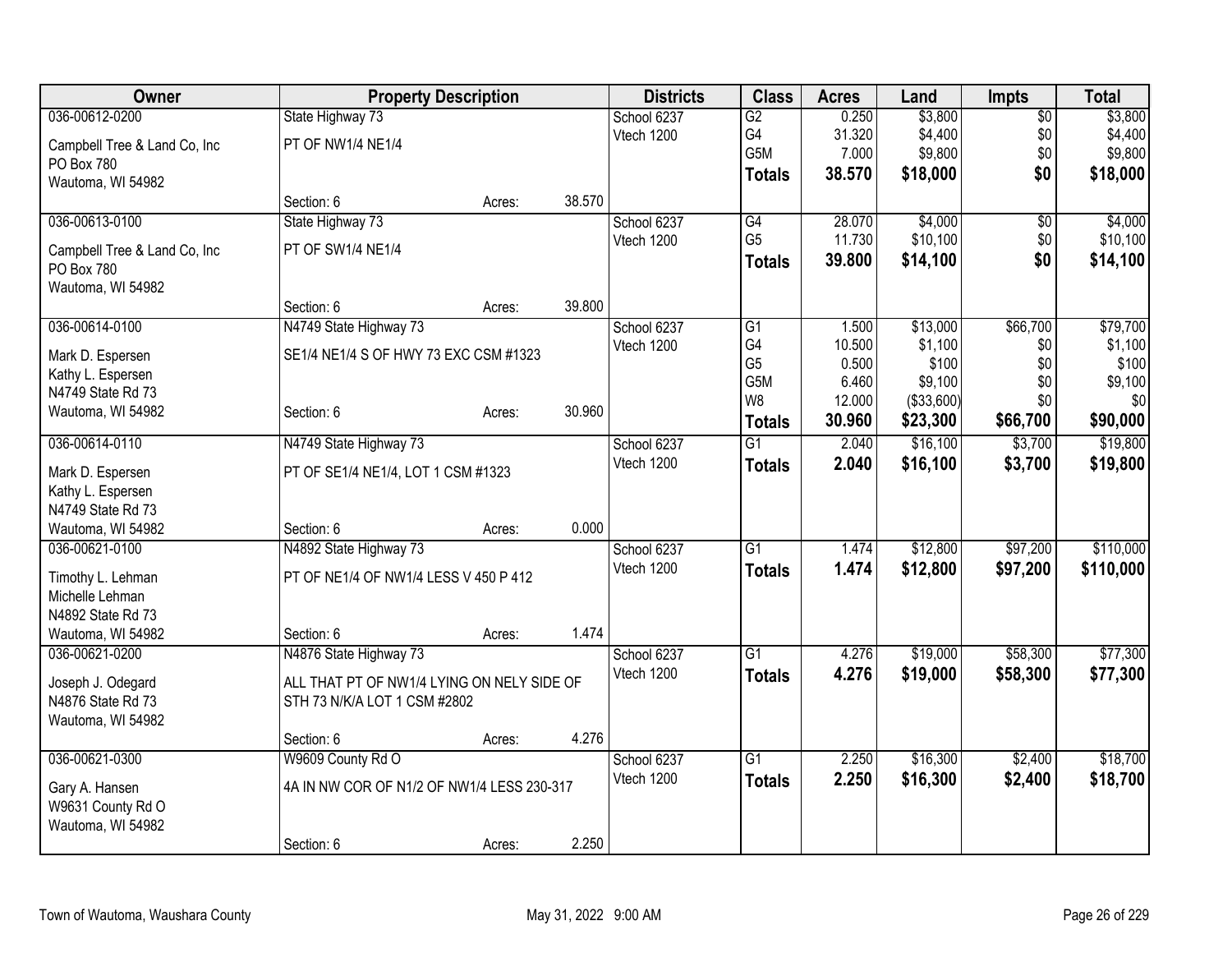| Owner                                                                                          |                                                                                                  | <b>Property Description</b> |        | <b>Districts</b>          | <b>Class</b>                            | <b>Acres</b>              | Land                           | <b>Impts</b>             | <b>Total</b>                   |
|------------------------------------------------------------------------------------------------|--------------------------------------------------------------------------------------------------|-----------------------------|--------|---------------------------|-----------------------------------------|---------------------------|--------------------------------|--------------------------|--------------------------------|
| 036-00621-0400                                                                                 | W9631 County Rd O                                                                                |                             |        | School 6237               | $\overline{G1}$                         | 1.750                     | \$14,500                       | \$71,800                 | \$86,300                       |
| Gary A. Hansen<br>W9631 County Rd O<br>Wautoma, WI 54982                                       | PT OF NW1/4 NW1/4                                                                                |                             |        | Vtech 1200                | <b>Totals</b>                           | 1.750                     | \$14,500                       | \$71,800                 | \$86,300                       |
|                                                                                                | Section: 6                                                                                       | Acres:                      | 1.750  |                           |                                         |                           |                                |                          |                                |
| 036-00621-0510                                                                                 | State Highway 73                                                                                 |                             |        | School 6237               | G4                                      | 2.800                     | \$400                          | \$0                      | \$400                          |
| Rocky Ridge Tree Farm, LLC<br>N6856 N Long Lake Rd<br>Waupaca, WI 54981-7312                   | PT OF N1/2 FRAC NW1/4, LOT 1 CSM 4180                                                            |                             |        | Vtech 1200                | G <sub>6</sub><br><b>Totals</b>         | 6.510<br>9.310            | \$16,900<br>\$17,300           | \$0<br>\$0               | \$16,900<br>\$17,300           |
|                                                                                                | Section: 6                                                                                       | Acres:                      | 9.310  |                           |                                         |                           |                                |                          |                                |
| 036-00621-0520                                                                                 | State Highway 73                                                                                 |                             |        | School 6237               | G4                                      | 11.200                    | \$1,600                        | \$0                      | \$1,600                        |
| Rocky Ridge Tree Farm, LLC<br>N6856 N Long Lake Rd<br>Waupaca, WI 54981-7312                   | PT OF N1/2 FRAC NW1/4, LOT 2 CSM 4180                                                            |                             |        | Vtech 1200                | G5M<br><b>Totals</b>                    | 6.090<br>17.290           | \$7,900<br>\$9,500             | \$0<br>\$0               | \$7,900<br>\$9,500             |
|                                                                                                | Section: 6                                                                                       | Acres:                      | 17.290 |                           |                                         |                           |                                |                          |                                |
| 036-00621-0600                                                                                 | N4875 State Highway 73                                                                           |                             |        | School 6237               | G1                                      | 4.260                     | \$19,000                       | \$69,700                 | \$88,700                       |
| James Robert Voysey<br>c/o Robert & Violet Voysey<br>N4875 State Rd 73                         | PT OF NW1/4 COMM 600' E OF NW COR S 450' SE<br>1200' N 330' TO STH 73 NW TO POB LESS V 417 P 649 |                             |        | Vtech 1200                | G <sub>6</sub><br><b>Totals</b>         | 7.000<br>11.260           | \$19,600<br>\$38,600           | \$0<br>\$69,700          | \$19,600<br>\$108,300          |
| Wautoma, WI 54982-5347                                                                         | Section: 6                                                                                       | Acres:                      | 11.260 |                           |                                         |                           |                                |                          |                                |
| 036-00623-0100<br>Rocky Ridge Tree Farm, LLC<br>N6856 N Long Lake Rd<br>Waupaca, WI 54981-7312 | State Highway 73<br>PT OF FRAC NW1/4, LOT 3 CSM 4180                                             |                             |        | School 6237<br>Vtech 1200 | G4<br>G <sub>5</sub> M<br><b>Totals</b> | 13.600<br>6.400<br>20.000 | \$1,900<br>\$8,300<br>\$10,200 | \$0<br>\$0<br>\$0        | \$1,900<br>\$8,300<br>\$10,200 |
|                                                                                                | Section: 6                                                                                       | Acres:                      | 20.000 |                           |                                         |                           |                                |                          |                                |
| 036-00623-0200<br>Rocky Ridge Tree Farm, LLC<br>N6856 N Long Lake Rd<br>Waupaca, WI 54981-7312 | State Highway 73<br>PT OF S1/2 FRAC NW1/4, LOT 4 CSM 4180                                        |                             |        | School 6237<br>Vtech 1200 | G4<br>G <sub>6</sub><br><b>Totals</b>   | 3.400<br>16.600<br>20.000 | \$400<br>\$43,900<br>\$44,300  | $\sqrt{6}$<br>\$0<br>\$0 | \$400<br>\$43,900<br>\$44,300  |
|                                                                                                | Section: 6                                                                                       | Acres:                      | 20.000 |                           |                                         |                           |                                |                          |                                |
| 036-00623-0300                                                                                 | State Highway 73                                                                                 |                             |        | School 6237               | $\overline{G6}$                         | 20.000                    | \$53,000                       | $\overline{50}$          | \$53,000                       |
| Rocky Ridge Tree Farm, LLC<br>N6856 N Long Lake Rd<br>Waupaca, WI 54981-7312                   | PT OF S1/2 FRAC NW1/4, LOT 5 CSM 4181                                                            |                             |        | Vtech 1200                | <b>Totals</b>                           | 20.000                    | \$53,000                       | \$0                      | \$53,000                       |
|                                                                                                | Section: 6                                                                                       | Acres:                      | 20.000 |                           |                                         |                           |                                |                          |                                |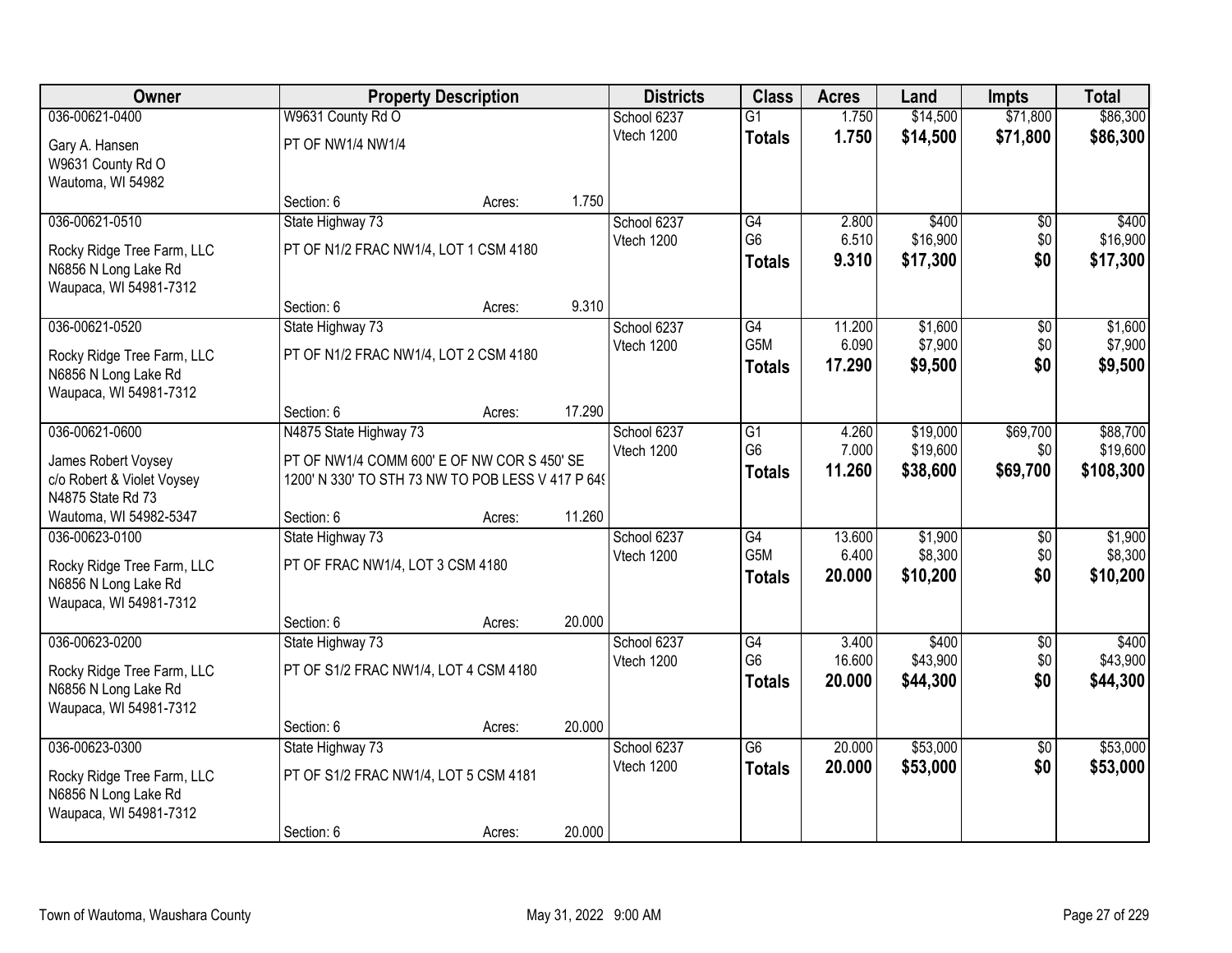| Owner                                                                                          | <b>Property Description</b>                                                          |        |        | <b>Districts</b>          | <b>Class</b>                                                         | <b>Acres</b>                        | Land                                          | Impts                              | <b>Total</b>                                  |
|------------------------------------------------------------------------------------------------|--------------------------------------------------------------------------------------|--------|--------|---------------------------|----------------------------------------------------------------------|-------------------------------------|-----------------------------------------------|------------------------------------|-----------------------------------------------|
| 036-00631-0100<br>Rocky Ridge Tree Farm, LLC<br>N6856 N Long Lake Rd<br>Waupaca, WI 54981-7312 | State Highway 73<br>PT OF S1/2 FRAC NW1/4 & PT OF N1/2 FRAC SW1/4,<br>LOT 6 CSM 4181 |        |        | School 6237<br>Vtech 1200 | $\overline{G5}$<br>G6<br><b>Totals</b>                               | 18.100<br>1.900<br>20.000           | \$23,600<br>\$5,300<br>\$28,900               | $\overline{50}$<br>\$0<br>\$0      | \$23,600<br>\$5,300<br>\$28,900               |
|                                                                                                | Section: 6                                                                           | Acres: | 20.000 |                           |                                                                      |                                     |                                               |                                    |                                               |
| 036-00631-0200<br>Rocky Ridge Tree Farm, LLC<br>N6856 N Long Lake Rd<br>Waupaca, WI 54981-7312 | State Highway 73<br>PT OF N1/2 FRAC SW1/4, LOT 7 CSM 4181                            |        |        | School 6237<br>Vtech 1200 | $\overline{G6}$<br><b>Totals</b>                                     | 20.000<br>20.000                    | \$52,200<br>\$52,200                          | \$0<br>\$0                         | \$52,200<br>\$52,200                          |
|                                                                                                | Section: 6                                                                           | Acres: | 20.000 |                           |                                                                      |                                     |                                               |                                    |                                               |
| 036-00631-0300<br>Rocky Ridge Tree Farm, LLC<br>N6856 N Long Lake Rd<br>Waupaca, WI 54981-7312 | State Highway 73<br>PT OF N1/2 FRAC SW1/4, LOT 8 CSM 4181                            |        |        | School 6237<br>Vtech 1200 | $\overline{G6}$<br><b>Totals</b>                                     | 20.000<br>20.000                    | \$52,000<br>\$52,000                          | $\overline{50}$<br>\$0             | \$52,000<br>\$52,000                          |
|                                                                                                | Section: 6                                                                           | Acres: | 20.000 |                           |                                                                      |                                     |                                               |                                    |                                               |
| 036-00633-0000<br>Lynn M. Myers<br>Gerald A. Schneider<br>3650 County Rd Ff                    | State Highway 73<br>S1/2 OF SW1/4                                                    |        |        | School 6237<br>Vtech 1200 | G1<br>G <sub>5</sub><br>G <sub>6</sub><br><b>Totals</b>              | 1.000<br>49.840<br>5.000<br>55.840  | \$10,000<br>\$63,400<br>\$14,000<br>\$87,400  | \$27,100<br>\$0<br>\$0<br>\$27,100 | \$37,100<br>\$63,400<br>\$14,000<br>\$114,500 |
| Omro, WI 54963                                                                                 | Section: 6                                                                           | Acres: | 55.840 |                           |                                                                      |                                     |                                               |                                    |                                               |
| 036-00641-0000<br>Micah Hege<br>Amy Hege<br>127 E Park St<br>Wautoma, WI 54982-9000            | N4723 State Highway 73<br><b>NE1/4 OF SE1/4</b><br>Section: 6                        | Acres: | 40.000 | School 6237<br>Vtech 1200 | $\overline{G1}$<br>G <sub>5</sub><br>W <sub>6</sub><br><b>Totals</b> | 1.000<br>12.000<br>27.000<br>40.000 | \$10,000<br>\$8,400<br>(\$75,600)<br>\$18,400 | \$28,500<br>\$0<br>\$0<br>\$28,500 | \$38,500<br>\$8,400<br>\$0<br>\$46,900        |
| 036-00642-0000<br>Micah Hege<br>Amy Hege<br>127 E Park St<br>Wautoma, WI 54982-9000            | State Highway 73<br><b>NW1/4 OF SE1/4</b><br>Section: 6                              | Acres: | 40.000 | School 6237<br>Vtech 1200 | $\overline{G5}$<br>W <sub>5</sub><br><b>Totals</b>                   | 7.000<br>33.000<br>40.000           | \$9,800<br>(\$92,400)<br>\$9,800              | $\sqrt{6}$<br>\$0<br>\$0           | \$9,800<br>\$0<br>\$9,800                     |
| 036-00643-0100<br>Lisa A. Nighbor<br>282 N Kossuth St<br>Berlin, WI 54923                      | State Highway 73<br>SW1/4 OF SE1/4<br>Section: 6                                     | Acres: | 34.900 | School 6237<br>Vtech 1200 | $\overline{G5}$<br>G <sub>6</sub><br><b>Totals</b>                   | 22.900<br>12.000<br>34.900          | \$16,100<br>\$33,600<br>\$49,700              | $\overline{50}$<br>\$0<br>\$0      | \$16,100<br>\$33,600<br>\$49,700              |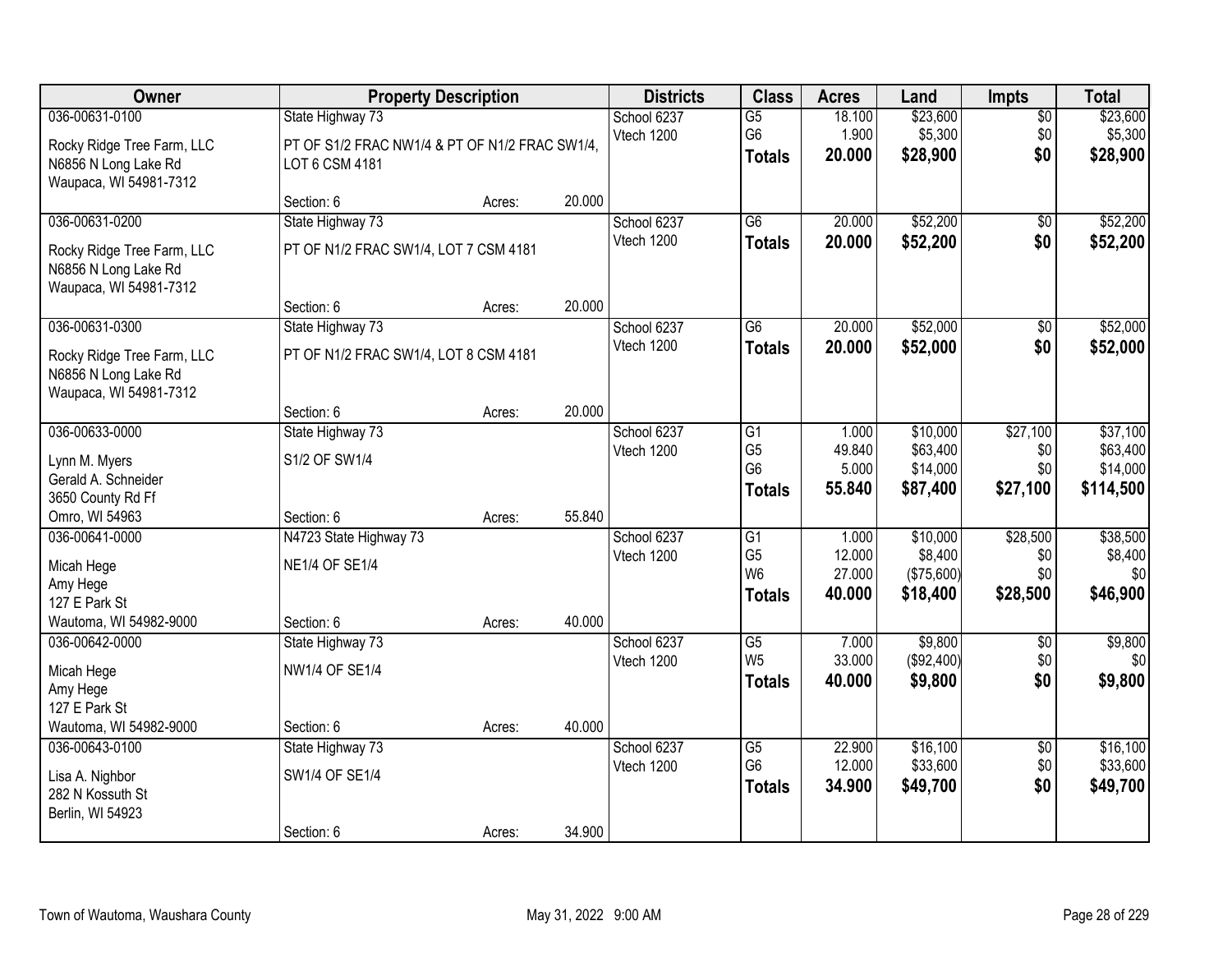| Owner                                 |                                                                                          | <b>Property Description</b> |        | <b>Districts</b> | <b>Class</b>    | <b>Acres</b> | Land     | <b>Impts</b>    | <b>Total</b> |
|---------------------------------------|------------------------------------------------------------------------------------------|-----------------------------|--------|------------------|-----------------|--------------|----------|-----------------|--------------|
| 036-00643-0200                        | State Highway 73                                                                         |                             |        | School 6237      | $\overline{G1}$ | 5.100        | \$15,800 | $\overline{50}$ | \$15,800     |
| James D. Binning                      | PT OF SW1/4 OF SE1/4                                                                     |                             |        | Vtech 1200       | <b>Totals</b>   | 5.100        | \$15,800 | \$0             | \$15,800     |
| 164 N Oakwood Rd                      |                                                                                          |                             |        |                  |                 |              |          |                 |              |
| Oshkosh, WI 54904                     |                                                                                          |                             |        |                  |                 |              |          |                 |              |
|                                       | Section: 6                                                                               | Acres:                      | 5.100  |                  |                 |              |          |                 |              |
| 036-00644-0110                        | N4513 13th Ln                                                                            |                             |        | School 6237      | $\overline{G1}$ | 1.000        | \$10,000 | \$77,500        | \$87,500     |
| Rodney Krug                           | LOT 4 CSM 5366 AND PT OF LOTS 2 & 3 CSM 5365,                                            |                             |        | Vtech 1200       | G4              | 10.300       | \$1,100  | \$0             | \$1,100      |
| Jeanne Krug                           | <b>EXC CSM 6430</b>                                                                      |                             |        |                  | G5M             | 11.250       | \$15,700 | \$0             | \$15,700     |
| W4984 Fourth Street Rd                |                                                                                          |                             |        |                  | <b>Totals</b>   | 22.550       | \$26,800 | \$77,500        | \$104,300    |
| Fond Du Lac, WI 54935                 | Section: 6                                                                               | Acres:                      | 22.550 |                  |                 |              |          |                 |              |
| 036-00644-0200                        | 13th Ln                                                                                  |                             |        | School 6237      | G1              | 2.000        | \$16,000 | \$21,500        | \$37,500     |
| Michael Gabbert                       | PT OF SE1/4 OF SE1/4, LOT 5 CSM 5366                                                     |                             |        | Vtech 1200       | G <sub>5</sub>  | 2.490        | \$2,500  | \$0             | \$2,500      |
| N575 2nd Cir                          |                                                                                          |                             |        |                  | G <sub>6</sub>  | 15.750       | \$44,100 | \$0             | \$44,100     |
| Coloma, WI 54930                      |                                                                                          |                             |        |                  | <b>Totals</b>   | 20.240       | \$62,600 | \$21,500        | \$84,100     |
|                                       | Section: 6                                                                               | Acres:                      | 20.240 |                  |                 |              |          |                 |              |
| 036-00711-0100                        | N4447 13th Ln                                                                            |                             |        | School 6237      | G1              | 5.100        | \$20,300 | \$98,100        | \$118,400    |
| Patrick Mcnamara                      | PARCEL 17 RDS E&W X 48 RDS N&S IN SE CORNER                                              |                             |        | Vtech 1200       | <b>Totals</b>   | 5.100        | \$20,300 | \$98,100        | \$118,400    |
| N4447 13th Ln                         | OF NE1/4 NE1/4                                                                           |                             |        |                  |                 |              |          |                 |              |
| Wautoma, WI 54982                     |                                                                                          |                             |        |                  |                 |              |          |                 |              |
|                                       | Section: 7                                                                               | Acres:                      | 5.100  |                  |                 |              |          |                 |              |
| 036-00711-0211                        | $13th$ Ln                                                                                |                             |        | School 6237      | $\overline{G6}$ | 16.210       | \$44,600 | $\overline{50}$ | \$44,600     |
|                                       |                                                                                          |                             |        | Vtech 1200       | <b>Totals</b>   | 16.210       | \$44,600 | \$0             | \$44,600     |
| Douglas J. Nighbor<br>Mary R. Nighbor | PT OF N1/2 NE1/4, PT OF LOT 1 CSM 4202, NOW LOT<br>2 CSM 5541 SUBJ TO EASEMENT V288 P312 |                             |        |                  |                 |              |          |                 |              |
| 531 NW Cumberland St                  |                                                                                          |                             |        |                  |                 |              |          |                 |              |
| Berlin, WI 54923                      | Section: 7                                                                               | Acres:                      | 16.210 |                  |                 |              |          |                 |              |
| 036-00711-0212                        | $13th$ Ln                                                                                |                             |        | School 6237      | $\overline{G1}$ | 0.500        | \$6,500  | \$11,000        | \$17,500     |
|                                       |                                                                                          |                             |        | Vtech 1200       | G <sub>6</sub>  | 11.780       | \$33,000 | \$0             | \$33,000     |
| Daniel K. Daane                       | PT OF N1/2 NE1/4, PT OF LOT 1 CSM 4202, NOW LOT                                          |                             |        |                  | <b>Totals</b>   | 12.280       | \$39,500 | \$11,000        | \$50,500     |
| Mavis E. Daane<br>W993 Hickory Dr     | 3 CSM 5541 SUBJ TO EAS V818 P429                                                         |                             |        |                  |                 |              |          |                 |              |
| Markesan, WI 53946                    | Section: 7                                                                               | Acres:                      | 12.280 |                  |                 |              |          |                 |              |
| 036-00711-0220                        | N4411 13th Ln                                                                            |                             |        | School 6237      | $\overline{G1}$ | 5.000        | \$20,000 | \$117,900       | \$137,900    |
|                                       |                                                                                          |                             |        | Vtech 1200       | G <sub>6</sub>  | 15.000       | \$40,600 | \$0             | \$40,600     |
| Paul D. Nyhuis                        | PT OF N1/2 NE1/4, LOT 2 CSM 4202                                                         |                             |        |                  | <b>Totals</b>   | 20.000       | \$60,600 | \$117,900       | \$178,500    |
| Jessica J. Nyhuis                     |                                                                                          |                             |        |                  |                 |              |          |                 |              |
| N4411 13th Ln                         |                                                                                          |                             |        |                  |                 |              |          |                 |              |
| Wautoma, WI 54982                     | Section: 7                                                                               | Acres:                      | 20.000 |                  |                 |              |          |                 |              |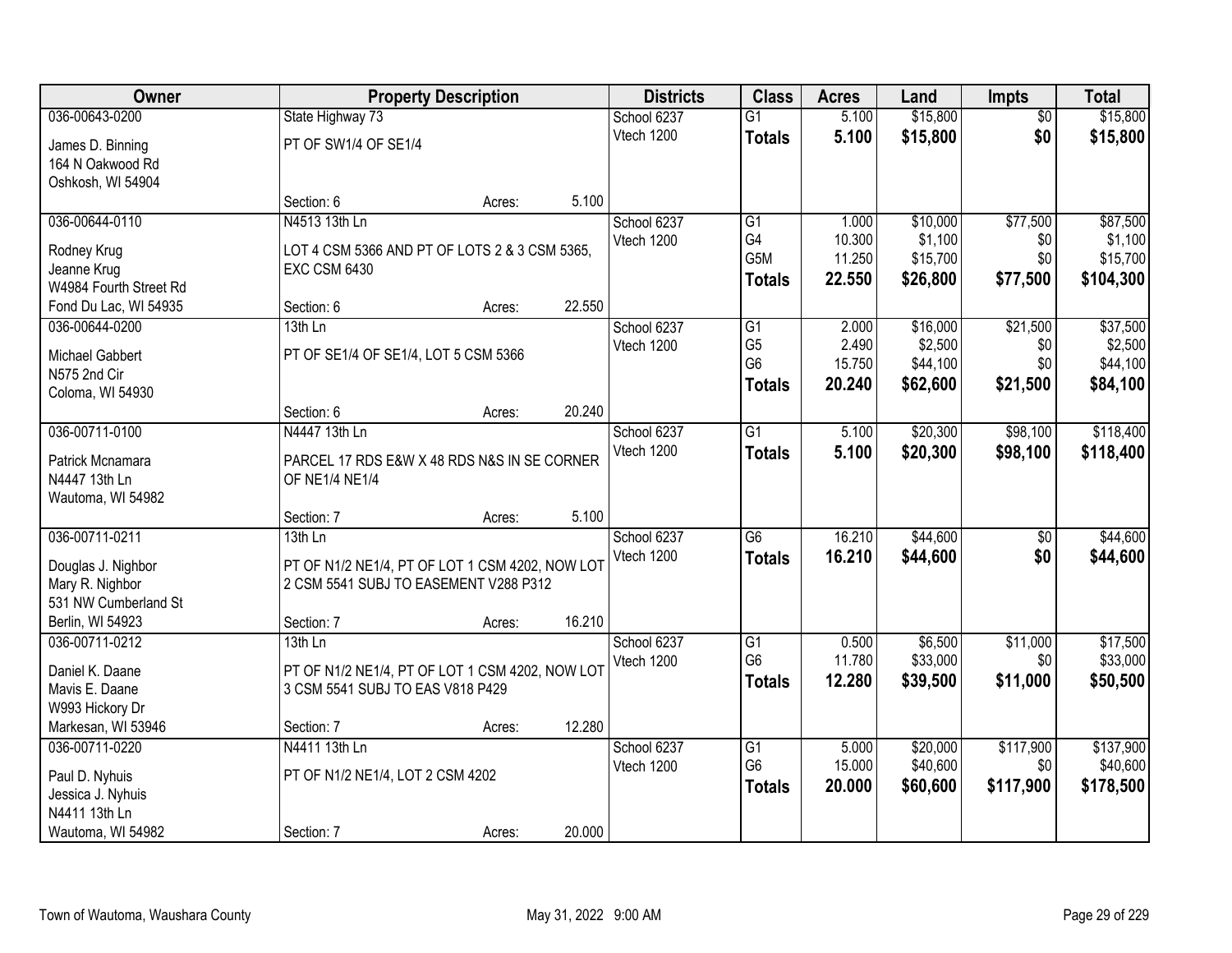| Owner                               |                                                 | <b>Property Description</b> |        | <b>Districts</b>          | <b>Class</b>    | <b>Acres</b> | Land     | <b>Impts</b>           | <b>Total</b> |
|-------------------------------------|-------------------------------------------------|-----------------------------|--------|---------------------------|-----------------|--------------|----------|------------------------|--------------|
| 036-00711-0230                      | $13th$ Ln                                       |                             |        | School 6237               | $\overline{G5}$ | 0.170        | \$100    | $\overline{50}$        | \$100        |
| Rick R. Roth                        | PT OF NE1/4 NE1/4, LOT 3 CSM 4202               |                             |        | Vtech 1200                | <b>Totals</b>   | 0.170        | \$100    | \$0                    | \$100        |
| N3383 Mill Pond Rd                  |                                                 |                             |        |                           |                 |              |          |                        |              |
| Oakfield, WI 53065                  |                                                 |                             |        |                           |                 |              |          |                        |              |
|                                     | Section: 7                                      | Acres:                      | 0.170  |                           |                 |              |          |                        |              |
| 036-00712-0100                      | 13th Ln                                         |                             |        | School 6237               | $\overline{G6}$ | 27.630       | \$77,400 | $\overline{50}$        | \$77,400     |
| James D. Binning Sr                 | LOT 1 CSM 5541 & EAS V818 P429                  |                             |        | Vtech 1200                | <b>Totals</b>   | 27.630       | \$77,400 | \$0                    | \$77,400     |
| Deborah L. Binning                  |                                                 |                             |        |                           |                 |              |          |                        |              |
| 164 N Oakwood Rd                    |                                                 |                             |        |                           |                 |              |          |                        |              |
| Oshkosh, WI 54904                   | Section: 7                                      | Acres:                      | 27.630 |                           |                 |              |          |                        |              |
| 036-00713-0110                      | N4402 Garden Ln                                 |                             |        | School 6237               | G1              | 0.745        | \$8,200  | \$10,200               | \$18,400     |
| Shannon G. Eiler                    | PT OF SW1/4 OF NE1/4, LOT 4 CSM 4351 SUBJ TO 40 |                             |        | Vtech 1200                | G <sub>6</sub>  | 15.000       | \$39,000 | \$0                    | \$39,000     |
| <b>Bobbiesue Eiler</b>              | <b>EASE</b>                                     |                             |        |                           | <b>Totals</b>   | 15.745       | \$47,200 | \$10,200               | \$57,400     |
| 130 Mckinley St                     |                                                 |                             |        |                           |                 |              |          |                        |              |
| North Fond Du Lac, WI 54937-1248    | Section: 7                                      | Acres:                      | 15.745 |                           |                 |              |          |                        |              |
| 036-00713-0120                      | 13th Ln                                         |                             |        | School 6237               | G1              | 0.919        | \$9,500  | \$1,000                | \$10,500     |
| Kenneth W. Burch                    |                                                 |                             |        | Vtech 1200                | G <sub>6</sub>  | 15.000       | \$42,000 | \$0                    | \$42,000     |
| Lynn M. Burch                       | PT OF SW1/4 OF NE1/4, LOT 4 CSM 4350            |                             |        |                           | <b>Totals</b>   | 15.919       | \$51,500 | \$1,000                | \$52,500     |
| N991 Windwood Dr                    |                                                 |                             |        |                           |                 |              |          |                        |              |
| Neshkoro, WI 54960-6417             | Section: 7                                      | Acres:                      | 15.919 |                           |                 |              |          |                        |              |
| 036-00714-0110                      | N4396 13th Ln                                   |                             |        | School 6237               | $\overline{G1}$ | 11.000       | \$37,000 | \$129,400              | \$166,400    |
|                                     |                                                 |                             |        | Vtech 1200                | <b>Totals</b>   | 11.000       | \$37,000 | \$129,400              | \$166,400    |
| Jeremy P. Gunderson                 | PT OF SE1/4 NE1/4 E OF 13TH LN, PT OF LOT 5 CSM |                             |        |                           |                 |              |          |                        |              |
| Amber C. Gunderson<br>N4396 13th Ln | 4074, NOW LOT 1 CSM 4091                        |                             |        |                           |                 |              |          |                        |              |
| Wautoma, WI 54982                   | Section: 7                                      | Acres:                      | 11.000 |                           |                 |              |          |                        |              |
| 036-00714-0120                      | N4298 13th Ln                                   |                             |        | School 6237               | $\overline{G1}$ | 1.000        | \$10,000 | \$148,900              | \$158,900    |
|                                     |                                                 |                             |        | Vtech 1200                | G <sub>6</sub>  | 17.320       | \$48,500 | \$0                    | \$48,500     |
| Randall R. Schnier                  | PT OF SE-NE & PT OF NE-SE PT OF LOTS 5 & 6 CSM  |                             |        |                           | <b>Totals</b>   | 18.320       | \$58,500 | \$148,900              | \$207,400    |
| Constanc Schnier                    | 4074, NOW LOT 1 CSM 4090                        |                             |        |                           |                 |              |          |                        |              |
| 2424 Highview Ave SW                |                                                 |                             |        |                           |                 |              |          |                        |              |
| Rochester, MN 55902                 | Section: 7                                      | Acres:                      | 18.320 |                           | $\overline{G1}$ |              |          |                        |              |
| 036-00714-0210                      | 4401 N 13th Ln                                  |                             |        | School 6237<br>Vtech 1200 |                 | 5.705        | \$22,000 | $\overline{50}$<br>\$0 | \$22,000     |
| Joven Menchate                      | LOT 1 CSM 4351                                  |                             |        |                           | <b>Totals</b>   | 5.705        | \$22,000 |                        | \$22,000     |
| Catherine Menchate                  |                                                 |                             |        |                           |                 |              |          |                        |              |
| 4338 Memorial Cir                   |                                                 |                             |        |                           |                 |              |          |                        |              |
| Windsor, WI 53598-9801              | Section: 7                                      | Acres:                      | 5.705  |                           |                 |              |          |                        |              |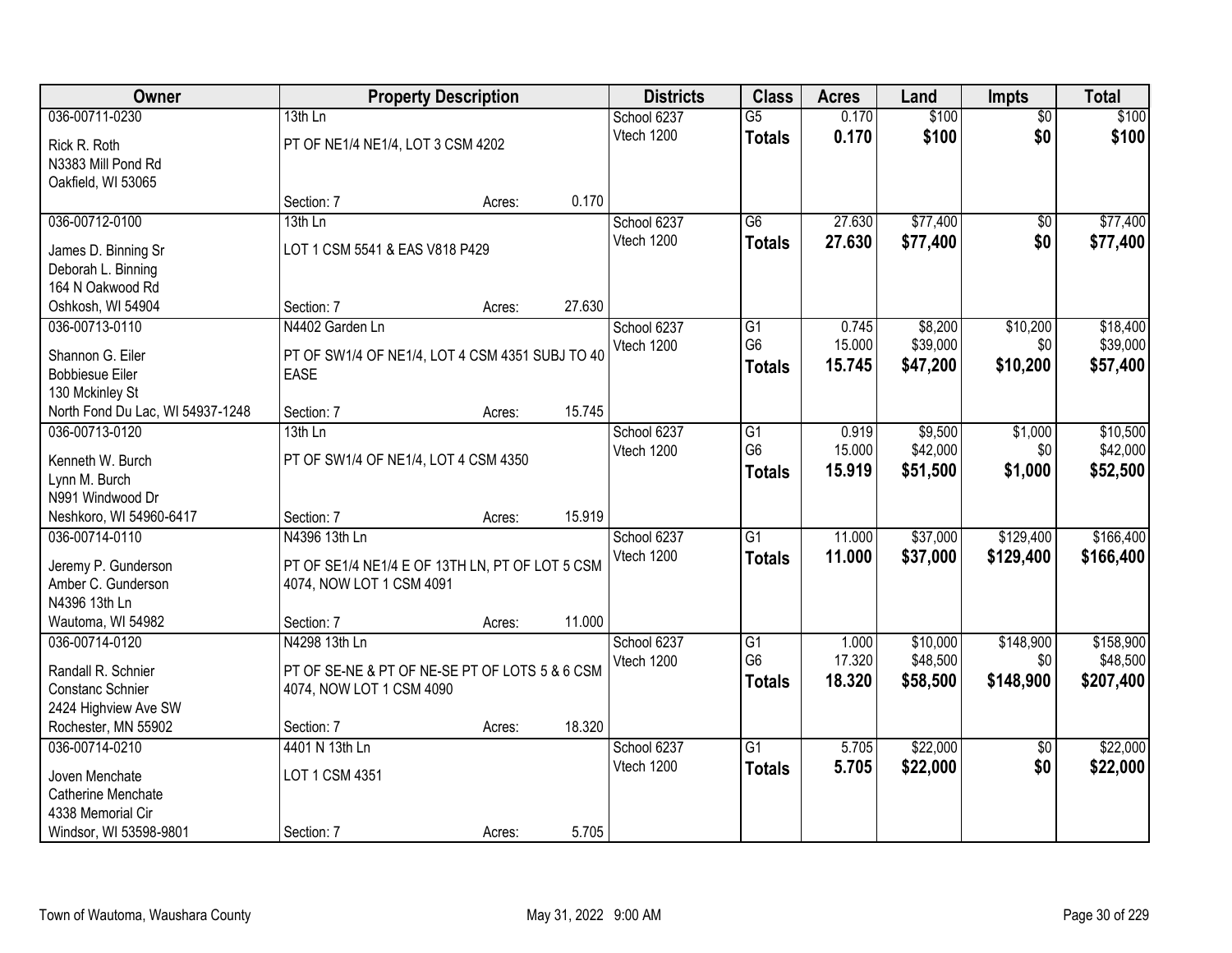| Owner                   |                                       | <b>Property Description</b> |        | <b>Districts</b> | <b>Class</b>    | <b>Acres</b> | Land        | Impts           | <b>Total</b> |
|-------------------------|---------------------------------------|-----------------------------|--------|------------------|-----------------|--------------|-------------|-----------------|--------------|
| 036-00714-0220          | $13th$ Ln                             |                             |        | School 6237      | $\overline{G1}$ | 5.039        | \$20,100    | $\overline{50}$ | \$20,100     |
| Scott D. Dower          | PT OF S1/2 NE1/4, LOT 2 CSM 4351      |                             |        | Vtech 1200       | <b>Totals</b>   | 5.039        | \$20,100    | \$0             | \$20,100     |
| Jeanette M. Dower       |                                       |                             |        |                  |                 |              |             |                 |              |
| N4307 13th Ln           |                                       |                             |        |                  |                 |              |             |                 |              |
| Wautoma, WI 54982       | Section: 7                            | Acres:                      | 5.039  |                  |                 |              |             |                 |              |
| 036-00714-0230          | N4307 13th Ln                         |                             |        | School 6237      | $\overline{G1}$ | 4.801        | \$19,700    | \$91,400        | \$111,100    |
| Scott D. Dower          | PT OF S1/2 NE1/4, LOT 3 CSM 4351      |                             |        | Vtech 1200       | <b>Totals</b>   | 4.801        | \$19,700    | \$91,400        | \$111,100    |
| Jeanette M. Dower       |                                       |                             |        |                  |                 |              |             |                 |              |
| N4307 13th Ln           |                                       |                             |        |                  |                 |              |             |                 |              |
| Wautoma, WI 54982       | Section: 7                            | Acres:                      | 4.801  |                  |                 |              |             |                 |              |
| 036-00721-0100          | 13th Ln                               |                             |        | School 6237      | W <sub>8</sub>  | 50.800       | (\$142,200) | \$0             | \$0          |
| Koerner Revocable Trust | N1/2 NW FRAC 1/4 LESS CSM'S           |                             |        | Vtech 1200       | <b>Totals</b>   | 50.800       | \$0         | \$0             | \$0          |
| 5628 W Fisk Ave         |                                       |                             |        |                  |                 |              |             |                 |              |
| Oshkosh, WI 54904       |                                       |                             |        |                  |                 |              |             |                 |              |
|                         | Section: 7                            | Acres:                      | 50.800 |                  |                 |              |             |                 |              |
| 036-00722-0200          | 13th Ln                               |                             |        | School 6237      | G1              | 0.470        | \$1,200     | \$0             | \$1,200      |
| Walter R. Weinhold      | CSM 322 PT OF LOT 9                   |                             |        | Vtech 1200       | <b>Totals</b>   | 0.470        | \$1,200     | \$0             | \$1,200      |
| Linda R. Weinhold       |                                       |                             |        |                  |                 |              |             |                 |              |
| 122 SE 16th Terrace Rd  |                                       |                             |        |                  |                 |              |             |                 |              |
| Cape Coral, FL 33990    | Section: 7                            | Acres:                      | 0.000  |                  |                 |              |             |                 |              |
| 036-00722-0300          | 13th Ln                               |                             |        | School 6237      | $\overline{G1}$ | 1.400        | \$7,900     | $\overline{50}$ | \$7,900      |
| Kelli M. Golembeski     | PT OF NW1/4 NW1/4, LOT 10 OF CSM #322 |                             |        | Vtech 1200       | <b>Totals</b>   | 1.400        | \$7,900     | \$0             | \$7,900      |
| 3302 Creek Side Dr      |                                       |                             |        |                  |                 |              |             |                 |              |
| Oshkosh, WI 54904       |                                       |                             |        |                  |                 |              |             |                 |              |
|                         | Section: 7                            | Acres:                      | 0.000  |                  |                 |              |             |                 |              |
| 036-00722-0400          | $13th$ Ln                             |                             |        | School 6237      | $\overline{G1}$ | 1.426        | \$3,300     | $\overline{50}$ | \$3,300      |
| James R. Draper         | CSM 322 PT OF LOT 11                  |                             |        | Vtech 1200       | <b>Totals</b>   | 1.426        | \$3,300     | \$0             | \$3,300      |
| Susan H. Draper         |                                       |                             |        |                  |                 |              |             |                 |              |
| 27420 E Main Dr         |                                       |                             |        |                  |                 |              |             |                 |              |
| Waterford, WI 53185     | Section: 7                            | Acres:                      | 1.426  |                  |                 |              |             |                 |              |
| 036-00722-0500          | $13th$ Ln                             |                             |        | School 6237      | $\overline{G1}$ | 1.685        | \$8,700     | $\overline{50}$ | \$8,700      |
| Gary W. Schmiedel       | PT LOT 12 CSM 319                     |                             |        | Vtech 1200       | <b>Totals</b>   | 1.685        | \$8,700     | \$0             | \$8,700      |
| 3631 Shangrila Point Rd |                                       |                             |        |                  |                 |              |             |                 |              |
| Oshkosh, WI 54904       |                                       |                             |        |                  |                 |              |             |                 |              |
|                         | Section: 7                            | Acres:                      | 1.685  |                  |                 |              |             |                 |              |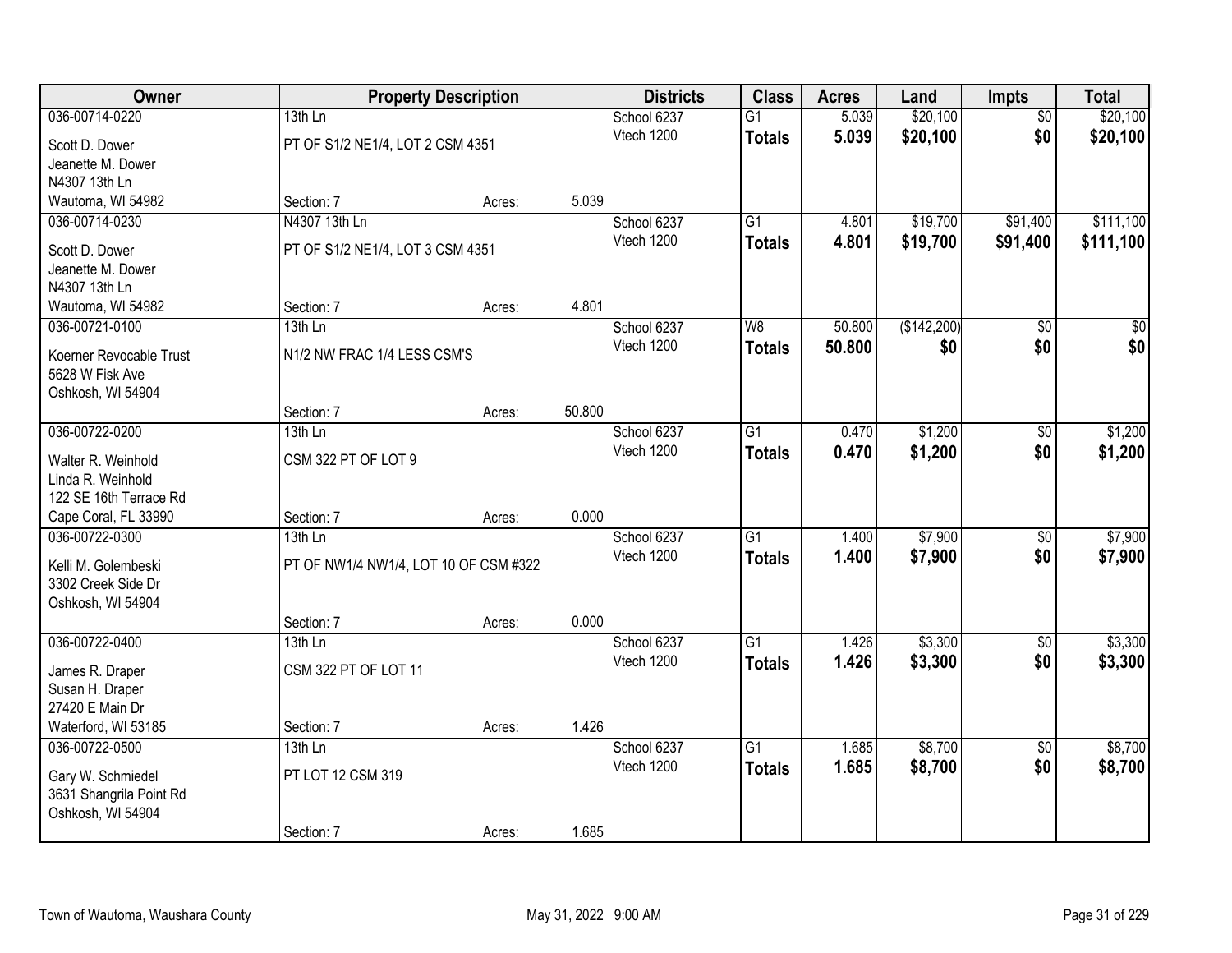| <b>Owner</b>                               |                                                | <b>Property Description</b> |        | <b>Districts</b> | <b>Class</b>    | <b>Acres</b> | Land        | <b>Impts</b>    | <b>Total</b> |
|--------------------------------------------|------------------------------------------------|-----------------------------|--------|------------------|-----------------|--------------|-------------|-----------------|--------------|
| 036-00723-0200                             | $13th$ Ln                                      |                             |        | School 6237      | $\overline{G1}$ | 0.640        | \$7,500     | $\overline{50}$ | \$7,500      |
| <b>Richard Weisensel</b>                   | CSM 319 PT OF LOT 13                           |                             |        | Vtech 1200       | <b>Totals</b>   | 0.640        | \$7,500     | \$0             | \$7,500      |
| Sue Weisensel                              |                                                |                             |        |                  |                 |              |             |                 |              |
| W9716 Beechnut Rd                          |                                                |                             |        |                  |                 |              |             |                 |              |
| Wautoma, WI 54982                          | Section: 7                                     | Acres:                      | 0.640  |                  |                 |              |             |                 |              |
| 036-00723-0300                             | $13th$ Ln                                      |                             |        | School 6237      | $\overline{G1}$ | 1.120        | \$2,100     | $\overline{50}$ | \$2,100      |
|                                            |                                                |                             |        | Vtech 1200       | <b>Totals</b>   | 1.120        | \$2,100     | \$0             | \$2,100      |
| <b>Richard Weisensel</b>                   | PT FRAC NW1/4, CSM 319 PT OF LOT 1, NOW PT OF  |                             |        |                  |                 |              |             |                 |              |
| Sue Weisensel                              | LOT 2 CSM 5697 (REST OF LOT 2 CSM 5697 IN SEC  |                             |        |                  |                 |              |             |                 |              |
| W9716 Beechnut Rd                          | 12-19-09)                                      |                             |        |                  |                 |              |             |                 |              |
| Wautoma, WI 54982                          | Section: 7                                     | Acres:                      | 1.120  |                  |                 |              |             |                 |              |
| 036-00723-0400                             | 13th Ln                                        |                             |        | School 6237      | G1              | 0.930        | \$9,500     | \$0             | \$9,500      |
| Timothy Warpechowski et al                 | CSM 532 LOT 1                                  |                             |        | Vtech 1200       | <b>Totals</b>   | 0.930        | \$9,500     | \$0             | \$9,500      |
| c/o Country Place Village                  |                                                |                             |        |                  |                 |              |             |                 |              |
| 2537 Cache Dr                              |                                                |                             |        |                  |                 |              |             |                 |              |
| New Port Richey, FL 34655                  | Section: 7                                     | Acres:                      | 0.000  |                  |                 |              |             |                 |              |
| 036-00723-0500                             | <b>Beechnut Rd</b>                             |                             |        | School 6237      | $\overline{G1}$ | 0.500        | \$6,500     | $\sqrt[6]{3}$   | \$6,500      |
|                                            |                                                |                             |        | Vtech 1200       | <b>Totals</b>   | 0.500        | \$6,500     | \$0             | \$6,500      |
| Timothy Warpechowski et al                 | <b>CSM 532 LOT 2</b>                           |                             |        |                  |                 |              |             |                 |              |
| c/o Country Place Village<br>2537 Cache Dr |                                                |                             |        |                  |                 |              |             |                 |              |
| New Port Richey, FL 34655                  | Section: 7                                     | Acres:                      | 0.000  |                  |                 |              |             |                 |              |
| 036-00724-0100                             | Beechnut Rd                                    |                             |        | School 6237      | $\overline{W8}$ | 51.000       | (\$142,800) | \$0             | $\sqrt{50}$  |
|                                            |                                                |                             |        | Vtech 1200       |                 | 51,000       |             | \$0             | \$0          |
| Koerner Revocable Trust                    | S1/2 NW FRAC 1/4 LESS CSM'S                    |                             |        |                  | <b>Totals</b>   |              | \$0         |                 |              |
| 5628 W Fisk Ave                            |                                                |                             |        |                  |                 |              |             |                 |              |
| Oshkosh, WI 54904                          |                                                |                             |        |                  |                 |              |             |                 |              |
|                                            | Section: 7                                     | Acres:                      | 51.000 |                  |                 |              |             |                 |              |
| 036-00731-0110                             | W9544 Beechnut Rd                              |                             |        | School 6237      | $\overline{G1}$ | 9.030        | \$31,700    | \$144,500       | \$176,200    |
| Perry Nelson                               | FRAC SW1/4 NELY OF BEACHNUT RD                 |                             |        | Vtech 1200       | <b>Totals</b>   | 9.030        | \$31,700    | \$144,500       | \$176,200    |
| W9544 Beechnut Rd                          |                                                |                             |        |                  |                 |              |             |                 |              |
| Wautoma, WI 54982                          |                                                |                             |        |                  |                 |              |             |                 |              |
|                                            | Section: 7                                     | Acres:                      | 9.030  |                  |                 |              |             |                 |              |
| 036-00731-0200                             | N4284 13th Ave                                 |                             |        | School 6237      | G1              | 1.000        | \$10,000    | \$214,200       | \$224,200    |
|                                            |                                                |                             |        | Vtech 1200       | G4              | 8.250        | \$900       | \$0             | \$900        |
| Roger W. Jenks                             | NORTH 823.77' OF THE WEST 1100.02' OF FRAC SW? |                             |        |                  | G <sub>5</sub>  | 0.500        | \$100       | \$0             | \$100        |
| Jean P. Jenks                              | LYING SOUTHWESTERLY OF BEAVER ROAD             |                             |        |                  | G <sub>6</sub>  | 9.890        | \$27,700    | \$0             | \$27,700     |
| PO Box 33                                  |                                                |                             |        |                  | <b>Totals</b>   | 19.640       | \$38,700    | \$214,200       | \$252,900    |
| Wautoma, WI 54982                          | Section: 7                                     | Acres:                      | 19.640 |                  |                 |              |             |                 |              |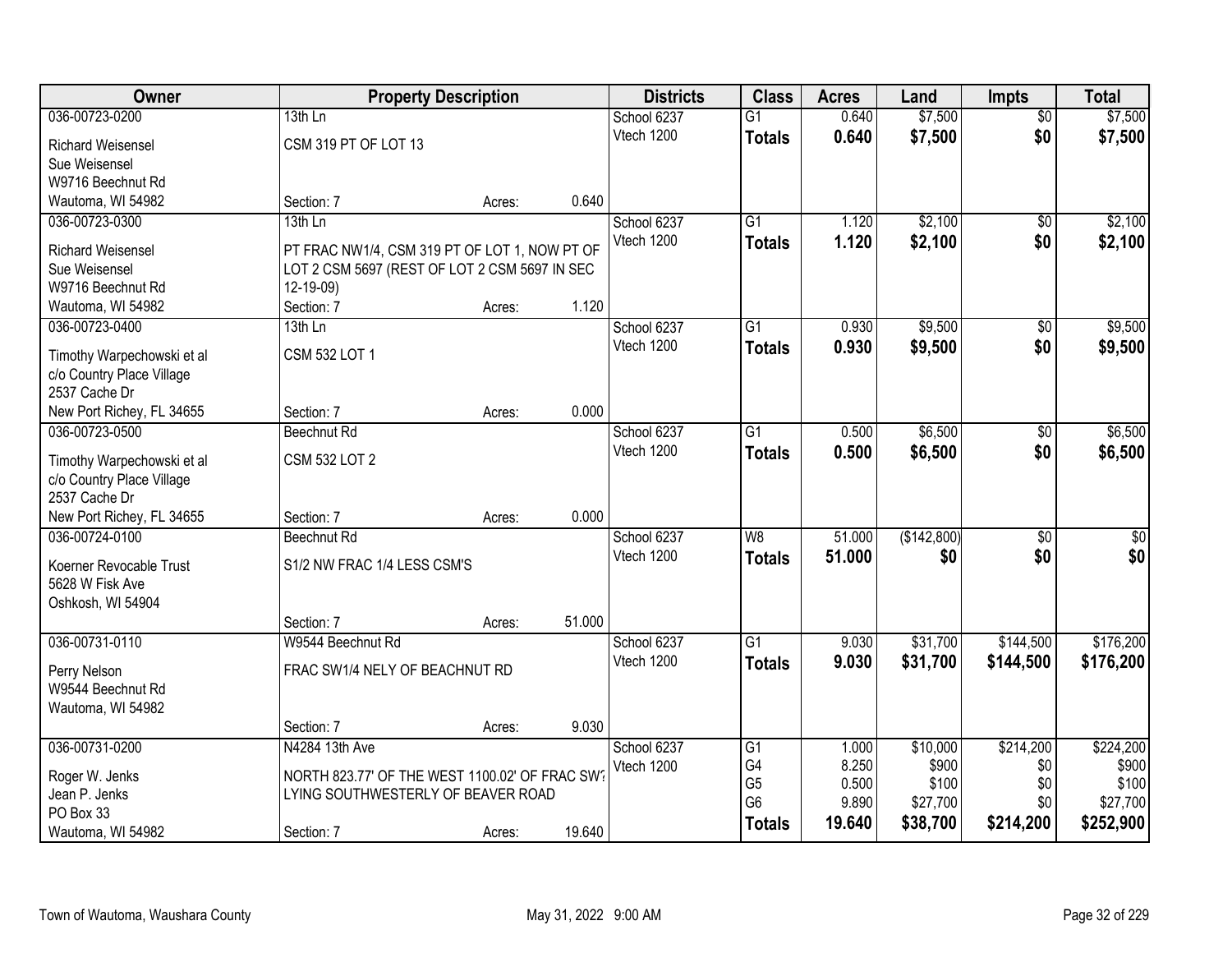| Owner                   |                                              | <b>Property Description</b> |        | <b>Districts</b>          | <b>Class</b>    | <b>Acres</b> | Land     | <b>Impts</b>    | <b>Total</b> |
|-------------------------|----------------------------------------------|-----------------------------|--------|---------------------------|-----------------|--------------|----------|-----------------|--------------|
| 036-00731-0300          | N4214 13th Ave                               |                             |        | School 6237               | $\overline{G1}$ | 1.000        | \$10,000 | \$106,600       | \$116,600    |
| Edward A. Menard        | NORTH 1616.92' OF WEST 1100.02' OF FRAC SW?  |                             |        | Vtech 1200                | G4              | 13.000       | \$1,800  | \$0             | \$1,800      |
| N4214 13th Ave          | LYING SOUTHWESTERLY OF BEAVER ROAD           |                             |        |                           | G5M             | 6.000        | \$7,800  | \$0             | \$7,800      |
| Wautoma, WI 54982       | EXCEPT THE NORTH 823.77'                     |                             |        |                           | <b>Totals</b>   | 20.000       | \$19,600 | \$106,600       | \$126,200    |
|                         | Section: 7                                   | Acres:                      | 0.000  |                           |                 |              |          |                 |              |
| 036-00733-0111          | Beechnut Rd                                  |                             |        | School 6237               | $\overline{G1}$ | 10.190       | \$35,000 | \$0             | \$35,000     |
| Steven S. Fenlon        | PT OF FRAC SW1/4, LOT 1 CSM 5347             |                             |        | Vtech 1200                | <b>Totals</b>   | 10.190       | \$35,000 | \$0             | \$35,000     |
| Linda C. Fenlon         |                                              |                             |        |                           |                 |              |          |                 |              |
| W9503 Beechnut Rd       |                                              |                             |        |                           |                 |              |          |                 |              |
| Wautoma, WI 54982       | Section: 7                                   | Acres:                      | 10.190 |                           |                 |              |          |                 |              |
| 036-00733-0112          | W9503 Beechnut Rd                            |                             |        | School 6237               | $\overline{G1}$ | 10.200       | \$35,000 | \$175,600       | \$210,600    |
| Steven S. Fenlon        | PT OF FRAC SW1/4, LOT 2 CSM 5347             |                             |        | Vtech 1200                | <b>Totals</b>   | 10.200       | \$35,000 | \$175,600       | \$210,600    |
| Linda C. Fenlon         |                                              |                             |        |                           |                 |              |          |                 |              |
| W9503 Beechnut Rd       |                                              |                             |        |                           |                 |              |          |                 |              |
| Wautoma, WI 54982       | Section: 7                                   | Acres:                      | 10.200 |                           |                 |              |          |                 |              |
| 036-00733-0120          | 4102 13th Ave                                |                             |        | School 6237               | G1              | 1.000        | \$10,000 | \$14,600        | \$24,600     |
|                         |                                              |                             |        | Vtech 1200                | G <sub>5</sub>  | 10.000       | \$14,000 | \$0             | \$14,000     |
| Robert D. Vetrone Jr    | SOUTH 995.27' OF FRAC SW1/4 EXC CSM #3013    |                             |        |                           | G <sub>6</sub>  | 22.280       | \$62,400 | \$0             | \$62,400     |
| 121 S Johnson St        |                                              |                             |        |                           | <b>Totals</b>   | 33.280       | \$86,400 | \$14,600        | \$101,000    |
| Berlin, WI 54923        |                                              |                             | 33.280 |                           |                 |              |          |                 |              |
|                         | Section: 7<br>N4110 13th Ave                 | Acres:                      |        |                           | $\overline{G1}$ |              |          |                 |              |
| 036-00733-0130          |                                              |                             |        | School 6237<br>Vtech 1200 |                 | 10.000       | \$34,500 | \$158,600       | \$193,100    |
| Richard A. Williams     | PART OF FRAC SW1/4, LOT 1 CSM #3013          |                             |        |                           | <b>Totals</b>   | 10.000       | \$34,500 | \$158,600       | \$193,100    |
| N4110 13th Ave          |                                              |                             |        |                           |                 |              |          |                 |              |
| Wautoma, WI 54982       |                                              |                             |        |                           |                 |              |          |                 |              |
|                         | Section: 7                                   | Acres:                      | 10.000 |                           |                 |              |          |                 |              |
| 036-00741-0112          | $13th$ Ln                                    |                             |        | School 6237               | $\overline{G1}$ | 6.520        | \$24,400 | $\overline{60}$ | \$24,400     |
| Ronald T. Clark         | PT NE1/4 OF SE1/4; LOT 2 CSM 4090            |                             |        | Vtech 1200                | <b>Totals</b>   | 6.520        | \$24,400 | \$0             | \$24,400     |
| Sandra E. Clark         |                                              |                             |        |                           |                 |              |          |                 |              |
| 3949 Partridge Rd       |                                              |                             |        |                           |                 |              |          |                 |              |
| Deforest, WI 53532-2605 | Section: 7                                   | Acres:                      | 6.520  |                           |                 |              |          |                 |              |
| 036-00741-0113          | N4294 13th Ln                                |                             |        | School 6237               | G1              | 2.000        | \$16,000 | \$147,300       | \$163,300    |
| Denis Steltenpohl       | PT OF NE1/4 SE1/4, PT OF LOT 6 CSM 4074, NOW |                             |        | Vtech 1200                | G <sub>6</sub>  | 13.310       | \$37,300 | \$0             | \$37,300     |
| Debra L. Steltenpohl    | LOT 3 CSM 4090                               |                             |        |                           | <b>Totals</b>   | 15.310       | \$53,300 | \$147,300       | \$200,600    |
| N4294 13th Ln           |                                              |                             |        |                           |                 |              |          |                 |              |
| Wautoma, WI 54982       | Section: 7                                   | Acres:                      | 15.310 |                           |                 |              |          |                 |              |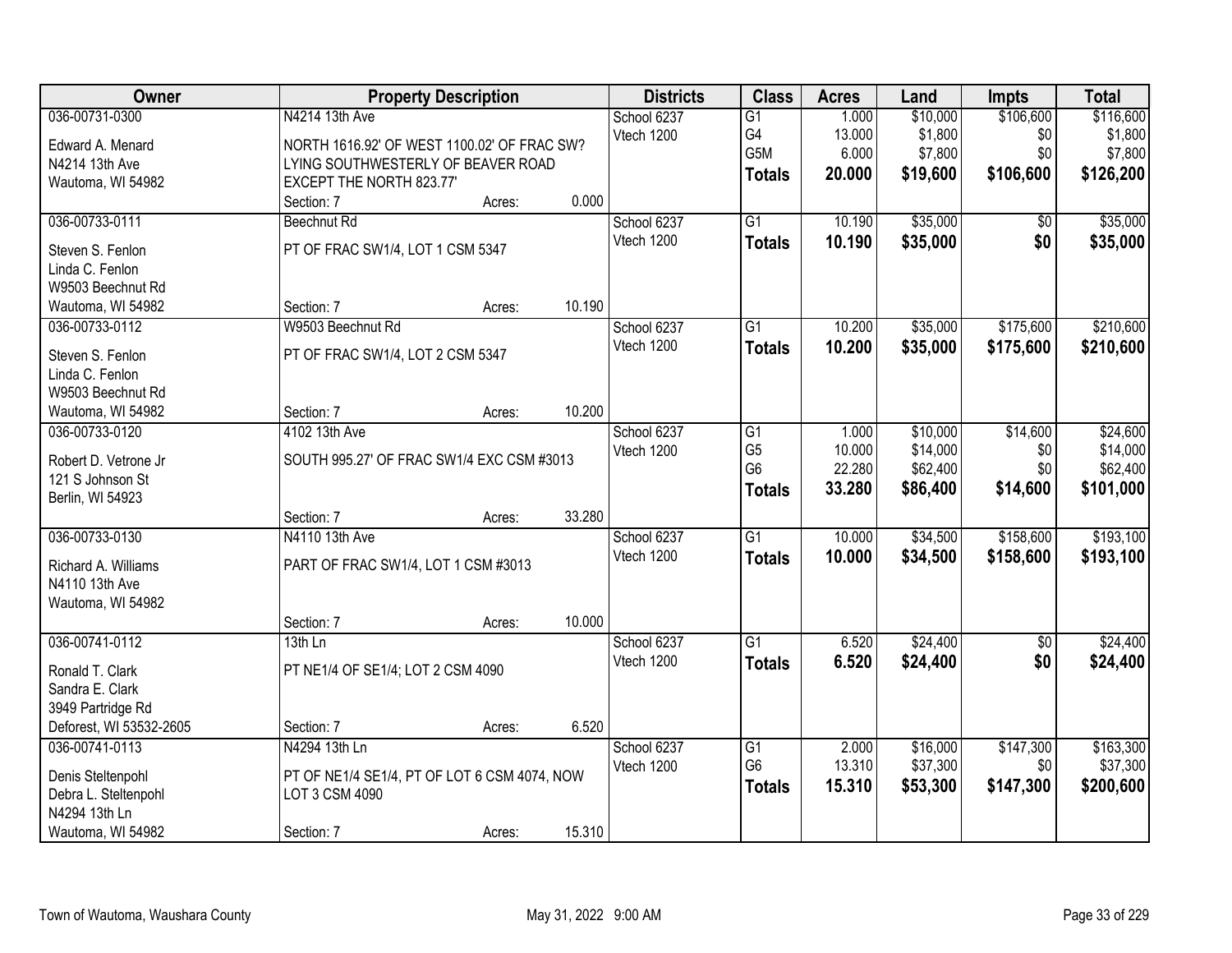| <b>Owner</b>                                       |                                                             | <b>Property Description</b> |        | <b>Districts</b>          | <b>Class</b>                              | <b>Acres</b>     | Land               | Impts                  | <b>Total</b> |
|----------------------------------------------------|-------------------------------------------------------------|-----------------------------|--------|---------------------------|-------------------------------------------|------------------|--------------------|------------------------|--------------|
| 036-00741-0114<br>Claud C Thompson Revocable Trust | Beechnut Rd<br>PT OF NE1/4 SE1/4, PT OF LOT 6 CSM 4074, NOW |                             |        | School 6237<br>Vtech 1200 | $\overline{\mathsf{W6}}$<br><b>Totals</b> | 10.000<br>10.000 | ( \$28,000)<br>\$0 | $\overline{50}$<br>\$0 | \$0<br>\$0   |
| 1130 N Westfield St Apt c3306<br>Oshkosh, WI 54902 | LOT 4 CSM 4090 & EASEMENT V 529 P875                        |                             |        |                           |                                           |                  |                    |                        |              |
|                                                    | Section: 7                                                  | Acres:                      | 10.000 |                           | $\overline{G1}$                           |                  |                    |                        |              |
| 036-00741-0200                                     | W9396 Beechnut Rd                                           |                             |        | School 6237<br>Vtech 1200 |                                           | 5.030            | \$20,100           | \$147,000              | \$167,100    |
| Ronald T. Clark                                    | PT NE1/4 OF SE1/4                                           |                             |        |                           | <b>Totals</b>                             | 5.030            | \$20,100           | \$147,000              | \$167,100    |
| Sandra E. Clark                                    |                                                             |                             |        |                           |                                           |                  |                    |                        |              |
| 3949 Partridge Rd                                  |                                                             |                             |        |                           |                                           |                  |                    |                        |              |
| Deforest, WI 53532-2605                            | Section: 7                                                  | Acres:                      | 5.030  |                           |                                           |                  |                    |                        |              |
| 036-00742-0110                                     | Beechnut Rd                                                 |                             |        | School 6237               | G1                                        | 2.000            | \$16,000           | \$0                    | \$16,000     |
| Adriana Kamenetsky                                 | PART OF NW1/4 SE1/4, PART OF LOT 4 CSM 4073,                |                             |        | Vtech 1200                | <b>Totals</b>                             | 2.000            | \$16,000           | \$0                    | \$16,000     |
| 849 Ridge Ave Apt #2                               | NOW LOT 1 CSM 4135                                          |                             |        |                           |                                           |                  |                    |                        |              |
| Evanston, IL 60202-4928                            |                                                             |                             |        |                           |                                           |                  |                    |                        |              |
|                                                    | Section: 7                                                  | Acres:                      | 2.000  |                           |                                           |                  |                    |                        |              |
| 036-00742-0120                                     | W9460 Beechnut Rd                                           |                             |        | School 6237               | G1                                        | 4.280            | \$19,000           | \$85,000               | \$104,000    |
| Adriana Kamenetsky                                 | PART OF NW1/4 SE1/4, PART OF LOT 4 CSM 4074,                |                             |        | Vtech 1200                | <b>Totals</b>                             | 4.280            | \$19,000           | \$85,000               | \$104,000    |
| 849 Ridge Ave Apt #2                               | NOW LOT 2 CSM 4135                                          |                             |        |                           |                                           |                  |                    |                        |              |
| Evanston, IL 60202-4928                            |                                                             |                             |        |                           |                                           |                  |                    |                        |              |
|                                                    | Section: 7                                                  | Acres:                      | 4.280  |                           |                                           |                  |                    |                        |              |
| 036-00742-0131                                     | W9424 Beechnut Rd                                           |                             |        | School 6237               | $\overline{G1}$                           | 7.246            | \$26,500           | \$15,600               | \$42,100     |
|                                                    |                                                             |                             |        | Vtech 1200                | <b>Totals</b>                             | 7.246            | \$26,500           | \$15,600               | \$42,100     |
| <b>Robert Eckert</b>                               | LOT 1 CSM 4350                                              |                             |        |                           |                                           |                  |                    |                        |              |
| Ann Eckert<br>N7103 17th Dr                        |                                                             |                             |        |                           |                                           |                  |                    |                        |              |
| Wild Rose, WI 54984                                | Section: 7                                                  | Acres:                      | 7.246  |                           |                                           |                  |                    |                        |              |
| 036-00742-0132                                     | N4336 Garden Ln                                             |                             |        | School 6237               | $\overline{G1}$                           | 16.588           | \$51,300           | \$139,700              | \$191,000    |
|                                                    |                                                             |                             |        | Vtech 1200                | <b>Totals</b>                             | 16.588           | \$51,300           | \$139,700              | \$191,000    |
| Thomas R. Kintigh                                  | LOT 2 CSM 4350 SUBJ TO 40' EASEMENT                         |                             |        |                           |                                           |                  |                    |                        |              |
| Alison N. Kintigh                                  |                                                             |                             |        |                           |                                           |                  |                    |                        |              |
| N4336 Garden Ln                                    |                                                             |                             |        |                           |                                           |                  |                    |                        |              |
| Wautoma, WI 54982                                  | Section: 7                                                  | Acres:                      | 16.588 |                           |                                           |                  |                    |                        |              |
| 036-00742-0133                                     | Beechnut Rd                                                 |                             |        | School 6237               | $\overline{G1}$                           | 2.273            | \$16,400           | $\overline{50}$        | \$16,400     |
| Adriana Kamenetsky                                 | PART OF NW1/4 SE1/4, LOT 3 CSM 4350                         |                             |        | Vtech 1200                | <b>Totals</b>                             | 2.273            | \$16,400           | \$0                    | \$16,400     |
| 849 Ridge Ave Apt #2                               |                                                             |                             |        |                           |                                           |                  |                    |                        |              |
| Evanston, IL 60202-4928                            |                                                             |                             |        |                           |                                           |                  |                    |                        |              |
|                                                    | Section: 7                                                  | Acres:                      | 2.273  |                           |                                           |                  |                    |                        |              |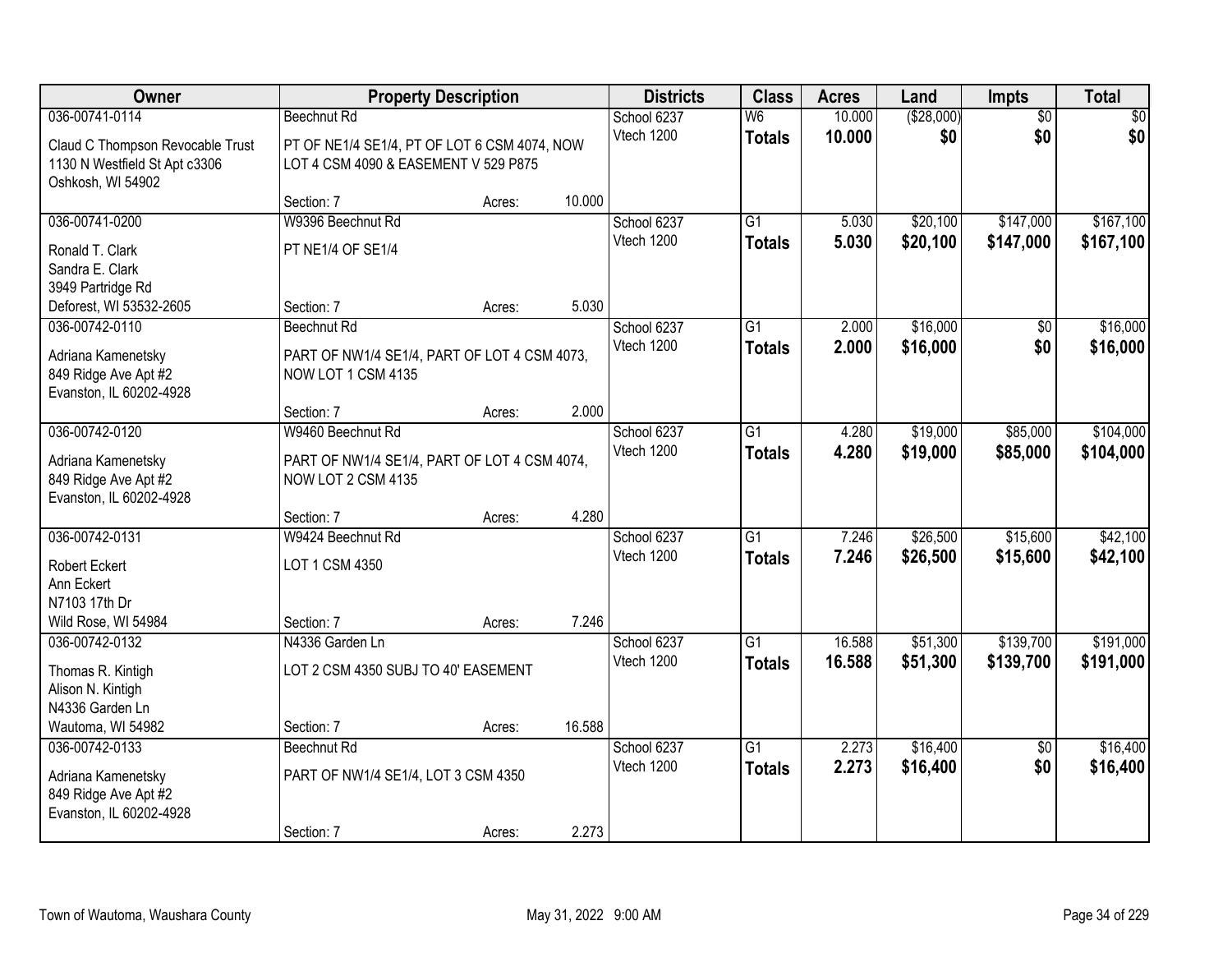| Owner                                        |                                                | <b>Property Description</b> |        | <b>Districts</b>          | <b>Class</b>    | <b>Acres</b>   | Land                 | <b>Impts</b>    | <b>Total</b> |
|----------------------------------------------|------------------------------------------------|-----------------------------|--------|---------------------------|-----------------|----------------|----------------------|-----------------|--------------|
| 036-00742-0140                               | N4283 13th Ln                                  |                             |        | School 6237               | $\overline{G1}$ | 3.180          | \$17,600             | \$135,400       | \$153,000    |
| Jennifer L. Moore                            | LOT 1 CSM 4136                                 |                             |        | Vtech 1200                | <b>Totals</b>   | 3.180          | \$17,600             | \$135,400       | \$153,000    |
| N4283 13th Ln                                |                                                |                             |        |                           |                 |                |                      |                 |              |
| Wautoma, WI 54982-5260                       | Section: 7                                     | Acres:                      | 3.180  |                           |                 |                |                      |                 |              |
| 036-00742-0150                               | N4267 13th Ln                                  |                             |        | School 6237               | $\overline{G1}$ | 3.220          | \$17,600             | \$4,600         | \$22,200     |
|                                              |                                                |                             |        | Vtech 1200                | <b>Totals</b>   | 3.220          | \$17,600             | \$4,600         | \$22,200     |
| Ronald T. Clark                              | PART OF S1/2 NE1/4 & PT OF N1/2 SE1/4, PART OF |                             |        |                           |                 |                |                      |                 |              |
| Sandra E. Clark                              | LOTS 1, 2, 3 & 4 CSM 4073, NOW LOT 2 CSM 4136  |                             |        |                           |                 |                |                      |                 |              |
| 3949 Partridge Rd<br>Deforest, WI 53532-2605 | Section: 7                                     | Acres:                      | 3.220  |                           |                 |                |                      |                 |              |
| 036-00742-0200                               | Beechnut Rd                                    |                             |        | School 6237               | G <sub>6</sub>  | 9.900          | \$27,700             | \$0             | \$27,700     |
|                                              |                                                |                             |        | Vtech 1200                | <b>Totals</b>   | 9.900          | \$27,700             | \$0             | \$27,700     |
| Florence Walker                              | PT OF NW1/4 SE1/4 LYING SOUTH OF BEECHNUT      |                             |        |                           |                 |                |                      |                 |              |
| W6364 Moon Shadow Dr Apt 2                   | <b>ROAD</b>                                    |                             |        |                           |                 |                |                      |                 |              |
| Greenville, WI 54942-8585                    | Section: 7                                     |                             | 9.900  |                           |                 |                |                      |                 |              |
| 036-00743-0310                               | 13th Ln                                        | Acres:                      |        | School 6237               | G5              | 5.000          | \$7,000              | \$0             | \$7,000      |
|                                              |                                                |                             |        | Vtech 1200                | G <sub>6</sub>  | 15.170         | \$42,500             | \$0             | \$42,500     |
| Florence Walker                              | PT OF SW1/4 SE1/4, LOT 1 CSM #2785             |                             |        |                           | <b>Totals</b>   | 20.170         | \$49,500             | \$0             | \$49,500     |
| W6364 Moon Shadow Dr Apt 2                   |                                                |                             |        |                           |                 |                |                      |                 |              |
| Greenville, WI 54942-8585                    |                                                |                             | 20.170 |                           |                 |                |                      |                 |              |
| 036-00743-0430                               | Section: 7<br>N4107 13th Ln                    | Acres:                      |        | School 6237               | $\overline{G1}$ | 10.080         | \$34,700             | \$82,400        | \$117,100    |
|                                              |                                                |                             |        | Vtech 1200                | <b>Totals</b>   | 10.080         | \$34,700             | \$82,400        | \$117,100    |
| Jeremy E. Weiland et al                      | PT OF SW1/4 SE1/4, LOT 3 CSM 2785 (INCLUDES    |                             |        |                           |                 |                |                      |                 |              |
| N4107 13th Ln                                | CSM 1675)                                      |                             |        |                           |                 |                |                      |                 |              |
| Wautoma, WI 54982-5361                       |                                                |                             |        |                           |                 |                |                      |                 |              |
|                                              | Section: 7                                     | Acres:                      | 10.080 |                           |                 |                |                      |                 |              |
| 036-00743-0500                               | 13th Ln                                        |                             |        | School 6237<br>Vtech 1200 | $\overline{G6}$ | 5.035<br>5.035 | \$13,100<br>\$13,100 | \$0<br>\$0      | \$13,100     |
| Florence Walker                              | PT OF SW1/4 SE1/4, N1/2 LOT 2 CSM #2785        |                             |        |                           | <b>Totals</b>   |                |                      |                 | \$13,100     |
| W6364 Moon Shadow Dr Apt 2                   |                                                |                             |        |                           |                 |                |                      |                 |              |
| Greenville, WI 54942-8585                    |                                                |                             |        |                           |                 |                |                      |                 |              |
|                                              | Section: 7                                     | Acres:                      | 5.035  |                           |                 |                |                      |                 |              |
| 036-00743-0600                               | $13th$ Ln                                      |                             |        | School 6237               | G6              | 5.035          | \$13,100             | $\overline{50}$ | \$13,100     |
| Jeremy E. Weiland et al                      | PT OF SW1/4 SE1/4, S1/2 LOT 2 CSM 2785         |                             |        | Vtech 1200                | <b>Totals</b>   | 5.035          | \$13,100             | \$0             | \$13,100     |
| N4107 13th Ln                                |                                                |                             |        |                           |                 |                |                      |                 |              |
| Wautoma, WI 54982-5361                       |                                                |                             |        |                           |                 |                |                      |                 |              |
|                                              | Section: 7                                     | Acres:                      | 5.035  |                           |                 |                |                      |                 |              |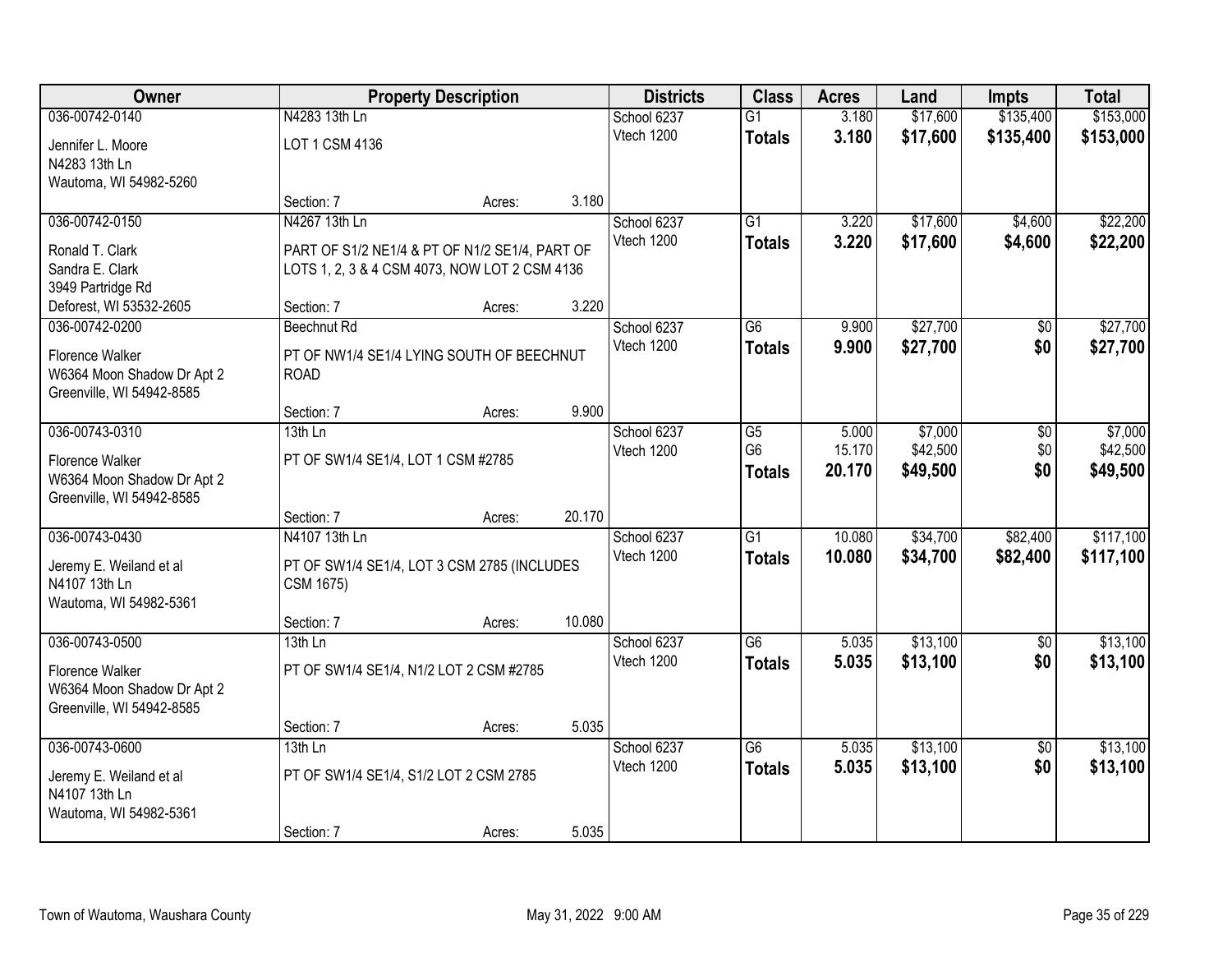| Owner                   |                                             | <b>Property Description</b> |        | <b>Districts</b> | <b>Class</b>          | <b>Acres</b>    | Land                | <b>Impts</b>    | <b>Total</b>      |
|-------------------------|---------------------------------------------|-----------------------------|--------|------------------|-----------------------|-----------------|---------------------|-----------------|-------------------|
| 036-00744-0110          | <b>Beechnut Rd</b>                          |                             |        | School 6237      | G4                    | 9.220           | \$1,000             | $\overline{60}$ | \$1,000           |
| <b>Hector Torres</b>    | PT SE1/4 OF SE1/4; LOT 1 CSM 6052           |                             |        | Vtech 1200       | G <sub>5</sub>        | 1.000           | \$100               | \$0             | \$100             |
| PO Box 81               |                                             |                             |        |                  | G <sub>5</sub> M      | 1.000           | \$1,300             | \$0             | \$1,300           |
| Wautoma, WI 54982-0081  |                                             |                             |        |                  | G7                    | 0.500           | \$4,500             | \$2,900         | \$7,400           |
|                         | Section: 7                                  | Acres:                      | 11.720 |                  | <b>Totals</b>         | 11.720          | \$6,900             | \$2,900         | \$9,800           |
| 036-00744-0120          | N4126 13th Ln                               |                             |        | School 6237      | G1                    | 1.000           | \$10,000            | \$183,000       | \$193,000         |
| Margaret M. Mcreath     | LOT 2 CSM 6052                              |                             |        | Vtech 1200       | G <sub>5</sub>        | 9.830           | \$13,800            | \$0             | \$13,800          |
| Kyle S. Mcreath         |                                             |                             |        |                  | <b>Totals</b>         | 10.830          | \$23,800            | \$183,000       | \$206,800         |
| N4126 13th Ln           |                                             |                             |        |                  |                       |                 |                     |                 |                   |
| Wautoma, WI 54982-5424  | Section: 7                                  | Acres:                      | 10.830 |                  |                       |                 |                     |                 |                   |
| 036-00744-0130          | Beechnut Rd                                 |                             |        | School 6237      | G4                    | 10.770          | \$1,100             | $\sqrt[6]{30}$  | \$1,100           |
| Cesar T. Varela         | LOT 3 CSM 6052                              |                             |        | Vtech 1200       | G5M                   | 1.000           | \$1,400             | \$0             | \$1,400           |
| 122 N Scott St          |                                             |                             |        |                  | <b>Totals</b>         | 11.770          | \$2,500             | \$0             | \$2,500           |
| Wautoma, WI 54982-8121  |                                             |                             |        |                  |                       |                 |                     |                 |                   |
|                         | Section: 7                                  | Acres:                      | 11.770 |                  |                       |                 |                     |                 |                   |
| 036-00744-0200          | 13th Ln                                     |                             |        | School 6237      | $\overline{G1}$       | 0.250           | \$700               | \$0             | \$700             |
| Peter T. Quinn et al    | S 14RDS OF W 3RDS SE1/4 OF SE1/4            |                             |        | Vtech 1200       | <b>Totals</b>         | 0.250           | \$700               | \$0             | \$700             |
| N10711 Centerline Rd    |                                             |                             |        |                  |                       |                 |                     |                 |                   |
| Mayville, WI 53050      |                                             |                             |        |                  |                       |                 |                     |                 |                   |
|                         | Section: 7                                  | Acres:                      | 0.250  |                  |                       |                 |                     |                 |                   |
| 036-00744-0300          | W9340 Beechnut Rd                           |                             |        | School 6237      | $\overline{G1}$       | 2.450           | \$16,600            | \$7,500         | \$24,100          |
|                         |                                             |                             |        | Vtech 1200       | <b>Totals</b>         | 2.450           | \$16,600            | \$7,500         | \$24,100          |
| <b>Hector Torres</b>    | PT OF SE1/4 OF SE1/4 (N OF BEAVER RD); LESS |                             |        |                  |                       |                 |                     |                 |                   |
| 122 N Scott St          | V355 P136                                   |                             |        |                  |                       |                 |                     |                 |                   |
| Wautoma, WI 54982-8121  | Section: 7                                  | Acres:                      | 2.450  |                  |                       |                 |                     |                 |                   |
| 036-00744-0400          | <b>Beechnut Rd</b>                          |                             |        | School 6237      | $\overline{G1}$       | 1.850           | \$3,900             | $\overline{60}$ | \$3,900           |
|                         |                                             |                             |        | Vtech 1200       | <b>Totals</b>         | 1.850           | \$3,900             | \$0             | \$3,900           |
| Ronald T. Clark         | PT SE1/4 OF SE1/4; N OF BEECHNUT RD (F/K/A  |                             |        |                  |                       |                 |                     |                 |                   |
| Sandra E. Clark         | <b>BEAVER RD)</b>                           |                             |        |                  |                       |                 |                     |                 |                   |
| 3949 Partridge Rd       |                                             |                             |        |                  |                       |                 |                     |                 |                   |
| Deforest, WI 53532-2605 | Section: 7                                  | Acres:                      | 1.850  |                  |                       |                 |                     |                 |                   |
| 036-00811-0000          | <b>Beechnut Ave</b>                         |                             |        | School 6237      | G4                    | 26.000          | \$3,700             | $\overline{50}$ | \$3,700           |
| Juergen Stuebs          | <b>NE1/4 OF NE1/4</b>                       |                             |        | Vtech 1200       | G <sub>5</sub><br>G5M | 1.000<br>12.500 | \$100               | \$0<br>\$0      | \$100<br>\$17,500 |
| W6790 S Silver Lake Rd  |                                             |                             |        |                  | G7                    | 0.500           | \$17,500<br>\$6,500 | \$10,000        | \$16,500          |
| Wautoma, WI 54982       |                                             |                             |        |                  |                       | 40.000          | \$27,800            | \$10,000        | \$37,800          |
|                         | Section: 8                                  | Acres:                      | 40.000 |                  | <b>Totals</b>         |                 |                     |                 |                   |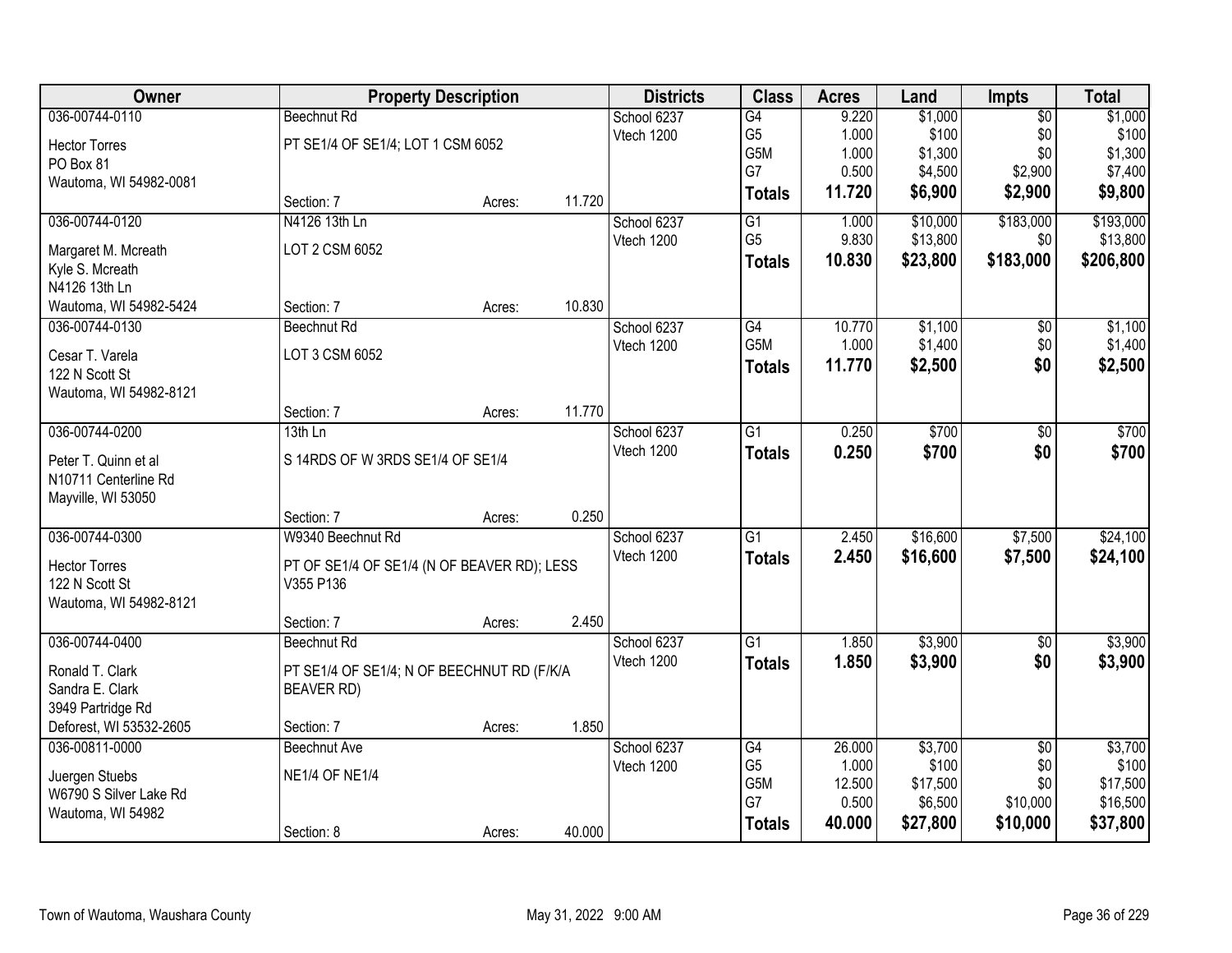| Owner                   | <b>Property Description</b>                        |        |        | <b>Districts</b> | <b>Class</b>    | <b>Acres</b> | Land        | <b>Impts</b>    | <b>Total</b> |
|-------------------------|----------------------------------------------------|--------|--------|------------------|-----------------|--------------|-------------|-----------------|--------------|
| 036-00812-0100          | <b>Beechnut Ave</b>                                |        |        | School 6237      | G4              | 9.750        | \$800       | $\overline{50}$ | \$800        |
| Juergen Stuebs          | NW1/4 OF NE1/4 EXC 10A IN NW COR                   |        |        | Vtech 1200       | G <sub>5</sub>  | 0.250        | \$100       | \$0             | \$100        |
| W6790 S Silver Lake Rd  |                                                    |        |        |                  | G5M             | 20.000       | \$28,000    | \$0             | \$28,000     |
| Wautoma, WI 54982       |                                                    |        |        |                  | <b>Totals</b>   | 30.000       | \$28,900    | \$0             | \$28,900     |
|                         | Section: 8                                         | Acres: | 30.000 |                  |                 |              |             |                 |              |
| 036-00812-0200          | W9065 Beechnut Ave                                 |        |        | School 6237      | $\overline{G1}$ | 10.000       | \$34,500    | \$18,000        | \$52,500     |
| Gerarda T. Contreras    | <b>NW1/4 OF NE1/4</b>                              |        |        | Vtech 1200       | <b>Totals</b>   | 10.000       | \$34,500    | \$18,000        | \$52,500     |
| c/o Lorenzo Contreras   |                                                    |        |        |                  |                 |              |             |                 |              |
| 2397 Mccoomsky Ln       |                                                    |        |        |                  |                 |              |             |                 |              |
| Sun Prairie, WI 53590   | Section: 8                                         | Acres: | 10.000 |                  |                 |              |             |                 |              |
| 036-00813-0000          | <b>Beechnut Ave</b>                                |        |        | School 6237      | $\overline{G5}$ | 1.000        | \$700       | $\overline{50}$ | \$700        |
|                         |                                                    |        |        | Vtech 1200       | W <sub>6</sub>  | 39.000       | (\$109,200) | \$0             | \$0          |
| Christopher J. Runnalls | SW1/4 OF NE1/4 & 1/2 INT S 50' OF SE1/4 OF NW1/4   |        |        |                  | <b>Totals</b>   | 40.000       | \$700       | \$0             | \$700        |
| Christine H. Runnalls   | (E OF STH 73)                                      |        |        |                  |                 |              |             |                 |              |
| 1912 Woodsfield Dr      |                                                    |        |        |                  |                 |              |             |                 |              |
| Richfield, WI 53076     | Section: 8                                         | Acres: | 40.000 |                  |                 |              |             |                 |              |
| 036-00814-0000          | N4304 State Highway 73                             |        |        | School 6237      | G1              | 2.000        | \$16,000    | \$101,600       | \$117,600    |
| Neal D. Roebke          | SE1/4 OF NE1/4 & 1/2 INT S 50' IN SE1/4 OF NW1/4 E |        |        | Vtech 1200       | W <sub>6</sub>  | 38.000       | (\$106,400) | \$0             | \$0          |
| Cindy S. Roebke         | OF STH 73 & EASEMENT                               |        |        |                  | <b>Totals</b>   | 40.000       | \$16,000    | \$101,600       | \$117,600    |
| PO Box 702              |                                                    |        |        |                  |                 |              |             |                 |              |
| Wautoma, WI 54982-0702  | Section: 8                                         | Acres: | 40.000 |                  |                 |              |             |                 |              |
| 036-00821-0100          | State Highway 73                                   |        |        | School 6237      | $\overline{G5}$ | 2.000        | \$2,800     | $\overline{50}$ | \$2,800      |
|                         |                                                    |        |        | Vtech 1200       | G <sub>6</sub>  | 24.500       | \$68,600    | \$0             | \$68,600     |
| Donald J. Schwark       | NE-NW S OF BEAVER AVE & E OF STH 73 EXC CSM        |        |        |                  | <b>Totals</b>   | 26.500       | \$71,400    | \$0             | \$71,400     |
| Rosalyn J. Schwark      | 1527                                               |        |        |                  |                 |              |             |                 |              |
| N6038 Forest Ridge Rd   |                                                    |        |        |                  |                 |              |             |                 |              |
| Green Lake, WI 54941    | Section: 8                                         | Acres: | 26.500 |                  | $\overline{G1}$ |              |             |                 |              |
| 036-00821-0110          | W9177 Beechnut Ave                                 |        |        | School 6237      |                 | 5.000        | \$20,000    | \$98,600        | \$118,600    |
| David S. Sullivan       | PT OF NE1/4 NW1/4 LOT 1 CSM 1527                   |        |        | Vtech 1200       | <b>Totals</b>   | 5.000        | \$20,000    | \$98,600        | \$118,600    |
| W9177 Beechnut Ave      |                                                    |        |        |                  |                 |              |             |                 |              |
| Wautoma, WI 54982       |                                                    |        |        |                  |                 |              |             |                 |              |
|                         | Section: 8                                         | Acres: | 5.000  |                  |                 |              |             |                 |              |
| 036-00821-0200          | <b>Beechnut Ave</b>                                |        |        | School 6237      | $\overline{G1}$ | 2.770        | \$4,300     | $\overline{50}$ | \$4,300      |
| Richard D. Widowski     | PT OF NE-NW N OF BEAVER AVE PT OF LOT 1 CSM        |        |        | Vtech 1200       | <b>Totals</b>   | 2.770        | \$4,300     | \$0             | \$4,300      |
| Kathy G. Widowski       | 846                                                |        |        |                  |                 |              |             |                 |              |
| W9176 Beechnut Ave      |                                                    |        |        |                  |                 |              |             |                 |              |
| Wautoma, WI 54982       | Section: 8                                         | Acres: | 2.770  |                  |                 |              |             |                 |              |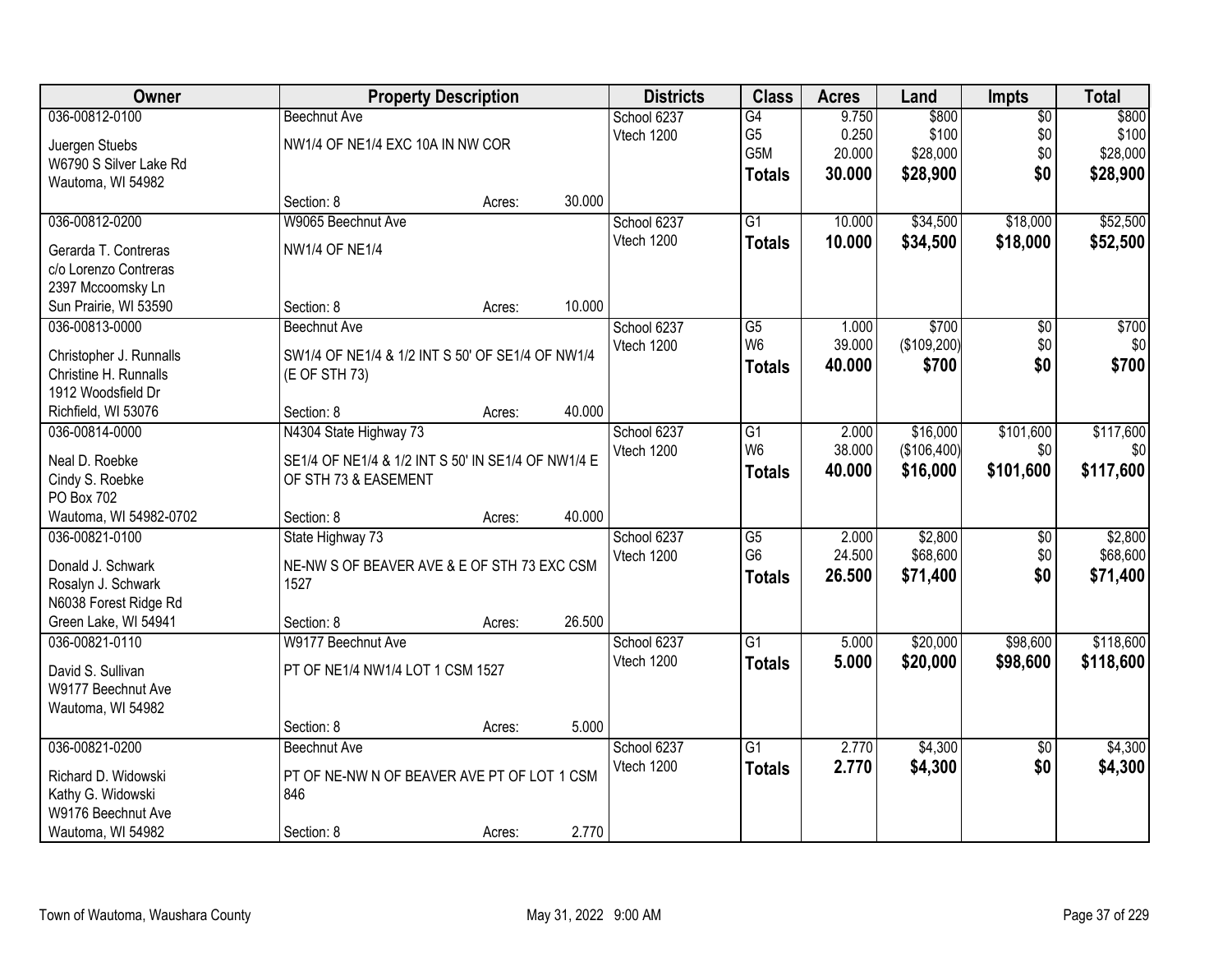| Owner                     |                                                | <b>Property Description</b> |        | <b>Districts</b> | <b>Class</b>          | <b>Acres</b>    | Land                | <b>Impts</b>    | <b>Total</b>        |
|---------------------------|------------------------------------------------|-----------------------------|--------|------------------|-----------------------|-----------------|---------------------|-----------------|---------------------|
| 036-00821-0400            | State Highway 73                               |                             |        | School 6237      | $\overline{G1}$       | 0.500           | \$500               | $\overline{50}$ | \$500               |
| David A. Mei              | NE-NW W OF STH 73                              |                             |        | Vtech 1200       | <b>Totals</b>         | 0.500           | \$500               | \$0             | \$500               |
| 953 N Golden Lake Rd      |                                                |                             |        |                  |                       |                 |                     |                 |                     |
| Summit, WI 53066-9412     |                                                |                             |        |                  |                       |                 |                     |                 |                     |
|                           | Section: 8                                     | Acres:                      | 0.500  |                  |                       |                 |                     |                 |                     |
| 036-00822-0100            | <b>Beechnut Ave</b>                            |                             |        | School 6237      | $\overline{G1}$       | 0.750           | \$5,200             | $\overline{50}$ | \$5,200             |
| David S. Sullivan         | NW-NW E OF HWY                                 |                             |        | Vtech 1200       | <b>Totals</b>         | 0.750           | \$5,200             | \$0             | \$5,200             |
| W9177 Beechnut Ave        |                                                |                             |        |                  |                       |                 |                     |                 |                     |
| Wautoma, WI 54982         |                                                |                             |        |                  |                       |                 |                     |                 |                     |
|                           | Section: 8                                     | Acres:                      | 0.750  |                  |                       |                 |                     |                 |                     |
| 036-00822-0200            | N4437 State Highway 73                         |                             |        | School 6237      | G1                    | 1.000           | \$10,000            | \$14,000        | \$24,000            |
| David A. Mei              | NW-NW W OF STH 73                              |                             |        | Vtech 1200       | G4                    | 15.000          | \$1,600             | \$0             | \$1,600             |
| 953 N Golden Lake Rd      |                                                |                             |        |                  | G <sub>5</sub><br>G5M | 19.000<br>2.250 | \$19,000<br>\$3,000 | \$0<br>\$0      | \$19,000<br>\$3,000 |
| Summit, WI 53066-9412     |                                                |                             |        |                  | <b>Totals</b>         | 37.250          | \$33,600            | \$14,000        | \$47,600            |
|                           | Section: 8                                     | Acres:                      | 37.250 |                  |                       |                 |                     |                 |                     |
| 036-00823-0000            | State Highway 73                               |                             |        | School 6237      | $\overline{G5}$       | 24.000          | \$31,400            | $\sqrt[6]{3}$   | \$31,400            |
| David A. Mei              | <b>SW1/4 OF NW1/4</b>                          |                             |        | Vtech 1200       | G <sub>6</sub>        | 16.000          | \$44,800            | \$0             | \$44,800            |
| 953 N Golden Lake Rd      |                                                |                             |        |                  | <b>Totals</b>         | 40.000          | \$76,200            | \$0             | \$76,200            |
| Summit, WI 53066-9412     |                                                |                             |        |                  |                       |                 |                     |                 |                     |
|                           | Section: 8                                     | Acres:                      | 40.000 |                  |                       |                 |                     |                 |                     |
| 036-00824-0100            | State Highway 73                               |                             |        | School 6237      | $\overline{G5}$       | 1.000           | \$700               | $\overline{50}$ | \$700               |
| Donald J. Schwark         | N PT OF SE1/4 NE1/4 E OF HWY "73"              |                             |        | Vtech 1200       | <b>Totals</b>         | 1.000           | \$700               | \$0             | \$700               |
| Rosalyn J. Schwark        |                                                |                             |        |                  |                       |                 |                     |                 |                     |
| N6038 Forest Ridge Rd     |                                                |                             |        |                  |                       |                 |                     |                 |                     |
| Green Lake, WI 54941      | Section: 8                                     | Acres:                      | 1.000  |                  |                       |                 |                     |                 |                     |
| 036-00824-0200            | N4356 State Highway 73                         |                             |        | School 6237      | $\overline{G1}$       | 1.460           | \$12,800            | \$28,200        | \$41,000            |
| Victor Manian             | SE-NW N & E OF STH 73 EXC SO 50' & EXC 139-415 |                             |        | Vtech 1200       | G <sub>6</sub>        | 19.000          | \$49,400            | \$0             | \$49,400            |
| Ellen Manian              | NOW LOT 1 CSM #2313                            |                             |        |                  | <b>Totals</b>         | 20.460          | \$62,200            | \$28,200        | \$90,400            |
| W207 N6905 Fairview Dr    |                                                |                             |        |                  |                       |                 |                     |                 |                     |
| Menomonee Falls, WI 53051 | Section: 8                                     | Acres:                      | 20.460 |                  |                       |                 |                     |                 |                     |
| 036-00824-0300            | State Highway 73                               |                             |        | School 6237      | $\overline{G5}$       | 23.000          | \$30,900            | $\overline{50}$ | \$30,900            |
| David A. Mei              | SE1/4 OF NW1/4 S&W OF STH 73                   |                             |        | Vtech 1200       | G <sub>6</sub>        | 2.000           | \$5,600             | \$0             | \$5,600             |
| 953 N Golden Lake Rd      |                                                |                             |        |                  | <b>Totals</b>         | 25.000          | \$36,500            | \$0             | \$36,500            |
| Summit, WI 53066-9412     |                                                |                             |        |                  |                       |                 |                     |                 |                     |
|                           | Section: 8                                     | Acres:                      | 25.000 |                  |                       |                 |                     |                 |                     |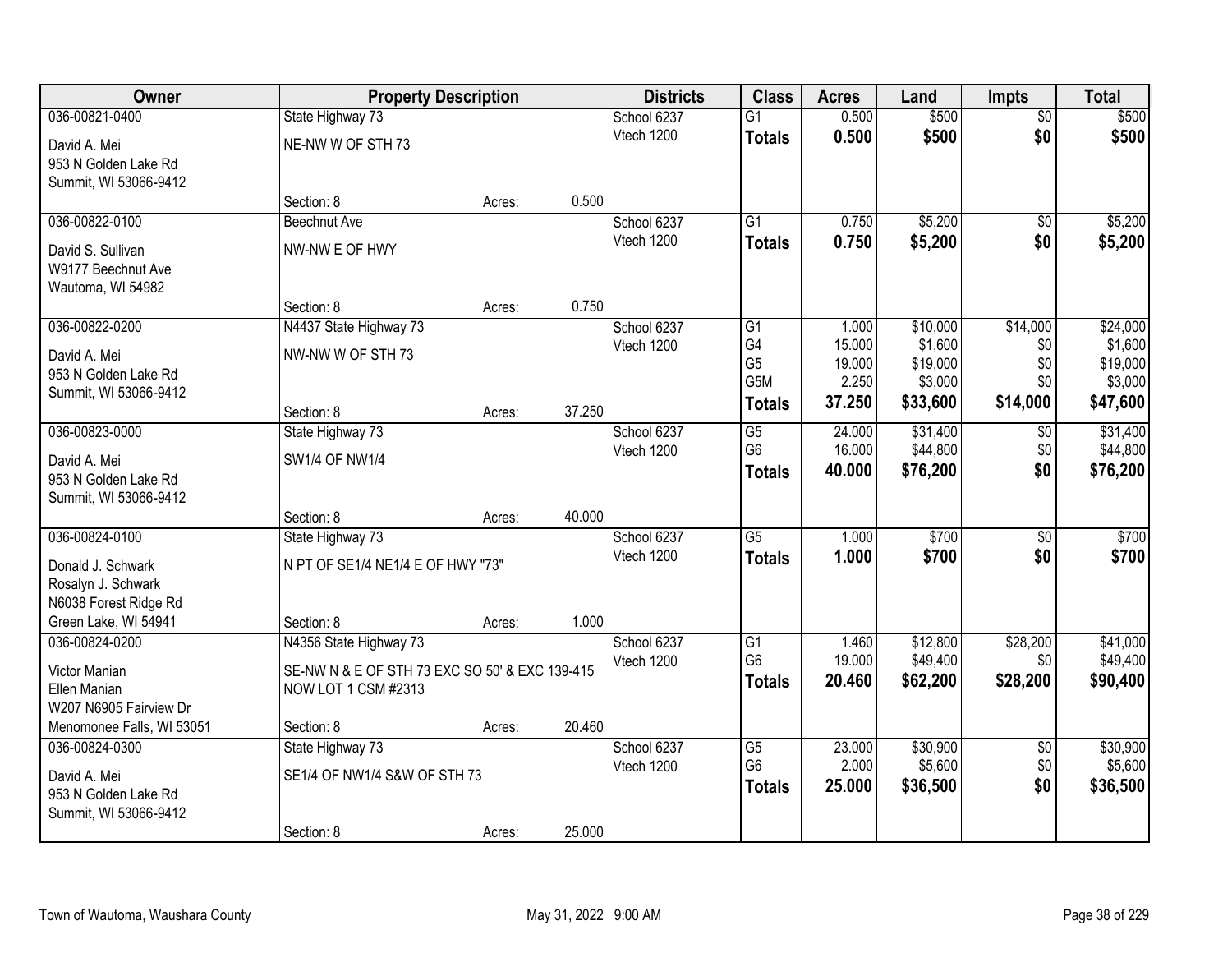| Owner                                  | <b>Property Description</b>                                    |        |        | <b>Districts</b> | <b>Class</b>    | <b>Acres</b> | Land        | <b>Impts</b>    | <b>Total</b> |
|----------------------------------------|----------------------------------------------------------------|--------|--------|------------------|-----------------|--------------|-------------|-----------------|--------------|
| 036-00831-0000                         | N4269 State Highway 73                                         |        |        | School 6237      | $\overline{G1}$ | 1.000        | \$10,000    | \$13,600        | \$23,600     |
| Hans J. Falkenthal                     | NE1/4 OF SW1/4, LOTS 1 & 2 CSM #2562 & PT NW1/4                |        |        | Vtech 1200       | G4              | 24.750       | \$2,500     | \$0             | \$2,500      |
| 7427 N Kenton                          | <b>SE1/4</b>                                                   |        |        |                  | G <sub>5</sub>  | 0.250        | \$100       | \$0             | \$100        |
| Skokie, IL 60076                       |                                                                |        |        |                  | G5M             | 14.000       | \$19,600    | \$0             | \$19,600     |
|                                        | Section: 8                                                     | Acres: | 40.000 |                  | <b>Totals</b>   | 40.000       | \$32,200    | \$13,600        | \$45,800     |
| 036-00832-0100                         | W9274 Beechnut Ave                                             |        |        | School 6237      | $\overline{G1}$ | 0.784        | \$8,500     | \$155,300       | \$163,800    |
| Claud C Thompson Revocable Trust       | PT OF W1/2 OF SW1/4, LOT 2 CSM 3489 & E 33' LOT                |        |        | Vtech 1200       | G <sub>5</sub>  | 1.933        | \$1,400     | \$0             | \$1,400      |
| 1130 N Westfield St Apt c3306          | CSM 1794 & LOT 1 CSM 3489 LESS V506 P558                       |        |        |                  | W <sub>8</sub>  | 39.000       | (\$109,200) | \$0             | \$0          |
| Oshkosh, WI 54902                      |                                                                |        |        |                  | <b>Totals</b>   | 41.717       | \$9,900     | \$155,300       | \$165,200    |
|                                        | Section: 8                                                     | Acres: | 41.717 |                  |                 |              |             |                 |              |
| 036-00833-0111                         | W9214 Beechnut Rd                                              |        |        | School 6237      | G6              | 4.514        | \$12,600    | \$0             | \$12,600     |
| Dale M. Brownlow                       |                                                                |        |        | Vtech 1200       | G7              | 2.486        | \$16,200    | \$59,900        | \$76,100     |
|                                        | SW1/4 OF SW1/4 N OF BEECHNUT RD EXC CSM 1794<br>& EXC CSM 3489 |        |        |                  | <b>Totals</b>   | 7.000        | \$28,800    | \$59,900        | \$88,700     |
| Peggy A. Brownlow<br>W9214 Beechnut Rd |                                                                |        |        |                  |                 |              |             |                 |              |
| Wautoma, WI 54982                      | Section: 8                                                     | Acres: | 7.000  |                  |                 |              |             |                 |              |
| 036-00833-0210                         | W9294 Beechnut Rd                                              |        |        | School 6237      | $\overline{G1}$ | 3.750        | \$18,300    | \$109,800       | \$128,100    |
|                                        |                                                                |        |        | Vtech 1200       | <b>Totals</b>   | 3.750        | \$18,300    | \$109,800       | \$128,100    |
| Jack L. Cantwell Sr                    | PT OF W1/2 OF SW1/4, LOT 1 CSM 1794 EXC E 33' &                |        |        |                  |                 |              |             |                 |              |
| Jean M. Cantwell                       | PT OF LOT 1 CSM 3489                                           |        |        |                  |                 |              |             |                 |              |
| W9294 Beechnut Rd                      |                                                                |        |        |                  |                 |              |             |                 |              |
| Wautoma, WI 54982                      | Section: 8                                                     | Acres: | 3.750  |                  |                 |              |             |                 |              |
| 036-00833-0300                         | Beechnut Rd                                                    |        |        | School 6237      | G4              | 17.260       | \$1,800     | $\overline{50}$ | \$1,800      |
| Peggy A. Brownlow                      | LOT 4 CSM 6052                                                 |        |        | Vtech 1200       | G <sub>5</sub>  | 0.250        | \$100       | \$0             | \$100        |
| Dale M. Brownlow                       |                                                                |        |        |                  | G5M             | 1.750        | \$2,300     | \$0             | \$2,300      |
| W9214 Beechnut Rd                      |                                                                |        |        |                  | <b>Totals</b>   | 19.260       | \$4,200     | \$0             | \$4,200      |
| Wautoma, WI 54982-5356                 | Section: 8                                                     | Acres: | 19.260 |                  |                 |              |             |                 |              |
| 036-00834-0110                         | Beechnut Rd                                                    |        |        | School 6237      | $\overline{G1}$ | 0.250        | \$2,500     | \$10,000        | \$12,500     |
| Peggy A. Brownlow                      | LOT 1 CSM 5056                                                 |        |        | Vtech 1200       | G4              | 16.250       | \$1,700     | \$0             | \$1,700      |
| Dale M. Brownlow                       |                                                                |        |        |                  | G <sub>5</sub>  | 0.500        | \$100       | \$0             | \$100        |
| W9214 Beechnut Rd                      |                                                                |        |        |                  | <b>Totals</b>   | 17.000       | \$4,300     | \$10,000        | \$14,300     |
| Wautoma, WI 54982-5356                 | Section: 8                                                     | Acres: | 17.000 |                  |                 |              |             |                 |              |
| 036-00834-0121                         | Beechnut Rd                                                    |        |        | School 6237      | G4              | 2.000        | \$200       | $\overline{60}$ | \$200        |
|                                        |                                                                |        |        | Vtech 1200       | G5M             | 10.000       | \$14,000    | \$0             | \$14,000     |
| Dale M. Brownlow                       | SE1/4 OF SW1/4 N OF BEECHNUT RD EXC 2A USED                    |        |        |                  | <b>Totals</b>   | 12.000       | \$14,200    | \$0             | \$14,200     |
| Peggy A. Brownlow                      | AS CEMETERY                                                    |        |        |                  |                 |              |             |                 |              |
| W9214 Beechnut Rd                      |                                                                |        |        |                  |                 |              |             |                 |              |
| Wautoma, WI 54982                      | Section: 8                                                     | Acres: | 12.000 |                  |                 |              |             |                 |              |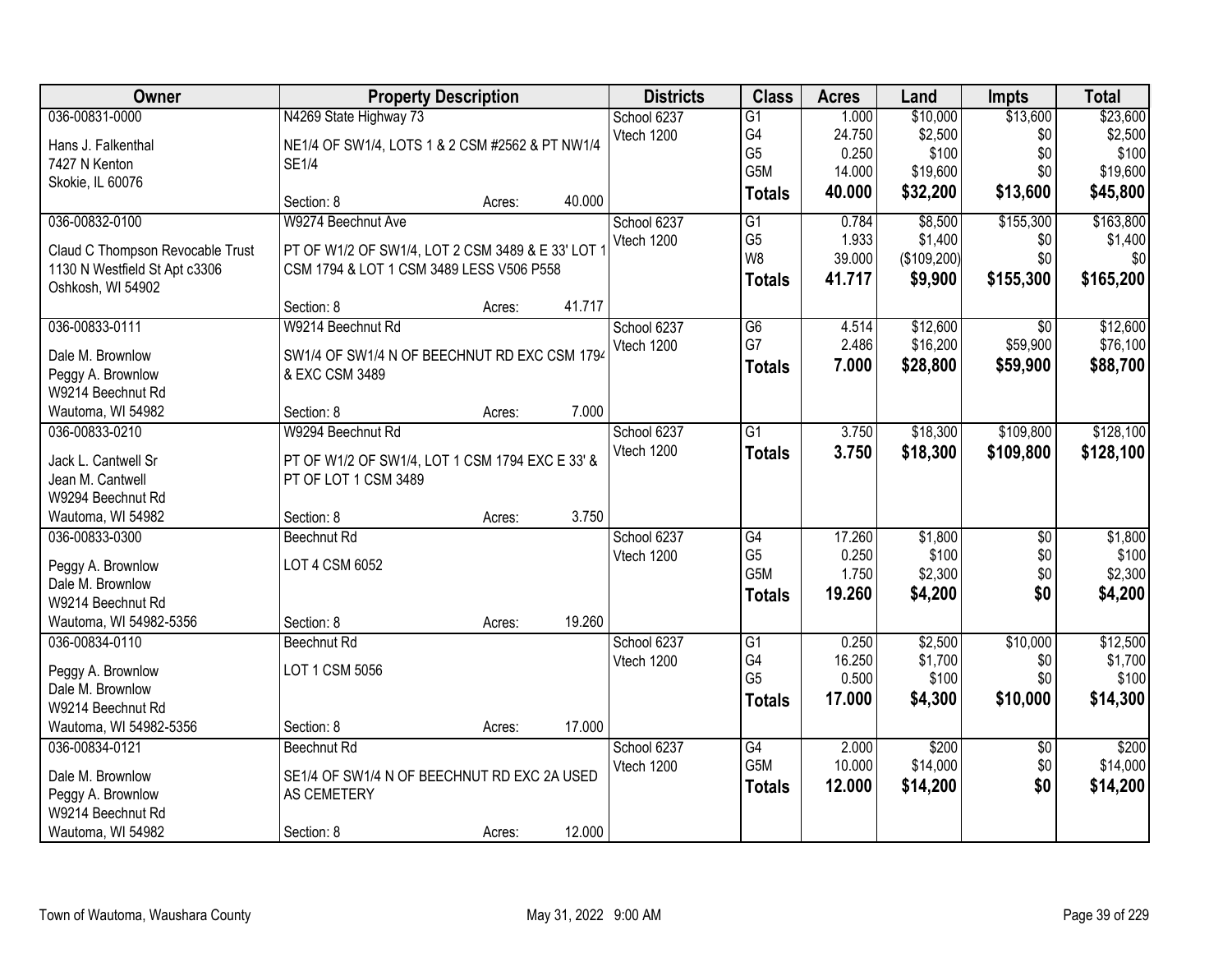| Owner                                                 |                                               | <b>Property Description</b> |        | <b>Districts</b> | <b>Class</b>    | <b>Acres</b> | Land            | <b>Impts</b>    | <b>Total</b>    |
|-------------------------------------------------------|-----------------------------------------------|-----------------------------|--------|------------------|-----------------|--------------|-----------------|-----------------|-----------------|
| 036-00834-0200                                        | <b>Beechnut Rd</b>                            |                             |        | School 6237      | $\overline{X4}$ | 2.000        | $\overline{50}$ | $\overline{50}$ | $\sqrt{50}$     |
| Cemetery                                              | 2A ON N SIDE OF SE1/4 OF SW1/4                |                             |        | Vtech 1200       | <b>Totals</b>   | 2.000        | \$0             | \$0             | \$0             |
|                                                       |                                               |                             |        |                  |                 |              |                 |                 |                 |
|                                                       | Section: 8                                    | Acres:                      | 2.000  |                  |                 |              |                 |                 |                 |
| 036-00834-0300                                        | Beechnut Rd                                   |                             |        | School 6237      | G4              | 22.750       | \$2,400         | $\overline{50}$ | \$2,400         |
| Peggy A. Brownlow                                     | PT S1/2 OF SW1/4 OF SEC 8; S OF BEECHNUT RD;  |                             |        | Vtech 1200       | G <sub>5</sub>  | 0.250        | \$100           | \$0             | \$100           |
| Dale M. Brownlow                                      | EXC CSM 5056 & CSM 6052 AND PT NE1/4 OF NW1/4 |                             |        |                  | G5M             | 2.000        | \$2,600         | \$0             | \$2,600         |
| W9214 Beechnut Rd                                     | OF SEC 17; N OF CSM 3918 & W OF CSM 5056      |                             |        |                  | <b>Totals</b>   | 25.000       | \$5,100         | \$0             | \$5,100         |
| Wautoma, WI 54982-5356                                | Section: 8                                    | Acres:                      | 25.000 |                  |                 |              |                 |                 |                 |
| 036-00841-0300                                        | State Highway 73                              |                             |        | School 6237      | G6              | 15.030       | \$42,100        | \$0             | \$42,100        |
|                                                       | PT OF N1/2 SE1/4 CSM 1153 LOT 3               |                             |        | Vtech 1200       | <b>Totals</b>   | 15.030       | \$42,100        | \$0             | \$42,100        |
| Mathwig Family Irrevocable Trust<br>N4276 State Rd 73 |                                               |                             |        |                  |                 |              |                 |                 |                 |
| Wautoma, WI 54982                                     |                                               |                             |        |                  |                 |              |                 |                 |                 |
|                                                       | Section: 8                                    | Acres:                      | 15.030 |                  |                 |              |                 |                 |                 |
| 036-00841-0400                                        | N4236 State Highway 73                        |                             |        | School 6237      | G1              | 2.280        | \$16,400        | \$101,800       | \$118,200       |
|                                                       |                                               |                             |        | Vtech 1200       | G <sub>5</sub>  | 12.500       | \$15,900        | \$0             | \$15,900        |
| Eric C. Schunke                                       | LOT 4 CSM 1153 & EASEMENTS IN DOC #S 505631,  |                             |        |                  | G5M             | 5.500        | \$7,700         | \$0             | \$7,700         |
| Robin T. Schunke                                      | 505632                                        |                             |        |                  | <b>Totals</b>   | 20.280       | \$40,000        | \$101,800       | \$141,800       |
| N4236 State Rd 73                                     |                                               |                             |        |                  |                 |              |                 |                 |                 |
| Wautoma, WI 54982                                     | Section: 8                                    | Acres:                      | 20.280 |                  |                 |              |                 |                 |                 |
| 036-00842-0100                                        | N4237 State Highway 73                        |                             |        | School 6237      | $\overline{G2}$ | 5.500        | \$27,500        | \$161,400       | \$188,900       |
| Robert W. Van                                         | NW1/4 SE1/4 WEST OF HWY "73" EXC SOUTH 1 ROD  |                             |        | Vtech 1200       | <b>Totals</b>   | 5.500        | \$27,500        | \$161,400       | \$188,900       |
| PO Box 51                                             |                                               |                             |        |                  |                 |              |                 |                 |                 |
| Wautoma, WI 54982                                     |                                               |                             |        |                  |                 |              |                 |                 |                 |
|                                                       | Section: 8                                    | Acres:                      | 5.500  |                  |                 |              |                 |                 |                 |
| 036-00842-0210                                        | N4232 State Highway 73                        |                             |        | School 6237      | $\overline{G1}$ | 4.170        | \$17,900        | \$127,600       | \$145,500       |
| Jane R. Buckenberger                                  | LOT 1 CSM #965 & OL 1 CSM #1152               |                             |        | Vtech 1200       | G <sub>6</sub>  | 5.830        | \$16,300        | \$0             | \$16,300        |
| Roy K. Buckenberger                                   |                                               |                             |        |                  | <b>Totals</b>   | 10.000       | \$34,200        | \$127,600       | \$161,800       |
| N4232 State Rd 73                                     |                                               |                             |        |                  |                 |              |                 |                 |                 |
| Wautoma, WI 54982                                     | Section: 8                                    | Acres:                      | 10.000 |                  |                 |              |                 |                 |                 |
| 036-00842-0300                                        | State Highway 73                              |                             |        | School 6237      | W8              | 0.500        | (\$1,400)       | $\overline{50}$ | $\overline{50}$ |
|                                                       |                                               |                             |        | Vtech 1200       | <b>Totals</b>   | 0.500        | \$0             | \$0             | \$0             |
| Duane G. Miller                                       | S 1 RD NW-SE W OF HWY 73                      |                             |        |                  |                 |              |                 |                 |                 |
| Lorna J. Miller<br>N4165 State Rd 73                  |                                               |                             |        |                  |                 |              |                 |                 |                 |
|                                                       |                                               |                             |        |                  |                 |              |                 |                 |                 |
| Wautoma, WI 54982                                     | Section: 8                                    | Acres:                      | 0.500  |                  |                 |              |                 |                 |                 |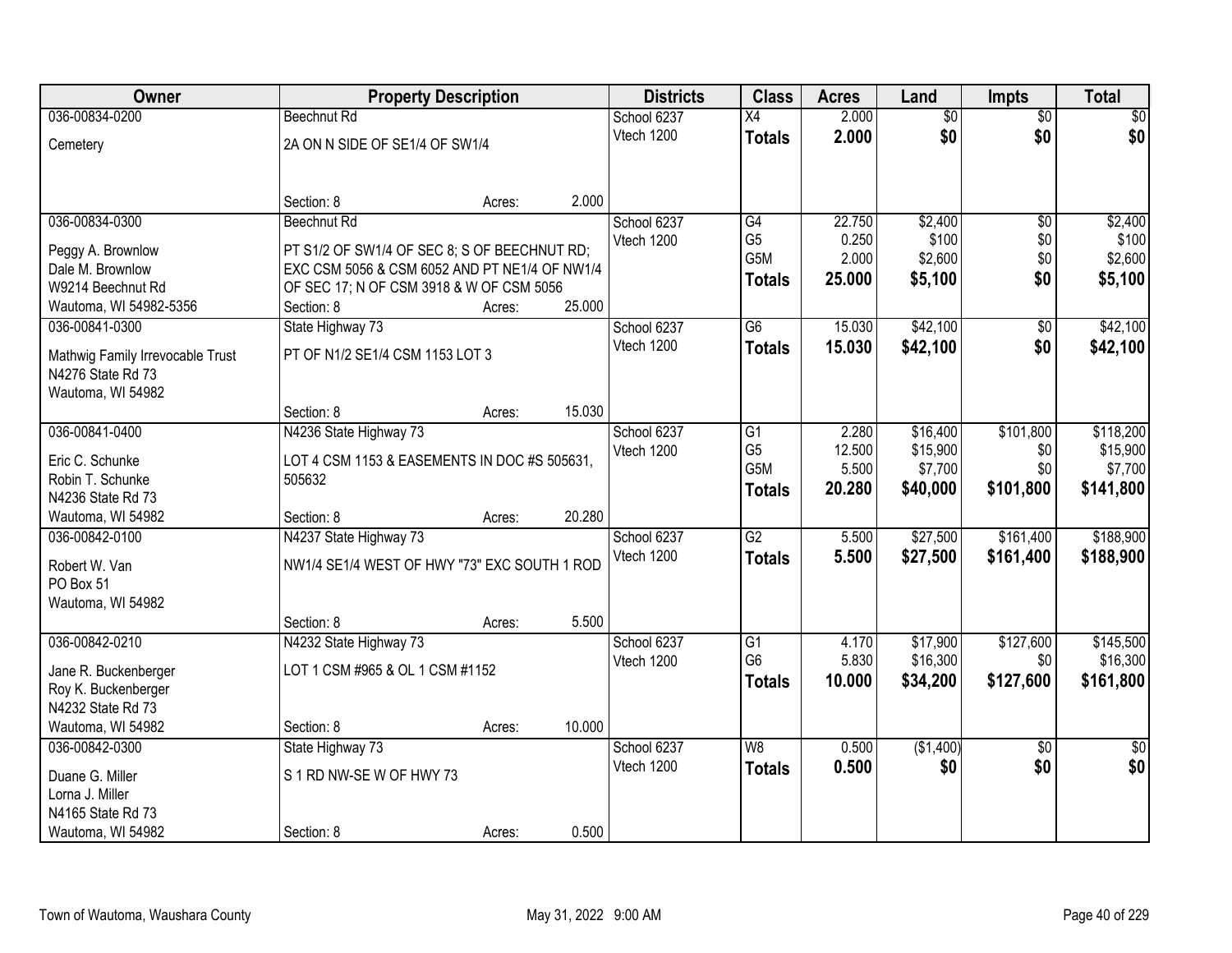| Owner                                                                      |                                       | <b>Property Description</b> |        | <b>Districts</b> | <b>Class</b>                    | <b>Acres</b>    | Land                 | <b>Impts</b>    | <b>Total</b>          |
|----------------------------------------------------------------------------|---------------------------------------|-----------------------------|--------|------------------|---------------------------------|-----------------|----------------------|-----------------|-----------------------|
| 036-00842-0500                                                             | N4276 State Highway 73                |                             |        | School 6237      | $\overline{G1}$                 | 1.580           | \$13,500             | \$71,900        | \$85,400              |
| Mathwig Family Irrevocable Trust<br>N4276 State Rd 73<br>Wautoma, WI 54982 | PT OF NW1/4 SE1/4 CSM 3342 LOT 1      |                             |        | Vtech 1200       | G <sub>6</sub><br><b>Totals</b> | 9.422<br>11.002 | \$26,400<br>\$39,900 | \$0<br>\$71,900 | \$26,400<br>\$111,800 |
|                                                                            | Section: 8                            | Acres:                      | 11.002 |                  |                                 |                 |                      |                 |                       |
| 036-00842-0600                                                             | State Highway 73                      |                             |        | School 6237      | $\overline{G6}$                 | 13.500          | \$37,800             | $\sqrt{$0}$     | \$37,800              |
| Mathwig Family Irrevocable Trust<br>N4276 State Rd 73<br>Wautoma, WI 54982 | PT OF N1/2 SE1/4 CSM 3342 LOT 2       |                             |        | Vtech 1200       | <b>Totals</b>                   | 13.500          | \$37,800             | \$0             | \$37,800              |
|                                                                            | Section: 8                            | Acres:                      | 13.500 |                  |                                 |                 |                      |                 |                       |
| 036-00842-0700                                                             | N4234 State Highway 73                |                             |        | School 6237      | G1                              | 3.053           | \$17,400             | \$118,500       | \$135,900             |
| Frank E. Pokorny<br>N4234 State Rd 73<br>Wautoma, WI 54982                 | PT NW1/4 OF SE1/4; LOT 3 CSM 3342     |                             |        | Vtech 1200       | <b>Totals</b>                   | 3.053           | \$17,400             | \$118,500       | \$135,900             |
|                                                                            | Section: 8                            | Acres:                      | 3.053  |                  |                                 |                 |                      |                 |                       |
| 036-00843-0100                                                             | N4165 State Highway 73                |                             |        | School 6237      | G1                              | 4.500           | \$19,300             | \$144,900       | \$164,200             |
| Duane G. Miller                                                            | SW1/4 OF SE1/4 W OF HWY 73            |                             |        | Vtech 1200       | W <sub>6</sub>                  | 14.500          | (\$40,600)           | \$0             | \$0                   |
| Lorna J. Miller                                                            |                                       |                             |        |                  | <b>Totals</b>                   | 19.000          | \$19,300             | \$144,900       | \$164,200             |
| N4165 State Rd 73                                                          |                                       |                             |        |                  |                                 |                 |                      |                 |                       |
| Wautoma, WI 54982                                                          | Section: 8                            | Acres:                      | 19.000 |                  |                                 |                 |                      |                 |                       |
| 036-00843-0200                                                             | Beechnut Rd                           |                             |        | School 6237      | $\overline{G4}$                 | 3.000           | \$300                | $\overline{50}$ | \$300                 |
| Dale M. Brownlow                                                           | SW1/4 OF SE1/4, S OF BEECHNUT RD      |                             |        | Vtech 1200       | G5M                             | 1.500           | \$2,100              | \$0             | \$2,100               |
| Peggy A. Brownlow                                                          |                                       |                             |        |                  | <b>Totals</b>                   | 4.500           | \$2,400              | \$0             | \$2,400               |
| W9214 Beechnut Rd                                                          |                                       |                             |        |                  |                                 |                 |                      |                 |                       |
| Wautoma, WI 54982                                                          | Section: 8                            | Acres:                      | 4.500  |                  |                                 |                 |                      |                 |                       |
| 036-00844-0100                                                             | State Highway 73                      |                             |        | School 6237      | $\overline{G4}$                 | 20.000          | \$2,100              | $\overline{50}$ | \$2,100               |
| Dale M. Brownlow                                                           | LOT 1 CSM 5778; SUBJ TO EAS V825 P234 |                             |        | Vtech 1200       | G <sub>5</sub>                  | 1.000           | \$100                | \$0             | \$100                 |
| Peggy A. Brownlow                                                          |                                       |                             |        |                  | G <sub>5</sub> M                | 30.630          | \$39,800             | \$0             | \$39,800              |
| W9214 Beechnut Rd                                                          |                                       |                             |        |                  | <b>Totals</b>                   | 51.630          | \$42,000             | \$0             | \$42,000              |
| Wautoma, WI 54982                                                          | Section: 8                            | Acres:                      | 51.630 |                  |                                 |                 |                      |                 |                       |
| 036-00911-0000                                                             | $15th$ Dr                             |                             |        | School 6237      | $\overline{G1}$                 | 0.500           | \$6,500              | \$31,400        | \$37,900              |
| John F. Potnek                                                             | <b>NE1/4 NE1/4</b>                    |                             |        | Vtech 1200       | G <sub>6</sub>                  | 39.500          | \$110,600            | \$0             | \$110,600             |
| Julie M. Potnek                                                            |                                       |                             |        |                  | <b>Totals</b>                   | 40.000          | \$117,100            | \$31,400        | \$148,500             |
| W144 N4871 Stone Dr                                                        |                                       |                             |        |                  |                                 |                 |                      |                 |                       |
| Menomonee Falls, WI 53051                                                  | Section: 9                            | Acres:                      | 40.000 |                  |                                 |                 |                      |                 |                       |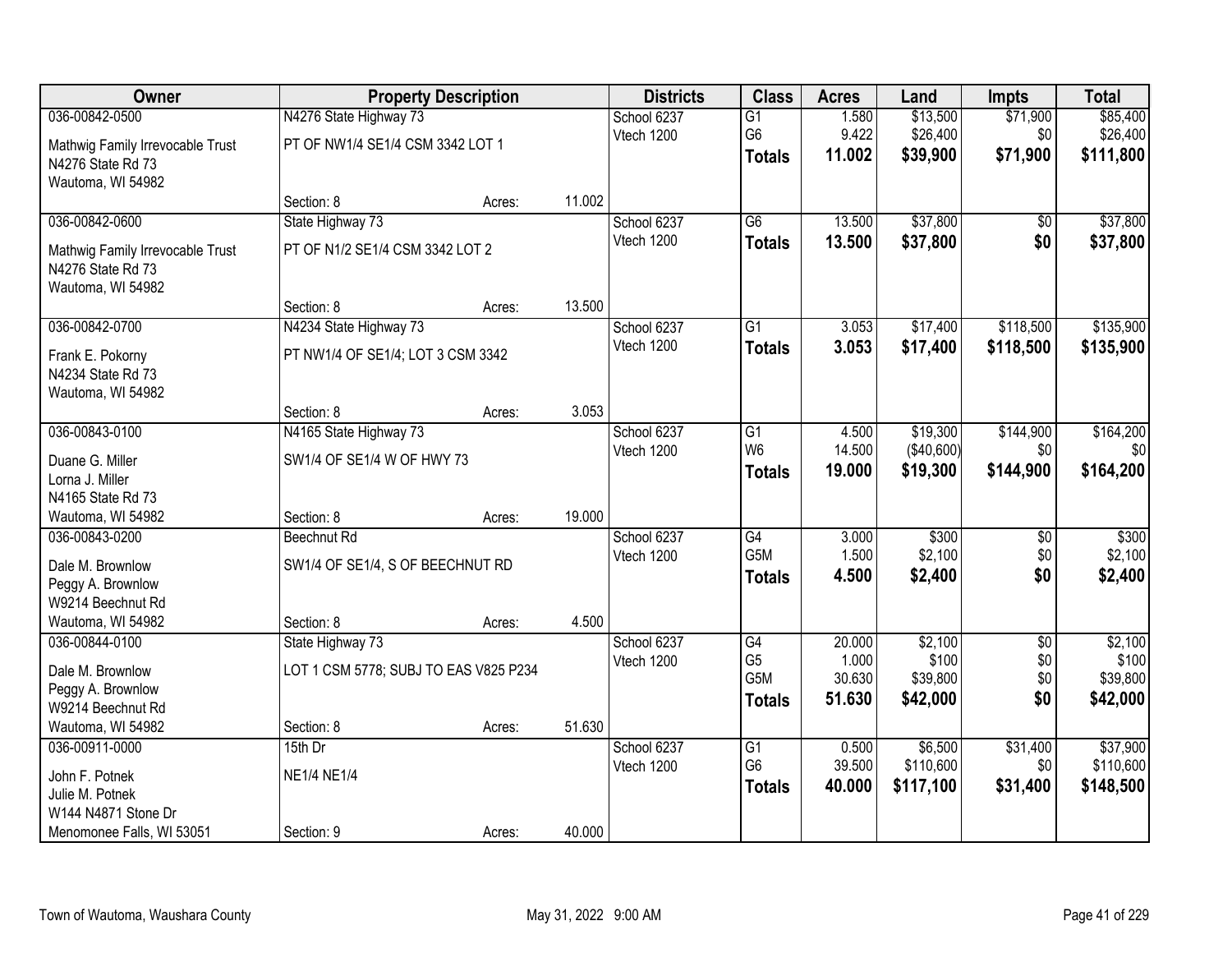| Owner                             |                                                 | <b>Property Description</b> |        | <b>Districts</b> | <b>Class</b>    | <b>Acres</b> | Land     | <b>Impts</b>    | <b>Total</b> |
|-----------------------------------|-------------------------------------------------|-----------------------------|--------|------------------|-----------------|--------------|----------|-----------------|--------------|
| 036-00912-0100                    | N4446 15th Dr                                   |                             |        | School 6237      | $\overline{G1}$ | 2.000        | \$16,000 | \$136,300       | \$152,300    |
| Judith A Norton Irrevocable Trust | 3/4 OF NW-NE SUBJ TO ESMT N 2 RODS              |                             |        | Vtech 1200       | G <sub>5</sub>  | 8.000        | \$10,000 | \$0             | \$10,000     |
| Attn: Wendy M Jacobs              |                                                 |                             |        |                  | G <sub>6</sub>  | 20.000       | \$56,000 | \$0             | \$56,000     |
| N4446 15th Dr                     |                                                 |                             |        |                  | <b>Totals</b>   | 30.000       | \$82,000 | \$136,300       | \$218,300    |
| Wautoma, WI 54982                 | Section: 9                                      | Acres:                      | 30.000 |                  |                 |              |          |                 |              |
| 036-00912-0211                    | 15th Dr                                         |                             |        | School 6237      | $\overline{G1}$ | 1.560        | \$13,400 | \$0             | \$13,400     |
|                                   |                                                 |                             |        | Vtech 1200       | G <sub>5</sub>  | 3.000        | \$4,400  | \$0             | \$4,400      |
| Clay M. Reilly                    | PT OF W1/2 NE1/4, LOT 2 CSM 6139 AND S1/2 SE1/4 |                             |        |                  | G5M             | 5.000        | \$7,000  | \$0             | \$7,000      |
| N5782 15th Rd                     | <b>NW1/4 NE1/4</b>                              |                             |        |                  | <b>Totals</b>   | 9.560        | \$24,800 | \$0             | \$24,800     |
| Wild Rose, WI 54984               |                                                 |                             | 9.560  |                  |                 |              |          |                 |              |
|                                   | Section: 9                                      | Acres:                      |        |                  |                 |              |          |                 |              |
| 036-00912-0221                    | N4398 15th Dr                                   |                             |        | School 6237      | $\overline{G1}$ | 5.430        | \$21,200 | \$76,900        | \$98,100     |
| Karen A. Bauer                    | PT OF W1/2 NE1/4, PT OF LOT 1 CSM 1523 NOW LOT  |                             |        | Vtech 1200       | <b>Totals</b>   | 5.430        | \$21,200 | \$76,900        | \$98,100     |
| PO Box 193                        | 1 CSM 6139                                      |                             |        |                  |                 |              |          |                 |              |
| Wautoma, WI 54982                 |                                                 |                             |        |                  |                 |              |          |                 |              |
|                                   | Section: 9                                      | Acres:                      | 5.430  |                  |                 |              |          |                 |              |
| 036-00913-0200                    | Beechnut Dr                                     |                             |        | School 6237      | G4              | 14.400       | \$1,500  | \$0             | \$1,500      |
| Clark D. Reilly                   | SW1/4 OF NE1/4; EXC CSM 1523 & EXC W 668' OF S  |                             |        | Vtech 1200       | G <sub>5</sub>  | 0.500        | \$100    | \$0             | \$100        |
| Mary A. Reilly                    | 985'                                            |                             |        |                  | G5M             | 5.000        | \$6,500  | \$0             | \$6,500      |
| W8589 Beechnut Dr                 |                                                 |                             |        |                  | <b>Totals</b>   | 19.900       | \$8,100  | \$0             | \$8,100      |
| Wautoma, WI 54982                 | Section: 9                                      | Acres:                      | 19.900 |                  |                 |              |          |                 |              |
| 036-00913-0300                    | <b>Beechnut Dr</b>                              |                             |        | School 6237      | $\overline{G6}$ | 15.100       | \$41,300 | $\overline{50}$ | \$41,300     |
|                                   |                                                 |                             |        | Vtech 1200       | <b>Totals</b>   | 15.100       | \$41,300 | \$0             | \$41,300     |
| Mary A. Reilly                    | W 668' OF S 985' OF SW1/4 NE1/4                 |                             |        |                  |                 |              |          |                 |              |
| Clark D. Reilly                   |                                                 |                             |        |                  |                 |              |          |                 |              |
| W8589 Beechnut Dr                 |                                                 |                             |        |                  |                 |              |          |                 |              |
| Wautoma, WI 54982                 | Section: 9                                      | Acres:                      | 15.100 |                  |                 |              |          |                 |              |
| 036-00914-0000                    | W8566 Beechnut Dr                               |                             |        | School 6237      | G4              | 19.500       | \$2,800  | $\sqrt{6}$      | \$2,800      |
| Clark D. Reilly                   | <b>SE1/4 OF NE1/4</b>                           |                             |        | Vtech 1200       | G <sub>5</sub>  | 1.000        | \$100    | \$0             | \$100        |
| Mary A. Reilly                    |                                                 |                             |        |                  | G5M             | 18.500       | \$24,100 | \$0             | \$24,100     |
| W8589 Beechnut Dr                 |                                                 |                             |        |                  | G7              | 1.000        | \$9,000  | \$3,500         | \$12,500     |
| Wautoma, WI 54982                 | Section: 9                                      | Acres:                      | 40.000 |                  | <b>Totals</b>   | 40.000       | \$36,000 | \$3,500         | \$39,500     |
| 036-00921-0000                    | W8806 Beechnut Ave                              |                             |        | School 6237      | G1              | 1.000        | \$10,000 | \$27,800        | \$37,800     |
|                                   |                                                 |                             |        | Vtech 1200       | G4              | 20.200       | \$2,100  | \$0             | \$2,100      |
| Robert E. Bandt                   | NE1/4 NW1/4                                     |                             |        |                  | G <sub>5</sub>  | 8.800        | \$8,900  | \$0             | \$8,900      |
| Donna R. Bandt                    |                                                 |                             |        |                  | G5M             | 10.000       | \$14,000 | \$0             | \$14,000     |
| 3311 Chasm Ln                     |                                                 |                             |        |                  | <b>Totals</b>   | 40.000       | \$35,000 | \$27,800        | \$62,800     |
| Manitowoc, WI 54220               | Section: 9                                      | Acres:                      | 40.000 |                  |                 |              |          |                 |              |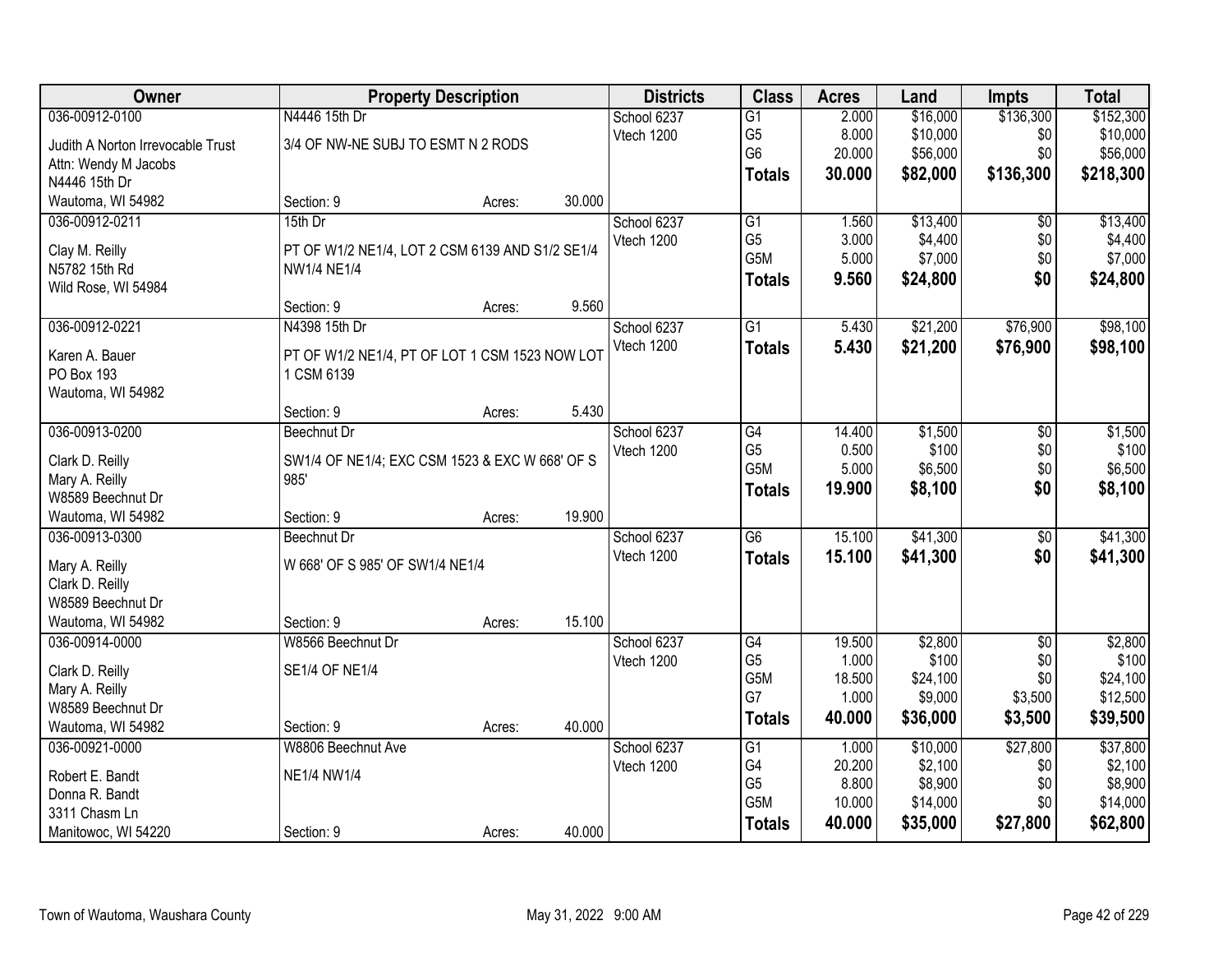| Owner                 |                                               | <b>Property Description</b> |        | <b>Districts</b> | <b>Class</b>    | <b>Acres</b> | Land     | <b>Impts</b>    | <b>Total</b> |
|-----------------------|-----------------------------------------------|-----------------------------|--------|------------------|-----------------|--------------|----------|-----------------|--------------|
| 036-00922-0100        | W8833 Beechnut Ave                            |                             |        | School 6237      | $\overline{G1}$ | 5.025        | \$20,000 | \$40,000        | \$60,000     |
| Francis L. Martin     | PT OF NW1/4 NW1/4 CSM 855                     |                             |        | Vtech 1200       | <b>Totals</b>   | 5.025        | \$20,000 | \$40,000        | \$60,000     |
| PO Box 165            |                                               |                             |        |                  |                 |              |          |                 |              |
| Fond Du Lac, WI 54936 |                                               |                             |        |                  |                 |              |          |                 |              |
|                       | Section: 9                                    | Acres:                      | 5.025  |                  |                 |              |          |                 |              |
| 036-00922-0200        | W8867 Beechnut Ave                            |                             |        | School 6237      | G1              | 5.000        | \$20,000 | \$25,400        | \$45,400     |
| Dale R. Woodword      | W1/2 NE1/4 NW1/4 NW1/4                        |                             |        | Vtech 1200       | <b>Totals</b>   | 5.000        | \$20,000 | \$25,400        | \$45,400     |
| W8867 Beechnut Dr     |                                               |                             |        |                  |                 |              |          |                 |              |
| Wautoma, WI 54982     |                                               |                             |        |                  |                 |              |          |                 |              |
|                       | Section: 9                                    | Acres:                      | 5.000  |                  |                 |              |          |                 |              |
| 036-00922-0310        | W8897 Beechnut Ave                            |                             |        | School 6237      | $\overline{G1}$ | 3.050        | \$17,400 | \$210,900       | \$228,300    |
| Kevin Pulvermacher    | LOT 1 CSM 4981                                |                             |        | Vtech 1200       | <b>Totals</b>   | 3.050        | \$17,400 | \$210,900       | \$228,300    |
| Jennifer Pulvermacher |                                               |                             |        |                  |                 |              |          |                 |              |
| W8897 Beechnut Ave    |                                               |                             |        |                  |                 |              |          |                 |              |
| Wautoma, WI 54982     | Section: 9                                    | Acres:                      | 3.050  |                  |                 |              |          |                 |              |
| 036-00922-0320        | W8871 Beechnut Ave                            |                             |        | School 6237      | G1              | 4.000        | \$18,700 | \$127,200       | \$145,900    |
| Peter Fischbach       | PT OF NW1/4 NW1/4, PT OF CSM 856 LOT 2 NOW LO |                             |        | Vtech 1200       | G4              | 3.000        | \$300    | \$0             | \$300        |
| Carol Fischbach       | 2 CSM 4981                                    |                             |        |                  | <b>Totals</b>   | 7.000        | \$19,000 | \$127,200       | \$146,200    |
| <b>PO Box 124</b>     |                                               |                             |        |                  |                 |              |          |                 |              |
| Wautoma, WI 54982     | Section: 9                                    | Acres:                      | 7.000  |                  |                 |              |          |                 |              |
| 036-00922-0410        | <b>Beechnut Ave</b>                           |                             |        | School 6237      | G1              | 1.039        | \$10,200 | \$8,300         | \$18,500     |
| Michael J. Stricker   | PT OF S1/2 NW1/4 NW1/4, LOT 1 CSM 5370        |                             |        | Vtech 1200       | G <sub>6</sub>  | 8.000        | \$22,400 | \$0             | \$22,400     |
| Kari J. Stricker      |                                               |                             |        |                  | <b>Totals</b>   | 9.039        | \$32,600 | \$8,300         | \$40,900     |
| N3135 County Rd K     |                                               |                             |        |                  |                 |              |          |                 |              |
| Jefferson, WI 53549   | Section: 9                                    | Acres:                      | 9.039  |                  |                 |              |          |                 |              |
| 036-00922-0510        | W8805 Beechnut Ave                            |                             |        | School 6237      | $\overline{G1}$ | 3.099        | \$17,500 | \$17,000        | \$34,500     |
| Gary Lebouton         | PT OF NW1/4 NW1/4, LOT 1 CSM 1428 & LOT 2 CSM |                             |        | Vtech 1200       | G <sub>6</sub>  | 7.969        | \$20,700 | \$0             | \$20,700     |
| Anne Lebouton         | 5370                                          |                             |        |                  | <b>Totals</b>   | 11.068       | \$38,200 | \$17,000        | \$55,200     |
| W8805 Beechnut Ave    |                                               |                             |        |                  |                 |              |          |                 |              |
| Wautoma, WI 54982     | Section: 9                                    | Acres:                      | 11.068 |                  |                 |              |          |                 |              |
| 036-00923-0100        | Beechnut Ave                                  |                             |        | School 6237      | $\overline{G6}$ | 15.010       | \$39,700 | $\overline{30}$ | \$39,700     |
| John Cox              | PT OF S1/2 NW1/4, LOT 1 CSM #2806             |                             |        | Vtech 1200       | <b>Totals</b>   | 15.010       | \$39,700 | \$0             | \$39,700     |
| Ofuku Cox             |                                               |                             |        |                  |                 |              |          |                 |              |
| 172 Plummer Ct        |                                               |                             |        |                  |                 |              |          |                 |              |
| Neenah, WI 54956      | Section: 9                                    | Acres:                      | 15.010 |                  |                 |              |          |                 |              |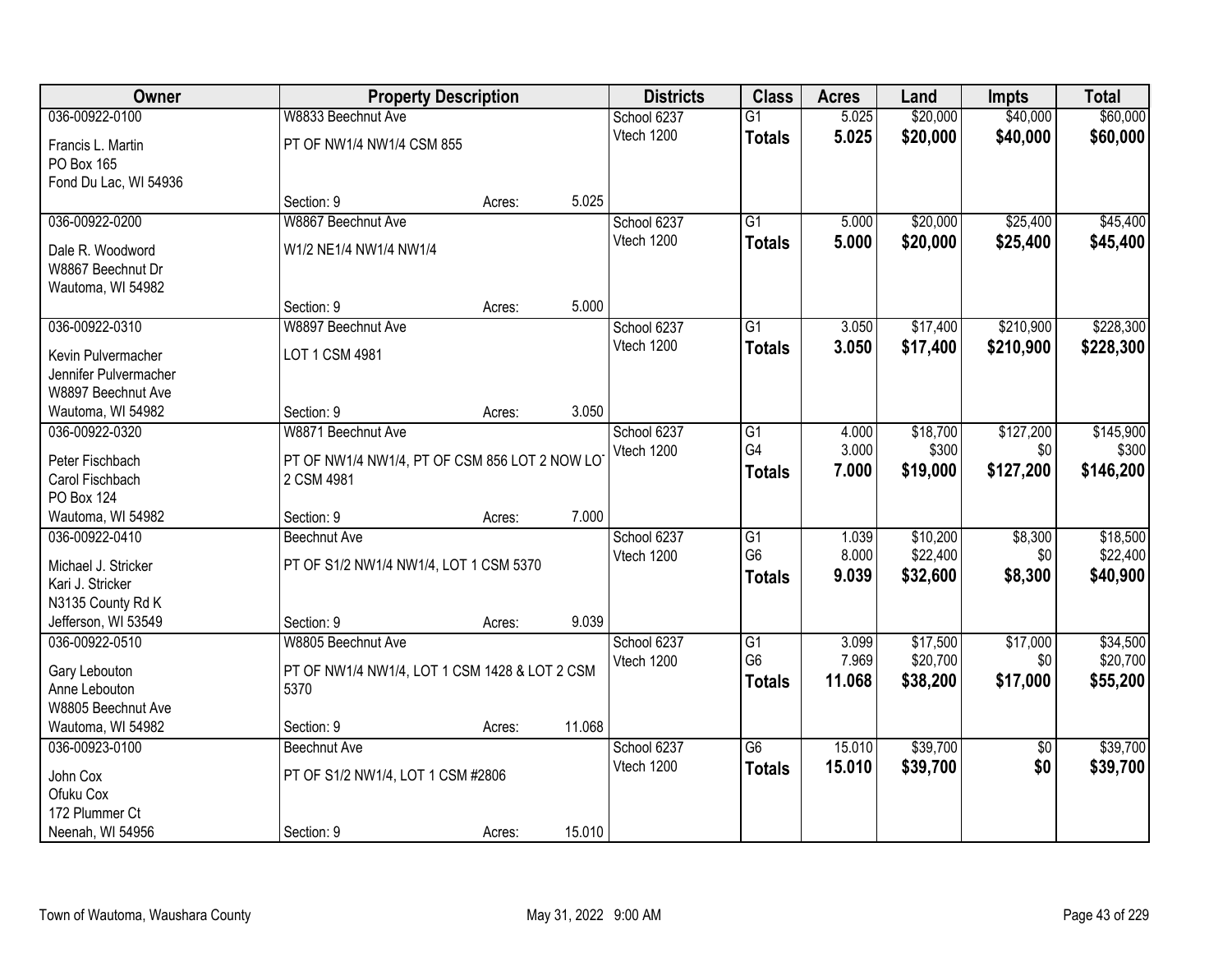| Owner                              |                                   | <b>Property Description</b> |        | <b>Districts</b>          | <b>Class</b>    | <b>Acres</b> | Land     | <b>Impts</b>    | <b>Total</b> |
|------------------------------------|-----------------------------------|-----------------------------|--------|---------------------------|-----------------|--------------|----------|-----------------|--------------|
| 036-00923-0200                     | W8795 Beechnut Ave                |                             |        | School 6237               | $\overline{G1}$ | 10.110       | \$34,800 | \$93,500        | \$128,300    |
| Shannon Buelow                     | LOT 2 CSM 2806                    |                             |        | Vtech 1200                | <b>Totals</b>   | 10.110       | \$34,800 | \$93,500        | \$128,300    |
| Gail Johnson                       |                                   |                             |        |                           |                 |              |          |                 |              |
| 1613 N Star Ct                     |                                   |                             |        |                           |                 |              |          |                 |              |
| New London, WI 54961-2451          | Section: 9                        | Acres:                      | 10.110 |                           |                 |              |          |                 |              |
| 036-00923-0300                     | <b>Beechnut Ave</b>               |                             |        | School 6237               | $\overline{G1}$ | 9.203        | \$32,200 | \$0             | \$32,200     |
| Wade S. Pennau                     | PT OF S1/2 NW1/4, LOT 3 CSM #2806 |                             |        | Vtech 1200                | <b>Totals</b>   | 9.203        | \$32,200 | \$0             | \$32,200     |
| Tammy J. Pennau                    |                                   |                             |        |                           |                 |              |          |                 |              |
| PO Box 834                         |                                   |                             |        |                           |                 |              |          |                 |              |
| Wautoma, WI 54982                  | Section: 9                        | Acres:                      | 9.203  |                           |                 |              |          |                 |              |
| 036-00923-0400                     | Beechnut Dr                       |                             |        | School 6237<br>Vtech 1200 | G4              | 16.700       | \$2,400  | \$0             | \$2,400      |
| Chad R. Reilly                     | PT OF S1/2 NW1/4, LOT 4 CSM #2806 |                             |        |                           | <b>Totals</b>   | 16.700       | \$2,400  | \$0             | \$2,400      |
| N4311 15th Dr                      |                                   |                             |        |                           |                 |              |          |                 |              |
| Wautoma, WI 54982                  | Section: 9                        |                             | 16.700 |                           |                 |              |          |                 |              |
| 036-00923-0500                     | W8589 Beechnut Dr                 | Acres:                      |        | School 6237               | G4              | 5.714        | \$800    | \$0             | \$800        |
|                                    |                                   |                             |        | Vtech 1200                | <b>Totals</b>   | 5.714        | \$800    | \$0             | \$800        |
| Chad R. Reilly                     | PT OF S1/2 NW1/4, LOT 5 CSM #2807 |                             |        |                           |                 |              |          |                 |              |
| N4311 15th Dr<br>Wautoma, WI 54982 |                                   |                             |        |                           |                 |              |          |                 |              |
|                                    | Section: 9                        | Acres:                      | 5.714  |                           |                 |              |          |                 |              |
| 036-00923-0600                     | <b>Beechnut Dr</b>                |                             |        | School 6237               | G4              | 3.913        | \$400    | $\overline{50}$ | \$400        |
|                                    |                                   |                             |        | Vtech 1200                | G5M             | 3.914        | \$5,500  | \$0             | \$5,500      |
| Chad R. Reilly<br>N4311 15th Dr    | PT OF S1/2 NW1/4, LOT 6 CSM #2807 |                             |        |                           | <b>Totals</b>   | 7.827        | \$5,900  | \$0             | \$5,900      |
| Wautoma, WI 54982                  |                                   |                             |        |                           |                 |              |          |                 |              |
|                                    | Section: 9                        | Acres:                      | 7.827  |                           |                 |              |          |                 |              |
| 036-00923-0700                     | N4311 15th Dr                     |                             |        | School 6237               | $\overline{G1}$ | 5.769        | \$22,200 | \$92,900        | \$115,100    |
| Chad R. Reilly                     | PT OF S1/2 NW1/4, LOT 7 CSM #2807 |                             |        | Vtech 1200                | <b>Totals</b>   | 5.769        | \$22,200 | \$92,900        | \$115,100    |
| N4311 15th Dr                      |                                   |                             |        |                           |                 |              |          |                 |              |
| Wautoma, WI 54982                  |                                   |                             |        |                           |                 |              |          |                 |              |
|                                    | Section: 9                        | Acres:                      | 5.769  |                           |                 |              |          |                 |              |
| 036-00924-0210                     | N4363 15th Dr                     |                             |        | School 6237               | $\overline{G1}$ | 1.300        | \$11,800 | \$61,000        | \$72,800     |
| Jason Boulay                       | LOT 1 CSM 4447                    |                             |        | Vtech 1200                | <b>Totals</b>   | 1.300        | \$11,800 | \$61,000        | \$72,800     |
| N4363 15th Dr                      |                                   |                             |        |                           |                 |              |          |                 |              |
| Wautoma, WI 54982                  |                                   |                             |        |                           |                 |              |          |                 |              |
|                                    | Section: 9                        | Acres:                      | 1.300  |                           |                 |              |          |                 |              |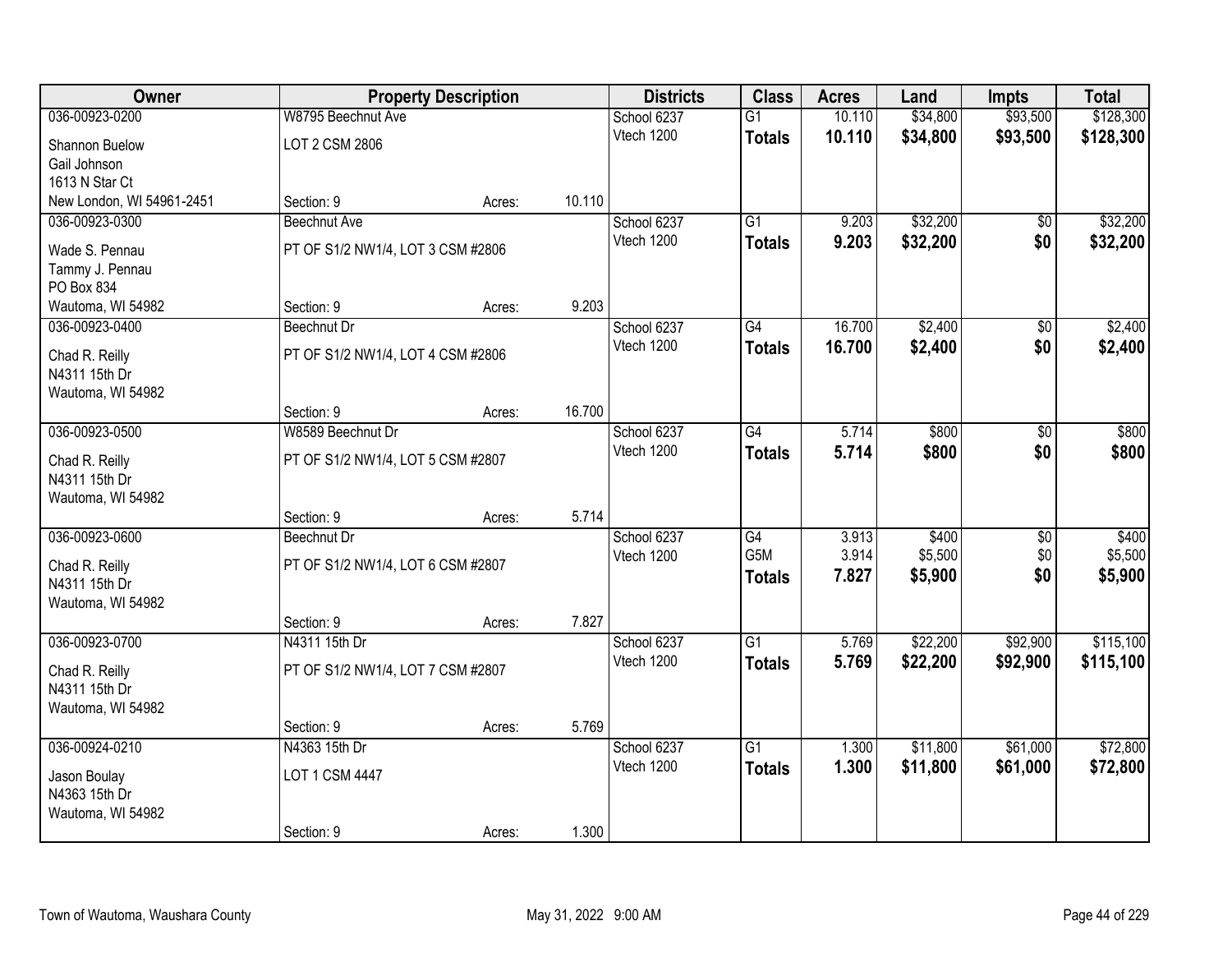| Owner                           |                                    | <b>Property Description</b> |        | <b>Districts</b> | <b>Class</b>    | <b>Acres</b> | Land      | <b>Impts</b>    | <b>Total</b> |
|---------------------------------|------------------------------------|-----------------------------|--------|------------------|-----------------|--------------|-----------|-----------------|--------------|
| 036-00924-0220                  | N4349 15th Dr                      |                             |        | School 6237      | $\overline{G1}$ | 1.710        | \$14,300  | \$137,900       | \$152,200    |
| Michael L. Duncan               | PT SE1/4 OF NW1/4, LOT 2 CSM 4447  |                             |        | Vtech 1200       | <b>Totals</b>   | 1.710        | \$14,300  | \$137,900       | \$152,200    |
| Yvonne E. Duncan                |                                    |                             |        |                  |                 |              |           |                 |              |
| N4349 15th Dr                   |                                    |                             |        |                  |                 |              |           |                 |              |
| Wautoma, WI 54982               | Section: 9                         | Acres:                      | 1.710  |                  |                 |              |           |                 |              |
| 036-00924-0300                  | N4383 15th Dr                      |                             |        | School 6237      | $\overline{G1}$ | 1.972        | \$15,800  | \$96,900        | \$112,700    |
| Daniel J. Schafelke             | PT SE1/4 OF NW1/4; LOT 1 CSM 2561  |                             |        | Vtech 1200       | <b>Totals</b>   | 1.972        | \$15,800  | \$96,900        | \$112,700    |
| N4383 15th Dr                   |                                    |                             |        |                  |                 |              |           |                 |              |
| Wautoma, WI 54982               |                                    |                             |        |                  |                 |              |           |                 |              |
|                                 | Section: 9                         | Acres:                      | 1.972  |                  |                 |              |           |                 |              |
| 036-00924-0400                  | W8725 Beechnut Ave                 |                             |        | School 6237      | G1              | 1.703        | \$14,200  | \$105,500       | \$119,700    |
| James G. Tomasko                | PT OF SE1/4 NW1/4, LOT 2 CSM #2561 |                             |        | Vtech 1200       | <b>Totals</b>   | 1.703        | \$14,200  | \$105,500       | \$119,700    |
| Julie A. Tomasko                |                                    |                             |        |                  |                 |              |           |                 |              |
| W8725 Beechnut Ave              |                                    |                             |        |                  |                 |              |           |                 |              |
| Wautoma, WI 54982               | Section: 9                         | Acres:                      | 1.703  |                  |                 |              |           |                 |              |
| 036-00924-0500                  | W8741 Beechnut Ave                 |                             |        | School 6237      | G1              | 1.702        | \$14,200  | \$167,700       | \$181,900    |
| Wade S. Pennau                  | PT OF SE1/4 NW1/4, LOT 3 CSM #2612 |                             |        | Vtech 1200       | <b>Totals</b>   | 1.702        | \$14,200  | \$167,700       | \$181,900    |
| Tammy J. Pennau                 |                                    |                             |        |                  |                 |              |           |                 |              |
| PO Box 834                      |                                    |                             |        |                  |                 |              |           |                 |              |
| Wautoma, WI 54982               | Section: 9                         | Acres:                      | 1.702  |                  |                 |              |           |                 |              |
| 036-00924-0600                  | Beechnut Ave                       |                             |        | School 6237      | $\overline{G1}$ | 1.702        | \$14,200  | $\overline{50}$ | \$14,200     |
| Wade S. Pennau                  | PT OF SE1/4 NW1/4, LOT 4 CSM #2612 |                             |        | Vtech 1200       | <b>Totals</b>   | 1.702        | \$14,200  | \$0             | \$14,200     |
| Tammy J. Pennau                 |                                    |                             |        |                  |                 |              |           |                 |              |
| PO Box 834                      |                                    |                             |        |                  |                 |              |           |                 |              |
| Wautoma, WI 54982               | Section: 9                         | Acres:                      | 1.702  |                  |                 |              |           |                 |              |
| 036-00931-0000                  | $15th$ Dr                          |                             |        | School 6237      | G6              | 40.000       | \$112,000 | $\overline{50}$ | \$112,000    |
| <b>Robert Rauch</b>             | <b>NE1/4 OF SW1/4</b>              |                             |        | Vtech 1200       | <b>Totals</b>   | 40.000       | \$112,000 | \$0             | \$112,000    |
| <b>Richard Romanshek</b>        |                                    |                             |        |                  |                 |              |           |                 |              |
| PO Box 240076                   |                                    |                             |        |                  |                 |              |           |                 |              |
| Milwaukee, WI 53224             | Section: 9                         | Acres:                      | 40.000 |                  |                 |              |           |                 |              |
| 036-00932-0000                  | $15th$ Dr                          |                             |        | School 6237      | $\overline{G4}$ | 40.120       | \$5,700   | $\overline{50}$ | \$5,700      |
|                                 |                                    |                             |        | Vtech 1200       | <b>Totals</b>   | 40.120       | \$5,700   | \$0             | \$5,700      |
| Chad R. Reilly<br>N4311 15th Dr | NW1/4 OF SW1/4, NOW LOT 3 CSM 5778 |                             |        |                  |                 |              |           |                 |              |
| Wautoma, WI 54982               |                                    |                             |        |                  |                 |              |           |                 |              |
|                                 | Section: 9                         | Acres:                      | 40.120 |                  |                 |              |           |                 |              |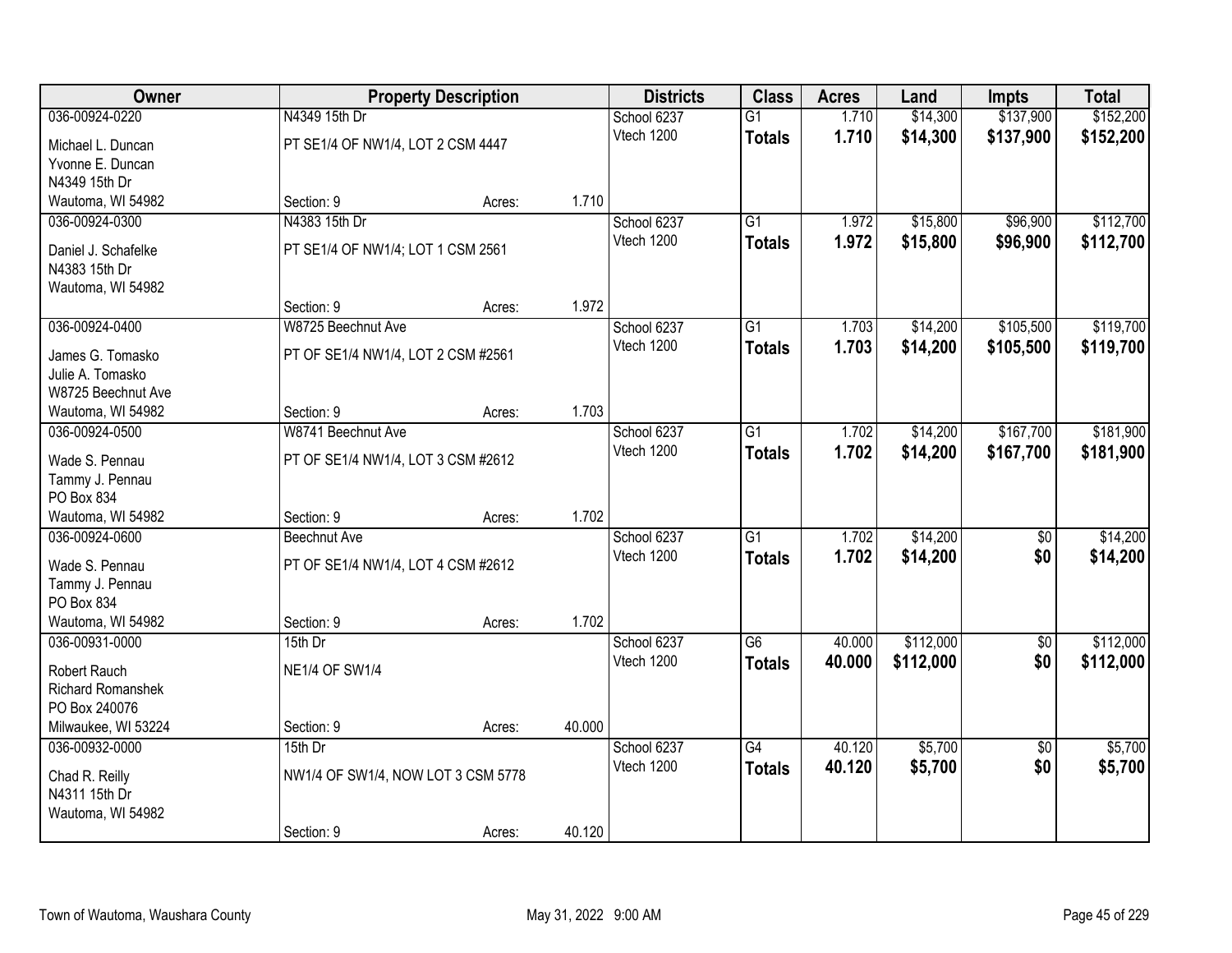| Owner                                                                                         | <b>Property Description</b>                                            |        |        | <b>Districts</b>          | <b>Class</b>                                 | <b>Acres</b>                       | Land                                     | <b>Impts</b>                  | <b>Total</b>                             |
|-----------------------------------------------------------------------------------------------|------------------------------------------------------------------------|--------|--------|---------------------------|----------------------------------------------|------------------------------------|------------------------------------------|-------------------------------|------------------------------------------|
| 036-00933-0000                                                                                | 15th Dr                                                                |        |        | School 6237               | $\overline{G6}$                              | 40.040                             | \$112,100                                | $\overline{50}$               | \$112,100                                |
| Rauch Romanshek<br>9401 W Brown Deer Rd<br>Milwaukee, WI 53224                                | SW1/4 OF SW1/4, NOW LOT 2 CSM 5778 & EAS &<br>SUBJ TO EAS V825 P234    |        |        | Vtech 1200                | <b>Totals</b>                                | 40.040                             | \$112,100                                | \$0                           | \$112,100                                |
|                                                                                               | Section: 9                                                             | Acres: | 40.040 |                           |                                              |                                    |                                          |                               |                                          |
| 036-00934-0000                                                                                | 15th Dr                                                                |        |        | School 6237               | $\overline{G6}$                              | 40.000                             | \$112,000                                | $\sqrt{$0}$                   | \$112,000                                |
| <b>Robert Rauch</b><br><b>Richard Romanshek</b><br>PO Box 240076                              | SE1/4 OF SW1/4                                                         |        |        | Vtech 1200                | <b>Totals</b>                                | 40.000                             | \$112,000                                | \$0                           | \$112,000                                |
| Milwaukee, WI 53224                                                                           | Section: 9                                                             | Acres: | 40.000 |                           |                                              |                                    |                                          |                               |                                          |
| 036-00941-0100<br>Mary Ann Reilly<br>Clark D. Reilly<br>W8589 Beechnut Dr                     | W8589 Beechnut Dr<br>N1/2 OF NE1/4 OF SE1/4                            |        |        | School 6237<br>Vtech 1200 | G1<br>G <sub>6</sub><br><b>Totals</b>        | 4.000<br>16.000<br>20.000          | \$18,700<br>\$44,800<br>\$63,500         | \$173,800<br>\$0<br>\$173,800 | \$192,500<br>\$44,800<br>\$237,300       |
| Wautoma, WI 54982                                                                             | Section: 9                                                             | Acres: | 20.000 |                           |                                              |                                    |                                          |                               |                                          |
| 036-00941-0200<br>Donna J. Gunderson<br>James A. Gunderson<br>N4204 15th Dr                   | 15th Dr<br>S1/2 OF NE1/4 OF SE1/4                                      |        |        | School 6237<br>Vtech 1200 | $\overline{G4}$<br>G5M<br><b>Totals</b>      | 8.000<br>12.000<br>20.000          | \$600<br>\$16,800<br>\$17,400            | \$0<br>\$0<br>\$0             | \$600<br>\$16,800<br>\$17,400            |
| Wautoma, WI 54982                                                                             | Section: 9                                                             | Acres: | 20.000 |                           |                                              |                                    |                                          |                               |                                          |
| 036-00942-0100<br>Mary A. Reilly<br>Clark D. Reilly<br>W8589 Beechnut Dr<br>Wautoma, WI 54982 | 15th Dr<br>N1/2 OF NW1/4 OF SE1/4<br>Section: 9                        | Acres: | 20.000 | School 6237<br>Vtech 1200 | G4<br>G <sub>5</sub><br>G5M<br><b>Totals</b> | 10.600<br>0.400<br>9.000<br>20.000 | \$1,100<br>\$100<br>\$12,600<br>\$13,800 | \$0<br>\$0<br>\$0<br>\$0      | \$1,100<br>\$100<br>\$12,600<br>\$13,800 |
| 036-00942-0200                                                                                | N4204 15th Dr                                                          |        |        | School 6237               | $\overline{G1}$                              | 8.760                              | \$30,900                                 | \$201,500                     | \$232,400                                |
| James A. Gunderson<br>Donna J. Gunderson<br>N4204 15th Dr                                     | S1/2 OF NW1/4 OF SE1/4 LESS CSM 1442                                   |        |        | Vtech 1200                | <b>Totals</b>                                | 8.760                              | \$30,900                                 | \$201,500                     | \$232,400                                |
| Wautoma, WI 54982                                                                             | Section: 9                                                             | Acres: | 8.760  |                           |                                              |                                    |                                          |                               |                                          |
| 036-00942-0210<br>Joseph P. Romanshek<br>N4245 15th Dr<br>Wautoma, WI 54982                   | N4245 15th Dr<br>PT OF S1/2 NW-SE W OF RD LOT 1 CSM 1442<br>Section: 9 | Acres: | 3.470  | School 6237<br>Vtech 1200 | $\overline{G1}$<br><b>Totals</b>             | 3.470<br>3.470                     | \$17,900<br>\$17,900                     | \$122,000<br>\$122,000        | \$139,900<br>\$139,900                   |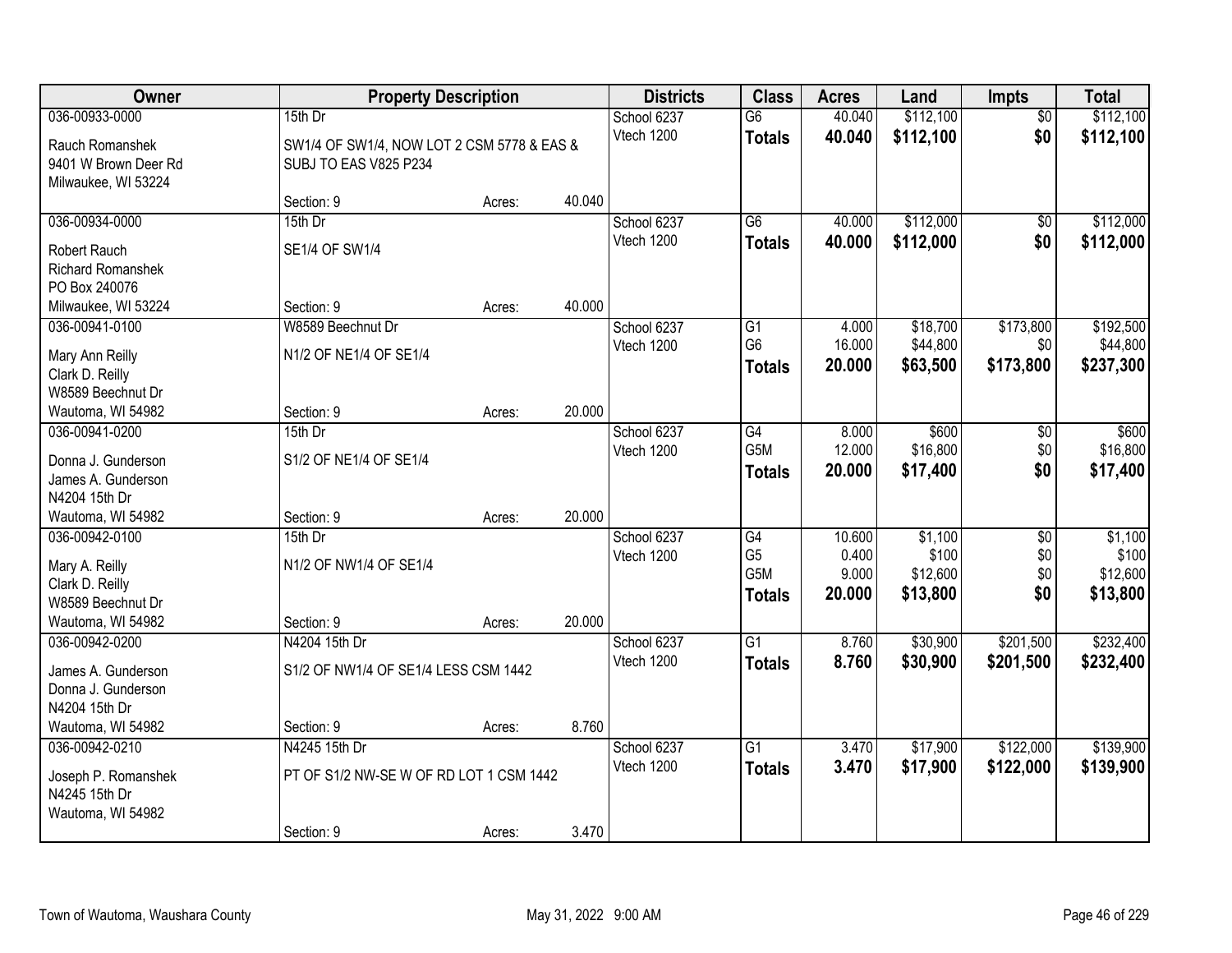| Owner                  |                                   | <b>Property Description</b> |        | <b>Districts</b> | <b>Class</b>    | <b>Acres</b> | Land       | <b>Impts</b> | <b>Total</b> |
|------------------------|-----------------------------------|-----------------------------|--------|------------------|-----------------|--------------|------------|--------------|--------------|
| 036-00942-0220         | N4235 15th Dr                     |                             |        | School 6237      | $\overline{G1}$ | 4.300        | \$19,000   | \$116,200    | \$135,200    |
| Roger A. Duncan        | <b>LOT 2 CSM 1442</b>             |                             |        | Vtech 1200       | <b>Totals</b>   | 4.300        | \$19,000   | \$116,200    | \$135,200    |
| N4235 15th Dr          |                                   |                             |        |                  |                 |              |            |              |              |
| Wautoma, WI 54982      |                                   |                             |        |                  |                 |              |            |              |              |
|                        | Section: 9                        | Acres:                      | 4.300  |                  |                 |              |            |              |              |
| 036-00942-0230         | N4223 15th Dr                     |                             |        | School 6237      | $\overline{G1}$ | 3.470        | \$17,900   | \$75,200     | \$93,100     |
| Christopher Bahr       | PT NW1/4 OF SE1/4, LOT 3 CSM 1442 |                             |        | Vtech 1200       | <b>Totals</b>   | 3.470        | \$17,900   | \$75,200     | \$93,100     |
| N4223 15th Dr          |                                   |                             |        |                  |                 |              |            |              |              |
| Wautoma, WI 54982-5217 |                                   |                             |        |                  |                 |              |            |              |              |
|                        | Section: 9                        | Acres:                      | 3.470  |                  |                 |              |            |              |              |
| 036-00943-0100         | 15th Dr                           |                             |        | School 6237      | W <sub>6</sub>  | 1.340        | ( \$3,800) | \$0          | \$0          |
| Gunderson Bros, LLC    | PT OF SW SE N&E OF HWY            |                             |        | Vtech 1200       | <b>Totals</b>   | 1.340        | \$0        | \$0          | \$0          |
| N4204 15th Dr          |                                   |                             |        |                  |                 |              |            |              |              |
| Wautoma, WI 54982      |                                   |                             |        |                  |                 |              |            |              |              |
|                        | Section: 9                        | Acres:                      | 1.340  |                  |                 |              |            |              |              |
| 036-00943-0210         | N4181 15th Dr                     |                             |        | School 6237      | G1              | 19.062       | \$57,600   | \$159,500    | \$217,100    |
| Michael R. Palmer      | PT OF SW SE                       |                             |        | Vtech 1200       | <b>Totals</b>   | 19.062       | \$57,600   | \$159,500    | \$217,100    |
| Elaine M. Thompson     |                                   |                             |        |                  |                 |              |            |              |              |
| N4181 15th Dr          |                                   |                             |        |                  |                 |              |            |              |              |
| Wautoma, WI 54982      | Section: 9                        | Acres:                      | 19.062 |                  |                 |              |            |              |              |
| 036-00943-0400         | W8642 Bighorn Ave                 |                             |        | School 6237      | $\overline{G1}$ | 9.875        | \$34,100   | \$200        | \$34,300     |
| Brian J. Hansen        | PT OF SW SE                       |                             |        | Vtech 1200       | <b>Totals</b>   | 9.875        | \$34,100   | \$200        | \$34,300     |
| 8401 N Fox Croft Ln    |                                   |                             |        |                  |                 |              |            |              |              |
| Fox Point, WI 53217    |                                   |                             |        |                  |                 |              |            |              |              |
|                        | Section: 9                        | Acres:                      | 9.875  |                  |                 |              |            |              |              |
| 036-00943-0500         | <b>Bighorn Ave</b>                |                             |        | School 6237      | $\overline{G1}$ | 1.500        | \$13,000   | $\sqrt{6}$   | \$13,000     |
| Brian J. Hansen        | PT OF SW-SE                       |                             |        | Vtech 1200       | <b>Totals</b>   | 1.500        | \$13,000   | \$0          | \$13,000     |
| 8401 N Fox Croft Ln    |                                   |                             |        |                  |                 |              |            |              |              |
| Fox Point, WI 53217    |                                   |                             |        |                  |                 |              |            |              |              |
|                        | Section: 9                        | Acres:                      | 1.500  |                  |                 |              |            |              |              |
| 036-00943-0610         | W8634 Bighorn Ave                 |                             |        | School 6237      | $\overline{G1}$ | 1.000        | \$10,000   | \$83,400     | \$93,400     |
| Laura L. Araiza        | LOT 1 CSM 2705                    |                             |        | Vtech 1200       | <b>Totals</b>   | 1.000        | \$10,000   | \$83,400     | \$93,400     |
| W8634 Bighorn Ave      |                                   |                             |        |                  |                 |              |            |              |              |
| Wautoma, WI 54982      |                                   |                             |        |                  |                 |              |            |              |              |
|                        | Section: 9                        | Acres:                      | 1.000  |                  |                 |              |            |              |              |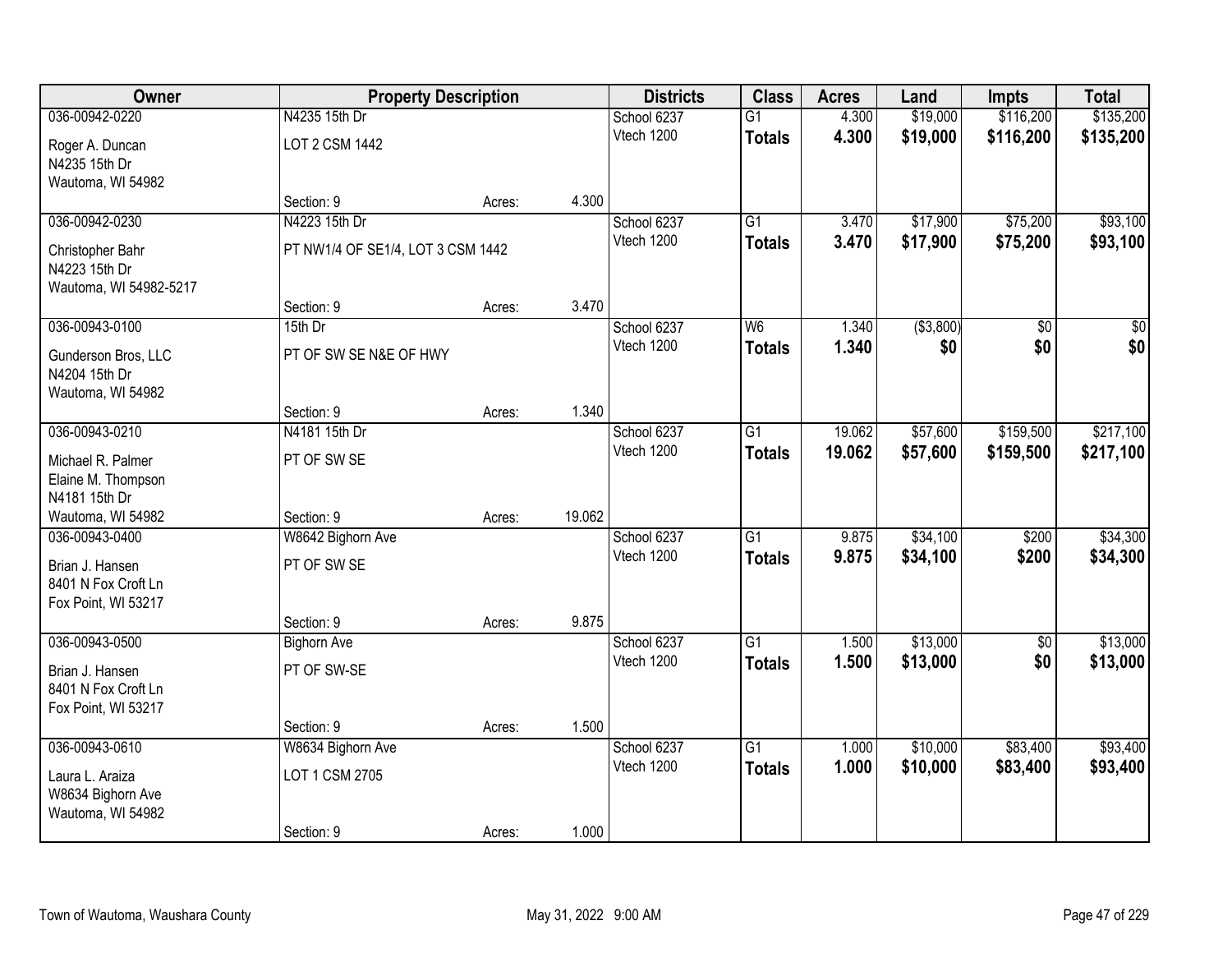| Owner                              |                                               | <b>Property Description</b> |        | <b>Districts</b>          | <b>Class</b>                      | <b>Acres</b>     | Land                   | <b>Impts</b>           | <b>Total</b>         |
|------------------------------------|-----------------------------------------------|-----------------------------|--------|---------------------------|-----------------------------------|------------------|------------------------|------------------------|----------------------|
| 036-00943-0620                     | W8630 Bighorn Ave                             |                             |        | School 6237               | $\overline{G1}$                   | 6.690            | \$24,900               | \$63,400               | \$88,300             |
| Jane I. Holick                     | PART OF SW1/4 SE1/4 LOT 2 CSM 2705            |                             |        | Vtech 1200                | <b>Totals</b>                     | 6.690            | \$24,900               | \$63,400               | \$88,300             |
| W8630 Bighorn Ave                  |                                               |                             |        |                           |                                   |                  |                        |                        |                      |
| Wautoma, WI 54982                  |                                               |                             |        |                           |                                   |                  |                        |                        |                      |
|                                    | Section: 9                                    | Acres:                      | 6.690  |                           |                                   |                  |                        |                        |                      |
| 036-00944-0100                     | 15th Dr                                       |                             |        | School 6237               | G4                                | 9.562            | \$1,000                | $\overline{50}$        | \$1,000              |
| Gunderson Bros, LLC                | PT OF SE1/4 SE1/4 LYING NELY OF 15TH AVE      |                             |        | Vtech 1200                | G <sub>5</sub><br>W <sub>6</sub>  | 1.000<br>22.000  | \$100<br>(\$61,600)    | \$0<br>\$0             | \$100<br>\$0         |
| N4204 15th Dr                      |                                               |                             |        |                           | <b>Totals</b>                     | 32.562           | \$1,100                | \$0                    | \$1,100              |
| Wautoma, WI 54982                  |                                               |                             |        |                           |                                   |                  |                        |                        |                      |
|                                    | Section: 9                                    | Acres:                      | 32.562 |                           |                                   |                  |                        |                        |                      |
| 036-00944-0200                     | N4123 15th Dr                                 |                             |        | School 6237               | $\overline{G1}$                   | 5.960            | \$22,800               | \$113,400              | \$136,200            |
| Connie L. Decker                   | LOT 1 CSM 5190                                |                             |        | Vtech 1200                | <b>Totals</b>                     | 5.960            | \$22,800               | \$113,400              | \$136,200            |
| 205 Maple Dr                       |                                               |                             |        |                           |                                   |                  |                        |                        |                      |
| Mount Horeb, WI 53572-5223         |                                               |                             |        |                           |                                   |                  |                        |                        |                      |
|                                    | Section: 9                                    | Acres:                      | 5.960  |                           |                                   |                  |                        |                        |                      |
| 036-01021-0100                     | N4463 County Rd MM                            |                             |        | School 6237               | G1                                | 2.000            | \$16,000               | \$118,300              | \$134,300            |
| J Lowell Smith                     | NE COR OF NE1/4 OF NW1/4 2 ACRES & ROW CSM    |                             |        | Vtech 1200                | <b>Totals</b>                     | 2.000            | \$16,000               | \$118,300              | \$134,300            |
| N4463 County Rd Mm                 | 923 LOT 1                                     |                             |        |                           |                                   |                  |                        |                        |                      |
| Wautoma, WI 54982                  |                                               |                             |        |                           |                                   |                  |                        |                        |                      |
|                                    | Section: 10                                   | Acres:                      | 2.000  |                           |                                   |                  |                        |                        |                      |
| 036-01021-0200                     | County Rd MM                                  |                             |        | School 6237               | $\overline{G5}$<br>G <sub>6</sub> | 18.000<br>20.000 | \$22,500<br>\$56,000   | $\overline{30}$        | \$22,500             |
| Robert F. Motola                   | NE1/4 OF NW1/4 EXC 2 A IN NE COR INCLUDES ROW |                             |        | Vtech 1200                |                                   | 38.000           | \$78,500               | \$0<br>\$0             | \$56,000<br>\$78,500 |
| 18930 W Norwood Dr                 |                                               |                             |        |                           | <b>Totals</b>                     |                  |                        |                        |                      |
| New Berlin, WI 53146               |                                               |                             |        |                           |                                   |                  |                        |                        |                      |
|                                    | Section: 10                                   | Acres:                      | 38.000 |                           |                                   |                  |                        |                        |                      |
| 036-01022-0000                     | W8412 Beechnut Ave                            |                             |        | School 6237<br>Vtech 1200 | $\overline{G6}$<br>W <sub>6</sub> | 0.900<br>39.100  | \$2,500<br>(\$109,500) | $\overline{60}$<br>\$0 | \$2,500<br>\$0       |
| Harold J Eichstadt Survivors Trust | <b>NW1/4 OF NW1/4</b>                         |                             |        |                           | <b>Totals</b>                     | 40.000           | \$2,500                | \$0                    | \$2,500              |
| 631 Hazel St Apt 502               |                                               |                             |        |                           |                                   |                  |                        |                        |                      |
| Oshkosh, WI 54901                  |                                               |                             |        |                           |                                   |                  |                        |                        |                      |
|                                    | Section: 10                                   | Acres:                      | 40.000 |                           |                                   |                  |                        |                        |                      |
| 036-01023-0000                     | Beechnut Ave                                  |                             |        | School 6237<br>Vtech 1200 | $\overline{G6}$<br>W <sub>6</sub> | 0.100<br>39.900  | \$300<br>(\$111,700)   | $\overline{50}$<br>\$0 | \$300<br>\$0         |
| Harold J Eichstadt Survivors Trust | <b>SW1/4 OF NW1/4</b>                         |                             |        |                           | <b>Totals</b>                     | 40.000           | \$300                  | \$0                    | \$300                |
| 631 Hazel St Apt 502               |                                               |                             |        |                           |                                   |                  |                        |                        |                      |
| Oshkosh, WI 54901                  |                                               |                             |        |                           |                                   |                  |                        |                        |                      |
|                                    | Section: 10                                   | Acres:                      | 40.000 |                           |                                   |                  |                        |                        |                      |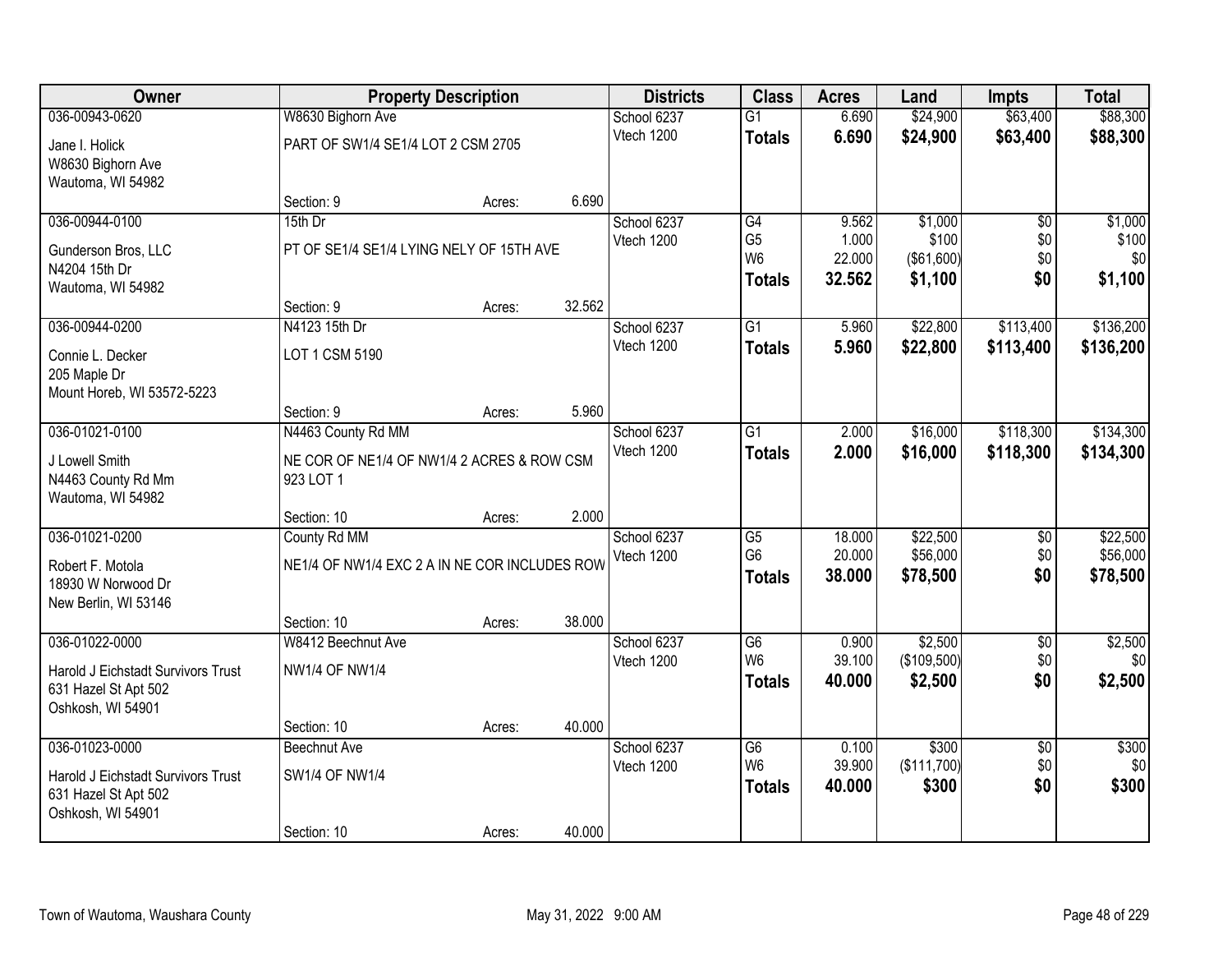| Owner                     |                                      | <b>Property Description</b> |        | <b>Districts</b> | <b>Class</b>    | <b>Acres</b> | Land        | <b>Impts</b>    | <b>Total</b> |
|---------------------------|--------------------------------------|-----------------------------|--------|------------------|-----------------|--------------|-------------|-----------------|--------------|
| 036-01024-0000            | N4311 County Rd MM                   |                             |        | School 6237      | $\overline{G1}$ | 2.000        | \$16,000    | \$75,800        | \$91,800     |
| Mary L. Bolich et al      | SE1/4 NW1/4                          |                             |        | Vtech 1200       | G <sub>5</sub>  | 1.000        | \$700       | \$0             | \$700        |
| c/o Frederick E. Gellerup |                                      |                             |        |                  | W8              | 37.000       | (\$103,600) | \$0             | \$0          |
| N4311 County Rd Mm        |                                      |                             |        |                  | <b>Totals</b>   | 40.000       | \$16,700    | \$75,800        | \$92,500     |
| Wautoma, WI 54982         | Section: 10                          | Acres:                      | 40.000 |                  |                 |              |             |                 |              |
| 036-01031-0100            | W8379 Beechnut Dr                    |                             |        | School 6237      | G1              | 2.000        | \$16,000    | \$313,500       | \$329,500    |
|                           |                                      |                             |        | Vtech 1200       | G4              | 7.800        | \$800       | \$0             | \$800        |
| Bruce A. Niedermeier      | PT OF NE1/4 OF SW1/4, LOT 5 CSM 5359 |                             |        |                  | G <sub>5</sub>  | 0.250        | \$100       | \$0             | \$100        |
| Nadiya Niedermeier        |                                      |                             |        |                  | <b>Totals</b>   | 10.050       | \$16,900    | \$313,500       | \$330,400    |
| W8379 Beechnut Dr         |                                      |                             |        |                  |                 |              |             |                 |              |
| Wautoma, WI 54982         | Section: 10                          | Acres:                      | 10.050 |                  |                 |              |             |                 |              |
| 036-01031-0200            | <b>Beechnut Dr</b>                   |                             |        | School 6237      | G4              | 9.800        | \$1,400     | \$0             | \$1,400      |
| Bruce A. Niedermeier      | PT OF NE1/4 OF SW1/4, LOT 6 CSM 5359 |                             |        | Vtech 1200       | G <sub>5</sub>  | 0.250        | \$100       | \$0             | \$100        |
| W8379 Beechnut Dr         |                                      |                             |        |                  | <b>Totals</b>   | 10.050       | \$1,500     | \$0             | \$1,500      |
| Wautoma, WI 54982         |                                      |                             |        |                  |                 |              |             |                 |              |
|                           | Section: 10                          | Acres:                      | 10.050 |                  |                 |              |             |                 |              |
| 036-01031-0300            | County Rd MM                         |                             |        | School 6237      | G4              | 9.030        | \$1,300     | \$0             | \$1,300      |
|                           |                                      |                             |        | Vtech 1200       | G <sub>5</sub>  | 1.000        | \$100       | \$0             | \$100        |
| Bruce A. Niedermeier      | PT OF NE1/4 OF SW1/4, LOT 7 CSM 5359 |                             |        |                  | <b>Totals</b>   | 10.030       | \$1,400     | \$0             | \$1,400      |
| W8379 Beechnut Dr         |                                      |                             |        |                  |                 |              |             |                 |              |
| Wautoma, WI 54982         |                                      |                             |        |                  |                 |              |             |                 |              |
|                           | Section: 10                          | Acres:                      | 10.030 |                  |                 |              |             |                 |              |
| 036-01031-0400            | N4233 County Rd MM                   |                             |        | School 6237      | $\overline{G1}$ | 3.250        | \$17,700    | \$141,600       | \$159,300    |
| Scott Kerr                | PT OF NE1/4 OF SW1/4, LOT 8 CSM 5359 |                             |        | Vtech 1200       | G4              | 6.320        | \$900       | \$0             | \$900        |
| <b>Bonnie Kerr</b>        |                                      |                             |        |                  | G <sub>5</sub>  | 0.500        | \$100       | \$0             | \$100        |
| N4233 County Rd Mm        |                                      |                             |        |                  | <b>Totals</b>   | 10.070       | \$18,700    | \$141,600       | \$160,300    |
| Wautoma, WI 54982         | Section: 10                          | Acres:                      | 10.070 |                  |                 |              |             |                 |              |
| 036-01032-0100            | Beechnut Dr                          |                             |        | School 6237      | $\overline{G4}$ | 9.800        | \$1,400     | $\sqrt{6}$      | \$1,400      |
|                           |                                      |                             |        | Vtech 1200       | G <sub>5</sub>  | 0.230        | \$100       | \$0             | \$100        |
| Bruce A. Niedermeier      | PT OF NW1/4 OF SW1/4, LOT 1 CSM 5358 |                             |        |                  | <b>Totals</b>   | 10.030       | \$1,500     | \$0             | \$1,500      |
| W8379 Beechnut Dr         |                                      |                             |        |                  |                 |              |             |                 |              |
| Wautoma, WI 54982         |                                      |                             |        |                  |                 |              |             |                 |              |
|                           | Section: 10                          | Acres:                      | 10.030 |                  |                 |              |             |                 |              |
| 036-01032-0200            | <b>Beechnut Dr</b>                   |                             |        | School 6237      | G4              | 9.800        | \$1,400     | $\overline{50}$ | \$1,400      |
| Bruce A. Niedermeier      | PT OF NW1/4 OF SW1/4, LOT 2 CSM 5358 |                             |        | Vtech 1200       | G <sub>5</sub>  | 0.240        | \$100       | \$0             | \$100        |
| W8379 Beechnut Dr         |                                      |                             |        |                  | <b>Totals</b>   | 10.040       | \$1,500     | \$0             | \$1,500      |
| Wautoma, WI 54982         |                                      |                             |        |                  |                 |              |             |                 |              |
|                           | Section: 10                          | Acres:                      | 10.040 |                  |                 |              |             |                 |              |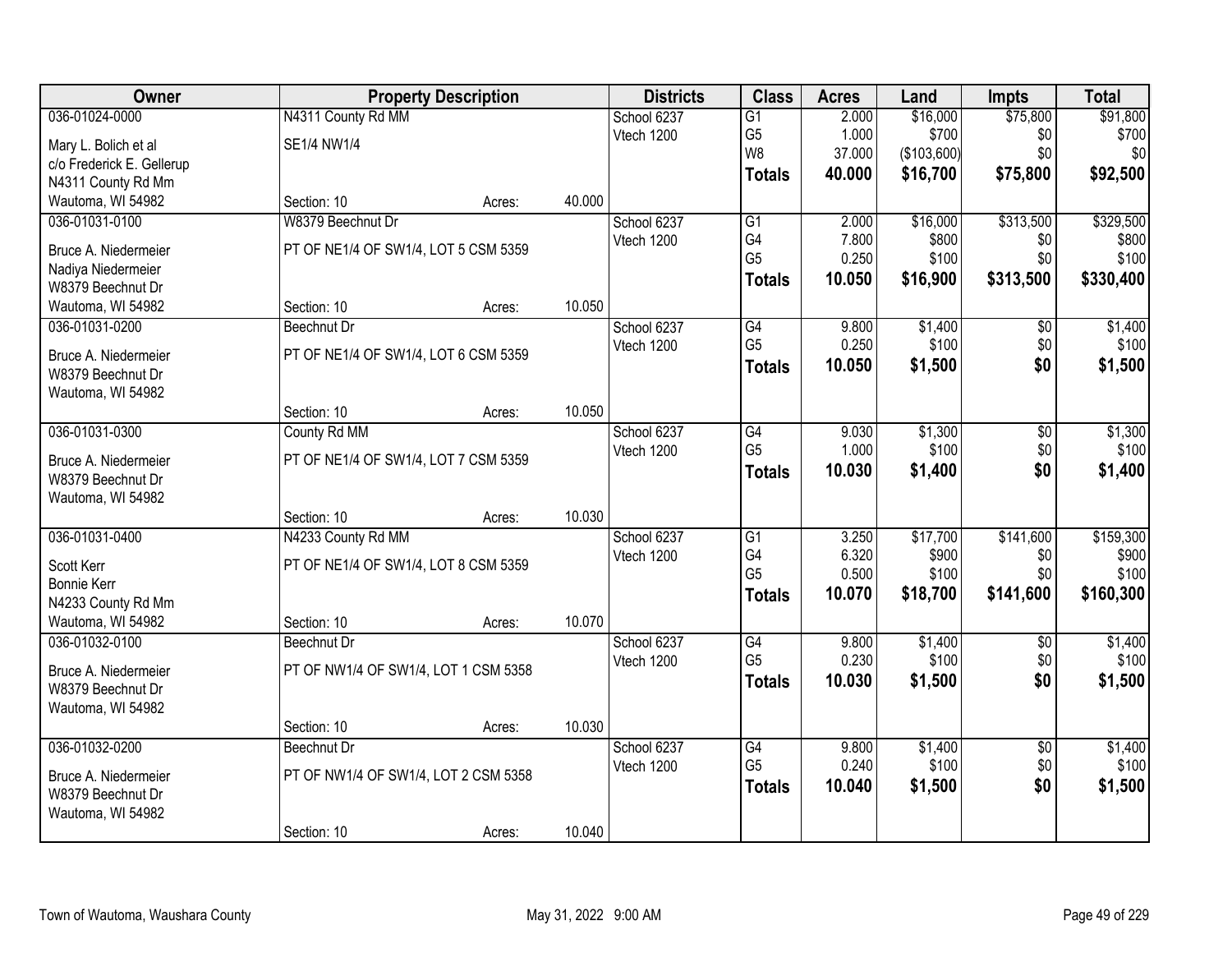| Owner                                |                                                 | <b>Property Description</b> |         | <b>Districts</b> | <b>Class</b>    | <b>Acres</b> | Land        | <b>Impts</b>    | <b>Total</b>    |
|--------------------------------------|-------------------------------------------------|-----------------------------|---------|------------------|-----------------|--------------|-------------|-----------------|-----------------|
| 036-01032-0300                       | <b>Beechnut Dr</b>                              |                             |         | School 6237      | $\overline{G4}$ | 9.800        | \$1,400     | $\sqrt{$0}$     | \$1,400         |
| Bruce A. Niedermeier                 | PT OF NW1/4 OF SW1/4, LOT 3 CSM 5358            |                             |         | Vtech 1200       | G <sub>5</sub>  | 0.240        | \$100       | \$0             | \$100           |
| W8379 Beechnut Dr                    |                                                 |                             |         |                  | <b>Totals</b>   | 10.040       | \$1,500     | \$0             | \$1,500         |
| Wautoma, WI 54982                    |                                                 |                             |         |                  |                 |              |             |                 |                 |
|                                      | Section: 10                                     | Acres:                      | 10.040  |                  |                 |              |             |                 |                 |
| 036-01032-0400                       | <b>Beechnut Dr</b>                              |                             |         | School 6237      | G4              | 9.800        | \$1,400     | \$0             | \$1,400         |
| Bruce A. Niedermeier                 | PT OF NW1/4 OF SW1/4, LOT 4 CSM 5358            |                             |         | Vtech 1200       | G <sub>5</sub>  | 0.240        | \$100       | \$0             | \$100           |
| W8379 Beechnut Dr                    |                                                 |                             |         |                  | <b>Totals</b>   | 10.040       | \$1,500     | \$0             | \$1,500         |
| Wautoma, WI 54982                    |                                                 |                             |         |                  |                 |              |             |                 |                 |
|                                      | Section: 10                                     | Acres:                      | 10.040  |                  |                 |              |             |                 |                 |
| 036-01033-0100                       | N4024 15th Dr                                   |                             |         | School 6237      | $\overline{G1}$ | 1.000        | \$10,000    | \$51,700        | \$61,700        |
| <b>Valinenity Trust</b>              | W1/2 SE1/4 SW1/4, SW1/4 SW1/4 & NW1/4 NW1/4 SEC |                             |         | Vtech 1200       | G <sub>5</sub>  | 57.960       | \$81,700    | \$0             | \$81,700        |
| N4024 15th Dr                        | 15, PT LOT 1 CSM 5148, NOW LOT 1 CSM 5162       |                             |         |                  | G <sub>6</sub>  | 42.000       | \$117,600   | \$0             | \$117,600       |
| Wautoma, WI 54982                    |                                                 |                             |         |                  | <b>Totals</b>   | 100.960      | \$209,300   | \$51,700        | \$261,000       |
|                                      | Section: 10                                     | Acres:                      | 100.960 |                  |                 |              |             |                 |                 |
| 036-01034-0100                       | County Rd MM                                    |                             |         | School 6237      | G4              | 19.250       | \$2,000     | \$0             | \$2,000         |
| James J. Mathe                       | E1/2 SE1/4 SW1/4, PT LOT 1 CSM 5148, NOW LOT 2  |                             |         | Vtech 1200       | G <sub>5</sub>  | 1.000        | \$100       | \$0             | \$100           |
| Robyn Mathe                          | <b>CSM 5162</b>                                 |                             |         |                  | <b>Totals</b>   | 20.250       | \$2,100     | \$0             | \$2,100         |
| 42400 Dean Forest Ct                 |                                                 |                             |         |                  |                 |              |             |                 |                 |
| Leonardtown, MD 20650-3650           | Section: 10                                     | Acres:                      | 20.250  |                  |                 |              |             |                 |                 |
| 036-01041-0000                       | County Rd MM                                    |                             |         | School 6237      | $\overline{W6}$ | 40.000       | (\$112,000) | $\overline{50}$ | $\overline{50}$ |
|                                      |                                                 |                             |         | Vtech 1200       | <b>Totals</b>   | 40.000       | \$0         | \$0             | \$0             |
| Gunderson Bros, LLC<br>N4204 15th Dr | <b>NE1/4 OF SE1/4</b>                           |                             |         |                  |                 |              |             |                 |                 |
| Wautoma, WI 54982                    |                                                 |                             |         |                  |                 |              |             |                 |                 |
|                                      | Section: 10                                     | Acres:                      | 40.000  |                  |                 |              |             |                 |                 |
| 036-01042-0310                       | N4256 County Rd MM                              |                             |         | School 6237      | X4              | 4.140        | $\sqrt{$0}$ | $\overline{50}$ | \$0             |
|                                      |                                                 |                             |         | Vtech 1200       | <b>Totals</b>   | 4.140        | \$0         | \$0             | \$0             |
| West Holden Church of Wautoma        | PT OF N1/2 OF NW1/4 SE1/4 INCLUDING PT OF LOT 2 |                             |         |                  |                 |              |             |                 |                 |
| N3388 State Rd 152                   | <b>CSM 1380</b>                                 |                             |         |                  |                 |              |             |                 |                 |
| Wautoma, WI 54982                    | Section: 10                                     | Acres:                      | 4.140   |                  |                 |              |             |                 |                 |
| 036-01042-0400                       | County Rd MM                                    |                             |         | School 6237      | W <sub>6</sub>  | 20.000       | (\$52,000)  | $\overline{30}$ | $\overline{50}$ |
|                                      |                                                 |                             |         | Vtech 1200       | <b>Totals</b>   | 20.000       | \$0         | \$0             | \$0             |
| Gunderson Bros, LLC                  | S1/2 OF NW1/4 OF SE1/4                          |                             |         |                  |                 |              |             |                 |                 |
| N4204 15th Dr                        |                                                 |                             |         |                  |                 |              |             |                 |                 |
| Wautoma, WI 54982                    |                                                 |                             | 20.000  |                  |                 |              |             |                 |                 |
|                                      | Section: 10                                     | Acres:                      |         |                  |                 |              |             |                 |                 |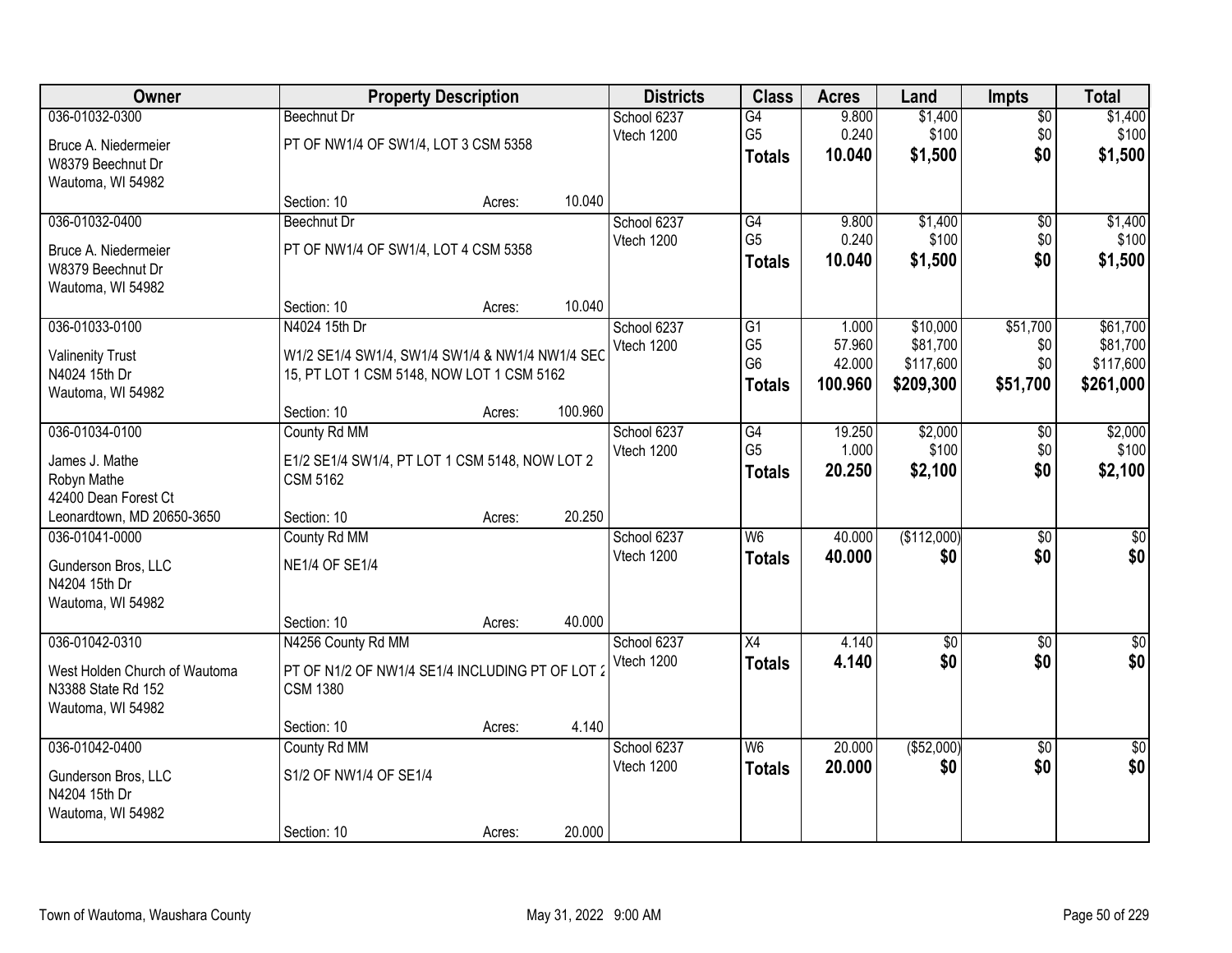| Owner                    |                                              | <b>Property Description</b> |        | <b>Districts</b> | <b>Class</b>    | <b>Acres</b> | Land        | <b>Impts</b>    | <b>Total</b> |
|--------------------------|----------------------------------------------|-----------------------------|--------|------------------|-----------------|--------------|-------------|-----------------|--------------|
| 036-01042-0510           | County Rd MM                                 |                             |        | School 6237      | G4              | 19.000       | \$2,700     | $\overline{50}$ | \$2,700      |
| Bruce A. Niedermeier     | PT OF SW-NE & NW-SE LOT 2 CSM 1380 LESS V863 |                             |        | Vtech 1200       | G <sub>5</sub>  | 0.860        | \$100       | \$0             | \$100        |
| W8379 Beechnut Dr        | P <sub>19</sub>                              |                             |        |                  | <b>Totals</b>   | 19.860       | \$2,800     | \$0             | \$2,800      |
| Wautoma, WI 54982        |                                              |                             |        |                  |                 |              |             |                 |              |
|                          | Section: 10                                  | Acres:                      | 19.860 |                  |                 |              |             |                 |              |
| 036-01043-0100           | County Rd MM                                 |                             |        | School 6237      | W <sub>6</sub>  | 36.000       | ( \$93,600) | $\overline{50}$ | \$0          |
| Gunderson Bros, LLC      | SW1/4 OF SE1/4 EXC CSM #2393                 |                             |        | Vtech 1200       | <b>Totals</b>   | 36,000       | \$0         | \$0             | \$0          |
| N4204 15th Dr            |                                              |                             |        |                  |                 |              |             |                 |              |
| Wautoma, WI 54982        |                                              |                             |        |                  |                 |              |             |                 |              |
|                          | Section: 10                                  | Acres:                      | 36.000 |                  |                 |              |             |                 |              |
| 036-01043-0200           | N4192 County Rd MM                           |                             |        | School 6237      | $\overline{G1}$ | 4.000        | \$18,700    | \$82,200        | \$100,900    |
| Garret A. Winton         | PT OF SW1/4 SE1/4, LOT 1 CSM #2393           |                             |        | Vtech 1200       | <b>Totals</b>   | 4.000        | \$18,700    | \$82,200        | \$100,900    |
| N4192 County Rd Mm       |                                              |                             |        |                  |                 |              |             |                 |              |
| Wautoma, WI 54982        |                                              |                             |        |                  |                 |              |             |                 |              |
|                          | Section: 10                                  | Acres:                      | 4.000  |                  |                 |              |             |                 |              |
| 036-01044-0000           | County Rd MM                                 |                             |        | School 6237      | G4              | 30.000       | \$3,200     | \$0             | \$3,200      |
| Gunderson Bros, LLC      | SE1/4 OF SE1/4                               |                             |        | Vtech 1200       | W <sub>6</sub>  | 10.000       | (\$28,000)  | \$0             | \$0          |
| N4204 15th Dr            |                                              |                             |        |                  | <b>Totals</b>   | 40.000       | \$3,200     | \$0             | \$3,200      |
| Wautoma, WI 54982        |                                              |                             |        |                  |                 |              |             |                 |              |
|                          | Section: 10                                  | Acres:                      | 40.000 |                  |                 |              |             |                 |              |
| 036-01051-0210           | <b>Beechnut Ave</b>                          |                             |        | School 6237      | $\overline{G1}$ | 1.264        | \$11,600    | $\overline{50}$ | \$11,600     |
| Melissa K. Prochnow      | PT OF NE-NE                                  |                             |        | Vtech 1200       | <b>Totals</b>   | 1.264        | \$11,600    | \$0             | \$11,600     |
| N1807 Autumnwood Ct      |                                              |                             |        |                  |                 |              |             |                 |              |
| Hortonville, WI 54944    |                                              |                             |        |                  |                 |              |             |                 |              |
|                          | Section: 10                                  | Acres:                      | 1.264  |                  |                 |              |             |                 |              |
| 036-01051-0300           | County Rd MM                                 |                             |        | School 6237      | G5              | 0.730        | \$800       | $\overline{60}$ | \$800        |
| Wayne L. Saunders        | PT GOVT LOT 1                                |                             |        | Vtech 1200       | <b>Totals</b>   | 0.730        | \$800       | \$0             | \$800        |
| Margaret E. Saunders     |                                              |                             |        |                  |                 |              |             |                 |              |
| 6100 S Willow Springs Rd |                                              |                             |        |                  |                 |              |             |                 |              |
| La Grange, IL 60525-7318 | Section: 10                                  | Acres:                      | 0.000  |                  |                 |              |             |                 |              |
| 036-01051-0400           | W8157 Beechnut Ave                           |                             |        | School 6475      | $\overline{G1}$ | 1.200        | \$61,800    | \$126,400       | \$188,200    |
| Wayne L. Saunders        | PT GOVT LOT 1                                |                             |        | Vtech 1200       | <b>Totals</b>   | 1.200        | \$61,800    | \$126,400       | \$188,200    |
| Margaret E. Saunders     |                                              |                             |        |                  |                 |              |             |                 |              |
| 6100 S Willow Springs Rd |                                              |                             |        |                  |                 |              |             |                 |              |
| La Grange, IL 60525-7318 | Section: 10                                  | Acres:                      | 1.200  |                  |                 |              |             |                 |              |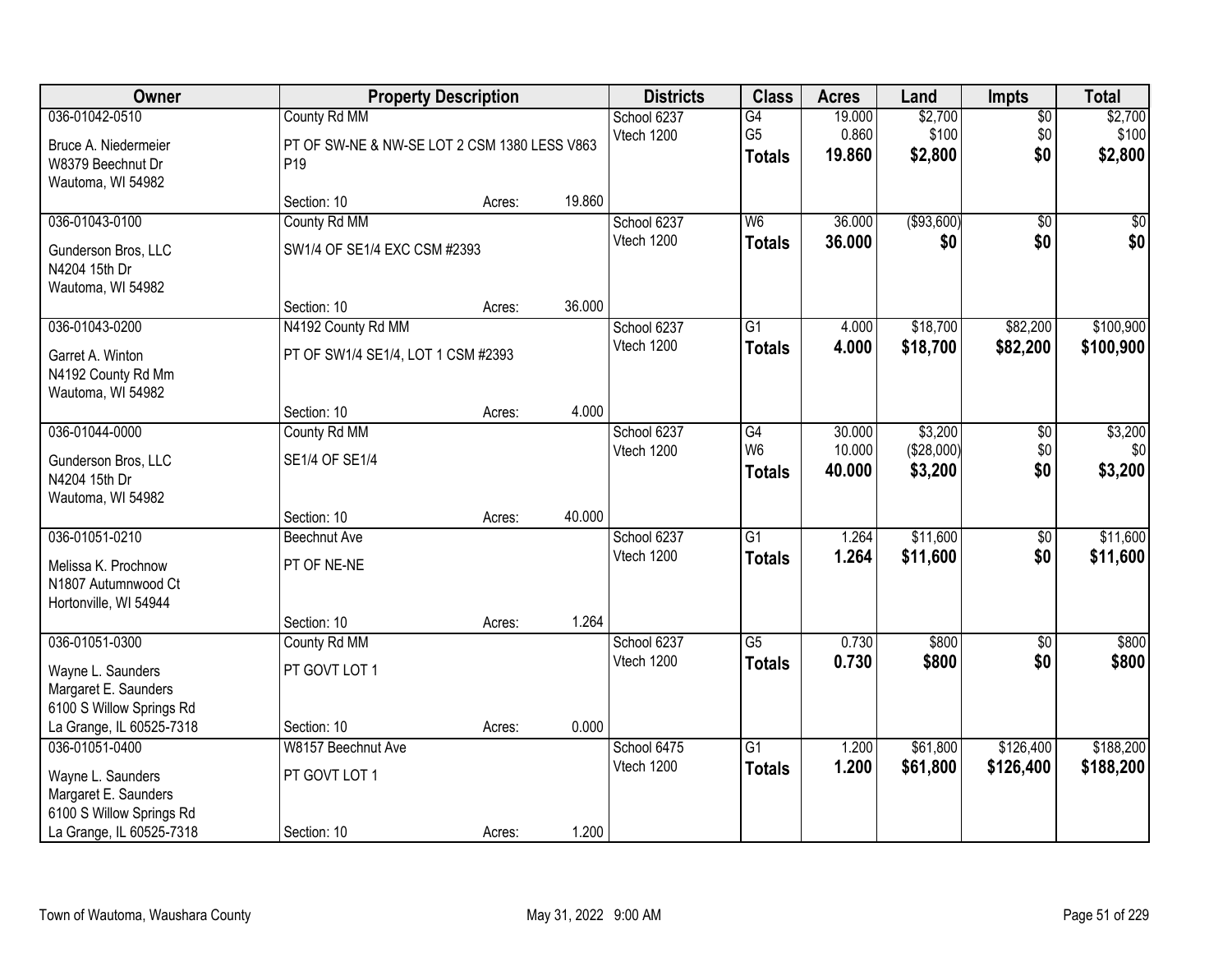| Owner                     |                                                 | <b>Property Description</b> |       | <b>Districts</b> | <b>Class</b>    | <b>Acres</b> | Land     | <b>Impts</b>    | <b>Total</b> |
|---------------------------|-------------------------------------------------|-----------------------------|-------|------------------|-----------------|--------------|----------|-----------------|--------------|
| 036-01051-0510            | W8129 Beechnut Ave                              |                             |       | School 6237      | $\overline{G1}$ | 3.000        | \$69,300 | \$113,300       | \$182,600    |
| Nebojsa Dacic             | PT OF GOV LOT 1 & 1/3 INT IN 50' X 500' ROW     |                             |       | Vtech 1200       | <b>Totals</b>   | 3.000        | \$69,300 | \$113,300       | \$182,600    |
| Mirjana Dacic             |                                                 |                             |       |                  |                 |              |          |                 |              |
| 1915 Bosworth Ln          |                                                 |                             |       |                  |                 |              |          |                 |              |
| Northfield, IL 60093-3210 | Section: 10                                     | Acres:                      | 0.000 |                  |                 |              |          |                 |              |
| 036-01051-0600            | W8081 Beechnut Ave                              |                             |       | School 6237      | $\overline{G1}$ | 0.597        | \$7,200  | \$21,500        | \$28,700     |
| Janean R. Bratz           | PT OF GOVT LOT 1 AKA LOTS 5 & 6 UNREC SURVEY    |                             |       | Vtech 1200       | <b>Totals</b>   | 0.597        | \$7,200  | \$21,500        | \$28,700     |
| 2618 N Hackett Ave        |                                                 |                             |       |                  |                 |              |          |                 |              |
| Milwaukee, WI 53211       |                                                 |                             |       |                  |                 |              |          |                 |              |
|                           | Section: 10                                     | Acres:                      | 0.000 |                  |                 |              |          |                 |              |
| 036-01051-0700            | W8081 Beechnut Ave                              |                             |       | School 6237      | $\overline{G1}$ | 1.377        | \$55,600 | \$77,000        | \$132,600    |
| Janean R. Bratz           | PT OF GOV LOT 1, PARCEL 200' X 300'             |                             |       | Vtech 1200       | <b>Totals</b>   | 1.377        | \$55,600 | \$77,000        | \$132,600    |
| 2618 N Hackett Ave        |                                                 |                             |       |                  |                 |              |          |                 |              |
| Milwaukee, WI 53211       |                                                 |                             |       |                  |                 |              |          |                 |              |
|                           | Section: 10                                     | Acres:                      | 0.000 |                  |                 |              |          |                 |              |
| 036-01051-0800            | <b>Beechnut Ave</b>                             |                             |       | School 6237      | $\overline{G1}$ | 0.574        | \$35,300 | \$800           | \$36,100     |
| Michael M. Hrnak          | PT OF GOV LOT 1 N/K/A LOT 1 CSM #2427 & 1/6 INT |                             |       | Vtech 1200       | <b>Totals</b>   | 0.574        | \$35,300 | \$800           | \$36,100     |
| 8277 County Rd E          | IN ROAD                                         |                             |       |                  |                 |              |          |                 |              |
| Omro, WI 54963            |                                                 |                             |       |                  |                 |              |          |                 |              |
|                           | Section: 10                                     | Acres:                      | 0.000 |                  |                 |              |          |                 |              |
| 036-01051-0910            | W8085 Beechnut Ave                              |                             |       | School 6237      | $\overline{G1}$ | 1.113        | \$59,300 | \$39,200        | \$98,500     |
| J Steven Beau             | PT OF GOV LOT 1                                 |                             |       | Vtech 1200       | <b>Totals</b>   | 1.113        | \$59,300 | \$39,200        | \$98,500     |
| Holly K. Beau             |                                                 |                             |       |                  |                 |              |          |                 |              |
| 2708 Southbreeze Ct       |                                                 |                             |       |                  |                 |              |          |                 |              |
| Kaukauna, WI 54130        | Section: 10                                     | Acres:                      | 0.000 |                  |                 |              |          |                 |              |
| 036-01051-1300            | <b>Beechnut Ave</b>                             |                             |       | School 6475      | $\overline{G5}$ | 1.150        | \$1,200  | $\overline{50}$ | \$1,200      |
| Wayne L. Saunders         | PT GOVT LOT 1; S OF RD & W OF D222634; EXC      |                             |       | Vtech 1200       | G <sub>6</sub>  | 1.210        | \$3,400  | \$0             | \$3,400      |
| Margaret E. Saunders      | D167499                                         |                             |       |                  | <b>Totals</b>   | 2.360        | \$4,600  | \$0             | \$4,600      |
| 6100 S Willow Springs Rd  |                                                 |                             |       |                  |                 |              |          |                 |              |
| La Grange, IL 60525-7318  | Section: 10                                     | Acres:                      | 0.000 |                  |                 |              |          |                 |              |
| 036-01052-0100            | N4471 County Rd MM                              |                             |       | School 6475      | $\overline{G1}$ | 10.000       | \$34,500 | \$99,200        | \$133,700    |
| Patrick W. Schaeffer      | PT OF GOV LOT 2 INCLUDING W 67' EXC S 33' OF    |                             |       | Vtech 1200       | <b>Totals</b>   | 10.000       | \$34,500 | \$99,200        | \$133,700    |
| N4471 County Rd Mm        | LOT 1 CSM #932                                  |                             |       |                  |                 |              |          |                 |              |
| Wautoma, WI 54982-5398    |                                                 |                             |       |                  |                 |              |          |                 |              |
|                           | Section: 10                                     | Acres:                      | 0.000 |                  |                 |              |          |                 |              |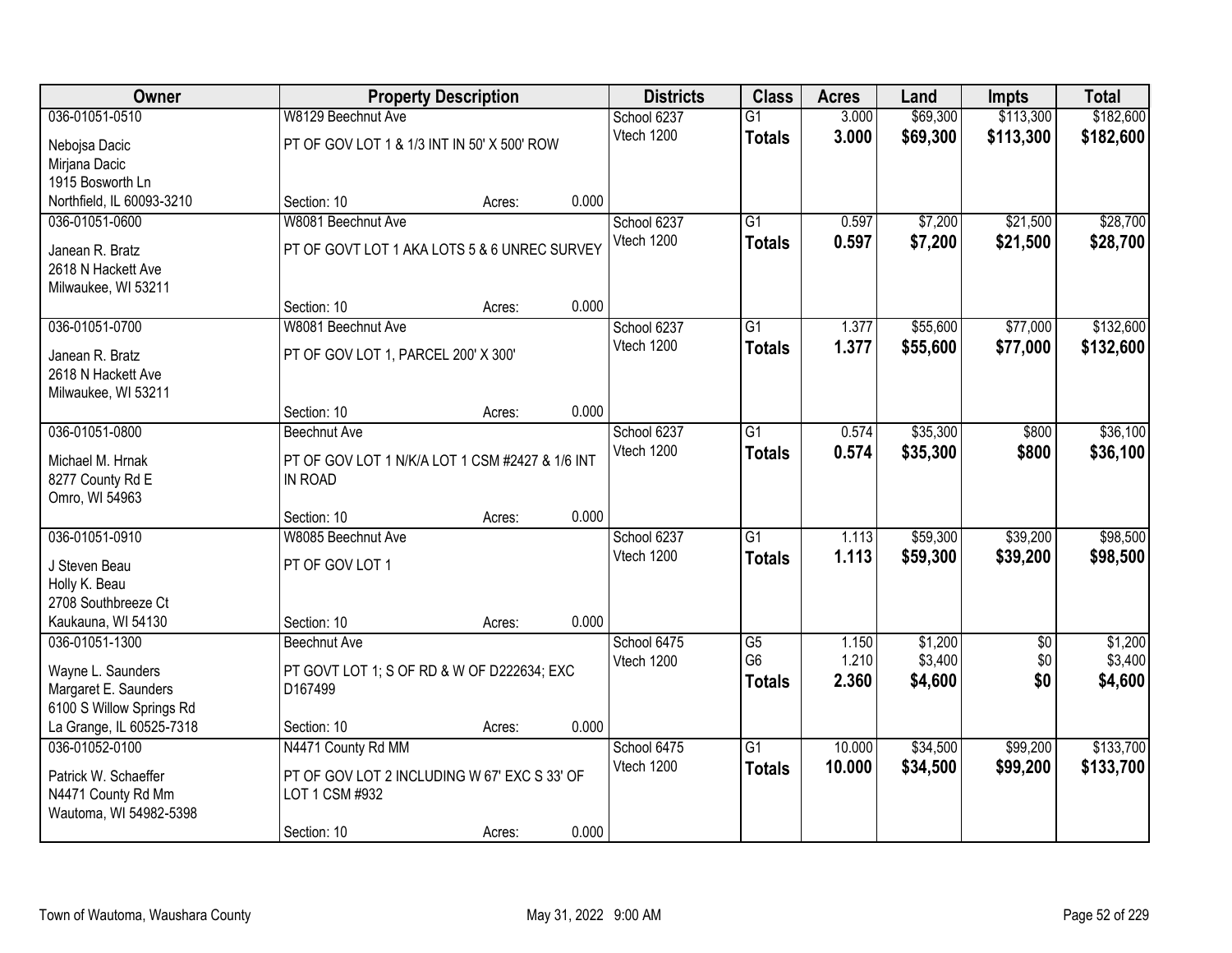| Owner                          |                                                    | <b>Property Description</b> |        | <b>Districts</b>          | <b>Class</b>    | <b>Acres</b> | Land                         | <b>Impts</b>    | <b>Total</b> |
|--------------------------------|----------------------------------------------------|-----------------------------|--------|---------------------------|-----------------|--------------|------------------------------|-----------------|--------------|
| 036-01052-0200                 | N4434 County Rd MM                                 |                             |        | School 6237               | $\overline{G1}$ | 2.000        | \$74,700                     | \$56,600        | \$131,300    |
| Mark Verstegen                 | POB NE COR GOV LOT 2 SWLY 62 RDS IN C OF HWY       |                             |        | Vtech 1200                | G <sub>5</sub>  | 2.000        | \$2,000                      | \$0             | \$2,000      |
| 1180 S Gale Ct                 | TO CULVERT E TO LAKE NLY TO POB                    |                             |        |                           | <b>Totals</b>   | 4.000        | \$76,700                     | \$56,600        | \$133,300    |
| Wisconsin Dells, WI 53965-8910 |                                                    |                             |        |                           |                 |              |                              |                 |              |
|                                | Section: 10                                        | Acres:                      | 4.000  |                           |                 |              |                              |                 |              |
| 036-01052-0310                 | N4411 County Rd MM                                 |                             |        | School 6237               | $\overline{G1}$ | 3.050        | \$17,400                     | \$175,700       | \$193,100    |
| <b>Brionne Bray</b>            | PT OF GOV LOTS 2 & 3 (PT W1/2 NE1/4), LOT 1 CSM    |                             |        | Vtech 1200                | G <sub>6</sub>  | 10.000       | \$28,000                     | \$0             | \$28,000     |
| Daniel L. Bray                 | 5579                                               |                             |        |                           | <b>Totals</b>   | 13.050       | \$45,400                     | \$175,700       | \$221,100    |
| PO Box 131                     |                                                    |                             |        |                           |                 |              |                              |                 |              |
| Wautoma, WI 54982              | Section: 10                                        | Acres:                      | 13.050 |                           |                 |              |                              |                 |              |
| 036-01052-0400                 | County Rd MM                                       |                             |        | School 6237               | $\overline{G1}$ | 10.000       | \$66,200                     | \$0             | \$66,200     |
|                                |                                                    |                             |        | Vtech 1200                | <b>Totals</b>   | 10.000       | \$66,200                     | \$0             | \$66,200     |
| Stephen K. Hansel              | PT OF GOV LOT 2 & 3                                |                             |        |                           |                 |              |                              |                 |              |
| Susan P. Hansel                |                                                    |                             |        |                           |                 |              |                              |                 |              |
| W2590 Block Rd                 |                                                    |                             |        |                           |                 |              |                              |                 |              |
| Appleton, WI 54915             | Section: 10                                        | Acres:                      | 10.000 |                           |                 |              |                              |                 |              |
| 036-01052-0500                 | County Rd MM                                       |                             |        | School 6237<br>Vtech 1200 | $\overline{G5}$ | 1.000        | \$1,300                      | \$0             | \$1,300      |
| J Lowell Smith                 | PT OF GOV LOT 2 EASEMENT ACROSS N SIDE CSM         |                             |        |                           | <b>Totals</b>   | 1.000        | \$1,300                      | \$0             | \$1,300      |
| N4463 County Rd Mm             | 932 LOT 2 & W 33' LOT 1 & S 33' OF E 67' LOT 1 CSM |                             |        |                           |                 |              |                              |                 |              |
| Wautoma, WI 54982              | 932                                                |                             |        |                           |                 |              |                              |                 |              |
|                                | Section: 10                                        | Acres:                      | 1.000  |                           |                 |              |                              |                 |              |
| 036-01053-0110                 | County Rd MM                                       |                             |        | School 6237               | $\overline{G1}$ | 2.450        | \$16,600                     | \$0             | \$16,600     |
| Daniel L. Bray                 | PT OF GOVT LOTS 2 & 3 (PT OF W1/2 NE1/4), LOT 2    |                             |        | Vtech 1200                | G <sub>5</sub>  | 10.600       | \$13,300                     | \$0             | \$13,300     |
| Brionne E. Roberts-Bray        | <b>CSM 5579</b>                                    |                             |        |                           | <b>Totals</b>   | 13.050       | \$29,900                     | \$0             | \$29,900     |
| PO Box 131                     |                                                    |                             |        |                           |                 |              |                              |                 |              |
| Wautoma, WI 54982              | Section: 10                                        | Acres:                      | 13.050 |                           |                 |              |                              |                 |              |
| 036-01053-0200                 | County Rd MM                                       |                             |        | School 6237               |                 |              | Assessed with 036-01054-0300 |                 |              |
| Thomas W. St John              | GOV LOT 3 OF SW1/4 OF NE1/4 ASSESSED WITH          |                             |        | Vtech 1200                |                 |              |                              |                 |              |
| Micaela H. Levine              | 36-1054-0300                                       |                             |        |                           |                 |              |                              |                 |              |
| 2608 E Wood Pl                 |                                                    |                             |        |                           |                 |              |                              |                 |              |
| Shorewood, WI 53211            | Section: 10                                        | Acres:                      | 0.000  |                           |                 |              |                              |                 |              |
| 036-01053-0300                 | County Rd MM                                       |                             |        | School 6237               | G4              | 6.010        | \$800                        | $\overline{30}$ | \$800        |
|                                |                                                    |                             |        | Vtech 1200                | G <sub>5</sub>  | 4.800        | \$5,500                      | \$0             | \$5,500      |
| David G. Gunderson             | PT OF SW1/4 NE1/4, LOT 1 CSM 1380                  |                             |        |                           | <b>Totals</b>   | 10.810       | \$6,300                      | \$0             | \$6,300      |
| Delores J. Gunderson           |                                                    |                             |        |                           |                 |              |                              |                 |              |
| W7684 County Rd Mm             |                                                    |                             |        |                           |                 |              |                              |                 |              |
| Wautoma, WI 54982              | Section: 10                                        | Acres:                      | 10.810 |                           |                 |              |                              |                 |              |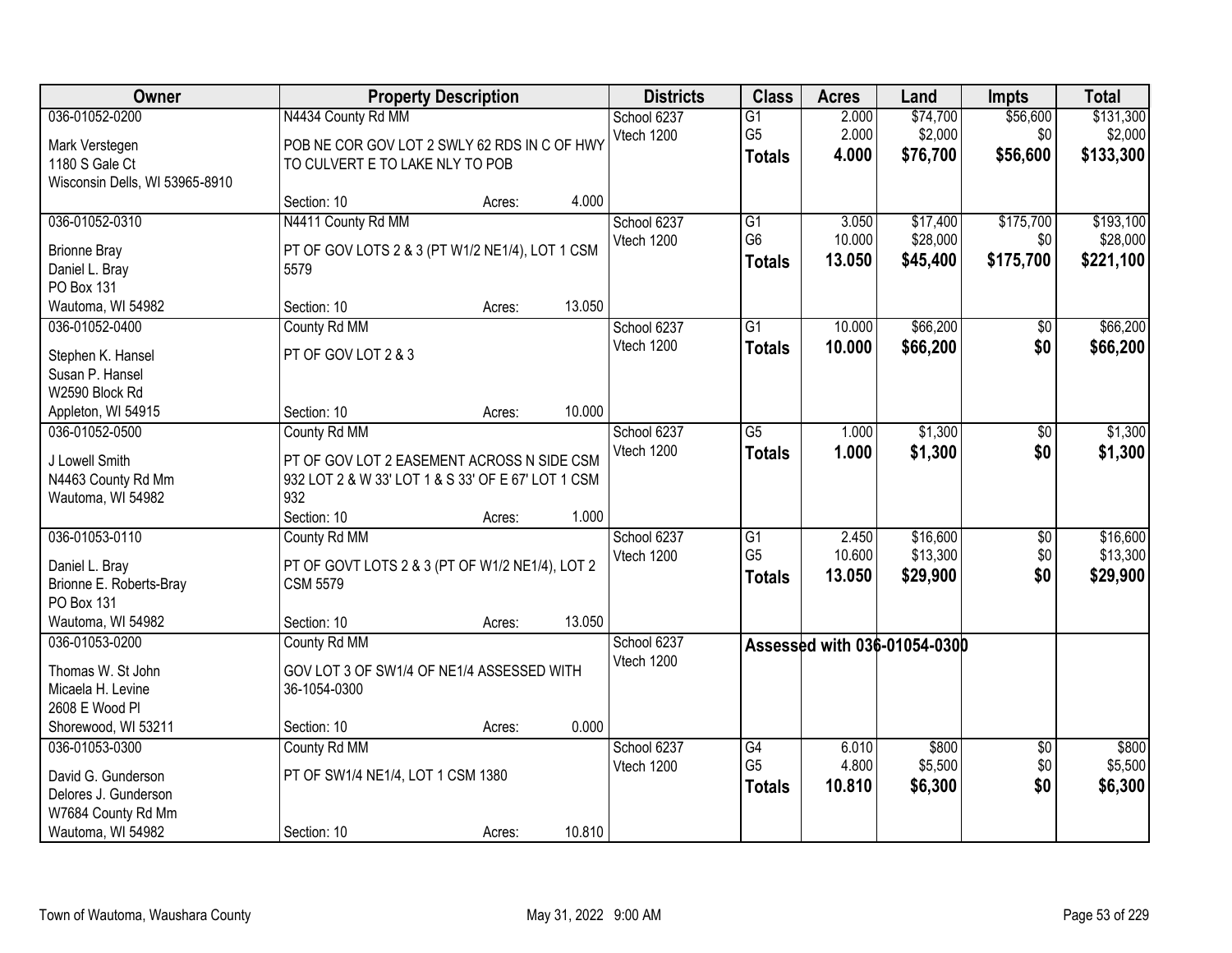| Owner                     |                                                | <b>Property Description</b> |        | <b>Districts</b> | <b>Class</b>           | <b>Acres</b> | Land        | <b>Impts</b>    | <b>Total</b> |
|---------------------------|------------------------------------------------|-----------------------------|--------|------------------|------------------------|--------------|-------------|-----------------|--------------|
| 036-01054-0100            | County Rd MM                                   |                             |        | School 6237      | $\overline{G1}$        | 0.530        | \$1,100     | $\overline{50}$ | \$1,100      |
| Kurt R. Reinicke          | PT OF GOV LOT 4 & GOV LOT 2 SEC 11             |                             |        | Vtech 1200       | W <sub>6</sub>         | 39.500       | (\$110,600) | \$0             | \$0          |
| Christina A. Reinicke     |                                                |                             |        |                  | <b>Totals</b>          | 40.030       | \$1,100     | \$0             | \$1,100      |
| 502 Echo Valley Rd        |                                                |                             |        |                  |                        |              |             |                 |              |
| Brooklyn, WI 53521-9448   | Section: 10                                    | Acres:                      | 40.030 |                  |                        |              |             |                 |              |
| 036-01054-0300            | N4378 County Rd MM                             |                             |        | School 6237      | $\overline{G1}$        | 17.730       | \$88,200    | \$87,700        | \$175,900    |
| Thomas W. St John         | GOV LOT 4 OF SE1/4 NE1/4 INCLUDES 36-1053-0200 |                             |        | Vtech 1200       | Totals                 | 17.730       | \$88,200    | \$87,700        | \$175,900    |
| Micaela H. Levine         |                                                |                             |        |                  |                        |              |             |                 |              |
| 2608 E Wood Pl            |                                                |                             |        |                  |                        |              |             |                 |              |
| Shorewood, WI 53211       | Section: 10                                    | Acres:                      | 17.730 |                  |                        |              |             |                 |              |
| 036-01111-0000            | 17th Dr                                        |                             |        | School 6475      | G4                     | 26.750       | \$2,800     | \$0             | \$2,800      |
| David D. Meier            | <b>NE1/4 OF NE1/4</b>                          |                             |        | Vtech 1200       | G <sub>5</sub>         | 9.250        | \$8,900     | \$0             | \$8,900      |
| Barbara A. Meier          |                                                |                             |        |                  | G <sub>6</sub>         | 4.000        | \$10,400    | \$0             | \$10,400     |
| N5901 County Rd Ae        |                                                |                             |        |                  | <b>Totals</b>          | 40.000       | \$22,100    | \$0             | \$22,100     |
| Pine River, WI 54965-9549 | Section: 11                                    | Acres:                      | 40.000 |                  |                        |              |             |                 |              |
| 036-01112-0000            | N4484 17th Dr                                  |                             |        | School 6475      | G1                     | 2.000        | \$16,000    | \$183,100       | \$199,100    |
| Gilbert D. Eger           | <b>NW1/4 OF NE1/4</b>                          |                             |        | Vtech 1200       | G <sub>5</sub>         | 24.000       | \$30,000    | \$0             | \$30,000     |
| N4484 17th Dr             |                                                |                             |        |                  | G <sub>6</sub>         | 14.000       | \$39,200    | \$0             | \$39,200     |
| Wautoma, WI 54982         |                                                |                             |        |                  | <b>Totals</b>          | 40.000       | \$85,200    | \$183,100       | \$268,300    |
|                           | Section: 11                                    | Acres:                      | 40.000 |                  |                        |              |             |                 |              |
| 036-01113-0100            | 17th Dr                                        |                             |        | School 6475      | $\overline{\text{G5}}$ | 5.000        | \$6,300     | \$0             | \$6,300      |
| Genevieve Ryan            | SW1/4 OF NE1/4 LESS 10A                        |                             |        | Vtech 1200       | G <sub>6</sub>         | 25.000       | \$70,000    | \$0             | \$70,000     |
| 5545 N Olcott Ave         |                                                |                             |        |                  | <b>Totals</b>          | 30.000       | \$76,300    | \$0             | \$76,300     |
| Chicago, IL 60656         |                                                |                             |        |                  |                        |              |             |                 |              |
|                           | Section: 11                                    | Acres:                      | 30.000 |                  |                        |              |             |                 |              |
| 036-01113-0200            | $17th$ Dr                                      |                             |        | School 6475      | G4                     | 9.500        | \$1,000     | $\overline{60}$ | \$1,000      |
| George Perry              | PAR 40 RDS SQUARE IN SW COR OF SW1/4 NE1/4     |                             |        | Vtech 1200       | G <sub>5</sub>         | 0.500        | \$100       | \$0             | \$100        |
| Maureen Perry             |                                                |                             |        |                  | <b>Totals</b>          | 10,000       | \$1,100     | \$0             | \$1,100      |
| N4258 17th Dr             |                                                |                             |        |                  |                        |              |             |                 |              |
| Wautoma, WI 54982         | Section: 11                                    | Acres:                      | 10.000 |                  |                        |              |             |                 |              |
| 036-01114-0000            | Beechnut Ct                                    |                             |        | School 6475      | $\overline{G5}$        | 26.000       | \$32,500    | $\overline{50}$ | \$32,500     |
| Genevieve Ryan            | <b>SE1/4 OF NE1/4</b>                          |                             |        | Vtech 1200       | G <sub>6</sub>         | 14.000       | \$39,200    | \$0             | \$39,200     |
| 5545 N Olcott Ave         |                                                |                             |        |                  | <b>Totals</b>          | 40.000       | \$71,700    | \$0             | \$71,700     |
| Chicago, IL 60656         |                                                |                             |        |                  |                        |              |             |                 |              |
|                           | Section: 11                                    | Acres:                      | 40.000 |                  |                        |              |             |                 |              |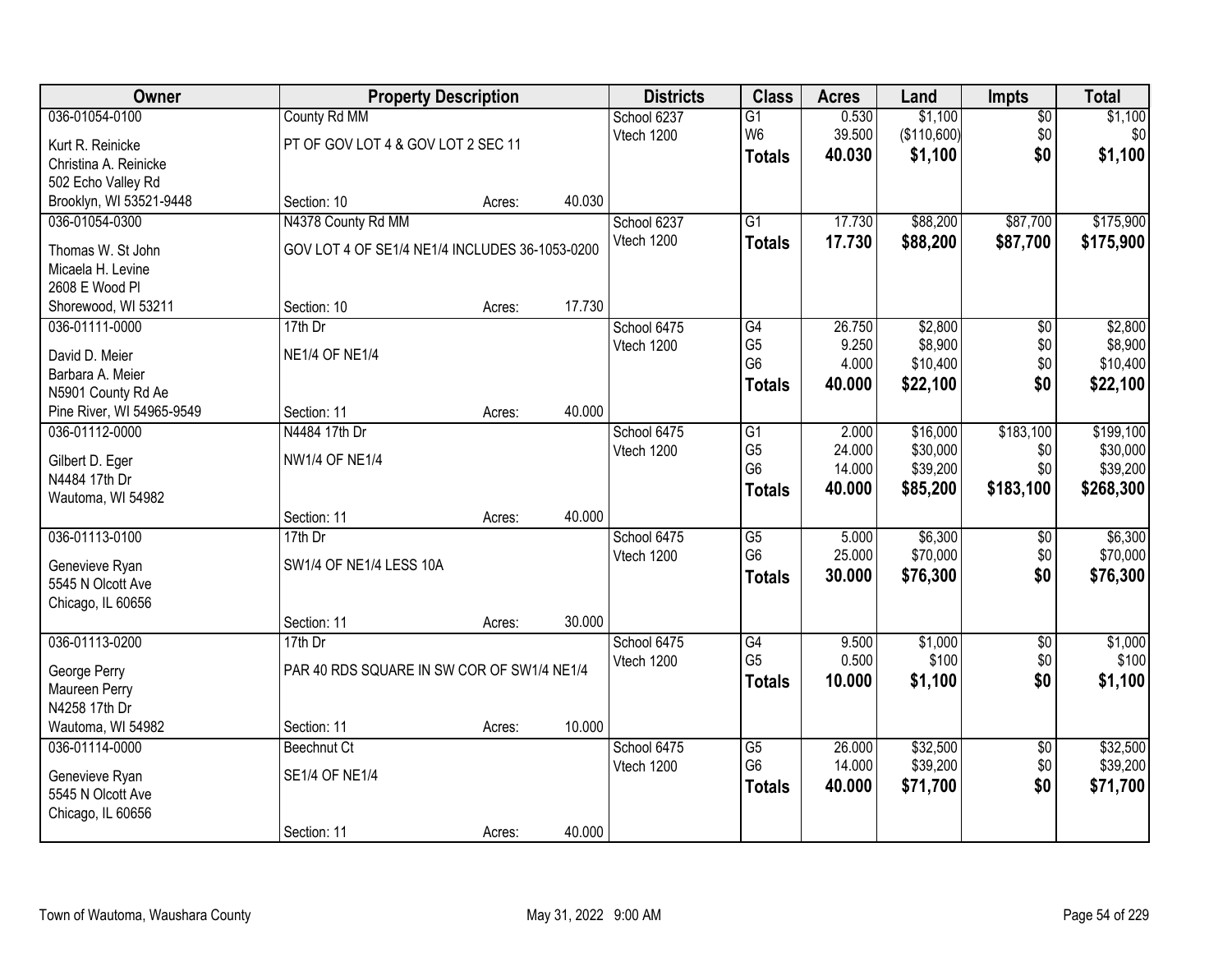| Owner                                    |                                           | <b>Property Description</b> |        | <b>Districts</b> | <b>Class</b>                      | <b>Acres</b>    | Land              | <b>Impts</b>    | <b>Total</b>      |
|------------------------------------------|-------------------------------------------|-----------------------------|--------|------------------|-----------------------------------|-----------------|-------------------|-----------------|-------------------|
| 036-01121-0100                           | N4481 17th Dr                             |                             |        | School 6475      | $\overline{G1}$                   | 5.000           | \$20,000          | \$83,000        | \$103,000         |
| Thomas J. Barker                         | PT OF NE1/4 OF NW1/4 IN NE CORNER 20 RODS |                             |        | Vtech 1200       | <b>Totals</b>                     | 5.000           | \$20,000          | \$83,000        | \$103,000         |
| Carie A. Barker                          | E&W X 40 RODS N&S                         |                             |        |                  |                                   |                 |                   |                 |                   |
| N4481 17th Dr                            |                                           |                             |        |                  |                                   |                 |                   |                 |                   |
| Wautoma, WI 54982-7138                   | Section: 11                               | Acres:                      | 5.000  |                  |                                   |                 |                   |                 |                   |
| 036-01121-0200                           | N4481 17th Dr                             |                             |        | School 6475      | $\overline{G1}$                   | 5.000           | \$20,000          | \$0             | \$20,000          |
| Thomas J. Barker                         | W1/2 NE1/4 NE1/4 NW1/4                    |                             |        | Vtech 1200       | <b>Totals</b>                     | 5.000           | \$20,000          | \$0             | \$20,000          |
| Carie A. Barker                          |                                           |                             |        |                  |                                   |                 |                   |                 |                   |
| N4481 17th Dr                            |                                           |                             |        |                  |                                   |                 |                   |                 |                   |
| Wautoma, WI 54982-7138                   | Section: 11                               | Acres:                      | 5.000  |                  |                                   |                 |                   |                 |                   |
| 036-01121-0300                           | $17th$ Dr                                 |                             |        | School 6475      | G4                                | 18.500          | \$2,000           | \$0             | \$2,000           |
|                                          | NE1/4 NW1/4 LESS V96 P337 & V279 P93      |                             |        | Vtech 1200       | G <sub>5</sub>                    | 0.500           | \$100             | \$0             | \$100             |
| Maureen Lee Perry<br>Ann Louise Kruschke |                                           |                             |        |                  | G5M                               | 11.000          | \$15,400          | \$0             | \$15,400          |
| N4258 17th Dr                            |                                           |                             |        |                  | <b>Totals</b>                     | 30,000          | \$17,500          | \$0             | \$17,500          |
| Wautoma, WI 54982                        | Section: 11                               | Acres:                      | 30.000 |                  |                                   |                 |                   |                 |                   |
| 036-01124-0000                           | 17th Dr                                   |                             |        | School 6475      | G4                                | 16.500          | \$1,700           | \$0             | \$1,700           |
|                                          |                                           |                             |        | Vtech 1200       | G <sub>5</sub>                    | 1.000           | \$1,000           | \$0             | \$1,000           |
| Lagg Living Trust                        | SE1/4 NW1/4, LOT 1 CSM #1901              |                             |        |                  | G <sub>5</sub> M                  | 22.500          | \$31,500          | \$0             | \$31,500          |
| N4832 Kelly Rd                           |                                           |                             |        |                  | <b>Totals</b>                     | 40.000          | \$34,200          | \$0             | \$34,200          |
| Fond Du Lac, WI 54937                    |                                           |                             |        |                  |                                   |                 |                   |                 |                   |
|                                          | Section: 11                               | Acres:                      | 40.000 |                  |                                   |                 |                   |                 |                   |
| 036-01131-0000                           | N4233 17th Dr                             |                             |        | School 6475      | $\overline{G4}$<br>G <sub>5</sub> | 24.000<br>1.000 | \$2,500           | $\overline{50}$ | \$2,500           |
| Jeffery Rozell                           | <b>NE1/4 OF SW1/4</b>                     |                             |        | Vtech 1200       | G5M                               | 13.000          | \$100<br>\$18,200 | \$0<br>\$0      | \$100<br>\$18,200 |
| N4233 17th Dr                            |                                           |                             |        |                  | G7                                | 2.000           | \$14,000          | \$31,500        | \$45,500          |
| Wautoma, WI 54982                        |                                           |                             |        |                  | <b>Totals</b>                     | 40.000          | \$34,800          | \$31,500        | \$66,300          |
|                                          | Section: 11                               | Acres:                      | 40.000 |                  |                                   |                 |                   |                 |                   |
| 036-01132-0000                           | 17th Dr                                   |                             |        | School 6475      | $\overline{G4}$                   | 25.000          | \$3,500           | \$0             | \$3,500           |
| Jeffery Rozell                           | <b>NW1/4 OF SW1/4</b>                     |                             |        | Vtech 1200       | G <sub>6</sub>                    | 15.000          | \$42,000          | \$0             | \$42,000          |
| N4233 17th Dr                            |                                           |                             |        |                  | <b>Totals</b>                     | 40.000          | \$45,500          | \$0             | \$45,500          |
| Wautoma, WI 54982                        |                                           |                             |        |                  |                                   |                 |                   |                 |                   |
|                                          | Section: 11                               | Acres:                      | 40.000 |                  |                                   |                 |                   |                 |                   |
| 036-01133-0110                           | N4157 17th Dr                             |                             |        | School 6475      | G1                                | 0.500           | \$5,000           | \$111,000       | \$116,000         |
|                                          | S1/2 SW1/4 W OF 17TH DR EXC S 790'        |                             |        | Vtech 1200       | G <sub>5</sub>                    | 13.630          | \$19,100          | \$0             | \$19,100          |
| Becky A. Wagner<br>PO Box 1027           |                                           |                             |        |                  | G <sub>6</sub>                    | 12.000          | \$31,200          | \$0             | \$31,200          |
| Wautoma, WI 54982                        |                                           |                             |        |                  | <b>Totals</b>                     | 26.130          | \$55,300          | \$111,000       | \$166,300         |
|                                          | Section: 11                               | Acres:                      | 26.130 |                  |                                   |                 |                   |                 |                   |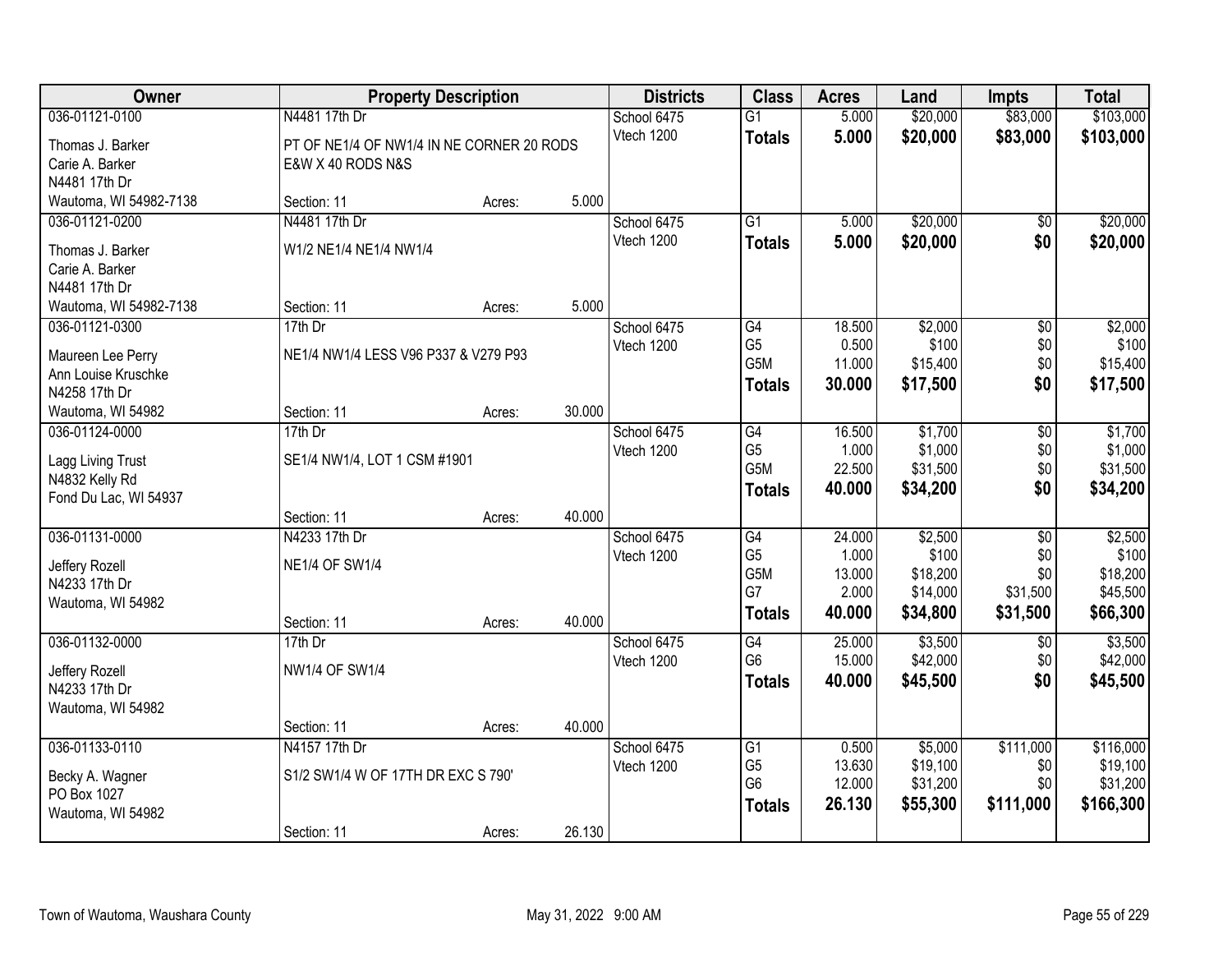| Owner                            |                                                  | <b>Property Description</b> |        | <b>Districts</b>          | <b>Class</b>    | <b>Acres</b> | Land          | <b>Impts</b>    | <b>Total</b>     |
|----------------------------------|--------------------------------------------------|-----------------------------|--------|---------------------------|-----------------|--------------|---------------|-----------------|------------------|
| 036-01134-0100                   | 17th Dr                                          |                             |        | School 6475               | W <sub>6</sub>  | 39.100       | (\$109,500)   | $\overline{50}$ | \$0              |
| David R. Peterson                | PT OF SW1/4 SW1/4 & PT OF SE1/4 SW1/4 W OF 17TH  |                             |        | Vtech 1200                | <b>Totals</b>   | 39.100       | \$0           | \$0             | \$0              |
| Dawn L. Peterson                 | DR                                               |                             |        |                           |                 |              |               |                 |                  |
| N4090 17th Dr                    |                                                  |                             |        |                           |                 |              |               |                 |                  |
| Wautoma, WI 54982                | Section: 11                                      | Acres:                      | 39.100 |                           |                 |              |               |                 |                  |
| 036-01141-0000                   | 17th Dr                                          |                             |        | School 6475               | G4              | 39.500       | \$4,200       | $\overline{50}$ | \$4,200          |
| George Perry                     | <b>NE1/4 SE1/4</b>                               |                             |        | Vtech 1200                | G5M             | 0.500        | \$700         | \$0             | \$700            |
| Maureen Perry                    |                                                  |                             |        |                           | <b>Totals</b>   | 40.000       | \$4,900       | \$0             | \$4,900          |
| N4258 17th Dr                    |                                                  |                             |        |                           |                 |              |               |                 |                  |
| Wautoma, WI 54982                | Section: 11                                      | Acres:                      | 40.000 |                           |                 |              |               |                 |                  |
| 036-01142-0000                   | N4258 17th Dr                                    |                             |        | School 6475               | G4              | 30.200       | \$3,000       | \$0             | \$3,000          |
|                                  |                                                  |                             |        | Vtech 1200                | G <sub>5</sub>  | 0.300        | \$100         | \$0             | \$100            |
| George Perry                     | NW1/4 OF SE1/4                                   |                             |        |                           | G5M             | 6.500        | \$9,100       | \$0             | \$9,100          |
| Maureen Perry<br>N4258 17th Dr   |                                                  |                             |        |                           | G7              | 3.000        | \$18,500      | \$53,200        | \$71,700         |
| Wautoma, WI 54982                | Section: 11                                      | Acres:                      | 40.000 |                           | <b>Totals</b>   | 40.000       | \$30,700      | \$53,200        | \$83,900         |
| 036-01143-0110                   | 17th Dr                                          |                             |        | School 6475               | G4              | 24.650       | \$2,600       | $\sqrt[6]{3}$   | \$2,600          |
|                                  |                                                  |                             |        | Vtech 1200                | G <sub>6</sub>  | 6.000        | \$16,800      | \$0             | \$16,800         |
| Jeffery Rozell                   | SW1/4 SE1/4 & SE1/4 SW1/4 E OF 17TH DR EXC S 568 |                             |        |                           | <b>Totals</b>   | 30.650       | \$19,400      | \$0             | \$19,400         |
| N4233 17th Dr                    |                                                  |                             |        |                           |                 |              |               |                 |                  |
| Wautoma, WI 54982                |                                                  |                             | 30.650 |                           |                 |              |               |                 |                  |
| 036-01143-0200                   | Section: 11<br>17th Dr                           | Acres:                      |        |                           | W <sub>6</sub>  | 23.500       | $($ \$65,800) | $\overline{50}$ | $\sqrt{50}$      |
|                                  |                                                  |                             |        | School 6475<br>Vtech 1200 |                 | 23.500       |               | \$0             |                  |
| David R. Peterson                | PT OF SE1/4 SW1/4 & PT OF S1/2 SE1/4 E OF 17TH   |                             |        |                           | Totals          |              | \$0           |                 | \$0              |
| Dawn L. Peterson                 | <b>DR</b>                                        |                             |        |                           |                 |              |               |                 |                  |
| N4090 17th Dr                    |                                                  |                             |        |                           |                 |              |               |                 |                  |
| Wautoma, WI 54982                | Section: 11                                      | Acres:                      | 23.500 |                           |                 |              |               |                 |                  |
| 036-01144-0000                   | $17th$ Dr                                        |                             |        | School 6475               | G5              | 13.050       | \$18,300      | $\sqrt{6}$      | \$18,300         |
| Ttg Income Trust et al           | SE1/4 OF SE1/4                                   |                             |        | Vtech 1200                | W <sub>6</sub>  | 27.000       | (\$75,600)    | \$0             | \$0 <sub>1</sub> |
| c/o Thomas A & Theresa A Gierach |                                                  |                             |        |                           | <b>Totals</b>   | 40.050       | \$18,300      | \$0             | \$18,300         |
| 111 Ethel St                     |                                                  |                             |        |                           |                 |              |               |                 |                  |
| Wausau, WI 54403                 | Section: 11                                      | Acres:                      | 40.050 |                           |                 |              |               |                 |                  |
| 036-01151-0220                   | <b>Beechnut Ave</b>                              |                             |        | School 6475               | $\overline{G6}$ | 1.500        | \$4,200       | $\overline{30}$ | \$4,200          |
| Lagg Living Trust                | PT OF GOV LOT 1, PARCEL IN SE CORNER             |                             |        | Vtech 1200                | <b>Totals</b>   | 1.500        | \$4,200       | \$0             | \$4,200          |
| N4832 Kelly Rd                   |                                                  |                             |        |                           |                 |              |               |                 |                  |
| Fond Du Lac, WI 54937            |                                                  |                             |        |                           |                 |              |               |                 |                  |
|                                  | Section: 11                                      | Acres:                      | 1.500  |                           |                 |              |               |                 |                  |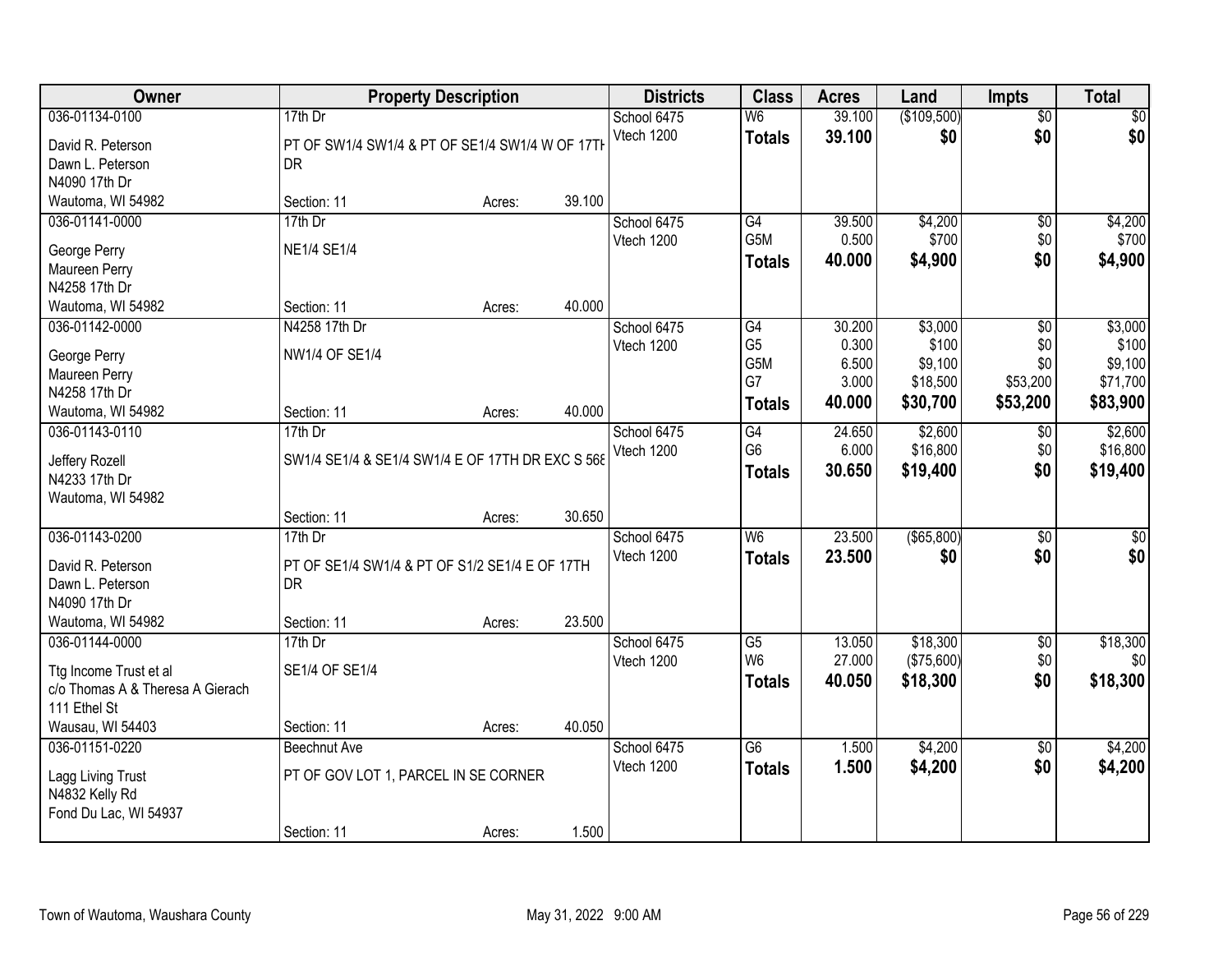| Owner                                                                          |                                                                                                                                                    | <b>Property Description</b> |       | <b>Districts</b>          | <b>Class</b>                     | <b>Acres</b>   | Land                 | <b>Impts</b>           | <b>Total</b>           |
|--------------------------------------------------------------------------------|----------------------------------------------------------------------------------------------------------------------------------------------------|-----------------------------|-------|---------------------------|----------------------------------|----------------|----------------------|------------------------|------------------------|
| 036-01151-0300                                                                 | W8092 Beechnut Ave                                                                                                                                 |                             |       | School 6237               | $\overline{G1}$                  | 2.464          | \$46,300             | \$95,000               | \$141,300              |
| Lagg Living Trust<br>N4832 Kelly Rd<br>Fond Du Lac, WI 54937                   | PARC 12 LOC IN GOVT LOT 1 COMM SE COR 1/6 INT<br>IN 750' X 50' RD & USE OF "OL"                                                                    |                             |       | Vtech 1200                | G <sub>5</sub><br><b>Totals</b>  | 0.750<br>3.214 | \$800<br>\$47,100    | \$0<br>\$95,000        | \$800<br>\$142,100     |
|                                                                                | Section: 11                                                                                                                                        | Acres:                      | 0.000 |                           |                                  |                |                      |                        |                        |
| 036-01151-0400<br>Lagg Living Trust<br>N4832 Kelly Rd<br>Fond Du Lac, WI 54937 | W8084 Beechnut Ave<br>PT OF GOV LOT 1 K/A PARCEL 11 & 1/6 INT IN ROAD<br>& USE OF OUTLOT                                                           |                             |       | School 6237<br>Vtech 1200 | $\overline{G1}$<br><b>Totals</b> | 1.478<br>1.478 | \$19,800<br>\$19,800 | \$10,300<br>\$10,300   | \$30,100<br>\$30,100   |
|                                                                                | Section: 11                                                                                                                                        | Acres:                      | 0.000 |                           |                                  |                |                      |                        |                        |
| 036-01151-0500<br>Reuben A. Hoffman<br>Nancy I. Hoffman<br>2026 Winwood Dr     | <b>Beechnut Ave</b><br>PT OF GOV LOT 1 K/A PAR 10 COMM SE COR, 1/6 IN<br>IN 750' X 50' RD & USE OF "OL"                                            |                             |       | School 6237<br>Vtech 1200 | G1<br><b>Totals</b>              | 1.478<br>1.478 | \$19,800<br>\$19,800 | \$0<br>\$0             | \$19,800<br>\$19,800   |
| Appleton, WI 54915-1005                                                        | Section: 11                                                                                                                                        | Acres:                      | 0.000 |                           |                                  |                |                      |                        |                        |
| 036-01151-0600<br>Scott L. Meyer<br>Staci A. Bresnyan                          | W8080 Beechnut Ave<br>PT OF GOV LOT 1 K/A PAR 9 IN SE COR, 1/6 INT IN<br>ROAD & USE OF OUTLOT                                                      |                             |       | School 6237<br>Vtech 1200 | $\overline{G1}$<br><b>Totals</b> | 1.478<br>1.478 | \$19,800<br>\$19,800 | \$3,000<br>\$3,000     | \$22,800<br>\$22,800   |
| 1347 Harvest Moon Dr<br>Neenah, WI 54956-3563                                  | Section: 11                                                                                                                                        | Acres:                      | 0.000 |                           |                                  |                |                      |                        |                        |
| 036-01151-0700<br>Lagg Living Trust<br>N4832 Kelly Rd<br>Fond Du Lac, WI 54937 | Beechnut Ave<br>PARC 8 LOC IN GOV LOT 1 COM SE COR 1/6 INT IN<br>750 X 50' RD & USE OF "OL"                                                        |                             |       | School 6237<br>Vtech 1200 | $\overline{G1}$<br><b>Totals</b> | 1.478<br>1.478 | \$19,800<br>\$19,800 | \$0<br>\$0             | \$19,800<br>\$19,800   |
|                                                                                | Section: 11                                                                                                                                        | Acres:                      | 0.000 |                           |                                  |                |                      |                        |                        |
| 036-01151-0800<br>Dale W. Brunner<br>W8066 Beechnut Ave<br>Wautoma, WI 54982   | W8066 Beechnut Ave<br>PT OF GOV LOT 1 484.5' N&S X 140' E&W AKA<br>PARCEL 7 UNREC PLAT & USE OF "OL"                                               |                             |       | School 6237<br>Vtech 1200 | G1<br><b>Totals</b>              | 1.478<br>1.478 | \$29,700<br>\$29,700 | \$105,500<br>\$105,500 | \$135,200<br>\$135,200 |
|                                                                                | Section: 11                                                                                                                                        | Acres:                      | 0.000 |                           |                                  |                |                      |                        |                        |
| 036-01151-1011<br>Lagg Living Trust<br>N4832 Kelly Rd<br>Fond Du Lac, WI 54937 | W8098 Beechnut Ave<br>PT OF GOV LOT 1 & PT OF GOV LOT 1 SEC 10, LOT 1<br>& PT LOT 2 CSM 2411, NOW LOT 1 CSM 4029 & EAS<br>V560 P118<br>Section: 11 | Acres:                      | 3.098 | School 6475<br>Vtech 1200 | $\overline{G1}$<br><b>Totals</b> | 3.098<br>3.098 | \$17,500<br>\$17,500 | \$32,000<br>\$32,000   | \$49,500<br>\$49,500   |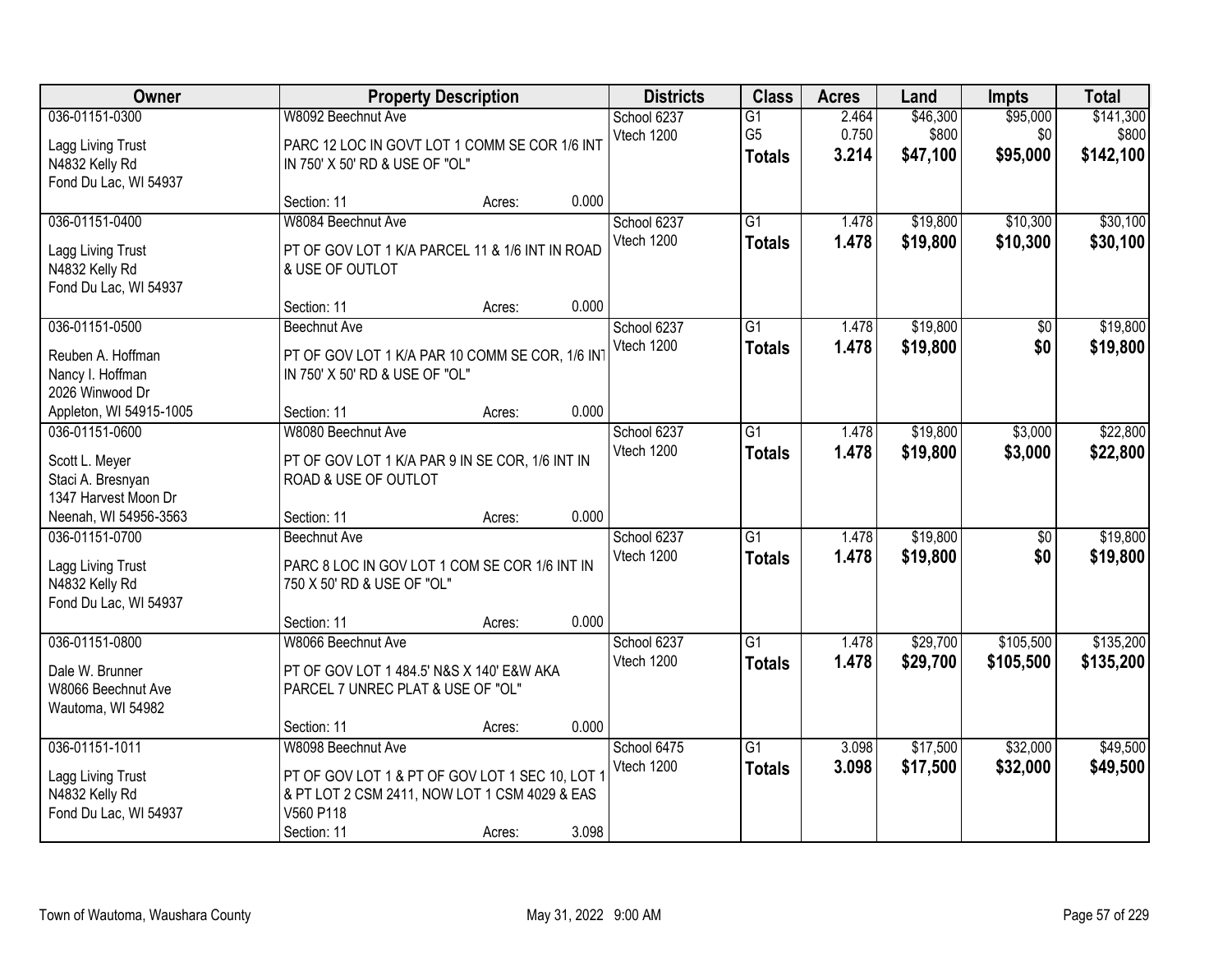| Owner                           |                                                 | <b>Property Description</b> |        | <b>Districts</b> | <b>Class</b>    | <b>Acres</b> | Land     | <b>Impts</b>    | <b>Total</b> |
|---------------------------------|-------------------------------------------------|-----------------------------|--------|------------------|-----------------|--------------|----------|-----------------|--------------|
| 036-01151-1021                  | W8088 Beechnut Ave                              |                             |        | School 6475      | $\overline{G1}$ | 10.040       | \$34,600 | \$110,100       | \$144,700    |
| Lagg Living Trust               | PT OF GOV LOT 1, PART OF LOT 2 CSM 2411, NOW    |                             |        | Vtech 1200       | <b>Totals</b>   | 10.040       | \$34,600 | \$110,100       | \$144,700    |
| N4832 Kelly Rd                  | LOT 2 CSM 4029 SUBJ TO EAS                      |                             |        |                  |                 |              |          |                 |              |
| Fond Du Lac, WI 54937           |                                                 |                             |        |                  |                 |              |          |                 |              |
|                                 | Section: 11                                     | Acres:                      | 10.040 |                  |                 |              |          |                 |              |
| 036-01152-0100                  | <b>Beechnut Ave</b>                             |                             |        | School 6237      | $\overline{G5}$ | 2.500        | \$2,500  | $\overline{50}$ | \$2,500      |
| Thomas W. St John               | PT OF GOV LOT 2                                 |                             |        | Vtech 1200       | G <sub>6</sub>  | 15.500       | \$43,400 | \$0             | \$43,400     |
| Micaela H. Levine               |                                                 |                             |        |                  | <b>Totals</b>   | 18.000       | \$45,900 | \$0             | \$45,900     |
| 2608 E Wood Pl                  |                                                 |                             |        |                  |                 |              |          |                 |              |
| Shorewood, WI 53211             | Section: 11                                     | Acres:                      | 18.000 |                  |                 |              |          |                 |              |
| 036-01211-0100                  | N4458 18th Ln                                   |                             |        | School 6475      | $\overline{G1}$ | 10.242       | \$40,100 | \$290,100       | \$330,200    |
| Daniel W & Joann Kopshinsky     | PT OF NE1/4 NE1/4, LOT 1 CSM 1395               |                             |        | Vtech 1200       | <b>Totals</b>   | 10.242       | \$40,100 | \$290,100       | \$330,200    |
| Revocable Trust                 |                                                 |                             |        |                  |                 |              |          |                 |              |
| N4458 18th Ln                   |                                                 |                             |        |                  |                 |              |          |                 |              |
| Wautoma, WI 54982-7147          | Section: 12                                     | Acres:                      | 10.242 |                  |                 |              |          |                 |              |
| 036-01211-0200                  | N4474 18th Ln                                   |                             |        | School 6475      | $\overline{G1}$ | 5.751        | \$27,200 | \$168,500       | \$195,700    |
|                                 |                                                 |                             |        | Vtech 1200       | <b>Totals</b>   | 5.751        | \$27,200 | \$168,500       | \$195,700    |
| Seth Boersma                    | PT OF N1/2 NE1/4 AKA PAR 9 UNREC SURVEY         |                             |        |                  |                 |              |          |                 |              |
| Alissa Boersma<br>N4474 18th Ln |                                                 |                             |        |                  |                 |              |          |                 |              |
| Wautoma, WI 54982               | Section: 12                                     | Acres:                      | 5.751  |                  |                 |              |          |                 |              |
| 036-01211-0310                  | N4449 18th Ln                                   |                             |        | School 6475      | $\overline{G1}$ | 3.290        | \$22,700 | \$119,400       | \$142,100    |
|                                 |                                                 |                             |        | Vtech 1200       | <b>Totals</b>   | 3.290        | \$22,700 | \$119,400       | \$142,100    |
| Carole A. Longworth             | PT NE1/4 OF NE1/4; LOT 6, CSM 5316              |                             |        |                  |                 |              |          |                 |              |
| Gary Longworth                  |                                                 |                             |        |                  |                 |              |          |                 |              |
| N4449 18th Ln                   |                                                 |                             |        |                  |                 |              |          |                 |              |
| Wautoma, WI 54982               | Section: 12                                     | Acres:                      | 3.290  |                  |                 |              |          |                 |              |
| 036-01211-0410                  | N4415 18th Ln                                   |                             |        | School 6475      | $\overline{G1}$ | 7.119        | \$31,100 | \$77,500        | \$108,600    |
| <b>Bruce Neilson</b>            | PT OF N1/2 NE1/4 AKA PAR 5 UNREC SURVEY & N     |                             |        | Vtech 1200       | <b>Totals</b>   | 7.119        | \$31,100 | \$77,500        | \$108,600    |
| Cheri Neilson                   | 288.38' OF S 1701.17' OF OLD RR ROW ACROSS W1/2 |                             |        |                  |                 |              |          |                 |              |
| N4415 18th Ln                   | NE1/4.                                          |                             |        |                  |                 |              |          |                 |              |
| Wautoma, WI 54982               | Section: 12                                     | Acres:                      | 7.119  |                  |                 |              |          |                 |              |
| 036-01211-0500                  | 18th Ln                                         |                             |        | School 6475      | $\overline{G1}$ | 5.170        | \$25,500 | $\overline{30}$ | \$25,500     |
| Cathy L. Anderson               | PT OF NE1/4 OF NE1/4 (K/A PAR 12 UNREC SURVEY)  |                             |        | Vtech 1200       | <b>Totals</b>   | 5.170        | \$25,500 | \$0             | \$25,500     |
| James D. Anderson               |                                                 |                             |        |                  |                 |              |          |                 |              |
| N4432 18th Ln                   |                                                 |                             |        |                  |                 |              |          |                 |              |
| Wautoma, WI 54982-7147          | Section: 12                                     | Acres:                      | 5.170  |                  |                 |              |          |                 |              |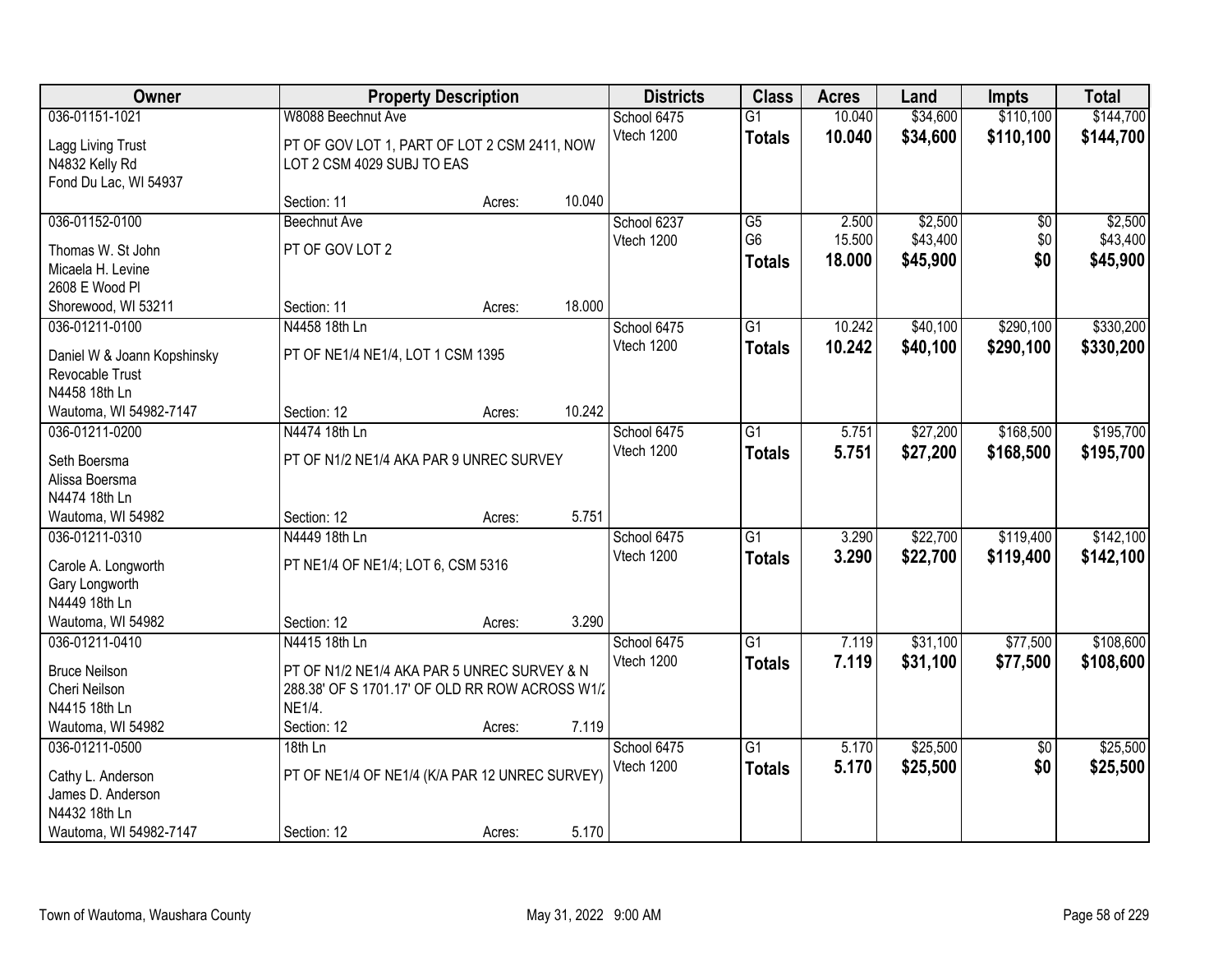| <b>Owner</b>                           |                                                | <b>Property Description</b> |        | <b>Districts</b> | <b>Class</b>    | <b>Acres</b> | Land     | <b>Impts</b>    | <b>Total</b> |
|----------------------------------------|------------------------------------------------|-----------------------------|--------|------------------|-----------------|--------------|----------|-----------------|--------------|
| 036-01211-0600                         | N4432 18th Ln                                  |                             |        | School 6475      | $\overline{G1}$ | 5.521        | \$26,500 | \$112,800       | \$139,300    |
| Cathy L. Anderson                      | PT OF NE1/4 OF NE1/4 (K/A PAR 13 UNREC SURVEY) |                             |        | Vtech 1200       | <b>Totals</b>   | 5.521        | \$26,500 | \$112,800       | \$139,300    |
| James D. Anderson                      |                                                |                             |        |                  |                 |              |          |                 |              |
| N4432 18th Ln                          |                                                |                             |        |                  |                 |              |          |                 |              |
| Wautoma, WI 54982-7147                 | Section: 12                                    | Acres:                      | 5.521  |                  |                 |              |          |                 |              |
| 036-01211-0700                         | 18th Ln                                        |                             |        | School 6475      | $\overline{G1}$ | 6.911        | \$30,500 | $\overline{50}$ | \$30,500     |
| Daniel W & Joann Kopshinsky            | PT OF NE1/4 NE1/4 A/K/A PAR 11 UNREC SURVEY    |                             |        | Vtech 1200       | <b>Totals</b>   | 6.911        | \$30,500 | \$0             | \$30,500     |
| Revocable Trust                        |                                                |                             |        |                  |                 |              |          |                 |              |
| N4458 18th Ln                          |                                                |                             |        |                  |                 |              |          |                 |              |
| Wautoma, WI 54982-7147                 | Section: 12                                    | Acres:                      | 6.911  |                  |                 |              |          |                 |              |
| 036-01212-0100                         | 18th Ln                                        |                             |        | School 6475      | G1              | 6.456        | \$24,200 | \$0             | \$24,200     |
| Seth Boersma                           | PT OF NW NE AKA PAR 8 UNREC SURVEY             |                             |        | Vtech 1200       | <b>Totals</b>   | 6.456        | \$24,200 | \$0             | \$24,200     |
| Alissa Boersma                         |                                                |                             |        |                  |                 |              |          |                 |              |
| N4474 18th Ln                          |                                                |                             |        |                  |                 |              |          |                 |              |
| Wautoma, WI 54982                      | Section: 12                                    | Acres:                      | 6.456  |                  |                 |              |          |                 |              |
| 036-01212-0210                         | N4489 18th Ln                                  |                             |        | School 6475      | G1              | 13.860       | \$49,300 | \$145,100       | \$194,400    |
| David J. Borre                         | PT OF N1/2 NE1/4, LOT 7 CSM 5316               |                             |        | Vtech 1200       | <b>Totals</b>   | 13.860       | \$49,300 | \$145,100       | \$194,400    |
| Christine A. Borre                     |                                                |                             |        |                  |                 |              |          |                 |              |
| N4489 18th Ln                          |                                                |                             |        |                  |                 |              |          |                 |              |
| Wautoma, WI 54982                      | Section: 12                                    | Acres:                      | 13.860 |                  |                 |              |          |                 |              |
| 036-01212-0300                         | N4474 State Highway 22                         |                             |        | School 6475      | $\overline{G1}$ | 4.300        | \$19,000 | \$91,000        | \$110,000    |
|                                        | PT OF NW NE BT HWY 22 & RR ROW LESS 201-27     |                             |        | Vtech 1200       | <b>Totals</b>   | 4.300        | \$19,000 | \$91,000        | \$110,000    |
| David R. Hempe<br>N4474 State Rd 22    |                                                |                             |        |                  |                 |              |          |                 |              |
| Wautoma, WI 54982                      |                                                |                             |        |                  |                 |              |          |                 |              |
|                                        | Section: 12                                    | Acres:                      | 4.300  |                  |                 |              |          |                 |              |
| 036-01212-0400                         | N4416 State Highway 22                         |                             |        | School 6475      | $\overline{G1}$ | 4.300        | \$19,000 | \$115,900       | \$134,900    |
| Michael L. Auck                        | PT OF NW NE BT HWY 22 & RR ROW                 |                             |        | Vtech 1200       | <b>Totals</b>   | 4.300        | \$19,000 | \$115,900       | \$134,900    |
| N4416 State Rd 22                      |                                                |                             |        |                  |                 |              |          |                 |              |
| Wautoma, WI 54982                      |                                                |                             |        |                  |                 |              |          |                 |              |
|                                        | Section: 12                                    | Acres:                      | 4.300  |                  |                 |              |          |                 |              |
| 036-01212-0500                         | N4437 State Highway 22                         |                             |        | School 6475      | $\overline{G1}$ | 3.800        | \$13,800 | \$94,800        | \$108,600    |
|                                        |                                                |                             |        | Vtech 1200       | <b>Totals</b>   | 3.800        | \$13,800 | \$94,800        | \$108,600    |
| Greg T. Mccaffrey<br>N4437 State Rd 22 | PT NW1/4 OF NE1/4, W OF HWY 22                 |                             |        |                  |                 |              |          |                 |              |
| Wautoma, WI 54982                      |                                                |                             |        |                  |                 |              |          |                 |              |
|                                        | Section: 12                                    | Acres:                      | 3.800  |                  |                 |              |          |                 |              |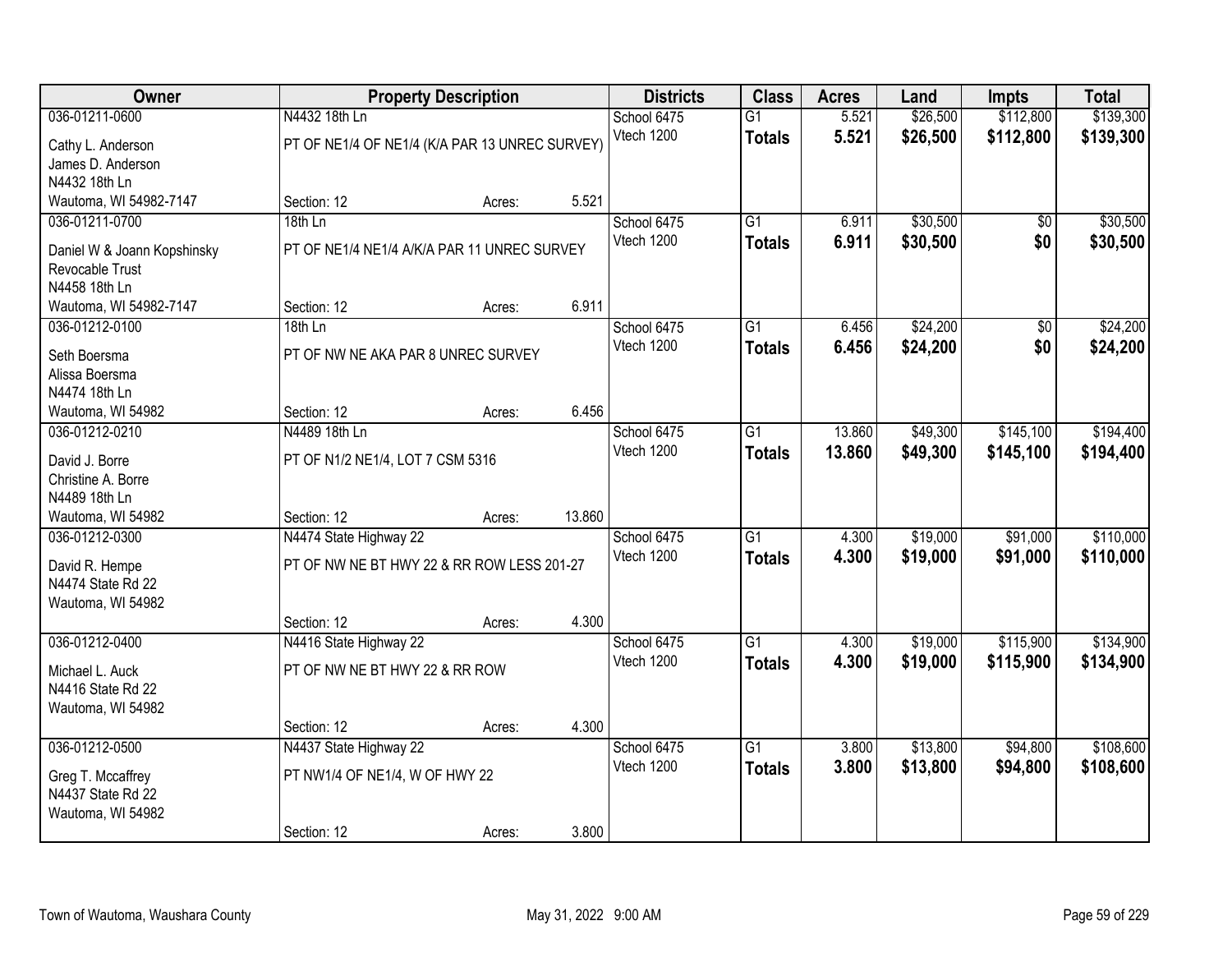| Owner                                    | <b>Property Description</b>                   |        |       | <b>Districts</b> | <b>Class</b>    | <b>Acres</b> | Land     | <b>Impts</b> | <b>Total</b> |
|------------------------------------------|-----------------------------------------------|--------|-------|------------------|-----------------|--------------|----------|--------------|--------------|
| 036-01213-0100                           | W7504 Beechnut Ct                             |        |       | School 6475      | $\overline{G1}$ | 2.760        | \$17,000 | \$152,900    | \$169,900    |
| <b>Steve Martin</b>                      | LOT 3 CSM 3579                                |        |       | Vtech 1200       | <b>Totals</b>   | 2.760        | \$17,000 | \$152,900    | \$169,900    |
| Janet Martin                             |                                               |        |       |                  |                 |              |          |              |              |
| W7504 Beechnut Ct                        |                                               |        |       |                  |                 |              |          |              |              |
| Wautoma, WI 54982-5254                   | Section: 12                                   | Acres: | 2.760 |                  |                 |              |          |              |              |
| 036-01213-0200                           | N4394 State Highway 22                        |        |       | School 6475      | $\overline{G1}$ | 3.000        | \$17,300 | \$44,000     | \$61,300     |
| Mary B Demler 2009 Irrevocable Trust     | W1/2 OF SW1/4 OF NE1/4 E OF HWY 22            |        |       | Vtech 1200       | <b>Totals</b>   | 3.000        | \$17,300 | \$44,000     | \$61,300     |
| W6543 County Rd H                        |                                               |        |       |                  |                 |              |          |              |              |
| Wild Rose, WI 54984                      |                                               |        |       |                  |                 |              |          |              |              |
|                                          | Section: 12                                   | Acres: | 3.000 |                  |                 |              |          |              |              |
| 036-01213-0300                           | N4330 State Highway 22                        |        |       | School 6475      | $\overline{G1}$ | 3.100        | \$17,500 | \$62,400     | \$79,900     |
|                                          | PT OF SW1/4 OF NE1/4 (BT HWY 22 & RR ROW)     |        |       | Vtech 1200       | <b>Totals</b>   | 3.100        | \$17,500 | \$62,400     | \$79,900     |
| Dakota Haywood<br>W9701 County Rd Jj     |                                               |        |       |                  |                 |              |          |              |              |
| Wautoma, WI 54982-8212                   |                                               |        |       |                  |                 |              |          |              |              |
|                                          | Section: 12                                   | Acres: | 0.000 |                  |                 |              |          |              |              |
| 036-01213-0400                           | W7509 Beechnut Ct                             |        |       | School 6475      | G1              | 4.500        | \$19,300 | \$175,300    | \$194,600    |
|                                          |                                               |        |       | Vtech 1200       | <b>Totals</b>   | 4.500        | \$19,300 | \$175,300    | \$194,600    |
| Jeffrey L. Karasek                       | PT SW1/4 OF NE1/4, W OF HWY 22 (AKA PAR 9B OF |        |       |                  |                 |              |          |              |              |
| Patricia A. Karasek<br>W7509 Beechnut Ct | <b>UNREC SURVEY)</b>                          |        |       |                  |                 |              |          |              |              |
| Wautoma, WI 54982                        | Section: 12                                   | Acres: | 4.500 |                  |                 |              |          |              |              |
| 036-01213-0500                           | <b>Beechnut Ct</b>                            |        |       | School 6475      | $\overline{G1}$ | 4.160        | \$18,900 | \$0          | \$18,900     |
|                                          |                                               |        |       | Vtech 1200       | <b>Totals</b>   | 4.160        | \$18,900 | \$0          | \$18,900     |
| Jeffrey L. Karasek                       | PT OF SW NE CSM 822 LOT 1                     |        |       |                  |                 |              |          |              |              |
| Patricia A. Karasek                      |                                               |        |       |                  |                 |              |          |              |              |
| W7509 Beechnut Ct                        |                                               |        | 4.160 |                  |                 |              |          |              |              |
| Wautoma, WI 54982<br>036-01213-0600      | Section: 12<br>N4323 State Highway 22         | Acres: |       | School 6475      | $\overline{G1}$ | 1.060        | \$10,400 | \$80,000     | \$90,400     |
|                                          |                                               |        |       | Vtech 1200       | <b>Totals</b>   | 1.060        | \$10,400 | \$80,000     | \$90,400     |
| Michael A. Fredrick                      | LOT 2 CSM 822                                 |        |       |                  |                 |              |          |              |              |
| Antoinette K. Fredrick                   |                                               |        |       |                  |                 |              |          |              |              |
| N2266 16th Dr                            |                                               |        |       |                  |                 |              |          |              |              |
| Wautoma, WI 54982                        | Section: 12                                   | Acres: | 1.060 |                  |                 |              |          |              |              |
| 036-01213-0700                           | N4403 State Highway 22                        |        |       | School 6475      | $\overline{G1}$ | 2.040        | \$16,100 | \$205,000    | \$221,100    |
| Logan M. Lorenz et al                    | PT OF SW1/4 NE1/4 WEST OF HWY 22, NOW LOT 2   |        |       | Vtech 1200       | <b>Totals</b>   | 2.040        | \$16,100 | \$205,000    | \$221,100    |
| N4403 State Rd 22                        | CSM #3579                                     |        |       |                  |                 |              |          |              |              |
| Wautoma, WI 54982                        |                                               |        |       |                  |                 |              |          |              |              |
|                                          | Section: 12                                   | Acres: | 2.040 |                  |                 |              |          |              |              |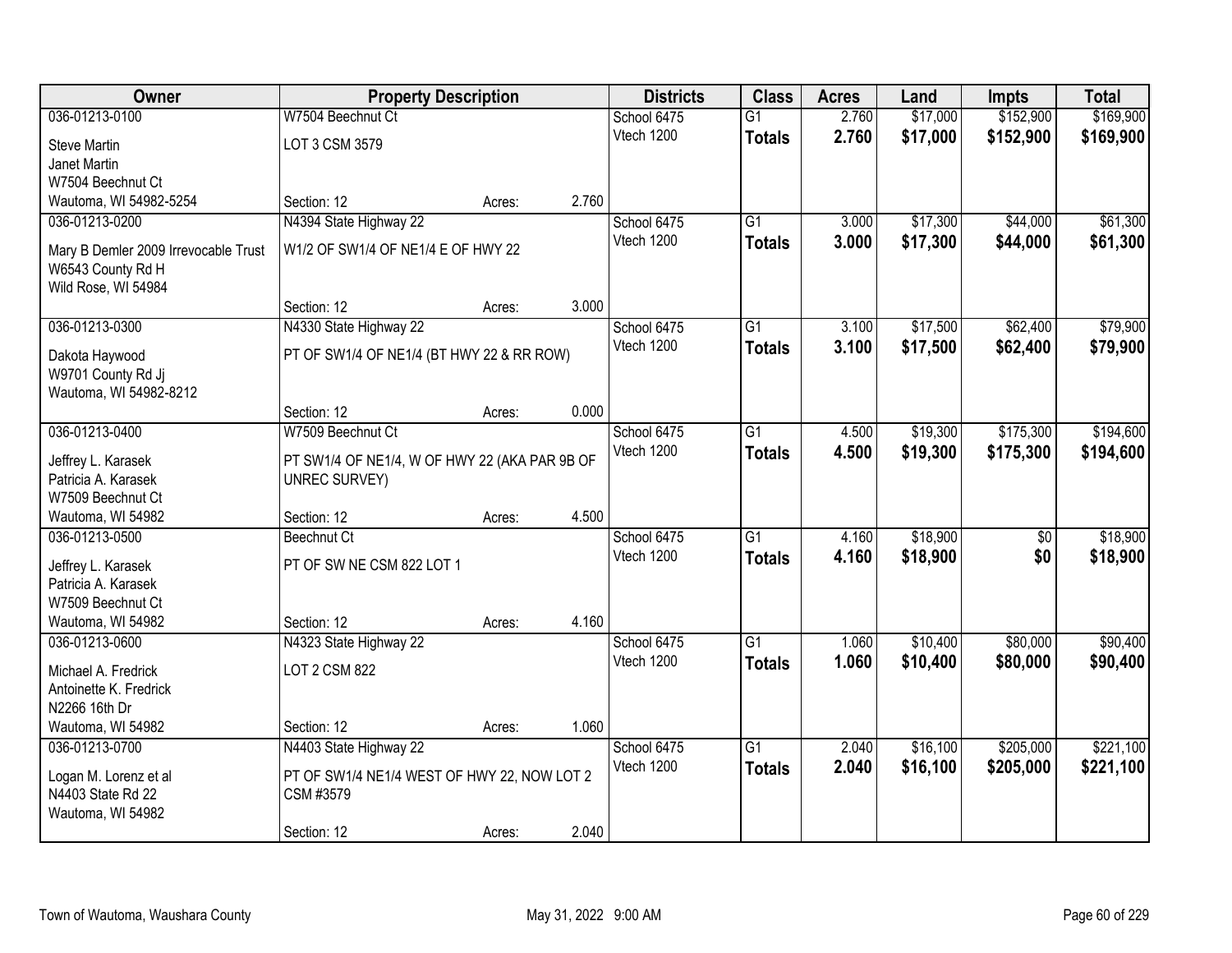| Owner                     |                                     | <b>Property Description</b>                       |       | <b>Districts</b> | <b>Class</b>    | <b>Acres</b> | Land     | <b>Impts</b>    | <b>Total</b> |
|---------------------------|-------------------------------------|---------------------------------------------------|-------|------------------|-----------------|--------------|----------|-----------------|--------------|
| 036-01213-0800            | <b>Beechnut Dr</b>                  |                                                   |       | School 6475      | $\overline{G1}$ | 1.172        | \$11,200 | \$15,400        | \$26,600     |
| Thomas J. Kettleson       |                                     | PT SW1/4 OF NE1/4 (OLD RR ROW SOUTH 485.79')      |       | Vtech 1200       | <b>Totals</b>   | 1.172        | \$11,200 | \$15,400        | \$26,600     |
| Shelley L. Kettleson      |                                     |                                                   |       |                  |                 |              |          |                 |              |
| 800 Kristy St             |                                     |                                                   |       |                  |                 |              |          |                 |              |
| Kaukauna, WI 54130-3848   | Section: 12                         | Acres:                                            | 1.172 |                  |                 |              |          |                 |              |
| 036-01213-0810            | State Highway 22                    |                                                   |       | School 6475      | $\overline{G5}$ | 2.128        | \$1,500  | $\overline{30}$ | \$1,500      |
| Kevin L. Behnke           |                                     | N 927' OF S 1412.79' OF OLD RR ROW IN NE1/4       |       | Vtech 1200       | <b>Totals</b>   | 2.128        | \$1,500  | \$0             | \$1,500      |
| Laura R. Behnke           |                                     |                                                   |       |                  |                 |              |          |                 |              |
| N4343 18th Ln             |                                     |                                                   |       |                  |                 |              |          |                 |              |
| Wautoma, WI 54982-7146    | Section: 12                         | Acres:                                            | 2.128 |                  |                 |              |          |                 |              |
| 036-01214-0100            | N4374 18th Ln                       |                                                   |       | School 6475      | $\overline{G1}$ | 5.933        | \$27,700 | \$0             | \$27,700     |
| Michael J. Seibel         |                                     | PT OF SE1/4 OF NE1/4 (K/A PAR 14 UNREC SURVEY)    |       | Vtech 1200       | <b>Totals</b>   | 5.933        | \$27,700 | \$0             | \$27,700     |
| Theresa D. Gear           |                                     |                                                   |       |                  |                 |              |          |                 |              |
| 612 N Ash Ave             |                                     |                                                   |       |                  |                 |              |          |                 |              |
| Marshfield, WI 54449-2307 | Section: 12                         | Acres:                                            | 5.933 |                  |                 |              |          |                 |              |
| 036-01214-0200            | N4374 18th Ln                       |                                                   |       | School 6475      | $\overline{G1}$ | 5.589        | \$26,700 | \$50,200        | \$76,900     |
| Michael J. Seibel         |                                     | PT OF SE1/4 OF NE1/4 (K/A PAR 15 OF AN UNREC      |       | Vtech 1200       | <b>Totals</b>   | 5.589        | \$26,700 | \$50,200        | \$76,900     |
| Theresa D. Gear           | SURVEY)                             |                                                   |       |                  |                 |              |          |                 |              |
| 612 N Ash Ave             |                                     |                                                   |       |                  |                 |              |          |                 |              |
| Marshfield, WI 54449-2307 | Section: 12                         | Acres:                                            | 5.589 |                  |                 |              |          |                 |              |
| 036-01214-0300            | N4350 18th Ln                       |                                                   |       | School 6475      | $\overline{G1}$ | 5.113        | \$25,300 | \$79,200        | \$104,500    |
| George B. Lambert         |                                     | PT OF SE NE A/K/A PAR 16 OF AN UNREC SURVEY       |       | Vtech 1200       | <b>Totals</b>   | 5.113        | \$25,300 | \$79,200        | \$104,500    |
| Roberta A. Wick           |                                     |                                                   |       |                  |                 |              |          |                 |              |
| 4845 Tanglewood Ave       |                                     |                                                   |       |                  |                 |              |          |                 |              |
| Racine, WI 53402          | Section: 12                         | Acres:                                            | 5.113 |                  |                 |              |          |                 |              |
| 036-01214-0400            | N4324 18th Ln                       |                                                   |       | School 6475      | $\overline{G1}$ | 5.290        | \$25,800 | \$118,000       | \$143,800    |
| David L. Krempp           | PT OF SE NE AKA PAR 17 UNREC SURVEY |                                                   |       | Vtech 1200       | <b>Totals</b>   | 5.290        | \$25,800 | \$118,000       | \$143,800    |
| Judy L. Krempp            |                                     |                                                   |       |                  |                 |              |          |                 |              |
| N4324 18th Ln             |                                     |                                                   |       |                  |                 |              |          |                 |              |
| Wautoma, WI 54982         | Section: 12                         | Acres:                                            | 5.290 |                  |                 |              |          |                 |              |
| 036-01214-0500            | Beechnut Ave                        |                                                   |       | School 6475      | $\overline{G1}$ | 5.000        | \$25,000 | \$500           | \$25,500     |
| Kathryn L. Trnka          |                                     | PT SE1/4 OF NE1/4 (IN SE COR 330' E&W X 660' N&S) |       | Vtech 1200       | <b>Totals</b>   | 5.000        | \$25,000 | \$500           | \$25,500     |
| 214 Parkside Ct Apt e     |                                     |                                                   |       |                  |                 |              |          |                 |              |
| Kimberly, WI 54136-1388   |                                     |                                                   |       |                  |                 |              |          |                 |              |
|                           | Section: 12                         | Acres:                                            | 5.000 |                  |                 |              |          |                 |              |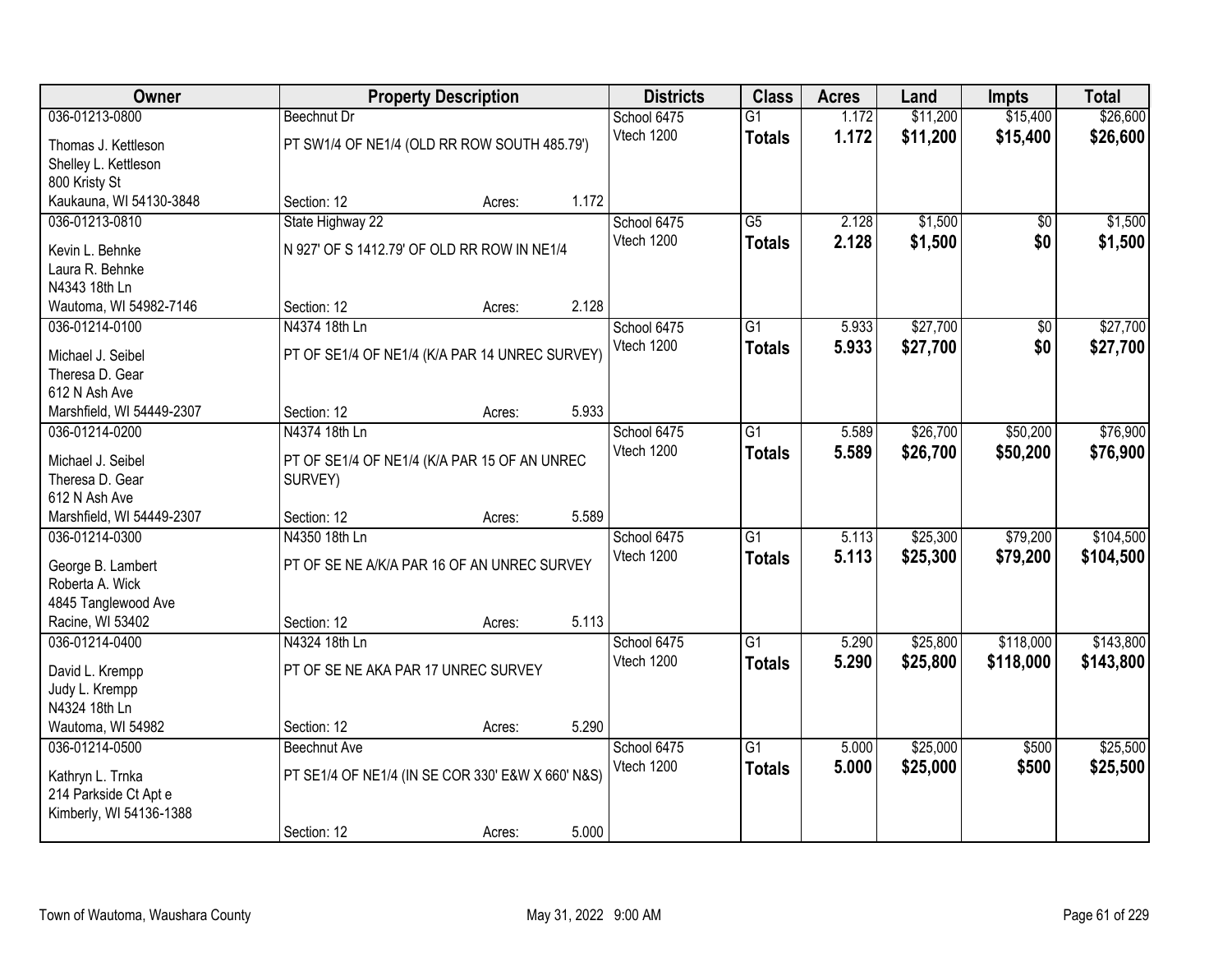| Owner                            |                                    | <b>Property Description</b> |        | <b>Districts</b>          | <b>Class</b>    | <b>Acres</b> | Land     | <b>Impts</b>    | <b>Total</b> |
|----------------------------------|------------------------------------|-----------------------------|--------|---------------------------|-----------------|--------------|----------|-----------------|--------------|
| 036-01214-0600                   | N4325 18th Ln                      |                             |        | School 6475               | $\overline{G1}$ | 6.662        | \$24,800 | \$106,000       | \$130,800    |
| David Keenlance                  | PT S1/2 OF NE1/4                   |                             |        | Vtech 1200                | <b>Totals</b>   | 6.662        | \$24,800 | \$106,000       | \$130,800    |
| Jeanine Keenlance                |                                    |                             |        |                           |                 |              |          |                 |              |
| N4325 18th Ln                    |                                    |                             |        |                           |                 |              |          |                 |              |
| Wautoma, WI 54982                | Section: 12                        | Acres:                      | 6.662  |                           |                 |              |          |                 |              |
| 036-01214-0700                   | 18th Ln                            |                             |        | School 6475               | $\overline{X4}$ | 3.800        | \$0      | $\overline{50}$ | $\sqrt{50}$  |
| Town of Wautoma                  | <b>TOWN ROAD</b>                   |                             |        | Vtech 1200                | <b>Totals</b>   | 3.800        | \$0      | \$0             | \$0          |
| W8674 Fawn Ct                    |                                    |                             |        |                           |                 |              |          |                 |              |
| Wautoma, WI 54982                |                                    |                             |        |                           |                 |              |          |                 |              |
|                                  | Section: 12                        | Acres:                      | 3.800  |                           |                 |              |          |                 |              |
| 036-01214-0800                   | N4343 18th Ln                      |                             |        | School 6475               | G1              | 5.134        | \$25,400 | \$155,500       | \$180,900    |
|                                  |                                    |                             |        | Vtech 1200                | <b>Totals</b>   | 5.134        | \$25,400 | \$155,500       | \$180,900    |
| Kevin L. Behnke                  | PT OF S1/2 NE1/4 UNRECORDED SURVEY |                             |        |                           |                 |              |          |                 |              |
| Laura R. Behnke<br>N4343 18th Ln |                                    |                             |        |                           |                 |              |          |                 |              |
| Wautoma, WI 54982-7146           | Section: 12                        | Acres:                      | 5.134  |                           |                 |              |          |                 |              |
| 036-01214-0900                   | N4371 18th Ln                      |                             |        | School 6475               | G1              | 5.917        | \$27,600 | \$82,600        | \$110,200    |
|                                  |                                    |                             |        | Vtech 1200                | <b>Totals</b>   | 5.917        | \$27,600 | \$82,600        | \$110,200    |
| Marianne R. Melka et al          | PT S1/2 OF NE1/4; UNREC SURVEY     |                             |        |                           |                 |              |          |                 |              |
| N4371 18th Ln                    |                                    |                             |        |                           |                 |              |          |                 |              |
| Wautoma, WI 54982                |                                    |                             | 5.917  |                           |                 |              |          |                 |              |
| 036-01214-1000                   | Section: 12<br>N4393 18th Ln       | Acres:                      |        |                           | $\overline{G1}$ |              |          |                 | \$127,200    |
|                                  |                                    |                             |        | School 6475<br>Vtech 1200 |                 | 5.497        | \$26,400 | \$100,800       |              |
| Daniel R. King                   | PT OF NE1/4 UNREC SURVEY           |                             |        |                           | <b>Totals</b>   | 5.497        | \$26,400 | \$100,800       | \$127,200    |
| Jillene F. King                  |                                    |                             |        |                           |                 |              |          |                 |              |
| N4393 18th Ln                    |                                    |                             |        |                           |                 |              |          |                 |              |
| Wautoma, WI 54982                | Section: 12                        | Acres:                      | 5.497  |                           |                 |              |          |                 |              |
| 036-01221-0110                   | State Highway 22                   |                             |        | School 6475               | G4              | 12.000       | \$1,300  | \$0             | \$1,300      |
| Linda Vassh                      | E1/2 NE1/4 NW1/4, EXC CSM 6428     |                             |        | Vtech 1200                | G5M             | 5.000        | \$7,000  | \$0             | \$7,000      |
| Daniel C. Vassh                  |                                    |                             |        |                           | <b>Totals</b>   | 17.000       | \$8,300  | \$0             | \$8,300      |
| W7627 County Rd Mm               |                                    |                             |        |                           |                 |              |          |                 |              |
| Wautoma, WI 54982                | Section: 12                        | Acres:                      | 17.000 |                           |                 |              |          |                 |              |
| 036-01221-0120                   | N4493 State Highway 22             |                             |        | School 6475               | $\overline{G1}$ | 3.000        | \$17,300 | \$129,600       | \$146,900    |
| Jennifer L. Schwartzman          | LOT 1 CSM 6428                     |                             |        | Vtech 1200                | <b>Totals</b>   | 3.000        | \$17,300 | \$129,600       | \$146,900    |
| N4493 State Rd 22                |                                    |                             |        |                           |                 |              |          |                 |              |
| Wautoma, WI 54982-5327           |                                    |                             |        |                           |                 |              |          |                 |              |
|                                  | Section: 12                        | Acres:                      | 3.000  |                           |                 |              |          |                 |              |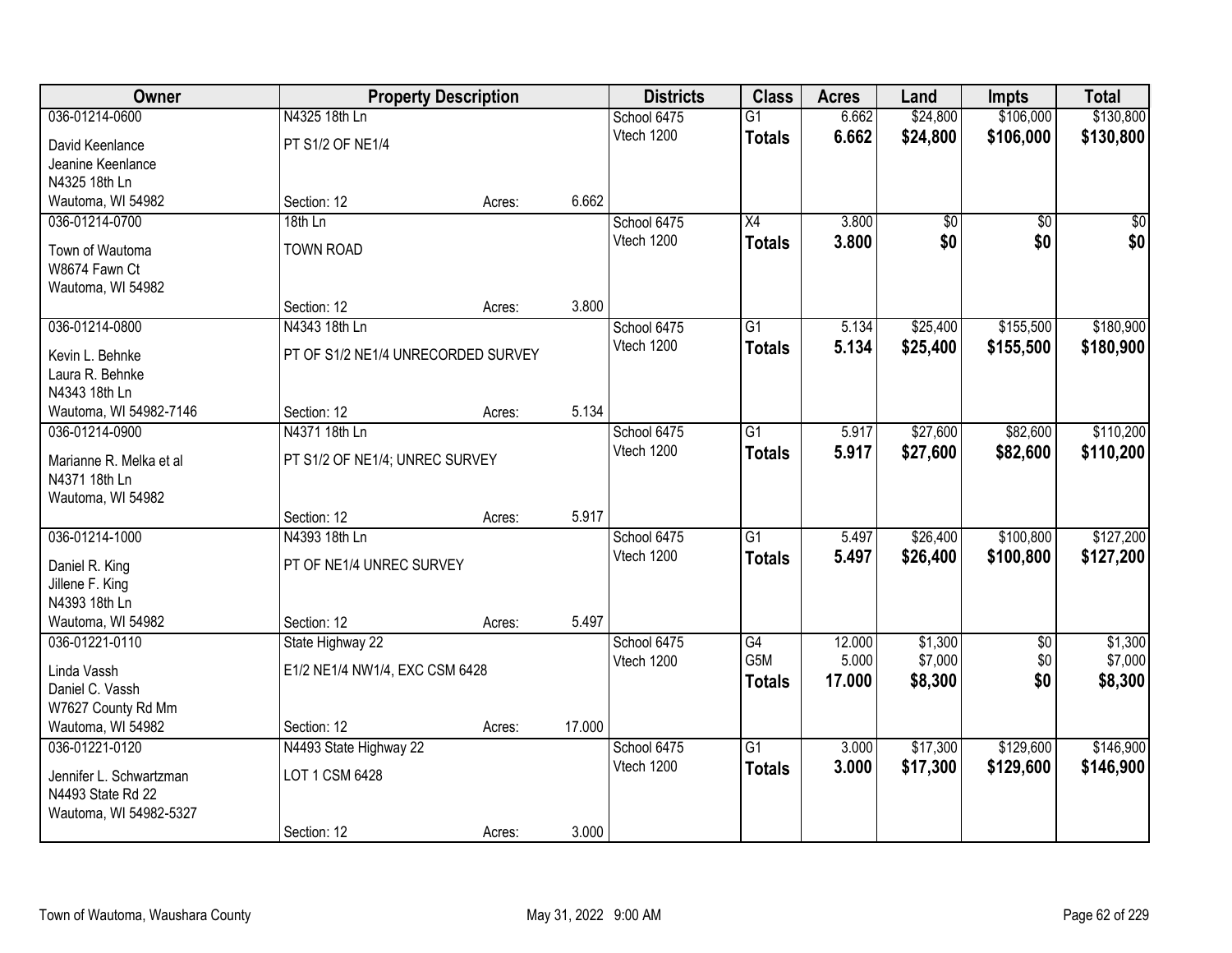| <b>Owner</b>             |                                               | <b>Property Description</b> |        | <b>Districts</b> | <b>Class</b>    | <b>Acres</b> | Land     | Impts           | <b>Total</b> |
|--------------------------|-----------------------------------------------|-----------------------------|--------|------------------|-----------------|--------------|----------|-----------------|--------------|
| 036-01221-0200           | State Highway 22                              |                             |        | School 6475      | $\overline{G5}$ | 10.000       | \$13,300 | $\overline{50}$ | \$13,300     |
| Daniel C. Vassh          | W1/2 NE1/4 NW1/4                              |                             |        | Vtech 1200       | G6              | 10.000       | \$28,000 | \$0             | \$28,000     |
| Linda C. Vassh           |                                               |                             |        |                  | <b>Totals</b>   | 20.000       | \$41,300 | \$0             | \$41,300     |
| W7627 County Rd Mm       |                                               |                             |        |                  |                 |              |          |                 |              |
| Wautoma, WI 54982        | Section: 12                                   | Acres:                      | 20.000 |                  |                 |              |          |                 |              |
| 036-01222-0200           | State Highway 22                              |                             |        | School 6475      | $\overline{G6}$ | 20.000       | \$56,000 | $\overline{50}$ | \$56,000     |
| Hearth Stone Place, LLC  | W1/2 OF NW1/4 OF NW1/4                        |                             |        | Vtech 1200       | <b>Totals</b>   | 20.000       | \$56,000 | \$0             | \$56,000     |
| N94 W6702 Fieldcrest St  |                                               |                             |        |                  |                 |              |          |                 |              |
| Cedarburg, WI 53012-1235 |                                               |                             |        |                  |                 |              |          |                 |              |
|                          | Section: 12                                   | Acres:                      | 20.000 |                  |                 |              |          |                 |              |
| 036-01223-0100           | <b>Beechnut Ct</b>                            |                             |        | School 6475      | G1              | 5.060        | \$20,100 | \$0             | \$20,100     |
| Todd J. Tanner           | PT SW1/4 OF NW1/4; E 350 FT OF W 1050 FT N OF |                             |        | Vtech 1200       | <b>Totals</b>   | 5.060        | \$20,100 | \$0             | \$20,100     |
| 2012 N Wisconsin St      | <b>BEECHNUT CT</b>                            |                             |        |                  |                 |              |          |                 |              |
| Racine, WI 53402         |                                               |                             |        |                  |                 |              |          |                 |              |
|                          | Section: 12                                   | Acres:                      | 5.060  |                  |                 |              |          |                 |              |
| 036-01223-0200           | <b>Beechnut Ct</b>                            |                             |        | School 6475      | G1              | 5.050        | \$20,100 | \$0             | \$20,100     |
| Deneen M. Mueller        | PT SW1/4 OF NW1/4; E 350 FT OF W 700 FT N OF  |                             |        | Vtech 1200       | <b>Totals</b>   | 5.050        | \$20,100 | \$0             | \$20,100     |
| 1707 Eisenhower St       | <b>BEECHNUT CT</b>                            |                             |        |                  |                 |              |          |                 |              |
| New Holstein, WI 53061   |                                               |                             |        |                  |                 |              |          |                 |              |
|                          | Section: 12                                   | Acres:                      | 5.050  |                  |                 |              |          |                 |              |
| 036-01223-0300           | W7694 Beechnut Ct                             |                             |        | School 6475      | $\overline{G1}$ | 5.050        | \$20,100 | \$38,300        | \$58,400     |
| William R. Hendrick      | PT SW1/4 OF NW1/4; W 350 FT N OF BEECHNUT CT  |                             |        | Vtech 1200       | <b>Totals</b>   | 5.050        | \$20,100 | \$38,300        | \$58,400     |
| W7694 Beechnut Ct        |                                               |                             |        |                  |                 |              |          |                 |              |
| Wautoma, WI 54982        |                                               |                             |        |                  |                 |              |          |                 |              |
|                          | Section: 12                                   | Acres:                      | 5.050  |                  |                 |              |          |                 |              |
| 036-01223-0400           | W7693 Beechnut Ct                             |                             |        | School 6475      | $\overline{G1}$ | 5.000        | \$20,000 | \$94,600        | \$114,600    |
| Waneta K. Skog           | PT SW1/4 OF NW1/4; S 634 FT OF W 344 FT       |                             |        | Vtech 1200       | <b>Totals</b>   | 5.000        | \$20,000 | \$94,600        | \$114,600    |
| 307 11th St              |                                               |                             |        |                  |                 |              |          |                 |              |
| Neenah, WI 54956-2816    |                                               |                             |        |                  |                 |              |          |                 |              |
|                          | Section: 12                                   | Acres:                      | 5.000  |                  |                 |              |          |                 |              |
| 036-01223-0500           | W7659 Beechnut Ct                             |                             |        | School 6475      | $\overline{G1}$ | 5.000        | \$20,000 | $\overline{50}$ | \$20,000     |
| Carol Ann Baldwin        | PT OF SW NW AKA LOT 2 UNREC SURVEY            |                             |        | Vtech 1200       | <b>Totals</b>   | 5.000        | \$20,000 | \$0             | \$20,000     |
| W7659 Beechnut Ct        |                                               |                             |        |                  |                 |              |          |                 |              |
| Wautoma, WI 54982        |                                               |                             |        |                  |                 |              |          |                 |              |
|                          | Section: 12                                   | Acres:                      | 5.000  |                  |                 |              |          |                 |              |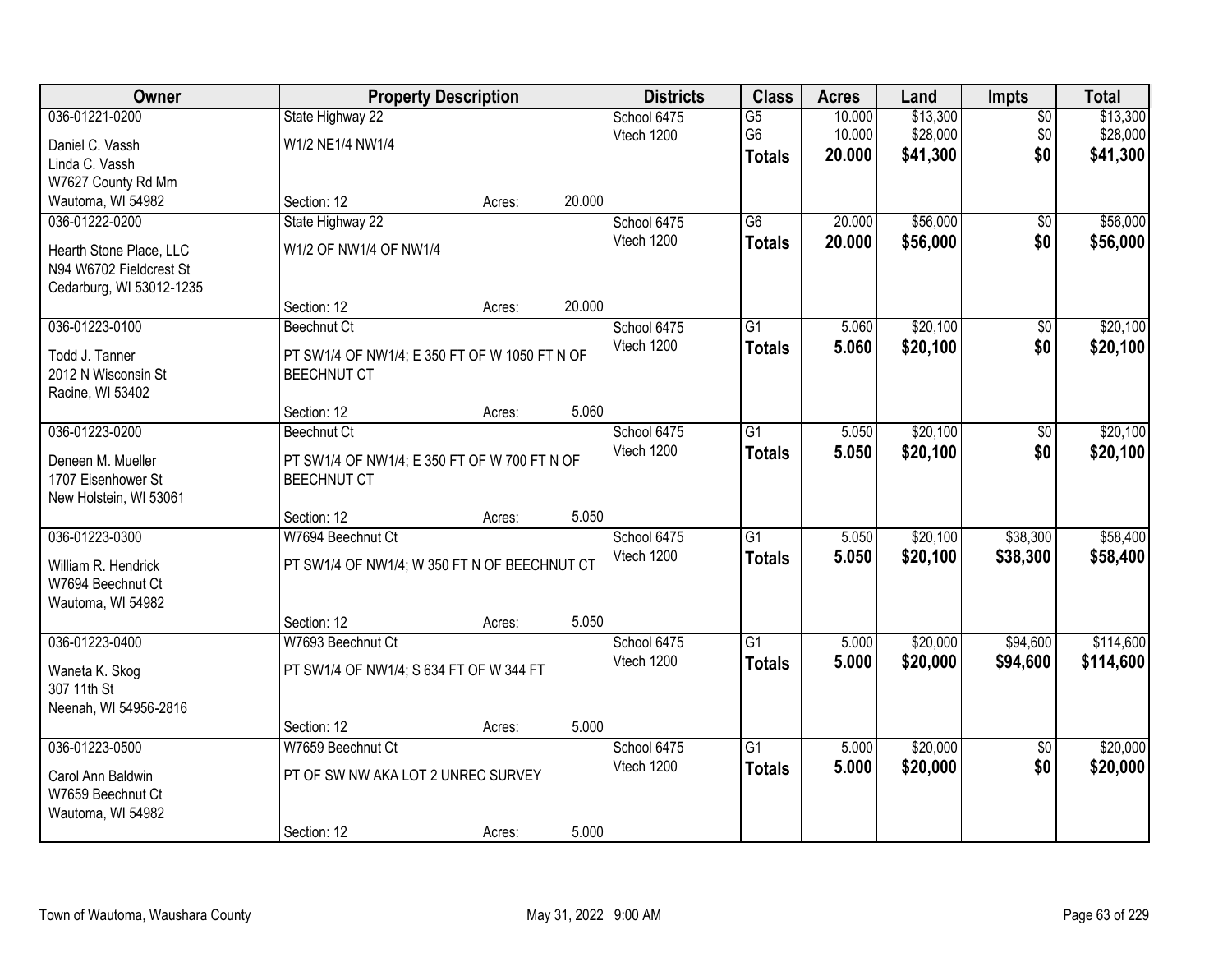| Owner                   |                                                 | <b>Property Description</b> |        | <b>Districts</b> | <b>Class</b>    | <b>Acres</b> | Land     | <b>Impts</b>    | <b>Total</b> |
|-------------------------|-------------------------------------------------|-----------------------------|--------|------------------|-----------------|--------------|----------|-----------------|--------------|
| 036-01223-0600          | W7659 Beechnut Ct                               |                             |        | School 6475      | $\overline{G1}$ | 5.000        | \$20,000 | \$147,700       | \$167,700    |
| Carol Ann Baldwin       | PT OF SW NW AKA LOT 3 UNREC SURVEY              |                             |        | Vtech 1200       | <b>Totals</b>   | 5.000        | \$20,000 | \$147,700       | \$167,700    |
| W7659 Beechnut Ct       |                                                 |                             |        |                  |                 |              |          |                 |              |
| Wautoma, WI 54982       |                                                 |                             |        |                  |                 |              |          |                 |              |
|                         | Section: 12                                     | Acres:                      | 5.000  |                  |                 |              |          |                 |              |
| 036-01223-0700          | W7629 Beechnut Ct                               |                             |        | School 6475      | $\overline{G1}$ | 5.000        | \$20,000 | \$71,400        | \$91,400     |
| Ceceilia Acosta Schrank | PT S1/2 OF NW1/4; AKA LOT 4 UNREC SURVEY        |                             |        | Vtech 1200       | <b>Totals</b>   | 5.000        | \$20,000 | \$71,400        | \$91,400     |
| Naomi D. Acosta Schrank |                                                 |                             |        |                  |                 |              |          |                 |              |
| W9229 Bighorn Ct        |                                                 |                             |        |                  |                 |              |          |                 |              |
| Wautoma, WI 54982       | Section: 12                                     | Acres:                      | 5.000  |                  |                 |              |          |                 |              |
| 036-01224-0110          | <b>Beechnut Ct</b>                              |                             |        | School 6475      | G <sub>1</sub>  | 2.900        | \$17,200 | \$8,600         | \$25,800     |
| Logan M. Lorenz et al   | PT OF SE1/4 NW1/4 & PT OF SW1/4 NE1/4, PT OF LO |                             |        | Vtech 1200       | <b>Totals</b>   | 2.900        | \$17,200 | \$8,600         | \$25,800     |
| N4403 State Rd 22       | 1 CSM #3579, NOW LOT 1 CSM 5727                 |                             |        |                  |                 |              |          |                 |              |
| Wautoma, WI 54982       |                                                 |                             |        |                  |                 |              |          |                 |              |
|                         | Section: 12                                     | Acres:                      | 2.900  |                  |                 |              |          |                 |              |
| 036-01224-0120          | <b>Beechnut Ct</b>                              |                             |        | School 6475      | G1              | 2.110        | \$2,800  | \$300           | \$3,100      |
| <b>Steve Martin</b>     | LOT 2 CSM 5727                                  |                             |        | Vtech 1200       | <b>Totals</b>   | 2.110        | \$2,800  | \$300           | \$3,100      |
| Janet Martin            |                                                 |                             |        |                  |                 |              |          |                 |              |
| W7504 Beechnut Ct       |                                                 |                             |        |                  |                 |              |          |                 |              |
| Wautoma, WI 54982-5254  | Section: 12                                     | Acres:                      | 2.110  |                  |                 |              |          |                 |              |
| 036-01224-0200          | <b>Beechnut Ct</b>                              |                             |        | School 6475      | $\overline{G1}$ | 5.140        | \$20,400 | $\overline{50}$ | \$20,400     |
| Seng Thao               | PT SE1/4 OF NW1/4 (K/A LOT 16 UNREC SURVEY)     |                             |        | Vtech 1200       | <b>Totals</b>   | 5.140        | \$20,400 | \$0             | \$20,400     |
| Xe Xiong                |                                                 |                             |        |                  |                 |              |          |                 |              |
| 308 S Telulah Ave       |                                                 |                             |        |                  |                 |              |          |                 |              |
| Appleton, WI 54915      | Section: 12                                     | Acres:                      | 5.140  |                  |                 |              |          |                 |              |
| 036-01224-0300          | <b>Beechnut Ct</b>                              |                             |        | School 6475      | $\overline{G1}$ | 5.120        | \$20,300 | \$400           | \$20,700     |
| Joan R. Peterson        | PT OF SE-NW AKA LOT 15 UNREC SURVEY             |                             |        | Vtech 1200       | <b>Totals</b>   | 5.120        | \$20,300 | \$400           | \$20,700     |
| 615 Hawk St             |                                                 |                             |        |                  |                 |              |          |                 |              |
| Oshkosh, WI 54902       |                                                 |                             |        |                  |                 |              |          |                 |              |
|                         | Section: 12                                     | Acres:                      | 5.120  |                  |                 |              |          |                 |              |
| 036-01224-0400          | W7626 Beechnut Ct                               |                             |        | School 6475      | G1              | 10.180       | \$34,900 | \$80,600        | \$115,500    |
| Todd J. Tanner          | PT S1/2 OF NW1/4; E 700 FT OF W 1750 FT N OF    |                             |        | Vtech 1200       | <b>Totals</b>   | 10.180       | \$34,900 | \$80,600        | \$115,500    |
| 2012 N Wisconsin St     | <b>BEECHNUT CT</b>                              |                             |        |                  |                 |              |          |                 |              |
| Racine, WI 53402        |                                                 |                             |        |                  |                 |              |          |                 |              |
|                         | Section: 12                                     | Acres:                      | 10.180 |                  |                 |              |          |                 |              |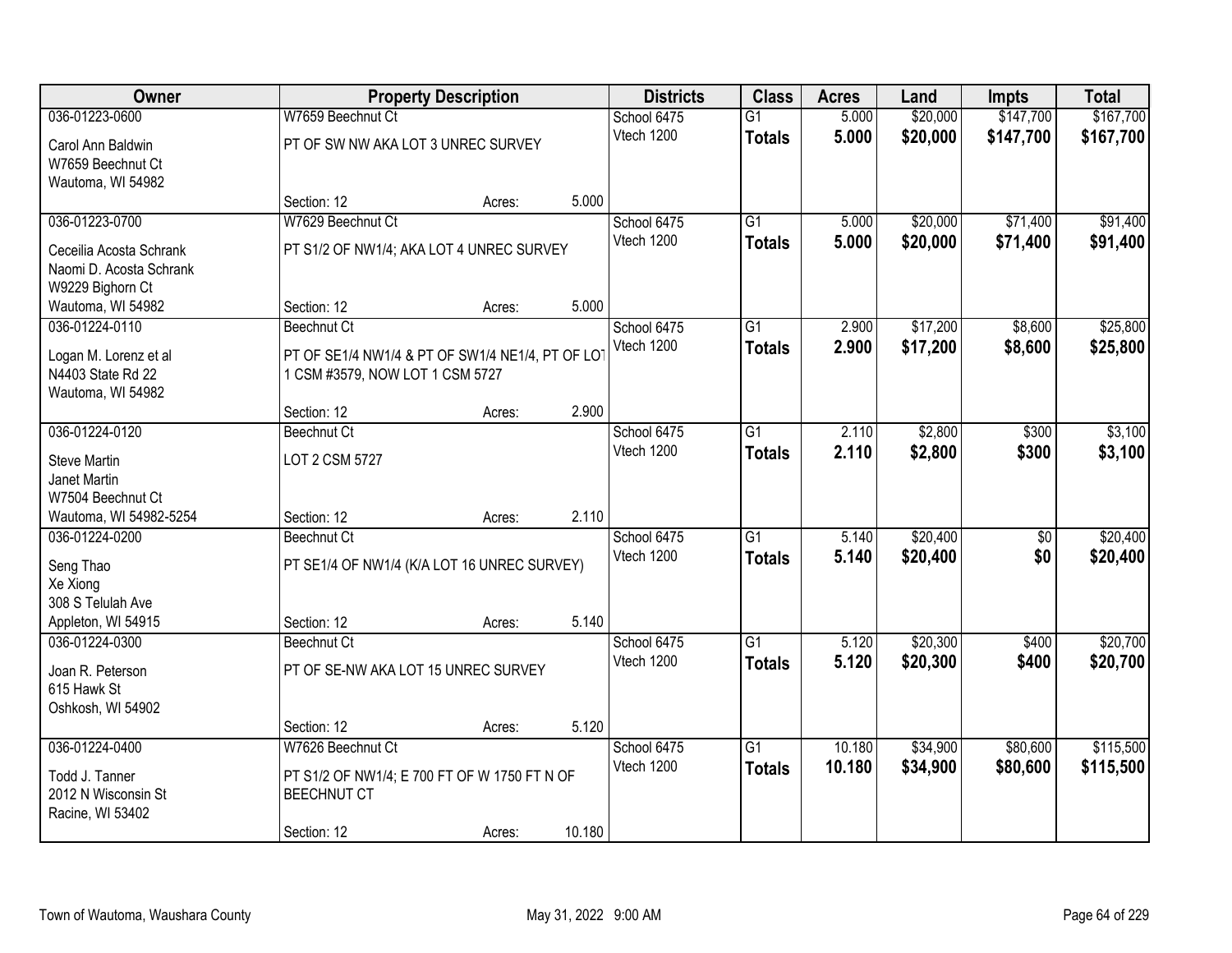| Owner                            |                                                 | <b>Property Description</b> |        | <b>Districts</b> | <b>Class</b>    | <b>Acres</b> | Land        | <b>Impts</b>    | <b>Total</b> |
|----------------------------------|-------------------------------------------------|-----------------------------|--------|------------------|-----------------|--------------|-------------|-----------------|--------------|
| 036-01224-0500                   | W7601 Beechnut Ct                               |                             |        | School 6475      | $\overline{G1}$ | 5.000        | \$20,000    | \$170,200       | \$190,200    |
| Thomas W. Vaneffen               | PT OF SE-NW AKA LOT 5 UNREC SURVEY              |                             |        | Vtech 1200       | <b>Totals</b>   | 5.000        | \$20,000    | \$170,200       | \$190,200    |
| W7601 Beechnut Ct                |                                                 |                             |        |                  |                 |              |             |                 |              |
| Wautoma, WI 54982                |                                                 |                             |        |                  |                 |              |             |                 |              |
|                                  | Section: 12                                     | Acres:                      | 5.000  |                  |                 |              |             |                 |              |
| 036-01224-0600                   | W7577 Beechnut Ct                               |                             |        | School 6475      | $\overline{G1}$ | 5.000        | \$20,000    | \$158,000       | \$178,000    |
| Jason A. Steltenpohl             | PT SE1/4 OF NW1/4 (K/A LOT 6 UNREC)             |                             |        | Vtech 1200       | <b>Totals</b>   | 5.000        | \$20,000    | \$158,000       | \$178,000    |
| Lea M. Steltenpohl               |                                                 |                             |        |                  |                 |              |             |                 |              |
| W7577 Beechnut Ct                |                                                 |                             |        |                  |                 |              |             |                 |              |
| Wautoma, WI 54982-7153           | Section: 12                                     | Acres:                      | 5.000  |                  |                 |              |             |                 |              |
| 036-01224-0700                   | W7559 Beechnut Ct                               |                             |        | School 6475      | G1              | 5.000        | \$20,000    | \$7,000         | \$27,000     |
| Jason A. Steltenpohl             | PT OF SE NW AKA LOT 7 UNREC SURVEY              |                             |        | Vtech 1200       | <b>Totals</b>   | 5.000        | \$20,000    | \$7,000         | \$27,000     |
| Lea M. Steltenpohl               |                                                 |                             |        |                  |                 |              |             |                 |              |
| W7577 Beechnut Ct                |                                                 |                             |        |                  |                 |              |             |                 |              |
| Wautoma, WI 54982-7153           | Section: 12                                     | Acres:                      | 5.000  |                  |                 |              |             |                 |              |
| 036-01224-0800                   | W7515 Beechnut Ct                               |                             |        | School 6475      | $\overline{G1}$ | 5.000        | \$20,000    | \$89,000        | \$109,000    |
| David Schwarze                   | PT OF SE NW & SW NE AKA LOT 8 UNREC SURVEY      |                             |        | Vtech 1200       | <b>Totals</b>   | 5.000        | \$20,000    | \$89,000        | \$109,000    |
| W7515 Beechnut Ct                |                                                 |                             |        |                  |                 |              |             |                 |              |
| Wautoma, WI 54982                |                                                 |                             |        |                  |                 |              |             |                 |              |
|                                  | Section: 12                                     | Acres:                      | 5.000  |                  |                 |              |             |                 |              |
| 036-01231-0100                   | State Highway 22                                |                             |        | School 6475      | $\overline{W6}$ | 38.730       | (\$108,400) | $\overline{50}$ | \$0          |
| James P. Gierach                 | NE1/4 SW1/4 LESS V246 P228 SUBJ TO EASE IN V344 |                             |        | Vtech 1200       | <b>Totals</b>   | 38.730       | \$0         | \$0             | \$0          |
| Suzanne R. Gierach               | P65                                             |                             |        |                  |                 |              |             |                 |              |
| 3625 121st PI                    |                                                 |                             |        |                  |                 |              |             |                 |              |
| Pleasant Prairie, WI 53158       | Section: 12                                     | Acres:                      | 38.730 |                  |                 |              |             |                 |              |
| 036-01232-0000                   | State Highway 22                                |                             |        | School 6475      | $\overline{G5}$ | 40.000       | \$40,000    | $\overline{60}$ | \$40,000     |
| <b>Ttg Income Trust</b>          | NW1/4 SW1/4 & EASEMENT IN V344 P63 & P65        |                             |        | Vtech 1200       | <b>Totals</b>   | 40.000       | \$40,000    | \$0             | \$40,000     |
| c/o Thomas A & Theresa A Gierach |                                                 |                             |        |                  |                 |              |             |                 |              |
| 111 Ethel St                     |                                                 |                             |        |                  |                 |              |             |                 |              |
| Wausau, WI 54403                 | Section: 12                                     | Acres:                      | 40.000 |                  |                 |              |             |                 |              |
| 036-01233-0100                   | State Highway 22                                |                             |        | School 6475      | G5              | 15.000       | \$10,500    | $\overline{30}$ | \$10,500     |
| <b>Ttg Income Trust</b>          | N1/2 SW1/4 SW1/4 & ROW                          |                             |        | Vtech 1200       | G <sub>6</sub>  | 5.000        | \$14,000    | \$0             | \$14,000     |
| c/o Thomas A & Theresa A Gierach |                                                 |                             |        |                  | <b>Totals</b>   | 20.000       | \$24,500    | \$0             | \$24,500     |
| 111 Ethel St                     |                                                 |                             |        |                  |                 |              |             |                 |              |
| Wausau, WI 54403                 | Section: 12                                     | Acres:                      | 20.000 |                  |                 |              |             |                 |              |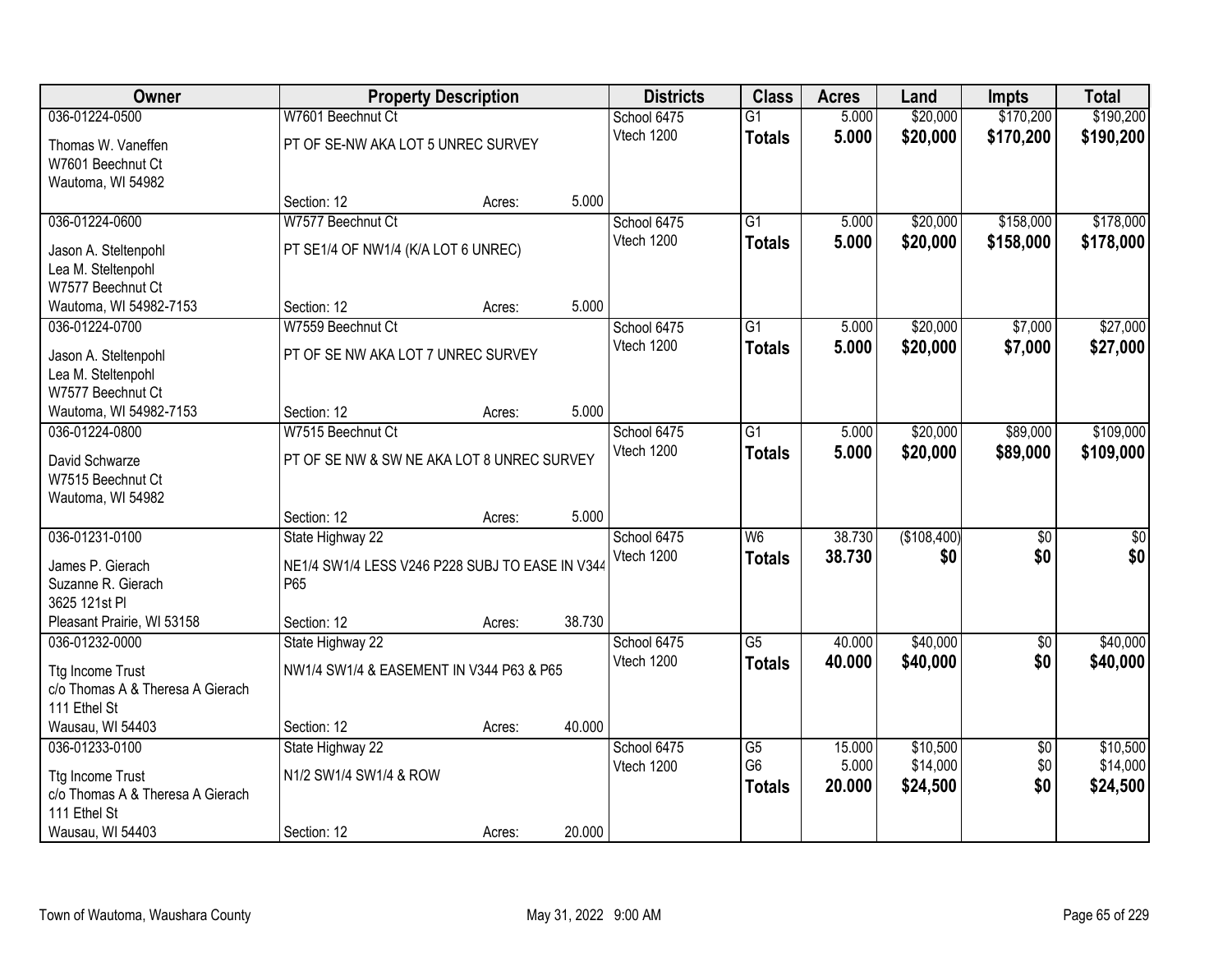| Owner                                  | <b>Property Description</b>                  |        |        | <b>Districts</b> | <b>Class</b>    | <b>Acres</b> | Land                         | <b>Impts</b>    | <b>Total</b>     |
|----------------------------------------|----------------------------------------------|--------|--------|------------------|-----------------|--------------|------------------------------|-----------------|------------------|
| 036-01233-0200                         | State Highway 22                             |        |        | School 6475      | W <sub>6</sub>  | 20.000       | (\$42,000)                   | $\overline{50}$ | \$0              |
| Gierach Revocable Living Trust         | S1/2 SW1/4 SW1/4 & ROW                       |        |        | Vtech 1200       | <b>Totals</b>   | 20.000       | \$0                          | \$0             | \$0              |
| 5248 S 60th St                         |                                              |        |        |                  |                 |              |                              |                 |                  |
| Greendale, WI 53129                    |                                              |        |        |                  |                 |              |                              |                 |                  |
|                                        | Section: 12                                  | Acres: | 20.000 |                  |                 |              |                              |                 |                  |
| 036-01234-0110                         | State Highway 22                             |        |        | School 6475      | W <sub>6</sub>  | 20.000       | ( \$54, 300)                 | $\overline{50}$ | \$0              |
| James P. Gierach                       | N1/2 SE1/4 SW1/4                             |        |        | Vtech 1200       | <b>Totals</b>   | 20.000       | \$0                          | \$0             | \$0              |
| Suzanne R. Gierach                     |                                              |        |        |                  |                 |              |                              |                 |                  |
| 3625 121st PI                          |                                              |        |        |                  |                 |              |                              |                 |                  |
| Pleasant Prairie, WI 53158             | Section: 12                                  | Acres: | 20.000 |                  |                 |              |                              |                 |                  |
| 036-01234-0220                         | State Highway 22                             |        |        | School 6475      | W <sub>8</sub>  | 20.000       | ( \$56,000)                  | $\overline{50}$ | $\overline{\$0}$ |
| Robert R. Gierach                      | S1/2 SE1/4 SW1/4 & EASEMENT OVER S 2 RODS OF |        |        | Vtech 1200       | <b>Totals</b>   | 20.000       | \$0                          | \$0             | \$0              |
| Judy L. Gierach                        | CSM #1526                                    |        |        |                  |                 |              |                              |                 |                  |
| PO Box 109                             |                                              |        |        |                  |                 |              |                              |                 |                  |
| Wautoma, WI 54982                      | Section: 12                                  | Acres: | 20.000 |                  |                 |              |                              |                 |                  |
| 036-01241-0110                         | W7309 Beechnut Ln                            |        |        | School 6475      | G1              | 1.000        | \$10,000                     | \$213,500       | \$223,500        |
|                                        |                                              |        |        | Vtech 1200       | G <sub>6</sub>  | 34.000       | \$95,200                     | \$0             | \$95,200         |
| Glen A. Mccarty<br>Joan G. Wallner     | PT N1/2 OF SE1/4; E OF OLD RR ROW            |        |        |                  | Totals          | 35.000       | \$105,200                    | \$213,500       | \$318,700        |
| W7309 Beechnut Dr                      |                                              |        |        |                  |                 |              |                              |                 |                  |
| Wautoma, WI 54982                      | Section: 12                                  | Acres: | 35.000 |                  |                 |              |                              |                 |                  |
| 036-01242-0220                         | N4281 State Highway 22                       |        |        | School 6237      | $\overline{G1}$ | 4.783        | \$19,700                     | \$102,800       | \$122,500        |
|                                        |                                              |        |        | Vtech 1200       | <b>Totals</b>   | 4.783        | \$19,700                     | \$102,800       | \$122,500        |
| Dennis J. Thompson                     | PT OF NW1/4 SE1/4 LOT 1 CSM 3110 SUBJ TO     |        |        |                  |                 |              |                              |                 |                  |
| Patricia A. Thompson                   | EASEMENT IN V344 P63 INCLUDES ASSESSMENT     |        |        |                  |                 |              |                              |                 |                  |
| N4281 State Rd 22<br>Wautoma, WI 54982 | PARC 36-1242-0240                            |        | 4.783  |                  |                 |              |                              |                 |                  |
| 036-01242-0230                         | Section: 12<br>N4273 State Highway 22        | Acres: |        | School 6237      | $\overline{G1}$ | 4.244        | \$19,000                     | \$140,400       | \$159,400        |
|                                        |                                              |        |        | Vtech 1200       | <b>Totals</b>   | 4.244        | \$19,000                     | \$140,400       | \$159,400        |
| Levi A. Michalski                      | LOT 2 CSM 3110                               |        |        |                  |                 |              |                              |                 |                  |
| Ashley L. Michalski                    |                                              |        |        |                  |                 |              |                              |                 |                  |
| N4273 State Rd 22                      |                                              |        |        |                  |                 |              |                              |                 |                  |
| Wautoma, WI 54982                      | Section: 12                                  | Acres: | 4.244  |                  |                 |              |                              |                 |                  |
| 036-01242-0240                         | State Highway 22                             |        |        | School 6237      |                 |              | Assessed with 036-01242-0220 |                 |                  |
| Dennis J. Thompson                     | PT OF NW1/4 SE1/4 W OF STH 22 & N OF BARBED  |        |        | Vtech 1200       |                 |              |                              |                 |                  |
| Patricia A. Thompson                   | WIRE FENCE SUBJ TO EASEMENT IN V344 P63      |        |        |                  |                 |              |                              |                 |                  |
| N4281 State Rd 22                      | ASSESSED ON PARCEL 36-1242-0220              |        |        |                  |                 |              |                              |                 |                  |
| Wautoma, WI 54982                      | Section: 12                                  | Acres: | 0.000  |                  |                 |              |                              |                 |                  |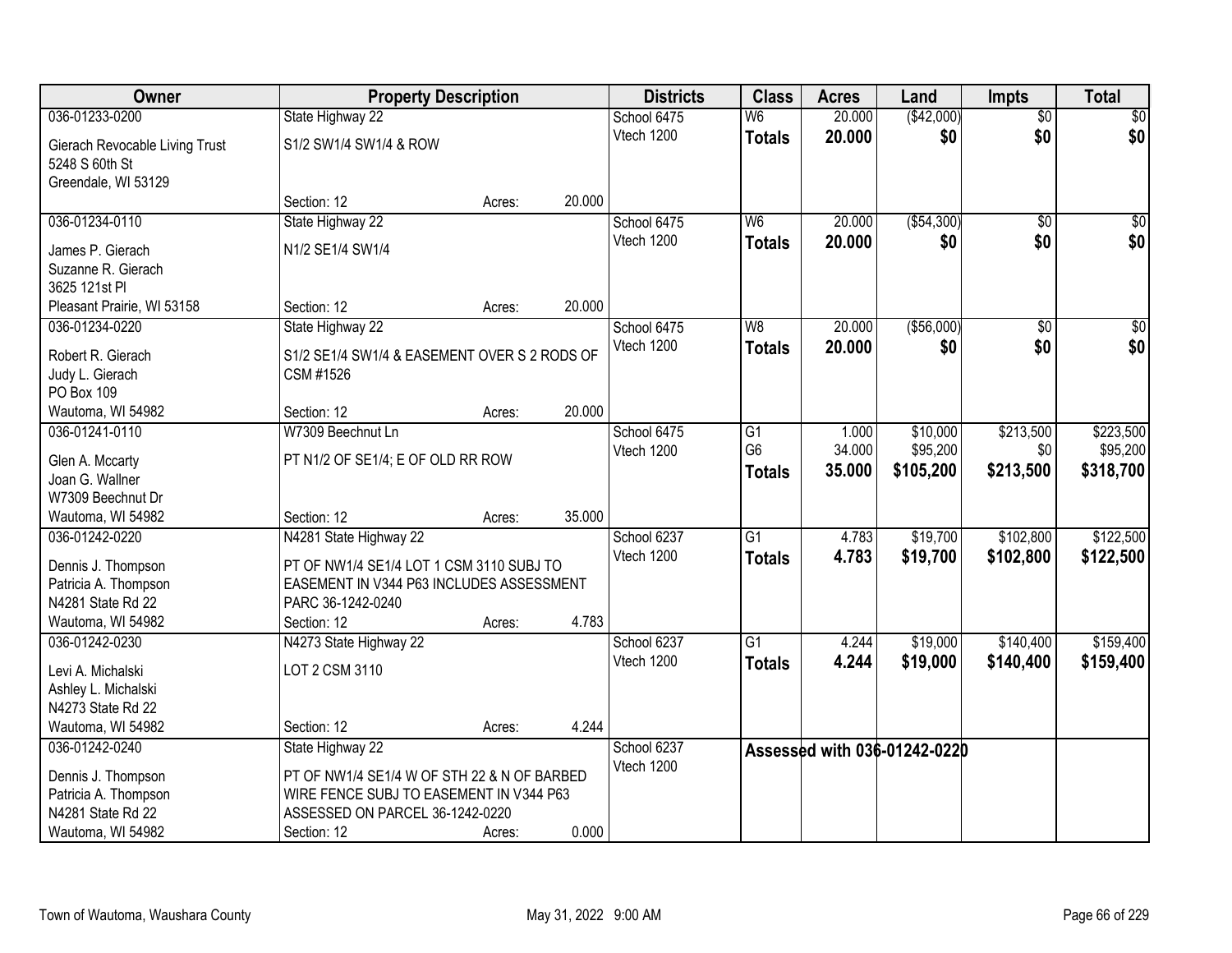| Owner                      | <b>Property Description</b>                    |        |        | <b>Districts</b> | <b>Class</b>    | <b>Acres</b> | Land         | <b>Impts</b>    | <b>Total</b>    |
|----------------------------|------------------------------------------------|--------|--------|------------------|-----------------|--------------|--------------|-----------------|-----------------|
| 036-01242-0300             | N4249 State Highway 22                         |        |        | School 6475      | $\overline{G1}$ | 10.000       | \$34,500     | \$59,500        | \$94,000        |
| Michael O. Magallanes      | PT OF NW1/4 SE1/4 & PT OF NE1/4 SW1/4          |        |        | Vtech 1200       | <b>Totals</b>   | 10.000       | \$34,500     | \$59,500        | \$94,000        |
| PO Box 148                 |                                                |        |        |                  |                 |              |              |                 |                 |
| Wild Rose, WI 54984        |                                                |        |        |                  |                 |              |              |                 |                 |
|                            | Section: 12                                    | Acres: | 10.000 |                  |                 |              |              |                 |                 |
| 036-01242-0500             | State Highway 22                               |        |        | School 6237      | W6              | 11.000       | ( \$30, 800) | $\overline{30}$ | $\overline{50}$ |
| James P. Gierach           | PT OF NW-SE W OF HWY "22" EXC N 850.5'         |        |        | Vtech 1200       | <b>Totals</b>   | 11.000       | \$0          | \$0             | \$0             |
| Suzanne R. Gierach         |                                                |        |        |                  |                 |              |              |                 |                 |
| 3625 121st PI              |                                                |        |        |                  |                 |              |              |                 |                 |
| Pleasant Prairie, WI 53158 | Section: 12                                    | Acres: | 11.000 |                  |                 |              |              |                 |                 |
| 036-01242-0610             | W7419 Beechnut Dr                              |        |        | School 6475      | G <sub>1</sub>  | 10.160       | \$34,900     | \$245,500       | \$280,400       |
| Timothy M. Thompson        | (PT OF N1/2 SE1/4 E OF HWY 22 & W OF OLD RR    |        |        | Vtech 1200       | <b>Totals</b>   | 10.160       | \$34,900     | \$245,500       | \$280,400       |
| Elizabeth A. Tanner        | ROW) & (OLD RR ROW)                            |        |        |                  |                 |              |              |                 |                 |
| W7419 Beechnut Dr          |                                                |        |        |                  |                 |              |              |                 |                 |
| Wautoma, WI 54982-5318     | Section: 12                                    | Acres: | 10.160 |                  |                 |              |              |                 |                 |
| 036-01243-0100             | State Highway 22                               |        |        | School 6475      | G1              | 1.000        | \$10,000     | \$8,200         | \$18,200        |
| David A. Knepfel           | LOT 1 CSM 1526                                 |        |        | Vtech 1200       | G <sub>6</sub>  | 18.600       | \$51,500     | \$0             | \$51,500        |
| Christa J. Knepfel         |                                                |        |        |                  | <b>Totals</b>   | 19.600       | \$61,500     | \$8,200         | \$69,700        |
| W2412 Tree Line Ct         |                                                |        |        |                  |                 |              |              |                 |                 |
| Appleton, WI 54915-8741    | Section: 12                                    | Acres: | 19.600 |                  |                 |              |              |                 |                 |
| 036-01243-0200             | N4165 State Highway 22                         |        |        | School 6475      | $\overline{G1}$ | 10.236       | \$35,100     | \$27,900        | \$63,000        |
| Jeffery R. Duchnowski      | PT OF SW SE W OF HWY                           |        |        | Vtech 1200       | <b>Totals</b>   | 10.236       | \$35,100     | \$27,900        | \$63,000        |
| N4165 State Rd 22          |                                                |        |        |                  |                 |              |              |                 |                 |
| Wautoma, WI 54982-5322     |                                                |        |        |                  |                 |              |              |                 |                 |
|                            | Section: 12                                    | Acres: | 10.236 |                  |                 |              |              |                 |                 |
| 036-01243-0320             | State Highway 22                               |        |        | School 6237      | G6              | 3.200        | \$8,300      | $\overline{50}$ | \$8,300         |
| G R Kirk Company           | PT OF SW1/4 SE1/4 EAST OF HWY 22; EXC N 5      |        |        | Vtech 1200       | <b>Totals</b>   | 3.200        | \$8,300      | \$0             | \$8,300         |
| 210 St Helens Ave          | ACRES OF THE S1/2 OF SE 1/4 LYING E OF HWY 22  |        |        |                  |                 |              |              |                 |                 |
| Tacoma, WA 98402-2519      | AND W OF OLD RR ROW                            |        |        |                  |                 |              |              |                 |                 |
|                            | Section: 12                                    | Acres: | 3.200  |                  |                 |              |              |                 |                 |
| 036-01243-0400             | State Highway 22                               |        |        | School 6475      | $\overline{G1}$ | 2.000        | \$16,000     | $\overline{50}$ | \$16,000        |
| <b>Steven Rice</b>         | PT OF SW SE PARCEL 202' E&W X 431.5' N&S IN NE |        |        | Vtech 1200       | <b>Totals</b>   | 2.000        | \$16,000     | \$0             | \$16,000        |
| W3541 N Twin Ln            | CORNER WEST OF HWY "22"                        |        |        |                  |                 |              |              |                 |                 |
| Redgranite, WI 54970-7258  |                                                |        |        |                  |                 |              |              |                 |                 |
|                            | Section: 12                                    | Acres: | 2.000  |                  |                 |              |              |                 |                 |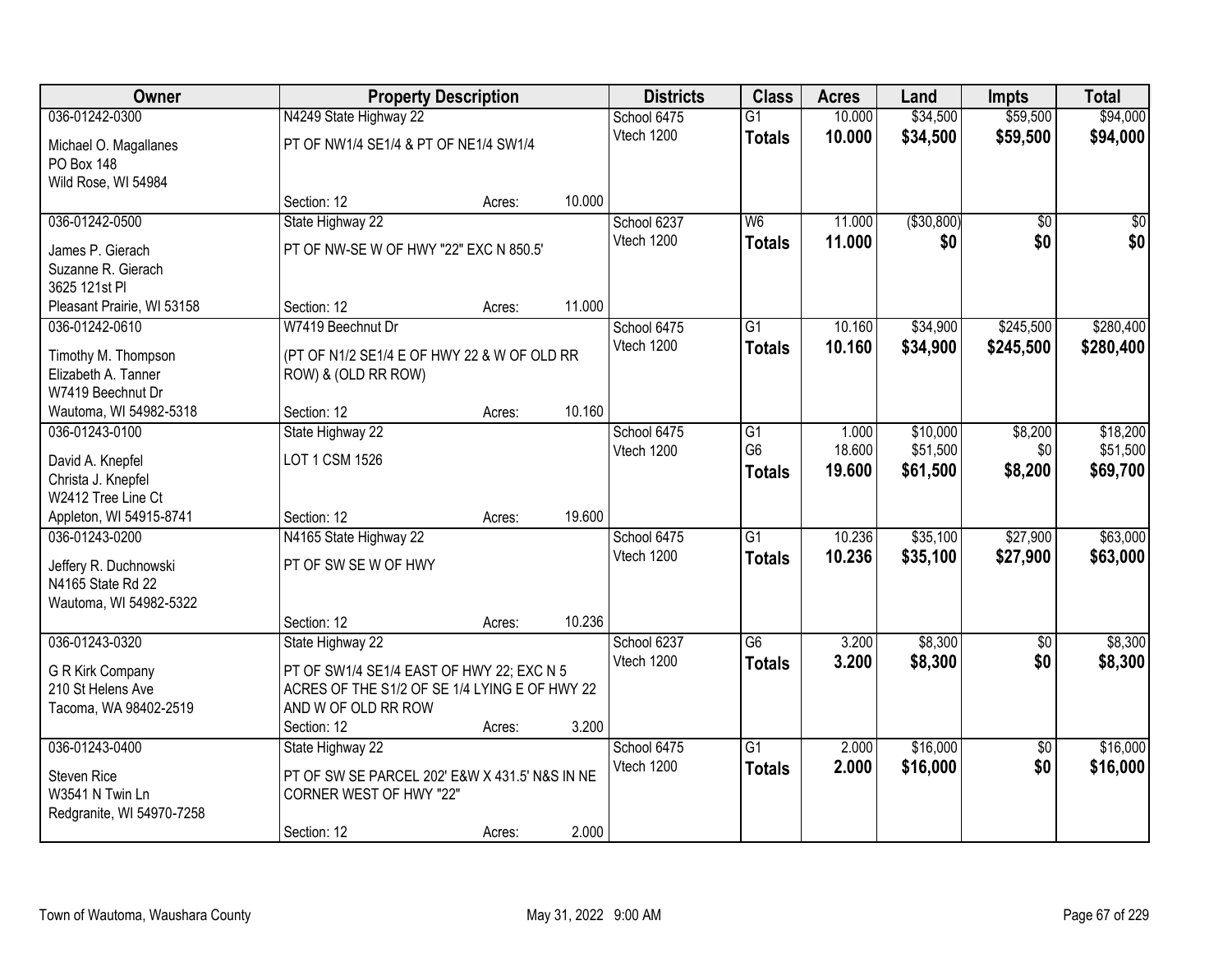| <b>Owner</b>                                                                                              |                                                                                                                    | <b>Property Description</b> |        | <b>Districts</b>          | <b>Class</b>                           | <b>Acres</b>               | Land                             | Impts                         | <b>Total</b>                     |
|-----------------------------------------------------------------------------------------------------------|--------------------------------------------------------------------------------------------------------------------|-----------------------------|--------|---------------------------|----------------------------------------|----------------------------|----------------------------------|-------------------------------|----------------------------------|
| 036-01244-0100<br>G R Kirk Company<br>210 St Helens Ave<br>Tacoma, WA 98402-2519                          | State Highway 22<br>SE-SE EXC 5A BTW RR & HWY IN NW CORNER & EXC<br>RR ROW                                         |                             |        | School 6237<br>Vtech 1200 | $\overline{G5}$<br>G6<br><b>Totals</b> | 7.750<br>25.000<br>32.750  | \$9,700<br>\$70,000<br>\$79,700  | $\overline{50}$<br>\$0<br>\$0 | \$9,700<br>\$70,000<br>\$79,700  |
|                                                                                                           | Section: 12                                                                                                        | Acres:                      | 32.750 |                           |                                        |                            |                                  |                               |                                  |
| 036-01244-0200<br>Betty L. Studinski<br>W328 S4269 Spring Ridge Ln<br>Waukesha, WI 53189                  | N4168 State Highway 22<br>PT OF SE SE & SW SE N 5A BTW HWY & RR ROW                                                |                             |        | School 6475<br>Vtech 1200 | $\overline{G1}$<br><b>Totals</b>       | 5.000<br>5.000             | \$20,000<br>\$20,000             | \$88,200<br>\$88,200          | \$108,200<br>\$108,200           |
|                                                                                                           | Section: 12                                                                                                        | Acres:                      | 5.000  |                           |                                        |                            |                                  |                               |                                  |
| 036-01244-0300<br>G R Kirk Company<br>210 St Helens Ave<br>Tacoma, WA 98402-2519                          | State Highway 22<br>PT OF SE1/4 SE1/4 OLD RR ROW                                                                   |                             |        | School 6237<br>Vtech 1200 | $\overline{G5}$<br><b>Totals</b>       | 3.100<br>3.100             | \$3,900<br>\$3,900               | $\overline{50}$<br>\$0        | \$3,900<br>\$3,900               |
|                                                                                                           | Section: 12                                                                                                        | Acres:                      | 3.100  |                           |                                        |                            |                                  |                               |                                  |
| 036-01311-0100<br>Kirk International, Inc<br>4411 SE 169th Ct<br>Vancouver, WA 98683                      | State Highway 22<br>NE1/4 NE1/4 EXC RR ROW                                                                         |                             |        | School 6237<br>Vtech 1200 | G2<br>G <sub>6</sub><br><b>Totals</b>  | 21.000<br>16.000<br>37.000 | \$53,600<br>\$44,800<br>\$98,400 | \$0<br>\$0<br>\$0             | \$53,600<br>\$44,800<br>\$98,400 |
|                                                                                                           | Section: 13                                                                                                        | Acres:                      | 37.000 |                           |                                        |                            |                                  |                               |                                  |
| 036-01311-0200<br>Kirk International, Inc<br>4411 SE 169th Ct<br>Vancouver, WA 98683                      | State Highway 22<br>PT OF NE1/4 NE1/4 OLD RR ROW<br>Section: 13                                                    | Acres:                      | 1.220  | School 6237<br>Vtech 1200 | $\overline{G2}$<br><b>Totals</b>       | 1.220<br>1.220             | \$3,100<br>\$3,100               | $\overline{50}$<br>\$0        | \$3,100<br>\$3,100               |
| 036-01312-0110                                                                                            | N4080 State Highway 22                                                                                             |                             |        | School 6237               | G2                                     | 12.150                     | \$45,000                         | \$475,700                     | \$520,700                        |
| Kirk International, Inc<br>4411 SE 169th Ct<br>Vancouver, WA 98683                                        | PT NW1/4 OF NE1/4; E OF STATE ROAD 22; EXC OLD<br>RR ROW                                                           |                             |        | Vtech 1200                | <b>Totals</b>                          | 12.150                     | \$45,000                         | \$475,700                     | \$520,700                        |
|                                                                                                           | Section: 13                                                                                                        | Acres:                      | 12.150 |                           |                                        |                            |                                  |                               |                                  |
| 036-01312-0121<br>David A. Knepfel<br>Christa J. Knepfel<br>W2412 Tree Line Ct<br>Appleton, WI 54915-8741 | State Highway 22<br>LOT 1 CSM 6307 & 4R X 10R PARCEL IN SE CORNER<br>OF SW1/4 OF SE1/4 W OF HWY 22.<br>Section: 13 | Acres:                      | 19.640 | School 6237<br>Vtech 1200 | $\overline{G6}$<br><b>Totals</b>       | 19.640<br>19.640           | \$55,000<br>\$55,000             | $\overline{50}$<br>\$0        | \$55,000<br>\$55,000             |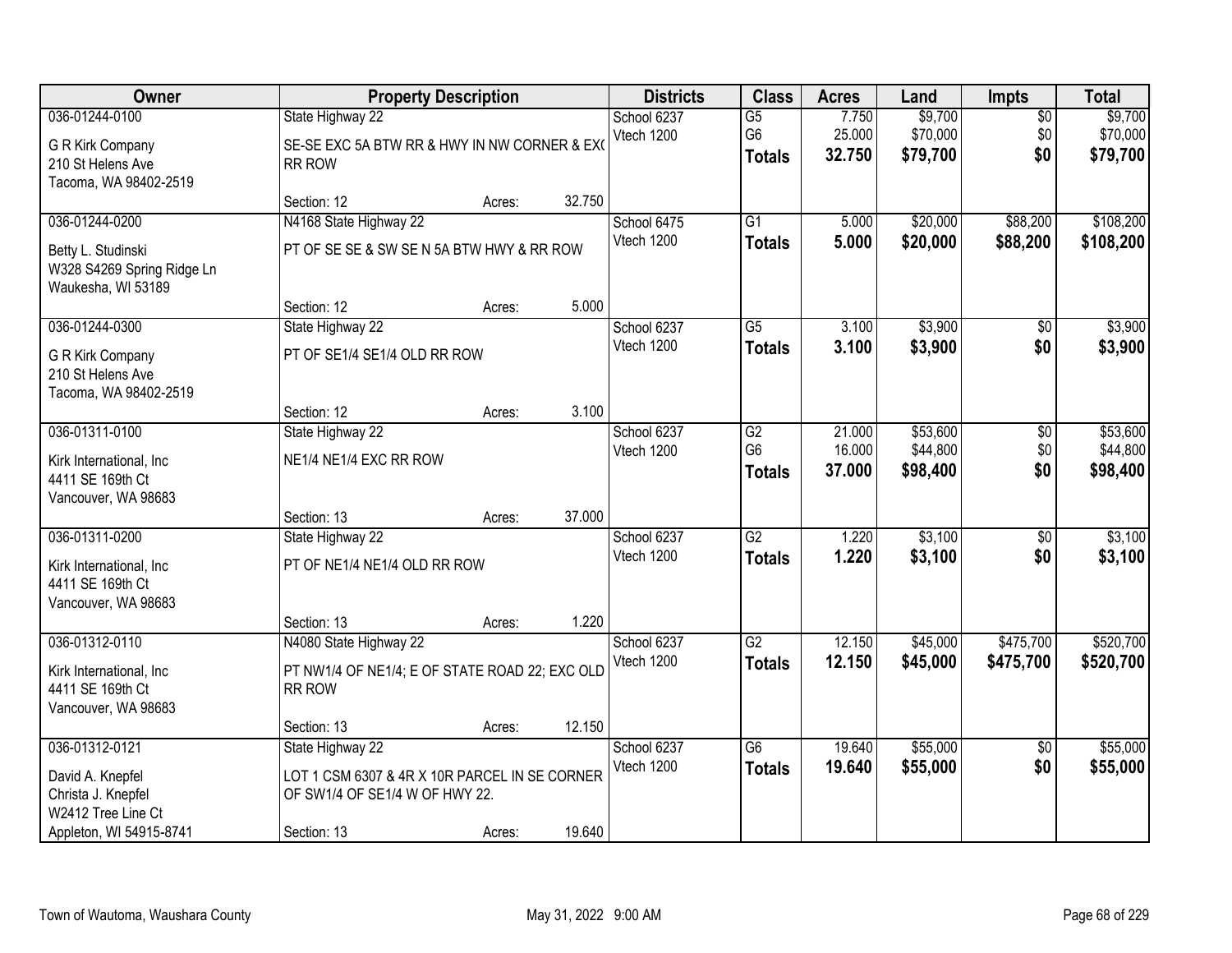| <b>Owner</b>                          |                                             | <b>Property Description</b> |        | <b>Districts</b>          | <b>Class</b>    | <b>Acres</b>   | Land               | Impts                  | <b>Total</b>       |
|---------------------------------------|---------------------------------------------|-----------------------------|--------|---------------------------|-----------------|----------------|--------------------|------------------------|--------------------|
| 036-01312-0200                        | <b>Bighorn Ct</b>                           |                             |        | School 6237               | $\overline{G2}$ | 1.860          | \$4,700            | $\overline{50}$        | \$4,700            |
| Kirk International, Inc.              | PT OF NW1/4 NE1/4 OLD RR ROW                |                             |        | Vtech 1200                | <b>Totals</b>   | 1.860          | \$4,700            | \$0                    | \$4,700            |
| 4411 SE 169th Ct                      |                                             |                             |        |                           |                 |                |                    |                        |                    |
| Vancouver, WA 98683                   |                                             |                             |        |                           |                 |                |                    |                        |                    |
|                                       | Section: 13                                 | Acres:                      | 1.860  |                           |                 |                |                    |                        |                    |
| 036-01313-0210                        | <b>Bighorn Ct</b>                           |                             |        | School 6237               | $\overline{G5}$ | 12.440         | \$18,100           | $\overline{50}$        | \$18,100           |
| Tammy J. Wara                         | PART OF SOUTH 1/2 NE1/4 EAST OF OLD RR ROW. |                             |        | Vtech 1200                | G <sub>6</sub>  | 6.250          | \$17,500           | \$0                    | \$17,500           |
| Jay Wara                              | PT OF LOT 1 CSM #3113, NOW LOT 1 CSM 5816   |                             |        |                           | <b>Totals</b>   | 18.690         | \$35,600           | \$0                    | \$35,600           |
| 448 W 11th Ave                        |                                             |                             |        |                           |                 |                |                    |                        |                    |
| Oshkosh, WI 54902                     | Section: 13                                 | Acres:                      | 18.690 |                           |                 |                |                    |                        |                    |
| 036-01313-0300                        | <b>Bighorn Ct</b>                           |                             |        | School 6237               | $\overline{G5}$ | 4.120          | \$2,900            | \$0                    | \$2,900            |
| Jay Wara                              | PT OF SW1/4 NE1/4 OLD RR ROW                |                             |        | Vtech 1200                | <b>Totals</b>   | 4.120          | \$2,900            | \$0                    | \$2,900            |
| Tammy J. Wara                         |                                             |                             |        |                           |                 |                |                    |                        |                    |
| 448 W 11th Ave                        |                                             |                             |        |                           |                 |                |                    |                        |                    |
| Oshkosh, WI 54902                     | Section: 13                                 | Acres:                      | 4.120  |                           |                 |                |                    |                        |                    |
| 036-01313-0400                        | W7433 Bighorn Ct                            |                             |        | School 6237               | G1              | 5.000          | \$20,000           | \$100,100              | \$120,100          |
|                                       |                                             |                             |        | Vtech 1200                | <b>Totals</b>   | 5.000          | \$20,000           | \$100,100              | \$120,100          |
| Richard A. Sroka<br>Sally J. Sroka    | PT OF SW1/4 NE1/4, LOT 1 CSM 1499           |                             |        |                           |                 |                |                    |                        |                    |
| W7433 Bighorn Ct                      |                                             |                             |        |                           |                 |                |                    |                        |                    |
| Wautoma, WI 54982                     | Section: 13                                 | Acres:                      | 5.000  |                           |                 |                |                    |                        |                    |
| 036-01313-0500                        | State Highway 22                            |                             |        | School 6237               | $\overline{G1}$ | 0.900          | \$9,300            | $\overline{50}$        | \$9,300            |
|                                       |                                             |                             |        | Vtech 1200                | G <sub>6</sub>  | 14.000         | \$38,400           | \$0                    | \$38,400           |
| Richard A. Sroka                      | PT OF SW1/4 NE1/4, LOT 2 CSM 1499           |                             |        |                           | <b>Totals</b>   | 14.900         | \$47,700           | \$0                    | \$47,700           |
| Sally J. Sroka                        |                                             |                             |        |                           |                 |                |                    |                        |                    |
| W7433 Bighorn Ct<br>Wautoma, WI 54982 | Section: 13                                 | Acres:                      | 14.900 |                           |                 |                |                    |                        |                    |
| 036-01314-0011                        | <b>Bighorn Ct</b>                           |                             |        | School 6237               | $\overline{G4}$ | 14.880         | \$2,100            | $\overline{50}$        | \$2,100            |
|                                       |                                             |                             |        | Vtech 1200                | G5M             | 3.870          | \$5,400            | \$0                    | \$5,400            |
| Jeremy J. Diels                       | LOT 2 CSM 5816                              |                             |        |                           | <b>Totals</b>   | 18.750         | \$7,500            | \$0                    | \$7,500            |
| 102 E Elm St                          |                                             |                             |        |                           |                 |                |                    |                        |                    |
| Wautoma, WI 54982-8113                |                                             |                             |        |                           |                 |                |                    |                        |                    |
| 036-01314-0012                        | Section: 13                                 | Acres:                      | 18.750 |                           | $\overline{G4}$ |                |                    |                        |                    |
|                                       | <b>Bighorn Ct</b>                           |                             |        | School 6237<br>Vtech 1200 | G5M             | 8.600<br>2.530 | \$1,200<br>\$3,600 | $\overline{50}$<br>\$0 | \$1,200<br>\$3,600 |
| Jeremy J. Diels                       | LOT 3 CSM 5816                              |                             |        |                           | <b>Totals</b>   | 11.130         | \$4,800            | \$0                    | \$4,800            |
| 102 E Elm St                          |                                             |                             |        |                           |                 |                |                    |                        |                    |
| Wautoma, WI 54982-8113                |                                             |                             |        |                           |                 |                |                    |                        |                    |
|                                       | Section: 13                                 | Acres:                      | 11.130 |                           |                 |                |                    |                        |                    |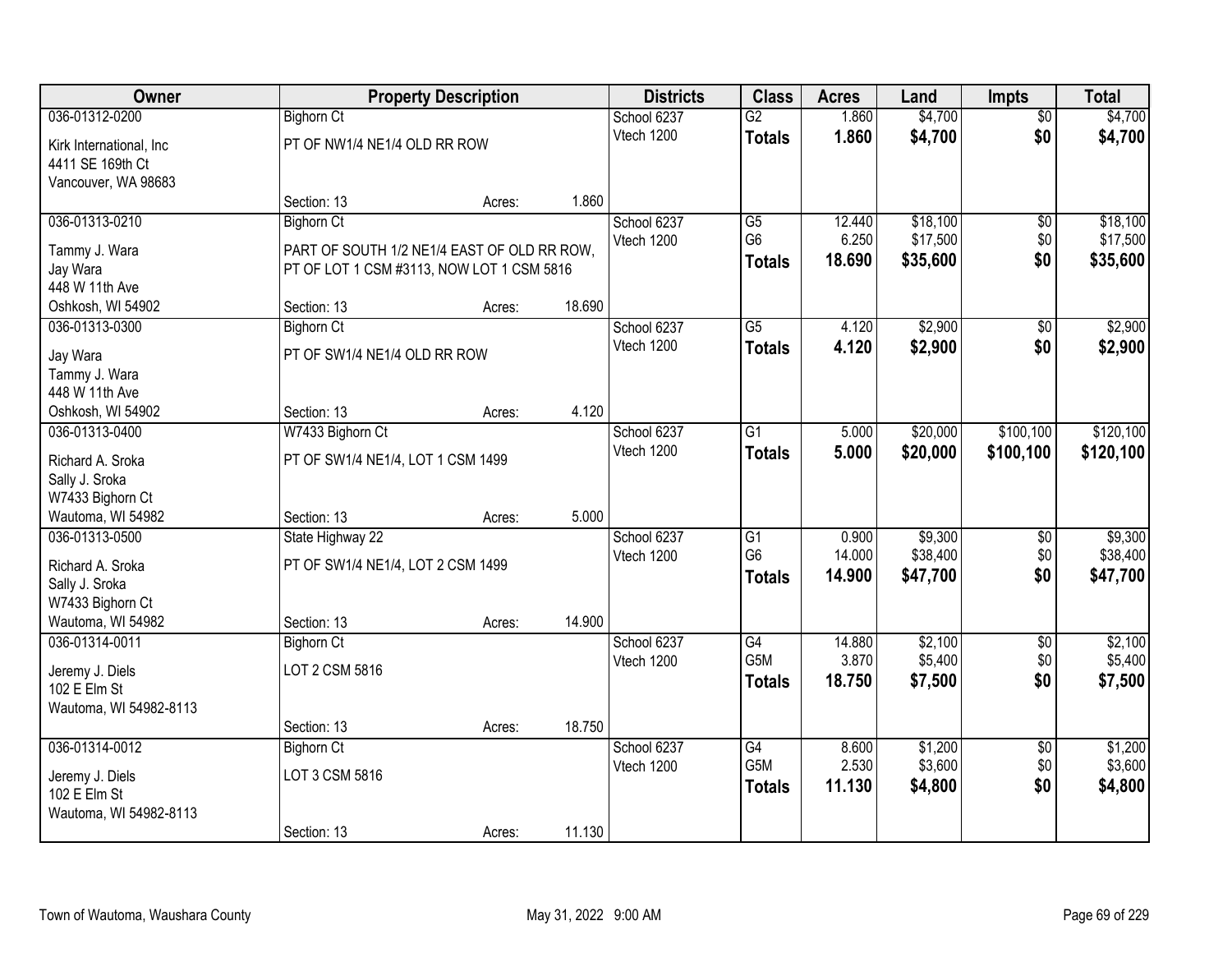| Owner                                            |                                               | <b>Property Description</b> |        | <b>Districts</b> | <b>Class</b>    | <b>Acres</b> | Land          | <b>Impts</b>    | <b>Total</b> |
|--------------------------------------------------|-----------------------------------------------|-----------------------------|--------|------------------|-----------------|--------------|---------------|-----------------|--------------|
| 036-01314-0013                                   | <b>Bighorn Ct</b>                             |                             |        | School 6237      | $\overline{G4}$ | 5.000        | \$700         | $\overline{50}$ | \$700        |
| Jeremy J. Diels                                  | LOT 4 CSM 5816                                |                             |        | Vtech 1200       | <b>Totals</b>   | 5.000        | \$700         | \$0             | \$700        |
| 102 E Elm St                                     |                                               |                             |        |                  |                 |              |               |                 |              |
| Wautoma, WI 54982-8113                           |                                               |                             |        |                  |                 |              |               |                 |              |
|                                                  | Section: 13                                   | Acres:                      | 5.000  |                  |                 |              |               |                 |              |
| 036-01321-0110                                   | State Highway 22                              |                             |        | School 6237      | W8              | 17.139       | ( \$44,600)   | $\overline{50}$ | \$0          |
| Robert R. Gierach                                | E1/2 NE1/4 NW1/4 EXC CSM 1534 & LESS CSM 2738 |                             |        | Vtech 1200       | <b>Totals</b>   | 17.139       | \$0           | \$0             | \$0          |
| Judy L. Gierach                                  | SUBJ TO EASEMENT V 437 P 31                   |                             |        |                  |                 |              |               |                 |              |
| PO Box 109                                       |                                               |                             |        |                  |                 |              |               |                 |              |
| Wautoma, WI 54982                                | Section: 13                                   | Acres:                      | 17.139 |                  |                 |              |               |                 |              |
| 036-01321-0120                                   | N3991 State Highway 22                        |                             |        | School 6237      | $\overline{G1}$ | 2.861        | \$17,100      | \$213,900       | \$231,000    |
| Robert R. Gierach                                | PT OF NE-NW & PT OF SE-NW; LOT 1 & OUTLOT 1   |                             |        | Vtech 1200       | <b>Totals</b>   | 2.861        | \$17,100      | \$213,900       | \$231,000    |
| Judy L. Gierach                                  | CSM 2738 SUBJ TO EASEMENT IN VOL 437 PAGE 31  |                             |        |                  |                 |              |               |                 |              |
| PO Box 109                                       |                                               |                             |        |                  |                 |              |               |                 |              |
| Wautoma, WI 54982                                | Section: 13                                   | Acres:                      | 2.861  |                  |                 |              |               |                 |              |
| 036-01321-0130                                   | State Highway 22                              |                             |        | School 6237      | W <sub>8</sub>  | 20.000       | $($ \$52,000) | $\frac{1}{20}$  | \$0          |
| Robert R. Gierach                                | W1/2 NE1/4 OF NW1/4 & EASEMENT V437 P31       |                             |        | Vtech 1200       | <b>Totals</b>   | 20.000       | \$0           | \$0             | \$0          |
| Judy L. Gierach                                  |                                               |                             |        |                  |                 |              |               |                 |              |
| PO Box 109                                       |                                               |                             |        |                  |                 |              |               |                 |              |
| Wautoma, WI 54982                                | Section: 13                                   | Acres:                      | 20.000 |                  |                 |              |               |                 |              |
| 036-01321-0200                                   | N4011 State Highway 22                        |                             |        | School 6237      | $\overline{G1}$ | 6.000        | \$22,900      | \$114,900       | \$137,800    |
| Jeffery C. Krahn                                 | PT OF W1/2 NE1/4 & PT OF E1/2 NW1/4 NOW CSM   |                             |        | Vtech 1200       | Totals          | 6.000        | \$22,900      | \$114,900       | \$137,800    |
| Sarah J. Krahn                                   | 1534                                          |                             |        |                  |                 |              |               |                 |              |
| PO Box 536                                       |                                               |                             |        |                  |                 |              |               |                 |              |
| Wautoma, WI 54982                                | Section: 13                                   | Acres:                      | 6.000  |                  |                 |              |               |                 |              |
| 036-01322-0000                                   | State Highway 22                              |                             |        | School 6237      | G6              | 2.000        | \$5,600       | $\sqrt{6}$      | \$5,600      |
|                                                  | <b>NW1/4 OF NW1/4</b>                         |                             |        | Vtech 1200       | W <sub>6</sub>  | 38.000       | (\$106,400)   | \$0             | \$0          |
| Gierach Revocable Living Trust<br>5248 S 60th St |                                               |                             |        |                  | <b>Totals</b>   | 40.000       | \$5,600       | \$0             | \$5,600      |
| Greendale, WI 53129                              |                                               |                             |        |                  |                 |              |               |                 |              |
|                                                  | Section: 13                                   | Acres:                      | 40.000 |                  |                 |              |               |                 |              |
| 036-01323-0100                                   | State Highway 22                              |                             |        | School 6237      | G4              | 11.050       | \$1,200       | $\overline{60}$ | \$1,200      |
|                                                  | SW1/4 OF NW1/4 N OF STATE ROAD 21 EXC CSM     |                             |        | Vtech 1200       | G <sub>5</sub>  | 1.250        | \$500         | \$0             | \$500        |
| Harvey F. West et al<br>c/o Pamela Paugles       | 6071                                          |                             |        |                  | G5M             | 15.150       | \$21,200      | \$0             | \$21,200     |
| W6521 Bighorn Ave                                |                                               |                             |        |                  | <b>Totals</b>   | 27.450       | \$22,900      | \$0             | \$22,900     |
| Wautoma, WI 54982                                | Section: 13                                   | Acres:                      | 27.450 |                  |                 |              |               |                 |              |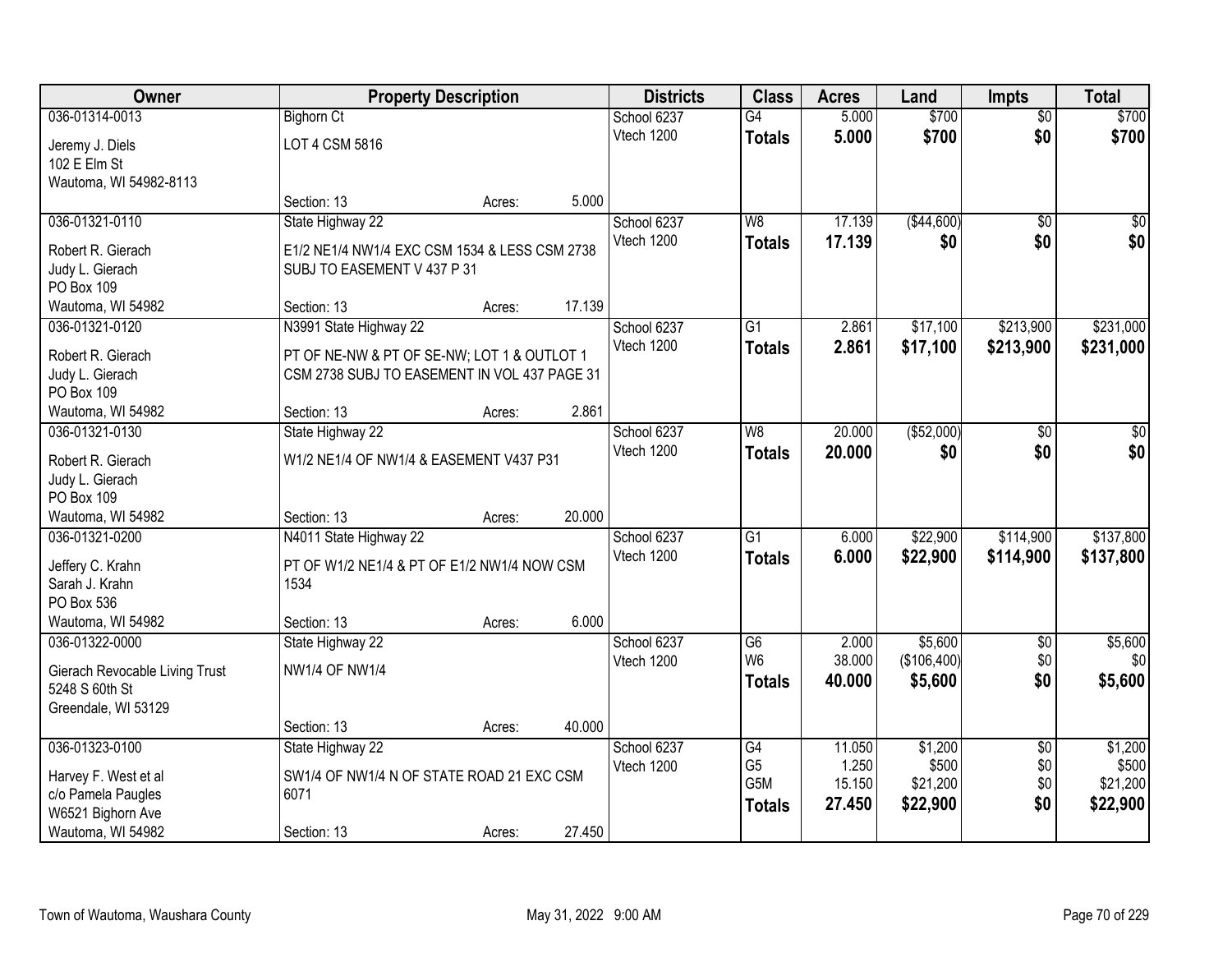| Owner                                          |                                                 | <b>Property Description</b> |        | <b>Districts</b> | <b>Class</b>                     | <b>Acres</b> | Land      | Impts           | <b>Total</b> |
|------------------------------------------------|-------------------------------------------------|-----------------------------|--------|------------------|----------------------------------|--------------|-----------|-----------------|--------------|
| 036-01323-0200                                 | N3891 State Highway 22                          |                             |        | School 6237      | G4                               | 7.000        | \$700     | $\overline{50}$ | \$700        |
| Pamela R. Paugels et al                        | PT OF SW-NW & PT OF NW-SW SEC 13 & PT OF        |                             |        | Vtech 1200       | G <sub>5</sub>                   | 0.500        | \$100     | \$0             | \$100        |
| c/o Pamela Paugles                             | SE-NE & PT OF NE-SE SEC 14, LOT 1 CSM 6071 LIFE |                             |        |                  | G5M                              | 0.540        | \$800     | \$0             | \$800        |
| W6521 Bighorn Ave                              | ESTATE TO HARVEY F JR & BERNADYNE WEST          |                             |        |                  | G7                               | 2.000        | \$14,000  | \$54,000        | \$68,000     |
| Wautoma, WI 54982                              | Section: 14                                     | Acres:                      | 10.040 |                  | <b>Totals</b>                    | 10.040       | \$15,600  | \$54,000        | \$69,600     |
| 036-01324-0110                                 | N3969 State Highway 22                          |                             |        | School 6237      | $\overline{G1}$                  | 4.000        | \$18,700  | \$98,200        | \$116,900    |
|                                                |                                                 |                             |        | Vtech 1200       | <b>Totals</b>                    | 4.000        | \$18,700  | \$98,200        | \$116,900    |
| June C. Wilson et al                           | SE1/4 NW1/4 LYING N OF STH 22 EXC CSM 1534      |                             |        |                  |                                  |              |           |                 |              |
| N3969 State Rd 22                              | LESS CSM 2738                                   |                             |        |                  |                                  |              |           |                 |              |
| Wautoma, WI 54982                              |                                                 |                             |        |                  |                                  |              |           |                 |              |
|                                                | Section: 13                                     | Acres:                      | 0.000  |                  |                                  |              |           |                 |              |
| 036-01324-0200                                 | State Highway 22                                |                             |        | School 6237      | $\overline{G1}$                  | 1.000        | \$10,000  | \$10,800        | \$20,800     |
| <b>Bauer Property Trust</b>                    | SE1/4 NW1/4 LYING S OF STH 22                   |                             |        | Vtech 1200       | G <sub>5</sub><br>G <sub>6</sub> | 7.000        | \$9,800   | \$0             | \$9,800      |
| c/o Julie Blake                                |                                                 |                             |        |                  |                                  | 9.060        | \$25,400  | \$0             | \$25,400     |
| 3309 64th Ave N                                |                                                 |                             |        |                  | <b>Totals</b>                    | 17.060       | \$45,200  | \$10,800        | \$56,000     |
| Brooklyn Center, MN 55429-2238                 | Section: 13                                     | Acres:                      | 17.060 |                  |                                  |              |           |                 |              |
| 036-01331-0100                                 | <b>Bighorn Ln</b>                               |                             |        | School 6237      | $\overline{G6}$                  | 37.100       | \$103,900 | \$0             | \$103,900    |
|                                                | NE1/4 OF SW1/4 EXC RR ROW                       |                             |        | Vtech 1200       | <b>Totals</b>                    | 37.100       | \$103,900 | \$0             | \$103,900    |
| <b>Bauer Property Trust</b><br>c/o Julie Blake |                                                 |                             |        |                  |                                  |              |           |                 |              |
| 3309 64th Ave N                                |                                                 |                             |        |                  |                                  |              |           |                 |              |
| Brooklyn Center, MN 55429-2238                 | Section: 13                                     | Acres:                      | 37.100 |                  |                                  |              |           |                 |              |
| 036-01331-0200                                 | Bighorn Ln                                      |                             |        | School 6237      | $\overline{G5}$                  | 2.700        | \$1,900   | \$0             | \$1,900      |
|                                                |                                                 |                             |        | Vtech 1200       |                                  | 2.700        | \$1,900   | \$0             | \$1,900      |
| Jay Wara                                       | PT OF NE1/4 SW1/4 OLD RR ROW                    |                             |        |                  | <b>Totals</b>                    |              |           |                 |              |
| Tammy J. Wara                                  |                                                 |                             |        |                  |                                  |              |           |                 |              |
| 448 W 11th Ave                                 |                                                 |                             |        |                  |                                  |              |           |                 |              |
| Oshkosh, WI 54902                              | Section: 13                                     | Acres:                      | 2.700  |                  |                                  |              |           |                 |              |
| 036-01332-0110                                 | Bighorn Ln                                      |                             |        | School 6237      | G4                               | 10.080       | \$1,100   | $\overline{50}$ | \$1,100      |
| Harvey F. West et al                           | NW1/4 SW1/4 S OF STATE ROAD 22 AND SW1/4        |                             |        | Vtech 1200       | G <sub>5</sub>                   | 1.000        | \$100     | \$0             | \$100        |
| c/o Pamela Paugles                             | NW1/4 NE OF BIGHORN LN                          |                             |        |                  | G <sub>5</sub> M                 | 3.420        | \$4,800   | \$0             | \$4,800      |
| W6521 Bighorn Ave                              |                                                 |                             |        |                  | <b>Totals</b>                    | 14.500       | \$6,000   | \$0             | \$6,000      |
| Wautoma, WI 54982                              | Section: 13                                     | Acres:                      | 14.500 |                  |                                  |              |           |                 |              |
| 036-01332-0210                                 | <b>Bighorn Ln</b>                               |                             |        | School 6237      | $\overline{G4}$                  | 3.420        | \$400     | $\overline{50}$ | \$400        |
|                                                |                                                 |                             |        | Vtech 1200       | G <sub>5</sub>                   | 0.260        | \$100     | \$0             | \$100        |
| Harvey F. West et al                           | NW1/4 OF SW1/4 S OF STATE ROAD 22 & SW OF       |                             |        |                  | G5M                              | 6.850        | \$9,600   | \$0             | \$9,600      |
| c/o Pamela Paugles                             | BIGHORN LN EXC V263 P157                        |                             |        |                  | <b>Totals</b>                    | 10.530       | \$10,100  | \$0             | \$10,100     |
| W6521 Bighorn Ave                              |                                                 |                             |        |                  |                                  |              |           |                 |              |
| Wautoma, WI 54982                              | Section: 13                                     | Acres:                      | 10.530 |                  |                                  |              |           |                 |              |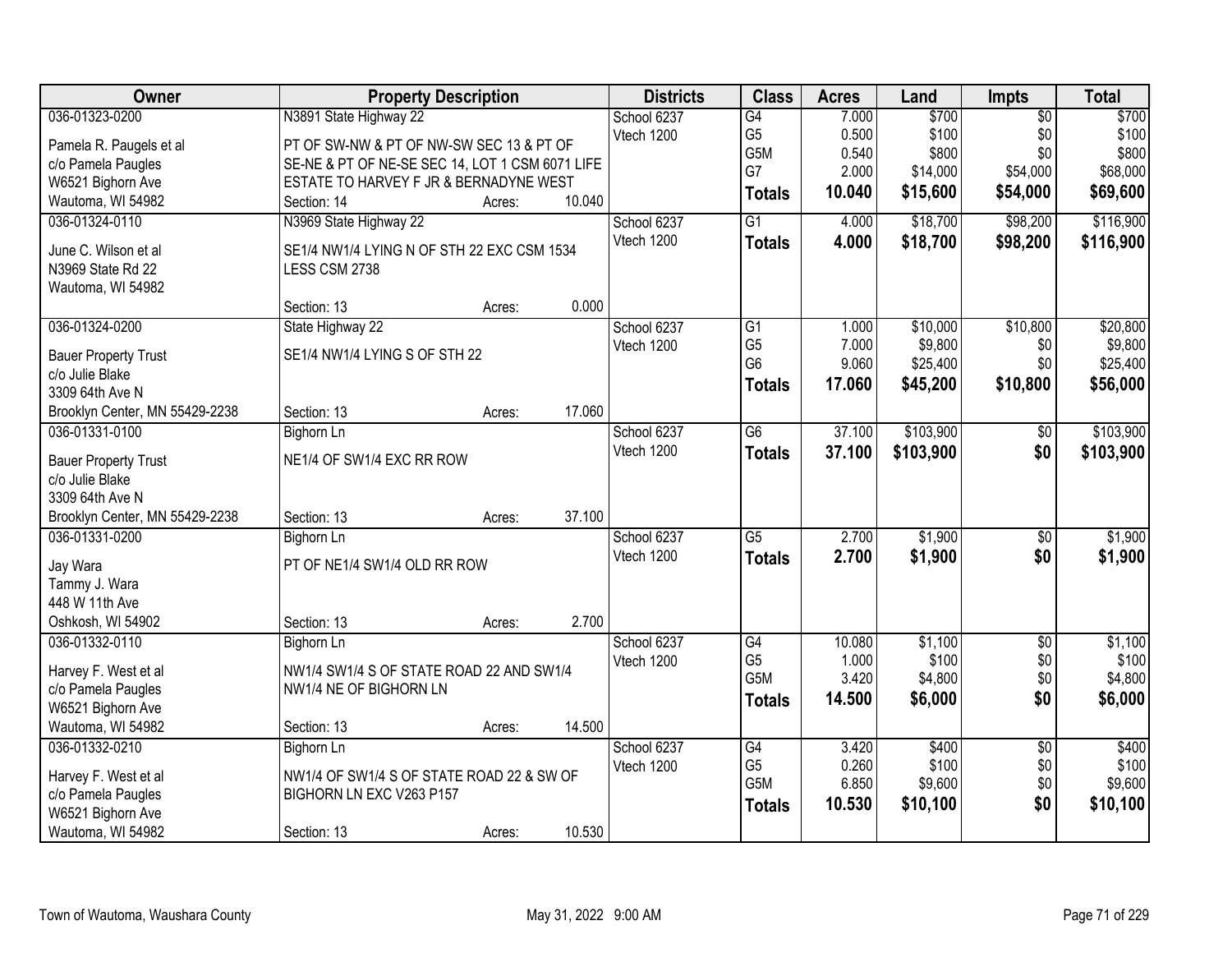| Owner                                          |                                          | <b>Property Description</b> |        | <b>Districts</b> | <b>Class</b>    | <b>Acres</b> | Land      | <b>Impts</b>    | <b>Total</b> |
|------------------------------------------------|------------------------------------------|-----------------------------|--------|------------------|-----------------|--------------|-----------|-----------------|--------------|
| 036-01332-0300                                 | W7649 Bighorn Ln                         |                             |        | School 6237      | $\overline{G4}$ | 13.000       | \$1,400   | $\overline{50}$ | \$1,400      |
| Jack H. Thompson                               | PAR ON S SIDE OF NW1/4 SW1/4             |                             |        | Vtech 1200       | G <sub>5</sub>  | 0.500        | \$100     | \$0             | \$100        |
| Jane M. Thompson                               |                                          |                             |        |                  | G7              | 2.000        | \$14,000  | \$29,000        | \$43,000     |
| W8101 Bighorn Ln                               |                                          |                             |        |                  | <b>Totals</b>   | 15.500       | \$15,500  | \$29,000        | \$44,500     |
| Wautoma, WI 54982                              | Section: 13                              | Acres:                      | 15.500 |                  |                 |              |           |                 |              |
| 036-01333-0000                                 | <b>Bighorn Ln</b>                        |                             |        | School 6237      | G4              | 24.000       | \$2,500   | \$0             | \$2,500      |
|                                                |                                          |                             |        | Vtech 1200       | G5M             | 16.000       | \$22,400  | \$0             | \$22,400     |
| Jack H. Thompson                               | SW1/4 SW1/4                              |                             |        |                  | <b>Totals</b>   | 40.000       | \$24,900  | \$0             | \$24,900     |
| Jane M. Thompson                               |                                          |                             |        |                  |                 |              |           |                 |              |
| W8101 Bighorn Ln                               |                                          |                             |        |                  |                 |              |           |                 |              |
| Wautoma, WI 54982                              | Section: 13                              | Acres:                      | 40.000 |                  |                 |              |           |                 |              |
| 036-01334-0110                                 | Bighorn Ln                               |                             |        | School 6237      | G4              | 1.250        | \$100     | $\sqrt[6]{30}$  | \$100        |
| Randy L. Dykstra                               | PT SE1/4 OF SW1/4; W OF ABANDONED RR ROW |                             |        | Vtech 1200       | G5M             | 21.750       | \$29,900  | \$0             | \$29,900     |
| 827 Sunset Ave                                 |                                          |                             |        |                  | Totals          | 23.000       | \$30,000  | \$0             | \$30,000     |
| Waupun, WI 53963                               |                                          |                             |        |                  |                 |              |           |                 |              |
|                                                | Section: 13                              | Acres:                      | 23.000 |                  |                 |              |           |                 |              |
| 036-01334-0120                                 | N3769 Swamp Rd                           |                             |        | School 6237      | G4              | 6.750        | \$700     | \$0             | \$700        |
| Sheree J. Huck                                 | PT SE1/4 OF SW1/4; E OF RR ROW           |                             |        | Vtech 1200       | G <sub>5</sub>  | 1.000        | \$100     | \$0             | \$100        |
| Sylvester J. Huck                              |                                          |                             |        |                  | G5M             | 2.250        | \$3,000   | \$0             | \$3,000      |
| N3769 Swamp Rd                                 |                                          |                             |        |                  | G7              | 3.000        | \$18,500  | \$45,200        | \$63,700     |
| Wautoma, WI 54982                              | Section: 13                              | Acres:                      | 13.000 |                  | <b>Totals</b>   | 13.000       | \$22,300  | \$45,200        | \$67,500     |
| 036-01334-0200                                 | Swamp <sub>Rd</sub>                      |                             |        | School 6237      | $\overline{G5}$ | 4.190        | \$3,000   | $\overline{50}$ | \$3,000      |
|                                                |                                          |                             |        | Vtech 1200       | <b>Totals</b>   | 4.190        | \$3,000   | \$0             | \$3,000      |
| Sheree J. Huck                                 | PT SE1/4 OF SW1/4; ABANDONED RR ROW      |                             |        |                  |                 |              |           |                 |              |
| Sylvester J. Huck                              |                                          |                             |        |                  |                 |              |           |                 |              |
| N3769 Swamp Rd                                 |                                          |                             |        |                  |                 |              |           |                 |              |
| Wautoma, WI 54982                              | Section: 13                              | Acres:                      | 4.190  |                  |                 |              |           |                 |              |
| 036-01341-0000                                 | W7303 Bighorn Ln                         |                             |        | School 6237      | $\overline{G1}$ | 1.000        | \$10,000  | \$5,500         | \$15,500     |
| Lee A. Petta et al                             | <b>NE1/4 OF SE1/4</b>                    |                             |        | Vtech 1200       | G <sub>5</sub>  | 3.000        | \$2,100   | \$0             | \$2,100      |
| 1126 S Lawe St                                 |                                          |                             |        |                  | G <sub>6</sub>  | 36.000       | \$100,800 | \$0             | \$100,800    |
| Appleton, WI 54915                             |                                          |                             |        |                  | <b>Totals</b>   | 40.000       | \$112,900 | \$5,500         | \$118,400    |
|                                                | Section: 13                              | Acres:                      | 40.000 |                  |                 |              |           |                 |              |
| 036-01342-0100                                 | Bighorn Ln                               |                             |        | School 6237      | $\overline{G6}$ | 37.170       | \$104,100 | $\overline{50}$ | \$104,100    |
|                                                | NW1/4 OF SE1/4 EXC RR ROW                |                             |        | Vtech 1200       | <b>Totals</b>   | 37.170       | \$104,100 | \$0             | \$104,100    |
| <b>Bauer Property Trust</b><br>c/o Julie Blake |                                          |                             |        |                  |                 |              |           |                 |              |
| 3309 64th Ave N                                |                                          |                             |        |                  |                 |              |           |                 |              |
| Brooklyn Center, MN 55429-2238                 | Section: 13                              | Acres:                      | 37.170 |                  |                 |              |           |                 |              |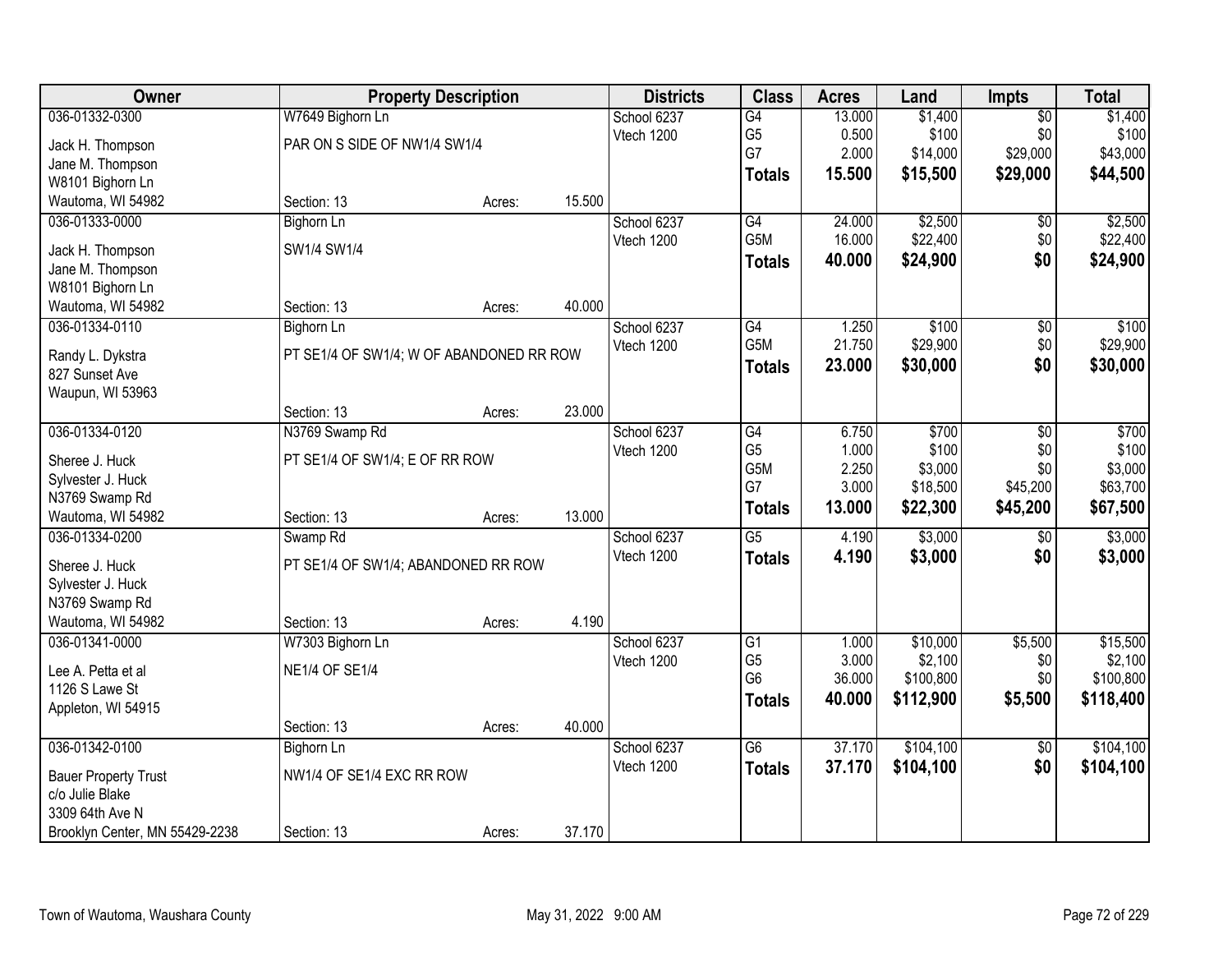| Owner                                                      | <b>Property Description</b>                                                                   |        |        | <b>Districts</b> | <b>Class</b>             | <b>Acres</b> | Land        | <b>Impts</b>    | <b>Total</b>     |
|------------------------------------------------------------|-----------------------------------------------------------------------------------------------|--------|--------|------------------|--------------------------|--------------|-------------|-----------------|------------------|
| 036-01342-0200                                             | <b>Bighorn Ln</b>                                                                             |        |        | School 6237      | $\overline{G5}$          | 2.750        | \$2,000     | $\overline{50}$ | \$2,000          |
| Jay Wara                                                   | PT OF NW1/4 SE1/4 OLD RR ROW                                                                  |        |        | Vtech 1200       | <b>Totals</b>            | 2.750        | \$2,000     | \$0             | \$2,000          |
| Tammy J. Wara                                              |                                                                                               |        |        |                  |                          |              |             |                 |                  |
| 448 W 11th Ave                                             |                                                                                               |        |        |                  |                          |              |             |                 |                  |
| Oshkosh, WI 54902                                          | Section: 13                                                                                   | Acres: | 2.750  |                  |                          |              |             |                 |                  |
| 036-01343-0000                                             | Swamp Rd                                                                                      |        |        | School 6237      | $\overline{G4}$          | 28.000       | \$3,000     | \$0             | \$3,000          |
|                                                            |                                                                                               |        |        | Vtech 1200       | G5M                      | 10.000       | \$14,000    | \$0             | \$14,000         |
| Sheree J. Huck                                             | SW1/4 OF SE1/4                                                                                |        |        |                  | W <sub>6</sub>           | 2.000        | (\$2,800)   | \$0             | \$0              |
| Sylvester J. Huck                                          |                                                                                               |        |        |                  | <b>Totals</b>            | 40.000       | \$17,000    | \$0             | \$17,000         |
| N3769 Swamp Rd                                             | Section: 13                                                                                   |        | 40.000 |                  |                          |              |             |                 |                  |
| Wautoma, WI 54982                                          |                                                                                               | Acres: |        |                  |                          |              |             |                 |                  |
| 036-01344-0000                                             | Swamp <sub>Rd</sub>                                                                           |        |        | School 6237      | G4<br>W <sub>6</sub>     | 13.000       | \$1,400     | \$0             | \$1,400          |
| Sheree J. Huck                                             | SE1/4 OF SE1/4                                                                                |        |        | Vtech 1200       |                          | 27.000       | (\$75,600)  | \$0             | \$0              |
| Sylvester J. Huck                                          |                                                                                               |        |        |                  | <b>Totals</b>            | 40.000       | \$1,400     | \$0             | \$1,400          |
| N3769 Swamp Rd                                             |                                                                                               |        |        |                  |                          |              |             |                 |                  |
| Wautoma, WI 54982                                          | Section: 13                                                                                   | Acres: | 40.000 |                  |                          |              |             |                 |                  |
| 036-01411-0000                                             | N3995 State Highway 22                                                                        |        |        | School 6237      | G1                       | 2.000        | \$16,000    | \$61,100        | \$77,100         |
|                                                            |                                                                                               |        |        | Vtech 1200       | W <sub>6</sub>           | 38.000       | (\$106,400) | \$0             | \$0              |
| Ttg Income Trust et al<br>c/o Thomas A & Theresa A Gierach | NE1/4 OF NE1/4; INC 2 ROD EASE D234754; ALSO<br>INC EASE V344 P63 & P65 (N 2 RODS OF NW1/4 OF |        |        |                  | <b>Totals</b>            | 40.000       | \$16,000    | \$61,100        | \$77,100         |
| 111 Ethel St                                               | SE1/4 & NE1/4 OF SW1/4 OF SEC 12)                                                             |        |        |                  |                          |              |             |                 |                  |
| Wausau, WI 54403                                           | Section: 14                                                                                   | Acres: | 40.000 |                  |                          |              |             |                 |                  |
| 036-01412-0000                                             | 17th Dr                                                                                       |        |        | School 6237      | $\overline{\mathsf{W}8}$ | 40.000       | (\$112,000) | $\overline{30}$ | $\overline{\$0}$ |
|                                                            |                                                                                               |        |        | Vtech 1200       |                          | 40.000       | \$0         | \$0             | \$0              |
| Dawn L. Peterson                                           | <b>NW1/4 OF NE1/4</b>                                                                         |        |        |                  | <b>Totals</b>            |              |             |                 |                  |
| N4090 17th Dr                                              |                                                                                               |        |        |                  |                          |              |             |                 |                  |
| Wautoma, WI 54982                                          |                                                                                               |        |        |                  |                          |              |             |                 |                  |
|                                                            | Section: 14                                                                                   | Acres: | 40.000 |                  |                          |              |             |                 |                  |
| 036-01413-0000                                             | $17th$ Dr                                                                                     |        |        | School 6237      | G4                       | 10.500       | \$1,500     | $\sqrt{6}$      | \$1,500          |
| Wayne W. Riehle                                            | <b>SW1/4 OF NE1/4</b>                                                                         |        |        | Vtech 1200       | G <sub>5</sub> M         | 29.500       | \$41,300    | \$0             | \$41,300         |
| Cheryl L. Riehle                                           |                                                                                               |        |        |                  | <b>Totals</b>            | 40.000       | \$42,800    | \$0             | \$42,800         |
| PO Box 1444                                                |                                                                                               |        |        |                  |                          |              |             |                 |                  |
| Wautoma, WI 54982                                          | Section: 14                                                                                   | Acres: | 40.000 |                  |                          |              |             |                 |                  |
| 036-01414-0100                                             | State Highway 22                                                                              |        |        | School 6237      | G4                       | 8.000        | \$1,100     | $\overline{50}$ | \$1,100          |
|                                                            |                                                                                               |        |        | Vtech 1200       | G5M                      | 34.230       | \$32,100    | \$0             | \$32,100         |
| Harvey F. West et al                                       | SE1/4 OF NE1/4 & NE1/4 SE1/4 N OF STATE ROAD 22                                               |        |        |                  | <b>Totals</b>            | 42.230       | \$33,200    | \$0             | \$33,200         |
| c/o Pamela Paugles                                         | <b>EXC CSM 6071</b>                                                                           |        |        |                  |                          |              |             |                 |                  |
| W6521 Bighorn Ave                                          |                                                                                               |        |        |                  |                          |              |             |                 |                  |
| Wautoma, WI 54982                                          | Section: 14                                                                                   | Acres: | 42.230 |                  |                          |              |             |                 |                  |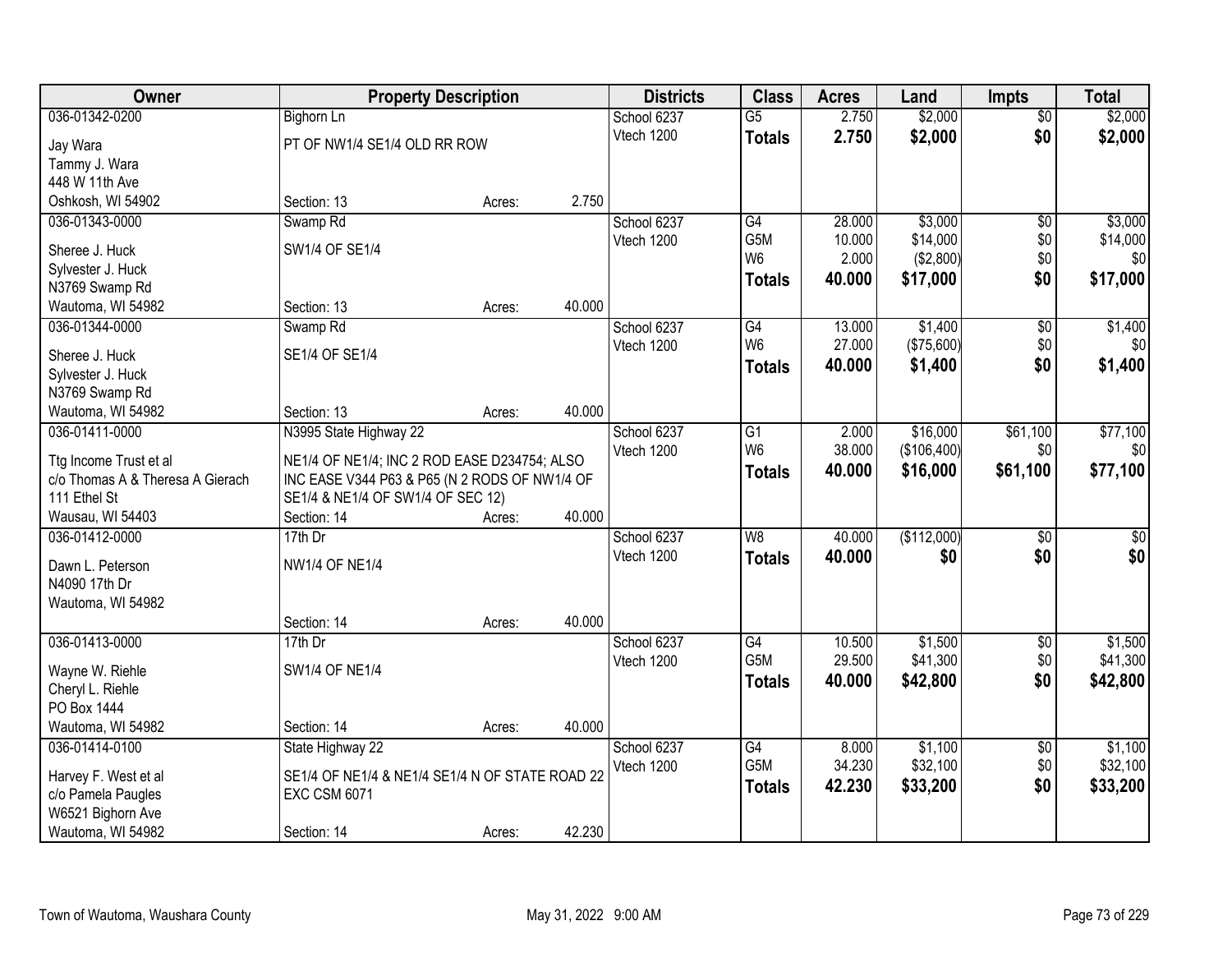| Owner                                  | <b>Property Description</b>                     |        |        | <b>Districts</b>          | <b>Class</b>         | <b>Acres</b>     | Land                | <b>Impts</b>    | <b>Total</b>        |
|----------------------------------------|-------------------------------------------------|--------|--------|---------------------------|----------------------|------------------|---------------------|-----------------|---------------------|
| 036-01421-0100                         | N4090 17th Dr                                   |        |        | School 6237               | $\overline{G1}$      | 5.750            | \$22,200            | \$110,500       | \$132,700           |
| David R. Peterson                      | PT OF NE1/4 OF NW1/4: BEG C/L 17TH DR ON N SEC  |        |        | Vtech 1200                | <b>Totals</b>        | 5.750            | \$22,200            | \$110,500       | \$132,700           |
| Dawn L. Peterson                       | LINE E 500' S 500' W TO CENTER 17TH DR N ALONG  |        |        |                           |                      |                  |                     |                 |                     |
| N4090 17th Dr                          | C/L TO POB                                      |        |        |                           |                      |                  |                     |                 |                     |
| Wautoma, WI 54982                      | Section: 14                                     | Acres: | 5.750  |                           |                      |                  |                     |                 |                     |
| 036-01421-0211                         | N4085 17th Dr                                   |        |        | School 6237               | $\overline{G1}$      | 7.380            | \$26,900            | \$127,000       | \$153,900           |
|                                        |                                                 |        |        | Vtech 1200                | <b>Totals</b>        | 7.380            | \$26,900            | \$127,000       | \$153,900           |
| Paul Rohde                             | PT NE1/4 OF NW1/4; LOT 1 CSM 5636               |        |        |                           |                      |                  |                     |                 |                     |
| Joni Rohde                             |                                                 |        |        |                           |                      |                  |                     |                 |                     |
| 15428 W Rogers Dr                      | Section: 14                                     |        | 7.380  |                           |                      |                  |                     |                 |                     |
| New Berlin, WI 53151<br>036-01421-0212 | W4059 17th Dr                                   | Acres: |        |                           |                      |                  | \$26,900            | \$89,700        | \$116,600           |
|                                        |                                                 |        |        | School 6237<br>Vtech 1200 | G1                   | 7.380            |                     |                 |                     |
| Russell A. Dropp                       | PT OF NE1/4 NW1/4 W OF C/L 17TH DR, LOT 2 CSM   |        |        |                           | <b>Totals</b>        | 7.380            | \$26,900            | \$89,700        | \$116,600           |
| Debra J. Dropp                         | 5636                                            |        |        |                           |                      |                  |                     |                 |                     |
| 7732 W Hicks St                        |                                                 |        |        |                           |                      |                  |                     |                 |                     |
| West Allis, WI 53219                   | Section: 14                                     | Acres: | 7.380  |                           |                      |                  |                     |                 |                     |
| 036-01421-0213                         | 17th Dr                                         |        |        | School 6237               | $\overline{G1}$      | 7.380            | \$26,900            | \$0             | \$26,900            |
| Donald E. Cantrall III                 | PT OF NE1/4 NW1/4 W OF C/L 17TH DR, LOT 3 CSM   |        |        | Vtech 1200                | <b>Totals</b>        | 7.380            | \$26,900            | \$0             | \$26,900            |
| Cassa Cantrall                         | 5636                                            |        |        |                           |                      |                  |                     |                 |                     |
| 741 N Walnut St                        |                                                 |        |        |                           |                      |                  |                     |                 |                     |
| Springfield, IL 62702                  | Section: 14                                     | Acres: | 7.380  |                           |                      |                  |                     |                 |                     |
| 036-01421-0220                         | $17th$ Dr                                       |        |        | School 6237               | W8                   | 12.115           | (\$31,500)          | $\overline{30}$ | $\overline{\$0}$    |
|                                        |                                                 |        |        | Vtech 1200                | <b>Totals</b>        | 12.115           | \$0                 | \$0             | \$0                 |
| Dawn L. Peterson                       | NE1/4 NW1/4 E OF C/L 17TH DR EXC BEG C/L 17TH   |        |        |                           |                      |                  |                     |                 |                     |
| N4090 17th Dr                          | DR ON N LINE SEC E 500' W 500' W TO C/L 17TH DR |        |        |                           |                      |                  |                     |                 |                     |
| Wautoma, WI 54982                      | N ALONG C/L TO POB                              |        |        |                           |                      |                  |                     |                 |                     |
|                                        | Section: 14                                     | Acres: | 12.115 |                           |                      |                  |                     |                 |                     |
| 036-01422-0000                         | $17th$ Dr                                       |        |        | School 6237               | G4<br>G <sub>5</sub> | 15.000<br>13.000 | \$1,600<br>\$16,300 | $\overline{60}$ | \$1,600<br>\$16,300 |
| Robert F. Motola                       | <b>NW1/4 OF NW1/4</b>                           |        |        | Vtech 1200                | G <sub>6</sub>       | 12.000           | \$33,600            | \$0<br>\$0      | \$33,600            |
| 18930 W Norwood Dr                     |                                                 |        |        |                           |                      | 40.000           | \$51,500            | \$0             | \$51,500            |
| New Berlin, WI 53146                   |                                                 |        |        |                           | <b>Totals</b>        |                  |                     |                 |                     |
|                                        | Section: 14                                     | Acres: | 40.000 |                           |                      |                  |                     |                 |                     |
| 036-01423-0000                         | 17th Dr                                         |        |        | School 6237               | G4                   | 18.000           | \$1,900             | $\overline{50}$ | \$1,900             |
| Robert F. Motola                       | <b>SW1/4 OF NW1/4</b>                           |        |        | Vtech 1200                | G <sub>5</sub>       | 14.000           | \$16,400            | \$0             | \$16,400            |
| 18930 W Norwood Dr                     |                                                 |        |        |                           | G5M                  | 8.000            | \$11,200            | \$0             | \$11,200            |
| New Berlin, WI 53146                   |                                                 |        |        |                           | <b>Totals</b>        | 40.000           | \$29,500            | \$0             | \$29,500            |
|                                        | Section: 14                                     | Acres: | 40.000 |                           |                      |                  |                     |                 |                     |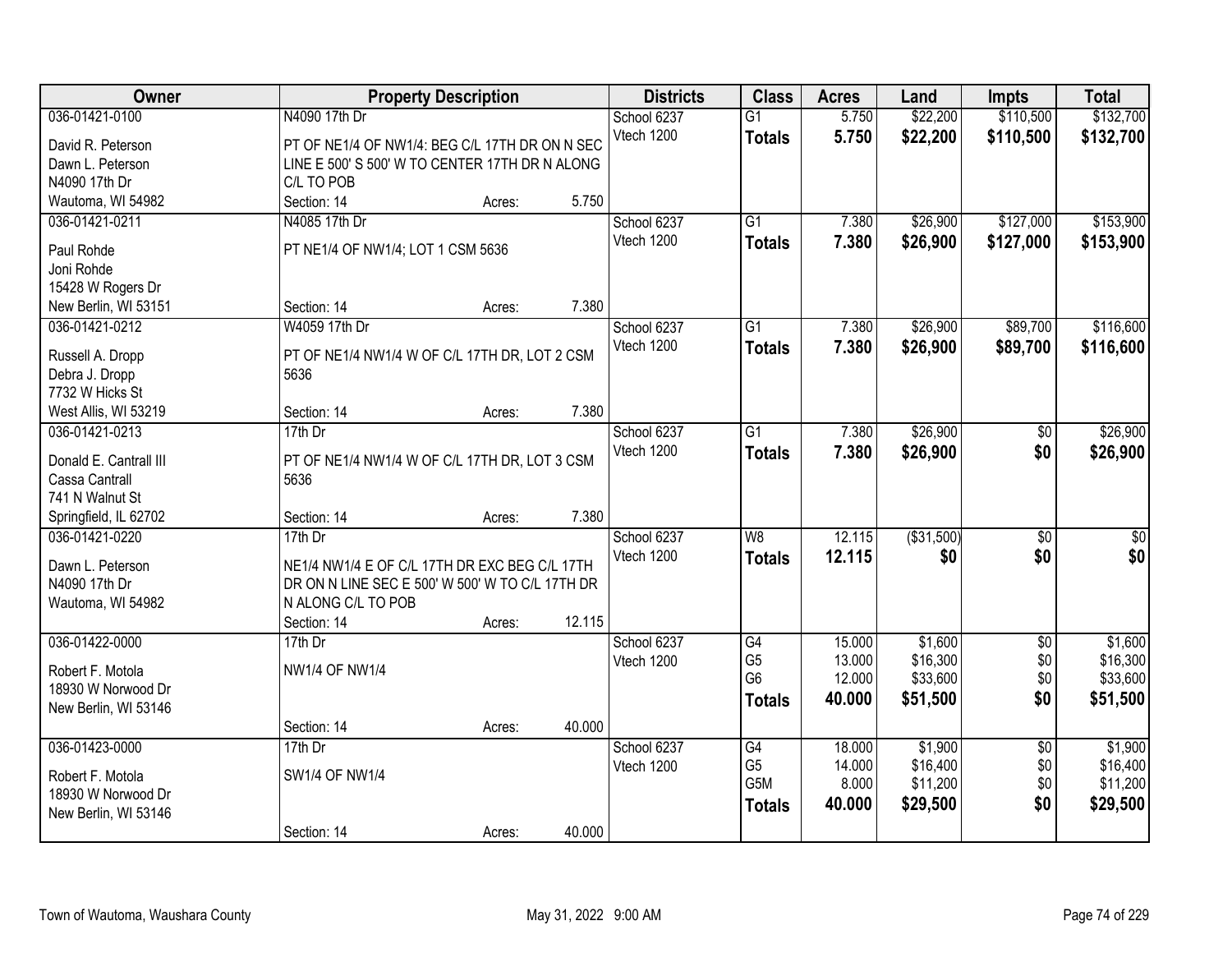| \$174,500<br>036-01424-0110<br>N3988 17th Dr<br>\$17,300<br>School 6237<br>$\overline{G1}$<br>3.000<br>\$1,000<br>Vtech 1200<br>G <sub>5</sub><br>1.000<br>\$0<br>Wayne W. Riehle<br>E1/2 & THAT PT OF W1/2 LYING NORTH OF CSM<br>G <sub>6</sub><br>19.000<br>\$49,400<br>\$0<br>Cheryl L. Riehle<br>1979 & EAST OF 17TH DR IN SE1/4 NW1/4<br>23.000<br>\$67,700<br>\$174,500<br><b>Totals</b><br>PO Box 1444<br>23.000<br>Wautoma, WI 54982<br>Section: 14<br>Acres: | \$191,800<br>\$1,000<br>\$49,400<br>\$242,200<br>\$81,600<br>\$81,600 |
|-----------------------------------------------------------------------------------------------------------------------------------------------------------------------------------------------------------------------------------------------------------------------------------------------------------------------------------------------------------------------------------------------------------------------------------------------------------------------|-----------------------------------------------------------------------|
|                                                                                                                                                                                                                                                                                                                                                                                                                                                                       |                                                                       |
|                                                                                                                                                                                                                                                                                                                                                                                                                                                                       |                                                                       |
|                                                                                                                                                                                                                                                                                                                                                                                                                                                                       |                                                                       |
|                                                                                                                                                                                                                                                                                                                                                                                                                                                                       |                                                                       |
| $\overline{G1}$<br>\$21,400<br>\$60,200<br>036-01424-0120<br>N3910 17th Dr<br>School 6237<br>5.500                                                                                                                                                                                                                                                                                                                                                                    |                                                                       |
| Vtech 1200<br>5.500<br>\$60,200<br>\$21,400<br><b>Totals</b><br>W1/2 OF SE1/4 OF NW1/4 (EAST OF CENTER LINE OF<br>Michael J. Hinchey                                                                                                                                                                                                                                                                                                                                  |                                                                       |
| 17TH DR & S OF CSM 1979 AND S 290' W OF<br>N3910 17th Dr                                                                                                                                                                                                                                                                                                                                                                                                              |                                                                       |
| CENTER LINE OF 17TH DR)<br>Wautoma, WI 54982                                                                                                                                                                                                                                                                                                                                                                                                                          |                                                                       |
| 5.500<br>Section: 14<br>Acres:                                                                                                                                                                                                                                                                                                                                                                                                                                        |                                                                       |
| \$13,400<br>036-01424-0210<br>17th Dr<br>School 6237<br>$\overline{G1}$<br>1.560<br>$\overline{50}$                                                                                                                                                                                                                                                                                                                                                                   | \$13,400                                                              |
| Vtech 1200<br>\$13,400<br>\$0<br>1.560<br><b>Totals</b><br>PT OF SE1/4 NW1/4, LOT 1 CSM #1979<br>Kim R. Bernhardt                                                                                                                                                                                                                                                                                                                                                     | \$13,400                                                              |
| N3942 17th Dr<br>Wautoma, WI 54982                                                                                                                                                                                                                                                                                                                                                                                                                                    |                                                                       |
| 1.560<br>Section: 14<br>Acres:                                                                                                                                                                                                                                                                                                                                                                                                                                        |                                                                       |
| 036-01424-0220<br>N3942 17th Dr<br>\$12,600<br>\$96,800<br>School 6237<br>G1<br>1.439                                                                                                                                                                                                                                                                                                                                                                                 | \$109,400                                                             |
| Vtech 1200<br>1.439<br>\$96,800<br>\$12,600<br><b>Totals</b>                                                                                                                                                                                                                                                                                                                                                                                                          | \$109,400                                                             |
| PT OF SE1/4 NW1/4, LOT 2 CSM #1979<br>Kim R. Bernhardt<br>N3942 17th Dr                                                                                                                                                                                                                                                                                                                                                                                               |                                                                       |
| Wautoma, WI 54982                                                                                                                                                                                                                                                                                                                                                                                                                                                     |                                                                       |
| 1.439<br>Section: 14<br>Acres:                                                                                                                                                                                                                                                                                                                                                                                                                                        |                                                                       |
| $\overline{G1}$<br>\$17,300<br>\$18,100<br>036-01424-0300<br>N3993 17th Dr<br>3.000<br>School 6237                                                                                                                                                                                                                                                                                                                                                                    | \$35,400                                                              |
| Vtech 1200<br>3.000<br>\$17,300<br>\$18,100<br><b>Totals</b>                                                                                                                                                                                                                                                                                                                                                                                                          | \$35,400                                                              |
| PT OF SE-NW<br>Rick W. Westphal                                                                                                                                                                                                                                                                                                                                                                                                                                       |                                                                       |
| W3943 Beechnut Ln<br>Redgranite, WI 54970                                                                                                                                                                                                                                                                                                                                                                                                                             |                                                                       |
| 3.000<br>Section: 14<br>Acres:                                                                                                                                                                                                                                                                                                                                                                                                                                        |                                                                       |
| 036-01424-0400<br>G1<br>\$16,500<br>N3977 17th Dr<br>School 6237<br>2.400<br>$\sqrt{6}$                                                                                                                                                                                                                                                                                                                                                                               | \$16,500                                                              |
| Vtech 1200<br>\$16,500<br>\$0<br>2.400<br><b>Totals</b>                                                                                                                                                                                                                                                                                                                                                                                                               | \$16,500                                                              |
| PT OF SE-NW<br>Russell T. Thomsen<br>1921 Old South Carolina Ave                                                                                                                                                                                                                                                                                                                                                                                                      |                                                                       |
| Hendersonville, NC 28739-6067                                                                                                                                                                                                                                                                                                                                                                                                                                         |                                                                       |
| 2.400<br>Section: 14<br>Acres:                                                                                                                                                                                                                                                                                                                                                                                                                                        |                                                                       |
| \$17,100<br>036-01424-0500<br>N3953 17th Dr<br>School 6237<br>$\overline{G1}$<br>2.830<br>$\overline{50}$                                                                                                                                                                                                                                                                                                                                                             | \$17,100                                                              |
| 2.830<br>\$0<br>Vtech 1200<br>\$17,100<br><b>Totals</b>                                                                                                                                                                                                                                                                                                                                                                                                               | \$17,100                                                              |
| PT OF SE-NW<br>Caleb Slama                                                                                                                                                                                                                                                                                                                                                                                                                                            |                                                                       |
| Ariel Smith-Weger<br>119 N Church St                                                                                                                                                                                                                                                                                                                                                                                                                                  |                                                                       |
| 2.830<br>Endeavor, WI 53930-9661<br>Section: 14<br>Acres:                                                                                                                                                                                                                                                                                                                                                                                                             |                                                                       |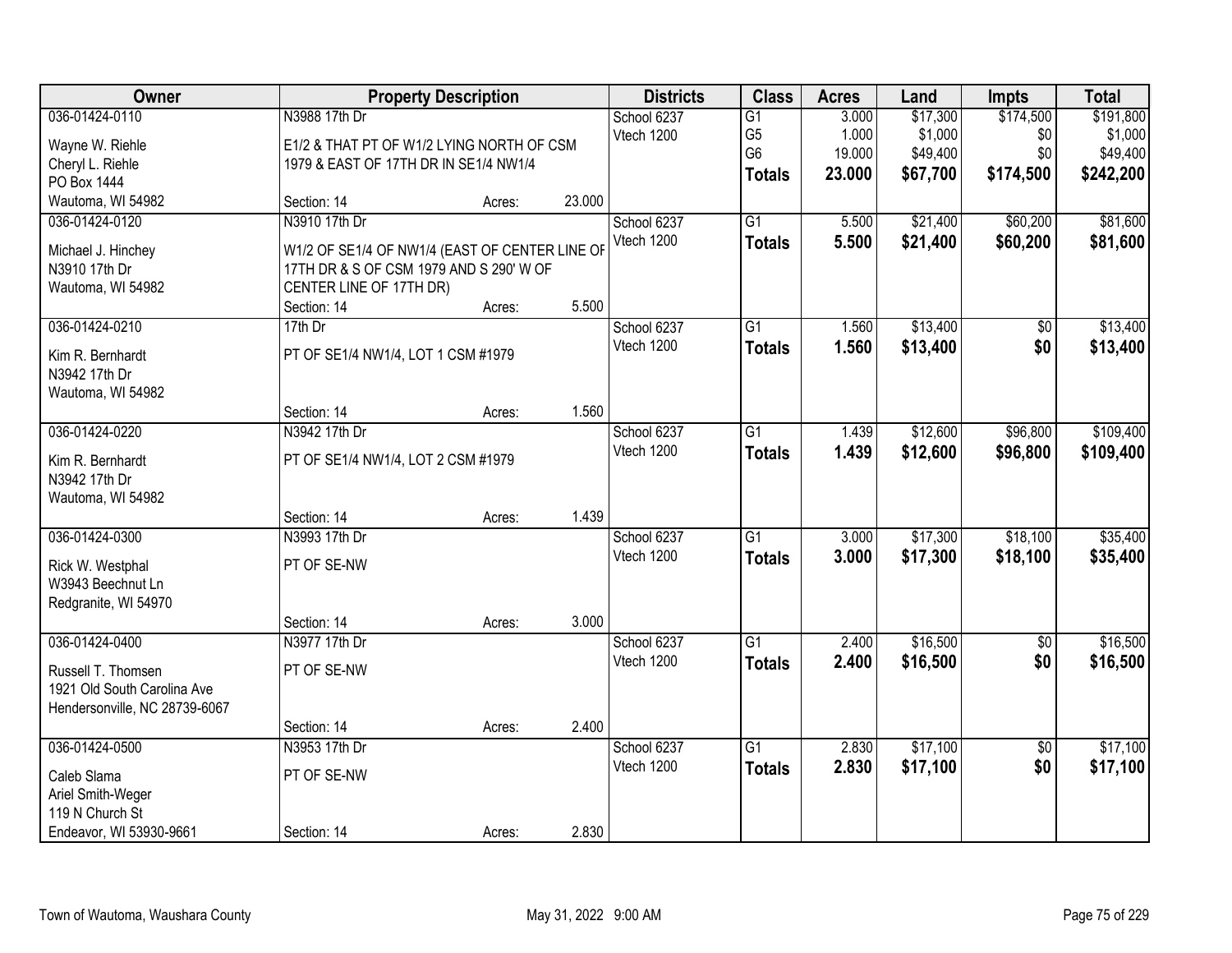| Owner                                 |                                                                   | <b>Property Description</b> |        | <b>Districts</b>          | <b>Class</b>    | <b>Acres</b>   | Land       | <b>Impts</b>    | <b>Total</b>    |
|---------------------------------------|-------------------------------------------------------------------|-----------------------------|--------|---------------------------|-----------------|----------------|------------|-----------------|-----------------|
| 036-01424-0600                        | $17th$ Dr                                                         |                             |        | School 6237               | $\overline{G1}$ | 2.000          | \$16,000   | $\overline{50}$ | \$16,000        |
| Gerald W. Elward                      | PT OF SE-NW                                                       |                             |        | Vtech 1200                | <b>Totals</b>   | 2.000          | \$16,000   | \$0             | \$16,000        |
| Jo Anna Elward                        |                                                                   |                             |        |                           |                 |                |            |                 |                 |
| 3591 Summer Dr                        |                                                                   |                             |        |                           |                 |                |            |                 |                 |
| Cedarburg, WI 53012                   | Section: 14                                                       | Acres:                      | 2.000  |                           |                 |                |            |                 |                 |
| 036-01431-0110                        | 17th Dr                                                           |                             |        | School 6237               | $\overline{G6}$ | 2.700          | \$7,600    | \$0             | \$7,600         |
| Jeffrey D. Kasuboski                  | E1/2 OF NE1/4 OF SW1/4 EXC CSM #3249                              |                             |        | Vtech 1200                | W <sub>6</sub>  | 15.000         | (\$42,000) | \$0             | \$0             |
| Therese Kasuboski                     |                                                                   |                             |        |                           | Totals          | 17.700         | \$7,600    | \$0             | \$7,600         |
| N3765 State Rd 22                     |                                                                   |                             |        |                           |                 |                |            |                 |                 |
| Wautoma, WI 54982                     | Section: 14                                                       | Acres:                      | 11.493 |                           |                 |                |            |                 |                 |
| 036-01431-0200                        | 17th Dr                                                           |                             |        | School 6237               | X3              | 20.000         | \$0        | \$0             | $\overline{50}$ |
| Waushara County                       | W1/2 OF NE1/4 OF SW1/4 EAST OF 17TH DRIVE                         |                             |        | Vtech 1200                | <b>Totals</b>   | 20.000         | \$0        | \$0             | \$0             |
| 209 S Saint Marie St                  |                                                                   |                             |        |                           |                 |                |            |                 |                 |
| Wautoma, WI 54982                     |                                                                   |                             |        |                           |                 |                |            |                 |                 |
|                                       | Section: 14                                                       | Acres:                      | 0.000  |                           |                 |                |            |                 |                 |
| 036-01432-0110                        | $17th$ Dr                                                         |                             |        | School 6237               | $\overline{G5}$ | 4.410          | \$5,500    | $\sqrt[6]{3}$   | \$5,500         |
|                                       |                                                                   |                             |        | Vtech 1200                | <b>Totals</b>   | 4.410          | \$5,500    | \$0             | \$5,500         |
| Daniel Chelmo Trust<br>PO Box 397     | PT OF N1/2 OF SW1/4, PT OF LOT 1 CSM #3298, NOW<br>LOT 1 CSM 5638 |                             |        |                           |                 |                |            |                 |                 |
| Wautoma, WI 54982                     |                                                                   |                             |        |                           |                 |                |            |                 |                 |
|                                       | Section: 14                                                       | Acres:                      | 4.410  |                           |                 |                |            |                 |                 |
| 036-01432-0120                        | $17th$ Dr                                                         |                             |        | School 6237               | $\overline{G5}$ | 4.040          | \$5,100    | $\overline{50}$ | \$5,100         |
|                                       |                                                                   |                             |        | Vtech 1200                | G <sub>6</sub>  | 4.000          | \$11,200   | \$0             | \$11,200        |
| Daniel Chelmo Trust                   | PT OF N1/2 OF SW1/4, PT OF LOT 1 CSM #3298, NOW                   |                             |        |                           | <b>Totals</b>   | 8.040          | \$16,300   | \$0             | \$16,300        |
| PO Box 397                            | LOT 2 CSM 5638                                                    |                             |        |                           |                 |                |            |                 |                 |
| Wautoma, WI 54982                     | Section: 14                                                       | Acres:                      | 8.040  |                           |                 |                |            |                 |                 |
| 036-01432-0311                        | W8079 Bighorn Dr                                                  |                             |        | School 6237               | G4              | 2.000          | \$200      | $\overline{30}$ | \$200           |
|                                       |                                                                   |                             |        | Vtech 1200                | G7              | 1.822          | \$13,100   | \$10,700        | \$23,800        |
| Ronnie R. Mankowski                   | PT OF NW1/4 SW1/4 LOT 1 CSM 4605                                  |                             |        |                           | <b>Totals</b>   | 3.822          | \$13,300   | \$10,700        | \$24,000        |
| Patricia Mankowski                    |                                                                   |                             |        |                           |                 |                |            |                 |                 |
| W6692 Norwegian Ln                    |                                                                   |                             |        |                           |                 |                |            |                 |                 |
| Wild Rose, WI 54984<br>036-01432-0312 | Section: 14                                                       | Acres:                      | 3.822  |                           | $\overline{G1}$ |                | \$11,300   | \$25,900        | \$37,200        |
|                                       | W8057 Bighorn Dr                                                  |                             |        | School 6237<br>Vtech 1200 |                 | 1.213<br>1.213 | \$11,300   | \$25,900        | \$37,200        |
| John Poysa                            | PT OF NW1/4 SW1/4 LOT 2 CSM 4605                                  |                             |        |                           | <b>Totals</b>   |                |            |                 |                 |
| Linda L. Poysa                        |                                                                   |                             |        |                           |                 |                |            |                 |                 |
| W8057 Bighorn Dr                      |                                                                   |                             |        |                           |                 |                |            |                 |                 |
| Wautoma, WI 54982                     | Section: 14                                                       | Acres:                      | 1.213  |                           |                 |                |            |                 |                 |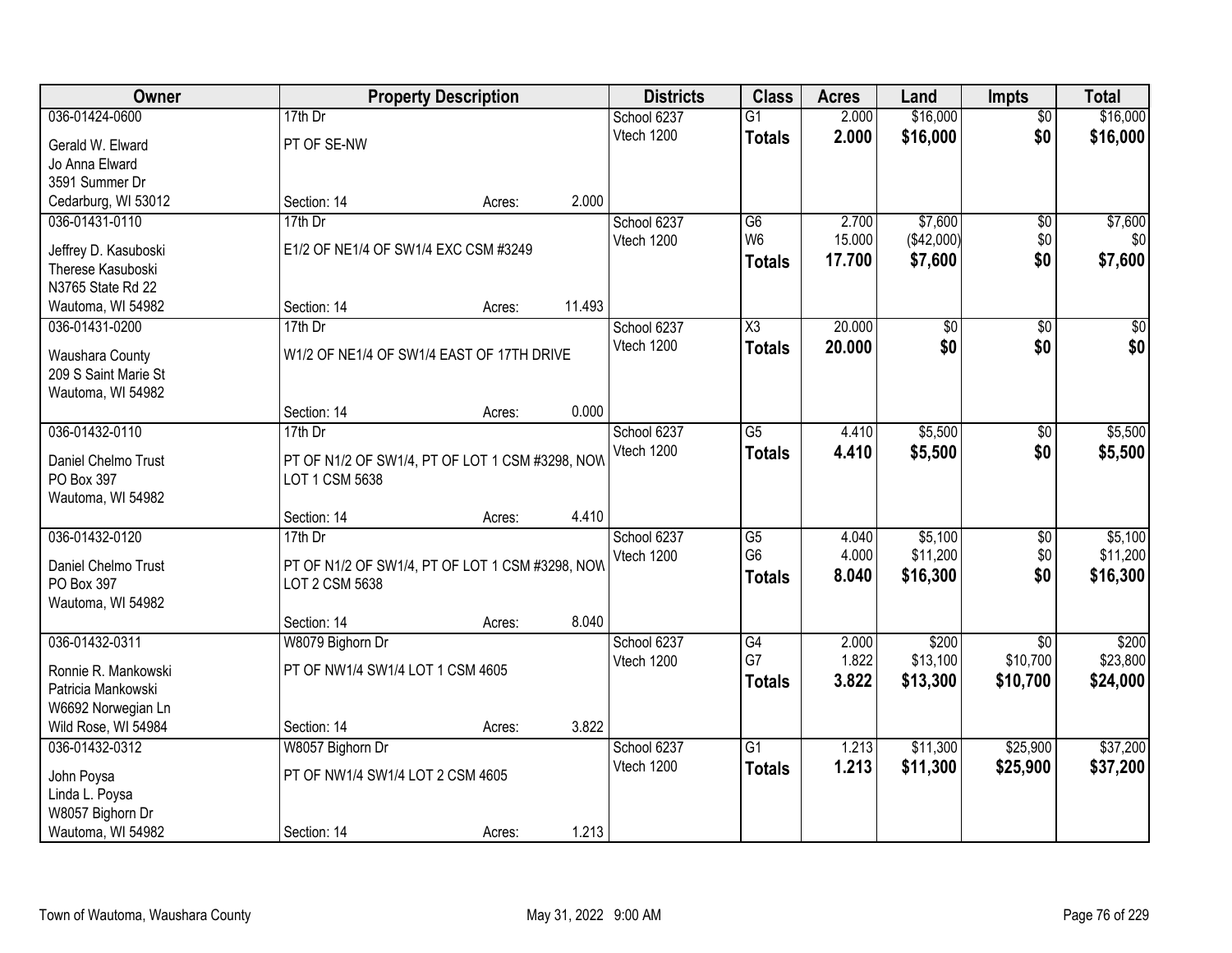| Owner                           | <b>Property Description</b>                    |        |        | <b>Districts</b>          | <b>Class</b>                      | <b>Acres</b>   | Land               | <b>Impts</b>           | <b>Total</b>       |
|---------------------------------|------------------------------------------------|--------|--------|---------------------------|-----------------------------------|----------------|--------------------|------------------------|--------------------|
| 036-01432-0321                  | <b>Bighorn Dr</b>                              |        |        | School 6237               | G4                                | 13.910         | \$1,500            | $\overline{50}$        | \$1,500            |
| Ronnie R. Mankowski             | NW1/4 OF SW1/4 EXC 13A ON E SIDE LESS 254-42   |        |        | Vtech 1200                | G <sub>5</sub>                    | 0.500          | \$100              | \$0                    | \$100              |
| Patricia Mankowski              | LESS CSM 4605                                  |        |        |                           | G <sub>5</sub> M                  | 5.500          | \$7,700            | \$0                    | \$7,700            |
| W6692 Norwegian Ln              |                                                |        |        |                           | <b>Totals</b>                     | 19.910         | \$9,300            | \$0                    | \$9,300            |
| Wild Rose, WI 54984             | Section: 14                                    | Acres: | 19.910 |                           |                                   |                |                    |                        |                    |
| 036-01433-0100                  | <b>Bighorn Dr</b>                              |        |        | School 6237               | $\overline{G6}$                   | 10.050         | \$27,700           | $\overline{50}$        | \$27,700           |
| Daniel Chelmo                   | PT OF W1/2 OF SW1/4, LOT 1 CSM 5639            |        |        | Vtech 1200                | <b>Totals</b>                     | 10.050         | \$27,700           | \$0                    | \$27,700           |
| PO Box 397                      |                                                |        |        |                           |                                   |                |                    |                        |                    |
| Wautoma, WI 54982               |                                                |        |        |                           |                                   |                |                    |                        |                    |
|                                 | Section: 14                                    | Acres: | 10.050 |                           |                                   |                |                    |                        |                    |
| 036-01433-0200                  | 17th Dr                                        |        |        | School 6237               | G6                                | 10.050         | \$27,900           | \$0                    | \$27,900           |
|                                 |                                                |        |        | Vtech 1200                | <b>Totals</b>                     | 10.050         | \$27,900           | \$0                    | \$27,900           |
| Daniel Chelmo<br>PO Box 397     | PT OF SW1/4, LOT 2 CSM 5639                    |        |        |                           |                                   |                |                    |                        |                    |
| Wautoma, WI 54982               |                                                |        |        |                           |                                   |                |                    |                        |                    |
|                                 | Section: 14                                    | Acres: | 10.050 |                           |                                   |                |                    |                        |                    |
| 036-01433-0300                  | N3803 17th Dr                                  |        |        | School 6237               | G1                                | 3.880          | \$18,500           | \$122,400              | \$140,900          |
|                                 |                                                |        |        | Vtech 1200                | G <sub>6</sub>                    | 11.500         | \$32,200           | \$0                    | \$32,200           |
| Daniel Chelmo                   | PT OF S1/2 OF SW1/4, LOT 3 CSM 5639            |        |        |                           | <b>Totals</b>                     | 15.380         | \$50,700           | \$122,400              | \$173,100          |
| PO Box 397<br>Wautoma, WI 54982 |                                                |        |        |                           |                                   |                |                    |                        |                    |
|                                 | Section: 14                                    | Acres: | 15.380 |                           |                                   |                |                    |                        |                    |
| 036-01433-0400                  | 17th Dr                                        |        |        | School 6237               | $\overline{G6}$                   | 11.520         | \$32,100           | $\overline{50}$        | \$32,100           |
|                                 |                                                |        |        | Vtech 1200                | <b>Totals</b>                     | 11.520         | \$32,100           | \$0                    | \$32,100           |
| Daniel Chelmo                   | PT OF S1/2 OF SW1/4, LOT 4 CSM 5639            |        |        |                           |                                   |                |                    |                        |                    |
| PO Box 397                      |                                                |        |        |                           |                                   |                |                    |                        |                    |
| Wautoma, WI 54982               |                                                |        |        |                           |                                   |                |                    |                        |                    |
|                                 | Section: 14                                    | Acres: | 11.520 |                           |                                   |                |                    |                        |                    |
| 036-01434-0110                  | 17th Dr                                        |        |        | School 6237<br>Vtech 1200 | $\overline{G5}$<br>G <sub>6</sub> | 2.620<br>3.000 | \$2,600<br>\$7,800 | $\overline{60}$<br>\$0 | \$2,600<br>\$7,800 |
| Daniel Chelmo Trust             | PT OF SE1/4 SW1/4, LOT 1 CSM 5640              |        |        |                           | <b>Totals</b>                     | 5.620          | \$10,400           | \$0                    | \$10,400           |
| PO Box 397                      |                                                |        |        |                           |                                   |                |                    |                        |                    |
| Wautoma, WI 54982               |                                                |        |        |                           |                                   |                |                    |                        |                    |
|                                 | Section: 14                                    | Acres: | 5.620  |                           |                                   |                |                    |                        |                    |
| 036-01434-0120                  | $17th$ Dr                                      |        |        | School 6237               | $\overline{G6}$                   | 5.890          | \$16,500           | $\overline{50}$        | \$16,500           |
| Daniel Chelmo Trust             | PT OF SE1/4 SW1/4 & NE1/4 NW1/4 NE OF 17TH DR, |        |        | Vtech 1200                | <b>Totals</b>                     | 5.890          | \$16,500           | \$0                    | \$16,500           |
| PO Box 397                      | LOT 2 CSM 5640                                 |        |        |                           |                                   |                |                    |                        |                    |
| Wautoma, WI 54982               |                                                |        |        |                           |                                   |                |                    |                        |                    |
|                                 | Section: 14                                    | Acres: | 5.890  |                           |                                   |                |                    |                        |                    |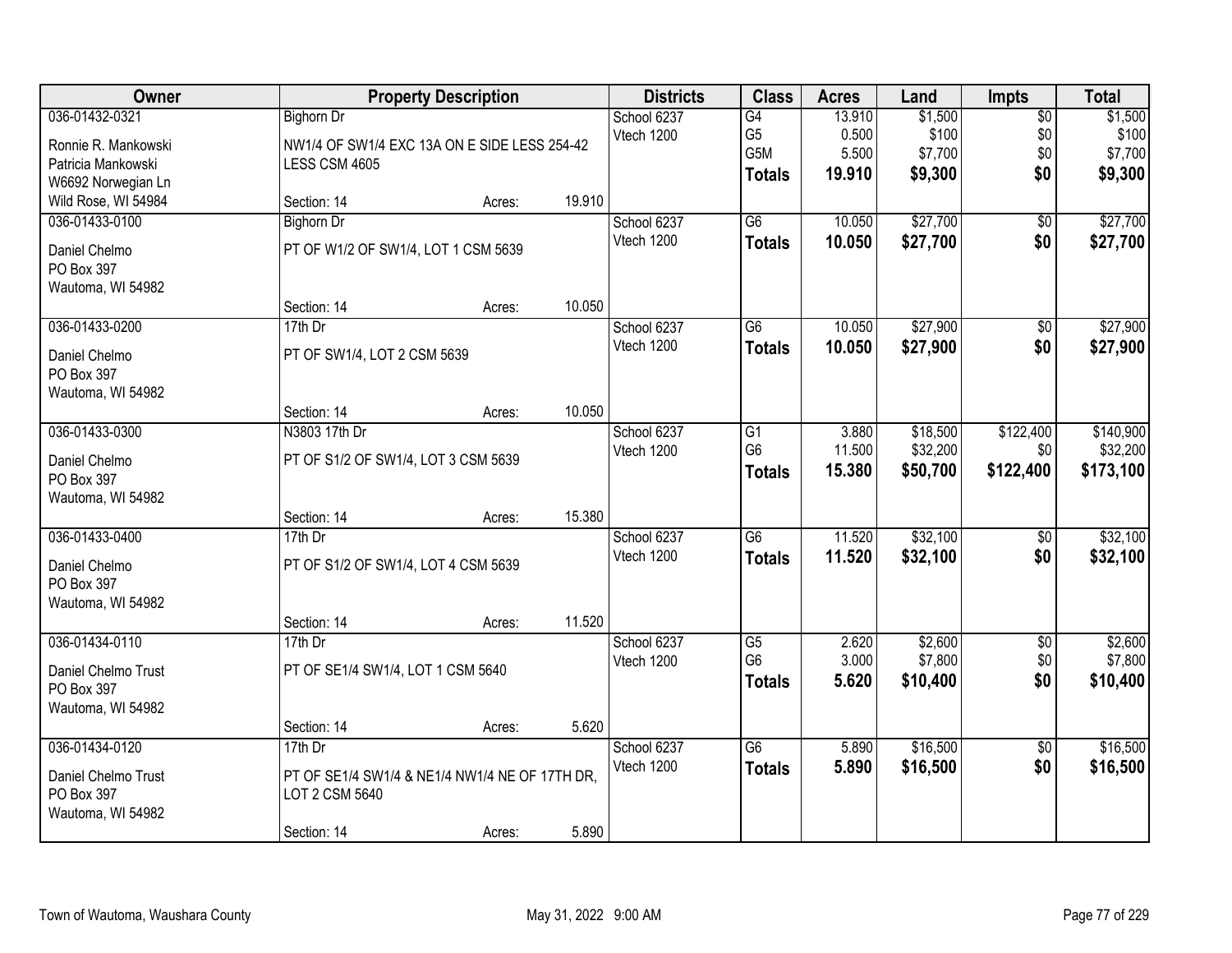| Owner                               |                                            | <b>Property Description</b> |        | <b>Districts</b>          | <b>Class</b>                        | <b>Acres</b>   | Land             | <b>Impts</b>           | <b>Total</b>     |
|-------------------------------------|--------------------------------------------|-----------------------------|--------|---------------------------|-------------------------------------|----------------|------------------|------------------------|------------------|
| 036-01434-0130                      | 17th Dr                                    |                             |        | School 6237               | $\overline{G5}$                     | 5.000          | \$7,000          | $\overline{50}$        | \$7,000          |
| Daniel Chelmo Trust                 | PT OF SE1/4 SW1/4, LOT 3 CSM 5640          |                             |        | Vtech 1200                | <b>Totals</b>                       | 5.000          | \$7,000          | \$0                    | \$7,000          |
| PO Box 397                          |                                            |                             |        |                           |                                     |                |                  |                        |                  |
| Wautoma, WI 54982                   |                                            |                             |        |                           |                                     |                |                  |                        |                  |
|                                     | Section: 14                                | Acres:                      | 5.000  |                           |                                     |                |                  |                        |                  |
| 036-01434-0140                      | 17th Dr                                    |                             |        | School 6237               | $\overline{G5}$                     | 2.970          | \$4,200          | $\overline{50}$        | \$4,200          |
| Daniel Chelmo Trust                 | PT OF SE1/4 SW1/4, LOT 4 CSM 5640          |                             |        | Vtech 1200                | <b>Totals</b>                       | 2.970          | \$4,200          | \$0                    | \$4,200          |
| PO Box 397                          |                                            |                             |        |                           |                                     |                |                  |                        |                  |
| Wautoma, WI 54982                   |                                            |                             |        |                           |                                     |                |                  |                        |                  |
|                                     | Section: 14                                | Acres:                      | 2.970  |                           |                                     |                |                  |                        |                  |
| 036-01434-0150                      | N3740 State Highway 22                     |                             |        | School 6237               | $\overline{G1}$                     | 2.060          | \$4,000          | \$38,300               | \$42,300         |
| Elinor K Czarnecki Revocable Trust  | PT OF SE1/4 SW1/4, LOT 1 CSM 5642          |                             |        | Vtech 1200                | <b>Totals</b>                       | 2.060          | \$4,000          | \$38,300               | \$42,300         |
| 111 Jansen Dr                       |                                            |                             |        |                           |                                     |                |                  |                        |                  |
| Fox Lake, WI 53933-9621             |                                            |                             |        |                           |                                     |                |                  |                        |                  |
|                                     | Section: 14                                | Acres:                      | 2.060  |                           |                                     |                |                  |                        |                  |
| 036-01434-0200                      | N3739 State Highway 22                     |                             |        | School 6237<br>Vtech 1200 | G1                                  | 11.470         | \$38,200         | \$7,400                | \$45,600         |
| Creal Shelton et al                 | E 321/2 RDS OF SE1/4 SW1/4 N OF "22"       |                             |        |                           | <b>Totals</b>                       | 11.470         | \$38,200         | \$7,400                | \$45,600         |
| 357 E Fullerton Ave                 |                                            |                             |        |                           |                                     |                |                  |                        |                  |
| North Lake, IL 60164                |                                            |                             |        |                           |                                     |                |                  |                        |                  |
|                                     | Section: 14                                | Acres:                      | 11.470 |                           |                                     |                |                  |                        |                  |
| 036-01441-0110                      | State Highway 22                           |                             |        | School 6237<br>Vtech 1200 | $\overline{G4}$<br>G <sub>5</sub> M | 8.470<br>5.780 | \$900<br>\$8,100 | $\overline{30}$<br>\$0 | \$900<br>\$8,100 |
| Harvey F. West et al                | E 1/2 OF NE1/4 OF SE1/4 S OF STATE ROAD 22 |                             |        |                           | <b>Totals</b>                       | 14.250         | \$9,000          | \$0                    | \$9,000          |
| c/o Pamela Paugles                  |                                            |                             |        |                           |                                     |                |                  |                        |                  |
| W6521 Bighorn Ave                   |                                            |                             |        |                           |                                     |                |                  |                        |                  |
| Wautoma, WI 54982<br>036-01441-0210 | Section: 14                                | Acres:                      | 14.250 |                           | $\overline{G5}$                     | 8.000          | \$10,000         |                        | \$10,000         |
|                                     | State Highway 22                           |                             |        | School 6237<br>Vtech 1200 |                                     | 8.000          | \$10,000         | $\sqrt{$0}$<br>\$0     |                  |
| Jeffrey D. Kasuboski                | W1/2 NE1/4 SE1/4 LYING NORTH OF HWY 22     |                             |        |                           | <b>Totals</b>                       |                |                  |                        | \$10,000         |
| Therese Kasuboski                   |                                            |                             |        |                           |                                     |                |                  |                        |                  |
| N3765 State Rd 22                   |                                            |                             | 0.000  |                           |                                     |                |                  |                        |                  |
| Wautoma, WI 54982<br>036-01441-0220 | Section: 14<br>State Highway 22            | Acres:                      |        | School 6237               | $\overline{G4}$                     | 8.500          | \$900            |                        | \$900            |
|                                     |                                            |                             |        | Vtech 1200                | G <sub>5</sub>                      | 1.500          | \$1,100          | $\overline{50}$<br>\$0 | \$1,100          |
| Gerald R. Pomplun                   | W1/2 NE1/4 SE1/4 LYING SOUTH OF HWY 22     |                             |        |                           | <b>Totals</b>                       | 10.000         | \$2,000          | \$0                    | \$2,000          |
| Michelle Pomplun                    |                                            |                             |        |                           |                                     |                |                  |                        |                  |
| N3750 State Rd 22                   |                                            |                             |        |                           |                                     |                |                  |                        |                  |
| Wautoma, WI 54982                   | Section: 14                                | Acres:                      | 0.000  |                           |                                     |                |                  |                        |                  |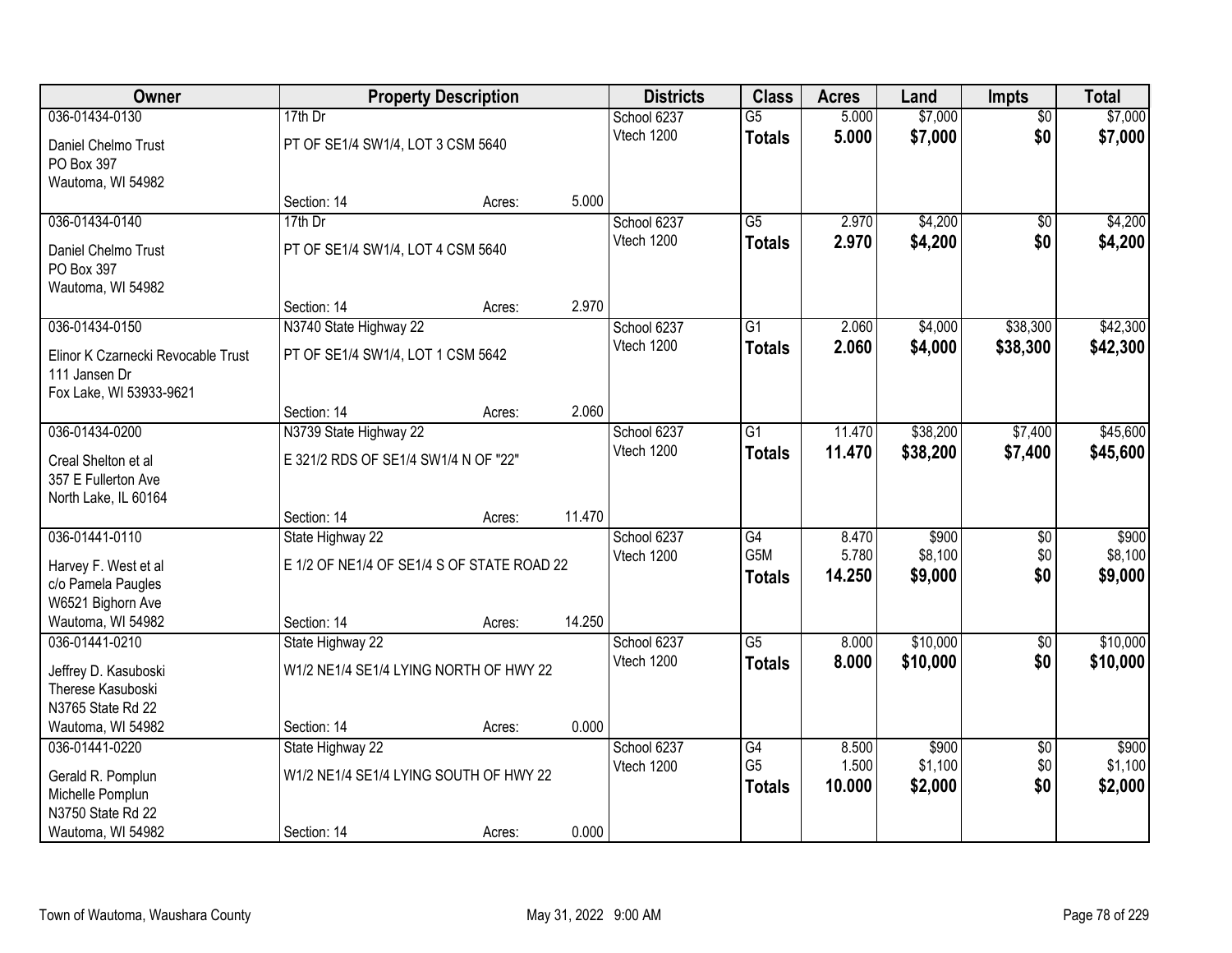| Owner                                 | <b>Property Description</b>                   |        |        | <b>Districts</b> | <b>Class</b>    | <b>Acres</b> | Land       | <b>Impts</b>    | <b>Total</b> |
|---------------------------------------|-----------------------------------------------|--------|--------|------------------|-----------------|--------------|------------|-----------------|--------------|
| 036-01442-0110                        | State Highway 22                              |        |        | School 6237      | $\overline{G4}$ | 25.293       | \$3,600    | $\overline{50}$ | \$3,600      |
| Jeffrey D. Kasuboski                  | W1/2 OF SE1/4 LYING NORTH OF HWY 22 EXC CSM   |        |        | Vtech 1200       | G <sub>6</sub>  | 1.507        | \$4,200    | \$0             | \$4,200      |
| Therese Kasuboski                     | #3249                                         |        |        |                  | G7              | 1.000        | \$9,000    | \$1,200         | \$10,200     |
| N3765 State Rd 22                     |                                               |        |        |                  | W <sub>6</sub>  | 5.000        | (\$14,000) | \$0             | \$0          |
| Wautoma, WI 54982                     | Section: 14                                   | Acres: | 32.800 |                  | <b>Totals</b>   | 32.800       | \$16,800   | \$1,200         | \$18,000     |
| 036-01442-0120                        | State Highway 22                              |        |        | School 6237      | G4              | 3.200        | \$500      | \$0             | \$500        |
|                                       | NW1/4 OF SE1/4 LYING SOUTH OF HWY 22          |        |        | Vtech 1200       | <b>Totals</b>   | 3.200        | \$500      | \$0             | \$500        |
| Gerald R. Pomplun                     |                                               |        |        |                  |                 |              |            |                 |              |
| Michelle Pomplun<br>N3750 State Rd 22 |                                               |        |        |                  |                 |              |            |                 |              |
| Wautoma, WI 54982                     | Section: 14                                   | Acres: | 0.000  |                  |                 |              |            |                 |              |
|                                       |                                               |        |        |                  |                 |              | \$28,800   | \$211,300       |              |
| 036-01443-0110                        | N3765 State Highway 22                        |        |        | School 6237      | G1              | 8.057        |            |                 | \$240,100    |
| Jeffrey D. Kasuboski                  | PART OF W1/2 SE1/4 LYING NORTH OF HWY 22 &    |        |        | Vtech 1200       | <b>Totals</b>   | 8.057        | \$28,800   | \$211,300       | \$240,100    |
| Therese Kasuboski                     | PART OF NE1/4 SW1/4 K/A LOT 1 CSM #3249       |        |        |                  |                 |              |            |                 |              |
| N3765 State Rd 22                     |                                               |        |        |                  |                 |              |            |                 |              |
| Wautoma, WI 54982                     | Section: 14                                   | Acres: | 8.057  |                  |                 |              |            |                 |              |
| 036-01443-0120                        | State Highway 22                              |        |        | School 6237      | G4              | 20.210       | \$2,100    | \$0             | \$2,100      |
|                                       | SW1/4 SE1/4 LYING SOUTH OF HWY 22 SUBJ TO EAS |        |        | Vtech 1200       | G <sub>5</sub>  | 15.000       | \$10,500   | \$0             | \$10,500     |
| Gerald R. Pomplun<br>Michelle Pomplun | V813 P3                                       |        |        |                  | <b>Totals</b>   | 35.210       | \$12,600   | \$0             | \$12,600     |
| N3750 State Rd 22                     |                                               |        |        |                  |                 |              |            |                 |              |
| Wautoma, WI 54982                     | Section: 14                                   | Acres: | 0.000  |                  |                 |              |            |                 |              |
| 036-01444-0100                        | State Highway 22                              |        |        | School 6237      | $\overline{G4}$ | 20.000       | \$2,800    | $\overline{50}$ | \$2,800      |
|                                       |                                               |        |        | Vtech 1200       |                 |              |            |                 |              |
| Gerald R. Pomplun                     | W1/2 OF SE1/4 OF SE1/4                        |        |        |                  | <b>Totals</b>   | 20.000       | \$2,800    | \$0             | \$2,800      |
| Michelle Pomplun                      |                                               |        |        |                  |                 |              |            |                 |              |
| N3750 State Rd 22                     |                                               |        |        |                  |                 |              |            |                 |              |
| Wautoma, WI 54982                     | Section: 14                                   | Acres: | 20.000 |                  |                 |              |            |                 |              |
| 036-01444-0200                        | State Highway 22                              |        |        | School 6237      | $\overline{G4}$ | 20.000       | \$2,800    | $\overline{60}$ | \$2,800      |
| Harvey F. West Jr et al               | E1/2 OF SE1/4 OF SE1/4                        |        |        | Vtech 1200       | <b>Totals</b>   | 20.000       | \$2,800    | \$0             | \$2,800      |
| c/o Pamela Paugles                    |                                               |        |        |                  |                 |              |            |                 |              |
| W6521 Bighorn Ave                     |                                               |        |        |                  |                 |              |            |                 |              |
| Wautoma, WI 54982                     | Section: 14                                   | Acres: | 20.000 |                  |                 |              |            |                 |              |
| 036-01511-0000                        | <b>Bighorn Dr</b>                             |        |        | School 6237      | $\overline{G5}$ | 22.000       | \$30,800   | $\overline{50}$ | \$30,800     |
|                                       |                                               |        |        | Vtech 1200       | G <sub>6</sub>  | 18.000       | \$50,400   | \$0             | \$50,400     |
| Curtis A. Nelson                      | <b>NE1/4 OF NE1/4</b>                         |        |        |                  | <b>Totals</b>   | 40.000       | \$81,200   | \$0             | \$81,200     |
| W8154 Bighorn Dr                      |                                               |        |        |                  |                 |              |            |                 |              |
| Wautoma, WI 54982                     |                                               |        |        |                  |                 |              |            |                 |              |
|                                       | Section: 15                                   | Acres: | 40.000 |                  |                 |              |            |                 |              |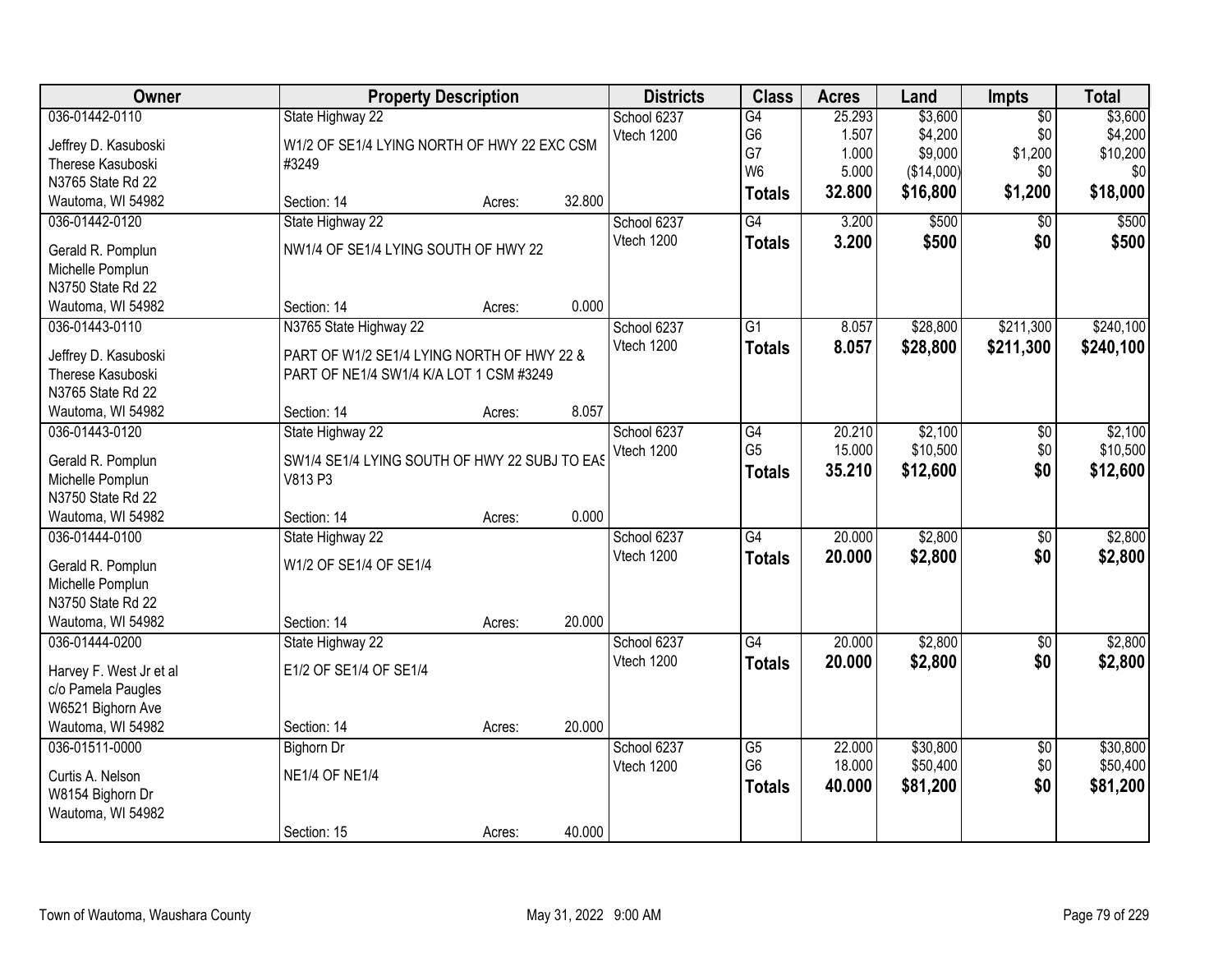| Owner                                   |                                               | <b>Property Description</b> |        |             | <b>Class</b>    | <b>Acres</b> | Land       | <b>Impts</b>    | <b>Total</b> |
|-----------------------------------------|-----------------------------------------------|-----------------------------|--------|-------------|-----------------|--------------|------------|-----------------|--------------|
| 036-01512-0100                          | County Rd MM                                  |                             |        | School 6237 | G4              | 12.670       | \$1,600    | $\overline{50}$ | \$1,600      |
| Shawn T. Eisch                          | NW1/4 OF NE1/4 LESS V498 P76                  |                             |        | Vtech 1200  | G <sub>5</sub>  | 0.500        | \$100      | \$0             | \$100        |
| Lisa K. Eisch                           |                                               |                             |        |             | W8              | 11.000       | (\$30,800) | \$0             | \$0          |
| N4054 County Rd Mm                      |                                               |                             |        |             | <b>Totals</b>   | 24.170       | \$1,700    | \$0             | \$1,700      |
| Wautoma, WI 54982                       | Section: 15                                   | Acres:                      | 24.170 |             |                 |              |            |                 |              |
| 036-01512-0200                          | N4054 County Rd MM                            |                             |        | School 6237 | G4              | 7.830        | \$800      | $\overline{30}$ | \$800        |
|                                         |                                               |                             |        | Vtech 1200  | G <sub>5</sub>  | 1.000        | \$100      | \$0             | \$100        |
| Shawn T. Eisch                          | PT OF NW1/4 OF NE1/4                          |                             |        |             | G7              | 2.000        | \$14,000   | \$106,300       | \$120,300    |
| Lisa K. Eisch                           |                                               |                             |        |             | W8              | 5.000        | (\$14,000) | \$0             | \$0          |
| N4054 County Rd Mm                      |                                               |                             |        |             | <b>Totals</b>   | 15.830       | \$14,900   | \$106,300       | \$121,200    |
| Wautoma, WI 54982                       | Section: 15                                   | Acres:                      | 15.830 |             |                 |              |            |                 |              |
| 036-01513-0100                          | <b>Bighorn Dr</b>                             |                             |        | School 6237 | G6              | 38.120       | \$106,700  | $\sqrt{6}$      | \$106,700    |
| Bernard D. Johannes et al               | SW1/4 OF NE1/4 AND PT NW1/4 OF SE1/4 N OF RD; |                             |        | Vtech 1200  | <b>Totals</b>   | 38.120       | \$106,700  | \$0             | \$106,700    |
| W8301 Bighorn Dr                        | EXC LOT 1 CSM 5130                            |                             |        |             |                 |              |            |                 |              |
| Wautoma, WI 54982                       |                                               |                             |        |             |                 |              |            |                 |              |
|                                         | Section: 15                                   | Acres:                      | 38.120 |             |                 |              |            |                 |              |
| 036-01513-0200                          | W8208 Bighorn Dr                              |                             |        | School 6237 | G1              | 5.880        | \$22,500   | \$169,000       | \$191,500    |
|                                         | LOT 1 CSM 5130                                |                             |        | Vtech 1200  | <b>Totals</b>   | 5.880        | \$22,500   | \$169,000       | \$191,500    |
| Terry D. Johannes<br>Melba Sue Johannes |                                               |                             |        |             |                 |              |            |                 |              |
| W8208 Bighorn Dr                        |                                               |                             |        |             |                 |              |            |                 |              |
| Wautoma, WI 54982                       | Section: 15                                   | Acres:                      | 5.880  |             |                 |              |            |                 |              |
| 036-01514-0110                          | <b>Bighorn Dr</b>                             |                             |        | School 6237 | $\overline{G5}$ | 1.000        | \$700      | $\overline{30}$ | \$700        |
|                                         |                                               |                             |        | Vtech 1200  | <b>Totals</b>   | 1.000        | \$700      | \$0             | \$700        |
| Curtis A. Nelson                        | E 2 RDS OF SE1/4 OF NE1/4                     |                             |        |             |                 |              |            |                 |              |
| W8154 Bighorn Dr                        |                                               |                             |        |             |                 |              |            |                 |              |
| Wautoma, WI 54982                       |                                               |                             |        |             |                 |              |            |                 |              |
|                                         | Section: 15                                   | Acres:                      | 1.000  |             |                 |              |            |                 |              |
| 036-01514-0120                          | W8134 Bighorn Dr                              |                             |        | School 6237 | $\overline{G1}$ | 2.000        | \$16,000   | \$102,500       | \$118,500    |
| Michael E. Mankowski                    | E1/2 OF SE1/4 OF NE1/4 EXC E 2 RDS            |                             |        | Vtech 1200  | G4              | 16.000       | \$2,300    | \$0             | \$2,300      |
| W8134 Bighorn Dr                        |                                               |                             |        |             | G <sub>5</sub>  | 1.000        | \$100      | \$0             | \$100        |
| Wautoma, WI 54982                       |                                               |                             |        |             | <b>Totals</b>   | 19.000       | \$18,400   | \$102,500       | \$120,900    |
|                                         | Section: 15                                   | Acres:                      | 19.000 |             |                 |              |            |                 |              |
| 036-01514-0200                          | W8154 Bighorn Dr                              |                             |        | School 6237 | $\overline{G1}$ | 10.000       | \$34,500   | \$141,700       | \$176,200    |
|                                         |                                               |                             |        | Vtech 1200  | G <sub>6</sub>  | 10.000       | \$26,000   | \$0             | \$26,000     |
| Curtis A. Nelson                        | W1/2 OF SE1/4 OF NE1/4                        |                             |        |             | <b>Totals</b>   | 20.000       | \$60,500   | \$141,700       | \$202,200    |
| W8154 Bighorn Dr                        |                                               |                             |        |             |                 |              |            |                 |              |
| Wautoma, WI 54982                       |                                               |                             |        |             |                 |              |            |                 |              |
|                                         | Section: 15                                   | Acres:                      | 20.000 |             |                 |              |            |                 |              |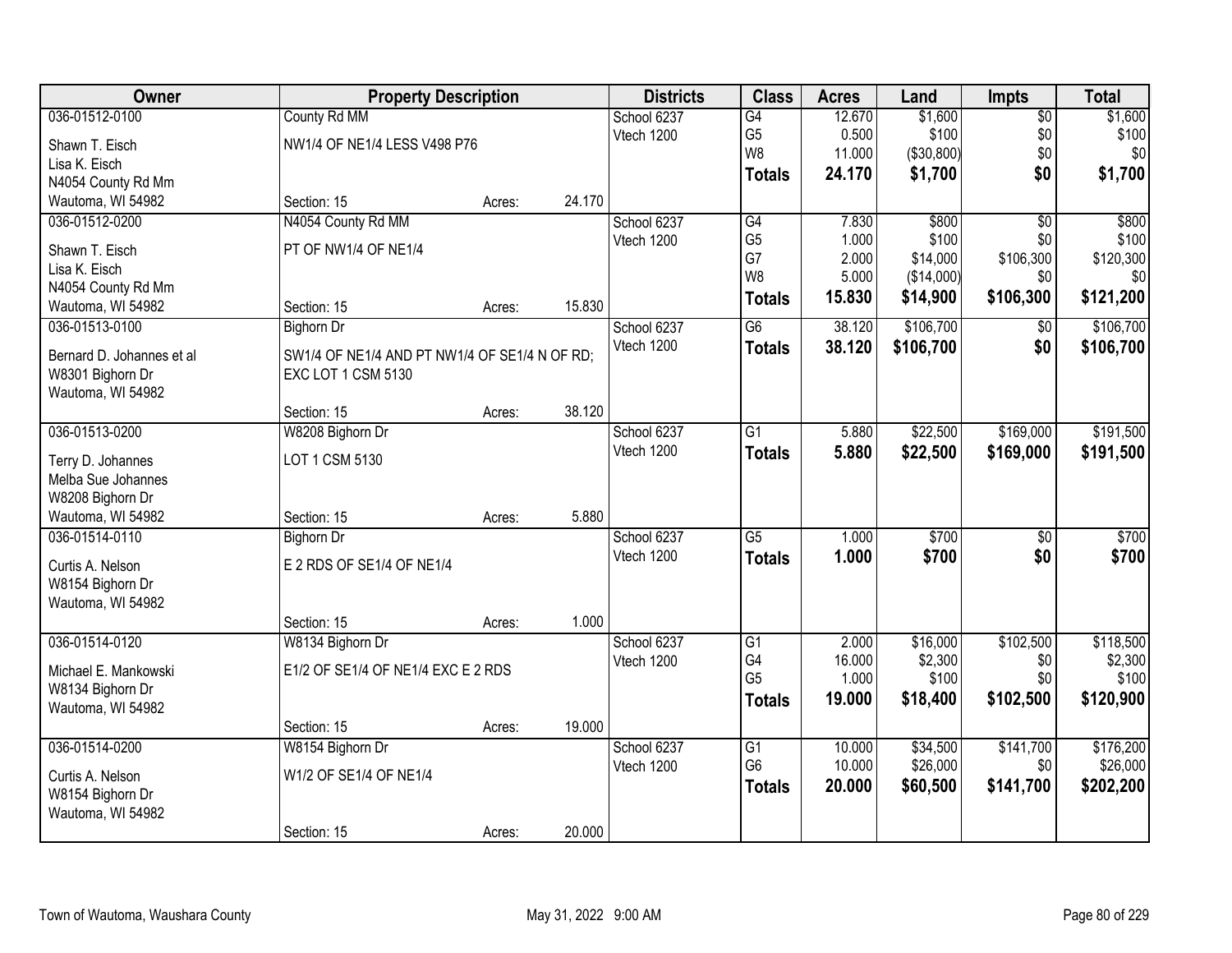| Owner                      |                                    | <b>Property Description</b> |        | <b>Districts</b>          | <b>Class</b>         | <b>Acres</b>     | Land               | <b>Impts</b>           | <b>Total</b>       |
|----------------------------|------------------------------------|-----------------------------|--------|---------------------------|----------------------|------------------|--------------------|------------------------|--------------------|
| 036-01521-0100             | N4081 County Rd MM                 |                             |        | School 6237               | $\overline{G1}$      | 5.000            | \$20,000           | \$76,100               | \$96,100           |
| Irene Santry               | PT OF NE1/4 NW1/4, LOT 1 CSM #1139 |                             |        | Vtech 1200                | <b>Totals</b>        | 5.000            | \$20,000           | \$76,100               | \$96,100           |
| N4081 County Rd Mm         |                                    |                             |        |                           |                      |                  |                    |                        |                    |
| Wautoma, WI 54982          |                                    |                             |        |                           |                      |                  |                    |                        |                    |
|                            | Section: 15                        | Acres:                      | 5.000  |                           |                      |                  |                    |                        |                    |
| 036-01521-0200             | County Rd MM                       |                             |        | School 6237               | G4                   | 29.250           | \$3,800            | \$0                    | \$3,800            |
| James J. Mathe             | PT OF NE1/4 NW1/4 EXC CSM 1139     |                             |        | Vtech 1200                | G <sub>5</sub>       | 5.750            | \$6,400            | \$0                    | \$6,400            |
| Robyn Mathe                |                                    |                             |        |                           | <b>Totals</b>        | 35.000           | \$10,200           | \$0                    | \$10,200           |
| 42400 Dean Forest Ct       |                                    |                             |        |                           |                      |                  |                    |                        |                    |
| Leonardtown, MD 20650-3650 | Section: 15                        | Acres:                      | 35.000 |                           |                      |                  |                    |                        |                    |
| 036-01523-0000             | N3913 County Rd MM                 |                             |        | School 6237               | G1                   | 2.000            | \$16,000           | \$93,800               | \$109,800          |
| Gunderson Bros, LLC        | SW1/4 OF NW1/4 LESS 318-289        |                             |        | Vtech 1200                | G4<br>G <sub>5</sub> | 31.750<br>2.000  | \$3,400<br>\$100   | \$0<br>\$0             | \$3,400<br>\$100   |
| N4204 15th Dr              |                                    |                             |        |                           | G5M                  | 4.000            | \$5,200            | \$0                    | \$5,200            |
| Wautoma, WI 54982          |                                    |                             |        |                           | <b>Totals</b>        | 39.750           | \$24,700           | \$93,800               | \$118,500          |
|                            | Section: 15                        | Acres:                      | 39.750 |                           |                      |                  |                    |                        |                    |
| 036-01523-0200             | N3913 County Rd MM                 |                             |        | School 6237               | G5M                  | 0.250            | \$1,700            | \$0                    | \$1,700            |
| Gunderson Bros, LLC        | PT OF SW NW                        |                             |        | Vtech 1200                | <b>Totals</b>        | 0.250            | \$1,700            | \$0                    | \$1,700            |
| N4204 15th Dr              |                                    |                             |        |                           |                      |                  |                    |                        |                    |
| Wautoma, WI 54982          |                                    |                             |        |                           |                      |                  |                    |                        |                    |
|                            | Section: 15                        | Acres:                      | 0.250  |                           |                      |                  |                    |                        |                    |
| 036-01524-0100             | County Rd MM                       |                             |        | School 6237               | G4<br>G <sub>5</sub> | 8.400<br>3.600   | \$1,200<br>\$2,500 | \$0<br>\$0             | \$1,200<br>\$2,500 |
| James J. Mathe             | SE1/4 OF NW1/4 LESS 8A E OF HWY    |                             |        | Vtech 1200                | G5M                  | 20.000           | \$28,000           | \$0                    | \$28,000           |
| Robyn Mathe                |                                    |                             |        |                           | <b>Totals</b>        | 32.000           | \$31,700           | \$0                    | \$31,700           |
| 42400 Dean Forest Ct       |                                    |                             |        |                           |                      |                  |                    |                        |                    |
| Leonardtown, MD 20650-3650 | Section: 15                        | Acres:                      | 32.000 |                           |                      |                  |                    |                        |                    |
| 036-01524-0200             | County Rd MM                       |                             |        | School 6237               | G6                   | 8.000            | \$22,100           | $\overline{50}$        | \$22,100           |
| Bernard D. Johannes et al  | PT SE1/4 OF NW1/4 LYING E OF RD    |                             |        | Vtech 1200                | <b>Totals</b>        | 8.000            | \$22,100           | \$0                    | \$22,100           |
| W8301 Bighorn Ln           |                                    |                             |        |                           |                      |                  |                    |                        |                    |
| Wautoma, WI 54982          |                                    |                             |        |                           |                      |                  |                    |                        |                    |
|                            | Section: 15                        | Acres:                      | 8.000  |                           |                      |                  |                    |                        |                    |
| 036-01531-0110             | County Rd MM                       |                             |        | School 6237<br>Vtech 1200 | $\overline{G6}$      | 17.830<br>17.830 | \$49,900           | $\overline{50}$<br>\$0 | \$49,900           |
| Herdeman Living Trust      | PT OF NE1/4 SW1/4                  |                             |        |                           | <b>Totals</b>        |                  | \$49,900           |                        | \$49,900           |
| W229 S5744 Marcelle Dr     |                                    |                             |        |                           |                      |                  |                    |                        |                    |
| Waukesha, WI 53189-9553    |                                    |                             |        |                           |                      |                  |                    |                        |                    |
|                            | Section: 15                        | Acres:                      | 17.830 |                           |                      |                  |                    |                        |                    |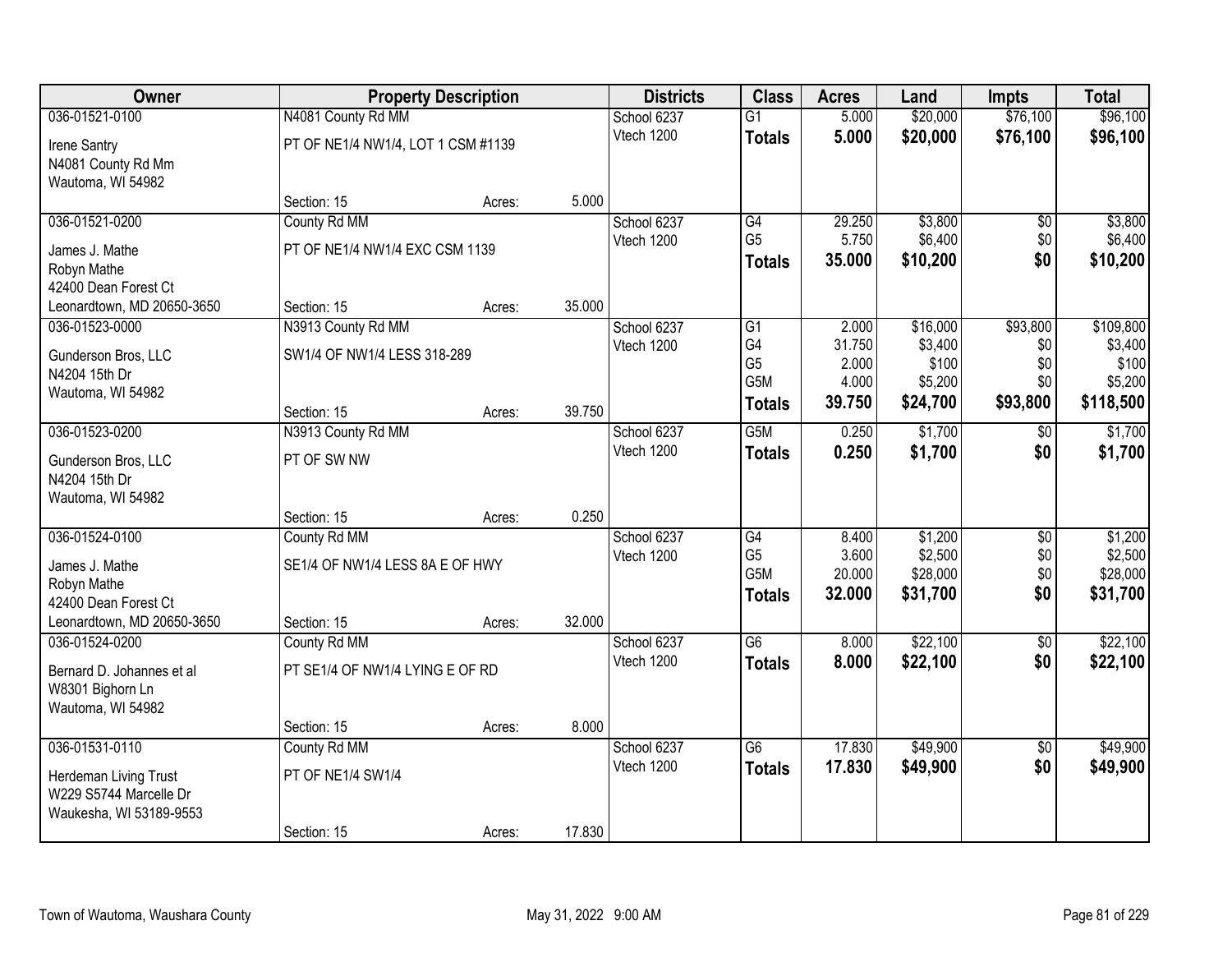| Owner                     |                                                 | <b>Property Description</b> |        | <b>Districts</b>          | <b>Class</b>          | <b>Acres</b>    | Land               | <b>Impts</b>           | <b>Total</b>       |
|---------------------------|-------------------------------------------------|-----------------------------|--------|---------------------------|-----------------------|-----------------|--------------------|------------------------|--------------------|
| 036-01531-0120            | N3942 County Rd MM                              |                             |        | School 6237               | $\overline{G1}$       | 5.220           | \$20,600           | \$109,900              | \$130,500          |
| Jason M. Kirn             | N 568.17' WEST OF CSM 550 IN NE1/4 SW1/4        |                             |        | Vtech 1200                | <b>Totals</b>         | 5.220           | \$20,600           | \$109,900              | \$130,500          |
| N3942 County Rd Mm        |                                                 |                             |        |                           |                       |                 |                    |                        |                    |
| Wautoma, WI 54982         |                                                 |                             |        |                           |                       |                 |                    |                        |                    |
|                           | Section: 15                                     | Acres:                      | 5.220  |                           |                       |                 |                    |                        |                    |
| 036-01531-0200            | W8301 Bighorn Dr                                |                             |        | School 6237               | $\overline{G1}$       | 5.560           | \$21,600           | \$64,500               | \$86,100           |
| Bernard D. Johannes et al | PT NE1/4 OF SW1/4; LOT 2 & PT OF LOT 1 CSM 890  |                             |        | Vtech 1200                | <b>Totals</b>         | 5.560           | \$21,600           | \$64,500               | \$86,100           |
| W8301 Bighorn Dr          |                                                 |                             |        |                           |                       |                 |                    |                        |                    |
| Wautoma, WI 54982         |                                                 |                             |        |                           |                       |                 |                    |                        |                    |
|                           | Section: 15                                     | Acres:                      | 5.560  |                           |                       |                 |                    |                        |                    |
| 036-01531-0300            | N3954 County Rd MM                              |                             |        | School 6237               | $\overline{G1}$       | 3.000           | \$17,300           | \$78,300               | \$95,600           |
| Shawn J. Kowalewski       | PT OF NE-SW 230'X 568.17' CSM 550               |                             |        | Vtech 1200                | <b>Totals</b>         | 3.000           | \$17,300           | \$78,300               | \$95,600           |
| N2201 Shangrila Ln        |                                                 |                             |        |                           |                       |                 |                    |                        |                    |
| Wautoma, WI 54982         |                                                 |                             |        |                           |                       |                 |                    |                        |                    |
|                           | Section: 15                                     | Acres:                      | 3.000  |                           |                       |                 |                    |                        |                    |
| 036-01531-0400            | <b>Bighorn Dr</b>                               |                             |        | School 6237               | G1                    | 8.390           | \$29,800           | \$0                    | \$29,800           |
| <b>Edward Temple</b>      | THAT PT OF LOT 1 CSM 890 IN NE1/4 OF SW1/4; EXC |                             |        | Vtech 1200                | <b>Totals</b>         | 8.390           | \$29,800           | \$0                    | \$29,800           |
| Karla Temple              | V294 P146 (D255397)                             |                             |        |                           |                       |                 |                    |                        |                    |
| N4557 County Rd G         |                                                 |                             |        |                           |                       |                 |                    |                        |                    |
| Wild Rose, WI 54984       | Section: 15                                     | Acres:                      | 8.390  |                           |                       |                 |                    |                        |                    |
| 036-01532-0100            | County Rd MM                                    |                             |        | School 6237               | $\overline{G4}$       | 28.250          | \$4,000            | $\overline{50}$        | \$4,000            |
| Dean E. Gunderson         | NW1/4 OF SW1/4 LESS 205-418                     |                             |        | Vtech 1200                | G <sub>5</sub><br>G5M | 1.250<br>5.500  | \$100<br>\$7,700   | \$0<br>\$0             | \$100<br>\$7,700   |
| N142 W21840 Marquette Rd  |                                                 |                             |        |                           | <b>Totals</b>         | 35.000          | \$11,800           | \$0                    | \$11,800           |
| Richfield, WI 53076       |                                                 |                             |        |                           |                       |                 |                    |                        |                    |
|                           | Section: 15                                     | Acres:                      | 35.000 |                           |                       |                 |                    |                        |                    |
| 036-01532-0200            | N3866 County Rd MM                              |                             |        | School 6237               | $\overline{G1}$       | 5.000           | \$20,000           | \$171,400              | \$191,400          |
| Dean E. Gunderson         | W1/2-NW1/4 NW1/4 SW1/4                          |                             |        | Vtech 1200                | <b>Totals</b>         | 5.000           | \$20,000           | \$171,400              | \$191,400          |
| N142 W21840 Marquette Rd  |                                                 |                             |        |                           |                       |                 |                    |                        |                    |
| Richfield, WI 53076       |                                                 |                             |        |                           |                       |                 |                    |                        |                    |
|                           | Section: 15                                     | Acres:                      | 5.000  |                           |                       |                 |                    |                        |                    |
| 036-01533-0000            | County Rd MM                                    |                             |        | School 6237<br>Vtech 1200 | G4<br>G <sub>5</sub>  | 37.000<br>3.000 | \$5,200<br>\$1,500 | $\overline{50}$<br>\$0 | \$5,200<br>\$1,500 |
| Dean E. Gunderson         | SW1/4 OF SW1/4                                  |                             |        |                           | <b>Totals</b>         | 40.000          | \$6,700            | \$0                    | \$6,700            |
| N142 W21840 Marquette Rd  |                                                 |                             |        |                           |                       |                 |                    |                        |                    |
| Richfield, WI 53076       |                                                 |                             |        |                           |                       |                 |                    |                        |                    |
|                           | Section: 15                                     | Acres:                      | 40.000 |                           |                       |                 |                    |                        |                    |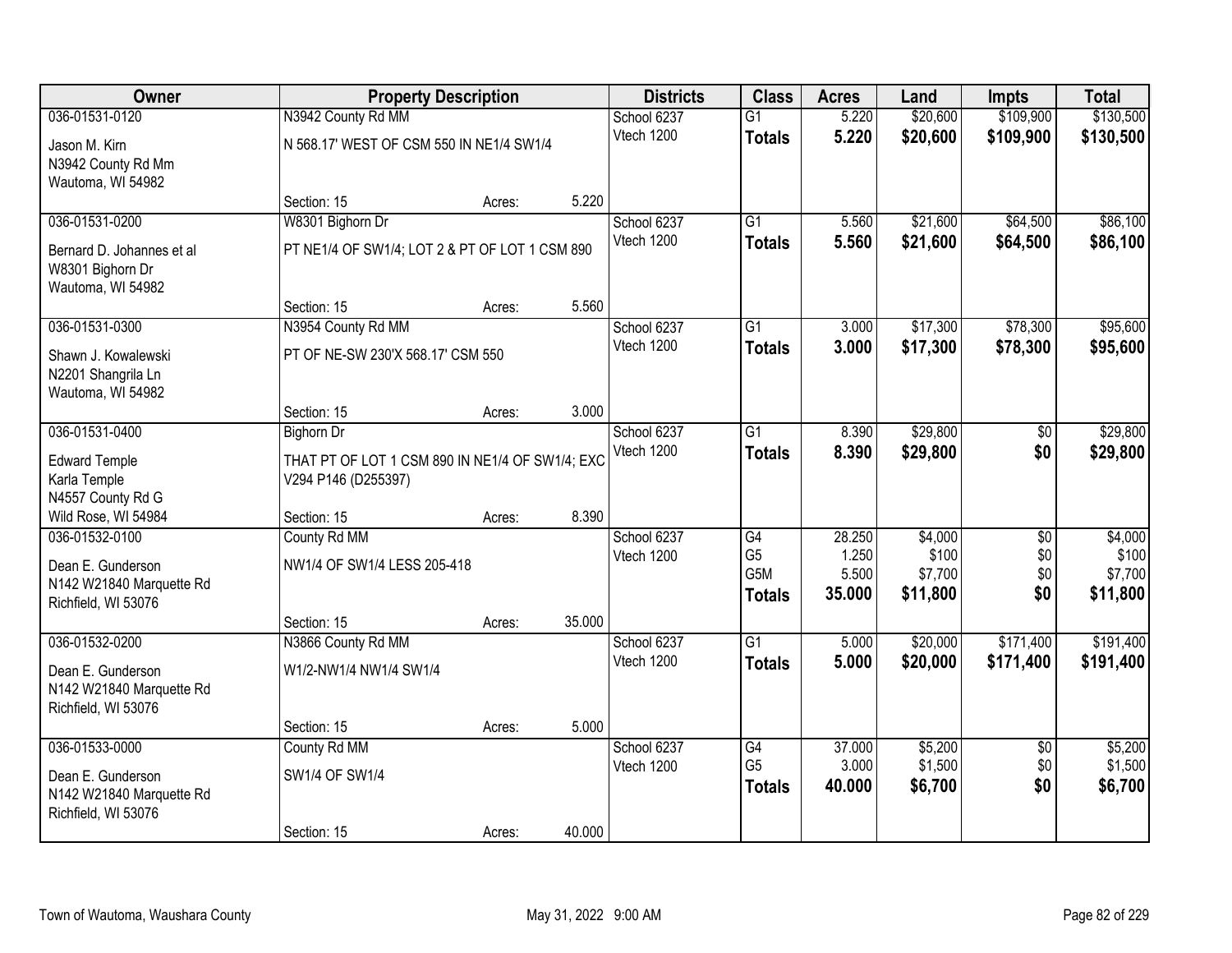| <b>Owner</b>            | <b>Property Description</b>                 |        |        | <b>Districts</b> | <b>Class</b>     | <b>Acres</b> | Land     | <b>Impts</b>    | <b>Total</b> |
|-------------------------|---------------------------------------------|--------|--------|------------------|------------------|--------------|----------|-----------------|--------------|
| 036-01534-0100          | County Rd MM                                |        |        | School 6237      | $\overline{G6}$  | 32.300       | \$90,400 | $\overline{50}$ | \$90,400     |
| Herdeman Living Trust   | SE1/4 SW1/4 LESS CSM 890                    |        |        | Vtech 1200       | <b>Totals</b>    | 32.300       | \$90,400 | \$0             | \$90,400     |
| W229 S5744 Marcelle Dr  |                                             |        |        |                  |                  |              |          |                 |              |
| Waukesha, WI 53189-9553 |                                             |        |        |                  |                  |              |          |                 |              |
|                         | Section: 15                                 | Acres: | 32.300 |                  |                  |              |          |                 |              |
| 036-01534-0200          | County Rd MM                                |        |        | School 6237      | $\overline{G6}$  | 7.700        | \$21,600 | \$0             | \$21,600     |
| <b>Edward Temple</b>    | PT OF SE1/4 SW1/4 CSM 890 PT OF LOT 1       |        |        | Vtech 1200       | <b>Totals</b>    | 7.700        | \$21,600 | \$0             | \$21,600     |
| Karla Temple            |                                             |        |        |                  |                  |              |          |                 |              |
| N4557 County Rd G       |                                             |        |        |                  |                  |              |          |                 |              |
| Wild Rose, WI 54984     | Section: 15                                 | Acres: | 7.700  |                  |                  |              |          |                 |              |
| 036-01541-0000          | W8101 Bighorn Dr                            |        |        | School 6237      | $\overline{G4}$  | 17.000       | \$1,800  | $\overline{50}$ | \$1,800      |
| Jane M. Thompson        | <b>NE1/4 SE1/4</b>                          |        |        | Vtech 1200       | G <sub>5</sub>   | 1.000        | \$100    | \$0             | \$100        |
| Jack H. Thompson        |                                             |        |        |                  | G <sub>5</sub> M | 20.000       | \$27,300 | \$0             | \$27,300     |
| W8101 Bighorn Dr        |                                             |        |        |                  | G7               | 2.000        | \$14,000 | \$40,300        | \$54,300     |
| Wautoma, WI 54982       | Section: 15                                 | Acres: | 40.000 |                  | <b>Totals</b>    | 40.000       | \$43,200 | \$40,300        | \$83,500     |
| 036-01542-0200          | <b>Bighorn Ln</b>                           |        |        | School 6237      | $\overline{G1}$  | 1.000        | \$10,000 | \$8,400         | \$18,400     |
| Jane M. Thompson        | PT OF NW1/4 SE1/4                           |        |        | Vtech 1200       | G4               | 6.000        | \$800    | \$0             | \$800        |
| Jack H. Thompson        |                                             |        |        |                  | G <sub>5</sub>   | 8.500        | \$6,000  | \$0             | \$6,000      |
| W8101 Bighorn Dr        |                                             |        |        |                  | G <sub>6</sub>   | 20.500       | \$54,700 | \$0             | \$54,700     |
| Wautoma, WI 54982       | Section: 15                                 | Acres: | 36.000 |                  | <b>Totals</b>    | 36.000       | \$71,500 | \$8,400         | \$79,900     |
| 036-01543-0000          | <b>Bighorn Ln</b>                           |        |        | School 6237      | $\overline{G4}$  | 10.000       | \$400    | \$0             | \$400        |
| Jane M. Thompson        | SW1/4 SE1/4                                 |        |        | Vtech 1200       | G <sub>5</sub>   | 21.000       | \$26,000 | \$0             | \$26,000     |
| Jack H. Thompson        |                                             |        |        |                  | G <sub>6</sub>   | 9.000        | \$25,200 | \$0             | \$25,200     |
| W8101 Bighorn Dr        |                                             |        |        |                  | <b>Totals</b>    | 40.000       | \$51,600 | \$0             | \$51,600     |
| Wautoma, WI 54982       | Section: 15                                 | Acres: | 40.000 |                  |                  |              |          |                 |              |
| 036-01544-0000          | <b>Bighorn Ln</b>                           |        |        | School 6237      | $\overline{G4}$  | 22.000       | \$2,300  | $\overline{50}$ | \$2,300      |
| Jane M. Thompson        | SE1/4 SE1/4                                 |        |        | Vtech 1200       | G <sub>5</sub>   | 2.000        | \$2,000  | \$0             | \$2,000      |
| Jack H. Thompson        |                                             |        |        |                  | G5M              | 16.000       | \$22,400 | \$0             | \$22,400     |
| W8101 Bighorn Dr        |                                             |        |        |                  | <b>Totals</b>    | 40.000       | \$26,700 | \$0             | \$26,700     |
| Wautoma, WI 54982       | Section: 15                                 | Acres: | 40.000 |                  |                  |              |          |                 |              |
| 036-01611-0111          | 15th Dr                                     |        |        | School 6237      | G4               | 6.420        | \$900    | $\overline{60}$ | \$900        |
| John J. Michalski       | PT OF NE1/4 NE1/4, LOT 1 CSM 3861 LESS V930 |        |        | Vtech 1200       | G <sub>5</sub>   | 0.500        | \$100    | \$0             | \$100        |
| Jean F. Michalski       | P418, NOW LOT 1 CSM 6120                    |        |        |                  | <b>Totals</b>    | 6.920        | \$1,000  | \$0             | \$1,000      |
| N4019 15th Dr           |                                             |        |        |                  |                  |              |          |                 |              |
| Wautoma, WI 54982       | Section: 16                                 | Acres: | 6.920  |                  |                  |              |          |                 |              |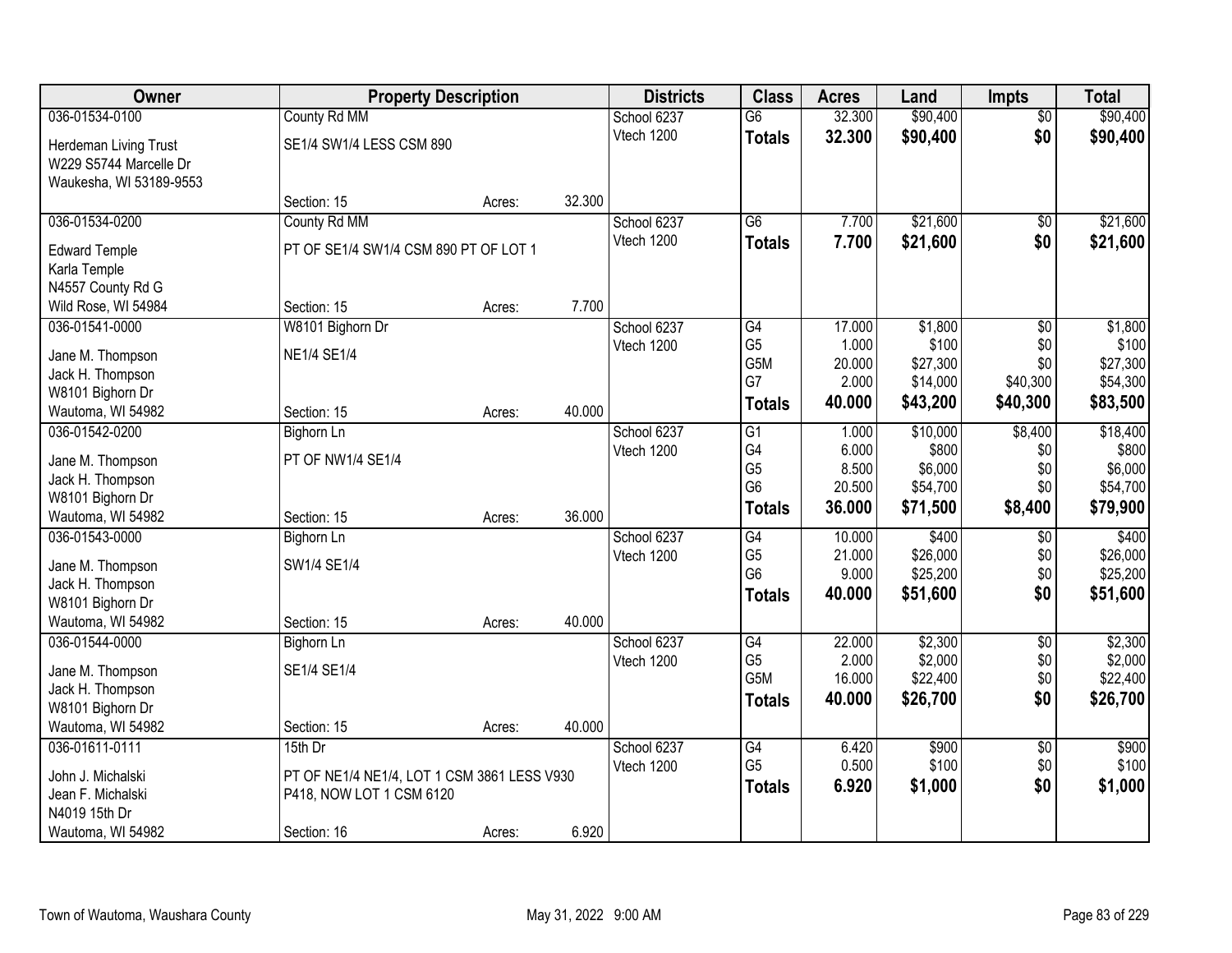| Owner                                                  | <b>Property Description</b>                      |        |        | <b>Districts</b> | <b>Class</b>    | <b>Acres</b> | Land     | <b>Impts</b>    | <b>Total</b> |
|--------------------------------------------------------|--------------------------------------------------|--------|--------|------------------|-----------------|--------------|----------|-----------------|--------------|
| 036-01611-0121                                         | N4019 15th Dr                                    |        |        | School 6237      | $\overline{G1}$ | 2.150        | \$16,200 | \$127,400       | \$143,600    |
| John J. Michalski                                      | PT OF NE1/4 OF NE1/4, LOT 2 & PT LOT 1 CSM 3861, |        |        | Vtech 1200       | G4              | 6.440        | \$900    | \$0             | \$900        |
| Jean F. Michalski                                      | NOW LOT 2 CSM 6120                               |        |        |                  | G <sub>5</sub>  | 0.500        | \$100    | \$0             | \$100        |
| N4019 15th Dr                                          |                                                  |        |        |                  | G5M             | 2.250        | \$3,000  | \$0             | \$3,000      |
| Wautoma, WI 54982                                      | Section: 16                                      | Acres: | 11.340 |                  | <b>Totals</b>   | 11.340       | \$20,200 | \$127,400       | \$147,600    |
| 036-01611-0200                                         | N4027 15th Dr                                    |        |        | School 6237      | $\overline{G1}$ | 2.020        | \$16,000 | \$74,900        | \$90,900     |
| Paul Deakin                                            | PT OF NE-NE CSM 533 LOT 1                        |        |        | Vtech 1200       | <b>Totals</b>   | 2.020        | \$16,000 | \$74,900        | \$90,900     |
| Joan C. Deakin                                         |                                                  |        |        |                  |                 |              |          |                 |              |
| N4027 15th Dr                                          |                                                  |        |        |                  |                 |              |          |                 |              |
| Wautoma, WI 54982                                      | Section: 16                                      | Acres: | 2.020  |                  |                 |              |          |                 |              |
| 036-01611-0300                                         | W8557 Bighorn Ave                                |        |        | School 6237      | $\overline{G1}$ | 10.000       | \$34,500 | \$130,800       | \$165,300    |
| Mark P. Irish                                          | PT OF NE1/4 NE1/4                                |        |        | Vtech 1200       | <b>Totals</b>   | 10.000       | \$34,500 | \$130,800       | \$165,300    |
| Sheri L. Irish                                         |                                                  |        |        |                  |                 |              |          |                 |              |
| W8557 Bighorn Ave                                      |                                                  |        |        |                  |                 |              |          |                 |              |
| Wautoma, WI 54982                                      | Section: 16                                      | Acres: | 10.000 |                  |                 |              |          |                 |              |
| 036-01611-0400                                         | <b>Bighorn Ave</b>                               |        |        | School 6237      | G1              | 10.000       | \$34,500 | \$0             | \$34,500     |
| Christopher V Hawlish Revocable Trust                  | PT OF NE-NE & NW-NE                              |        |        | Vtech 1200       | <b>Totals</b>   | 10.000       | \$34,500 | \$0             | \$34,500     |
| N4032 15th Ln                                          |                                                  |        |        |                  |                 |              |          |                 |              |
| Wautoma, WI 54982-5228                                 |                                                  |        |        |                  |                 |              |          |                 |              |
|                                                        | Section: 16                                      | Acres: | 10.000 |                  |                 |              |          |                 |              |
| 036-01612-0100                                         | N4032 15th Ln                                    |        |        | School 6237      | $\overline{G1}$ | 7.324        | \$26,700 | \$236,400       | \$263,100    |
|                                                        | PT OF NW-NE                                      |        |        | Vtech 1200       | <b>Totals</b>   | 7.324        | \$26,700 | \$236,400       | \$263,100    |
| Christopher V Hawlish Revocable Trust<br>N4032 15th Ln |                                                  |        |        |                  |                 |              |          |                 |              |
| Wautoma, WI 54982-5228                                 |                                                  |        |        |                  |                 |              |          |                 |              |
|                                                        | Section: 16                                      | Acres: | 7.324  |                  |                 |              |          |                 |              |
| 036-01612-0210                                         | W8649 Bighorn Ave                                |        |        | School 6237      | $\overline{G1}$ | 6.380        | \$24,000 | \$62,500        | \$86,500     |
|                                                        |                                                  |        |        | Vtech 1200       | <b>Totals</b>   | 6.380        | \$24,000 | \$62,500        | \$86,500     |
| James W. Heal                                          | LOT 1 CSM 6382                                   |        |        |                  |                 |              |          |                 |              |
| Sandra A. Heal                                         |                                                  |        |        |                  |                 |              |          |                 |              |
| 292 Brookside Dr                                       |                                                  |        |        |                  |                 |              |          |                 |              |
| Mayville, WI 53050-2822                                | Section: 16                                      | Acres: | 6.380  |                  |                 |              |          |                 |              |
| 036-01612-0300                                         | $15th$ Ln                                        |        |        | School 6237      | $\overline{G1}$ | 6.000        | \$22,900 | $\overline{50}$ | \$22,900     |
| James W. Heal                                          | PT OF NW NE APPR'X 6A                            |        |        | Vtech 1200       | <b>Totals</b>   | 6.000        | \$22,900 | \$0             | \$22,900     |
| Sandra A. Heal                                         |                                                  |        |        |                  |                 |              |          |                 |              |
| 292 Brookside Dr                                       |                                                  |        |        |                  |                 |              |          |                 |              |
| Mayville, WI 53050-2822                                | Section: 16                                      | Acres: | 6.000  |                  |                 |              |          |                 |              |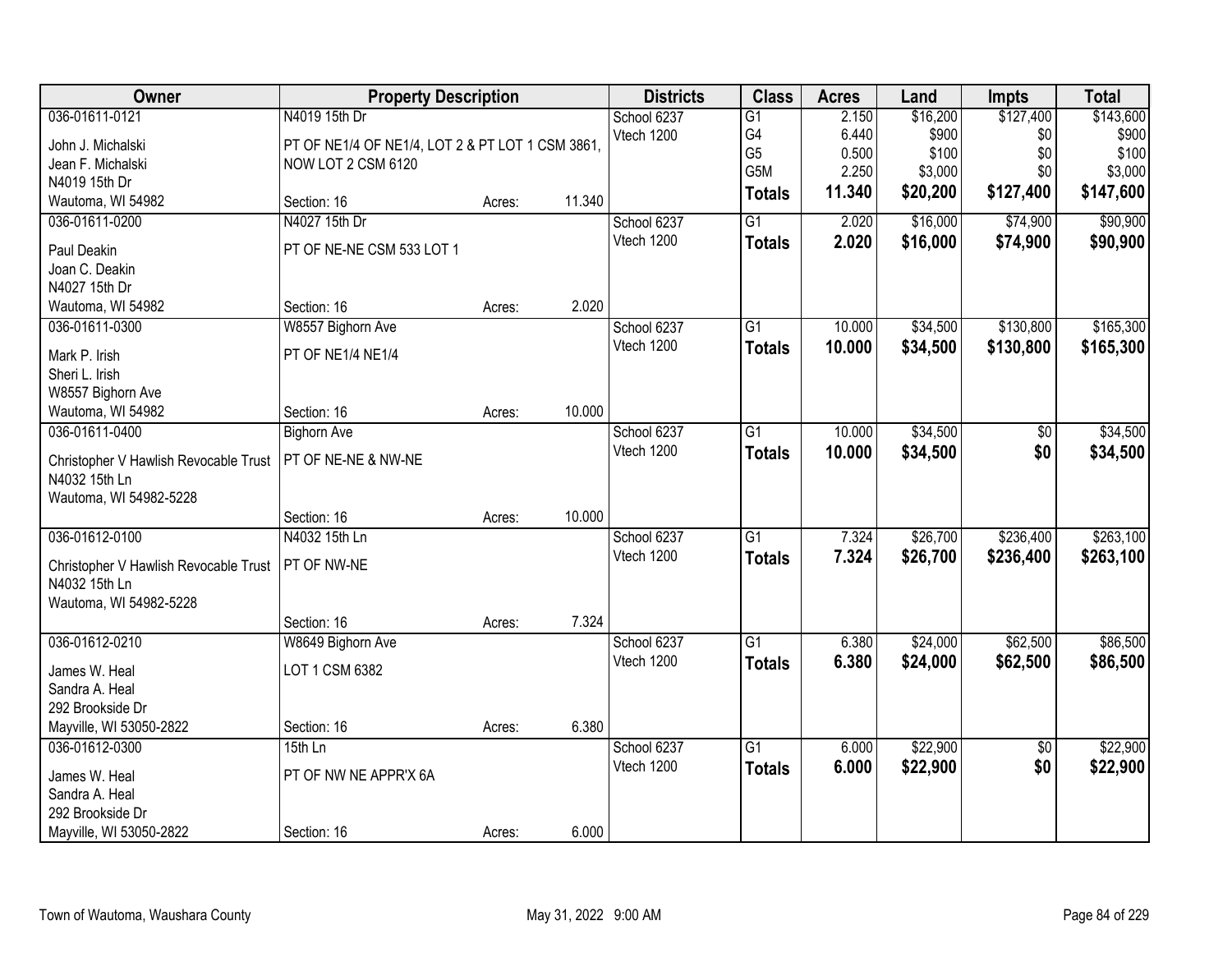| Owner                                    | <b>Property Description</b>                                                                     |        |        | <b>Districts</b>          | <b>Class</b>    | <b>Acres</b> | Land      | <b>Impts</b>    | <b>Total</b> |
|------------------------------------------|-------------------------------------------------------------------------------------------------|--------|--------|---------------------------|-----------------|--------------|-----------|-----------------|--------------|
| 036-01612-0400                           | N4033 15th Ln                                                                                   |        |        | School 6237               | $\overline{G1}$ | 6.584        | \$24,600  | \$155,600       | \$180,200    |
| Robert Rauch                             | PT OF NW-NE                                                                                     |        |        | Vtech 1200                | <b>Totals</b>   | 6.584        | \$24,600  | \$155,600       | \$180,200    |
| <b>Richard Romanshek</b>                 |                                                                                                 |        |        |                           |                 |              |           |                 |              |
| PO Box 240076                            |                                                                                                 |        |        |                           |                 |              |           |                 |              |
| Milwaukee, WI 53224                      | Section: 16                                                                                     | Acres: | 6.584  |                           |                 |              |           |                 |              |
| 036-01612-0500                           | 15th Ln                                                                                         |        |        | School 6237               | $\overline{G1}$ | 9.434        | \$32,800  | \$0             | \$32,800     |
| Christopher V Hawlish Revocable Trust    | PT OF NW-NE                                                                                     |        |        | Vtech 1200                | <b>Totals</b>   | 9.434        | \$32,800  | \$0             | \$32,800     |
| N4032 15th Ln                            |                                                                                                 |        |        |                           |                 |              |           |                 |              |
| Wautoma, WI 54982-5228                   |                                                                                                 |        |        |                           |                 |              |           |                 |              |
|                                          | Section: 16                                                                                     | Acres: | 9.434  |                           |                 |              |           |                 |              |
| 036-01613-0100                           | N3901 15th Dr                                                                                   |        |        | School 6237               | G1              | 1.000        | \$10,000  | \$68,100        | \$78,100     |
|                                          |                                                                                                 |        |        | Vtech 1200                | G <sub>5</sub>  | 7.000        | \$4,900   | \$0             | \$4,900      |
| Roger E. Sparkman<br>N3901 15th Dr       | PT OF SW1/4 OF NE1/4, LOT 1 CSM 4963 & S 33'<br>LOTS 2 & 3 CSM 4963 & S 33' LOTS 4 & 6 CSM 4962 |        |        |                           | G <sub>6</sub>  | 13.480       | \$37,700  | \$0             | \$37,700     |
| Wautoma, WI 54982                        | SUBJ TO EASEMENT S 33' SUBJ TO EAS V403 P271                                                    |        |        |                           | Totals          | 21.480       | \$52,600  | \$68,100        | \$120,700    |
|                                          | Section: 16                                                                                     | Acres: | 21.480 |                           |                 |              |           |                 |              |
| 036-01614-0150                           | N3903 15th Dr                                                                                   |        |        | School 6237               | $\overline{G1}$ | 0.080        | \$800     | \$149,000       | \$149,800    |
|                                          |                                                                                                 |        |        | Vtech 1200                | G <sub>5</sub>  | 1.000        | \$700     | \$0             | \$700        |
| Mark Reszczynski                         | LOT 2 CSM 6736                                                                                  |        |        |                           | G <sub>6</sub>  | 40.110       | \$110,700 | \$0             | \$110,700    |
| Ellen Reszczynski<br>N3903 15th Dr       |                                                                                                 |        |        |                           | <b>Totals</b>   | 41.190       | \$112,200 | \$149,000       | \$261,200    |
| Wautoma, WI 54982-5225                   | Section: 16                                                                                     | Acres: | 41.190 |                           |                 |              |           |                 |              |
| 036-01614-0160                           | N3905 15th Dr                                                                                   |        |        | School 6237               | $\overline{G1}$ | 0.924        | \$9,200   | \$13,400        | \$22,600     |
|                                          |                                                                                                 |        |        | Vtech 1200                | G <sub>5</sub>  | 2.876        | \$3,100   | \$0             | \$3,100      |
| Mark Reszczynski                         | LOT 1 CSM 6736                                                                                  |        |        |                           | G <sub>6</sub>  | 12.100       | \$33,900  | \$0             | \$33,900     |
| Ellen Reszczynski                        |                                                                                                 |        |        |                           | <b>Totals</b>   | 15.900       | \$46,200  | \$13,400        | \$59,600     |
| N3903 15th Dr                            |                                                                                                 |        |        |                           |                 |              |           |                 |              |
| Wautoma, WI 54982-5225<br>036-01614-0200 | Section: 16                                                                                     | Acres: | 15.900 |                           | $\overline{G1}$ |              | \$10,000  | \$44,600        | \$54,600     |
|                                          | N3917 15th Dr                                                                                   |        |        | School 6237<br>Vtech 1200 |                 | 1.000        |           |                 |              |
| Tammy S. Holick                          | 1A IN SE COR OF SE1/4 OF NE1/4                                                                  |        |        |                           | <b>Totals</b>   | 1.000        | \$10,000  | \$44,600        | \$54,600     |
| N3917 15th Dr                            |                                                                                                 |        |        |                           |                 |              |           |                 |              |
| Wautoma, WI 54982                        |                                                                                                 |        |        |                           |                 |              |           |                 |              |
|                                          | Section: 16                                                                                     | Acres: | 1.000  |                           |                 |              |           |                 |              |
| 036-01621-0000                           | State Highway 73                                                                                |        |        | School 6237               | $\overline{G5}$ | 15.000       | \$13,300  | $\overline{50}$ | \$13,300     |
| Robert Rauch                             | NE1/4 OF NW1/4 & ROW                                                                            |        |        | Vtech 1200                | G <sub>6</sub>  | 25.000       | \$70,000  | \$0             | \$70,000     |
| Richard Romanshek                        |                                                                                                 |        |        |                           | <b>Totals</b>   | 40.000       | \$83,300  | \$0             | \$83,300     |
| PO Box 240076                            |                                                                                                 |        |        |                           |                 |              |           |                 |              |
| Milwaukee, WI 53224                      | Section: 16                                                                                     | Acres: | 40.000 |                           |                 |              |           |                 |              |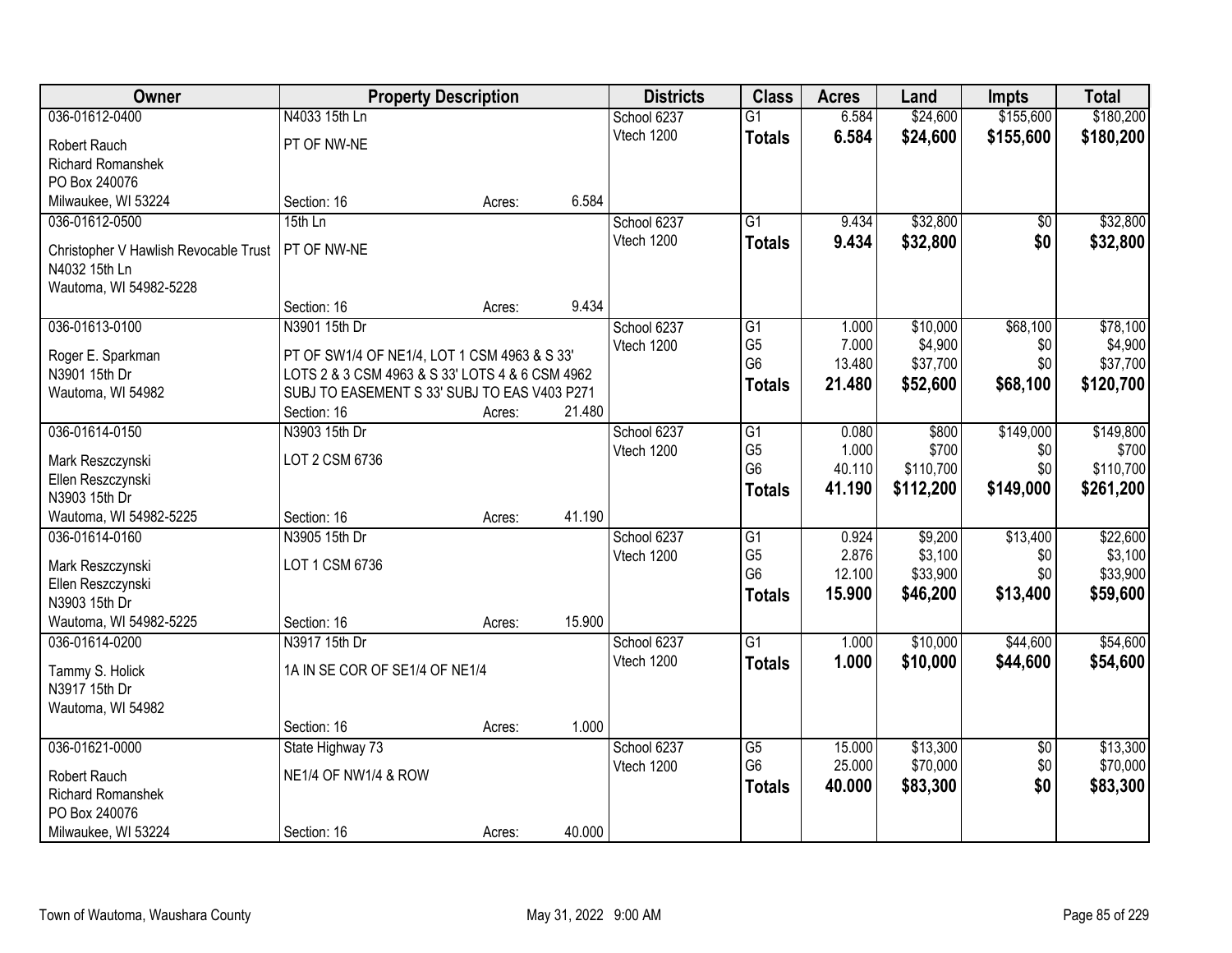| Owner                                                                              | <b>Property Description</b>                                                                                                                                                                | <b>Districts</b>          | <b>Class</b>                                              | <b>Acres</b>                                | Land                                                 | <b>Impts</b>                                | <b>Total</b>                                           |
|------------------------------------------------------------------------------------|--------------------------------------------------------------------------------------------------------------------------------------------------------------------------------------------|---------------------------|-----------------------------------------------------------|---------------------------------------------|------------------------------------------------------|---------------------------------------------|--------------------------------------------------------|
| 036-01622-0100<br>Rauch Romanshek<br>9401 W Brown Deer Rd<br>Milwaukee, WI 53224   | State Highway 73<br>NW1/4 OF NW1/4 & PT NE1/4 NE1/4 SEC 17, LOT 2<br><b>CSM 5776</b>                                                                                                       | School 6237<br>Vtech 1200 | $\overline{G5}$<br>G <sub>6</sub><br><b>Totals</b>        | 2.210<br>39.000<br>41.210                   | \$1,600<br>\$109,200<br>\$110,800                    | $\overline{50}$<br>\$0<br>\$0               | \$1,600<br>\$109,200<br>\$110,800                      |
|                                                                                    | 41.210<br>Section: 16<br>Acres:                                                                                                                                                            |                           |                                                           |                                             |                                                      |                                             |                                                        |
| 036-01623-0110<br>Rauch Romanshek<br>9401 W Brown Deer Rd<br>Milwaukee, WI 53224   | State Highway 73<br>PT OF SW1/4 OF NW1/4 LYING E'LY OF STH 73 &<br>SE1/4 NE1/4 SEC 17 E OF STH 73, LOT 1 CSM 5779<br>37.370<br>Section: 16<br>Acres:                                       | School 6237<br>Vtech 1200 | G4<br>G <sub>5</sub><br>G5M<br><b>Totals</b>              | 20.870<br>1.000<br>15.500<br>37.370         | \$2,200<br>\$100<br>\$21,700<br>\$24,000             | $\overline{50}$<br>\$0<br>\$0<br>\$0        | \$2,200<br>\$100<br>\$21,700<br>\$24,000               |
| 036-01623-0200<br>Samuel J. Timm<br>Jan M. Timm<br>PO Box 985<br>Wautoma, WI 54982 | State Highway 73<br>PT OF SW1/4 OF NW1/4 LYING WESTERLY OF STH 7<br>0.000<br>Section: 16<br>Acres:                                                                                         | School 6237<br>Vtech 1200 | G5<br>W <sub>8</sub><br>Totals                            | 1.200<br>2.400<br>3.600                     | \$100<br>(\$6,700)<br>\$100                          | \$0<br>\$0<br>\$0                           | \$100<br>\$0<br>\$100                                  |
| 036-01624-0100<br>Christine M. Grebe<br>N3844 State Rd 73<br>Wautoma, WI 54982     | N3844 State Highway 73<br>N1/2 OF SE1/4 OF NW1/4 & ROW ACROSS W 2 RODS<br>OF S1/2 OF SE1/4 OF NW1/4 & W 2 RODS OF NE1/4<br>OF SW1/4 (LYING N OF STH 73)<br>20.000<br>Section: 16<br>Acres: | School 6237<br>Vtech 1200 | G4<br>G <sub>5</sub><br>G5M<br>G7<br><b>Totals</b>        | 3.500<br>2.000<br>11.000<br>3.500<br>20.000 | \$400<br>\$2,500<br>\$14,300<br>\$20,800<br>\$38,000 | \$0<br>\$0<br>\$0<br>\$170,800<br>\$170,800 | \$400<br>\$2,500<br>\$14,300<br>\$191,600<br>\$208,800 |
| 036-01624-0210<br>Christine M. Grebe<br>N3844 State Rd 73<br>Wautoma, WI 54982     | State Highway 73<br>S1/2 OF SE1/4 OF NW1/4 & EASE V268 P292 AND<br>SW1/4 OF NW1/4 & NW1/4 OF SW1/4 (NE'LY OF STH<br>73); EXC CSM 5779<br>21.250<br>Section: 16<br>Acres:                   | School 6237<br>Vtech 1200 | $\overline{G4}$<br>G <sub>5</sub><br>G5M<br><b>Totals</b> | 3.000<br>1.250<br>17.000<br>21.250          | \$300<br>\$100<br>\$23,800<br>\$24,200               | $\overline{50}$<br>\$0<br>\$0<br>\$0        | \$300<br>\$100<br>\$23,800<br>\$24,200                 |
| 036-01631-0100<br>William A. Johnston III<br>423 W Elm St<br>Wautoma, WI 54982     | State Highway 73<br>PARCEL ON N&E OF NE1/4 SW1/4<br>17.000<br>Section: 16<br>Acres:                                                                                                        | School 6237<br>Vtech 1200 | $\overline{G6}$<br><b>Totals</b>                          | 17.000<br>17.000                            | \$47,600<br>\$47,600                                 | $\overline{60}$<br>\$0                      | \$47,600<br>\$47,600                                   |
| 036-01631-0310<br>Clara M. Losey<br>N3825 State Rd 73<br>Wautoma, WI 54982         | N3825 State Highway 73<br>PT OF NE1/4 SW1/4 LYING S & W OF HWY "73" AND<br>PT OF NW-SW LOT 2 CSM 5149<br>6.000<br>Section: 16<br>Acres:                                                    | School 6237<br>Vtech 1200 | $\overline{G1}$<br><b>Totals</b>                          | 6.000<br>6.000                              | \$22,900<br>\$22,900                                 | \$138,000<br>\$138,000                      | \$160,900<br>\$160,900                                 |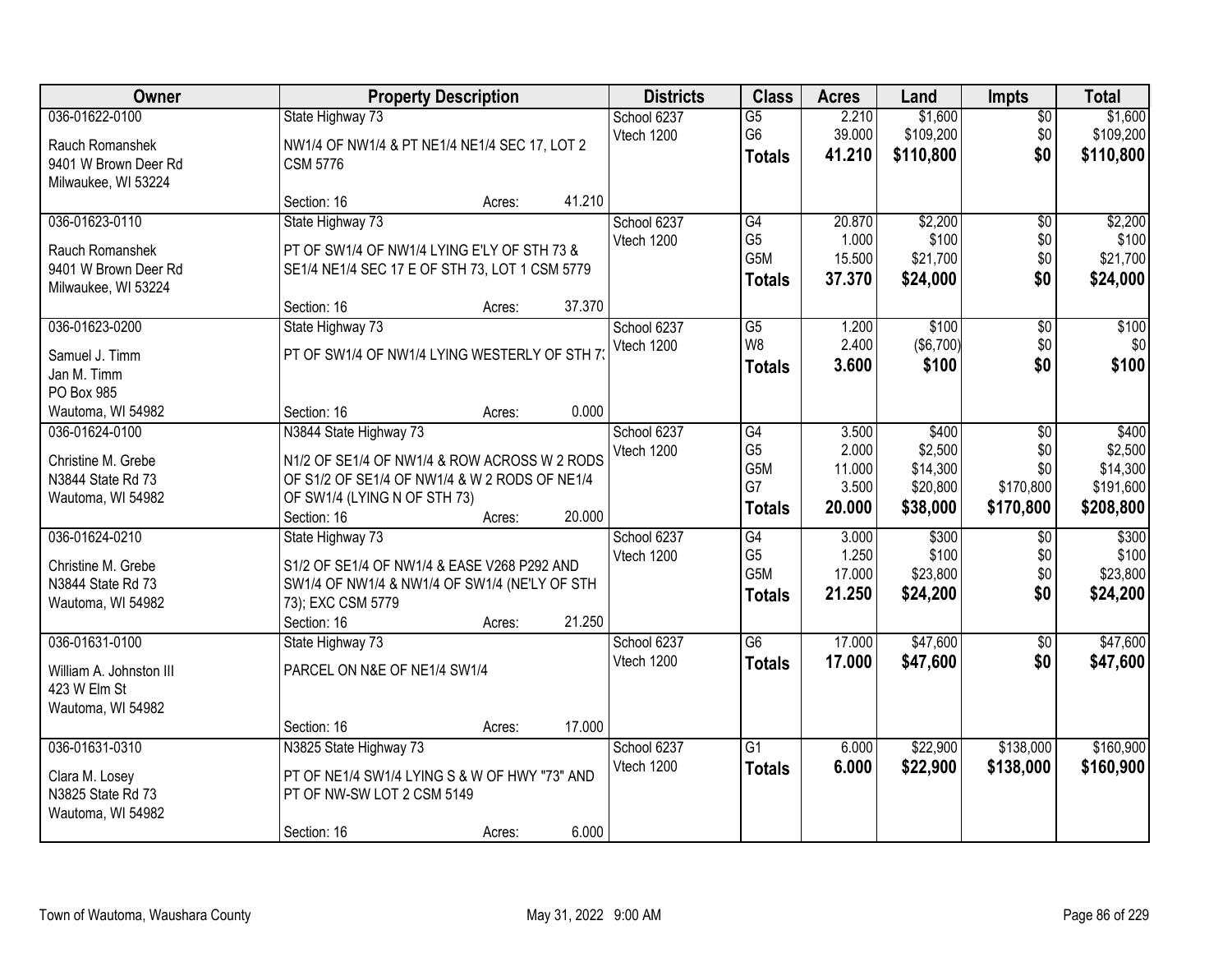| Owner                                                                                           |                                                                     | <b>Property Description</b> |        | <b>Districts</b>          | <b>Class</b>                                      | <b>Acres</b>              | Land                           | <b>Impts</b>           | <b>Total</b>            |
|-------------------------------------------------------------------------------------------------|---------------------------------------------------------------------|-----------------------------|--------|---------------------------|---------------------------------------------------|---------------------------|--------------------------------|------------------------|-------------------------|
| 036-01631-0400                                                                                  | State Highway 73                                                    |                             |        | School 6237               | $\overline{G6}$                                   | 11.610                    | \$32,500                       | $\overline{50}$        | \$32,500                |
| William A. Johnston III<br>423 W Elm St<br>Wautoma, WI 54982                                    | PART OF NE1/4 SW1/4, LOT 1 CSM #3731 SUBJ TO<br>EASEMENT V298 P 286 |                             |        | Vtech 1200                | <b>Totals</b>                                     | 11.610                    | \$32,500                       | \$0                    | \$32,500                |
|                                                                                                 | Section: 16                                                         | Acres:                      | 11.610 |                           |                                                   |                           |                                |                        |                         |
| 036-01632-0110                                                                                  | State Highway 73                                                    |                             |        | School 6237               | G4                                                | 0.500                     | \$100                          | \$0                    | \$100                   |
| Christine M. Grebe<br>N3844 State Rd 73<br>Wautoma, WI 54982                                    | LOT 2 CSM 5779 & EASE V841 P418                                     |                             |        | Vtech 1200                | G5M<br><b>Totals</b>                              | 4.490<br>4.990            | \$6,300<br>\$6,400             | \$0<br>\$0             | \$6,300<br>\$6,400      |
|                                                                                                 | Section: 16                                                         | Acres:                      | 4.990  |                           |                                                   |                           |                                |                        |                         |
| 036-01632-0210                                                                                  | State Highway 73                                                    |                             |        | School 6237               | $\overline{G4}$                                   | 4.000                     | \$600                          | \$0                    | \$600                   |
| Samuel J. Timm<br>Jan M. Timm<br>PO Box 985                                                     | PT OF NW1/4 OF SW1/4 LYING WESTERLY OF STH<br>73, LOT 1 CSM 5149    |                             |        | Vtech 1200                | G <sub>5</sub><br>W <sub>8</sub><br><b>Totals</b> | 1.200<br>17.000<br>22.200 | \$900<br>(\$47,600)<br>\$1,500 | \$0<br>\$0<br>\$0      | \$900<br>\$0<br>\$1,500 |
| Wautoma, WI 54982                                                                               | Section: 16                                                         | Acres:                      | 22.200 |                           |                                                   |                           |                                |                        |                         |
| 036-01632-0220                                                                                  | State Highway 73                                                    |                             |        | School 6237               | W8                                                | 6.000                     | (\$16,800)                     | \$0                    | \$0                     |
| Samuel J. Timm<br>Jan M. Timm<br>PO Box 985                                                     | PT OF NW1/4 OF SW1/4 LYING WESTERLY OF STH 7<br><b>EXC CSM 5149</b> |                             |        | Vtech 1200                | <b>Totals</b>                                     | 6.000                     | \$0                            | \$0                    | \$0                     |
| Wautoma, WI 54982                                                                               | Section: 16                                                         | Acres:                      | 6.000  |                           |                                                   |                           |                                |                        |                         |
| 036-01633-0000<br>Matthew P Brown, LLC<br>c/o Fiduciary Partners<br>3913 W Prospect Ave Ste 201 | State Highway 73<br>SW1/4 OF SW1/4                                  |                             |        | School 6237<br>Vtech 1200 | $\overline{G6}$<br><b>Totals</b>                  | 40.000<br>40.000          | \$104,000<br>\$104,000         | $\overline{50}$<br>\$0 | \$104,000<br>\$104,000  |
| Appleton, WI 54914                                                                              | Section: 16                                                         | Acres:                      | 40.000 |                           |                                                   |                           |                                |                        |                         |
| 036-01634-0110<br>Joseph D. Wagner<br>N3733 State Rd 73<br>Wautoma, WI 54982                    | N3733 State Highway 73<br>LOT 1 CSM 3593                            |                             |        | School 6237<br>Vtech 1200 | $\overline{G1}$<br><b>Totals</b>                  | 6.330<br>6.330            | \$23,800<br>\$23,800           | \$78,000<br>\$78,000   | \$101,800<br>\$101,800  |
|                                                                                                 | Section: 16                                                         | Acres:                      | 6.330  |                           |                                                   |                           |                                |                        |                         |
| 036-01634-0200                                                                                  | State Highway 73                                                    |                             |        | School 6237               | $\overline{G6}$                                   | 28.800                    | \$74,900                       | $\overline{50}$        | \$74,900                |
| Matthew P Brown, LLC<br>c/o Fiduciary Partners<br>3913 W Prospect Ave Ste 201                   | PT OF SE-SW                                                         |                             |        | Vtech 1200                | <b>Totals</b>                                     | 28.800                    | \$74,900                       | \$0                    | \$74,900                |
| Appleton, WI 54914                                                                              | Section: 16                                                         | Acres:                      | 28.800 |                           |                                                   |                           |                                |                        |                         |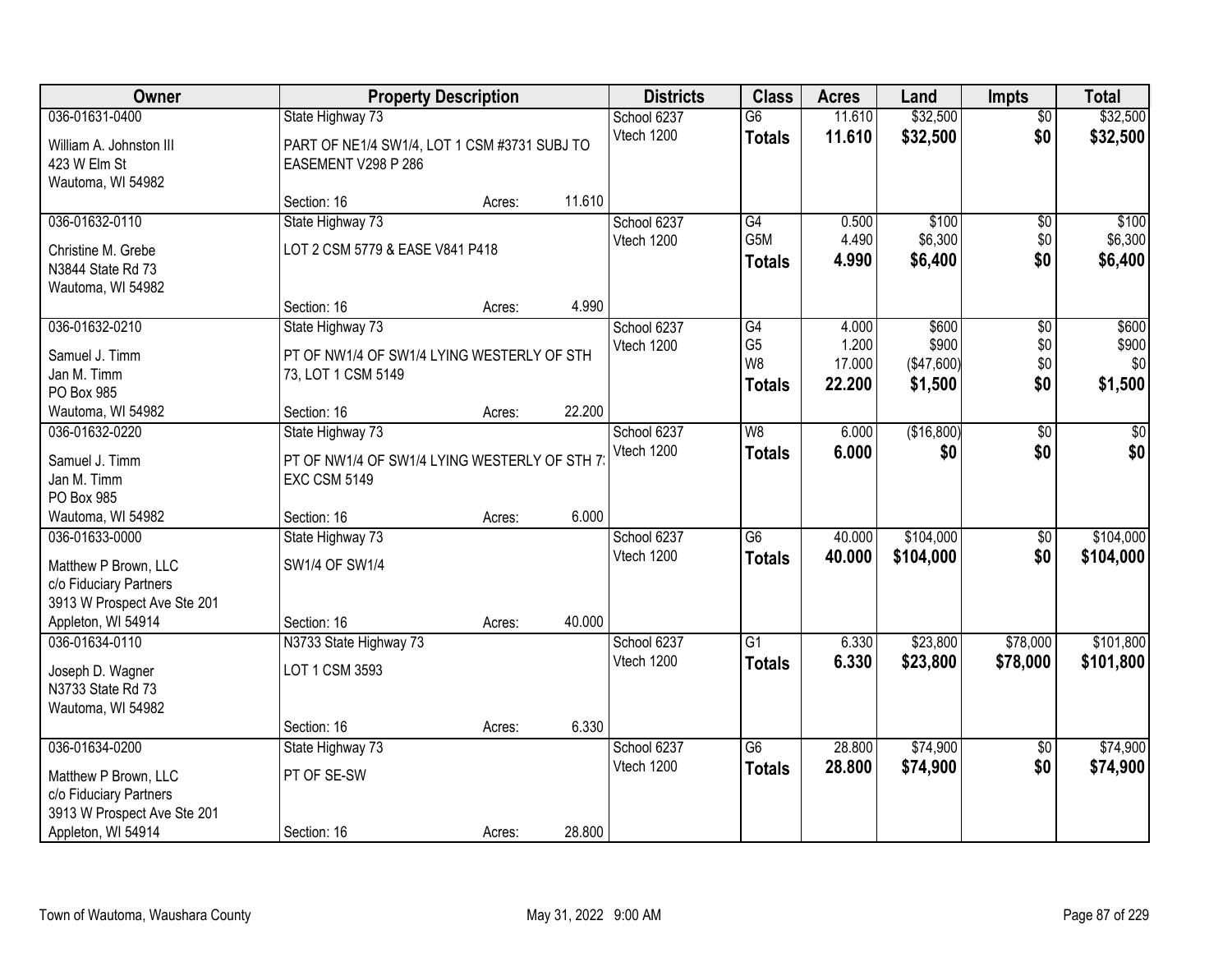| Owner                                      |                                                | <b>Property Description</b> |        | <b>Districts</b> | <b>Class</b>    | <b>Acres</b> | Land     | <b>Impts</b>    | <b>Total</b> |
|--------------------------------------------|------------------------------------------------|-----------------------------|--------|------------------|-----------------|--------------|----------|-----------------|--------------|
| 036-01641-0000                             | N3867 County Rd MM                             |                             |        | School 6237      | $\overline{G1}$ | 1.000        | \$10,000 | \$173,700       | \$183,700    |
| Dean E. Gunderson                          | <b>NE1/4 OF SE1/4</b>                          |                             |        | Vtech 1200       | G4              | 22.000       | \$2,300  | \$0             | \$2,300      |
| N142 W21840 Marquette Rd                   |                                                |                             |        |                  | G5M             | 17.000       | \$23,800 | \$0             | \$23,800     |
| Richfield, WI 53076                        |                                                |                             |        |                  | <b>Totals</b>   | 40.000       | \$36,100 | \$173,700       | \$209,800    |
|                                            | Section: 16                                    | Acres:                      | 40.000 |                  |                 |              |          |                 |              |
| 036-01642-0100                             | State Highway 73                               |                             |        | School 6237      | $\overline{G6}$ | 32.720       | \$90,700 | $\overline{50}$ | \$90,700     |
| Geralyn Schubert                           | PART OF E1/2 SW1/4 & PART OF W1/2 SE1/4, LOT 2 |                             |        | Vtech 1200       | <b>Totals</b>   | 32.720       | \$90,700 | \$0             | \$90,700     |
| Scott Schubert                             | CSM #3731 SUBJ TO EASE V298 P286               |                             |        |                  |                 |              |          |                 |              |
| W6935 Irogami Trl                          |                                                |                             |        |                  |                 |              |          |                 |              |
| Wautoma, WI 54982                          | Section: 16                                    | Acres:                      | 32.720 |                  |                 |              |          |                 |              |
| 036-01642-0200                             | State Highway 73                               |                             |        | School 6237      | G <sub>5</sub>  | 8.000        | \$11,600 | \$0             | \$11,600     |
|                                            |                                                |                             |        | Vtech 1200       | G <sub>6</sub>  | 12.000       | \$33,600 | \$0             | \$33,600     |
| John P. Jarecki                            | PT E1/2 OF SW1/4 & PT W1/2 OF SE1/4, LOT 1 CSM |                             |        |                  | <b>Totals</b>   | 20.000       | \$45,200 | \$0             | \$45,200     |
| Deborah A. Jarecki<br>N40 W22850 Sunset Dr | 3709                                           |                             |        |                  |                 |              |          |                 |              |
| Pewaukee, WI 53072                         | Section: 16                                    | Acres:                      | 20.000 |                  |                 |              |          |                 |              |
| 036-01643-0200                             | N3694 State Highway 73                         |                             |        | School 6237      | G4              | 16.000       | \$700    | \$0             | \$700        |
|                                            |                                                |                             |        | Vtech 1200       | G5M             | 2.000        | \$2,600  | \$0             | \$2,600      |
| Scott Borer                                | PART OF SW1/4 SE1/4, PART OF LOT 1 CSM #3182 & |                             |        |                  | G7              | 2.190        | \$14,900 | \$154,200       | \$169,100    |
| Morgan Borer                               | PART OF LOT 2 CSM #3182, NOW LOT 1 CSM 5633    |                             |        |                  | <b>Totals</b>   | 20.190       | \$18,200 | \$154,200       | \$172,400    |
| N3694 State Rd 73                          |                                                |                             |        |                  |                 |              |          |                 |              |
| Wautoma, WI 54982                          | Section: 16                                    | Acres:                      | 20.190 |                  |                 |              |          |                 |              |
| 036-01643-0300                             | N3750 State Highway 73                         |                             |        | School 6237      | $\overline{G1}$ | 3.000        | \$17,300 | \$129,900       | \$147,200    |
| <b>Brian Tarver</b>                        | LOT 3 CSM 3704                                 |                             |        | Vtech 1200       | G <sub>6</sub>  | 17.000       | \$47,000 | \$0             | \$47,000     |
| Michelle Tarver                            |                                                |                             |        |                  | <b>Totals</b>   | 20.000       | \$64,300 | \$129,900       | \$194,200    |
| N3750 State Rd 73                          |                                                |                             |        |                  |                 |              |          |                 |              |
| Wautoma, WI 54982-7083                     | Section: 16                                    | Acres:                      | 20.000 |                  |                 |              |          |                 |              |
| 036-01644-0000                             | County Rd MM                                   |                             |        | School 6237      | G4              | 23.500       | \$2,500  | $\overline{50}$ | \$2,500      |
| Dean E. Gunderson                          | SE1/4 OF SE1/4                                 |                             |        | Vtech 1200       | G <sub>5</sub>  | 0.500        | \$100    | \$0             | \$100        |
| N142 W21840 Marquette Rd                   |                                                |                             |        |                  | G5M             | 16.000       | \$22,400 | \$0             | \$22,400     |
| Richfield, WI 53076                        |                                                |                             |        |                  | Totals          | 40.000       | \$25,000 | \$0             | \$25,000     |
|                                            | Section: 16                                    | Acres:                      | 40.000 |                  |                 |              |          |                 |              |
| 036-01711-0110                             | N4022 State Highway 73                         |                             |        | School 6237      | G4              | 8.000        | \$800    | $\overline{30}$ | \$800        |
| Derek C. Dahlke                            | NW1/4 NE1/4 E'LY OF STH 73 & PT OF NE1/4 NE1/4 |                             |        | Vtech 1200       | G <sub>5</sub>  | 9.540        | \$6,100  | \$0             | \$6,100      |
| 333 W South Park Ave                       | E'LY STH 73, LOT 1 CSM 5776                    |                             |        |                  | G5M             | 5.000        | \$7,000  | \$0             | \$7,000      |
| Oshkosh, WI 54902                          |                                                |                             |        |                  | G <sub>6</sub>  | 5.000        | \$13,000 | \$0             | \$13,000     |
|                                            | Section: 17                                    | Acres:                      | 29.540 |                  | G7              | 2.000        | \$14,000 | \$3,700         | \$17,700     |
|                                            |                                                |                             |        |                  | <b>Totals</b>   | 29.540       | \$40,900 | \$3,700         | \$44,600     |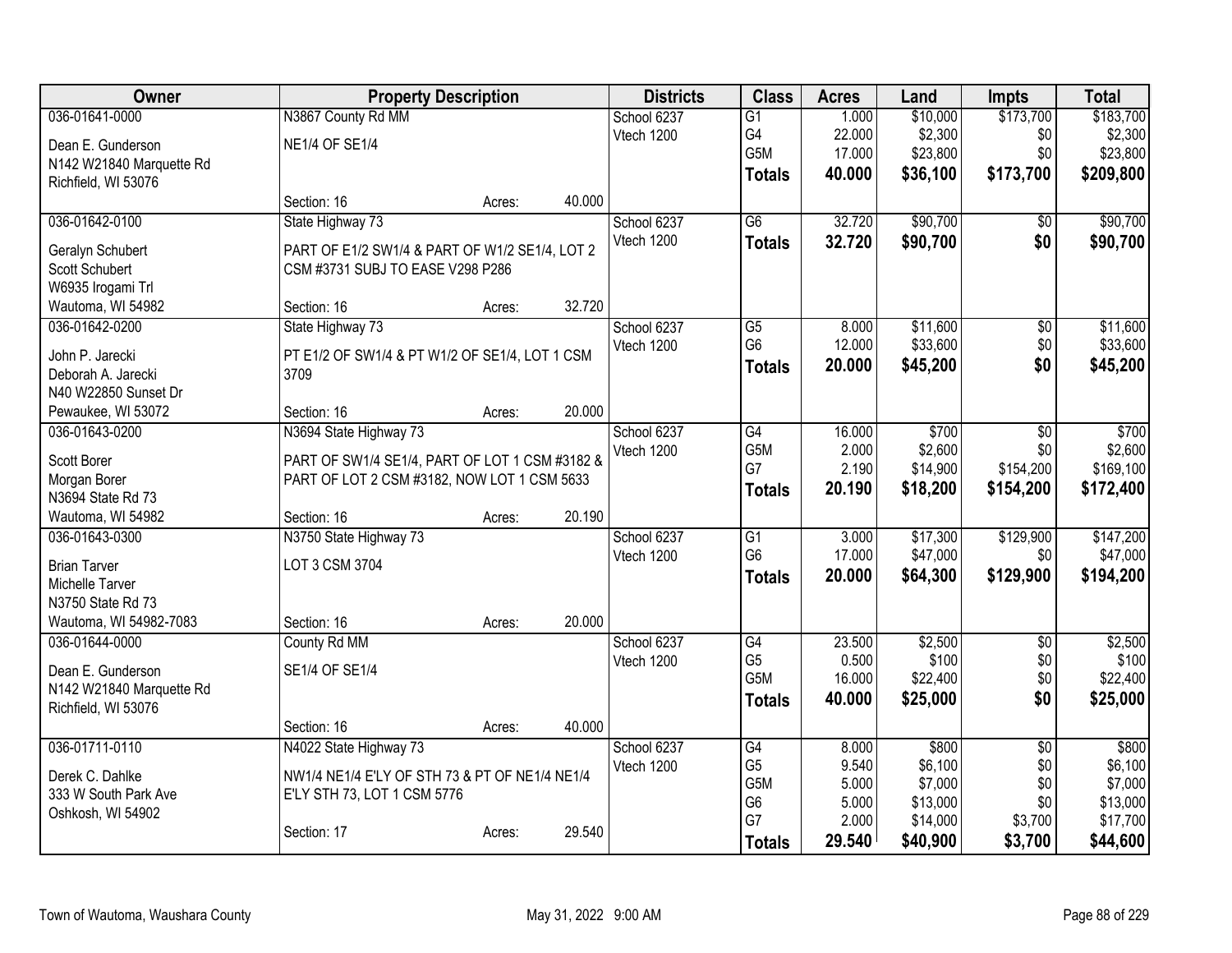| <b>Owner</b>           | <b>Property Description</b>                       |        |        | <b>Districts</b> | <b>Class</b>                      | <b>Acres</b>    | Land             | <b>Impts</b>    | <b>Total</b>     |
|------------------------|---------------------------------------------------|--------|--------|------------------|-----------------------------------|-----------------|------------------|-----------------|------------------|
| 036-01711-0200         | State Highway 73                                  |        |        | School 6237      | $\overline{G4}$                   | 2.200           | \$200            | $\overline{50}$ | \$200            |
| Samuel J. Timm         | PT OF NE1/4 OF NE1/4 LYING WESTERLY OF STH 73     |        |        | Vtech 1200       | <b>Totals</b>                     | 2.200           | \$200            | \$0             | \$200            |
| Jan M. Timm            | AND SOUTHERLY OF BIG HORN CT                      |        |        |                  |                                   |                 |                  |                 |                  |
| PO Box 985             |                                                   |        |        |                  |                                   |                 |                  |                 |                  |
| Wautoma, WI 54982      | Section: 17                                       | Acres: | 0.000  |                  |                                   |                 |                  |                 |                  |
| 036-01712-0100         | <b>Bighorn Ct</b>                                 |        |        | School 6237      | G4                                | 33.300          | \$3,500          | \$0             | \$3,500          |
| Dale M. Brownlow       | NW1/4 OF NE1/4 (W'LY OF STH 73) & NE1/4 OF NE1/4  |        |        | Vtech 1200       | G <sub>5</sub>                    | 4.000           | \$2,200          | \$0             | \$2,200          |
| Peggy A. Brownlow      | (W'LY OF STH 73 & N OF BIGHORN CT)                |        |        |                  | G5M                               | 5.000           | \$7,000          | \$0             | \$7,000          |
| W9214 Beechnut Rd      |                                                   |        |        |                  | <b>Totals</b>                     | 42.300          | \$12,700         | \$0             | \$12,700         |
| Wautoma, WI 54982      | Section: 17                                       | Acres: | 0.000  |                  |                                   |                 |                  |                 |                  |
| 036-01713-0000         | W9001 Bighorn Ct                                  |        |        | School 6237      | G1                                | 2.000           | \$16,000         | \$420,800       | \$436,800        |
|                        |                                                   |        |        | Vtech 1200       | G4                                | 2.000           | \$300            | \$0             | \$300            |
| Samuel J. Timm         | <b>SW1/4 OF NE1/4</b>                             |        |        |                  | G5M                               | 16.000          | \$20,800         | \$0             | \$20,800         |
| Jan M. Timm            |                                                   |        |        |                  | W <sub>8</sub>                    | 20.000          | (\$56,000)       | \$0             | \$0              |
| PO Box 985             |                                                   |        |        |                  | <b>Totals</b>                     | 40.000          | \$37,100         | \$420,800       | \$457,900        |
| Wautoma, WI 54982      | Section: 17                                       | Acres: | 40.000 |                  |                                   |                 |                  |                 |                  |
| 036-01714-0200         | <b>Bighorn Ct</b>                                 |        |        | School 6237      | $\overline{G4}$<br>G <sub>5</sub> | 22.000<br>0.500 | \$3,100<br>\$100 | \$0<br>\$0      | \$3,100<br>\$100 |
| Samuel J. Timm         | PT OF SE1/4 OF NE1/4 LYING WESTERLY OF STH 73     |        |        | Vtech 1200       | G5M                               | 10.450          | \$14,700         | \$0             | \$14,700         |
| Jan M. Timm            |                                                   |        |        |                  | W8                                | 2.000           | (\$5,600)        | \$0             | \$0              |
| PO Box 985             |                                                   |        |        |                  | <b>Totals</b>                     | 34.950          | \$17,900         | \$0             | \$17,900         |
| Wautoma, WI 54982      | Section: 17                                       | Acres: | 0.000  |                  |                                   |                 |                  |                 |                  |
| 036-01721-0210         | W9118 Bighorn Ct                                  |        |        | School 6237      | $\overline{G1}$                   | 7.510           | \$27,300         | \$16,200        | \$43,500         |
| Dale M. Brownlow       | PART OF NE1/4 NW1/4, POB 20 RDS S OF NE COR, S    |        |        | Vtech 1200       | <b>Totals</b>                     | 7.510           | \$27,300         | \$16,200        | \$43,500         |
| Peggy A. Brownlow      | ON 1/4 LINE TO SE COR, W 25.3 RODS ON 1/4 LINE, N |        |        |                  |                                   |                 |                  |                 |                  |
| W9214 Beechnut Rd      | 62.5 RODS, SE'LY TO POB AND PT OF LOT 2 CSM       |        |        |                  |                                   |                 |                  |                 |                  |
| Wautoma, WI 54982      | Section: 17                                       | Acres: | 7.510  |                  |                                   |                 |                  |                 |                  |
| 036-01721-0220         | W9134 Bighorn Ct                                  |        |        | School 6237      | $\overline{G1}$                   | 2.580           | \$16,800         | \$91,500        | \$108,300        |
| Charles A. Williams    | LOT 1 CSM 5620 & EASE V786 P503                   |        |        | Vtech 1200       | <b>Totals</b>                     | 2.580           | \$16,800         | \$91,500        | \$108,300        |
| W9134 Bighorn Ct       |                                                   |        |        |                  |                                   |                 |                  |                 |                  |
| Wautoma, WI 54982-5381 |                                                   |        |        |                  |                                   |                 |                  |                 |                  |
|                        | Section: 17                                       | Acres: | 2.580  |                  |                                   |                 |                  |                 |                  |
| 036-01721-0310         | W9190 Bighorn Ct                                  |        |        | School 6237      | $\overline{G1}$                   | 2.300           | \$16,400         | \$113,500       | \$129,900        |
|                        |                                                   |        |        | Vtech 1200       | G <sub>6</sub>                    | 11.000          | \$30,800         | \$0             | \$30,800         |
| Michael L. Davis       | PT OF NE1/4 NW1/4 LOT 1 CSM 3918                  |        |        |                  | <b>Totals</b>                     | 13.300          | \$47,200         | \$113,500       | \$160,700        |
| Susan K. Davis         |                                                   |        |        |                  |                                   |                 |                  |                 |                  |
| W9190 Bighorn Ct       |                                                   |        |        |                  |                                   |                 |                  |                 |                  |
| Wautoma, WI 54982      | Section: 17                                       | Acres: | 13.300 |                  |                                   |                 |                  |                 |                  |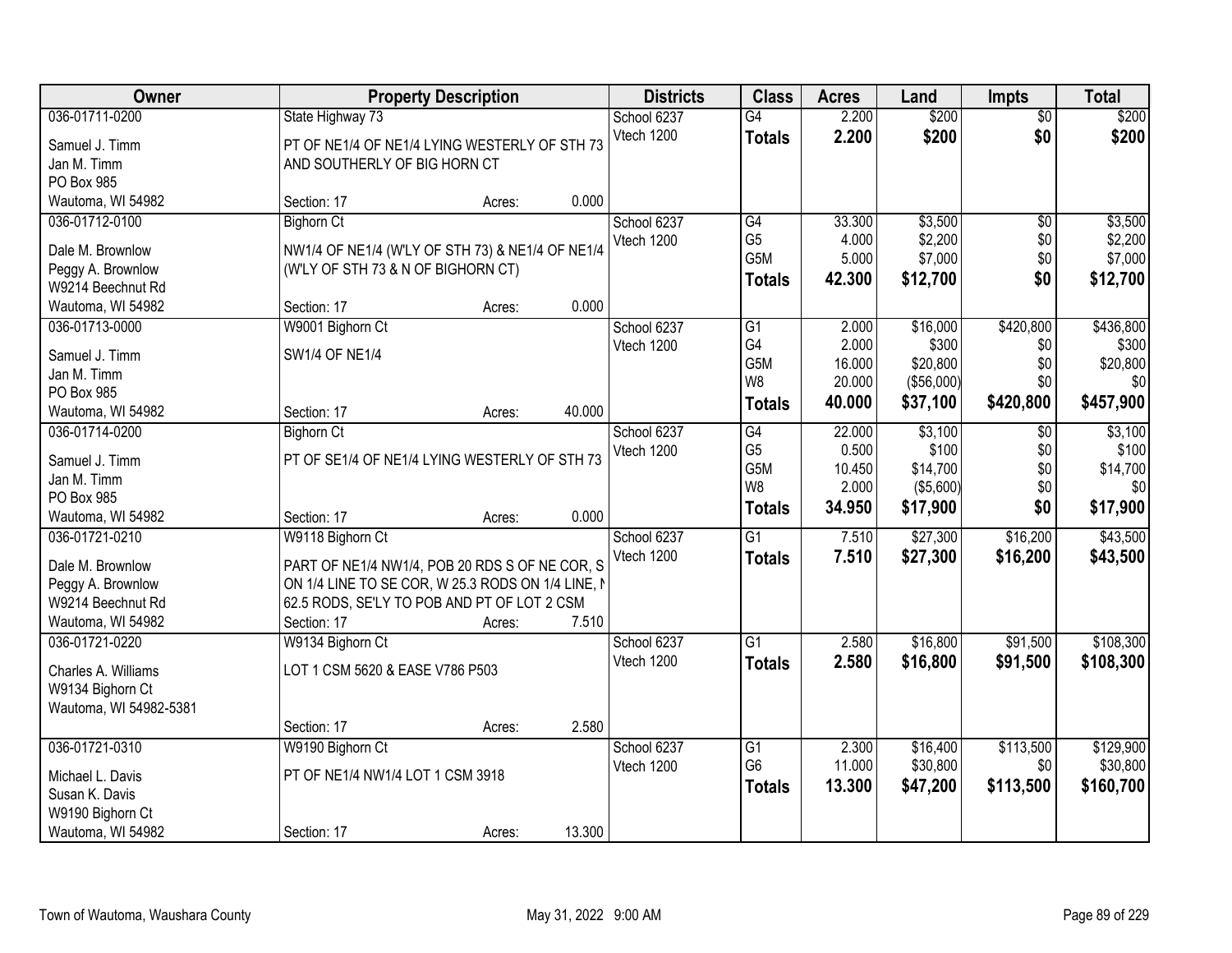| Owner                                                                               |                                                                                                                    | <b>Property Description</b> |        | <b>Districts</b>          | <b>Class</b>                                 | <b>Acres</b>                        | Land                                     | <b>Impts</b>                  | <b>Total</b>                             |
|-------------------------------------------------------------------------------------|--------------------------------------------------------------------------------------------------------------------|-----------------------------|--------|---------------------------|----------------------------------------------|-------------------------------------|------------------------------------------|-------------------------------|------------------------------------------|
| 036-01721-0321<br>Charles A. Williams<br>W9134 Bighorn Ct<br>Wautoma, WI 54982-5381 | <b>Bighorn Ct</b><br>LOT 2 CSM 3918; LESS V785 P835 SUBJ TO EASE<br>V786 P503                                      |                             |        | School 6237<br>Vtech 1200 | G1<br>G <sub>6</sub><br><b>Totals</b>        | 1.000<br>11.200<br>12.200           | \$10,000<br>\$30,800<br>\$40,800         | \$9,300<br>\$0<br>\$9,300     | \$19,300<br>\$30,800<br>\$50,100         |
|                                                                                     | Section: 17                                                                                                        | Acres:                      | 12.200 |                           |                                              |                                     |                                          |                               |                                          |
| 036-01722-0100                                                                      | <b>Bighorn Ct</b>                                                                                                  |                             |        | School 6237               | W6                                           | 20.000                              | ( \$56,000)                              | $\overline{50}$               | \$0                                      |
| Peter T. Quinn et al<br>N10711 Centerline Rd<br>Mayville, WI 53050                  | N1/2 NW1/4 NW1/4                                                                                                   |                             |        | Vtech 1200                | <b>Totals</b>                                | 20.000                              | \$0                                      | \$0                           | \$0                                      |
|                                                                                     | Section: 17                                                                                                        | Acres:                      | 20.000 |                           |                                              |                                     |                                          |                               |                                          |
| 036-01722-0200<br>Peter G. Bourgeois                                                | W9242 Bighorn Ct<br>S1/2 NW1/4 NW1/4 PT OF LOT 1 CSM 2461                                                          |                             |        | School 6237<br>Vtech 1200 | $\overline{G1}$<br>G <sub>6</sub>            | 1.000<br>19.000                     | \$10,000<br>\$53,200                     | \$10,900<br>\$0               | \$20,900<br>\$53,200                     |
| 2252 W Capitol Dr<br>Appleton, WI 54914                                             |                                                                                                                    |                             |        |                           | <b>Totals</b>                                | 20.000                              | \$63,200                                 | \$10,900                      | \$74,100                                 |
|                                                                                     | Section: 17                                                                                                        | Acres:                      | 20.000 |                           |                                              |                                     |                                          |                               |                                          |
| 036-01723-0101<br>Mark A. Van<br>PO Box 502<br>Wautoma, WI 54982                    | <b>Bighorn Ct</b><br>PT OF SW1/4 NW1/4, LOT 1 CSM 5797                                                             |                             |        | School 6237<br>Vtech 1200 | G4<br>G <sub>5</sub><br>G5M<br><b>Totals</b> | 12.520<br>1.000<br>10.000<br>23.520 | \$1,300<br>\$100<br>\$14,000<br>\$15,400 | \$0<br>\$0<br>\$0<br>\$0      | \$1,300<br>\$100<br>\$14,000<br>\$15,400 |
|                                                                                     | Section: 17                                                                                                        | Acres:                      | 23.520 |                           |                                              |                                     |                                          |                               |                                          |
| 036-01723-0110<br>Mark A. Van<br>PO Box 502<br>Wautoma, WI 54982                    | W9229 Bighorn Ct<br>PT OF SW1/4 NW1/4, LOT 1 CSM 1519 & PARCEL 100<br>WIDE ON WEST SIDE OF CSM 1519<br>Section: 17 | Acres:                      | 1.698  | School 6237<br>Vtech 1200 | $\overline{G1}$<br><b>Totals</b>             | 1.698<br>1.698                      | \$14,200<br>\$14,200                     | \$149,100<br>\$149,100        | \$163,300<br>\$163,300                   |
| 036-01723-0200                                                                      | W9299 Bighorn Ct                                                                                                   |                             |        | School 6237               | G1                                           | 1.000                               | \$10,000                                 | \$105,200                     | \$115,200                                |
| Calvin R. Olson<br>PO Box 443<br>Wautoma, WI 54982                                  | PT OF SW1/4 NW1/4, LOT 1 CSM #953                                                                                  |                             |        | Vtech 1200                | <b>Totals</b>                                | 1.000                               | \$10,000                                 | \$105,200                     | \$115,200                                |
|                                                                                     | Section: 17                                                                                                        | Acres:                      | 1.000  |                           |                                              |                                     |                                          |                               |                                          |
| 036-01724-0110<br>John David Van<br>W6383 Everglade Rd<br>Greenville, WI 54942      | <b>Bighorn Ct</b><br>PT OF SE1/4 NW1/4 INCLUDES LOT 1 CSM 4593,<br>NOW LOT 4 CSM 5804<br>Section: 17               | Acres:                      | 17.710 | School 6237<br>Vtech 1200 | G5<br>G <sub>6</sub><br><b>Totals</b>        | 11.710<br>6.000<br>17.710           | \$9,900<br>\$16,800<br>\$26,700          | $\overline{50}$<br>\$0<br>\$0 | \$9,900<br>\$16,800<br>\$26,700          |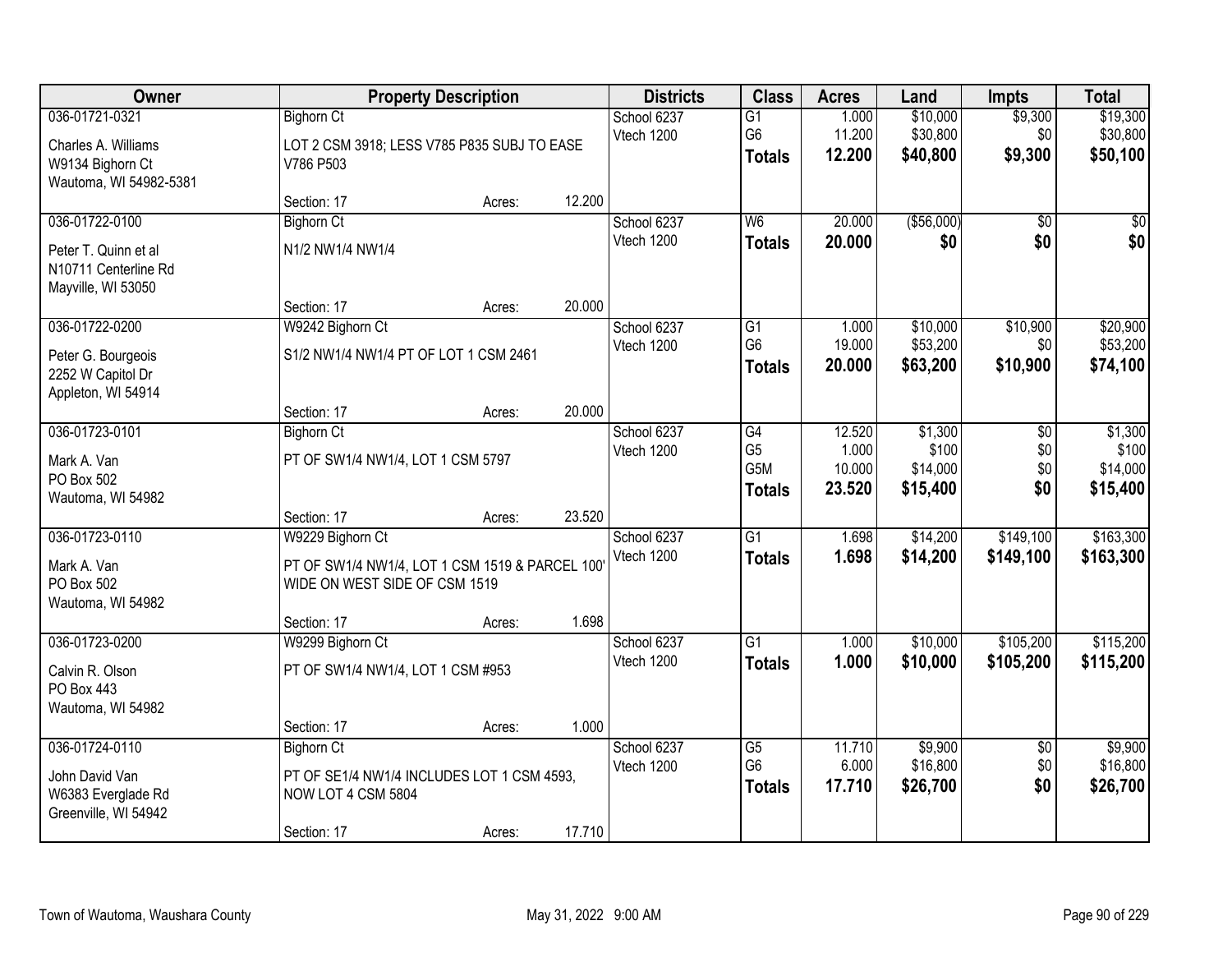| Owner                  |                                              | <b>Property Description</b> |        | <b>Districts</b> | <b>Class</b>     | <b>Acres</b> | Land      | <b>Impts</b>    | <b>Total</b> |
|------------------------|----------------------------------------------|-----------------------------|--------|------------------|------------------|--------------|-----------|-----------------|--------------|
| 036-01724-0211         | <b>Bighorn Ct</b>                            |                             |        | School 6237      | $\overline{G4}$  | 13.000       | \$1,400   | $\overline{50}$ | \$1,400      |
| Robert W. Van          | PT OF S1/2 NW1/4 INCLUDES LOT 1 CSM 954, NOW |                             |        | Vtech 1200       | G <sub>5</sub>   | 2.000        | \$1,400   | \$0             | \$1,400      |
| PO Box 51              | LOT 1 CSM 5804                               |                             |        |                  | G <sub>5</sub> M | 10.000       | \$14,000  | \$0             | \$14,000     |
| Wautoma, WI 54982      |                                              |                             |        |                  | <b>Totals</b>    | 25.000       | \$16,800  | \$0             | \$16,800     |
|                        | Section: 17                                  | Acres:                      | 25.000 |                  |                  |              |           |                 |              |
| 036-01724-0212         | W9193 Bighorn Ct                             |                             |        | School 6237      | $\overline{G1}$  | 1.300        | \$11,800  | \$99,500        | \$111,300    |
| Family Van Trust       | PT OF SE1/4 NW1/4, LOT 2 CSM 5804            |                             |        | Vtech 1200       | <b>Totals</b>    | 1.300        | \$11,800  | \$99,500        | \$111,300    |
| c/o Nancy Van          |                                              |                             |        |                  |                  |              |           |                 |              |
| W9193 Bighorn Ct       |                                              |                             |        |                  |                  |              |           |                 |              |
| Wautoma, WI 54982      | Section: 17                                  | Acres:                      | 1.300  |                  |                  |              |           |                 |              |
| 036-01724-0213         | <b>Bighorn Ct</b>                            |                             |        | School 6237      | G5               | 10.000       | \$8,500   | $\sqrt{6}$      | \$8,500      |
| Mark A. Van            | PT OF SE1/4 NW1/4, LOT 3 CSM 5804            |                             |        | Vtech 1200       | <b>Totals</b>    | 10.000       | \$8,500   | \$0             | \$8,500      |
| PO Box 502             |                                              |                             |        |                  |                  |              |           |                 |              |
| Wautoma, WI 54982      |                                              |                             |        |                  |                  |              |           |                 |              |
|                        | Section: 17                                  | Acres:                      | 10.000 |                  |                  |              |           |                 |              |
| 036-01731-0000         | <b>Bighorn Ct</b>                            |                             |        | School 6237      | $\overline{G6}$  | 40.000       | \$112,000 | \$0             | \$112,000    |
| Dale M. Brownlow       | <b>NE1/4 OF SW1/4</b>                        |                             |        | Vtech 1200       | <b>Totals</b>    | 40.000       | \$112,000 | \$0             | \$112,000    |
| Peggy A. Brownlow      |                                              |                             |        |                  |                  |              |           |                 |              |
| W9214 Beechnut Rd      |                                              |                             |        |                  |                  |              |           |                 |              |
| Wautoma, WI 54982      | Section: 17                                  | Acres:                      | 40.000 |                  |                  |              |           |                 |              |
| 036-01732-0100         | <b>Bighorn Ct</b>                            |                             |        | School 6237      | $\overline{G6}$  | 20.000       | \$56,000  | \$0             | \$56,000     |
| Dale M. Brownlow       | E1/2 OF NW1/4 OF SW1/4                       |                             |        | Vtech 1200       | <b>Totals</b>    | 20.000       | \$56,000  | \$0             | \$56,000     |
| Peggy A. Brownlow      |                                              |                             |        |                  |                  |              |           |                 |              |
| W9214 Beechnut Rd      |                                              |                             |        |                  |                  |              |           |                 |              |
| Wautoma, WI 54982      | Section: 17                                  | Acres:                      | 20.000 |                  |                  |              |           |                 |              |
| 036-01732-0200         | N3998 13th Ln                                |                             |        | School 6237      | $\overline{G1}$  | 1.000        | \$10,000  | $\overline{60}$ | \$10,000     |
| Marvin C. Urinka       | W1/2 OF NW1/4 OF SW1/4 WITH ROW OVER S 2 RDS |                             |        | Vtech 1200       | G <sub>6</sub>   | 19.000       | \$53,200  | \$0             | \$53,200     |
| W153 S7120 Rosewood Dr | OF NE-SE SEC 18-19-10                        |                             |        |                  | <b>Totals</b>    | 20.000       | \$63,200  | \$0             | \$63,200     |
| Muskego, WI 53150      |                                              |                             |        |                  |                  |              |           |                 |              |
|                        | Section: 17                                  | Acres:                      | 20.000 |                  |                  |              |           |                 |              |
| 036-01733-0000         | N3798 13th Ln                                |                             |        | School 6237      | G1               | 1.000        | \$10,000  | \$22,200        | \$32,200     |
| Dale M. Brownlow       | SW1/4 OF SW1/4                               |                             |        | Vtech 1200       | G <sub>5</sub>   | 27.000       | \$37,800  | \$0             | \$37,800     |
| Peggy A. Brownlow      |                                              |                             |        |                  | G5M              | 12.000       | \$16,800  | \$0             | \$16,800     |
| W9214 Beechnut Rd      |                                              |                             |        |                  | <b>Totals</b>    | 40.000       | \$64,600  | \$22,200        | \$86,800     |
| Wautoma, WI 54982      | Section: 17                                  | Acres:                      | 40.000 |                  |                  |              |           |                 |              |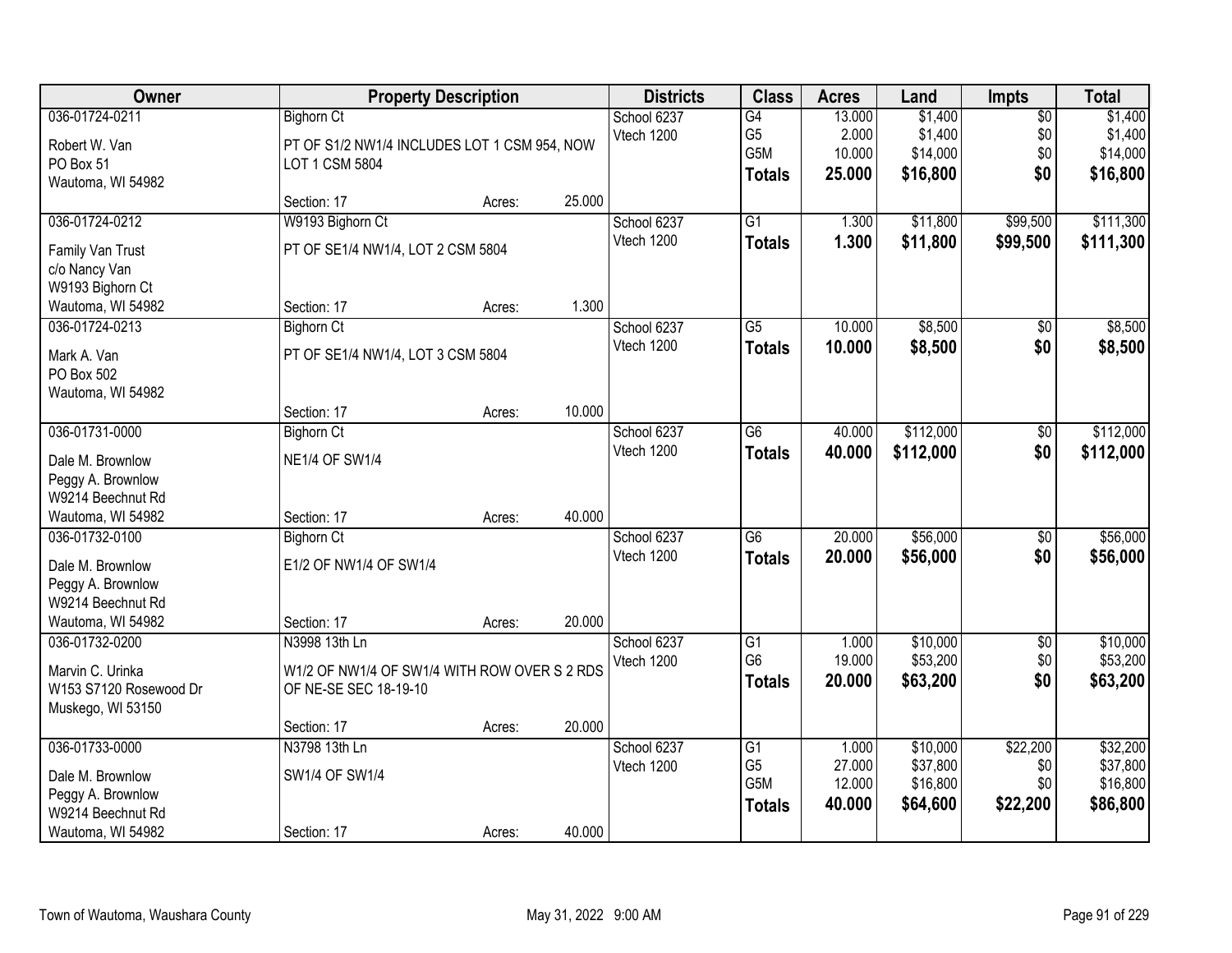| Owner                 |                       | <b>Property Description</b> |        | <b>Districts</b> | <b>Class</b>                     | <b>Acres</b>     | Land        | <b>Impts</b>    | <b>Total</b> |
|-----------------------|-----------------------|-----------------------------|--------|------------------|----------------------------------|------------------|-------------|-----------------|--------------|
| 036-01734-0000        | $13th$ Ln             |                             |        | School 6237      | $\overline{G6}$                  | 40.000           | \$112,000   | \$0             | \$112,000    |
| Dale M. Brownlow      | SE1/4 OF SW1/4        |                             |        | Vtech 1200       | <b>Totals</b>                    | 40.000           | \$112,000   | \$0             | \$112,000    |
| Peggy A. Brownlow     |                       |                             |        |                  |                                  |                  |             |                 |              |
| W9214 Beechnut Rd     |                       |                             |        |                  |                                  |                  |             |                 |              |
| Wautoma, WI 54982     | Section: 17           | Acres:                      | 40.000 |                  |                                  |                  |             |                 |              |
| 036-01741-0000        | 13th Ln               |                             |        | School 6237      | G4                               | 4.000            | \$400       | $\overline{50}$ | \$400        |
| Samuel J. Timm        | <b>NE1/4 OF SE1/4</b> |                             |        | Vtech 1200       | G5M                              | 1.000            | \$1,300     | \$0             | \$1,300      |
| PO Box 985            |                       |                             |        |                  | W8                               | 35.000           | (\$45,500)  | \$0             | \$0          |
| Wautoma, WI 54982     |                       |                             |        |                  | <b>Totals</b>                    | 40.000           | \$1,700     | \$0             | \$1,700      |
|                       | Section: 17           | Acres:                      | 40.000 |                  |                                  |                  |             |                 |              |
| 036-01742-0000        | 13th Ln               |                             |        | School 6237      | G4                               | 10.000           | \$1,100     | \$0             | \$1,100      |
| Samuel J. Timm        | NW1/4 SE1/4           |                             |        | Vtech 1200       | G <sub>5</sub>                   | 7.000            | \$4,900     | \$0             | \$4,900      |
| PO Box 985            |                       |                             |        |                  | W <sub>8</sub>                   | 23.000           | (\$64,400)  | \$0             | \$0          |
| Wautoma, WI 54982     |                       |                             |        |                  | <b>Totals</b>                    | 40.000           | \$6,000     | \$0             | \$6,000      |
|                       | Section: 17           | Acres:                      | 40.000 |                  |                                  |                  |             |                 |              |
| 036-01743-0000        | 13th Ln               |                             |        | School 6237      | W <sub>8</sub>                   | 40.000           | (\$104,000) | \$0             | $\sqrt{50}$  |
| Jan M. Timm           | SW1/4 OF SE1/4        |                             |        | Vtech 1200       | <b>Totals</b>                    | 40,000           | \$0         | \$0             | \$0          |
| PO Box 985            |                       |                             |        |                  |                                  |                  |             |                 |              |
| Wautoma, WI 54982     |                       |                             |        |                  |                                  |                  |             |                 |              |
|                       | Section: 17           | Acres:                      | 40.000 |                  |                                  |                  |             |                 |              |
| 036-01744-0000        | 13th Ln               |                             |        | School 6237      | W8                               | 40.000           | (\$104,000) | $\overline{50}$ | $\sqrt{50}$  |
| Jan M. Timm           | SE1/4 OF SE1/4        |                             |        | Vtech 1200       | <b>Totals</b>                    | 40.000           | \$0         | \$0             | \$0          |
| PO Box 985            |                       |                             |        |                  |                                  |                  |             |                 |              |
| Wautoma, WI 54982     |                       |                             |        |                  |                                  |                  |             |                 |              |
|                       | Section: 17           | Acres:                      | 40.000 |                  |                                  |                  |             |                 |              |
| 036-01811-0100        | N4098 13th Ln         |                             |        | School 6237      | $\overline{G1}$                  | 1.000            | \$10,000    | \$3,900         | \$13,900     |
| Peter T. Quinn et al  | N1/2 NE1/4 NE1/4      |                             |        | Vtech 1200       | G <sub>5</sub><br>W <sub>6</sub> | 2.000            | \$2,000     | \$0             | \$2,000      |
| N10711 Centerline Rd  |                       |                             |        |                  |                                  | 17.000<br>20.000 | (\$33,000)  | \$0             | \$0          |
| Mayville, WI 53050    |                       |                             |        |                  | <b>Totals</b>                    |                  | \$12,000    | \$3,900         | \$15,900     |
|                       | Section: 18           | Acres:                      | 20.000 |                  |                                  |                  |             |                 |              |
| 036-01811-0210        | $13th$ Ln             |                             |        | School 6237      | $\overline{G1}$                  | 5.280            | \$13,900    | \$0             | \$13,900     |
| Grant B. Potter et al | LOT 1 CSM 2907        |                             |        | Vtech 1200       | <b>Totals</b>                    | 5.280            | \$13,900    | \$0             | \$13,900     |
| W9362 Bighorn Ct      |                       |                             |        |                  |                                  |                  |             |                 |              |
| Wautoma, WI 54982     |                       |                             |        |                  |                                  |                  |             |                 |              |
|                       | Section: 18           | Acres:                      | 5.280  |                  |                                  |                  |             |                 |              |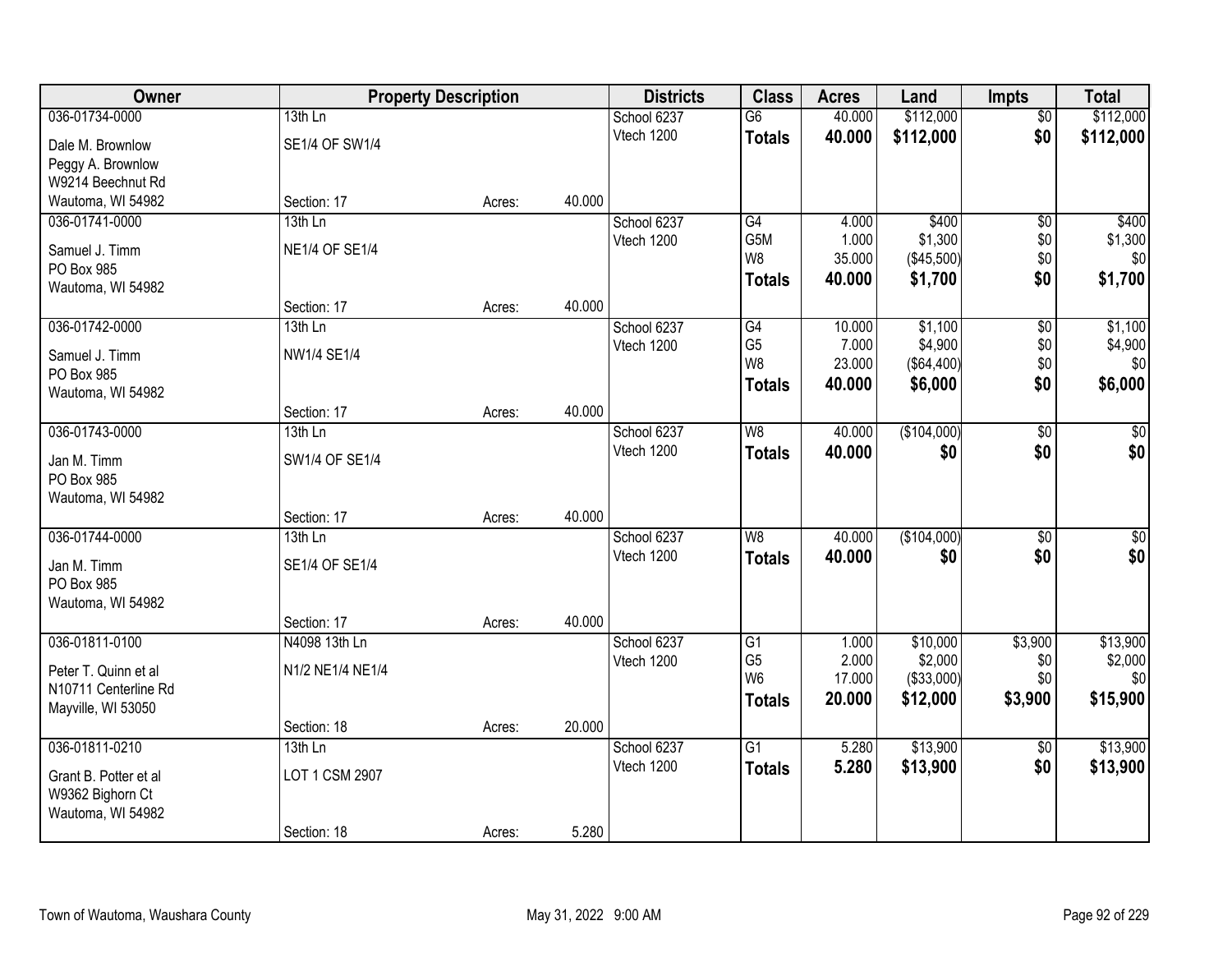| <b>Owner</b>          |                                             | <b>Property Description</b> |        | <b>Districts</b> | <b>Class</b>    | <b>Acres</b>   | Land             | <b>Impts</b>    | <b>Total</b>        |
|-----------------------|---------------------------------------------|-----------------------------|--------|------------------|-----------------|----------------|------------------|-----------------|---------------------|
| 036-01811-0220        | W9362 Bighorn Ct                            |                             |        | School 6237      | $\overline{G1}$ | 5.000          | \$13,200         | \$132,900       | \$146,100           |
| Grant B. Potter et al | LOT 2 CSM 2907                              |                             |        | Vtech 1200       | <b>Totals</b>   | 5.000          | \$13,200         | \$132,900       | \$146,100           |
| W9362 Bighorn Ct      |                                             |                             |        |                  |                 |                |                  |                 |                     |
| Wautoma, WI 54982     |                                             |                             |        |                  |                 |                |                  |                 |                     |
|                       | Section: 18                                 | Acres:                      | 5.000  |                  |                 |                |                  |                 |                     |
| 036-01811-0230        | <b>Bighorn Ct</b>                           |                             |        | School 6237      | $\overline{G1}$ | 5.000          | \$13,200         | \$0             | \$13,200            |
| Grant B. Potter et al | LOT 3 CSM 2907                              |                             |        | Vtech 1200       | <b>Totals</b>   | 5.000          | \$13,200         | \$0             | \$13,200            |
| W9362 Bighorn Ct      |                                             |                             |        |                  |                 |                |                  |                 |                     |
| Wautoma, WI 54982     |                                             |                             |        |                  |                 |                |                  |                 |                     |
|                       | Section: 18                                 | Acres:                      | 5.000  |                  |                 |                |                  |                 |                     |
| 036-01811-0240        | <b>Bighorn Ct</b>                           |                             |        | School 6237      | $\overline{G1}$ | 5.000          | \$13,200         | \$0             | \$13,200            |
| Grant B. Potter et al | LOT 4 CSM 2907                              |                             |        | Vtech 1200       | <b>Totals</b>   | 5.000          | \$13,200         | \$0             | \$13,200            |
| W9362 Bighorn Ct      |                                             |                             |        |                  |                 |                |                  |                 |                     |
| Wautoma, WI 54982     |                                             |                             |        |                  |                 |                |                  |                 |                     |
|                       | Section: 18                                 | Acres:                      | 5.000  |                  |                 |                |                  |                 |                     |
| 036-01812-0000        | N4057 13th Ln                               |                             |        | School 6237      | G1              | 4.000          | \$18,700         | \$219,600       | \$238,300           |
| Edward J. Ryan        | NW1/4 NE1/4 NOW LOT 1 CSM #3185 & LOT 1 CSM |                             |        | Vtech 1200       | G4              | 15.000         | \$1,600          | \$0             | \$1,600             |
| Jeanette Metzger      | 3697                                        |                             |        |                  | G <sub>5</sub>  | 5.000          | \$2,900          | \$0             | \$2,900             |
| N4057 13th Ln         |                                             |                             |        |                  | G5M             | 16.208         | \$21,100         | \$0             | \$21,100            |
| Wautoma, WI 54982     | Section: 18                                 | Acres:                      | 40.208 |                  | <b>Totals</b>   | 40.208         | \$44,300         | \$219,600       | \$263,900           |
| 036-01813-0100        | N3977 13th Ln                               |                             |        | School 6237      | $\overline{G1}$ | 1.500          | \$13,000         | \$77,900        | \$90,900            |
| Travis J. Brownlow    | PT OF SW1/4 OF NE1/4, LOT 1 CSM 4159        |                             |        | Vtech 1200       | G4              | 2.030          | \$300            | \$0             | \$300               |
| N3977 13th Ln         |                                             |                             |        |                  | G5M             | 4.500          | \$6,300          | \$0             | \$6,300             |
| Wautoma, WI 54982     |                                             |                             |        |                  | <b>Totals</b>   | 8.030          | \$19,600         | \$77,900        | \$97,500            |
|                       | Section: 18                                 | Acres:                      | 8.030  |                  |                 |                |                  |                 |                     |
| 036-01813-0200        | 13th Ln                                     |                             |        | School 6237      | G4              | 27.870         | \$3,900          | $\overline{50}$ | \$3,900             |
| Michael H. Novak      | SW1/4 OF NE1/4 LESS CSM 4159                |                             |        | Vtech 1200       | G <sub>5</sub>  | 1.000          | \$100            | \$0             | \$100               |
| Janice L. Novak       |                                             |                             |        |                  | G5M<br>G7       | 3.000<br>0.100 | \$3,900<br>\$900 | \$0<br>\$10,000 | \$3,900<br>\$10,900 |
| W9363 Bighorn Ct      |                                             |                             |        |                  |                 |                |                  |                 |                     |
| Wautoma, WI 54982     | Section: 18                                 | Acres:                      | 31.970 |                  | <b>Totals</b>   | 31.970         | \$8,800          | \$10,000        | \$18,800            |
| 036-01814-0000        | W9363 Bighorn Ct                            |                             |        | School 6237      | G4              | 12.000         | \$1,700          | $\overline{30}$ | \$1,700             |
| Michael H. Novak      | <b>SE1/4 OF NE1/4</b>                       |                             |        | Vtech 1200       | G <sub>5</sub>  | 4.000          | \$2,200          | \$0             | \$2,200             |
| Janice L. Novak       |                                             |                             |        |                  | G5M             | 21.000         | \$27,300         | \$0             | \$27,300            |
| W9363 Bighorn Ct      |                                             |                             |        |                  | G7              | 3.000          | \$18,500         | \$208,800       | \$227,300           |
| Wautoma, WI 54982     | Section: 18                                 | Acres:                      | 40.000 |                  | <b>Totals</b>   | 40.000         | \$49,700         | \$208,800       | \$258,500           |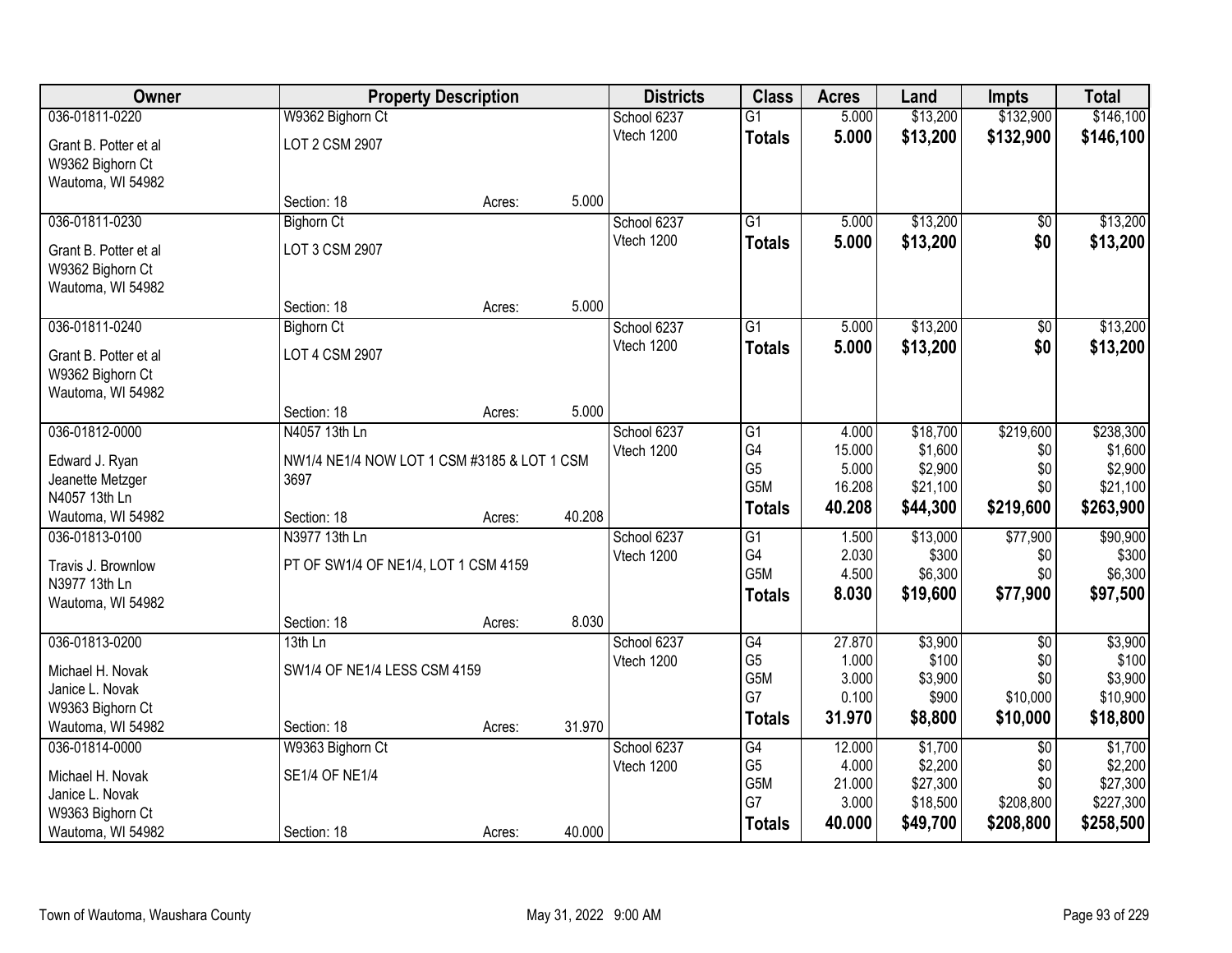| Owner                                                       |                                   | <b>Property Description</b> |        | <b>Districts</b> | <b>Class</b>    | <b>Acres</b> | Land     | <b>Impts</b>    | <b>Total</b> |
|-------------------------------------------------------------|-----------------------------------|-----------------------------|--------|------------------|-----------------|--------------|----------|-----------------|--------------|
| 036-01821-0000                                              | <b>Bighorn Ct</b>                 |                             |        | School 6237      | $\overline{G4}$ | 54.290       | \$7,700  | $\overline{50}$ | \$7,700      |
| Michael R and David F Warzynski, LLC                        | N1/2 OF NW1/4                     |                             |        | Vtech 1200       | G <sub>5</sub>  | 1.000        | \$100    | \$0             | \$100        |
| 9950 S County Rd Aa                                         |                                   |                             |        |                  | G7              | 0.100        | \$500    | \$2,500         | \$3,000      |
| Almond, WI 54909                                            |                                   |                             |        |                  | <b>Totals</b>   | 55.390       | \$8,300  | \$2,500         | \$10,800     |
|                                                             | Section: 18                       | Acres:                      | 55.390 |                  |                 |              |          |                 |              |
| 036-01823-0000                                              | N3902 13th Ln                     |                             |        | School 6237      | G1              | 1.000        | \$10,000 | \$32,500        | \$42,500     |
|                                                             | S1/2 OF NW1/4                     |                             |        | Vtech 1200       | G4              | 51.040       | \$7,200  | \$0             | \$7,200      |
| Michael R and David F Warzynski, LLC<br>9950 S County Rd Aa |                                   |                             |        |                  | G <sub>5</sub>  | 1.000        | \$100    | \$0             | \$100        |
| Almond, WI 54909                                            |                                   |                             |        |                  | G5M             | 3.000        | \$4,200  | \$0             | \$4,200      |
|                                                             | Section: 18                       | Acres:                      | 56.040 |                  | <b>Totals</b>   | 56.040       | \$21,500 | \$32,500        | \$54,000     |
| 036-01831-0000                                              | 13th Ln                           |                             |        | School 6237      | $\overline{G4}$ | 55.350       | \$7,600  | \$0             | \$7,600      |
|                                                             | N1/2 OF SW1/4                     |                             |        | Vtech 1200       | G <sub>5</sub>  | 1.000        | \$100    | \$0             | \$100        |
| Michael R and David F Warzynski, LLC                        |                                   |                             |        |                  | G7              | 0.100        | \$500    | \$2,500         | \$3,000      |
| 9950 S County Rd Aa<br>Almond, WI 54909                     |                                   |                             |        |                  | <b>Totals</b>   | 56.450       | \$8,200  | \$2,500         | \$10,700     |
|                                                             | Section: 18                       | Acres:                      | 56.450 |                  |                 |              |          |                 |              |
| 036-01833-0000                                              | $13th$ Ln                         |                             |        | School 6237      | G4              | 52.850       | \$5,600  | $\sqrt[6]{3}$   | \$5,600      |
|                                                             |                                   |                             |        | Vtech 1200       | G <sub>5</sub>  | 4.000        | \$2,200  | \$0             | \$2,200      |
| John A. Wenzel                                              | S1/2 OF SW1/4                     |                             |        |                  | <b>Totals</b>   | 56.850       | \$7,800  | \$0             | \$7,800      |
| Regina F. Wenzel                                            |                                   |                             |        |                  |                 |              |          |                 |              |
| N2583 Coach Lite Ct                                         | Section: 18                       |                             | 56.850 |                  |                 |              |          |                 |              |
| Wautoma, WI 54982<br>036-01841-0000                         | 13th Ln                           | Acres:                      |        |                  | $\overline{G4}$ | 31.900       | \$4,500  | $\overline{50}$ | \$4,500      |
|                                                             |                                   |                             |        | School 6237      | G <sub>5</sub>  | 2.000        | \$800    | \$0             | \$800        |
| Michael H. Novak                                            | <b>NE1/4 OF SE1/4</b>             |                             |        | Vtech 1200       | G5M             | 6.000        | \$8,400  | \$0             | \$8,400      |
| Janice L. Novak                                             |                                   |                             |        |                  | G7              | 0.100        | \$900    | \$2,500         | \$3,400      |
| W9363 Bighorn Ct                                            |                                   |                             |        |                  | <b>Totals</b>   | 40.000       | \$14,600 | \$2,500         | \$17,100     |
| Wautoma, WI 54982                                           | Section: 18                       | Acres:                      | 40.000 |                  |                 |              |          |                 |              |
| 036-01842-0000                                              | 13th Ln                           |                             |        | School 6237      | G4              | 31.900       | \$4,500  | $\overline{50}$ | \$4,500      |
| Michael H. Novak                                            | <b>NW1/4 OF SE1/4</b>             |                             |        | Vtech 1200       | G <sub>5</sub>  | 5.000        | \$5,100  | \$0             | \$5,100      |
| Janice L. Novak                                             |                                   |                             |        |                  | G5M             | 3.000        | \$4,200  | \$0             | \$4,200      |
| W9363 Bighorn Ct                                            |                                   |                             |        |                  | G7              | 0.100        | \$900    | \$2,500         | \$3,400      |
| Wautoma, WI 54982                                           | Section: 18                       | Acres:                      | 40.000 |                  | <b>Totals</b>   | 40.000       | \$14,700 | \$2,500         | \$17,200     |
| 036-01843-0100                                              | $13th$ Ln                         |                             |        | School 6237      | G4              | 14.840       | \$2,100  | $\overline{50}$ | \$2,100      |
| G R Kirk Company                                            | PT OF SW1/4 SE1/4, LOT 5 CSM 4119 |                             |        | Vtech 1200       | G <sub>5</sub>  | 0.250        | \$100    | \$0             | \$100        |
| 210 St Helens Ave                                           |                                   |                             |        |                  | G7              | 0.100        | \$900    | \$2,500         | \$3,400      |
| Tacoma, WA 98402-2519                                       |                                   |                             |        |                  | <b>Totals</b>   | 15.190       | \$3,100  | \$2,500         | \$5,600      |
|                                                             | Section: 18                       | Acres:                      | 15.190 |                  |                 |              |          |                 |              |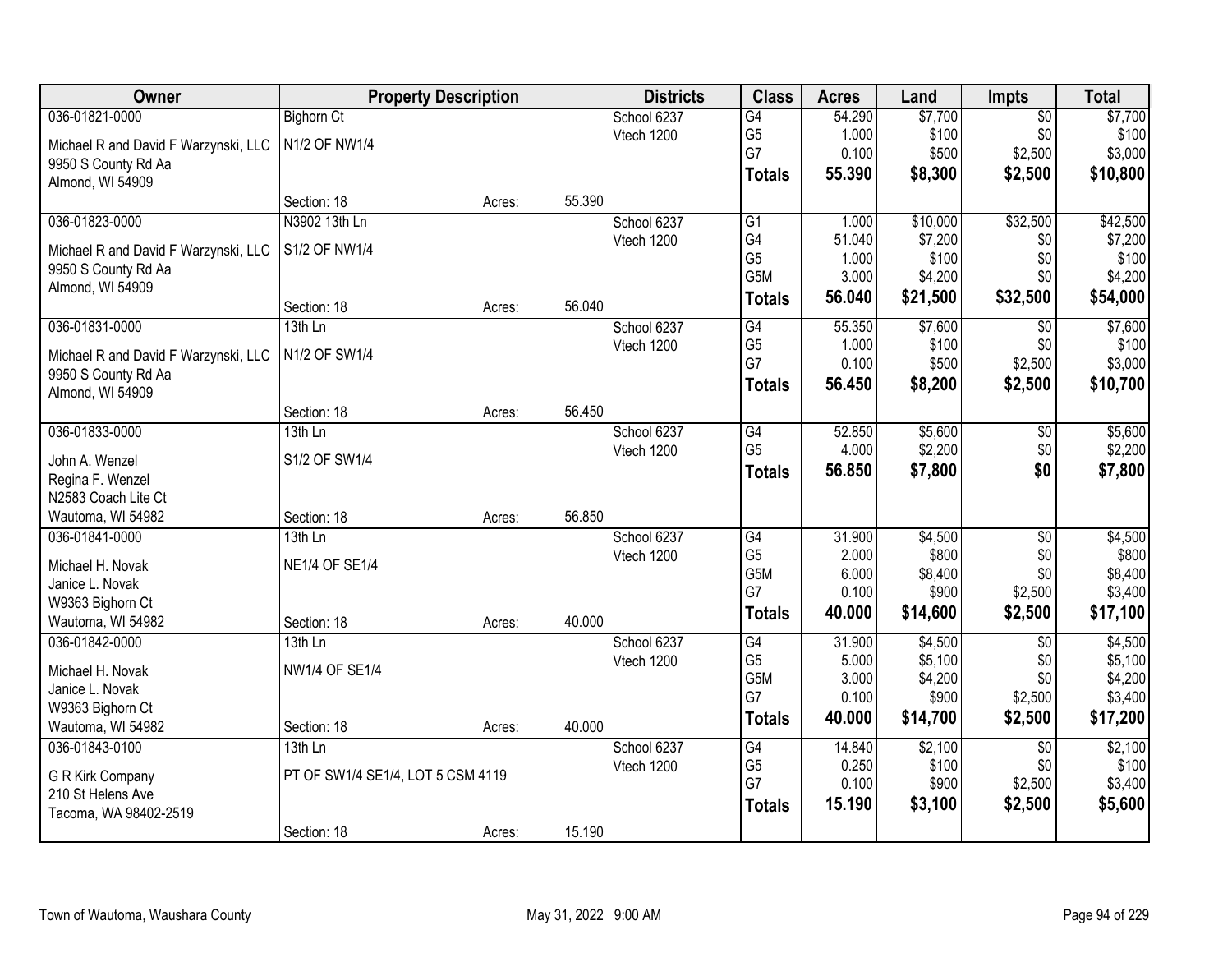| Owner                 |                                   | <b>Property Description</b> |        | <b>Districts</b> | <b>Class</b>         | <b>Acres</b>    | Land             | <b>Impts</b>           | <b>Total</b>       |
|-----------------------|-----------------------------------|-----------------------------|--------|------------------|----------------------|-----------------|------------------|------------------------|--------------------|
| 036-01843-0200        | $13th$ Ln                         |                             |        | School 6237      | $\overline{G4}$      | 4.800           | \$700            | \$0                    | \$700              |
| G R Kirk Company      | PT OF SW1/4 SE1/4, LOT 6 CSM 4119 |                             |        | Vtech 1200       | G <sub>5</sub>       | 0.250           | \$200            | \$0                    | \$200              |
| 210 St Helens Ave     |                                   |                             |        |                  | <b>Totals</b>        | 5.050           | \$900            | \$0                    | \$900              |
| Tacoma, WA 98402-2519 |                                   |                             |        |                  |                      |                 |                  |                        |                    |
|                       | Section: 18                       | Acres:                      | 5.050  |                  |                      |                 |                  |                        |                    |
| 036-01843-0300        | 13th Ln                           |                             |        | School 6237      | G4                   | 4.860           | \$700            | $\overline{50}$        | \$700              |
| G R Kirk Company      | PT OF SW1/4 SE1/4, LOT 7 CSM 4119 |                             |        | Vtech 1200       | G <sub>5</sub>       | 0.250           | \$100            | \$0                    | \$100              |
| 210 St Helens Ave     |                                   |                             |        |                  | <b>Totals</b>        | 5.110           | \$800            | \$0                    | \$800              |
| Tacoma, WA 98402-2519 |                                   |                             |        |                  |                      |                 |                  |                        |                    |
|                       | Section: 18                       | Acres:                      | 5.110  |                  |                      |                 |                  |                        |                    |
| 036-01843-0400        | 13th Ln                           |                             |        | School 6237      | G4                   | 14.740          | \$2,100          | \$0                    | \$2,100            |
| G R Kirk Company      | PT OF SW1/4 SE1/4, LOT 8 CSM 4119 |                             |        | Vtech 1200       | G <sub>5</sub><br>G7 | 0.250<br>0.100  | \$100            | \$0                    | \$100              |
| 210 St Helens Ave     |                                   |                             |        |                  |                      | 15.090          | \$900<br>\$3,100 | \$2,500<br>\$2,500     | \$3,400<br>\$5,600 |
| Tacoma, WA 98402-2519 |                                   |                             |        |                  | <b>Totals</b>        |                 |                  |                        |                    |
|                       | Section: 18                       | Acres:                      | 15.090 |                  |                      |                 |                  |                        |                    |
| 036-01844-0110        | 13th Ln                           |                             |        | School 6237      | G4                   | 15.290          | \$2,200          | $\sqrt[6]{3}$          | \$2,200            |
| G R Kirk Company      | PT OF SE1/4 SE1/4, LOT 1 CSM 4118 |                             |        | Vtech 1200       | G <sub>5</sub>       | 0.330           | \$100            | \$0                    | \$100              |
| 210 St Helens Ave     |                                   |                             |        |                  | <b>Totals</b>        | 15.620          | \$2,300          | \$0                    | \$2,300            |
| Tacoma, WA 98402-2519 |                                   |                             |        |                  |                      |                 |                  |                        |                    |
|                       | Section: 18                       | Acres:                      | 15.620 |                  |                      |                 |                  |                        |                    |
| 036-01844-0120        | 13th Ln                           |                             |        | School 6237      | $\overline{G4}$      | 3.440           | \$500            | $\overline{50}$        | \$500              |
| G R Kirk Company      | PT OF SE1/4 SE1/4, LOT 2 CSM 4118 |                             |        | Vtech 1200       | G <sub>5</sub>       | 0.170<br>3.610  | \$100<br>\$600   | \$0<br>\$0             | \$100              |
| 210 St Helens Ave     |                                   |                             |        |                  | <b>Totals</b>        |                 |                  |                        | \$600              |
| Tacoma, WA 98402-2519 |                                   |                             |        |                  |                      |                 |                  |                        |                    |
|                       | Section: 18                       | Acres:                      | 3.610  |                  |                      |                 |                  |                        |                    |
| 036-01844-0130        | $13th$ Ln                         |                             |        | School 6237      | $\overline{G4}$      | 3.280           | \$500            | $\overline{50}$        | \$500              |
| G R Kirk Company      | PT OF SE1/4 SE1/4, LOT 3 CSM 4118 |                             |        | Vtech 1200       | G <sub>5</sub>       | 0.170<br>3.450  | \$100            | \$0<br>\$0             | \$100<br>\$600     |
| 210 St Helens Ave     |                                   |                             |        |                  | <b>Totals</b>        |                 | \$600            |                        |                    |
| Tacoma, WA 98402-2519 |                                   |                             |        |                  |                      |                 |                  |                        |                    |
|                       | Section: 18                       | Acres:                      | 3.450  |                  |                      |                 |                  |                        |                    |
| 036-01844-0140        | $13th$ Ln                         |                             |        | School 6237      | G4<br>G <sub>5</sub> | 15.410<br>0.330 | \$2,200<br>\$100 | $\overline{50}$<br>\$0 | \$2,200<br>\$100   |
| G R Kirk Company      | PT OF SE1/4 SE1/4, LOT 4 CSM 4118 |                             |        | Vtech 1200       |                      | 15.740          |                  | \$0                    | \$2,300            |
| 210 St Helens Ave     |                                   |                             |        |                  | <b>Totals</b>        |                 | \$2,300          |                        |                    |
| Tacoma, WA 98402-2519 |                                   |                             |        |                  |                      |                 |                  |                        |                    |
|                       | Section: 18                       | Acres:                      | 15.740 |                  |                      |                 |                  |                        |                    |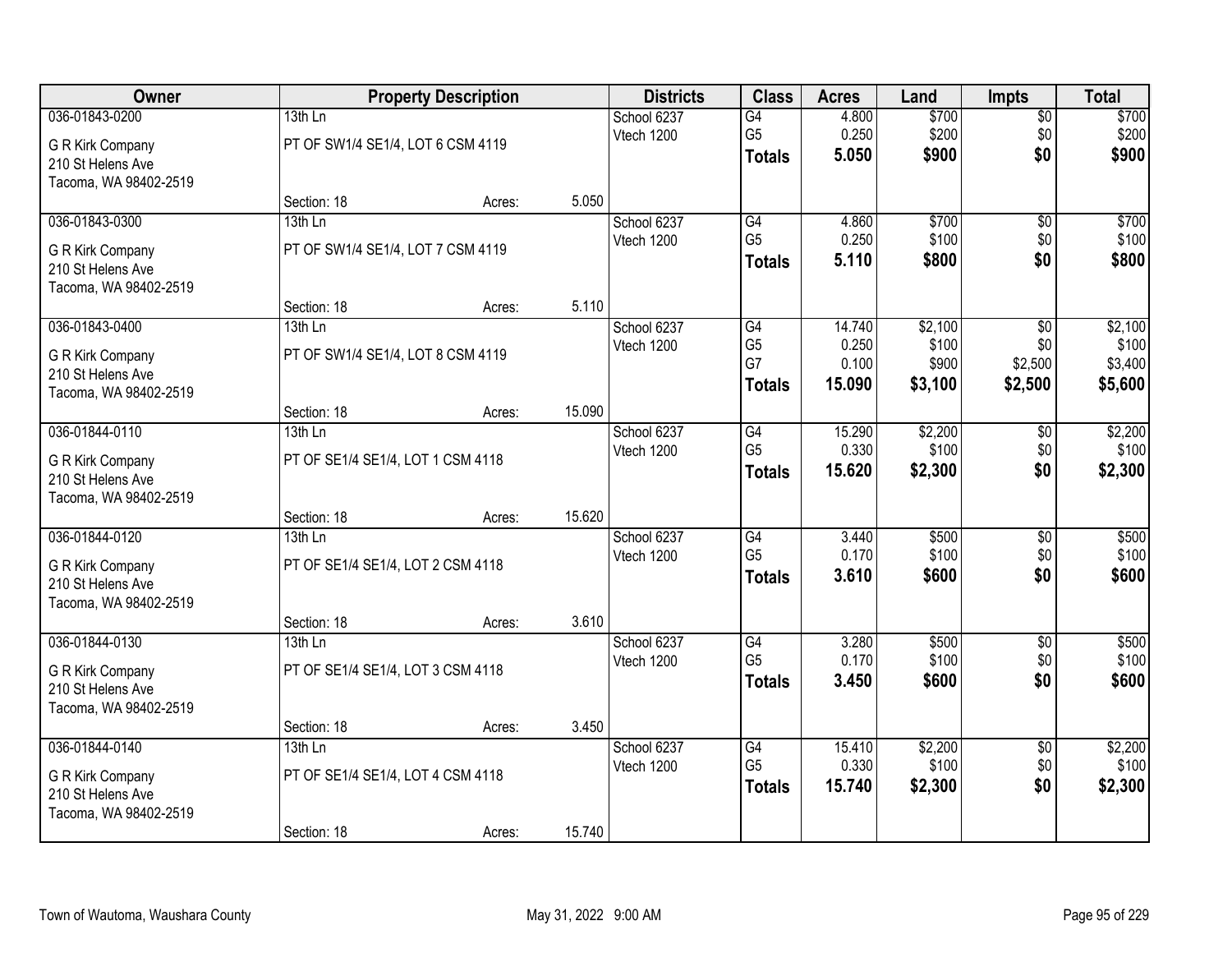| Owner                                    |                                   | <b>Property Description</b>                      | <b>Districts</b> | <b>Class</b>    | <b>Acres</b> | Land     | <b>Impts</b>    | <b>Total</b> |
|------------------------------------------|-----------------------------------|--------------------------------------------------|------------------|-----------------|--------------|----------|-----------------|--------------|
| 036-01844-0200                           | 13th Ln                           |                                                  | School 6237      | $\overline{G5}$ | 2.000        | \$1,400  | $\overline{50}$ | \$1,400      |
| Dale M. Brownlow                         | N 4 RODS OF SE1/4 OF SE1/4        |                                                  | Vtech 1200       | <b>Totals</b>   | 2.000        | \$1,400  | \$0             | \$1,400      |
| Peggy A. Brownlow                        |                                   |                                                  |                  |                 |              |          |                 |              |
| W9214 Beechnut Rd                        |                                   |                                                  |                  |                 |              |          |                 |              |
| Wautoma, WI 54982                        | Section: 18                       | Acres:                                           | 2.000            |                 |              |          |                 |              |
| 036-01911-0100                           | N3674 13th Ln                     |                                                  | School 6237      | G4              | 25.360       | \$2,700  | $\overline{50}$ | \$2,700      |
|                                          |                                   |                                                  | Vtech 1200       | G5M             | 5.000        | \$6,500  | \$0             | \$6,500      |
| John A. Wenzel                           | NE1/4 NE1/4 EXC CSM 1118          |                                                  |                  | G7              | 5.000        | \$27,500 | \$15,400        | \$42,900     |
| Regina F. Wenzel                         |                                   |                                                  |                  | <b>Totals</b>   | 35.360       | \$36,700 | \$15,400        | \$52,100     |
| N2583 Coach Lite Ct<br>Wautoma, WI 54982 | Section: 19                       |                                                  | 35.360           |                 |              |          |                 |              |
| 036-01911-0200                           | N3654 13th Ln                     | Acres:                                           | School 6237      | $\overline{G1}$ | 4.640        | \$19,500 | \$53,400        | \$72,900     |
|                                          |                                   |                                                  | Vtech 1200       |                 |              |          |                 |              |
| Richard L. Johannes                      | PT NE1/4 OF NE1/4, LOT 1 CSM 1118 |                                                  |                  | <b>Totals</b>   | 4.640        | \$19,500 | \$53,400        | \$72,900     |
| Patricia Johannes                        |                                   |                                                  |                  |                 |              |          |                 |              |
| N3654 13th Ln                            |                                   |                                                  |                  |                 |              |          |                 |              |
| Wautoma, WI 54982                        | Section: 19                       | Acres:                                           | 4.640            |                 |              |          |                 |              |
| 036-01912-0000                           | N3675 13th Ln                     |                                                  | School 6237      | $\overline{G4}$ | 19.000       | \$2,000  | \$0             | \$2,000      |
| John A. Wenzel                           | NW-NE                             |                                                  | Vtech 1200       | G <sub>5</sub>  | 2.000        | \$100    | \$0             | \$100        |
| Regina F. Wenzel                         |                                   |                                                  |                  | G5M             | 17.000       | \$23,800 | \$0             | \$23,800     |
| N2583 Coach Lite Ct                      |                                   |                                                  |                  | G7              | 2.000        | \$14,000 | \$23,700        | \$37,700     |
| Wautoma, WI 54982                        | Section: 19                       | Acres:                                           | 40.000           | <b>Totals</b>   | 40.000       | \$39,900 | \$23,700        | \$63,600     |
| 036-01913-0100                           | <b>Blackhawk Ct</b>               |                                                  | School 6237      | $\overline{G1}$ | 5.260        | \$20,700 | $\overline{30}$ | \$20,700     |
|                                          |                                   |                                                  | Vtech 1200       | <b>Totals</b>   | 5.260        | \$20,700 | \$0             | \$20,700     |
| David R. Braun                           |                                   | PT SW1/4 OF NE1/4, LOT 1 CSM 6150, INC EASE V942 |                  |                 |              |          |                 |              |
| 4918 State Highway 101                   | P911                              |                                                  |                  |                 |              |          |                 |              |
| Florence, WI 54121                       |                                   |                                                  |                  |                 |              |          |                 |              |
|                                          | Section: 19                       | Acres:                                           | 5.260            |                 |              |          |                 |              |
| 036-01913-0210                           | <b>Blackhawk Ct</b>               |                                                  | School 6237      | $\overline{G5}$ | 1.500        | \$1,600  | $\overline{50}$ | \$1,600      |
| David R. Braun                           |                                   | PT SW1/4 OF NE1/4 & PT NW1/4 OF SE1/4, LOT 1 CSM | Vtech 1200       | G <sub>6</sub>  | 23.440       | \$70,300 | \$0             | \$70,300     |
| 4918 State Highway 101                   | 6209, INC/SUBJ TO EASE V942 P911  |                                                  |                  | <b>Totals</b>   | 24.940       | \$71,900 | \$0             | \$71,900     |
| Florence, WI 54121                       |                                   |                                                  |                  |                 |              |          |                 |              |
|                                          | Section: 19                       | Acres:                                           | 24.940           |                 |              |          |                 |              |
| 036-01913-0310                           | W9425 Blackhawk Ct                |                                                  | School 6237      | G1              | 1.000        | \$16,000 | \$1,000         | \$17,000     |
|                                          |                                   |                                                  | Vtech 1200       | G <sub>5</sub>  | 1.500        | \$1,600  | \$0             | \$1,600      |
| Michael W. Braun                         |                                   | PT SW1/4 OF NE1/4 & PT NW1/4 OF SE1/4, LOT 2 CSM |                  | G <sub>6</sub>  | 22.440       | \$67,300 | \$0             | \$67,300     |
| W10032 Bonnin Rd                         | 6209, INC/SUBJ TO EASE V942 P 911 |                                                  |                  | <b>Totals</b>   | 24.940       | \$84,900 | \$1,000         | \$85,900     |
| New London, WI 54961-9123                |                                   |                                                  |                  |                 |              |          |                 |              |
|                                          | Section: 19                       | Acres:                                           | 24.940           |                 |              |          |                 |              |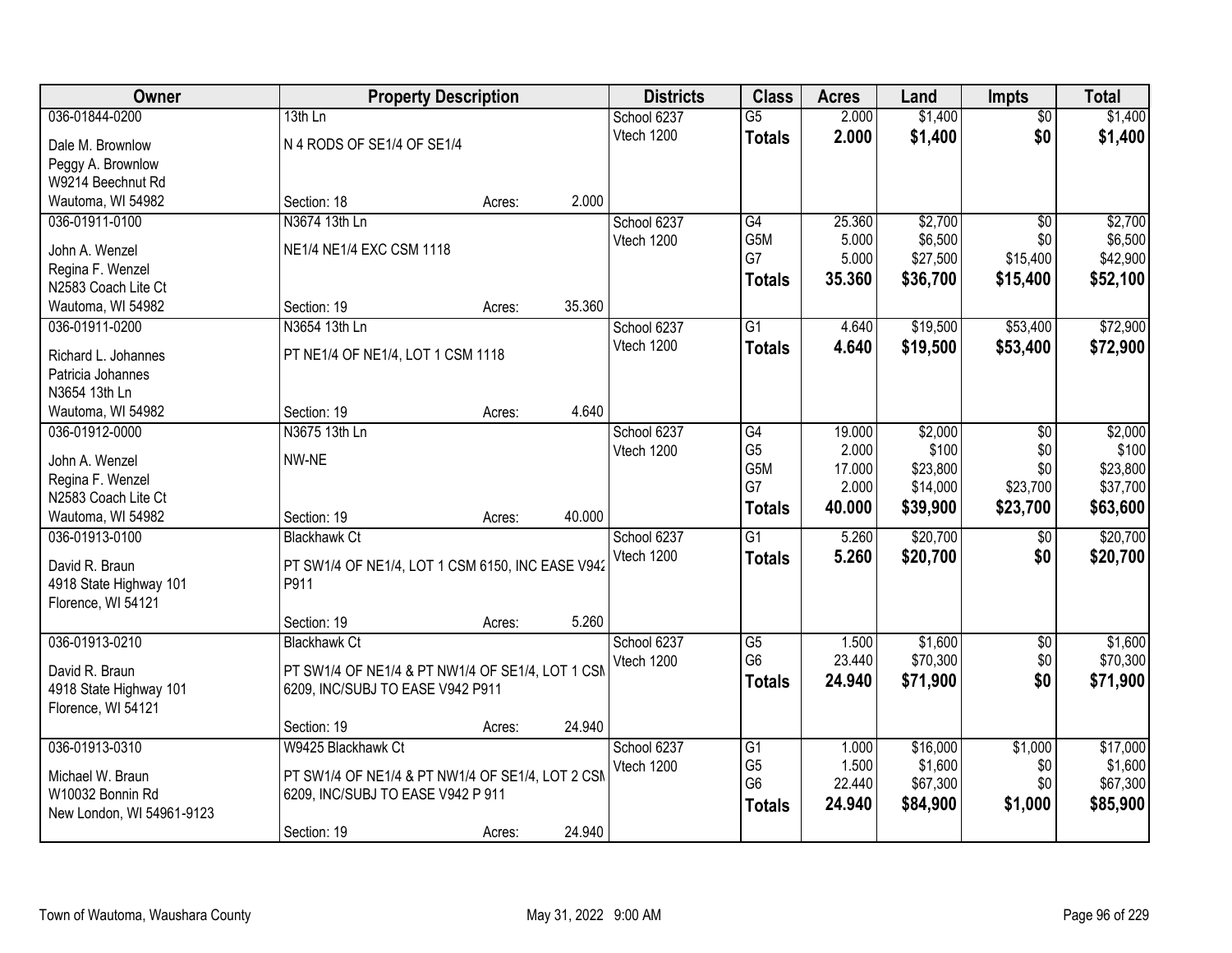| Owner                                                                                   |                                                                                            | <b>Property Description</b> |        | <b>Districts</b>          | <b>Class</b>                          | <b>Acres</b>              | Land                             | Impts                       | <b>Total</b>                       |
|-----------------------------------------------------------------------------------------|--------------------------------------------------------------------------------------------|-----------------------------|--------|---------------------------|---------------------------------------|---------------------------|----------------------------------|-----------------------------|------------------------------------|
| 036-01913-0400<br>Dianne M. Seidl<br>217 W 12th St Apt 15<br>Kaukauna, WI 54130-2767    | <b>Blackhawk Ct</b><br>PT SW1/4 OF NE1/4, LOT 4 CSM 6150, INC/SUBJ TO<br>EASE V942 P911    |                             |        | School 6237<br>Vtech 1200 | $\overline{G1}$<br><b>Totals</b>      | 5.270<br>5.270            | \$20,800<br>\$20,800             | $\overline{50}$<br>\$0      | \$20,800<br>\$20,800               |
|                                                                                         | Section: 19                                                                                | Acres:                      | 5.270  |                           |                                       |                           |                                  |                             |                                    |
| 036-01914-0100<br>Gregory T. Braun<br>Jennifer Braun<br>113 Richard Ave                 | N3580 Blackhawk Rd<br>THAT PT OF SE1/4 NE1/4 LYING N & E OF<br><b>BLACKHAWK RD</b>         |                             |        | School 6237<br>Vtech 1200 | G1<br>G <sub>6</sub><br><b>Totals</b> | 1.000<br>22.800<br>23.800 | \$10,000<br>\$63,800<br>\$73,800 | \$94,000<br>\$0<br>\$94,000 | \$104,000<br>\$63,800<br>\$167,800 |
| Neenah, WI 54956                                                                        | Section: 19                                                                                | Acres:                      | 23.800 |                           |                                       |                           |                                  |                             |                                    |
| 036-01914-0200<br>Anita L. Tittel et al<br>945 S Monroe Ave<br>Green Bay, WI 54301-3620 | <b>Blackhawk Rd</b><br>THAT PT OF SE1/4 NE1/4 LYING S & W OF<br><b>BLACKHAWK RD</b>        |                             |        | School 6237<br>Vtech 1200 | G6<br><b>Totals</b>                   | 16.200<br>16.200          | \$45,400<br>\$45,400             | \$0<br>\$0                  | \$45,400<br>\$45,400               |
|                                                                                         | Section: 19                                                                                | Acres:                      | 16.200 |                           |                                       |                           |                                  |                             |                                    |
| 036-01921-0110<br>John A. Wenzel<br>Regina F. Wenzel<br>N2583 Coach Lite Ct             | <b>Blackhawk Ct</b><br>PT OF N1/2 OF NW1/4 (INCLUDES PT OF LOT 1 CSM<br>3049)              |                             |        | School 6237<br>Vtech 1200 | G4<br>G <sub>5</sub><br><b>Totals</b> | 43.674<br>0.750<br>44.424 | \$4,600<br>\$100<br>\$4,700      | \$0<br>\$0<br>\$0           | \$4,600<br>\$100<br>\$4,700        |
| Wautoma, WI 54982                                                                       | Section: 19                                                                                | Acres:                      | 44.424 |                           |                                       |                           |                                  |                             |                                    |
| 036-01921-0210<br>Timothy M. Paegelow<br>W9554 Blackhawk Ct<br>Wautoma, WI 54982-7158   | W9554 Blackhawk Ct<br>PT OF N1/2 OF NW1/4 NOW K/A LOT 1 CSM #3049<br><b>LESS V564 P206</b> |                             |        | School 6237<br>Vtech 1200 | $\overline{G1}$<br><b>Totals</b>      | 9.022<br>9.022            | \$31,600<br>\$31,600             | \$54,100<br>\$54,100        | \$85,700<br>\$85,700               |
|                                                                                         | Section: 19                                                                                | Acres:                      | 9.022  |                           |                                       |                           |                                  |                             |                                    |
| 036-01921-0300<br><b>Richard Peterson</b><br>Mary Lou Peterson<br>W9614 Blackhawk Ct    | W9614 Blackhawk Ct<br>PT OF N1/2 NW FR1/4 306' N&S X 285' E&W 2A                           |                             |        | School 6237<br>Vtech 1200 | $\overline{G1}$<br><b>Totals</b>      | 2.000<br>2.000            | \$16,000<br>\$16,000             | \$93,800<br>\$93,800        | \$109,800<br>\$109,800             |
| Wautoma, WI 54982                                                                       | Section: 19                                                                                | Acres:                      | 2.000  |                           |                                       |                           |                                  |                             |                                    |
| 036-01921-0400<br>Jake M. Van Loon<br>Colin A. Van Loon<br>W9660 Blackhawk Ct           | W9660 Blackhawk Ct<br>LOT 1 CSM 3524                                                       |                             |        | School 6237<br>Vtech 1200 | $\overline{G1}$<br><b>Totals</b>      | 2.000<br>2.000            | \$16,000<br>\$16,000             | \$82,300<br>\$82,300        | \$98,300<br>\$98,300               |
| Wautoma, WI 54982-7159                                                                  | Section: 19                                                                                | Acres:                      | 2.000  |                           |                                       |                           |                                  |                             |                                    |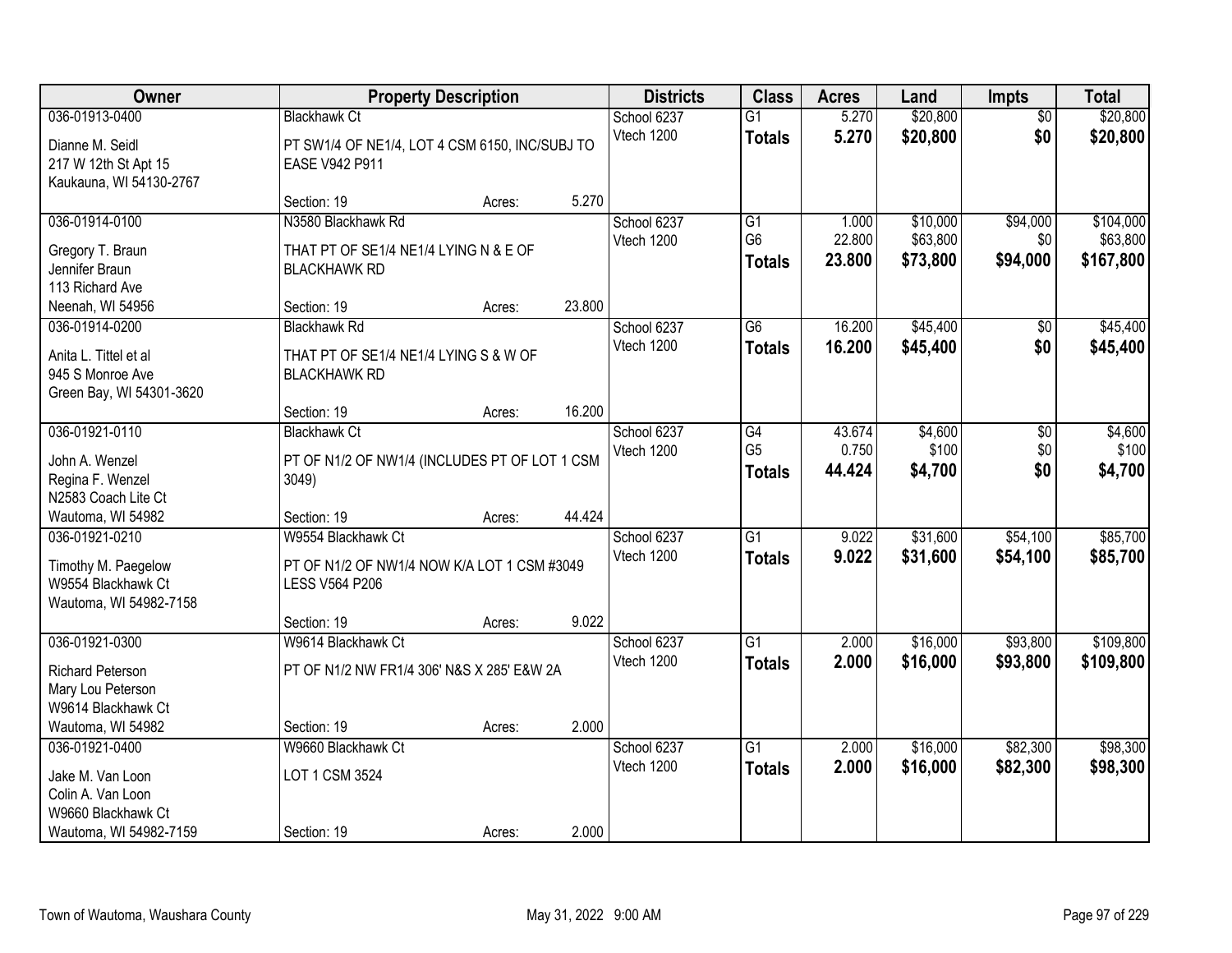| Owner                           |                                                  | <b>Property Description</b> |        | <b>Districts</b> | <b>Class</b>    | <b>Acres</b> | Land      | <b>Impts</b>    | <b>Total</b> |
|---------------------------------|--------------------------------------------------|-----------------------------|--------|------------------|-----------------|--------------|-----------|-----------------|--------------|
| 036-01922-0110                  | <b>Blackhawk Ct</b>                              |                             |        | School 6237      | G4              | 20.670       | \$2,200   | $\overline{50}$ | \$2,200      |
| Lucille M. Roeske               | PT S1/2 OF NW1/4; EXC V258 P412 & LOT 1 CSM 4782 |                             |        | Vtech 1200       | G <sub>5</sub>  | 1.000        | \$100     | \$0             | \$100        |
| c/o David Roeske                |                                                  |                             |        |                  | G5M             | 10.790       | \$15,100  | \$0             | \$15,100     |
| N3482 13th Ave                  |                                                  |                             |        |                  | <b>Totals</b>   | 32.460       | \$17,400  | \$0             | \$17,400     |
| Wautoma, WI 54982               | Section: 19                                      | Acres:                      | 32.460 |                  |                 |              |           |                 |              |
| 036-01923-0100                  | <b>Blackhawk Ct</b>                              |                             |        | School 6237      | G4              | 10.000       | \$1,400   | $\overline{50}$ | \$1,400      |
| Alexander C. Roeske             | PT OF SE-NW FR1/4 & NE-SW FR1/4                  |                             |        | Vtech 1200       | G <sub>5</sub>  | 16.320       | \$20,700  | \$0             | \$20,700     |
| 7437 Behler Rd                  |                                                  |                             |        |                  | G5M             | 17.000       | \$25,500  | \$0             | \$25,500     |
| New Tripoli, PA 18066-4627      |                                                  |                             |        |                  | <b>Totals</b>   | 43.320       | \$47,600  | \$0             | \$47,600     |
|                                 | Section: 19                                      | Acres:                      | 43.320 |                  |                 |              |           |                 |              |
| 036-01932-0110                  | N3482 13th Ave                                   |                             |        | School 6237      | $\overline{G4}$ | 1.442        | \$200     | $\overline{50}$ | \$200        |
|                                 |                                                  |                             |        | Vtech 1200       | G5M             | 1.750        | \$2,500   | \$0             | \$2,500      |
| David Roeske                    | PT OF N1/2 OF SW1/4 & PT OF S1/2 NW1/4, LOT 1    |                             |        |                  | G7              | 3.500        | \$20,800  | \$134,300       | \$155,100    |
| Karen Roeske                    | <b>CSM 4782</b>                                  |                             |        |                  | <b>Totals</b>   | 6.692        | \$23,500  | \$134,300       | \$157,800    |
| N3482 13th Ave                  |                                                  |                             |        |                  |                 |              |           |                 |              |
| Wautoma, WI 54982               | Section: 19                                      | Acres:                      | 6.692  |                  |                 |              |           |                 |              |
| 036-01932-0120                  | 13th Ave                                         |                             |        | School 6237      | G4              | 2.250        | \$200     | \$0             | \$200        |
| Lucille M. Roeske               | PT N1/2 OF SW1/4; EXC V258 P412 & LOT 1 CSM 4782 |                             |        | Vtech 1200       | G <sub>5</sub>  | 5.000        | \$4,100   | \$0             | \$4,100      |
| c/o David Roeske                |                                                  |                             |        |                  | G5M             | 26.548       | \$39,800  | \$0             | \$39,800     |
| N3482 13th Ave                  |                                                  |                             |        |                  | <b>Totals</b>   | 33.798       | \$44,100  | \$0             | \$44,100     |
| Wautoma, WI 54982               | Section: 19                                      | Acres:                      | 33.798 |                  |                 |              |           |                 |              |
| 036-01933-0000                  | W3302 13th Ave                                   |                             |        | School 6237      | $\overline{G1}$ | 1.000        | \$16,000  | \$12,000        | \$28,000     |
| Weiland Revocable Trust         | S1/2 OF SW1/4                                    |                             |        | Vtech 1200       | G <sub>5</sub>  | 15.000       | \$17,400  | \$0             | \$17,400     |
| N2621 Bambi Ct                  |                                                  |                             |        |                  | G <sub>6</sub>  | 43.920       | \$123,000 | \$0             | \$123,000    |
| Wautoma, WI 54982               |                                                  |                             |        |                  | <b>Totals</b>   | 59.920       | \$156,400 | \$12,000        | \$168,400    |
|                                 | Section: 19                                      | Acres:                      | 59.920 |                  |                 |              |           |                 |              |
| 036-01941-0000                  | <b>Blackhawk Rd</b>                              |                             |        | School 6237      | $\overline{G6}$ | 40.000       | \$112,000 | \$0             | \$112,000    |
|                                 | <b>NE1/4 OF SE1/4</b>                            |                             |        | Vtech 1200       | <b>Totals</b>   | 40.000       | \$112,000 | \$0             | \$112,000    |
| Jeremiah R. Fass                |                                                  |                             |        |                  |                 |              |           |                 |              |
| Philip M. Fass<br>1310 State St |                                                  |                             |        |                  |                 |              |           |                 |              |
| Cedar Falls, IA 50613           | Section: 19                                      | Acres:                      | 40.000 |                  |                 |              |           |                 |              |
| 036-01942-0100                  | <b>Blackhawk Rd</b>                              |                             |        | School 6237      | $\overline{G5}$ | 1.250        | \$1,300   | \$0             | \$1,300      |
|                                 |                                                  |                             |        | Vtech 1200       | G <sub>6</sub>  | 18.750       | \$56,300  | \$0             | \$56,300     |
| Anita L. Tittel et al           | THAT PT OF NW1/4 SE1/4 LYING S & E OF A LINE     |                             |        |                  | <b>Totals</b>   | 20.000       | \$57,600  | \$0             | \$57,600     |
| 945 S Monroe Ave                | FROM THE NE CORNER TO THE SW CORNER              |                             |        |                  |                 |              |           |                 |              |
| Green Bay, WI 54301-3620        |                                                  |                             |        |                  |                 |              |           |                 |              |
|                                 | Section: 19                                      | Acres:                      | 20.000 |                  |                 |              |           |                 |              |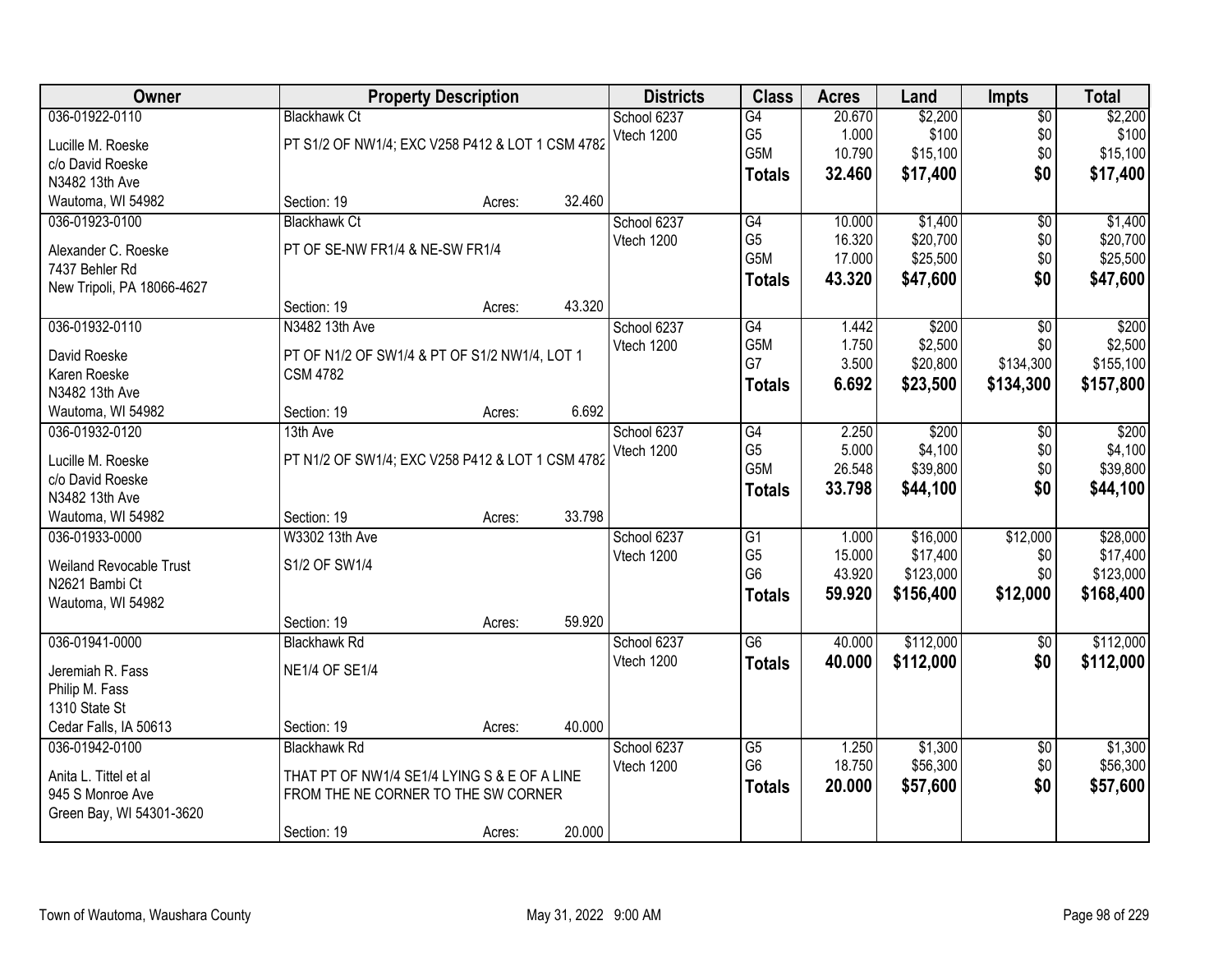| Owner                          | <b>Property Description</b>                   |        |        | <b>Districts</b> | <b>Class</b>    | <b>Acres</b> | Land      | <b>Impts</b>    | <b>Total</b> |
|--------------------------------|-----------------------------------------------|--------|--------|------------------|-----------------|--------------|-----------|-----------------|--------------|
| 036-01943-0000                 | N3302 13th Ave                                |        |        | School 6237      | $\overline{G1}$ | 1.000        | \$16,000  | \$303,100       | \$319,100    |
| Jasey T. Caswell               | SW1/4 OF SE1/4                                |        |        | Vtech 1200       | G <sub>5</sub>  | 8.000        | \$8,000   | \$0             | \$8,000      |
| Leanne M. Caswell              |                                               |        |        |                  | G <sub>6</sub>  | 31.000       | \$93,000  | \$0             | \$93,000     |
| N3402 Brown Deer Ave           |                                               |        |        |                  | <b>Totals</b>   | 40.000       | \$117,000 | \$303,100       | \$420,100    |
| Wautoma, WI 54982-7339         | Section: 19                                   | Acres: | 40.000 |                  |                 |              |           |                 |              |
| 036-01944-0000                 | N3402 Brown Deer Ave                          |        |        | School 6237      | $\overline{G5}$ | 17.000       | \$13,400  | \$0             | \$13,400     |
|                                |                                               |        |        | Vtech 1200       | G <sub>6</sub>  | 23.000       | \$64,400  | \$0             | \$64,400     |
| Jasey T. Caswell               | SE1/4 OF SE1/4                                |        |        |                  | <b>Totals</b>   | 40.000       | \$77,800  | \$0             | \$77,800     |
| N3402 Brown Deer Ave           |                                               |        |        |                  |                 |              |           |                 |              |
| Wautoma, WI 54982-7339         | Section: 19                                   | Acres: | 40.000 |                  |                 |              |           |                 |              |
| 036-02011-0000                 | $14th$ Ln                                     |        |        | School 6237      | G4              | 24.000       | \$2,500   | \$0             | \$2,500      |
|                                |                                               |        |        | Vtech 1200       | G <sub>5</sub>  | 9.000        | \$10,200  | \$0             | \$10,200     |
| Matthew P Brown, LLC           | <b>NE1/4 OF NE1/4</b>                         |        |        |                  | G5M             | 7.000        | \$9,800   | \$0             | \$9,800      |
| c/o Fiduciary Partners         |                                               |        |        |                  | <b>Totals</b>   | 40.000       | \$22,500  | \$0             | \$22,500     |
| 3913 W Prospect Ave Ste 201    |                                               |        |        |                  |                 |              |           |                 |              |
| Appleton, WI 54914             | Section: 20                                   | Acres: | 40.000 |                  |                 |              |           |                 |              |
| 036-02012-0000                 | $14th$ Ln                                     |        |        | School 6237      | G5              | 13.000       | \$12,100  | $\sqrt[6]{3}$   | \$12,100     |
| Matthew P Brown, LLC           | <b>NW1/4 OF NE1/4</b>                         |        |        | Vtech 1200       | G <sub>6</sub>  | 27.000       | \$75,600  | \$0             | \$75,600     |
| c/o Fiduciary Partners         |                                               |        |        |                  | <b>Totals</b>   | 40.000       | \$87,700  | \$0             | \$87,700     |
| 3913 W Prospect Ave Ste 201    |                                               |        |        |                  |                 |              |           |                 |              |
| Appleton, WI 54914             | Section: 20                                   | Acres: | 40.000 |                  |                 |              |           |                 |              |
| 036-02013-0100                 | 14th Ln                                       |        |        | School 6237      | $\overline{G4}$ | 11.000       | \$1,300   | $\overline{50}$ | \$1,300      |
|                                |                                               |        |        | Vtech 1200       | G <sub>5</sub>  | 6.000        | \$4,200   | \$0             | \$4,200      |
| Daniel P. Bednarek             | E1/2 OF SW1/4 OF NE1/4                        |        |        |                  | G5M             | 3.000        | \$4,200   | \$0             | \$4,200      |
| 91 Mission<br>Irvine, CA 92620 |                                               |        |        |                  | <b>Totals</b>   | 20.000       | \$9,700   | \$0             | \$9,700      |
|                                | Section: 20                                   | Acres: | 20.000 |                  |                 |              |           |                 |              |
| 036-02013-0200                 | 14th Ln                                       |        |        | School 6237      | G4              | 9.750        | \$1,100   | $\sqrt{6}$      | \$1,100      |
|                                |                                               |        |        | Vtech 1200       | G <sub>5</sub>  | 7.250        | \$5,700   | \$0             | \$5,700      |
| Barbara J. Bednarek            | W1/2 OF SW1/4 OF NE1/4                        |        |        |                  | G5M             | 3.000        | \$4,200   | \$0             | \$4,200      |
| N3395 Blackhawk Rd             |                                               |        |        |                  | <b>Totals</b>   | 20.000       | \$11,000  | \$0             | \$11,000     |
| Wautoma, WI 54982              |                                               |        |        |                  |                 |              |           |                 |              |
|                                | Section: 20                                   | Acres: | 20.000 |                  |                 |              |           |                 |              |
| 036-02014-0110                 | $14th$ Ln                                     |        |        | School 6237      | G4              | 17.500       | \$1,900   | $\overline{60}$ | \$1,900      |
| Matthew P Brown, LLC           | SE1/4 OF NE1/4 & W 5A SW1/4 NW1/4 SEC 21 LESS |        |        | Vtech 1200       | G <sub>5</sub>  | 17.500       | \$20,400  | \$0             | \$20,400     |
| c/o Fiduciary Partners         | <b>CSM 6062</b>                               |        |        |                  | <b>Totals</b>   | 35.000       | \$22,300  | \$0             | \$22,300     |
| 3913 W Prospect Ave Ste 201    |                                               |        |        |                  |                 |              |           |                 |              |
| Appleton, WI 54914             | Section: 20                                   | Acres: | 35.000 |                  |                 |              |           |                 |              |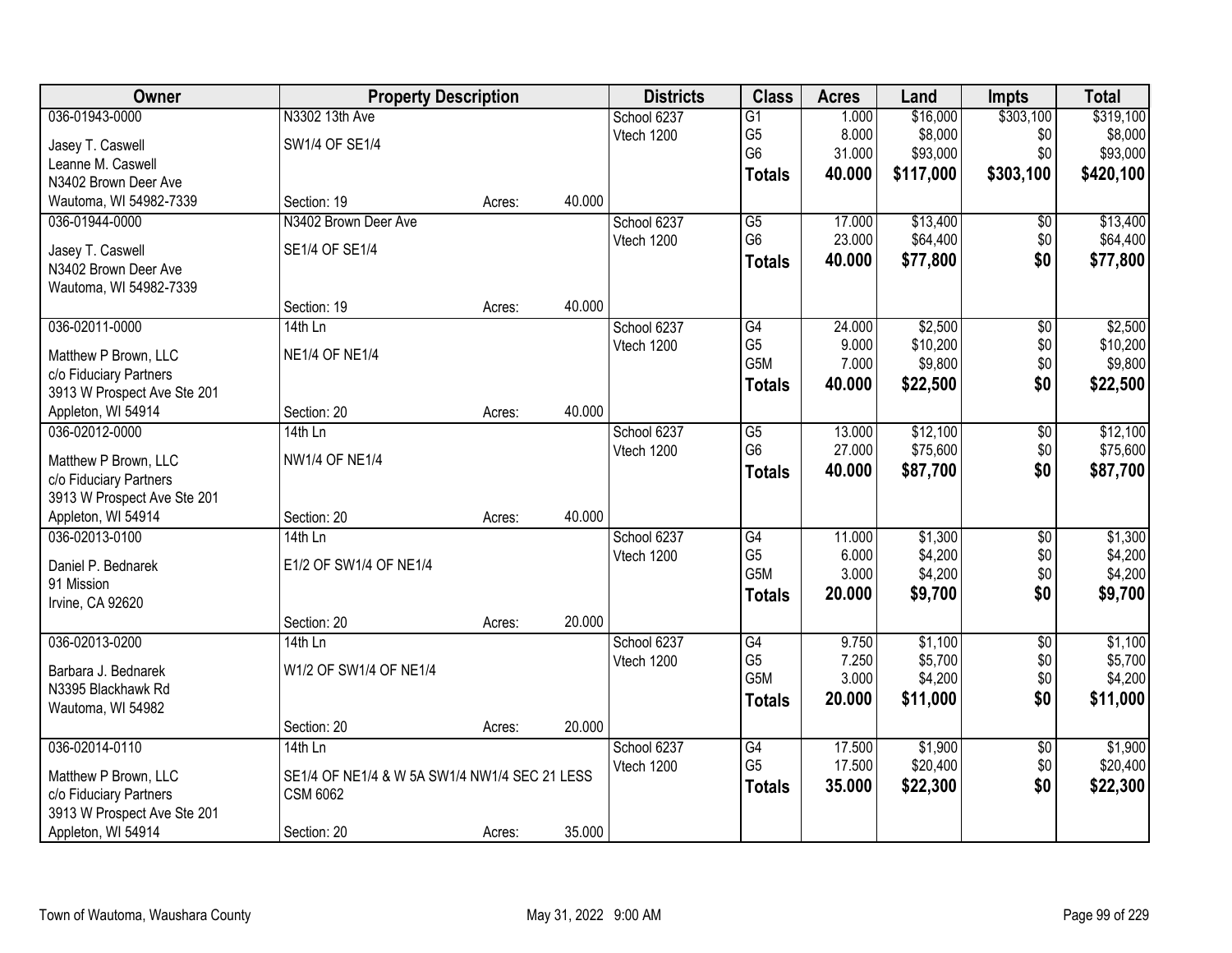| Owner                  |                                        | <b>Property Description</b> |        | <b>Districts</b> | <b>Class</b>     | <b>Acres</b> | Land        | <b>Impts</b>    | <b>Total</b> |
|------------------------|----------------------------------------|-----------------------------|--------|------------------|------------------|--------------|-------------|-----------------|--------------|
| 036-02014-0120         | N3504 14th Ln                          |                             |        | School 6237      | G1               | 2.000        | \$16,000    | \$89,000        | \$105,000    |
| Gregory S. Jasinski    | LOT 1 CSM 6062                         |                             |        | Vtech 1200       | G4               | 7.000        | \$700       | \$0             | \$700        |
| N3504 14th Ln          |                                        |                             |        |                  | G5M              | 1.000        | \$1,400     | \$0             | \$1,400      |
| Wautoma, WI 54982      |                                        |                             |        |                  | <b>Totals</b>    | 10.000       | \$18,100    | \$89,000        | \$107,100    |
|                        | Section: 20                            | Acres:                      | 10.000 |                  |                  |              |             |                 |              |
| 036-02021-0100         | N3602 13th Ln                          |                             |        | School 6237      | $\overline{G1}$  | 5.000        | \$13,400    | \$18,000        | \$31,400     |
| <b>Todd Manthey</b>    | PT OF NW1/4 & EASEMENT                 |                             |        | Vtech 1200       | <b>Totals</b>    | 5.000        | \$13,400    | \$18,000        | \$31,400     |
| Michelle Manthey       |                                        |                             |        |                  |                  |              |             |                 |              |
| N3403 Tipperary Rd     |                                        |                             |        |                  |                  |              |             |                 |              |
| Cascade, WI 53011      | Section: 20                            | Acres:                      | 5.000  |                  |                  |              |             |                 |              |
| 036-02021-0200         | 13th Ln                                |                             |        | School 6237      | G4               | 5.000        | \$500       | \$0             | \$500        |
| John A. Wenzel         | PT OF NE1/4 OF NW1/4                   |                             |        | Vtech 1200       | G5M              | 25.000       | \$35,000    | \$0             | \$35,000     |
| Regina F. Wenzel       |                                        |                             |        |                  | <b>Totals</b>    | 30.000       | \$35,500    | \$0             | \$35,500     |
| N2583 Coach Lite Ct    |                                        |                             |        |                  |                  |              |             |                 |              |
| Wautoma, WI 54982      | Section: 20                            | Acres:                      | 30.000 |                  |                  |              |             |                 |              |
| 036-02021-0300         | 13th Ln                                |                             |        | School 6237      | G <sub>5</sub> M | 5.000        | \$7,000     | \$0             | \$7,000      |
|                        |                                        |                             |        | Vtech 1200       | <b>Totals</b>    | 5.000        | \$7,000     | \$0             | \$7,000      |
| John A. Wenzel         | PT OF NE-NW W/ROW LESS 248-112         |                             |        |                  |                  |              |             |                 |              |
| Regina F. Wenzel       |                                        |                             |        |                  |                  |              |             |                 |              |
| N2583 Coach Lite Ct    |                                        |                             |        |                  |                  |              |             |                 |              |
| Wautoma, WI 54982      | Section: 20                            | Acres:                      | 5.000  |                  |                  |              |             |                 |              |
| 036-02022-0100         | 13th Ln                                |                             |        | School 6237      | G4               | 25.000       | \$2,600     | $\overline{50}$ | \$2,600      |
| John A. Wenzel         | N1/2 NW1/4 NW1/4 & SW1/4 NW 1/4 NW1/4  |                             |        | Vtech 1200       | G <sub>5</sub>   | 5.000        | \$5,000     | \$0             | \$5,000      |
| Regina F. Wenzel       |                                        |                             |        |                  | <b>Totals</b>    | 30.000       | \$7,600     | \$0             | \$7,600      |
| N2583 Coach Lite Ct    |                                        |                             |        |                  |                  |              |             |                 |              |
| Wautoma, WI 54982      | Section: 20                            | Acres:                      | 30.000 |                  |                  |              |             |                 |              |
| 036-02022-0200         | $13th$ Ln                              |                             |        | School 6237      | G6               | 10.000       | \$28,000    | $\overline{50}$ | \$28,000     |
| <b>Rick Raatz</b>      | SE1/4 OF NW1/4 OF NW1/4; INC 2 ROD ROW |                             |        | Vtech 1200       | <b>Totals</b>    | 10.000       | \$28,000    | \$0             | \$28,000     |
| 232 S Birdsey St       |                                        |                             |        |                  |                  |              |             |                 |              |
| Columbus, WI 53925     |                                        |                             |        |                  |                  |              |             |                 |              |
|                        | Section: 20                            | Acres:                      | 10.000 |                  |                  |              |             |                 |              |
| 036-02023-0000         | <b>Blackhawk Rd</b>                    |                             |        | School 6237      | G5               | 1.000        | \$700       | $\overline{50}$ | \$700        |
| Julie Schauer et al    | SW1/4 OF NW1/4                         |                             |        | Vtech 1200       | W <sub>8</sub>   | 39.000       | (\$109,200) | \$0             | \$0          |
| PO Box 93              |                                        |                             |        |                  | <b>Totals</b>    | 40.000       | \$700       | \$0             | \$700        |
| Wautoma, WI 54982-0093 |                                        |                             |        |                  |                  |              |             |                 |              |
|                        | Section: 20                            | Acres:                      | 40.000 |                  |                  |              |             |                 |              |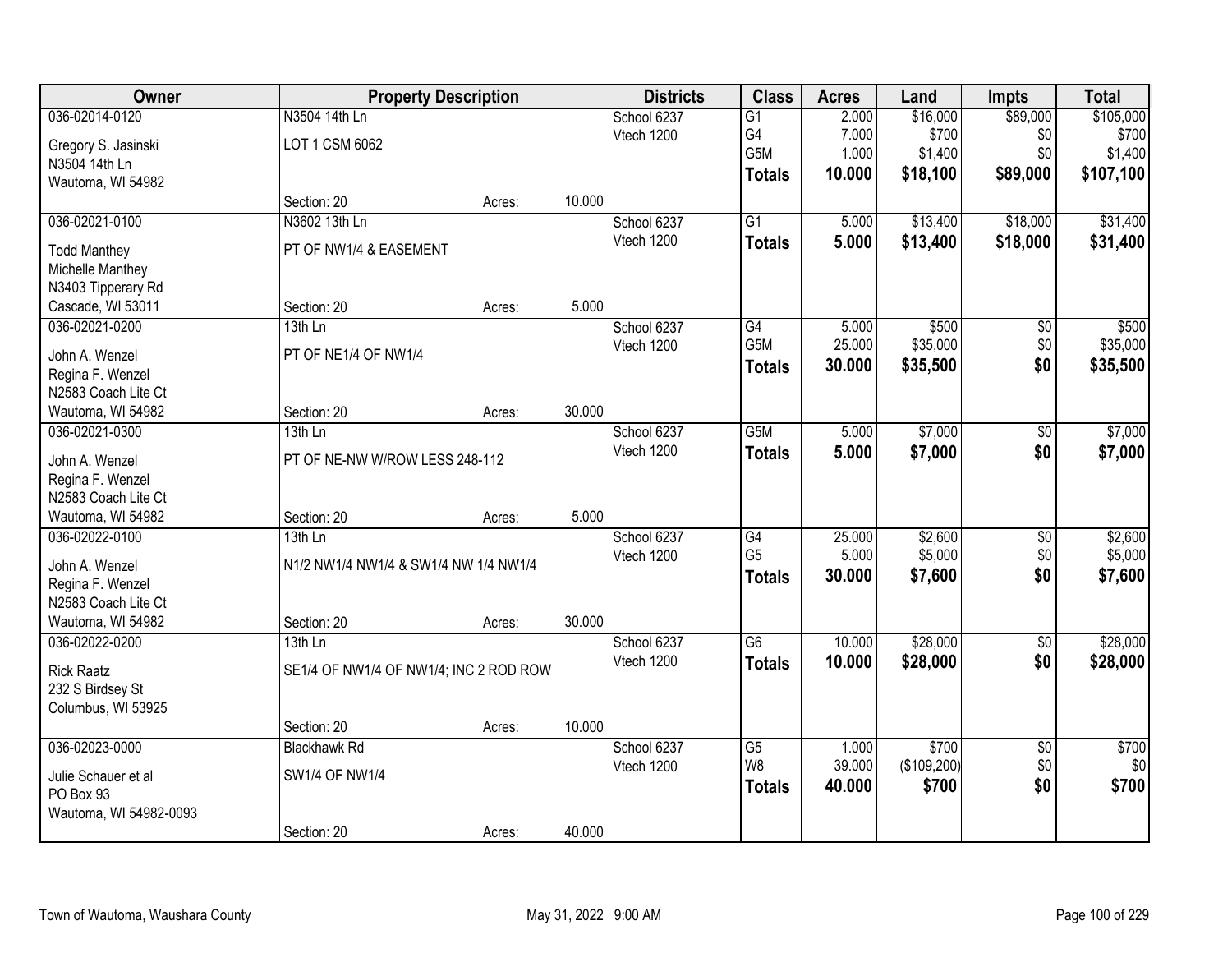| Owner                  |                                             | <b>Property Description</b> |        | <b>Districts</b> | <b>Class</b>    | <b>Acres</b> | Land       | <b>Impts</b>    | <b>Total</b> |
|------------------------|---------------------------------------------|-----------------------------|--------|------------------|-----------------|--------------|------------|-----------------|--------------|
| 036-02024-0100         | <b>Blackhawk Rd</b>                         |                             |        | School 6237      | G4              | 11.000       | \$1,300    | $\overline{50}$ | \$1,300      |
| Philip A. Bednarek     | E1/2 OF SE1/4 OF NW1/4 SUBJ TO ROW V71 P456 |                             |        | Vtech 1200       | G <sub>5</sub>  | 8.000        | \$8,000    | \$0             | \$8,000      |
| 11137 N Church St      |                                             |                             |        |                  | G5M             | 1.000        | \$1,400    | \$0             | \$1,400      |
| Evansville, WI 53536   |                                             |                             |        |                  | <b>Totals</b>   | 20.000       | \$10,700   | \$0             | \$10,700     |
|                        | Section: 20                                 | Acres:                      | 20.000 |                  |                 |              |            |                 |              |
| 036-02024-0200         | <b>Blackhawk Rd</b>                         |                             |        | School 6237      | G4              | 8.000        | \$1,100    | $\overline{50}$ | \$1,100      |
| Barbara J. Bednarek    | W1/2 OF SE1/4 OF NW1/4 & ROW V65 P298       |                             |        | Vtech 1200       | G <sub>5</sub>  | 3.000        | \$3,000    | \$0             | \$3,000      |
| N3395 Blackhawk Rd     |                                             |                             |        |                  | G5M             | 9.000        | \$12,600   | \$0             | \$12,600     |
| Wautoma, WI 54982      |                                             |                             |        |                  | <b>Totals</b>   | 20.000       | \$16,700   | \$0             | \$16,700     |
|                        | Section: 20                                 | Acres:                      | 20.000 |                  |                 |              |            |                 |              |
| 036-02031-0100         | <b>Blackhawk Rd</b>                         |                             |        | School 6237      | G4              | 5.000        | \$900      | \$0             | \$900        |
| Philip A. Bednarek     | PT OF N1/2 NE-SW & ROW                      |                             |        | Vtech 1200       | G5M             | 4.000        | \$5,600    | \$0             | \$5,600      |
| 11137 N Church St      |                                             |                             |        |                  | <b>Totals</b>   | 9.000        | \$6,500    | \$0             | \$6,500      |
| Evansville, WI 53536   |                                             |                             |        |                  |                 |              |            |                 |              |
|                        | Section: 20                                 | Acres:                      | 9.000  |                  |                 |              |            |                 |              |
| 036-02031-0200         | <b>Blackhawk Rd</b>                         |                             |        | School 6237      | G4              | 7.300        | \$1,300    | \$0             | \$1,300      |
| Philip A. Bednarek     | PT OF N1/2 NE SW                            |                             |        | Vtech 1200       | G <sub>5</sub>  | 1.300        | \$100      | \$0             | \$100        |
| 11137 N Church St      |                                             |                             |        |                  | <b>Totals</b>   | 8.600        | \$1,400    | \$0             | \$1,400      |
| Evansville, WI 53536   |                                             |                             |        |                  |                 |              |            |                 |              |
|                        | Section: 20                                 | Acres:                      | 8.600  |                  |                 |              |            |                 |              |
| 036-02031-0300         | N3458 Blackhawk Rd                          |                             |        | School 6237      | $\overline{G1}$ | 2.400        | \$16,500   | \$29,500        | \$46,000     |
| Lori A. Mccloud et al  | PT NE1/4 OF SW1/4, W 15 RDS OF N1/2         |                             |        | Vtech 1200       | <b>Totals</b>   | 2.400        | \$16,500   | \$29,500        | \$46,000     |
| N3458 Blackhawk Rd     |                                             |                             |        |                  |                 |              |            |                 |              |
| Wautoma, WI 54982      |                                             |                             |        |                  |                 |              |            |                 |              |
|                        | Section: 20                                 | Acres:                      | 2.400  |                  |                 |              |            |                 |              |
| 036-02031-0600         | <b>Blackhawk Rd</b>                         |                             |        | School 6237      | G5M             | 4.200        | \$5,900    | $\sqrt{6}$      | \$5,900      |
| Philip A. Bednarek     | PT OF S1/2 NE1/4 SW1/4 LYING NORTH OF       |                             |        | Vtech 1200       | <b>Totals</b>   | 4.200        | \$5,900    | \$0             | \$5,900      |
| Lynn S. Bednarek       | <b>BLACKHAWK RD</b>                         |                             |        |                  |                 |              |            |                 |              |
| 11137 N Church St      |                                             |                             |        |                  |                 |              |            |                 |              |
| Evansville, WI 53536   | Section: 20                                 | Acres:                      | 4.200  |                  |                 |              |            |                 |              |
| 036-02032-0100         | <b>Blackhawk Rd</b>                         |                             |        | School 6237      | $\overline{G5}$ | 1.000        | \$1,000    | $\overline{50}$ | \$1,000      |
| Julie Schauer et al    | N 12A OF NW1/4 OF SW1/4                     |                             |        | Vtech 1200       | W8              | 11.000       | (\$30,800) | \$0             | \$0          |
| PO Box 93              |                                             |                             |        |                  | <b>Totals</b>   | 12.000       | \$1,000    | \$0             | \$1,000      |
| Wautoma, WI 54982-0093 |                                             |                             |        |                  |                 |              |            |                 |              |
|                        | Section: 20                                 | Acres:                      | 12.000 |                  |                 |              |            |                 |              |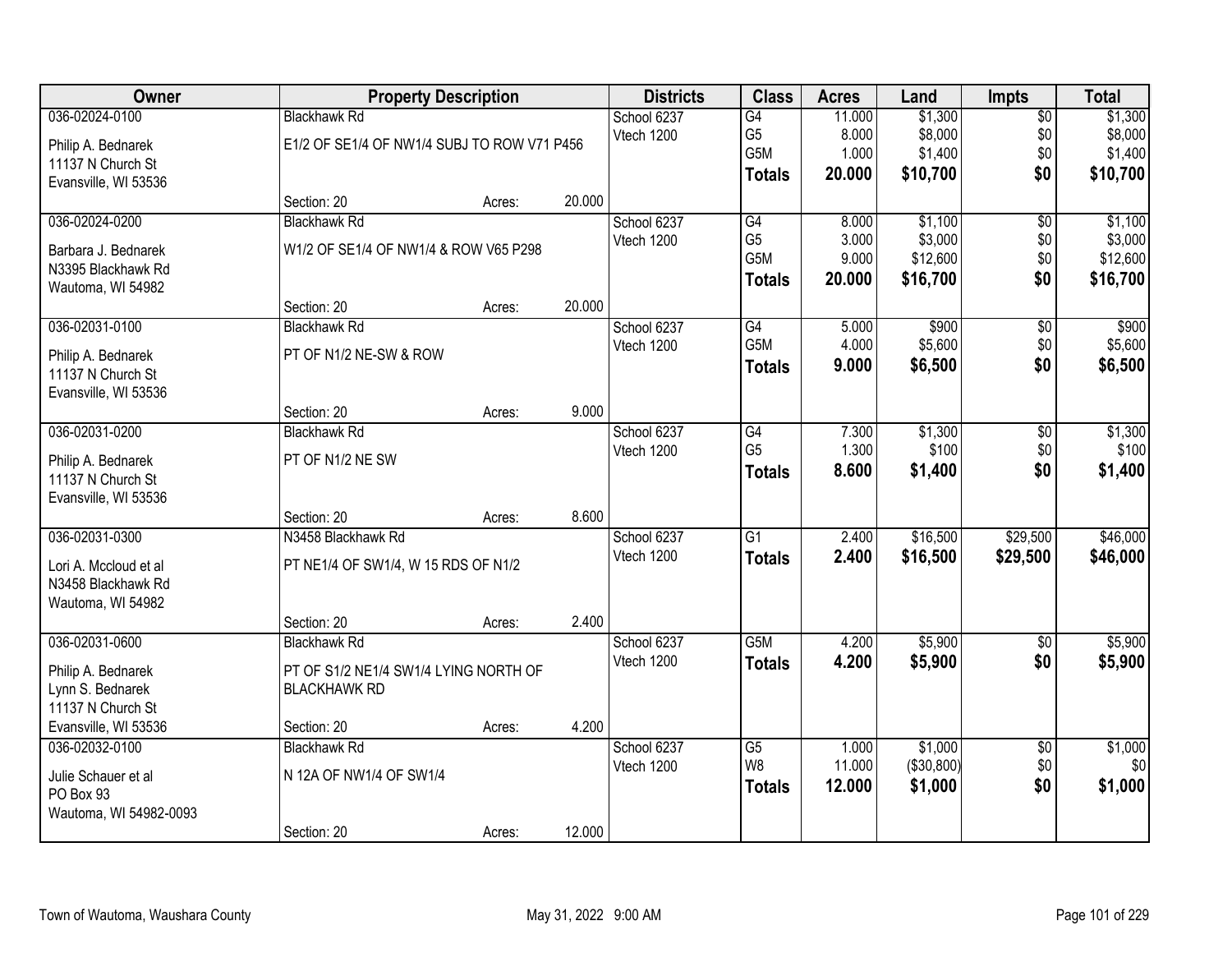| <b>Owner</b>               | <b>Property Description</b>                    |        |        | <b>Districts</b> | <b>Class</b>    | <b>Acres</b> | Land      | <b>Impts</b>    | <b>Total</b> |
|----------------------------|------------------------------------------------|--------|--------|------------------|-----------------|--------------|-----------|-----------------|--------------|
| 036-02032-0200             | N3415 Brown Deer Ave                           |        |        | School 6237      | G4              | 10.000       | \$1,100   | $\overline{50}$ | \$1,100      |
| Jeremiah R. Fass           | S 28A OF NW1/4 OF SW1/4                        |        |        | Vtech 1200       | G <sub>5</sub>  | 5.000        | \$3,500   | \$0             | \$3,500      |
| Philip M. Fass             |                                                |        |        |                  | G5M             | 11.000       | \$15,400  | \$0             | \$15,400     |
| 1310 State St              |                                                |        |        |                  | G7              | 2.000        | \$14,000  | \$19,800        | \$33,800     |
| Cedar Falls, IA 50613      | Section: 20                                    | Acres: | 28.000 |                  | <b>Totals</b>   | 28.000       | \$34,000  | \$19,800        | \$53,800     |
| 036-02033-0100             | <b>Blackhawk Rd</b>                            |        |        | School 6237      | G4              | 8.000        | \$800     | $\overline{50}$ | \$800        |
|                            |                                                |        |        | Vtech 1200       | G <sub>5</sub>  | 11.250       | \$13,300  | \$0             | \$13,300     |
| Jeremiah R. Fass           | SW1/4 OF SW1/4 EXC PARCEL TO BOY SCOUTS        |        |        |                  | G5M             | 20.250       | \$28,400  | \$0             | \$28,400     |
| Philip M. Fass             |                                                |        |        |                  | <b>Totals</b>   | 39.500       | \$42,500  | \$0             | \$42,500     |
| 1310 State St              |                                                |        |        |                  |                 |              |           |                 |              |
| Cedar Falls, IA 50613      | Section: 20                                    | Acres: | 39.500 |                  |                 |              |           |                 |              |
| 036-02033-0200             | <b>Blackhawk Rd</b>                            |        |        | School 6237      | $\overline{G6}$ | 0.500        | \$1,400   | $\overline{50}$ | \$1,400      |
| James F. Yockey            | PAR IN SW1/4 OF SW1/4 MULT CORRESPONDENCE      |        |        | Vtech 1200       | <b>Totals</b>   | 0.500        | \$1,400   | \$0             | \$1,400      |
| Donald Toney               | W PREPARER OF DOC 507327 BY AJ. LAST 1/31/2019 |        |        |                  |                 |              |           |                 |              |
| 1602 Summit Ave            | NO ADDN'L DOCS RECORDED. TRX COMPLETED         |        |        |                  |                 |              |           |                 |              |
| Madison, WI 53726          | Section: 20                                    | Acres: | 0.500  |                  |                 |              |           |                 |              |
| 036-02034-0100             | N3435 Blackhawk Rd                             |        |        | School 6237      | G1              | 2.000        | \$21,000  | \$242,200       | \$263,200    |
|                            |                                                |        |        | Vtech 1200       | G <sub>5</sub>  | 8.250        | \$9,700   | \$0             | \$9,700      |
| Mehdi Mohammadian          | PART OF SE1/4 & PART OF SW1/4, LOT 1 CSM #2898 |        |        |                  | G <sub>6</sub>  | 33.250       | \$97,300  | \$0             | \$97,300     |
| Diane L. Mohammadian       |                                                |        |        |                  | <b>Totals</b>   | 43.500       | \$128,000 | \$242,200       | \$370,200    |
| 1143 Cherry St             |                                                |        |        |                  |                 |              |           |                 |              |
| Oshkosh, WI 54901          | Section: 20                                    | Acres: | 43.500 |                  |                 |              |           |                 |              |
| 036-02034-0210             | N3421 Blackhawk Rd                             |        |        | School 6237      | $\overline{G1}$ | 1.100        | \$10,600  | \$0             | \$10,600     |
| Mark T. Cayce              | PART OF SE1/4 & PART OF SW1/4 & PART OF LOT 2  |        |        | Vtech 1200       | <b>Totals</b>   | 1.100        | \$10,600  | \$0             | \$10,600     |
| Heide L. Holling           | CSM #2898, NOW LOT 1 CSM 3150                  |        |        |                  |                 |              |           |                 |              |
| N3421 Blackhawk Rd         |                                                |        |        |                  |                 |              |           |                 |              |
| Wautoma, WI 54982          | Section: 20                                    | Acres: | 1.100  |                  |                 |              |           |                 |              |
| 036-02034-0220             | N3421 Blackhawk Rd                             |        |        | School 6237      | $\overline{G1}$ | 3.690        | \$18,200  | \$178,700       | \$196,900    |
|                            |                                                |        |        | Vtech 1200       | <b>Totals</b>   | 3.690        | \$18,200  | \$178,700       | \$196,900    |
| Mark T. Cayce              | PART OF SE1/4 & PART OF SW1/4 & PART OF LOT 2  |        |        |                  |                 |              |           |                 |              |
| Heide L. Holling           | CSM #2898, NOW LOT 2 CSM 3150                  |        |        |                  |                 |              |           |                 |              |
| N3421 Blackhawk Rd         |                                                |        |        |                  |                 |              |           |                 |              |
| Wautoma, WI 54982          | Section: 20                                    | Acres: | 3.690  |                  |                 |              |           |                 |              |
| 036-02034-0310             | N3411 Blackhawk Rd                             |        |        | School 6237      | G1              | 1.480        | \$17,900  | \$171,700       | \$189,600    |
| Victor F. Moyer            | PART OF SE1/4 & PART OF SW1/4, LOT 3 CSM #2898 |        |        | Vtech 1200       | G <sub>5</sub>  | 2.750        | \$2,800   | \$0             | \$2,800      |
| Julie A. Moyer             | LESS CSM 4862                                  |        |        |                  | G <sub>6</sub>  | 33.110       | \$88,900  | \$0             | \$88,900     |
| N7646 County Rd Uu         |                                                |        |        |                  | <b>Totals</b>   | 37.340       | \$109,600 | \$171,700       | \$281,300    |
| Fond Du Lac, WI 54937-6528 | Section: 20                                    | Acres: | 37.340 |                  |                 |              |           |                 |              |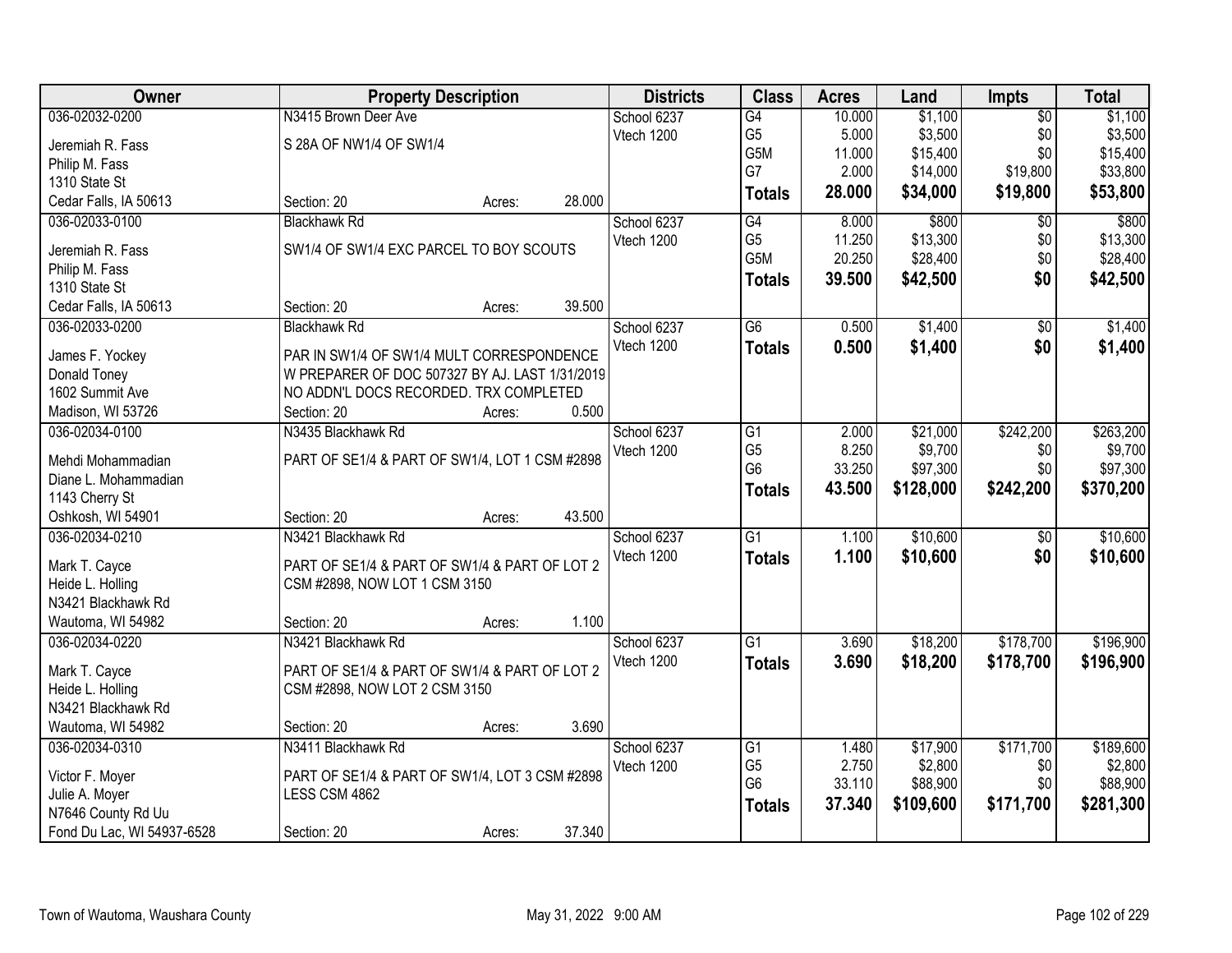| Owner                                |                                             | <b>Property Description</b> |        | <b>Districts</b>          | <b>Class</b>          | <b>Acres</b>    | Land                 | <b>Impts</b>         | <b>Total</b>         |
|--------------------------------------|---------------------------------------------|-----------------------------|--------|---------------------------|-----------------------|-----------------|----------------------|----------------------|----------------------|
| 036-02041-0100                       | $14th$ Ln                                   |                             |        | School 6237               | $\overline{G4}$       | 19.000          | \$2,700              | $\sqrt{$0}$          | \$2,700              |
| Wanda L. Mcdade                      | N1/2 OF NE1/4 OF SE1/4                      |                             |        | Vtech 1200                | G <sub>5</sub>        | 1.000           | \$100                | \$0                  | \$100                |
| 1415 N Camino Seco                   |                                             |                             |        |                           | <b>Totals</b>         | 20.000          | \$2,800              | \$0                  | \$2,800              |
| Tucson, AZ 85715                     |                                             |                             |        |                           |                       |                 |                      |                      |                      |
|                                      | Section: 20                                 | Acres:                      | 20.000 |                           |                       |                 |                      |                      |                      |
| 036-02041-0200                       | $14th$ Ln                                   |                             |        | School 6237               | G4                    | 18.000          | \$2,500              | \$0                  | \$2,500              |
| Christina A. Tolaney                 | S1/2 OF NE1/4 OF SE1/4 SUBJ TO EAS S 16'    |                             |        | Vtech 1200                | G <sub>5</sub>        | 2.000           | \$800                | \$0                  | \$800                |
| W167 N10921 Carringto                |                                             |                             |        |                           | <b>Totals</b>         | 20.000          | \$3,300              | \$0                  | \$3,300              |
| Germantown, WI 53022                 |                                             |                             |        |                           |                       |                 |                      |                      |                      |
|                                      | Section: 20                                 | Acres:                      | 20.000 |                           |                       |                 |                      |                      |                      |
| 036-02042-0110                       | N3449 14th Ln                               |                             |        | School 6237               | $\overline{G4}$       | 11.000          | \$1,300              | \$0                  | \$1,300              |
| Paul J. Bednarek                     | E1/2 OF NW1/4 SE1/4 LYING N OF BLACKHAWK RD |                             |        | Vtech 1200                | G <sub>5</sub><br>G5M | 1.000<br>6.000  | \$100<br>\$8,400     | \$0<br>\$0           | \$100<br>\$8,400     |
| N3449 14th Ln                        |                                             |                             |        |                           | G7                    | 2.000           | \$14,000             | \$45,800             | \$59,800             |
| Wautoma, WI 54982                    |                                             |                             |        |                           | <b>Totals</b>         | 20.000          | \$23,800             | \$45,800             | \$69,600             |
|                                      | Section: 20                                 | Acres:                      | 20.000 |                           |                       |                 |                      |                      |                      |
| 036-02042-0120                       | <b>Blackhawk Rd</b>                         |                             |        | School 6237<br>Vtech 1200 | G4<br>G5M             | 10.750<br>8.250 | \$1,400<br>\$11,600  | $\sqrt[6]{3}$<br>\$0 | \$1,400<br>\$11,600  |
| Barbara J. Bednarek                  | W1/2 OF NW1/4 SE1/4 LYING N OF BLACKHAWK RD |                             |        |                           |                       | 19.000          | \$13,000             | \$0                  | \$13,000             |
| N3395 Blackhawk Rd                   |                                             |                             |        |                           | <b>Totals</b>         |                 |                      |                      |                      |
| Wautoma, WI 54982                    |                                             |                             |        |                           |                       |                 |                      |                      |                      |
|                                      | Section: 20                                 | Acres:                      | 19.000 |                           |                       |                 |                      |                      |                      |
| 036-02043-0100                       | N3395 Blackhawk Rd                          |                             |        | School 6237<br>Vtech 1200 | $\overline{G1}$       | 3.500           | \$18,000             | \$50,200             | \$68,200             |
| Barbara J. Bednarek                  | PT OF SW1/4 OF SE1/4 436' X 350'            |                             |        |                           | <b>Totals</b>         | 3.500           | \$18,000             | \$50,200             | \$68,200             |
| N3395 Blackhawk Rd                   |                                             |                             |        |                           |                       |                 |                      |                      |                      |
| Wautoma, WI 54982                    |                                             |                             |        |                           |                       |                 |                      |                      |                      |
| 036-02044-0100                       | Section: 20                                 | Acres:                      | 3.500  |                           |                       |                 |                      |                      |                      |
|                                      | <b>Blackhawk Rd</b>                         |                             |        | School 6237<br>Vtech 1200 | G1<br>G <sub>5</sub>  | 1.000<br>11.000 | \$10,000<br>\$15,400 | \$22,800<br>\$0      | \$32,800<br>\$15,400 |
| Matthew P Brown No 2, LLC            | PT SE1/4 OF SE1/4; N 24 RODS                |                             |        |                           | <b>Totals</b>         | 12.000          | \$25,400             | \$22,800             | \$48,200             |
| c/o Fiduciary Partners               |                                             |                             |        |                           |                       |                 |                      |                      |                      |
| 3913 W Prospect Ave Ste 201          |                                             |                             |        |                           |                       |                 |                      |                      |                      |
| Appleton, WI 54914<br>036-02044-0200 | Section: 20<br>N3370 Blackhawk Rd           | Acres:                      | 12.000 | School 6237               | G1                    | 2.000           | \$16,000             | \$43,500             | \$59,500             |
|                                      |                                             |                             |        | Vtech 1200                | G4                    | 8.500           | \$1,200              | \$0                  | \$1,200              |
| William P. Kelly IV                  | PT OF SE1/4 OF SE1/4 (S OF N 24 RODS & N OF |                             |        |                           | G <sub>5</sub>        | 1.125           | \$100                | \$0                  | \$100                |
| N3370 Blackhawk Rd                   | <b>BLACKHAWK RD)</b>                        |                             |        |                           | <b>Totals</b>         | 11.625          | \$17,300             | \$43,500             | \$60,800             |
| Wautoma, WI 54982                    |                                             |                             | 11.625 |                           |                       |                 |                      |                      |                      |
|                                      | Section: 20                                 | Acres:                      |        |                           |                       |                 |                      |                      |                      |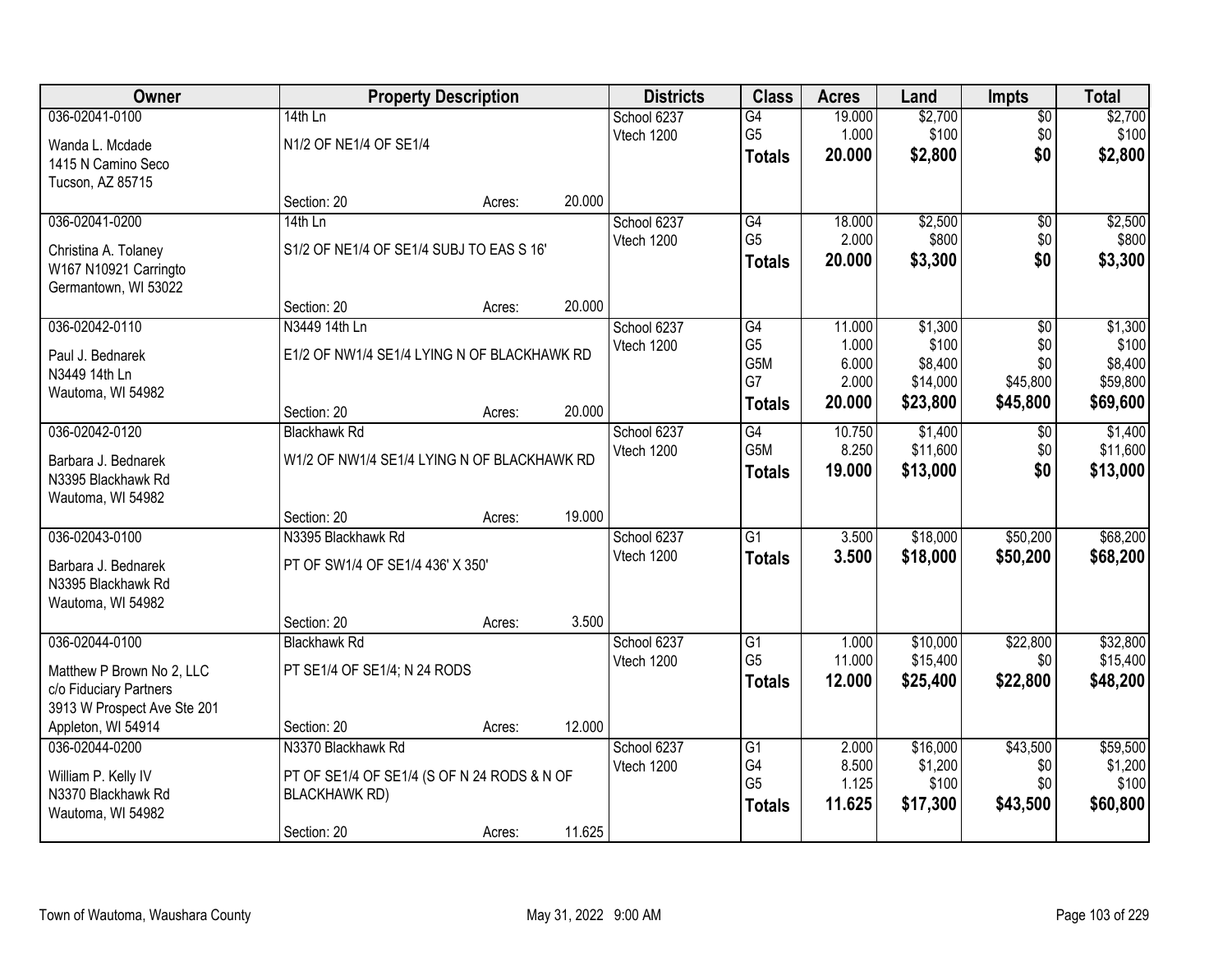| Owner                                                                                                  |                                                                                                          | <b>Property Description</b> |        | <b>Districts</b>          | <b>Class</b>                           | <b>Acres</b>              | Land                             | Impts                         | <b>Total</b>                     |
|--------------------------------------------------------------------------------------------------------|----------------------------------------------------------------------------------------------------------|-----------------------------|--------|---------------------------|----------------------------------------|---------------------------|----------------------------------|-------------------------------|----------------------------------|
| 036-02044-0300<br>David G. Grenier<br>Linda A. Grenier                                                 | <b>Blackhawk Rd</b><br>SE1/4 OF SE1/4 LYING SOUTH OF BLACKHAWK RD                                        |                             |        | School 6237<br>Vtech 1200 | $\overline{G5}$<br>G6<br><b>Totals</b> | 10.100<br>6.000<br>16.100 | \$14,200<br>\$16,000<br>\$30,200 | $\overline{50}$<br>\$0<br>\$0 | \$14,200<br>\$16,000<br>\$30,200 |
| N588 State Rd 49                                                                                       |                                                                                                          |                             |        |                           |                                        |                           |                                  |                               |                                  |
| Berlin, WI 54923<br>036-02111-0110                                                                     | Section: 20<br><b>Blackhawk Ct</b>                                                                       | Acres:                      | 16.100 | School 6237               | $\overline{G6}$                        | 20.000                    | \$56,000                         | $\overline{50}$               | \$56,000                         |
| Dean Gunderson<br>Sandra Gunderson<br>W218 N14315 Hilltop Ct                                           | PT OF NE1/4 OF NE1/4, LOT 1 CSM 5774                                                                     |                             |        | Vtech 1200                | <b>Totals</b>                          | 20.000                    | \$56,000                         | \$0                           | \$56,000                         |
| Richfield, WI 53076-9739                                                                               | Section: 21                                                                                              | Acres:                      | 20.000 |                           |                                        |                           |                                  |                               |                                  |
| 036-02111-0120<br>Dean Gunderson<br>W218 N14315 Hilltop Ct<br>Richfield, WI 53076-9739                 | <b>Blackhawk Ct</b><br>PT OF NE1/4 OF NE1/4, LOT 2 CSM 5774                                              |                             |        | School 6237<br>Vtech 1200 | G6<br><b>Totals</b>                    | 18.360<br>18.360          | \$51,400<br>\$51,400             | \$0<br>\$0                    | \$51,400<br>\$51,400             |
|                                                                                                        | Section: 21                                                                                              | Acres:                      | 18.360 |                           |                                        |                           |                                  |                               |                                  |
| 036-02111-0200<br>Jill Polar<br>W8572 Blackhawk Ct<br>Wautoma, WI 54982                                | W8572 Blackhawk Ct<br>PT OF NE1/4 OF NE1/4, LOT 1 CSM 5521                                               |                             |        | School 6237<br>Vtech 1200 | G1<br><b>Totals</b>                    | 2.000<br>2.000            | \$16,000<br>\$16,000             | \$74,200<br>\$74,200          | \$90,200<br>\$90,200             |
|                                                                                                        | Section: 21                                                                                              | Acres:                      | 2.000  |                           |                                        |                           |                                  |                               |                                  |
| 036-02112-0210<br>Daniel E. Struzynski<br>Jodi L. Struzynski<br>N3683 State Rd 73<br>Wautoma, WI 54982 | N3683 State Highway 73<br>PT OF NW1/4 NE1/4 SLY & WLY OF HWY 73, LOT 1<br><b>CSM 3938</b><br>Section: 21 | Acres:                      | 5.160  | School 6237<br>Vtech 1200 | $\overline{G1}$<br><b>Totals</b>       | 5.160<br>5.160            | \$20,400<br>\$20,400             | \$169,100<br>\$169,100        | \$189,500<br>\$189,500           |
| 036-02112-0220                                                                                         | N3625 State Highway 73                                                                                   |                             |        | School 6237               | $\overline{G1}$                        | 7.160                     | \$26,200                         | \$50,100                      | \$76,300                         |
| Ronald Vallery Jr<br>Amanda S. Rodello<br>N3625 State Rd 73<br>Wautoma, WI 54982                       | PT OF NW1/4 NE1/4 SLY & WLY OF HWY 73 NOW LOT<br>1 CSM 4532<br>Section: 21                               | Acres:                      | 7.160  | Vtech 1200                | <b>Totals</b>                          | 7.160                     | \$26,200                         | \$50,100                      | \$76,300                         |
| 036-02112-0300                                                                                         | N3657 State Highway 73                                                                                   |                             |        | School 6237               | $\overline{G1}$                        | 8.790                     | \$31,000                         | \$73,100                      | \$104,100                        |
| John A. Harris<br>Kimberly A. Harris<br>N3657 State Rd 73<br>Wautoma, WI 54982                         | PT OF NW1/4 NE1/4 LYING S & W OF HWY 73<br>Section: 21                                                   | Acres:                      | 8.790  | Vtech 1200                | <b>Totals</b>                          | 8.790                     | \$31,000                         | \$73,100                      | \$104,100                        |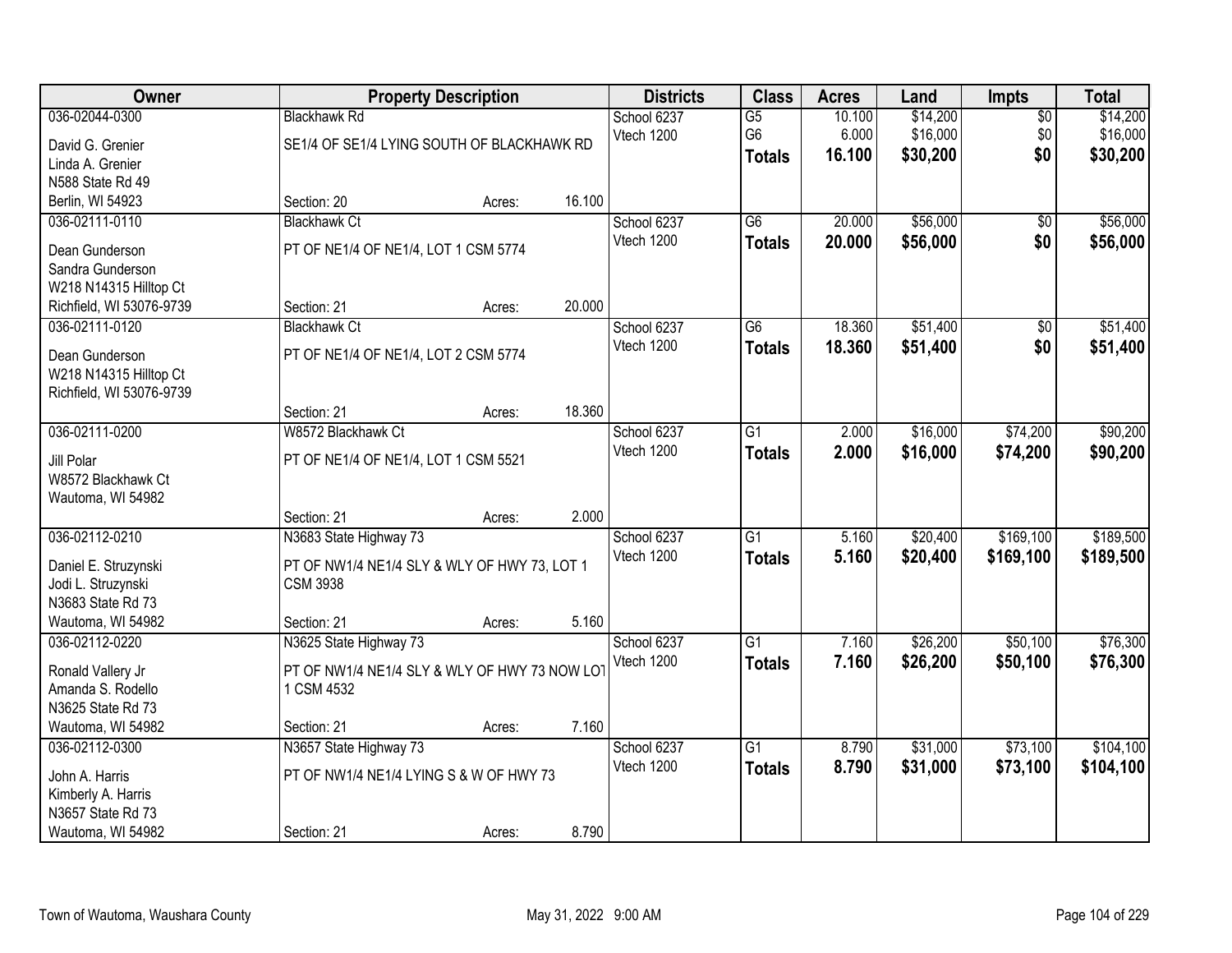| Owner                                                                                                                    | <b>Property Description</b>                                                                                  |        |        | <b>Districts</b>          | <b>Class</b>                                       | <b>Acres</b>              | Land                             | <b>Impts</b>                  | <b>Total</b>                       |
|--------------------------------------------------------------------------------------------------------------------------|--------------------------------------------------------------------------------------------------------------|--------|--------|---------------------------|----------------------------------------------------|---------------------------|----------------------------------|-------------------------------|------------------------------------|
| 036-02112-0400<br>Squirecrest, LLC<br>W318 S3597 Perkins Rd<br>Waukesha, WI 53189                                        | N3658 State Highway 73<br>THAT PART OF LOT 1 CSM 3182 IN THE NW1/4 NE1/4                                     |        |        | School 6237<br>Vtech 1200 | $\overline{G1}$<br>G6<br><b>Totals</b>             | 1.000<br>14.950<br>15.950 | \$10,000<br>\$41,900<br>\$51,900 | \$111,700<br>\$0<br>\$111,700 | \$121,700<br>\$41,900<br>\$163,600 |
|                                                                                                                          | Section: 21                                                                                                  | Acres: | 15.950 |                           |                                                    |                           |                                  |                               |                                    |
| 036-02113-0100<br><b>Brandon Miller</b><br>c/o Matthew P Brown No 2, LLC<br>N3310 Blackhawk Rd                           | N3587 State Highway 73<br>LOT 1 CSM 4531                                                                     |        |        | School 6237<br>Vtech 1200 | $\overline{G1}$<br><b>Totals</b>                   | 1.130<br>1.130            | \$10,800<br>\$10,800             | \$89,100<br>\$89,100          | \$99,900<br>\$99,900               |
| Wautoma, WI 54982-7163                                                                                                   | Section: 21                                                                                                  | Acres: | 1.130  |                           |                                                    |                           |                                  |                               |                                    |
| 036-02113-0211<br><b>Brandon Miller</b><br>c/o Matthew P Brown No 2, LLC<br>N3310 Blackhawk Rd                           | State Highway 73<br>LOT 1 CSM 6693                                                                           |        |        | School 6237<br>Vtech 1200 | $\overline{G5}$<br>G <sub>6</sub><br><b>Totals</b> | 7.180<br>16.750<br>23.930 | \$9,100<br>\$45,600<br>\$54,700  | $\overline{50}$<br>\$0<br>\$0 | \$9,100<br>\$45,600<br>\$54,700    |
| Wautoma, WI 54982-7163                                                                                                   | Section: 21                                                                                                  | Acres: | 23.930 |                           |                                                    |                           |                                  |                               |                                    |
| 036-02113-0212<br>Matthew P Brown No 2, LLC<br>N3310 Blackhawk Rd<br>Wautoma, WI 54982-7163                              | State Highway 73<br>SW1/4 OF NE1/4 LESS LOT 1 CSM 4531 LESS LOT 1<br>CSM 6637 LESS LOT 1 CSM 6693            |        |        | School 6237<br>Vtech 1200 | G5<br>G <sub>6</sub><br><b>Totals</b>              | 4.240<br>13.028<br>17.268 | \$6,300<br>\$36,500<br>\$42,800  | \$0<br>\$0<br>\$0             | \$6,300<br>\$36,500<br>\$42,800    |
|                                                                                                                          | Section: 21                                                                                                  | Acres: | 17.268 |                           |                                                    |                           |                                  |                               |                                    |
| 036-02114-0111<br><b>Brandon Miller</b><br>c/o Matthew P Brown No 2, LLC<br>N3310 Blackhawk Rd<br>Wautoma, WI 54982-7163 | State Highway 73<br>LOT 1 CSM 6637; SUBJ TO 29 FT EASE V796 P599<br>Section: 21                              | Acres: | 16.980 | School 6237<br>Vtech 1200 | $\overline{G5}$<br>G <sub>6</sub><br><b>Totals</b> | 4.900<br>12.080<br>16.980 | \$7,100<br>\$31,400<br>\$38,500  | $\overline{50}$<br>\$0<br>\$0 | \$7,100<br>\$31,400<br>\$38,500    |
| 036-02114-0120<br><b>Brandon Miller</b><br>c/o Matthew P Brown No 2, LLC<br>N3310 Blackhawk Rd                           | State Highway 73<br>LOT 2 CSM 4211                                                                           |        |        | School 6237<br>Vtech 1200 | $\overline{G6}$<br><b>Totals</b>                   | 9.620<br>9.620            | \$25,000<br>\$25,000             | $\sqrt{6}$<br>\$0             | \$25,000<br>\$25,000               |
| Wautoma, WI 54982-7163                                                                                                   | Section: 21                                                                                                  | Acres: | 9.620  |                           |                                                    |                           |                                  |                               |                                    |
| 036-02114-0130<br><b>Edward Schmidt</b><br>Lora Schmidt<br>N3563 County Rd Mm<br>Wautoma, WI 54982                       | N3563 County Rd MM<br>PT OF SE1/4 OF NE1/4, LOT 3 CSM 4211 DRIVEWAY<br><b>AGREE V796 P599</b><br>Section: 21 | Acres: | 9.620  | School 6237<br>Vtech 1200 | $\overline{G1}$<br><b>Totals</b>                   | 9.620<br>9.620            | \$33,400<br>\$33,400             | \$108,300<br>\$108,300        | \$141,700<br>\$141,700             |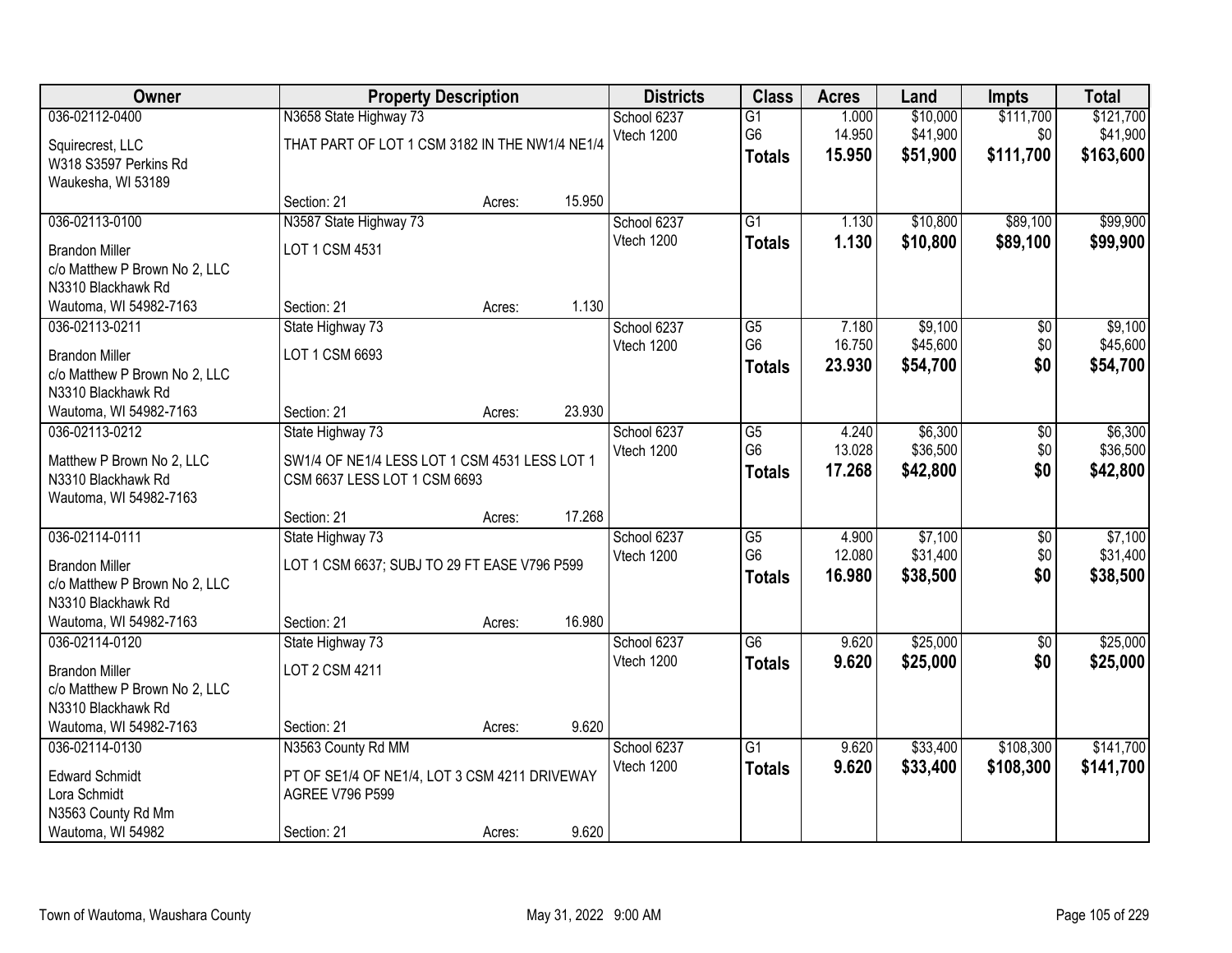| Owner                       | <b>Property Description</b>              |        |        | <b>Districts</b> | <b>Class</b>    | <b>Acres</b> | Land     | <b>Impts</b>    | <b>Total</b> |
|-----------------------------|------------------------------------------|--------|--------|------------------|-----------------|--------------|----------|-----------------|--------------|
| 036-02121-0100              | State Highway 73                         |        |        | School 6237      | $\overline{G5}$ | 16.750       | \$23,200 | $\overline{50}$ | \$23,200     |
| Matthew P Brown, LLC        | PT OF NE-NW EXC S 1 ROD & EXC .13A IN NW |        |        | Vtech 1200       | G <sub>6</sub>  | 22.120       | \$61,900 | \$0             | \$61,900     |
| c/o Fiduciary Partners      | <b>CORNER</b>                            |        |        |                  | <b>Totals</b>   | 38.870       | \$85,100 | \$0             | \$85,100     |
| 3913 W Prospect Ave Ste 201 |                                          |        |        |                  |                 |              |          |                 |              |
| Appleton, WI 54914          | Section: 21                              | Acres: | 38.870 |                  |                 |              |          |                 |              |
| 036-02121-0200              | State Highway 73                         |        |        | School 6237      | $\overline{G5}$ | 0.500        | \$400    | $\overline{50}$ | \$400        |
| Matthew P Brown, LLC        | SOUTH 1 ROD OF NE1/4 NW1/4               |        |        | Vtech 1200       | <b>Totals</b>   | 0.500        | \$400    | \$0             | \$400        |
| c/o Fiduciary Partners      |                                          |        |        |                  |                 |              |          |                 |              |
| 3913 W Prospect Ave Ste 201 |                                          |        |        |                  |                 |              |          |                 |              |
| Appleton, WI 54914          | Section: 21                              | Acres: | 0.500  |                  |                 |              |          |                 |              |
| 036-02122-0000              | State Highway 73                         |        |        | School 6237      | $\overline{G5}$ | 20.000       | \$29,000 | \$0             | \$29,000     |
| Matthew P Brown, LLC        | <b>NW1/4 OF NW1/4</b>                    |        |        | Vtech 1200       | G <sub>6</sub>  | 20.000       | \$52,000 | \$0             | \$52,000     |
| c/o Fiduciary Partners      |                                          |        |        |                  | <b>Totals</b>   | 40.000       | \$81,000 | \$0             | \$81,000     |
| 3913 W Prospect Ave Ste 201 |                                          |        |        |                  |                 |              |          |                 |              |
| Appleton, WI 54914          | Section: 21                              | Acres: | 40.000 |                  |                 |              |          |                 |              |
| 036-02123-0100              | State Highway 73                         |        |        | School 6237      | G <sub>5</sub>  | 17.750       | \$22,400 | $\sqrt[6]{3}$   | \$22,400     |
| Mathew P Brown, LLC         | SW1/4 OF NW1/4 LESS W 5 A                |        |        | Vtech 1200       | G <sub>6</sub>  | 17.250       | \$47,200 | \$0             | \$47,200     |
| c/o Fiduciary Partners      |                                          |        |        |                  | <b>Totals</b>   | 35.000       | \$69,600 | \$0             | \$69,600     |
| 3913 W Prospect Ave Ste 201 |                                          |        |        |                  |                 |              |          |                 |              |
| Appleton, WI 54914          | Section: 21                              | Acres: | 35.000 |                  |                 |              |          |                 |              |
| 036-02124-0100              | State Highway 73                         |        |        | School 6237      | $\overline{G5}$ | 39.580       | \$38,700 | $\overline{50}$ | \$38,700     |
| Matthew P Brown, LLC        | SE1/4 NW1/4; EXCEPT LOT 1 CSM 6693       |        |        | Vtech 1200       | <b>Totals</b>   | 39.580       | \$38,700 | \$0             | \$38,700     |
| c/o Fiduciary Partners      |                                          |        |        |                  |                 |              |          |                 |              |
| 3913 W Prospect Ave Ste 201 |                                          |        |        |                  |                 |              |          |                 |              |
| Appleton, WI 54914          | Section: 21                              | Acres: | 39.580 |                  |                 |              |          |                 |              |
| 036-02131-0000              | State Highway 73                         |        |        | School 6237      | $\overline{G5}$ | 36.000       | \$48,300 | $\sqrt{6}$      | \$48,300     |
| Mathew P Brown, LLC         | <b>NE1/4 OF SW1/4</b>                    |        |        | Vtech 1200       | G <sub>6</sub>  | 4.000        | \$11,200 | \$0             | \$11,200     |
| c/o Fiduciary Partners      |                                          |        |        |                  | <b>Totals</b>   | 40.000       | \$59,500 | \$0             | \$59,500     |
| 3913 W Prospect Ave Ste 201 |                                          |        |        |                  |                 |              |          |                 |              |
| Appleton, WI 54914          | Section: 21                              | Acres: | 40.000 |                  |                 |              |          |                 |              |
| 036-02132-0100              | $14th$ Ln                                |        |        | School 6237      | G2              | 5.000        | \$25,000 | \$311,800       | \$336,800    |
| Mathew P Brown, LLC         | N1/2 OF NW1/4 OF SW1/4                   |        |        | Vtech 1200       | G <sub>5</sub>  | 14.000       | \$19,600 | \$0             | \$19,600     |
| c/o Fiduciary Partners      |                                          |        |        |                  | G <sub>6</sub>  | 1.000        | \$2,800  | \$0             | \$2,800      |
| 3913 W Prospect Ave Ste 201 |                                          |        |        |                  | <b>Totals</b>   | 20.000       | \$47,400 | \$311,800       | \$359,200    |
| Appleton, WI 54914          | Section: 21                              | Acres: | 20.000 |                  |                 |              |          |                 |              |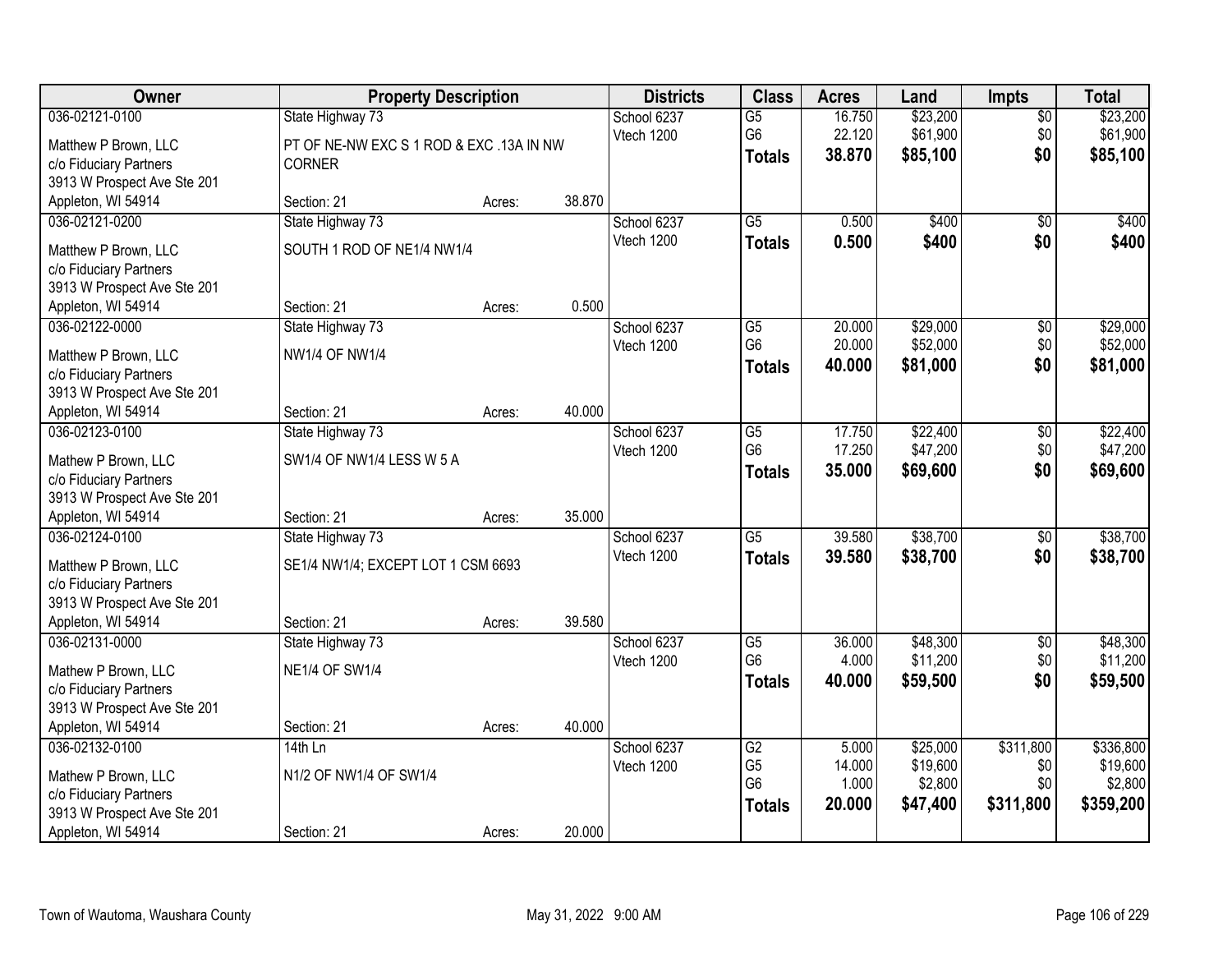| Owner                                | <b>Property Description</b>                                    |        |        | <b>Districts</b> | <b>Class</b>                     | <b>Acres</b>   | Land     | <b>Impts</b>    | <b>Total</b> |
|--------------------------------------|----------------------------------------------------------------|--------|--------|------------------|----------------------------------|----------------|----------|-----------------|--------------|
| 036-02132-0200                       | State Highway 73                                               |        |        | School 6237      | G4                               | 7.000          | \$700    | $\overline{50}$ | \$700        |
| Matthew P Brown No 2, LLC            | S1/2 OF NW1/4 OF SW1/4                                         |        |        | Vtech 1200       | G <sub>5</sub>                   | 10.000         | \$14,000 | \$0             | \$14,000     |
| c/o Fiduciary Partners               |                                                                |        |        |                  | G5M                              | 3.000          | \$3,900  | \$0             | \$3,900      |
| 3913 W Prospect Ave Ste 201          |                                                                |        |        |                  | <b>Totals</b>                    | 20.000         | \$18,600 | \$0             | \$18,600     |
| Appleton, WI 54914                   | Section: 21                                                    | Acres: | 20.000 |                  |                                  |                |          |                 |              |
| 036-02133-0100                       | <b>Blackhawk Rd</b>                                            |        |        | School 6237      | $\overline{G5}$                  | 7.170          | \$5,000  | $\overline{60}$ | \$5,000      |
|                                      |                                                                |        |        | Vtech 1200       | G <sub>6</sub>                   | 13.000         | \$36,400 | \$0             | \$36,400     |
| Charles W. Heeren III                | LOT 1 CSM 5338                                                 |        |        |                  | <b>Totals</b>                    | 20.170         | \$41,400 | \$0             | \$41,400     |
| Arlene K. Heeren                     |                                                                |        |        |                  |                                  |                |          |                 |              |
| 641 W Deer Pass Rd                   |                                                                |        |        |                  |                                  |                |          |                 |              |
| Saukville, WI 53080                  | Section: 21                                                    | Acres: | 20.170 |                  |                                  |                |          |                 |              |
| 036-02133-0200                       | <b>Blackhawk Rd</b>                                            |        |        | School 6237      | $\overline{G1}$                  | 1.000          | \$6,000  | \$34,000        | \$40,000     |
| Matthew P Brown No 2, LLC            | PT W1/2 OF SW1/4 OF SW1/4; N 24 RODS                           |        |        | Vtech 1200       | G <sub>5</sub><br>G <sub>6</sub> | 2.500<br>2.500 | \$3,700  | \$0<br>\$0      | \$3,700      |
| c/o Fiduciary Partners               |                                                                |        |        |                  |                                  |                | \$7,000  |                 | \$7,000      |
| 3913 W Prospect Ave Ste 201          |                                                                |        |        |                  | <b>Totals</b>                    | 6.000          | \$16,700 | \$34,000        | \$50,700     |
| Appleton, WI 54914                   | Section: 21                                                    | Acres: | 6.000  |                  |                                  |                |          |                 |              |
| 036-02133-0300                       | N3310 Blackhawk Rd                                             |        |        | School 6237      | G1                               | 10.370         | \$35,400 | \$455,700       | \$491,100    |
| Matthew P Brown No 2, LLC            |                                                                |        |        | Vtech 1200       | <b>Totals</b>                    | 10.370         | \$35,400 | \$455,700       | \$491,100    |
| c/o Fiduciary Partners               | PT W1/2 OF SW1/4 OF SW1/4; N OF BLACKHAWK RD;<br>EXC N 24 RODS |        |        |                  |                                  |                |          |                 |              |
| 3913 W Prospect Ave Ste 201          |                                                                |        |        |                  |                                  |                |          |                 |              |
| Appleton, WI 54914                   | Section: 21                                                    | Acres: | 10.370 |                  |                                  |                |          |                 |              |
| 036-02133-0400                       | <b>Blackhawk Rd</b>                                            |        |        | School 6237      | $\overline{G1}$                  | 1.815          | \$6,000  | $\overline{50}$ | \$6,000      |
|                                      |                                                                |        |        | Vtech 1200       | <b>Totals</b>                    | 1.815          | \$6,000  | \$0             | \$6,000      |
| North Central Conservancy Trust, Inc | E1/2 OF W1/2 OF SW1/4 OF SW1/4 (LYING S OF                     |        |        |                  |                                  |                |          |                 |              |
| 301 Cedar St W                       | <b>BLACKHAWK RD)</b>                                           |        |        |                  |                                  |                |          |                 |              |
| Stevens Point, WI 54481-6307         |                                                                |        |        |                  |                                  |                |          |                 |              |
|                                      | Section: 21                                                    | Acres: | 1.815  |                  |                                  |                |          |                 |              |
| 036-02133-0500                       | <b>Blackhawk Rd</b>                                            |        |        | School 6237      | $\overline{G6}$                  | 1.815          | \$5,100  | $\sqrt{6}$      | \$5,100      |
| David G. Grenier                     | W1/2 W1/2 SW-SW SO OF BLACK HAWK RD                            |        |        | Vtech 1200       | <b>Totals</b>                    | 1.815          | \$5,100  | \$0             | \$5,100      |
| Linda A. Grenier                     |                                                                |        |        |                  |                                  |                |          |                 |              |
| N588 State Rd 49                     |                                                                |        |        |                  |                                  |                |          |                 |              |
| Berlin, WI 54923                     | Section: 21                                                    | Acres: | 1.815  |                  |                                  |                |          |                 |              |
| 036-02134-0000                       | <b>Blackhawk Rd</b>                                            |        |        | School 6237      | $\overline{G5}$                  | 10.440         | \$7,300  | $\overline{50}$ | \$7,300      |
|                                      |                                                                |        |        | Vtech 1200       | G <sub>6</sub>                   | 30.000         | \$84,000 | \$0             | \$84,000     |
| Charles W. Heeren III                | LOT 2 CSM 5338                                                 |        |        |                  | <b>Totals</b>                    | 40.440         | \$91,300 | \$0             | \$91,300     |
| Arlene K. Heeren                     |                                                                |        |        |                  |                                  |                |          |                 |              |
| 641 W Deer Pass Rd                   |                                                                |        |        |                  |                                  |                |          |                 |              |
| Saukville, WI 53080                  | Section: 21                                                    | Acres: | 40.440 |                  |                                  |                |          |                 |              |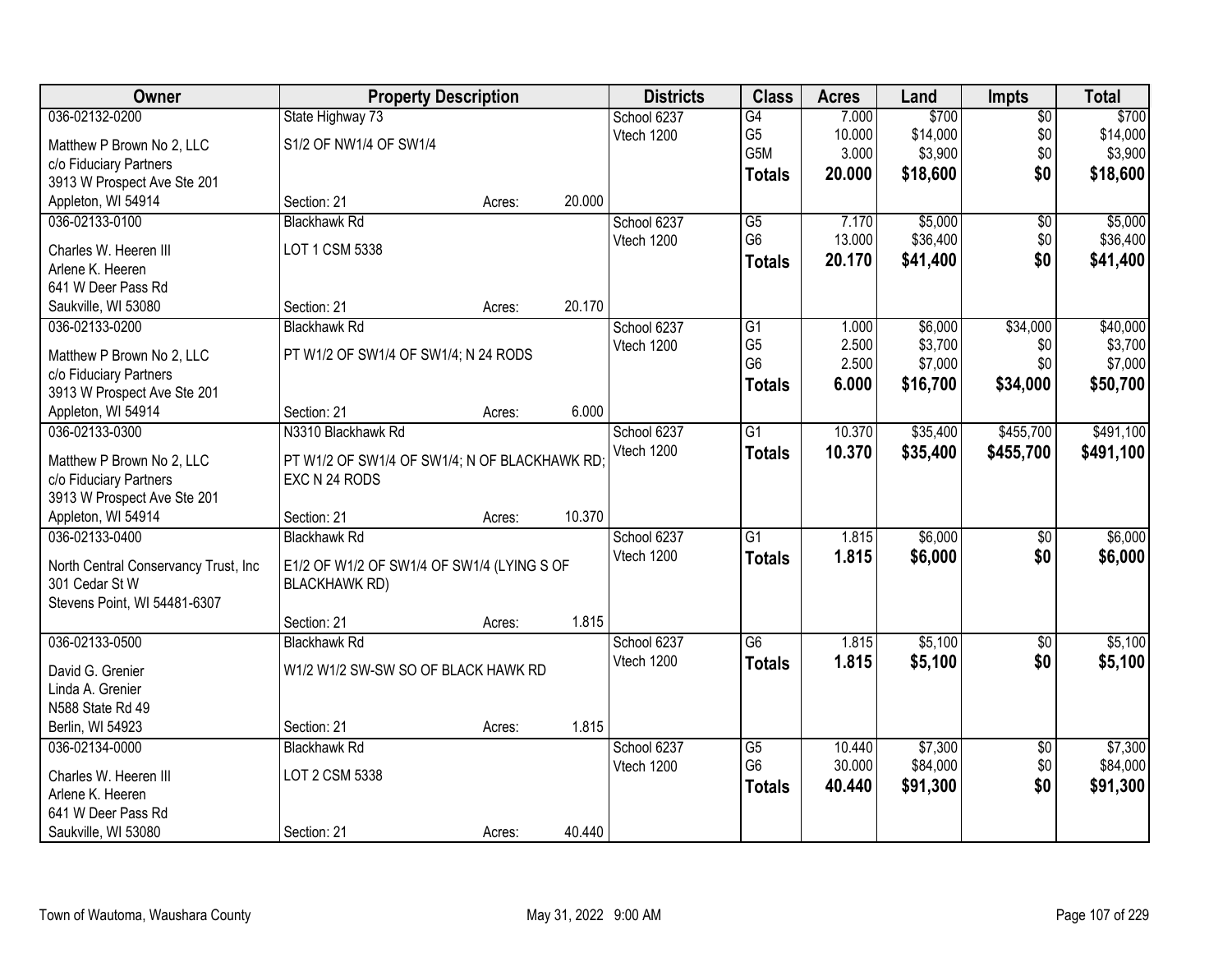| Owner                                                 | <b>Property Description</b>                   |        |        | <b>Districts</b>          | <b>Class</b>         | <b>Acres</b>     | Land                 | <b>Impts</b>     | <b>Total</b>          |
|-------------------------------------------------------|-----------------------------------------------|--------|--------|---------------------------|----------------------|------------------|----------------------|------------------|-----------------------|
| 036-02141-0100                                        | State Highway 73                              |        |        | School 6237               | $\overline{G6}$      | 26.000           | \$72,800             | $\overline{50}$  | \$72,800              |
| David H. Mead                                         | NE1/4 OF SE1/4 E OF HWY 73                    |        |        | Vtech 1200                | <b>Totals</b>        | 26.000           | \$72,800             | \$0              | \$72,800              |
| Audra D. Mead                                         |                                               |        |        |                           |                      |                  |                      |                  |                       |
| PO Box 1410                                           |                                               |        |        |                           |                      |                  |                      |                  |                       |
| Wautoma, WI 54982                                     | Section: 21                                   | Acres: | 26.000 |                           |                      |                  |                      |                  |                       |
| 036-02142-0100                                        | State Highway 73                              |        |        | School 6237               | G4                   | 2.500            | \$400                | \$0              | \$400                 |
| Matthew P Brown, LLC                                  | SE1/4 W OF STATE ROAD 73 EXC CSM 6191         |        |        | Vtech 1200                | G5M                  | 50.070           | \$66,100             | \$0              | \$66,100              |
| c/o Fiduciary Partners                                |                                               |        |        |                           | <b>Totals</b>        | 52.570           | \$66,500             | \$0              | \$66,500              |
| 3913 W Prospect Ave Ste 201                           |                                               |        |        |                           |                      |                  |                      |                  |                       |
| Appleton, WI 54914                                    | Section: 21                                   | Acres: | 52.570 |                           |                      |                  |                      |                  |                       |
| 036-02143-0110                                        | N3385 State Rd 73                             |        |        | School 6237               | G2                   | 2.500            | \$12,500             | \$64,700         | \$77,200              |
| Paul D. Nyhuis                                        | LOT 1 CSM 6524                                |        |        | Vtech 1200                | G5M                  | 3.160            | \$4,400              | \$0              | \$4,400               |
| Jessica J. Nyhuis                                     |                                               |        |        |                           | <b>Totals</b>        | 5.660            | \$16,900             | \$64,700         | \$81,600              |
| N4411 13th Ln                                         |                                               |        |        |                           |                      |                  |                      |                  |                       |
| Wautoma, WI 54982                                     | Section: 21                                   | Acres: | 5.660  |                           |                      |                  |                      |                  |                       |
| 036-02143-0120                                        | N3383 State Rd 73                             |        |        | School 6237               | $\overline{G2}$      | 2.500            | \$12,500             | \$92,500         | \$105,000             |
|                                                       |                                               |        |        | Vtech 1200                | G5M                  | 2.540            | \$3,600              | \$0              | \$3,600               |
| Matthew P Brown, LLC                                  | LOT 2 CSM 6524                                |        |        |                           | <b>Totals</b>        | 5.040            | \$16,100             | \$92,500         | \$108,600             |
| c/o Fiduciary Partners<br>3913 W Prospect Ave Ste 201 |                                               |        |        |                           |                      |                  |                      |                  |                       |
| Appleton, WI 54914                                    | Section: 21                                   | Acres: | 5.040  |                           |                      |                  |                      |                  |                       |
| 036-02143-0130                                        | N3387 State Rd 73                             |        |        | School 6237               | $\overline{G2}$      | 5.000            | \$25,000             | \$70,200         | \$95,200              |
|                                                       |                                               |        |        | Vtech 1200                | G <sub>4</sub>       | 14.000           | \$2,000              | \$0              | \$2,000               |
| Matthew P Brown, LLC                                  | LOT 3 CSM 6524                                |        |        |                           | G5M                  | 26.290           | \$35,800             | \$0              | \$35,800              |
| c/o Fiduciary Partners                                |                                               |        |        |                           | <b>Totals</b>        | 45.290           | \$62,800             | \$70,200         | \$133,000             |
| 3913 W Prospect Ave Ste 201                           |                                               |        |        |                           |                      |                  |                      |                  |                       |
| Appleton, WI 54914                                    | Section: 21                                   | Acres: | 45.290 |                           |                      |                  |                      |                  |                       |
| 036-02144-0100                                        | N3383 County Rd MM                            |        |        | School 6237<br>Vtech 1200 | G1<br>G <sub>6</sub> | 10.000<br>10.430 | \$34,500<br>\$29,200 | \$220,900<br>\$0 | \$255,400<br>\$29,200 |
| David H. Mead                                         | PT OF SE1/4 SE1/4 BETWEEN HWY 73 & MM         |        |        |                           | <b>Totals</b>        | 20.430           | \$63,700             | \$220,900        | \$284,600             |
| Audra D. Mead                                         |                                               |        |        |                           |                      |                  |                      |                  |                       |
| N3383 County Rd Mm                                    |                                               |        |        |                           |                      |                  |                      |                  |                       |
| Wautoma, WI 54982                                     | Section: 21                                   | Acres: | 20.430 |                           |                      |                  |                      |                  |                       |
| 036-02211-0100                                        | Oak Dr                                        |        |        | School 6237               | $\overline{G5}$      | 35.000           | \$35,000             | $\overline{30}$  | \$35,000              |
| Kelly Sand & Gravel, Inc                              | NE1/4 OF NE1/4 MAP 165 PARCEL A&B & ROAD LESS |        |        | Vtech 1200                | <b>Totals</b>        | 35.000           | \$35,000             | \$0              | \$35,000              |
| PO Box 75                                             | PLATTED POR SUBJ TO EASEMENT IN V460 P78      |        |        |                           |                      |                  |                      |                  |                       |
| Wautoma, WI 54982                                     |                                               |        |        |                           |                      |                  |                      |                  |                       |
|                                                       | Section: 22                                   | Acres: | 35.000 |                           |                      |                  |                      |                  |                       |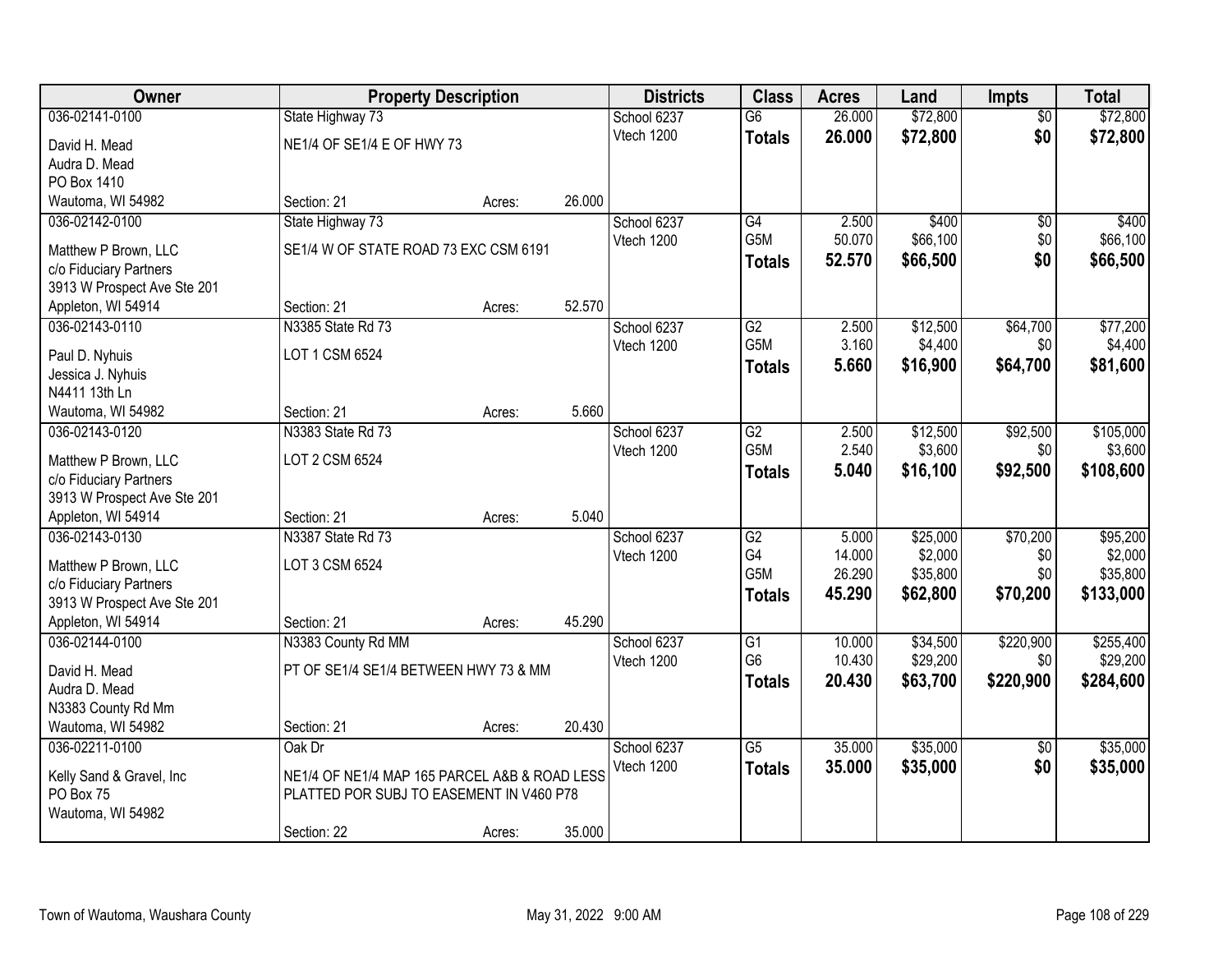| Owner                                     | <b>Property Description</b>    |        |        | <b>Districts</b> | <b>Class</b>    | <b>Acres</b> | Land      | Impts           | <b>Total</b> |
|-------------------------------------------|--------------------------------|--------|--------|------------------|-----------------|--------------|-----------|-----------------|--------------|
| 036-02212-0000                            | Oak Dr                         |        |        | School 6237      | $\overline{G5}$ | 38.000       | \$38,000  | $\overline{50}$ | \$38,000     |
| Kirk & Vicki Plowman Revocable Living     | NW1/4 OF NE1/4 SUBJ TO ESMT    |        |        | Vtech 1200       | G6              | 2.000        | \$5,200   | \$0             | \$5,200      |
| Trust                                     |                                |        |        |                  | <b>Totals</b>   | 40.000       | \$43,200  | \$0             | \$43,200     |
| 6503 Cardinal Ln                          |                                |        |        |                  |                 |              |           |                 |              |
| Lake Tomahawk, WI 54539-9441              | Section: 22                    | Acres: | 40.000 |                  |                 |              |           |                 |              |
| 036-02213-0000                            | Oak Dr                         |        |        | School 6237      | $\overline{G5}$ | 4.750        | \$4,800   | $\overline{50}$ | \$4,800      |
| Herdeman Living Trust                     | <b>SW1/4 OF NE1/4</b>          |        |        | Vtech 1200       | G <sub>6</sub>  | 35.250       | \$98,700  | \$0             | \$98,700     |
| W229 S5744 Marcelle Dr                    |                                |        |        |                  | <b>Totals</b>   | 40.000       | \$103,500 | \$0             | \$103,500    |
| Waukesha, WI 53189-9553                   |                                |        |        |                  |                 |              |           |                 |              |
|                                           | Section: 22                    | Acres: | 40.000 |                  |                 |              |           |                 |              |
| 036-02214-0100                            | Oak Dr                         |        |        | School 6237      | G1              | 1.300        | \$11,800  | \$0             | \$11,800     |
| Charlene M. Bebeau                        | PT OF NE1/4 CSM 165 LOT B      |        |        | Vtech 1200       | <b>Totals</b>   | 1.300        | \$11,800  | \$0             | \$11,800     |
| 924 Bayberry Ln                           |                                |        |        |                  |                 |              |           |                 |              |
| Kohler, WI 53044                          |                                |        |        |                  |                 |              |           |                 |              |
|                                           | Section: 22                    | Acres: | 1.300  |                  |                 |              |           |                 |              |
| 036-02214-0200                            | N3589 Oak Dr                   |        |        | School 6237      | G1              | 1.600        | \$13,600  | \$115,700       | \$129,300    |
| Gary Sutherland                           | PT OF NE1/4 CSM 164 LOT C      |        |        | Vtech 1200       | <b>Totals</b>   | 1.600        | \$13,600  | \$115,700       | \$129,300    |
| Margaret Sutherland                       |                                |        |        |                  |                 |              |           |                 |              |
| N3589 Oak Dr                              |                                |        |        |                  |                 |              |           |                 |              |
| Wautoma, WI 54982-5309                    | Section: 22                    | Acres: | 1.600  |                  |                 |              |           |                 |              |
| 036-02214-0300                            | Oak Dr                         |        |        | School 6237      | $\overline{G1}$ | 1.600        | \$13,600  | $\overline{50}$ | \$13,600     |
|                                           | PT OF NE1/4 PARCEL"F" CSM 164  |        |        | Vtech 1200       | <b>Totals</b>   | 1.600        | \$13,600  | \$0             | \$13,600     |
| Russell W. Schneider<br>Faye L. Schneider |                                |        |        |                  |                 |              |           |                 |              |
| N3593 Oak Dr                              |                                |        |        |                  |                 |              |           |                 |              |
| Wautoma, WI 54982                         | Section: 22                    | Acres: | 1.600  |                  |                 |              |           |                 |              |
| 036-02214-0400                            | N3593 Oak Dr                   |        |        | School 6237      | $\overline{G1}$ | 1.600        | \$13,600  | \$119,800       | \$133,400    |
|                                           |                                |        |        | Vtech 1200       | <b>Totals</b>   | 1.600        | \$13,600  | \$119,800       | \$133,400    |
| Russell W. Schneider                      | PT OF NE1/4 PARCEL "E" CSM 164 |        |        |                  |                 |              |           |                 |              |
| Faye L. Schneider<br>N3593 Oak Dr         |                                |        |        |                  |                 |              |           |                 |              |
| Wautoma, WI 54982                         | Section: 22                    | Acres: | 1.600  |                  |                 |              |           |                 |              |
| 036-02214-0500                            | Oak Dr                         |        |        | School 6237      | $\overline{G1}$ | 1.600        | \$13,600  | $\overline{50}$ | \$13,600     |
|                                           |                                |        |        | Vtech 1200       | <b>Totals</b>   | 1.600        | \$13,600  | \$0             | \$13,600     |
| William D. Harris                         | PT OF NE1/4 CSM 164 PARCEL D   |        |        |                  |                 |              |           |                 |              |
| Peggy M. Harris                           |                                |        |        |                  |                 |              |           |                 |              |
| 312 E Pearl St                            | Section: 22                    |        | 1.600  |                  |                 |              |           |                 |              |
| Neshkoro, WI 54960                        |                                | Acres: |        |                  |                 |              |           |                 |              |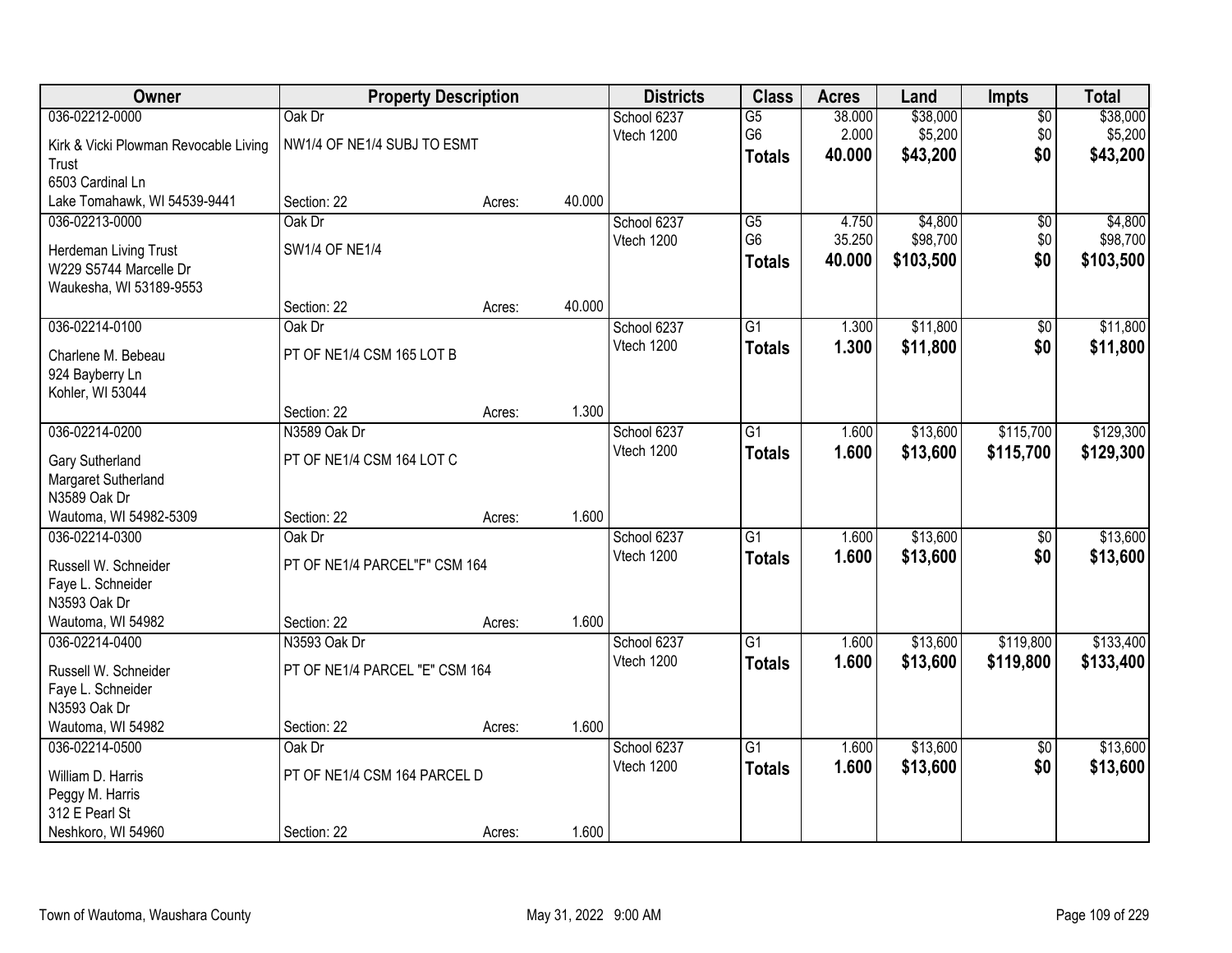| Owner                                                              |                                     | <b>Property Description</b> |       | <b>Districts</b> | <b>Class</b>        | <b>Acres</b> | Land     | <b>Impts</b>    | <b>Total</b>    |
|--------------------------------------------------------------------|-------------------------------------|-----------------------------|-------|------------------|---------------------|--------------|----------|-----------------|-----------------|
| 036-02214-0600                                                     | N3545 Oak Dr                        |                             |       | School 6237      | $\overline{G1}$     | 1.600        | \$13,600 | \$132,900       | \$146,500       |
| Justin R and Marilyn Jackson<br>N3545 Oak Dr<br>Wautoma, WI 54982  | PT SE1/4 OF NE1/4; PARCEL A CSM 165 |                             |       | Vtech 1200       | <b>Totals</b>       | 1.600        | \$13,600 | \$132,900       | \$146,500       |
|                                                                    | Section: 22                         | Acres:                      | 1.600 |                  |                     |              |          |                 |                 |
| 036-02214-0700                                                     | W8202 Pleasant View Ln              |                             |       | School 6237      | $\overline{G1}$     | 0.700        | \$7,900  | \$56,700        | \$64,600        |
| James J. Block<br>W8202 Pleasant View Ln<br>Wautoma, WI 54982-5310 | PT OF SE1/4 NE1/4, LOT 4 CSM #61    |                             |       | Vtech 1200       | <b>Totals</b>       | 0.700        | \$7,900  | \$56,700        | \$64,600        |
|                                                                    | Section: 22                         | Acres:                      | 0.000 |                  |                     |              |          |                 |                 |
| 036-02214-0800                                                     | W8296 Pleasant View Ln              |                             |       | School 6237      | G1                  | 0.780        | \$8,500  | \$92,200        | \$100,700       |
| Daniel L. Peppler<br>Shirley L. Peppler<br>W8296 Pleasant View Ln  | PT OF SE NE, CSM 266                |                             |       | Vtech 1200       | <b>Totals</b>       | 0.780        | \$8,500  | \$92,200        | \$100,700       |
| Wautoma, WI 54982-5310                                             | Section: 22                         | Acres:                      | 0.780 |                  |                     |              |          |                 |                 |
| 036-02214-0900                                                     | W8295 Pleasant View Ln              |                             |       | School 6237      | G1                  | 0.812        | \$8,700  | \$46,600        | \$55,300        |
| Robin J. Resor<br>W8295 Pleasant View Ln<br>Wautoma, WI 54982      | PT OF SE1/4 NE1/4, LOT 3 CSM #61    |                             |       | Vtech 1200       | <b>Totals</b>       | 0.812        | \$8,700  | \$46,600        | \$55,300        |
|                                                                    | Section: 22                         | Acres:                      | 0.000 |                  |                     |              |          |                 |                 |
| 036-02214-1000                                                     | W8285 Pleasant View Ln              |                             |       | School 6237      | $\overline{G1}$     | 0.892        | \$9,300  | \$6,900         | \$16,200        |
| Ronald C. Doepke<br>8101 W Bottsford Ave<br>Greenfield, WI 53220   | SE1/4 OF NE1/4 CSM 61 LOT 2         |                             |       | Vtech 1200       | <b>Totals</b>       | 0.892        | \$9,300  | \$6,900         | \$16,200        |
|                                                                    | Section: 22                         | Acres:                      | 0.000 |                  |                     |              |          |                 |                 |
| 036-02214-1100                                                     | W8269 Pleasant View Ln              |                             |       | School 6237      | $\overline{\chi_3}$ | 0.787        | \$0      | $\overline{50}$ | $\overline{50}$ |
| Waushara County<br>PO Box 489                                      | LOT 1 CSM 61                        |                             |       | Vtech 1200       | <b>Totals</b>       | 0.787        | \$0      | \$0             | \$0             |
| Wautoma, WI 54982-0489                                             | Section: 22                         |                             | 0.000 |                  |                     |              |          |                 |                 |
| 036-02214-1200                                                     | W8274 Pleasant View Ln              | Acres:                      |       | School 6237      | $\overline{G1}$     | 1.480        | \$12,900 | \$11,800        | \$24,700        |
| Kurt Schoenberger<br>PO Box 356<br>Wautoma, WI 54982               | PT OF SE1/4 NE1/4, LOT 2 CSM #677   |                             |       | Vtech 1200       | <b>Totals</b>       | 1.480        | \$12,900 | \$11,800        | \$24,700        |
|                                                                    | Section: 22                         | Acres:                      | 1.480 |                  |                     |              |          |                 |                 |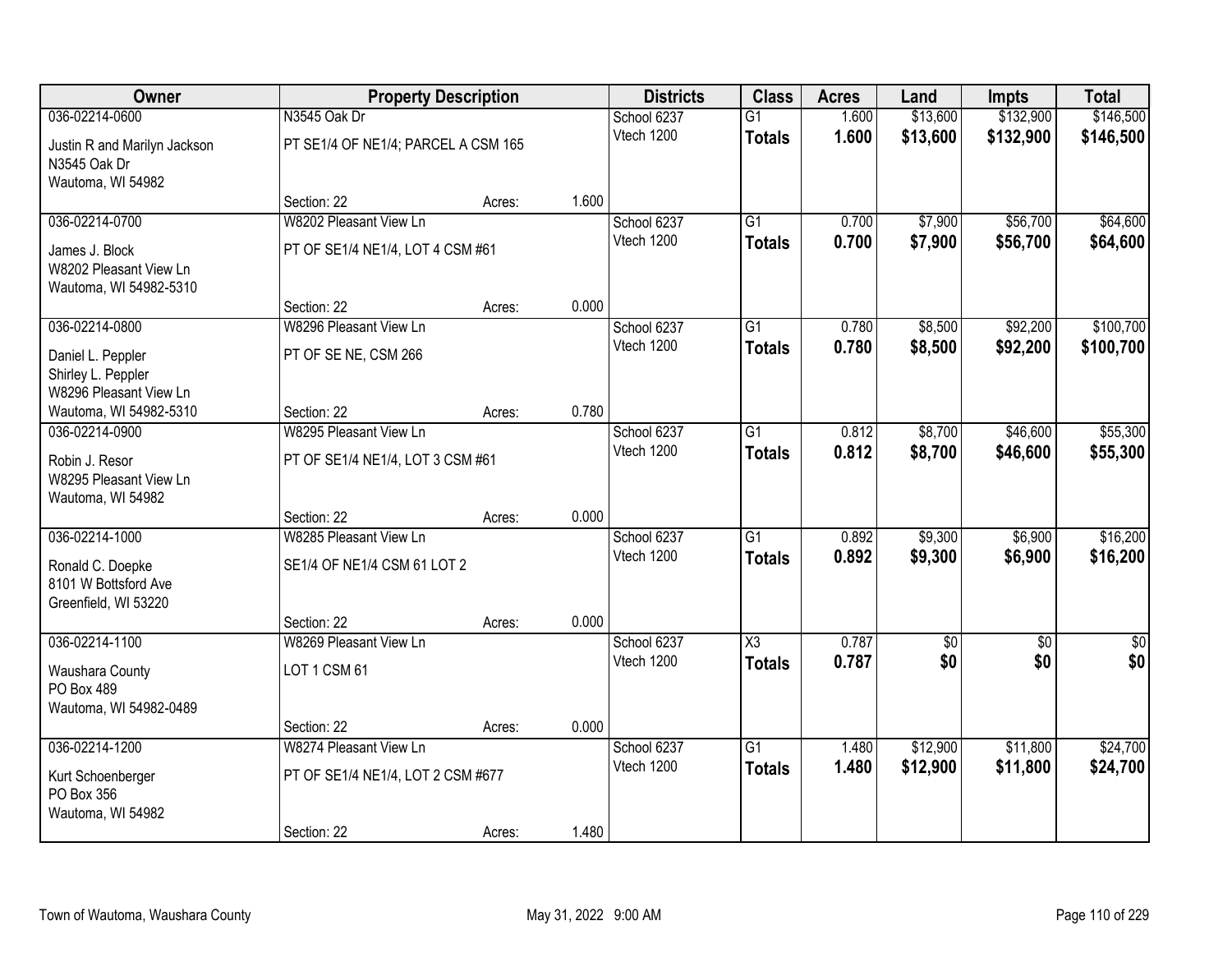| Owner                                           |                                               | <b>Property Description</b> |        | <b>Districts</b> | <b>Class</b>    | <b>Acres</b> | Land     | <b>Impts</b> | <b>Total</b> |
|-------------------------------------------------|-----------------------------------------------|-----------------------------|--------|------------------|-----------------|--------------|----------|--------------|--------------|
| 036-02214-1300                                  | N3511 Oak Dr                                  |                             |        | School 6237      | $\overline{G1}$ | 1.010        | \$10,100 | \$54,000     | \$64,100     |
| Jeremiah G. Simenson                            | PT OF SE1/4 NE1/4, LOT 1 CSM #677             |                             |        | Vtech 1200       | <b>Totals</b>   | 1.010        | \$10,100 | \$54,000     | \$64,100     |
| Aimee L. Simenson                               |                                               |                             |        |                  |                 |              |          |              |              |
| N3511 Oak Dr                                    |                                               |                             |        |                  |                 |              |          |              |              |
| Wautoma, WI 54982                               | Section: 22                                   | Acres:                      | 1.010  |                  |                 |              |          |              |              |
| 036-02214-1400                                  | N3515 Oak Dr                                  |                             |        | School 6237      | $\overline{G1}$ | 1.010        | \$10,100 | \$68,100     | \$78,200     |
|                                                 |                                               |                             |        | Vtech 1200       | <b>Totals</b>   | 1.010        | \$10,100 | \$68,100     | \$78,200     |
| Lorraine H. Rivera                              | SE1/4 OF NE1/4 LESS CSM 61 & LESS OAK HAVEN   |                             |        |                  |                 |              |          |              |              |
| Randy D. Rivera                                 | PLAT LESS 223 -585, N/K/A LOT A CSM #314 LIFE |                             |        |                  |                 |              |          |              |              |
| N3515 Oak Dr                                    | <b>ESTATE TO LORRAINE H RIVERA</b>            |                             |        |                  |                 |              |          |              |              |
| Wautoma, WI 54982                               | Section: 22                                   | Acres:                      | 1.010  |                  |                 |              |          |              |              |
| 036-02221-0000                                  | Oak Dr                                        |                             |        | School 6237      | G5              | 35.000       | \$47,800 | \$0          | \$47,800     |
| Kirk & Vicki Plowman Revocable Living           | <b>NE1/4 OF NW1/4 &amp; EAS</b>               |                             |        | Vtech 1200       | G <sub>6</sub>  | 5.000        | \$14,000 | \$0          | \$14,000     |
| Trust                                           |                                               |                             |        |                  | <b>Totals</b>   | 40.000       | \$61,800 | \$0          | \$61,800     |
| 6503 Cardinal Ln                                |                                               |                             |        |                  |                 |              |          |              |              |
| Lake Tomahawk, WI 54539-9441                    | Section: 22                                   | Acres:                      | 40.000 |                  |                 |              |          |              |              |
| 036-02222-0100                                  | County Rd MM                                  |                             |        | School 6237      | G5              | 5.700        | \$8,300  | \$0          | \$8,300      |
|                                                 | NW1/4 NW1/4                                   |                             |        | Vtech 1200       | G <sub>6</sub>  | 16.720       | \$46,800 | \$0          | \$46,800     |
| Herdeman Living Trust<br>W229 S5744 Marcelle Dr |                                               |                             |        |                  | <b>Totals</b>   | 22.420       | \$55,100 | \$0          | \$55,100     |
| Waukesha, WI 53189-9553                         |                                               |                             |        |                  |                 |              |          |              |              |
|                                                 | Section: 22                                   | Acres:                      | 0.000  |                  |                 |              |          |              |              |
| 036-02222-0200                                  | N3696 County Rd MM                            |                             |        | School 6237      | $\overline{G1}$ | 5.010        | \$20,000 | \$105,500    | \$125,500    |
|                                                 |                                               |                             |        | Vtech 1200       |                 | 5.010        | \$20,000 | \$105,500    | \$125,500    |
| Christopher P. Dickmann                         | N1/2 NW NW NW                                 |                             |        |                  | <b>Totals</b>   |              |          |              |              |
| Mari Dickmann                                   |                                               |                             |        |                  |                 |              |          |              |              |
| N3696 County Rd Mm                              |                                               |                             |        |                  |                 |              |          |              |              |
| Wautoma, WI 54982                               | Section: 22                                   | Acres:                      | 5.010  |                  |                 |              |          |              |              |
| 036-02222-0300                                  | N3664 County Rd MM                            |                             |        | School 6237      | $\overline{G1}$ | 5.020        | \$20,000 | \$71,800     | \$91,800     |
| Christopher P. Dickmann                         | PT OF NW1/4 NW1/4 PAR 331' X 660'             |                             |        | Vtech 1200       | <b>Totals</b>   | 5.020        | \$20,000 | \$71,800     | \$91,800     |
| Mari Dickmann                                   |                                               |                             |        |                  |                 |              |          |              |              |
| N3696 County Rd Mm                              |                                               |                             |        |                  |                 |              |          |              |              |
| Wautoma, WI 54982                               | Section: 22                                   | Acres:                      | 5.020  |                  |                 |              |          |              |              |
| 036-02222-0400                                  | County Rd MM                                  |                             |        | School 6237      | $\overline{G1}$ | 5.340        | \$21,000 | \$300        | \$21,300     |
|                                                 |                                               |                             |        | Vtech 1200       | <b>Totals</b>   | 5.340        | \$21,000 | \$300        | \$21,300     |
| Kelley D. House                                 | PT OF NW1/4                                   |                             |        |                  |                 |              |          |              |              |
| Kevin D. House                                  |                                               |                             |        |                  |                 |              |          |              |              |
| N249 N9490 Hillside Rd                          |                                               |                             |        |                  |                 |              |          |              |              |
| Colgate, WI 53017                               | Section: 22                                   | Acres:                      | 5.340  |                  |                 |              |          |              |              |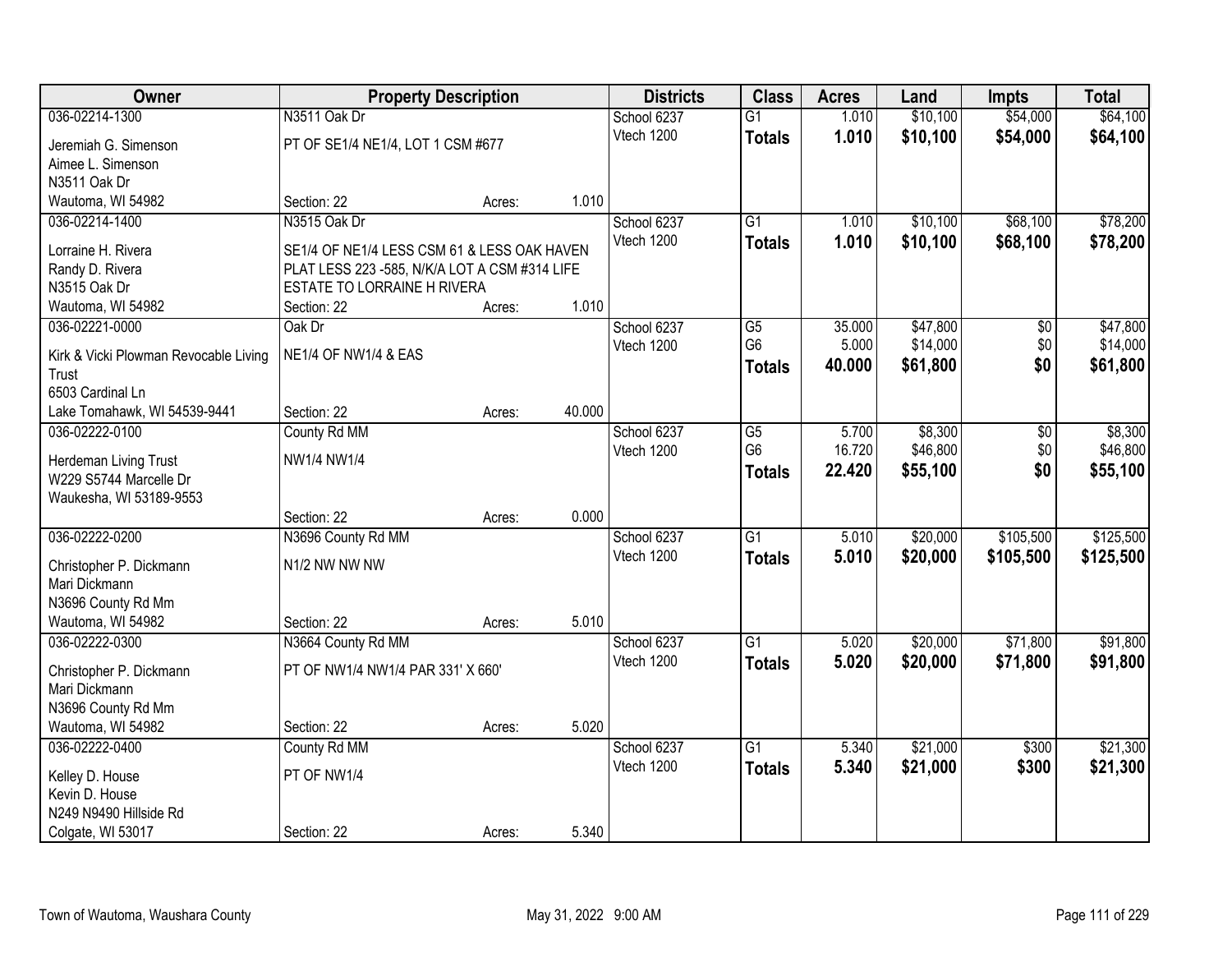| Owner                   |                                               | <b>Property Description</b> |        | <b>Districts</b> | <b>Class</b>    | <b>Acres</b> | Land     | <b>Impts</b>    | <b>Total</b> |
|-------------------------|-----------------------------------------------|-----------------------------|--------|------------------|-----------------|--------------|----------|-----------------|--------------|
| 036-02222-0500          | N3602 County Rd MM                            |                             |        | School 6237      | $\overline{G1}$ | 5.020        | \$20,000 | \$55,000        | \$75,000     |
| Rosemary Fox            | PT OF NW1/4                                   |                             |        | Vtech 1200       | <b>Totals</b>   | 5.020        | \$20,000 | \$55,000        | \$75,000     |
| N3602 County Rd Mm      |                                               |                             |        |                  |                 |              |          |                 |              |
| Wautoma, WI 54982       |                                               |                             |        |                  |                 |              |          |                 |              |
|                         | Section: 22                                   | Acres:                      | 5.020  |                  |                 |              |          |                 |              |
| 036-02223-0100          | County Rd MM                                  |                             |        | School 6237      | $\overline{G5}$ | 18.700       | \$27,100 | \$0             | \$27,100     |
| Herdeman Living Trust   | SW1/4 NW1/4 LESS PARCELS SOLD                 |                             |        | Vtech 1200       | G <sub>6</sub>  | 4.000        | \$10,400 | \$0             | \$10,400     |
| W229 S5744 Marcelle Dr  |                                               |                             |        |                  | <b>Totals</b>   | 22.700       | \$37,500 | \$0             | \$37,500     |
| Waukesha, WI 53189-9553 |                                               |                             |        |                  |                 |              |          |                 |              |
|                         | Section: 22                                   | Acres:                      | 22.700 |                  |                 |              |          |                 |              |
| 036-02223-0200          | County Rd MM                                  |                             |        | School 6237      | $\overline{G1}$ | 2.510        | \$16,700 | $\overline{50}$ | \$16,700     |
| Rosemary Fox            | PT OF NW1/4                                   |                             |        | Vtech 1200       | <b>Totals</b>   | 2.510        | \$16,700 | \$0             | \$16,700     |
| N3602 County Rd Mm      |                                               |                             |        |                  |                 |              |          |                 |              |
| Wautoma, WI 54982       |                                               |                             |        |                  |                 |              |          |                 |              |
|                         | Section: 22                                   | Acres:                      | 2.510  |                  |                 |              |          |                 |              |
| 036-02223-0300          | County Rd MM                                  |                             |        | School 6237      | $\overline{G1}$ | 2.510        | \$16,700 | $\sqrt[6]{3}$   | \$16,700     |
| Rosemary Fox            | PT OF NW1/4                                   |                             |        | Vtech 1200       | <b>Totals</b>   | 2.510        | \$16,700 | \$0             | \$16,700     |
| N3602 County Rd Mm      |                                               |                             |        |                  |                 |              |          |                 |              |
| Wautoma, WI 54982       |                                               |                             |        |                  |                 |              |          |                 |              |
|                         | Section: 22                                   | Acres:                      | 2.510  |                  |                 |              |          |                 |              |
| 036-02223-0400          | County Rd MM                                  |                             |        | School 6237      | $\overline{G1}$ | 5.020        | \$20,000 | $\overline{50}$ | \$20,000     |
| Rosemary Fox            | PT OF NW1/4 390'X560'                         |                             |        | Vtech 1200       | <b>Totals</b>   | 5.020        | \$20,000 | \$0             | \$20,000     |
| N3602 County Rd Mm      |                                               |                             |        |                  |                 |              |          |                 |              |
| Wautoma, WI 54982       |                                               |                             |        |                  |                 |              |          |                 |              |
|                         | Section: 22                                   | Acres:                      | 5.020  |                  |                 |              |          |                 |              |
| 036-02223-0500          | N3496 County Rd MM                            |                             |        | School 6237      | $\overline{G1}$ | 5.000        | \$20,000 | \$74,400        | \$94,400     |
| <b>Timothy Debraal</b>  | PT OF NW1/4 SW1/4 & PT OF SW1/4 NW1/4, LOT 1  |                             |        | Vtech 1200       | <b>Totals</b>   | 5.000        | \$20,000 | \$74,400        | \$94,400     |
| Dawn Debraal            | <b>CSM #809</b>                               |                             |        |                  |                 |              |          |                 |              |
| N3496 County Rd Mm      |                                               |                             |        |                  |                 |              |          |                 |              |
| Wautoma, WI 54982-9666  | Section: 22                                   | Acres:                      | 5.000  |                  |                 |              |          |                 |              |
| 036-02223-0600          | County Rd MM                                  |                             |        | School 6237      | $\overline{G1}$ | 2.010        | \$16,000 | $\overline{50}$ | \$16,000     |
| <b>Timothy Debraal</b>  | PT OF SW1/4 NW1/4, PARCEL 132.49' X 660' N OF |                             |        | Vtech 1200       | <b>Totals</b>   | 2.010        | \$16,000 | \$0             | \$16,000     |
| Dawn Debraal            | <b>CSM 809</b>                                |                             |        |                  |                 |              |          |                 |              |
| N3496 County Rd Mm      |                                               |                             |        |                  |                 |              |          |                 |              |
| Wautoma, WI 54982-9666  | Section: 22                                   | Acres:                      | 2.010  |                  |                 |              |          |                 |              |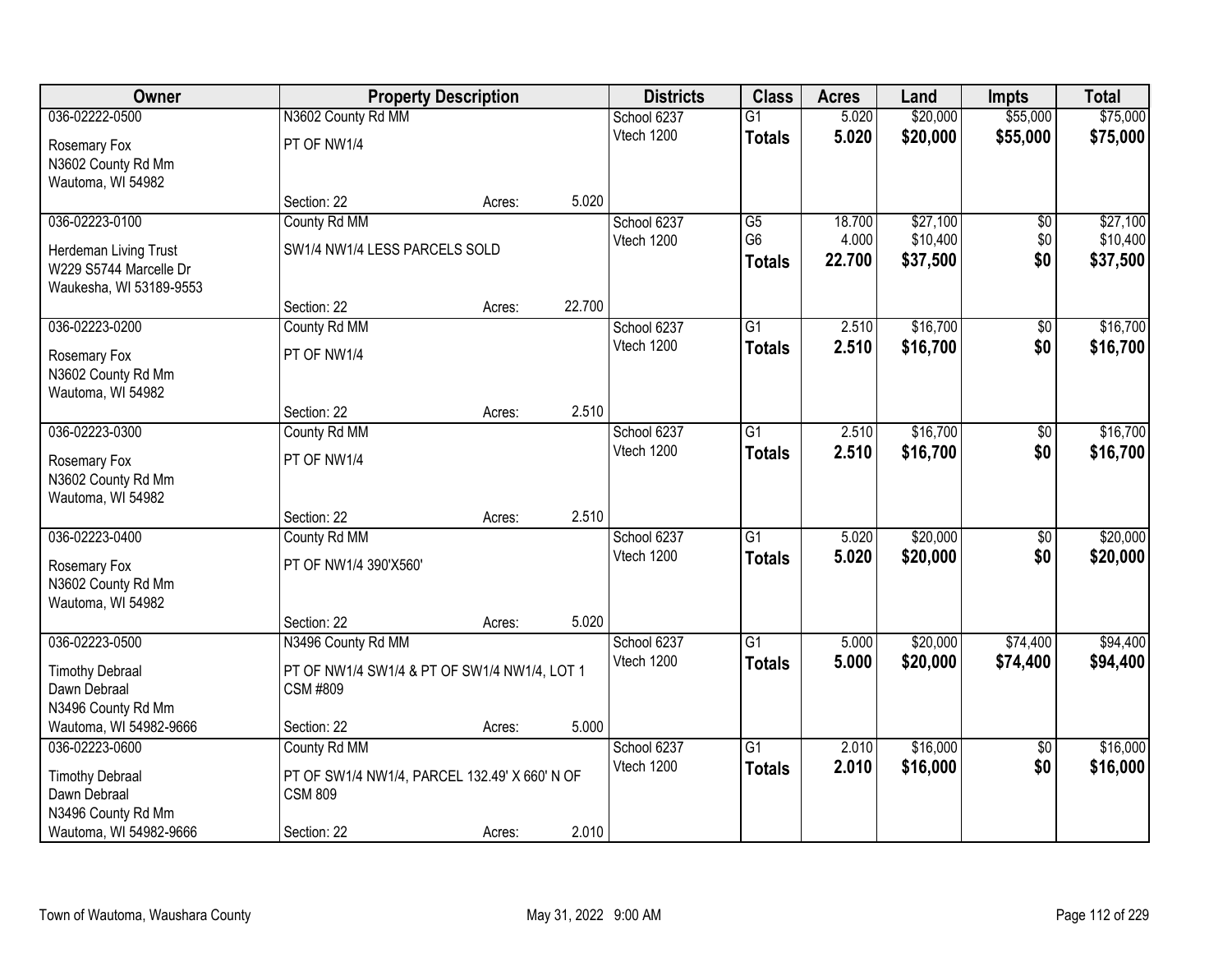| <b>Owner</b>            |                                              | <b>Property Description</b> |        | <b>Districts</b> | <b>Class</b>    | <b>Acres</b> | Land        | <b>Impts</b>    | <b>Total</b> |
|-------------------------|----------------------------------------------|-----------------------------|--------|------------------|-----------------|--------------|-------------|-----------------|--------------|
| 036-02224-0000          | County Rd MM                                 |                             |        | School 6237      | $\overline{G4}$ | 5.000        | \$500       | \$0             | \$500        |
| Herdeman Living Trust   | <b>SE1/4 OF NW1/4</b>                        |                             |        | Vtech 1200       | W8              | 35.000       | (\$98,000)  | \$0             | \$0          |
| W229 S5744 Marcelle Dr  |                                              |                             |        |                  | <b>Totals</b>   | 40.000       | \$500       | \$0             | \$500        |
| Waukesha, WI 53189-9553 |                                              |                             |        |                  |                 |              |             |                 |              |
|                         | Section: 22                                  | Acres:                      | 40.000 |                  |                 |              |             |                 |              |
| 036-02231-0000          | County Rd MM                                 |                             |        | School 6237      | G4              | 3.250        | \$300       | $\overline{50}$ | \$300        |
| Herdeman Living Trust   | <b>NE1/4 OF SW1/4</b>                        |                             |        | Vtech 1200       | G <sub>6</sub>  | 36.750       | \$102,900   | \$0             | \$102,900    |
| W229 S5744 Marcelle Dr  |                                              |                             |        |                  | <b>Totals</b>   | 40.000       | \$103,200   | \$0             | \$103,200    |
| Waukesha, WI 53189-9553 |                                              |                             |        |                  |                 |              |             |                 |              |
|                         | Section: 22                                  | Acres:                      | 40.000 |                  |                 |              |             |                 |              |
| 036-02241-0210          | N3421 State Highway 22                       |                             |        | School 6237      | G4              | 22.600       | \$2,400     | \$0             | \$2,400      |
| Gary D. Peterson        | PT NE1/4 OF SE1/4; W OF STATE ROAD 22 AND PT |                             |        | Vtech 1200       | G <sub>5</sub>  | 1.000        | \$100       | \$0             | \$100        |
| Karla A. Peterson       | SE1/4 OF SE1/4 AS DESCRIBED IN V447 P986     |                             |        |                  | G5M             | 3.000        | \$4,200     | \$0             | \$4,200      |
| N3421 State Rd 22       |                                              |                             |        |                  | G7              | 3.000        | \$18,500    | \$116,800       | \$135,300    |
| Wautoma, WI 54982       | Section: 22                                  | Acres:                      | 29.600 |                  | <b>Totals</b>   | 29.600       | \$25,200    | \$116,800       | \$142,000    |
| 036-02241-0240          | N3430 State Highway 22                       |                             |        | School 6237      | G1              | 1.000        | \$10,000    | \$91,000        | \$101,000    |
| Michael Vandenbogart    | THAT PT OF NE-SE E OF STH 22 EXC N 45 RDS    |                             |        | Vtech 1200       | G4              | 5.400        | \$600       | \$0             | \$600        |
| N3358 State Rd 22       |                                              |                             |        |                  | <b>Totals</b>   | 6.400        | \$10,600    | \$91,000        | \$101,600    |
| Wautoma, WI 54982-5333  |                                              |                             |        |                  |                 |              |             |                 |              |
|                         | Section: 22                                  | Acres:                      | 6.400  |                  |                 |              |             |                 |              |
| 036-02242-0100          | N3403 State Highway 22                       |                             |        | School 6237      | G1              | 2.000        | \$16,000    | \$439,600       | \$455,600    |
| Herdeman Living Trust   | NW1/4 OF SE1/4, SW1/4 SE1/4 AND OUTLOT 1 CSM |                             |        | Vtech 1200       | G <sub>5</sub>  | 1.240        | \$900       | \$0             | \$900        |
| W229 S5744 Marcelle Dr  | 3070                                         |                             |        |                  | G <sub>6</sub>  | 38.000       | \$106,400   | \$0             | \$106,400    |
| Waukesha, WI 53189-9553 |                                              |                             |        |                  | W8              | 39.900       | (\$111,700) | \$0             | 30           |
|                         | Section: 22                                  | Acres:                      | 81.140 |                  | <b>Totals</b>   | 81.140       | \$123,300   | \$439,600       | \$562,900    |
| 036-02244-0200          | N3307 State Highway 22                       |                             |        | School 6237      | $\overline{G1}$ | 2.750        | \$17,000    | \$104,200       | \$121,200    |
| Kathryn Studebaker      | PT SE1/4 OF SE1/4; S 400 FT OF E 300 FT W OF |                             |        | Vtech 1200       | <b>Totals</b>   | 2.750        | \$17,000    | \$104,200       | \$121,200    |
| N3307 State Rd 22       | STATE ROAD 22 CENTERLINE                     |                             |        |                  |                 |              |             |                 |              |
| Wautoma, WI 54982       |                                              |                             |        |                  |                 |              |             |                 |              |
|                         | Section: 22                                  | Acres:                      | 2.750  |                  |                 |              |             |                 |              |
| 036-02244-0410          | State Highway 22                             |                             |        | School 6237      | G4              | 12.000       | \$1,300     | $\overline{50}$ | \$1,300      |
| Michael Vandenbogart    | PT OF SE1/4 SE1/4, LOT 1 CSM 5748            |                             |        | Vtech 1200       | G <sub>5</sub>  | 0.480        | \$100       | \$0             | \$100        |
| N3358 State Rd 22       |                                              |                             |        |                  | <b>Totals</b>   | 12.480       | \$1,400     | \$0             | \$1,400      |
| Wautoma, WI 54982-5333  |                                              |                             |        |                  |                 |              |             |                 |              |
|                         | Section: 22                                  | Acres:                      | 12.480 |                  |                 |              |             |                 |              |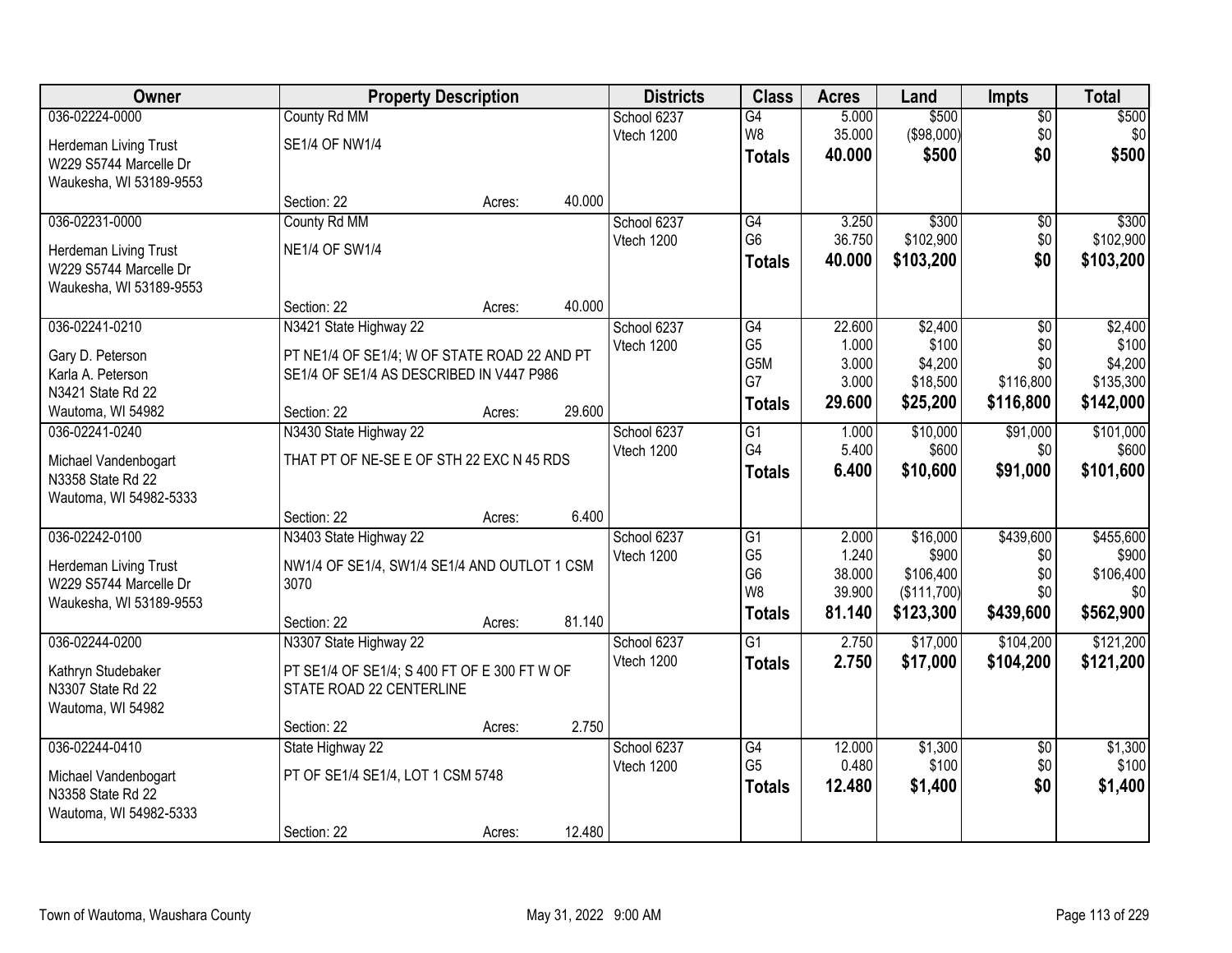| <b>Owner</b>                | <b>Property Description</b>                   |        |        | <b>Districts</b> | <b>Class</b>    | <b>Acres</b> | Land     | <b>Impts</b>    | <b>Total</b> |
|-----------------------------|-----------------------------------------------|--------|--------|------------------|-----------------|--------------|----------|-----------------|--------------|
| 036-02244-0420              | State Highway 22                              |        |        | School 6237      | G4              | 1.850        | \$200    | $\overline{50}$ | \$200        |
| Michael Vandenbogart        | PT OF SE1/4 SE1/4, LOT 2 CSM 5748             |        |        | Vtech 1200       | G <sub>5</sub>  | 0.250        | \$100    | \$0             | \$100        |
| N3358 State Rd 22           |                                               |        |        |                  | <b>Totals</b>   | 2.100        | \$300    | \$0             | \$300        |
| Wautoma, WI 54982-5333      |                                               |        |        |                  |                 |              |          |                 |              |
|                             | Section: 22                                   | Acres: | 2.100  |                  |                 |              |          |                 |              |
| 036-02244-0431              | N3349 State Highway 22                        |        |        | School 6237      | G4              | 15.430       | \$1,600  | $\overline{30}$ | \$1,600      |
| Michael Vandenbogart        | SE1/4 SE1/4 E OF STATE ROAD 22 LESS V849 P782 |        |        | Vtech 1200       | G <sub>5</sub>  | 2.000        | \$1,100  | \$0             | \$1,100      |
| N3358 State Rd 22           |                                               |        |        |                  | G7              | 1.250        | \$10,300 | \$24,000        | \$34,300     |
| Wautoma, WI 54982-5333      |                                               |        |        |                  | <b>Totals</b>   | 18.680       | \$13,000 | \$24,000        | \$37,000     |
|                             | Section: 22                                   | Acres: | 18.680 |                  |                 |              |          |                 |              |
| 036-02271-0100              | W8206 Pleasant View Ln                        |        |        | School 6237      | $\overline{G1}$ | 0.851        | \$9,000  | \$77,100        | \$86,100     |
| Kristie Henker              | OAK HAVEN PLAT, LOT 1                         |        |        | Vtech 1200       | <b>Totals</b>   | 0.851        | \$9,000  | \$77,100        | \$86,100     |
| c/o William Henker          |                                               |        |        |                  |                 |              |          |                 |              |
| PO Box 32                   |                                               |        |        |                  |                 |              |          |                 |              |
| Manitowich Waters, WI 54545 | Section: 22                                   | Acres: | 0.000  |                  |                 |              |          |                 |              |
| 036-02271-0200              | W8212 Pleasant View Ln                        |        |        | School 6237      | $\overline{G1}$ | 0.851        | \$9,000  | \$24,700        | \$33,700     |
| Ronald E. Wagner            | OAK HAVEN LOT 2                               |        |        | Vtech 1200       | <b>Totals</b>   | 0.851        | \$9,000  | \$24,700        | \$33,700     |
| W8212 Pleasant View Ln      |                                               |        |        |                  |                 |              |          |                 |              |
| Wautoma, WI 54982           |                                               |        |        |                  |                 |              |          |                 |              |
|                             | Section: 22                                   | Acres: | 0.000  |                  |                 |              |          |                 |              |
| 036-02271-0300              | W8220 Pleasant View Ln                        |        |        | School 6237      | $\overline{G1}$ | 0.851        | \$9,000  | \$48,900        | \$57,900     |
| Donald S. Gabryshak et al   | OAK HAVEN LOT 3                               |        |        | Vtech 1200       | <b>Totals</b>   | 0.851        | \$9,000  | \$48,900        | \$57,900     |
| W8220 Pleasant View Ln      |                                               |        |        |                  |                 |              |          |                 |              |
| Wautoma, WI 54982           |                                               |        |        |                  |                 |              |          |                 |              |
|                             | Section: 22                                   | Acres: | 0.000  |                  |                 |              |          |                 |              |
| 036-02271-0400              | W8224 Pleasant View Ln                        |        |        | School 6237      | $\overline{G1}$ | 1.000        | \$10,000 | \$80,500        | \$90,500     |
| Daniel H. Lederhaus Jr      | OAK HAVEN LOT 4                               |        |        | Vtech 1200       | <b>Totals</b>   | 1.000        | \$10,000 | \$80,500        | \$90,500     |
| W8224 Pleasant View Ln      |                                               |        |        |                  |                 |              |          |                 |              |
| Wautoma, WI 54982-5310      |                                               |        |        |                  |                 |              |          |                 |              |
|                             | Section: 22                                   | Acres: | 0.000  |                  |                 |              |          |                 |              |
| 036-02271-0510              | W8228 Pleasant View Ln                        |        |        | School 6237      | $\overline{G1}$ | 1.820        | \$14,900 | \$109,800       | \$124,700    |
| William L. Barlament        | LOTS 5 & 6, OAK HAVEN                         |        |        | Vtech 1200       | <b>Totals</b>   | 1.820        | \$14,900 | \$109,800       | \$124,700    |
| W8228 Pleasant View Ln      |                                               |        |        |                  |                 |              |          |                 |              |
| Wautoma, WI 54982           |                                               |        |        |                  |                 |              |          |                 |              |
|                             | Section: 22                                   | Acres: | 1.820  |                  |                 |              |          |                 |              |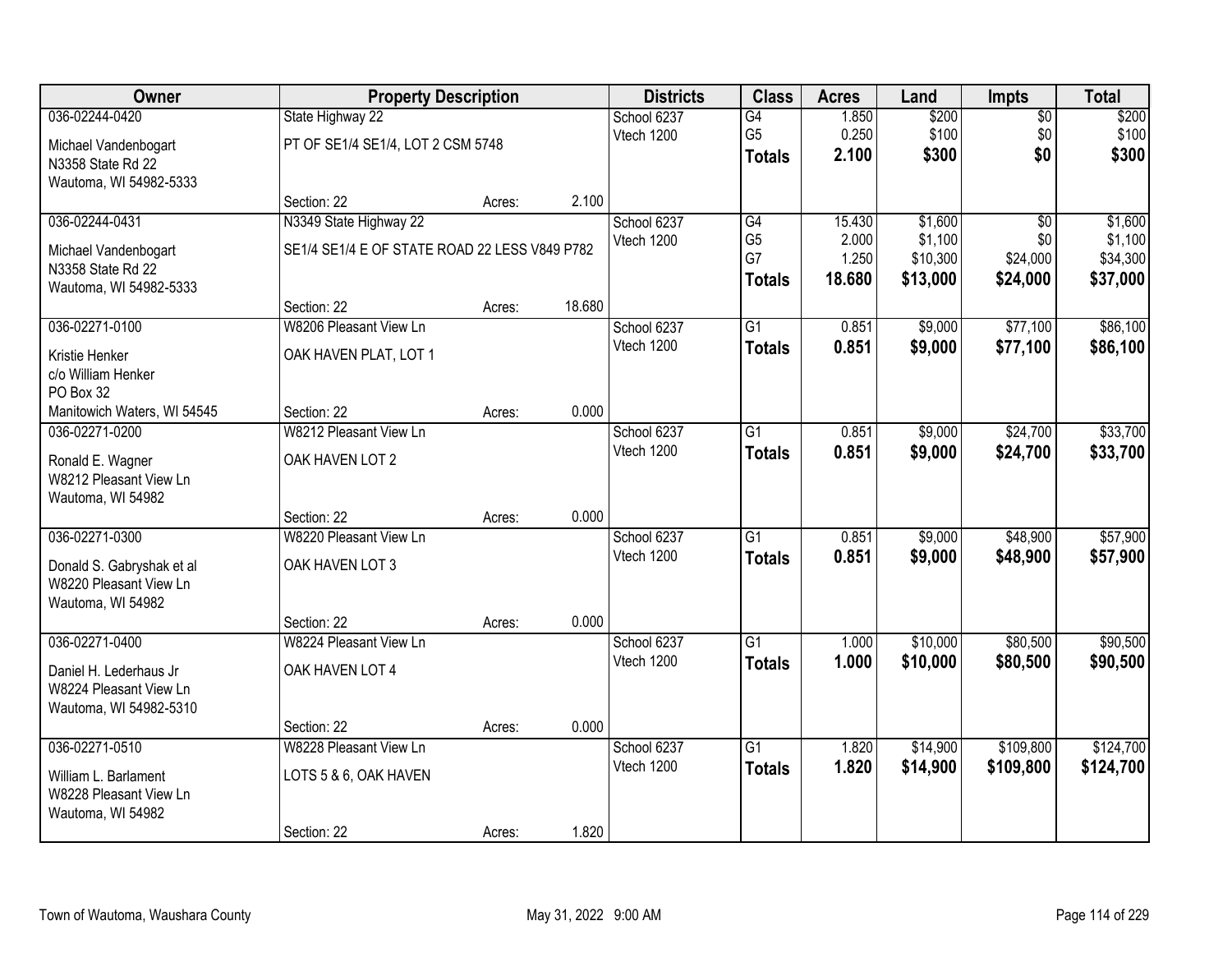| Owner                                           |                                       | <b>Property Description</b> |       | <b>Districts</b> | <b>Class</b>    | <b>Acres</b> | Land     | Impts           | <b>Total</b> |
|-------------------------------------------------|---------------------------------------|-----------------------------|-------|------------------|-----------------|--------------|----------|-----------------|--------------|
| 036-02271-0700                                  | Pleasant View Ln                      |                             |       | School 6237      | $\overline{G1}$ | 0.825        | \$8,800  | $\overline{50}$ | \$8,800      |
| William L. Barlament                            | OAK HAVEN LOT 7                       |                             |       | Vtech 1200       | <b>Totals</b>   | 0.825        | \$8,800  | \$0             | \$8,800      |
| W8228 Pleasant View Ln<br>Wautoma, WI 54982     |                                       |                             |       |                  |                 |              |          |                 |              |
|                                                 | Section: 22                           | Acres:                      | 0.000 |                  |                 |              |          |                 |              |
| 036-02271-0800                                  | Pleasant View Ln                      |                             |       | School 6237      | $\overline{G1}$ | 0.944        | \$9,600  | \$0             | \$9,600      |
| John Drexler                                    | OAK HAVEN SUB LOT 8                   |                             |       | Vtech 1200       | <b>Totals</b>   | 0.944        | \$9,600  | \$0             | \$9,600      |
| 1335 Waugoo Ave                                 |                                       |                             |       |                  |                 |              |          |                 |              |
| Oshkosh, WI 54901                               | Section: 22                           | Acres:                      | 0.000 |                  |                 |              |          |                 |              |
| 036-02271-0900                                  | W8260 Pleasant View Ln                |                             |       | School 6237      | $\overline{G1}$ | 0.954        | \$9,700  | \$5,900         | \$15,600     |
| John Drexler                                    | OAK HAVEN SUB LOT 9                   |                             |       | Vtech 1200       | <b>Totals</b>   | 0.954        | \$9,700  | \$5,900         | \$15,600     |
| 1335 Waugoo St                                  |                                       |                             |       |                  |                 |              |          |                 |              |
| Oshkosh, WI 54901                               |                                       |                             |       |                  |                 |              |          |                 |              |
| 036-02271-1000                                  | Section: 22<br>W8237 Pleasant View Ln | Acres:                      | 0.000 | School 6237      | G1              | 0.875        | \$9,100  | \$43,700        | \$52,800     |
|                                                 |                                       |                             |       | Vtech 1200       | <b>Totals</b>   | 0.875        | \$9,100  | \$43,700        | \$52,800     |
| Beverly F. Burmeister<br>672 Cummings Rd Unit 3 | OAK HAVEN LOT 10                      |                             |       |                  |                 |              |          |                 |              |
| Wautoma, WI 54982                               |                                       |                             |       |                  |                 |              |          |                 |              |
|                                                 | Section: 22                           | Acres:                      | 0.000 |                  |                 |              |          |                 |              |
| 036-02271-1100                                  | W8215 Pleasant View Ln                |                             |       | School 6237      | $\overline{G1}$ | 1.000        | \$10,000 | $\overline{50}$ | \$10,000     |
| Ronald C. Doepke                                | OAK HAVEN LOT 11                      |                             |       | Vtech 1200       | <b>Totals</b>   | 1.000        | \$10,000 | \$0             | \$10,000     |
| 8101 W Bottsford Ave                            |                                       |                             |       |                  |                 |              |          |                 |              |
| Greenfield, WI 53220                            | Section: 22                           | Acres:                      | 0.000 |                  |                 |              |          |                 |              |
| 036-02272-0100                                  | Oak Dr                                |                             |       | School 6237      | $\overline{G1}$ | 1.158        | \$10,900 | $\sqrt{6}$      | \$10,900     |
| Alicia Reed                                     | OAK HAVEN 1ST ADD PLAT LOT 1          |                             |       | Vtech 1200       | <b>Totals</b>   | 1.158        | \$10,900 | \$0             | \$10,900     |
| 10934 Corte Playa Solana                        |                                       |                             |       |                  |                 |              |          |                 |              |
| San Diego, CA 92124                             |                                       |                             |       |                  |                 |              |          |                 |              |
| 036-02272-0200                                  | Section: 22<br>Oak Dr                 | Acres:                      | 0.000 | School 6237      | $\overline{G1}$ | 1.050        | \$10,300 | $\overline{50}$ | \$10,300     |
|                                                 |                                       |                             |       | Vtech 1200       | <b>Totals</b>   | 1.050        | \$10,300 | \$0             | \$10,300     |
| Alicia Reed<br>10934 Corte Playa Solana         | OAK HAVEN 1ST ADD PLAT LOT 2          |                             |       |                  |                 |              |          |                 |              |
| San Diego, CA 92124                             |                                       |                             |       |                  |                 |              |          |                 |              |
|                                                 | Section: 22                           | Acres:                      | 0.000 |                  |                 |              |          |                 |              |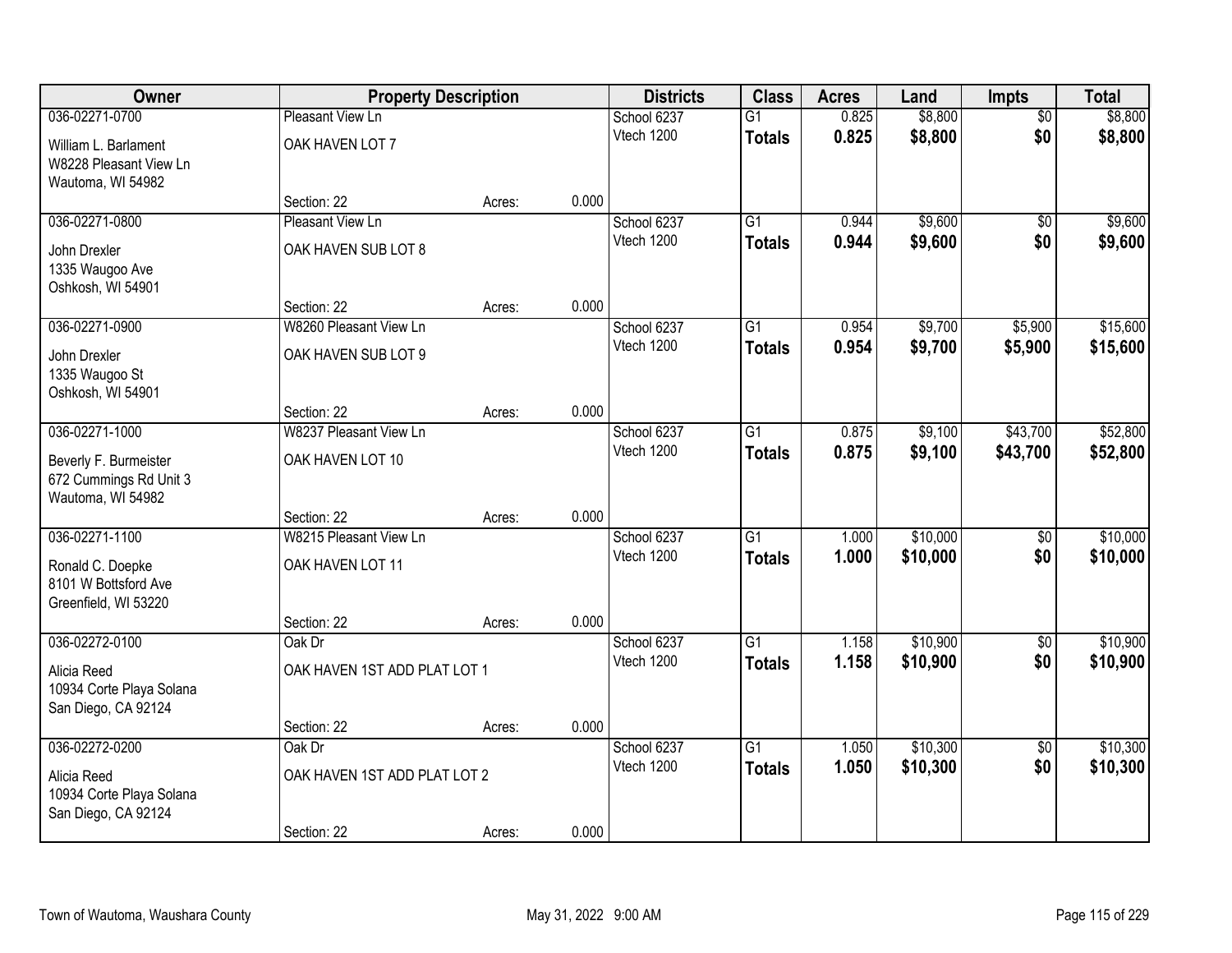| Owner                                 |                                       | <b>Property Description</b> |        | <b>Districts</b> | <b>Class</b>     | <b>Acres</b> | Land     | <b>Impts</b>    | <b>Total</b> |
|---------------------------------------|---------------------------------------|-----------------------------|--------|------------------|------------------|--------------|----------|-----------------|--------------|
| 036-02272-0300                        | Oak Dr                                |                             |        | School 6237      | $\overline{G1}$  | 1.750        | \$14,500 | $\overline{50}$ | \$14,500     |
| Alicia Reed                           | OAK HAVEN 1ST ADD LOT 3               |                             |        | Vtech 1200       | <b>Totals</b>    | 1.750        | \$14,500 | \$0             | \$14,500     |
| 10934 Corte Playa Solana              |                                       |                             |        |                  |                  |              |          |                 |              |
| San Diego, CA 92124                   |                                       |                             |        |                  |                  |              |          |                 |              |
|                                       | Section: 22                           | Acres:                      | 0.000  |                  |                  |              |          |                 |              |
| 036-02272-0400                        | N3558 Oak Dr                          |                             |        | School 6237      | $\overline{G1}$  | 2.329        | \$16,400 | \$14,500        | \$30,900     |
| Heide J. Salzman                      | OAK HAVEN 1ST ADD PLAT LOT 4          |                             |        | Vtech 1200       | <b>Totals</b>    | 2.329        | \$16,400 | \$14,500        | \$30,900     |
| 177 S Park Ave                        |                                       |                             |        |                  |                  |              |          |                 |              |
| Fond Du Lac, WI 54935                 |                                       |                             |        |                  |                  |              |          |                 |              |
|                                       | Section: 22                           | Acres:                      | 0.000  |                  |                  |              |          |                 |              |
| 036-02272-0500                        | N3564 Oak Dr                          |                             |        | School 6237      | G1               | 1.158        | \$10,900 | \$200           | \$11,100     |
| Daniel D. Draves                      | LOT 5, OAKHAVEN FIRST ADDITION        |                             |        | Vtech 1200       | <b>Totals</b>    | 1.158        | \$10,900 | \$200           | \$11,100     |
| Heide J. Salzman                      |                                       |                             |        |                  |                  |              |          |                 |              |
| N3055 Hwy 175                         |                                       |                             |        |                  |                  |              |          |                 |              |
| Byron, WI 53006                       | Section: 22                           | Acres:                      | 0.000  |                  |                  |              |          |                 |              |
| 036-02311-0100                        | State Highway 22                      |                             |        | School 6237      | G4               | 7.000        | \$700    | \$0             | \$700        |
| Harvey F. West Jr et al               | E1/2 OF NE1/4 OF NE1/4                |                             |        | Vtech 1200       | G5M              | 13.000       | \$18,200 | \$0             | \$18,200     |
| c/o Pamela Paugles                    |                                       |                             |        |                  | <b>Totals</b>    | 20.000       | \$18,900 | \$0             | \$18,900     |
| W6521 Bighorn Ave                     |                                       |                             |        |                  |                  |              |          |                 |              |
| Wautoma, WI 54982                     | Section: 23                           | Acres:                      | 20.000 |                  |                  |              |          |                 |              |
| 036-02311-0200                        | State Highway 22                      |                             |        | School 6237      | $\overline{G4}$  | 10.000       | \$1,400  | $\overline{50}$ | \$1,400      |
|                                       | W1/2 OF NE1/4 OF NE1/4                |                             |        | Vtech 1200       | G <sub>5</sub> M | 10.000       | \$10,500 | \$0             | \$10,500     |
| Gerald R. Pomplun<br>Michelle Pomplun |                                       |                             |        |                  | <b>Totals</b>    | 20.000       | \$11,900 | \$0             | \$11,900     |
| N3750 State Rd 22                     |                                       |                             |        |                  |                  |              |          |                 |              |
| Wautoma, WI 54982                     | Section: 23                           | Acres:                      | 20.000 |                  |                  |              |          |                 |              |
| 036-02312-0100                        | W3750 State Highway 22                |                             |        | School 6237      | $\overline{G1}$  | 1.000        | \$7,900  | \$154,800       | \$162,700    |
|                                       |                                       |                             |        | Vtech 1200       | G4               | 19.250       | \$2,200  | \$0             | \$2,200      |
| Gerald R. Pomplun<br>Michelle Pomplun | NW1/4 OF NE1/4 EXC 1A & EAS V813 P3   |                             |        |                  | G5M              | 18.750       | \$20,500 | \$0             | \$20,500     |
| N3750 State Rd 22                     |                                       |                             |        |                  | <b>Totals</b>    | 39.000       | \$30,600 | \$154,800       | \$185,400    |
| Wautoma, WI 54982                     | Section: 23                           | Acres:                      | 39.000 |                  |                  |              |          |                 |              |
| 036-02312-0200                        | State Highway 22                      |                             |        | School 6237      | $\overline{G5}$  | 1.000        | \$700    | $\overline{50}$ | \$700        |
|                                       | W 1A OF NW1/4 OF NE1/4 & EAS V 813 P3 |                             |        | Vtech 1200       | <b>Totals</b>    | 1.000        | \$700    | \$0             | \$700        |
| Gerald R. Pomplun<br>Michelle Pomplun |                                       |                             |        |                  |                  |              |          |                 |              |
| N3750 State Rd 22                     |                                       |                             |        |                  |                  |              |          |                 |              |
| Wautoma, WI 54982                     | Section: 23                           | Acres:                      | 1.000  |                  |                  |              |          |                 |              |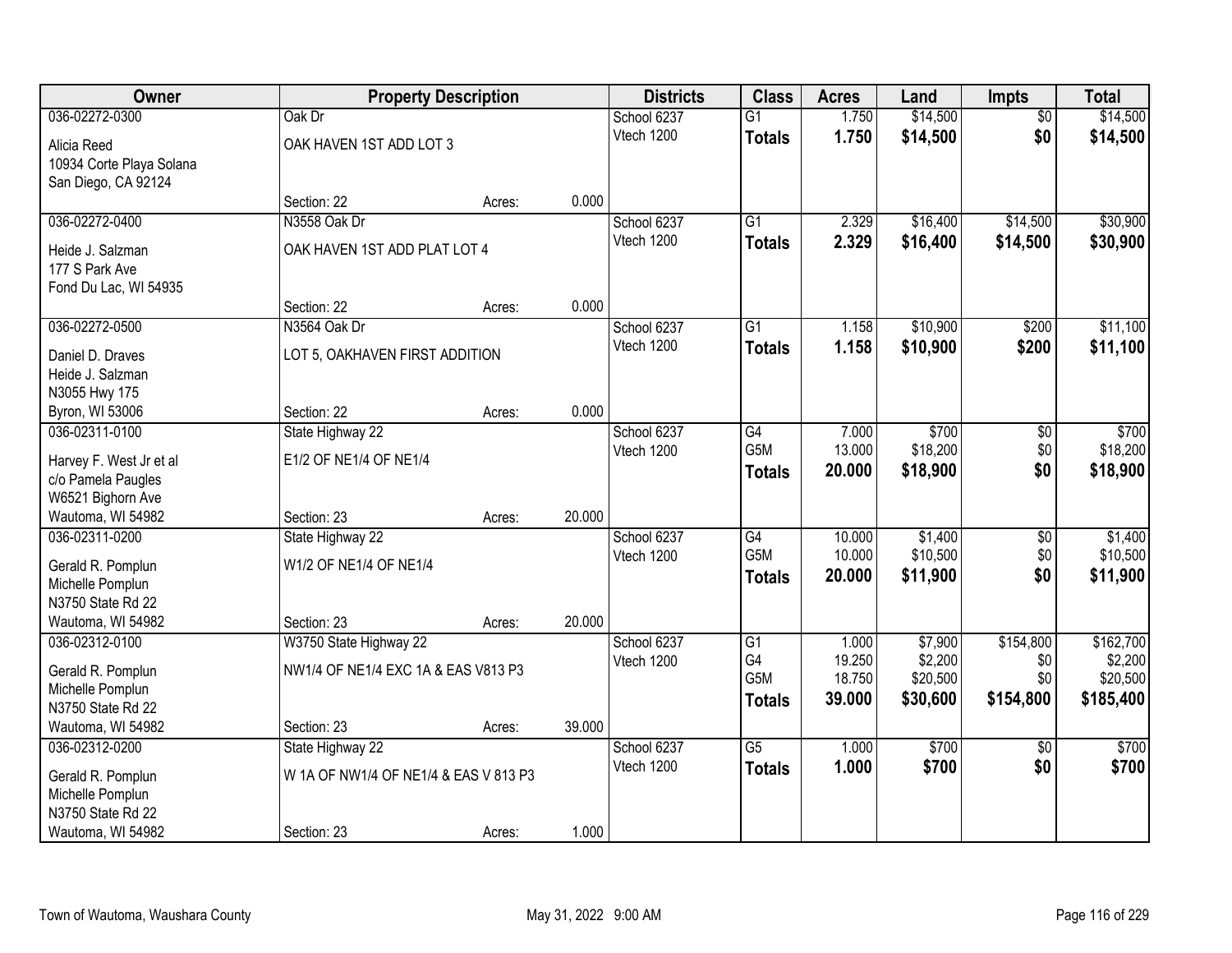| <b>Owner</b>                                                                                      | <b>Property Description</b>                                                                                                                                              | <b>Districts</b>          | <b>Class</b>                                            | <b>Acres</b>                        | Land                                        | <b>Impts</b>                         | <b>Total</b>                                |
|---------------------------------------------------------------------------------------------------|--------------------------------------------------------------------------------------------------------------------------------------------------------------------------|---------------------------|---------------------------------------------------------|-------------------------------------|---------------------------------------------|--------------------------------------|---------------------------------------------|
| 036-02313-0100<br>Gerald R. Pomplun<br>Michelle Pomplun<br>N3750 State Rd 22                      | State Highway 22<br>SW1/4 OF NE1/4 EXC N 1A                                                                                                                              | School 6237<br>Vtech 1200 | G4<br>G5M<br><b>Totals</b>                              | 20.000<br>19.000<br>39.000          | \$2,300<br>\$13,300<br>\$15,600             | $\overline{50}$<br>\$0<br>\$0        | \$2,300<br>\$13,300<br>\$15,600             |
| Wautoma, WI 54982                                                                                 | 39.000<br>Section: 23<br>Acres:                                                                                                                                          |                           |                                                         |                                     |                                             |                                      |                                             |
| 036-02313-0200<br>Gerald R. Pomplun<br>Michelle Pomplun<br>N3750 State Rd 22<br>Wautoma, WI 54982 | State Highway 22<br>N 1A OF SW1/4 OF NE1/4<br>1.000<br>Section: 23<br>Acres:                                                                                             | School 6237<br>Vtech 1200 | $\overline{G5}$<br><b>Totals</b>                        | 1.000<br>1.000                      | \$700<br>\$700                              | $\overline{50}$<br>\$0               | \$700<br>\$700                              |
| 036-02321-0110<br>Elinor K Czarnecki Revocable Trust<br>111 Jansen Dr<br>Fox Lake, WI 53933-9621  | N3652 State Highway 22<br>PT OF NE1/4 NW1/4 S & E OF HWY 22, PT OF LOT 1<br>CSM 1952, NOW LOT 1 CSM 4231<br>3.870<br>Section: 23<br>Acres:                               | School 6237<br>Vtech 1200 | $\overline{G1}$<br><b>Totals</b>                        | 3.870<br>3.870                      | \$18,500<br>\$18,500                        | \$17,500<br>\$17,500                 | \$36,000<br>\$36,000                        |
| 036-02321-0120<br>Elinor K Czarnecki Revocable Trust<br>111 Jansen Dr<br>Fox Lake, WI 53933-9621  | State Highway 22<br>PT OF NE1/4 NW1/4 S & E OF HWY 22, PT OF LOT 1<br>CSM 1952, NOW LOT 2 CSM 4231                                                                       | School 6237<br>Vtech 1200 | G4<br>G <sub>5</sub><br><b>Totals</b>                   | 10.140<br>0.100<br>10.240           | \$1,100<br>\$100<br>\$1,200                 | \$0<br>\$0<br>\$0                    | \$1,100<br>\$100<br>\$1,200                 |
| 036-02321-0130<br>Elinor K Czarnecki Revocable Trust<br>111 Jansen Dr<br>Fox Lake, WI 53933-9621  | 10.240<br>Section: 23<br>Acres:<br>State Highway 22<br>PT OF NE1/4 NW1/4 S & E OF HWY 22, PT OF LOT 1<br>CSM 1952, NOW LOT 3 CSM 4231<br>15.100<br>Section: 23<br>Acres: | School 6237<br>Vtech 1200 | $\overline{G4}$<br>G <sub>5</sub><br><b>Totals</b>      | 14.200<br>0.900<br>15.100           | \$2,000<br>\$100<br>\$2,100                 | $\overline{50}$<br>\$0<br>\$0        | \$2,000<br>\$100<br>\$2,100                 |
| 036-02321-0200<br>Daniel Chelmo Trust<br>PO Box 397<br>Wautoma, WI 54982                          | State Highway 22<br>PT OF NE1/4 NW1/4 N & W OF HWY 22 & SW OF 17TH<br>DR, LOT 1 CSM 5641<br>6.270<br>Section: 23<br>Acres:                                               | School 6237<br>Vtech 1200 | $\overline{G5}$<br>G <sub>6</sub><br><b>Totals</b>      | 4.270<br>2.000<br>6.270             | \$5,100<br>\$5,200<br>\$10,300              | $\overline{50}$<br>\$0<br>\$0        | \$5,100<br>\$5,200<br>\$10,300              |
| 036-02322-0120<br>Kelley Sand & Gravel, Inc<br>PO Box 75<br>Wautoma, WI 54982                     | State Highway 22<br>W1/2 OF NW1/4; NW OF HWY 22; EXC LOT 1 CSM<br>6202<br>40.190<br>Section: 23<br>Acres:                                                                | School 6237<br>Vtech 1200 | G1<br>G <sub>5</sub><br>G <sub>6</sub><br><b>Totals</b> | 0.490<br>26.700<br>13.000<br>40.190 | \$4,900<br>\$18,700<br>\$36,400<br>\$60,000 | $\overline{30}$<br>\$0<br>\$0<br>\$0 | \$4,900<br>\$18,700<br>\$36,400<br>\$60,000 |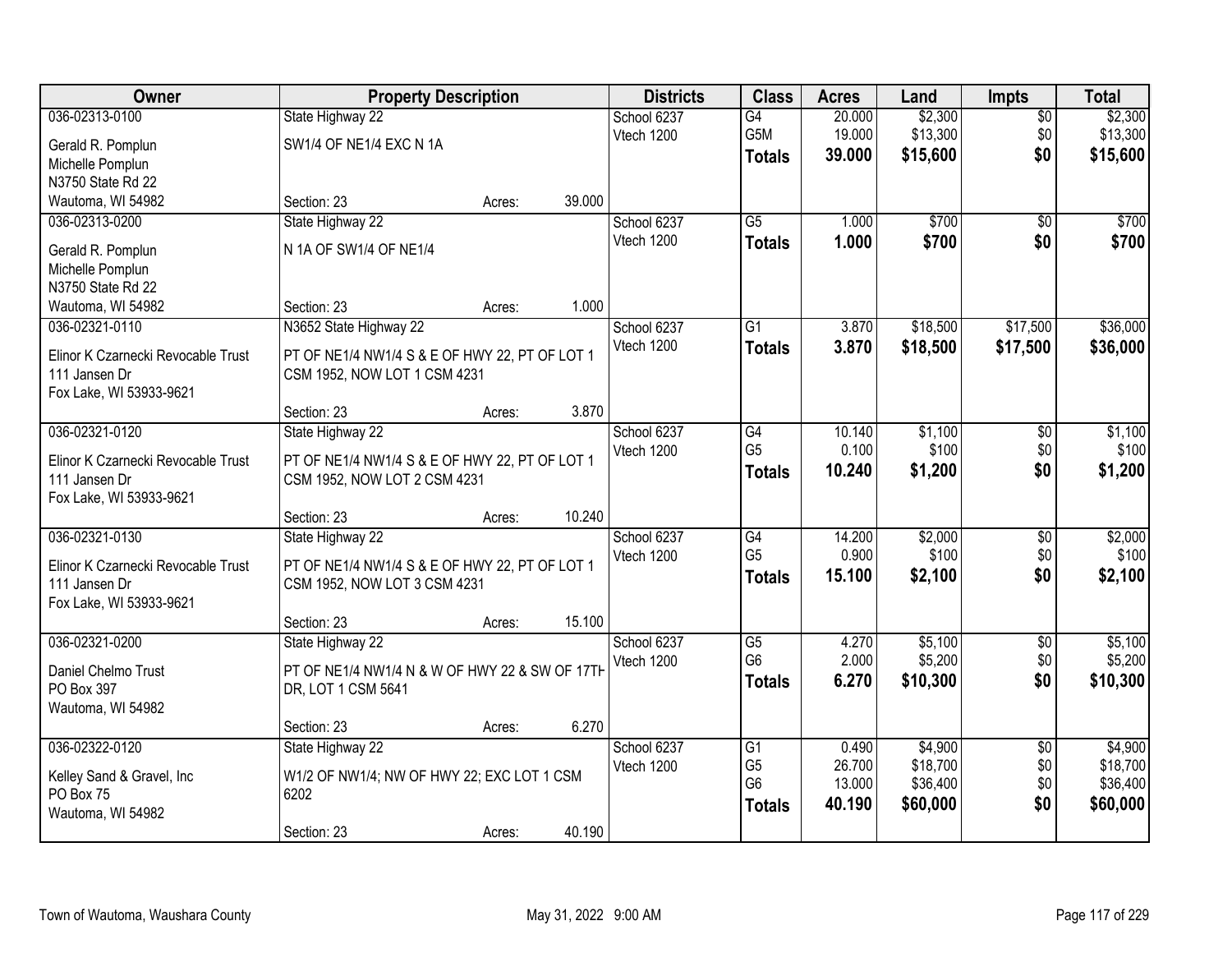| Owner                                      | <b>Property Description</b>                    |        |        | <b>Districts</b> | <b>Class</b>     | <b>Acres</b> | Land            | <b>Impts</b>    | <b>Total</b>     |
|--------------------------------------------|------------------------------------------------|--------|--------|------------------|------------------|--------------|-----------------|-----------------|------------------|
| 036-02323-0100                             | State Highway 22                               |        |        | School 6237      | G4               | 10.500       | \$1,500         | $\overline{$0}$ | \$1,500          |
| Gerald R. Pomplun                          | SW1/4 OF NW1/4 EXC .46A IN SW COR & LESS 4.54A |        |        | Vtech 1200       | G <sub>5</sub>   | 0.500        | \$100           | \$0             | \$100            |
| Michelle Pomplun                           | LESS 209-354                                   |        |        |                  | G5M              | 4.000        | \$2,600         | \$0             | \$2,600          |
| N3750 State Rd 22                          |                                                |        |        |                  | <b>Totals</b>    | 15,000       | \$4,200         | \$0             | \$4,200          |
| Wautoma, WI 54982                          | Section: 23                                    | Acres: | 15.000 |                  |                  |              |                 |                 |                  |
| 036-02323-0200                             | N3584 State Highway 22                         |        |        | School 6237      | $\overline{G1}$  | 1.740        | \$14,400        | \$30,400        | \$44,800         |
|                                            |                                                |        |        | Vtech 1200       | G <sub>6</sub>   | 11.000       | \$28,600        | \$0             | \$28,600         |
| Eric J. Krahn<br>N1240 Lucerne Lakewood Rd | W1/2 OF NW (S&E OF STH 22)                     |        |        |                  | <b>Totals</b>    | 12.740       | \$43,000        | \$30,400        | \$73,400         |
| Neshkoro, WI 54960                         |                                                |        |        |                  |                  |              |                 |                 |                  |
|                                            | Section: 23                                    | Acres: | 12.740 |                  |                  |              |                 |                 |                  |
| 036-02323-0320                             | N3508 State Rd 22                              |        |        | School 6237      | X4               | 1.870        | $\overline{50}$ | \$0             | $\overline{\$0}$ |
|                                            |                                                |        |        | Vtech 1200       |                  | 1.870        | \$0             | \$0             | \$0              |
| Adams Columbia Elect Coop                  | LOT 1 CSM 6630                                 |        |        |                  | <b>Totals</b>    |              |                 |                 |                  |
| PO Box 70                                  |                                                |        |        |                  |                  |              |                 |                 |                  |
| Friendship, WI 53934                       |                                                |        |        |                  |                  |              |                 |                 |                  |
|                                            | Section: 22                                    | Acres: | 1.870  |                  |                  |              |                 |                 |                  |
| 036-02323-0410                             | N3563 State Highway 22                         |        |        | School 6237      | $\overline{G1}$  | 4.390        | \$19,200        | \$128,400       | \$147,600        |
| Janice A. Bleier                           | PT SW1/4 OF NW1/4; LOT 1 CSM 6202              |        |        | Vtech 1200       | <b>Totals</b>    | 4.390        | \$19,200        | \$128,400       | \$147,600        |
| N3563 State Rd 22                          |                                                |        |        |                  |                  |              |                 |                 |                  |
| Wautoma, WI 54982                          |                                                |        |        |                  |                  |              |                 |                 |                  |
|                                            | Section: 23                                    | Acres: | 4.390  |                  |                  |              |                 |                 |                  |
| 036-02324-0000                             | State Highway 22                               |        |        | School 6237      | $\overline{G4}$  | 11.000       | \$1,200         | \$0             | \$1,200          |
|                                            |                                                |        |        | Vtech 1200       | G <sub>5</sub> M | 29.000       | \$30,500        | \$0             | \$30,500         |
| Gerald R. Pomplun                          | SE1/4 OF NW1/4                                 |        |        |                  | <b>Totals</b>    | 40.000       | \$31,700        | \$0             | \$31,700         |
| Michelle Pomplun<br>N3750 State Rd 22      |                                                |        |        |                  |                  |              |                 |                 |                  |
| Wautoma, WI 54982                          | Section: 23                                    | Acres: | 40.000 |                  |                  |              |                 |                 |                  |
| 036-02331-0000                             | State Highway 22                               |        |        | School 6237      | G4               | 30.000       | \$3,200         | $\overline{60}$ | \$3,200          |
|                                            |                                                |        |        | Vtech 1200       | G <sub>5</sub>   | 7.000        | \$7,000         | \$0             | \$7,000          |
| P&Q Central WI, LLC                        | <b>NE1/4 OF SW1/4</b>                          |        |        |                  | G <sub>5</sub> M | 3.000        | \$4,200         | \$0             | \$4,200          |
| 1509 N Prospect Ave                        |                                                |        |        |                  | <b>Totals</b>    | 40.000       | \$14,400        | \$0             | \$14,400         |
| Milwaukee, WI 53202                        |                                                |        |        |                  |                  |              |                 |                 |                  |
|                                            | Section: 23                                    | Acres: | 40.000 |                  |                  |              |                 |                 |                  |
| 036-02332-0111                             | N3446 State Highway 22                         |        |        | School 6237      | G2               | 20.919       | \$62,300        | \$3,000         | \$65,300         |
| P&Q Central WI, LLC                        | E1/2 NW1/4 OF SW1/4 AND PT OF NW-SW & PT NE-SI |        |        | Vtech 1200       | G <sub>5</sub>   | 9.000        | \$9,000         | \$0             | \$9,000          |
| 1509 N Prospect Ave                        | SEC 22 POB NW COR NW SW, E 40 RDS S 45RDS W    |        |        |                  | G <sub>6</sub>   | 4.000        | \$10,400        | \$0             | \$10,400         |
| Milwaukee, WI 53202                        | 59 RDS TO HWY 22, NTHLY TO N LINE NESE, E TO   |        |        |                  | <b>Totals</b>    | 33.919       | \$81,700        | \$3,000         | \$84,700         |
|                                            | Section: 23                                    | Acres: | 33.919 |                  |                  |              |                 |                 |                  |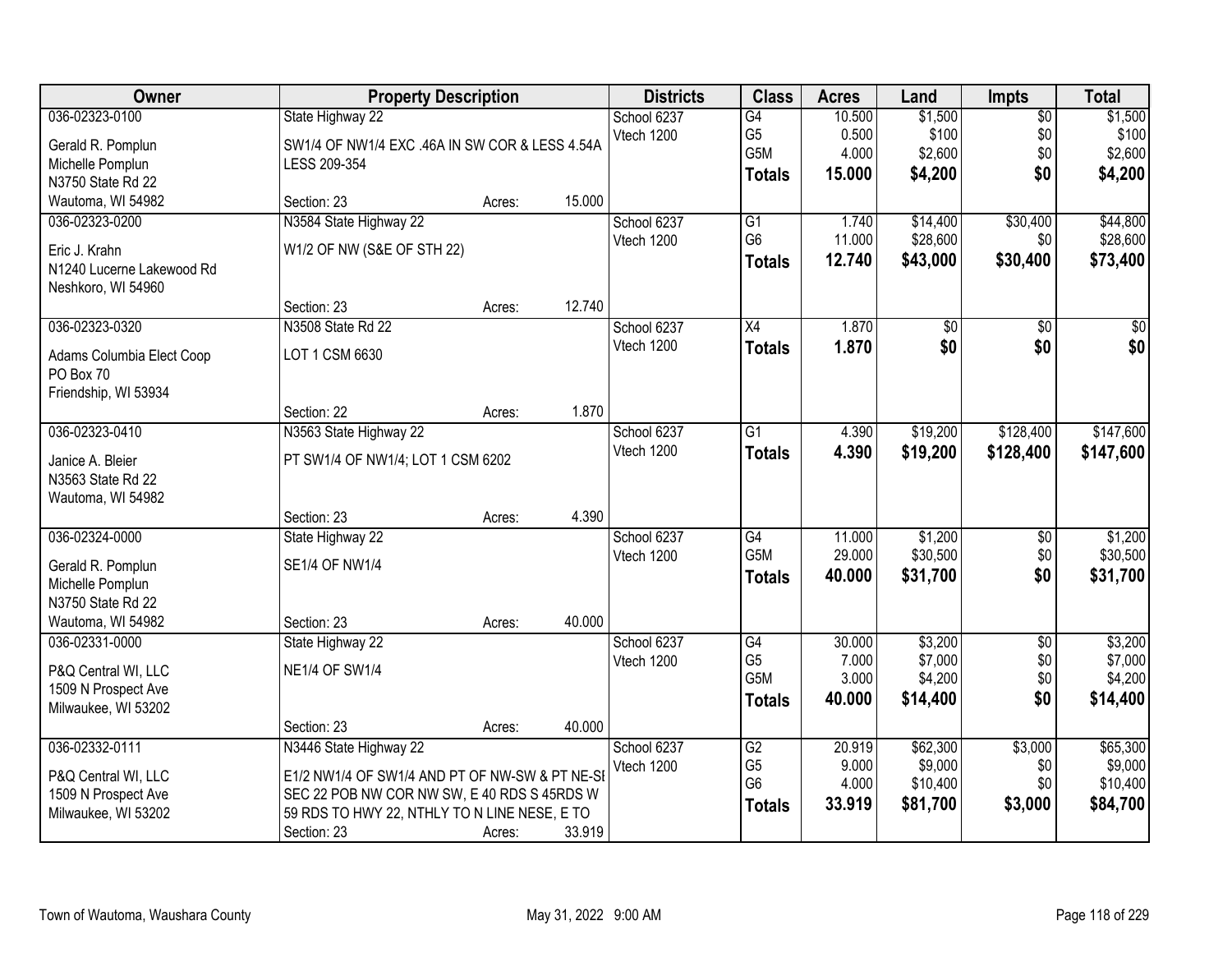| Owner                  |                                                   | <b>Property Description</b> |        | <b>Districts</b> | <b>Class</b>          | <b>Acres</b>     | Land                 | <b>Impts</b>    | <b>Total</b>         |
|------------------------|---------------------------------------------------|-----------------------------|--------|------------------|-----------------------|------------------|----------------------|-----------------|----------------------|
| 036-02332-0120         | State Highway 22                                  |                             |        | School 6237      | $\overline{G5}$       | 8.750            | \$6,700              | $\overline{50}$ | \$6,700              |
| Michael Vandenbogart   | SW1/4 OF NW1/4 OF SW1/4 EXC N 5 RODS              |                             |        | Vtech 1200       | <b>Totals</b>         | 8.750            | \$6,700              | \$0             | \$6,700              |
| N3358 State Rd 22      |                                                   |                             |        |                  |                       |                  |                      |                 |                      |
| Wautoma, WI 54982-5333 |                                                   |                             |        |                  |                       |                  |                      |                 |                      |
|                        | Section: 23                                       | Acres:                      | 8.750  |                  |                       |                  |                      |                 |                      |
| 036-02333-0000         | State Highway 22                                  |                             |        | School 6237      | G4                    | 23.000           | \$2,400              | $\overline{50}$ | \$2,400              |
| Michael Vandenbogart   | SW1/4 OF SW1/4                                    |                             |        | Vtech 1200       | G <sub>5</sub>        | 10.000           | \$7,000              | \$0             | \$7,000              |
| N3358 State Rd 22      |                                                   |                             |        |                  | G5M                   | 7.000            | \$9,800              | \$0             | \$9,800              |
| Wautoma, WI 54982-5333 |                                                   |                             |        |                  | <b>Totals</b>         | 40.000           | \$19,200             | \$0             | \$19,200             |
|                        | Section: 23                                       | Acres:                      | 40.000 |                  |                       |                  |                      |                 |                      |
| 036-02334-0000         | N3358 State Highway 22                            |                             |        | School 6237      | G1                    | 1.000            | \$10,000             | \$131,200       | \$141,200            |
| Michael Vandenbogart   | SE1/4 OF SW1/4                                    |                             |        | Vtech 1200       | G4                    | 22.500           | \$2,400              | \$0             | \$2,400              |
| N3358 State Rd 22      |                                                   |                             |        |                  | G <sub>5</sub><br>G5M | 1.000<br>15.500  | \$1,000<br>\$21,700  | \$0<br>\$0      | \$1,000<br>\$21,700  |
| Wautoma, WI 54982-5333 |                                                   |                             |        |                  | <b>Totals</b>         | 40.000           | \$35,100             | \$131,200       | \$166,300            |
|                        | Section: 23                                       | Acres:                      | 40.000 |                  |                       |                  |                      |                 |                      |
| 036-02341-0100         | State Highway 22                                  |                             |        | School 6237      | G4                    | 59.000           | \$7,300              | $\sqrt[6]{3}$   | \$7,300              |
| Dick & Bobs, LLC       | SE1/4 NE1/4 & NE1/4 SE1/4 LESS 23' TRIANGLE IN SV |                             |        | Vtech 1200       | G <sub>5</sub>        | 11.000           | \$7,700              | \$0             | \$7,700              |
| N3377 Swamp Rd         | COR, NOW LOT 1 CSM 4854                           |                             |        |                  | G <sub>5</sub> M      | 10.090           | \$14,200             | \$0             | \$14,200             |
| Wautoma, WI 54982      |                                                   |                             |        |                  | <b>Totals</b>         | 80.090           | \$29,200             | \$0             | \$29,200             |
|                        | Section: 23                                       | Acres:                      | 80.090 |                  |                       |                  |                      |                 |                      |
| 036-02342-0100         | State Highway 22                                  |                             |        | School 6237      | $\overline{G4}$       | 35.000           | \$4,900              | $\overline{50}$ | \$4,900              |
| Kenneth R. Williams    | NW1/4 OF SE1/4 AND PT OF SW1/4 SE1/4              |                             |        | Vtech 1200       | G <sub>5</sub>        | 0.990            | \$700                | \$0             | \$700                |
| N3345 Swamp Rd         |                                                   |                             |        |                  | G5M                   | 5.000            | \$7,000              | \$0             | \$7,000              |
| Wautoma, WI 54982      |                                                   |                             |        |                  | <b>Totals</b>         | 40.990           | \$12,600             | \$0             | \$12,600             |
|                        | Section: 23                                       | Acres:                      | 40.990 |                  |                       |                  |                      |                 |                      |
| 036-02343-0100         | Swamp <sub>Rd</sub>                               |                             |        | School 6237      | $\overline{G1}$       | 0.500            | \$5,000              | \$2,400         | \$7,400              |
| Lance Fox              | SW1/4 OF SE1/4 AND PT OF SE1/4 SE1/4 LESS V939    |                             |        | Vtech 1200       | G4                    | 5.000            | \$500                | \$0             | \$500                |
| Kathy Fox              | P286                                              |                             |        |                  | G <sub>5</sub><br>G5M | 21.010<br>15.205 | \$14,700<br>\$19,800 | \$0<br>\$0      | \$14,700<br>\$19,800 |
| N2989 County Rd W      |                                                   |                             |        |                  |                       | 41.715           | \$40,000             | \$2,400         | \$42,400             |
| New London, WI 54961   | Section: 23                                       | Acres:                      | 41.715 |                  | <b>Totals</b>         |                  |                      |                 |                      |
| 036-02344-0110         | Swamp <sub>Rd</sub>                               |                             |        | School 6237      | G4                    | 25.000           | \$2,600              | $\overline{60}$ | \$2,600              |
| Kenneth R. Williams    | SE1/4 OF SE1/4 EXC BEG SW COR E 12 RDS NW TO      |                             |        | Vtech 1200       | G5M                   | 12.301           | \$16,000             | \$0             | \$16,000             |
| N3345 Swamp Rd         | PT 50 RDS N OF POB S TO POB AND 23' TRIANGLE      |                             |        |                  | <b>Totals</b>         | 37.301           | \$18,600             | \$0             | \$18,600             |
| Wautoma, WI 54982      | IN NE1/4 SE1/4 LESS V939 P283                     |                             |        |                  |                       |                  |                      |                 |                      |
|                        | Section: 23                                       | Acres:                      | 37.301 |                  |                       |                  |                      |                 |                      |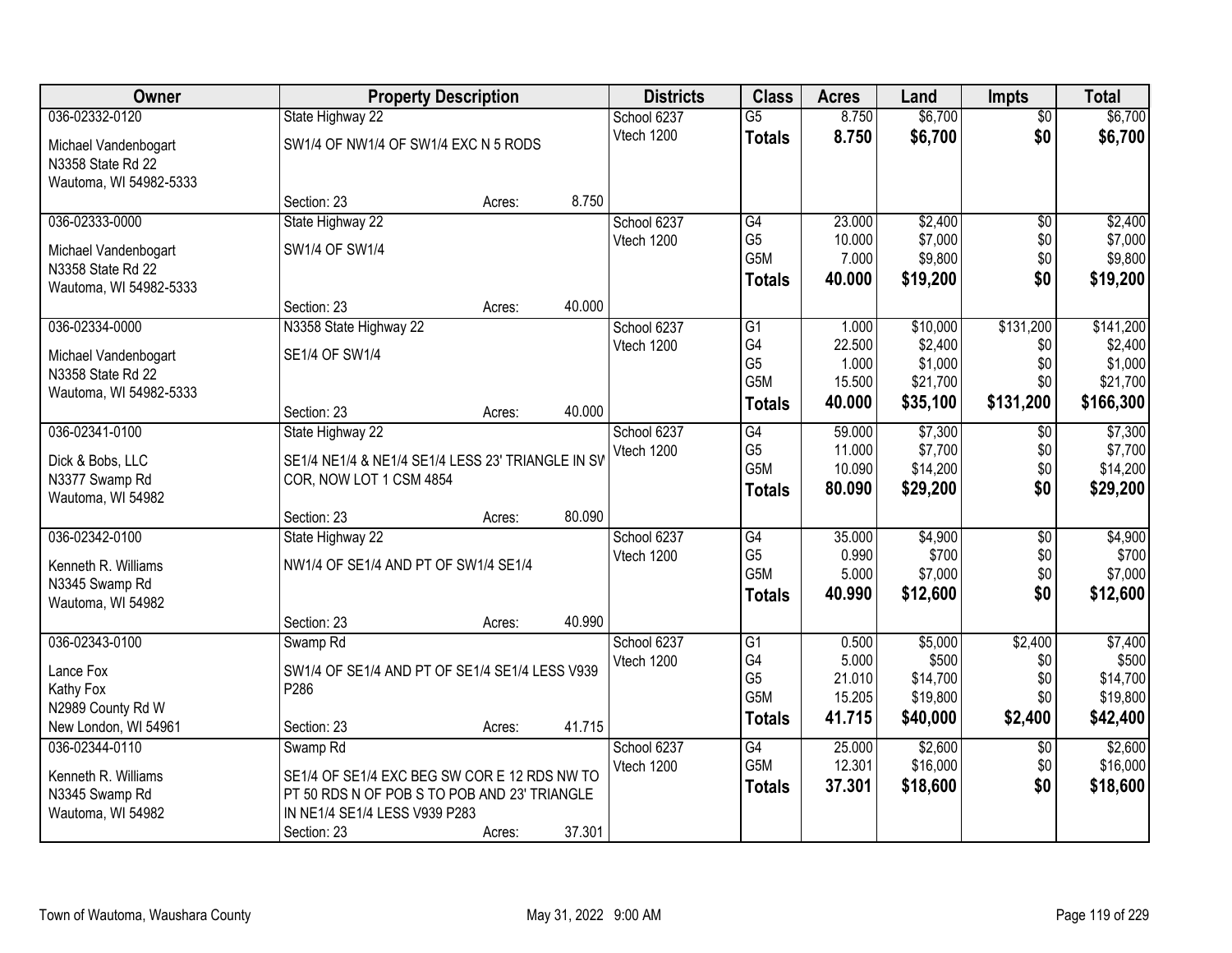| Owner                                | <b>Property Description</b>                  |        |        | <b>Districts</b> | <b>Class</b>    | <b>Acres</b> | Land     | <b>Impts</b>    | <b>Total</b> |
|--------------------------------------|----------------------------------------------|--------|--------|------------------|-----------------|--------------|----------|-----------------|--------------|
| 036-02411-0100                       | <b>Blackhawk Ct</b>                          |        |        | School 6237      | G4              | 3.440        | \$500    | $\overline{50}$ | \$500        |
| Welnetz Family Joint Revocable Trust | PT NE1/4 OF NE1/4; EXC CSM 3066              |        |        | Vtech 1200       | G5M             | 11.000       | \$15,400 | \$0             | \$15,400     |
| N54 W38928 Islandale Dr              |                                              |        |        |                  | <b>Totals</b>   | 14.440       | \$15,900 | \$0             | \$15,900     |
| Oconomowoc, WI 53066                 |                                              |        |        |                  |                 |              |          |                 |              |
|                                      | Section: 24                                  | Acres: | 14.440 |                  |                 |              |          |                 |              |
| 036-02411-0200                       | <b>Blackhawk Ct</b>                          |        |        | School 6237      | $\overline{G5}$ | 15.560       | \$10,900 | \$0             | \$10,900     |
| Mary L. Welnetz                      | PT NE1/4 OF NE1/4; LOT 1 CSM 3066            |        |        | Vtech 1200       | G <sub>6</sub>  | 10.000       | \$28,000 | \$0             | \$28,000     |
| David C. Welnetz                     |                                              |        |        |                  | <b>Totals</b>   | 25.560       | \$38,900 | \$0             | \$38,900     |
| N54 W38928 Islandale Dr              |                                              |        |        |                  |                 |              |          |                 |              |
| Oconomowoc, WI 53066                 | Section: 24                                  | Acres: | 25.560 |                  |                 |              |          |                 |              |
| 036-02412-0000                       | <b>Blackhawk Ct</b>                          |        |        | School 6237      | G4              | 32.500       | \$4,600  | \$0             | \$4,600      |
| Welnetz Family Joint Revocable Trust | <b>NW1/4 OF NE1/4</b>                        |        |        | Vtech 1200       | G <sub>5</sub>  | 2.500        | \$1,200  | \$0             | \$1,200      |
| N54 W38928 Islandale Dr              |                                              |        |        |                  | G5M             | 5.000        | \$6,500  | \$0             | \$6,500      |
| Oconomowoc, WI 53066                 |                                              |        |        |                  | <b>Totals</b>   | 40.000       | \$12,300 | \$0             | \$12,300     |
|                                      | Section: 24                                  | Acres: | 40.000 |                  |                 |              |          |                 |              |
| 036-02413-0220                       | W7425 Blackhawk Ct                           |        |        | School 6237      | G1              | 1.750        | \$14,500 | \$143,500       | \$158,000    |
| Kelly J. Gomez                       | LOT 2 CSM 2875 & LOT 3 CSM 2875 EXC THE EAST |        |        | Vtech 1200       | G4              | 3.000        | \$300    | \$0             | \$300        |
| W7425 Blackhawk Ct                   | 10 ACRES OF LOT 3                            |        |        |                  | G5M             | 5.000        | \$7,000  | \$0             | \$7,000      |
| Wautoma, WI 54982                    |                                              |        |        |                  | <b>Totals</b>   | 9.750        | \$21,800 | \$143,500       | \$165,300    |
|                                      | Section: 24                                  | Acres: | 9.750  |                  |                 |              |          |                 |              |
| 036-02413-0230                       | <b>Blackhawk Ct</b>                          |        |        | School 6237      | $\overline{G4}$ | 4.000        | \$400    | \$0             | \$400        |
| Kelly J. Gomez                       | LOT 1 CSM 2875                               |        |        | Vtech 1200       | G <sub>5</sub>  | 1.800        | \$1,600  | \$0             | \$1,600      |
| W7425 Blackhawk Ct                   |                                              |        |        |                  | <b>Totals</b>   | 5.800        | \$2,000  | \$0             | \$2,000      |
| Wautoma, WI 54982                    |                                              |        |        |                  |                 |              |          |                 |              |
|                                      | Section: 24                                  | Acres: | 5.800  |                  |                 |              |          |                 |              |
| 036-02413-0300                       | <b>Blackhawk Ct</b>                          |        |        | School 6237      | G4              | 22.950       | \$2,400  | $\sqrt{$0}$     | \$2,400      |
| Kelly J. Gomez                       | PT S1/2 OF NE1/4 & PT N1/2 OF SE1/4          |        |        | Vtech 1200       | G <sub>5</sub>  | 11.500       | \$10,600 | \$0             | \$10,600     |
| W7425 Blackhawk Ct                   |                                              |        |        |                  | <b>Totals</b>   | 34.450       | \$13,000 | \$0             | \$13,000     |
| Wautoma, WI 54982                    |                                              |        |        |                  |                 |              |          |                 |              |
|                                      | Section: 24                                  | Acres: | 34.450 |                  |                 |              |          |                 |              |
| 036-02414-0100                       | <b>Blackhawk Ct</b>                          |        |        | School 6237      | $\overline{G5}$ | 8.000        | \$11,600 | $\overline{50}$ | \$11,600     |
| David Richard                        | SE1/4 OF NE1/4 E 10A                         |        |        | Vtech 1200       | G <sub>6</sub>  | 2.000        | \$5,200  | \$0             | \$5,200      |
| Belinda Richard                      |                                              |        |        |                  | <b>Totals</b>   | 10.000       | \$16,800 | \$0             | \$16,800     |
| PO Box 625                           |                                              |        |        |                  |                 |              |          |                 |              |
| Wautoma, WI 54982                    | Section: 24                                  | Acres: | 10.000 |                  |                 |              |          |                 |              |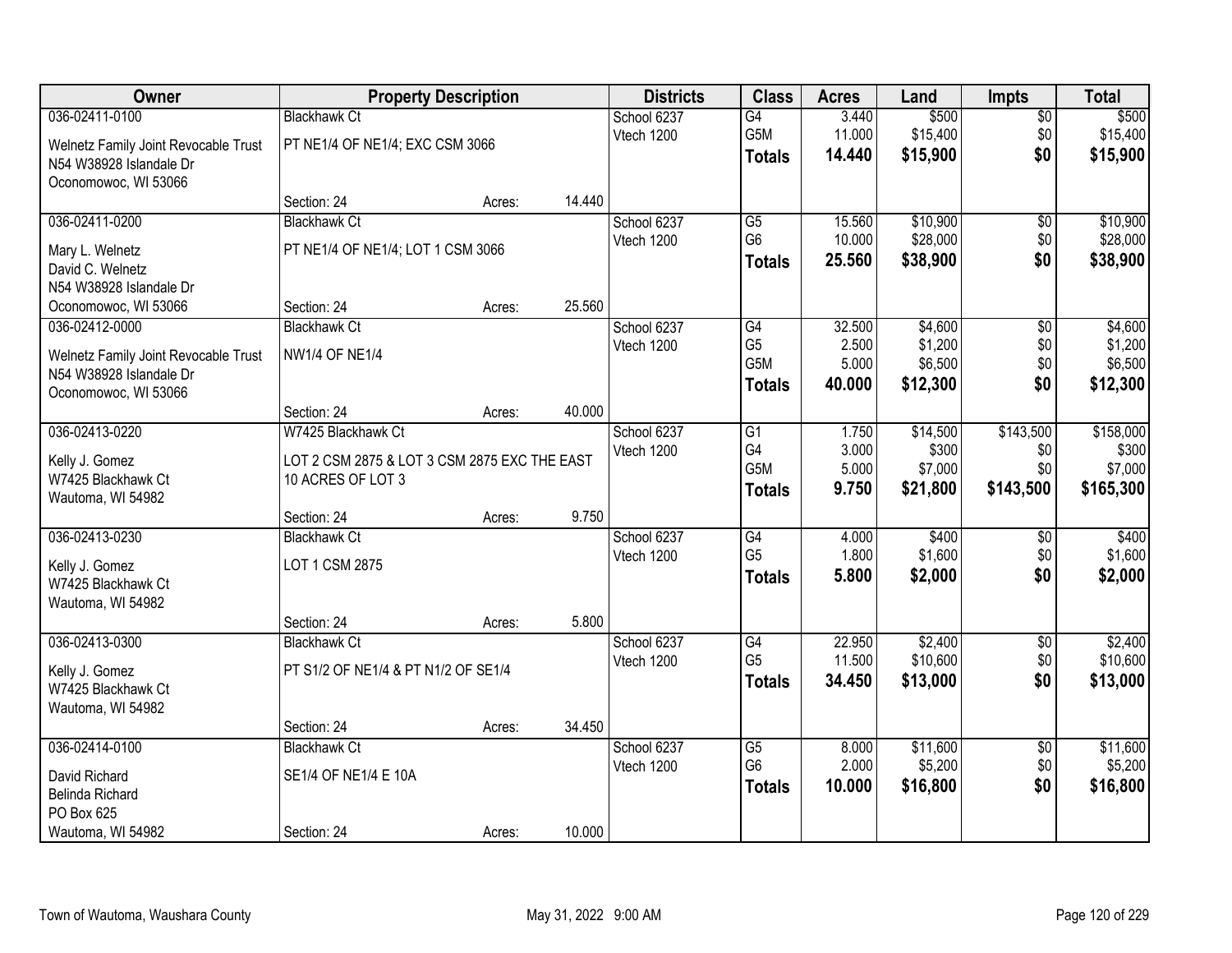| Owner                                |                                                  | <b>Property Description</b> |        | <b>Districts</b> | <b>Class</b>    | <b>Acres</b> | Land     | <b>Impts</b>    | <b>Total</b> |
|--------------------------------------|--------------------------------------------------|-----------------------------|--------|------------------|-----------------|--------------|----------|-----------------|--------------|
| 036-02414-0210                       | W7365 Blackhawk Ct                               |                             |        | School 6237      | $\overline{G1}$ | 10.250       | \$35,100 | \$254,900       | \$290,000    |
| Donald C. Ehley                      | PT OF SE1/4 NE1/4, EAST 10 ACRES OF LOT 3 CSM    |                             |        | Vtech 1200       | <b>Totals</b>   | 10.250       | \$35,100 | \$254,900       | \$290,000    |
| Linda A. Ehley                       | #2875 AND EAST 16.5' OF SOUTH 1/2 OF SE1/4 NE1/4 |                             |        |                  |                 |              |          |                 |              |
| W7365 Blackhawk Ct                   |                                                  |                             |        |                  |                 |              |          |                 |              |
| Wautoma, WI 54982                    | Section: 24                                      | Acres:                      | 10.250 |                  |                 |              |          |                 |              |
| 036-02414-0300                       | <b>Blackhawk Ct</b>                              |                             |        | School 6237      | G4              | 17.230       | \$1,800  | \$0             | \$1,800      |
| Donald C. Ehley                      | PART OF SE-NE & PT OF NE-SE                      |                             |        | Vtech 1200       | G <sub>5</sub>  | 5.500        | \$5,500  | \$0             | \$5,500      |
| Linda A. Ehley                       |                                                  |                             |        |                  | <b>Totals</b>   | 22.730       | \$7,300  | \$0             | \$7,300      |
| W7365 Blackhawk Ct                   |                                                  |                             |        |                  |                 |              |          |                 |              |
| Wautoma, WI 54982                    | Section: 24                                      | Acres:                      | 22.730 |                  |                 |              |          |                 |              |
| 036-02421-0100                       | Swamp <sub>Rd</sub>                              |                             |        | School 6237      | G4              | 4.000        | \$400    | \$0             | \$400        |
| Welnetz Family Joint Revocable Trust | PT NE1/4 OF NW1/4; E OF TOWN RD                  |                             |        | Vtech 1200       | G <sub>5</sub>  | 0.500        | \$100    | \$0             | \$100        |
| N54 W38928 Islandale Dr              |                                                  |                             |        |                  | <b>Totals</b>   | 4.500        | \$500    | \$0             | \$500        |
| Oconomowoc, WI 53066                 |                                                  |                             |        |                  |                 |              |          |                 |              |
|                                      | Section: 24                                      | Acres:                      | 4.500  |                  |                 |              |          |                 |              |
| 036-02421-0200                       | N3639 Swamp Rd                                   |                             |        | School 6237      | G1              | 4.500        | \$19,300 | \$120,700       | \$140,000    |
| Troy E. Lehman                       | PT NE1/4 OF NW1/4; EXC E OF TOWN RD & RR ROW     |                             |        | Vtech 1200       | G4              | 20.500       | \$2,200  | \$0             | \$2,200      |
| Kerri L. Lehman                      |                                                  |                             |        |                  | G <sub>5</sub>  | 1.000        | \$100    | \$0             | \$100        |
| N3639 Swamp Rd                       |                                                  |                             |        |                  | G5M             | 5.000        | \$6,500  | \$0             | \$6,500      |
| Wautoma, WI 54982                    | Section: 24                                      | Acres:                      | 31.000 |                  | <b>Totals</b>   | 31.000       | \$28,100 | \$120,700       | \$148,800    |
| 036-02421-0300                       | Swamp <sub>Rd</sub>                              |                             |        | School 6237      | $\overline{G4}$ | 2.500        | \$300    | \$0             | \$300        |
|                                      |                                                  |                             |        | Vtech 1200       | G <sub>5</sub>  | 0.690        | \$700    | \$0             | \$700        |
| Troy E. Lehman<br>Kerri L. Lehman    | PT NE1/4 OF NW1/4; ABANDONED RR ROW              |                             |        |                  | <b>Totals</b>   | 3.190        | \$1,000  | \$0             | \$1,000      |
| N3639 Swamp Rd                       |                                                  |                             |        |                  |                 |              |          |                 |              |
| Wautoma, WI 54982                    | Section: 24                                      | Acres:                      | 3.190  |                  |                 |              |          |                 |              |
| 036-02422-0000                       | Swamp <sub>Rd</sub>                              |                             |        | School 6237      | G4              | 7.000        | \$700    | $\overline{50}$ | \$700        |
|                                      |                                                  |                             |        | Vtech 1200       | G <sub>5</sub>  | 6.000        | \$4,200  | \$0             | \$4,200      |
| Jack H. Thompson                     | NW1/4 NW1/4                                      |                             |        |                  | G5M             | 27.000       | \$37,800 | \$0             | \$37,800     |
| Jane M. Thompson<br>W8101 Bighorn Ln |                                                  |                             |        |                  | Totals          | 40.000       | \$42,700 | \$0             | \$42,700     |
| Wautoma, WI 54982                    | Section: 24                                      | Acres:                      | 40.000 |                  |                 |              |          |                 |              |
| 036-02424-0200                       | N3483 Swamp Rd                                   |                             |        | School 6237      | $\overline{G1}$ | 1.030        | \$10,200 | \$205,500       | \$215,700    |
|                                      |                                                  |                             |        | Vtech 1200       | <b>Totals</b>   | 1.030        | \$10,200 | \$205,500       | \$215,700    |
| Dawn M. Belfeuil                     | LOT 1 CSM 2899                                   |                             |        |                  |                 |              |          |                 |              |
| N3483 Swamp Rd                       |                                                  |                             |        |                  |                 |              |          |                 |              |
| Wautoma, WI 54982                    | Section: 24                                      |                             | 1.030  |                  |                 |              |          |                 |              |
|                                      |                                                  | Acres:                      |        |                  |                 |              |          |                 |              |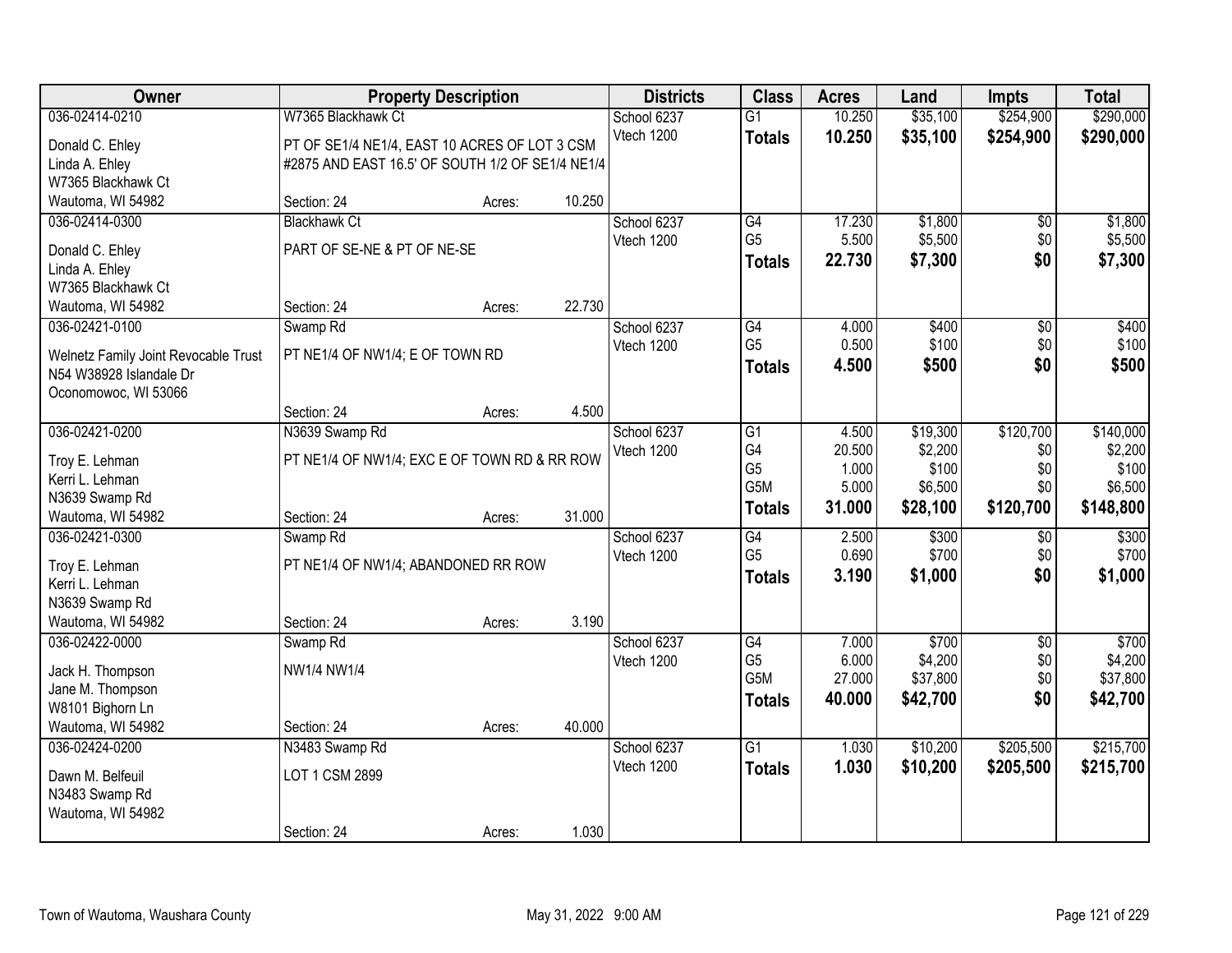| Owner                                 |                                                | <b>Property Description</b> |        | <b>Districts</b>          | <b>Class</b>           | <b>Acres</b> | Land                   | <b>Impts</b>    | <b>Total</b>  |
|---------------------------------------|------------------------------------------------|-----------------------------|--------|---------------------------|------------------------|--------------|------------------------|-----------------|---------------|
| 036-02424-0310                        | Swamp <sub>Rd</sub>                            |                             |        | School 6237               | $\overline{G1}$        | 4.120        | \$4,100                | $\overline{50}$ | \$4,100       |
| Troy E. Lehman                        | PT OF SE1/4 NW1/4 OLD RR ROW N OF CSM #2079    |                             |        | Vtech 1200                | <b>Totals</b>          | 4.120        | \$4,100                | \$0             | \$4,100       |
| Kerri L. Lehman                       |                                                |                             |        |                           |                        |              |                        |                 |               |
| N3639 Swamp Rd                        |                                                |                             |        |                           |                        |              |                        |                 |               |
| Wautoma, WI 54982                     | Section: 24                                    | Acres:                      | 4.120  |                           |                        |              |                        |                 |               |
| 036-02424-0400                        | Swamp <sub>Rd</sub>                            |                             |        | School 6237               | G4                     | 14.500       | \$1,500                | $\overline{50}$ | \$1,500       |
| Troy E. Lehman                        | PT OF SE1/4 NW1/4                              |                             |        | Vtech 1200                | G <sub>5</sub>         | 2.500        | \$1,600                | \$0             | \$1,600       |
| Kerri L. Lehman                       |                                                |                             |        |                           | G <sub>5</sub> M       | 3.000        | \$4,200                | \$0             | \$4,200       |
| N3639 Swamp Rd                        |                                                |                             |        |                           | <b>Totals</b>          | 20.000       | \$7,300                | \$0             | \$7,300       |
| Wautoma, WI 54982                     | Section: 24                                    | Acres:                      | 20.000 |                           |                        |              |                        |                 |               |
| 036-02424-0500                        | Swamp <sub>Rd</sub>                            |                             |        | School 6237               | G4                     | 16.500       | \$1,700                | \$0             | \$1,700       |
|                                       | PT OF SE1/4 NW1/4                              |                             |        | Vtech 1200                | G <sub>5</sub>         | 1.500        | \$500                  | \$0             | \$500         |
| Garold Simenson<br>N3487 Swamp Rd     |                                                |                             |        |                           | <b>Totals</b>          | 18.000       | \$2,200                | \$0             | \$2,200       |
| Wautoma, WI 54982                     |                                                |                             |        |                           |                        |              |                        |                 |               |
|                                       | Section: 24                                    | Acres:                      | 18.000 |                           |                        |              |                        |                 |               |
| 036-02431-0120                        | Swamp Rd                                       |                             |        | School 6237               | $\overline{\text{X2}}$ | 18.699       | $\overline{50}$        | \$0             | \$0           |
|                                       |                                                |                             |        | Vtech 1200                | <b>Totals</b>          | 18.699       | \$0                    | \$0             | \$0           |
| <b>DNR</b>                            | PT OF S1/2 NW1/4 & PT OF N1/2 SW1/4, LOT 1 CSM |                             |        |                           |                        |              |                        |                 |               |
| 101 S Webster St<br>Madison, WI 53703 | #2079                                          |                             |        |                           |                        |              |                        |                 |               |
|                                       | Section: 24                                    | Acres:                      | 18.699 |                           |                        |              |                        |                 |               |
| 036-02431-0130                        | N3487 Swamp Rd                                 |                             |        | School 6237               | $\overline{G4}$        | 8.000        | \$600                  | $\overline{30}$ | \$600         |
|                                       |                                                |                             |        | Vtech 1200                | G7                     | 4.000        | \$23,000               | \$49,100        | \$72,100      |
| Garold Simenson                       | PART OF SE-NW & NE-SW                          |                             |        |                           | <b>Totals</b>          | 12.000       | \$23,600               | \$49,100        | \$72,700      |
| N3487 Swamp Rd                        |                                                |                             |        |                           |                        |              |                        |                 |               |
| Wautoma, WI 54982                     |                                                |                             | 0.000  |                           |                        |              |                        |                 |               |
| 036-02431-0410                        | Section: 24<br>Swamp <sub>Rd</sub>             | Acres:                      |        | School 6237               | $\overline{G4}$        | 10.800       | \$1,100                | $\overline{50}$ | \$1,100       |
|                                       |                                                |                             |        | Vtech 1200                | G <sub>5</sub>         | 1.500        | \$600                  | \$0             | \$600         |
| Steven Robert Laudon                  | PT OF NE1/4 SW1/4                              |                             |        |                           | <b>Totals</b>          | 12.300       | \$1,700                | \$0             | \$1,700       |
| N2836 County Rd S                     |                                                |                             |        |                           |                        |              |                        |                 |               |
| Wautoma, WI 54982                     |                                                |                             |        |                           |                        |              |                        |                 |               |
|                                       | Section: 24                                    | Acres:                      | 12.300 |                           |                        |              |                        |                 |               |
| 036-02431-0500                        | Swamp <sub>Rd</sub>                            |                             |        | School 6237<br>Vtech 1200 | $\overline{\text{X2}}$ | 8.100        | $\overline{30}$<br>\$0 | $\overline{50}$ | $\frac{1}{2}$ |
| <b>DNR</b>                            | PT OF NE1/4 SW1/4 & PT OF SE1/4 NW1/4          |                             |        |                           | <b>Totals</b>          | 8.100        |                        | \$0             | \$0           |
| 101 S Webster St                      |                                                |                             |        |                           |                        |              |                        |                 |               |
| Madison, WI 53703                     |                                                |                             |        |                           |                        |              |                        |                 |               |
|                                       | Section: 24                                    | Acres:                      | 8.100  |                           |                        |              |                        |                 |               |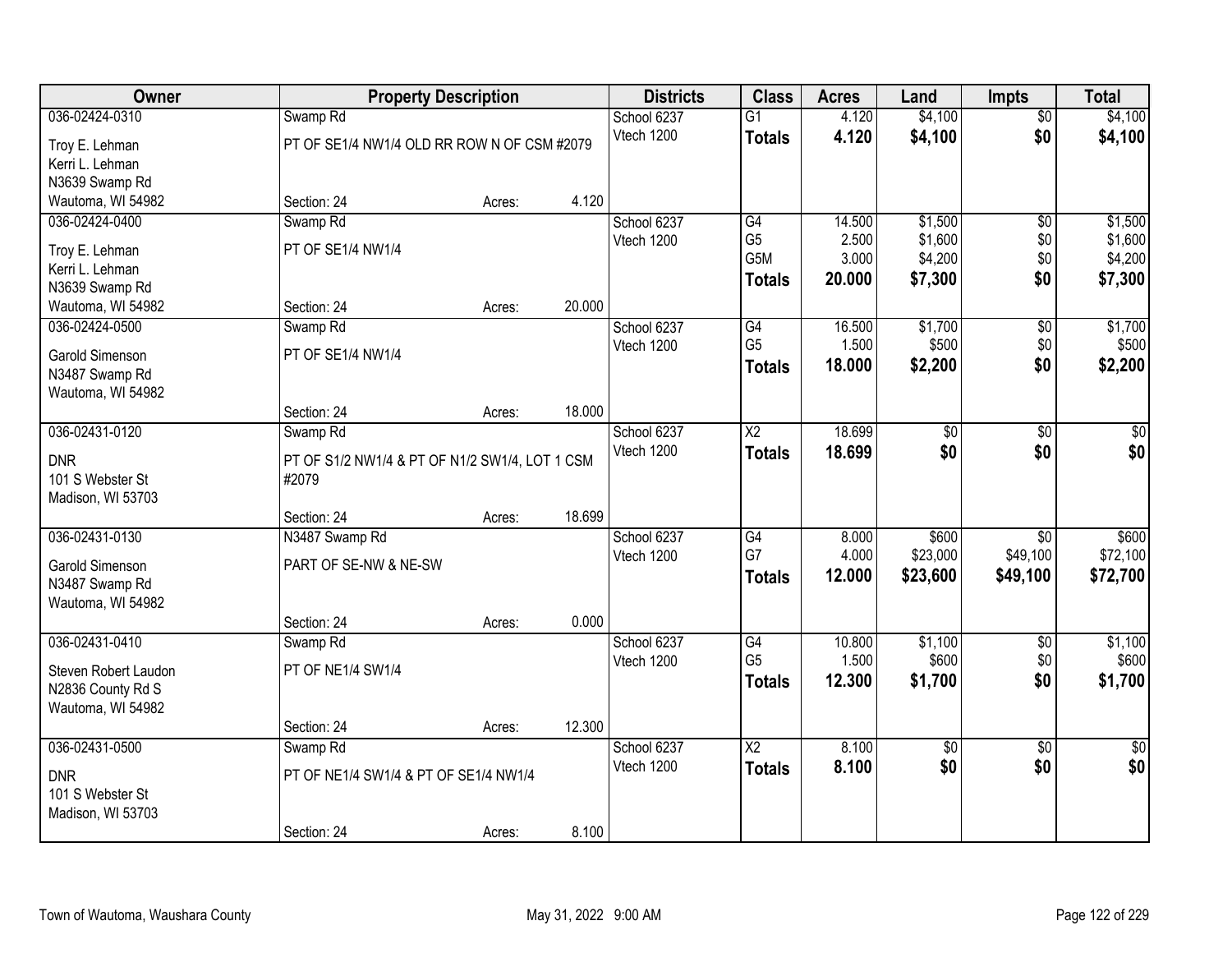| Owner               |                                               | <b>Property Description</b> |        | <b>Districts</b> | <b>Class</b>           | <b>Acres</b> | Land            | <b>Impts</b>    | <b>Total</b>    |
|---------------------|-----------------------------------------------|-----------------------------|--------|------------------|------------------------|--------------|-----------------|-----------------|-----------------|
| 036-02432-0111      | Swamp <sub>Rd</sub>                           |                             |        | School 6237      | $\overline{G5}$        | 20.100       | \$14,100        | $\overline{50}$ | \$14,100        |
| Dick & Bobs, LLC    | PT OF LOT 1 CSM 4855                          |                             |        | Vtech 1200       | G5M                    | 18.500       | \$25,900        | \$0             | \$25,900        |
| N3377 Swamp Rd      |                                               |                             |        |                  | <b>Totals</b>          | 38.600       | \$40,000        | \$0             | \$40,000        |
| Wautoma, WI 54982   |                                               |                             |        |                  |                        |              |                 |                 |                 |
|                     | Section: 24                                   | Acres:                      | 38.600 |                  |                        |              |                 |                 |                 |
| 036-02432-0112      | N3377 Swamp Rd                                |                             |        | School 6237      | G4                     | 8.000        | \$800           | $\overline{30}$ | \$800           |
| Dick & Bobs, LLC    | LOT 1 CSM 6515                                |                             |        | Vtech 1200       | G <sub>5</sub> M       | 12.360       | \$17,300        | \$0             | \$17,300        |
| N3377 Swamp Rd      |                                               |                             |        |                  | G7                     | 3.500        | \$20,800        | \$71,900        | \$92,700        |
| Wautoma, WI 54982   |                                               |                             |        |                  | <b>Totals</b>          | 23.860       | \$38,900        | \$71,900        | \$110,800       |
|                     | Section: 24                                   | Acres:                      | 23.860 |                  |                        |              |                 |                 |                 |
| 036-02432-0113      | N3377 Swamp Rd                                |                             |        | School 6237      | G5                     | 7.750        | \$5,500         | \$0             | \$5,500         |
| Dick & Bobs, LLC    | LOT 2 CSM 6515                                |                             |        | Vtech 1200       | G5M                    | 6.640        | \$9,300         | \$0             | \$9,300         |
| N3377 Swamp Rd      |                                               |                             |        |                  | G7                     | 1.000        | \$9,000         | \$318,500       | \$327,500       |
| Wautoma, WI 54982   |                                               |                             |        |                  | <b>Totals</b>          | 15.390       | \$23,800        | \$318,500       | \$342,300       |
|                     | Section: 24                                   | Acres:                      | 15.390 |                  |                        |              |                 |                 |                 |
| 036-02433-0100      | N3345 Swamp Rd                                |                             |        | School 6237      | G4                     | 23.750       | \$2,100         | $\sqrt{6}$      | \$2,100         |
| Kenneth R. Williams | SW1/4 OF SW1/4 EXC RR R/W & EXC ROW IN NE COF |                             |        | Vtech 1200       | G <sub>5</sub>         | 6.750        | \$4,200         | \$0             | \$4,200         |
| N3345 Swamp Rd      |                                               |                             |        |                  | G7                     | 3.500        | \$20,800        | \$152,200       | \$173,000       |
| Wautoma, WI 54982   |                                               |                             |        |                  | <b>Totals</b>          | 34.000       | \$27,100        | \$152,200       | \$179,300       |
|                     | Section: 24                                   | Acres:                      | 34.000 |                  |                        |              |                 |                 |                 |
| 036-02433-0200      | Swamp <sub>Rd</sub>                           |                             |        | School 6237      | $\overline{G4}$        | 3.000        | \$300           | $\overline{30}$ | \$300           |
| Kenneth R. Williams | PT OF SW1/4 SW1/4 OLD RR ROW                  |                             |        | Vtech 1200       | G <sub>5</sub>         | 0.180        | \$100           | \$0             | \$100           |
| N3345 Swamp Rd      |                                               |                             |        |                  | G7                     | 0.400        | \$5,200         | \$21,700        | \$26,900        |
| Wautoma, WI 54982   |                                               |                             |        |                  | <b>Totals</b>          | 3.580        | \$5,600         | \$21,700        | \$27,300        |
|                     | Section: 24                                   | Acres:                      | 3.580  |                  |                        |              |                 |                 |                 |
| 036-02434-0100      | Swamp <sub>Rd</sub>                           |                             |        | School 6237      | $\overline{G5}$        | 10.000       | \$7,000         | $\overline{50}$ | \$7,000         |
| Kenneth R. Williams | SE1/4 OF SW1/4 LESS 114-263 SUBJ TO EASEMENT  |                             |        | Vtech 1200       | G <sub>6</sub>         | 20.075       | \$52,200        | \$0             | \$52,200        |
| N3345 Swamp Rd      | IN 365-523                                    |                             |        |                  | <b>Totals</b>          | 30.075       | \$59,200        | \$0             | \$59,200        |
| Wautoma, WI 54982   |                                               |                             |        |                  |                        |              |                 |                 |                 |
|                     | Section: 24                                   | Acres:                      | 30.075 |                  |                        |              |                 |                 |                 |
| 036-02434-0200      | Swamp <sub>Rd</sub>                           |                             |        | School 6237      | $\overline{\text{X2}}$ | 4.725        | $\overline{30}$ | $\overline{50}$ | $\overline{50}$ |
| <b>DNR</b>          | W 27 RDS OF N 28 RDS OF SE1/4 SW1/4           |                             |        | Vtech 1200       | <b>Totals</b>          | 4.725        | \$0             | \$0             | \$0             |
| 101 S Webster St    |                                               |                             |        |                  |                        |              |                 |                 |                 |
| Madison, WI 53703   |                                               |                             |        |                  |                        |              |                 |                 |                 |
|                     | Section: 24                                   | Acres:                      | 4.725  |                  |                        |              |                 |                 |                 |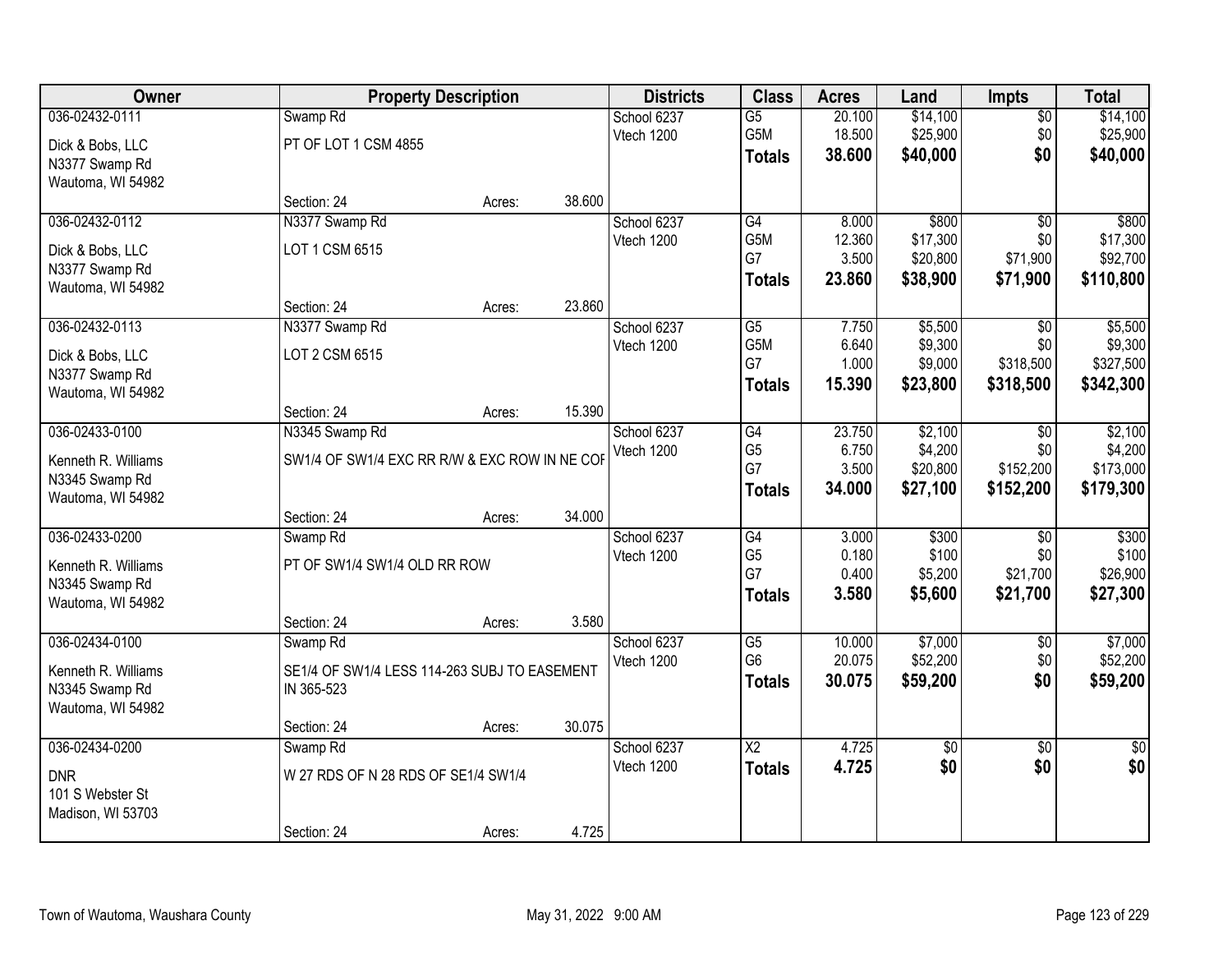| Owner                                                                            |                                                                                                              | <b>Property Description</b> |        | <b>Districts</b>          | <b>Class</b>                            | <b>Acres</b>              | Land                        | Impts                         | <b>Total</b>                |
|----------------------------------------------------------------------------------|--------------------------------------------------------------------------------------------------------------|-----------------------------|--------|---------------------------|-----------------------------------------|---------------------------|-----------------------------|-------------------------------|-----------------------------|
| 036-02434-0300<br><b>DNR</b><br>101 S Webster St<br>Madison, WI 53703            | Swamp <sub>Rd</sub><br>W 16 RDS OF S 52 RDS OF SE1/4 SW1/4 & E 12 RDS<br>OF S 44RDS SW1/4 SW1/4              |                             |        | School 6237<br>Vtech 1200 | $\overline{\text{X2}}$<br><b>Totals</b> | 8.500<br>8.500            | $\overline{50}$<br>\$0      | $\overline{50}$<br>\$0        | \$0<br>\$0                  |
|                                                                                  | Section: 24                                                                                                  | Acres:                      | 8.500  |                           |                                         |                           |                             |                               |                             |
| 036-02441-0100<br>David Richard<br>Belinda Richard<br>PO Box 625                 | <b>Blackhawk Ct</b><br>4A IN NE COR OF NE1/4 OF SE1/4                                                        |                             |        | School 6237<br>Vtech 1200 | $\overline{G5}$<br><b>Totals</b>        | 4.000<br>4.000            | \$2,800<br>\$2,800          | $\overline{50}$<br>\$0        | \$2,800<br>\$2,800          |
| Wautoma, WI 54982                                                                | Section: 24                                                                                                  | Acres:                      | 4.000  |                           |                                         |                           |                             |                               |                             |
| 036-02441-0220<br>Donald C. Ehley<br>Linda A. Ehley<br>W7365 Blackhawk Ct        | <b>Blackhawk Ct</b><br>SOUTH 24 ACRES OF NE1/4 SE1/4 & EAST 16.5' OF<br>THE WEST 30 ACRES EXC SOUTH 24 ACRES |                             |        | School 6237<br>Vtech 1200 | $\overline{G5}$<br><b>Totals</b>        | 24.200<br>24.200          | \$17,000<br>\$17,000        | $\overline{50}$<br>\$0        | \$17,000<br>\$17,000        |
| Wautoma, WI 54982                                                                | Section: 24                                                                                                  | Acres:                      | 24.200 |                           |                                         |                           |                             |                               |                             |
| 036-02442-0110<br>Steven Robert Laudon<br>N2836 County Rd S<br>Wautoma, WI 54982 | Swamp Rd<br>PART OF SW1/4 NE1/4 & PART OF NW1/4 SE1/4, NOW<br>LOT 1 CSM #3602                                |                             |        | School 6237<br>Vtech 1200 | G4<br>G <sub>5</sub><br><b>Totals</b>   | 12.000<br>0.580<br>12.580 | \$1,300<br>\$100<br>\$1,400 | $\overline{50}$<br>\$0<br>\$0 | \$1,300<br>\$100<br>\$1,400 |
|                                                                                  | Section: 24                                                                                                  | Acres:                      | 12.580 |                           |                                         |                           |                             |                               |                             |
| 036-02442-0120<br>Steven Robert Laudon<br>N2836 County Rd S<br>Wautoma, WI 54982 | Swamp <sub>Rd</sub><br>PART OF NW1/4 SE1/4                                                                   |                             |        | School 6237<br>Vtech 1200 | G4<br>G <sub>5</sub><br><b>Totals</b>   | 4.000<br>0.320<br>4.320   | \$400<br>\$300<br>\$700     | \$0<br>\$0<br>\$0             | \$400<br>\$300<br>\$700     |
|                                                                                  | Section: 24                                                                                                  | Acres:                      | 4.320  |                           |                                         |                           |                             |                               |                             |
| 036-02442-0200<br>Steven Robert Laudon<br>N2836 County Rd S<br>Wautoma, WI 54982 | Swamp Rd<br>PART OF NW1/4 SE1/4 AND PART OF NE1/4 SW1/4<br>SUBJ TO EASE V460 P865 & V485 P98                 |                             |        | School 6237<br>Vtech 1200 | $\overline{G5}$<br><b>Totals</b>        | 22.000<br>22.000          | \$20,200<br>\$20,200        | $\sqrt{6}$<br>\$0             | \$20,200<br>\$20,200        |
|                                                                                  | Section: 24                                                                                                  | Acres:                      | 22.000 |                           |                                         |                           |                             |                               |                             |
| 036-02443-0100<br>Steven Robert Laudon<br>N2836 County Rd S<br>Wautoma, WI 54982 | Swamp <sub>Rd</sub><br>E 10A SW1/4 SE1/4<br>Section: 24                                                      | Acres:                      | 10.000 | School 6237<br>Vtech 1200 | $\overline{G5}$<br><b>Totals</b>        | 10.000<br>10.000          | \$7,000<br>\$7,000          | $\overline{50}$<br>\$0        | \$7,000<br>\$7,000          |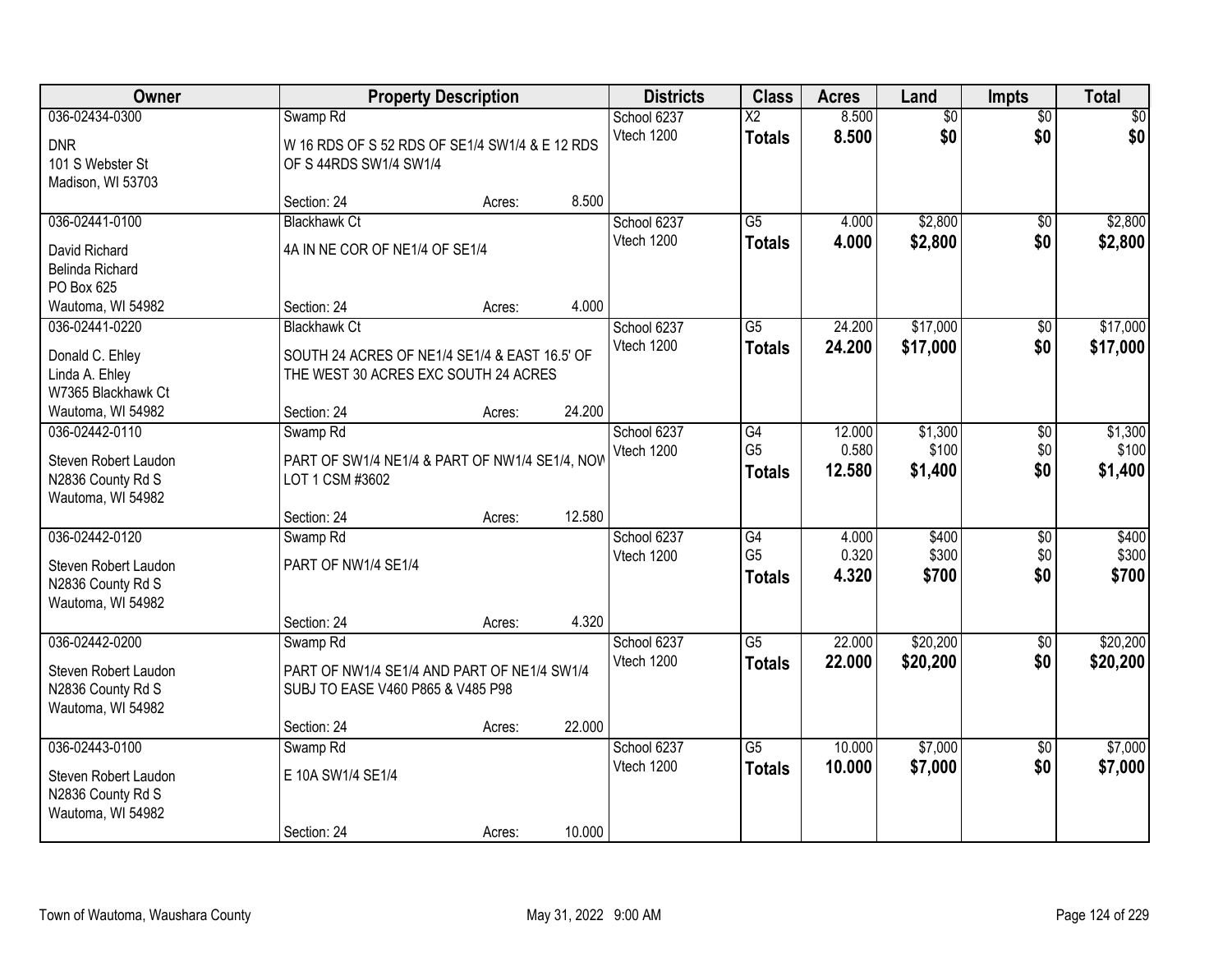| Owner                                                   |                                               | <b>Property Description</b> |        | <b>Districts</b>          | <b>Class</b>    | <b>Acres</b> | Land        | Impts           | <b>Total</b>           |
|---------------------------------------------------------|-----------------------------------------------|-----------------------------|--------|---------------------------|-----------------|--------------|-------------|-----------------|------------------------|
| 036-02443-0200                                          | Swamp <sub>Rd</sub>                           |                             |        | School 6237               | $\overline{G5}$ | 30.000       | \$30,000    | $\overline{50}$ | \$30,000               |
| Steven Robert Laudon                                    | W 30A SW1/4 SE1/4 & EASEMENT IN V365 P523     |                             |        | Vtech 1200                | <b>Totals</b>   | 30.000       | \$30,000    | \$0             | \$30,000               |
| N2836 County Rd S                                       |                                               |                             |        |                           |                 |              |             |                 |                        |
| Wautoma, WI 54982                                       |                                               |                             |        |                           |                 |              |             |                 |                        |
| 036-02444-0100                                          | Section: 24                                   | Acres:                      | 30.000 | School 6237               | $\overline{G5}$ | 10.000       | \$7,000     | $\overline{50}$ | \$7,000                |
|                                                         | Swamp <sub>Rd</sub>                           |                             |        | Vtech 1200                |                 | 10.000       | \$7,000     | \$0             | \$7,000                |
| Dale A. Thompson                                        | N 10A OF N1/2 SE1/4 SE1/4 SUBJ TO EASEMENT IN |                             |        |                           | <b>Totals</b>   |              |             |                 |                        |
| Sonia L. Thompson                                       | V410 P684                                     |                             |        |                           |                 |              |             |                 |                        |
| N3377 Swamp Rd<br>Wautoma, WI 54982                     | Section: 24                                   | Acres:                      | 10.000 |                           |                 |              |             |                 |                        |
| 036-02444-0200                                          | Swamp Rd                                      |                             |        | School 6237               | G5              | 10.000       | \$7,000     | \$0             | \$7,000                |
|                                                         |                                               |                             |        | Vtech 1200                | <b>Totals</b>   | 10.000       | \$7,000     | \$0             | \$7,000                |
| Dale A. Thompson<br>N3377 Swamp Rd                      | S 10A OF N1/2 SE1/4 SE1/4                     |                             |        |                           |                 |              |             |                 |                        |
| Wautoma, WI 54982                                       |                                               |                             |        |                           |                 |              |             |                 |                        |
|                                                         | Section: 24                                   | Acres:                      | 10.000 |                           |                 |              |             |                 |                        |
| 036-02444-0300                                          | Swamp <sub>Rd</sub>                           |                             |        | School 6237               | W <sub>8</sub>  | 10.000       | ( \$28,000) | \$0             | \$0                    |
| Anna C. Ortigara                                        | N 1/2 OF S1/2 OF SE1/4 OF SE1/4               |                             |        | Vtech 1200                | <b>Totals</b>   | 10.000       | \$0         | \$0             | \$0                    |
| 1337 Washington Ave                                     |                                               |                             |        |                           |                 |              |             |                 |                        |
| Wilmette, IL 60091-2522                                 |                                               |                             |        |                           |                 |              |             |                 |                        |
|                                                         | Section: 24                                   | Acres:                      | 10.000 |                           |                 |              |             |                 |                        |
| 036-02444-0400                                          | Swamp <sub>Rd</sub>                           |                             |        | School 6237               | $\overline{G5}$ | 10.000       | \$7,000     | $\overline{50}$ | \$7,000                |
| Steven Robert Laudon                                    | S1/2 OF S1/2 OF SE1/4 OF SE1/4                |                             |        | Vtech 1200                | <b>Totals</b>   | 10.000       | \$7,000     | \$0             | \$7,000                |
| N2836 County Rd S                                       |                                               |                             |        |                           |                 |              |             |                 |                        |
| Wautoma, WI 54982                                       |                                               |                             |        |                           |                 |              |             |                 |                        |
|                                                         | Section: 24                                   | Acres:                      | 10.000 |                           |                 |              |             |                 |                        |
| 036-02511-0100                                          | <b>Brown Deer Ln</b>                          |                             |        | School 6237<br>Vtech 1200 | $\overline{W8}$ | 10.000       | (\$28,000)  | $\overline{50}$ | $\overline{50}$<br>\$0 |
| Jack H. Phillips                                        | NE1/4 OF NE1/4 OF NE1/4                       |                             |        |                           | <b>Totals</b>   | 10.000       | \$0         | \$0             |                        |
| Dean A. Phillips                                        |                                               |                             |        |                           |                 |              |             |                 |                        |
| 107 Cedar Ridge Dr Apt n207<br>West Bend, WI 53095-3663 | Section: 25                                   |                             | 10.000 |                           |                 |              |             |                 |                        |
| 036-02511-0200                                          | <b>Brown Deer Ln</b>                          | Acres:                      |        | School 6237               | $\overline{G5}$ | 10.000       | \$10,000    | $\overline{50}$ | \$10,000               |
|                                                         |                                               |                             |        | Vtech 1200                | <b>Totals</b>   | 10.000       | \$10,000    | \$0             | \$10,000               |
| Andrew J. Lorsung                                       | NW1/4 NE1/4 NE1/4                             |                             |        |                           |                 |              |             |                 |                        |
| 440 Mckinley St<br>Amherst, WI 54406                    |                                               |                             |        |                           |                 |              |             |                 |                        |
|                                                         | Section: 25                                   | Acres:                      | 10.000 |                           |                 |              |             |                 |                        |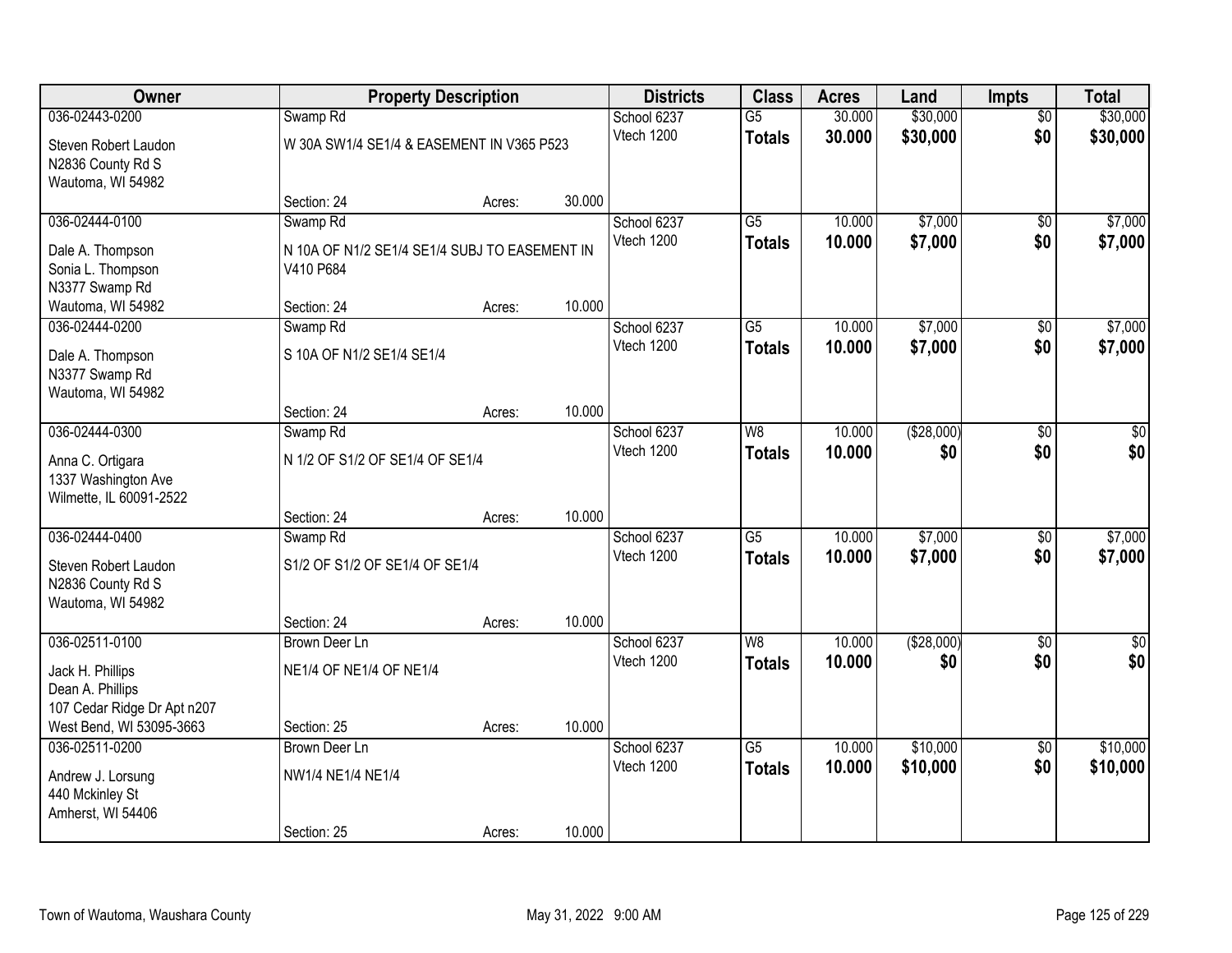| Owner                                              | <b>Property Description</b>            |        |        | <b>Districts</b> | <b>Class</b>    | <b>Acres</b> | Land        | <b>Impts</b>    | <b>Total</b> |
|----------------------------------------------------|----------------------------------------|--------|--------|------------------|-----------------|--------------|-------------|-----------------|--------------|
| 036-02511-0300                                     | <b>Brown Deer Ln</b>                   |        |        | School 6237      | W6              | 10.000       | ( \$28,000) | $\overline{50}$ | \$0          |
| Jack H & Mary Jo Phillips Joint                    | SW1/4 NE1/4 NE1/4                      |        |        | Vtech 1200       | <b>Totals</b>   | 10.000       | \$0         | \$0             | \$0          |
| Revocable Trust                                    |                                        |        |        |                  |                 |              |             |                 |              |
| 107 Cedar Ridge Dr Apt n207                        |                                        |        |        |                  |                 |              |             |                 |              |
| West Bend, WI 53095-3663                           | Section: 25                            | Acres: | 10.000 |                  |                 |              |             |                 |              |
| 036-02511-0400                                     | <b>Brown Deer Ln</b>                   |        |        | School 6237      | W6              | 10.000       | ( \$28,000) | $\overline{50}$ | \$0          |
|                                                    |                                        |        |        | Vtech 1200       | <b>Totals</b>   | 10.000       | \$0         | \$0             | \$0          |
| Jack H & Mary Jo Phillips Joint<br>Revocable Trust | SE1/4 OF NE1/4 OF NE1/4                |        |        |                  |                 |              |             |                 |              |
| 107 Cedar Ridge Dr Apt n207                        |                                        |        |        |                  |                 |              |             |                 |              |
| West Bend, WI 53095-3663                           | Section: 25                            | Acres: | 10.000 |                  |                 |              |             |                 |              |
| 036-02512-0100                                     | <b>Brown Deer Ln</b>                   |        |        | School 6237      | $\overline{G5}$ | 30.000       | \$21,000    | \$0             | \$21,000     |
|                                                    |                                        |        |        | Vtech 1200       | <b>Totals</b>   | 30.000       | \$21,000    | \$0             | \$21,000     |
| Patrick A & Kathy L Lorsung Joint                  | NW1/4 NE1/4 EXC SW-NW-NE               |        |        |                  |                 |              |             |                 |              |
| Irrevocable Income On                              |                                        |        |        |                  |                 |              |             |                 |              |
| 440 Mckinley St                                    |                                        |        |        |                  |                 |              |             |                 |              |
| Amherst, WI 54406                                  | Section: 25                            | Acres: | 30.000 |                  |                 |              |             |                 |              |
| 036-02512-0200                                     | Brown Deer Ln                          |        |        | School 6237      | G5              | 10.000       | \$7,000     | \$0             | \$7,000      |
| Patrick A & Kathy L Lorsung Joint                  | SW1/4 OF NW1/4 OF NE1/4                |        |        | Vtech 1200       | <b>Totals</b>   | 10.000       | \$7,000     | \$0             | \$7,000      |
| Irrevocable Income On                              |                                        |        |        |                  |                 |              |             |                 |              |
| 440 Mckinley St                                    |                                        |        |        |                  |                 |              |             |                 |              |
| Amherst, WI 54406                                  | Section: 25                            | Acres: | 10.000 |                  |                 |              |             |                 |              |
| 036-02513-0100                                     | <b>Brown Deer Ln</b>                   |        |        | School 6237      | $\overline{G5}$ | 20.000       | \$14,000    | $\overline{50}$ | \$14,000     |
| Patrick A & Kathy L Lorsung Joint                  | PT OF SW1/4 NE1/4                      |        |        | Vtech 1200       | <b>Totals</b>   | 20.000       | \$14,000    | \$0             | \$14,000     |
| Irrevocable Income On                              |                                        |        |        |                  |                 |              |             |                 |              |
| 440 Mckinley St                                    |                                        |        |        |                  |                 |              |             |                 |              |
| Amherst, WI 54406                                  | Section: 25                            | Acres: | 20.000 |                  |                 |              |             |                 |              |
| 036-02514-0100                                     | Brown Deer Ln                          |        |        | School 6237      | W6              | 20.000       | ( \$56,000) | $\overline{50}$ | \$0          |
|                                                    |                                        |        |        | Vtech 1200       | <b>Totals</b>   | 20.000       | \$0         | \$0             | \$0          |
| Jack H & Mary Jo Phillips Joint                    | SE1/4 NE1/4 EXC W 661.66'              |        |        |                  |                 |              |             |                 |              |
| Revocable Trust                                    |                                        |        |        |                  |                 |              |             |                 |              |
| 107 Cedar Ridge Dr Apt n207                        |                                        |        |        |                  |                 |              |             |                 |              |
| West Bend, WI 53095-3663                           | Section: 25                            | Acres: | 20.000 |                  |                 |              |             |                 |              |
| 036-02514-0300                                     | <b>Brown Deer Ln</b>                   |        |        | School 6237      | W <sub>6</sub>  | 10.000       | ( \$28,000) | $\overline{50}$ | $\sqrt{30}$  |
| Jack H & Mary Jo Phillips Joint                    | W 661.66' OF SE1/4 NE1/4 EXC W 334.65' |        |        | Vtech 1200       | <b>Totals</b>   | 10.000       | \$0         | \$0             | \$0          |
| Revocable Trust                                    |                                        |        |        |                  |                 |              |             |                 |              |
| 107 Cedar Ridge Dr Apt n207                        |                                        |        |        |                  |                 |              |             |                 |              |
| West Bend, WI 53095-3663                           | Section: 25                            | Acres: | 10.000 |                  |                 |              |             |                 |              |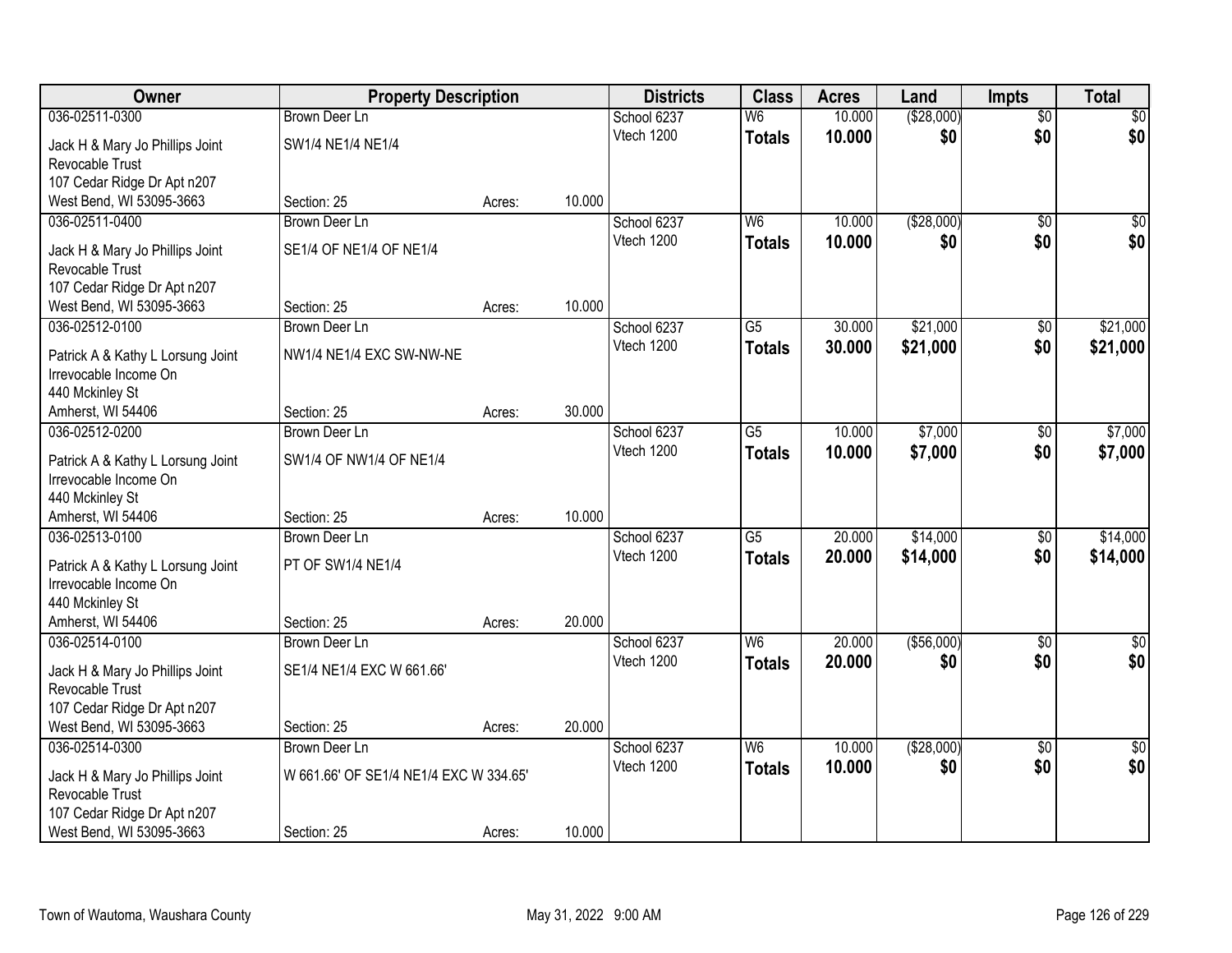| Owner                             | <b>Property Description</b>                     |        |        | <b>Districts</b>          | <b>Class</b>             | <b>Acres</b> | Land                   | <b>Impts</b>           | <b>Total</b>           |
|-----------------------------------|-------------------------------------------------|--------|--------|---------------------------|--------------------------|--------------|------------------------|------------------------|------------------------|
| 036-02514-0400                    | <b>Brown Deer Ln</b>                            |        |        | School 6237               | $\overline{G5}$          | 10.000       | \$7,000                | $\overline{50}$        | \$7,000                |
| Patrick A & Kathy L Lorsung Joint | W 334.65' OF SE1/4 NE1/4                        |        |        | Vtech 1200                | <b>Totals</b>            | 10.000       | \$7,000                | \$0                    | \$7,000                |
| Irrevocable Income On             |                                                 |        |        |                           |                          |              |                        |                        |                        |
| 440 Mckinley St                   |                                                 |        |        |                           |                          |              |                        |                        |                        |
| Amherst, WI 54406                 | Section: 25                                     | Acres: | 10.000 |                           |                          |              |                        |                        |                        |
| 036-02521-0000                    | <b>Brown Deer Ln</b>                            |        |        | School 6237               | $\overline{\text{X2}}$   | 40.000       | $\overline{50}$        | $\overline{50}$        | $\sqrt{50}$            |
| <b>DNR</b>                        | <b>NE1/4 OF NW1/4</b>                           |        |        | Vtech 1200                | <b>Totals</b>            | 40.000       | \$0                    | \$0                    | \$0                    |
| 101 S Webster St                  |                                                 |        |        |                           |                          |              |                        |                        |                        |
| Madison, WI 53703                 |                                                 |        |        |                           |                          |              |                        |                        |                        |
|                                   | Section: 25                                     | Acres: | 40.000 |                           |                          |              |                        |                        |                        |
| 036-02522-0111                    | N3106 Swamp Rd                                  |        |        | School 6237               | X2                       | 78.110       | \$0                    | \$0                    | $\overline{30}$        |
| <b>DNR</b>                        | PT OF W1/2 NW1/4 & PT OF E1/2 NE1/4 SEC 26; LOT |        |        | Vtech 1200                | <b>Totals</b>            | 78.110       | \$0                    | \$0                    | \$0                    |
| 101 S Webster St                  | <b>CSM 5773</b>                                 |        |        |                           |                          |              |                        |                        |                        |
| Madison, WI 53703                 |                                                 |        |        |                           |                          |              |                        |                        |                        |
|                                   | Section: 25                                     | Acres: | 78.110 |                           |                          |              |                        |                        |                        |
| 036-02523-0400                    | Swamp Rd                                        |        |        | School 6237<br>Vtech 1200 | X <sub>2</sub>           | 20.000       | $\overline{50}$        | \$0                    | $\sqrt{50}$            |
| <b>DNR</b>                        | S1/2 SW1/4 NW1/4                                |        |        |                           | <b>Totals</b>            | 20,000       | \$0                    | \$0                    | \$0                    |
| 101 S Webster St                  |                                                 |        |        |                           |                          |              |                        |                        |                        |
| Madison, WI 53703                 |                                                 |        |        |                           |                          |              |                        |                        |                        |
|                                   | Section: 25                                     | Acres: | 20.000 |                           |                          |              |                        |                        |                        |
| 036-02524-0000                    | Swamp Rd                                        |        |        | School 6237<br>Vtech 1200 | $\overline{\text{X2}}$   | 40.000       | $\overline{50}$<br>\$0 | $\overline{30}$        | $\overline{\$0}$       |
| <b>DNR</b>                        | SE1/4 NW1/4                                     |        |        |                           | <b>Totals</b>            | 40.000       |                        | \$0                    | \$0                    |
| 101 S Webster St                  |                                                 |        |        |                           |                          |              |                        |                        |                        |
| Madison, WI 53703                 |                                                 |        |        |                           |                          |              |                        |                        |                        |
|                                   | Section: 25                                     | Acres: | 40.000 |                           |                          |              |                        |                        |                        |
| 036-02531-0100                    | Swamp <sub>Rd</sub>                             |        |        | School 6237<br>Vtech 1200 | $\overline{\text{X2}}$   | 20.000       | $\overline{50}$<br>\$0 | $\overline{60}$<br>\$0 | $\overline{50}$<br>\$0 |
| <b>DNR</b>                        | N1/2 NE1/4 SW1/4                                |        |        |                           | <b>Totals</b>            | 20.000       |                        |                        |                        |
| 101 S Webster St                  |                                                 |        |        |                           |                          |              |                        |                        |                        |
| Madison, WI 53703                 |                                                 |        |        |                           |                          |              |                        |                        |                        |
|                                   | Section: 25                                     | Acres: | 20.000 |                           |                          | 20.000       |                        |                        |                        |
| 036-02531-0200                    | Swamp <sub>Rd</sub>                             |        |        | School 6237<br>Vtech 1200 | $\overline{\mathsf{X2}}$ | 20.000       | $\overline{60}$<br>\$0 | $\overline{50}$<br>\$0 | $\sqrt{30}$<br>\$0     |
| <b>DNR</b>                        | S1/2 OF NE1/4 OF SW1/4                          |        |        |                           | <b>Totals</b>            |              |                        |                        |                        |
| 101 S Webster St                  |                                                 |        |        |                           |                          |              |                        |                        |                        |
| Madison, WI 53703                 |                                                 |        |        |                           |                          |              |                        |                        |                        |
|                                   | Section: 25                                     | Acres: | 20.000 |                           |                          |              |                        |                        |                        |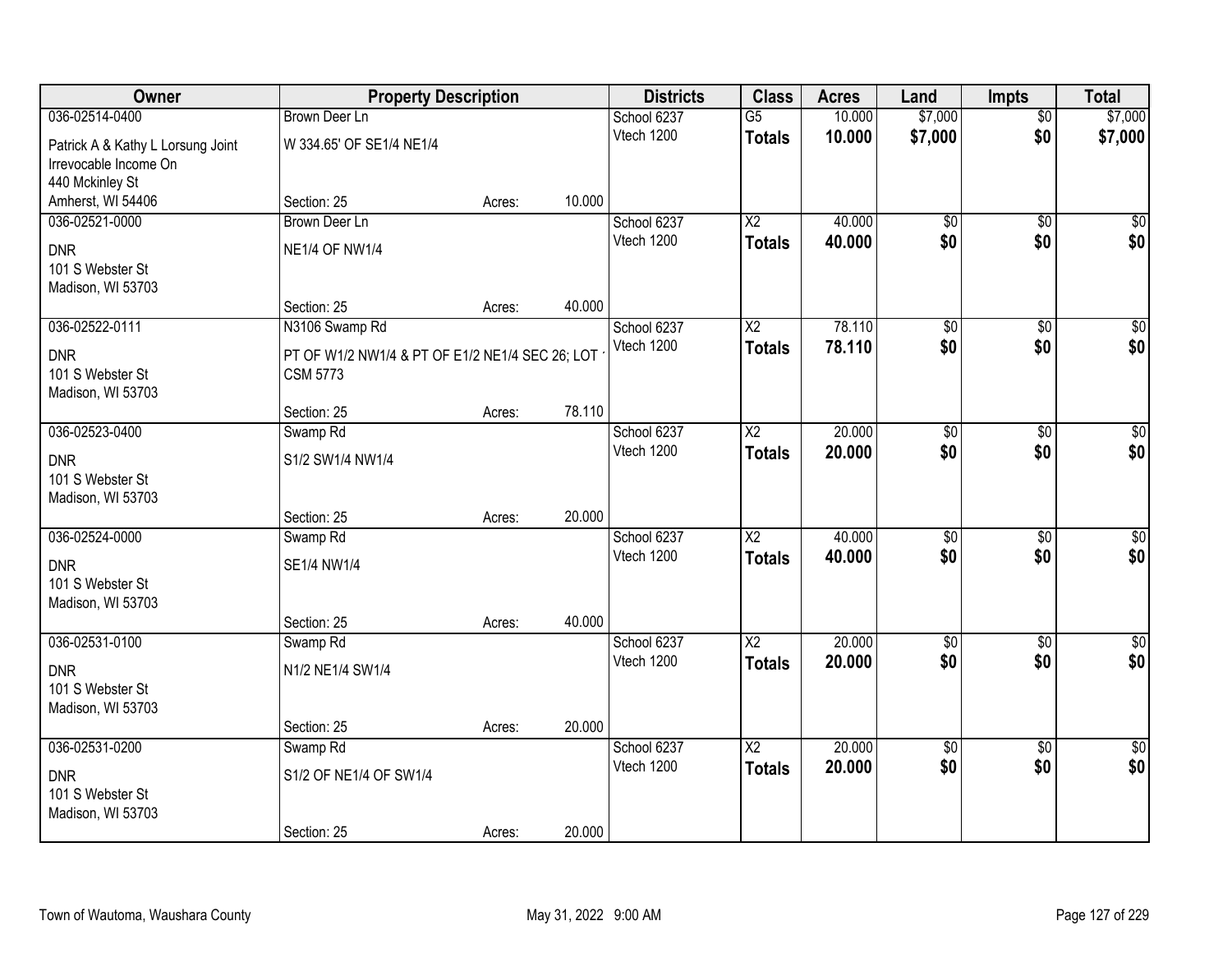| Owner                                 |                                 | <b>Property Description</b> |        | <b>Districts</b>          | <b>Class</b>             | <b>Acres</b> | Land            | <b>Impts</b>    | <b>Total</b>    |
|---------------------------------------|---------------------------------|-----------------------------|--------|---------------------------|--------------------------|--------------|-----------------|-----------------|-----------------|
| 036-02532-0100                        | Swamp <sub>Rd</sub>             |                             |        | School 6237               | $\overline{\mathsf{x2}}$ | 15.000       | $\overline{50}$ | $\overline{50}$ | \$0             |
| <b>DNR</b>                            | E1/2 NW1/4 SW1/4 LESS V165 P159 |                             |        | Vtech 1200                | <b>Totals</b>            | 15.000       | \$0             | \$0             | \$0             |
| 101 S Webster St                      |                                 |                             |        |                           |                          |              |                 |                 |                 |
| Madison, WI 53703                     |                                 |                             |        |                           |                          |              |                 |                 |                 |
|                                       | Section: 25                     | Acres:                      | 15.000 |                           |                          |              |                 |                 |                 |
| 036-02532-0200                        | Swamp Rd                        |                             |        | School 6237               | $\overline{X2}$          | 10.000       | $\overline{50}$ | $\overline{30}$ | $\sqrt{50}$     |
| <b>DNR</b>                            | NW1/4 NW1/4 SW1/4               |                             |        | Vtech 1200                | <b>Totals</b>            | 10.000       | \$0             | \$0             | \$0             |
| 101 S Webster St                      |                                 |                             |        |                           |                          |              |                 |                 |                 |
| Madison, WI 53703                     |                                 |                             |        |                           |                          |              |                 |                 |                 |
|                                       | Section: 25                     | Acres:                      | 10.000 |                           |                          |              |                 |                 |                 |
| 036-02532-0300                        | Swamp Rd                        |                             |        | School 6237<br>Vtech 1200 | X <sub>2</sub>           | 5.000        | \$0<br>\$0      | \$0             | $\overline{50}$ |
| <b>DNR</b>                            | N1/2 SW1/4 NW1/4 SW1/4          |                             |        |                           | <b>Totals</b>            | 5.000        |                 | \$0             | \$0             |
| 101 S Webster St                      |                                 |                             |        |                           |                          |              |                 |                 |                 |
| Madison, WI 53703                     |                                 |                             |        |                           |                          |              |                 |                 |                 |
| 036-02532-0400                        | Section: 25                     | Acres:                      | 5.000  | School 6237               | X <sub>2</sub>           | 5.000        | $\overline{50}$ |                 | $\sqrt{50}$     |
|                                       | Swamp <sub>Rd</sub>             |                             |        | Vtech 1200                | <b>Totals</b>            | 5.000        | \$0             | \$0<br>\$0      | \$0             |
| <b>DNR</b>                            | S1/2 OF SW1/4 OF NW1/4 OF SW1/4 |                             |        |                           |                          |              |                 |                 |                 |
| 101 S Webster St                      |                                 |                             |        |                           |                          |              |                 |                 |                 |
| Madison, WI 53703                     | Section: 25                     | Acres:                      | 5.000  |                           |                          |              |                 |                 |                 |
| 036-02532-0500                        | Swamp Rd                        |                             |        | School 6237               | $\overline{\text{X2}}$   | 5.000        | $\overline{50}$ | $\overline{50}$ | $\sqrt{50}$     |
|                                       |                                 |                             |        | Vtech 1200                | <b>Totals</b>            | 5.000        | \$0             | \$0             | \$0             |
| <b>DNR</b>                            | S1/2 OF SE NW1/4 SW1/4          |                             |        |                           |                          |              |                 |                 |                 |
| 101 S Webster St<br>Madison, WI 53703 |                                 |                             |        |                           |                          |              |                 |                 |                 |
|                                       | Section: 25                     | Acres:                      | 5.000  |                           |                          |              |                 |                 |                 |
| 036-02533-0000                        | Swamp <sub>Rd</sub>             |                             |        | School 6237               | G4                       | 23.000       | \$2,400         | $\overline{50}$ | \$2,400         |
| Carlos I. Barberena                   | SW1/4 OF SW1/4                  |                             |        | Vtech 1200                | G <sub>5</sub>           | 6.250        | \$4,400         | \$0             | \$4,400         |
| Anne M. Barberena                     |                                 |                             |        |                           | G5M                      | 10.750       | \$14,000        | \$0             | \$14,000        |
| 935 E Michigan Ave                    |                                 |                             |        |                           | Totals                   | 40.000       | \$20,800        | \$0             | \$20,800        |
| Oak Creek, WI 53154                   | Section: 25                     | Acres:                      | 40.000 |                           |                          |              |                 |                 |                 |
| 036-02534-0100                        | Swamp <sub>Rd</sub>             |                             |        | School 6237               | $\overline{\text{X2}}$   | 15.000       | $\overline{50}$ | $\overline{50}$ | $\overline{30}$ |
| <b>DNR</b>                            | E 15A OF SE1/4 OF SW1/4         |                             |        | Vtech 1200                | <b>Totals</b>            | 15.000       | \$0             | \$0             | \$0             |
| 101 S Webster St                      |                                 |                             |        |                           |                          |              |                 |                 |                 |
| Madison, WI 53703                     |                                 |                             |        |                           |                          |              |                 |                 |                 |
|                                       | Section: 25                     | Acres:                      | 15.000 |                           |                          |              |                 |                 |                 |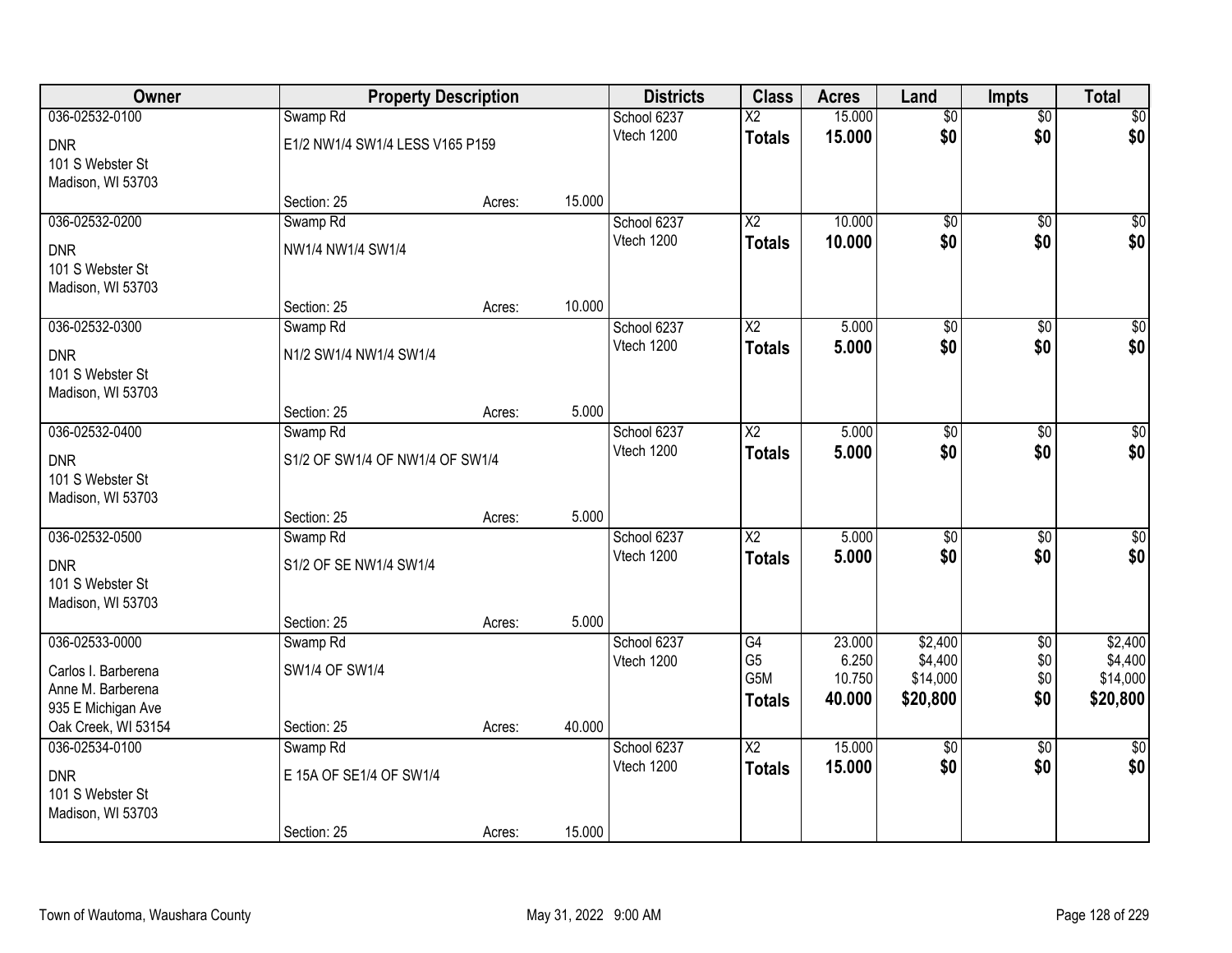| <b>Owner</b>                      |                                               | <b>Property Description</b> |        | <b>Districts</b> | <b>Class</b>    | <b>Acres</b> | Land            | <b>Impts</b>    | <b>Total</b>    |
|-----------------------------------|-----------------------------------------------|-----------------------------|--------|------------------|-----------------|--------------|-----------------|-----------------|-----------------|
| 036-02534-0200                    | Swamp <sub>Rd</sub>                           |                             |        | School 6237      | $\overline{X2}$ | 5.000        | $\overline{50}$ | $\overline{50}$ | $\overline{30}$ |
| <b>DNR</b>                        | N 5A OF W 25A OF SE1/4 OF SW1/4               |                             |        | Vtech 1200       | <b>Totals</b>   | 5.000        | \$0             | \$0             | \$0             |
| 101 S Webster St                  |                                               |                             |        |                  |                 |              |                 |                 |                 |
| Madison, WI 53703                 |                                               |                             |        |                  |                 |              |                 |                 |                 |
|                                   | Section: 25                                   | Acres:                      | 5.000  |                  |                 |              |                 |                 |                 |
| 036-02534-0300                    | Swamp Rd                                      |                             |        | School 6237      | $\overline{G4}$ | 20.000       | \$2,100         | $\overline{50}$ | \$2,100         |
| Carlos I. Barberena               | S 20A OF W 25A OF SE1/4 OF SW1/4              |                             |        | Vtech 1200       | <b>Totals</b>   | 20.000       | \$2,100         | \$0             | \$2,100         |
| Anne M. Barberena                 |                                               |                             |        |                  |                 |              |                 |                 |                 |
| 935 E Michigan Ave                |                                               |                             |        |                  |                 |              |                 |                 |                 |
| Oak Creek, WI 53154               | Section: 25                                   | Acres:                      | 20.000 |                  |                 |              |                 |                 |                 |
| 036-02541-0210                    | Brown Deer Ln                                 |                             |        | School 6237      | $\overline{G4}$ | 18.480       | \$2,000         | $\overline{50}$ | \$2,000         |
| G R Kirk Company                  | PT OF N1/2 SE1/4, LOT 1 CSM 4615              |                             |        | Vtech 1200       | <b>Totals</b>   | 18.480       | \$2,000         | \$0             | \$2,000         |
| 210 St Helens Ave                 |                                               |                             |        |                  |                 |              |                 |                 |                 |
| Tacoma, WA 98402-2519             |                                               |                             |        |                  |                 |              |                 |                 |                 |
|                                   | Section: 25                                   | Acres:                      | 18.480 |                  |                 |              |                 |                 |                 |
| 036-02541-0300                    | Brown Deer Ln                                 |                             |        | School 6237      | $\overline{G5}$ | 5.000        | \$3,500         | \$0             | \$3,500         |
| Patrick A & Kathy L Lorsung Joint | PT OF NE1/4 SE1/4                             |                             |        | Vtech 1200       | <b>Totals</b>   | 5.000        | \$3,500         | \$0             | \$3,500         |
| Irrevocable Income On             |                                               |                             |        |                  |                 |              |                 |                 |                 |
| 440 Mckinley St                   |                                               |                             |        |                  |                 |              |                 |                 |                 |
| Amherst, WI 54406                 | Section: 25                                   | Acres:                      | 5.000  |                  |                 |              |                 |                 |                 |
| 036-02541-0400                    | <b>Brown Deer Ln</b>                          |                             |        | School 6237      | $\overline{G1}$ | 1.000        | \$10,000        | \$31,200        | \$41,200        |
| Jack H & Mary Jo Phillips Joint   | PT OF NE1/4 SE1/4                             |                             |        | Vtech 1200       | W <sub>6</sub>  | 5.000        | (\$14,000)      | \$0             | \$0             |
| Revocable Trust                   |                                               |                             |        |                  | <b>Totals</b>   | 6.000        | \$10,000        | \$31,200        | \$41,200        |
| 107 Cedar Ridge Dr Apt n207       |                                               |                             |        |                  |                 |              |                 |                 |                 |
| West Bend, WI 53095-3663          | Section: 25                                   | Acres:                      | 6.000  |                  |                 |              |                 |                 |                 |
| 036-02541-0500                    | Brown Deer Ln                                 |                             |        | School 6237      | W6              | 17.600       | ( \$49,300)     | $\sqrt{6}$      | $\frac{1}{6}$   |
| David H. Polzin                   | PT OF NE1/4 SE1/4, VOL 193 P 684 LESS PARCELS |                             |        | Vtech 1200       | <b>Totals</b>   | 17.600       | \$0             | \$0             | \$0             |
| Donna M. Polzin                   | SOLD                                          |                             |        |                  |                 |              |                 |                 |                 |
| N615 37th Ave                     |                                               |                             |        |                  |                 |              |                 |                 |                 |
| Omro, WI 54963                    | Section: 25                                   | Acres:                      | 17.600 |                  |                 |              |                 |                 |                 |
| 036-02542-0100                    | W7414 Brown Deer Ln                           |                             |        | School 6237      | $\overline{G1}$ | 8.100        | \$29,000        | \$9,700         | \$38,700        |
| Patrick A & Kathy L Lorsung Joint | PT OF NW1/4 SE1/4 & EASEMENT                  |                             |        | Vtech 1200       | <b>Totals</b>   | 8.100        | \$29,000        | \$9,700         | \$38,700        |
| Irrevocable Income On             |                                               |                             |        |                  |                 |              |                 |                 |                 |
| 440 Mckinley St                   |                                               |                             |        |                  |                 |              |                 |                 |                 |
| Amherst, WI 54406                 | Section: 25                                   | Acres:                      | 8.100  |                  |                 |              |                 |                 |                 |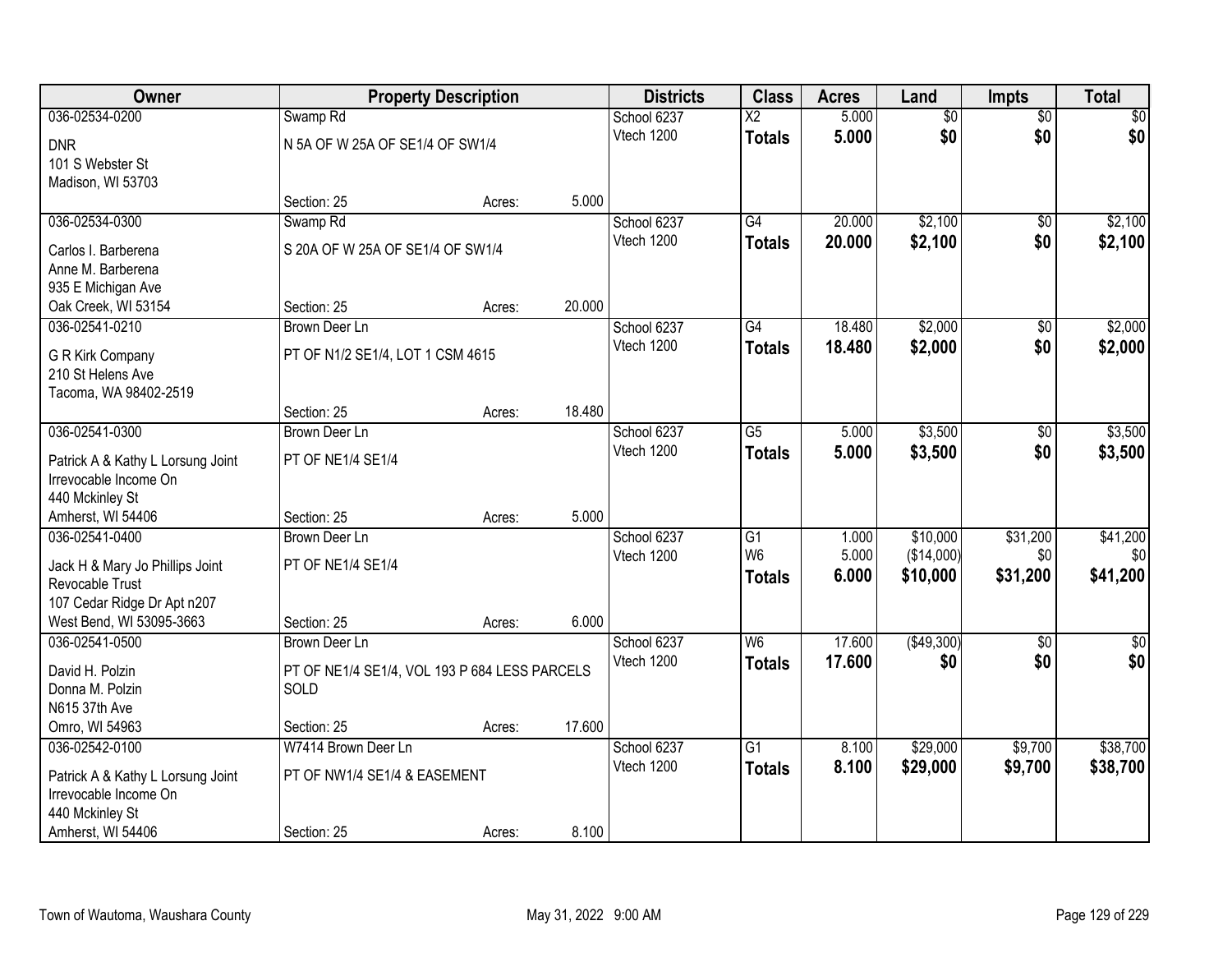| Owner                                                                                                      |                                                                                     | <b>Property Description</b> |                 | <b>Districts</b>          | <b>Class</b>                                       | <b>Acres</b>              | Land                             | <b>Impts</b>                  | <b>Total</b>                     |
|------------------------------------------------------------------------------------------------------------|-------------------------------------------------------------------------------------|-----------------------------|-----------------|---------------------------|----------------------------------------------------|---------------------------|----------------------------------|-------------------------------|----------------------------------|
| 036-02542-0210<br>Cheryl L. Cummings et al<br>c/o Cheryl L. Cummings                                       | W7422 Brown Deer Ln<br>PT OF NW1/4 SE1/4 AND PT OF THE SW1/4 OF NE1/4<br>& EASEMENT |                             |                 | School 6237<br>Vtech 1200 | $\overline{G5}$<br>G <sub>6</sub><br><b>Totals</b> | 20.000<br>8.260<br>28.260 | \$14,000<br>\$18,300<br>\$32,300 | $\overline{30}$<br>\$0<br>\$0 | \$14,000<br>\$18,300<br>\$32,300 |
| 315 Hill St<br>Rhinelander, WI 54501                                                                       | Section: 25                                                                         | Acres:                      | 28.260          |                           |                                                    |                           |                                  |                               |                                  |
| 036-02542-0300<br>Steven C. Meinen et al<br>517 Adams St<br>Winneconne, WI 54986                           | <b>Brown Deer Ln</b><br>PT OF NW1/4 SE1/4 & EASEMENTS                               |                             |                 | School 6237<br>Vtech 1200 | $\overline{G1}$<br>G <sub>6</sub><br><b>Totals</b> | 0.500<br>14.740<br>15.240 | \$6,500<br>\$38,300<br>\$44,800  | \$2,400<br>\$0<br>\$2,400     | \$8,900<br>\$38,300<br>\$47,200  |
| 036-02543-0200<br>Steven C. Meinen et al<br>517 Adams St                                                   | Section: 25<br>Brown Deer Ln<br>PT OF SW SE1/4 & EASEMENTS                          | Acres:                      | 15.240          | School 6237<br>Vtech 1200 | G1<br><b>Totals</b>                                | 4.100<br>4.100            | \$11,500<br>\$11,500             | $\sqrt[6]{30}$<br>\$0         | \$11,500<br>\$11,500             |
| Winneconne, WI 54986<br>036-02543-0300                                                                     | Section: 25<br><b>Brown Deer Ln</b>                                                 | Acres:                      | 4.100           | School 6237               | W <sub>6</sub>                                     | 19.900                    | ( \$55,700)                      | \$0                           | \$0                              |
| Jeffrey S. Olson<br>Joan A. Olson<br>PO Box 217                                                            | PT OF SW1/4 SE1/4 LESS 215-298 LESS 291-566                                         |                             |                 | Vtech 1200                | <b>Totals</b>                                      | 19,900                    | \$0                              | \$0                           | \$0                              |
| Wautoma, WI 54982<br>036-02544-0100<br>William H. Hayes<br>Rebecca A. Hayes<br>W7170 State Rd 152          | Section: 25<br><b>Brown Deer Ln</b><br>THAT PART OF LOT 1 CSM 859 IN SE1/4 SE1/4    | Acres:                      | 19.900          | School 6237<br>Vtech 1200 | $\overline{G5}$<br><b>Totals</b>                   | 0.150<br>0.150            | \$100<br>\$100                   | $\overline{30}$<br>\$0        | \$100<br>\$100                   |
| Wautoma, WI 54982-7995<br>036-02544-0200<br>G R Kirk Company<br>210 St Helens Ave<br>Tacoma, WA 98402-2519 | Section: 25<br>Brown Deer Ln<br>PT OF SE1/4, LOT 2 CSM 4615<br>Section: 25          | Acres:<br>Acres:            | 0.150<br>18.480 | School 6237<br>Vtech 1200 | $\overline{G4}$<br><b>Totals</b>                   | 18.480<br>18.480          | \$2,000<br>\$2,000               | $\overline{60}$<br>\$0        | \$2,000<br>\$2,000               |
| 036-02544-0300<br>G R Kirk Company<br>210 St Helens Ave<br>Tacoma, WA 98402-2519                           | <b>Brown Deer Ln</b><br>PT OF S1/2 SE1/4, LOT 3 CSM 4615<br>Section: 25             | Acres:                      | 18.480          | School 6237<br>Vtech 1200 | $\overline{G4}$<br><b>Totals</b>                   | 18.480<br>18.480          | \$2,000<br>\$2,000               | $\overline{50}$<br>\$0        | \$2,000<br>\$2,000               |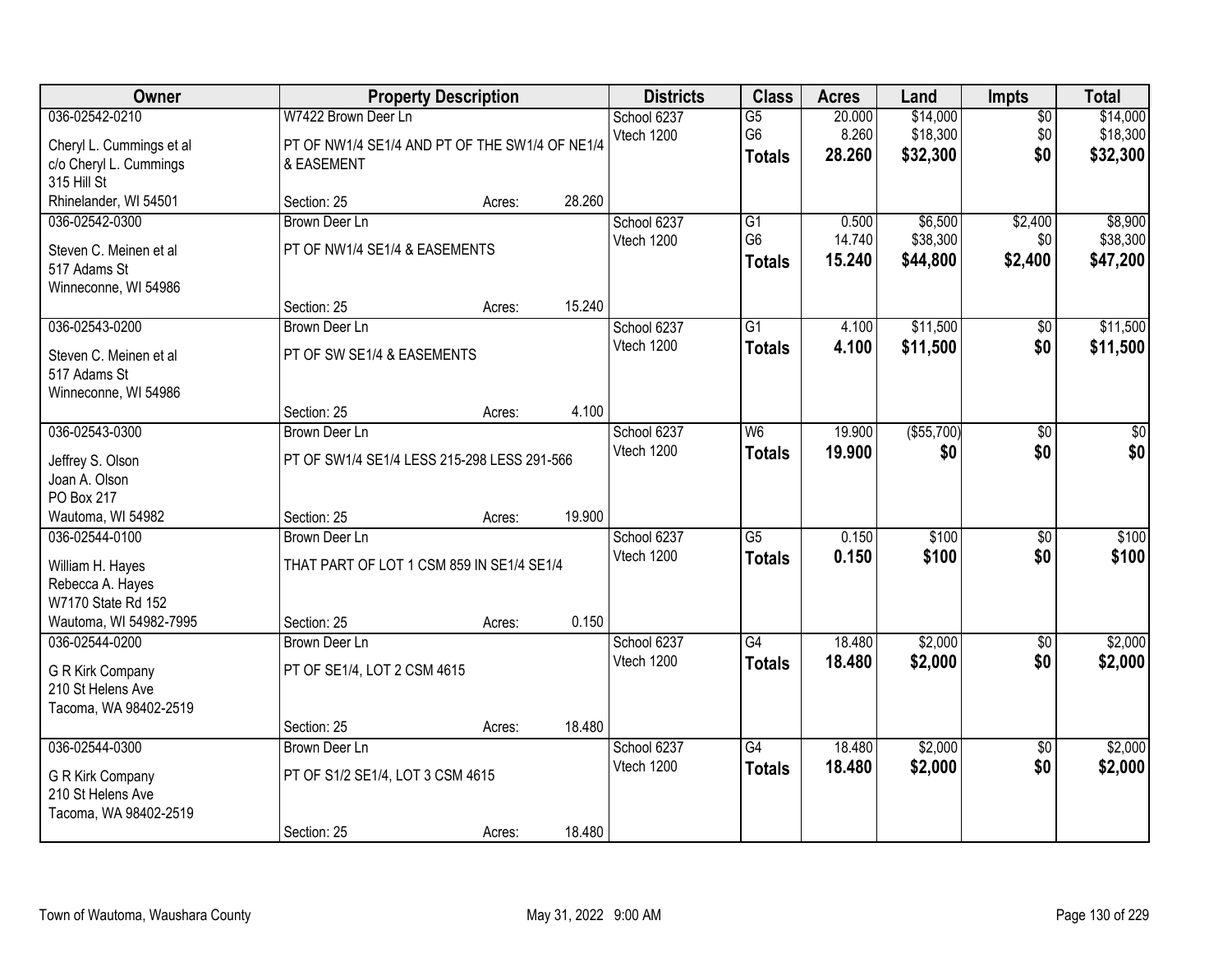| Owner                          |                                                 | <b>Property Description</b> |        | <b>Districts</b> | <b>Class</b>     | <b>Acres</b> | Land     | <b>Impts</b>    | <b>Total</b> |
|--------------------------------|-------------------------------------------------|-----------------------------|--------|------------------|------------------|--------------|----------|-----------------|--------------|
| 036-02544-0400                 | <b>Brown Deer Ln</b>                            |                             |        | School 6237      | $\overline{G4}$  | 22.140       | \$3,100  | $\overline{50}$ | \$3,100      |
| G R Kirk Company               | PT OF E1/2 SE1/4, PT OF LOT 4 CSM 4615          |                             |        | Vtech 1200       | <b>Totals</b>    | 22.140       | \$3,100  | \$0             | \$3,100      |
| 210 St Helens Ave              |                                                 |                             |        |                  |                  |              |          |                 |              |
| Tacoma, WA 98402-2519          |                                                 |                             |        |                  |                  |              |          |                 |              |
|                                | Section: 25                                     | Acres:                      | 22.140 |                  |                  |              |          |                 |              |
| 036-02611-0110                 | N3207 Swamp Rd                                  |                             |        | School 6237      | G1               | 1.000        | \$10,000 | \$306,500       | \$316,500    |
| Lyle M Pomplun Revocable Trust | PT OF NE1/4 OF NE1/4, LOT 1 CSM 5649            |                             |        | Vtech 1200       | G <sub>5</sub>   | 2.000        | \$2,500  | \$0             | \$2,500      |
| N3207 Swamp Rd                 |                                                 |                             |        |                  | G <sub>6</sub>   | 7.600        | \$19,800 | \$0             | \$19,800     |
| Wautoma, WI 54982              |                                                 |                             |        |                  | <b>Totals</b>    | 10.600       | \$32,300 | \$306,500       | \$338,800    |
|                                | Section: 26                                     | Acres:                      | 10.600 |                  |                  |              |          |                 |              |
| 036-02611-0120                 | N3253 Swamp Rd                                  |                             |        | School 6237      | $\overline{G4}$  | 5.580        | \$1,000  | \$0             | \$1,000      |
| Charlene J. Zills et al        | PT OF NE1/4 OF NE1/4 & PT OF NW1/4 OF NW1/4 SEO |                             |        | Vtech 1200       | G <sub>5</sub>   | 2.420        | \$2,800  | \$0             | \$2,800      |
| c/o Lyle M. Pomplun            | 25, LOT 2 CSM 5649                              |                             |        |                  | G7               | 2.000        | \$14,000 | \$24,600        | \$38,600     |
| N3207 Swamp Rd                 |                                                 |                             |        |                  | <b>Totals</b>    | 10.000       | \$17,800 | \$24,600        | \$42,400     |
| Wautoma, WI 54982              | Section: 26                                     | Acres:                      | 10.000 |                  |                  |              |          |                 |              |
| 036-02611-0131                 | Swamp <sub>Rd</sub>                             |                             |        | School 6237      | G4               | 13.450       | \$2,300  | $\sqrt[6]{3}$   | \$2,300      |
| Lance Fox                      | NE1/4 OF NE1/4 AND NW1/4 OF NW1/4 SEC 25 EXC    |                             |        | Vtech 1200       | G <sub>5</sub>   | 6.250        | \$3,800  | \$0             | \$3,800      |
| Kathy Fox                      | CSM 5649 & EXC CSM 5773                         |                             |        |                  | G <sub>5</sub> M | 2.500        | \$3,300  | \$0             | \$3,300      |
| N2989 County Rd W              |                                                 |                             |        |                  | G7               | 1.000        | \$9,000  | \$13,800        | \$22,800     |
| New London, WI 54961           | Section: 26                                     | Acres:                      | 23.200 |                  | <b>Totals</b>    | 23.200       | \$18,400 | \$13,800        | \$32,200     |
| 036-02612-0000                 | Swamp <sub>Rd</sub>                             |                             |        | School 6237      | $\overline{G4}$  | 20.000       | \$2,100  | \$0             | \$2,100      |
| Lance Fox                      | <b>NW1/4 OF NE1/4</b>                           |                             |        | Vtech 1200       | G <sub>5</sub>   | 10.000       | \$7,000  | \$0             | \$7,000      |
| Kathy Fox                      |                                                 |                             |        |                  | G5M              | 9.750        | \$12,700 | \$0             | \$12,700     |
| N2989 County Rd W              |                                                 |                             |        |                  | G7               | 0.250        | \$3,300  | \$400           | \$3,700      |
| New London, WI 54961           | Section: 26                                     | Acres:                      | 40.000 |                  | <b>Totals</b>    | 40.000       | \$25,100 | \$400           | \$25,500     |
| 036-02613-0000                 | N3193 Swamp Rd                                  |                             |        | School 6237      | G4               | 20.000       | \$2,100  | $\overline{50}$ | \$2,100      |
| Lance Fox                      | <b>SW1/4 OF NE1/4</b>                           |                             |        | Vtech 1200       | G <sub>5</sub>   | 12.500       | \$8,400  | \$0             | \$8,400      |
| Kathy Fox                      |                                                 |                             |        |                  | G5M<br>G7        | 7.000        | \$9,100  | \$0             | \$9,100      |
| N2989 County Rd W              |                                                 |                             |        |                  |                  | 0.500        | \$6,500  | \$18,100        | \$24,600     |
| New London, WI 54961           | Section: 26                                     | Acres:                      | 40.000 |                  | <b>Totals</b>    | 40.000       | \$26,100 | \$18,100        | \$44,200     |
| 036-02614-0110                 | Swamp <sub>Rd</sub>                             |                             |        | School 6237      | G1               | 1.000        | \$10,000 | $\overline{50}$ | \$10,000     |
| Lance Fox                      | SE1/4 OF NE1/4 EXC CSM 5773                     |                             |        | Vtech 1200       | G4               | 15.500       | \$1,800  | \$0             | \$1,800      |
| Kathy Fox                      |                                                 |                             |        |                  | G <sub>5</sub>   | 0.500        | \$100    | \$0             | \$100        |
| N2989 County Rd W              |                                                 |                             |        |                  | G5M              | 1.000        | \$1,300  | \$0             | \$1,300      |
| New London, WI 54961           | Section: 26                                     | Acres:                      | 18.000 |                  | <b>Totals</b>    | 18.000       | \$13,200 | \$0             | \$13,200     |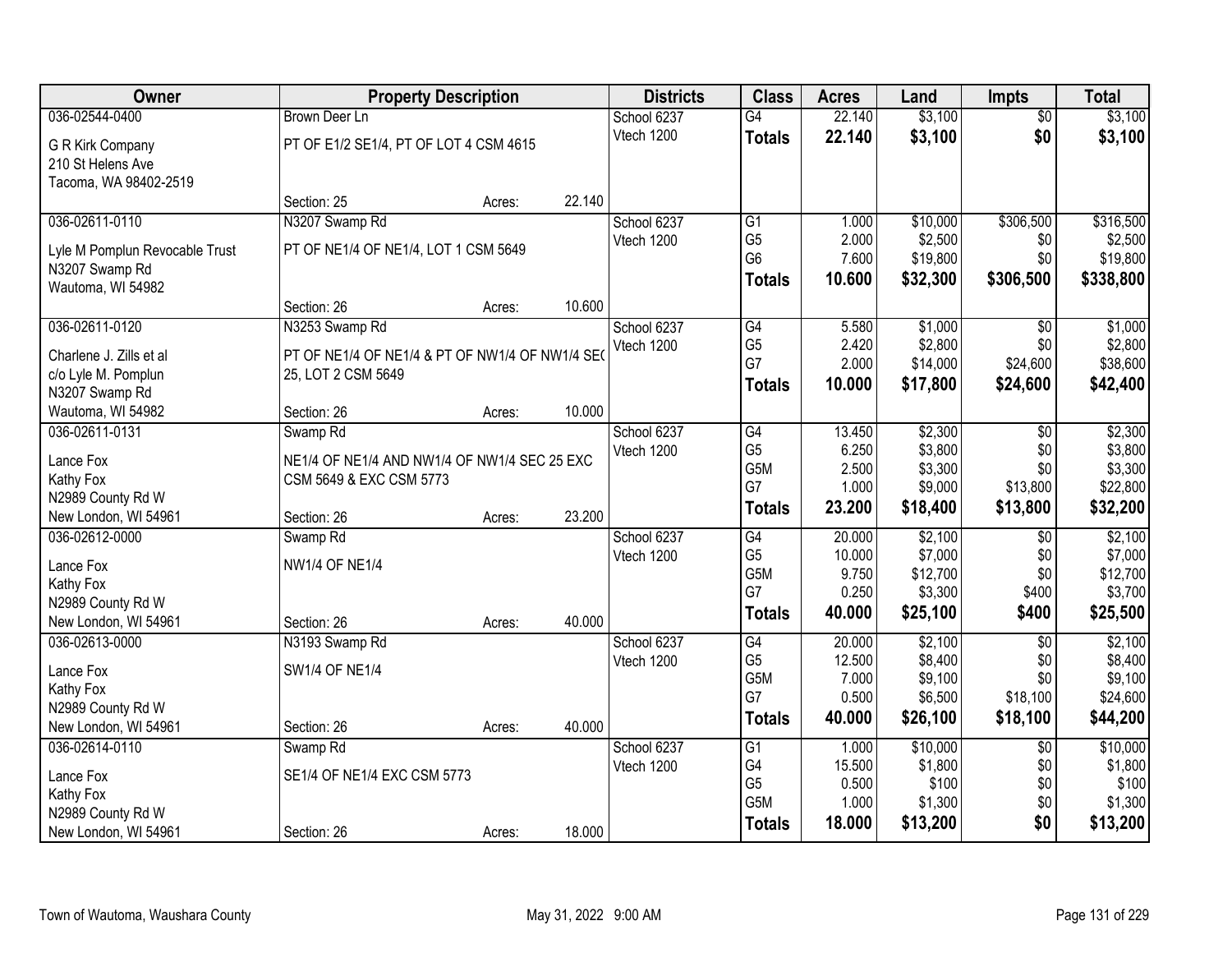| Owner                    | <b>Property Description</b>              |        |        | <b>Districts</b> | <b>Class</b>    | <b>Acres</b> | Land        | <b>Impts</b>    | <b>Total</b> |
|--------------------------|------------------------------------------|--------|--------|------------------|-----------------|--------------|-------------|-----------------|--------------|
| 036-02621-0000           | State Highway 22                         |        |        | School 6237      | W6              | 40.000       | (\$112,000) | $\overline{50}$ | $\sqrt{50}$  |
| Ralph N. Shemanski et al | <b>NE1/4 OF NW1/4 &amp; ROW</b>          |        |        | Vtech 1200       | <b>Totals</b>   | 40.000       | \$0         | \$0             | \$0          |
| PO Box 661               |                                          |        |        |                  |                 |              |             |                 |              |
| Wautoma, WI 54982        |                                          |        |        |                  |                 |              |             |                 |              |
|                          | Section: 26                              | Acres: | 40.000 |                  |                 |              |             |                 |              |
| 036-02622-0200           | State Highway 22                         |        |        | School 6237      | $\overline{G5}$ | 0.750        | \$600       | $\overline{50}$ | \$600        |
| Ralph N. Shemanski et al | S.25' OF NW-NW                           |        |        | Vtech 1200       | <b>Totals</b>   | 0.750        | \$600       | \$0             | \$600        |
| PO Box 661               |                                          |        |        |                  |                 |              |             |                 |              |
| Wautoma, WI 54982        |                                          |        |        |                  |                 |              |             |                 |              |
|                          | Section: 26                              | Acres: | 0.750  |                  |                 |              |             |                 |              |
| 036-02622-0300           | State Highway 22                         |        |        | School 6237      | G5              | 9.000        | \$6,400     | \$0             | \$6,400      |
| <b>Barbara Siebert</b>   | PT OF NW-NW, PT OF LOT 1 CSM 1465        |        |        | Vtech 1200       | G <sub>6</sub>  | 2.690        | \$7,500     | \$0             | \$7,500      |
| David L. Groskreutz      |                                          |        |        |                  | <b>Totals</b>   | 11.690       | \$13,900    | \$0             | \$13,900     |
| N3294 State Rd 22        |                                          |        |        |                  |                 |              |             |                 |              |
| Wautoma, WI 54982        | Section: 26                              | Acres: | 11.690 |                  |                 |              |             |                 |              |
| 036-02622-0400           | State Highway 22                         |        |        | School 6237      | W <sub>8</sub>  | 27.648       | (\$77,400)  | \$0             | \$0          |
| Frank J. Shemanski       | PT OF NW-NW, PT OF LOT 2 CSM 1465        |        |        | Vtech 1200       | <b>Totals</b>   | 27.648       | \$0         | \$0             | \$0          |
| Ralph N. Shemanski       |                                          |        |        |                  |                 |              |             |                 |              |
| W9901 County Rd Y        |                                          |        |        |                  |                 |              |             |                 |              |
| Wautoma, WI 54982        | Section: 26                              | Acres: | 27.648 |                  |                 |              |             |                 |              |
| 036-02623-0100           | W8086 Brown Deer Dr                      |        |        | School 6237      | $\overline{G1}$ | 2.000        | \$16,000    | \$44,900        | \$60,900     |
| William R. Salm          | SW1/4 OF NW1/4 LESS ROW SUBJ TO ROW LESS |        |        | Vtech 1200       | G <sub>5</sub>  | 17.000       | \$11,900    | \$0             | \$11,900     |
| 1910 W Packer Ave Apt a  | 248-8                                    |        |        |                  | G <sub>6</sub>  | 20.000       | \$52,000    | \$0             | \$52,000     |
| Oshkosh, WI 54901        |                                          |        |        |                  | <b>Totals</b>   | 39.000       | \$79,900    | \$44,900        | \$124,800    |
|                          | Section: 26                              | Acres: | 39.000 |                  |                 |              |             |                 |              |
| 036-02623-0200           | W8084 Brown Deer Dr                      |        |        | School 6237      | $\overline{G1}$ | 1.000        | \$10,000    | \$5,400         | \$15,400     |
| William R. Salm          | PT OF SW-NW 215'X215'                    |        |        | Vtech 1200       | <b>Totals</b>   | 1.000        | \$10,000    | \$5,400         | \$15,400     |
| 1910 W Packer Ave Apt a  |                                          |        |        |                  |                 |              |             |                 |              |
| Oshkosh, WI 54901        |                                          |        |        |                  |                 |              |             |                 |              |
|                          | Section: 26                              | Acres: | 1.000  |                  |                 |              |             |                 |              |
| 036-02624-0100           | Swamp <sub>Rd</sub>                      |        |        | School 6237      | $\overline{G6}$ | 10.000       | \$26,000    | $\overline{50}$ | \$26,000     |
| Lance Fox                | NE1/4 OF SE1/4 OF NW1/4                  |        |        | Vtech 1200       | <b>Totals</b>   | 10.000       | \$26,000    | \$0             | \$26,000     |
| Kathy Fox                |                                          |        |        |                  |                 |              |             |                 |              |
| N2989 County Rd W        |                                          |        |        |                  |                 |              |             |                 |              |
| New London, WI 54961     | Section: 26                              | Acres: | 10.000 |                  |                 |              |             |                 |              |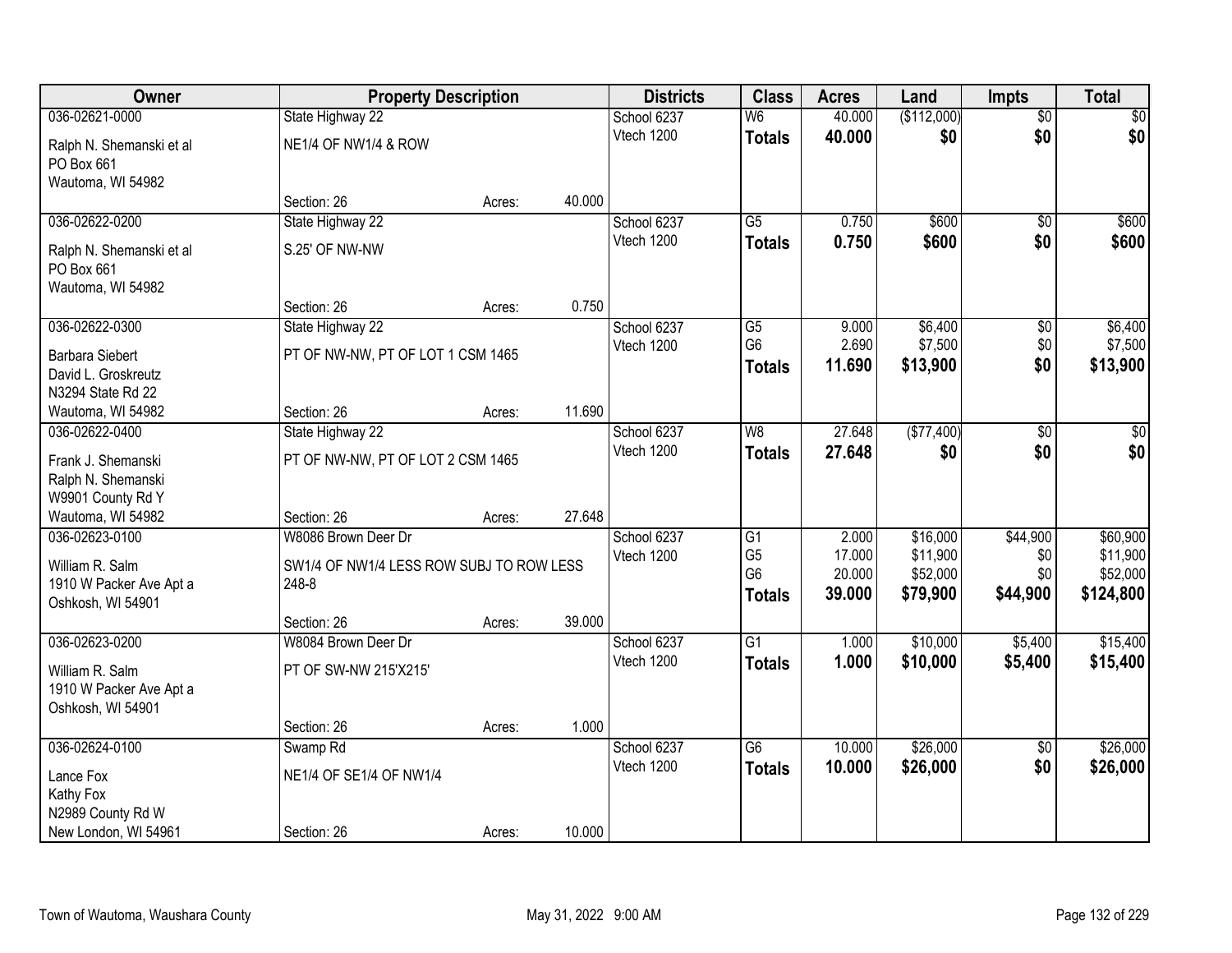| Owner                  |                                               | <b>Property Description</b> |        | <b>Districts</b> | <b>Class</b>           | <b>Acres</b> | Land            | <b>Impts</b>    | <b>Total</b> |
|------------------------|-----------------------------------------------|-----------------------------|--------|------------------|------------------------|--------------|-----------------|-----------------|--------------|
| 036-02624-0200         | Swamp <sub>Rd</sub>                           |                             |        | School 6237      | $\overline{G6}$        | 10.000       | \$28,000        | $\overline{30}$ | \$28,000     |
| Lance Fox              | NW1/4 OF SE1/4 OF NW1/4                       |                             |        | Vtech 1200       | <b>Totals</b>          | 10.000       | \$28,000        | \$0             | \$28,000     |
| Kathy Fox              |                                               |                             |        |                  |                        |              |                 |                 |              |
| N2989 County Rd W      |                                               |                             |        |                  |                        |              |                 |                 |              |
| New London, WI 54961   | Section: 26                                   | Acres:                      | 10.000 |                  |                        |              |                 |                 |              |
| 036-02624-0300         | Swamp <sub>Rd</sub>                           |                             |        | School 6237      | $\overline{G6}$        | 10.000       | \$26,000        | $\overline{50}$ | \$26,000     |
| Sheldon W. Muzzy et al | SW1/4 OF SE1/4 OF NW1/4 & ROW LIFE ESTATE FOR |                             |        | Vtech 1200       | <b>Totals</b>          | 10.000       | \$26,000        | \$0             | \$26,000     |
| PO Box 542             | SHELDON W MUZZY                               |                             |        |                  |                        |              |                 |                 |              |
| Wautoma, WI 54982      |                                               |                             |        |                  |                        |              |                 |                 |              |
|                        | Section: 26                                   | Acres:                      | 10.000 |                  |                        |              |                 |                 |              |
| 036-02624-0400         | Swamp <sub>Rd</sub>                           |                             |        | School 6237      | $\overline{G6}$        | 10.000       | \$26,000        | \$0             | \$26,000     |
| Lance Fox              | SE1/4 OF SE1/4 OF NW1/4                       |                             |        | Vtech 1200       | <b>Totals</b>          | 10.000       | \$26,000        | \$0             | \$26,000     |
| Kathy Fox              |                                               |                             |        |                  |                        |              |                 |                 |              |
| N2989 County Rd W      |                                               |                             |        |                  |                        |              |                 |                 |              |
| New London, WI 54961   | Section: 26                                   | Acres:                      | 10.000 |                  |                        |              |                 |                 |              |
| 036-02631-0000         | Swamp <sub>Rd</sub>                           |                             |        | School 6237      | $\overline{\text{X2}}$ | 40.000       | $\overline{50}$ | \$0             | $\sqrt{50}$  |
| <b>DNR</b>             | <b>NE1/4 OF SW1/4</b>                         |                             |        | Vtech 1200       | <b>Totals</b>          | 40.000       | \$0             | \$0             | \$0          |
| 101 S Webster St       |                                               |                             |        |                  |                        |              |                 |                 |              |
| Madison, WI 53703      |                                               |                             |        |                  |                        |              |                 |                 |              |
|                        | Section: 26                                   | Acres:                      | 40.000 |                  |                        |              |                 |                 |              |
| 036-02632-0000         | Swamp <sub>Rd</sub>                           |                             |        | School 6237      | $\overline{X2}$        | 40.000       | \$0             | $\overline{50}$ | \$0          |
| <b>DNR</b>             | <b>NW1/4 OF SW1/4</b>                         |                             |        | Vtech 1200       | <b>Totals</b>          | 40.000       | \$0             | \$0             | \$0          |
| 101 S Webster St       |                                               |                             |        |                  |                        |              |                 |                 |              |
| Madison, WI 53703      |                                               |                             |        |                  |                        |              |                 |                 |              |
|                        | Section: 26                                   | Acres:                      | 40.000 |                  |                        |              |                 |                 |              |
| 036-02633-0000         | Swamp Rd                                      |                             |        | School 6237      | $\overline{X2}$        | 40.000       | $\overline{50}$ | $\overline{50}$ | \$0          |
| <b>DNR</b>             | SW1/4 OF SW1/4                                |                             |        | Vtech 1200       | <b>Totals</b>          | 40.000       | \$0             | \$0             | \$0          |
| 101 S Webster St       |                                               |                             |        |                  |                        |              |                 |                 |              |
| Madison, WI 53703      |                                               |                             |        |                  |                        |              |                 |                 |              |
|                        | Section: 26                                   | Acres:                      | 40.000 |                  |                        |              |                 |                 |              |
| 036-02634-0100         | Swamp Rd                                      |                             |        | School 6237      | $\overline{X2}$        | 28.277       | $\overline{60}$ | $\overline{50}$ | $\sqrt{50}$  |
| <b>DNR</b>             | SE1/4 OF SW1/4 EXC RR ROW & .50A LESS 262-352 |                             |        | Vtech 1200       | <b>Totals</b>          | 28.277       | \$0             | \$0             | \$0          |
| 101 S Webster St       |                                               |                             |        |                  |                        |              |                 |                 |              |
| Madison, WI 53703      |                                               |                             |        |                  |                        |              |                 |                 |              |
|                        | Section: 26                                   | Acres:                      | 28.277 |                  |                        |              |                 |                 |              |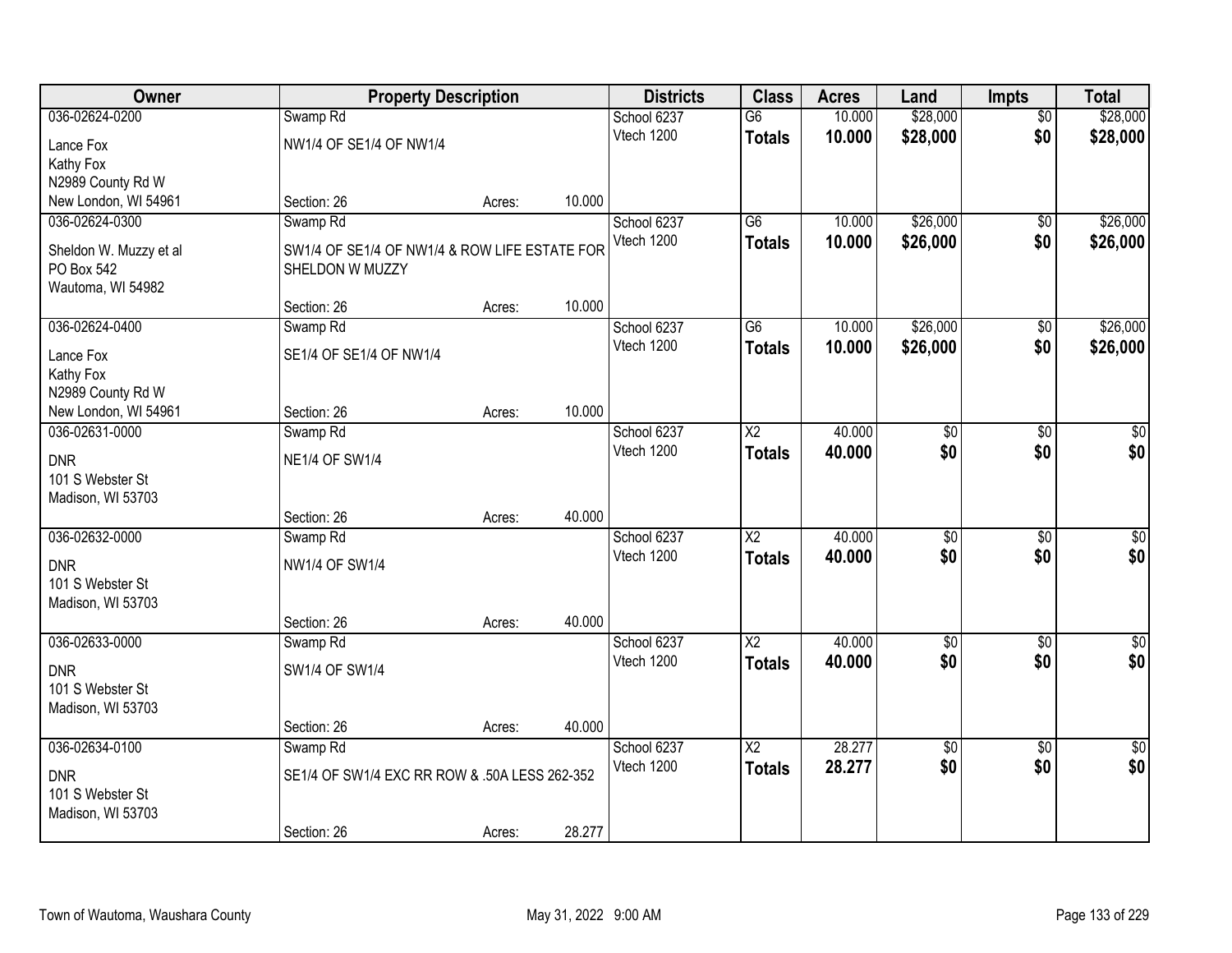| Owner                                 |                                             | <b>Property Description</b> |        | <b>Districts</b>          | <b>Class</b>           | <b>Acres</b>     | Land                   | <b>Impts</b>           | <b>Total</b>         |
|---------------------------------------|---------------------------------------------|-----------------------------|--------|---------------------------|------------------------|------------------|------------------------|------------------------|----------------------|
| 036-02634-0200                        | N2957 17th Dr                               |                             |        | School 6237               | $\overline{G1}$        | 10.010           | \$34,500               | \$75,300               | \$109,800            |
| Craig M. Driessen                     | PT OF SE-SW                                 |                             |        | Vtech 1200                | <b>Totals</b>          | 10.010           | \$34,500               | \$75,300               | \$109,800            |
| N2957 17th Dr                         |                                             |                             |        |                           |                        |                  |                        |                        |                      |
| Wautoma, WI 54982-7145                |                                             |                             |        |                           |                        |                  |                        |                        |                      |
|                                       | Section: 26                                 | Acres:                      | 10.010 |                           |                        |                  |                        |                        |                      |
| 036-02634-0300                        | Swamp Rd                                    |                             |        | School 6237               | G2                     | 1.610            | \$3,600                | $\overline{50}$        | \$3,600              |
| Kelley Sand & Gravel, Inc             | PT OF SE1/4 SW1/4 OLD RR ROW & SE OF OLD RR |                             |        | Vtech 1200                | <b>Totals</b>          | 1.610            | \$3,600                | \$0                    | \$3,600              |
| PO Box 75                             | <b>ROW</b>                                  |                             |        |                           |                        |                  |                        |                        |                      |
| Wautoma, WI 54982                     |                                             |                             |        |                           |                        |                  |                        |                        |                      |
| 036-02641-0100                        | Section: 26                                 | Acres:                      | 1.610  | School 6237               | X <sub>2</sub>         | 23.000           | \$0                    | \$0                    | \$0                  |
|                                       | Swamp <sub>Rd</sub>                         |                             |        | Vtech 1200                | <b>Totals</b>          | 23.000           | \$0                    | \$0                    | \$0                  |
| <b>DNR</b>                            | NE1/4 SE1/4 E OF HWY                        |                             |        |                           |                        |                  |                        |                        |                      |
| 101 S Webster St                      |                                             |                             |        |                           |                        |                  |                        |                        |                      |
| Madison, WI 53703                     | Section: 26                                 | Acres:                      | 0.000  |                           |                        |                  |                        |                        |                      |
| 036-02641-0200                        | N3099 Swamp Rd                              |                             |        | School 6237               | G1                     | 2.500            | \$16,700               | \$117,400              | \$134,100            |
|                                       |                                             |                             |        | Vtech 1200                | G <sub>6</sub>         | 12.680           | \$33,000               | \$0                    | \$33,000             |
| Mark R. Pietrzak<br>Tammy R. Pietrzak | PT OF NE-SE W OF HWY & OLD RR ROW           |                             |        |                           | <b>Totals</b>          | 15.180           | \$49,700               | \$117,400              | \$167,100            |
| N3099 Swamp Rd                        |                                             |                             |        |                           |                        |                  |                        |                        |                      |
| Wautoma, WI 54982                     | Section: 26                                 | Acres:                      | 15.180 |                           |                        |                  |                        |                        |                      |
| 036-02642-0100                        | Swamp Rd                                    |                             |        | School 6237               | $\overline{\text{X2}}$ | 36.000           | $\overline{30}$        | $\overline{30}$        | $\overline{30}$      |
| <b>DNR</b>                            | NW1/4 OF SE1/4 EXC RR ROW                   |                             |        | Vtech 1200                | <b>Totals</b>          | 36.000           | \$0                    | \$0                    | \$0                  |
| 101 S Webster St                      |                                             |                             |        |                           |                        |                  |                        |                        |                      |
| Madison, WI 53703                     |                                             |                             |        |                           |                        |                  |                        |                        |                      |
|                                       | Section: 26                                 | Acres:                      | 36.000 |                           |                        |                  |                        |                        |                      |
| 036-02642-0200                        | Swamp <sub>Rd</sub>                         |                             |        | School 6237               | $\overline{X2}$        | 3.440            | $\overline{60}$        | $\overline{50}$        | $\overline{50}$      |
| <b>DNR</b>                            | PT OF NW1/4 SE1/4 LOD RR ROW                |                             |        | Vtech 1200                | <b>Totals</b>          | 3.440            | \$0                    | \$0                    | \$0                  |
| 101 S Webster St                      |                                             |                             |        |                           |                        |                  |                        |                        |                      |
| Madison, WI 53703                     |                                             |                             |        |                           |                        |                  |                        |                        |                      |
|                                       | Section: 26                                 | Acres:                      | 3.440  |                           |                        |                  |                        |                        |                      |
| 036-02643-0100                        | Swamp <sub>Rd</sub>                         |                             |        | School 6237<br>Vtech 1200 | $\overline{\text{X2}}$ | 36,000<br>36.000 | $\overline{30}$<br>\$0 | $\overline{50}$<br>\$0 | $\frac{1}{2}$<br>\$0 |
| <b>DNR</b>                            | SW1/4 OF SE1/4 EXC 8X22R IN SW COR & EXC RR |                             |        |                           | <b>Totals</b>          |                  |                        |                        |                      |
| 101 S Webster St                      | <b>ROW</b>                                  |                             |        |                           |                        |                  |                        |                        |                      |
| Madison, WI 53703                     | Section: 26                                 | Acres:                      | 36.000 |                           |                        |                  |                        |                        |                      |
|                                       |                                             |                             |        |                           |                        |                  |                        |                        |                      |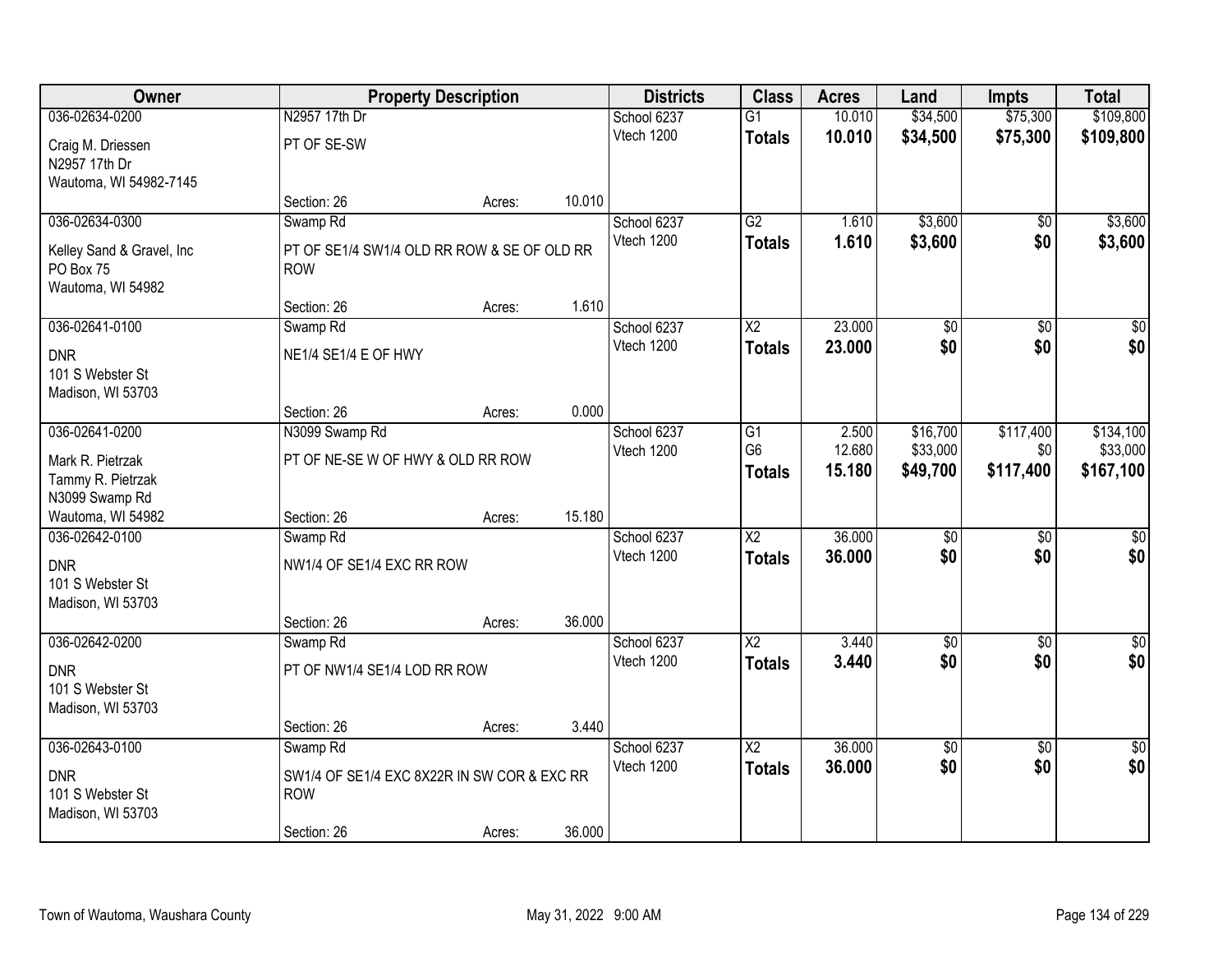| Owner                                                                                        |                                                                                              | <b>Property Description</b> |        | <b>Districts</b>          | <b>Class</b>                                       | <b>Acres</b>            | Land                    | <b>Impts</b>      | <b>Total</b>            |
|----------------------------------------------------------------------------------------------|----------------------------------------------------------------------------------------------|-----------------------------|--------|---------------------------|----------------------------------------------------|-------------------------|-------------------------|-------------------|-------------------------|
| 036-02643-0200                                                                               | N2944 Swamp Rd                                                                               |                             |        | School 6237               | $\overline{G1}$                                    | 1.000                   | \$10,000                | \$13,300          | \$23,300                |
| Cahnrad W. Cagle<br>Theresa L. Cagle                                                         | PART OF SW1/4 OF SE1/4 - 8 RODS X 22 RODS                                                    |                             |        | Vtech 1200                | <b>Totals</b>                                      | 1.000                   | \$10,000                | \$13,300          | \$23,300                |
| 1940 Deane Blvd                                                                              |                                                                                              |                             |        |                           |                                                    |                         |                         |                   |                         |
| Racine, WI 53403                                                                             | Section: 26                                                                                  | Acres:                      | 1.000  |                           |                                                    |                         |                         |                   |                         |
| 036-02643-0300                                                                               | Swamp Rd                                                                                     |                             |        | School 6237               | $\overline{\text{X2}}$                             | 2.410                   | $\overline{50}$         | $\overline{50}$   | \$0                     |
| <b>DNR</b><br>101 S Webster St<br>Madison, WI 53703                                          | PT OF SW1/4 SE1/4 OLD RR ROW                                                                 |                             |        | Vtech 1200                | <b>Totals</b>                                      | 2.410                   | \$0                     | \$0               | \$0                     |
|                                                                                              | Section: 26                                                                                  | Acres:                      | 2.410  |                           |                                                    |                         |                         |                   |                         |
| 036-02644-0100                                                                               | Swamp Rd                                                                                     |                             |        | School 6237               | $\overline{X2}$                                    | 39.680                  | $\overline{50}$         | $\overline{50}$   | $\overline{\$0}$        |
| <b>DNR</b><br>101 S Webster St<br>Madison, WI 53703                                          | SE1/4 OF SE1/4                                                                               |                             |        | Vtech 1200                | <b>Totals</b>                                      | 39.680                  | \$0                     | \$0               | \$0                     |
|                                                                                              | Section: 26                                                                                  | Acres:                      | 39.680 |                           |                                                    |                         |                         |                   |                         |
| 036-02644-0200                                                                               | Swamp <sub>Rd</sub>                                                                          |                             |        | School 6237               | $\overline{G6}$                                    | 0.320                   | \$400                   | $\sqrt{6}$        | \$400                   |
| Carlos I. Barberena<br>Anne M. Barberena<br>935 E Michigan Ave                               | S 33' OF N 42' PF PT OF SE1/4 SE1/4                                                          |                             |        | Vtech 1200                | <b>Totals</b>                                      | 0.320                   | \$400                   | \$0               | \$400                   |
| Oak Creek, WI 53154                                                                          | Section: 26                                                                                  | Acres:                      | 0.320  |                           |                                                    |                         |                         |                   |                         |
| 036-02711-0100<br>Herdeman Living Trust<br>W229 S5744 Marcelle Dr<br>Waukesha, WI 53189-9553 | State Highway 22<br>W1/2 OF NE-NE LESS 30' E TO HWY 22                                       |                             |        | School 6237<br>Vtech 1200 | $\overline{G4}$<br>G <sub>5</sub><br><b>Totals</b> | 7.000<br>0.500<br>7.500 | \$700<br>\$100<br>\$800 | \$0<br>\$0<br>\$0 | \$700<br>\$100<br>\$800 |
|                                                                                              | Section: 27                                                                                  | Acres:                      | 7.500  |                           |                                                    |                         |                         |                   |                         |
| 036-02711-0200                                                                               | State Highway 22                                                                             |                             |        | School 6237               | G4                                                 | 3.300                   | \$300                   | $\overline{50}$   | \$300                   |
| Herdeman Living Trust<br>W229 S5744 Marcelle Dr<br>Waukesha, WI 53189-9553                   | COMM INTER HWY 22 & SEC LIW TO W1/4 1/4 SEC L<br>S ALNG 1/4 1/4 SEC LI DIST 30' WHICH IS POB |                             |        | Vtech 1200                | G <sub>5</sub><br><b>Totals</b>                    | 0.250<br>3.550          | \$100<br>\$400          | \$0<br>\$0        | \$100<br>\$400          |
|                                                                                              | Section: 27                                                                                  | Acres:                      | 0.000  |                           |                                                    |                         |                         |                   |                         |
| 036-02711-0300                                                                               | State Highway 22                                                                             |                             |        | School 6237               | $\overline{G1}$                                    | 0.250                   | \$300                   | $\overline{50}$   | \$300                   |
| Herdeman Living Trust<br>W229 S5744 Marcelle Dr<br>Waukesha, WI 53189-9553                   | 30' W1/2 OF NE-NE E TO HWY 22                                                                |                             |        | Vtech 1200                | <b>Totals</b>                                      | 0.250                   | \$300                   | \$0               | \$300                   |
|                                                                                              | Section: 27                                                                                  | Acres:                      | 0.250  |                           |                                                    |                         |                         |                   |                         |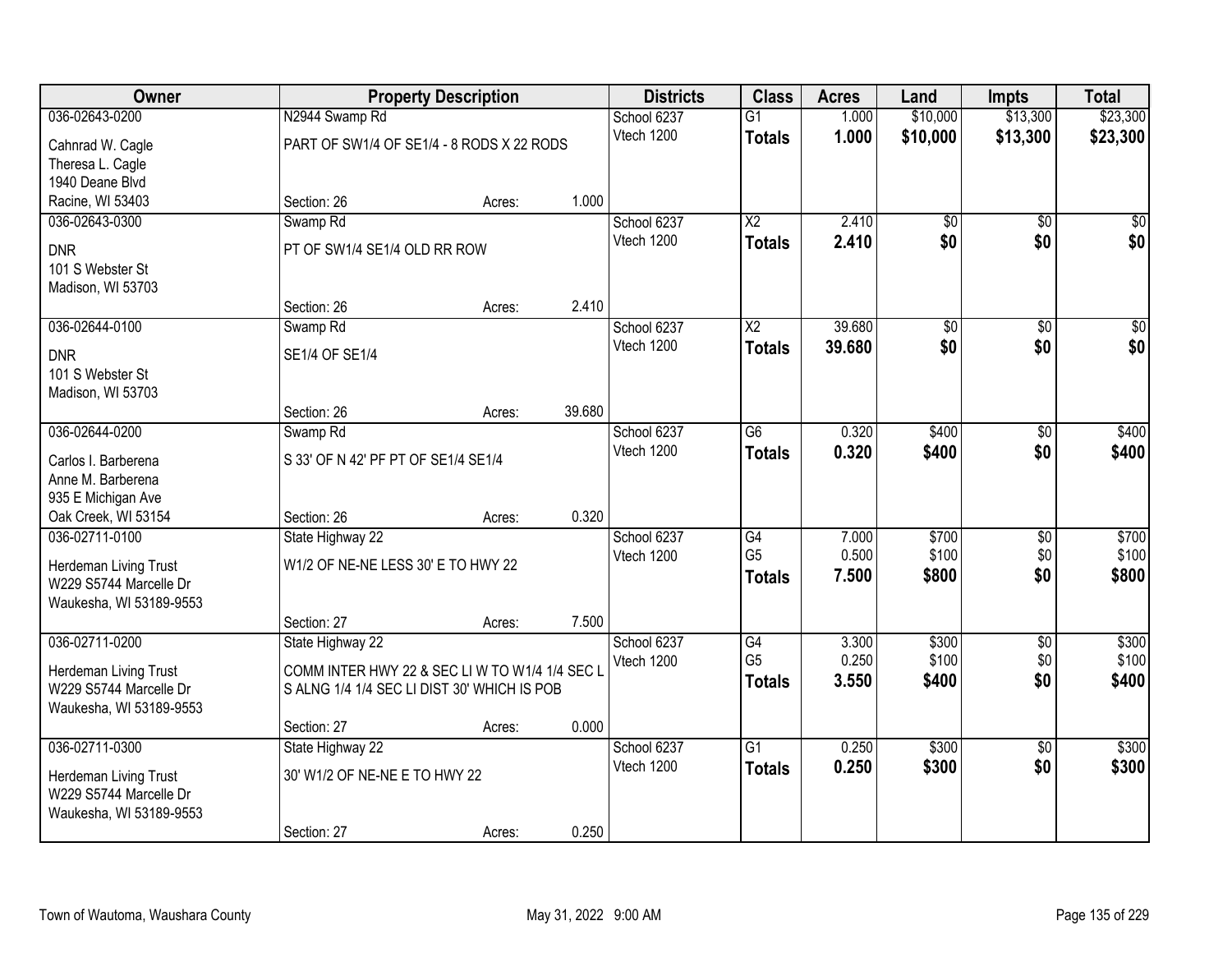| Owner                    |                                                   | <b>Property Description</b> |        | <b>Districts</b> | <b>Class</b>    | <b>Acres</b> | Land       | <b>Impts</b>    | <b>Total</b> |
|--------------------------|---------------------------------------------------|-----------------------------|--------|------------------|-----------------|--------------|------------|-----------------|--------------|
| 036-02711-0410           | State Highway 22                                  |                             |        | School 6237      | G4              | 9.795        | \$1,400    | $\overline{50}$ | \$1,400      |
| David L. Groskreutz      | PT OF NE-NE, PT OF LOT 1 CSM 1465 LESS CSM        |                             |        | Vtech 1200       | G <sub>5</sub>  | 2.000        | \$1,200    | \$0             | \$1,200      |
| <b>Barbara Siebert</b>   | 2699                                              |                             |        |                  | <b>Totals</b>   | 11.795       | \$2,600    | \$0             | \$2,600      |
| N3294 State Rd 22        |                                                   |                             |        |                  |                 |              |            |                 |              |
| Wautoma, WI 54982        | Section: 27                                       | Acres:                      | 11.795 |                  |                 |              |            |                 |              |
| 036-02711-0420           | State Highway 22                                  |                             |        | School 6237      | W8              | 10.511       | (\$29,400) | $\overline{50}$ | \$0          |
| Frank J. Shemanski       | PT OF NE-NE, PT OF LOT 2 CSM 1465                 |                             |        | Vtech 1200       | <b>Totals</b>   | 10.511       | \$0        | \$0             | \$0          |
| Ralph N. Shemanski       |                                                   |                             |        |                  |                 |              |            |                 |              |
| W9901 County Rd Y        |                                                   |                             |        |                  |                 |              |            |                 |              |
| Wautoma, WI 54982        | Section: 27                                       | Acres:                      | 10.511 |                  |                 |              |            |                 |              |
| 036-02711-0430           | N3260 State Highway 22                            |                             |        | School 6237      | $\overline{G1}$ | 1.715        | \$14,300   | \$38,900        | \$53,200     |
| Patrick D. Sullivan      | PT OF NE-NE, PT OF LOT 1 CSM 1465 NOW LOT 1       |                             |        | Vtech 1200       | <b>Totals</b>   | 1.715        | \$14,300   | \$38,900        | \$53,200     |
| N3260 State Rd 22        | <b>CSM 2699</b>                                   |                             |        |                  |                 |              |            |                 |              |
| Wautoma, WI 54982        |                                                   |                             |        |                  |                 |              |            |                 |              |
|                          | Section: 27                                       | Acres:                      | 1.715  |                  |                 |              |            |                 |              |
| 036-02711-0510           | N3294 State Highway 22                            |                             |        | School 6237      | $\overline{G1}$ | 3.120        | \$17,500   | \$76,000        | \$93,500     |
| David L. Groskreutz      | PAR IN E1/2 OF NE1/4 OF NE1/4 & PT OF SE1/4 SE1/4 |                             |        | Vtech 1200       | <b>Totals</b>   | 3.120        | \$17,500   | \$76,000        | \$93,500     |
| Barbara Siebert          | <b>SEC 22</b>                                     |                             |        |                  |                 |              |            |                 |              |
| N3294 State Rd 22        |                                                   |                             |        |                  |                 |              |            |                 |              |
| Wautoma, WI 54982        | Section: 22                                       | Acres:                      | 3.120  |                  |                 |              |            |                 |              |
| 036-02711-0600           | N3268 State Highway 22                            |                             |        | School 6237      | $\overline{G1}$ | 1.000        | \$10,000   | \$31,400        | \$41,400     |
| Ankor Enterprises, Inc.  | PT OF NE1/4 NE1/4 CSM 586 LOT 1 NOW KNOWN AS      |                             |        | Vtech 1200       | <b>Totals</b>   | 1.000        | \$10,000   | \$31,400        | \$41,400     |
| N4629 County Rd G        | CSM 1210 LOT 1                                    |                             |        |                  |                 |              |            |                 |              |
| Wild Rose, WI 54984      |                                                   |                             |        |                  |                 |              |            |                 |              |
|                          | Section: 27                                       | Acres:                      | 1.000  |                  |                 |              |            |                 |              |
| 036-02711-0700           | State Highway 22                                  |                             |        | School 6237      | $\overline{G5}$ | 1.000        | \$700      | $\overline{50}$ | \$700        |
| Ralph N. Shemanski et al | PT OF S 25' OF NE-NE E OF STH 22                  |                             |        | Vtech 1200       | <b>Totals</b>   | 1.000        | \$700      | \$0             | \$700        |
| PO Box 661               |                                                   |                             |        |                  |                 |              |            |                 |              |
| Wautoma, WI 54982        |                                                   |                             |        |                  |                 |              |            |                 |              |
|                          | Section: 27                                       | Acres:                      | 0.000  |                  |                 |              |            |                 |              |
| 036-02712-0000           | State Highway 22                                  |                             |        | School 6237      | $\overline{G4}$ | 36.000       | \$4,300    | $\overline{50}$ | \$4,300      |
| Herdeman Living Trust    | <b>NW1/4 OF NE1/4</b>                             |                             |        | Vtech 1200       | G5M             | 4.000        | \$5,600    | \$0             | \$5,600      |
| W229 S5744 Marcelle Dr   |                                                   |                             |        |                  | <b>Totals</b>   | 40.000       | \$9,900    | \$0             | \$9,900      |
| Waukesha, WI 53189-9553  |                                                   |                             |        |                  |                 |              |            |                 |              |
|                          | Section: 27                                       | Acres:                      | 40.000 |                  |                 |              |            |                 |              |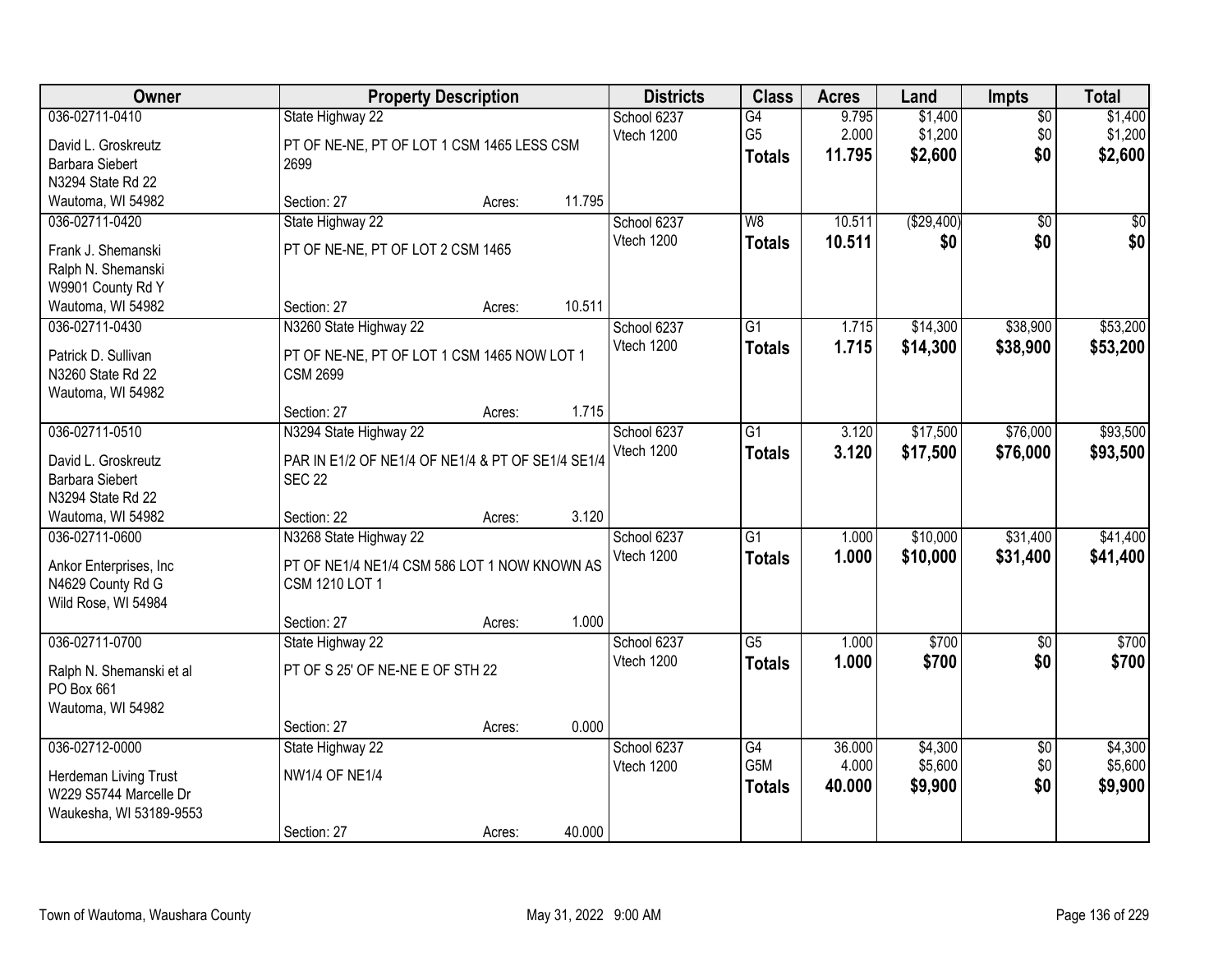| Owner                                 |                                             | <b>Property Description</b> |        | <b>Districts</b>          | <b>Class</b>                      | <b>Acres</b>   | Land                | <b>Impts</b>    | <b>Total</b>         |
|---------------------------------------|---------------------------------------------|-----------------------------|--------|---------------------------|-----------------------------------|----------------|---------------------|-----------------|----------------------|
| 036-02713-0110                        | State Highway 22                            |                             |        | School 6237               | G4                                | 13.500         | \$1,900             | $\overline{30}$ | \$1,900              |
| Charles E. Reilly                     | SW1/4 OF NE1/4 LESS 314-592 LESS CSM 3908   |                             |        | Vtech 1200                | G <sub>5</sub>                    | 13.849         | \$17,200            | \$0             | \$17,200             |
| N2630 Bughs Lake Rd                   |                                             |                             |        |                           | <b>Totals</b>                     | 27.349         | \$19,100            | \$0             | \$19,100             |
| Wautoma, WI 54982-7130                |                                             |                             |        |                           |                                   |                |                     |                 |                      |
|                                       | Section: 27                                 | Acres:                      | 27.349 |                           |                                   |                |                     |                 |                      |
| 036-02713-0120                        | W8256 Brown Deer Dr                         |                             |        | School 6237<br>Vtech 1200 | $\overline{G1}$<br>G <sub>5</sub> | 2.000<br>3.451 | \$16,000<br>\$2,900 | \$92,000<br>\$0 | \$108,000<br>\$2,900 |
| Kenneth L. Appel                      | PT OF SW1/4 OF NE1/4, LOT 1 CSM 3908        |                             |        |                           | G <sub>6</sub>                    | 6.000          | \$15,600            | \$0             | \$15,600             |
| <b>Wendy Appel</b>                    |                                             |                             |        |                           | <b>Totals</b>                     | 11.451         | \$34,500            | \$92,000        | \$126,500            |
| W8256 Brown Deer Dr                   |                                             |                             | 11.451 |                           |                                   |                |                     |                 |                      |
| Wautoma, WI 54982<br>036-02713-0200   | Section: 27<br>N3181 State Highway 22       | Acres:                      |        | School 6237               | $\overline{G1}$                   | 1.200          | \$11,200            | \$57,000        | \$68,200             |
|                                       |                                             |                             |        | Vtech 1200                | <b>Totals</b>                     | 1.200          | \$11,200            | \$57,000        | \$68,200             |
| Steven Edge                           | PT OF SW1/4 NE1/4                           |                             |        |                           |                                   |                |                     |                 |                      |
| N3181 State Rd 22                     |                                             |                             |        |                           |                                   |                |                     |                 |                      |
| Wautoma, WI 54982                     | Section: 27                                 | Acres:                      | 1.200  |                           |                                   |                |                     |                 |                      |
| 036-02714-0100                        | State Highway 22                            |                             |        | School 6237               | $\overline{\text{X2}}$            | 37.000         | \$0                 | \$0             | \$0                  |
|                                       |                                             |                             |        | Vtech 1200                | <b>Totals</b>                     | 37.000         | \$0                 | \$0             | \$0                  |
| <b>DNR</b>                            | PT OF SE-NE E OF STH 22 & N OF TN RD        |                             |        |                           |                                   |                |                     |                 |                      |
| 101 S Webster St<br>Madison, WI 53703 |                                             |                             |        |                           |                                   |                |                     |                 |                      |
|                                       | Section: 27                                 | Acres:                      | 0.000  |                           |                                   |                |                     |                 |                      |
| 036-02714-0200                        | N3181 State Highway 22                      |                             |        | School 6237               | $\overline{G1}$                   | 1.000          | \$5,100             | $\overline{50}$ | \$5,100              |
|                                       | SE1/4 OF NE1/4 LESS 261-624                 |                             |        | Vtech 1200                | <b>Totals</b>                     | 1.000          | \$5,100             | \$0             | \$5,100              |
| Steven Edge<br>N3181 State Rd 22      |                                             |                             |        |                           |                                   |                |                     |                 |                      |
| Wautoma, WI 54982                     |                                             |                             |        |                           |                                   |                |                     |                 |                      |
|                                       | Section: 27                                 | Acres:                      | 1.000  |                           |                                   |                |                     |                 |                      |
| 036-02721-0100                        | N3240 County Rd MM                          |                             |        | School 6237               | W8                                | 34.450         | (\$96,500)          | $\sqrt{6}$      | \$0                  |
| Gerald L. Hupf                        | NE1/4 OF NW1/4; EXC DOC 268353              |                             |        | Vtech 1200                | <b>Totals</b>                     | 34.450         | \$0                 | \$0             | \$0                  |
| Nicole M. Hupf                        |                                             |                             |        |                           |                                   |                |                     |                 |                      |
| N8410 County Rd Cp                    |                                             |                             |        |                           |                                   |                |                     |                 |                      |
| Beaver Dam, WI 53916                  | Section: 27                                 | Acres:                      | 34.450 |                           |                                   |                |                     |                 |                      |
| 036-02722-0100                        | N3240 County Rd MM                          |                             |        | School 6237               | $\overline{G1}$                   | 2.000          | \$16,000            | \$107,300       | \$123,300            |
| Gerald L. Hupf                        | NW1/4 OF NW1/4; EXC DOC 256142 & DOC 268353 |                             |        | Vtech 1200                | G <sub>6</sub>                    | 1.500          | \$4,200             | \$0             | \$4,200              |
| Nicole M. Hupf                        |                                             |                             |        |                           | W8                                | 23.000         | (\$64,400)          | \$0             | \$0                  |
| N8410 County Rd Cp                    |                                             |                             |        |                           | <b>Totals</b>                     | 26.500         | \$20,200            | \$107,300       | \$127,500            |
| Beaver Dam, WI 53916                  | Section: 27                                 | Acres:                      | 26.500 |                           |                                   |                |                     |                 |                      |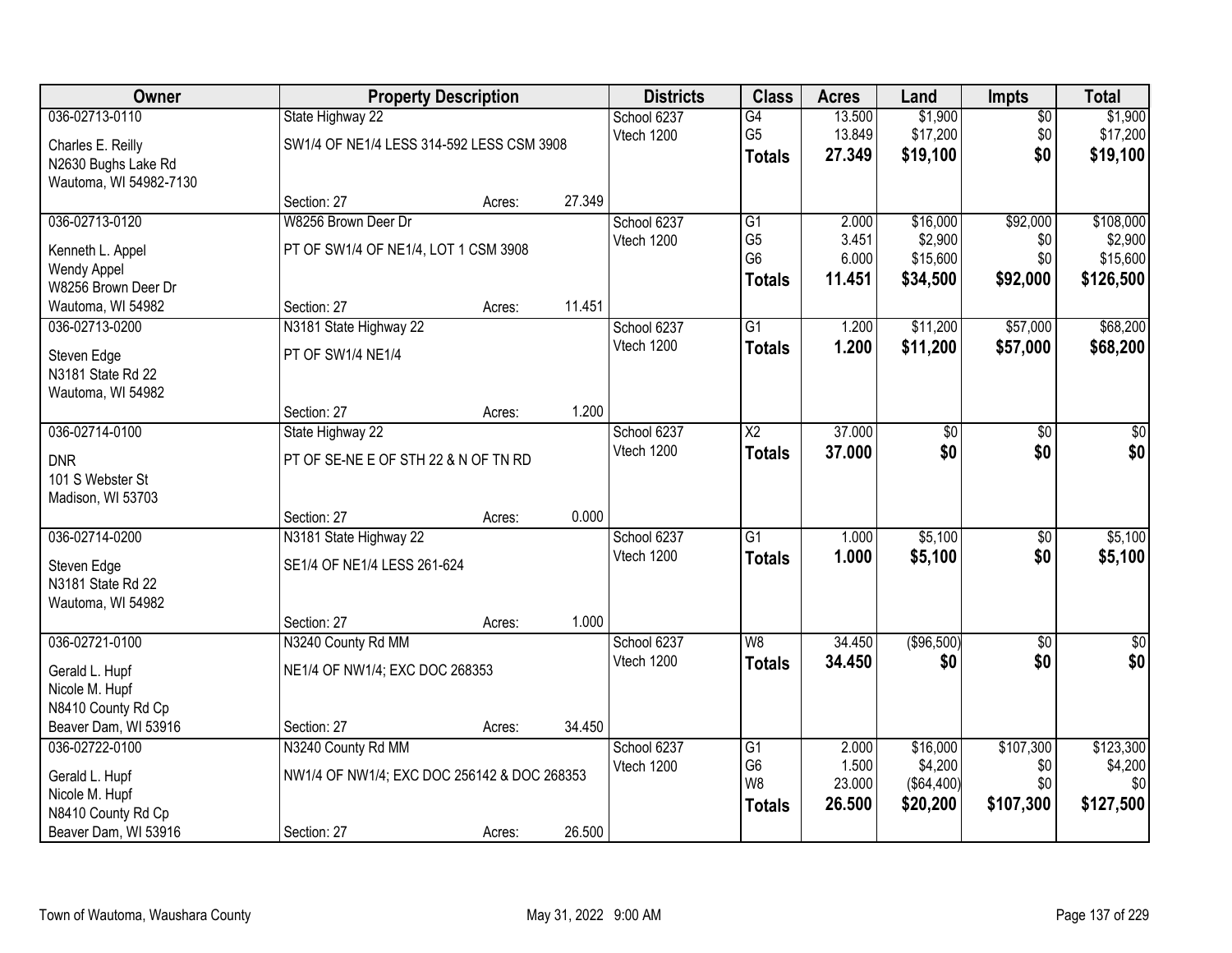| Owner                                                                                           | <b>Property Description</b>                                                                   |        |        | <b>Districts</b>          | <b>Class</b>                                       | <b>Acres</b>                       | Land                                   | <b>Impts</b>                  | <b>Total</b>                           |
|-------------------------------------------------------------------------------------------------|-----------------------------------------------------------------------------------------------|--------|--------|---------------------------|----------------------------------------------------|------------------------------------|----------------------------------------|-------------------------------|----------------------------------------|
| 036-02722-0210<br>Stephanie K. Arnold<br>N3276 County Rd Mm<br>Wautoma, WI 54982-5232           | N3276 County Rd MM<br>PT OF N1/2 OF NW1/4 AND PT OF NE1/4 OF NE1/4<br>SEC 28 INCLUDES CSM 980 |        |        | School 6237<br>Vtech 1200 | $\overline{G1}$<br>G6<br><b>Totals</b>             | 3.650<br>17.000<br>20.650          | \$18,200<br>\$45,200<br>\$63,400       | \$111,700<br>\$0<br>\$111,700 | \$129,900<br>\$45,200<br>\$175,100     |
|                                                                                                 | Section: 27                                                                                   | Acres: | 20.650 |                           |                                                    |                                    |                                        |                               |                                        |
| 036-02723-0000<br>James J. Hipsman<br>PO Box 1439<br>Wautoma, WI 54982                          | W8456 Brown Deer Dr<br><b>SW1/4 OF NW1/4</b>                                                  |        |        | School 6237<br>Vtech 1200 | $\overline{G1}$<br>W <sub>6</sub><br><b>Totals</b> | 1.000<br>39.000<br>40.000          | \$10,000<br>(\$109,200)<br>\$10,000    | \$97,400<br>\$0<br>\$97,400   | \$107,400<br>\$0<br>\$107,400          |
|                                                                                                 | Section: 27                                                                                   | Acres: | 40.000 |                           |                                                    |                                    |                                        |                               |                                        |
| 036-02724-0000<br>Charles E. Reilly<br>N2630 Bughs Lake Rd<br>Wautoma, WI 54982-7130            | <b>Brown Deer Dr</b><br><b>SE1/4 OF NW1/4</b>                                                 |        |        | School 6237<br>Vtech 1200 | G4<br>G <sub>5</sub><br>G5M<br><b>Totals</b>       | 34.500<br>1.000<br>4.500<br>40.000 | \$3,700<br>\$100<br>\$5,900<br>\$9,700 | \$0<br>\$0<br>\$0<br>\$0      | \$3,700<br>\$100<br>\$5,900<br>\$9,700 |
|                                                                                                 | Section: 27                                                                                   | Acres: | 40.000 |                           |                                                    |                                    |                                        |                               |                                        |
| 036-02731-0100<br>Jerome C. Weedman<br>Kathleen Weedman<br>PO Box 514                           | W8321 Brown Deer Dr<br>E1/2 OF E1/2 OF NE-SW                                                  |        |        | School 6237<br>Vtech 1200 | G1<br><b>Totals</b>                                | 10.000<br>10.000                   | \$34,500<br>\$34,500                   | \$243,400<br>\$243,400        | \$277,900<br>\$277,900                 |
| Wautoma, WI 54982                                                                               | Section: 27                                                                                   | Acres: | 10.000 |                           |                                                    |                                    |                                        |                               |                                        |
| 036-02731-0200<br>Daniel D. Mussell<br>Janice A. Mussell<br>130 Jennifer Dr<br>Robins, IA 52328 | <b>Brown Deer Dr</b><br>W1/2 E1/2 NE-SW; SUBJ TO EASEMENT #516952<br>Section: 27              | Acres: | 10.000 | School 6237<br>Vtech 1200 | $\overline{G1}$<br><b>Totals</b>                   | 10.000<br>10.000                   | \$34,500<br>\$34,500                   | $\overline{50}$<br>\$0        | \$34,500<br>\$34,500                   |
| 036-02731-0300<br>Michael A. Jenquin<br>W8349 Brown Deer Dr<br>Wautoma, WI 54982                | W8349 Brown Deer Dr<br>LOT 1 CSM #2429; INC EASEMENT #516952                                  |        |        | School 6237<br>Vtech 1200 | G1<br>G <sub>6</sub><br><b>Totals</b>              | 10.000<br>10.020<br>20.020         | \$34,500<br>\$27,700<br>\$62,200       | \$156,900<br>\$0<br>\$156,900 | \$191,400<br>\$27,700<br>\$219,100     |
|                                                                                                 | Section: 27                                                                                   | Acres: | 20.020 |                           | $\overline{G1}$                                    | 10.000                             |                                        |                               |                                        |
| 036-02732-0100<br>Robert J. Reetz<br>Shelley J. Reetz<br>PO Box 612<br>Wautoma, WI 54982        | W8423 Brown Deer Dr<br>E1/2 E1/2 NW-SW<br>Section: 27                                         | Acres: | 10.000 | School 6237<br>Vtech 1200 | <b>Totals</b>                                      | 10.000                             | \$34,500<br>\$34,500                   | \$131,000<br>\$131,000        | \$165,500<br>\$165,500                 |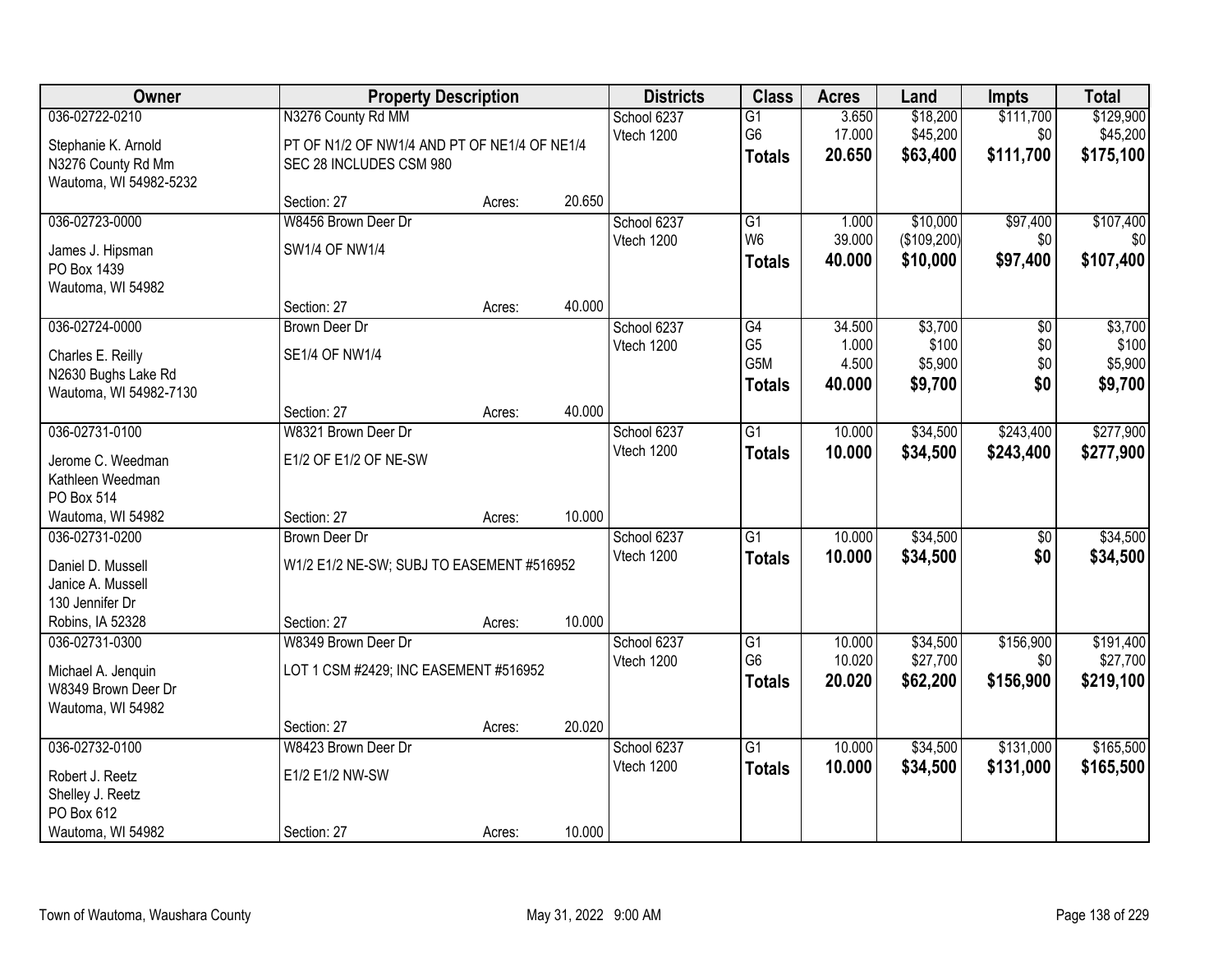| <b>Owner</b>             | <b>Property Description</b>              |        |        | <b>Districts</b> | <b>Class</b>           | <b>Acres</b> | Land       | <b>Impts</b>    | <b>Total</b>    |
|--------------------------|------------------------------------------|--------|--------|------------------|------------------------|--------------|------------|-----------------|-----------------|
| 036-02732-0200           | W8431 Brown Deer Dr                      |        |        | School 6237      | $\overline{G1}$        | 10.000       | \$34,500   | \$68,000        | \$102,500       |
| Jeffrey A. Johnson       | W1/2 E1/2 NW-SW                          |        |        | Vtech 1200       | <b>Totals</b>          | 10.000       | \$34,500   | \$68,000        | \$102,500       |
| Maria I. Silao-Johnson   |                                          |        |        |                  |                        |              |            |                 |                 |
| W8431 Brown Deer Rd      |                                          |        |        |                  |                        |              |            |                 |                 |
| Wautoma, WI 54982        | Section: 27                              | Acres: | 10.000 |                  |                        |              |            |                 |                 |
| 036-02732-0300           | W8455 Brown Deer Dr                      |        |        | School 6237      | $\overline{G1}$        | 10.000       | \$34,500   | \$118,000       | \$152,500       |
| Roger I. Zertler         | E1/2 W1/2 NW1/4 SW1/4 NOW LOT 1 CSM 4762 |        |        | Vtech 1200       | <b>Totals</b>          | 10.000       | \$34,500   | \$118,000       | \$152,500       |
| W8455 Brown Deer Dr      |                                          |        |        |                  |                        |              |            |                 |                 |
| Wautoma, WI 54982        |                                          |        |        |                  |                        |              |            |                 |                 |
|                          | Section: 27                              | Acres: | 10.000 |                  |                        |              |            |                 |                 |
| 036-02732-0410           | <b>Brown Deer Dr</b>                     |        |        | School 6237      | $\overline{G1}$        | 10.000       | \$34,500   | \$0             | \$34,500        |
| Scott J. Spaulding       | LOT 1 CSM 6495                           |        |        | Vtech 1200       | <b>Totals</b>          | 10.000       | \$34,500   | \$0             | \$34,500        |
| Christina L. Spaulding   |                                          |        |        |                  |                        |              |            |                 |                 |
| W8049 Chicago Dr         |                                          |        |        |                  |                        |              |            |                 |                 |
| Wautoma, WI 54982        | Section: 27                              | Acres: | 10.000 |                  |                        |              |            |                 |                 |
| 036-02733-0200           | <b>Brown Deer Dr</b>                     |        |        | School 6237      | $\overline{G1}$        | 1.000        | \$10,000   | \$0             | \$10,000        |
| Jerel E. Klimke          | SW1/4 OF SW1/4                           |        |        | Vtech 1200       | <b>Totals</b>          | 1.000        | \$10,000   | \$0             | \$10,000        |
| Peggy Klimke             |                                          |        |        |                  |                        |              |            |                 |                 |
| PO Box 972               |                                          |        |        |                  |                        |              |            |                 |                 |
| Wautoma, WI 54982        | Section: 27                              | Acres: | 1.000  |                  |                        |              |            |                 |                 |
| 036-02733-0410           | 2928 State Highway 73                    |        |        | School 6237      | $\overline{G3}$        | 4.520        | \$0        | $\overline{50}$ | \$0             |
| Belter Tube Bending, LLC | PT OF SW1/4 SW1/4, LOT 2 CSM 4801        |        |        | Vtech 1200       | <b>Totals</b>          | 4.520        | \$0        | \$0             | \$0             |
| PO Box 1350              |                                          |        |        |                  |                        |              |            |                 |                 |
| Wautoma, WI 54982-1350   |                                          |        |        |                  |                        |              |            |                 |                 |
|                          | Section: 27                              | Acres: | 4.520  |                  |                        |              |            |                 |                 |
| 036-02734-0100           | State Highway 73                         |        |        | School 6237      | G4                     | 44.825       | \$6,300    | $\sqrt{6}$      | \$6,300         |
| Endre N. Belter          | LOT 1 CSM 4801                           |        |        | Vtech 1200       | G <sub>6</sub>         | 45.195       | \$126,500  | \$0             | \$126,500       |
| PO Box 897               |                                          |        |        |                  | <b>Totals</b>          | 90.020       | \$132,800  | \$0             | \$132,800       |
| Wautoma, WI 54982        |                                          |        |        |                  |                        |              |            |                 |                 |
|                          | Section: 27                              | Acres: | 90.020 |                  |                        |              |            |                 |                 |
| 036-02741-0200           | Brown Deer Dr                            |        |        | School 6237      | $\overline{\text{X2}}$ | 0.100        | $\sqrt{6}$ | $\overline{50}$ | $\overline{50}$ |
| <b>DNR</b>               | N 4 RODS OF E 4 RODS OF NE-SE            |        |        | Vtech 1200       | <b>Totals</b>          | 0.100        | \$0        | \$0             | \$0             |
| 101 S Webster St         |                                          |        |        |                  |                        |              |            |                 |                 |
| Madison, WI 53703        |                                          |        |        |                  |                        |              |            |                 |                 |
|                          | Section: 27                              | Acres: | 0.000  |                  |                        |              |            |                 |                 |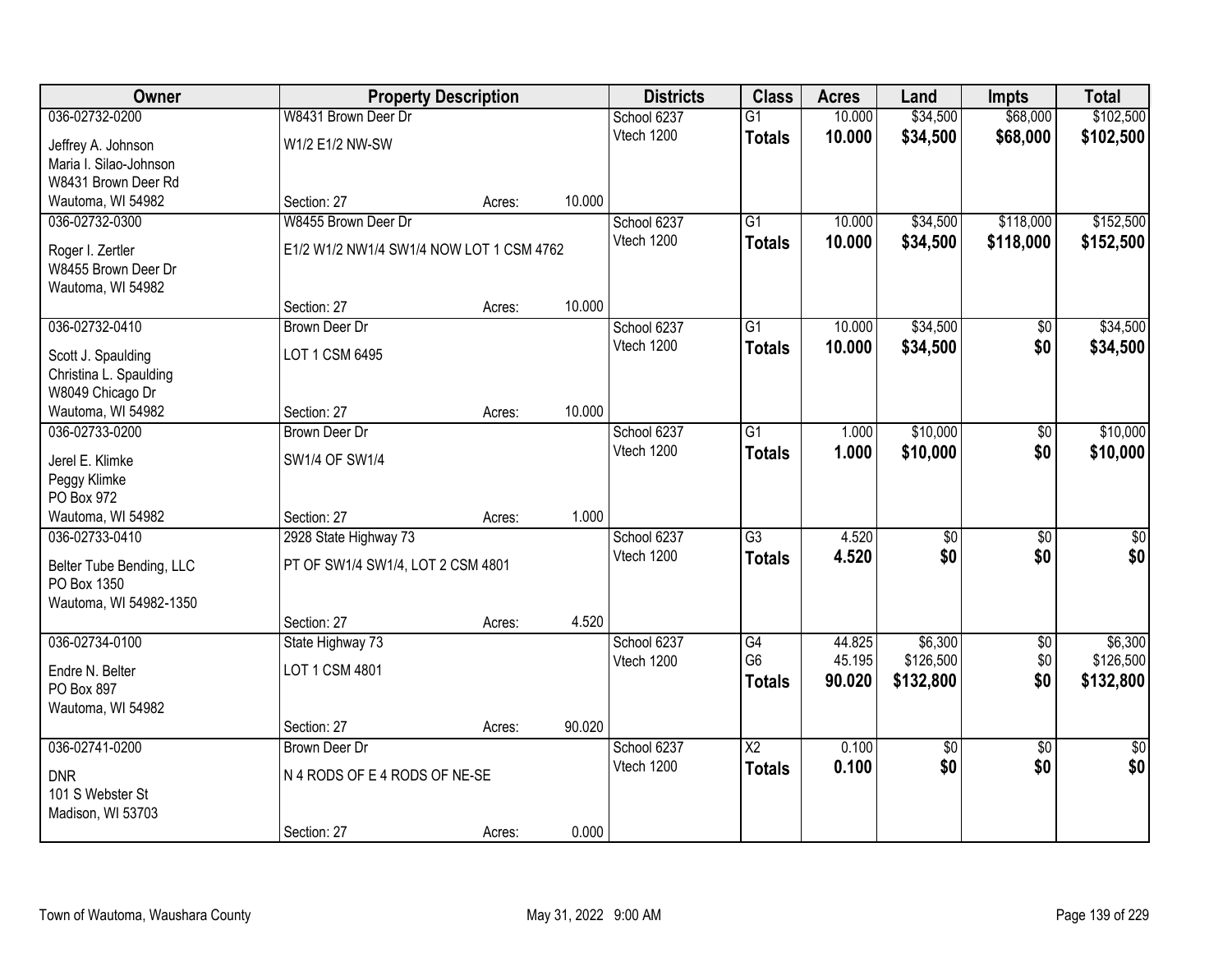| Owner                     | <b>Property Description</b>         |        |        | <b>Districts</b> | <b>Class</b>    | <b>Acres</b> | Land            | <b>Impts</b>    | <b>Total</b>    |
|---------------------------|-------------------------------------|--------|--------|------------------|-----------------|--------------|-----------------|-----------------|-----------------|
| 036-02741-0310            | State Highway 22                    |        |        | School 6237      | $\overline{G4}$ | 29.420       | \$3,500         | \$0             | \$3,500         |
| James P. Kelly            | LOT 1 CSM 6655                      |        |        | Vtech 1200       | G <sub>5</sub>  | 2.750        | \$1,400         | \$0             | \$1,400         |
| Kathryn J. Kelly          |                                     |        |        |                  | G5M             | 1.000        | \$1,300         | \$0             | \$1,300         |
| N4983 Towne Rd            |                                     |        |        |                  | <b>Totals</b>   | 33.170       | \$6,200         | \$0             | \$6,200         |
| Waupun, WI 53963-9564     | Section: 27                         | Acres: | 33.170 |                  |                 |              |                 |                 |                 |
| 036-02741-0410            | State Highway 22                    |        |        | School 6237      | $\overline{X4}$ | 3.130        | $\overline{50}$ | $\overline{50}$ | \$0             |
| Adams Columbia Elect Coop | LOT 1 CSM 6227                      |        |        | Vtech 1200       | <b>Totals</b>   | 3.130        | \$0             | \$0             | \$0             |
| PO Box 70                 |                                     |        |        |                  |                 |              |                 |                 |                 |
| Friendship, WI 53934      |                                     |        |        |                  |                 |              |                 |                 |                 |
|                           | Section: 27                         | Acres: | 3.130  |                  |                 |              |                 |                 |                 |
| 036-02742-0110            | W8241 Brown Deer Dr                 |        |        | School 6237      | X4              | 3.000        | \$0             | \$0             | $\overline{50}$ |
| Town of Wautoma           | PT E1/2 NW1/4 SE1/4, LOT 1 CSM 5288 |        |        | Vtech 1200       | <b>Totals</b>   | 3.000        | \$0             | \$0             | \$0             |
| W8674 Fawn Ct             |                                     |        |        |                  |                 |              |                 |                 |                 |
| Wautoma, WI 54982         |                                     |        |        |                  |                 |              |                 |                 |                 |
|                           | Section: 27                         | Acres: | 3.000  |                  |                 |              |                 |                 |                 |
| 036-02742-0120            | <b>Brown Deer Dr</b>                |        |        | School 6237      | X4              | 17.000       | \$0             | $\sqrt[6]{}$    | $\sqrt{50}$     |
| Adams Columbia Elect Coop | E1/2 NW1/4 SE1/4 LESS CSM 5288      |        |        | Vtech 1200       | <b>Totals</b>   | 17,000       | \$0             | \$0             | \$0             |
| PO Box 70                 |                                     |        |        |                  |                 |              |                 |                 |                 |
| Friendship, WI 53934      |                                     |        |        |                  |                 |              |                 |                 |                 |
|                           | Section: 27                         | Acres: | 17.000 |                  |                 |              |                 |                 |                 |
| 036-02742-0200            | <b>Brown Deer Dr</b>                |        |        | School 6237      | $\overline{G4}$ | 10.000       | \$1,400         | $\overline{50}$ | \$1,400         |
| Clay M. Reilly            | E1/2 W1/2 NW1/4 SE1/4               |        |        | Vtech 1200       | <b>Totals</b>   | 10.000       | \$1,400         | \$0             | \$1,400         |
| N5782 15th Rd             |                                     |        |        |                  |                 |              |                 |                 |                 |
| Wild Rose, WI 54984       |                                     |        |        |                  |                 |              |                 |                 |                 |
|                           | Section: 27                         | Acres: | 10.000 |                  |                 |              |                 |                 |                 |
| 036-02742-0300            | W8277 Brown Deer Dr                 |        |        | School 6237      | $\overline{G1}$ | 10.000       | \$34,500        | \$114,000       | \$148,500       |
| George L. Peterman        | W1/2 W1/2 NW-SE                     |        |        | Vtech 1200       | <b>Totals</b>   | 10.000       | \$34,500        | \$114,000       | \$148,500       |
| Belinda R. Peterman       |                                     |        |        |                  |                 |              |                 |                 |                 |
| PO Box 961                |                                     |        |        |                  |                 |              |                 |                 |                 |
| Wautoma, WI 54982         | Section: 27                         | Acres: | 10.000 |                  |                 |              |                 |                 |                 |
| 036-02744-0200            | N2993 State Highway 22              |        |        | School 6237      | $\overline{G1}$ | 2.760        | \$25,800        | \$123,800       | \$149,600       |
| Janet K. Rychtanek        | 2.76A IN S1/2 OF SE1/4 W OF HWY 22  |        |        | Vtech 1200       | <b>Totals</b>   | 2.760        | \$25,800        | \$123,800       | \$149,600       |
| N2993 State Rd 22         |                                     |        |        |                  |                 |              |                 |                 |                 |
| Wautoma, WI 54982         |                                     |        |        |                  |                 |              |                 |                 |                 |
|                           | Section: 27                         | Acres: | 2.760  |                  |                 |              |                 |                 |                 |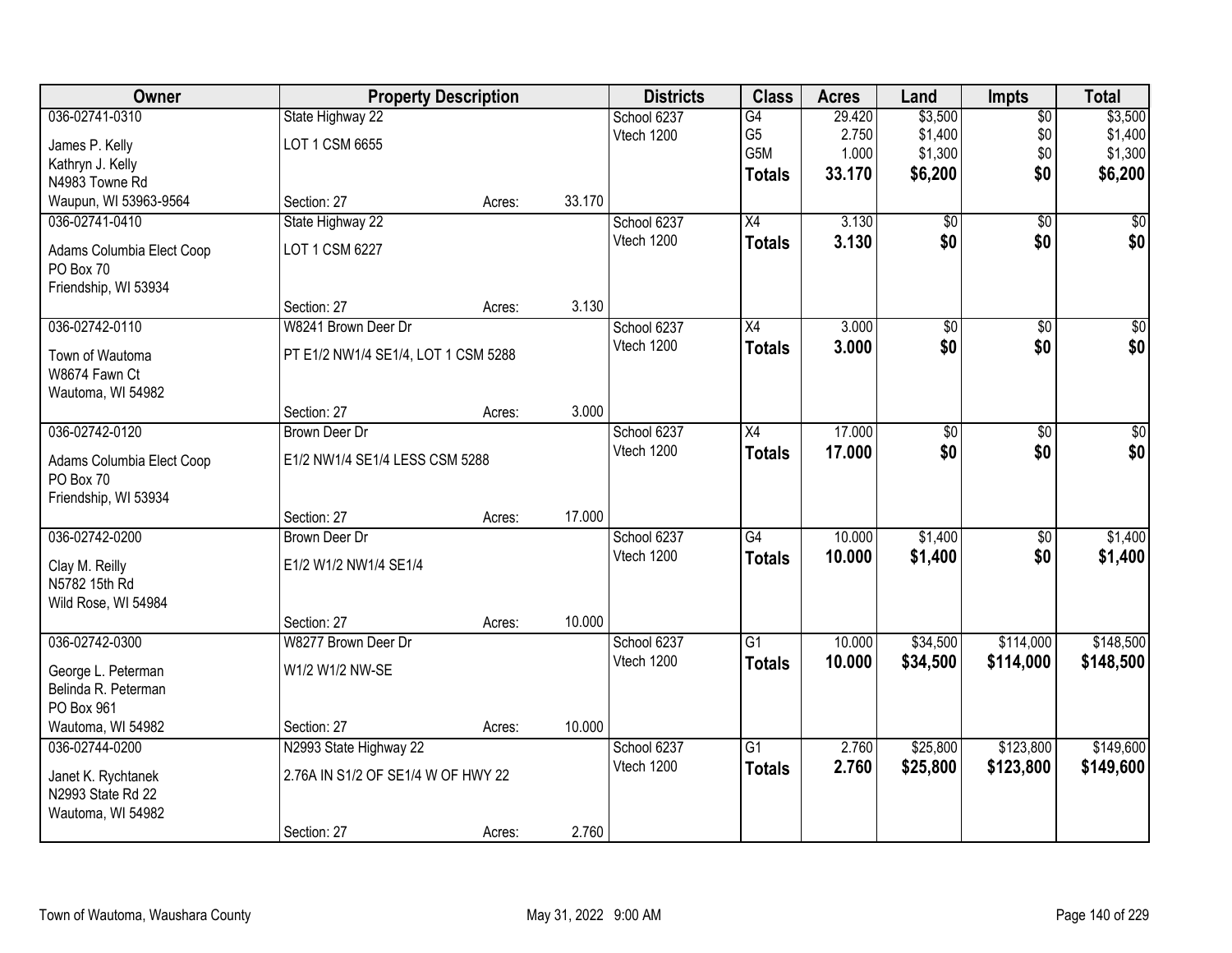| Owner                                   |                                               | <b>Property Description</b> |       | <b>Districts</b>          | <b>Class</b>                      | <b>Acres</b>   | Land              | <b>Impts</b>           | <b>Total</b>      |
|-----------------------------------------|-----------------------------------------------|-----------------------------|-------|---------------------------|-----------------------------------|----------------|-------------------|------------------------|-------------------|
| 036-02744-0300                          | N2981 State Highway 22                        |                             |       | School 6237               | $\overline{G1}$                   | 1.260          | \$17,200          | \$120,800              | \$138,000         |
| Elecia R. Samsel                        | PT OF SE-SE                                   |                             |       | Vtech 1200                | <b>Totals</b>                     | 1.260          | \$17,200          | \$120,800              | \$138,000         |
| N2981 State Rd 22                       |                                               |                             |       |                           |                                   |                |                   |                        |                   |
| Wautoma, WI 54982                       |                                               |                             |       |                           |                                   |                |                   |                        |                   |
|                                         | Section: 27                                   | Acres:                      | 0.000 |                           |                                   |                |                   |                        |                   |
| 036-02744-0400                          | N2951 State Highway 22                        |                             |       | School 6237               | G1                                | 2.000          | \$23,500          | \$93,700               | \$117,200         |
| Ryan M. Pickett                         | 150' X 537' OF SE1/4 OF SE1/4                 |                             |       | Vtech 1200                | <b>Totals</b>                     | 2.000          | \$23,500          | \$93,700               | \$117,200         |
| N2951 State Rd 22                       |                                               |                             |       |                           |                                   |                |                   |                        |                   |
| Wautoma, WI 54982-5338                  |                                               |                             |       |                           |                                   |                |                   |                        |                   |
| 036-02744-0500                          | Section: 27                                   | Acres:                      | 2.000 | School 6237               | $\overline{G2}$                   | 2.530          | \$21,700          | $\overline{50}$        | \$21,700          |
|                                         | State Highway 22                              |                             |       | Vtech 1200                | G <sub>5</sub>                    | 2.500          | \$2,500           | \$0                    | \$2,500           |
| Aligned Properties, LLC                 | PT OF SE1/4 SE1/4, LOT 4 CSM #1746            |                             |       |                           | <b>Totals</b>                     | 5.030          | \$24,200          | \$0                    | \$24,200          |
| 200 N Oak Ridge Ct                      |                                               |                             |       |                           |                                   |                |                   |                        |                   |
| Wautoma, WI 54982                       | Section: 27                                   | Acres:                      | 5.030 |                           |                                   |                |                   |                        |                   |
| 036-02744-0600                          | State Highway 22                              |                             |       | School 6237               | $\overline{G2}$                   | 2.540          | \$21,700          | $\overline{50}$        | \$21,700          |
|                                         |                                               |                             |       | Vtech 1200                | G <sub>5</sub>                    | 2.500          | \$2,500           | \$0                    | \$2,500           |
| P Michael Shattuck<br>Robyn L. Shattuck | PT OF SE1/4 SE1/4, LOT 3 CSM #1746            |                             |       |                           | <b>Totals</b>                     | 5.040          | \$24,200          | \$0                    | \$24,200          |
| N8732 County Rd Vv                      |                                               |                             |       |                           |                                   |                |                   |                        |                   |
| Berlin, WI 54923-9433                   | Section: 27                                   | Acres:                      | 5.040 |                           |                                   |                |                   |                        |                   |
| 036-02744-0700                          | N2934 State Highway 22                        |                             |       | School 6237               | G2                                | 2.500          | \$21,700          | \$861,100              | \$882,800         |
| P Michael Shattuck                      | PT OF SE1/4 SE1/4, LOT 2 CSM #1746            |                             |       | Vtech 1200                | G <sub>5</sub>                    | 2.610          | \$2,600           | \$0                    | \$2,600           |
| Robyn L. Shattuck                       |                                               |                             |       |                           | <b>Totals</b>                     | 5.110          | \$24,300          | \$861,100              | \$885,400         |
| N8732 County Rd Vv                      |                                               |                             |       |                           |                                   |                |                   |                        |                   |
| Berlin, WI 54923-9433                   | Section: 27                                   | Acres:                      | 5.110 |                           |                                   |                |                   |                        |                   |
| 036-02744-0800                          | N2930 State Highway 22                        |                             |       | School 6237               | G2                                | 2.510          | \$21,700          | \$1,012,300            | \$1,034,000       |
| Life Enterprises, LLC                   | PT OF SE1/4 SE1/4, LOT 1 CSM #1746            |                             |       | Vtech 1200                | G <sub>5</sub>                    | 2.500          | \$2,500           | \$0                    | \$2,500           |
| N2930 State Rd 22                       |                                               |                             |       |                           | <b>Totals</b>                     | 5.010          | \$24,200          | \$1,012,300            | \$1,036,500       |
| Wautoma, WI 54982                       |                                               |                             |       |                           |                                   |                |                   |                        |                   |
|                                         | Section: 27                                   | Acres:                      | 5.010 |                           |                                   |                |                   |                        |                   |
| 036-02744-0900                          | State Highway 22                              |                             |       | School 6237<br>Vtech 1200 | $\overline{G2}$<br>G <sub>5</sub> | 1.410<br>0.800 | \$17,500<br>\$800 | $\overline{50}$<br>\$0 | \$17,500<br>\$800 |
| Life Enterprises, LLC                   | SOUTH 146.62' OF SE1/4 SE1/4 EAST OF HWY "22" |                             |       |                           | <b>Totals</b>                     | 2.210          | \$18,300          | \$0                    | \$18,300          |
| N2930 State Rd 22                       |                                               |                             |       |                           |                                   |                |                   |                        |                   |
| Wautoma, WI 54982                       | Section: 27                                   |                             | 2.210 |                           |                                   |                |                   |                        |                   |
|                                         |                                               | Acres:                      |       |                           |                                   |                |                   |                        |                   |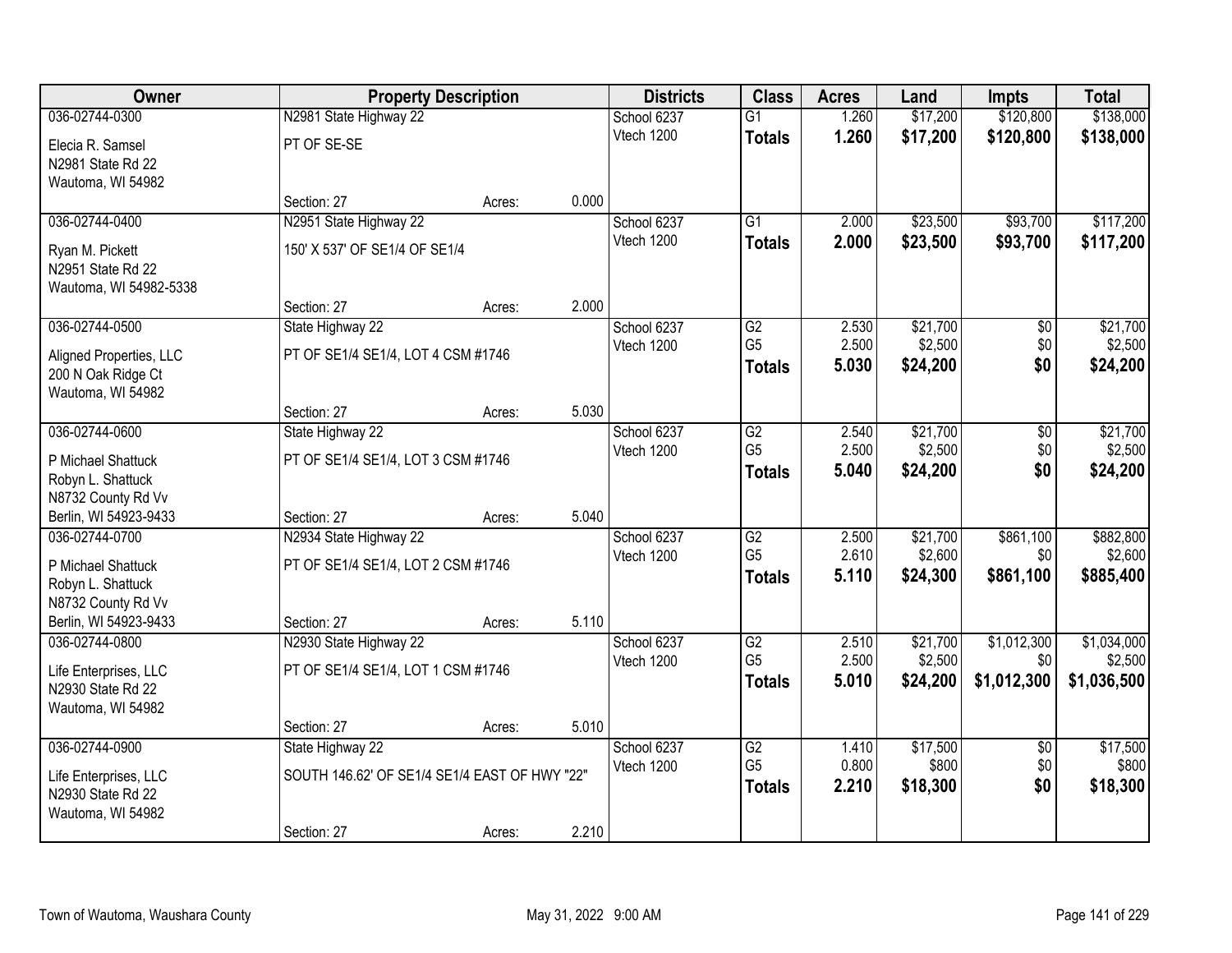| Owner                            |                                               | <b>Property Description</b> |       | <b>Districts</b> | <b>Class</b>    | <b>Acres</b> | Land     | <b>Impts</b>    | <b>Total</b> |
|----------------------------------|-----------------------------------------------|-----------------------------|-------|------------------|-----------------|--------------|----------|-----------------|--------------|
| 036-02776-0100                   | State Highway 22                              |                             |       | School 6237      | $\overline{G1}$ | 1.790        | \$7,500  | $\overline{50}$ | \$7,500      |
| Lawrence Gohlke                  | PT OF NE1/4 NE1/4 SEC 34 & SE1/4 SE1/4 SEC 27 |                             |       | Vtech 1200       | <b>Totals</b>   | 1.790        | \$7,500  | \$0             | \$7,500      |
| c/o Waushara Group               | LOT 1 ROYAL OAKS                              |                             |       |                  |                 |              |          |                 |              |
| PO Box 120                       |                                               |                             |       |                  |                 |              |          |                 |              |
| Neshkoro, WI 54960               | Section: 34                                   | Acres:                      | 1.790 |                  |                 |              |          |                 |              |
| 036-02776-0200                   | State Highway 22                              |                             |       | School 6237      | $\overline{G1}$ | 1.576        | \$6,900  | $\overline{50}$ | \$6,900      |
| Lawrence Gohlke                  | PT OF NE1/4 NE1/4 SEC 34 & SE1/4 SE1/4 SEC 27 |                             |       | Vtech 1200       | <b>Totals</b>   | 1.576        | \$6,900  | \$0             | \$6,900      |
| c/o Waushara Group               | LOT 2 ROYAL OAKS                              |                             |       |                  |                 |              |          |                 |              |
| PO Box 120                       |                                               |                             |       |                  |                 |              |          |                 |              |
| Neshkoro, WI 54960               | Section: 27                                   | Acres:                      | 1.576 |                  |                 |              |          |                 |              |
| 036-02776-0300                   | State Highway 22                              |                             |       | School 6237      | G1              | 1.705        | \$7,300  | \$0             | \$7,300      |
| Lawrence Gohlke                  | PART OF SE1/4 SE1/4 LOT 3 ROYAL OAKS          |                             |       | Vtech 1200       | <b>Totals</b>   | 1.705        | \$7,300  | \$0             | \$7,300      |
| c/o Waushara Group               |                                               |                             |       |                  |                 |              |          |                 |              |
| PO Box 120                       |                                               |                             |       |                  |                 |              |          |                 |              |
| Neshkoro, WI 54960               | Section: 27                                   | Acres:                      | 1.705 |                  |                 |              |          |                 |              |
| 036-02776-0400                   | State Highway 22                              |                             |       | School 6237      | $\overline{G1}$ | 1.670        | \$7,200  | \$0             | \$7,200      |
|                                  |                                               |                             |       | Vtech 1200       | <b>Totals</b>   | 1.670        | \$7,200  | \$0             | \$7,200      |
| Lawrence Gohlke                  | PART OF SE1/4 SE1/4 LOT 4 ROYAL OAKS          |                             |       |                  |                 |              |          |                 |              |
| c/o Waushara Group<br>PO Box 120 |                                               |                             |       |                  |                 |              |          |                 |              |
| Neshkoro, WI 54960               | Section: 27                                   | Acres:                      | 1.670 |                  |                 |              |          |                 |              |
| 036-02776-0500                   | Royal Oaks Dr                                 |                             |       | School 6237      | $\overline{G1}$ | 1.052        | \$8,000  | \$0             | \$8,000      |
|                                  |                                               |                             |       | Vtech 1200       | <b>Totals</b>   | 1.052        | \$8,000  | \$0             | \$8,000      |
| Lawrence Gohlke                  | PT OF SW-SE & PT OF SE-SE LOT 5 ROYAL OAKS    |                             |       |                  |                 |              |          |                 |              |
| c/o Waushara Group               |                                               |                             |       |                  |                 |              |          |                 |              |
| PO Box 120<br>Neshkoro, WI 54960 | Section: 27                                   |                             | 1.052 |                  |                 |              |          |                 |              |
| 036-02776-0600                   | W8402 Royal Oaks Dr                           | Acres:                      |       | School 6237      | $\overline{G1}$ | 1.195        | \$16,700 | \$165,000       | \$181,700    |
|                                  |                                               |                             |       | Vtech 1200       | <b>Totals</b>   | 1.195        | \$16,700 | \$165,000       | \$181,700    |
| Eugene V. Christman              | LOT 6 ROYAL OAKS                              |                             |       |                  |                 |              |          |                 |              |
| Jamie A. Christman               |                                               |                             |       |                  |                 |              |          |                 |              |
| W8402 Royal Oaks Dr              |                                               |                             |       |                  |                 |              |          |                 |              |
| Wautoma, WI 54982                | Section: 27                                   | Acres:                      | 1.195 |                  |                 |              |          |                 |              |
| 036-02776-0700                   | W8396 Royal Oaks Dr                           |                             |       | School 6237      | $\overline{G1}$ | 1.635        | \$20,400 | \$249,700       | \$270,100    |
| Timothy F. Bayuk                 | PT OF SW-SE & PT OF SE-SE LOT 7 ROYAL OAKS    |                             |       | Vtech 1200       | <b>Totals</b>   | 1.635        | \$20,400 | \$249,700       | \$270,100    |
| Joan M. Bayuk                    |                                               |                             |       |                  |                 |              |          |                 |              |
| W8396 Royal Oaks Dr              |                                               |                             |       |                  |                 |              |          |                 |              |
| Wautoma, WI 54982                | Section: 27                                   | Acres:                      | 1.635 |                  |                 |              |          |                 |              |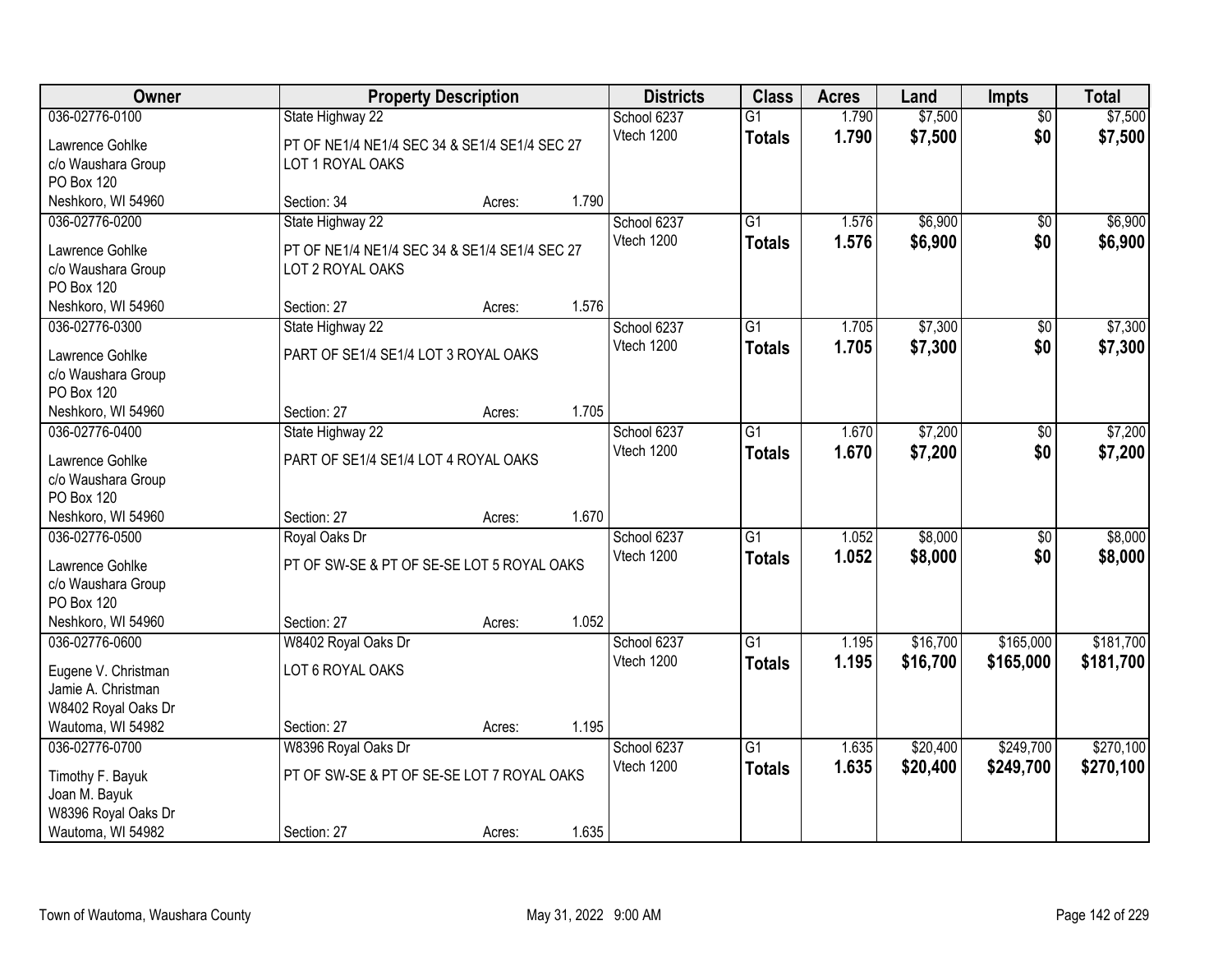| Owner                  | <b>Property Description</b>                   |        |       | <b>Districts</b> | <b>Class</b>    | <b>Acres</b> | Land     | Impts           | <b>Total</b> |
|------------------------|-----------------------------------------------|--------|-------|------------------|-----------------|--------------|----------|-----------------|--------------|
| 036-02776-0800         | Royal Oaks Dr                                 |        |       | School 6237      | $\overline{G1}$ | 1.542        | \$19,600 | $\overline{50}$ | \$19,600     |
| Timothy F. Bayuk       | PT OF SW-SE & PT OF SE-SE LOT 8 ROYAL OAKS    |        |       | Vtech 1200       | <b>Totals</b>   | 1.542        | \$19,600 | \$0             | \$19,600     |
| Joan M. Bayuk          |                                               |        |       |                  |                 |              |          |                 |              |
| W8396 Royal Oaks Dr    |                                               |        |       |                  |                 |              |          |                 |              |
| Wautoma, WI 54982      | Section: 27                                   | Acres: | 1.542 |                  |                 |              |          |                 |              |
| 036-02776-0900         | W8382 Royal Oaks Dr                           |        |       | School 6237      | $\overline{G1}$ | 1.208        | \$16,800 | \$193,500       | \$210,300    |
| Jereme J. Klassy       | LOT 9 ROYAL OAKS                              |        |       | Vtech 1200       | <b>Totals</b>   | 1.208        | \$16,800 | \$193,500       | \$210,300    |
| W8382 Royal Oaks Dr    |                                               |        |       |                  |                 |              |          |                 |              |
| Wautoma, WI 54982      |                                               |        |       |                  |                 |              |          |                 |              |
|                        | Section: 27                                   | Acres: | 1.208 |                  |                 |              |          |                 |              |
| 036-02776-1000         | Royal Oaks Dr                                 |        |       | School 6237      | $\overline{G1}$ | 1.345        | \$17,000 | \$0             | \$17,000     |
| Jereme J. Klassy       | PT OF NW1/4 NE1/4 SEC 34 & SW1/4 SE1/4 SEC 27 |        |       | Vtech 1200       | <b>Totals</b>   | 1.345        | \$17,000 | \$0             | \$17,000     |
| W8382 Royal Oaks Dr    | LOT 10 ROYAL OAKS                             |        |       |                  |                 |              |          |                 |              |
| Wautoma, WI 54982      |                                               |        |       |                  |                 |              |          |                 |              |
|                        | Section: 34                                   | Acres: | 1.345 |                  |                 |              |          |                 |              |
| 036-02776-1100         | Royal Oaks Dr                                 |        |       | School 6237      | G1              | 3.665        | \$28,500 | \$0             | \$28,500     |
| Margarita Hoff         | LOT 11 ROYAL OAKS                             |        |       | Vtech 1200       | <b>Totals</b>   | 3.665        | \$28,500 | \$0             | \$28,500     |
| Craig D. Hoff          |                                               |        |       |                  |                 |              |          |                 |              |
| W8362 Royal Oaks Dr    |                                               |        |       |                  |                 |              |          |                 |              |
| Wautoma, WI 54982-5313 | Section: 34                                   | Acres: | 3.665 |                  |                 |              |          |                 |              |
| 036-02776-1200         | W8362 Royal Oaks Dr                           |        |       | School 6237      | $\overline{G1}$ | 2.243        | \$24,200 | \$172,500       | \$196,700    |
| Craig D. Hoff          | LOT 12, ROYAL OAKS                            |        |       | Vtech 1200       | <b>Totals</b>   | 2.243        | \$24,200 | \$172,500       | \$196,700    |
| Margarita Hoff         |                                               |        |       |                  |                 |              |          |                 |              |
| W8362 Royal Oaks Dr    |                                               |        |       |                  |                 |              |          |                 |              |
| Wautoma, WI 54982-5313 | Section: 34                                   | Acres: | 2.243 |                  |                 |              |          |                 |              |
| 036-02776-1300         | W8358 Royal Oaks Dr                           |        |       | School 6237      | $\overline{G1}$ | 1.049        | \$15,400 | \$141,500       | \$156,900    |
| Lawrence E. Stencel    | PT OF NW1/4 NE1/4 SEC 34 LOT 13 ROYAL OAKS    |        |       | Vtech 1200       | <b>Totals</b>   | 1.049        | \$15,400 | \$141,500       | \$156,900    |
| Caren S. Stencel       |                                               |        |       |                  |                 |              |          |                 |              |
| 1 Carlson Ln           |                                               |        |       |                  |                 |              |          |                 |              |
| Palm Coast, FL 32137   | Section: 34                                   | Acres: | 1.049 |                  |                 |              |          |                 |              |
| 036-02776-1400         | Royal Oaks Dr                                 |        |       | School 6237      | $\overline{G1}$ | 1.178        | \$16,500 | $\overline{50}$ | \$16,500     |
| Lawrence E. Stencel    | PT OF NW1/4 NE1/4 SEC 34 LOT 14 ROYAL OAKS    |        |       | Vtech 1200       | <b>Totals</b>   | 1.178        | \$16,500 | \$0             | \$16,500     |
| Caren S. Stencel       |                                               |        |       |                  |                 |              |          |                 |              |
| 1 Carlson Ln           |                                               |        |       |                  |                 |              |          |                 |              |
| Palm Coast, FL 32137   | Section: 34                                   | Acres: | 1.178 |                  |                 |              |          |                 |              |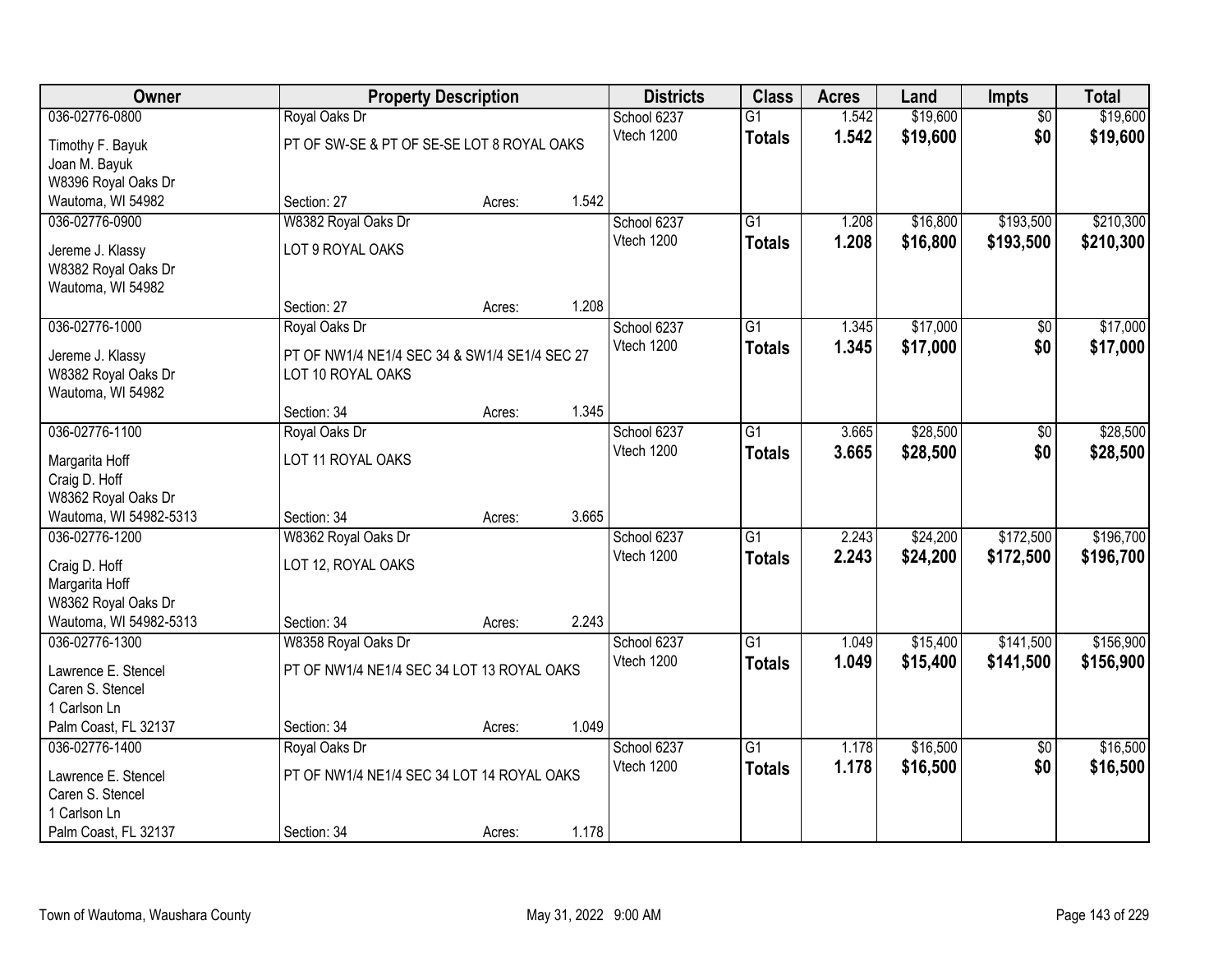| Owner                                     |                                                | <b>Property Description</b> |       | <b>Districts</b> | <b>Class</b>    | <b>Acres</b> | Land     | <b>Impts</b>    | <b>Total</b> |
|-------------------------------------------|------------------------------------------------|-----------------------------|-------|------------------|-----------------|--------------|----------|-----------------|--------------|
| 036-02776-1500                            | Royal Oaks Dr                                  |                             |       | School 6237      | $\overline{G1}$ | 1.880        | \$6,600  | $\overline{50}$ | \$6,600      |
| Scott B. Bunde                            | PT OF NW1/4 NE1/4 SEC 34 LOT 15 ROYAL OAKS     |                             |       | Vtech 1200       | <b>Totals</b>   | 1.880        | \$6,600  | \$0             | \$6,600      |
| Cherie M. Bunde                           |                                                |                             |       |                  |                 |              |          |                 |              |
| W8350 Royal Oaks Dr                       |                                                |                             |       |                  |                 |              |          |                 |              |
| Wautoma, WI 54982-5313                    | Section: 34                                    | Acres:                      | 1.880 |                  |                 |              |          |                 |              |
| 036-02776-1600                            | W8350 Royal Oaks Dr                            |                             |       | School 6237      | $\overline{G1}$ | 1.818        | \$22,000 | \$215,000       | \$237,000    |
| Scott B. Bunde                            | PT OF NW1/4 NE1/4 SEC 34 LOT 16 ROYAL OAKS     |                             |       | Vtech 1200       | <b>Totals</b>   | 1.818        | \$22,000 | \$215,000       | \$237,000    |
| Cherie M. Bunde                           |                                                |                             |       |                  |                 |              |          |                 |              |
| W8350 Royal Oaks Dr                       |                                                |                             |       |                  |                 |              |          |                 |              |
| Wautoma, WI 54982-5313                    | Section: 34                                    | Acres:                      | 1.818 |                  |                 |              |          |                 |              |
| 036-02776-1700                            | Royal Oaks Dr                                  |                             |       | School 6237      | G <sub>1</sub>  | 1.309        | \$17,600 | \$0             | \$17,600     |
| Peder H. Culver II                        | PT OF NW1/4 NE1/4 SEC 34 LOT 17 ROYAL OAKS     |                             |       | Vtech 1200       | <b>Totals</b>   | 1.309        | \$17,600 | \$0             | \$17,600     |
| Jennifer D. Culver                        |                                                |                             |       |                  |                 |              |          |                 |              |
| W8330 Royal Oaks Dr                       |                                                |                             |       |                  |                 |              |          |                 |              |
| Wautoma, WI 54982                         | Section: 34                                    | Acres:                      | 1.309 |                  |                 |              |          |                 |              |
| 036-02776-1800                            | Royal Oaks Dr                                  |                             |       | School 6237      | G1              | 1.130        | \$16,100 | \$0             | \$16,100     |
|                                           |                                                |                             |       | Vtech 1200       | <b>Totals</b>   | 1.130        | \$16,100 | \$0             | \$16,100     |
| Peder H. Culver II                        | PT OF NW1/4 NE1/4 SEC 34 & SW1/4 SE1/4 SEC 27  |                             |       |                  |                 |              |          |                 |              |
| Jennifer D. Culver<br>W8330 Royal Oaks Dr | LOT 18 ROYAL OAKS                              |                             |       |                  |                 |              |          |                 |              |
| Wautoma, WI 54982                         | Section: 34                                    | Acres:                      | 1.130 |                  |                 |              |          |                 |              |
| 036-02776-1910                            | W8330 Royal Oaks Dr                            |                             |       | School 6237      | $\overline{G1}$ | 1.120        | \$16,000 | \$194,000       | \$210,000    |
|                                           |                                                |                             |       | Vtech 1200       | <b>Totals</b>   | 1.120        | \$16,000 | \$194,000       | \$210,000    |
| Peder H. Culver II                        | PART OF SW1/4 SE1/4, PT LOT 19 ROYAL OAKS, NOV |                             |       |                  |                 |              |          |                 |              |
| Jennifer D. Culver                        | LOT 2 CSM 5425                                 |                             |       |                  |                 |              |          |                 |              |
| W8330 Royal Oaks Dr                       |                                                |                             | 1.120 |                  |                 |              |          |                 |              |
| Wautoma, WI 54982<br>036-02776-2010       | Section: 27<br>Royal Oaks Dr                   | Acres:                      |       | School 6237      | $\overline{G1}$ | 0.990        | \$14,900 | \$15,000        | \$29,900     |
|                                           |                                                |                             |       | Vtech 1200       | <b>Totals</b>   | 0.990        | \$14,900 | \$15,000        | \$29,900     |
| Peder H. Culver II                        | PART OF SW1/4 SE1/4, LOT 20 & PT LOT 19 ROYAL  |                             |       |                  |                 |              |          |                 |              |
| Jennifer D. Culver                        | OAKS, NOW LOT 1 CSM 5425                       |                             |       |                  |                 |              |          |                 |              |
| W8330 Royal Oaks Dr                       |                                                |                             |       |                  |                 |              |          |                 |              |
| Wautoma, WI 54982                         | Section: 27                                    | Acres:                      | 0.990 |                  |                 |              |          |                 |              |
| 036-02776-2100                            | W8318 Royal Oaks Dr                            |                             |       | School 6237      | $\overline{G1}$ | 1.020        | \$15,200 | \$163,000       | \$178,200    |
| Clyde G. Holmes                           | PART OF SW1/4 SE1/4 LOT 21 ROYAL OAKS          |                             |       | Vtech 1200       | <b>Totals</b>   | 1.020        | \$15,200 | \$163,000       | \$178,200    |
| Marilyn Holmes                            |                                                |                             |       |                  |                 |              |          |                 |              |
| W8318 Royal Oaks Dr                       |                                                |                             |       |                  |                 |              |          |                 |              |
| Wautoma, WI 54982                         | Section: 27                                    | Acres:                      | 1.020 |                  |                 |              |          |                 |              |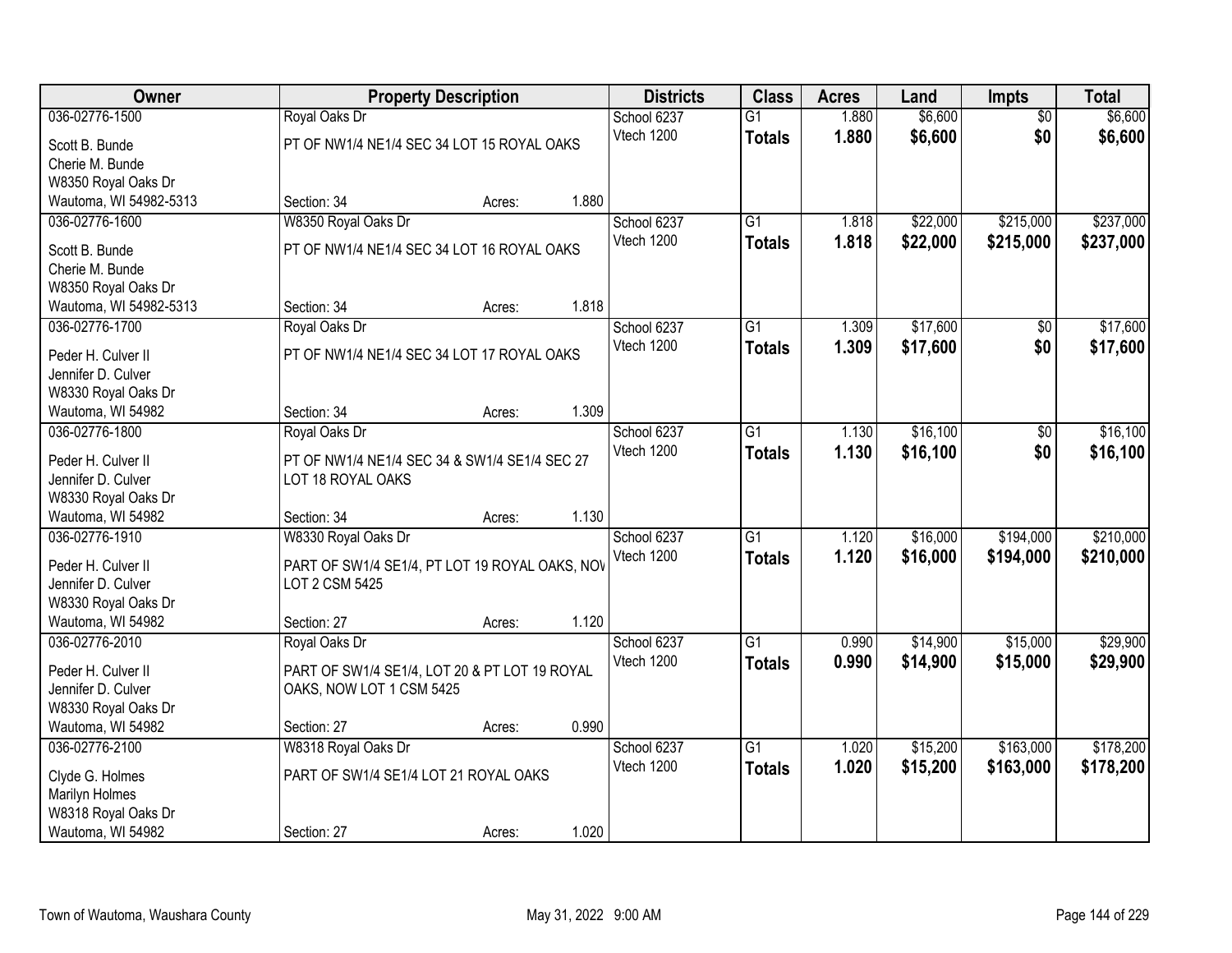| Owner                                    |                                       | <b>Property Description</b> |       | <b>Districts</b> | <b>Class</b>    | <b>Acres</b> | Land     | Impts           | <b>Total</b> |
|------------------------------------------|---------------------------------------|-----------------------------|-------|------------------|-----------------|--------------|----------|-----------------|--------------|
| 036-02776-2200                           | W8310 Royal Oaks Dr                   |                             |       | School 6237      | $\overline{G1}$ | 1.008        | \$15,100 | \$204,200       | \$219,300    |
| Jacob A. Smiley                          | PART OF SW1/4 SE1/4 LOT 22 ROYAL OAKS |                             |       | Vtech 1200       | <b>Totals</b>   | 1.008        | \$15,100 | \$204,200       | \$219,300    |
| Karisse R. Smiley                        |                                       |                             |       |                  |                 |              |          |                 |              |
| W8310 Royal Oaks Dr                      |                                       |                             |       |                  |                 |              |          |                 |              |
| Wautoma, WI 54982                        | Section: 27                           | Acres:                      | 1.008 |                  |                 |              |          |                 |              |
| 036-02776-2300                           | W8296 Royal Oaks Dr                   |                             |       | School 6237      | $\overline{G1}$ | 1.001        | \$15,000 | \$139,000       | \$154,000    |
| Michael A. Coron                         | PT SW1/4 OF SE1/4, LOT 23 ROYAL OAKS  |                             |       | Vtech 1200       | <b>Totals</b>   | 1.001        | \$15,000 | \$139,000       | \$154,000    |
| Constance L. Coron                       |                                       |                             |       |                  |                 |              |          |                 |              |
| W8296 Royal Oaks Dr                      |                                       |                             |       |                  |                 |              |          |                 |              |
| Wautoma, WI 54982-5312                   | Section: 27                           | Acres:                      | 1.001 |                  |                 |              |          |                 |              |
| 036-02776-2400                           | W8290 Royal Oaks Dr                   |                             |       | School 6237      | $\overline{G1}$ | 1.001        | \$15,000 | \$208,500       | \$223,500    |
|                                          |                                       |                             |       | Vtech 1200       | <b>Totals</b>   | 1.001        | \$15,000 | \$208,500       | \$223,500    |
| Michael J. Mahaffey                      | PART OF SW1/4 SE1/4 LOT 24 ROYAL OAKS |                             |       |                  |                 |              |          |                 |              |
| Teri L. Mahaffey                         |                                       |                             |       |                  |                 |              |          |                 |              |
| W8290 Royal Oaks Dr<br>Wautoma, WI 54982 | Section: 27                           |                             | 1.001 |                  |                 |              |          |                 |              |
| 036-02776-2500                           | W8282 Royal Oaks Dr                   | Acres:                      |       | School 6237      | $\overline{G1}$ | 1.179        | \$16,500 | \$251,000       | \$267,500    |
|                                          |                                       |                             |       | Vtech 1200       |                 | 1.179        |          |                 |              |
| Richard T. Bina                          | LOT 25 ROYAL OAKS                     |                             |       |                  | <b>Totals</b>   |              | \$16,500 | \$251,000       | \$267,500    |
| Mary A. Bina                             |                                       |                             |       |                  |                 |              |          |                 |              |
| W8282 Royal Oaks Dr                      |                                       |                             |       |                  |                 |              |          |                 |              |
| Wautoma, WI 54982                        | Section: 27                           | Acres:                      | 1.179 |                  |                 |              |          |                 |              |
| 036-02776-2600                           | Royal Oaks Dr                         |                             |       | School 6237      | $\overline{G1}$ | 1.697        | \$20,900 | $\overline{60}$ | \$20,900     |
| Joseph Trust                             | PART OF SW1/4 SE1/4 LOT 26 ROYAL OAKS |                             |       | Vtech 1200       | <b>Totals</b>   | 1.697        | \$20,900 | \$0             | \$20,900     |
| 8900 Camp Lake Rd                        |                                       |                             |       |                  |                 |              |          |                 |              |
| Salem, WI 53168                          |                                       |                             |       |                  |                 |              |          |                 |              |
|                                          | Section: 27                           | Acres:                      | 1.697 |                  |                 |              |          |                 |              |
| 036-02776-2700                           | Royal Oaks Dr                         |                             |       | School 6237      | $\overline{G1}$ | 1.101        | \$15,900 | $\sqrt{6}$      | \$15,900     |
| Joseph Trust                             | PART OF SW1/4 SE1/4 LOT 27 ROYAL OAKS |                             |       | Vtech 1200       | <b>Totals</b>   | 1.101        | \$15,900 | \$0             | \$15,900     |
| 8900 Camp Lake Rd                        |                                       |                             |       |                  |                 |              |          |                 |              |
| Salem, WI 53168                          |                                       |                             |       |                  |                 |              |          |                 |              |
|                                          | Section: 27                           | Acres:                      | 1.101 |                  |                 |              |          |                 |              |
| 036-02776-2800                           | N8266 Royal Oaks Dr                   |                             |       | School 6237      | $\overline{G1}$ | 1.241        | \$17,000 | \$223,500       | \$240,500    |
|                                          |                                       |                             |       | Vtech 1200       | <b>Totals</b>   | 1.241        | \$17,000 | \$223,500       | \$240,500    |
| Arron A. Lehr                            | LOT 28, ROYAL OAKS SUB                |                             |       |                  |                 |              |          |                 |              |
| Jennifer M. Lehr                         |                                       |                             |       |                  |                 |              |          |                 |              |
| W8266 Royal Oaks Dr                      |                                       |                             |       |                  |                 |              |          |                 |              |
| Wautoma, WI 54982                        | Section: 27                           | Acres:                      | 1.241 |                  |                 |              |          |                 |              |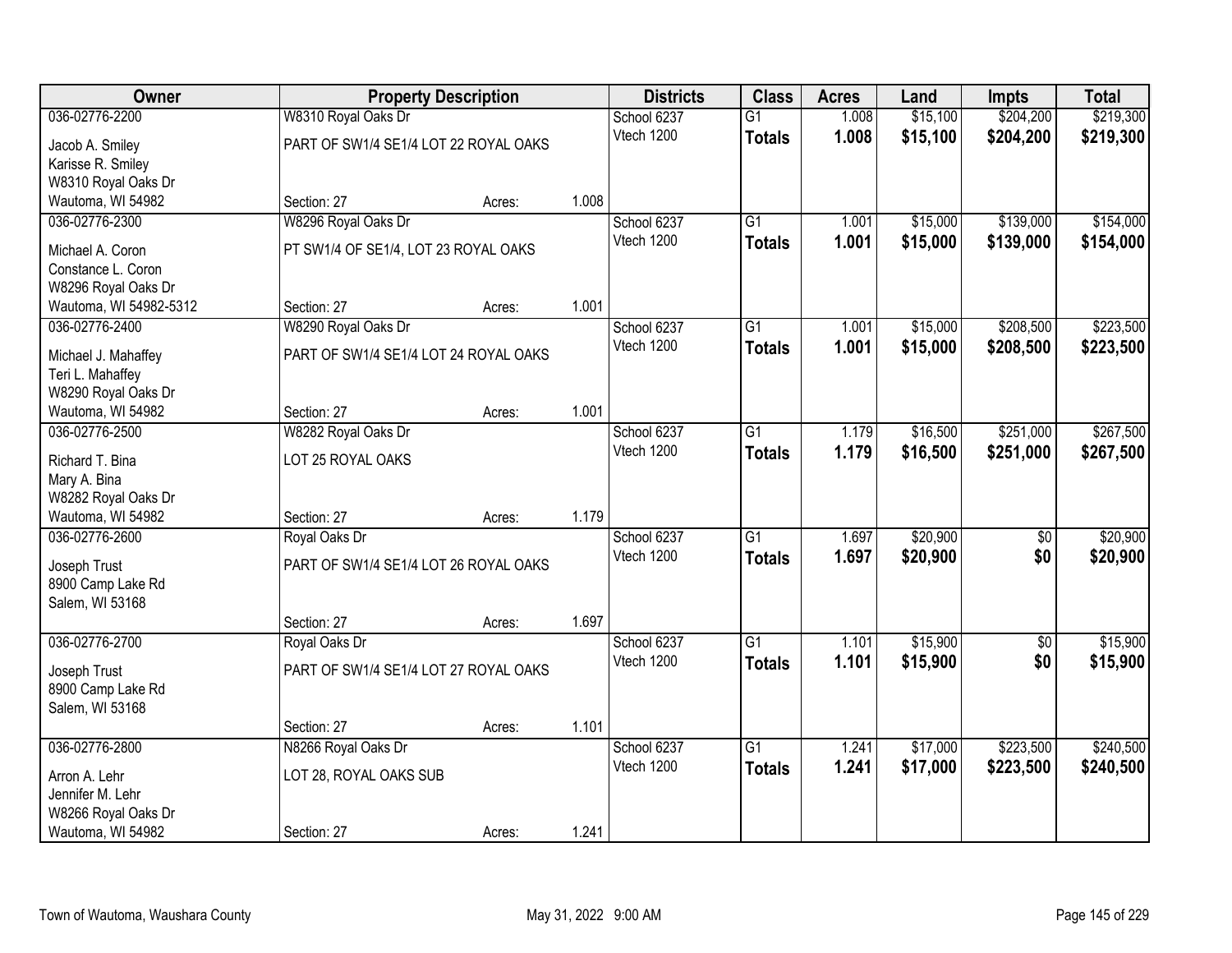| Owner                                          | <b>Property Description</b>           |        |       | <b>Districts</b> | <b>Class</b>    | <b>Acres</b> | Land     | <b>Impts</b>    | <b>Total</b> |
|------------------------------------------------|---------------------------------------|--------|-------|------------------|-----------------|--------------|----------|-----------------|--------------|
| 036-02776-2900                                 | W8258 Royal Oaks Dr                   |        |       | School 6237      | $\overline{G1}$ | 1.586        | \$20,000 | \$171,000       | \$191,000    |
| Michael A. Pica                                | PART OF SW1/4 SE1/4 LOT 29 ROYAL OAKS |        |       | Vtech 1200       | <b>Totals</b>   | 1.586        | \$20,000 | \$171,000       | \$191,000    |
| Donna L. Pica                                  |                                       |        |       |                  |                 |              |          |                 |              |
| W8258 Royal Oaks Dr                            |                                       |        |       |                  |                 |              |          |                 |              |
| Wautoma, WI 54982                              | Section: 27                           | Acres: | 1.586 |                  |                 |              |          |                 |              |
| 036-02776-3000                                 | Royal Oaks Dr                         |        |       | School 6237      | $\overline{G1}$ | 2.486        | \$25,000 | \$0             | \$25,000     |
|                                                | LOT 30 ROYAL OAKS                     |        |       | Vtech 1200       | <b>Totals</b>   | 2.486        | \$25,000 | \$0             | \$25,000     |
| Dwight R & Julianna Siewert Revocable<br>Trust |                                       |        |       |                  |                 |              |          |                 |              |
| W8244 Royal Oaks Dr                            |                                       |        |       |                  |                 |              |          |                 |              |
| Wautoma, WI 54982                              | Section: 27                           | Acres: | 2.486 |                  |                 |              |          |                 |              |
| 036-02776-3100                                 | W8244 Royal Oaks Dr                   |        |       | School 6237      | G1              | 1.177        | \$16,500 | \$201,200       | \$217,700    |
|                                                |                                       |        |       | Vtech 1200       | <b>Totals</b>   | 1.177        | \$16,500 | \$201,200       | \$217,700    |
| Dwight R & Julianna Siewert Revocable          | PART OF SW1/4 SE1/4 LOT 31 ROYAL OAKS |        |       |                  |                 |              |          |                 |              |
| Trust                                          |                                       |        |       |                  |                 |              |          |                 |              |
| W8244 Royal Oaks Dr                            | Section: 27                           |        | 1.177 |                  |                 |              |          |                 |              |
| Wautoma, WI 54982<br>036-02776-3200            | Royal Oaks Dr                         | Acres: |       | School 6237      | G1              | 1.382        | \$18,200 | \$18,500        | \$36,700     |
|                                                |                                       |        |       | Vtech 1200       |                 | 1.382        |          | \$18,500        |              |
| Dwight R & Julianna Siewert Revocable          | PART OF SW1/4 SE1/4 LOT 32 ROYAL OAKS |        |       |                  | <b>Totals</b>   |              | \$18,200 |                 | \$36,700     |
| Trust                                          |                                       |        |       |                  |                 |              |          |                 |              |
| W8244 Royal Oaks Dr                            |                                       |        |       |                  |                 |              |          |                 |              |
| Wautoma, WI 54982                              | Section: 27                           | Acres: | 1.382 |                  |                 |              |          |                 |              |
| 036-02776-3300                                 | Royal Oaks Dr                         |        |       | School 6237      | $\overline{G1}$ | 2.062        | \$20,100 | $\overline{50}$ | \$20,100     |
| Dwight R & Julianna Siewert Revocable          | PART OF SW1/4 SE1/4 LOT 33 ROYAL OAKS |        |       | Vtech 1200       | <b>Totals</b>   | 2.062        | \$20,100 | \$0             | \$20,100     |
| Trust                                          |                                       |        |       |                  |                 |              |          |                 |              |
| W8244 Royal Oaks Dr                            |                                       |        |       |                  |                 |              |          |                 |              |
| Wautoma, WI 54982                              | Section: 27                           | Acres: | 2.062 |                  |                 |              |          |                 |              |
| 036-02776-3400                                 | W8231 Royal Oaks Dr                   |        |       | School 6237      | G1              | 1.034        | \$15,300 | \$165,000       | \$180,300    |
| David A. Shepard                               | LOT 34 ROYAL OAKS                     |        |       | Vtech 1200       | <b>Totals</b>   | 1.034        | \$15,300 | \$165,000       | \$180,300    |
| Patricia A. Shepard                            |                                       |        |       |                  |                 |              |          |                 |              |
| W8231 Royal Oaks Dr                            |                                       |        |       |                  |                 |              |          |                 |              |
| Wautoma, WI 54982                              | Section: 27                           | Acres: | 1.034 |                  |                 |              |          |                 |              |
| 036-02776-3500                                 | W8403 Royal Oaks Dr                   |        |       | School 6237      | $\overline{G1}$ | 1.096        | \$15,800 | \$224,300       | \$240,100    |
| Christopher A. Gudex                           | PT SW1/4 OF SE1/4; LOT 35, ROYAL OAKS |        |       | Vtech 1200       | <b>Totals</b>   | 1.096        | \$15,800 | \$224,300       | \$240,100    |
| Judith J. Gudex                                |                                       |        |       |                  |                 |              |          |                 |              |
| W8403 Royal Oaks Dr                            |                                       |        |       |                  |                 |              |          |                 |              |
| Wautoma, WI 54982                              | Section: 27                           | Acres: | 1.096 |                  |                 |              |          |                 |              |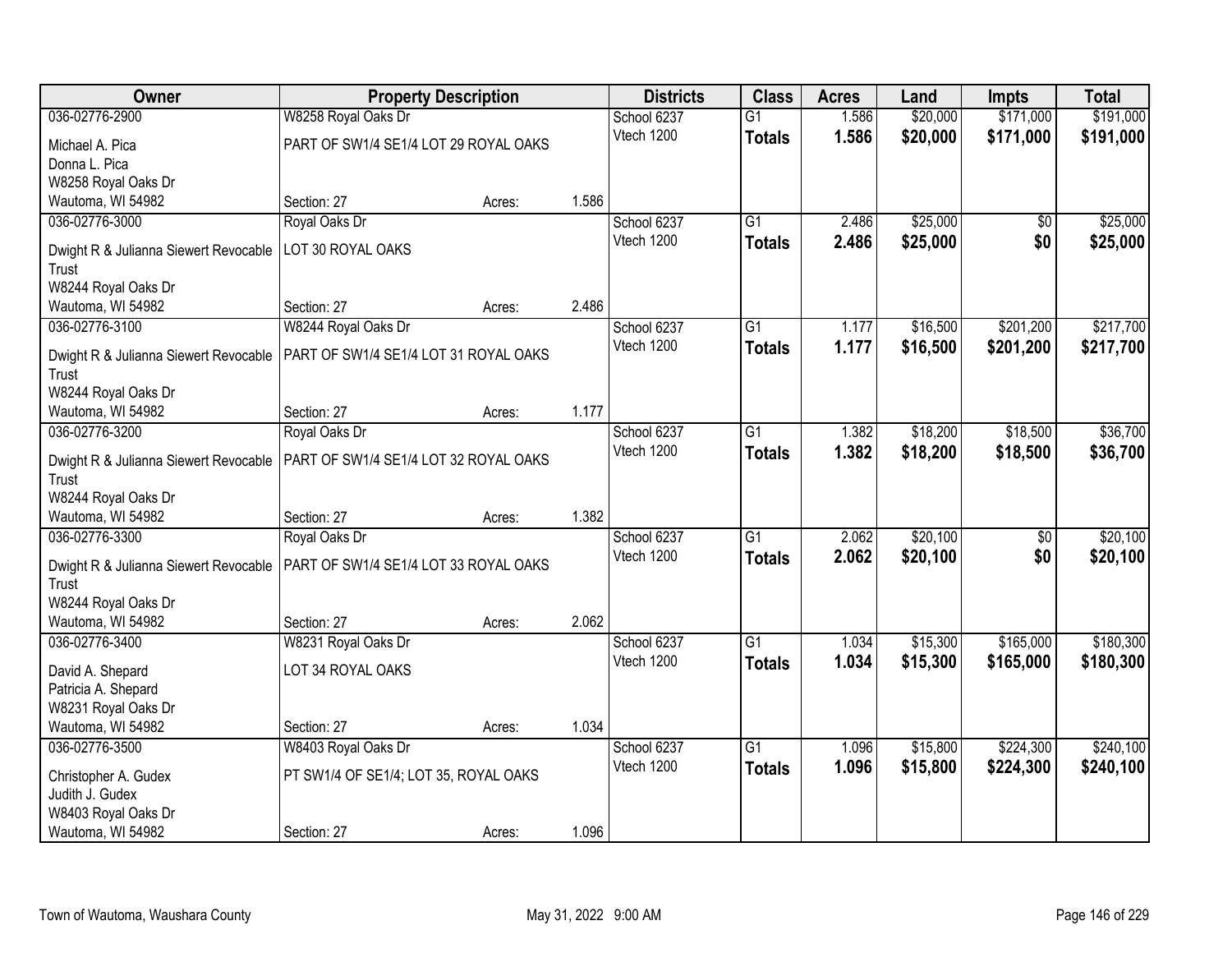| Owner                                                   | <b>Property Description</b>           |        |       | <b>Districts</b>          | <b>Class</b>    | <b>Acres</b>   | Land                 | <b>Impts</b> | <b>Total</b> |
|---------------------------------------------------------|---------------------------------------|--------|-------|---------------------------|-----------------|----------------|----------------------|--------------|--------------|
| 036-02776-3600                                          | W8391 Royal Oaks Dr                   |        |       | School 6237               | $\overline{G1}$ | 1.011          | \$15,100             | \$165,800    | \$180,900    |
| Bruce & Suzanne Ruthenberg Trust<br>W8391 Royal Oaks Dr | PART OF SW1/4 SE1/4 LOT 36 ROYAL OAKS |        |       | Vtech 1200                | <b>Totals</b>   | 1.011          | \$15,100             | \$165,800    | \$180,900    |
| Wautoma, WI 54982                                       | Section: 27                           | Acres: | 1.011 |                           |                 |                |                      |              |              |
| 036-02776-3700                                          | W8387 Royal Oaks Dr                   |        |       | School 6237               | G1              | 1.002          | \$15,000             | \$147,000    | \$162,000    |
|                                                         |                                       |        |       | Vtech 1200                | <b>Totals</b>   | 1.002          | \$15,000             | \$147,000    | \$162,000    |
| Aaron J. Hickey                                         | PART OF SW1/4 SE1/4 LOT 37 ROYAL OAKS |        |       |                           |                 |                |                      |              |              |
| Megin W. Hickey<br>W8387 Royal Oaks Dr                  |                                       |        |       |                           |                 |                |                      |              |              |
| Wautoma, WI 54982                                       | Section: 27                           | Acres: | 1.002 |                           |                 |                |                      |              |              |
| 036-02776-3800                                          | W8377 Royal Oaks Dr                   |        |       | School 6237               | G1              | 1.025          | \$15,200             | \$214,500    | \$229,700    |
|                                                         |                                       |        |       | Vtech 1200                | <b>Totals</b>   | 1.025          | \$15,200             | \$214,500    | \$229,700    |
| Todd R. Klimke                                          | LOT 38 ROYAL OAKS                     |        |       |                           |                 |                |                      |              |              |
| Melissa M. Klimke                                       |                                       |        |       |                           |                 |                |                      |              |              |
| W8377 Royal Oaks Dr<br>Wautoma, WI 54982                | Section: 34                           | Acres: | 1.025 |                           |                 |                |                      |              |              |
| 036-02776-3900                                          | W8353 Royal Oaks Dr                   |        |       | School 6237               | $\overline{G1}$ | 1.013          | \$15,100             | \$186,500    | \$201,600    |
|                                                         |                                       |        |       | Vtech 1200                | <b>Totals</b>   | 1.013          | \$15,100             | \$186,500    | \$201,600    |
| Scott J. Carson                                         | LOT 39 ROYAL OAKS                     |        |       |                           |                 |                |                      |              |              |
| Diane M. Carson                                         |                                       |        |       |                           |                 |                |                      |              |              |
| W8353 Royal Oaks Dr<br>Wautoma, WI 54982-5314           | Section: 34                           | Acres: | 1.013 |                           |                 |                |                      |              |              |
| 036-02776-4000                                          | Royal Oaks Dr                         |        |       | School 6237               | $\overline{G1}$ | 1.035          | \$15,300             | \$0          | \$15,300     |
|                                                         |                                       |        |       | Vtech 1200                | <b>Totals</b>   | 1.035          | \$15,300             | \$0          | \$15,300     |
| Scott J. Carson                                         | LOT 40 ROYAL OAKS                     |        |       |                           |                 |                |                      |              |              |
| Diane M. Carson                                         |                                       |        |       |                           |                 |                |                      |              |              |
| W8353 Royal Oaks Dr                                     |                                       |        |       |                           |                 |                |                      |              |              |
| Wautoma, WI 54982-5314<br>036-02776-4100                | Section: 27                           | Acres: | 1.035 |                           |                 |                |                      | \$177,500    | \$192,900    |
|                                                         | W8329 Royal Oaks Dr                   |        |       | School 6237<br>Vtech 1200 | $\overline{G1}$ | 1.042<br>1.042 | \$15,400<br>\$15,400 |              |              |
| Robin Baird-Zieper                                      | LOT 41 ROYAL OAKS                     |        |       |                           | <b>Totals</b>   |                |                      | \$177,500    | \$192,900    |
| W8329 Royal Oaks Dr                                     |                                       |        |       |                           |                 |                |                      |              |              |
| Wautoma, WI 54982                                       |                                       |        |       |                           |                 |                |                      |              |              |
|                                                         | Section: 27                           | Acres: | 1.042 |                           |                 |                |                      |              |              |
| 036-02776-4200                                          | W8323 Royal Oaks Dr                   |        |       | School 6237               | $\overline{G1}$ | 1.049          | \$15,400             | \$163,200    | \$178,600    |
| John T. Jafferis                                        | LOT 42 ROYAL OAKS SUBD                |        |       | Vtech 1200                | <b>Totals</b>   | 1.049          | \$15,400             | \$163,200    | \$178,600    |
| Sheila M. Jafferis                                      |                                       |        |       |                           |                 |                |                      |              |              |
| W8323 Royal Oaks Dr                                     |                                       |        |       |                           |                 |                |                      |              |              |
| Wautoma, WI 54982-5314                                  | Section: 27                           | Acres: | 1.049 |                           |                 |                |                      |              |              |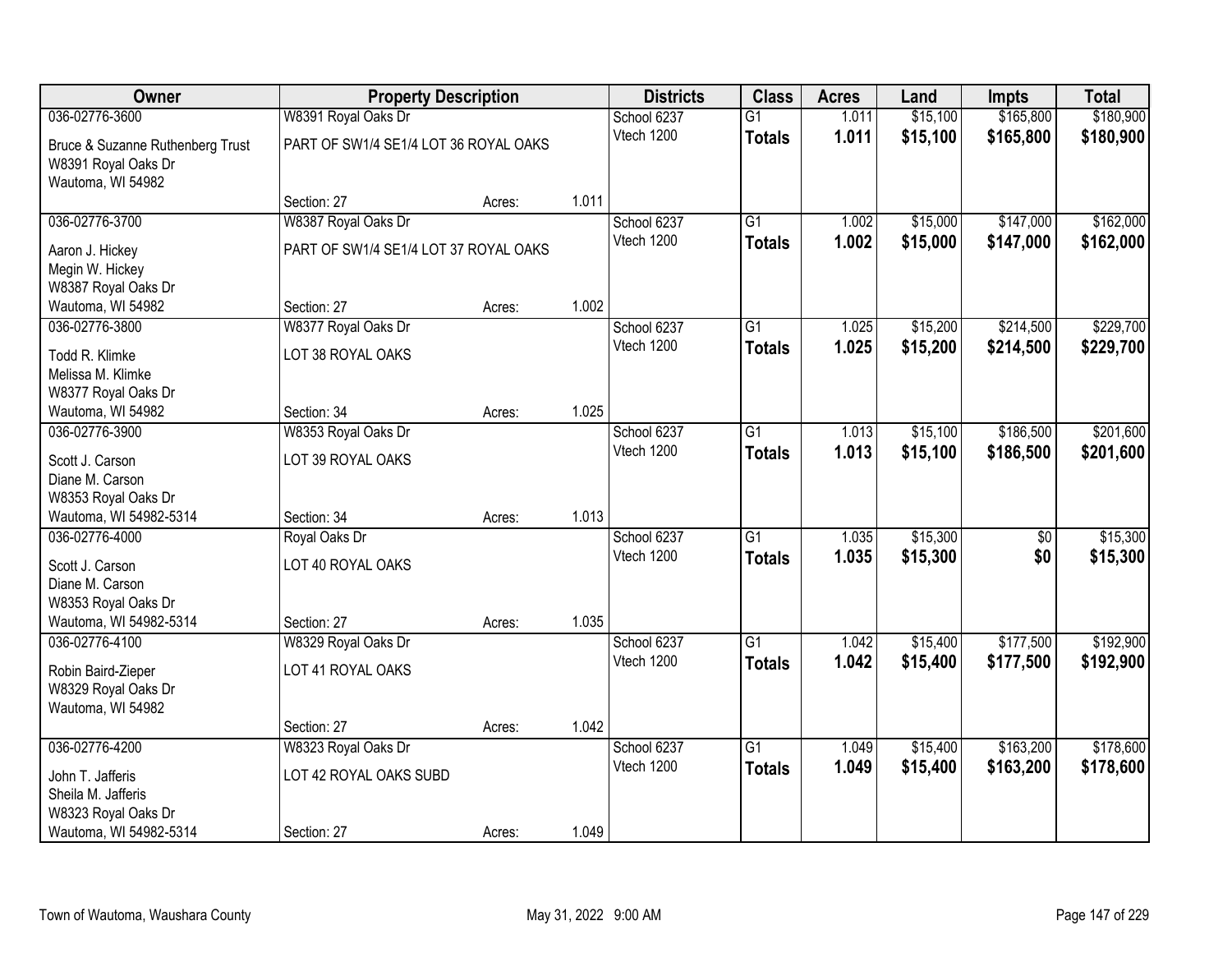| <b>Owner</b>                       |                                         | <b>Property Description</b> |       | <b>Districts</b> | <b>Class</b>     | <b>Acres</b> | Land     | Impts           | <b>Total</b> |
|------------------------------------|-----------------------------------------|-----------------------------|-------|------------------|------------------|--------------|----------|-----------------|--------------|
| 036-02776-4300                     | W8315 Royal Oaks Dr                     |                             |       | School 6237      | $\overline{G1}$  | 1.055        | \$15,500 | \$197,800       | \$213,300    |
| Craig S. Hayes                     | PART OF SW1/4 SE1/4 LOT 43 ROYAL OAKS   |                             |       | Vtech 1200       | <b>Totals</b>    | 1.055        | \$15,500 | \$197,800       | \$213,300    |
| Lisa M. Hayes                      |                                         |                             |       |                  |                  |              |          |                 |              |
| W8315 Royal Oaks Dr                |                                         |                             |       |                  |                  |              |          |                 |              |
| Wautoma, WI 54982                  | Section: 27                             | Acres:                      | 1.055 |                  |                  |              |          |                 |              |
| 036-02776-4400                     | Royal Oaks Dr                           |                             |       | School 6237      | $\overline{G1}$  | 1.062        | \$15,500 | \$0             | \$15,500     |
| David M. Gruszka                   | PART OF SW1/4 SE1/4 LOT 44 ROYAL OAKS   |                             |       | Vtech 1200       | <b>Totals</b>    | 1.062        | \$15,500 | \$0             | \$15,500     |
| PO Box 246                         |                                         |                             |       |                  |                  |              |          |                 |              |
| Wautoma, WI 54982                  |                                         |                             |       |                  |                  |              |          |                 |              |
|                                    | Section: 27                             | Acres:                      | 1.062 |                  |                  |              |          |                 |              |
| 036-02776-4500                     | W8291 Royal Oaks Dr                     |                             |       | School 6237      | $\overline{G1}$  | 1.069        | \$15,600 | \$240,500       | \$256,100    |
| William G. Holland                 | LOT 45 ROYAL OAKS                       |                             |       | Vtech 1200       | <b>Totals</b>    | 1.069        | \$15,600 | \$240,500       | \$256,100    |
| Jenna M. Holland                   |                                         |                             |       |                  |                  |              |          |                 |              |
| W8291 Royal Oaks Dr                |                                         |                             |       |                  |                  |              |          |                 |              |
| Wautoma, WI 54982-5429             | Section: 27                             | Acres:                      | 1.069 |                  |                  |              |          |                 |              |
| 036-02776-4600                     | Royal Oaks Dr                           |                             |       | School 6237      | G1               | 1.048        | \$15,400 | \$0             | \$15,400     |
| William G. Holland                 | LOT 46 ROYAL OAKS                       |                             |       | Vtech 1200       | <b>Totals</b>    | 1.048        | \$15,400 | \$0             | \$15,400     |
| Jenna M. Holland                   |                                         |                             |       |                  |                  |              |          |                 |              |
| W8291 Royal Oaks Dr                |                                         |                             |       |                  |                  |              |          |                 |              |
| Wautoma, WI 54982-5429             | Section: 27                             | Acres:                      | 1.048 |                  |                  |              |          |                 |              |
| 036-02776-4700                     | W8239 Royal Oaks Dr                     |                             |       | School 6237      | $\overline{G1}$  | 1.205        | \$16,700 | \$48,500        | \$65,200     |
| Jay M. Hartz                       | LOT 47 ROYAL OAKS                       |                             |       | Vtech 1200       | <b>Totals</b>    | 1.205        | \$16,700 | \$48,500        | \$65,200     |
| W6807 Chicago Ave                  |                                         |                             |       |                  |                  |              |          |                 |              |
| Wautoma, WI 54982-7906             |                                         |                             |       |                  |                  |              |          |                 |              |
|                                    | Section: 27                             | Acres:                      | 1.205 |                  |                  |              |          |                 |              |
| 036-02776-4800                     | State Highway 22                        |                             |       | School 6237      | G1               | 0.136        | \$100    | $\sqrt{6}$      | \$100        |
| Lawrence Gohlke                    | PART OF SE1/4 SE1/4 OUTLOT 1 ROYAL OAKS |                             |       | Vtech 1200       | <b>Totals</b>    | 0.136        | \$100    | \$0             | \$100        |
| c/o Waushara Group                 |                                         |                             |       |                  |                  |              |          |                 |              |
| PO Box 120                         |                                         |                             |       |                  |                  |              |          |                 |              |
| Neshkoro, WI 54960                 | Section: 27                             | Acres:                      | 0.136 |                  |                  |              |          |                 |              |
| 036-02811-0100                     | State Highway 73                        |                             |       | School 6237      | G4               | 15.650       | \$1,700  | $\overline{30}$ | \$1,700      |
| Lee L & Faye L Siebold Irrevocable | <b>NE1/4 OF NE1/4</b>                   |                             |       | Vtech 1200       | G <sub>5</sub>   | 1.000        | \$100    | \$0             | \$100        |
| Trust                              |                                         |                             |       |                  | G <sub>5</sub> M | 20.000       | \$28,000 | \$0             | \$28,000     |
| W8628 Brown Deer Dr                |                                         |                             |       |                  | <b>Totals</b>    | 36.650       | \$29,800 | \$0             | \$29,800     |
| Wautoma, WI 54982                  | Section: 28                             | Acres:                      | 0.000 |                  |                  |              |          |                 |              |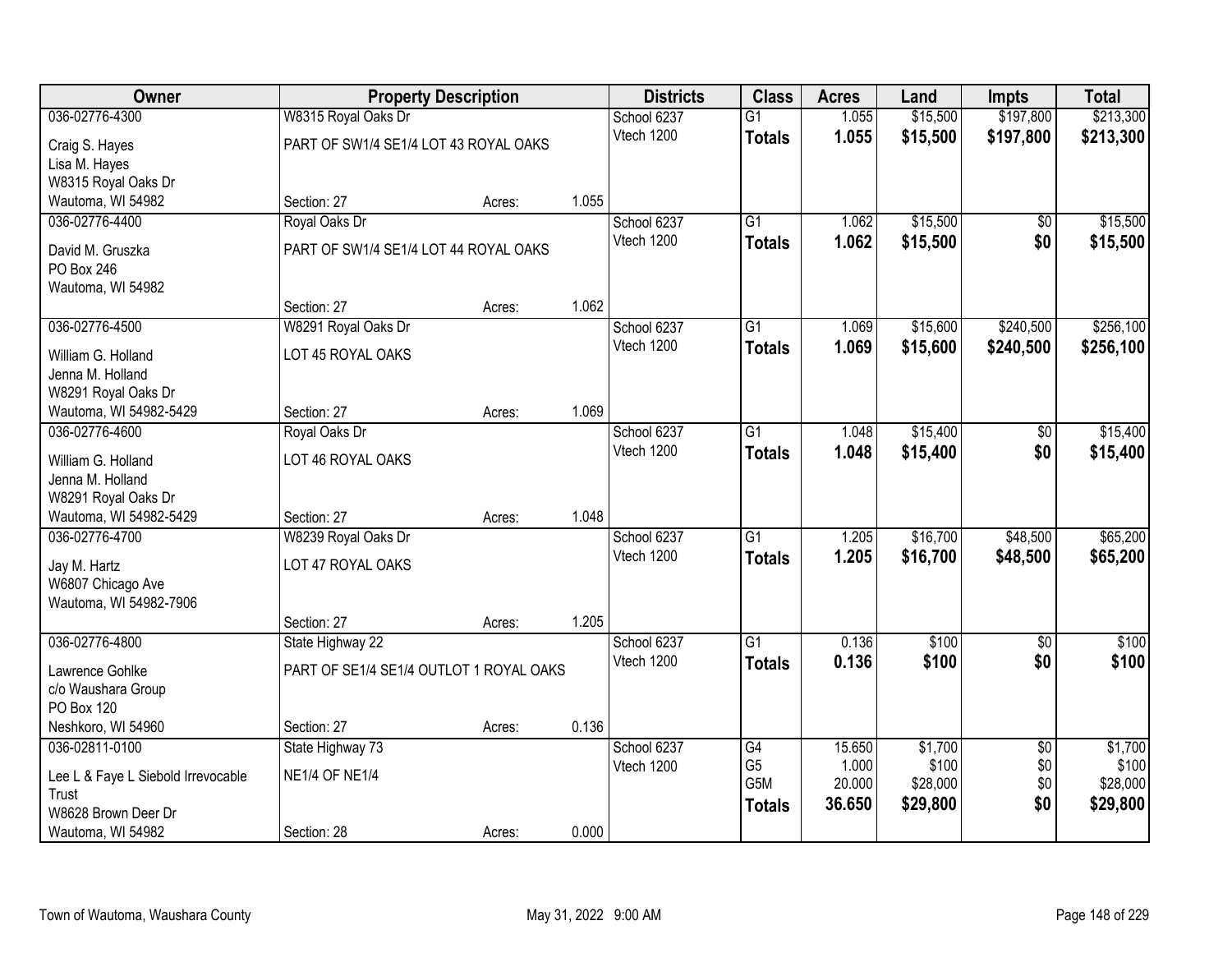| Owner                                       | <b>Property Description</b>               |        |        | <b>Districts</b> | <b>Class</b>     | <b>Acres</b> | Land                         | <b>Impts</b>    | <b>Total</b> |
|---------------------------------------------|-------------------------------------------|--------|--------|------------------|------------------|--------------|------------------------------|-----------------|--------------|
| 036-02811-0310                              | County Rd MM                              |        |        | School 6237      |                  |              | Assessed with 036-02722-0100 |                 |              |
| Gerald L. Hupf                              | PT OF NE1/4 OF NE1/4                      |        |        | Vtech 1200       |                  |              |                              |                 |              |
| Nicole M. Hupf                              |                                           |        |        |                  |                  |              |                              |                 |              |
| N8410 County Rd Cp                          |                                           |        |        |                  |                  |              |                              |                 |              |
| Beaver Dam, WI 53916                        | Section: 28                               | Acres: | 0.000  |                  |                  |              |                              |                 |              |
| 036-02812-0000                              | <b>Brown Deer Dr</b>                      |        |        | School 6237      | G4               | 22.000       | \$2,300                      | \$0             | \$2,300      |
| Lee L & Faye L Siebold Irrevocable          | <b>NW1/4 NE1/4</b>                        |        |        | Vtech 1200       | G <sub>5</sub> M | 18.000       | \$23,400                     | \$0             | \$23,400     |
| Trust                                       |                                           |        |        |                  | <b>Totals</b>    | 40.000       | \$25,700                     | \$0             | \$25,700     |
| W8628 Brown Deer Dr                         |                                           |        |        |                  |                  |              |                              |                 |              |
| Wautoma, WI 54982                           | Section: 28                               | Acres: | 40.000 |                  |                  |              |                              |                 |              |
| 036-02813-0000                              | W8628 Brown Deer Dr                       |        |        | School 6237      | G4               | 35.000       | \$4,200                      | \$0             | \$4,200      |
|                                             | SW1/4 NE1/4                               |        |        | Vtech 1200       | G <sub>5</sub>   | 2.000        | \$100                        | \$0             | \$100        |
| Lee L & Faye L Siebold Irrevocable<br>Trust |                                           |        |        |                  | G7               | 3.000        | \$18,500                     | \$101,900       | \$120,400    |
| W8628 Brown Deer Dr                         |                                           |        |        |                  | <b>Totals</b>    | 40.000       | \$22,800                     | \$101,900       | \$124,700    |
| Wautoma, WI 54982                           | Section: 28                               | Acres: | 40.000 |                  |                  |              |                              |                 |              |
| 036-02814-0100                              | <b>Brown Deer Dr</b>                      |        |        | School 6237      | G4               | 30.420       | \$4,300                      | \$0             | \$4,300      |
|                                             |                                           |        |        | Vtech 1200       | G <sub>5</sub>   | 1.000        | \$100                        | \$0             | \$100        |
| Lee L & Faye L Siebold Irrevocable<br>Trust | SE1/4 NE1/4 LESS V206 P602, LESS CSM 1553 |        |        |                  | G5M              | 6.000        | \$8,400                      | \$0             | \$8,400      |
| W8628 Brown Deer Dr                         |                                           |        |        |                  | <b>Totals</b>    | 37.420       | \$12,800                     | \$0             | \$12,800     |
| Wautoma, WI 54982                           | Section: 28                               | Acres: | 37.420 |                  |                  |              |                              |                 |              |
| 036-02814-0200                              | <b>Brown Deer Dr</b>                      |        |        | School 6237      | $\overline{G1}$  | 0.500        | \$6,500                      | $\overline{50}$ | \$6,500      |
|                                             |                                           |        |        | Vtech 1200       | <b>Totals</b>    | 0.500        | \$6,500                      | \$0             | \$6,500      |
| Cathy A. Zanto                              | PT OF SE1/4 NE1/4                         |        |        |                  |                  |              |                              |                 |              |
| W8525 Brown Deer Dr                         |                                           |        |        |                  |                  |              |                              |                 |              |
| Wautoma, WI 54982                           | Section: 28                               | Acres: | 0.500  |                  |                  |              |                              |                 |              |
| 036-02814-0300                              | N3163 State Highway 73                    |        |        | School 6237      | $\overline{G1}$  | 2.080        | \$16,100                     | \$116,700       | \$132,800    |
|                                             |                                           |        |        | Vtech 1200       | <b>Totals</b>    | 2.080        | \$16,100                     | \$116,700       | \$132,800    |
| Daniel G. Pagel                             | PT OF SE1/4 NE1/4, LOT 1 CSM #1553        |        |        |                  |                  |              |                              |                 |              |
| N3163 State Rd 73                           |                                           |        |        |                  |                  |              |                              |                 |              |
| Wautoma, WI 54982                           | Section: 28                               |        | 2.080  |                  |                  |              |                              |                 |              |
| 036-02821-0100                              | W8736 Brown Deer Dr                       | Acres: |        | School 6237      | $\overline{G1}$  | 1.000        | \$10,000                     | \$133,600       | \$143,600    |
|                                             |                                           |        |        | Vtech 1200       | G <sub>5</sub>   | 2.120        | \$1,500                      | \$0             | \$1,500      |
| <b>Mildred Adams</b>                        | LOT 1 CSM 5250                            |        |        |                  | W <sub>6</sub>   | 25.000       | ( \$62,600)                  | \$0             | \$0          |
| W8736 Brown Deer Dr                         |                                           |        |        |                  | <b>Totals</b>    | 28.120       | \$11,500                     | \$133,600       | \$145,100    |
| Wautoma, WI 54982-7167                      |                                           |        |        |                  |                  |              |                              |                 |              |
|                                             | Section: 28                               | Acres: | 28.120 |                  |                  |              |                              |                 |              |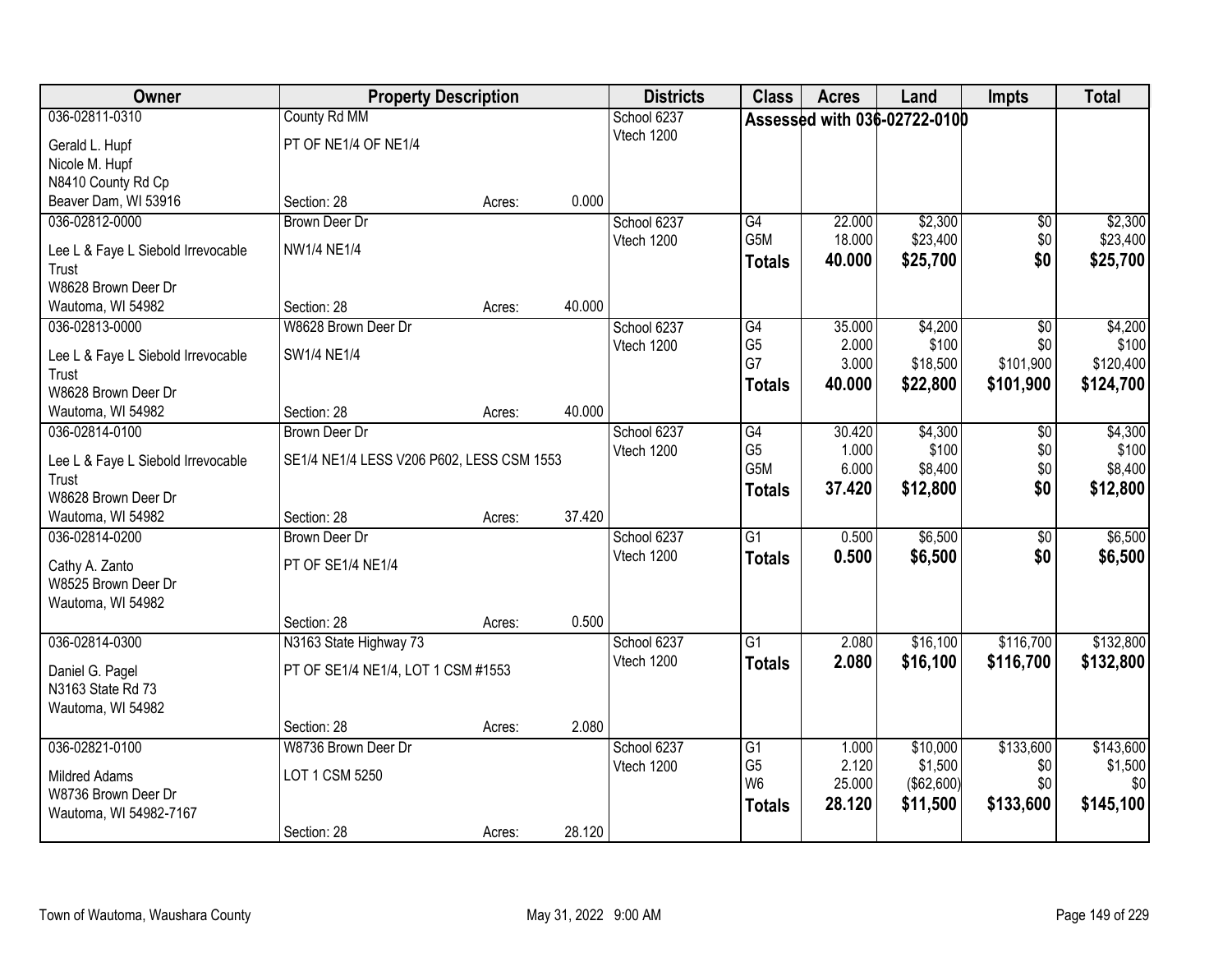| Owner                                | <b>Property Description</b>                   |        |       | <b>Districts</b> | <b>Class</b>    | <b>Acres</b> | Land     | <b>Impts</b>    | <b>Total</b> |
|--------------------------------------|-----------------------------------------------|--------|-------|------------------|-----------------|--------------|----------|-----------------|--------------|
| 036-02821-0200                       | W8782 Brown Deer Dr                           |        |       | School 6237      | $\overline{G1}$ | 3.680        | \$18,200 | \$228,000       | \$246,200    |
| Darryl P. Krassman                   | LOT 1 CSM 4332                                |        |       | Vtech 1200       | <b>Totals</b>   | 3.680        | \$18,200 | \$228,000       | \$246,200    |
| Carmen I. Krassman                   |                                               |        |       |                  |                 |              |          |                 |              |
| N7709 8th Rd                         |                                               |        |       |                  |                 |              |          |                 |              |
| Westfield, WI 53964                  | Section: 28                                   | Acres: | 3.680 |                  |                 |              |          |                 |              |
| 036-02821-0300                       | W8750 Brown Deer Dr                           |        |       | School 6237      | $\overline{G1}$ | 6.000        | \$22,900 | \$119,400       | \$142,300    |
| Michael J & Nancy A Ogreenc Joint    | PT OF NE1/4 OF NW1/4                          |        |       | Vtech 1200       | <b>Totals</b>   | 6.000        | \$22,900 | \$119,400       | \$142,300    |
| Revocable Trust                      |                                               |        |       |                  |                 |              |          |                 |              |
| W8750 Brown Deer Dr                  |                                               |        |       |                  |                 |              |          |                 |              |
| Wautoma, WI 54982                    | Section: 28                                   | Acres: | 6.000 |                  |                 |              |          |                 |              |
| 036-02821-0400                       | W8742 Brown Deer Dr                           |        |       | School 6237      | $\overline{G1}$ | 2.040        | \$16,100 | \$129,700       | \$145,800    |
|                                      |                                               |        |       | Vtech 1200       | <b>Totals</b>   | 2.040        | \$16,100 | \$129,700       | \$145,800    |
| Paul Theyel                          | PT OF NE1/4 NW1/4 150' X 592.90'              |        |       |                  |                 |              |          |                 |              |
| Patricia Bero<br>W8742 Brown Deer Dr |                                               |        |       |                  |                 |              |          |                 |              |
| Wautoma, WI 54982                    | Section: 28                                   | Acres: | 2.040 |                  |                 |              |          |                 |              |
| 036-02822-0110                       | N3256 Blackhawk Rd                            |        |       | School 6237      | $\overline{G1}$ | 3.620        | \$18,100 | \$84,100        | \$102,200    |
|                                      |                                               |        |       | Vtech 1200       | <b>Totals</b>   | 3.620        | \$18,100 | \$84,100        | \$102,200    |
| Taylor R. Brownlow et al             | E1/2 OF NW1/4 OF NW1/4 LYING EAST OF THE TOWN |        |       |                  |                 |              |          |                 |              |
| N3256 Blackhawk Rd                   | ROAD; LESS 209-277                            |        |       |                  |                 |              |          |                 |              |
| Wautoma, WI 54982                    |                                               |        |       |                  |                 |              |          |                 |              |
|                                      | Section: 28                                   | Acres: | 3.620 |                  |                 |              |          |                 |              |
| 036-02822-0120                       | <b>Blackhawk Rd</b>                           |        |       | School 6237      | $\overline{G4}$ | 5.330        | \$600    | $\overline{50}$ | \$600        |
| June E. Olson                        | E1/2 OF NW1/4 OF NW1/4 LYING SOUTH OF CSM 141 |        |       | Vtech 1200       | <b>Totals</b>   | 5.330        | \$600    | \$0             | \$600        |
| Craig S. Olson                       | EXC THE W 266 FT                              |        |       |                  |                 |              |          |                 |              |
| PO Box 1131                          |                                               |        |       |                  |                 |              |          |                 |              |
| Wautoma, WI 54982                    | Section: 28                                   | Acres: | 5.330 |                  |                 |              |          |                 |              |
| 036-02822-0200                       | <b>Blackhawk Rd</b>                           |        |       | School 6237      | $\overline{G1}$ | 1.570        | \$13,400 | $\sqrt{6}$      | \$13,400     |
| Charles W. Heeren III                | LOT 1 CSM 5339                                |        |       | Vtech 1200       | <b>Totals</b>   | 1.570        | \$13,400 | \$0             | \$13,400     |
| Arlene K. Heeren                     |                                               |        |       |                  |                 |              |          |                 |              |
| 641 W Deer Pass Rd                   |                                               |        |       |                  |                 |              |          |                 |              |
| Saukville, WI 53080                  | Section: 28                                   | Acres: | 1.570 |                  |                 |              |          |                 |              |
| 036-02822-0300                       | N3257 Blackhawk Rd                            |        |       | School 6237      | $\overline{G1}$ | 5.770        | \$22,200 | \$48,400        | \$70,600     |
| Shirley L. Wright                    | LOT 1 CSM 141                                 |        |       | Vtech 1200       | <b>Totals</b>   | 5.770        | \$22,200 | \$48,400        | \$70,600     |
| N3257 Blackhawk Rd                   |                                               |        |       |                  |                 |              |          |                 |              |
| Wautoma, WI 54982                    |                                               |        |       |                  |                 |              |          |                 |              |
|                                      | Section: 28                                   | Acres: | 5.770 |                  |                 |              |          |                 |              |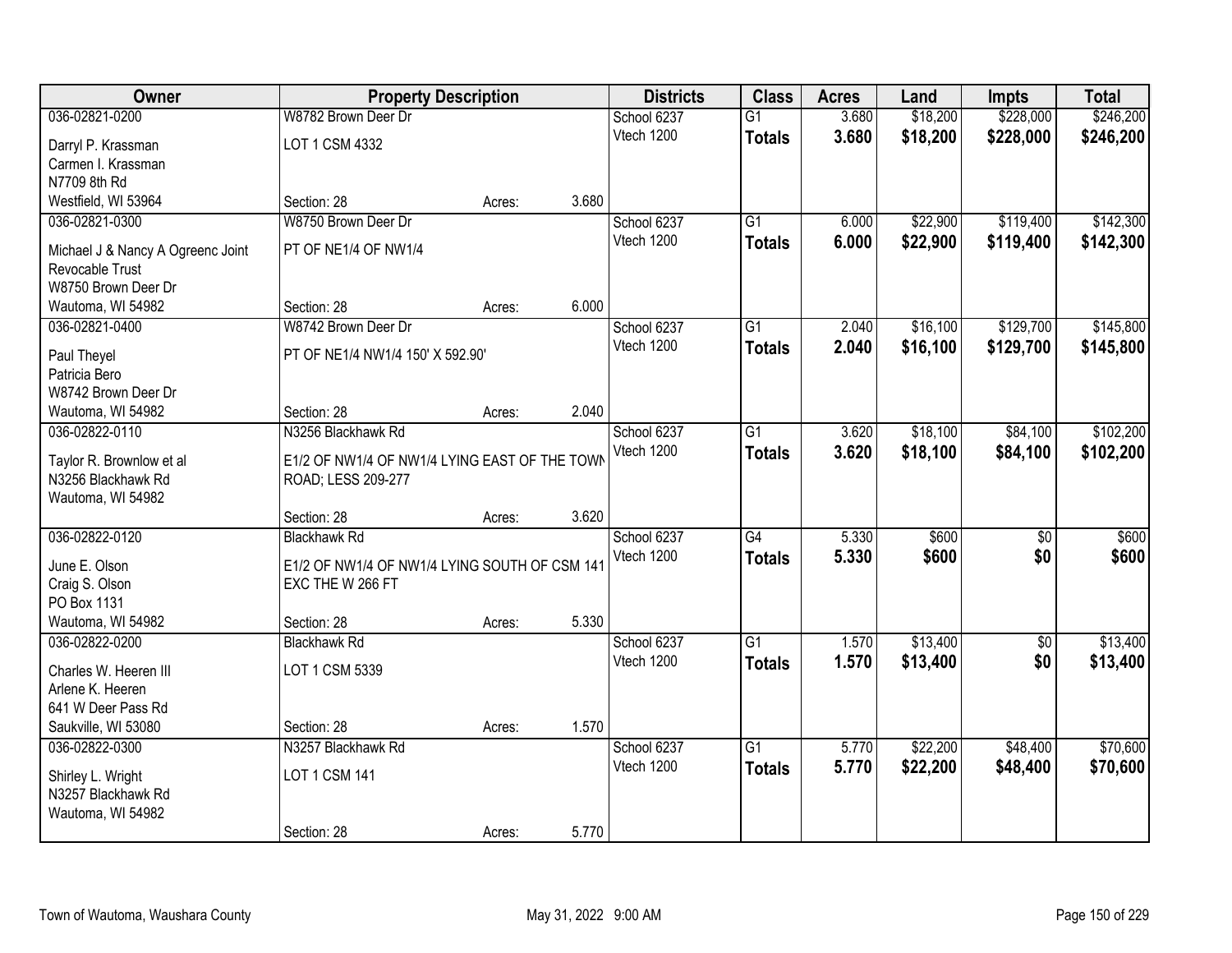| Owner                                          |                                             | <b>Property Description</b> |        | <b>Districts</b> | <b>Class</b>    | <b>Acres</b> | Land     | <b>Impts</b>    | <b>Total</b> |
|------------------------------------------------|---------------------------------------------|-----------------------------|--------|------------------|-----------------|--------------|----------|-----------------|--------------|
| 036-02822-0400                                 | W8848 Brown Deer Dr                         |                             |        | School 6237      | $\overline{G1}$ | 4.000        | \$18,700 | \$82,100        | \$100,800    |
| Craig S. Olson                                 | PT OF E1/2 NW-NW                            |                             |        | Vtech 1200       | <b>Totals</b>   | 4.000        | \$18,700 | \$82,100        | \$100,800    |
| PO Box 1131                                    |                                             |                             |        |                  |                 |              |          |                 |              |
| Wautoma, WI 54982                              |                                             |                             |        |                  |                 |              |          |                 |              |
|                                                | Section: 28                                 | Acres:                      | 0.000  |                  |                 |              |          |                 |              |
| 036-02822-0500                                 | <b>Brown Deer Dr</b>                        |                             |        | School 6237      | $\overline{G1}$ | 3.000        | \$17,300 | \$0             | \$17,300     |
| Craig S. Olson                                 | PT OF NW1/4 NW1/4, LOT 1 CSM #508           |                             |        | Vtech 1200       | <b>Totals</b>   | 3.000        | \$17,300 | \$0             | \$17,300     |
| PO Box 1131                                    |                                             |                             |        |                  |                 |              |          |                 |              |
| Wautoma, WI 54982                              |                                             |                             |        |                  |                 |              |          |                 |              |
|                                                | Section: 28                                 | Acres:                      | 3.000  |                  |                 |              |          |                 |              |
| 036-02822-0600                                 | W8884 Brown Deer Dr                         |                             |        | School 6237      | G1              | 4.080        | \$18,800 | \$204,200       | \$223,000    |
| Mark D. Dobbertin                              | W1/2 OF NW1/4 OF NW1/4; EXC V251 P556 & EXC |                             |        | Vtech 1200       | <b>Totals</b>   | 4.080        | \$18,800 | \$204,200       | \$223,000    |
| Anna M. Dobbertin                              | V298 P647                                   |                             |        |                  |                 |              |          |                 |              |
| W8884 Brown Deer Dr                            |                                             |                             |        |                  |                 |              |          |                 |              |
| Wautoma, WI 54982                              | Section: 28                                 | Acres:                      | 4.080  |                  |                 |              |          |                 |              |
| 036-02822-0700                                 | <b>Brown Deer Dr</b>                        |                             |        | School 6237      | $\overline{G6}$ | 6.460        | \$18,100 | \$0             | \$18,100     |
| David G. Grenier                               | W1/2 W1/2 NW-NW EXC SOUTH 467.15'           |                             |        | Vtech 1200       | <b>Totals</b>   | 6.460        | \$18,100 | \$0             | \$18,100     |
| Linda A. Grenier                               |                                             |                             |        |                  |                 |              |          |                 |              |
| N588 State Rd 49                               |                                             |                             |        |                  |                 |              |          |                 |              |
| Berlin, WI 54923                               | Section: 28                                 | Acres:                      | 6.460  |                  |                 |              |          |                 |              |
| 036-02822-0800                                 | <b>Brown Deer Dr</b>                        |                             |        | School 6237      | $\overline{G6}$ | 6.460        | \$18,100 | $\overline{50}$ | \$18,100     |
|                                                |                                             |                             |        | Vtech 1200       | <b>Totals</b>   | 6.460        | \$18,100 | \$0             | \$18,100     |
| North Central Conservancy Trust, Inc           | E1/2 OF NW1/4 OF NW1/4; EXC S 467.15'       |                             |        |                  |                 |              |          |                 |              |
| 301 Cedar St W<br>Stevens Point, WI 54481-6307 |                                             |                             |        |                  |                 |              |          |                 |              |
|                                                | Section: 28                                 | Acres:                      | 6.460  |                  |                 |              |          |                 |              |
| 036-02823-0110                                 | Brown Deer Dr                               |                             |        | School 6237      | G4              | 2.000        | \$200    | $\overline{50}$ | \$200        |
|                                                |                                             |                             |        | Vtech 1200       | G <sub>5</sub>  | 1.900        | \$1,900  | \$0             | \$1,900      |
| Almer K. Zellmer                               | PT OF S1/2 NW1/4, LOT 1 CSM 4909            |                             |        |                  | G <sub>6</sub>  | 24.240       | \$67,900 | \$0             | \$67,900     |
| W8923 Brown Deer Dr                            |                                             |                             |        |                  | <b>Totals</b>   | 28.140       | \$70,000 | \$0             | \$70,000     |
| Wautoma, WI 54982                              | Section: 28                                 | Acres:                      | 28.140 |                  |                 |              |          |                 |              |
| 036-02823-0200                                 | <b>Brown Deer Dr</b>                        |                             |        | School 6237      | G4              | 13.210       | \$1,900  | $\overline{30}$ | \$1,900      |
|                                                |                                             |                             |        | Vtech 1200       | G <sub>5</sub>  | 3.000        | \$1,500  | \$0             | \$1,500      |
| Zellmer Family Trust                           | PT SW1/4 OF NW1/4; LIFE ESTATE RESERVED FOR |                             |        |                  | <b>Totals</b>   | 16.210       | \$3,400  | \$0             | \$3,400      |
| Almer (Life Estate) K Zellmer                  | ALMER K ZELLMER                             |                             |        |                  |                 |              |          |                 |              |
| W8923 Brown Deer Rd                            |                                             |                             |        |                  |                 |              |          |                 |              |
| Wautoma, WI 54982                              | Section: 28                                 | Acres:                      | 16.210 |                  |                 |              |          |                 |              |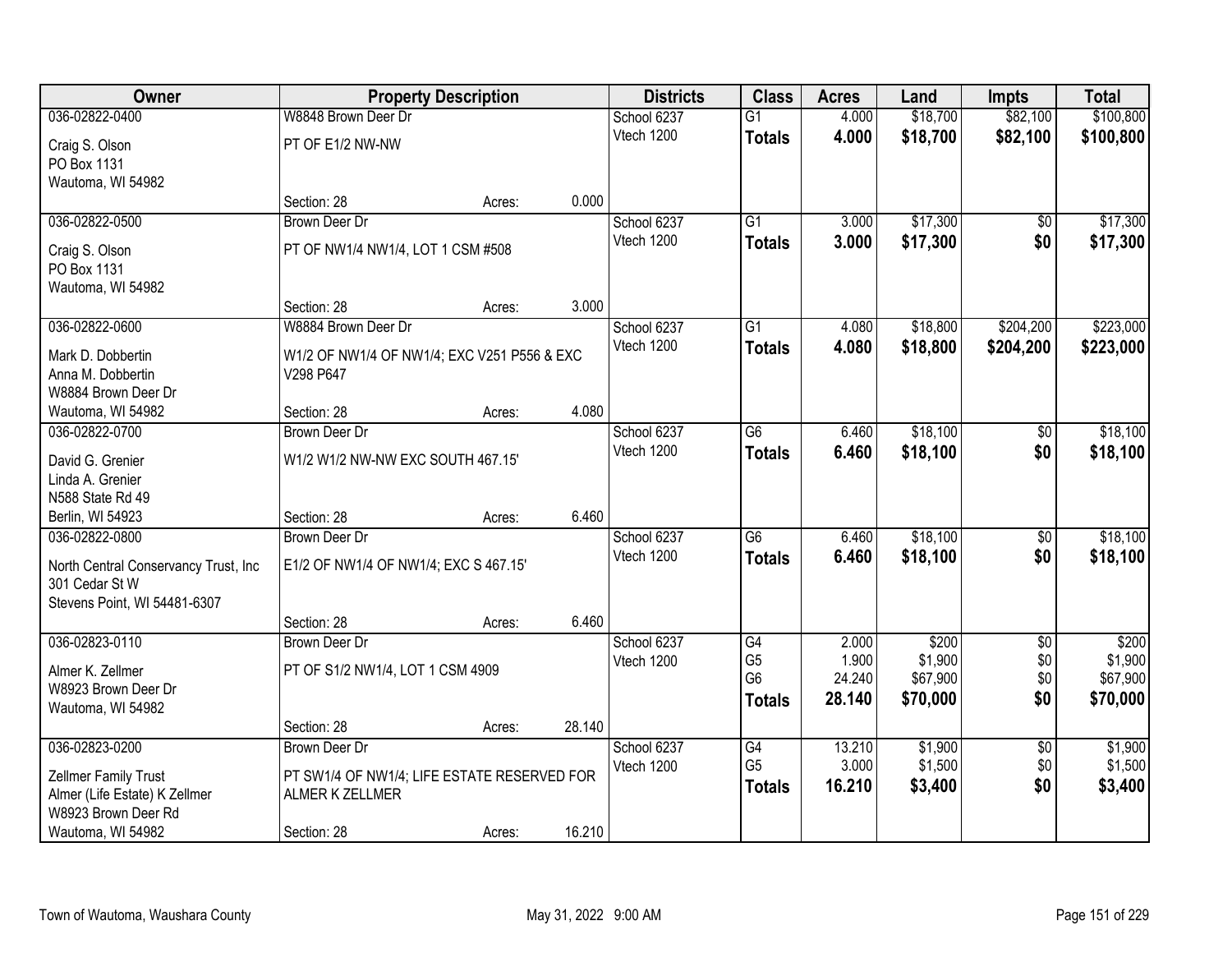| Owner                              |                                                   | <b>Property Description</b> |        | <b>Districts</b> | <b>Class</b>           | <b>Acres</b> | Land        | <b>Impts</b>    | <b>Total</b>  |
|------------------------------------|---------------------------------------------------|-----------------------------|--------|------------------|------------------------|--------------|-------------|-----------------|---------------|
| 036-02823-0300                     | W8923 Brown Deer Dr                               |                             |        | School 6237      | $\overline{G1}$        | 1.000        | \$10,000    | \$118,400       | \$128,400     |
| Wilma E. Zellmer                   | IN SW COR OF SW1/4 OF NW1/4; LIFE ESTATE          |                             |        | Vtech 1200       | G <sub>5</sub>         | 6.000        | \$5,700     | \$0             | \$5,700       |
| Almer K. Zellmer                   | RESERVED FOR ALMER K ZELLMER                      |                             |        |                  | <b>Totals</b>          | 7.000        | \$15,700    | \$118,400       | \$134,100     |
| W8923 Browndeer Dr                 |                                                   |                             |        |                  |                        |              |             |                 |               |
| Wautoma, WI 54982                  | Section: 28                                       | Acres:                      | 7.000  |                  |                        |              |             |                 |               |
| 036-02824-0200                     | <b>Brown Deer Dr</b>                              |                             |        | School 6237      | $\overline{\text{X2}}$ | 1.000        | \$0         | \$0             | \$0           |
| <b>DNR</b>                         | 8 RDS OF S 2 RDS SE1/4 NW1/4                      |                             |        | Vtech 1200       | <b>Totals</b>          | 1.000        | \$0         | \$0             | \$0           |
| 101 S Webster St                   |                                                   |                             |        |                  |                        |              |             |                 |               |
| Madison, WI 53703                  |                                                   |                             |        |                  |                        |              |             |                 |               |
|                                    | Section: 28                                       | Acres:                      | 1.000  |                  |                        |              |             |                 |               |
| 036-02824-0310                     | W8741 Brown Deer Dr                               |                             |        | School 6237      | G1                     | 6.720        | \$25,000    | \$245,900       | \$270,900     |
| Eric P. Momsen                     | PT OF SE1/4 NW1/4, LOT 2 CSM 4909                 |                             |        | Vtech 1200       | <b>Totals</b>          | 6.720        | \$25,000    | \$245,900       | \$270,900     |
| Lynn B M. Momsen                   |                                                   |                             |        |                  |                        |              |             |                 |               |
| W8741 Brown Deer Dr                |                                                   |                             |        |                  |                        |              |             |                 |               |
| Wautoma, WI 54982-7167             | Section: 28                                       | Acres:                      | 6.720  |                  |                        |              |             |                 |               |
| 036-02824-0320                     | <b>Brown Deer Dr</b>                              |                             |        | School 6237      | G1                     | 6.720        | \$25,000    | $\sqrt[6]{}$    | \$25,000      |
| Eric P. Momsen                     | PT OF SE1/4 NW1/4, LOT 3 CSM 4909                 |                             |        | Vtech 1200       | <b>Totals</b>          | 6.720        | \$25,000    | \$0             | \$25,000      |
| Lynn B M. Momsen                   |                                                   |                             |        |                  |                        |              |             |                 |               |
| W8741 Brown Deer Dr                |                                                   |                             |        |                  |                        |              |             |                 |               |
| Wautoma, WI 54982-7167             | Section: 28                                       | Acres:                      | 6.720  |                  |                        |              |             |                 |               |
| 036-02824-0400                     | W8663 Brown Deer Dr                               |                             |        | School 6237      | $\overline{G1}$        | 1.720        | \$14,300    | \$34,300        | \$48,600      |
| Michael D. Nettles                 | PT OF SE1/4 NW1/4 BEG 660' S NECOR, W905', S489'  |                             |        | Vtech 1200       | G <sub>5</sub>         | 5.000        | \$3,500     | \$0             | \$3,500       |
| Vera Nettles                       | W409' S TO S LINE TO PT 132' W SE COR, N33' E132' |                             |        |                  | G <sub>6</sub>         | 8.500        | \$22,100    | \$0             | \$22,100      |
| W8663 Brown Deer Dr                | N TO POB                                          |                             |        |                  | <b>Totals</b>          | 15.220       | \$39,900    | \$34,300        | \$74,200      |
| Wautoma, WI 54982                  | Section: 28                                       | Acres:                      | 15.220 |                  |                        |              |             |                 |               |
| 036-02831-0100                     | <b>Brown Deer Dr</b>                              |                             |        | School 6237      | $\overline{X2}$        | 36.000       | $\sqrt{50}$ | $\sqrt{6}$      | $\frac{1}{6}$ |
| <b>DNR</b>                         | PT OF NE1/4 SW1/4                                 |                             |        | Vtech 1200       | <b>Totals</b>          | 36.000       | \$0         | \$0             | \$0           |
| 101 S Webster St                   |                                                   |                             |        |                  |                        |              |             |                 |               |
| Madison, WI 53703                  |                                                   |                             |        |                  |                        |              |             |                 |               |
|                                    | Section: 28                                       | Acres:                      | 36.000 |                  |                        |              |             |                 |               |
| 036-02831-0200                     | <b>Brown Deer Dr</b>                              |                             |        | School 6237      | $\overline{G1}$        | 4.000        | \$18,700    | $\overline{50}$ | \$18,700      |
|                                    | NE1/4 OF SW1/4 LESS DNR LAND                      |                             |        | Vtech 1200       | <b>Totals</b>          | 4.000        | \$18,700    | \$0             | \$18,700      |
| Michael D. Nettles<br>Vera Nettles |                                                   |                             |        |                  |                        |              |             |                 |               |
| W8663 Brown Deer Dr                |                                                   |                             |        |                  |                        |              |             |                 |               |
| Wautoma, WI 54982                  | Section: 28                                       | Acres:                      | 4.000  |                  |                        |              |             |                 |               |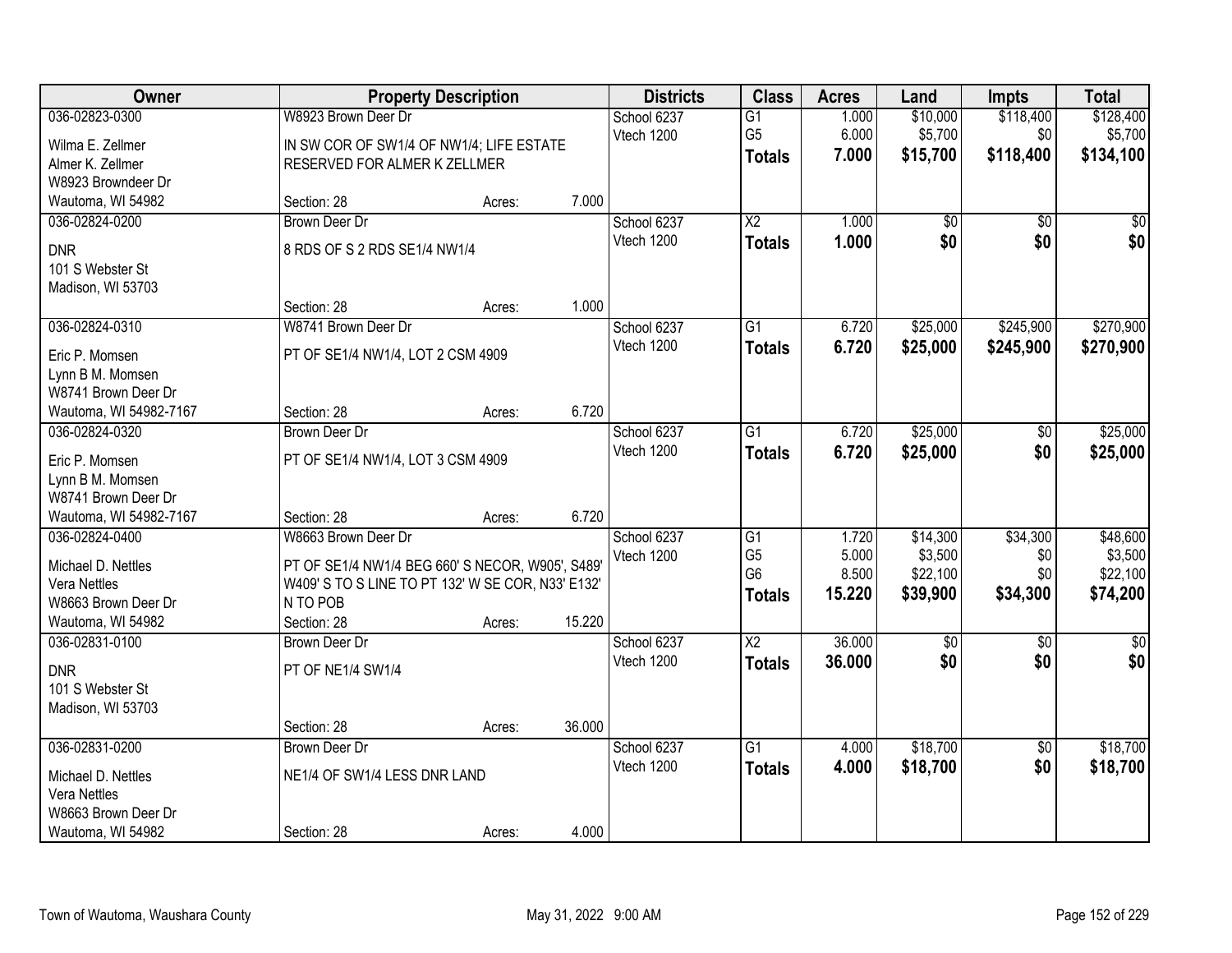| Owner               |                                                | <b>Property Description</b> |        | <b>Districts</b> | <b>Class</b>             | <b>Acres</b> | Land            | <b>Impts</b>    | <b>Total</b>    |
|---------------------|------------------------------------------------|-----------------------------|--------|------------------|--------------------------|--------------|-----------------|-----------------|-----------------|
| 036-02832-0000      | <b>Brown Deer Dr</b>                           |                             |        | School 6237      | $\overline{\mathsf{x2}}$ | 40.000       | $\overline{50}$ | \$0             | \$0             |
| <b>DNR</b>          | <b>NW1/4 OF SW1/4</b>                          |                             |        | Vtech 1200       | <b>Totals</b>            | 40.000       | \$0             | \$0             | \$0             |
| 101 S Webster St    |                                                |                             |        |                  |                          |              |                 |                 |                 |
| Madison, WI 53703   |                                                |                             |        |                  |                          |              |                 |                 |                 |
|                     | Section: 28                                    | Acres:                      | 40.000 |                  |                          |              |                 |                 |                 |
| 036-02833-0100      | <b>Brown Deer Dr</b>                           |                             |        | School 6237      | $\overline{\text{X2}}$   | 20.000       | $\overline{50}$ | $\overline{50}$ | $\overline{50}$ |
| <b>DNR</b>          | E1/2 OF SW1/4 OF SW1/4                         |                             |        | Vtech 1200       | <b>Totals</b>            | 20.000       | \$0             | \$0             | \$0             |
| 101 S Webster St    |                                                |                             |        |                  |                          |              |                 |                 |                 |
| Madison, WI 53703   |                                                |                             |        |                  |                          |              |                 |                 |                 |
|                     | Section: 28                                    | Acres:                      | 20.000 |                  |                          |              |                 |                 |                 |
| 036-02833-0200      | Brown Deer Dr                                  |                             |        | School 6237      | X <sub>2</sub>           | 10.000       | \$0             | \$0             | $\overline{50}$ |
| <b>DNR</b>          | NW1/4 OF SW1/4 OF SW1/4                        |                             |        | Vtech 1200       | <b>Totals</b>            | 10.000       | \$0             | \$0             | \$0             |
| 101 S Webster St    |                                                |                             |        |                  |                          |              |                 |                 |                 |
| Madison, WI 53703   |                                                |                             |        |                  |                          |              |                 |                 |                 |
|                     | Section: 28                                    | Acres:                      | 10.000 |                  |                          |              |                 |                 |                 |
| 036-02833-0300      | <b>Brown Deer Dr</b>                           |                             |        | School 6237      | X <sub>2</sub>           | 10.000       | $\overline{60}$ | $\sqrt{6}$      | $\sqrt{50}$     |
| <b>DNR</b>          | SW1/4 OF SW1/4 OF SW1/4                        |                             |        | Vtech 1200       | <b>Totals</b>            | 10,000       | \$0             | \$0             | \$0             |
| 101 S Webster St    |                                                |                             |        |                  |                          |              |                 |                 |                 |
| Madison, WI 53703   |                                                |                             |        |                  |                          |              |                 |                 |                 |
|                     | Section: 28                                    | Acres:                      | 10.000 |                  |                          |              |                 |                 |                 |
| 036-02834-0000      | <b>Brown Deer Dr</b>                           |                             |        | School 6237      | $\overline{\text{X2}}$   | 40.000       | $\overline{50}$ | $\overline{50}$ | $\sqrt{50}$     |
| <b>DNR</b>          | SE1/4 OF SW1/4                                 |                             |        | Vtech 1200       | <b>Totals</b>            | 40.000       | \$0             | \$0             | \$0             |
| 101 S Webster St    |                                                |                             |        |                  |                          |              |                 |                 |                 |
| Madison, WI 53703   |                                                |                             |        |                  |                          |              |                 |                 |                 |
|                     | Section: 28                                    | Acres:                      | 40.000 |                  |                          |              |                 |                 |                 |
| 036-02841-0100      | W8525 Brown Deer Dr                            |                             |        | School 6237      | G1                       | 14.621       | \$46,300        | \$306,400       | \$352,700       |
| Cathy A. Zanto      | NE1/4 OF SE1/4 LYING EAST OF STH 73, NOW LOT 1 |                             |        | Vtech 1200       | <b>Totals</b>            | 14.621       | \$46,300        | \$306,400       | \$352,700       |
| W8525 Brown Deer Dr | CSM #2969                                      |                             |        |                  |                          |              |                 |                 |                 |
| Wautoma, WI 54982   |                                                |                             |        |                  |                          |              |                 |                 |                 |
|                     | Section: 28                                    | Acres:                      | 14.621 |                  |                          |              |                 |                 |                 |
| 036-02841-0200      | N2995 State Highway 73                         |                             |        | School 6237      | $\overline{G1}$          | 7.972        | \$28,600        | \$205,500       | \$234,100       |
| Joseph Anklam       | PT OF SE1/4, PT OF LOT 1 CSM 3016 NOW LOT 1    |                             |        | Vtech 1200       | <b>Totals</b>            | 7.972        | \$28,600        | \$205,500       | \$234,100       |
| Pamela Anklam       | <b>CSM 3556</b>                                |                             |        |                  |                          |              |                 |                 |                 |
| PO Box 1236         |                                                |                             |        |                  |                          |              |                 |                 |                 |
| Wautoma, WI 54982   | Section: 28                                    | Acres:                      | 7.972  |                  |                          |              |                 |                 |                 |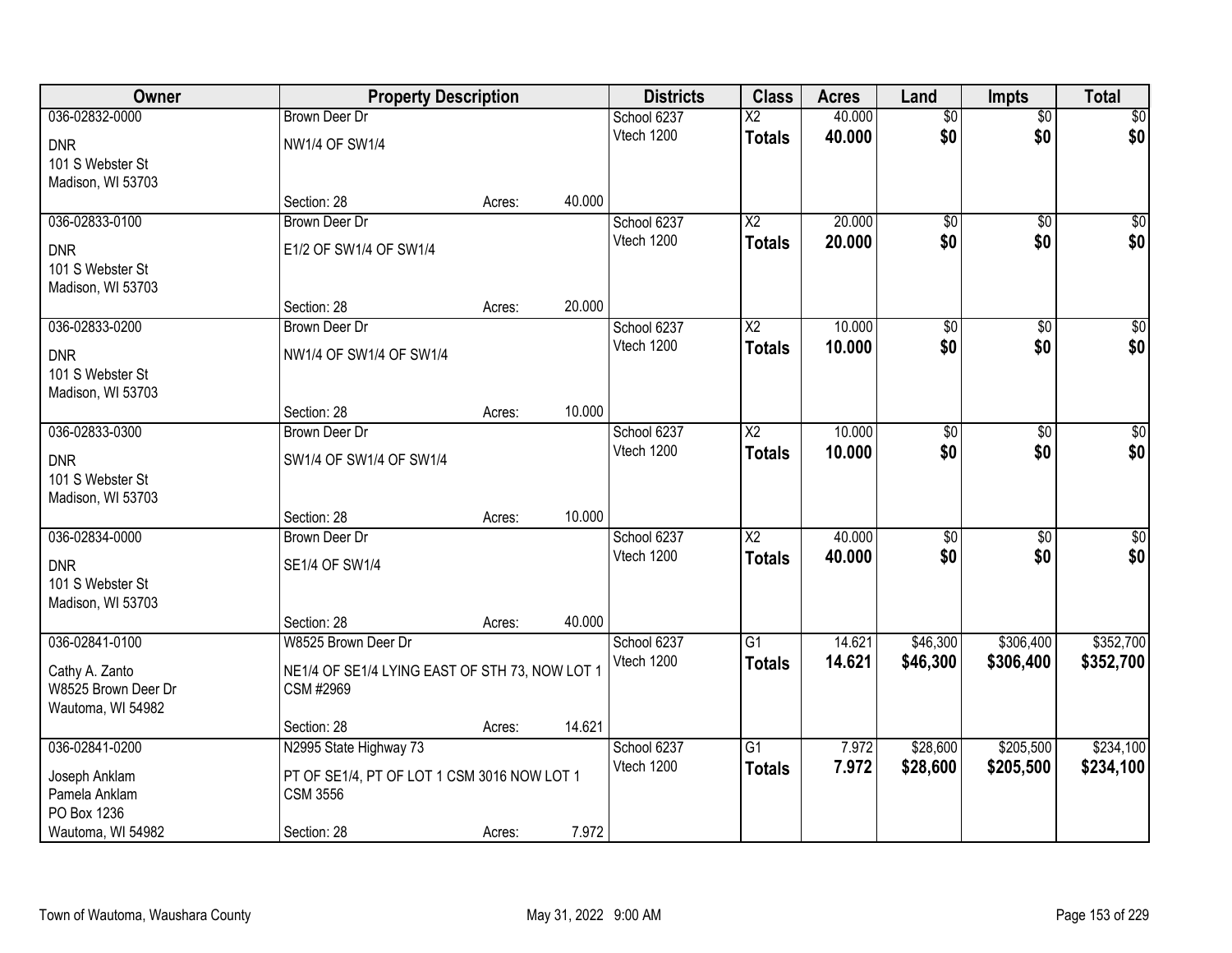| Owner                              |                                                 | <b>Property Description</b> |        | <b>Districts</b> | <b>Class</b>    | <b>Acres</b> | Land     | <b>Impts</b>    | <b>Total</b> |
|------------------------------------|-------------------------------------------------|-----------------------------|--------|------------------|-----------------|--------------|----------|-----------------|--------------|
| 036-02841-0300                     | State Highway 73                                |                             |        | School 6237      | $\overline{G5}$ | 9.790        | \$6,900  | $\overline{30}$ | \$6,900      |
| Wade S. Pennau                     | PT NE1/4 OF SE1/4, LOT 1 CSM 6204               |                             |        | Vtech 1200       | G <sub>6</sub>  | 5.660        | \$15,800 | \$0             | \$15,800     |
| Tammy J. Pennau                    |                                                 |                             |        |                  | <b>Totals</b>   | 15.450       | \$22,700 | \$0             | \$22,700     |
| PO Box 834                         |                                                 |                             |        |                  |                 |              |          |                 |              |
| Wautoma, WI 54982                  | Section: 28                                     | Acres:                      | 15.450 |                  |                 |              |          |                 |              |
| 036-02842-0210                     | W8585 Brown Deer Dr                             |                             |        | School 6237      | $\overline{G1}$ | 3.891        | \$18,500 | \$331,100       | \$349,600    |
| Kathleen R. Pennau                 | PT OF N1/2 SE1/4, PT OF LOT 1 CSM 3016, NOW LOT |                             |        | Vtech 1200       | G <sub>5</sub>  | 0.750        | \$800    | \$0             | \$800        |
| Steve B. Pennau                    | 1 CSM 4375                                      |                             |        |                  | G <sub>6</sub>  | 13.250       | \$35,800 | \$0             | \$35,800     |
| PO Box 504                         |                                                 |                             |        |                  | <b>Totals</b>   | 17.891       | \$55,100 | \$331,100       | \$386,200    |
| Wautoma, WI 54982                  | Section: 28                                     | Acres:                      | 17.891 |                  |                 |              |          |                 |              |
| 036-02842-0300                     | <b>Brown Deer Dr</b>                            |                             |        | School 6237      | $\overline{G1}$ | 4.990        | \$20,000 | \$0             | \$20,000     |
|                                    |                                                 |                             |        | Vtech 1200       | <b>Totals</b>   | 4.990        | \$20,000 | \$0             | \$20,000     |
| Steve B. Pennau                    | PT OF N1/2 SE1/4, PT OF LOT 1 CSM 3016, LOT 1   |                             |        |                  |                 |              |          |                 |              |
| Kathleen R. Pennau<br>PO Box 504   | <b>CSM 4990</b>                                 |                             |        |                  |                 |              |          |                 |              |
| Wautoma, WI 54982                  | Section: 28                                     | Acres:                      | 4.990  |                  |                 |              |          |                 |              |
| 036-02842-0400                     | Brown Deer Dr                                   |                             |        | School 6237      | G1              | 2.570        | \$16,800 | $\sqrt[6]{3}$   | \$16,800     |
|                                    |                                                 |                             |        | Vtech 1200       | <b>Totals</b>   | 2.570        | \$16,800 | \$0             | \$16,800     |
| Craig E. Panich                    | LOT 1 CSM 4996 & EAS V684 P711                  |                             |        |                  |                 |              |          |                 |              |
| Staci A. Panich                    |                                                 |                             |        |                  |                 |              |          |                 |              |
| N3122 Glacier Ct                   |                                                 |                             |        |                  |                 |              |          |                 |              |
| Wautoma, WI 54982                  | Section: 28                                     | Acres:                      | 2.570  |                  |                 |              |          |                 |              |
| 036-02842-0500                     | N3122 Glacier Ct                                |                             |        | School 6237      | $\overline{G1}$ | 2.900        | \$17,200 | \$196,500       | \$213,700    |
| Craig E. Panich                    | LOT 2 CSM 4996 & EAS V684 P711                  |                             |        | Vtech 1200       | <b>Totals</b>   | 2.900        | \$17,200 | \$196,500       | \$213,700    |
| Staci A. Panich                    |                                                 |                             |        |                  |                 |              |          |                 |              |
| N3122 Glacier Ct                   |                                                 |                             |        |                  |                 |              |          |                 |              |
| Wautoma, WI 54982                  | Section: 28                                     | Acres:                      | 2.900  |                  |                 |              |          |                 |              |
| 036-02842-0600                     | W8621 Brown Deer Dr                             |                             |        | School 6237      | $\overline{G1}$ | 2.560        | \$16,700 | \$122,400       | \$139,100    |
| Forest A. San Filippo              | LOT 3 CSM 4996                                  |                             |        | Vtech 1200       | <b>Totals</b>   | 2.560        | \$16,700 | \$122,400       | \$139,100    |
| Sadie E. San Filippo               |                                                 |                             |        |                  |                 |              |          |                 |              |
| W8621 Brown Deer Dr                |                                                 |                             |        |                  |                 |              |          |                 |              |
| Wautoma, WI 54982                  | Section: 28                                     | Acres:                      | 2.560  |                  |                 |              |          |                 |              |
| 036-02842-0700                     | <b>Brown Deer Dr</b>                            |                             |        | School 6237      | $\overline{G1}$ | 10.000       | \$34,500 | $\overline{30}$ | \$34,500     |
|                                    | LOT 4 CSM 4996 SUBJ TO EAS V684 P711            |                             |        | Vtech 1200       | <b>Totals</b>   | 10.000       | \$34,500 | \$0             | \$34,500     |
| Craig E. Panich<br>Staci A. Panich |                                                 |                             |        |                  |                 |              |          |                 |              |
| N3122 Glacier Ct                   |                                                 |                             |        |                  |                 |              |          |                 |              |
| Wautoma, WI 54982                  | Section: 28                                     | Acres:                      | 10.000 |                  |                 |              |          |                 |              |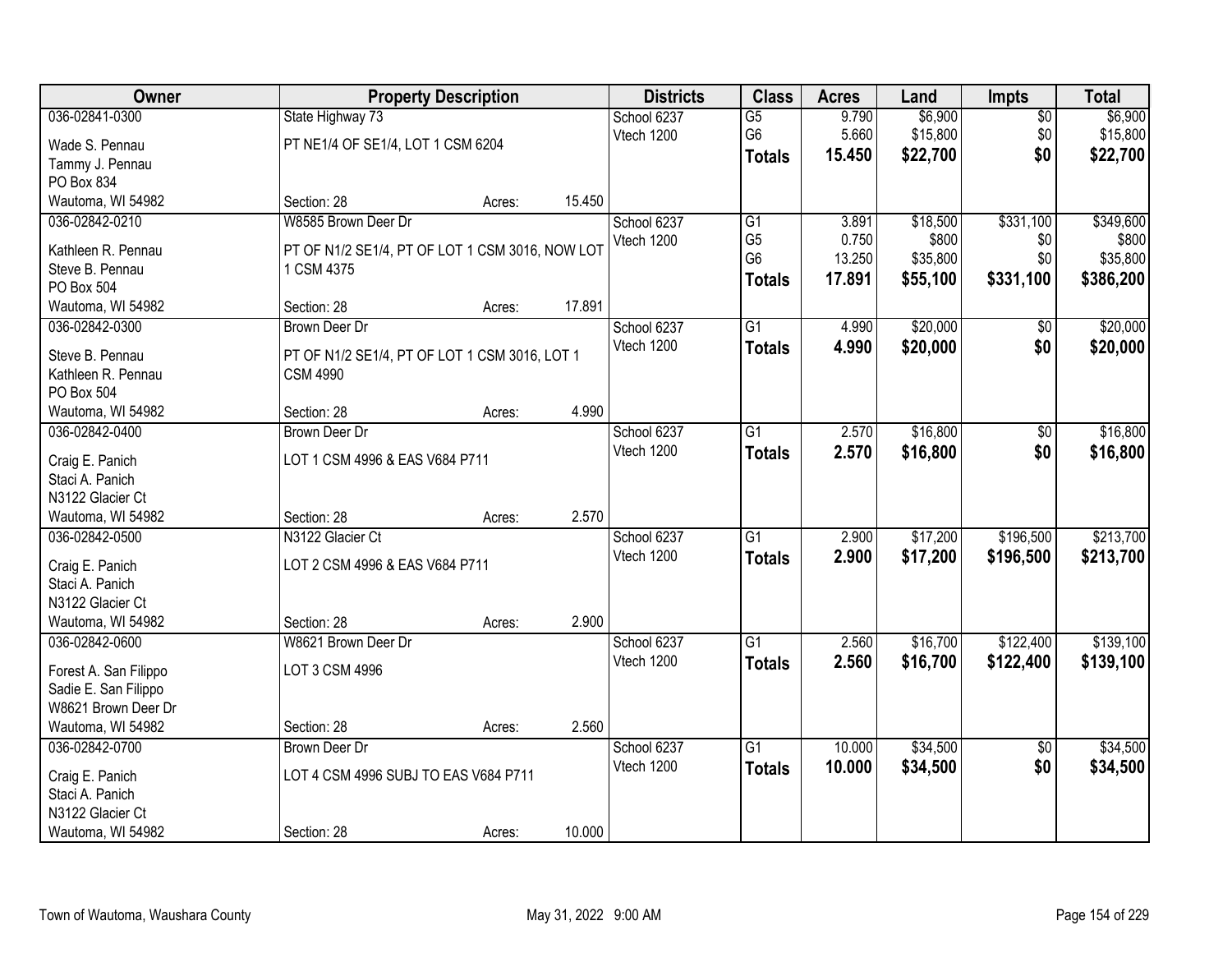| Owner                                            | <b>Property Description</b>                     |        |        | <b>Districts</b> | <b>Class</b>         | <b>Acres</b>     | Land            | <b>Impts</b>    | <b>Total</b>    |
|--------------------------------------------------|-------------------------------------------------|--------|--------|------------------|----------------------|------------------|-----------------|-----------------|-----------------|
| 036-02843-0200                                   | <b>Brown Deer Dr</b>                            |        |        | School 6237      | $\overline{X2}$      | 64.000           | $\overline{50}$ | $\overline{50}$ | $\sqrt{50}$     |
| <b>DNR</b>                                       | PT OF SE1/4                                     |        |        | Vtech 1200       | <b>Totals</b>        | 64.000           | \$0             | \$0             | \$0             |
| 101 S Webster St                                 |                                                 |        |        |                  |                      |                  |                 |                 |                 |
| Madison, WI 53703                                |                                                 |        |        |                  |                      |                  |                 |                 |                 |
|                                                  | Section: 28                                     | Acres: | 64.000 |                  |                      |                  |                 |                 |                 |
| 036-02844-0200                                   | N2977 State Highway 73                          |        |        | School 6237      | $\overline{G1}$      | 11.030           | \$37,100        | \$60,200        | \$97,300        |
| Jesus Ramirez Jr                                 | PT OF SW1/4 OF SW1/4 SEC 27 AND PT OF SE1/4     |        |        | Vtech 1200       | <b>Totals</b>        | 11.030           | \$37,100        | \$60,200        | \$97,300        |
| 333 South St                                     | <b>SE1/4 SEC 28</b>                             |        |        |                  |                      |                  |                 |                 |                 |
| Deforest, WI 53532                               |                                                 |        |        |                  |                      |                  |                 |                 |                 |
|                                                  | Section: 28                                     | Acres: | 11.030 |                  |                      |                  |                 |                 |                 |
| 036-02844-0300                                   | N2911 State Highway 73                          |        |        | School 6237      | $\overline{G1}$      | 1.000            | \$10,000        | \$64,100        | \$74,100        |
| Jerel E. Klimke                                  | PT OF SE1/4 OF SE1/4                            |        |        | Vtech 1200       | <b>Totals</b>        | 1.000            | \$10,000        | \$64,100        | \$74,100        |
| Peggy Klimke                                     |                                                 |        |        |                  |                      |                  |                 |                 |                 |
| PO Box 972                                       |                                                 |        |        |                  |                      |                  |                 |                 |                 |
| Wautoma, WI 54982                                | Section: 28                                     | Acres: | 1.000  |                  |                      |                  |                 |                 |                 |
| 036-02911-0000                                   | <b>Brown Deer Dr</b>                            |        |        | School 6237      | G5                   | 22.000           | \$15,400        | \$0             | \$15,400        |
|                                                  |                                                 |        |        | Vtech 1200       | G <sub>6</sub>       | 18.000           | \$47,400        | \$0             | \$47,400        |
| David G. Grenier<br>Linda A. Grenier             | <b>NE1/4 OF NE1/4</b>                           |        |        |                  | <b>Totals</b>        | 40.000           | \$62,800        | \$0             | \$62,800        |
| N588 State Rd 49                                 |                                                 |        |        |                  |                      |                  |                 |                 |                 |
| Berlin, WI 54923                                 | Section: 29                                     | Acres: | 40.000 |                  |                      |                  |                 |                 |                 |
| 036-02912-0100                                   | <b>Brown Deer Dr</b>                            |        |        | School 6237      | $\overline{G6}$      | 20.020           | \$52,100        | $\overline{30}$ | \$52,100        |
|                                                  |                                                 |        |        | Vtech 1200       | <b>Totals</b>        | 20.020           | \$52,100        | \$0             | \$52,100        |
| Victor F. Moyer                                  | PT OF NW1/4 OF NE1/4, LOT 1 CSM 4862            |        |        |                  |                      |                  |                 |                 |                 |
| Julie A. Moyer                                   |                                                 |        |        |                  |                      |                  |                 |                 |                 |
| N7646 County Rd Uu<br>Fond Du Lac, WI 54937-6528 | Section: 29                                     |        | 20.020 |                  |                      |                  |                 |                 |                 |
| 036-02912-0200                                   | N3387 Blackhawk Rd                              | Acres: |        | School 6237      | G1                   | 2.000            | \$16,000        | \$194,000       | \$210,000       |
|                                                  |                                                 |        |        | Vtech 1200       | G <sub>6</sub>       | 25.160           | \$69,000        | \$0             | \$69,000        |
| Wayne & Patricia Bernhardt Revocable             | PT OF NW1/4 OF NE1/4 & PT OF SW1/4 SE1/4 SEC 20 |        |        |                  | <b>Totals</b>        | 27.160           | \$85,000        | \$194,000       | \$279,000       |
| Trust                                            | LOT 2 CSM 4862                                  |        |        |                  |                      |                  |                 |                 |                 |
| N3387 Blackhawk Rd                               |                                                 |        |        |                  |                      |                  |                 |                 |                 |
| Wautoma, WI 54982                                | Section: 29                                     | Acres: | 27.160 |                  |                      |                  |                 |                 |                 |
| 036-02913-0100                                   | <b>Bicentennial Rd</b>                          |        |        | School 6237      | G6<br>W <sub>6</sub> | 17.420<br>25.910 | \$48,800        | $\overline{50}$ | \$48,800<br>\$0 |
| David G. Grenier                                 | PT OF S1/2 OF NE1/4                             |        |        | Vtech 1200       |                      |                  | (\$72,500)      | \$0<br>\$0      |                 |
| Linda A. Grenier                                 |                                                 |        |        |                  | <b>Totals</b>        | 43.330           | \$48,800        |                 | \$48,800        |
| N588 State Rd 49                                 |                                                 |        |        |                  |                      |                  |                 |                 |                 |
| Berlin, WI 54923                                 | Section: 29                                     | Acres: | 43.330 |                  |                      |                  |                 |                 |                 |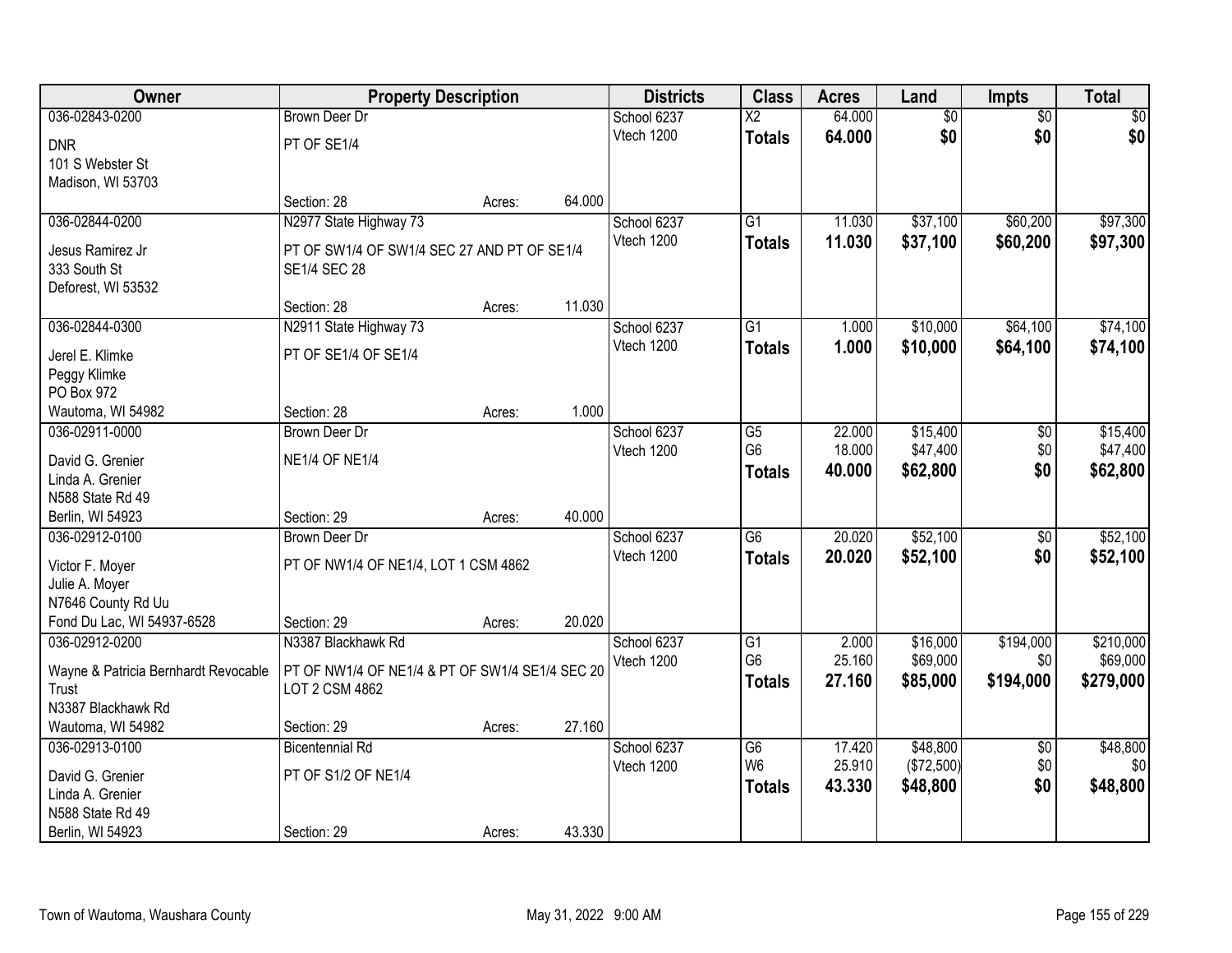| Owner                 | <b>Property Description</b>                     |        | <b>Districts</b> | <b>Class</b>     | <b>Acres</b> | Land        | <b>Impts</b>    | <b>Total</b> |
|-----------------------|-------------------------------------------------|--------|------------------|------------------|--------------|-------------|-----------------|--------------|
| 036-02914-0110        | <b>Bicentennial Rd</b>                          |        | School 6237      | $\overline{G6}$  | 21.670       | \$60,700    | $\overline{50}$ | \$60,700     |
| David G. Grenier      | S1/2 OF NE1/4 W OF ROAD EXC V668 P683           |        | Vtech 1200       | <b>Totals</b>    | 21.670       | \$60,700    | \$0             | \$60,700     |
| Linda A. Grenier      |                                                 |        |                  |                  |              |             |                 |              |
| N588 State Rd 49      |                                                 |        |                  |                  |              |             |                 |              |
| Berlin, WI 54923      | Section: 29<br>Acres:                           | 21.670 |                  |                  |              |             |                 |              |
| 036-02914-0200        | W8932 Brown Deer Dr                             |        | School 6237      | $\overline{G1}$  | 1.250        | \$11,500    | \$22,300        | \$33,800     |
|                       |                                                 |        | Vtech 1200       | G <sub>5</sub>   | 6.500        | \$4,600     | \$0             | \$4,600      |
| Zellmer Family Trust  | SE1/4 OF NE1/4, LYING E & S OF HWY; LIFE ESTATE |        |                  | G <sub>6</sub>   | 7.250        | \$20,300    | \$0             | \$20,300     |
| Almer K. Zellmer      | RESERVED FOR ALMER K ZELLMER                    |        |                  | <b>Totals</b>    | 15.000       | \$36,400    | \$22,300        | \$58,700     |
| W8923 Brown Deer Rd   |                                                 |        |                  |                  |              |             |                 |              |
| Wautoma, WI 54982     | Section: 29<br>Acres:                           | 15.000 |                  |                  |              |             |                 |              |
| 036-02922-0100        | <b>Bicentennial Rd</b>                          |        | School 6237      | G6               | 4.900        | \$13,700    | \$0             | \$13,700     |
| James F. Yockey       | PAR IN NW1/4 OF NW1/4 MULT CORRESPONDENCE       |        | Vtech 1200       | <b>Totals</b>    | 4.900        | \$13,700    | \$0             | \$13,700     |
| Donald Toney          | W PREPARER OF DOC 507327 BY AJ. LAST 1/31/2019  |        |                  |                  |              |             |                 |              |
| 1602 Summit Ave       | NO ADDN'L DOCS RECORDED. TRX COMPLETED          |        |                  |                  |              |             |                 |              |
| Madison, WI 53726     | Section: 29<br>Acres:                           | 4.900  |                  |                  |              |             |                 |              |
| 036-02922-0200        | <b>Bicentennial Rd</b>                          |        | School 6237      | G4               | 10.000       | \$1,100     | \$0             | \$1,100      |
| Jeremiah R. Fass      | NW1/4 OF NW1/4 EXC PAR TO BOY SCOUTS            |        | Vtech 1200       | G <sub>5</sub> M | 25.100       | \$32,700    | \$0             | \$32,700     |
| Philip M. Fass        |                                                 |        |                  | <b>Totals</b>    | 35.100       | \$33,800    | \$0             | \$33,800     |
| 1310 State St         |                                                 |        |                  |                  |              |             |                 |              |
| Cedar Falls, IA 50613 | Section: 29<br>Acres:                           | 35.100 |                  |                  |              |             |                 |              |
| 036-02923-0100        | <b>Bicentennial Rd</b>                          |        | School 6237      | $\overline{G1}$  | 0.670        | \$10,100    | \$2,100         | \$12,200     |
|                       |                                                 |        | Vtech 1200       | W <sub>6</sub>   | 59.000       | (\$165,200) | \$0             | \$0          |
| Michael Oteman        | PT E1/2 OF NW1/4 & PT SW1/4 OF NW1/4; LOT 1 CSM |        |                  | <b>Totals</b>    | 59.670       | \$10,100    | \$2,100         | \$12,200     |
| Margaret M. Oteman    | 3069                                            |        |                  |                  |              |             |                 |              |
| 3129 N Shepard Ave    |                                                 |        |                  |                  |              |             |                 |              |
| Milwaukee, WI 53211   | Section: 29<br>Acres:                           | 59.670 |                  |                  |              |             |                 |              |
| 036-02923-0200        | N3275 Bicentennial Rd                           |        | School 6237      | $\overline{G1}$  | 4.250        | \$24,000    | \$129,300       | \$153,300    |
| James F. Yockey et al | LOT 2 CSM 3069                                  |        | Vtech 1200       | G <sub>6</sub>   | 25.600       | \$71,700    | \$0             | \$71,700     |
| 1602 Summit Ave       |                                                 |        |                  | <b>Totals</b>    | 29.850       | \$95,700    | \$129,300       | \$225,000    |
| Madison, WI 53726     |                                                 |        |                  |                  |              |             |                 |              |
|                       | Section: 29<br>Acres:                           | 29.850 |                  |                  |              |             |                 |              |
| 036-02923-0300        | <b>Bicentennial Rd</b>                          |        | School 6237      | $\overline{G1}$  | 3.150        | \$22,500    | $\overline{50}$ | \$22,500     |
|                       |                                                 |        | Vtech 1200       | G <sub>6</sub>   | 26.660       | \$80,000    | \$0             | \$80,000     |
| John P. Shelley et al | PT OF NW1/4, LOT 3 CSM #3069                    |        |                  | <b>Totals</b>    | 29.810       | \$102,500   | \$0             | \$102,500    |
| 25 Hein Ave           |                                                 |        |                  |                  |              |             |                 |              |
| Plymouth, WI 53073    |                                                 |        |                  |                  |              |             |                 |              |
|                       | Section: 29<br>Acres:                           | 29.810 |                  |                  |              |             |                 |              |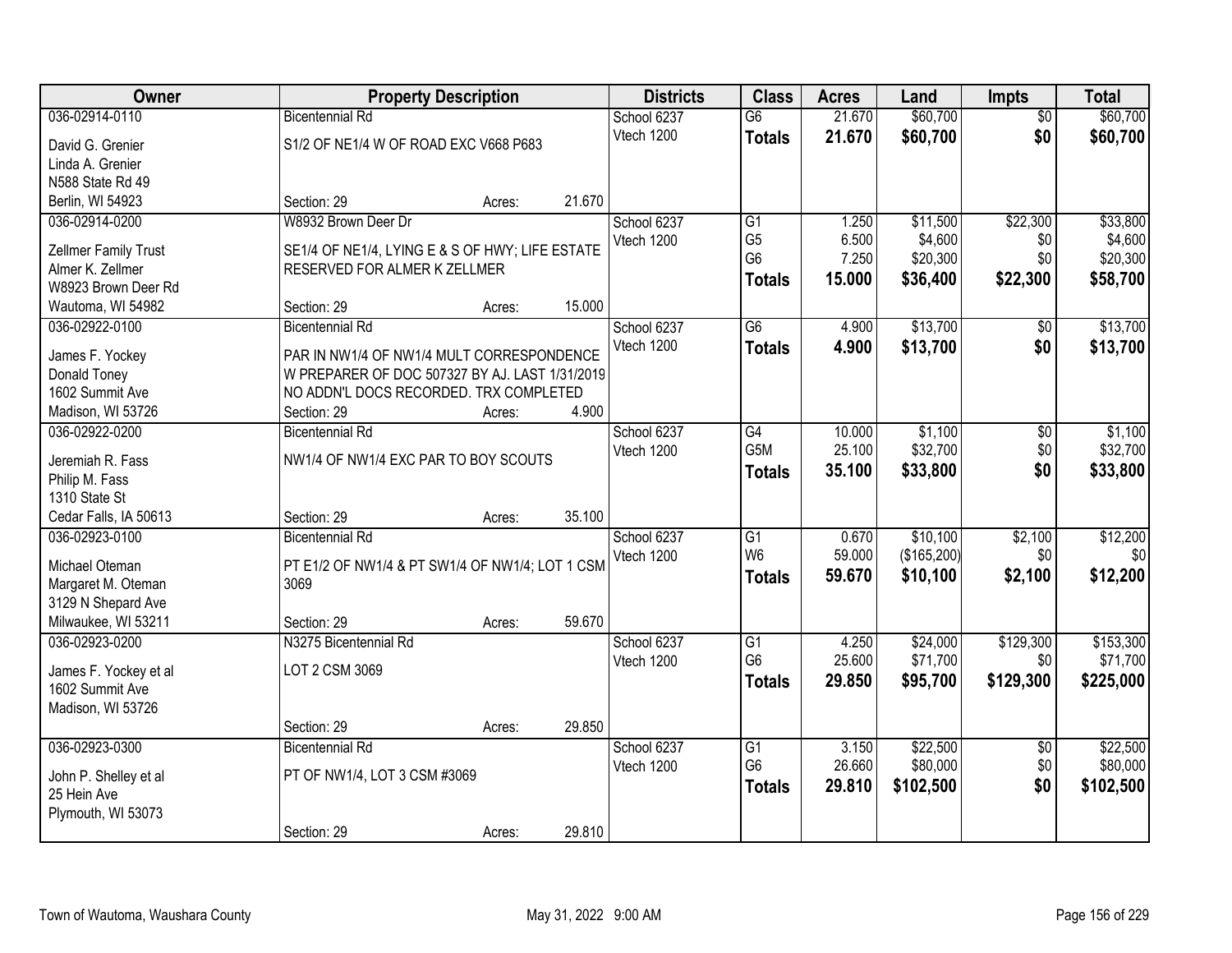| Owner                          |                                                 | <b>Property Description</b> |        | <b>Districts</b>          | <b>Class</b>           | <b>Acres</b> | Land            | <b>Impts</b>    | <b>Total</b>    |
|--------------------------------|-------------------------------------------------|-----------------------------|--------|---------------------------|------------------------|--------------|-----------------|-----------------|-----------------|
| 036-02931-0100                 | W9115 Bicentennial Rd                           |                             |        | School 6237               | $\overline{G1}$        | 10.000       | \$34,500        | \$130,900       | \$165,400       |
| Bonnie Krause et al            | E1/4 OF NE1/4 OF SW1/4; EXC D231828 (HWY); LIFE |                             |        | Vtech 1200                | <b>Totals</b>          | 10.000       | \$34,500        | \$130,900       | \$165,400       |
| W9115 Bicentennial Rd          | ESTATE TO DANIEL SR & JOANN VERBURGT            |                             |        |                           |                        |              |                 |                 |                 |
| Wautoma, WI 54982              |                                                 |                             |        |                           |                        |              |                 |                 |                 |
|                                | Section: 29                                     | Acres:                      | 10.000 |                           |                        |              |                 |                 |                 |
| 036-02931-0200                 | W3036 Bicentennial Rd                           |                             |        | School 6237               | $\overline{G1}$        | 10.000       | \$34,500        | \$119,500       | \$154,000       |
| Jennifer L. Chicantek          | W1/2 E1/2 NE1/4 SW1/4 SUBJ TO EASEMENT          |                             |        | Vtech 1200                | <b>Totals</b>          | 10.000       | \$34,500        | \$119,500       | \$154,000       |
| N3036 Bicentennial Rd          |                                                 |                             |        |                           |                        |              |                 |                 |                 |
| Wautoma, WI 54982              |                                                 |                             |        |                           |                        |              |                 |                 |                 |
| 036-02931-0300                 | Section: 29<br><b>Bicentennial Rd</b>           | Acres:                      | 10.000 |                           | X2                     | 20,000       |                 | \$0             | $\overline{30}$ |
|                                |                                                 |                             |        | School 6237<br>Vtech 1200 | <b>Totals</b>          | 20.000       | \$0<br>\$0      | \$0             | \$0             |
| <b>DNR</b>                     | W1/2 NE1/4 SW1/4                                |                             |        |                           |                        |              |                 |                 |                 |
| 101 S Webster St               |                                                 |                             |        |                           |                        |              |                 |                 |                 |
| Madison, WI 53703              | Section: 29                                     | Acres:                      | 20.000 |                           |                        |              |                 |                 |                 |
| 036-02932-0000                 | <b>Bicentennial Rd</b>                          |                             |        | School 6237               | $\overline{\text{X2}}$ | 40.000       | \$0             | \$0             | \$0             |
|                                |                                                 |                             |        | Vtech 1200                | <b>Totals</b>          | 40.000       | \$0             | \$0             | \$0             |
| <b>DNR</b><br>101 S Webster St | NW1/4 SW1/4                                     |                             |        |                           |                        |              |                 |                 |                 |
| Madison, WI 53703              |                                                 |                             |        |                           |                        |              |                 |                 |                 |
|                                | Section: 29                                     | Acres:                      | 40.000 |                           |                        |              |                 |                 |                 |
| 036-02933-0000                 | <b>Bicentennial Rd</b>                          |                             |        | School 6237               | $\overline{\text{X2}}$ | 40.000       | $\overline{50}$ | $\overline{50}$ | $\overline{50}$ |
| <b>DNR</b>                     | SW1/4 SW1/4                                     |                             |        | Vtech 1200                | <b>Totals</b>          | 40.000       | \$0             | \$0             | \$0             |
| 101 S Webster St               |                                                 |                             |        |                           |                        |              |                 |                 |                 |
| Madison, WI 53703              |                                                 |                             |        |                           |                        |              |                 |                 |                 |
|                                | Section: 29                                     | Acres:                      | 40.000 |                           |                        |              |                 |                 |                 |
| 036-02934-0100                 | W2994 Bicentennial Rd                           |                             |        | School 6237               | $\overline{G1}$        | 10.000       | \$34,500        | \$89,100        | \$123,600       |
| Kathleen E. Garland et al      | NE-SE-SW                                        |                             |        | Vtech 1200                | <b>Totals</b>          | 10.000       | \$34,500        | \$89,100        | \$123,600       |
| 708 N Chicago Ave              |                                                 |                             |        |                           |                        |              |                 |                 |                 |
| South Milwaukee, WI 53172      |                                                 |                             |        |                           |                        |              |                 |                 |                 |
|                                | Section: 29                                     | Acres:                      | 10.000 |                           |                        |              |                 |                 |                 |
| 036-02934-0200                 | <b>Bicentennial Rd</b>                          |                             |        | School 6237               | $\overline{\text{X2}}$ | 20.000       | \$0             | $\overline{50}$ | $\overline{50}$ |
| <b>DNR</b>                     | W1/2 SE1/4 SW1/4                                |                             |        | Vtech 1200                | <b>Totals</b>          | 20.000       | \$0             | \$0             | \$0             |
| 101 S Webster St               |                                                 |                             |        |                           |                        |              |                 |                 |                 |
| Madison, WI 53703              |                                                 |                             |        |                           |                        |              |                 |                 |                 |
|                                | Section: 29                                     | Acres:                      | 20.000 |                           |                        |              |                 |                 |                 |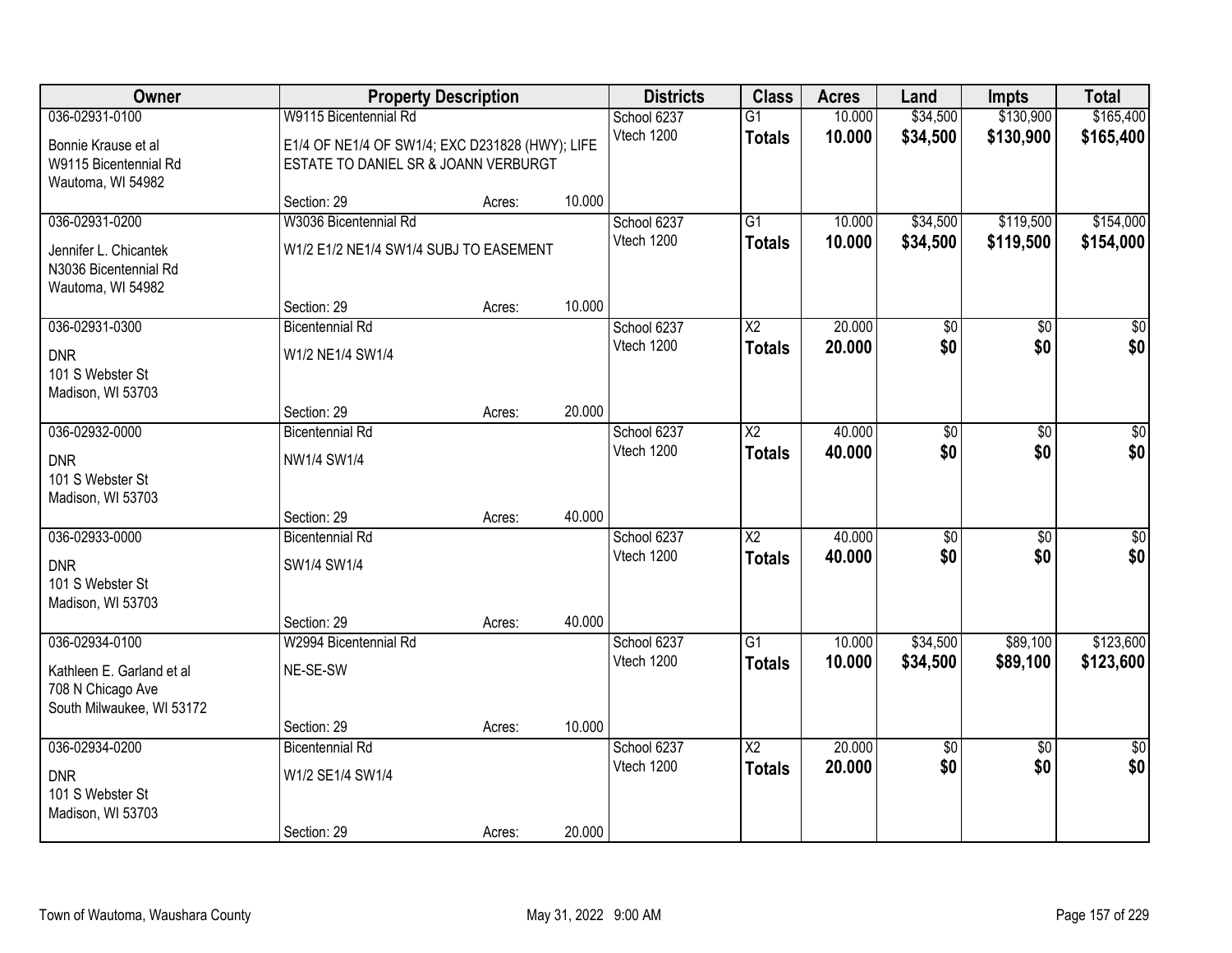| Owner                 | <b>Property Description</b>                   |        |        | <b>Districts</b>          | <b>Class</b>    | <b>Acres</b> | Land            | <b>Impts</b>    | <b>Total</b> |
|-----------------------|-----------------------------------------------|--------|--------|---------------------------|-----------------|--------------|-----------------|-----------------|--------------|
| 036-02934-0300        | W2935 Bicentennial Rd                         |        |        | School 6237               | $\overline{G1}$ | 10.000       | \$34,500        | \$18,600        | \$53,100     |
| Daniel Verburgt Jr    | SE1/4 OF SE1/4 OF SW1/4                       |        |        | Vtech 1200                | <b>Totals</b>   | 10.000       | \$34,500        | \$18,600        | \$53,100     |
| Rhonda Verburgt       |                                               |        |        |                           |                 |              |                 |                 |              |
| N2935 Bicentennial Rd |                                               |        |        |                           |                 |              |                 |                 |              |
| Wautoma, WI 54982     | Section: 29                                   | Acres: | 10.000 |                           |                 |              |                 |                 |              |
| 036-02941-0100        | <b>Bicentennial Rd</b>                        |        |        | School 6237               | $\overline{X2}$ | 14.000       | $\overline{50}$ | $\overline{50}$ | $\sqrt{50}$  |
|                       |                                               |        |        | Vtech 1200                | <b>Totals</b>   | 14.000       | \$0             | \$0             | \$0          |
| <b>DNR</b>            | EAST 28 RODS OF NE1/4 SE1/4                   |        |        |                           |                 |              |                 |                 |              |
| 101 S Webster St      |                                               |        |        |                           |                 |              |                 |                 |              |
| Madison, WI 53703     | Section: 29                                   |        | 14.000 |                           |                 |              |                 |                 |              |
| 036-02941-0210        | W8983 Bicentennial Rd                         | Acres: |        |                           | G4              | 22.964       | \$2,700         | \$0             | \$2,700      |
|                       |                                               |        |        | School 6237<br>Vtech 1200 | G <sub>5</sub>  | 1.500        | \$1,100         | \$0             | \$1,100      |
| Almer K. Zellmer      | NE1/4 SE1/4 EXC EAST 28 RODS & THAT PT OF LOT |        |        |                           | G7              | 3.000        | \$18,500        | \$29,300        | \$47,800     |
| W8923 Brown Deer Dr   | 1 CSM 3346 (NW-SE) E OF FENCELINE, NOW LOT 1  |        |        |                           |                 | 27.464       | \$22,300        | \$29,300        | \$51,600     |
| Wautoma, WI 54982     | <b>CSM 4632</b>                               |        |        |                           | <b>Totals</b>   |              |                 |                 |              |
|                       | Section: 29                                   | Acres: | 27.464 |                           |                 |              |                 |                 |              |
| 036-02942-0110        | W9023 Bicentennial Rd                         |        |        | School 6237               | $\overline{G1}$ | 8.740        | \$30,800        | \$21,500        | \$52,300     |
| Julie J. Mayer        | E1/4 OF NW1/4 OF SE1/4, LOT 1 CSM 3346 LESS   |        |        | Vtech 1200                | <b>Totals</b>   | 8.740        | \$30,800        | \$21,500        | \$52,300     |
| 902 Adams St          | EAST OF FENCELINE & PT OF SW-SE N OF          |        |        |                           |                 |              |                 |                 |              |
| Oshkosh, WI 54902     | <b>FENCELINE</b>                              |        |        |                           |                 |              |                 |                 |              |
|                       | Section: 29                                   | Acres: | 8.740  |                           |                 |              |                 |                 |              |
| 036-02942-0200        | W9031 Bicentennial Rd                         |        |        | School 6237               | $\overline{G1}$ | 10.000       | \$34,500        | \$241,600       | \$276,100    |
|                       |                                               |        |        | Vtech 1200                | <b>Totals</b>   | 10.000       | \$34,500        | \$241,600       | \$276,100    |
| John W. Nee           | W1/2 E1/2 NW-SE                               |        |        |                           |                 |              |                 |                 |              |
| Candace L. Nee        |                                               |        |        |                           |                 |              |                 |                 |              |
| PO Box 330            |                                               |        |        |                           |                 |              |                 |                 |              |
| Wautoma, WI 54982     | Section: 29                                   | Acres: | 10.000 |                           |                 |              |                 |                 |              |
| 036-02942-0300        | W9051 Bicentennial Rd                         |        |        | School 6237               | $\overline{G1}$ | 10.000       | \$34,500        | \$237,000       | \$271,500    |
| Jacqueline J. Shaffer | E1/2 W1/2 NW-SE EXC N 33'                     |        |        | Vtech 1200                | <b>Totals</b>   | 10.000       | \$34,500        | \$237,000       | \$271,500    |
| PO Box 1184           |                                               |        |        |                           |                 |              |                 |                 |              |
| Wautoma, WI 54982     |                                               |        |        |                           |                 |              |                 |                 |              |
|                       | Section: 29                                   | Acres: | 10.000 |                           |                 |              |                 |                 |              |
| 036-02942-0410        | W9089 Bicentennial Rd                         |        |        | School 6237               | $\overline{G1}$ | 1.210        | \$11,300        | \$89,200        | \$100,500    |
| Terrence L. Braun     | PT OF W1/4 NW-SE, LOT 1 CSM 4714              |        |        | Vtech 1200                | <b>Totals</b>   | 1.210        | \$11,300        | \$89,200        | \$100,500    |
| Joan M. Braun         |                                               |        |        |                           |                 |              |                 |                 |              |
| 274 Rose Ave          |                                               |        |        |                           |                 |              |                 |                 |              |
| Fond Du Lac, WI 54935 | Section: 29                                   | Acres: | 1.210  |                           |                 |              |                 |                 |              |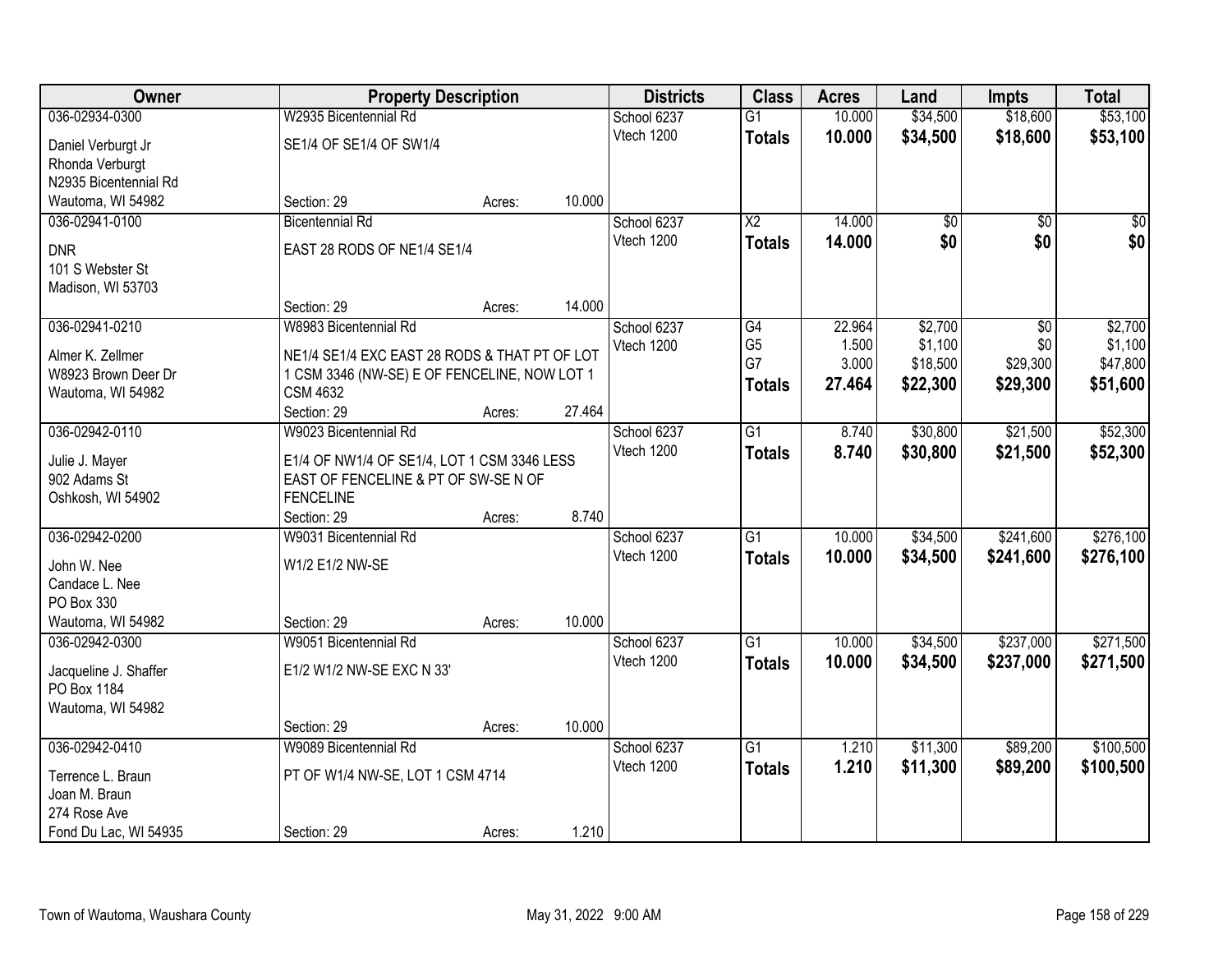| Owner                                  | <b>Property Description</b>                     |        |        | <b>Districts</b>          | <b>Class</b>         | <b>Acres</b>   | Land             | <b>Impts</b>      | <b>Total</b>     |
|----------------------------------------|-------------------------------------------------|--------|--------|---------------------------|----------------------|----------------|------------------|-------------------|------------------|
| 036-02942-0420                         | <b>Bicentennial Rd</b>                          |        |        | School 6237               | $\overline{G1}$      | 9.050          | \$31,700         | $\overline{50}$   | \$31,700         |
| Terrance Braun                         | PT OF W1/4 NW-SE, LOT 2 & OUTLOT 1 CSM 4714     |        |        | Vtech 1200                | <b>Totals</b>        | 9.050          | \$31,700         | \$0               | \$31,700         |
| Joan M. Braun                          |                                                 |        |        |                           |                      |                |                  |                   |                  |
| 274 Rose Ave                           |                                                 |        |        |                           |                      |                |                  |                   |                  |
| Fond Du Lac, WI 54935                  | Section: 29                                     | Acres: | 9.050  |                           |                      |                |                  |                   |                  |
| 036-02943-0112                         | <b>Bicentennial Rd</b>                          |        |        | School 6237               | G4                   | 35.799         | \$3,800          | \$0               | \$3,800          |
| Jacqueline J. Shaffer                  | SW1/4 OF SE1/4 LESS V 487 P 399 & LESS CSM 4632 |        |        | Vtech 1200                | G <sub>5</sub>       | 1.000          | \$100            | \$0               | \$100            |
| PO Box 1184                            | NOW LOT 1 CSM 4650 LESS OL 1 CSM 4650           |        |        |                           | G5M                  | 2.000          | \$2,600          | \$0               | \$2,600          |
| Wautoma, WI 54982                      |                                                 |        |        |                           | <b>Totals</b>        | 38.799         | \$6,500          | \$0               | \$6,500          |
|                                        | Section: 29                                     | Acres: | 38.799 |                           |                      |                |                  |                   |                  |
| 036-02944-0100                         | <b>Bicentennial Rd</b>                          |        |        | School 6237               | $\overline{X2}$      | 14.000         | $\overline{50}$  | $\overline{50}$   | $\overline{50}$  |
| <b>DNR</b>                             | EAST 28 RODS OF SE1/4 SE1/4                     |        |        | Vtech 1200                | <b>Totals</b>        | 14.000         | \$0              | \$0               | \$0              |
| 101 S Webster St                       |                                                 |        |        |                           |                      |                |                  |                   |                  |
| Madison, WI 53703                      |                                                 |        |        |                           |                      |                |                  |                   |                  |
|                                        | Section: 29                                     | Acres: | 14.000 |                           |                      |                |                  |                   |                  |
| 036-02944-0210                         | <b>Bicentennial Rd</b>                          |        |        | School 6237               | G4                   | 21.407         | \$3,000          | \$0               | \$3,000          |
|                                        |                                                 |        |        | Vtech 1200                | G5M                  | 5.500          | \$7,700          | \$0               | \$7,700          |
| Glenwood L. Zellmer                    | SE1/4 SE1/4 EXC EAST 28 RODS & PT SW1/4 SE1/4,  |        |        |                           | <b>Totals</b>        | 26.907         | \$10,700         | \$0               | \$10,700         |
| Kathleen A. Khin<br>W8916 County Rd Jj | LOT 2 CSM 4632                                  |        |        |                           |                      |                |                  |                   |                  |
| Wautoma, WI 54982                      | Section: 29                                     | Acres: | 26.907 |                           |                      |                |                  |                   |                  |
| 036-03011-0000                         | County Rd C                                     |        |        | School 6237               | $\overline{G4}$      | 6.000          | \$600            | \$0               | \$600            |
|                                        |                                                 |        |        | Vtech 1200                | G <sub>5</sub>       | 15.000         | \$15,000         | \$0               | \$15,000         |
| Jeremiah R. Fass                       | <b>NE1/4 OF NE1/4</b>                           |        |        |                           | G5M                  | 19.000         | \$26,300         | \$0               | \$26,300         |
| Philip M. Fass                         |                                                 |        |        |                           | <b>Totals</b>        | 40.000         | \$41,900         | \$0               | \$41,900         |
| 1310 State St                          |                                                 |        |        |                           |                      |                |                  |                   |                  |
| Cedar Falls, IA 50613                  | Section: 30                                     | Acres: | 40.000 |                           |                      |                |                  |                   |                  |
| 036-03012-0100                         | County Rd C                                     |        |        | School 6237<br>Vtech 1200 | G4<br>G <sub>5</sub> | 2.340<br>4.330 | \$300<br>\$3,100 | $\sqrt{6}$<br>\$0 | \$300<br>\$3,100 |
| Jeremiah R. Fass                       | E 6 2/3A OF NW1/4 OF NE1/4                      |        |        |                           |                      | 6.670          | \$3,400          | \$0               | \$3,400          |
| Philip M. Fass                         |                                                 |        |        |                           | <b>Totals</b>        |                |                  |                   |                  |
| 1310 State St                          |                                                 |        |        |                           |                      |                |                  |                   |                  |
| Cedar Falls, IA 50613                  | Section: 30                                     | Acres: | 6.670  |                           |                      |                |                  |                   |                  |
| 036-03012-0200                         | County Rd C                                     |        |        | School 6237               | $\overline{G5}$      | 8.330          | \$5,900          | $\overline{50}$   | \$5,900          |
| Crr Holdings, LLC                      | W33 1/3A OF NW1/4 OF NE1/4                      |        |        | Vtech 1200                | G <sub>6</sub>       | 25.000         | \$65,000         | \$0               | \$65,000         |
| c/o Ross Peterson                      |                                                 |        |        |                           | <b>Totals</b>        | 33.330         | \$70,900         | \$0               | \$70,900         |
| PO Box 44                              |                                                 |        |        |                           |                      |                |                  |                   |                  |
| Wautoma, WI 54982                      | Section: 30                                     | Acres: | 33.330 |                           |                      |                |                  |                   |                  |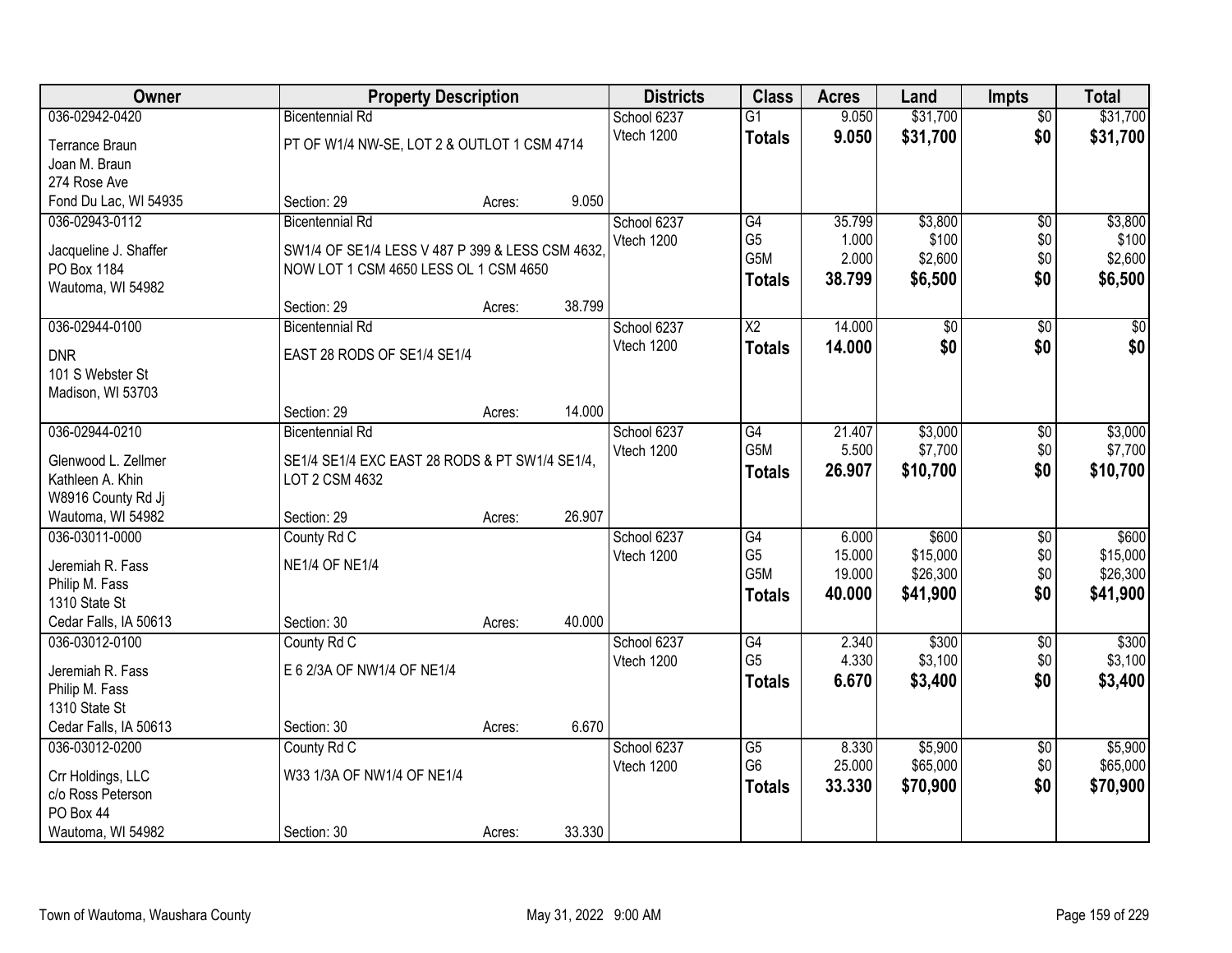| Owner                                  | <b>Property Description</b>                  |        |        | <b>Districts</b>          | <b>Class</b>         | <b>Acres</b>    | Land              | <b>Impts</b>      | <b>Total</b> |
|----------------------------------------|----------------------------------------------|--------|--------|---------------------------|----------------------|-----------------|-------------------|-------------------|--------------|
| 036-03013-0000                         | County Rd C                                  |        |        | School 6237               | $\overline{G5}$      | 5.000           | \$3,500           | $\overline{50}$   | \$3,500      |
| Crr Holdings, LLC                      | <b>SW1/4 OF NE1/4</b>                        |        |        | Vtech 1200                | G6                   | 35.000          | \$91,000          | \$0               | \$91,000     |
| c/o Ross Peterson                      |                                              |        |        |                           | <b>Totals</b>        | 40.000          | \$94,500          | \$0               | \$94,500     |
| PO Box 44                              |                                              |        |        |                           |                      |                 |                   |                   |              |
| Wautoma, WI 54982                      | Section: 30                                  | Acres: | 40.000 |                           |                      |                 |                   |                   |              |
| 036-03014-0100                         | County Rd C                                  |        |        | School 6237               | G4                   | 1.750           | \$200             | \$0               | \$200        |
| Jeremiah R. Fass                       | N1/2 OF SE1/4 OF NE1/4                       |        |        | Vtech 1200                | G5M                  | 18.250          | \$25,600          | \$0               | \$25,600     |
| Philip M. Fass                         |                                              |        |        |                           | <b>Totals</b>        | 20.000          | \$25,800          | \$0               | \$25,800     |
| 1310 State St                          |                                              |        |        |                           |                      |                 |                   |                   |              |
| Cedar Falls, IA 50613                  | Section: 30                                  | Acres: | 20.000 |                           |                      |                 |                   |                   |              |
| 036-03014-0200                         | County Rd C                                  |        |        | School 6237               | $\overline{G4}$      | 5.000           | \$500             | $\overline{50}$   | \$500        |
|                                        | S1/2 OF SE1/4 OF NE1/4                       |        |        | Vtech 1200                | G <sub>6</sub>       | 15.000          | \$39,000          | \$0               | \$39,000     |
| Crr Holdings, LLC<br>c/o Ross Peterson |                                              |        |        |                           | <b>Totals</b>        | 20.000          | \$39,500          | \$0               | \$39,500     |
| PO Box 44                              |                                              |        |        |                           |                      |                 |                   |                   |              |
| Wautoma, WI 54982                      | Section: 30                                  | Acres: | 20.000 |                           |                      |                 |                   |                   |              |
| 036-03021-0100                         | County Rd C                                  |        |        | School 6237               | G4                   | 0.040           | \$100             | \$0               | \$100        |
|                                        |                                              |        |        | Vtech 1200                | W <sub>6</sub>       | 84.850          | (\$184,700)       | \$0               | \$0          |
| Ira W. Giese                           | LOT 1 CSM 2726                               |        |        |                           | <b>Totals</b>        | 84.890          | \$100             | \$0               | \$100        |
| W9175 County Rd C<br>Wautoma, WI 54982 |                                              |        |        |                           |                      |                 |                   |                   |              |
|                                        | Section: 30                                  | Acres: | 84.890 |                           |                      |                 |                   |                   |              |
| 036-03023-0210                         | N3016 Lake Dr                                |        |        | School 6237               | $\overline{G4}$      | 22.460          | \$2,000           | $\overline{30}$   | \$2,000      |
|                                        |                                              |        |        | Vtech 1200                | G <sub>5</sub>       | 0.500           | \$100             | \$0               | \$100        |
| Norman E. Borntrager                   | LOT 1 CSM 2967                               |        |        |                           | G7                   | 2.000           | \$14,000          | \$48,400          | \$62,400     |
| Kathryn E. Borntrager                  |                                              |        |        |                           | <b>Totals</b>        | 24.960          | \$16,100          | \$48,400          | \$64,500     |
| W10810 Cree Ave                        |                                              |        |        |                           |                      |                 |                   |                   |              |
| Coloma, WI 54930-8745                  | Section: 30                                  | Acres: | 24.960 |                           |                      |                 |                   |                   |              |
| 036-03031-0110                         | County Rd C                                  |        |        | School 6237<br>Vtech 1200 | G6<br>W <sub>6</sub> | 0.002<br>14.798 | \$0<br>(\$38,500) | $\sqrt{6}$<br>\$0 | \$0<br>\$0   |
| Ira W. Giese                           | LOT 1 CSM 3160                               |        |        |                           | <b>Totals</b>        | 14.800          | \$0               | \$0               | \$0          |
| W9175 County Rd C                      |                                              |        |        |                           |                      |                 |                   |                   |              |
| Wautoma, WI 54982                      |                                              |        |        |                           |                      |                 |                   |                   |              |
|                                        | Section: 30                                  | Acres: | 14.800 |                           |                      |                 |                   |                   |              |
| 036-03031-0120                         | 3002 Lake Dr                                 |        |        | School 6237               | $\overline{G1}$      | 2.000           | \$16,000          | \$296,500         | \$312,500    |
| Jeffrey M. Martz                       | LOT 2 CSM 3160; LESS CSM 3232, LESS CSM 3233 |        |        | Vtech 1200                | G <sub>5</sub>       | 32.508          | \$38,900          | \$0               | \$38,900     |
| Sara P. Martz                          |                                              |        |        |                           | <b>Totals</b>        | 34.508          | \$54,900          | \$296,500         | \$351,400    |
| N3002 Lake Dr                          |                                              |        |        |                           |                      |                 |                   |                   |              |
| Wautoma, WI 54982                      | Section: 30                                  | Acres: | 34.508 |                           |                      |                 |                   |                   |              |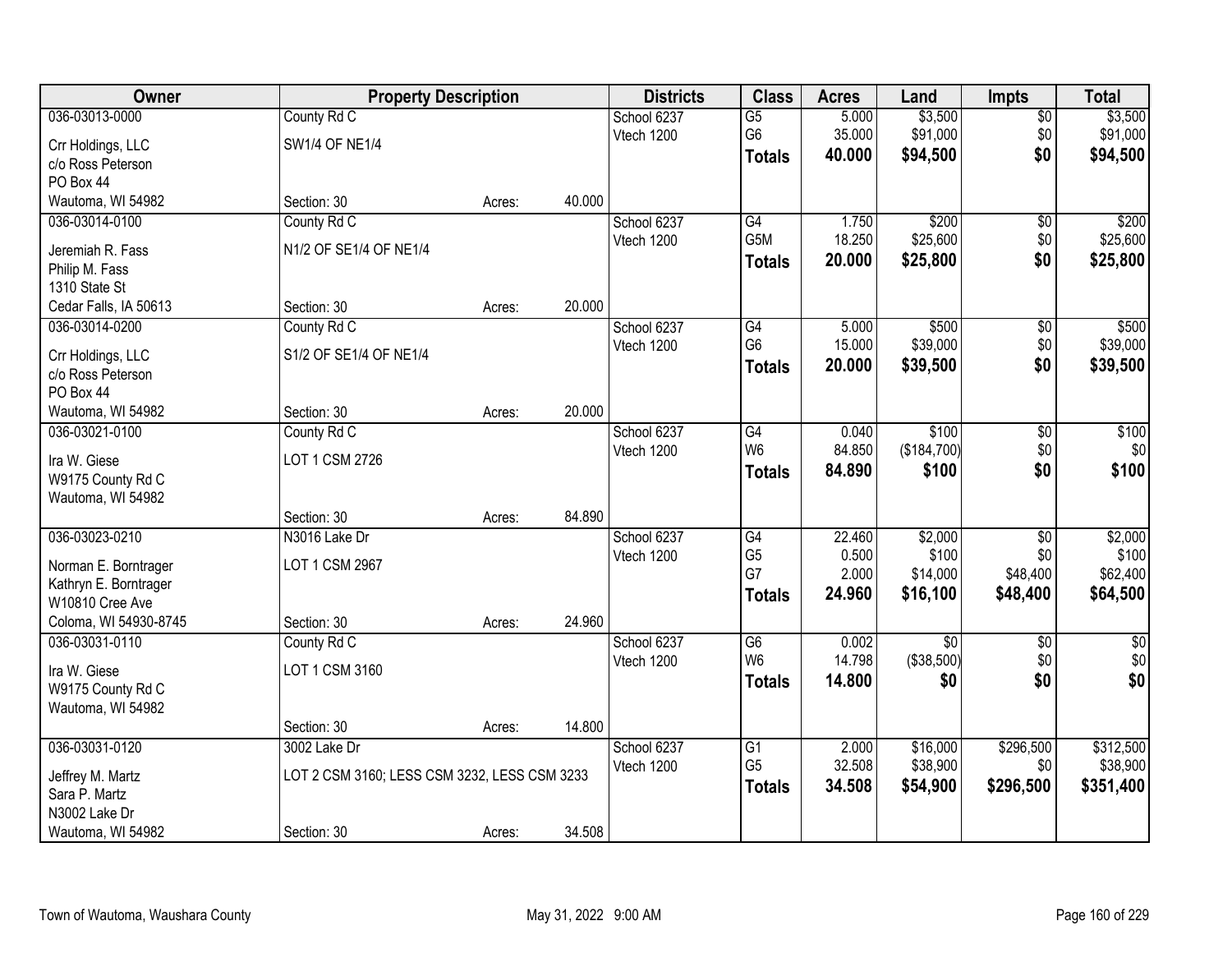| <b>Owner</b>              |                                              | <b>Property Description</b> |        | <b>Districts</b>          | <b>Class</b>    | <b>Acres</b> | Land            | <b>Impts</b>    | <b>Total</b> |
|---------------------------|----------------------------------------------|-----------------------------|--------|---------------------------|-----------------|--------------|-----------------|-----------------|--------------|
| 036-03031-0130            | N2980 Lake Dr                                |                             |        | School 6237               | $\overline{G1}$ | 2.146        | \$16,200        | \$1,700         | \$17,900     |
| Jeffrey M. Martz          | LOT 1 CSM 3233                               |                             |        | Vtech 1200                | <b>Totals</b>   | 2.146        | \$16,200        | \$1,700         | \$17,900     |
| Sara P. Martz             |                                              |                             |        |                           |                 |              |                 |                 |              |
| N3002 Lake Dr             |                                              |                             |        |                           |                 |              |                 |                 |              |
| Wautoma, WI 54982         | Section: 30                                  | Acres:                      | 2.146  |                           |                 |              |                 |                 |              |
| 036-03031-0200            | Lake Dr                                      |                             |        | School 6237               | $\overline{X2}$ | 4.760        | $\overline{60}$ | $\overline{50}$ | $\sqrt{50}$  |
| <b>DNR</b>                | NE1/4 SW1/4 S OF LAKE DRIVE                  |                             |        | Vtech 1200                | <b>Totals</b>   | 4.760        | \$0             | \$0             | \$0          |
| 101 S Webster St          |                                              |                             |        |                           |                 |              |                 |                 |              |
| Madison, WI 53703         |                                              |                             |        |                           |                 |              |                 |                 |              |
|                           | Section: 30                                  | Acres:                      | 4.760  |                           |                 |              |                 |                 |              |
| 036-03031-0310            | N2958 Lake Dr                                |                             |        | School 6237               | G <sub>1</sub>  | 0.835        | \$8,900         | \$31,700        | \$40,600     |
| Lance C. Nielsen et al    | PARCEL IN SE COR OF N1/2 SW1/4 AND LOT 1 CSM |                             |        | Vtech 1200                | <b>Totals</b>   | 0.835        | \$8,900         | \$31,700        | \$40,600     |
| 14220 Woodland Pl         | 3232                                         |                             |        |                           |                 |              |                 |                 |              |
| Brookfield, WI 53005      |                                              |                             |        |                           |                 |              |                 |                 |              |
|                           | Section: 30                                  | Acres:                      | 0.835  |                           |                 |              |                 |                 |              |
| 036-03032-0200            | Lake Dr                                      |                             |        | School 6237               | G1              | 3.158        | \$19,500        | \$0             | \$19,500     |
| Steven M. Szymaszek et al | LOT 4 CSM 4620                               |                             |        | Vtech 1200                | <b>Totals</b>   | 3.158        | \$19,500        | \$0             | \$19,500     |
| 8148 Milwaukee Ave        |                                              |                             |        |                           |                 |              |                 |                 |              |
| Wauwatosa, WI 53213-2112  |                                              |                             |        |                           |                 |              |                 |                 |              |
|                           | Section: 30                                  | Acres:                      | 3.158  |                           |                 |              |                 |                 |              |
| 036-03032-0310            | Lake Dr                                      |                             |        | School 6237               | $\overline{G1}$ | 0.310        | \$2,100         | $\overline{50}$ | \$2,100      |
| James D. Lukas            | LOT 2 CSM 6494                               |                             |        | Vtech 1200                | <b>Totals</b>   | 0.310        | \$2,100         | \$0             | \$2,100      |
| Shaun T. Lukas            |                                              |                             |        |                           |                 |              |                 |                 |              |
| 218 E Lisbon Rd           |                                              |                             |        |                           |                 |              |                 |                 |              |
| Oconomowoc, WI 53066-2837 | Section: 30                                  | Acres:                      | 0.310  |                           |                 |              |                 |                 |              |
| 036-03033-0100            | Lake Dr                                      |                             |        | School 6237               | $\overline{X2}$ | 14.000       | $\overline{60}$ | $\overline{50}$ | \$0          |
| <b>DNR</b>                | PT OF SW1/4 CSM 3                            |                             |        | Vtech 1200                | <b>Totals</b>   | 14.000       | \$0             | \$0             | \$0          |
| 101 S Webster St          |                                              |                             |        |                           |                 |              |                 |                 |              |
| Madison, WI 53703         |                                              |                             |        |                           |                 |              |                 |                 |              |
|                           | Section: 30                                  | Acres:                      | 14.000 |                           |                 |              |                 |                 |              |
| 036-03033-0240            | Lake Dr                                      |                             |        | School 6237<br>Vtech 1200 | $\overline{G1}$ | 3.000        | \$17,300        | $\overline{50}$ | \$17,300     |
| <b>Robert Raatz</b>       | PT OF SW SW W OF 13TH AVE & S OF BUTTERCUP   |                             |        |                           | <b>Totals</b>   | 3.000        | \$17,300        | \$0             | \$17,300     |
| 5792 Glenmore Rd          | AVE                                          |                             |        |                           |                 |              |                 |                 |              |
| De Pere, WI 54115         |                                              |                             |        |                           |                 |              |                 |                 |              |
|                           | Section: 30                                  | Acres:                      | 3.000  |                           |                 |              |                 |                 |              |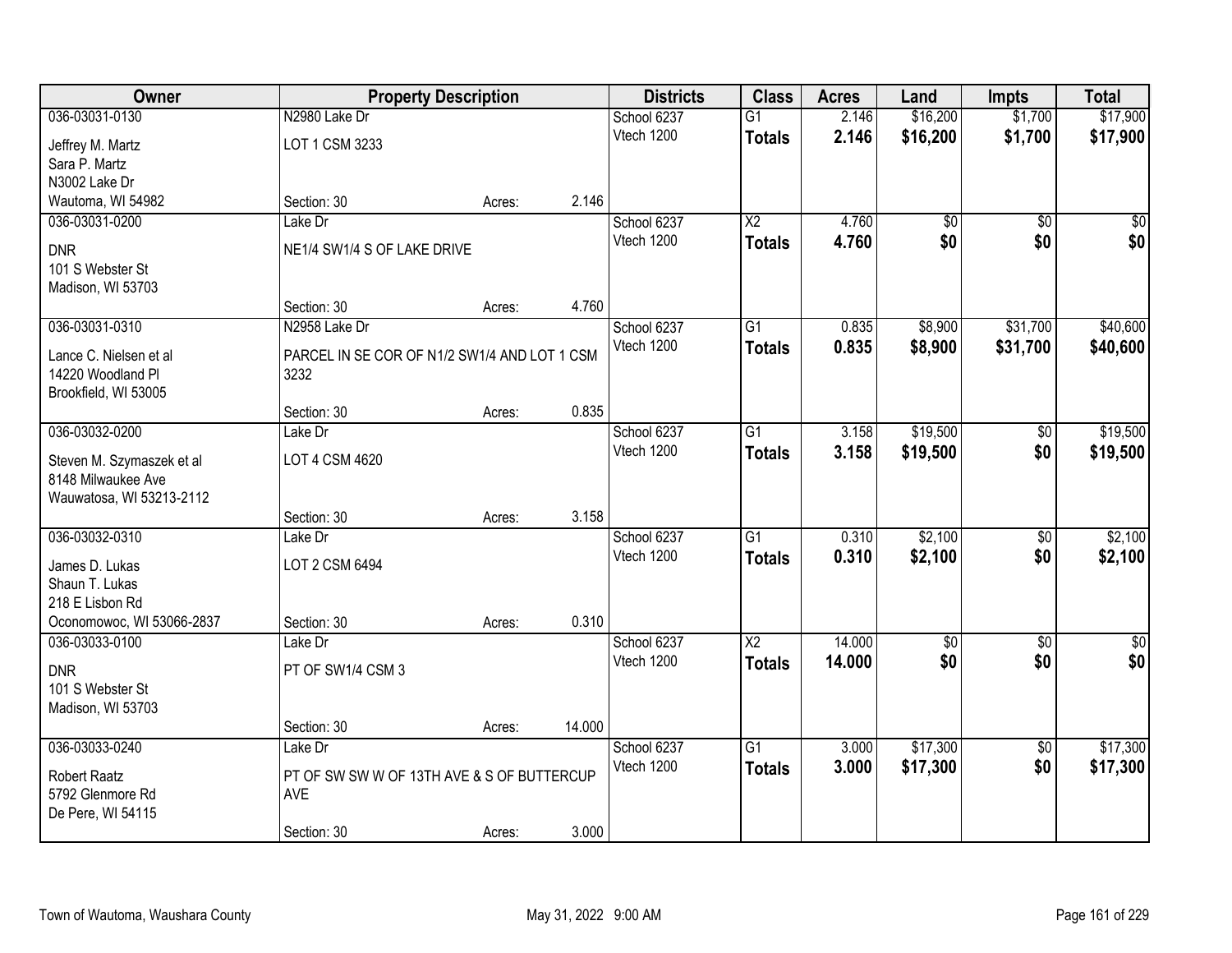| <b>Owner</b>                |                                         | <b>Property Description</b> |        | <b>Districts</b>          | <b>Class</b>                     | <b>Acres</b>    | Land                 | Impts           | <b>Total</b>         |
|-----------------------------|-----------------------------------------|-----------------------------|--------|---------------------------|----------------------------------|-----------------|----------------------|-----------------|----------------------|
| 036-03033-0300              | Lake Dr                                 |                             |        | School 6237               | $\overline{G1}$                  | 1.180           | \$11,100             | $\overline{50}$ | \$11,100             |
| Antoinette K. Fredrick      | PT OF FRAC SW1/4 SW1/4, LOT 1 CSM #2023 |                             |        | Vtech 1200                | <b>Totals</b>                    | 1.180           | \$11,100             | \$0             | \$11,100             |
| Michael A. Fredrick         |                                         |                             |        |                           |                                  |                 |                      |                 |                      |
| N2266 16th Dr               |                                         |                             |        |                           |                                  |                 |                      |                 |                      |
| Wautoma, WI 54982           | Section: 30                             | Acres:                      | 1.180  |                           |                                  |                 |                      |                 |                      |
| 036-03033-0400              | N2965 13th Ave                          |                             |        | School 6237               | $\overline{G1}$                  | 1.900           | \$15,400             | \$85,000        | \$100,400            |
| Ralph L. Norton             | PT OF FRAC SW1/4 SW1/4, LOT 2 CSM #2023 |                             |        | Vtech 1200                | <b>Totals</b>                    | 1.900           | \$15,400             | \$85,000        | \$100,400            |
| Sheryl A. Norton            |                                         |                             |        |                           |                                  |                 |                      |                 |                      |
| N2965 13th Ave              |                                         |                             |        |                           |                                  |                 |                      |                 |                      |
| Wautoma, WI 54982           | Section: 30                             | Acres:                      | 1.900  |                           |                                  |                 |                      |                 |                      |
| 036-03034-0000              | Lake Dr                                 |                             |        | School 6237               | $\overline{X2}$                  | 40.000          | \$0                  | $\overline{50}$ | $\overline{30}$      |
| <b>DNR</b>                  | E 40 A OF S1/2 SW1/4                    |                             |        | Vtech 1200                | <b>Totals</b>                    | 40.000          | \$0                  | \$0             | \$0                  |
| 101 S Webster St            |                                         |                             |        |                           |                                  |                 |                      |                 |                      |
| Madison, WI 53703           |                                         |                             |        |                           |                                  |                 |                      |                 |                      |
|                             | Section: 30                             | Acres:                      | 40.000 |                           |                                  |                 |                      |                 |                      |
| 036-03041-0000              | County Rd C                             |                             |        | School 6237               | G4                               | 25.000          | \$2,600              | \$0             | \$2,600              |
| Crr Holdings, LLC           | <b>NE1/4 OF SE1/4</b>                   |                             |        | Vtech 1200                | G5M                              | 15.000          | \$19,500             | \$0<br>\$0      | \$19,500             |
| c/o Ross Peterson           |                                         |                             |        |                           | <b>Totals</b>                    | 40.000          | \$22,100             |                 | \$22,100             |
| PO Box 44                   |                                         |                             |        |                           |                                  |                 |                      |                 |                      |
| Wautoma, WI 54982           | Section: 30                             | Acres:                      | 40.000 |                           |                                  |                 |                      |                 |                      |
| 036-03042-0100              | W9490 County Rd C                       |                             |        | School 6237               | G1                               | 1.500           | \$9,400              | \$106,700       | \$116,100            |
| Crr Holdings, LLC           | PT NW1/4 OF SE1/4 TO NE OF ROAD         |                             |        | Vtech 1200                | G <sub>5</sub><br>G <sub>6</sub> | 4.000<br>28.400 | \$2,000<br>\$53,200  | \$0<br>\$0      | \$2,000<br>\$53,200  |
| c/o Ross Peterson           |                                         |                             |        |                           | <b>Totals</b>                    | 33.900          | \$64,600             | \$106,700       | \$171,300            |
| PO Box 44                   |                                         |                             |        |                           |                                  |                 |                      |                 |                      |
| Wautoma, WI 54982           | Section: 30                             | Acres:                      | 33.900 |                           |                                  |                 |                      |                 |                      |
| 036-03042-0200              | N2944 Lake Dr                           |                             |        | School 6237               | G1<br>G <sub>6</sub>             | 1.300<br>4.800  | \$11,800<br>\$12,500 | \$36,200<br>\$0 | \$48,000<br>\$12,500 |
| Drecktrah Partnership Trust | PT NW1/4 OF SE1/4 TO SW OF ROAD         |                             |        | Vtech 1200                | <b>Totals</b>                    | 6.100           | \$24,300             | \$36,200        | \$60,500             |
| 4230 Sparrows Hawk Dr       |                                         |                             |        |                           |                                  |                 |                      |                 |                      |
| Loves Park, IL 61111-8611   |                                         |                             |        |                           |                                  |                 |                      |                 |                      |
|                             | Section: 30                             | Acres:                      | 6.100  |                           |                                  |                 |                      |                 |                      |
| 036-03043-0000              | County Rd C                             |                             |        | School 6237<br>Vtech 1200 | $\overline{X2}$                  | 40.000          | $\sqrt{$0}$<br>\$0   | $\overline{50}$ | $\sqrt{50}$<br>\$0   |
| <b>DNR</b>                  | SW1/4 SE1/4                             |                             |        |                           | <b>Totals</b>                    | 40.000          |                      | \$0             |                      |
| 101 S Webster St            |                                         |                             |        |                           |                                  |                 |                      |                 |                      |
| Madison, WI 53703           |                                         |                             |        |                           |                                  |                 |                      |                 |                      |
|                             | Section: 30                             | Acres:                      | 40.000 |                           |                                  |                 |                      |                 |                      |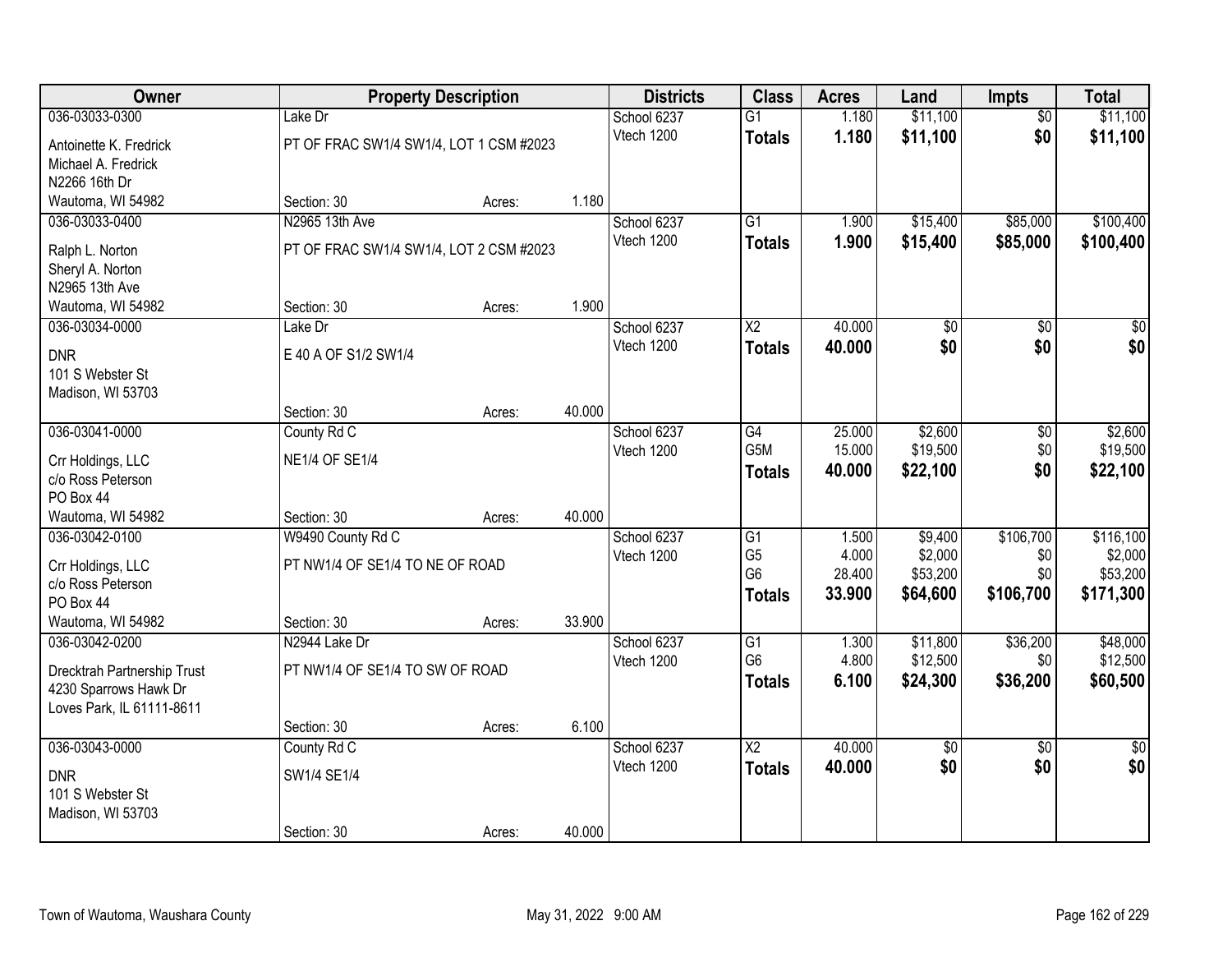| Owner                                 | <b>Property Description</b>    |        |        | <b>Districts</b>          | <b>Class</b>             | <b>Acres</b>    | Land               | <b>Impts</b>           | <b>Total</b>       |
|---------------------------------------|--------------------------------|--------|--------|---------------------------|--------------------------|-----------------|--------------------|------------------------|--------------------|
| 036-03044-0000                        | County Rd C                    |        |        | School 6237               | $\overline{\mathsf{x2}}$ | 40.000          | $\overline{60}$    | $\overline{60}$        | \$0                |
| <b>DNR</b>                            | SE1/4 SE1/4                    |        |        | Vtech 1200                | <b>Totals</b>            | 40.000          | \$0                | \$0                    | \$0                |
| 101 S Webster St                      |                                |        |        |                           |                          |                 |                    |                        |                    |
| Madison, WI 53703                     |                                |        |        |                           |                          |                 |                    |                        |                    |
|                                       | Section: 30                    | Acres: | 40.000 |                           |                          |                 |                    |                        |                    |
| 036-03111-0100                        | County Rd C                    |        |        | School 6237               | $\overline{\text{X2}}$   | 9.000           | $\overline{60}$    | $\overline{50}$        | \$0                |
| <b>DNR</b>                            | EAST 36 RODS NE1/4 NE1/4 NE1/4 |        |        | Vtech 1200                | <b>Totals</b>            | 9.000           | \$0                | \$0                    | \$0                |
| 101 S Webster St                      |                                |        |        |                           |                          |                 |                    |                        |                    |
| Madison, WI 53703                     |                                |        | 9.000  |                           |                          |                 |                    |                        |                    |
| 036-03111-0200                        | Section: 31<br>County Rd C     | Acres: |        | School 6237               | $\overline{\text{X2}}$   | 1.000           | $\overline{60}$    | $\overline{60}$        | $\overline{\$0}$   |
|                                       |                                |        |        | Vtech 1200                | <b>Totals</b>            | 1.000           | \$0                | \$0                    | \$0                |
| <b>DNR</b>                            | W 4 RDS NE1/4 NE1/4 NE1/4      |        |        |                           |                          |                 |                    |                        |                    |
| 101 S Webster St<br>Madison, WI 53703 |                                |        |        |                           |                          |                 |                    |                        |                    |
|                                       | Section: 31                    | Acres: | 1.000  |                           |                          |                 |                    |                        |                    |
| 036-03111-0300                        | County Rd C                    |        |        | School 6237               | $\overline{X2}$          | 27.500          | \$0                | \$0                    | $\sqrt{60}$        |
|                                       |                                |        |        | Vtech 1200                | <b>Totals</b>            | 27.500          | \$0                | \$0                    | \$0                |
| <b>DNR</b><br>101 S Webster St        | PT OF NE1/4 NE1/4              |        |        |                           |                          |                 |                    |                        |                    |
| Madison, WI 53703                     |                                |        |        |                           |                          |                 |                    |                        |                    |
|                                       | Section: 31                    | Acres: | 27.500 |                           |                          |                 |                    |                        |                    |
| 036-03111-0400                        | N2782 County Rd T              |        |        | School 6237               | $\overline{G1}$          | 5.289           | \$20,800           | \$74,900               | \$95,700           |
| Philip J. Carpenter                   | PT OF E1/2 OF NE1/4            |        |        | Vtech 1200                | <b>Totals</b>            | 5.289           | \$20,800           | \$74,900               | \$95,700           |
| Rosemary Carpenter                    |                                |        |        |                           |                          |                 |                    |                        |                    |
| 2419 S 79th St                        |                                |        |        |                           |                          |                 |                    |                        |                    |
| West Allis, WI 53219-1718             | Section: 31                    | Acres: | 5.289  |                           |                          |                 |                    |                        |                    |
| 036-03112-0000                        | County Rd T                    |        |        | School 6237               | $\overline{X2}$          | 40.000          | $\overline{50}$    | $\overline{50}$        | \$0                |
| <b>DNR</b>                            | <b>NW1/4 NE1/4</b>             |        |        | Vtech 1200                | <b>Totals</b>            | 40.000          | \$0                | \$0                    | \$0                |
| 101 S Webster St                      |                                |        |        |                           |                          |                 |                    |                        |                    |
| Madison, WI 53703                     |                                |        |        |                           |                          |                 |                    |                        |                    |
|                                       | Section: 31                    | Acres: | 40.000 |                           |                          |                 |                    |                        |                    |
| 036-03113-0100                        | N2743 County Rd T              |        |        | School 6237<br>Vtech 1200 | G4<br>G <sub>5</sub>     | 17.250<br>3.750 | \$2,300<br>\$2,900 | $\overline{50}$<br>\$0 | \$2,300<br>\$2,900 |
| Front Porch Farms, LLC                | N 30A OF SW1/4 OF NE1/4        |        |        |                           | G5M                      | 7.000           | \$9,800            | \$0                    | \$9,800            |
| N4935 State Rd 22                     |                                |        |        |                           | G7                       | 2.000           | \$14,000           | \$27,500               | \$41,500           |
| Wild Rose, WI 54984                   | Section: 31                    |        | 30.000 |                           | <b>Totals</b>            | 30.000          | \$29,000           | \$27,500               | \$56,500           |
|                                       |                                | Acres: |        |                           |                          |                 |                    |                        |                    |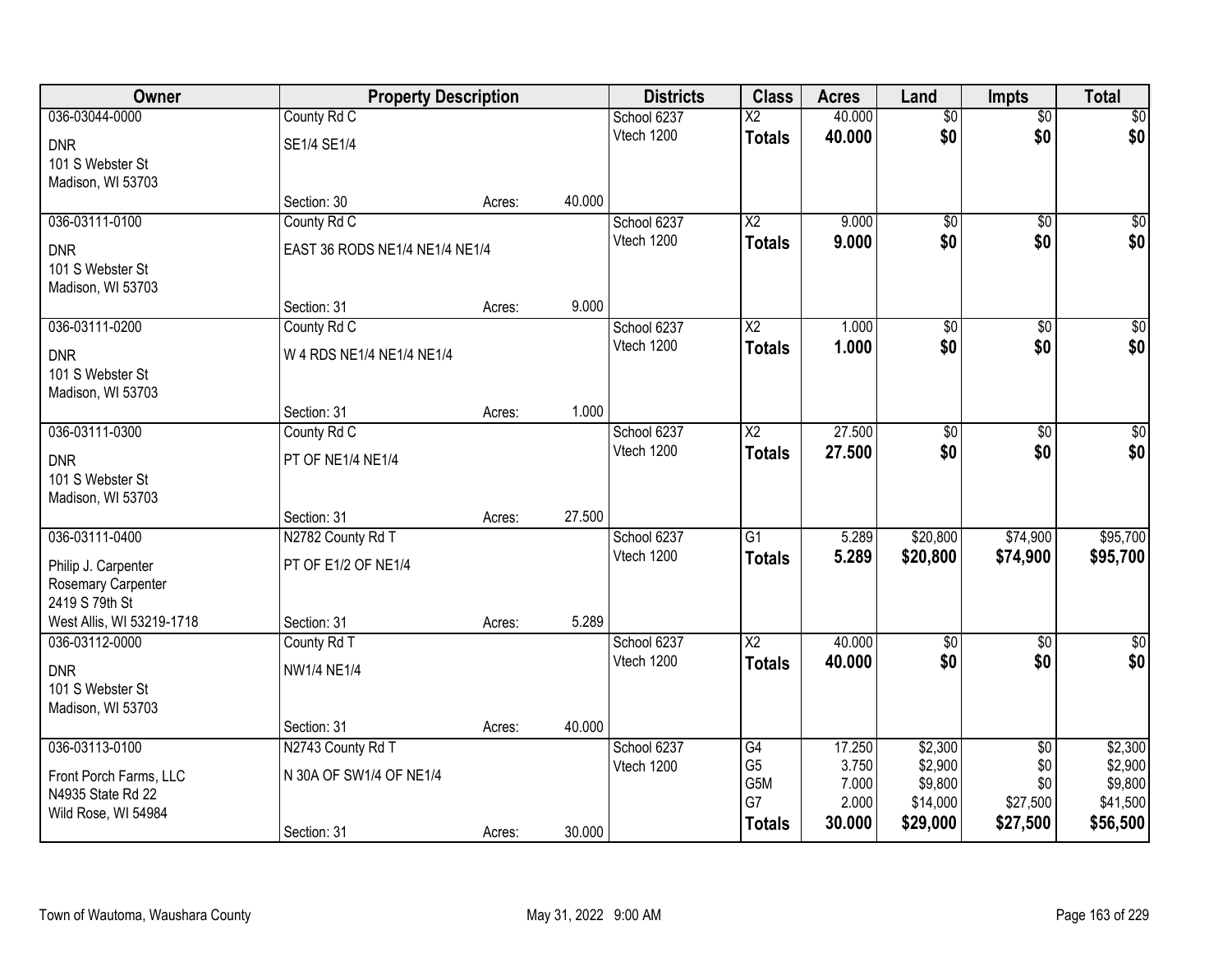| Owner                                       |                                         | <b>Property Description</b> |        | <b>Districts</b> | <b>Class</b>    | <b>Acres</b> | Land     | <b>Impts</b>    | <b>Total</b> |
|---------------------------------------------|-----------------------------------------|-----------------------------|--------|------------------|-----------------|--------------|----------|-----------------|--------------|
| 036-03113-0211                              | N2723 County Rd T                       |                             |        | School 6237      | $\overline{G1}$ | 2.000        | \$16,000 | \$107,400       | \$123,400    |
| John Barnes                                 | LOT 1 CSM 4824                          |                             |        | Vtech 1200       | G4              | 2.500        | \$400    | \$0             | \$400        |
| Jamie Barnes                                |                                         |                             |        |                  | G <sub>5</sub>  | 0.500        | \$500    | \$0             | \$500        |
| N2723 County Rd T                           |                                         |                             |        |                  | <b>Totals</b>   | 5.000        | \$16,900 | \$107,400       | \$124,300    |
| Wautoma, WI 54982                           | Section: 31                             | Acres:                      | 5.000  |                  |                 |              |          |                 |              |
| 036-03114-0100                              | County Rd T                             |                             |        | School 6237      | $\overline{X2}$ | 5.500        | \$0      | \$0             | \$0          |
| <b>DNR</b>                                  | PT OF SE1/4 NE1/4                       |                             |        | Vtech 1200       | <b>Totals</b>   | 5.500        | \$0      | \$0             | \$0          |
| 101 S Webster St                            |                                         |                             |        |                  |                 |              |          |                 |              |
| Madison, WI 53703                           |                                         |                             |        |                  |                 |              |          |                 |              |
|                                             | Section: 31                             | Acres:                      | 5.500  |                  |                 |              |          |                 |              |
| 036-03114-0210                              | N2734 County Rd T                       |                             |        | School 6237      | $\overline{G1}$ | 2.530        | \$16,700 | \$129,700       | \$146,400    |
| Gloria D. Cereceres                         | PART OF SE1/4 NE1/4, LOT 1 CSM #3217    |                             |        | Vtech 1200       | G <sub>5</sub>  | 10.000       | \$14,500 | \$0             | \$14,500     |
| W2734 County Rd T                           |                                         |                             |        |                  | <b>Totals</b>   | 12.530       | \$31,200 | \$129,700       | \$160,900    |
| Wautoma, WI 54982                           |                                         |                             |        |                  |                 |              |          |                 |              |
|                                             | Section: 31                             | Acres:                      | 12.530 |                  |                 |              |          |                 |              |
| 036-03114-0220                              | County Rd T                             |                             |        | School 6237      | G4              | 18.470       | \$2,000  | \$0             | \$2,000      |
| Steven F Lease Revocable Trust              | SOUTH 64 RODS SE1/4 NE1/4 EXC CSM #3217 |                             |        | Vtech 1200       | G <sub>5</sub>  | 1.000        | \$100    | \$0             | \$100        |
| 413 Acewood Blvd                            |                                         |                             |        |                  | <b>Totals</b>   | 19.470       | \$2,100  | \$0             | \$2,100      |
| Madison, WI 53714-3201                      |                                         |                             |        |                  |                 |              |          |                 |              |
|                                             | Section: 31                             | Acres:                      | 19.470 |                  |                 |              |          |                 |              |
| 036-03121-0100                              |                                         |                             |        | School 6237      | $\overline{G5}$ | 3.080        | \$4,300  | $\overline{50}$ | \$4,300      |
|                                             |                                         |                             |        | Vtech 1200       | <b>Totals</b>   | 3.080        | \$4,300  | \$0             | \$4,300      |
| John R. Stratton                            | LOT 1 CSM 6444                          |                             |        |                  |                 |              |          |                 |              |
| Peggy L. Stratton<br>1434 Magnolia Way      |                                         |                             |        |                  |                 |              |          |                 |              |
| Carol Stream, IL 60188                      | Section: 31                             | Acres:                      | 3.080  |                  |                 |              |          |                 |              |
| 036-03121-0200                              | N2802 13th Ave                          |                             |        | School 6237      | $\overline{G1}$ | 1.000        | \$10,000 | \$205,000       | \$215,000    |
|                                             |                                         |                             |        | Vtech 1200       | G4              | 14.000       | \$1,500  | \$0             | \$1,500      |
| John R. Stratton                            | LOT 2 CSM 6444                          |                             |        |                  | G <sub>5</sub>  | 8.080        | \$7,800  | \$0             | \$7,800      |
| Peggy L. Stratton                           |                                         |                             |        |                  | G5M             | 32.680       | \$45,800 | \$0             | \$45,800     |
| 1434 Magnolia Way<br>Carol Stream, IL 60188 | Section: 31                             | Acres:                      | 55.760 |                  | <b>Totals</b>   | 55.760       | \$65,100 | \$205,000       | \$270,100    |
| 036-03123-0000                              | 13th Ave                                |                             |        | School 6237      | G4              | 19.270       | \$2,000  | $\overline{50}$ | \$2,000      |
|                                             |                                         |                             |        | Vtech 1200       | G5M             | 40.000       | \$55,000 | \$0             | \$55,000     |
| Raymond L. Maurer                           | S1/2 OF NW1/4                           |                             |        |                  | <b>Totals</b>   | 59.270       | \$57,000 | \$0             | \$57,000     |
| Shirley J. Maurer                           |                                         |                             |        |                  |                 |              |          |                 |              |
| 7399 County Rd D                            |                                         |                             |        |                  |                 |              |          |                 |              |
| Verona, WI 53593                            | Section: 31                             | Acres:                      | 59.270 |                  |                 |              |          |                 |              |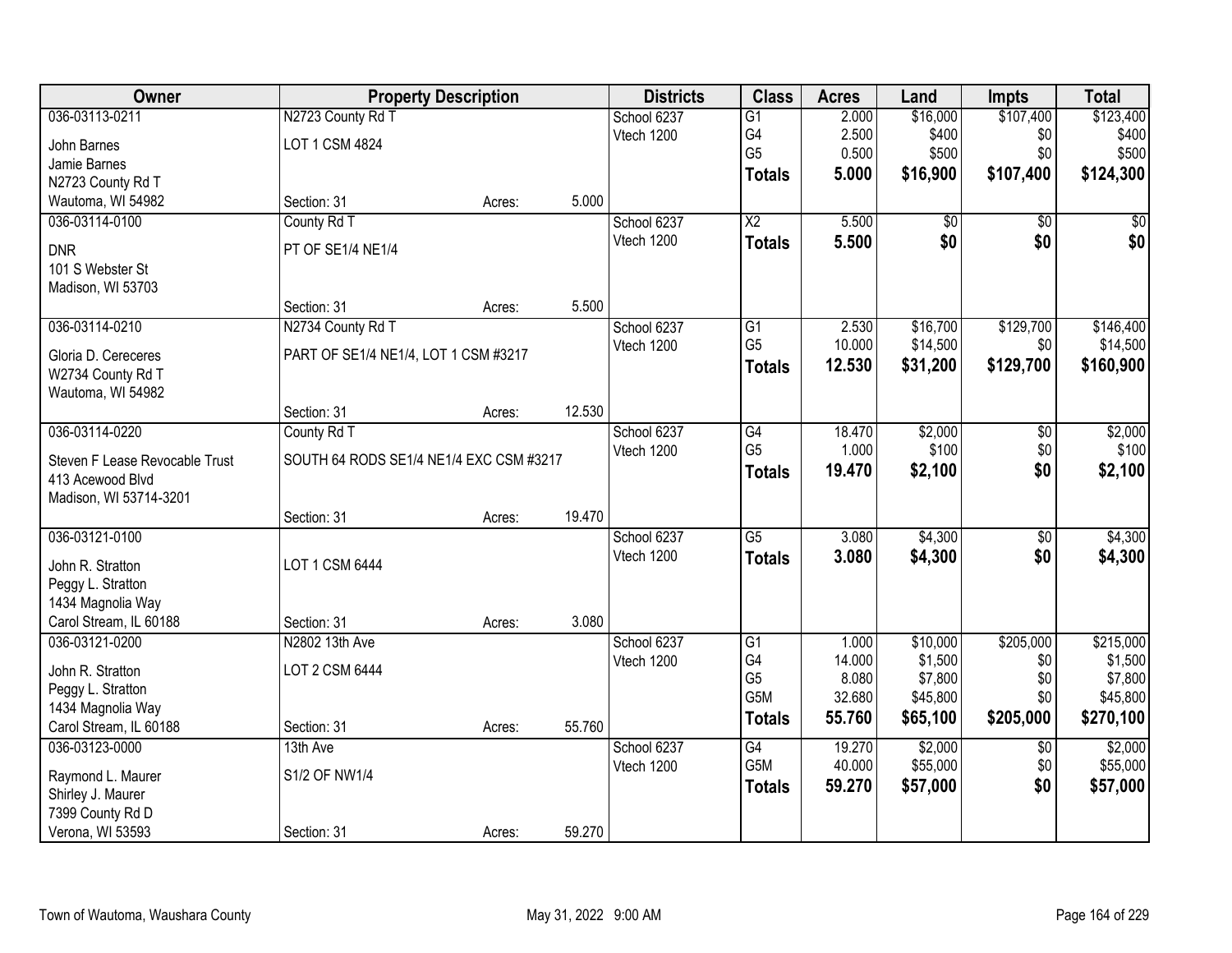| Owner                          |                                                                                   | <b>Property Description</b> |        | <b>Districts</b> | <b>Class</b>    | <b>Acres</b> | Land     | <b>Impts</b>    | <b>Total</b> |
|--------------------------------|-----------------------------------------------------------------------------------|-----------------------------|--------|------------------|-----------------|--------------|----------|-----------------|--------------|
| 036-03131-0100                 | 13th Ave                                                                          |                             |        | School 6237      | $\overline{G1}$ | 0.500        | \$5,000  | \$3,500         | \$8,500      |
| Michael W. Strauss             | E 40A OF N1/2 OF SW1/4; EXC CSM 6402                                              |                             |        | Vtech 1200       | G4              | 22.000       | \$2,300  | \$0             | \$2,300      |
| Heidi M. Strauss               |                                                                                   |                             |        |                  | G <sub>5</sub>  | 12.000       | \$11,400 | \$0             | \$11,400     |
| W9554 State Rd 21              |                                                                                   |                             |        |                  | <b>Totals</b>   | 34.500       | \$18,700 | \$3,500         | \$22,200     |
| Wautoma, WI 54982              | Section: 31                                                                       | Acres:                      | 34.500 |                  |                 |              |          |                 |              |
| 036-03132-0000                 | 13th Ave                                                                          |                             |        | School 6237      | $\overline{G5}$ | 18.000       | \$12,600 | \$0             | \$12,600     |
|                                |                                                                                   |                             |        | Vtech 1200       | G <sub>6</sub>  | 2.000        | \$5,200  | \$0             | \$5,200      |
| Dls Special Needs Trust        | W 20A OF N1/2 OF FRAC SW1/4                                                       |                             |        |                  | <b>Totals</b>   | 20.000       | \$17,800 | \$0             | \$17,800     |
| c/o Marlene R. Mirr            |                                                                                   |                             |        |                  |                 |              |          |                 |              |
| W5627 County Rd Y              |                                                                                   |                             |        |                  |                 |              |          |                 |              |
| Princeton, WI 54968            | Section: 31                                                                       | Acres:                      | 20.000 |                  |                 |              |          |                 |              |
| 036-03133-0000                 | 13th Ave                                                                          |                             |        | School 6237      | $\overline{G6}$ | 20.000       | \$52,000 | \$0             | \$52,000     |
| <b>DIs Special Needs Trust</b> | W 20A OF S1/2 OF FRAC SW1/4                                                       |                             |        | Vtech 1200       | <b>Totals</b>   | 20.000       | \$52,000 | \$0             | \$52,000     |
| c/o Marlene R. Mirr            |                                                                                   |                             |        |                  |                 |              |          |                 |              |
| W5627 County Rd Y              |                                                                                   |                             |        |                  |                 |              |          |                 |              |
| Princeton, WI 54968            | Section: 31                                                                       | Acres:                      | 20.000 |                  |                 |              |          |                 |              |
| 036-03134-0110                 | W9554 State Rd 21                                                                 |                             |        | School 6237      | G1              | 1.000        | \$10,000 | \$201,200       | \$211,200    |
|                                |                                                                                   |                             |        | Vtech 1200       | G4              | 18.750       | \$2,000  | \$0             | \$2,000      |
| Michael W. Strauss             | LOT 1 CSM 6402                                                                    |                             |        |                  | G <sub>5</sub>  | 4.250        | \$4,300  | \$0             | \$4,300      |
| Heidi M. Strauss               |                                                                                   |                             |        |                  | G5M             | 12.000       | \$15,600 | \$0             | \$15,600     |
| W9554 State Rd 21              |                                                                                   |                             |        |                  | <b>Totals</b>   | 36.000       | \$31,900 | \$201,200       | \$233,100    |
| Wautoma, WI 54982              | Section: 31                                                                       | Acres:                      | 36.000 |                  |                 |              |          |                 |              |
| 036-03134-0120                 |                                                                                   |                             |        | School 6237      | $\overline{G6}$ | 4.710        | \$13,200 | $\overline{60}$ | \$13,200     |
| Michael W. Strauss             | PT OF LOT 2 CSM 6402 !!!LOT 2 OWNERSHIP IS                                        |                             |        | Vtech 1200       | <b>Totals</b>   | 4.710        | \$13,200 | \$0             | \$13,200     |
| Heidi M. Strauss               | SPLIT. NO DEEDS TRANSFERRING PROPERTY AS                                          |                             |        |                  |                 |              |          |                 |              |
| W9554 State Rd 21              | INDICATED ON THE CSM WERE EVER FILED!!!                                           |                             |        |                  |                 |              |          |                 |              |
| Wautoma, WI 54982              | Section: 31                                                                       | Acres:                      | 4.710  |                  |                 |              |          |                 |              |
| 036-03134-0130                 |                                                                                   |                             |        | School 6237      | $\overline{G5}$ | 0.440        | \$300    | \$0             | \$300        |
| Michael W. Strauss             |                                                                                   |                             |        | Vtech 1200       | <b>Totals</b>   | 0.440        | \$300    | \$0             | \$300        |
| Heidi M. Strauss               | PT OF S1/2 OF SW1/4; EXC CSM 6402 & EXC W 20<br><b>ACRES &amp; EXC DOC 431253</b> |                             |        |                  |                 |              |          |                 |              |
| W9554 State Rd 21              |                                                                                   |                             |        |                  |                 |              |          |                 |              |
| Wautoma, WI 54982              | Section: 31                                                                       | Acres:                      | 0.440  |                  |                 |              |          |                 |              |
| 036-03134-0210                 | W9590 State Rd 21                                                                 |                             |        | School 6237      | $\overline{G1}$ | 1.800        | \$14,800 | $\overline{30}$ | \$14,800     |
|                                |                                                                                   |                             |        | Vtech 1200       |                 | 1.800        |          | \$0             |              |
| Steve Schimelpfenig            | PT OF SW COR OF SW1/4; EXC CSM 6402; EXC W 40                                     |                             |        |                  | <b>Totals</b>   |              | \$14,800 |                 | \$14,800     |
| W9553 State Rd 21              | ACRES OF SW1/4                                                                    |                             |        |                  |                 |              |          |                 |              |
| Wautoma, WI 54982              |                                                                                   |                             |        |                  |                 |              |          |                 |              |
|                                | Section: 31                                                                       | Acres:                      | 1.800  |                  |                 |              |          |                 |              |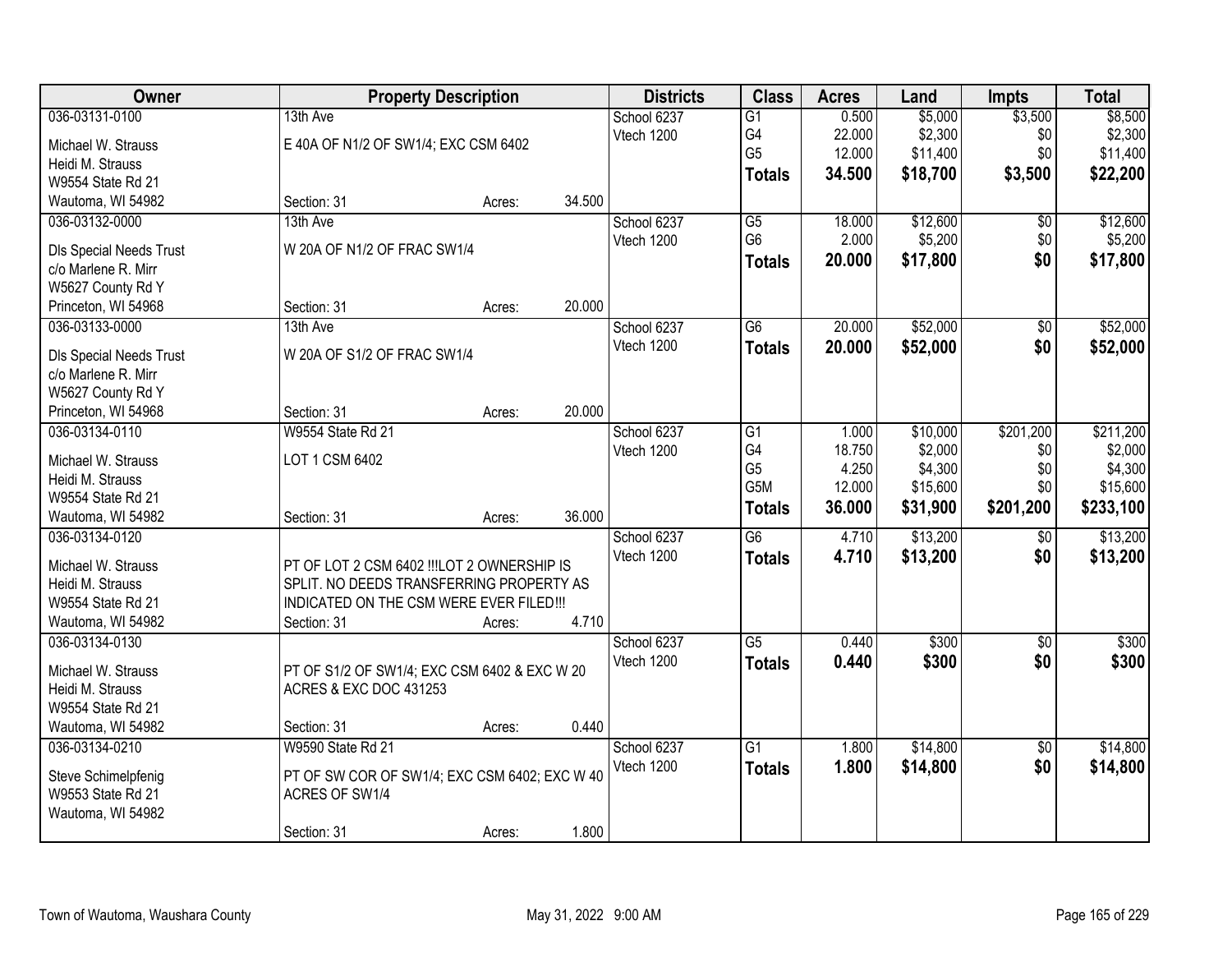| Owner                                 | <b>Property Description</b>                    |        |        | <b>Districts</b> | <b>Class</b>    | <b>Acres</b> | Land    | <b>Impts</b>        | <b>Total</b> |
|---------------------------------------|------------------------------------------------|--------|--------|------------------|-----------------|--------------|---------|---------------------|--------------|
| 036-03134-0220                        | State Rd 21                                    |        |        | School 6237      | $\overline{G1}$ | 0.300        | \$3,000 | \$1,200             | \$4,200      |
| Steve Schimelpfenig                   | PT LOT 2 CSM 6402 !!!LOT 2 OWNERSHIP IS SPLIT. |        |        | Vtech 1200       | <b>Totals</b>   | 0.300        | \$3,000 | \$1,200             | \$4,200      |
| W9553 State Rd 21                     | NO DEEDS TRANSFERRING PROPERTY AS              |        |        |                  |                 |              |         |                     |              |
| Wautoma, WI 54982                     | INDICATED ON THE CSM WERE EVER FILED!!!        |        |        |                  |                 |              |         |                     |              |
|                                       | Section: 31                                    | Acres: | 0.300  |                  |                 |              |         |                     |              |
| 036-03141-0110                        | County Rd T                                    |        |        | School 6237      | $\overline{G4}$ | 15.240       | \$2,200 | $\overline{50}$     | \$2,200      |
|                                       | PART OF NE1/4 SE1/4, LOT 3 CSM 4960            |        |        | Vtech 1200       | <b>Totals</b>   | 15.240       | \$2,200 | \$0                 | \$2,200      |
| G R Kirk Company<br>210 St Helens Ave |                                                |        |        |                  |                 |              |         |                     |              |
| Tacoma, WA 98402-2519                 |                                                |        |        |                  |                 |              |         |                     |              |
|                                       | Section: 31                                    | Acres: | 15.240 |                  |                 |              |         |                     |              |
| 036-03141-0120                        | State Highway 21                               |        |        | School 6237      | $\overline{G4}$ | 15.240       | \$2,200 | $\overline{50}$     | \$2,200      |
|                                       |                                                |        |        | Vtech 1200       | <b>Totals</b>   | 15.240       | \$2,200 | \$0                 | \$2,200      |
| G R Kirk Company                      | PT NE1/4 SE1/4 & PT NW1/4 SW1/4 SEC 32, LOT 4  |        |        |                  |                 |              |         |                     |              |
| 210 St Helens Ave                     | <b>CSM 4960</b>                                |        |        |                  |                 |              |         |                     |              |
| Tacoma, WA 98402-2519                 |                                                |        | 15.240 |                  |                 |              |         |                     |              |
| 036-03141-0130                        | Section: 31<br>County Rd T                     | Acres: |        | School 6237      | G4              | 12.450       | \$1,800 |                     | \$1,800      |
|                                       |                                                |        |        | Vtech 1200       | G <sub>5</sub>  | 3.690        | \$2,800 | $\sqrt[6]{}$<br>\$0 | \$2,800      |
| G R Kirk Company                      | PART OF E1/2 SE1/4, LOT 10 CSM 4961            |        |        |                  | <b>Totals</b>   | 16.140       | \$4,600 | \$0                 | \$4,600      |
| 210 St Helens Ave                     |                                                |        |        |                  |                 |              |         |                     |              |
| Tacoma, WA 98402-2519                 |                                                |        |        |                  |                 |              |         |                     |              |
|                                       | Section: 31                                    | Acres: | 16.140 |                  |                 |              |         |                     |              |
| 036-03141-0221                        | County Rd T                                    |        |        | School 6237      | $\overline{G6}$ | 2.760        | \$7,700 | $\overline{50}$     | \$7,700      |
| G R Kirk Company                      | PT OF NE1/4 SE1/4, PT OF LOT 1 CSM 4420, LOT 1 |        |        | Vtech 1200       | <b>Totals</b>   | 2.760        | \$7,700 | \$0                 | \$7,700      |
| 210 St Helens Ave                     | <b>CSM 4959</b>                                |        |        |                  |                 |              |         |                     |              |
| Tacoma, WA 98402-2519                 |                                                |        |        |                  |                 |              |         |                     |              |
|                                       | Section: 31                                    | Acres: | 2.760  |                  |                 |              |         |                     |              |
| 036-03141-0222                        | County Rd T                                    |        |        | School 6237      | $\overline{G6}$ | 2.760        | \$7,700 | $\sqrt{$0}$         | \$7,700      |
| G R Kirk Company                      | PT OF NE1/4 SE1/4, PT OF LOT 1 CSM 4420, LOT 2 |        |        | Vtech 1200       | <b>Totals</b>   | 2.760        | \$7,700 | \$0                 | \$7,700      |
| 210 St Helens Ave                     | <b>CSM 4959</b>                                |        |        |                  |                 |              |         |                     |              |
| Tacoma, WA 98402-2519                 |                                                |        |        |                  |                 |              |         |                     |              |
|                                       | Section: 31                                    | Acres: | 2.760  |                  |                 |              |         |                     |              |
| 036-03142-0111                        | 5062 County Rd T                               |        |        | School 6237      | $\overline{G5}$ | 6.500        | \$8,000 | $\overline{30}$     | \$8,000      |
|                                       |                                                |        |        | Vtech 1200       | <b>Totals</b>   | 6.500        | \$8,000 | \$0                 | \$8,000      |
| Jesse J. James                        | PT OF NW-SE & PT SW-NE, LOT 2 & PT LOT 3 CSM   |        |        |                  |                 |              |         |                     |              |
| Terese A. James<br>7919 Hagemann Rd   | 4824, NOW LOT 2 CSM 5062                       |        |        |                  |                 |              |         |                     |              |
| Caledonia, WI 53108                   | Section: 31                                    | Acres: | 6.500  |                  |                 |              |         |                     |              |
|                                       |                                                |        |        |                  |                 |              |         |                     |              |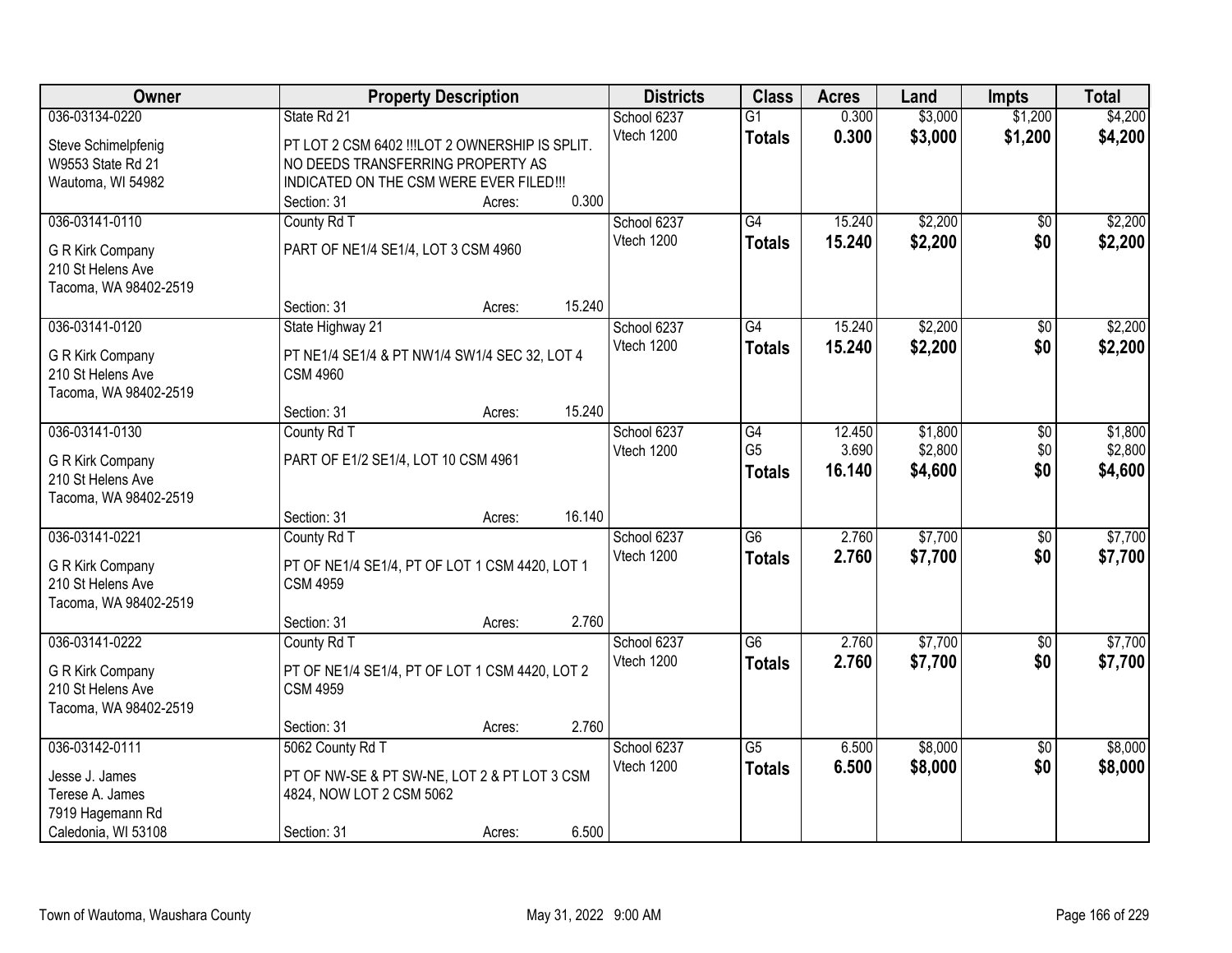| Owner                                                                                              |                                                                                             | <b>Property Description</b> |        | <b>Districts</b>          | <b>Class</b>                                                    | <b>Acres</b>                                | Land                                                  | Impts                                                   | <b>Total</b>                                            |
|----------------------------------------------------------------------------------------------------|---------------------------------------------------------------------------------------------|-----------------------------|--------|---------------------------|-----------------------------------------------------------------|---------------------------------------------|-------------------------------------------------------|---------------------------------------------------------|---------------------------------------------------------|
| 036-03142-0121<br>Jesse J. James<br>Terese A. James<br>7919 Hagemann Rd                            | County Rd T<br>PT OF NW-SE & PT SW-NE, PT LOT 3 CSM 4824, NOV<br>LOT 3 CSM 5062             |                             |        | School 6237<br>Vtech 1200 | $\overline{G5}$<br><b>Totals</b>                                | 9.690<br>9.690                              | \$10,800<br>\$10,800                                  | $\overline{50}$<br>\$0                                  | \$10,800<br>\$10,800                                    |
| Caledonia, WI 53108                                                                                | Section: 31                                                                                 | Acres:                      | 9.690  |                           |                                                                 |                                             |                                                       |                                                         |                                                         |
| 036-03142-0200<br>Sheryl Thomsen<br>N2653 County Rd T<br>Wautoma, WI 54982-5304                    | N2653 County Rd T<br>PT OF NW1/4 SE1/4 LOT 1 CSM 1824                                       |                             |        | School 6237<br>Vtech 1200 | $\overline{G1}$<br>G <sub>4</sub><br><b>Totals</b>              | 2.000<br>2.000<br>4.000                     | \$16,000<br>\$300<br>\$16,300                         | \$75,200<br>\$0<br>\$75,200                             | \$91,200<br>\$300<br>\$91,500                           |
|                                                                                                    | Section: 31                                                                                 | Acres:                      | 4.000  |                           |                                                                 |                                             |                                                       |                                                         |                                                         |
| 036-03142-0300<br>Sheryl Thomsen<br>N2653 County Rd T<br>Wautoma, WI 54982-5304                    | County Rd T<br>PT OF NW1/4 SE1/4, LOT 1 CSM #2257                                           |                             |        | School 6237<br>Vtech 1200 | G5<br><b>Totals</b>                                             | 8.690<br>8.690                              | \$10,400<br>\$10,400                                  | \$0<br>\$0                                              | \$10,400<br>\$10,400                                    |
|                                                                                                    | Section: 31                                                                                 | Acres:                      | 8.690  |                           |                                                                 |                                             |                                                       |                                                         |                                                         |
| 036-03142-0400<br>Alan E & Gail D Neitzke Revocable Trus<br>N2601 County Rd T<br>Wautoma, WI 54982 | N2601 County Rd T<br>PT OF NW1/4 SE1/4, LOT 2 CSM #2257                                     |                             |        | School 6237<br>Vtech 1200 | G4<br>G <sub>5</sub><br>G7<br><b>Totals</b>                     | 13.600<br>0.350<br>2.000<br>15.950          | \$1,400<br>\$100<br>\$14,000<br>\$15,500              | \$0<br>\$0<br>\$176,400<br>\$176,400                    | \$1,400<br>\$100<br>\$190,400<br>\$191,900              |
|                                                                                                    | Section: 31                                                                                 | Acres:                      | 15.950 |                           |                                                                 |                                             |                                                       |                                                         |                                                         |
| 036-03143-0000<br>Bonnie Plants, LLC<br>121 Somerville Rd NE<br>Decatur, AL 35601-2659             | W9448 State Highway 21<br>SW1/4 OF SE1/4<br>Section: 31                                     | Acres:                      | 40.000 | School 6237<br>Vtech 1200 | $\overline{G4}$<br>G <sub>5</sub><br>G5M<br>G7<br><b>Totals</b> | 27.000<br>2.000<br>2.500<br>8.500<br>40.000 | \$3,300<br>\$1,100<br>\$3,500<br>\$43,300<br>\$51,200 | $\overline{50}$<br>\$0<br>\$0<br>\$140,000<br>\$140,000 | \$3,300<br>\$1,100<br>\$3,500<br>\$183,300<br>\$191,200 |
| 036-03144-0120<br>Ronald R. Schloesser<br>Shirley M. Schloesser<br>W9356 State Rd 21               | W9356 State Highway 21<br>PT OF SE1/4 SE1/4, LOT 2 CSM 4338                                 |                             |        | School 6237<br>Vtech 1200 | G1<br>G4<br><b>Totals</b>                                       | 3.500<br>5.300<br>8.800                     | \$18,000<br>\$700<br>\$18,700                         | \$167,700<br>\$0<br>\$167,700                           | \$185,700<br>\$700<br>\$186,400                         |
| Wautoma, WI 54982                                                                                  | Section: 31                                                                                 | Acres:                      | 8.800  |                           |                                                                 |                                             |                                                       |                                                         |                                                         |
| 036-03144-0210<br>Roger Wedell<br>W9324 State Rd 21<br>Wautoma, WI 54982                           | W9324 State Highway 21<br>PT OF SE1/4 SE1/4, LOT 1 CSM #2908 & 36' X 488.14'<br>Section: 31 | Acres:                      | 5.360  | School 6237<br>Vtech 1200 | $\overline{G1}$<br><b>Totals</b>                                | 5.360<br>5.360                              | \$21,000<br>\$21,000                                  | \$55,400<br>\$55,400                                    | \$76,400<br>\$76,400                                    |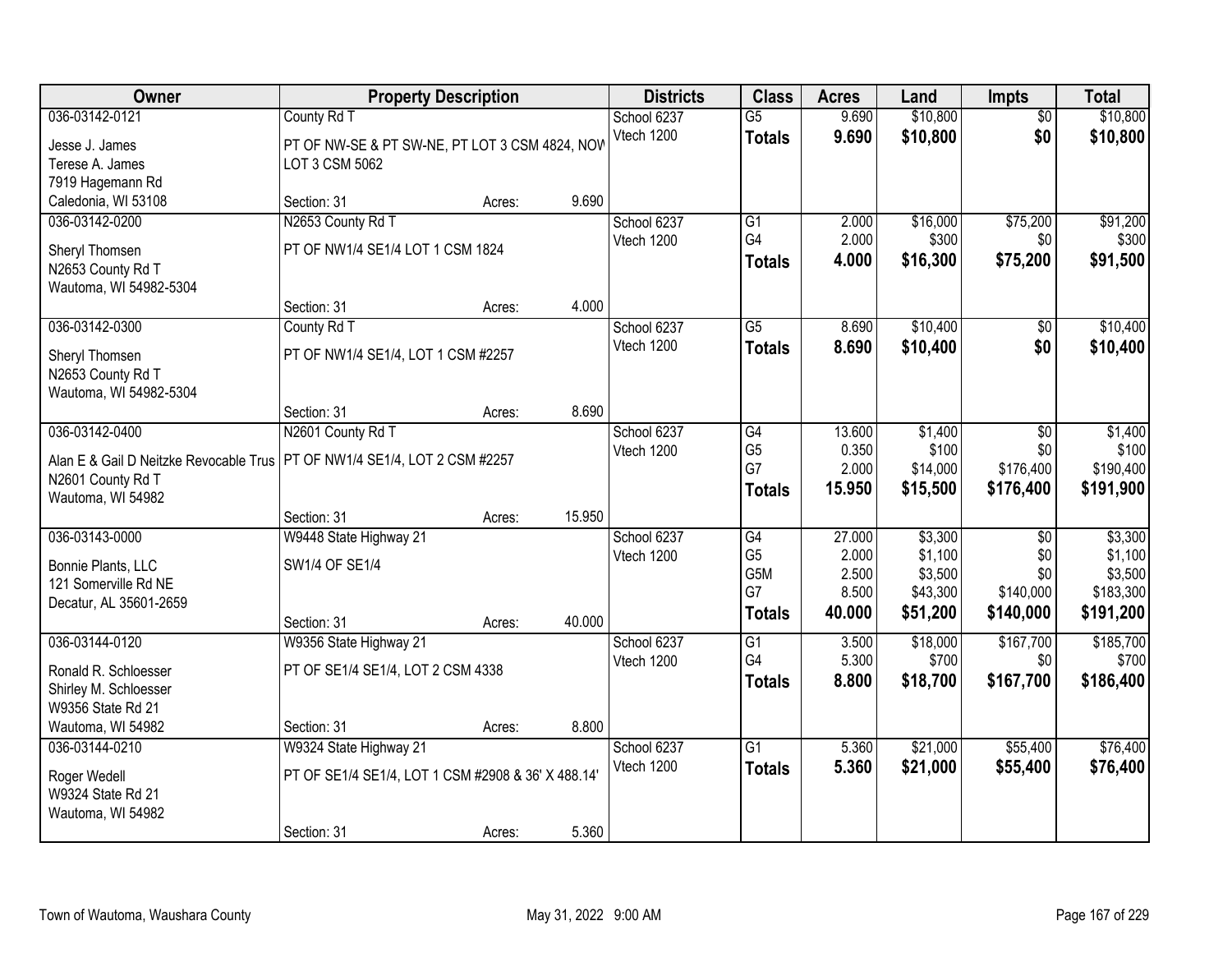| Owner                   |                                                 | <b>Property Description</b> |        | <b>Districts</b> | <b>Class</b>     | <b>Acres</b>   | Land                | <b>Impts</b>     | <b>Total</b>         |
|-------------------------|-------------------------------------------------|-----------------------------|--------|------------------|------------------|----------------|---------------------|------------------|----------------------|
| 036-03144-0300          | County Rd T                                     |                             |        | School 6237      | G4               | 11.670         | \$1,600             | $\overline{50}$  | \$1,600              |
| G R Kirk Company        | PART OF SE1/4 SE1/4, LOT 9 CSM 4961             |                             |        | Vtech 1200       | G <sub>5</sub>   | 3.690          | \$3,700             | \$0              | \$3,700              |
| 210 St Helens Ave       |                                                 |                             |        |                  | <b>Totals</b>    | 15.360         | \$5,300             | \$0              | \$5,300              |
| Tacoma, WA 98402-2519   |                                                 |                             |        |                  |                  |                |                     |                  |                      |
|                         | Section: 31                                     | Acres:                      | 15.360 |                  |                  |                |                     |                  |                      |
| 036-03211-0000          | County Rd C                                     |                             |        | School 6237      | G4               | 13.250         | \$1,400             | $\overline{50}$  | \$1,400              |
| Pamela M. Bartelt et al | <b>NE1/4 OF NE1/4</b>                           |                             |        | Vtech 1200       | G <sub>5</sub>   | 14.000         | \$14,000            | \$0              | \$14,000             |
| 2095 S Point Comfort Rd |                                                 |                             |        |                  | G <sub>5</sub> M | 12.750         | \$17,900            | \$0              | \$17,900             |
| Oshkosh, WI 54902-7511  |                                                 |                             |        |                  | <b>Totals</b>    | 40.000         | \$33,300            | \$0              | \$33,300             |
|                         | Section: 32                                     | Acres:                      | 40.000 |                  |                  |                |                     |                  |                      |
| 036-03212-0110          | <b>Bicentennial Rd</b>                          |                             |        | School 6237      | G4               | 16.310         | \$1,700             | \$0              | \$1,700              |
| Pamela M. Bartelt et al | NW1/4 OF NE1/4; LESS V130 P503 LESS CSM 4309    |                             |        | Vtech 1200       | G <sub>5</sub>   | 15.750         | \$15,800            | \$0              | \$15,800             |
| 2095 S Point Comfort Rd |                                                 |                             |        |                  | G5M              | 3.500          | \$4,900             | \$0              | \$4,900              |
| Oshkosh, WI 54902-7511  |                                                 |                             |        |                  | <b>Totals</b>    | 35.560         | \$22,400            | \$0              | \$22,400             |
|                         | Section: 32                                     | Acres:                      | 35.560 |                  |                  |                |                     |                  |                      |
| 036-03212-0200          | W2856 Bicentennial Rd                           |                             |        | School 6237      | $\overline{G1}$  | 1.880          | \$15,300            | \$52,000         | \$67,300             |
| Gerald M. Glatz         | PT OF NW1/4 OF NE1/4                            |                             |        | Vtech 1200       | <b>Totals</b>    | 1.880          | \$15,300            | \$52,000         | \$67,300             |
| 4212 Knapp St           |                                                 |                             |        |                  |                  |                |                     |                  |                      |
| Oshkosh, WI 54902-8890  |                                                 |                             |        |                  |                  |                |                     |                  |                      |
|                         | Section: 32                                     | Acres:                      | 1.880  |                  |                  |                |                     |                  |                      |
| 036-03213-0110          | W9054 County Rd C                               |                             |        | School 6237      | G4               | 12.930         | \$1,000             | $\overline{50}$  | \$1,000              |
| Peter C. Grimm          | SW1/4 OF NE1/4; LESS CSM 700 LESS V110 P45 LESS |                             |        | Vtech 1200       | G <sub>5</sub>   | 12.000         | \$11,600            | \$0              | \$11,600             |
| Pearl A. Reese-Grimm    | <b>CSM 4309</b>                                 |                             |        |                  | G5M<br>G7        | 1.520<br>2.000 | \$2,200<br>\$14,000 | \$0<br>\$141,000 | \$2,200<br>\$155,000 |
| W9054 County Rd C       |                                                 |                             |        |                  | <b>Totals</b>    | 28.450         | \$28,800            | \$141,000        | \$169,800            |
| Wautoma, WI 54982-7184  | Section: 32                                     | Acres:                      | 28.450 |                  |                  |                |                     |                  |                      |
| 036-03213-0120          | N2774 Bicentennial Rd                           |                             |        | School 6237      | $\overline{G1}$  | 5.590          | \$21,700            | \$160,600        | \$182,300            |
| Daniel M. Abraham       | PT OF W1/2 NE1/4, LOT 1 CSM 4309                |                             |        | Vtech 1200       | <b>Totals</b>    | 5.590          | \$21,700            | \$160,600        | \$182,300            |
| N2774 Bicentennial Rd   |                                                 |                             |        |                  |                  |                |                     |                  |                      |
| Wautoma, WI 54982       |                                                 |                             |        |                  |                  |                |                     |                  |                      |
|                         | Section: 32                                     | Acres:                      | 5.590  |                  |                  |                |                     |                  |                      |
| 036-03213-0200          | W9094 County Rd C                               |                             |        | School 6237      | $\overline{G1}$  | 2.000          | \$16,000            | \$77,900         | \$93,900             |
| Otto A. Bohn            | PT OF SW1/4 OF NE1/4                            |                             |        | Vtech 1200       | <b>Totals</b>    | 2.000          | \$16,000            | \$77,900         | \$93,900             |
| W9094 County Rd C       |                                                 |                             |        |                  |                  |                |                     |                  |                      |
| Wautoma, WI 54982       |                                                 |                             |        |                  |                  |                |                     |                  |                      |
|                         | Section: 32                                     | Acres:                      | 2.000  |                  |                  |                |                     |                  |                      |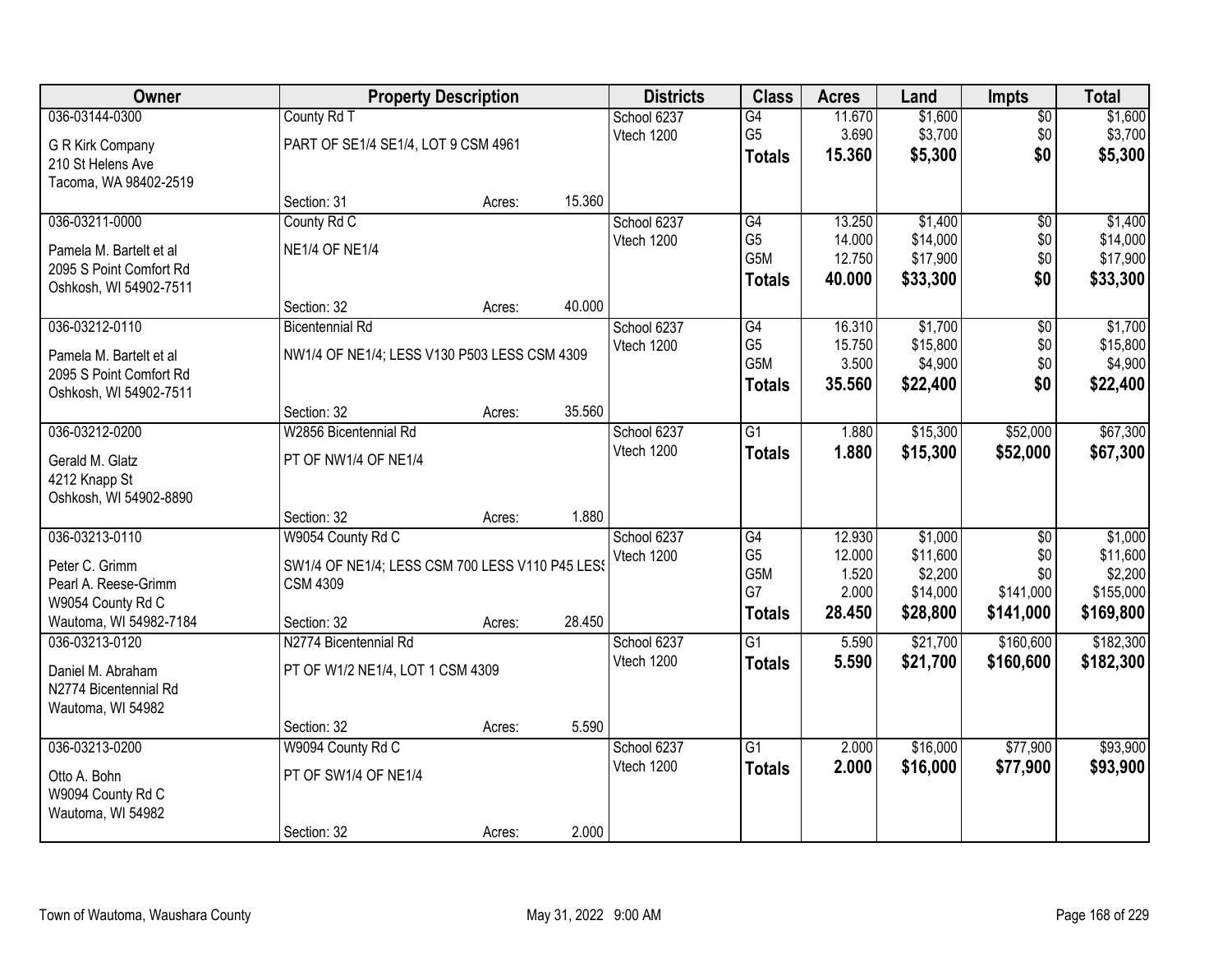| Owner                                  |                                 | <b>Property Description</b> |        | <b>Districts</b>          | <b>Class</b>    | <b>Acres</b> | Land     | <b>Impts</b>       | <b>Total</b> |
|----------------------------------------|---------------------------------|-----------------------------|--------|---------------------------|-----------------|--------------|----------|--------------------|--------------|
| 036-03213-0300                         | County Rd C                     |                             |        | School 6237               | G4              | 2.520        | \$300    | $\overline{50}$    | \$300        |
| Peter C. Grimm                         | PT OF SW1/4 NE1/4 CSM 700 LOT 1 |                             |        | Vtech 1200                | G <sub>5</sub>  | 0.500        | \$100    | \$0                | \$100        |
| Pearl Reese-Grimm                      |                                 |                             |        |                           | G5M             | 1.000        | \$1,400  | \$0                | \$1,400      |
| W9054 County Rd C                      |                                 |                             |        |                           | <b>Totals</b>   | 4.020        | \$1,800  | \$0                | \$1,800      |
| Wautoma, WI 54982-7184                 | Section: 32                     | Acres:                      | 4.020  |                           |                 |              |          |                    |              |
| 036-03213-0400                         | County Rd C                     |                             |        | School 6237               | G4              | 1.250        | \$100    | $\overline{50}$    | \$100        |
| Peter C. Grimm                         | PT OF SW1/4 NE1/4 CSM 700 LOT 2 |                             |        | Vtech 1200                | G <sub>5</sub>  | 0.250        | \$100    | \$0                | \$100        |
| Pearl Reese-Grimm                      |                                 |                             |        |                           | G5M             | 0.500        | \$700    | \$0                | \$700        |
| W9054 County Rd C                      |                                 |                             |        |                           | <b>Totals</b>   | 2.000        | \$900    | \$0                | \$900        |
| Wautoma, WI 54982-7184                 | Section: 32                     | Acres:                      | 2.000  |                           |                 |              |          |                    |              |
| 036-03213-0500                         | County Rd C                     |                             |        | School 6237               | $\overline{G1}$ | 0.500        | \$6,500  | $\overline{50}$    | \$6,500      |
| Roland M. Holtz                        | PT OF SW1/4 NE1/4               |                             |        | Vtech 1200                | <b>Totals</b>   | 0.500        | \$6,500  | \$0                | \$6,500      |
| 14N 175 Store St                       |                                 |                             |        |                           |                 |              |          |                    |              |
| Pingree Grove, IL 60140-9138           |                                 |                             |        |                           |                 |              |          |                    |              |
|                                        | Section: 32                     | Acres:                      | 0.500  |                           |                 |              |          |                    |              |
| 036-03214-0100                         | W8924 County Rd C               |                             |        | School 6237               | G1              | 1.250        | \$11,500 | \$11,900           | \$23,400     |
|                                        |                                 |                             |        | Vtech 1200                | G <sub>5</sub>  | 17.750       | \$16,100 | \$0                | \$16,100     |
| Jerry A Weiland Living Trust           | E1/2 SE1/4 NE1/4 LESS V244 P363 |                             |        |                           | <b>Totals</b>   | 19.000       | \$27,600 | \$11,900           | \$39,500     |
| W8938 County Rd C<br>Wautoma, WI 54982 |                                 |                             |        |                           |                 |              |          |                    |              |
|                                        | Section: 32                     | Acres:                      | 19.000 |                           |                 |              |          |                    |              |
| 036-03214-0200                         | W8938 County Rd C               |                             |        | School 6237               | $\overline{G1}$ | 1.000        | \$10,000 | \$149,300          | \$159,300    |
|                                        |                                 |                             |        | Vtech 1200                | <b>Totals</b>   | 1.000        | \$10,000 | \$149,300          | \$159,300    |
| Jerry A Weiland Living Trust           | PT OF E1/2 SE NE                |                             |        |                           |                 |              |          |                    |              |
| W8938 County Rd C                      |                                 |                             |        |                           |                 |              |          |                    |              |
| Wautoma, WI 54982                      |                                 |                             |        |                           |                 |              |          |                    |              |
|                                        | Section: 32                     | Acres:                      | 1.000  |                           | $\overline{G5}$ | 10.000       |          |                    |              |
| 036-03214-0300                         | County Rd C                     |                             |        | School 6237<br>Vtech 1200 |                 | 10.000       | \$7,000  | $\sqrt{$0}$<br>\$0 | \$7,000      |
| Peter C. Grimm                         | E 10A OF W1/2 OF SE1/4 OF NE1/4 |                             |        |                           | <b>Totals</b>   |              | \$7,000  |                    | \$7,000      |
| Pearl A. Grimm                         |                                 |                             |        |                           |                 |              |          |                    |              |
| W9054 County Rd C                      |                                 |                             |        |                           |                 |              |          |                    |              |
| Wautoma, WI 54982-7184                 | Section: 32                     | Acres:                      | 10.000 |                           |                 |              |          |                    |              |
| 036-03214-0400                         | County Rd C                     |                             |        | School 6237               | $\overline{G5}$ | 8.000        | \$5,600  | $\overline{50}$    | \$5,600      |
| Peter C. Grimm                         | W 10A OF SE1/4 OF NE1/4         |                             |        | Vtech 1200                | G <sub>6</sub>  | 2.000        | \$5,200  | \$0                | \$5,200      |
| Pearl A. Grimm                         |                                 |                             |        |                           | <b>Totals</b>   | 10.000       | \$10,800 | \$0                | \$10,800     |
| W9054 County Rd C                      |                                 |                             |        |                           |                 |              |          |                    |              |
| Wautoma, WI 54982-7184                 | Section: 32                     | Acres:                      | 10.000 |                           |                 |              |          |                    |              |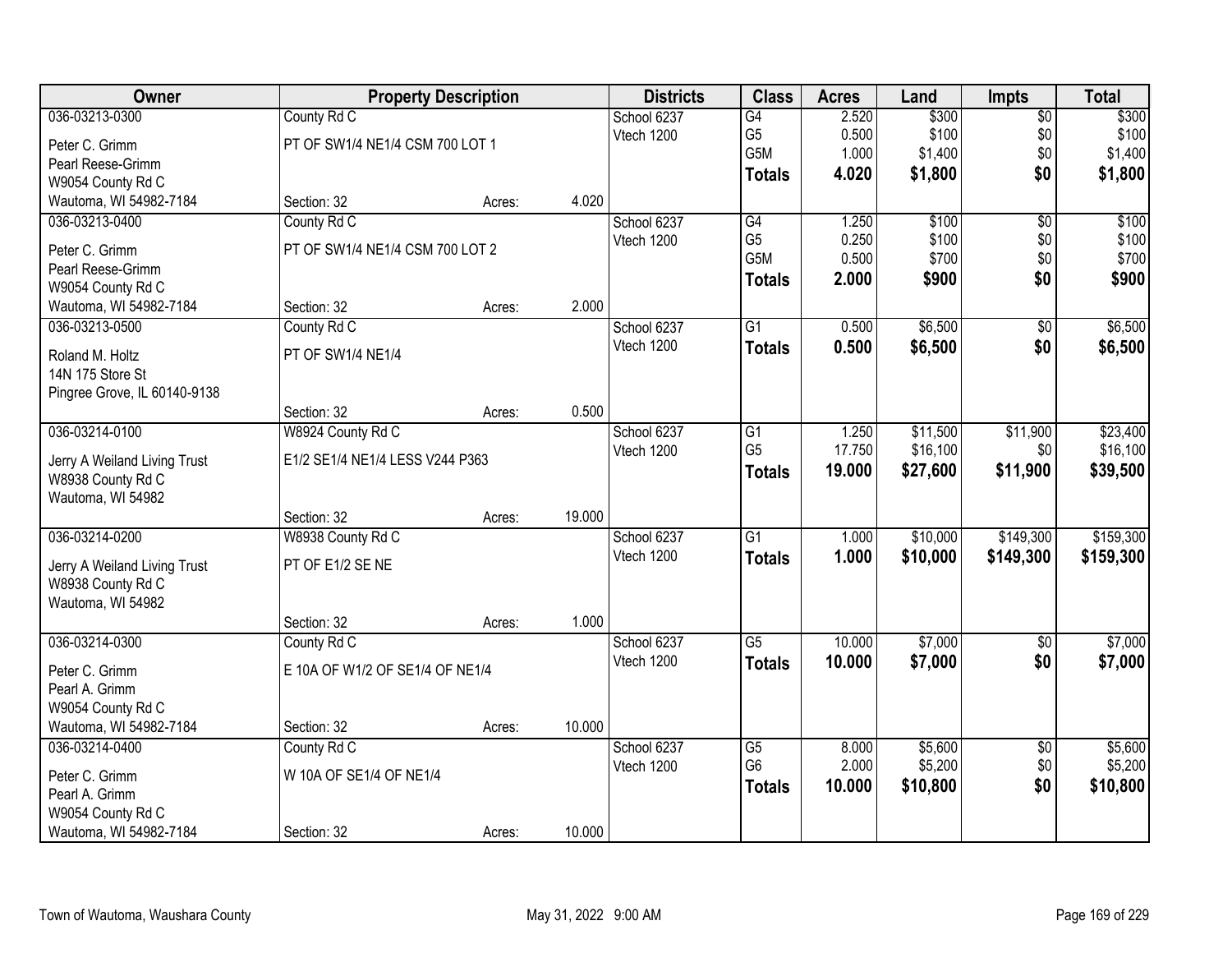| Owner                               |                                               | <b>Property Description</b> |        | <b>Districts</b>          | <b>Class</b>             | <b>Acres</b> | Land            | Impts           | <b>Total</b>    |
|-------------------------------------|-----------------------------------------------|-----------------------------|--------|---------------------------|--------------------------|--------------|-----------------|-----------------|-----------------|
| 036-03221-0100                      | <b>Bicentennial Rd</b>                        |                             |        | School 6237               | $\overline{\mathsf{X2}}$ | 39.000       | $\overline{50}$ | $\overline{50}$ | \$0             |
| <b>DNR</b>                          | NE1/4 NW1/4 EXC 1 ACRE                        |                             |        | Vtech 1200                | <b>Totals</b>            | 39.000       | \$0             | \$0             | \$0             |
| 101 S Webster St                    |                                               |                             |        |                           |                          |              |                 |                 |                 |
| Madison, WI 53703                   |                                               |                             |        |                           |                          |              |                 |                 |                 |
|                                     | Section: 32                                   | Acres:                      | 39.000 |                           |                          |              |                 |                 |                 |
| 036-03221-0200                      | County Rd C                                   |                             |        | School 6237               | $\overline{X4}$          | 1.000        | $\overline{50}$ | $\overline{50}$ | $\sqrt{50}$     |
| Town of Wautoma                     | NE1/4 OF NW1/4 1A E SIDE ROAD ROW             |                             |        | Vtech 1200                | <b>Totals</b>            | 1.000        | \$0             | \$0             | \$0             |
|                                     |                                               |                             | 1.000  |                           |                          |              |                 |                 |                 |
| 036-03222-0100                      | Section: 32                                   | Acres:                      |        |                           | $\overline{\text{X2}}$   | 35.750       |                 | $\overline{50}$ | $\sqrt{50}$     |
|                                     | County Rd C                                   |                             |        | School 6237<br>Vtech 1200 |                          | 35.750       | \$0<br>\$0      | \$0             | \$0             |
| <b>DNR</b>                          | PT OF NW1/4 NW1/4                             |                             |        |                           | <b>Totals</b>            |              |                 |                 |                 |
| 101 S Webster St                    |                                               |                             |        |                           |                          |              |                 |                 |                 |
| Madison, WI 53703                   |                                               |                             |        |                           |                          |              |                 |                 |                 |
| 036-03222-0200                      | Section: 32<br>W9297 County Rd C              | Acres:                      | 35.750 | School 6237               | G1                       | 1.000        | \$10,000        | \$44,100        | \$54,100        |
|                                     |                                               |                             |        | Vtech 1200                |                          | 1.000        | \$10,000        | \$44,100        | \$54,100        |
| <b>Mark Davis</b>                   | NW1/4 OF NW1/4 1A IN SW COR                   |                             |        |                           | <b>Totals</b>            |              |                 |                 |                 |
| Sandra Deering                      |                                               |                             |        |                           |                          |              |                 |                 |                 |
| W9297 County Rd C                   |                                               |                             | 1.000  |                           |                          |              |                 |                 |                 |
| Wautoma, WI 54982<br>036-03222-0300 | Section: 32<br>W9214 County Rd C              | Acres:                      |        | School 6237               | $\overline{G1}$          | 2.250        | \$16,300        | \$73,000        | \$89,300        |
|                                     |                                               |                             |        | Vtech 1200                |                          | 2.250        | \$16,300        | \$73,000        | \$89,300        |
| Thomas A. Klusmeyer                 | APP 2 1/4A IN W1/2 OF NW1/4 LESS PARCELS SOLD |                             |        |                           | <b>Totals</b>            |              |                 |                 |                 |
| Nancy A. Klusmeyer                  |                                               |                             |        |                           |                          |              |                 |                 |                 |
| W9214 County Rd C                   |                                               |                             |        |                           |                          |              |                 |                 |                 |
| Wautoma, WI 54982<br>036-03222-0400 | Section: 32<br>W9202 County Rd C              | Acres:                      | 2.250  | School 6237               | $\overline{G1}$          | 1.000        | \$10,000        | \$65,200        | \$75,200        |
|                                     |                                               |                             |        | Vtech 1200                | <b>Totals</b>            | 1.000        | \$10,000        | \$65,200        | \$75,200        |
| <b>Clifford Bliske</b>              | W1/2 OF NW1/4                                 |                             |        |                           |                          |              |                 |                 |                 |
| W9202 County Rd C                   |                                               |                             |        |                           |                          |              |                 |                 |                 |
| Wautoma, WI 54982                   | Section: 32                                   |                             | 1.000  |                           |                          |              |                 |                 |                 |
| 036-03223-0100                      | County Rd C                                   | Acres:                      |        | School 6237               | $\overline{\mathsf{X2}}$ | 40.000       | \$0             | $\overline{50}$ | $\overline{50}$ |
|                                     |                                               |                             |        | Vtech 1200                | <b>Totals</b>            | 40.000       | \$0             | \$0             | \$0             |
| <b>DNR</b>                          | SW1/4 NW1/4                                   |                             |        |                           |                          |              |                 |                 |                 |
| 101 S Webster St                    |                                               |                             |        |                           |                          |              |                 |                 |                 |
| Madison, WI 53703                   | Section: 32                                   | Acres:                      | 40.000 |                           |                          |              |                 |                 |                 |
|                                     |                                               |                             |        |                           |                          |              |                 |                 |                 |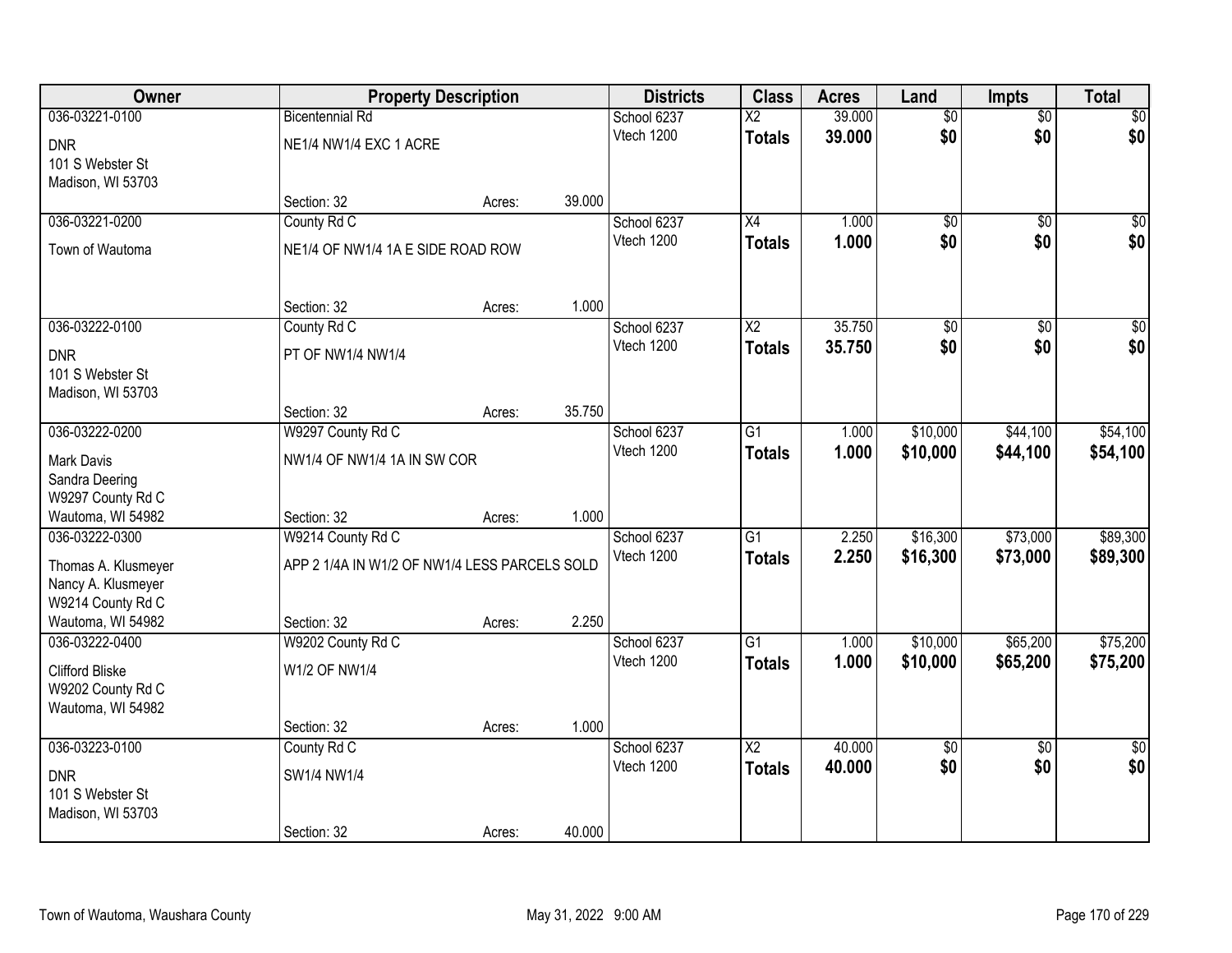| Owner                                   | <b>Property Description</b>                    |        |        | <b>Districts</b> | <b>Class</b>           | <b>Acres</b> | Land            | Impts           | <b>Total</b> |
|-----------------------------------------|------------------------------------------------|--------|--------|------------------|------------------------|--------------|-----------------|-----------------|--------------|
| 036-03224-0100                          | County Rd C                                    |        |        | School 6237      | $\overline{\text{X2}}$ | 29.500       | $\overline{50}$ | $\overline{50}$ | \$0          |
| <b>DNR</b>                              | PT OF SE1/4 NW1/4                              |        |        | Vtech 1200       | <b>Totals</b>          | 29.500       | \$0             | \$0             | \$0          |
| 101 S Webster St                        |                                                |        |        |                  |                        |              |                 |                 |              |
| Madison, WI 53703                       |                                                |        |        |                  |                        |              |                 |                 |              |
|                                         | Section: 32                                    | Acres: | 29.500 |                  |                        |              |                 |                 |              |
| 036-03224-0200                          | W9185 County Rd C                              |        |        | School 6237      | $\overline{G1}$        | 1.416        | \$12,500        | \$106,800       | \$119,300    |
| Michael L. Nigbor                       | PT OF SE-NW CSM 516 LOT 1                      |        |        | Vtech 1200       | <b>Totals</b>          | 1.416        | \$12,500        | \$106,800       | \$119,300    |
| Judith A. Nigbor                        |                                                |        |        |                  |                        |              |                 |                 |              |
| W9185 County Rd C                       |                                                |        |        |                  |                        |              |                 |                 |              |
| Wautoma, WI 54982                       | Section: 32                                    | Acres: | 1.416  |                  |                        |              |                 |                 |              |
| 036-03224-0300                          | W9175 County Rd C                              |        |        | School 6237      | $\overline{G1}$        | 1.411        | \$12,500        | \$165,900       | \$178,400    |
|                                         |                                                |        |        | Vtech 1200       | <b>Totals</b>          | 1.411        | \$12,500        | \$165,900       | \$178,400    |
| Ira W. Giese<br>Karen A. Giese          | PT OF SE1/4 NW1/4, LOT 2 CSM 516               |        |        |                  |                        |              |                 |                 |              |
| W9175 County Rd C                       |                                                |        |        |                  |                        |              |                 |                 |              |
| Wautoma, WI 54982                       | Section: 32                                    | Acres: | 1.411  |                  |                        |              |                 |                 |              |
| 036-03224-0421                          | W9139 County Rd C                              |        |        | School 6237      | $\overline{G1}$        | 2.370        | \$16,500        | \$229,000       | \$245,500    |
|                                         |                                                |        |        | Vtech 1200       | <b>Totals</b>          | 2.370        | \$16,500        | \$229,000       | \$245,500    |
| <b>Brent Corning</b>                    | PT OF SE1/4 NW1/4, PT OF LOT 2 CSM #2367, NOW  |        |        |                  |                        |              |                 |                 |              |
| Elizabeth L. Corning                    | LOT 1 CSM 5330                                 |        |        |                  |                        |              |                 |                 |              |
| PO Box 636                              |                                                |        |        |                  |                        |              |                 |                 |              |
| Wautoma, WI 54982                       | Section: 32                                    | Acres: | 2.370  |                  |                        |              |                 |                 |              |
| 036-03224-0422                          | W9121 County Rd C                              |        |        | School 6237      | $\overline{G1}$        | 8.230        | \$29,300        | \$198,200       | \$227,500    |
| Michael Schutta                         | LOT 2 CSM 5330                                 |        |        | Vtech 1200       | <b>Totals</b>          | 8.230        | \$29,300        | \$198,200       | \$227,500    |
| Laura Schutta                           |                                                |        |        |                  |                        |              |                 |                 |              |
| 413 S Lincoln Ave                       |                                                |        |        |                  |                        |              |                 |                 |              |
| Beaver Dam, WI 53916                    | Section: 32                                    | Acres: | 8.230  |                  |                        |              |                 |                 |              |
| 036-03224-0430                          | W9163 County Rd C                              |        |        | School 6237      | G1                     | 1.367        | \$12,200        | \$145,800       | \$158,000    |
| Gary R. Thompson                        | PT OF SE1/4 NW1/4, PT OF CSM #767, PT OF LOT 1 |        |        | Vtech 1200       | <b>Totals</b>          | 1.367        | \$12,200        | \$145,800       | \$158,000    |
| Debra J. Thompson                       | CSM #2367 NOW LOT 1 CSM #2914 AND EASEMENT     |        |        |                  |                        |              |                 |                 |              |
| W9163 Hwy C                             |                                                |        |        |                  |                        |              |                 |                 |              |
| Wautoma, WI 54982                       | Section: 32                                    | Acres: | 1.367  |                  |                        |              |                 |                 |              |
| 036-03224-0440                          | W9157 County Rd C                              |        |        | School 6237      | $\overline{G1}$        | 1.854        | \$15,100        | \$69,800        | \$84,900     |
|                                         | PT OF SE1/4 NW1/4, PT OF CSM #767, PT OF LOT 1 |        |        | Vtech 1200       | <b>Totals</b>          | 1.854        | \$15,100        | \$69,800        | \$84,900     |
| Darrell D. Doyscher<br>Carolyn Doyscher | CSM #2367 NOW LOT 2 CSM #2914 SUBJECT TO       |        |        |                  |                        |              |                 |                 |              |
| W9157 County Rd C                       | EASEMENT V449P433                              |        |        |                  |                        |              |                 |                 |              |
| Wautoma, WI 54982                       | Section: 32                                    | Acres: | 1.854  |                  |                        |              |                 |                 |              |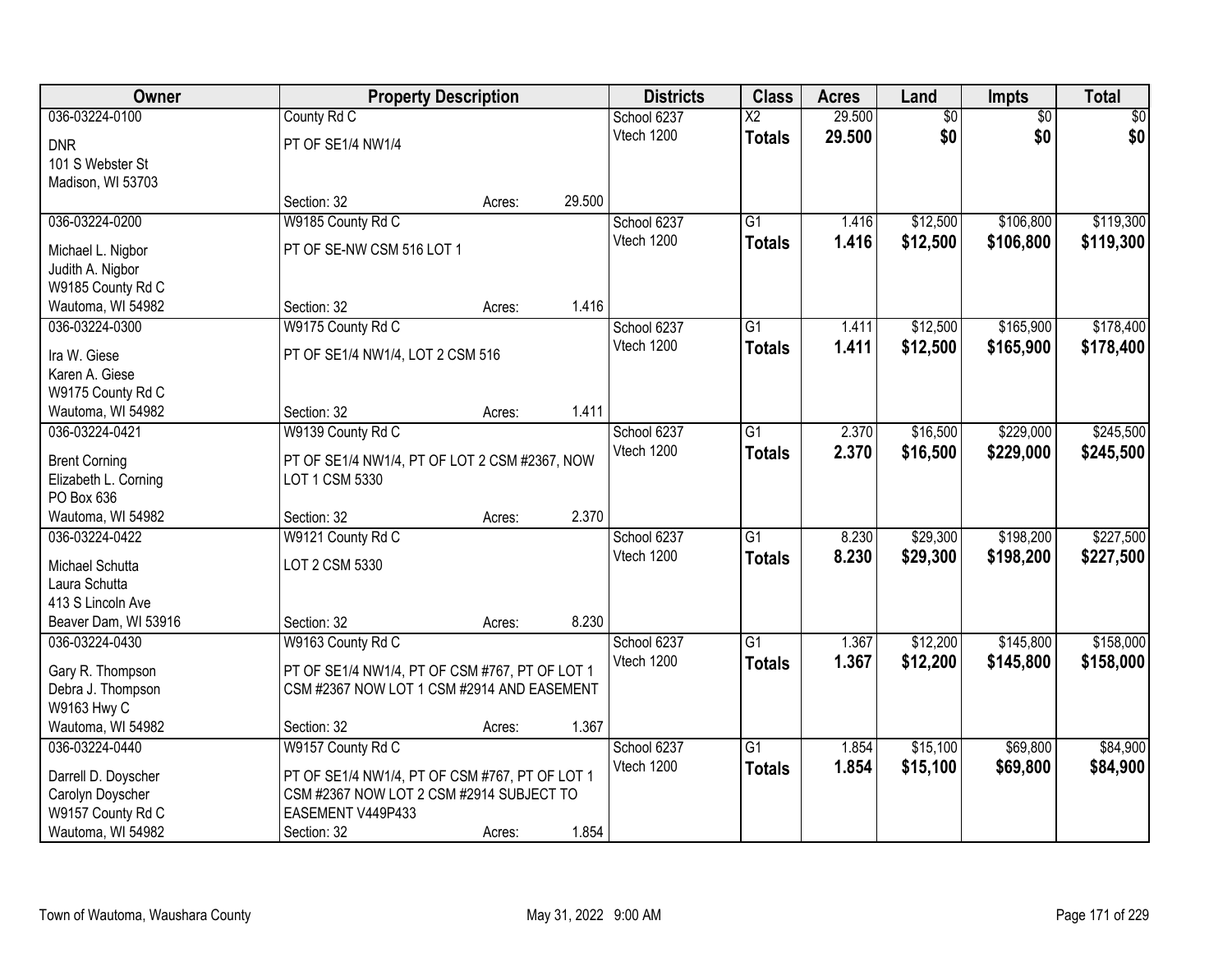| Owner                 |                                                   | <b>Property Description</b> |        | <b>Districts</b> | <b>Class</b>    | <b>Acres</b> | Land            | Impts           | <b>Total</b> |
|-----------------------|---------------------------------------------------|-----------------------------|--------|------------------|-----------------|--------------|-----------------|-----------------|--------------|
| 036-03224-0500        | County Rd C                                       |                             |        | School 6237      | X4              | 0.500        | $\overline{50}$ | $\overline{50}$ | \$0          |
| Town of Wautoma       | SE1/4 OF NW1/4 1/2A ON NE SIDE ROAD ROW           |                             |        | Vtech 1200       | <b>Totals</b>   | 0.500        | \$0             | \$0             | \$0          |
| W8674 Fawn Ct         |                                                   |                             |        |                  |                 |              |                 |                 |              |
| Wautoma, WI 54982     |                                                   |                             |        |                  |                 |              |                 |                 |              |
|                       | Section: 32                                       | Acres:                      | 0.500  |                  |                 |              |                 |                 |              |
| 036-03231-0000        | W9098 State Highway 21                            |                             |        | School 6237      | $\overline{G1}$ | 5.000        | \$20,000        | \$229,600       | \$249,600    |
| Judy Chao             | NE1/4 SW1/4 & EASEMENT IN VOL 388 PAGE 522        |                             |        | Vtech 1200       | G <sub>5</sub>  | 10.000       | \$7,000         | \$0             | \$7,000      |
| Gordon L K. Chang     |                                                   |                             |        |                  | G <sub>6</sub>  | 25.000       | \$65,000        | \$0             | \$65,000     |
| PO Box 331            |                                                   |                             |        |                  | <b>Totals</b>   | 40.000       | \$92,000        | \$229,600       | \$321,600    |
| Wautoma, WI 54982     | Section: 32                                       | Acres:                      | 40.000 |                  |                 |              |                 |                 |              |
| 036-03232-0100        | State Highway 21                                  |                             |        | School 6237      | G4              | 15.240       | \$2,200         | \$0             | \$2,200      |
| G R Kirk Company      | PT OF NW1/4 SW1/4, LOT 5 CSM 4960                 |                             |        | Vtech 1200       | <b>Totals</b>   | 15.240       | \$2,200         | \$0             | \$2,200      |
| 210 St Helens Ave     |                                                   |                             |        |                  |                 |              |                 |                 |              |
| Tacoma, WA 98402-2519 |                                                   |                             |        |                  |                 |              |                 |                 |              |
|                       | Section: 32                                       | Acres:                      | 15.240 |                  |                 |              |                 |                 |              |
| 036-03232-0200        | State Highway 21                                  |                             |        | School 6237      | G4              | 15.010       | \$2,100         | \$0             | \$2,100      |
| G R Kirk Company      | PT OF NW1/4 SW1/4, LOT 6 CSM 4960                 |                             |        | Vtech 1200       | <b>Totals</b>   | 15.010       | \$2,100         | \$0             | \$2,100      |
| 210 St Helens Ave     |                                                   |                             |        |                  |                 |              |                 |                 |              |
| Tacoma, WA 98402-2519 |                                                   |                             |        |                  |                 |              |                 |                 |              |
|                       | Section: 32                                       | Acres:                      | 15.010 |                  |                 |              |                 |                 |              |
| 036-03233-0111        | State Highway 21                                  |                             |        | School 6237      | $\overline{G4}$ | 16.060       | \$2,300         | $\overline{50}$ | \$2,300      |
| G R Kirk Company      | PT OF W1/2 SW1/4, LOT 7 CSM 4961 SUBJ TO ROW      |                             |        | Vtech 1200       | <b>Totals</b>   | 16.060       | \$2,300         | \$0             | \$2,300      |
| 210 St Helens Ave     | V263 P351                                         |                             |        |                  |                 |              |                 |                 |              |
| Tacoma, WA 98402-2519 |                                                   |                             |        |                  |                 |              |                 |                 |              |
|                       | Section: 32                                       | Acres:                      | 16.060 |                  |                 |              |                 |                 |              |
| 036-03233-0112        | State Highway 21                                  |                             |        | School 6237      | G4              | 15.250       | \$2,200         | $\overline{50}$ | \$2,200      |
| G R Kirk Company      | PT OF W1/2 SW1/4 & PT OF E1/2 SE1/4 SEC 31, LOT 8 |                             |        | Vtech 1200       | <b>Totals</b>   | 15.250       | \$2,200         | \$0             | \$2,200      |
| 210 St Helens Ave     | <b>CSM 4961</b>                                   |                             |        |                  |                 |              |                 |                 |              |
| Tacoma, WA 98402-2519 |                                                   |                             |        |                  |                 |              |                 |                 |              |
|                       | Section: 32                                       | Acres:                      | 15.250 |                  |                 |              |                 |                 |              |
| 036-03233-0120        | W9268 State Highway 21                            |                             |        | School 6237      | $\overline{G1}$ | 3.300        | \$17,700        | \$153,400       | \$171,100    |
| Jason C. Mehlos       | PT OF SW1/4 SW1/4, LOT 1 CSM #2909                |                             |        | Vtech 1200       | <b>Totals</b>   | 3.300        | \$17,700        | \$153,400       | \$171,100    |
| Michelle M. Mehlos    |                                                   |                             |        |                  |                 |              |                 |                 |              |
| W9268 State Rd 21     |                                                   |                             |        |                  |                 |              |                 |                 |              |
| Wautoma, WI 54982     | Section: 32                                       | Acres:                      | 3.300  |                  |                 |              |                 |                 |              |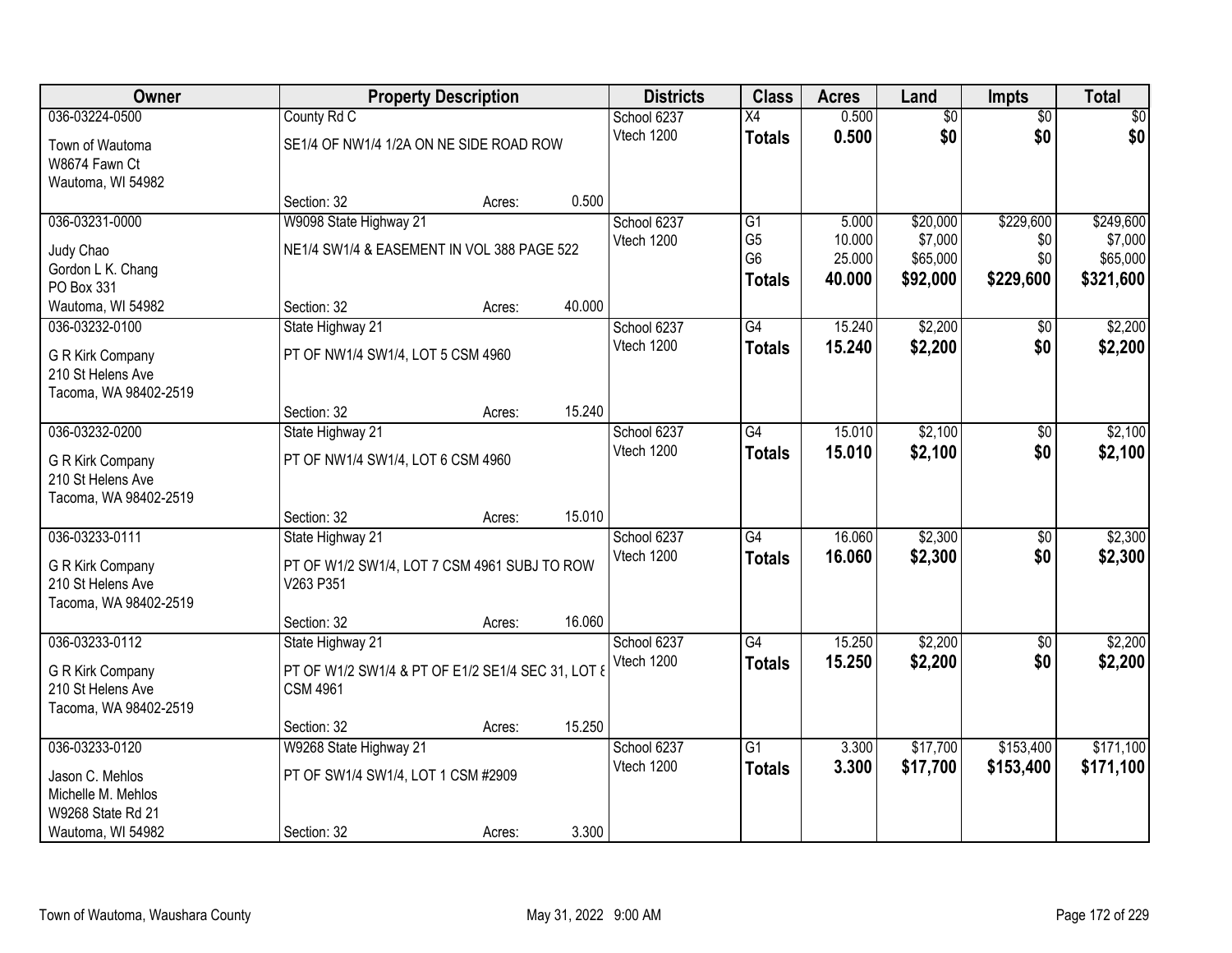| Owner                                    | <b>Property Description</b>                    |        |        | <b>Districts</b> | <b>Class</b>           | <b>Acres</b> | Land     | <b>Impts</b>    | <b>Total</b>    |
|------------------------------------------|------------------------------------------------|--------|--------|------------------|------------------------|--------------|----------|-----------------|-----------------|
| 036-03233-0200                           | W9298 State Highway 21                         |        |        | School 6237      | $\overline{G1}$        | 2.000        | \$16,000 | \$123,900       | \$139,900       |
| Steven R & Fay M Bray Living Trust       | PT SW1/4 OF SW1/4; CSM 525                     |        |        | Vtech 1200       | <b>Totals</b>          | 2.000        | \$16,000 | \$123,900       | \$139,900       |
| W9298 State Rd 21                        |                                                |        |        |                  |                        |              |          |                 |                 |
| Wautoma, WI 54982                        | Section: 32                                    | Acres: | 2.000  |                  |                        |              |          |                 |                 |
| 036-03233-0300                           | W9230 State Highway 21                         |        |        | School 6237      | G1                     | 5.002        | \$20,000 | \$155,900       | \$175,900       |
|                                          |                                                |        |        | Vtech 1200       | <b>Totals</b>          | 5.002        | \$20,000 | \$155,900       | \$175,900       |
| Philip J. Manke                          | PT OF SW1/4 SW1/4                              |        |        |                  |                        |              |          |                 |                 |
| Mary A. Manke<br>W9230 State Rd 21       |                                                |        |        |                  |                        |              |          |                 |                 |
| Wautoma, WI 54982                        | Section: 32                                    | Acres: | 5.002  |                  |                        |              |          |                 |                 |
| 036-03233-0400                           | W9242 State Highway 21                         |        |        | School 6237      | $\overline{G1}$        | 2.396        | \$16,500 | \$126,900       | \$143,400       |
|                                          |                                                |        |        | Vtech 1200       | <b>Totals</b>          | 2.396        | \$16,500 | \$126,900       | \$143,400       |
| James L. Vanswol                         | PT OF SW SW CSM 1091 LOT 1                     |        |        |                  |                        |              |          |                 |                 |
| Julie A. Vanswol<br>W9242 State Rd 21    |                                                |        |        |                  |                        |              |          |                 |                 |
| Wautoma, WI 54982                        | Section: 32                                    | Acres: | 2.396  |                  |                        |              |          |                 |                 |
| 036-03234-0100                           | W9104 State Highway 21                         |        |        | School 6237      | G1                     | 1.000        | \$10,000 | \$9,000         | \$19,000        |
|                                          |                                                |        |        | Vtech 1200       | G4                     | 6.500        | \$700    | \$0             | \$700           |
| <b>DIs Special Needs Trust</b>           | E15A SE1/4 OF SW1/4 SUBJ TO EASE               |        |        |                  | G <sub>5</sub>         | 3.000        | \$2,100  | \$0             | \$2,100         |
| c/o Marlene R. Mirr<br>W5627 County Rd Y |                                                |        |        |                  | G5M                    | 4.500        | \$6,300  | \$0             | \$6,300         |
| Princeton, WI 54968                      | Section: 32                                    | Acres: | 15.000 |                  | <b>Totals</b>          | 15.000       | \$19,100 | \$9,000         | \$28,100        |
| 036-03234-0200                           | State Highway 21                               |        |        | School 6237      | $\overline{\text{X2}}$ | 11.000       | \$0      | \$0             | $\overline{50}$ |
|                                          |                                                |        |        | Vtech 1200       | <b>Totals</b>          | 11.000       | \$0      | \$0             | \$0             |
| <b>DNR</b>                               | PAR LYING W OF CENTER OF W BRANCH WHITE        |        |        |                  |                        |              |          |                 |                 |
| 101 S Webster St                         | RIVER OF SE1/4 SW1/4                           |        |        |                  |                        |              |          |                 |                 |
| Madison, WI 53703                        | Section: 32                                    | Acres: | 11.000 |                  |                        |              |          |                 |                 |
| 036-03234-0300                           | State Highway 21                               |        |        | School 6237      | G4                     | 13.750       | \$1,900  | $\overline{50}$ | \$1,900         |
|                                          |                                                |        |        | Vtech 1200       | G <sub>5</sub>         | 0.250        | \$100    | \$0             | \$100           |
| John M. Wedell et al                     | W 28R OF SE1/4 OF SW1/4; LIFE ESTATE TO JOHN M |        |        |                  | <b>Totals</b>          | 14.000       | \$2,000  | \$0             | \$2,000         |
| W9297 State Rd 21                        | & ELAINE WEDELL                                |        |        |                  |                        |              |          |                 |                 |
| Wautoma, WI 54982                        | Section: 32                                    | Acres: | 14.000 |                  |                        |              |          |                 |                 |
| 036-03241-0110                           | County Rd C                                    |        |        | School 6237      | $\overline{G1}$        | 4.080        | \$18,800 | $\overline{50}$ | \$18,800        |
|                                          |                                                |        |        | Vtech 1200       | <b>Totals</b>          | 4.080        | \$18,800 | \$0             | \$18,800        |
| Jerry A Weiland Living Trust             | PT OF NE1/4 OF SE1/4, LOTS 1 & 2 CSM 3673      |        |        |                  |                        |              |          |                 |                 |
| W8938 County Rd C<br>Wautoma, WI 54982   |                                                |        |        |                  |                        |              |          |                 |                 |
|                                          | Section: 32                                    | Acres: | 4.080  |                  |                        |              |          |                 |                 |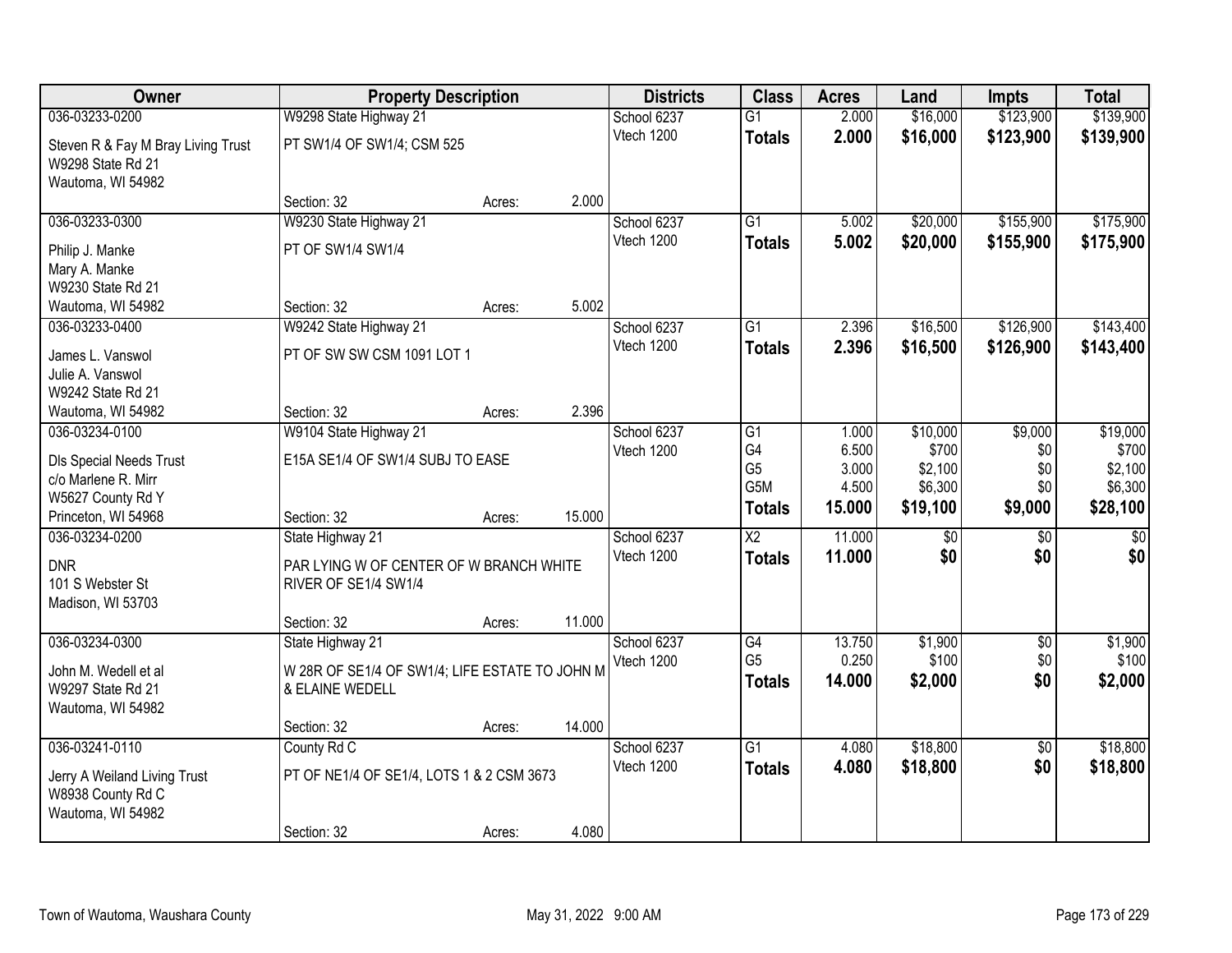| Owner                            |                                            | <b>Property Description</b> |        | <b>Districts</b> | <b>Class</b>                      | <b>Acres</b>     | Land             | <b>Impts</b>           | <b>Total</b>     |
|----------------------------------|--------------------------------------------|-----------------------------|--------|------------------|-----------------------------------|------------------|------------------|------------------------|------------------|
| 036-03241-0300                   | County Rd C                                |                             |        | School 6237      | $\overline{G1}$                   | 2.840            | \$17,100         | \$1,300                | \$18,400         |
| Jerry A Weiland Living Trust     | PT OF NE1/4 OF SE1/4, LOT 3 CSM 3673       |                             |        | Vtech 1200       | <b>Totals</b>                     | 2.840            | \$17,100         | \$1,300                | \$18,400         |
| W8938 County Rd C                |                                            |                             |        |                  |                                   |                  |                  |                        |                  |
| Wautoma, WI 54982                |                                            |                             |        |                  |                                   |                  |                  |                        |                  |
|                                  | Section: 32                                | Acres:                      | 2.840  |                  |                                   |                  |                  |                        |                  |
| 036-03241-0400                   | County Rd C                                |                             |        | School 6237      | $\overline{G1}$                   | 4.870            | \$19,800         | $\overline{50}$        | \$19,800         |
| Jerry A Weiland Living Trust     | PT OF NE1/4 OF SE1/4, LOT 4 CSM 3673       |                             |        | Vtech 1200       | <b>Totals</b>                     | 4.870            | \$19,800         | \$0                    | \$19,800         |
| W8938 County Rd C                |                                            |                             |        |                  |                                   |                  |                  |                        |                  |
| Wautoma, WI 54982                |                                            |                             |        |                  |                                   |                  |                  |                        |                  |
|                                  | Section: 32                                | Acres:                      | 4.870  |                  |                                   |                  |                  |                        |                  |
| 036-03241-0500                   | County Rd C                                |                             |        | School 6237      | G4                                | 24.870           | \$4,200          | $\sqrt{6}$             | \$4,200          |
| John Hancock Mutual Life Ins Co  | NE1/4 OF SE1/4 EXC CSM 3673                |                             |        | Vtech 1200       | <b>Totals</b>                     | 24.870           | \$4,200          | \$0                    | \$4,200          |
| c/o Farmland Management Services |                                            |                             |        |                  |                                   |                  |                  |                        |                  |
| 1803 Woodfield Dr Ste b          |                                            |                             |        |                  |                                   |                  |                  |                        |                  |
| Savoy, IL 61874                  | Section: 32                                | Acres:                      | 24.870 |                  |                                   |                  |                  |                        |                  |
| 036-03242-0100                   | W9001 County Rd C                          |                             |        | School 6237      | $\overline{G1}$                   | 2.000            | \$16,000         | \$108,000              | \$124,000        |
| Donna L. Schimelpfenig et al     | NW1/4 OF SE1/4 2A IN NE COR LIFE ESTATE TO |                             |        | Vtech 1200       | <b>Totals</b>                     | 2.000            | \$16,000         | \$108,000              | \$124,000        |
| W9001 County Rd C                | JACK & HELEN REED                          |                             |        |                  |                                   |                  |                  |                        |                  |
| Wautoma, WI 54982                |                                            |                             |        |                  |                                   |                  |                  |                        |                  |
|                                  | Section: 32                                | Acres:                      | 2.000  |                  |                                   |                  |                  |                        |                  |
| 036-03242-0200                   | County Rd C                                |                             |        | School 6237      | $\overline{G4}$                   | 27.000           | \$3,200          | \$0                    | \$3,200          |
| <b>DIs Special Needs Trust</b>   | PT NW1/4 OF SE1/4                          |                             |        | Vtech 1200       | G <sub>5</sub> M                  | 11.000<br>38.000 | \$14,900         | \$0<br>\$0             | \$14,900         |
| c/o Marlene R. Mirr              |                                            |                             |        |                  | <b>Totals</b>                     |                  | \$18,100         |                        | \$18,100         |
| W5627 County Rd Y                |                                            |                             |        |                  |                                   |                  |                  |                        |                  |
| Princeton, WI 54968              | Section: 32                                | Acres:                      | 38.000 |                  |                                   |                  |                  |                        |                  |
| 036-03243-0000                   | State Highway 21                           |                             |        | School 6237      | $\overline{G4}$<br>G <sub>5</sub> | 39.000<br>1.000  | \$4,500<br>\$100 | $\overline{60}$<br>\$0 | \$4,500<br>\$100 |
| <b>DIs Special Needs Trust</b>   | SW1/4 OF SE1/4 SUBJ TO EASE                |                             |        | Vtech 1200       |                                   | 40.000           | \$4,600          | \$0                    | \$4,600          |
| c/o Marlene R. Mirr              |                                            |                             |        |                  | <b>Totals</b>                     |                  |                  |                        |                  |
| W5627 County Rd Y                |                                            |                             |        |                  |                                   |                  |                  |                        |                  |
| Princeton, WI 54968              | Section: 32                                | Acres:                      | 40.000 |                  |                                   |                  |                  |                        |                  |
| 036-03244-0100                   | State Highway 21                           |                             |        | School 6237      | G4<br>G <sub>5</sub>              | 31.500<br>0.500  | \$4,800<br>\$100 | $\overline{50}$<br>\$0 | \$4,800<br>\$100 |
| John Hancock Mutual Life Ins Co  | PT OF SE1/4 SE1/4                          |                             |        | Vtech 1200       | G <sub>5</sub> M                  | 0.900            | \$1,200          | \$0                    | \$1,200          |
| c/o Farmland Management Services |                                            |                             |        |                  | <b>Totals</b>                     | 32.900           | \$6,100          | \$0                    | \$6,100          |
| 1803 Woodfield Dr Ste b          |                                            |                             |        |                  |                                   |                  |                  |                        |                  |
| Savoy, IL 61874                  | Section: 32                                | Acres:                      | 32.900 |                  |                                   |                  |                  |                        |                  |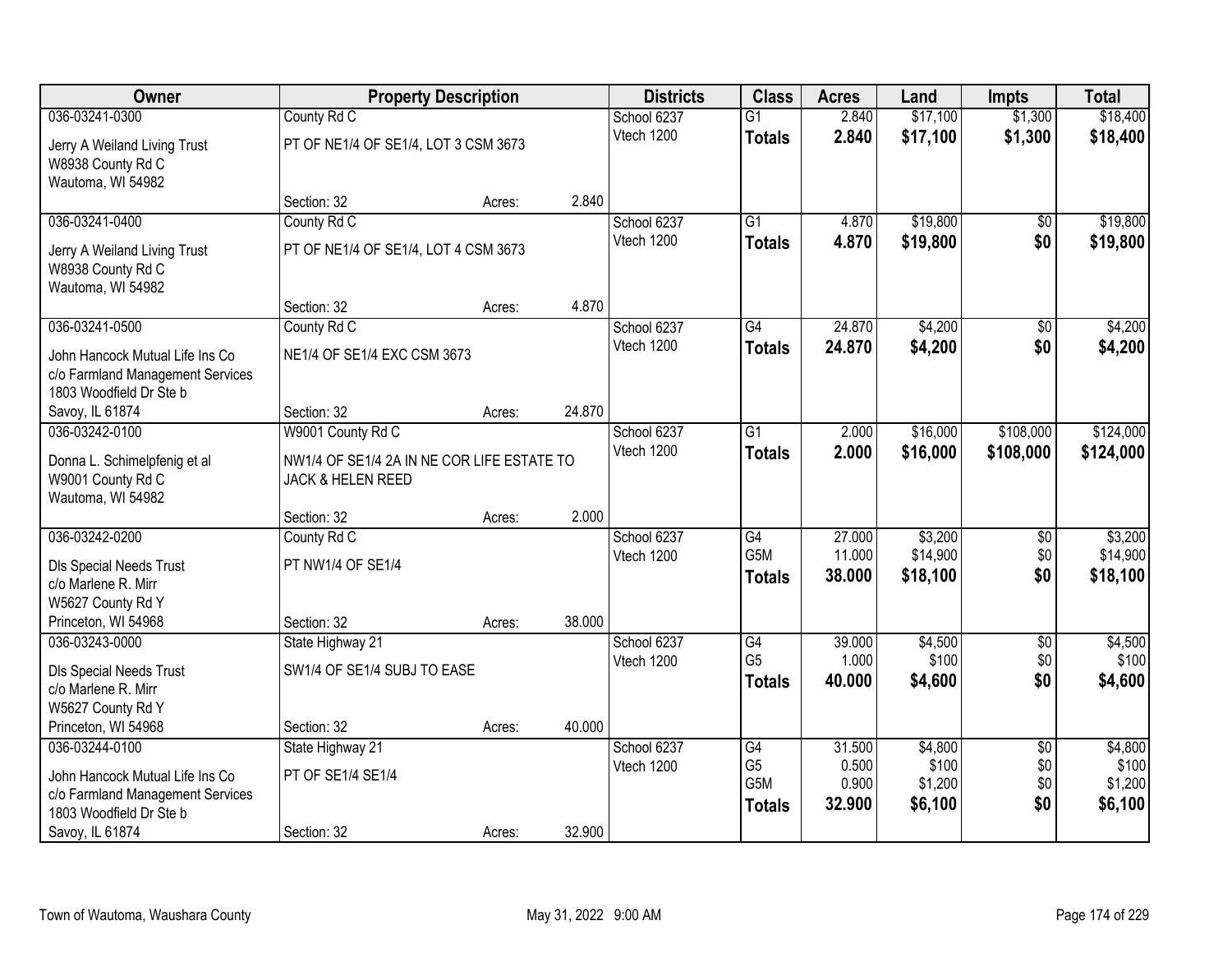| <b>Owner</b>           |                                            | <b>Property Description</b> |        | <b>Districts</b> | <b>Class</b>           | <b>Acres</b>    | Land                | <b>Impts</b>    | <b>Total</b>         |
|------------------------|--------------------------------------------|-----------------------------|--------|------------------|------------------------|-----------------|---------------------|-----------------|----------------------|
| 036-03244-0200         | W8990 State Highway 21                     |                             |        | School 6237      | $\overline{G1}$        | 6.600           | \$24,600            | \$63,500        | \$88,100             |
| Barbara L. Wedde       | PT OF SE1/4 OF SE1/4                       |                             |        | Vtech 1200       | <b>Totals</b>          | 6.600           | \$24,600            | \$63,500        | \$88,100             |
| W8990 State Rd 21      |                                            |                             |        |                  |                        |                 |                     |                 |                      |
| Wautoma, WI 54982      |                                            |                             |        |                  |                        |                 |                     |                 |                      |
|                        | Section: 32                                | Acres:                      | 6.600  |                  |                        |                 |                     |                 |                      |
| 036-03244-0300         | State Highway 21                           |                             |        | School 6237      | $\overline{X4}$        | 0.500           | \$0                 | \$0             | \$0                  |
| Cemetery Lot           | 1/2A IN SE COR OF SE1/4 OF SE1/4           |                             |        | Vtech 1200       | <b>Totals</b>          | 0.500           | \$0                 | \$0             | \$0                  |
| Wautoma, WI 54982      |                                            |                             |        |                  |                        |                 |                     |                 |                      |
|                        | Section: 32                                | Acres:                      | 0.500  |                  |                        |                 |                     |                 |                      |
| 036-03311-0100         | W8528 County Rd C                          |                             |        | School 6237      | $\overline{G4}$        | 5.599           | \$800               | \$0             | \$800                |
| Kevin Balthazor        | LOT 1 CSM 2136                             |                             |        | Vtech 1200       | G <sub>5</sub>         | 3.750           | \$2,400             | \$0             | \$2,400              |
| Christina Humphrey     |                                            |                             |        |                  | G5M<br>G7              | 2.250<br>2.000  | \$3,000<br>\$14,000 | \$0<br>\$88,000 | \$3,000<br>\$102,000 |
| W8528 County Rd C      |                                            |                             |        |                  | <b>Totals</b>          | 13.599          | \$20,200            | \$88,000        | \$108,200            |
| Wautoma, WI 54982-5430 | Section: 33                                | Acres:                      | 13.599 |                  |                        |                 |                     |                 |                      |
| 036-03311-0200         | County Rd C                                |                             |        | School 6237      | X2                     | 18.439          | \$0                 | $\sqrt[6]{3}$   | \$0                  |
| Dnr                    | PT OF E1/2 NE1/4, LOT 2 CSM #2136          |                             |        | Vtech 1200       | <b>Totals</b>          | 18.439          | \$0                 | \$0             | \$0                  |
| <b>PO Box 400</b>      |                                            |                             |        |                  |                        |                 |                     |                 |                      |
| Wautoma, WI 54982      |                                            |                             |        |                  |                        |                 |                     |                 |                      |
|                        | Section: 33                                | Acres:                      | 18.439 |                  |                        |                 |                     |                 |                      |
| 036-03311-0300         | W8576 County Rd C                          |                             |        | School 6237      | $\overline{G1}$        | 3.525           | \$18,000            | \$239,800       | \$257,800            |
| Timothy M. Freudenthal | PT OF E1/2 NE1/4, LOT 3 CSM #2136          |                             |        | Vtech 1200       | G4<br>G <sub>5</sub>   | 9.000<br>15.000 | \$1,000<br>\$9,000  | \$0<br>\$0      | \$1,000<br>\$9,000   |
| Linda K. Freudenthal   |                                            |                             |        |                  | G5M                    | 3.000           | \$3,900             | \$0             | \$3,900              |
| PO Box 865             |                                            |                             |        |                  | <b>Totals</b>          | 30.525          | \$31,900            | \$239,800       | \$271,700            |
| Wautoma, WI 54982      | Section: 33                                | Acres:                      | 30.525 |                  |                        |                 |                     |                 |                      |
| 036-03312-0400         | County Rd C                                |                             |        | School 6237      | $\overline{\text{X2}}$ | 40.000          | \$0                 | \$0             | \$0                  |
| Dnr                    | NW1/4 NE1/4 PT OF LOT 4 CSM #2135          |                             |        | Vtech 1200       | <b>Totals</b>          | 40.000          | \$0                 | \$0             | \$0                  |
| PO Box 400             |                                            |                             |        |                  |                        |                 |                     |                 |                      |
| Wautoma, WI 54982      |                                            |                             |        |                  |                        |                 |                     |                 |                      |
|                        | Section: 33                                | Acres:                      | 40.000 |                  |                        |                 |                     |                 |                      |
| 036-03313-0300         | W8686 County Rd C                          |                             |        | School 6237      | $\overline{G1}$        | 5.630           | \$25,100            | \$75,800        | \$100,900            |
| David A. Brown         | PT OF SW1/4 OF NE1/4 & NW1/4 OF SE1/4 LESS |                             |        | Vtech 1200       | <b>Totals</b>          | 5.630           | \$25,100            | \$75,800        | \$100,900            |
| Faye Ellen Brown       | 200-44 LESS V336 P369                      |                             |        |                  |                        |                 |                     |                 |                      |
| W8686 County Rd C      |                                            |                             |        |                  |                        |                 |                     |                 |                      |
| Wautoma, WI 54982      | Section: 33                                | Acres:                      | 5.630  |                  |                        |                 |                     |                 |                      |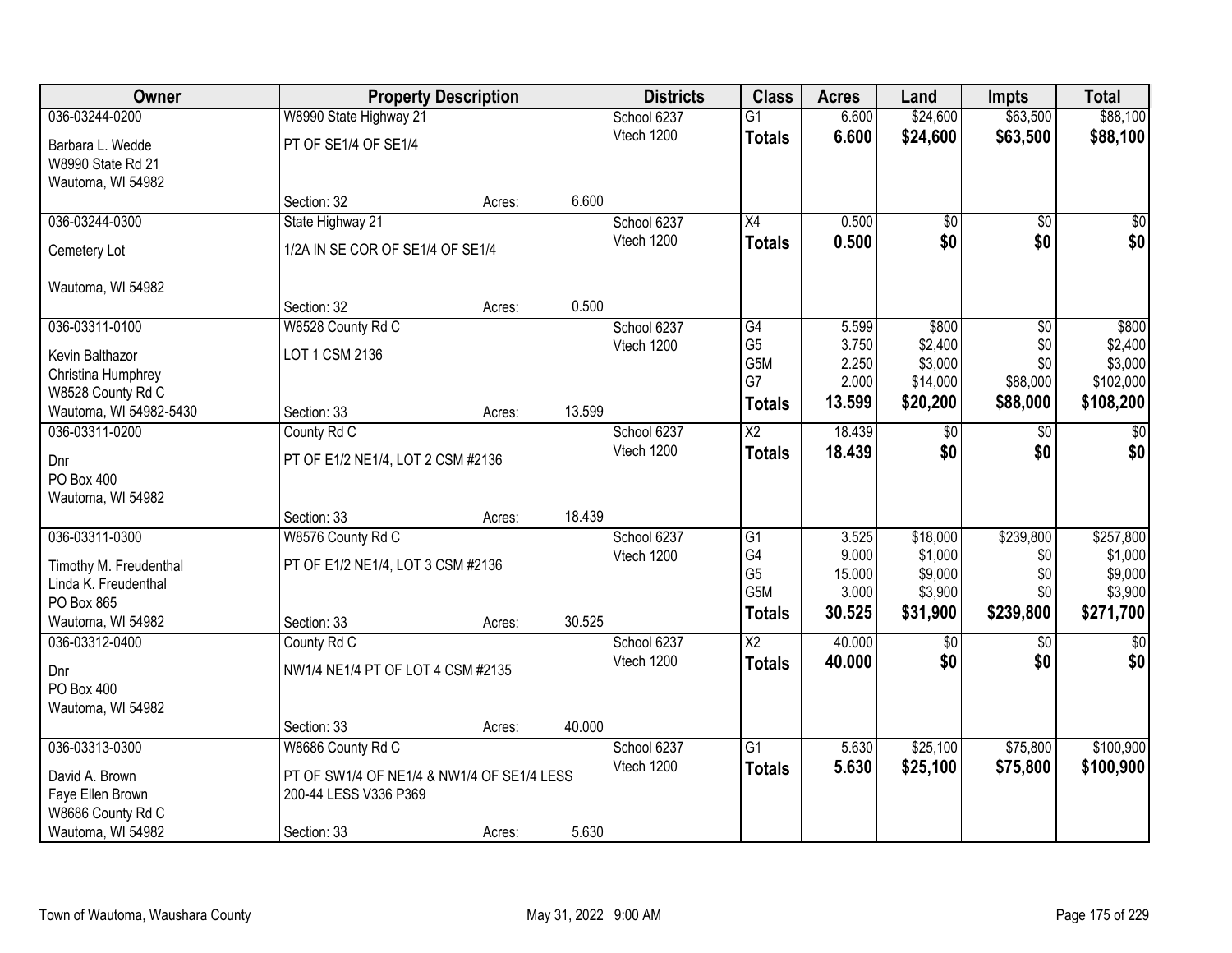| Owner                                     |                                               | <b>Property Description</b> |        | <b>Districts</b> | <b>Class</b>     | <b>Acres</b> | Land                         | <b>Impts</b>    | <b>Total</b> |
|-------------------------------------------|-----------------------------------------------|-----------------------------|--------|------------------|------------------|--------------|------------------------------|-----------------|--------------|
| 036-03313-0311                            |                                               |                             |        | School 6237      | $\overline{G1}$  | 1.180        | \$6,200                      | $\overline{50}$ | \$6,200      |
| David A. Brown                            | LOT 2 CSM 6484                                |                             |        | Vtech 1200       | <b>Totals</b>    | 1.180        | \$6,200                      | \$0             | \$6,200      |
| W8686 County Rd C                         |                                               |                             |        |                  |                  |              |                              |                 |              |
| Wautoma, WI 54982                         |                                               |                             |        |                  |                  |              |                              |                 |              |
|                                           | Section: 33                                   | Acres:                      | 1.180  |                  |                  |              |                              |                 |              |
| 036-03313-0410                            | W8664 County Rd C                             |                             |        | School 6237      | $\overline{G1}$  | 1.200        | \$11,200                     | \$85,800        | \$97,000     |
| Paul J. Idsvoog                           | LOT 1 CSM 6484                                |                             |        | Vtech 1200       | <b>Totals</b>    | 1.200        | \$11,200                     | \$85,800        | \$97,000     |
| c/o Peter and Jennifer Idsvoog            |                                               |                             |        |                  |                  |              |                              |                 |              |
| W8664 County Rd C                         |                                               |                             |        |                  |                  |              |                              |                 |              |
| Wautoma, WI 54982                         | Section: 33                                   | Acres:                      | 1.200  |                  |                  |              |                              |                 |              |
| 036-03313-0510                            | County Rd C                                   |                             |        | School 6237      | G1               | 1.800        | \$6,300                      | \$0             | \$6,300      |
| Frank W. Williams                         | PT OF SW1/4 NE1/4, LOT 1 CSM #2030 INCLUDES   |                             |        | Vtech 1200       | <b>Totals</b>    | 1.800        | \$6,300                      | \$0             | \$6,300      |
| Julie A. Williams                         | ASSESSMENT FOR PARCEL 36-3313-0640            |                             |        |                  |                  |              |                              |                 |              |
| W8646 County Rd C                         |                                               |                             |        |                  |                  |              |                              |                 |              |
| Wautoma, WI 54982                         | Section: 33                                   | Acres:                      | 1.800  |                  |                  |              |                              |                 |              |
| 036-03313-0520                            | W8646 County Rd C                             |                             |        | School 6237      | G1               | 1.170        | \$11,000                     | \$119,700       | \$130,700    |
| Frank W. Williams                         |                                               |                             |        | Vtech 1200       | <b>Totals</b>    | 1.170        | \$11,000                     | \$119,700       | \$130,700    |
| Julie A. Williams                         | PT OF SW1/4 NE1/4, LOT 2 CSM #2030            |                             |        |                  |                  |              |                              |                 |              |
| W8646 County Rd C                         |                                               |                             |        |                  |                  |              |                              |                 |              |
| Wautoma, WI 54982                         | Section: 33                                   | Acres:                      | 1.170  |                  |                  |              |                              |                 |              |
| 036-03313-0611                            | W8606 County Rd C                             |                             |        | School 6237      | $\overline{G1}$  | 1.752        | \$14,500                     | \$306,400       | \$320,900    |
|                                           |                                               |                             |        | Vtech 1200       | G4               | 10.000       | \$1,100                      | \$0             | \$1,100      |
| Norman D. Hammonds<br>Suzanne E. Hammonds | LOT 1 AND OL 1 CSM #2337 AND LOT 1 CSM 5846   |                             |        |                  | G <sub>5</sub>   | 3.090        | \$2,200                      | \$0             | \$2,200      |
| W8606 County Rd C                         |                                               |                             |        |                  | G <sub>5</sub> M | 3.260        | \$4,600                      | \$0             | \$4,600      |
| Wautoma, WI 54982                         | Section: 33                                   | Acres:                      | 18.102 |                  | <b>Totals</b>    | 18.102       | \$22,400                     | \$306,400       | \$328,800    |
| 036-03313-0630                            | W8618 County Rd C                             |                             |        | School 6237      | $\overline{G1}$  | 1.707        | \$14,200                     | \$160,700       | \$174,900    |
|                                           |                                               |                             |        | Vtech 1200       | <b>Totals</b>    | 1.707        | \$14,200                     | \$160,700       | \$174,900    |
| Todd M. Kruger                            | PT SW1/4 OF NE1/4, LOT 1 & OUTLOT 1 CSM #3063 |                             |        |                  |                  |              |                              |                 |              |
| Paula S. Kruger<br>W8618 County Rd C      |                                               |                             |        |                  |                  |              |                              |                 |              |
| Wautoma, WI 54982                         | Section: 33                                   | Acres:                      | 1.707  |                  |                  |              |                              |                 |              |
| 036-03313-0640                            | County Rd C                                   |                             |        | School 6237      |                  |              |                              |                 |              |
|                                           |                                               |                             |        | Vtech 1200       |                  |              | Assessed with 036-03313-0510 |                 |              |
| Frank W. Williams                         | PT OF SW1/4 NE1/4, OUTLOT 2 CSM #3063         |                             |        |                  |                  |              |                              |                 |              |
| Julie A. Williams                         | ASSESSED ON PARCEL 36-3313-0510               |                             |        |                  |                  |              |                              |                 |              |
| W8646 County Rd C                         |                                               |                             |        |                  |                  |              |                              |                 |              |
| Wautoma, WI 54982                         | Section: 33                                   | Acres:                      | 0.061  |                  |                  |              |                              |                 |              |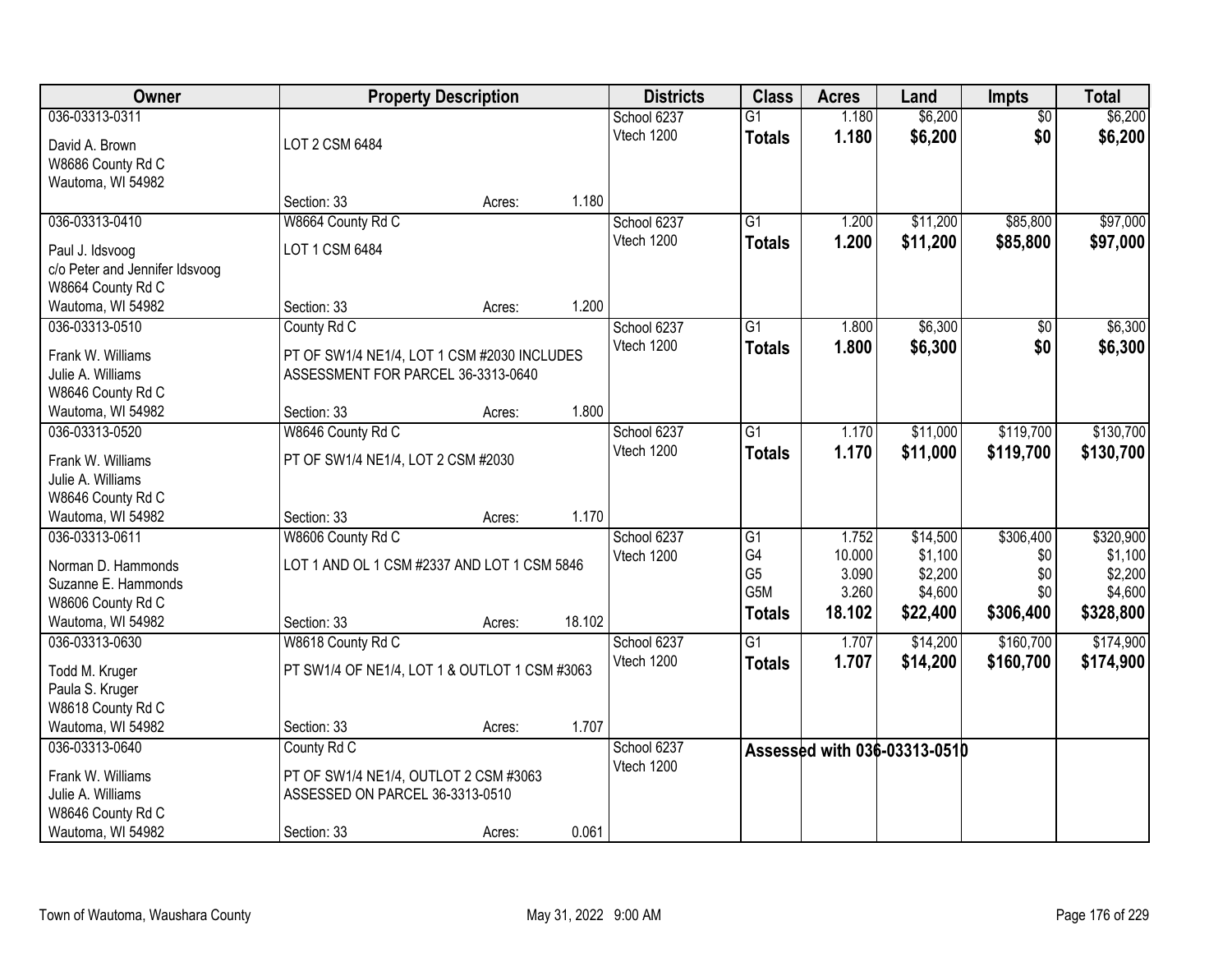| <b>Owner</b>                                                                                             |                                                                                                                                           | <b>Property Description</b> |        | <b>Districts</b>          | <b>Class</b>                                       | <b>Acres</b>               | Land                             | Impts                         | <b>Total</b>                     |
|----------------------------------------------------------------------------------------------------------|-------------------------------------------------------------------------------------------------------------------------------------------|-----------------------------|--------|---------------------------|----------------------------------------------------|----------------------------|----------------------------------|-------------------------------|----------------------------------|
| 036-03313-0700<br>Patricia A. Witt<br>Charles Heim<br>W8507 County Rd C                                  | County Rd C<br>PT OF SW1/4 NE1/4 & PT OF NW1/4 SE1/4 BETWEEN<br>BIRD CREEK & CTH "C" EAST OF LAND IN V94 P186                             |                             |        | School 6237<br>Vtech 1200 | $\overline{G5}$<br>G <sub>6</sub><br><b>Totals</b> | 3.000<br>6.000<br>9.000    | \$2,100<br>\$16,800<br>\$18,900  | $\overline{50}$<br>\$0<br>\$0 | \$2,100<br>\$16,800<br>\$18,900  |
| Wautoma, WI 54982-5437                                                                                   | Section: 33                                                                                                                               | Acres:                      | 9.000  |                           |                                                    |                            |                                  |                               |                                  |
| 036-03314-0200<br>Patricia A. Witt<br><b>Charles Heim</b><br>W8507 County Rd C<br>Wautoma, WI 54982-5437 | W8507 County Rd C<br>EAST 333' OF NE-SE & SE-NE LYING BETWEEN BIRD<br><b>CREEK AND CTH "C"</b><br>Section: 33                             | Acres:                      | 3.500  | School 6237<br>Vtech 1200 | $\overline{G1}$<br><b>Totals</b>                   | 3.500<br>3.500             | \$19,800<br>\$19,800             | \$181,200<br>\$181,200        | \$201,000<br>\$201,000           |
| 036-03314-0300<br>Patricia A. Witt<br>Charles Heim<br>W8507 County Rd C<br>Wautoma, WI 54982-5437        | County Rd C<br>PT OF SE1/4 NE1/4 BETWEEN BIRD CREEK AND CTH<br>"C" EXC EAST 283'<br>Section: 33                                           | Acres:                      | 13.750 | School 6237<br>Vtech 1200 | $\overline{G5}$<br>G <sub>6</sub><br><b>Totals</b> | 6.500<br>7.250<br>13.750   | \$6,500<br>\$20,300<br>\$26,800  | $\overline{50}$<br>\$0<br>\$0 | \$6,500<br>\$20,300<br>\$26,800  |
| 036-03321-0100<br><b>DNR</b><br>101 S Webster St<br>Madison, WI 53703                                    | County Rd C<br>N 20 ACRES OF NE NW<br>Section: 33                                                                                         | Acres:                      | 20.000 | School 6237<br>Vtech 1200 | $\overline{\text{X2}}$<br><b>Totals</b>            | 20,000<br>20.000           | \$0<br>\$0                       | \$0<br>\$0                    | \$0<br>\$0                       |
| 036-03321-0210<br>Adam K. Smith et al<br>N5131 Vine Rd<br>Seymour, WI 54165                              | County Rd C<br>S1/2 OF NE1/4 OF NW1/4, E 1RD SE1/4 NW1/4 & W<br>1RD SW1/4 NE1/4 N OF HWY, NOW LOT 1 & OUTLOT<br>1 CSM 5380<br>Section: 33 | Acres:                      | 20.790 | School 6237<br>Vtech 1200 | $\overline{G6}$<br><b>Totals</b>                   | 20.790<br>20.790           | \$54,100<br>\$54,100             | $\overline{50}$<br>\$0        | \$54,100<br>\$54,100             |
| 036-03322-0000<br>Edward P. Seavecki<br>668 Cummings Rd Apt 302<br>Wautoma, WI 54982-5407                | County Rd C<br><b>NW1/4 OF NW1/4</b><br>Section: 33                                                                                       | Acres:                      | 40.000 | School 6237<br>Vtech 1200 | $\overline{G5}$<br>G <sub>6</sub><br><b>Totals</b> | 22.500<br>17.500<br>40.000 | \$15,800<br>\$46,000<br>\$61,800 | $\overline{60}$<br>\$0<br>\$0 | \$15,800<br>\$46,000<br>\$61,800 |
| 036-03323-0110<br>Edward P. Seavecki<br>668 Cummings Rd Apt 302<br>Wautoma, WI 54982-5407                | County Rd C<br>SW1/4 OF NW1/4; EXC CSM 1582 & CSM 2172<br>Section: 33                                                                     | Acres:                      | 33.390 | School 6237<br>Vtech 1200 | $\overline{G5}$<br>G <sub>6</sub><br><b>Totals</b> | 13.000<br>20.390<br>33.390 | \$9,100<br>\$53,000<br>\$62,100  | $\overline{50}$<br>\$0<br>\$0 | \$9,100<br>\$53,000<br>\$62,100  |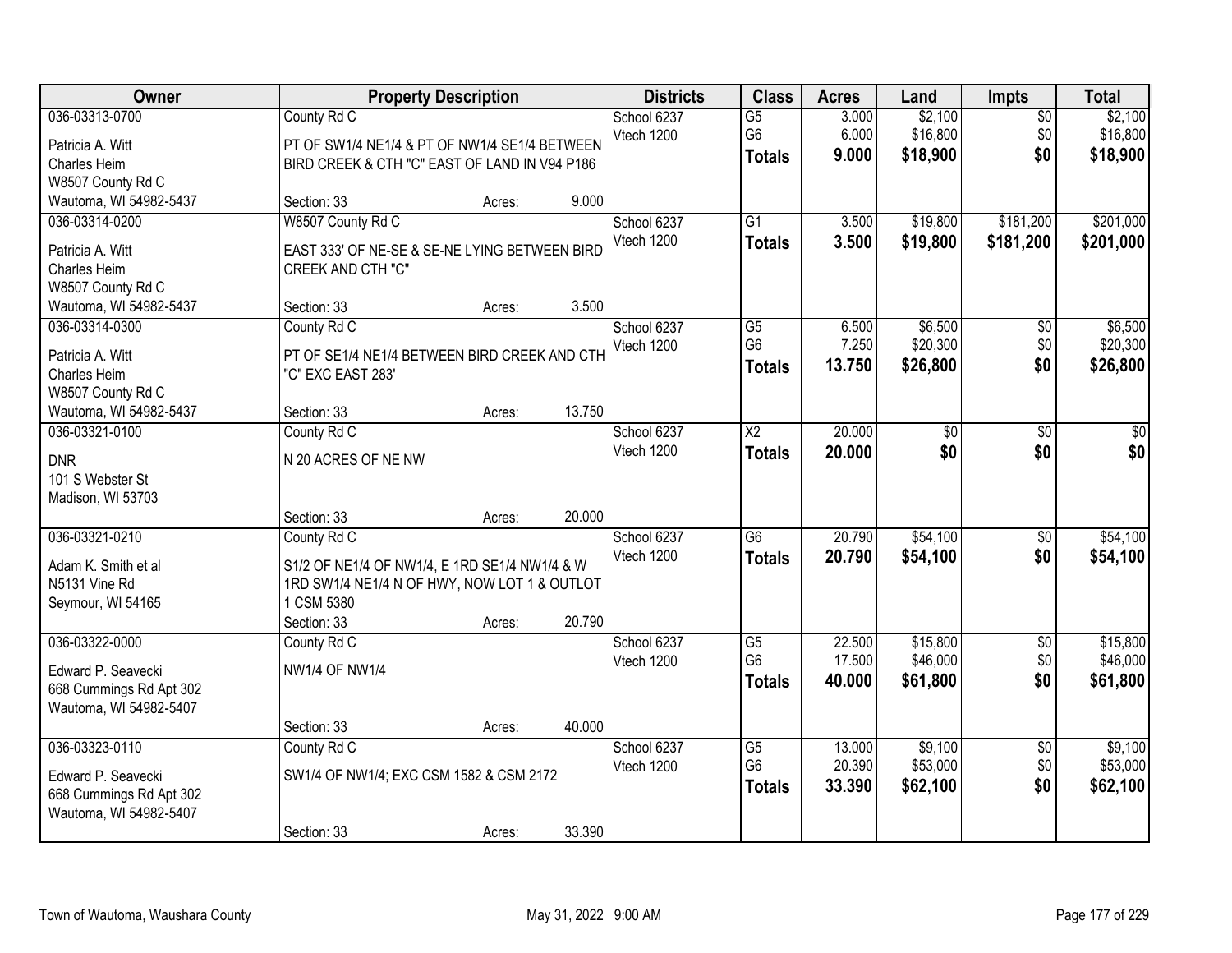| Owner                    |                                    | <b>Property Description</b> |        | <b>Districts</b> | <b>Class</b>    | <b>Acres</b> | Land      | <b>Impts</b>    | <b>Total</b> |
|--------------------------|------------------------------------|-----------------------------|--------|------------------|-----------------|--------------|-----------|-----------------|--------------|
| 036-03323-0121           | W8874 County Rd C                  |                             |        | School 6237      | $\overline{G1}$ | 1.160        | \$11,000  | \$109,000       | \$120,000    |
| Peter J. Seavecki        | LOT 1 CSM 6546 (PT OF SW1/4 NW1/4) |                             |        | Vtech 1200       | <b>Totals</b>   | 1.160        | \$11,000  | \$109,000       | \$120,000    |
| W8874 County Rd C        |                                    |                             |        |                  |                 |              |           |                 |              |
| Wautoma, WI 54982        |                                    |                             |        |                  |                 |              |           |                 |              |
|                          | Section: 33                        | Acres:                      | 1.160  |                  |                 |              |           |                 |              |
| 036-03323-0122           | County Rd C                        |                             |        | School 6237      | $\overline{G1}$ | 1.140        | \$10,800  | $\overline{50}$ | \$10,800     |
| Peter J. Seavecki        | LOT 2 CSM 6546 (PT OF SW1/4 NW1/4) |                             |        | Vtech 1200       | <b>Totals</b>   | 1.140        | \$10,800  | \$0             | \$10,800     |
| W8874 County Rd C        |                                    |                             |        |                  |                 |              |           |                 |              |
| Wautoma, WI 54982        |                                    |                             |        |                  |                 |              |           |                 |              |
|                          | Section: 33                        | Acres:                      | 1.140  |                  |                 |              |           |                 |              |
| 036-03323-0200           | W8826 County Rd C                  |                             |        | School 6237      | G1              | 4.310        | \$21,900  | \$152,000       | \$173,900    |
| Lucas P. Marks           | LOT 1 CSM 1582                     |                             |        | Vtech 1200       | <b>Totals</b>   | 4.310        | \$21,900  | \$152,000       | \$173,900    |
| Elizet A. Marks          |                                    |                             |        |                  |                 |              |           |                 |              |
| W8826 County Rd C        |                                    |                             |        |                  |                 |              |           |                 |              |
| Wautoma, WI 54982-7186   | Section: 33                        | Acres:                      | 4.310  |                  |                 |              |           |                 |              |
| 036-03324-0100           | W8784 County Rd C                  |                             |        | School 6237      | G1              | 3.500        | \$18,000  | \$71,000        | \$89,000     |
| Sara L. Schwartz         | SE1/4 NW1/4 EXC EAST 1 ROD         |                             |        | Vtech 1200       | G <sub>5</sub>  | 4.500        | \$3,200   | \$0             | \$3,200      |
| Martha R. Lee            |                                    |                             |        |                  | G <sub>6</sub>  | 31.500       | \$85,100  | \$0             | \$85,100     |
| W8784 County Rd C        |                                    |                             |        |                  | <b>Totals</b>   | 39.500       | \$106,300 | \$71,000        | \$177,300    |
| Wautoma, WI 54982        | Section: 33                        | Acres:                      | 39.500 |                  |                 |              |           |                 |              |
| 036-03331-0100           | W8731 County Rd C                  |                             |        | School 6237      | $\overline{G1}$ | 1.500        | \$15,000  | \$37,000        | \$52,000     |
| Clinton M. Schimelpfenig | PT OF NE1/4 SW1/4                  |                             |        | Vtech 1200       | <b>Totals</b>   | 1.500        | \$15,000  | \$37,000        | \$52,000     |
| W8731 County Rd C        |                                    |                             |        |                  |                 |              |           |                 |              |
| Wautoma, WI 54982        |                                    |                             |        |                  |                 |              |           |                 |              |
|                          | Section: 33                        | Acres:                      | 0.000  |                  |                 |              |           |                 |              |
| 036-03331-0300           | W8779 County Rd C                  |                             |        | School 6237      | $\overline{G1}$ | 1.000        | \$10,000  | \$40,900        | \$50,900     |
| Daisy Mae Featherston    | 1A IN NW COR OF NE1/4 SW1/4        |                             |        | Vtech 1200       | <b>Totals</b>   | 1.000        | \$10,000  | \$40,900        | \$50,900     |
| W8779 County Rd C        |                                    |                             |        |                  |                 |              |           |                 |              |
| Wautoma, WI 54982        |                                    |                             |        |                  |                 |              |           |                 |              |
|                          | Section: 33                        | Acres:                      | 1.000  |                  |                 |              |           |                 |              |
| 036-03332-0100           | W8815 County Rd C                  |                             |        | School 6237      | $\overline{G1}$ | 7.990        | \$32,900  | \$61,400        | \$94,300     |
| Shane Fleischman         | PT OF NW1/4 OF SW1/4 580' X 600'   |                             |        | Vtech 1200       | <b>Totals</b>   | 7.990        | \$32,900  | \$61,400        | \$94,300     |
| Benjamin Fleischman      |                                    |                             |        |                  |                 |              |           |                 |              |
| 631 Oxford Rd            |                                    |                             |        |                  |                 |              |           |                 |              |
| Waukesha, WI 53186-6484  | Section: 33                        | Acres:                      | 7.990  |                  |                 |              |           |                 |              |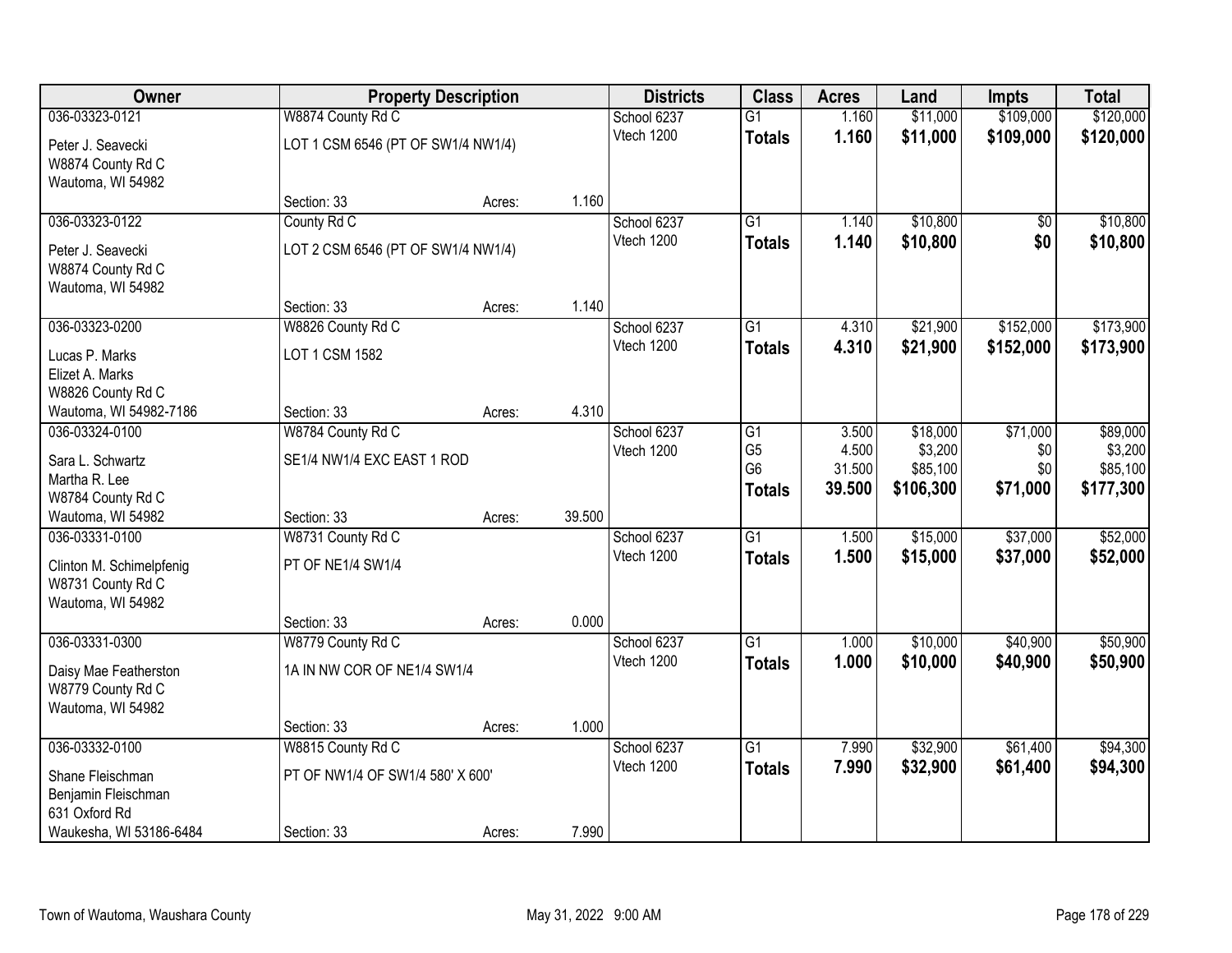| Owner                                    |                                    | <b>Property Description</b> |        | <b>Districts</b> | <b>Class</b>    | <b>Acres</b> | Land       | <b>Impts</b>    | <b>Total</b> |
|------------------------------------------|------------------------------------|-----------------------------|--------|------------------|-----------------|--------------|------------|-----------------|--------------|
| 036-03332-0200                           | County Rd C                        |                             |        | School 6237      | $\overline{G1}$ | 9.010        | \$31,600   | $\overline{50}$ | \$31,600     |
| Haselow Grandchildrens Trust et al       | PT OF NW1/4 OF SW1/4               |                             |        | Vtech 1200       | G <sub>6</sub>  | 12.000       | \$33,600   | \$0             | \$33,600     |
| c/o Joseph R. Haselow                    |                                    |                             |        |                  | W8              | 11.000       | (\$30,800) | \$0             | \$0          |
| 9140 S 51st St                           |                                    |                             |        |                  | <b>Totals</b>   | 32.010       | \$65,200   | \$0             | \$65,200     |
| Franklin, WI 53132                       | Section: 33                        | Acres:                      | 32.010 |                  |                 |              |            |                 |              |
| 036-03333-0000                           | W8836 State Highway 21             |                             |        | School 6237      | G4              | 26.000       | \$2,800    | $\overline{50}$ | \$2,800      |
| Tony S. Say                              | SW1/4 OF SW1/4                     |                             |        | Vtech 1200       | G <sub>5</sub>  | 3.500        | \$2,600    | \$0             | \$2,600      |
| 5637 N Classen Blvd                      |                                    |                             |        |                  | G5M             | 9.000        | \$12,600   | \$0             | \$12,600     |
| Oklahoma City, OK 73118                  |                                    |                             |        |                  | G7              | 1.500        | \$11,500   | \$76,800        | \$88,300     |
|                                          | Section: 33                        | Acres:                      | 40.000 |                  | <b>Totals</b>   | 40.000       | \$29,500   | \$76,800        | \$106,300    |
| 036-03334-0100                           | W8772 State Highway 21             |                             |        | School 6237      | $\overline{G1}$ | 4.400        | \$19,200   | \$100,700       | \$119,900    |
| Roger L. Podoll                          | PT OF SE1/4 OF SW1/4; SUBJ TO ROW  |                             |        | Vtech 1200       | G4              | 4.500        | \$500      | \$0             | \$500        |
| W8772 State Rd 21                        |                                    |                             |        |                  | G <sub>5</sub>  | 3.500        | \$3,500    | \$0             | \$3,500      |
| Wautoma, WI 54982                        |                                    |                             |        |                  | <b>Totals</b>   | 12.400       | \$23,200   | \$100,700       | \$123,900    |
|                                          | Section: 33                        | Acres:                      | 12.400 |                  |                 |              |            |                 |              |
| 036-03334-0210                           | N2605 Antler Dr                    |                             |        | School 6237      | $\overline{G1}$ | 1.040        | \$11,300   | \$132,000       | \$143,300    |
| Steven J. Strang                         | PT OF SE1/4 SW1/4, LOT 1 CSM #1581 |                             |        | Vtech 1200       | <b>Totals</b>   | 1.040        | \$11,300   | \$132,000       | \$143,300    |
| Karen Strang                             |                                    |                             |        |                  |                 |              |            |                 |              |
| N2605 Antler Dr                          |                                    |                             |        |                  |                 |              |            |                 |              |
| Wautoma, WI 54982-7112                   | Section: 33                        | Acres:                      | 1.040  |                  |                 |              |            |                 |              |
| 036-03334-0220                           | N2609 Antler Dr                    |                             |        | School 6237      | $\overline{G1}$ | 1.040        | \$11,300   | \$151,500       | \$162,800    |
| Jayson S. Steuck                         | PT OF SE1/4 SW1/4, LOT 2 CSM #1581 |                             |        | Vtech 1200       | Totals          | 1.040        | \$11,300   | \$151,500       | \$162,800    |
| Briana A. Steuck                         |                                    |                             |        |                  |                 |              |            |                 |              |
| N2609 Antler Way                         |                                    |                             |        |                  |                 |              |            |                 |              |
| Wautoma, WI 54982                        | Section: 33                        | Acres:                      | 1.040  |                  |                 |              |            |                 |              |
| 036-03334-0230                           | N2621 Antler Dr                    |                             |        | School 6237      | $\overline{G1}$ | 1.040        | \$11,300   | \$215,100       | \$226,400    |
|                                          | PT OF SE1/4 SW1/4, LOT 3 CSM #1581 |                             |        | Vtech 1200       | <b>Totals</b>   | 1.040        | \$11,300   | \$215,100       | \$226,400    |
| David D. Jorgensen<br>Terri A. Jorgensen |                                    |                             |        |                  |                 |              |            |                 |              |
| PO Box 1024                              |                                    |                             |        |                  |                 |              |            |                 |              |
| Wautoma, WI 54982                        | Section: 33                        | Acres:                      | 1.040  |                  |                 |              |            |                 |              |
| 036-03334-0240                           | Antler Dr                          |                             |        | School 6237      | G4              | 17.380       | \$2,500    | $\overline{50}$ | \$2,500      |
|                                          | PT OF SE1/4 SW1/4 LESS CSM 1581    |                             |        | Vtech 1200       | G <sub>5</sub>  | 0.500        | \$1,000    | \$0             | \$1,000      |
| Hensel Investments, LLP<br>PO Box 191    |                                    |                             |        |                  | G7              | 2.000        | \$14,000   | \$4,400         | \$18,400     |
| Wautoma, WI 54982                        |                                    |                             |        |                  | <b>Totals</b>   | 19.880       | \$17,500   | \$4,400         | \$21,900     |
|                                          | Section: 33                        | Acres:                      | 19.880 |                  |                 |              |            |                 |              |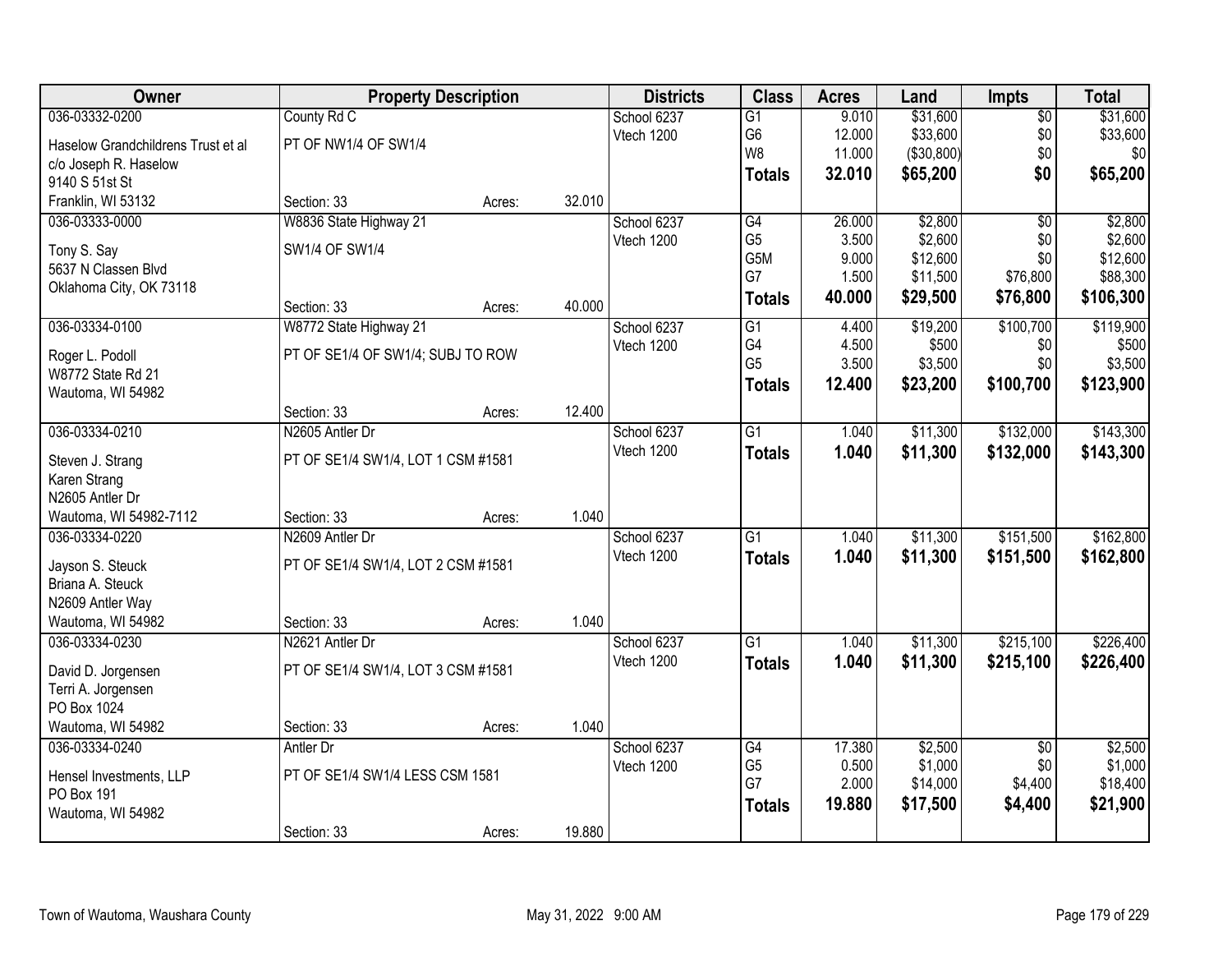| Owner                                     |                                             | <b>Property Description</b> |       | <b>Districts</b> | <b>Class</b>    | <b>Acres</b> | Land            | Impts           | <b>Total</b>  |
|-------------------------------------------|---------------------------------------------|-----------------------------|-------|------------------|-----------------|--------------|-----------------|-----------------|---------------|
| 036-03341-0200                            | N2677 16th Ave                              |                             |       | School 6237      | $\overline{X4}$ | 8.830        | $\overline{60}$ | $\overline{50}$ | \$0           |
| Wautoma Area School District              | NE-SE & SE-NE S & SW OF CREEK EXC PARKSIDE  |                             |       | Vtech 1200       | <b>Totals</b>   | 8.830        | \$0             | \$0             | \$0           |
| PO Box 870                                | ESTATES, "DEERWOOD" & CSM 1516 NOW LOT 1    |                             |       |                  |                 |              |                 |                 |               |
| Wautoma, WI 54982                         | <b>CSM 5889</b>                             |                             |       |                  |                 |              |                 |                 |               |
|                                           | Section: 33                                 | Acres:                      | 8.830 |                  |                 |              |                 |                 |               |
| 036-03342-0150                            | N2649 15th Gateway                          |                             |       | School 6237      | $\overline{G1}$ | 7.620        | \$32,900        | \$218,500       | \$251,400     |
| Kenneth H. Schmidt                        | PT NW1/4 OF SE1/4; LOT 1 CSM 5947; AND EASE |                             |       | Vtech 1200       | <b>Totals</b>   | 7.620        | \$32,900        | \$218,500       | \$251,400     |
| Laurie A. Schmidt                         | DOC 534710                                  |                             |       |                  |                 |              |                 |                 |               |
| N2649 15th Gtwy                           |                                             |                             |       |                  |                 |              |                 |                 |               |
| Wautoma, WI 54982                         | Section: 33                                 | Acres:                      | 7.620 |                  |                 |              |                 |                 |               |
| 036-03342-0160                            | N2661 15th Gateway                          |                             |       | School 6237      | $\overline{G1}$ | 7.120        | \$31,400        | \$224,000       | \$255,400     |
| Mary J. Luebben                           | LOT 2 CSM 5947                              |                             |       | Vtech 1200       | <b>Totals</b>   | 7.120        | \$31,400        | \$224,000       | \$255,400     |
| N2661 15th Gtwy                           |                                             |                             |       |                  |                 |              |                 |                 |               |
| Wautoma, WI 54982-6100                    |                                             |                             |       |                  |                 |              |                 |                 |               |
|                                           | Section: 33                                 | Acres:                      | 7.120 |                  |                 |              |                 |                 |               |
| 036-03342-0170                            | <b>Buckhorn Cir</b>                         |                             |       | School 6237      | $\overline{G1}$ | 6.090        | \$28,300        | \$0             | \$28,300      |
|                                           |                                             |                             |       | Vtech 1200       | <b>Totals</b>   | 6.090        | \$28,300        | \$0             | \$28,300      |
| Mary J. Luebben                           | LOT 3 CSM 5947                              |                             |       |                  |                 |              |                 |                 |               |
| N2661 15th Gtwy<br>Wautoma, WI 54982-6100 |                                             |                             |       |                  |                 |              |                 |                 |               |
|                                           | Section: 33                                 | Acres:                      | 6.090 |                  |                 |              |                 |                 |               |
| 036-03344-0200                            | W8548 State Highway 21                      |                             |       | School 6237      | $\overline{G1}$ | 0.739        | \$8,200         | \$39,300        | \$47,500      |
|                                           |                                             |                             |       | Vtech 1200       | <b>Totals</b>   | 0.739        | \$8,200         | \$39,300        | \$47,500      |
| Mark Mumm                                 | PT OF SE1/4 OF SE1/4 LESS 141-589           |                             |       |                  |                 |              |                 |                 |               |
| W8548 State Rd 21                         |                                             |                             |       |                  |                 |              |                 |                 |               |
| Wautoma, WI 54982-7103                    | Section: 33                                 |                             | 0.739 |                  |                 |              |                 |                 |               |
| 036-03344-0310                            | Coach Lite Ct                               | Acres:                      |       | School 6237      | X4              | 0.710        | \$0             | $\sqrt{6}$      | $\frac{1}{6}$ |
|                                           |                                             |                             |       | Vtech 1200       | <b>Totals</b>   | 0.710        | \$0             | \$0             | \$0           |
| <b>Calvary Cemetery</b>                   | PT OF SE1/4 SE1/4, LOT 1 CSM #2999          |                             |       |                  |                 |              |                 |                 |               |
| 364 S Cambridge St                        |                                             |                             |       |                  |                 |              |                 |                 |               |
| Wautoma, WI 54982                         |                                             |                             |       |                  |                 |              |                 |                 |               |
|                                           | Section: 33                                 | Acres:                      | 0.710 |                  |                 |              |                 |                 |               |
| 036-03344-0320                            | W8534 State Highway 21                      |                             |       | School 6237      | $\overline{G1}$ | 1.500        | \$13,000        | \$84,000        | \$97,000      |
| Beverly A. Walker                         | PT OF SE1/4 SE1/4, LOT 2 CSM #2999          |                             |       | Vtech 1200       | <b>Totals</b>   | 1.500        | \$13,000        | \$84,000        | \$97,000      |
| PO Box 826                                |                                             |                             |       |                  |                 |              |                 |                 |               |
| Wautoma, WI 54982                         |                                             |                             |       |                  |                 |              |                 |                 |               |
|                                           | Section: 33                                 | Acres:                      | 1.500 |                  |                 |              |                 |                 |               |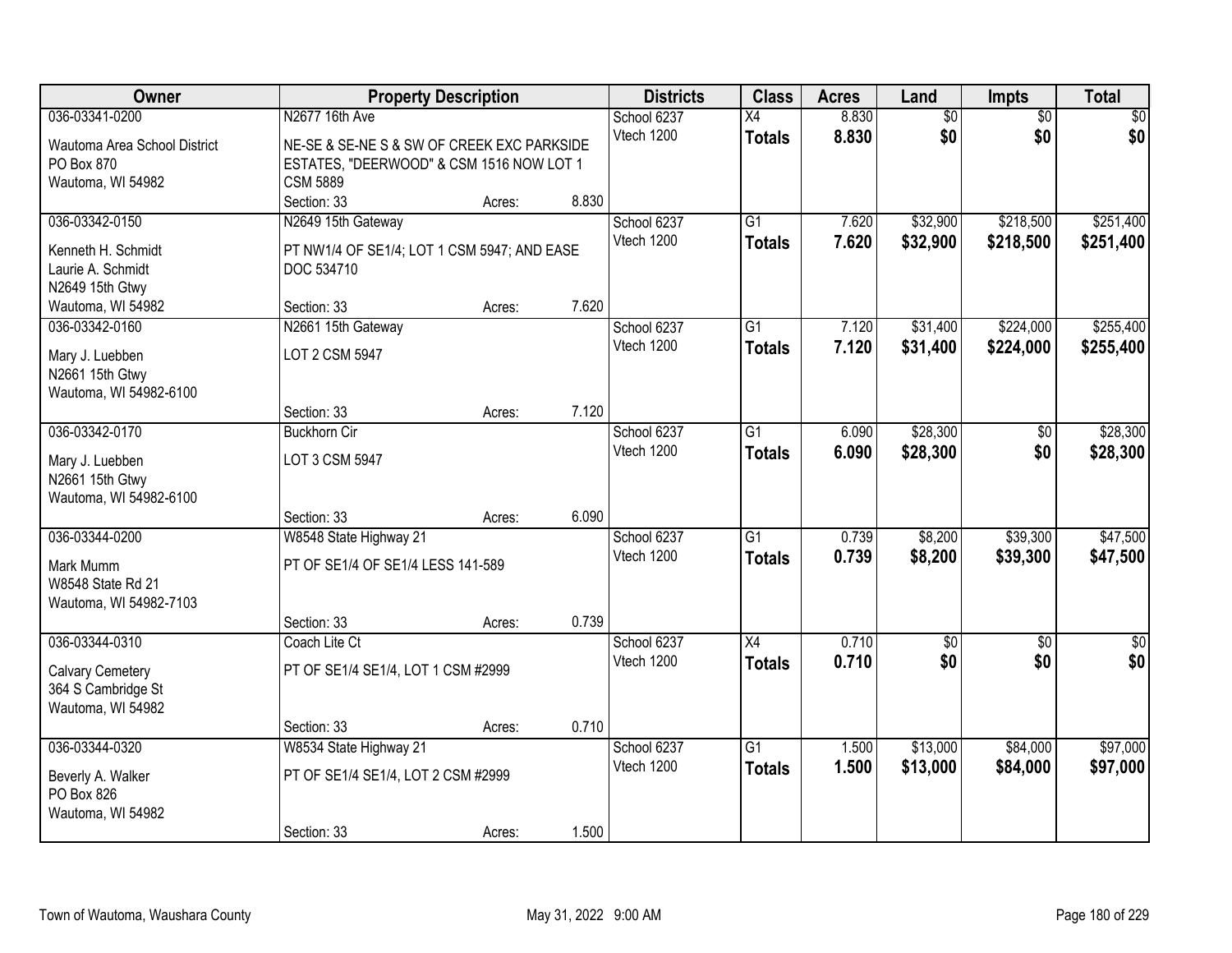| Owner                                    | <b>Property Description</b>        |        |       | <b>Districts</b>          | <b>Class</b>    | <b>Acres</b> | Land            | Impts                  | <b>Total</b> |
|------------------------------------------|------------------------------------|--------|-------|---------------------------|-----------------|--------------|-----------------|------------------------|--------------|
| 036-03344-0400                           | 16th Ave                           |        |       | School 6237               | X4              | 8.500        | $\overline{60}$ | $\overline{50}$        | \$0          |
| Cemetery                                 | PT OF SE1/4 OF SE1/4               |        |       | Vtech 1200                | <b>Totals</b>   | 8.500        | \$0             | \$0                    | \$0          |
|                                          |                                    |        | 8.500 |                           |                 |              |                 |                        |              |
| 036-03371-0100                           | Section: 33<br>N2568 Coach Lite Ct | Acres: |       |                           | $\overline{G1}$ | 0.569        | \$10,700        | \$111,400              | \$122,100    |
|                                          |                                    |        |       | School 6237<br>Vtech 1200 |                 | 0.569        | \$10,700        | \$111,400              |              |
| Robert M. Ratajczak                      | PARKSIDE ESTATES, LOT 1            |        |       |                           | <b>Totals</b>   |              |                 |                        | \$122,100    |
| Arlene M. Wright                         |                                    |        |       |                           |                 |              |                 |                        |              |
| N2568 Coachlite Ct                       |                                    |        |       |                           |                 |              |                 |                        |              |
| Wautoma, WI 54982                        | Section: 33                        | Acres: | 0.000 |                           |                 |              |                 |                        |              |
| 036-03371-0200                           | N2558 Coach Lite Ct                |        |       | School 6237               | $\overline{G1}$ | 0.569        | \$10,700        | \$103,500              | \$114,200    |
| John C. Pica                             | PARKSIDE ESTATES LOT 2             |        |       | Vtech 1200                | <b>Totals</b>   | 0.569        | \$10,700        | \$103,500              | \$114,200    |
| N2558 Coachlight Ct                      |                                    |        |       |                           |                 |              |                 |                        |              |
| Wautoma, WI 54982                        |                                    |        |       |                           |                 |              |                 |                        |              |
|                                          | Section: 33                        | Acres: | 0.000 |                           |                 |              |                 |                        |              |
| 036-03371-0300                           | N2550 Coach Lite Ct                |        |       | School 6237               | $\overline{G1}$ | 0.569        | \$10,700        | \$109,600              | \$120,300    |
| Stacy A. Engel                           | PARKSIDE ESTATES LOT 3             |        |       | Vtech 1200                | <b>Totals</b>   | 0.569        | \$10,700        | \$109,600              | \$120,300    |
| N2550 Coach Lite Ct                      |                                    |        |       |                           |                 |              |                 |                        |              |
| Wautoma, WI 54982                        |                                    |        |       |                           |                 |              |                 |                        |              |
|                                          | Section: 33                        | Acres: | 0.000 |                           |                 |              |                 |                        |              |
| 036-03371-0400                           | N2546 Coach Lite Ct                |        |       | School 6237               | $\overline{G1}$ | 0.460        | \$9,200         | \$161,500              | \$170,700    |
|                                          |                                    |        |       | Vtech 1200                | <b>Totals</b>   | 0.460        | \$9,200         | \$161,500              | \$170,700    |
| Carol A. Gear<br>N2546 Coachlite Ct      | PARKSIDE ESTATES LOT 4             |        |       |                           |                 |              |                 |                        |              |
| Wautoma, WI 54982                        |                                    |        |       |                           |                 |              |                 |                        |              |
|                                          | Section: 33                        | Acres: | 0.000 |                           |                 |              |                 |                        |              |
| 036-03371-0500                           | N2534 Coach Lite Ct                |        |       | School 6237               | G1              | 0.569        | \$10,700        | \$188,900              | \$199,600    |
|                                          |                                    |        |       | Vtech 1200                | <b>Totals</b>   | 0.569        | \$10,700        | \$188,900              | \$199,600    |
| Bryse C. Hess                            | LOT 5 PARKSIDE ESTATES             |        |       |                           |                 |              |                 |                        |              |
| Jennifer L. Hess                         |                                    |        |       |                           |                 |              |                 |                        |              |
| N2534 Coach Lite Ct                      |                                    |        | 0.000 |                           |                 |              |                 |                        |              |
| Wautoma, WI 54982-7179<br>036-03371-0600 | Section: 33<br>Coach Lite Ct       | Acres: |       |                           | G1              | 0.429        | \$8,600         |                        | \$8,600      |
|                                          |                                    |        |       | School 6237<br>Vtech 1200 |                 | 0.429        |                 | $\overline{50}$<br>\$0 |              |
| Lisa J. Lopez                            | PARKSIDE ESTATES LOT 6             |        |       |                           | <b>Totals</b>   |              | \$8,600         |                        | \$8,600      |
| Isaac O. Lopez                           |                                    |        |       |                           |                 |              |                 |                        |              |
| N2523 Coach Lite Ct                      |                                    |        |       |                           |                 |              |                 |                        |              |
| Wautoma, WI 54982                        | Section: 33                        | Acres: | 0.000 |                           |                 |              |                 |                        |              |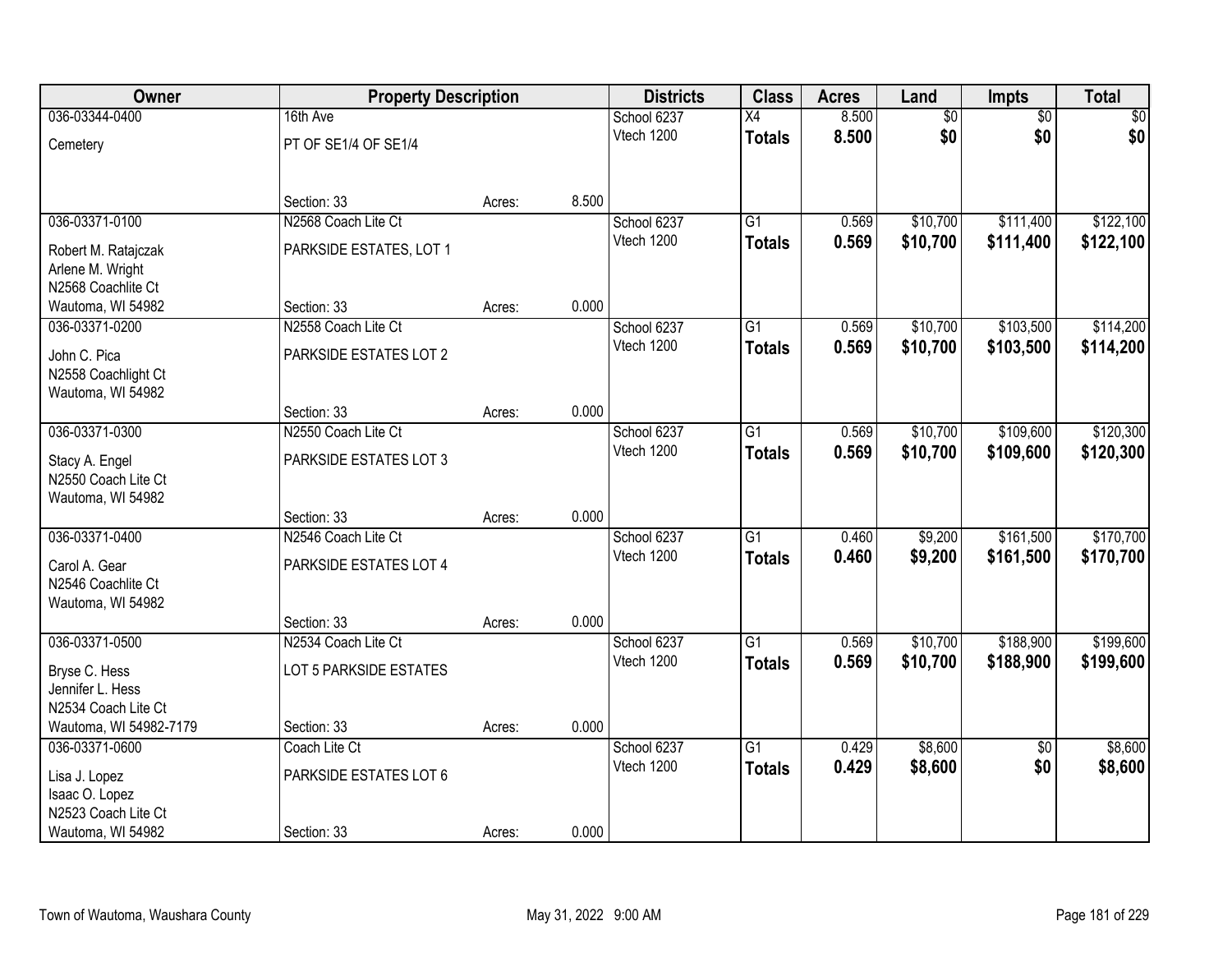| \$128,200<br>\$139,700<br>036-03371-0700<br>N2523 Coach Lite Ct<br>0.644<br>\$11,500<br>School 6237<br>$\overline{G1}$<br>Vtech 1200<br>0.644<br>\$11,500<br>\$128,200<br>\$139,700<br><b>Totals</b><br>PARKSIDE ESTATES LOT 7<br>Lisa J. Lopez<br>Isaac O. Lopez<br>N2523 Coach Lite Ct<br>0.000<br>Wautoma, WI 54982<br>Section: 33<br>Acres:<br>N2535 Coach Lite Ct<br>$\overline{G1}$<br>\$6,600<br>\$125,100<br>036-03371-0800<br>School 6237<br>0.331<br>0.331<br>Vtech 1200<br>\$6,600<br>\$125,100<br><b>Totals</b><br>LOT 8 PARKSIDE ESTATES<br>Benjamin C. Gunderson<br>Jaclyn Gunderson<br>N2535 Coachlite Ct<br>0.000<br>Section: 33<br>Wautoma, WI 54982<br>Acres:<br>\$119,700<br>036-03371-0900<br>N2547 Coach Lite Ct<br>School 6237<br>G1<br>0.331<br>\$6,600<br>Vtech 1200<br>0.331<br>\$6,600<br>\$119,700<br><b>Totals</b><br>PARKSIDE ESTATES LOT 9<br>Nancy L. Larson-Heller<br>N2547 Coachlite Ct<br>Wautoma, WI 54982<br>0.000<br>Section: 33<br>Acres:<br>036-03371-1000<br>N2551 Coach Lite Ct<br>\$6,600<br>\$117,900<br>School 6237<br>G1<br>0.330<br>Vtech 1200<br>0.330<br>\$6,600<br>\$117,900<br><b>Totals</b><br>PARKSIDE ESTATES LOT 10<br>Adam M. Vaughan<br>Courtney A. Vaughan<br>N2551 Coach Lite Ct<br>0.000<br>Wautoma, WI 54982<br>Section: 33<br>Acres:<br>\$6,600<br>\$94,500<br>036-03371-1100<br>N2561 Coach Lite Ct<br>$\overline{G1}$<br>0.330<br>School 6237<br>0.330<br>Vtech 1200<br>\$6,600<br>\$94,500<br><b>Totals</b><br>PARKSIDE ESTATES LOT 11<br>Debbie L. Paavola<br>N2561 Coach Lite Ct<br>Wautoma, WI 54982<br>0.000<br>Section: 33<br>Acres:<br>036-03371-1200<br>$\overline{G1}$<br>\$6,600<br>\$125,500<br>N2565 Coach Lite Ct<br>School 6237<br>0.328<br>Vtech 1200<br>0.328<br>\$6,600<br>\$125,500<br><b>Totals</b><br>PARKSIDE ESTATES LOT 12<br>Joshua Grenier<br>Joli Grenier<br>N2565 Coach Lite Ct<br>0.000<br>Wautoma, WI 54982<br>Section: 33<br>Acres:<br>036-03371-1300<br>$\overline{G1}$<br>\$8,300<br>\$114,500<br>N2571 Coach Lite Ct<br>School 6237<br>0.417<br>Vtech 1200<br>0.417<br>\$8,300<br>\$114,500<br><b>Totals</b><br>PARKSIDE ESTATES LOT 13<br>Brianna Kulibert<br>N2571 Coach Lite Ct<br>Wautoma, WI 54982 | Owner | <b>Property Description</b> |        |       | <b>Districts</b> | <b>Class</b> | <b>Acres</b> | Land | <b>Impts</b> | <b>Total</b> |
|---------------------------------------------------------------------------------------------------------------------------------------------------------------------------------------------------------------------------------------------------------------------------------------------------------------------------------------------------------------------------------------------------------------------------------------------------------------------------------------------------------------------------------------------------------------------------------------------------------------------------------------------------------------------------------------------------------------------------------------------------------------------------------------------------------------------------------------------------------------------------------------------------------------------------------------------------------------------------------------------------------------------------------------------------------------------------------------------------------------------------------------------------------------------------------------------------------------------------------------------------------------------------------------------------------------------------------------------------------------------------------------------------------------------------------------------------------------------------------------------------------------------------------------------------------------------------------------------------------------------------------------------------------------------------------------------------------------------------------------------------------------------------------------------------------------------------------------------------------------------------------------------------------------------------------------------------------------------------------------------------------------------------------------------------------------------------------------------------------------------------------------------------------------------------------------------------------|-------|-----------------------------|--------|-------|------------------|--------------|--------------|------|--------------|--------------|
|                                                                                                                                                                                                                                                                                                                                                                                                                                                                                                                                                                                                                                                                                                                                                                                                                                                                                                                                                                                                                                                                                                                                                                                                                                                                                                                                                                                                                                                                                                                                                                                                                                                                                                                                                                                                                                                                                                                                                                                                                                                                                                                                                                                                         |       |                             |        |       |                  |              |              |      |              |              |
| \$131,700<br>\$131,700<br>\$126,300<br>\$126,300                                                                                                                                                                                                                                                                                                                                                                                                                                                                                                                                                                                                                                                                                                                                                                                                                                                                                                                                                                                                                                                                                                                                                                                                                                                                                                                                                                                                                                                                                                                                                                                                                                                                                                                                                                                                                                                                                                                                                                                                                                                                                                                                                        |       |                             |        |       |                  |              |              |      |              |              |
|                                                                                                                                                                                                                                                                                                                                                                                                                                                                                                                                                                                                                                                                                                                                                                                                                                                                                                                                                                                                                                                                                                                                                                                                                                                                                                                                                                                                                                                                                                                                                                                                                                                                                                                                                                                                                                                                                                                                                                                                                                                                                                                                                                                                         |       |                             |        |       |                  |              |              |      |              |              |
|                                                                                                                                                                                                                                                                                                                                                                                                                                                                                                                                                                                                                                                                                                                                                                                                                                                                                                                                                                                                                                                                                                                                                                                                                                                                                                                                                                                                                                                                                                                                                                                                                                                                                                                                                                                                                                                                                                                                                                                                                                                                                                                                                                                                         |       |                             |        |       |                  |              |              |      |              |              |
|                                                                                                                                                                                                                                                                                                                                                                                                                                                                                                                                                                                                                                                                                                                                                                                                                                                                                                                                                                                                                                                                                                                                                                                                                                                                                                                                                                                                                                                                                                                                                                                                                                                                                                                                                                                                                                                                                                                                                                                                                                                                                                                                                                                                         |       |                             |        |       |                  |              |              |      |              |              |
|                                                                                                                                                                                                                                                                                                                                                                                                                                                                                                                                                                                                                                                                                                                                                                                                                                                                                                                                                                                                                                                                                                                                                                                                                                                                                                                                                                                                                                                                                                                                                                                                                                                                                                                                                                                                                                                                                                                                                                                                                                                                                                                                                                                                         |       |                             |        |       |                  |              |              |      |              |              |
|                                                                                                                                                                                                                                                                                                                                                                                                                                                                                                                                                                                                                                                                                                                                                                                                                                                                                                                                                                                                                                                                                                                                                                                                                                                                                                                                                                                                                                                                                                                                                                                                                                                                                                                                                                                                                                                                                                                                                                                                                                                                                                                                                                                                         |       |                             |        |       |                  |              |              |      |              |              |
|                                                                                                                                                                                                                                                                                                                                                                                                                                                                                                                                                                                                                                                                                                                                                                                                                                                                                                                                                                                                                                                                                                                                                                                                                                                                                                                                                                                                                                                                                                                                                                                                                                                                                                                                                                                                                                                                                                                                                                                                                                                                                                                                                                                                         |       |                             |        |       |                  |              |              |      |              |              |
|                                                                                                                                                                                                                                                                                                                                                                                                                                                                                                                                                                                                                                                                                                                                                                                                                                                                                                                                                                                                                                                                                                                                                                                                                                                                                                                                                                                                                                                                                                                                                                                                                                                                                                                                                                                                                                                                                                                                                                                                                                                                                                                                                                                                         |       |                             |        |       |                  |              |              |      |              |              |
|                                                                                                                                                                                                                                                                                                                                                                                                                                                                                                                                                                                                                                                                                                                                                                                                                                                                                                                                                                                                                                                                                                                                                                                                                                                                                                                                                                                                                                                                                                                                                                                                                                                                                                                                                                                                                                                                                                                                                                                                                                                                                                                                                                                                         |       |                             |        |       |                  |              |              |      |              |              |
|                                                                                                                                                                                                                                                                                                                                                                                                                                                                                                                                                                                                                                                                                                                                                                                                                                                                                                                                                                                                                                                                                                                                                                                                                                                                                                                                                                                                                                                                                                                                                                                                                                                                                                                                                                                                                                                                                                                                                                                                                                                                                                                                                                                                         |       |                             |        |       |                  |              |              |      |              |              |
|                                                                                                                                                                                                                                                                                                                                                                                                                                                                                                                                                                                                                                                                                                                                                                                                                                                                                                                                                                                                                                                                                                                                                                                                                                                                                                                                                                                                                                                                                                                                                                                                                                                                                                                                                                                                                                                                                                                                                                                                                                                                                                                                                                                                         |       |                             |        |       |                  |              |              |      |              |              |
|                                                                                                                                                                                                                                                                                                                                                                                                                                                                                                                                                                                                                                                                                                                                                                                                                                                                                                                                                                                                                                                                                                                                                                                                                                                                                                                                                                                                                                                                                                                                                                                                                                                                                                                                                                                                                                                                                                                                                                                                                                                                                                                                                                                                         |       |                             |        |       |                  |              |              |      |              |              |
|                                                                                                                                                                                                                                                                                                                                                                                                                                                                                                                                                                                                                                                                                                                                                                                                                                                                                                                                                                                                                                                                                                                                                                                                                                                                                                                                                                                                                                                                                                                                                                                                                                                                                                                                                                                                                                                                                                                                                                                                                                                                                                                                                                                                         |       |                             |        |       |                  |              |              |      |              |              |
| \$124,500<br>\$124,500<br>\$101,100<br>\$101,100<br>\$132,100<br>\$132,100<br>\$122,800<br>\$122,800                                                                                                                                                                                                                                                                                                                                                                                                                                                                                                                                                                                                                                                                                                                                                                                                                                                                                                                                                                                                                                                                                                                                                                                                                                                                                                                                                                                                                                                                                                                                                                                                                                                                                                                                                                                                                                                                                                                                                                                                                                                                                                    |       |                             |        |       |                  |              |              |      |              |              |
|                                                                                                                                                                                                                                                                                                                                                                                                                                                                                                                                                                                                                                                                                                                                                                                                                                                                                                                                                                                                                                                                                                                                                                                                                                                                                                                                                                                                                                                                                                                                                                                                                                                                                                                                                                                                                                                                                                                                                                                                                                                                                                                                                                                                         |       |                             |        |       |                  |              |              |      |              |              |
|                                                                                                                                                                                                                                                                                                                                                                                                                                                                                                                                                                                                                                                                                                                                                                                                                                                                                                                                                                                                                                                                                                                                                                                                                                                                                                                                                                                                                                                                                                                                                                                                                                                                                                                                                                                                                                                                                                                                                                                                                                                                                                                                                                                                         |       |                             |        |       |                  |              |              |      |              |              |
|                                                                                                                                                                                                                                                                                                                                                                                                                                                                                                                                                                                                                                                                                                                                                                                                                                                                                                                                                                                                                                                                                                                                                                                                                                                                                                                                                                                                                                                                                                                                                                                                                                                                                                                                                                                                                                                                                                                                                                                                                                                                                                                                                                                                         |       |                             |        |       |                  |              |              |      |              |              |
|                                                                                                                                                                                                                                                                                                                                                                                                                                                                                                                                                                                                                                                                                                                                                                                                                                                                                                                                                                                                                                                                                                                                                                                                                                                                                                                                                                                                                                                                                                                                                                                                                                                                                                                                                                                                                                                                                                                                                                                                                                                                                                                                                                                                         |       |                             |        |       |                  |              |              |      |              |              |
|                                                                                                                                                                                                                                                                                                                                                                                                                                                                                                                                                                                                                                                                                                                                                                                                                                                                                                                                                                                                                                                                                                                                                                                                                                                                                                                                                                                                                                                                                                                                                                                                                                                                                                                                                                                                                                                                                                                                                                                                                                                                                                                                                                                                         |       |                             |        |       |                  |              |              |      |              |              |
|                                                                                                                                                                                                                                                                                                                                                                                                                                                                                                                                                                                                                                                                                                                                                                                                                                                                                                                                                                                                                                                                                                                                                                                                                                                                                                                                                                                                                                                                                                                                                                                                                                                                                                                                                                                                                                                                                                                                                                                                                                                                                                                                                                                                         |       |                             |        |       |                  |              |              |      |              |              |
|                                                                                                                                                                                                                                                                                                                                                                                                                                                                                                                                                                                                                                                                                                                                                                                                                                                                                                                                                                                                                                                                                                                                                                                                                                                                                                                                                                                                                                                                                                                                                                                                                                                                                                                                                                                                                                                                                                                                                                                                                                                                                                                                                                                                         |       |                             |        |       |                  |              |              |      |              |              |
|                                                                                                                                                                                                                                                                                                                                                                                                                                                                                                                                                                                                                                                                                                                                                                                                                                                                                                                                                                                                                                                                                                                                                                                                                                                                                                                                                                                                                                                                                                                                                                                                                                                                                                                                                                                                                                                                                                                                                                                                                                                                                                                                                                                                         |       |                             |        |       |                  |              |              |      |              |              |
|                                                                                                                                                                                                                                                                                                                                                                                                                                                                                                                                                                                                                                                                                                                                                                                                                                                                                                                                                                                                                                                                                                                                                                                                                                                                                                                                                                                                                                                                                                                                                                                                                                                                                                                                                                                                                                                                                                                                                                                                                                                                                                                                                                                                         |       |                             |        |       |                  |              |              |      |              |              |
|                                                                                                                                                                                                                                                                                                                                                                                                                                                                                                                                                                                                                                                                                                                                                                                                                                                                                                                                                                                                                                                                                                                                                                                                                                                                                                                                                                                                                                                                                                                                                                                                                                                                                                                                                                                                                                                                                                                                                                                                                                                                                                                                                                                                         |       |                             |        |       |                  |              |              |      |              |              |
|                                                                                                                                                                                                                                                                                                                                                                                                                                                                                                                                                                                                                                                                                                                                                                                                                                                                                                                                                                                                                                                                                                                                                                                                                                                                                                                                                                                                                                                                                                                                                                                                                                                                                                                                                                                                                                                                                                                                                                                                                                                                                                                                                                                                         |       |                             |        |       |                  |              |              |      |              |              |
|                                                                                                                                                                                                                                                                                                                                                                                                                                                                                                                                                                                                                                                                                                                                                                                                                                                                                                                                                                                                                                                                                                                                                                                                                                                                                                                                                                                                                                                                                                                                                                                                                                                                                                                                                                                                                                                                                                                                                                                                                                                                                                                                                                                                         |       |                             |        |       |                  |              |              |      |              |              |
|                                                                                                                                                                                                                                                                                                                                                                                                                                                                                                                                                                                                                                                                                                                                                                                                                                                                                                                                                                                                                                                                                                                                                                                                                                                                                                                                                                                                                                                                                                                                                                                                                                                                                                                                                                                                                                                                                                                                                                                                                                                                                                                                                                                                         |       |                             |        |       |                  |              |              |      |              |              |
|                                                                                                                                                                                                                                                                                                                                                                                                                                                                                                                                                                                                                                                                                                                                                                                                                                                                                                                                                                                                                                                                                                                                                                                                                                                                                                                                                                                                                                                                                                                                                                                                                                                                                                                                                                                                                                                                                                                                                                                                                                                                                                                                                                                                         |       |                             |        |       |                  |              |              |      |              |              |
|                                                                                                                                                                                                                                                                                                                                                                                                                                                                                                                                                                                                                                                                                                                                                                                                                                                                                                                                                                                                                                                                                                                                                                                                                                                                                                                                                                                                                                                                                                                                                                                                                                                                                                                                                                                                                                                                                                                                                                                                                                                                                                                                                                                                         |       |                             |        |       |                  |              |              |      |              |              |
|                                                                                                                                                                                                                                                                                                                                                                                                                                                                                                                                                                                                                                                                                                                                                                                                                                                                                                                                                                                                                                                                                                                                                                                                                                                                                                                                                                                                                                                                                                                                                                                                                                                                                                                                                                                                                                                                                                                                                                                                                                                                                                                                                                                                         |       |                             |        |       |                  |              |              |      |              |              |
|                                                                                                                                                                                                                                                                                                                                                                                                                                                                                                                                                                                                                                                                                                                                                                                                                                                                                                                                                                                                                                                                                                                                                                                                                                                                                                                                                                                                                                                                                                                                                                                                                                                                                                                                                                                                                                                                                                                                                                                                                                                                                                                                                                                                         |       |                             |        |       |                  |              |              |      |              |              |
|                                                                                                                                                                                                                                                                                                                                                                                                                                                                                                                                                                                                                                                                                                                                                                                                                                                                                                                                                                                                                                                                                                                                                                                                                                                                                                                                                                                                                                                                                                                                                                                                                                                                                                                                                                                                                                                                                                                                                                                                                                                                                                                                                                                                         |       |                             |        |       |                  |              |              |      |              |              |
|                                                                                                                                                                                                                                                                                                                                                                                                                                                                                                                                                                                                                                                                                                                                                                                                                                                                                                                                                                                                                                                                                                                                                                                                                                                                                                                                                                                                                                                                                                                                                                                                                                                                                                                                                                                                                                                                                                                                                                                                                                                                                                                                                                                                         |       |                             |        |       |                  |              |              |      |              |              |
|                                                                                                                                                                                                                                                                                                                                                                                                                                                                                                                                                                                                                                                                                                                                                                                                                                                                                                                                                                                                                                                                                                                                                                                                                                                                                                                                                                                                                                                                                                                                                                                                                                                                                                                                                                                                                                                                                                                                                                                                                                                                                                                                                                                                         |       | Section: 33                 | Acres: | 0.000 |                  |              |              |      |              |              |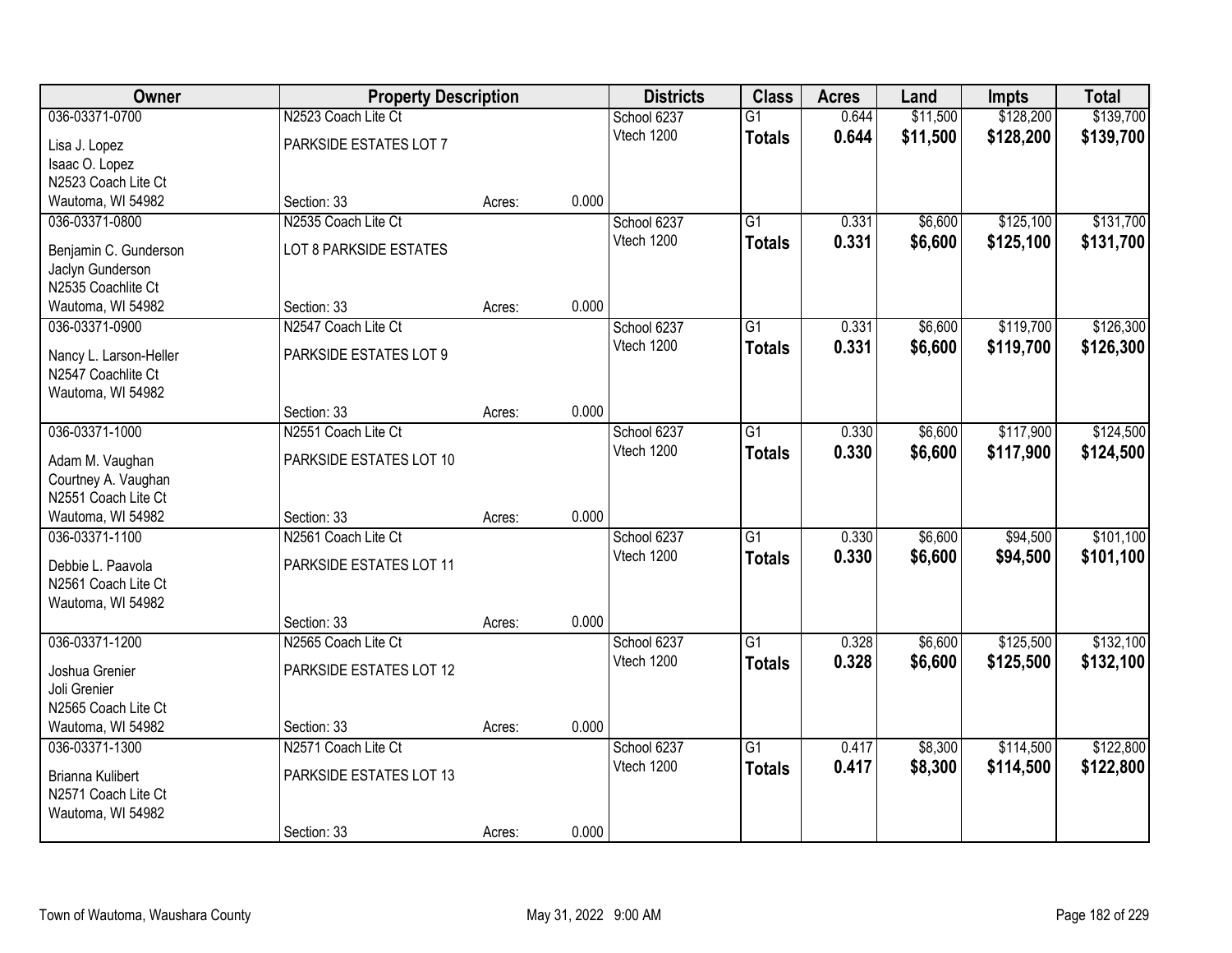| Owner                        | <b>Property Description</b>                    |        |       | <b>Districts</b>          | <b>Class</b>    | <b>Acres</b> | Land       | <b>Impts</b>    | <b>Total</b> |
|------------------------------|------------------------------------------------|--------|-------|---------------------------|-----------------|--------------|------------|-----------------|--------------|
| 036-03371-1400               | N2575 Coach Lite Ct                            |        |       | School 6237               | $\overline{G1}$ | 0.390        | \$7,800    | \$93,500        | \$101,300    |
| Bobby L. Brister             | LOT 14 PARKSIDE ESTATES                        |        |       | Vtech 1200                | <b>Totals</b>   | 0.390        | \$7,800    | \$93,500        | \$101,300    |
| Steven L. Ingram             |                                                |        |       |                           |                 |              |            |                 |              |
| N2575 Coachlite Ct           |                                                |        |       |                           |                 |              |            |                 |              |
| Wautoma, WI 54982            | Section: 33                                    | Acres: | 0.000 |                           |                 |              |            |                 |              |
| 036-03371-1500               | N2583 Coach Lite Ct                            |        |       | School 6237               | $\overline{G1}$ | 0.462        | \$9,300    | \$83,000        | \$92,300     |
| John A. Wenzel               | PARKSIDE ESTATES LOT 15                        |        |       | Vtech 1200                | <b>Totals</b>   | 0.462        | \$9,300    | \$83,000        | \$92,300     |
| N2583 Coach Lite Ct          |                                                |        |       |                           |                 |              |            |                 |              |
| Wautoma, WI 54982            |                                                |        |       |                           |                 |              |            |                 |              |
|                              | Section: 33                                    | Acres: | 0.000 |                           |                 |              |            |                 |              |
| 036-03371-1600               | N2596 Coach Lite Ct                            |        |       | School 6237               | $\overline{G1}$ | 0.530        | \$10,300   | \$115,300       | \$125,600    |
| Kristina Skowronski          | LOT 1 CSM 235                                  |        |       | Vtech 1200                | <b>Totals</b>   | 0.530        | \$10,300   | \$115,300       | \$125,600    |
| N2596 Coach Lite Ct          |                                                |        |       |                           |                 |              |            |                 |              |
| Wautoma, WI 54982-7179       |                                                |        |       |                           |                 |              |            |                 |              |
|                              | Section: 33                                    | Acres: | 0.530 |                           |                 |              |            |                 |              |
| 036-03371-1700               | N2588 Coach Lite Ct                            |        |       | School 6237               | G1              | 0.480        | \$9,600    | \$78,500        | \$88,100     |
|                              |                                                |        |       | Vtech 1200                | <b>Totals</b>   | 0.480        | \$9,600    | \$78,500        | \$88,100     |
| Lori Ann Neitzel et al       | PT SE1/4 OF SE1/4, LOT 2, CSM 235, LIFE ESTATE |        |       |                           |                 |              |            |                 |              |
| W2679 Wildlife Ln            | RESERVED FOR LORRAINE REILLY                   |        |       |                           |                 |              |            |                 |              |
| Neshkoro, WI 54960           |                                                |        | 0.480 |                           |                 |              |            |                 |              |
| 036-03371-1800               | Section: 33<br>N2589 Coach Lite Ct             | Acres: |       |                           | $\overline{G1}$ | 0.496        | \$9,900    | \$103,100       | \$113,000    |
|                              |                                                |        |       | School 6237<br>Vtech 1200 |                 |              |            |                 |              |
| Michael D. Pfaller           | PARKSIDE ESTATES CSM 267 LOT 1                 |        |       |                           | <b>Totals</b>   | 0.496        | \$9,900    | \$103,100       | \$113,000    |
| Jane E. Pfaller              |                                                |        |       |                           |                 |              |            |                 |              |
| N2589 Coachlite Ct           |                                                |        |       |                           |                 |              |            |                 |              |
| Wautoma, WI 54982            | Section: 33                                    | Acres: | 0.496 |                           |                 |              |            |                 |              |
| 036-03371-1900               | Coach Lite Ct                                  |        |       | School 6237               | X4              | 0.530        | $\sqrt{6}$ | $\overline{50}$ | $\sqrt{30}$  |
| Wautoma Area School District | PT OF NE1/4 SE1/4 LOT 2 OF CSM #267 (PARKSIDE  |        |       | Vtech 1200                | <b>Totals</b>   | 0.530        | \$0        | \$0             | \$0          |
| Attn: Redgranite School Site | <b>ESTATES)</b>                                |        |       |                           |                 |              |            |                 |              |
| 556 S Cambridge St           |                                                |        |       |                           |                 |              |            |                 |              |
| Wautoma, WI 54982            | Section: 33                                    | Acres: | 0.530 |                           |                 |              |            |                 |              |
| 036-03371-2000               | Coach Lite Ct                                  |        |       | School 6237               | $\overline{X4}$ | 2.330        | \$0        | $\overline{50}$ | \$0          |
| Town of Wautoma              | PT OF NE-SE & SE-SE FOR TOWN ROAD              |        |       | Vtech 1200                | <b>Totals</b>   | 2.330        | \$0        | \$0             | \$0          |
| c/o Town Clerk               |                                                |        |       |                           |                 |              |            |                 |              |
| W8241 Brown Deer Dr          |                                                |        |       |                           |                 |              |            |                 |              |
| Wautoma, WI 54982            | Section: 33                                    | Acres: | 2.330 |                           |                 |              |            |                 |              |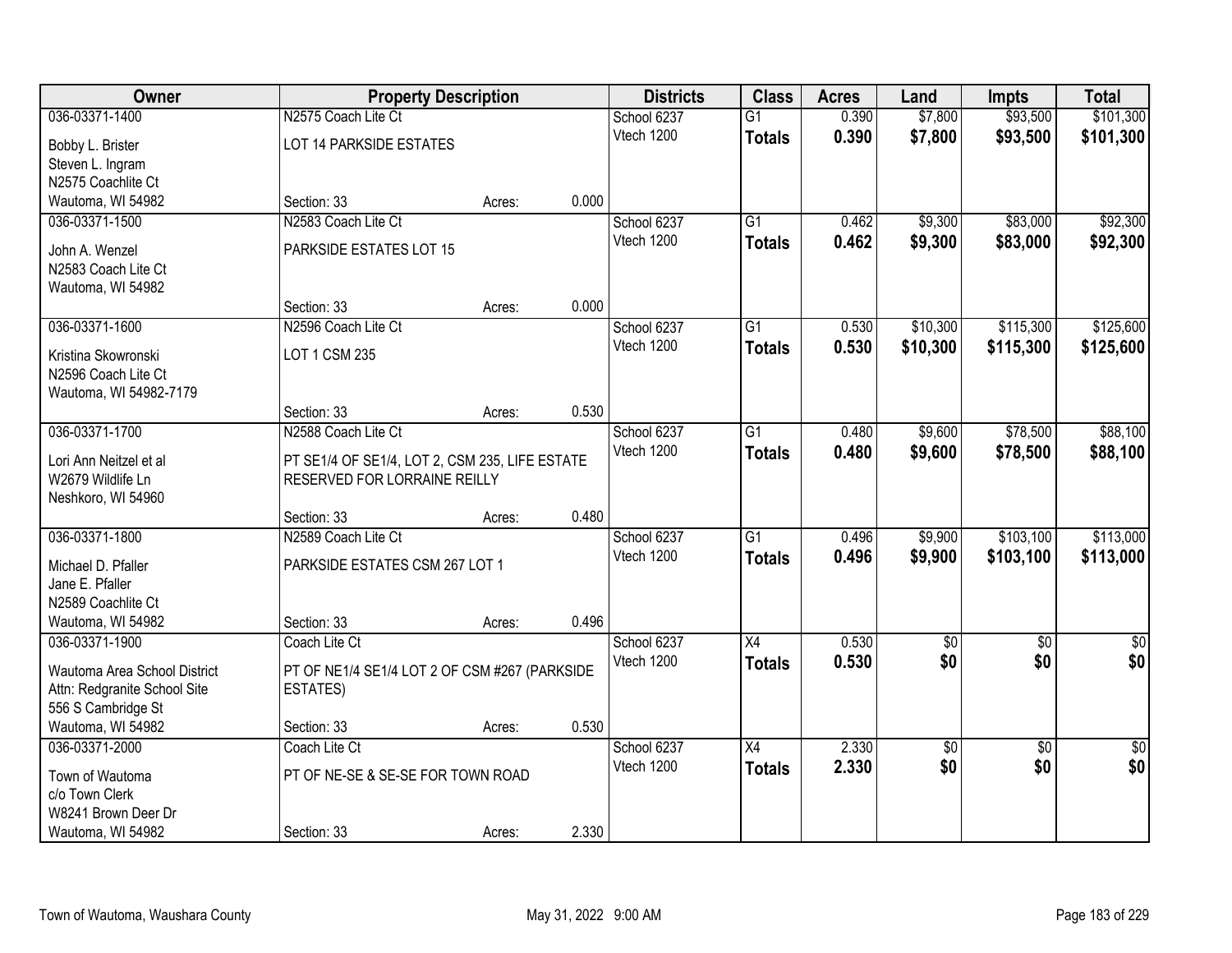| 036-03391-0100<br>Destiny J. Dykes<br>N2693 Antler Dr<br>Wautoma, WI 54982                                                     | N2693 Antler Dr<br>LOT 1 CSM 228 (K/A DEERWOOD WAUTOMA)<br>Section: 33<br>N2681 Antler Dr     | Acres: | 1.697 | School 6237<br>Vtech 1200 | $\overline{G1}$<br><b>Totals</b> | 1.697<br>1.697 | \$15,200<br>\$15,200 | \$162,500<br>\$162,500 | \$177,700<br>\$177,700 |
|--------------------------------------------------------------------------------------------------------------------------------|-----------------------------------------------------------------------------------------------|--------|-------|---------------------------|----------------------------------|----------------|----------------------|------------------------|------------------------|
|                                                                                                                                |                                                                                               |        |       |                           |                                  |                |                      |                        |                        |
|                                                                                                                                |                                                                                               |        |       |                           |                                  |                |                      |                        |                        |
|                                                                                                                                |                                                                                               |        |       |                           |                                  |                |                      |                        |                        |
| 036-03391-0200                                                                                                                 |                                                                                               |        |       | School 6237               | G1                               | 1.515          | \$14,600             | \$119,700              | \$134,300              |
| Michael Retzlaff<br>Briann Eagen<br>N2681 Antler Dr                                                                            | LOT 2 CSM 228 (K/A DEERWOOD)                                                                  |        |       | Vtech 1200                | <b>Totals</b>                    | 1.515          | \$14,600             | \$119,700              | \$134,300              |
| Wautoma, WI 54982-7150                                                                                                         | Section: 33                                                                                   | Acres: | 1.515 |                           |                                  |                |                      |                        |                        |
| 036-03391-0300<br>Paul M. Hedrick Jr<br>Kathleen Hedrick<br>N2655 Antler Dr                                                    | Antler Dr<br>PT OF NE1/4 SW1/4 DEERWOOD CSM 228 LOT 3 &<br>THAT PART OF LOT 4 N OF BIRD CREEK |        |       | School 6237<br>Vtech 1200 | G1<br><b>Totals</b>              | 1.503<br>1.503 | \$14,600<br>\$14,600 | \$0<br>\$0             | \$14,600<br>\$14,600   |
| Wautoma, WI 54982                                                                                                              | Section: 33                                                                                   | Acres: | 0.000 |                           |                                  |                |                      |                        |                        |
| 036-03391-0400                                                                                                                 | N2655 Antler Dr                                                                               |        |       | School 6237               | $\overline{G1}$                  | 1.850          | \$15,600             | \$208,900              | \$224,500              |
| Paul M. Hedrick Jr<br>Kathleen Hedrick<br>N2655 Antler Dr                                                                      | PT OF NE1/4 SW1/4 DEERWOOD CSM 228 LOT 4 EXC<br>N OF BIRD CREEK                               |        |       | Vtech 1200                | <b>Totals</b>                    | 1.850          | \$15,600             | \$208,900              | \$224,500              |
| Wautoma, WI 54982                                                                                                              | Section: 33                                                                                   | Acres: | 0.000 |                           |                                  |                |                      |                        |                        |
| 036-03391-0500<br>Isabella M. Santiago<br>N2647 Antler Dr<br>Wautoma, WI 54982                                                 | N2647 Antler Dr<br>LOT 5 CSM 371 K/A DEERWOOD                                                 |        |       | School 6237<br>Vtech 1200 | $\overline{G1}$<br><b>Totals</b> | 2.356<br>2.356 | \$17,100<br>\$17,100 | \$103,300<br>\$103,300 | \$120,400<br>\$120,400 |
|                                                                                                                                | Section: 33                                                                                   | Acres: | 2.356 |                           |                                  |                |                      |                        |                        |
| 036-03391-0600<br>Michael & Linda Timm Irrevocable Trust   DEERWOOD CSM 265 LOT 6<br>N2688 Antler Dr<br>Wautoma, WI 54982-7149 | N2688 Antler Dr                                                                               |        |       | School 6237<br>Vtech 1200 | G1<br><b>Totals</b>              | 1.599<br>1.599 | \$14,900<br>\$14,900 | \$131,400<br>\$131,400 | \$146,300<br>\$146,300 |
|                                                                                                                                | Section: 33                                                                                   | Acres: | 1.599 |                           |                                  |                |                      |                        |                        |
| 036-03391-0700                                                                                                                 | W8767 County Rd C                                                                             |        |       | School 6237               | $\overline{G1}$                  | 2.773          | \$17,000             | \$137,500              | \$154,500              |
| Luke F. Steuerwald<br>Sierra E. Steuerwald<br>W8767 County Rd C<br>Wautoma, WI 54982                                           | <b>LOT 7 CSM 255</b><br>Section: 33                                                           | Acres: | 2.773 | Vtech 1200                | <b>Totals</b>                    | 2.773          | \$17,000             | \$137,500              | \$154,500              |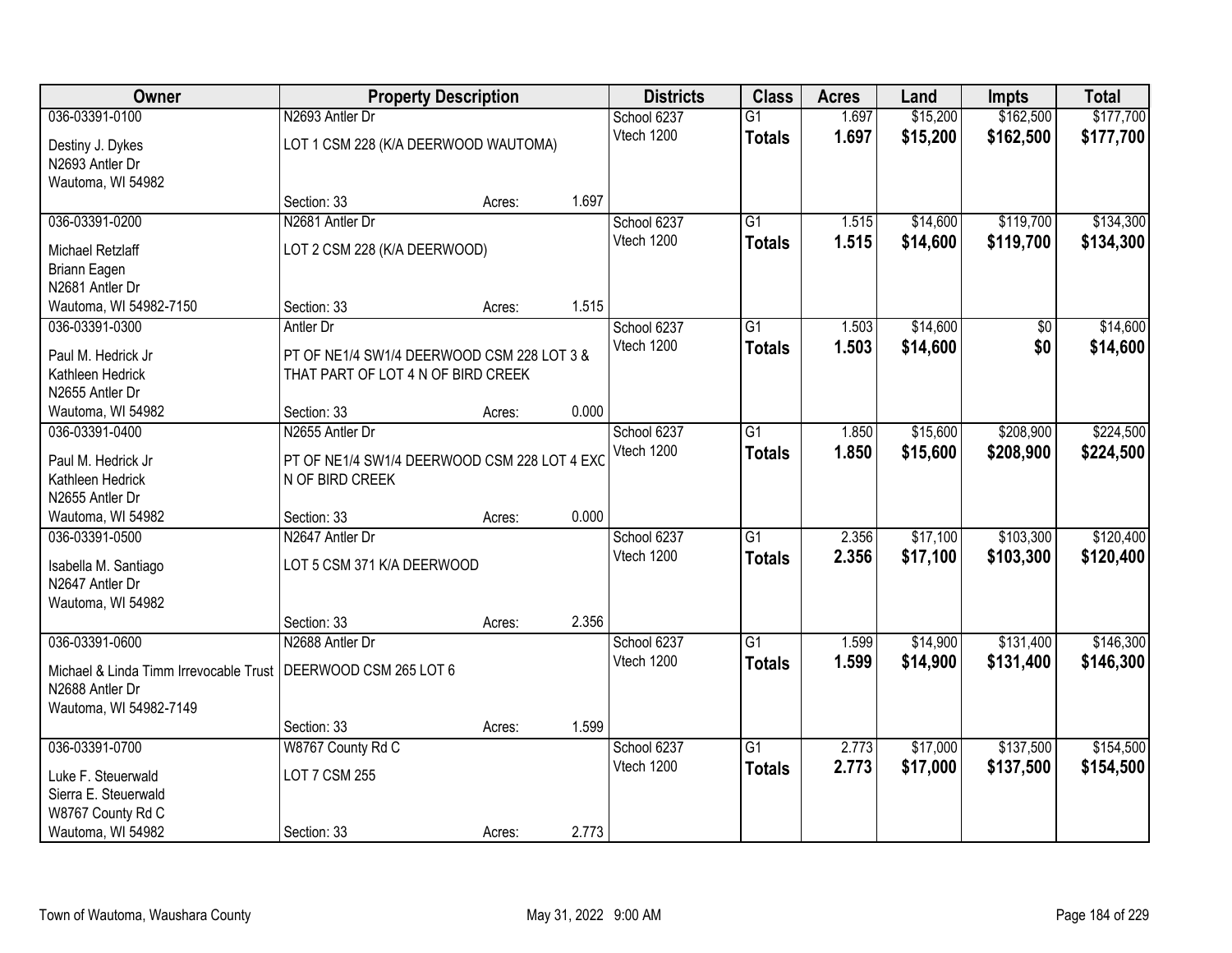| Owner                              | <b>Property Description</b>           |        |       | <b>Districts</b> | <b>Class</b>    | <b>Acres</b> | Land     | <b>Impts</b> | <b>Total</b> |
|------------------------------------|---------------------------------------|--------|-------|------------------|-----------------|--------------|----------|--------------|--------------|
| 036-03391-0800                     | W8747 County Rd C                     |        |       | School 6237      | $\overline{G1}$ | 2.638        | \$17,900 | \$132,000    | \$149,900    |
| Richard J. King                    | DEERWOOD CSM 255 LOT 8                |        |       | Vtech 1200       | <b>Totals</b>   | 2.638        | \$17,900 | \$132,000    | \$149,900    |
| Carol M. King                      |                                       |        |       |                  |                 |              |          |              |              |
| W8747 County Rd C                  |                                       |        |       |                  |                 |              |          |              |              |
| Wautoma, WI 54982                  | Section: 33                           | Acres: | 2.638 |                  |                 |              |          |              |              |
| 036-03391-0900                     | N2676 Antler Dr                       |        |       | School 6237      | $\overline{G1}$ | 2.530        | \$17,600 | \$151,700    | \$169,300    |
| James R. Noll                      | DEERWOOD, LOT 9 CSM #265              |        |       | Vtech 1200       | <b>Totals</b>   | 2.530        | \$17,600 | \$151,700    | \$169,300    |
| Nancy H. Noll                      |                                       |        |       |                  |                 |              |          |              |              |
| N2676 Antler Dr                    |                                       |        |       |                  |                 |              |          |              |              |
| Wautoma, WI 54982                  | Section: 33                           | Acres: | 2.530 |                  |                 |              |          |              |              |
| 036-03391-1000                     | N2666 Antler Dr                       |        |       | School 6237      | G1              | 2.010        | \$16,000 | \$209,500    | \$225,500    |
| Mark N. Mccarrier                  | DEERWOOD, LOT 10 CSM #265             |        |       | Vtech 1200       | <b>Totals</b>   | 2.010        | \$16,000 | \$209,500    | \$225,500    |
| Michele R. Mccarrier               |                                       |        |       |                  |                 |              |          |              |              |
| N2666 Antler Dr                    |                                       |        |       |                  |                 |              |          |              |              |
| Wautoma, WI 54982                  | Section: 33                           | Acres: | 2.010 |                  |                 |              |          |              |              |
| 036-03391-1100                     | N2644 Antler Dr                       |        |       | School 6237      | G1              | 1.550        | \$14,700 | \$176,100    | \$190,800    |
| Mark J & Wendy E Stevens Revocable | LOT 11 CSM 265 (K/A DEERWOOD WAUTOMA) |        |       | Vtech 1200       | <b>Totals</b>   | 1.550        | \$14,700 | \$176,100    | \$190,800    |
| <b>Living Trust</b>                |                                       |        |       |                  |                 |              |          |              |              |
| N2644 Antler Dr                    |                                       |        |       |                  |                 |              |          |              |              |
| Wautoma, WI 54982-7149             | Section: 33                           | Acres: | 1.550 |                  |                 |              |          |              |              |
| 036-03391-1200                     | N2607 Bambi Ct                        |        |       | School 6237      | $\overline{G1}$ | 1.800        | \$15,400 | \$113,700    | \$129,100    |
| Edward A. Schroeder                | DEERWOOD CSM 226 LOT 12               |        |       | Vtech 1200       | <b>Totals</b>   | 1.800        | \$15,400 | \$113,700    | \$129,100    |
| <b>PO Box 144</b>                  |                                       |        |       |                  |                 |              |          |              |              |
| Wautoma, WI 54982                  |                                       |        |       |                  |                 |              |          |              |              |
|                                    | Section: 33                           | Acres: | 1.800 |                  |                 |              |          |              |              |
| 036-03391-1300                     | N2621 Bambi Ct                        |        |       | School 6237      | $\overline{G1}$ | 1.550        | \$14,700 | \$161,300    | \$176,000    |
| Weiland Revocable Trust            | DEERWOOD CSM 226 LOT 13               |        |       | Vtech 1200       | <b>Totals</b>   | 1.550        | \$14,700 | \$161,300    | \$176,000    |
| N2621 Bambi Ct                     |                                       |        |       |                  |                 |              |          |              |              |
| Wautoma, WI 54982                  |                                       |        |       |                  |                 |              |          |              |              |
|                                    | Section: 33                           | Acres: | 1.550 |                  |                 |              |          |              |              |
| 036-03391-1400                     | N2633 Bambi Ct                        |        |       | School 6237      | $\overline{G1}$ | 1.510        | \$14,600 | \$239,400    | \$254,000    |
|                                    | DEERWOOD CSM 226 LOT 14               |        |       | Vtech 1200       | <b>Totals</b>   | 1.510        | \$14,600 | \$239,400    | \$254,000    |
| Paul Phillippi<br>Teri Phillippi   |                                       |        |       |                  |                 |              |          |              |              |
| N2633 Bambi Ct                     |                                       |        |       |                  |                 |              |          |              |              |
| Wautoma, WI 54982-7152             | Section: 33                           | Acres: | 1.510 |                  |                 |              |          |              |              |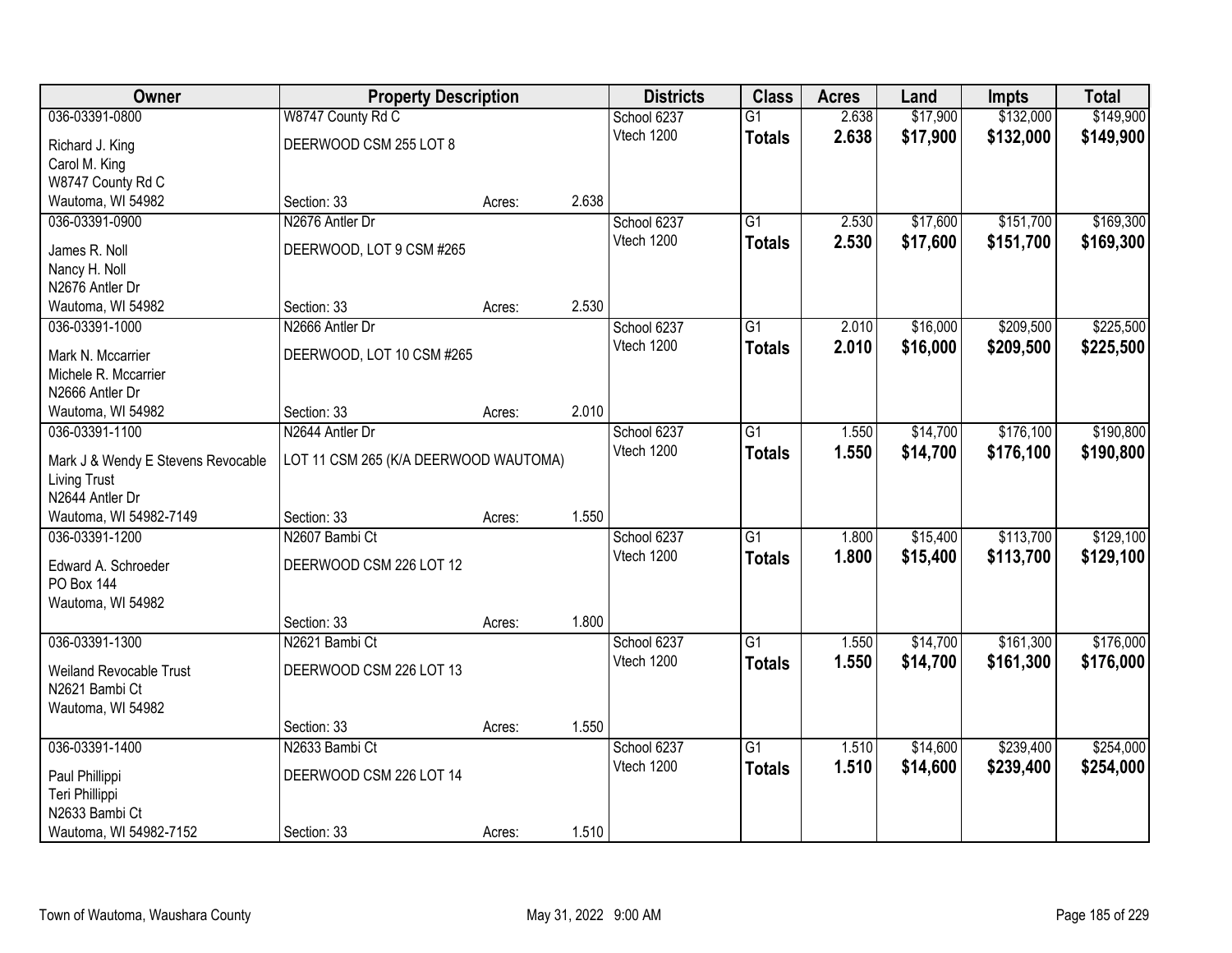| Owner                  | <b>Property Description</b>   |        |       | <b>Districts</b> | <b>Class</b>    | <b>Acres</b> | Land     | <b>Impts</b> | <b>Total</b> |
|------------------------|-------------------------------|--------|-------|------------------|-----------------|--------------|----------|--------------|--------------|
| 036-03391-1500         | N2641 Bambi Ct                |        |       | School 6237      | $\overline{G1}$ | 2.490        | \$17,500 | \$228,400    | \$245,900    |
| Lloyd M. Tschurwald    | DEERWOOD CSM 226 LOT 15       |        |       | Vtech 1200       | <b>Totals</b>   | 2.490        | \$17,500 | \$228,400    | \$245,900    |
| Karen J. Tschurwald    |                               |        |       |                  |                 |              |          |              |              |
| PO Box 83              |                               |        |       |                  |                 |              |          |              |              |
| Wautoma, WI 54982      | Section: 33                   | Acres: | 2.490 |                  |                 |              |          |              |              |
| 036-03391-1600         | N2645 Bambi Ct                |        |       | School 6237      | $\overline{G1}$ | 1.779        | \$15,400 | \$126,000    | \$141,400    |
| Terry P. Ziemann       | DEERWOOD CSM 254 LOT 16       |        |       | Vtech 1200       | <b>Totals</b>   | 1.779        | \$15,400 | \$126,000    | \$141,400    |
| Ana A. Ziemann         |                               |        |       |                  |                 |              |          |              |              |
| N2645 Bambi Ct         |                               |        |       |                  |                 |              |          |              |              |
| Wautoma, WI 54982-7152 | Section: 33                   | Acres: | 1.779 |                  |                 |              |          |              |              |
| 036-03391-1700         | N2640 Bambi Ct                |        |       | School 6237      | G1              | 1.690        | \$15,100 | \$159,200    | \$174,300    |
| Gary H. Christensen    | DEERWOOD CSM 254 LOT 17       |        |       | Vtech 1200       | <b>Totals</b>   | 1.690        | \$15,100 | \$159,200    | \$174,300    |
| Mary Kay Christensen   |                               |        |       |                  |                 |              |          |              |              |
| N2640 Bambi Ct         |                               |        |       |                  |                 |              |          |              |              |
| Wautoma, WI 54982      | Section: 33                   | Acres: | 1.690 |                  |                 |              |          |              |              |
| 036-03391-1800         | N2608 Bambi Ct                |        |       | School 6237      | G1              | 1.729        | \$15,200 | \$130,500    | \$145,700    |
| Carol S. Irwin         | DEERWOOD CSM 254 LOT 18       |        |       | Vtech 1200       | <b>Totals</b>   | 1.729        | \$15,200 | \$130,500    | \$145,700    |
| N2608 Bambi Ct         |                               |        |       |                  |                 |              |          |              |              |
| Wautoma, WI 54982      |                               |        |       |                  |                 |              |          |              |              |
|                        | Section: 33                   | Acres: | 1.729 |                  |                 |              |          |              |              |
| 036-03391-1900         | N2598 Antler Dr               |        |       | School 6237      | $\overline{G1}$ | 1.962        | \$15,900 | \$178,800    | \$194,700    |
| Marc A. Bickford       | DEERWOOD CSM 229 LOT 19       |        |       | Vtech 1200       | <b>Totals</b>   | 1.962        | \$15,900 | \$178,800    | \$194,700    |
| Kristeen T. Bickford   |                               |        |       |                  |                 |              |          |              |              |
| N2598 Antler Dr        |                               |        |       |                  |                 |              |          |              |              |
| Wautoma, WI 54982      | Section: 33                   | Acres: | 1.962 |                  |                 |              |          |              |              |
| 036-03391-2000         | W8692 Buckhorn Cir            |        |       | School 6237      | $\overline{G1}$ | 1.857        | \$15,600 | \$226,300    | \$241,900    |
| Eric Lehman            | LOT 20 CSM 229 (K/A DEERWOOD) |        |       | Vtech 1200       | <b>Totals</b>   | 1.857        | \$15,600 | \$226,300    | \$241,900    |
| Amy Lehman             |                               |        |       |                  |                 |              |          |              |              |
| W8692 Buckhorn Cir     |                               |        |       |                  |                 |              |          |              |              |
| Wautoma, WI 54982-7107 | Section: 33                   | Acres: | 1.857 |                  |                 |              |          |              |              |
| 036-03391-2100         | W8676 Buckhorn Cir            |        |       | School 6237      | $\overline{G1}$ | 1.635        | \$15,000 | \$97,800     | \$112,800    |
| Gary L. Wood           | DEERWOOD CSM 229 LOT 21       |        |       | Vtech 1200       | <b>Totals</b>   | 1.635        | \$15,000 | \$97,800     | \$112,800    |
| PO Box 145             |                               |        |       |                  |                 |              |          |              |              |
| Wautoma, WI 54982      |                               |        |       |                  |                 |              |          |              |              |
|                        | Section: 33                   | Acres: | 1.635 |                  |                 |              |          |              |              |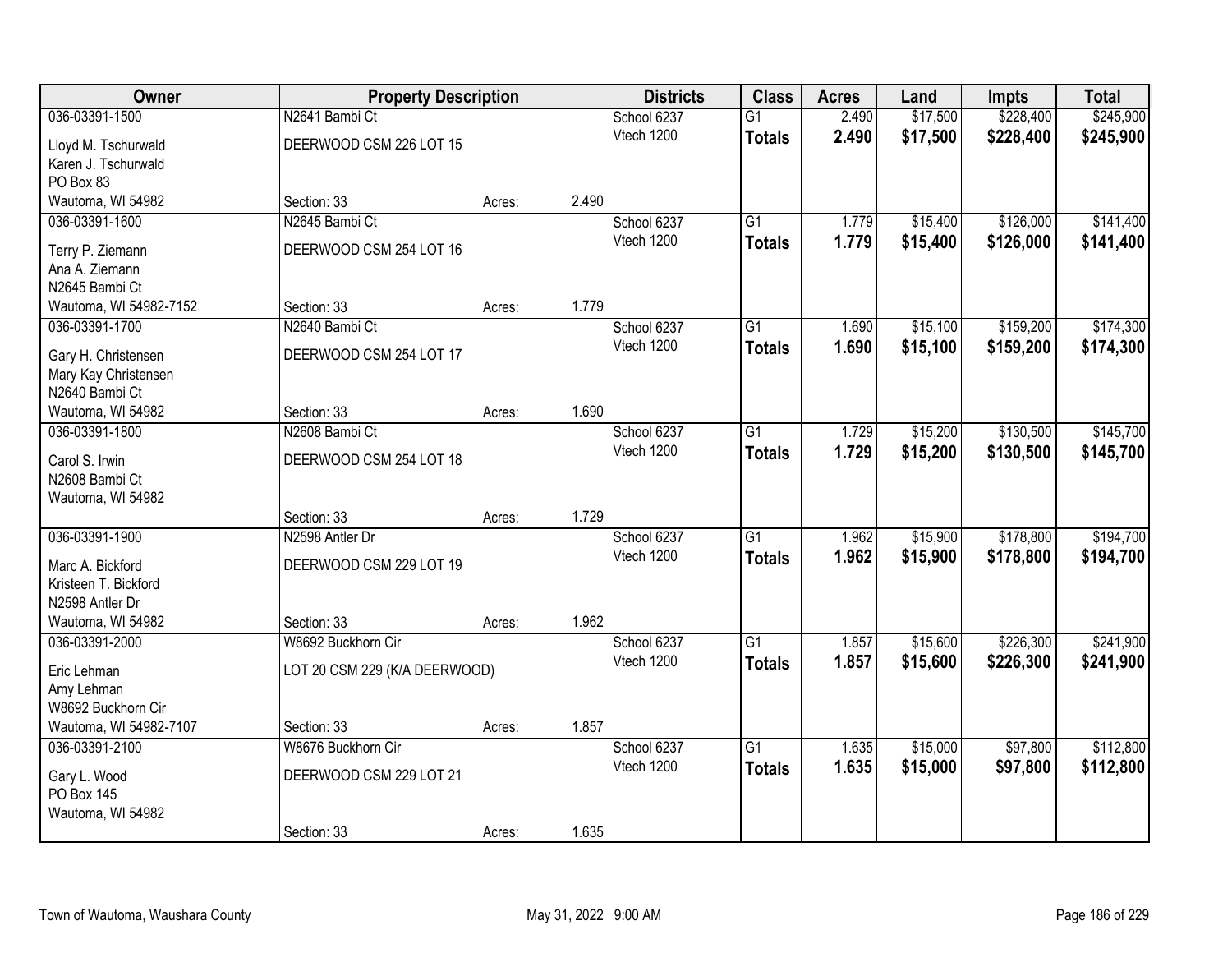| Owner                                                     | <b>Property Description</b>                                                               |        |       | <b>Districts</b>          | <b>Class</b>                     | <b>Acres</b>   | Land                 | <b>Impts</b>            | <b>Total</b>           |
|-----------------------------------------------------------|-------------------------------------------------------------------------------------------|--------|-------|---------------------------|----------------------------------|----------------|----------------------|-------------------------|------------------------|
| 036-03391-2210                                            | W8664 Buckhorn Cir                                                                        |        |       | School 6237               | $\overline{G1}$                  | 1.707          | \$15,200             | \$142,200               | \$157,400              |
| Richard Rathjen<br>PO Box 808<br>Wautoma, WI 54982        | PT OF NW1/4 SE1/4, DEERWOOD CSM 229 LOT 22<br>AND PT LOT 1 CSM 5900; SUBJ EASE DOC 534710 |        |       | Vtech 1200                | <b>Totals</b>                    | 1.707          | \$15,200             | \$142,200               | \$157,400              |
|                                                           | Section: 33                                                                               | Acres: | 1.707 |                           |                                  |                |                      |                         |                        |
| 036-03391-2300                                            | N2589 Antler Dr                                                                           |        |       | School 6237<br>Vtech 1200 | $\overline{G1}$<br><b>Totals</b> | 1.833<br>1.833 | \$15,500<br>\$15,500 | \$194,900<br>\$194,900  | \$210,400<br>\$210,400 |
| Cynthia Martz<br><b>Terry Martz</b><br>N2589 Antler Dr    | DEERWOOD CSM 336 LOT 23                                                                   |        |       |                           |                                  |                |                      |                         |                        |
| Wautoma, WI 54982-7113                                    | Section: 33                                                                               | Acres: | 1.833 |                           |                                  |                |                      |                         |                        |
| 036-03391-2400<br>Jeanette E. Radovich<br>N2575 Antler Dr | N2575 Antler Dr<br>LOT 24, CSM 336 (PT OF UNREC DEERWOOD PLAT)                            |        |       | School 6237<br>Vtech 1200 | G1<br><b>Totals</b>              | 1.990<br>1.990 | \$16,000<br>\$16,000 | \$128,300<br>\$128,300  | \$144,300<br>\$144,300 |
| Wautoma, WI 54982                                         | Section: 33                                                                               | Acres: | 1.990 |                           |                                  |                |                      |                         |                        |
| 036-03391-2500                                            | W8674 Fawn Ct                                                                             |        |       | School 6237               | G1                               | 1.938          | \$15,800             | \$139,600               | \$155,400              |
| Jeffrey L. Nett<br>Patty J. Nett                          | DEERWOOD CSM 336 LOT 25                                                                   |        |       | Vtech 1200                | <b>Totals</b>                    | 1.938          | \$15,800             | \$139,600               | \$155,400              |
| W8674 Fawn Ct<br>Wautoma, WI 54982                        | Section: 33                                                                               | Acres: | 1.938 |                           |                                  |                |                      |                         |                        |
| 036-03391-2600<br>Richard JI Graf<br>W8680 Fawn Ct        | W8680 Fawn Ct<br>DEERWOOD CSM 336 LOT 26                                                  |        |       | School 6237<br>Vtech 1200 | $\overline{G1}$<br><b>Totals</b> | 1.618<br>1.618 | \$14,900<br>\$14,900 | \$160, 100<br>\$160,100 | \$175,000<br>\$175,000 |
| Wautoma, WI 54982                                         | Section: 33                                                                               | Acres: | 1.618 |                           |                                  |                |                      |                         |                        |
| 036-03391-2700                                            | W8684 Fawn Ct                                                                             |        |       | School 6237               | $\overline{G1}$                  | 1.774          | \$15,400             | \$115,200               | \$130,600              |
| Philip V. Minkowski<br>Lynn T. Minkowski<br>PO Box 813    | DEERWOOD CSM 262 LOT 27                                                                   |        |       | Vtech 1200                | <b>Totals</b>                    | 1.774          | \$15,400             | \$115,200               | \$130,600              |
| Wautoma, WI 54982                                         | Section: 33                                                                               | Acres: | 1.774 |                           |                                  |                |                      |                         |                        |
| 036-03391-2800                                            | Fawn Ct                                                                                   |        |       | School 6237               | $\overline{G1}$                  | 1.959          | \$15,900             | $\overline{50}$         | \$15,900               |
| Mark W. La More<br>N884 Cypress Rd<br>Neshkoro, WI 54960  | DEERWOOD CSM 262 LOT 28                                                                   |        |       | Vtech 1200                | <b>Totals</b>                    | 1.959          | \$15,900             | \$0                     | \$15,900               |
|                                                           | Section: 33                                                                               | Acres: | 1.959 |                           |                                  |                |                      |                         |                        |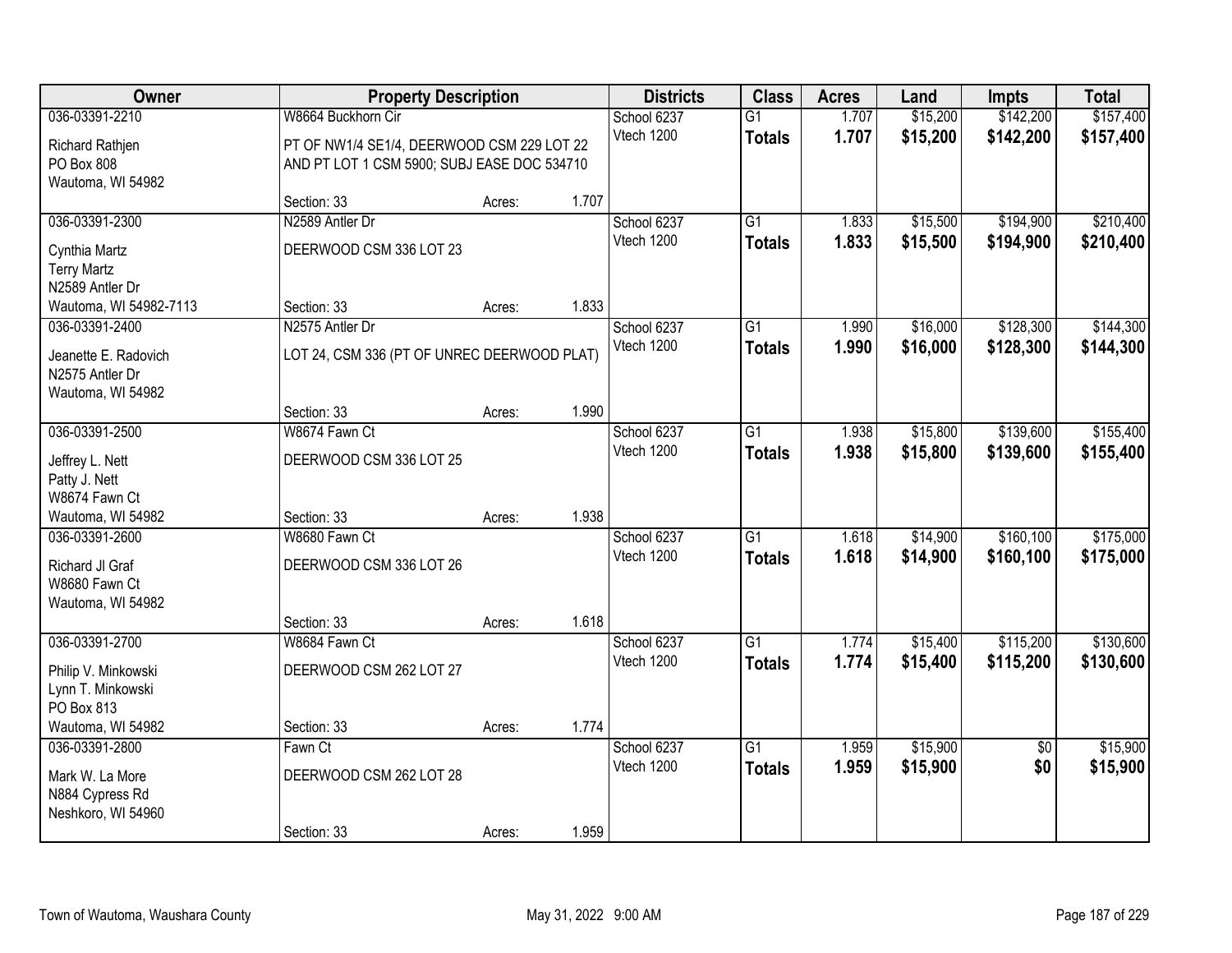| Owner                                                                                             |                                                                                   | <b>Property Description</b> |       | <b>Districts</b>          | <b>Class</b>                     | <b>Acres</b>   | Land                 | <b>Impts</b>           | <b>Total</b>           |
|---------------------------------------------------------------------------------------------------|-----------------------------------------------------------------------------------|-----------------------------|-------|---------------------------|----------------------------------|----------------|----------------------|------------------------|------------------------|
| 036-03391-2910                                                                                    | N2559 Antler Dr                                                                   |                             |       | School 6237               | $\overline{G1}$                  | 1.845          | \$15,600             | \$105,100              | \$120,700              |
| Ronald L. Thurley<br>Gail L. Thurley<br>PO Box 241                                                | PT OF SW1/4 SE1/4, PT OF DEERWOOD, LOT 29 & PT<br>LOT 30 CSM 262                  |                             |       | Vtech 1200                | <b>Totals</b>                    | 1.845          | \$15,600             | \$105,100              | \$120,700              |
| Wautoma, WI 54982                                                                                 | Section: 33                                                                       | Acres:                      | 1.845 |                           |                                  |                |                      |                        |                        |
| 036-03391-3010<br>Patricia Brueckner<br>N2549 Antler Dr<br>Wautoma, WI 54982                      | N2549 Antler Dr<br>PT OF SW1/4 SE1/4 K/A DEERWOOD, PT OF LOT 30<br><b>CSM 262</b> |                             |       | School 6237<br>Vtech 1200 | $\overline{G1}$<br><b>Totals</b> | 2.726<br>2.726 | \$20,000<br>\$20,000 | \$170,500<br>\$170,500 | \$190,500<br>\$190,500 |
|                                                                                                   | Section: 33                                                                       | Acres:                      | 2.726 |                           |                                  |                |                      |                        |                        |
| 036-03391-3100<br>Dorothy H. Kwiatkowski<br>N2541 Antler Dr<br>Wautoma, WI 54982                  | N2541 Antler Dr<br>LOT 31 CSM 263 (DEERWOOD)                                      |                             |       | School 6237<br>Vtech 1200 | $\overline{G1}$<br><b>Totals</b> | 2.047<br>2.047 | \$16,100<br>\$16,100 | \$109,000<br>\$109,000 | \$125,100<br>\$125,100 |
|                                                                                                   | Section: 33                                                                       | Acres:                      | 2.047 |                           |                                  |                |                      |                        |                        |
| 036-03391-3200<br><b>Brendan Rooney</b><br>Tanya Rooney                                           | N2529 Antler Dr<br>DEERWOOD CSM 263 LOT 32                                        |                             |       | School 6237<br>Vtech 1200 | $\overline{G1}$<br><b>Totals</b> | 1.501<br>1.501 | \$14,600<br>\$14,600 | \$110,300<br>\$110,300 | \$124,900<br>\$124,900 |
| N2529 Antler Dr<br>Wautoma, WI 54982                                                              | Section: 33                                                                       | Acres:                      | 1.501 |                           |                                  |                |                      |                        |                        |
| 036-03391-3300<br>Jay K. Klemann<br>Kathryn M. Klemann<br>N2515 Buckhorn Cir<br>Wautoma, WI 54982 | N2515 Buckhorn Cir<br>DEERWOOD CSM 263 LOT 33<br>Section: 33                      | Acres:                      | 1.501 | School 6237<br>Vtech 1200 | $\overline{G1}$<br><b>Totals</b> | 1.501<br>1.501 | \$14,600<br>\$14,600 | \$125,500<br>\$125,500 | \$140,100<br>\$140,100 |
| 036-03391-3410<br>James J. Rice<br>N2510 Buckhorn Cir<br>Wautoma, WI 54982-7104                   | N2510 Buckhorn Cir<br>LOT 1 CSM 2013                                              |                             |       | School 6237<br>Vtech 1200 | G1<br><b>Totals</b>              | 1.000<br>1.000 | \$11,000<br>\$11,000 | \$101,700<br>\$101,700 | \$112,700<br>\$112,700 |
|                                                                                                   | Section: 33                                                                       | Acres:                      | 1.000 |                           |                                  |                |                      |                        |                        |
| 036-03391-3420<br>Gregory E. Timm<br>Jamie J. Timm<br>N2518 Buckhorn Cir                          | N2518 Buckhorn Cir<br>LOT 2 CSM 2013<br>Section: 33                               |                             | 1.064 | School 6237<br>Vtech 1200 | $\overline{G1}$<br><b>Totals</b> | 1.064<br>1.064 | \$11,500<br>\$11,500 | \$158,600<br>\$158,600 | \$170,100<br>\$170,100 |
| Wautoma, WI 54982                                                                                 |                                                                                   | Acres:                      |       |                           |                                  |                |                      |                        |                        |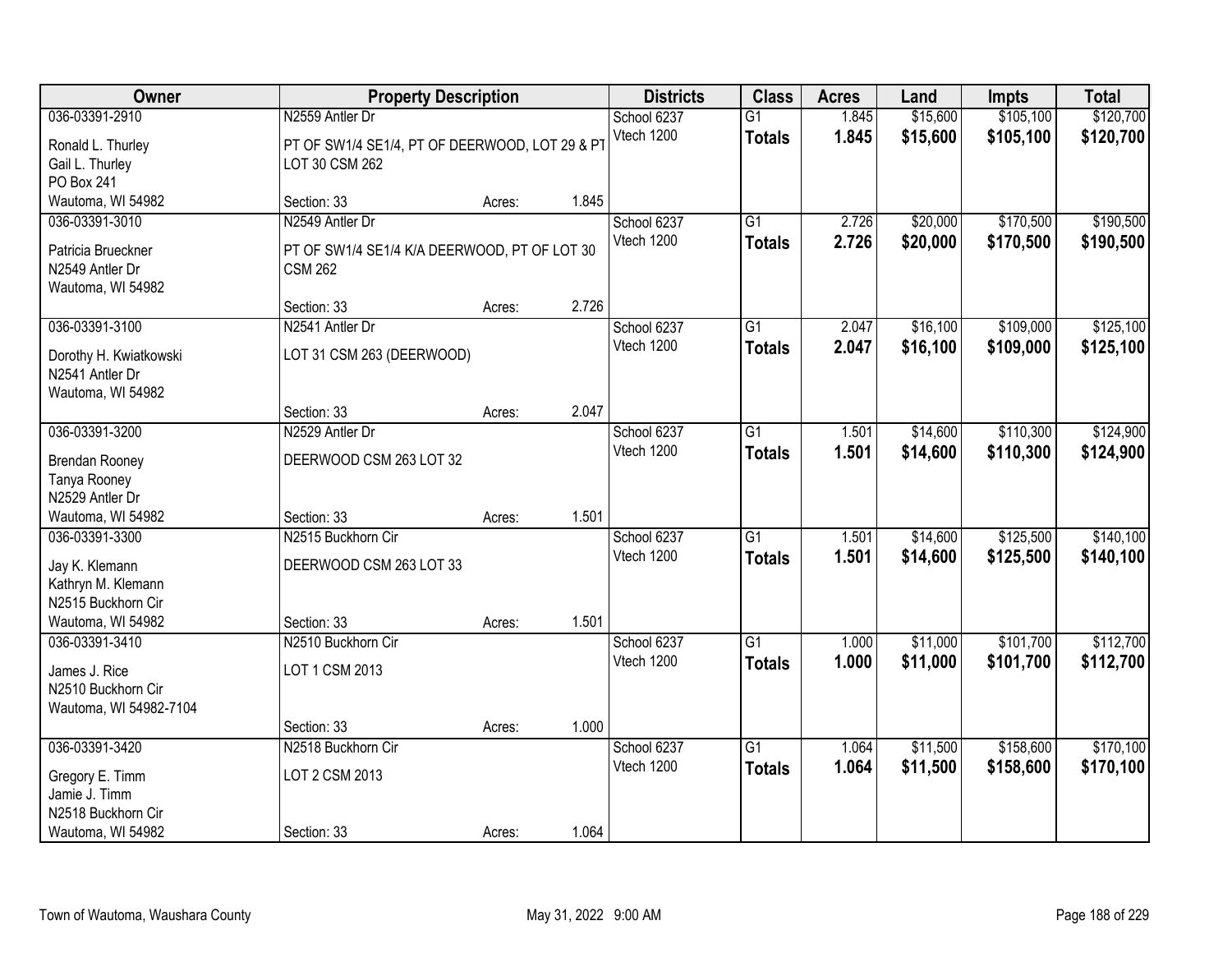| Owner                  | <b>Property Description</b>                 |        |       | <b>Districts</b> | <b>Class</b>    | <b>Acres</b> | Land     | Impts           | <b>Total</b> |
|------------------------|---------------------------------------------|--------|-------|------------------|-----------------|--------------|----------|-----------------|--------------|
| 036-03391-3500         | <b>Buckhorn Cir</b>                         |        |       | School 6237      | $\overline{G1}$ | 0.692        | \$9,200  | $\overline{50}$ | \$9,200      |
| Janet A. Earp          | DEERWOOD CSM 248 LOT 35                     |        |       | Vtech 1200       | <b>Totals</b>   | 0.692        | \$9,200  | \$0             | \$9,200      |
| N2538 Buckhorn Cir     |                                             |        |       |                  |                 |              |          |                 |              |
| Wautoma, WI 54982      |                                             |        |       |                  |                 |              |          |                 |              |
|                        | Section: 33                                 | Acres: | 0.692 |                  |                 |              |          |                 |              |
| 036-03391-3600         | N2538 Buckhorn Cir                          |        |       | School 6237      | $\overline{G1}$ | 0.696        | \$9,300  | \$118,500       | \$127,800    |
| Janet A. Earp          | DEERWOOD CSM 248 LOT 36                     |        |       | Vtech 1200       | <b>Totals</b>   | 0.696        | \$9,300  | \$118,500       | \$127,800    |
| N2538 Buckhorn Cir     |                                             |        |       |                  |                 |              |          |                 |              |
| Wautoma, WI 54982      |                                             |        |       |                  |                 |              |          |                 |              |
|                        | Section: 33                                 | Acres: | 0.696 |                  |                 |              |          |                 |              |
| 036-03391-3700         | N2544 Buckhorn Cir                          |        |       | School 6237      | G1              | 0.700        | \$9,300  | \$151,200       | \$160,500    |
| Randy R. Juday         | DEERWOOD CSM 248 LOT 37 & EASEMENT IN V396  |        |       | Vtech 1200       | <b>Totals</b>   | 0.700        | \$9,300  | \$151,200       | \$160,500    |
| Elaine M. Juday        | P820                                        |        |       |                  |                 |              |          |                 |              |
| N2544 Buckhorn Cir     |                                             |        |       |                  |                 |              |          |                 |              |
| Wautoma, WI 54982      | Section: 33                                 | Acres: | 0.700 |                  |                 |              |          |                 |              |
| 036-03391-3800         | N2556 Buckhorn Cir                          |        |       | School 6237      | G1              | 1.410        | \$14,000 | \$115,800       | \$129,800    |
| James L. Falk          | PT OF SE-SE DEERWOOD CSM 535 LOT 38 SUBJ TO |        |       | Vtech 1200       | <b>Totals</b>   | 1.410        | \$14,000 | \$115,800       | \$129,800    |
| N2556 Buckhorn Cir     | EASEMENT IN V 396 P 820                     |        |       |                  |                 |              |          |                 |              |
| Wautoma, WI 54982      |                                             |        |       |                  |                 |              |          |                 |              |
|                        | Section: 33                                 | Acres: | 1.410 |                  |                 |              |          |                 |              |
| 036-03391-3900         | N2574 Buckhorn Cir                          |        |       | School 6237      | $\overline{G1}$ | 1.420        | \$14,000 | \$218,000       | \$232,000    |
| Paul K. Grimm          | DEERWOOD CSM 535 LOT 39                     |        |       | Vtech 1200       | <b>Totals</b>   | 1.420        | \$14,000 | \$218,000       | \$232,000    |
| Deanna M. Grimm        |                                             |        |       |                  |                 |              |          |                 |              |
| PO Box 77              |                                             |        |       |                  |                 |              |          |                 |              |
| Wautoma, WI 54982      | Section: 33                                 | Acres: | 1.420 |                  |                 |              |          |                 |              |
| 036-03391-4010         | N2610 Buckhorn Cir                          |        |       | School 6237      | $\overline{G1}$ | 1.210        | \$12,500 | \$73,800        | \$86,300     |
| Zachary Siedschlag     | LOT 1 CSM 6673                              |        |       | Vtech 1200       | <b>Totals</b>   | 1.210        | \$12,500 | \$73,800        | \$86,300     |
| N2610 Buckhorn Cir     |                                             |        |       |                  |                 |              |          |                 |              |
| Wautoma, WI 54982-7105 |                                             |        |       |                  |                 |              |          |                 |              |
|                        | Section: 33                                 | Acres: | 1.210 |                  |                 |              |          |                 |              |
| 036-03391-4020         | <b>Buckhorn Cir</b>                         |        |       | School 6237      | $\overline{G1}$ | 1.120        | \$11,900 | $\overline{50}$ | \$11,900     |
| Lydia B. Zuniga        | LOT 2 CSM 6673                              |        |       | Vtech 1200       | <b>Totals</b>   | 1.120        | \$11,900 | \$0             | \$11,900     |
| Jose G. Zuniga         |                                             |        |       |                  |                 |              |          |                 |              |
| 366 Skyview Ct         |                                             |        |       |                  |                 |              |          |                 |              |
| Wautoma, WI 54982-9008 | Section: 33                                 | Acres: | 1.120 |                  |                 |              |          |                 |              |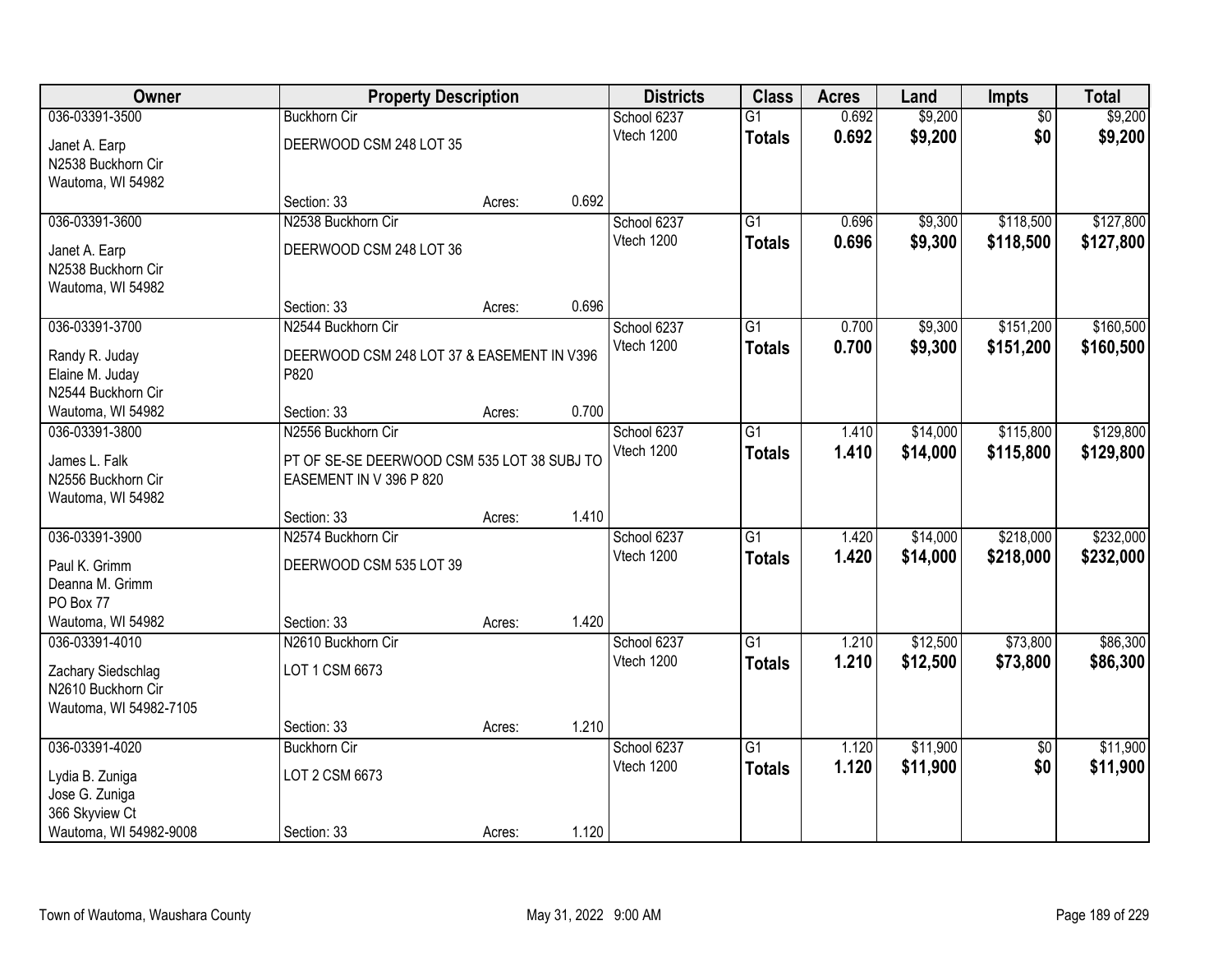| Owner                                  |                               | <b>Property Description</b> |       | <b>Districts</b> | <b>Class</b>    | <b>Acres</b> | Land     | Impts           | <b>Total</b> |
|----------------------------------------|-------------------------------|-----------------------------|-------|------------------|-----------------|--------------|----------|-----------------|--------------|
| 036-03391-4030                         | <b>Buckhorn Cir</b>           |                             |       | School 6237      | $\overline{G1}$ | 1.140        | \$12,000 | $\overline{50}$ | \$12,000     |
| Lydia B. Zuniga                        | LOT 3 CSM 6673                |                             |       | Vtech 1200       | <b>Totals</b>   | 1.140        | \$12,000 | \$0             | \$12,000     |
| Jose G. Zuniga                         |                               |                             |       |                  |                 |              |          |                 |              |
| 366 Skyview Ct                         |                               |                             |       |                  |                 |              |          |                 |              |
| Wautoma, WI 54982-9008                 | Section: 33                   | Acres:                      | 1.140 |                  |                 |              |          |                 |              |
| 036-03391-4100                         | N2595 Buckhorn Cir            |                             |       | School 6237      | $\overline{G1}$ | 1.535        | \$14,700 | \$144,300       | \$159,000    |
|                                        | DEERWOOD CSM 256 LOT 41       |                             |       | Vtech 1200       | <b>Totals</b>   | 1.535        | \$14,700 | \$144,300       | \$159,000    |
| Roy W. Schmeling<br>Betty A. Schmeling |                               |                             |       |                  |                 |              |          |                 |              |
| N2595 Buckhorn Cir                     |                               |                             |       |                  |                 |              |          |                 |              |
| Wautoma, WI 54982                      | Section: 33                   | Acres:                      | 1.535 |                  |                 |              |          |                 |              |
| 036-03391-4200                         | W8635 Buckhorn Cir            |                             |       | School 6237      | G1              | 1.580        | \$14,800 | \$96,400        | \$111,200    |
|                                        |                               |                             |       | Vtech 1200       | <b>Totals</b>   | 1.580        | \$14,800 | \$96,400        | \$111,200    |
| Larry D. Mankowski                     | DEERWOOD LOT 42 CSM #256      |                             |       |                  |                 |              |          |                 |              |
| Kimberly A. Mankowski                  |                               |                             |       |                  |                 |              |          |                 |              |
| W8635 Buckhorn Cir                     |                               |                             |       |                  |                 |              |          |                 |              |
| Wautoma, WI 54982                      | Section: 33                   | Acres:                      | 1.580 |                  |                 |              |          |                 |              |
| 036-03391-4300                         | W8645 Buckhorn Cir            |                             |       | School 6237      | G1              | 1.564        | \$14,800 | \$93,200        | \$108,000    |
| Ronald D. Franklin Jr                  | LOT 43 CSM 256                |                             |       | Vtech 1200       | <b>Totals</b>   | 1.564        | \$14,800 | \$93,200        | \$108,000    |
| W8645 Buckhorn Cir                     |                               |                             |       |                  |                 |              |          |                 |              |
| Wautoma, WI 54982                      |                               |                             |       |                  |                 |              |          |                 |              |
|                                        | Section: 33                   | Acres:                      | 1.564 |                  |                 |              |          |                 |              |
| 036-03391-4400                         | W8667 Buckhorn Cir            |                             |       | School 6237      | $\overline{G1}$ | 1.617        | \$14,900 | \$132,500       | \$147,400    |
| Norman H. Johnson                      | DEERWOOD CSM 256 LOT 44       |                             |       | Vtech 1200       | <b>Totals</b>   | 1.617        | \$14,900 | \$132,500       | \$147,400    |
| Patricia Johnson                       |                               |                             |       |                  |                 |              |          |                 |              |
| W8667 Buckhorn Cir                     |                               |                             |       |                  |                 |              |          |                 |              |
| Wautoma, WI 54982                      | Section: 33                   | Acres:                      | 1.617 |                  |                 |              |          |                 |              |
| 036-03391-4500                         | W8695 Buckhorn Cir            |                             |       | School 6237      | $\overline{G1}$ | 1.906        | \$15,700 | \$133,700       | \$149,400    |
|                                        |                               |                             |       | Vtech 1200       | <b>Totals</b>   | 1.906        | \$15,700 | \$133,700       | \$149,400    |
| Roger Charette                         | DEERWOOD SUB LOT 45 CSM 260   |                             |       |                  |                 |              |          |                 |              |
| Mary Charette                          |                               |                             |       |                  |                 |              |          |                 |              |
| W8695 Buckhorn Cir                     |                               |                             |       |                  |                 |              |          |                 |              |
| Wautoma, WI 54982                      | Section: 33                   | Acres:                      | 1.906 |                  |                 |              |          |                 |              |
| 036-03391-4600                         | N2574 Antler Dr               |                             |       | School 6237      | $\overline{G1}$ | 1.860        | \$15,600 | \$98,900        | \$114,500    |
| Jamie L. Blader                        | LOT 46 CSM 260 (K/A DEERWOOD) |                             |       | Vtech 1200       | <b>Totals</b>   | 1.860        | \$15,600 | \$98,900        | \$114,500    |
| N2574 Antler Dr                        |                               |                             |       |                  |                 |              |          |                 |              |
| Wautoma, WI 54982                      |                               |                             |       |                  |                 |              |          |                 |              |
|                                        | Section: 33                   | Acres:                      | 1.860 |                  |                 |              |          |                 |              |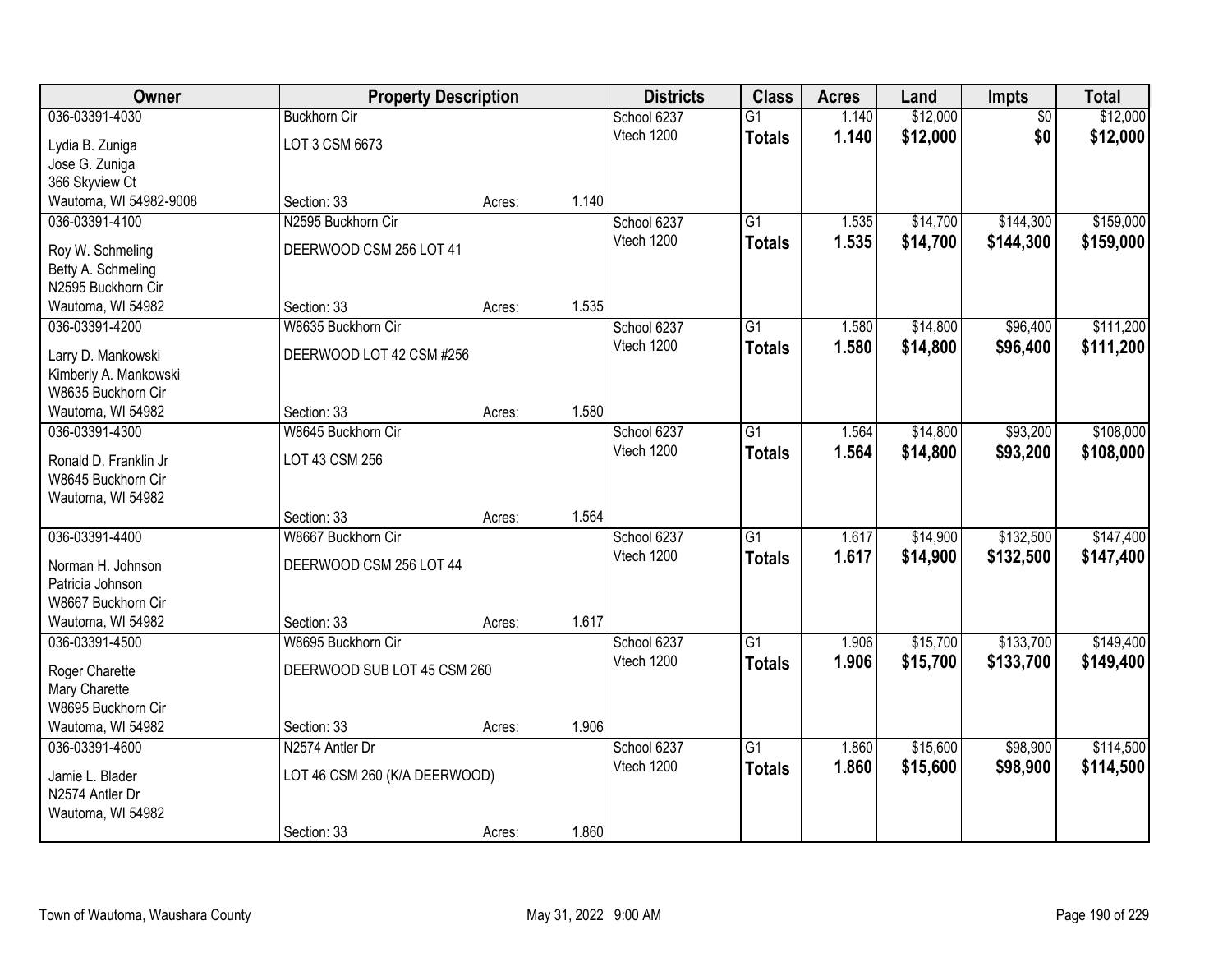| Owner                  | <b>Property Description</b>                |        |       | <b>Districts</b> | <b>Class</b>    | <b>Acres</b> | Land     | <b>Impts</b> | <b>Total</b> |
|------------------------|--------------------------------------------|--------|-------|------------------|-----------------|--------------|----------|--------------|--------------|
| 036-03391-4700         | N2568 Antler Dr                            |        |       | School 6237      | $\overline{G1}$ | 1.612        | \$14,900 | \$107,000    | \$121,900    |
| Trent A. Caswell       | DEERWOOD CSM 260 LOT 47                    |        |       | Vtech 1200       | <b>Totals</b>   | 1.612        | \$14,900 | \$107,000    | \$121,900    |
| N2568 Antler Dr        |                                            |        |       |                  |                 |              |          |              |              |
| Wautoma, WI 54982      |                                            |        |       |                  |                 |              |          |              |              |
|                        | Section: 33                                | Acres: | 1.612 |                  |                 |              |          |              |              |
| 036-03391-4800         | N2552 Antler Dr                            |        |       | School 6237      | $\overline{G1}$ | 1.674        | \$15,100 | \$118,700    | \$133,800    |
| Mark W. Lamore         | DEERWOOD CSM 260 LOT 48                    |        |       | Vtech 1200       | <b>Totals</b>   | 1.674        | \$15,100 | \$118,700    | \$133,800    |
| N2552 Antler Dr        |                                            |        |       |                  |                 |              |          |              |              |
| Wautoma, WI 54982-7111 |                                            |        |       |                  |                 |              |          |              |              |
|                        | Section: 33                                | Acres: | 1.674 |                  |                 |              |          |              |              |
| 036-03391-4900         | N2536 Antler Dr                            |        |       | School 6237      | G1              | 1.666        | \$15,100 | \$134,000    | \$149,100    |
| Mark M. Putskey        | DEERWOOD CSM 252 LOT 49                    |        |       | Vtech 1200       | <b>Totals</b>   | 1.666        | \$15,100 | \$134,000    | \$149,100    |
| Jane F. Putskey        |                                            |        |       |                  |                 |              |          |              |              |
| N2536 Antler Dr        |                                            |        |       |                  |                 |              |          |              |              |
| Wautoma, WI 54982      | Section: 33                                | Acres: | 1.666 |                  |                 |              |          |              |              |
| 036-03391-5000         | N2522 Antler Dr                            |        |       | School 6237      | G1              | 1.752        | \$15,300 | \$108,000    | \$123,300    |
| Tyler S. Vroman        | DEERWOOD CSM 252 LOT 50                    |        |       | Vtech 1200       | <b>Totals</b>   | 1.752        | \$15,300 | \$108,000    | \$123,300    |
| Tara B. Vroman         |                                            |        |       |                  |                 |              |          |              |              |
| N2522 Antler Dr        |                                            |        |       |                  |                 |              |          |              |              |
| Wautoma, WI 54982      | Section: 33                                | Acres: | 1.752 |                  |                 |              |          |              |              |
| 036-03391-5210         | W8617 Doe Run                              |        |       | School 6237      | $\overline{G1}$ | 3.059        | \$19,200 | \$145,800    | \$165,000    |
| Randy R. Reilly        | PT OF SE1/4, DEERWOOD, LOT 52 CSM #366 AND |        |       | Vtech 1200       | <b>Totals</b>   | 3.059        | \$19,200 | \$145,800    | \$165,000    |
| Nancy Reilly           | LOT 51 CSM 252                             |        |       |                  |                 |              |          |              |              |
| W8617 Doe run          |                                            |        |       |                  |                 |              |          |              |              |
| Wautoma, WI 54982      | Section: 33                                | Acres: | 3.059 |                  |                 |              |          |              |              |
| 036-03391-5300         | W8627 Doe Run                              |        |       | School 6237      | G1              | 1.620        | \$14,900 | \$152,000    | \$166,900    |
| Steven Szoke           | DEERWOOD CSM 366 LOT 53                    |        |       | Vtech 1200       | <b>Totals</b>   | 1.620        | \$14,900 | \$152,000    | \$166,900    |
| Susan Szoke            |                                            |        |       |                  |                 |              |          |              |              |
| W8627 Doe run          |                                            |        |       |                  |                 |              |          |              |              |
| Wautoma, WI 54982      | Section: 33                                | Acres: | 1.620 |                  |                 |              |          |              |              |
| 036-03391-5400         | W8628 Doe Run                              |        |       | School 6237      | $\overline{G1}$ | 2.084        | \$16,300 | \$147,300    | \$163,600    |
| Timothy A. Handel      | LOT 54 CSM 366 (DEERWOOD UNREC PLAT)       |        |       | Vtech 1200       | <b>Totals</b>   | 2.084        | \$16,300 | \$147,300    | \$163,600    |
| Amy R. Handel          |                                            |        |       |                  |                 |              |          |              |              |
| W8628 Doe run          |                                            |        |       |                  |                 |              |          |              |              |
| Wautoma, WI 54982      | Section: 33                                | Acres: | 2.084 |                  |                 |              |          |              |              |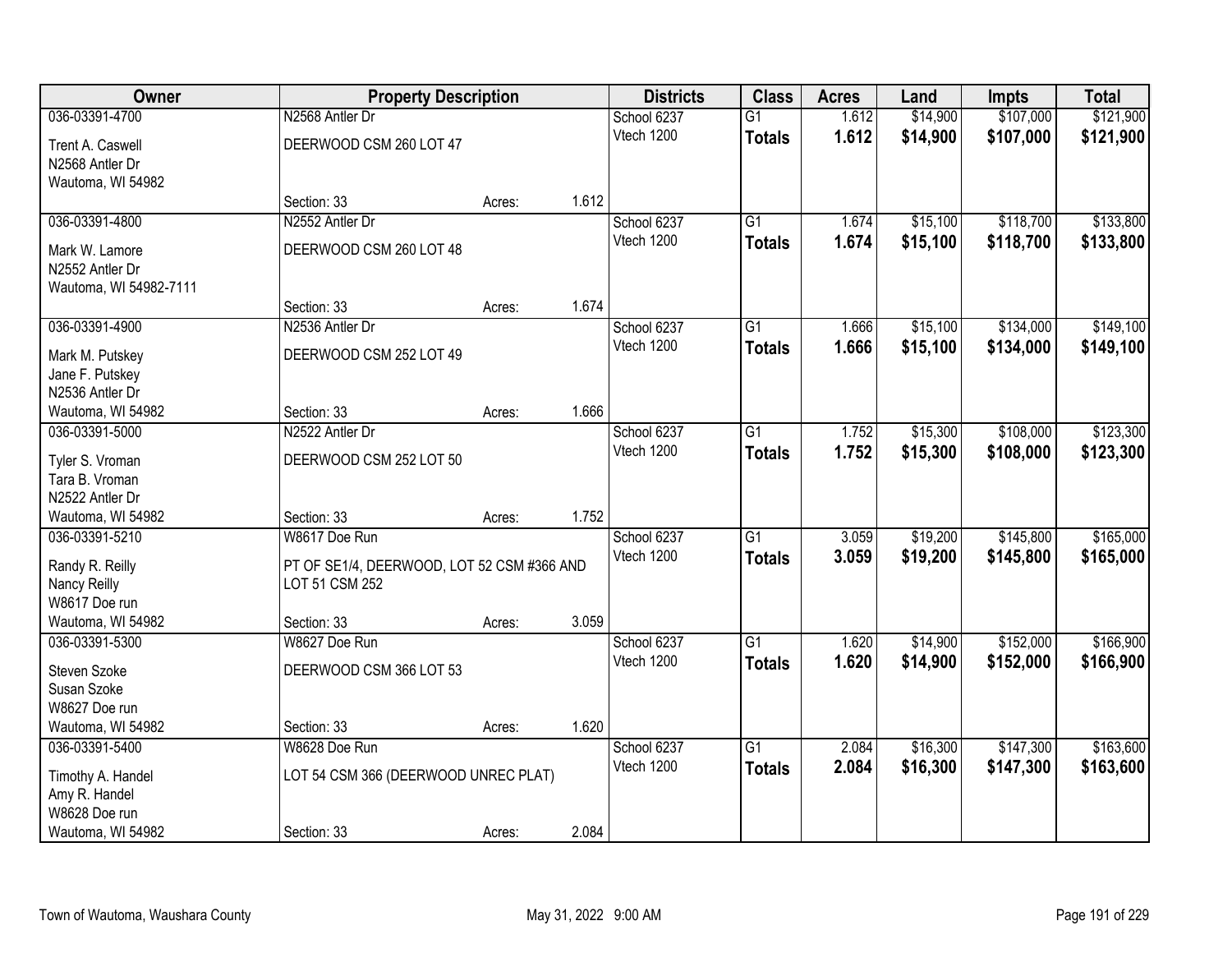| Owner                                  |                                                  | <b>Property Description</b> |        | <b>Districts</b> | <b>Class</b>    | <b>Acres</b> | Land     | Impts           | <b>Total</b> |
|----------------------------------------|--------------------------------------------------|-----------------------------|--------|------------------|-----------------|--------------|----------|-----------------|--------------|
| 036-03391-5500                         | W8616 Doe Run                                    |                             |        | School 6237      | $\overline{G1}$ | 1.635        | \$15,000 | \$107,300       | \$122,300    |
| <b>Robert Peters</b>                   | DEERWOOD CSM 366 LOT 55                          |                             |        | Vtech 1200       | <b>Totals</b>   | 1.635        | \$15,000 | \$107,300       | \$122,300    |
| Linda Peters                           |                                                  |                             |        |                  |                 |              |          |                 |              |
| PO Box 655                             |                                                  |                             |        |                  |                 |              |          |                 |              |
| Wautoma, WI 54982                      | Section: 33                                      | Acres:                      | 1.635  |                  |                 |              |          |                 |              |
| 036-03391-5710                         | <b>Buckhorn Cir</b>                              |                             |        | School 6237      | $\overline{X4}$ | 0.420        | \$0      | $\overline{50}$ | \$0          |
|                                        |                                                  |                             |        | Vtech 1200       | <b>Totals</b>   | 0.420        | \$0      | \$0             | \$0          |
| Wautoma Area School District           | DEERWOOD PT OF N1/2 SE CSM 462 E485.19'          |                             |        |                  |                 |              |          |                 |              |
| PO Box 870                             | <b>OUTLOT 2</b>                                  |                             |        |                  |                 |              |          |                 |              |
| Wautoma, WI 54982                      | Section: 33                                      | Acres:                      | 0.000  |                  |                 |              |          |                 |              |
| 036-03411-0100                         | N2888 State Highway 22                           |                             |        | School 6237      | $\overline{G2}$ | 6.500        | \$29,300 | \$493,700       | \$523,000    |
|                                        |                                                  |                             |        | Vtech 1200       | G <sub>5</sub>  | 23.500       | \$23,500 | \$0             | \$23,500     |
| Lake Stelnot, LLC                      | NE1/4 OF NE1/4 E OF HWY 22                       |                             |        |                  | <b>Totals</b>   | 30.000       | \$52,800 | \$493,700       | \$546,500    |
| PO Box 509                             |                                                  |                             |        |                  |                 |              |          |                 |              |
| Wautoma, WI 54982                      |                                                  |                             |        |                  |                 |              |          |                 |              |
|                                        | Section: 34                                      | Acres:                      | 30.000 |                  |                 |              |          |                 |              |
| 036-03411-0300                         | N2885 State Highway 22                           |                             |        | School 6237      | $\overline{G1}$ | 4.810        | \$19,700 | \$18,100        | \$37,800     |
| Jason Rupnow                           | PT NE 1/4 OF NE1/4 (POB 37.5' S OF NW COR S      |                             |        | Vtech 1200       | <b>Totals</b>   | 4.810        | \$19,700 | \$18,100        | \$37,800     |
| <b>Ashly Sillars</b>                   | 623.62' E 333.43' TO W ROW LINE OF STH "22" N    |                             |        |                  |                 |              |          |                 |              |
| 694 Indianwood Ct                      | ALONG ROW 407.33' NWLY TO 524.48' TO POB)        |                             |        |                  |                 |              |          |                 |              |
| Neenah, WI 54956                       | Section: 34                                      | Acres:                      | 4.810  |                  |                 |              |          |                 |              |
| 036-03411-0400                         | N2851 State Highway 22                           |                             |        | School 6237      | $\overline{G1}$ | 1.030        | \$10,200 | \$53,100        | \$63,300     |
|                                        | PT NE1/4 OF NE1/4 W OF HWY 22                    |                             |        | Vtech 1200       | <b>Totals</b>   | 1.030        | \$10,200 | \$53,100        | \$63,300     |
| Gerald J. Biskner<br>N2851 State Rd 22 |                                                  |                             |        |                  |                 |              |          |                 |              |
| Wautoma, WI 54982-5340                 |                                                  |                             |        |                  |                 |              |          |                 |              |
|                                        | Section: 34                                      | Acres:                      | 1.030  |                  |                 |              |          |                 |              |
| 036-03411-0510                         | W8216 Buttercup Ct                               |                             |        | School 6237      | G1              | 0.761        | \$12,600 | \$120,800       | \$133,400    |
|                                        |                                                  |                             |        | Vtech 1200       | <b>Totals</b>   | 0.761        | \$12,600 | \$120,800       | \$133,400    |
| Jay D. Heise                           | PT NE1/4 OF NE1/4 (BEG 984' S OF NW COR E 100' N |                             |        |                  |                 |              |          |                 |              |
| Rachel M. Heise                        | 331.61' N87DEG 51'56" W 100.03' S TO POB) & EAS  |                             |        |                  |                 |              |          |                 |              |
| W8216 Buttercup Ct                     |                                                  |                             |        |                  |                 |              |          |                 |              |
| Wautoma, WI 54982                      | Section: 34                                      | Acres:                      | 0.000  |                  |                 |              |          |                 |              |
| 036-03411-0521                         | <b>Buttercup Ct</b>                              |                             |        | School 6237      | $\overline{G1}$ | 1.610        | \$10,900 | $\overline{50}$ | \$10,900     |
| Jeffrey G. Dehling                     | NE1/4 NE1/4 W OF STH 22 & S OF BUTTERCUP CT      |                             |        | Vtech 1200       | <b>Totals</b>   | 1.610        | \$10,900 | \$0             | \$10,900     |
| Marilyn L. Dehling                     | SUBJ TO EASEMENT V433 P470 AND PT OF NW1/4       |                             |        |                  |                 |              |          |                 |              |
| N2528 Bughs Lake Rd                    | NE1/4 270' X 100'                                |                             |        |                  |                 |              |          |                 |              |
| Wautoma, WI 54982-7131                 | Section: 34                                      | Acres:                      | 1.610  |                  |                 |              |          |                 |              |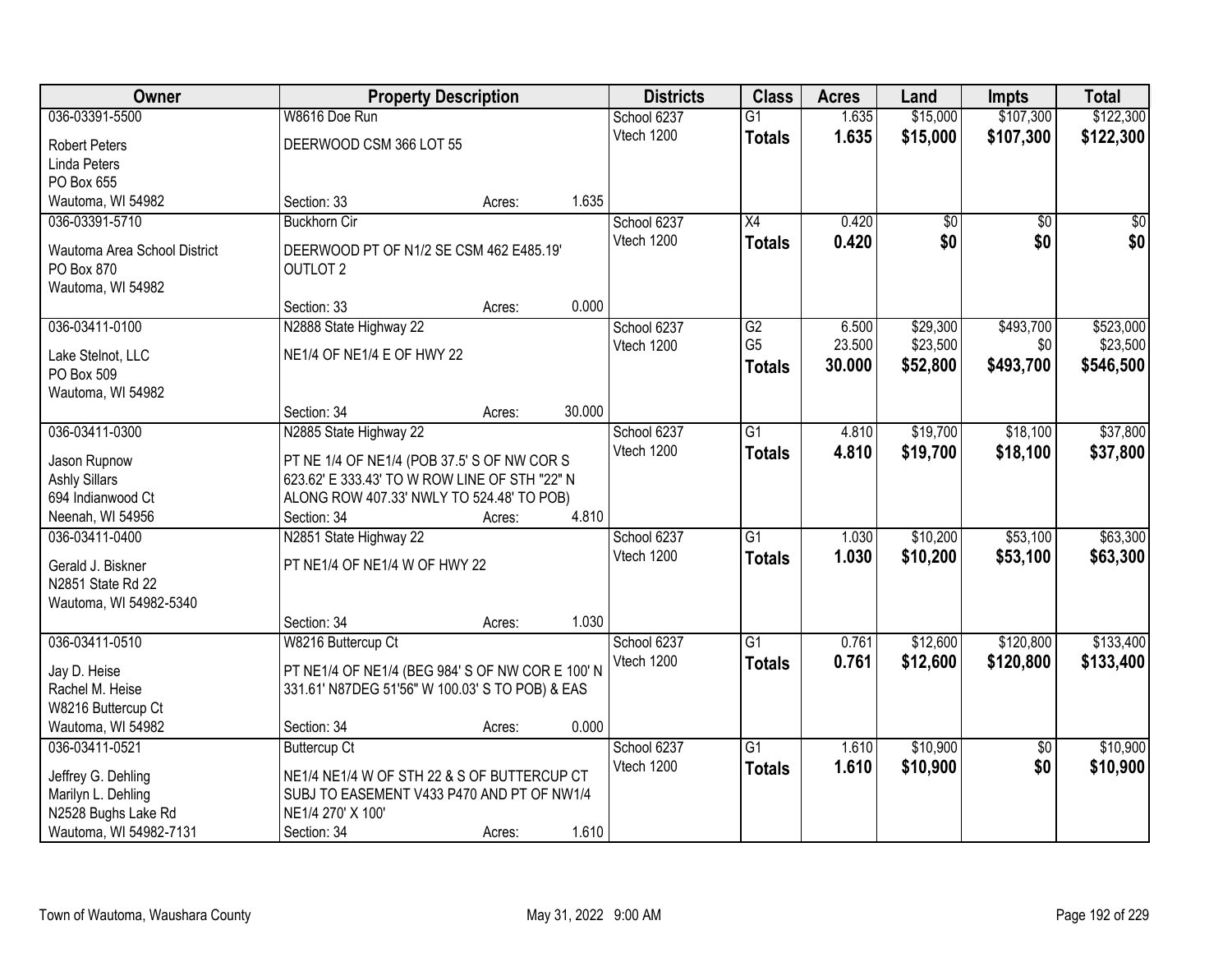| \$152,900<br>036-03412-0200<br>W8294 Buttercup Ct<br>\$20,500<br>School 6237<br>$\overline{G1}$<br>1.917<br>1.917<br>Vtech 1200<br>\$20,500<br>\$152,900<br><b>Totals</b><br>PT NW1/4 OF NE1/4; COM NE COR OF NW1/4 OF<br>Kathryn E. Badura<br>NE1/4; TH W 950 FT, TH S 650 FT TO POB, TH S 334<br>W8294 Buttercup Ct<br>Wautoma, WI 54982<br>FT, TH W 250 FT, TH N 334 FT, TH E 250 FT TO POB<br>Section: 34<br>1.917<br>Acres:<br>$\overline{G1}$<br>\$16,000<br>\$145,700<br>\$161,700<br>036-03412-0410<br>W8284 Buttercup Ct<br>School 6237<br>1.170<br>1.170<br>Vtech 1200<br>\$16,000<br>\$145,700<br>\$161,700<br><b>Totals</b><br>PART OF NW1/4 NE1/4, LOT 1 CSM 2680<br>Bridgett Hammen<br>W8284 Buttercup Ct | Owner | <b>Property Description</b> | <b>Districts</b> | <b>Class</b> | <b>Acres</b> | Land | Impts | <b>Total</b> |
|-------------------------------------------------------------------------------------------------------------------------------------------------------------------------------------------------------------------------------------------------------------------------------------------------------------------------------------------------------------------------------------------------------------------------------------------------------------------------------------------------------------------------------------------------------------------------------------------------------------------------------------------------------------------------------------------------------------------------|-------|-----------------------------|------------------|--------------|--------------|------|-------|--------------|
|                                                                                                                                                                                                                                                                                                                                                                                                                                                                                                                                                                                                                                                                                                                         |       |                             |                  |              |              |      |       | \$173,400    |
|                                                                                                                                                                                                                                                                                                                                                                                                                                                                                                                                                                                                                                                                                                                         |       |                             |                  |              |              |      |       | \$173,400    |
|                                                                                                                                                                                                                                                                                                                                                                                                                                                                                                                                                                                                                                                                                                                         |       |                             |                  |              |              |      |       |              |
|                                                                                                                                                                                                                                                                                                                                                                                                                                                                                                                                                                                                                                                                                                                         |       |                             |                  |              |              |      |       |              |
|                                                                                                                                                                                                                                                                                                                                                                                                                                                                                                                                                                                                                                                                                                                         |       |                             |                  |              |              |      |       |              |
|                                                                                                                                                                                                                                                                                                                                                                                                                                                                                                                                                                                                                                                                                                                         |       |                             |                  |              |              |      |       |              |
|                                                                                                                                                                                                                                                                                                                                                                                                                                                                                                                                                                                                                                                                                                                         |       |                             |                  |              |              |      |       |              |
|                                                                                                                                                                                                                                                                                                                                                                                                                                                                                                                                                                                                                                                                                                                         |       |                             |                  |              |              |      |       |              |
|                                                                                                                                                                                                                                                                                                                                                                                                                                                                                                                                                                                                                                                                                                                         |       |                             |                  |              |              |      |       |              |
| Wautoma, WI 54982                                                                                                                                                                                                                                                                                                                                                                                                                                                                                                                                                                                                                                                                                                       |       |                             |                  |              |              |      |       |              |
| 1.170<br>Section: 34<br>Acres:                                                                                                                                                                                                                                                                                                                                                                                                                                                                                                                                                                                                                                                                                          |       |                             |                  |              |              |      |       |              |
| \$12,700<br>\$96,600<br>036-03412-0500<br>W8276 Buttercup Ct<br>G <sub>1</sub><br>0.770<br>School 6237                                                                                                                                                                                                                                                                                                                                                                                                                                                                                                                                                                                                                  |       |                             |                  |              |              |      |       | \$109,300    |
| Vtech 1200<br>\$12,700<br>0.770<br>\$96,600<br><b>Totals</b><br>PAR IN NW1/4 OF NE1/4<br>Richard P. Anderson                                                                                                                                                                                                                                                                                                                                                                                                                                                                                                                                                                                                            |       |                             |                  |              |              |      |       | \$109,300    |
| Jane E. Anderson                                                                                                                                                                                                                                                                                                                                                                                                                                                                                                                                                                                                                                                                                                        |       |                             |                  |              |              |      |       |              |
| PO Box 94                                                                                                                                                                                                                                                                                                                                                                                                                                                                                                                                                                                                                                                                                                               |       |                             |                  |              |              |      |       |              |
| 0.000<br>Wautoma, WI 54982-0094<br>Section: 34<br>Acres:                                                                                                                                                                                                                                                                                                                                                                                                                                                                                                                                                                                                                                                                |       |                             |                  |              |              |      |       |              |
| \$9,500<br>036-03412-0600<br><b>Buttercup Ct</b><br>School 6237<br>G1<br>0.770<br>\$0                                                                                                                                                                                                                                                                                                                                                                                                                                                                                                                                                                                                                                   |       |                             |                  |              |              |      |       | \$9,500      |
| 0.770<br>Vtech 1200<br>\$9,500<br>\$0                                                                                                                                                                                                                                                                                                                                                                                                                                                                                                                                                                                                                                                                                   |       |                             |                  |              |              |      |       | \$9,500      |
| <b>Totals</b><br>Gregory R. Melcher<br>COM NE COR OF NW1/4 NE1/4 W 600' S 650' TO POB                                                                                                                                                                                                                                                                                                                                                                                                                                                                                                                                                                                                                                   |       |                             |                  |              |              |      |       |              |
| Cecelia A. Melcher<br>S 334' TO PRIVATE DRIVEWAY W 100' N TO PT 100' W                                                                                                                                                                                                                                                                                                                                                                                                                                                                                                                                                                                                                                                  |       |                             |                  |              |              |      |       |              |
| OF POB E TO POB<br>1587 Woodridge Ln                                                                                                                                                                                                                                                                                                                                                                                                                                                                                                                                                                                                                                                                                    |       |                             |                  |              |              |      |       |              |
| 0.770<br>Grafton, WI 53024-9006<br>Section: 34<br>Acres:                                                                                                                                                                                                                                                                                                                                                                                                                                                                                                                                                                                                                                                                |       |                             |                  |              |              |      |       |              |
| \$84,800<br>036-03412-0700<br>W8256 Buttercup Ct<br>$\overline{G1}$<br>1.530<br>\$18,200<br>School 6237                                                                                                                                                                                                                                                                                                                                                                                                                                                                                                                                                                                                                 |       |                             |                  |              |              |      |       | \$103,000    |
| 1.530<br>Vtech 1200<br>\$18,200<br>\$84,800<br><b>Totals</b><br>PT OF NW1/4 NE1/4 PAR 200' X 334' N OF TN RD<br><b>Matthew Renner</b>                                                                                                                                                                                                                                                                                                                                                                                                                                                                                                                                                                                   |       |                             |                  |              |              |      |       | \$103,000    |
| Debra Renner                                                                                                                                                                                                                                                                                                                                                                                                                                                                                                                                                                                                                                                                                                            |       |                             |                  |              |              |      |       |              |
| W8256 Buttercup Ct                                                                                                                                                                                                                                                                                                                                                                                                                                                                                                                                                                                                                                                                                                      |       |                             |                  |              |              |      |       |              |
| 1.530<br>Wautoma, WI 54982<br>Section: 34<br>Acres:                                                                                                                                                                                                                                                                                                                                                                                                                                                                                                                                                                                                                                                                     |       |                             |                  |              |              |      |       |              |
| $\overline{G1}$<br>\$19,000<br>\$99,200<br>036-03412-0800<br>School 6237<br>1.380<br>W8248 Buttercup Ct                                                                                                                                                                                                                                                                                                                                                                                                                                                                                                                                                                                                                 |       |                             |                  |              |              |      |       | \$118,200    |
| Vtech 1200<br>1.380<br>\$19,000                                                                                                                                                                                                                                                                                                                                                                                                                                                                                                                                                                                                                                                                                         |       |                             |                  |              |              |      |       |              |
| \$99,200<br><b>Totals</b><br>John J. Eagan<br>PT NW1/4 OF NE1/4 (1.38A) 3/12/2021 LEGAL                                                                                                                                                                                                                                                                                                                                                                                                                                                                                                                                                                                                                                 |       |                             |                  |              |              |      |       | \$118,200    |
| PO Box 459<br>CANNOT NOT BE USED AS IS FOR FUTURE                                                                                                                                                                                                                                                                                                                                                                                                                                                                                                                                                                                                                                                                       |       |                             |                  |              |              |      |       |              |
| TRANSFERS. HS<br>Wautoma, WI 54982                                                                                                                                                                                                                                                                                                                                                                                                                                                                                                                                                                                                                                                                                      |       |                             |                  |              |              |      |       |              |
| 1.380<br>Section: 34<br>Acres:                                                                                                                                                                                                                                                                                                                                                                                                                                                                                                                                                                                                                                                                                          |       |                             |                  |              |              |      |       |              |
| 036-03412-0910<br>$\overline{G1}$<br>0.568<br>\$10,700<br>\$69,800<br>W8220 Buttercup Ct<br>School 6237                                                                                                                                                                                                                                                                                                                                                                                                                                                                                                                                                                                                                 |       |                             |                  |              |              |      |       | \$80,500     |
| Vtech 1200<br>0.568<br>\$10,700<br>\$69,800<br><b>Totals</b><br>PT OF NW1/4 NE1/4 ON N SIDE OF TOWN ROAD<br>Cynthia A. Sommer                                                                                                                                                                                                                                                                                                                                                                                                                                                                                                                                                                                           |       |                             |                  |              |              |      |       | \$80,500     |
| W8220 Buttercup Ct                                                                                                                                                                                                                                                                                                                                                                                                                                                                                                                                                                                                                                                                                                      |       |                             |                  |              |              |      |       |              |
| Wautoma, WI 54982                                                                                                                                                                                                                                                                                                                                                                                                                                                                                                                                                                                                                                                                                                       |       |                             |                  |              |              |      |       |              |
| 0.000<br>Section: 34<br>Acres:                                                                                                                                                                                                                                                                                                                                                                                                                                                                                                                                                                                                                                                                                          |       |                             |                  |              |              |      |       |              |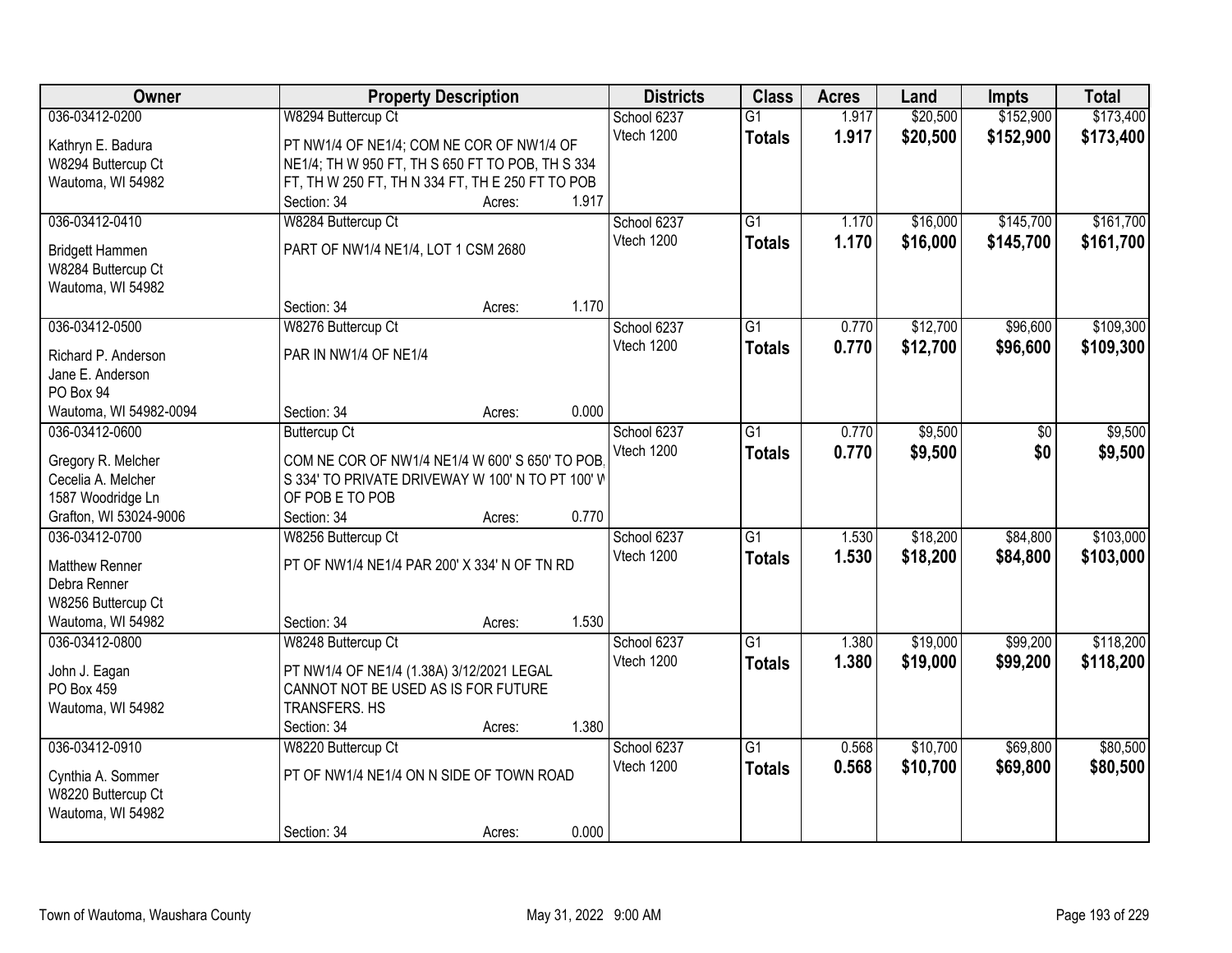| Owner                   |                                                                    | <b>Property Description</b> |       | <b>Districts</b> | <b>Class</b>    | <b>Acres</b> | Land     | <b>Impts</b>    | <b>Total</b> |
|-------------------------|--------------------------------------------------------------------|-----------------------------|-------|------------------|-----------------|--------------|----------|-----------------|--------------|
| 036-03412-1000          | W8239 Buttercup Ct                                                 |                             |       | School 6237      | $\overline{G1}$ | 1.550        | \$25,500 | \$188,500       | \$214,000    |
| <b>Richard Pfaller</b>  | PART OF NW1/4 NE1/4                                                |                             |       | Vtech 1200       | <b>Totals</b>   | 1.550        | \$25,500 | \$188,500       | \$214,000    |
| Paula Pfaller           |                                                                    |                             |       |                  |                 |              |          |                 |              |
| W8239 Buttercup Ct      |                                                                    |                             |       |                  |                 |              |          |                 |              |
| Wautoma, WI 54982       | Section: 34                                                        | Acres:                      | 0.000 |                  |                 |              |          |                 |              |
| 036-03412-1100          | W8255 Buttercup Ct                                                 |                             |       | School 6237      | $\overline{G1}$ | 1.240        | \$22,400 | \$219,100       | \$241,500    |
|                         |                                                                    |                             |       | Vtech 1200       | <b>Totals</b>   | 1.240        | \$22,400 | \$219,100       | \$241,500    |
| Tina M. Marchan         | NW1/4 OF NE1/4 (200' X 270')                                       |                             |       |                  |                 |              |          |                 |              |
| W8255 Buttercup Ct      |                                                                    |                             |       |                  |                 |              |          |                 |              |
| Wautoma, WI 54982-7177  |                                                                    |                             | 1.240 |                  |                 |              |          |                 |              |
|                         | Section: 34                                                        | Acres:                      |       |                  |                 |              |          |                 |              |
| 036-03412-1210          | W8271 Buttercup Ct                                                 |                             |       | School 6237      | $\overline{G1}$ | 1.010        | \$20,200 | \$131,700       | \$151,900    |
| Alex J. Mccaskey        | LOT 1 CSM 6633                                                     |                             |       | Vtech 1200       | <b>Totals</b>   | 1.010        | \$20,200 | \$131,700       | \$151,900    |
| Nancy R. Mccaskey       |                                                                    |                             |       |                  |                 |              |          |                 |              |
| W8271 Buttercup Ct      |                                                                    |                             |       |                  |                 |              |          |                 |              |
| Wautoma, WI 54982       | Section: 34                                                        | Acres:                      | 1.010 |                  |                 |              |          |                 |              |
| 036-03412-1310          | W8283 Buttercup Ct                                                 |                             |       | School 6237      | $\overline{G1}$ | 0.850        | \$17,600 | \$99,000        | \$116,600    |
| Jack W. Drew            |                                                                    |                             |       | Vtech 1200       | <b>Totals</b>   | 0.850        | \$17,600 | \$99,000        | \$116,600    |
| Jennifer Drew           | NW1/4 NE1/4 PARCEL 150' X 270' S OF TOWN RD;<br>EXC LOT 1 CSM 6633 |                             |       |                  |                 |              |          |                 |              |
| W8283 Buttercup Ct      |                                                                    |                             |       |                  |                 |              |          |                 |              |
| Wautoma, WI 54982       | Section: 34                                                        | Acres:                      | 0.850 |                  |                 |              |          |                 |              |
| 036-03412-1410          | <b>Buttercup Ct</b>                                                |                             |       | School 6237      | $\overline{G1}$ | 2.270        | \$31,600 | \$25,000        | \$56,600     |
|                         |                                                                    |                             |       | Vtech 1200       | <b>Totals</b>   | 2.270        | \$31,600 | \$25,000        | \$56,600     |
| Tratar Investments, LLC | LOT 1 CSM 2436                                                     |                             |       |                  |                 |              |          |                 |              |
| 102 E Elm St            |                                                                    |                             |       |                  |                 |              |          |                 |              |
| Wautoma, WI 54982       |                                                                    |                             |       |                  |                 |              |          |                 |              |
|                         | Section: 34                                                        | Acres:                      | 2.270 |                  |                 |              |          |                 |              |
| 036-03412-1500          | <b>Buttercup Ct</b>                                                |                             |       | School 6237      | $\overline{G1}$ | 0.310        | \$3,800  | $\sqrt{$0}$     | \$3,800      |
| Jack W. Drew            | PT OF NW1/4 NE1/4 LOT 2 CSM 1918                                   |                             |       | Vtech 1200       | <b>Totals</b>   | 0.310        | \$3,800  | \$0             | \$3,800      |
| Jennifer Drew           |                                                                    |                             |       |                  |                 |              |          |                 |              |
| W8283 Buttercup Ct      |                                                                    |                             |       |                  |                 |              |          |                 |              |
| Wautoma, WI 54982       | Section: 34                                                        | Acres:                      | 0.310 |                  |                 |              |          |                 |              |
| 036-03412-1620          | <b>Buttercup Ct</b>                                                |                             |       | School 6237      | $\overline{G1}$ | 0.960        | \$14,600 | $\overline{50}$ | \$14,600     |
|                         |                                                                    |                             |       | Vtech 1200       | <b>Totals</b>   | 0.960        | \$14,600 | \$0             | \$14,600     |
| John J. Eagan           | PT NW1/4 OF NE1/4 (POB IS 50' W & 650' S OF NE                     |                             |       |                  |                 |              |          |                 |              |
| PO Box 459              | COR OF NW1/4 NE1/4 THENCE S 150' S 334' E 100'                     |                             |       |                  |                 |              |          |                 |              |
| Wautoma, WI 54982       | NELY TO POB)                                                       |                             |       |                  |                 |              |          |                 |              |
|                         | Section: 34                                                        | Acres:                      | 0.960 |                  |                 |              |          |                 |              |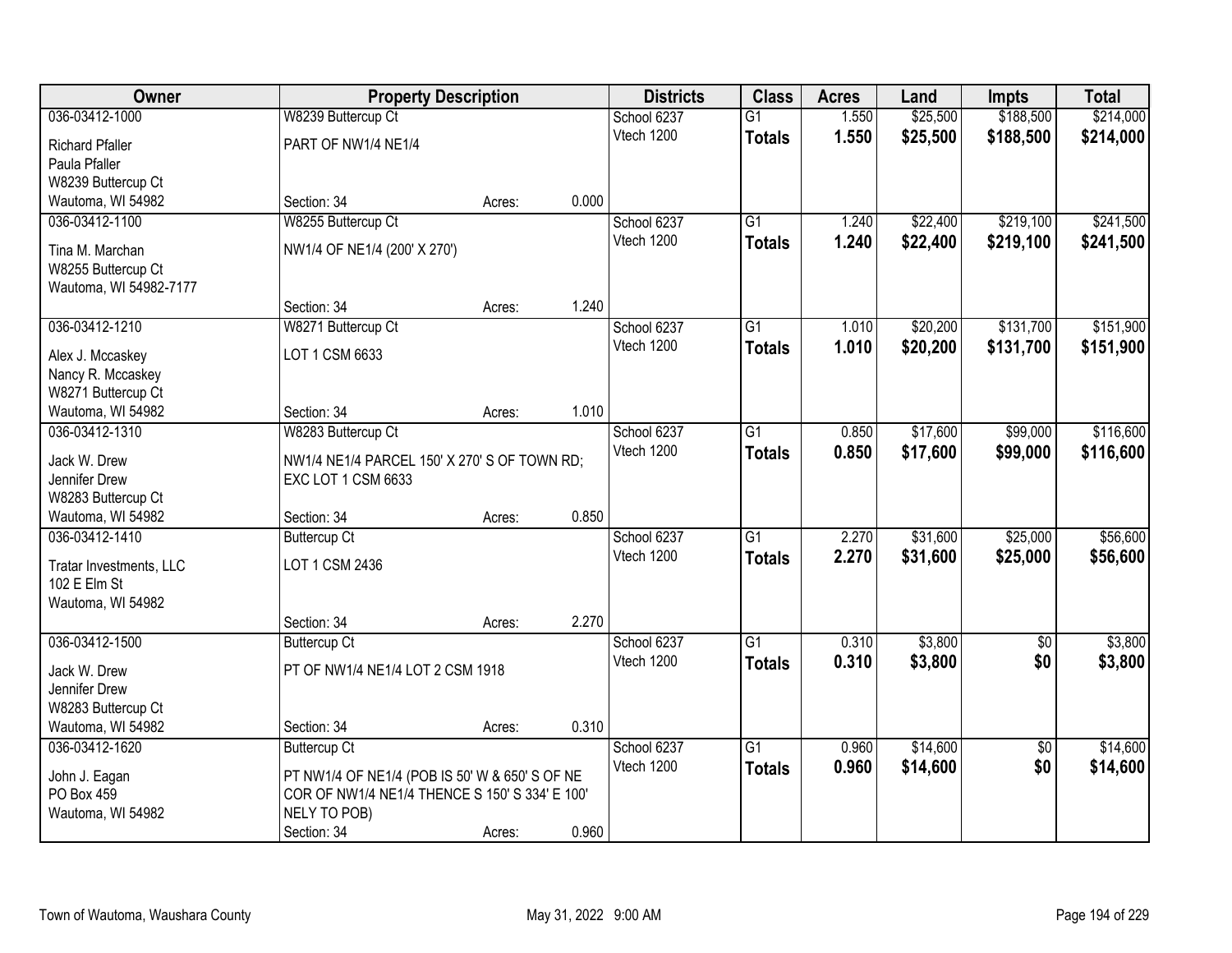| Owner                                                                            | <b>Property Description</b>                      |        |        | <b>Districts</b> | <b>Class</b>    | <b>Acres</b> | Land            | <b>Impts</b>    | <b>Total</b>    |
|----------------------------------------------------------------------------------|--------------------------------------------------|--------|--------|------------------|-----------------|--------------|-----------------|-----------------|-----------------|
| 036-03412-1630                                                                   | <b>Buttercup Ct</b>                              |        |        | School 6237      | $\overline{G1}$ | 0.920        | \$6,800         | $\overline{50}$ | \$6,800         |
| Scott B. Bunde                                                                   | POB IS 1200' W & 650' S OF NE COR OF NW1/4 NE1/4 |        |        | Vtech 1200       | <b>Totals</b>   | 0.920        | \$6,800         | \$0             | \$6,800         |
| Cherie M. Bunde                                                                  | THENCE S 334' W TO 40 LINE N 334' E TO POB       |        |        |                  |                 |              |                 |                 |                 |
| W8350 Royal Oaks Dr                                                              |                                                  |        |        |                  |                 |              |                 |                 |                 |
| Wautoma, WI 54982-5313                                                           | Section: 34                                      | Acres: | 0.920  |                  |                 |              |                 |                 |                 |
| 036-03421-0100                                                                   | W8314 Buttercup Ct                               |        |        | School 6237      | $\overline{G1}$ | 20.014       | \$65,000        | \$343,600       | \$408,600       |
| Michael D & Mary H Leikness Revocabl (E1/2 OF NE1/4 OF NW1/4 & OUTLOT 1 CSM 2436 |                                                  |        |        | Vtech 1200       | <b>Totals</b>   | 20.014       | \$65,000        | \$343,600       | \$408,600       |
| Trust                                                                            |                                                  |        |        |                  |                 |              |                 |                 |                 |
| PO Box 207                                                                       |                                                  |        |        |                  |                 |              |                 |                 |                 |
| Wautoma, WI 54982                                                                | Section: 34                                      | Acres: | 20.014 |                  |                 |              |                 |                 |                 |
| 036-03421-0212                                                                   | Oakridge Ct                                      |        |        | School 6237      | X4              | 0.110        | $\overline{50}$ | \$0             | $\overline{30}$ |
|                                                                                  | S 100' OF W 50' NE1/4 NW1/4                      |        |        | Vtech 1200       | <b>Totals</b>   | 0.110        | \$0             | \$0             | \$0             |
| City of Wautoma<br>210 E Main St                                                 |                                                  |        |        |                  |                 |              |                 |                 |                 |
| Wautoma, WI 54982                                                                |                                                  |        |        |                  |                 |              |                 |                 |                 |
|                                                                                  | Section: 34                                      | Acres: | 0.000  |                  |                 |              |                 |                 |                 |
| 036-03422-0100                                                                   | State Highway 73                                 |        |        | School 6237      | $\overline{G6}$ | 11.440       | \$32,000        | $\frac{1}{20}$  | \$32,000        |
|                                                                                  |                                                  |        |        | Vtech 1200       | <b>Totals</b>   | 11.440       | \$32,000        | \$0             | \$32,000        |
| Michael Swanson et al                                                            | PT OF NW1/4 OF NW1/4                             |        |        |                  |                 |              |                 |                 |                 |
| 4108 W Palm Aire Dr #82a                                                         |                                                  |        |        |                  |                 |              |                 |                 |                 |
| Pompano Beach, FL 33069                                                          | Section: 34                                      |        | 0.000  |                  |                 |              |                 |                 |                 |
| 036-03422-0200                                                                   | State Highway 73                                 | Acres: |        | School 6237      | $\overline{G6}$ | 11.190       | \$31,300        | $\overline{50}$ | \$31,300        |
|                                                                                  |                                                  |        |        | Vtech 1200       | <b>Totals</b>   | 11.190       | \$31,300        | \$0             | \$31,300        |
| Jennifer H. Tokar                                                                | PT OF NW1/4 NW1/4 CSM 1009 LOT 2                 |        |        |                  |                 |              |                 |                 |                 |
| Levi M. Halverson                                                                |                                                  |        |        |                  |                 |              |                 |                 |                 |
| 1832 N Nantucket Dr                                                              |                                                  |        |        |                  |                 |              |                 |                 |                 |
| Larain, OH 44053                                                                 | Section: 34                                      | Acres: | 11.190 |                  |                 |              |                 |                 |                 |
| 036-03422-0300                                                                   | N2896 State Highway 73                           |        |        | School 6237      | $\overline{G1}$ | 1.000        | \$10,000        | \$64,700        | \$74,700        |
| Hannelore R. Stoltz                                                              | NW1/4 OF NW1/4 (PAR E OF HWY 73)                 |        |        | Vtech 1200       | <b>Totals</b>   | 1.000        | \$10,000        | \$64,700        | \$74,700        |
| PO Box 1337                                                                      |                                                  |        |        |                  |                 |              |                 |                 |                 |
| Wautoma, WI 54982-000\                                                           |                                                  |        |        |                  |                 |              |                 |                 |                 |
|                                                                                  | Section: 34                                      | Acres: | 1.000  |                  |                 |              |                 |                 |                 |
| 036-03422-0400                                                                   | N2870 State Highway 73                           |        |        | School 6237      | $\overline{G1}$ | 1.000        | \$10,000        | \$71,900        | \$81,900        |
| Lynne Davies et al                                                               | PT OF NW1/4 NW1/4 CSM 1009 LOT 1 LIFE ESTATE     |        |        | Vtech 1200       | <b>Totals</b>   | 1.000        | \$10,000        | \$71,900        | \$81,900        |
| N2870 State Rd 73                                                                | TO LYNNE DAVIES                                  |        |        |                  |                 |              |                 |                 |                 |
| Wautoma, WI 54982                                                                |                                                  |        |        |                  |                 |              |                 |                 |                 |
|                                                                                  | Section: 34                                      | Acres: | 1.000  |                  |                 |              |                 |                 |                 |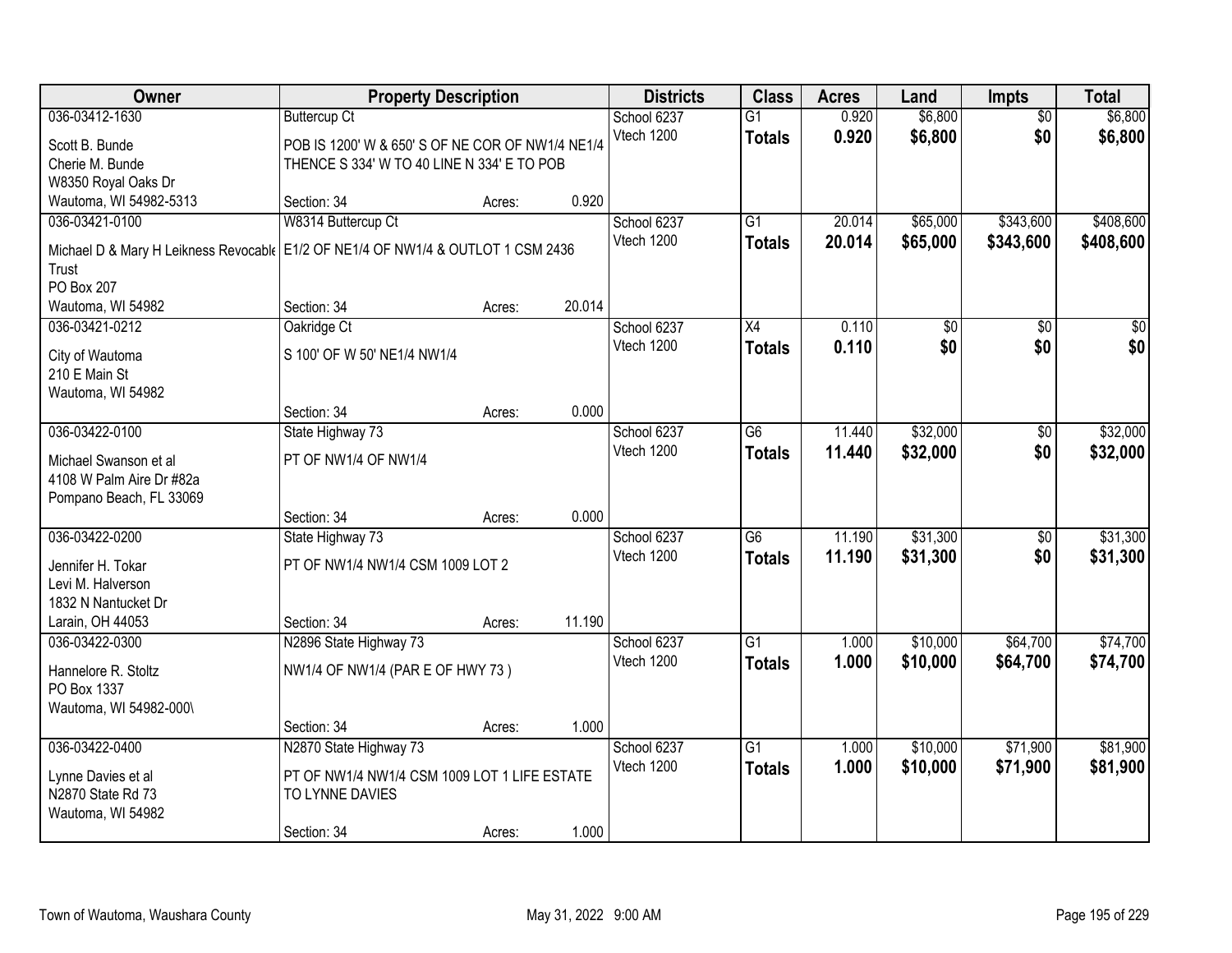| Owner                                               |                                       | <b>Property Description</b> |       | <b>Districts</b> | <b>Class</b>    | <b>Acres</b> | Land     | Impts     | <b>Total</b> |
|-----------------------------------------------------|---------------------------------------|-----------------------------|-------|------------------|-----------------|--------------|----------|-----------|--------------|
| 036-03422-0500                                      | N2863 State Highway 73                |                             |       | School 6237      | $\overline{G2}$ | 2.180        | \$21,200 | \$196,500 | \$217,700    |
| Mark A. Lund                                        | PT OF NW1/4 NW1/4, NOW LOT 1 CSM 5643 |                             |       | Vtech 1200       | <b>Totals</b>   | 2.180        | \$21,200 | \$196,500 | \$217,700    |
| Susan M. Lund                                       |                                       |                             |       |                  |                 |              |          |           |              |
| W6979 State Rd 152                                  |                                       |                             |       |                  |                 |              |          |           |              |
| Wautoma, WI 54982                                   | Section: 34                           | Acres:                      | 2.180 |                  |                 |              |          |           |              |
| 036-03422-0600                                      | N2845 State Highway 73                |                             |       | School 6237      | $\overline{G1}$ | 1.070        | \$10,400 | \$38,800  | \$49,200     |
| Mark A. Lund                                        | PARCEL SW OF HWY 73 IN NW1/4 OF NW1/4 |                             |       | Vtech 1200       | <b>Totals</b>   | 1.070        | \$10,400 | \$38,800  | \$49,200     |
| Susan M. Lund                                       |                                       |                             |       |                  |                 |              |          |           |              |
| W6979 State Rd 152                                  |                                       |                             |       |                  |                 |              |          |           |              |
| Wautoma, WI 54982                                   | Section: 34                           | Acres:                      | 0.000 |                  |                 |              |          |           |              |
| 036-03422-0800                                      | N2790 State Highway 73                |                             |       | School 6237      | G1              | 0.750        | \$8,300  | \$107,800 | \$116,100    |
| Jason R. Siebert                                    | NW1/4 OF NW1/4 100' X 200'            |                             |       | Vtech 1200       | <b>Totals</b>   | 0.750        | \$8,300  | \$107,800 | \$116,100    |
| Michelle L. Auck                                    |                                       |                             |       |                  |                 |              |          |           |              |
| N2790 State Rd 73                                   |                                       |                             |       |                  |                 |              |          |           |              |
| Wautoma, WI 54982                                   | Section: 34                           | Acres:                      | 0.750 |                  |                 |              |          |           |              |
| 036-03422-0900                                      | State Highway 73                      |                             |       | School 6237      | G1              | 0.750        | \$8,300  | \$0       | \$8,300      |
|                                                     |                                       |                             |       | Vtech 1200       | <b>Totals</b>   | 0.750        | \$8,300  | \$0       | \$8,300      |
| Cheryl A. Vanderlinden et al<br>3604 Diamondhead Dr | PAR IN NW1/4 OF NW1/4                 |                             |       |                  |                 |              |          |           |              |
| Plano, TX 75075-1552                                |                                       |                             |       |                  |                 |              |          |           |              |
|                                                     | Section: 34                           | Acres:                      | 0.750 |                  |                 |              |          |           |              |
| 036-03423-0100                                      | N2780 State Highway 73                |                             |       | School 6237      | $\overline{G1}$ | 0.440        | \$5,800  | \$53,000  | \$58,800     |
|                                                     |                                       |                             |       | Vtech 1200       | <b>Totals</b>   | 0.440        | \$5,800  | \$53,000  | \$58,800     |
| Harold W. Moore                                     | PT OF W1/2 OF NW1/4                   |                             |       |                  |                 |              |          |           |              |
| Joan M. Moore<br>N2780 State Rd 73                  |                                       |                             |       |                  |                 |              |          |           |              |
| Wautoma, WI 54982                                   | Section: 34                           | Acres:                      | 0.440 |                  |                 |              |          |           |              |
| 036-03423-0200                                      | N2772 State Highway 73                |                             |       | School 6237      | $\overline{G1}$ | 0.750        | \$8,300  | \$63,900  | \$72,200     |
|                                                     |                                       |                             |       | Vtech 1200       | <b>Totals</b>   | 0.750        | \$8,300  | \$63,900  | \$72,200     |
| Frank Albright                                      | PT OF NW1/4 OF NW1/4                  |                             |       |                  |                 |              |          |           |              |
| Margaret Albright                                   |                                       |                             |       |                  |                 |              |          |           |              |
| N2772 State Rd 73<br>Wautoma, WI 54982-5341         | Section: 34                           |                             | 0.750 |                  |                 |              |          |           |              |
| 036-03423-0300                                      | N2781 State Highway 73                | Acres:                      |       | School 6237      | $\overline{G1}$ | 0.750        | \$8,300  | \$46,600  | \$54,900     |
|                                                     |                                       |                             |       | Vtech 1200       | <b>Totals</b>   | 0.750        | \$8,300  | \$46,600  | \$54,900     |
| Larry Gulbrandson                                   | 3/4A S OF HWY 73 IN SW1/4 OF NW1/4    |                             |       |                  |                 |              |          |           |              |
| N2781 State Rd 73                                   |                                       |                             |       |                  |                 |              |          |           |              |
| Wautoma, WI 54982                                   |                                       |                             |       |                  |                 |              |          |           |              |
|                                                     | Section: 34                           | Acres:                      | 0.750 |                  |                 |              |          |           |              |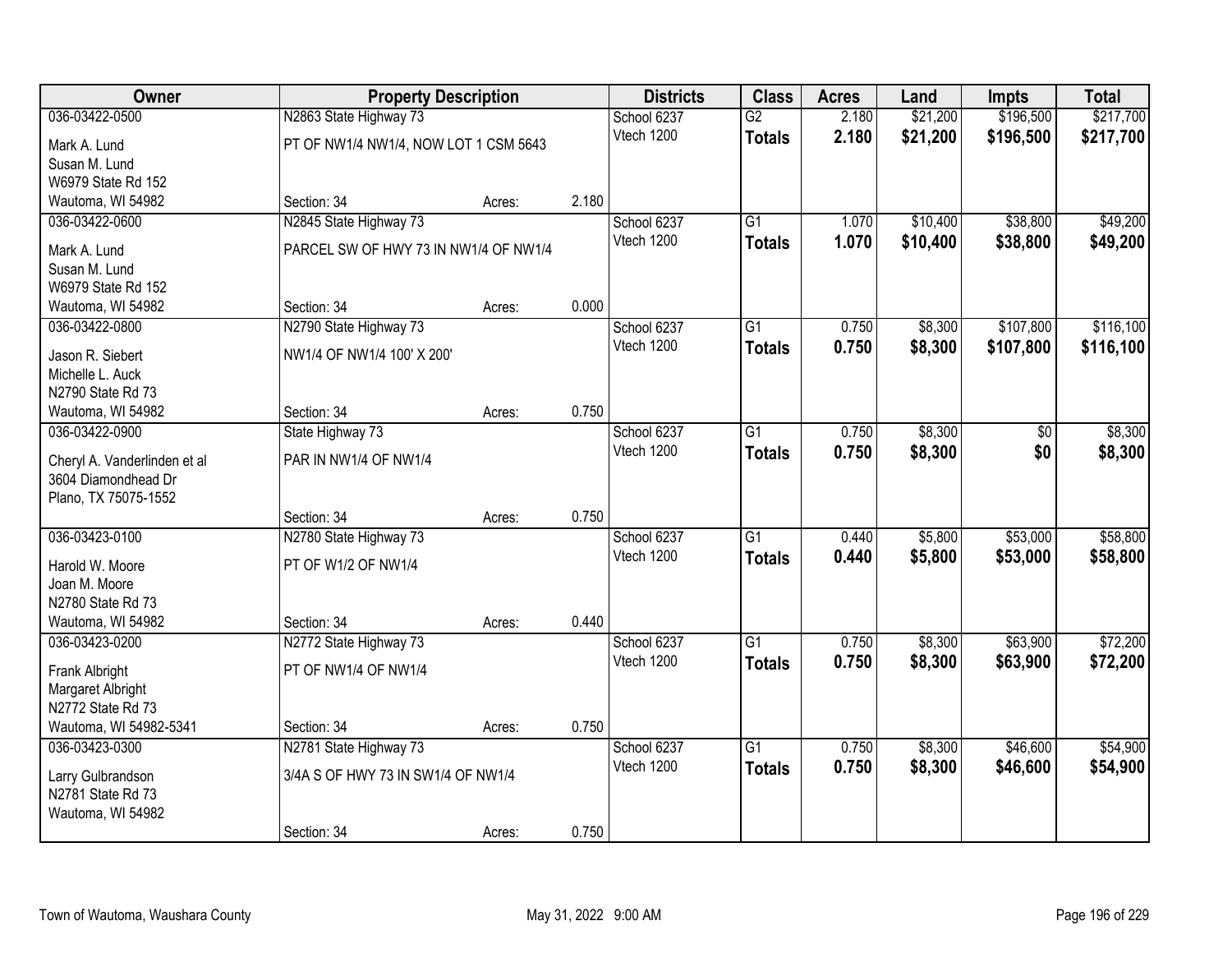| Owner                                      |                                                 | <b>Property Description</b> |        | <b>Districts</b> | <b>Class</b>    | <b>Acres</b> | Land     | <b>Impts</b>    | <b>Total</b> |
|--------------------------------------------|-------------------------------------------------|-----------------------------|--------|------------------|-----------------|--------------|----------|-----------------|--------------|
| 036-03423-0410                             | County Rd C                                     |                             |        | School 6237      | $\overline{G1}$ | 0.500        | \$6,500  | \$1,900         | \$8,400      |
| Joan D. Blader                             | PT OF W1/2 NW1/4, LOT 1 CSM 4756                |                             |        | Vtech 1200       | G <sub>5</sub>  | 9.950        | \$7,000  | \$0             | \$7,000      |
| W8484 County Rd C                          |                                                 |                             |        |                  | G <sub>6</sub>  | 7.500        | \$19,500 | \$0             | \$19,500     |
| Wautoma, WI 54982                          |                                                 |                             |        |                  | <b>Totals</b>   | 17.950       | \$33,000 | \$1,900         | \$34,900     |
|                                            | Section: 34                                     | Acres:                      | 17.950 |                  |                 |              |          |                 |              |
| 036-03423-0420                             | W8484 County Rd C                               |                             |        | School 6237      | $\overline{G1}$ | 4.910        | \$19,900 | \$174,300       | \$194,200    |
| Joan D. Blader                             | SW1/4 OF NW1/4 SW OF BOWERS CREEK & N OF        |                             |        | Vtech 1200       | <b>Totals</b>   | 4.910        | \$19,900 | \$174,300       | \$194,200    |
| W8484 County Rd C                          | CTH C, LOT 2 CSM 4756                           |                             |        |                  |                 |              |          |                 |              |
| Wautoma, WI 54982                          |                                                 |                             |        |                  |                 |              |          |                 |              |
|                                            | Section: 34                                     | Acres:                      | 4.910  |                  |                 |              |          |                 |              |
| 036-03423-0430                             | N2773 State Highway 73                          |                             |        | School 6237      | G1              | 1.030        | \$10,200 | \$59,500        | \$69,700     |
| Miquel P. Tank                             | LOT 4 CSM 4756                                  |                             |        | Vtech 1200       | <b>Totals</b>   | 1.030        | \$10,200 | \$59,500        | \$69,700     |
| Lori Tank                                  |                                                 |                             |        |                  |                 |              |          |                 |              |
| N2773 State Rd 73                          |                                                 |                             |        |                  |                 |              |          |                 |              |
| Wautoma, WI 54982                          | Section: 34                                     | Acres:                      | 1.030  |                  |                 |              |          |                 |              |
| 036-03423-0510                             | W8446 County Rd C                               |                             |        | School 6237      | $\overline{G1}$ | 1.120        | \$10,700 | \$100,000       | \$110,700    |
|                                            |                                                 |                             |        | Vtech 1200       | <b>Totals</b>   | 1.120        | \$10,700 | \$100,000       | \$110,700    |
| Thomas L. Robinson Jr<br>Tonya E. Robinson | LOT 3 CSM 4756                                  |                             |        |                  |                 |              |          |                 |              |
| W8446 County Rd C                          |                                                 |                             |        |                  |                 |              |          |                 |              |
| Wautoma, WI 54982                          | Section: 34                                     | Acres:                      | 1.120  |                  |                 |              |          |                 |              |
| 036-03423-0600                             | W8436 County Rd C                               |                             |        | School 6237      | $\overline{G1}$ | 0.460        | \$6,000  | \$76,500        | \$82,500     |
|                                            |                                                 |                             |        | Vtech 1200       | <b>Totals</b>   | 0.460        | \$6,000  | \$76,500        | \$82,500     |
| Jonathon A. Maas                           | PT SW1/4 OF NW1/4; POB 638 FT E OF INTER OF CO  |                             |        |                  |                 |              |          |                 |              |
| W8436 County Rd C                          | RD C & W S/L, TH N 200 FT, TH E 100 FT, TH S TO |                             |        |                  |                 |              |          |                 |              |
| Wautoma, WI 54982                          | CEN OF RD, TH W TO POB                          |                             | 0.460  |                  |                 |              |          |                 |              |
| 036-03423-0741                             | Section: 34<br>Cummings Rd                      | Acres:                      |        | School 6237      | $\overline{G1}$ | 4.000        | \$18,700 | \$12,900        | \$31,600     |
|                                            |                                                 |                             |        | Vtech 1200       |                 | 4.000        | \$18,700 | \$12,900        |              |
| Justina M. Dimond                          | PART OF SW1/4 NW1/4                             |                             |        |                  | <b>Totals</b>   |              |          |                 | \$31,600     |
| Laurence R. Barber                         |                                                 |                             |        |                  |                 |              |          |                 |              |
| W8468 Cummings Rd                          |                                                 |                             |        |                  |                 |              |          |                 |              |
| Wautoma, WI 54982                          | Section: 34                                     | Acres:                      | 0.000  |                  |                 |              |          |                 |              |
| 036-03423-0800                             | County Rd C                                     |                             |        | School 6237      | $\overline{G1}$ | 1.178        | \$11,100 | $\overline{30}$ | \$11,100     |
| Justina M. Dimond                          | PT OF SW NW                                     |                             |        | Vtech 1200       | <b>Totals</b>   | 1.178        | \$11,100 | \$0             | \$11,100     |
| Laurence R. Barber                         |                                                 |                             |        |                  |                 |              |          |                 |              |
| W8468 Cummings Rd                          |                                                 |                             |        |                  |                 |              |          |                 |              |
| Wautoma, WI 54982                          | Section: 34                                     | Acres:                      | 1.178  |                  |                 |              |          |                 |              |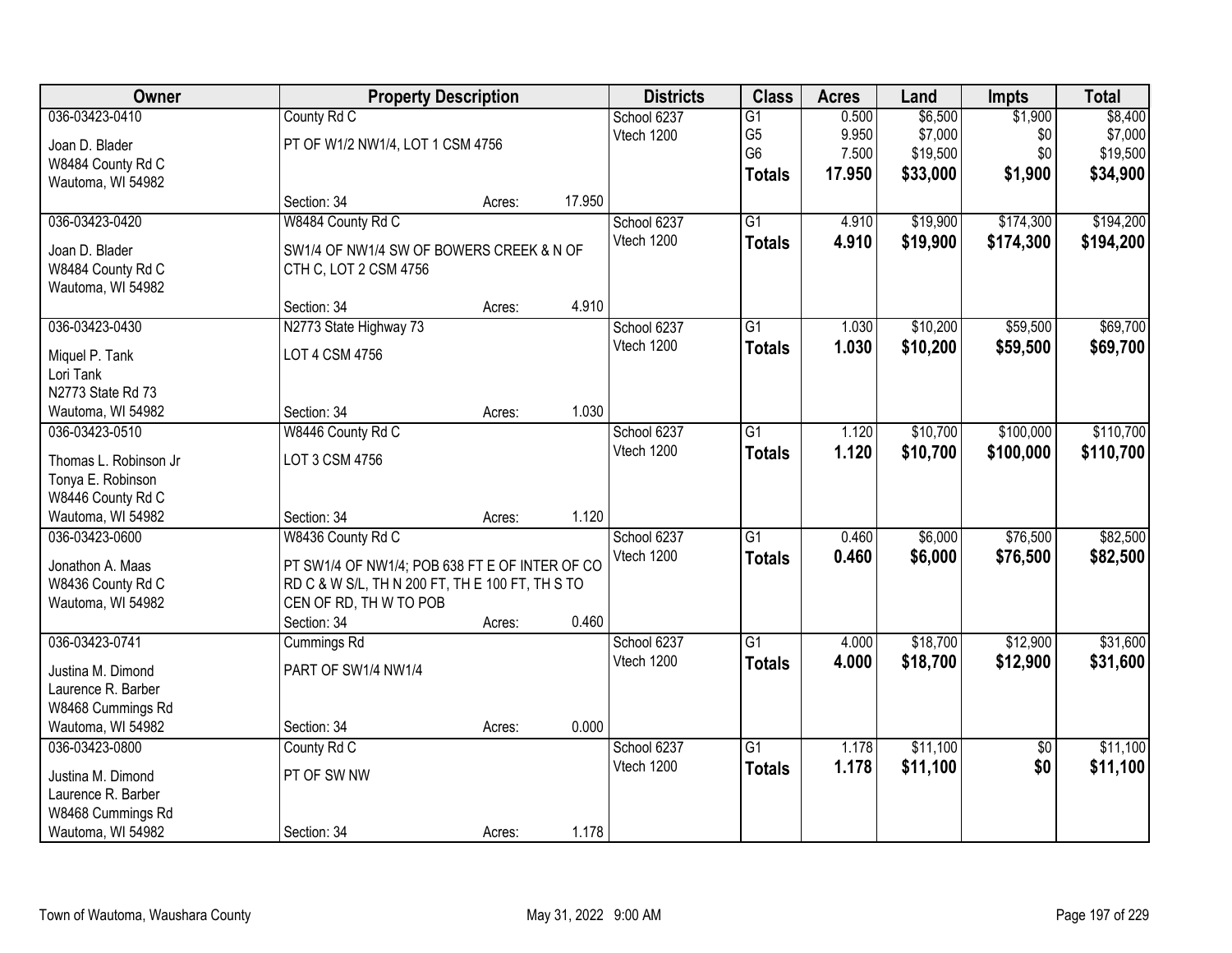| Owner                                  |                                                 | <b>Property Description</b> |       | <b>Districts</b> | <b>Class</b>           | <b>Acres</b> | Land            | <b>Impts</b>    | <b>Total</b>    |
|----------------------------------------|-------------------------------------------------|-----------------------------|-------|------------------|------------------------|--------------|-----------------|-----------------|-----------------|
| 036-03423-0900                         | W8475 County Rd C                               |                             |       | School 6237      | $\overline{G1}$        | 1.500        | \$14,300        | \$57,000        | \$71,300        |
| Keith W. Erickson                      | PT OF SW1/4 NW1/4 PARCEL 192' ON RD & 271' DEEP |                             |       | Vtech 1200       | <b>Totals</b>          | 1.500        | \$14,300        | \$57,000        | \$71,300        |
| Jennifer J. Erickson                   | LESS 216-448                                    |                             |       |                  |                        |              |                 |                 |                 |
| W7953 S County Rd A                    |                                                 |                             |       |                  |                        |              |                 |                 |                 |
| Wild Rose, WI 54984                    | Section: 34                                     | Acres:                      | 1.500 |                  |                        |              |                 |                 |                 |
| 036-03423-1000                         | W8449 County Rd C                               |                             |       | School 6237      | $\overline{G1}$        | 1.250        | \$12,700        | \$65,700        | \$78,400        |
| Joyel M. Barnard                       | PAR IN W1/2 SW1/4 NW1/4 S OF HWY C              |                             |       | Vtech 1200       | <b>Totals</b>          | 1.250        | \$12,700        | \$65,700        | \$78,400        |
| W8449 County Rd C                      |                                                 |                             |       |                  |                        |              |                 |                 |                 |
| Wautoma, WI 54982                      |                                                 |                             |       |                  |                        |              |                 |                 |                 |
|                                        | Section: 34                                     | Acres:                      | 1.250 |                  |                        |              |                 |                 |                 |
| 036-03423-1100                         | W8439 County Rd C                               |                             |       | School 6237      | $\overline{G1}$        | 1.220        | \$11,300        | \$90,700        | \$102,000       |
| Steven S. Johannes II                  | PAR IN W1/2 OF SW1/4 OF NW1/4 S OF HWY C        |                             |       | Vtech 1200       | <b>Totals</b>          | 1.220        | \$11,300        | \$90,700        | \$102,000       |
| PO Box 981                             |                                                 |                             |       |                  |                        |              |                 |                 |                 |
| Wautoma, WI 54982-0981                 |                                                 |                             |       |                  |                        |              |                 |                 |                 |
|                                        | Section: 34                                     | Acres:                      | 1.220 |                  |                        |              |                 |                 |                 |
| 036-03423-1200                         | 16th Ct                                         |                             |       | School 6237      | G1                     | 0.750        | \$9,500         | $\sqrt[6]{}$    | \$9,500         |
| Steven S. Johannes                     | NW1/4 & SW1/4 PAR ON E BANK OF BIRD CREEK 100   |                             |       | Vtech 1200       | <b>Totals</b>          | 0.750        | \$9,500         | \$0             | \$9,500         |
| Patricia A. Johannes                   | N&S X 320'                                      |                             |       |                  |                        |              |                 |                 |                 |
| N1257 County Rd B                      |                                                 |                             |       |                  |                        |              |                 |                 |                 |
| Coloma, WI 54930-8724                  | Section: 34                                     | Acres:                      | 0.750 |                  |                        |              |                 |                 |                 |
| 036-03423-1400                         | 16th Ct                                         |                             |       | School 6237      | $\overline{G1}$        | 1.460        | \$15,200        | $\overline{50}$ | \$15,200        |
|                                        |                                                 |                             |       | Vtech 1200       | <b>Totals</b>          | 1.460        | \$15,200        | \$0             | \$15,200        |
| Amy L. Patz                            | PART NW1/4 SW1/4                                |                             |       |                  |                        |              |                 |                 |                 |
| 208 16th Ct<br>Wautoma, WI 54982       |                                                 |                             |       |                  |                        |              |                 |                 |                 |
|                                        | Section: 34                                     | Acres:                      | 1.460 |                  |                        |              |                 |                 |                 |
| 036-03423-1500                         | W8468 Cummings Rd                               |                             |       | School 6237      | G1                     | 0.510        | \$6,600         | \$104,300       | \$110,900       |
|                                        |                                                 |                             |       | Vtech 1200       | <b>Totals</b>          | 0.510        | \$6,600         | \$104,300       | \$110,900       |
| Justina M. Dimond                      | PT OF SW1/4 NW1/4                               |                             |       |                  |                        |              |                 |                 |                 |
| Laurence R. Barber                     |                                                 |                             |       |                  |                        |              |                 |                 |                 |
| W8468 Cummings Rd<br>Wautoma, WI 54982 | Section: 34                                     |                             | 0.510 |                  |                        |              |                 |                 |                 |
| 036-03423-1600                         | 16th Ct                                         | Acres:                      |       | School 6237      | $\overline{\text{X3}}$ | 0.000        | $\overline{50}$ | $\overline{30}$ | $\overline{50}$ |
|                                        |                                                 |                             |       | Vtech 1200       |                        | 0.000        | \$0             | \$0             | \$0             |
| Waushara County                        | S 33' NW1/4 SW1/4 FOR PUBLIC HWY                |                             |       |                  | <b>Totals</b>          |              |                 |                 |                 |
| 209 S Saint Marie St                   |                                                 |                             |       |                  |                        |              |                 |                 |                 |
| Wautoma, WI 54982                      |                                                 |                             |       |                  |                        |              |                 |                 |                 |
|                                        | Section: 34                                     | Acres:                      | 0.000 |                  |                        |              |                 |                 |                 |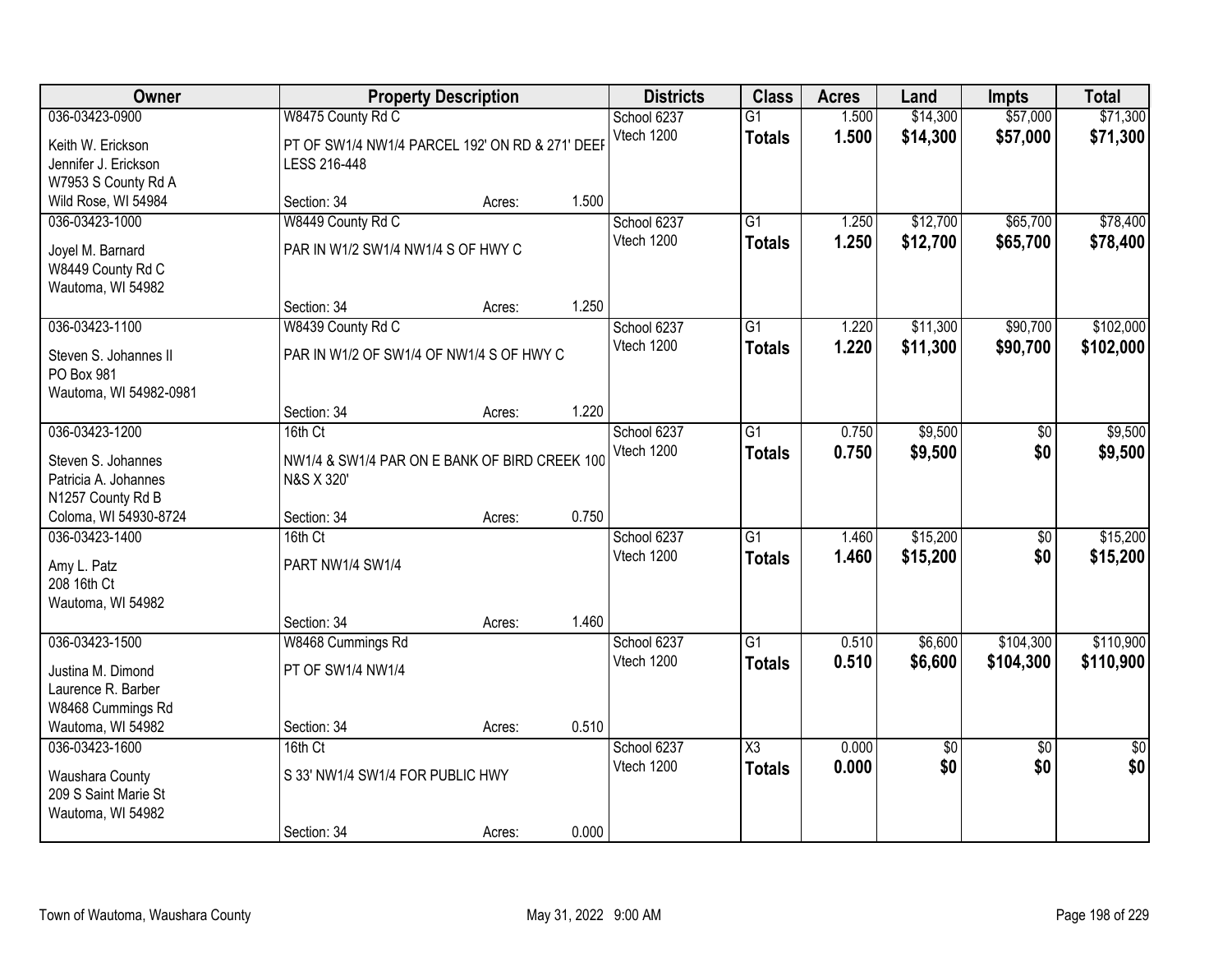| Owner                                                                                   |                                                                                                                  | <b>Property Description</b> |        | <b>Districts</b>          | <b>Class</b>                     | <b>Acres</b>    | Land                 | Impts                  | <b>Total</b>           |
|-----------------------------------------------------------------------------------------|------------------------------------------------------------------------------------------------------------------|-----------------------------|--------|---------------------------|----------------------------------|-----------------|----------------------|------------------------|------------------------|
| 036-03432-0125<br>Thomas A. Butt<br>Carmen M. Johnson<br>N2670 16th Ave                 | N2670 16th Ave<br>PT OF NW1/4 SW1/4 & SW-NW S OF CUMMINGS RD,<br>LOT 1 CSM 5116                                  |                             |        | School 6237<br>Vtech 1200 | $\overline{G1}$<br><b>Totals</b> | 2.610<br>2.610  | \$16,800<br>\$16,800 | \$92,600<br>\$92,600   | \$109,400<br>\$109,400 |
| Wautoma, WI 54982                                                                       | Section: 34                                                                                                      | Acres:                      | 2.610  |                           |                                  |                 |                      |                        |                        |
| 036-03432-0200<br>Richard D. Hawley<br>Jacqueline M. Hawley<br>W8430 Cummings Rd        | W8430 Cummings Rd<br>PAR IN NW1/4 OF SW1/4                                                                       |                             |        | School 6237<br>Vtech 1200 | $\overline{G1}$<br><b>Totals</b> | 2.350<br>2.350  | \$18,900<br>\$18,900 | \$126,800<br>\$126,800 | \$145,700<br>\$145,700 |
| Wautoma, WI 54982-5305                                                                  | Section: 34                                                                                                      | Acres:                      | 2.350  |                           |                                  |                 |                      |                        |                        |
| 036-03432-0300<br><b>Forrest Family Trust</b><br>W8437 Cummings Rd<br>Wautoma, WI 54982 | W8437 Cummings Rd<br>PAR IN NW1/4 SW1/4                                                                          |                             |        | School 6237<br>Vtech 1200 | G1<br><b>Totals</b>              | 0.850<br>0.850  | \$9,000<br>\$9,000   | \$129,100<br>\$129,100 | \$138,100<br>\$138,100 |
|                                                                                         | Section: 34                                                                                                      | Acres:                      | 0.850  |                           |                                  |                 |                      |                        |                        |
| 036-03432-0411<br>Jerry W. Cummings<br>Linda M. Cummings<br>W8441 Cummings Rd           | W8441 Cummings Rd<br>PT OF NW1/4 SW1/4, THAT PART OF LOT 2 CSM 5892<br>IN TOWN OF WAUTOMA SUBJ TO EASE V895 P786 |                             |        | School 6237<br>Vtech 1200 | G1<br><b>Totals</b>              | 6.310<br>6.310  | \$27,300<br>\$27,300 | \$110,800<br>\$110,800 | \$138,100<br>\$138,100 |
| Wautoma, WI 54982                                                                       | Section: 34                                                                                                      | Acres:                      | 6.310  |                           |                                  |                 |                      |                        |                        |
| 036-03432-0510<br>Justina M. Dimond<br>W8468 Cummings Rd<br>Wautoma, WI 54982           | Cummings Rd<br>PT OF NW1/4 SW1/4 & SW-NW S OF CUMMINGS RD &<br>N OF BIRD CREEK, LOT 1 CSM 5892                   |                             |        | School 6237<br>Vtech 1200 | $\overline{G1}$<br><b>Totals</b> | 4.000<br>4.000  | \$21,400<br>\$21,400 | $\overline{50}$<br>\$0 | \$21,400<br>\$21,400   |
| 036-03432-0600                                                                          | Section: 34                                                                                                      | Acres:                      | 4.000  | School 6237               | $\overline{G1}$                  | 1.960           | \$18,100             | $\overline{50}$        | \$18,100               |
| Jerry W. Cummings<br>Linda M. Cummings<br>W8441 Cummings Rd                             | Cummings Rd<br>PT OF NW1/4 SW1/4 S OF CUMMINGS RD & E OF<br><b>BOWERS CREEK</b>                                  |                             | 1.960  | Vtech 1200                | <b>Totals</b>                    | 1.960           | \$18,100             | \$0                    | \$18,100               |
| Wautoma, WI 54982<br>036-03511-0100                                                     | Section: 34<br>$17th$ Dr                                                                                         | Acres:                      |        | School 6237               | G2                               | 19.380          | \$48,500             | $\overline{50}$        | \$48,500               |
| Kelley Sand & Gravel, Inc<br>PO Box 75<br>Wautoma, WI 54982                             | NE1/4 OF NE1/4; EXC APROX. THE E 663'                                                                            |                             |        | Vtech 1200                | G <sub>5</sub><br><b>Totals</b>  | 0.500<br>19.880 | \$500<br>\$49,000    | \$0<br>\$0             | \$500<br>\$49,000      |
|                                                                                         | Section: 35                                                                                                      | Acres:                      | 19.880 |                           |                                  |                 |                      |                        |                        |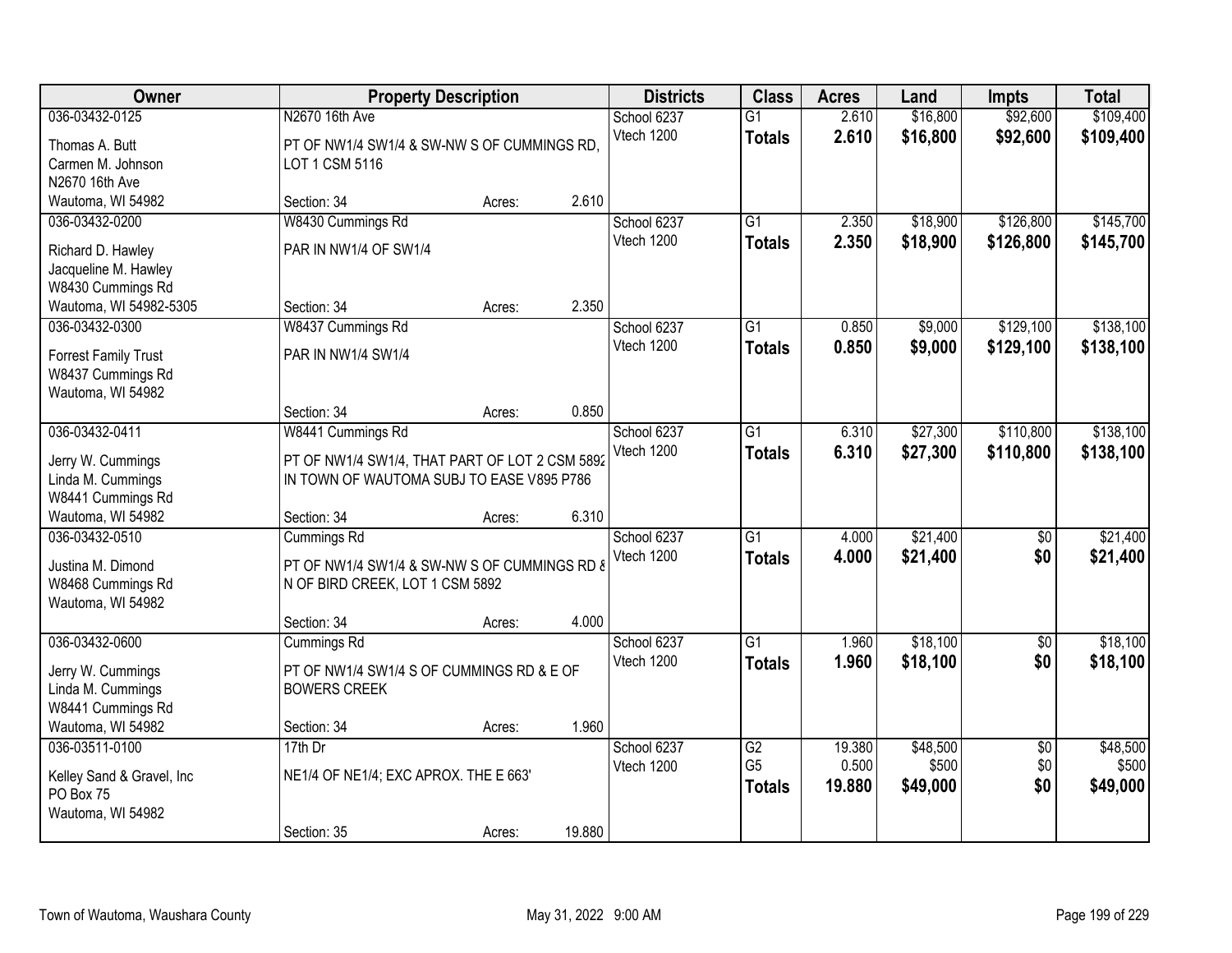| 036-03511-0200<br>\$57,800<br>\$57,800<br>$17th$ Dr<br>School 6237<br>G2<br>23.100<br>$\overline{50}$<br>\$2,200<br>\$2,200<br>G <sub>5</sub><br>2.190<br>\$0<br>Vtech 1200<br>Nolan B. Kelley<br>THE E 663 FT OF NE1/4 OF NE1/4 SEC 35; AND PT<br>25.290<br>\$60,000<br>\$0<br>\$60,000<br><b>Totals</b><br>Sharilyn S. Kelley<br>OF W 132 FT OF NW1/4 SEC 36; INC EASEMENT<br>W9865 Brown Deer Ave<br>510736<br>25.290<br>Wautoma, WI 54982<br>Section: 35<br>Acres:<br>G2<br>\$57,600<br>\$57,600<br>036-03512-0100<br>N2899 17th Dr<br>19.210<br>School 6237<br>\$0 |
|-------------------------------------------------------------------------------------------------------------------------------------------------------------------------------------------------------------------------------------------------------------------------------------------------------------------------------------------------------------------------------------------------------------------------------------------------------------------------------------------------------------------------------------------------------------------------|
|                                                                                                                                                                                                                                                                                                                                                                                                                                                                                                                                                                         |
|                                                                                                                                                                                                                                                                                                                                                                                                                                                                                                                                                                         |
|                                                                                                                                                                                                                                                                                                                                                                                                                                                                                                                                                                         |
|                                                                                                                                                                                                                                                                                                                                                                                                                                                                                                                                                                         |
|                                                                                                                                                                                                                                                                                                                                                                                                                                                                                                                                                                         |
|                                                                                                                                                                                                                                                                                                                                                                                                                                                                                                                                                                         |
| G <sub>5</sub><br>Vtech 1200<br>2.000<br>\$2,000<br>\$0<br>\$2,000                                                                                                                                                                                                                                                                                                                                                                                                                                                                                                      |
| E SIDE OF NW1/4 OF NE1/4 INCLUDES 4 RD ROW ON<br>Kelley Sand & Gravel, Inc<br>\$0<br>21.210<br>\$59,600<br>\$59,600<br><b>Totals</b>                                                                                                                                                                                                                                                                                                                                                                                                                                    |
| PO Box 75<br>N SIDE TO HWY                                                                                                                                                                                                                                                                                                                                                                                                                                                                                                                                              |
| Wautoma, WI 54982<br>21.210                                                                                                                                                                                                                                                                                                                                                                                                                                                                                                                                             |
| Section: 35<br>Acres:                                                                                                                                                                                                                                                                                                                                                                                                                                                                                                                                                   |
| 3.400<br>036-03512-0200<br>N2846 17th Dr<br>G3<br>\$0<br>\$0<br>\$0<br>School 6237                                                                                                                                                                                                                                                                                                                                                                                                                                                                                      |
| \$0<br>\$0<br>Vtech 1200<br>\$0<br>3.400<br><b>Totals</b><br>PART IN NW-NE COMM FROM NW COR<br>Lycon, Inc.                                                                                                                                                                                                                                                                                                                                                                                                                                                              |
| PO Box 427                                                                                                                                                                                                                                                                                                                                                                                                                                                                                                                                                              |
| Janesville, WI 53547-0427                                                                                                                                                                                                                                                                                                                                                                                                                                                                                                                                               |
| 3.400<br>Section: 35<br>Acres:                                                                                                                                                                                                                                                                                                                                                                                                                                                                                                                                          |
| 036-03512-0300<br>\$26,900<br>\$26,900<br>School 6237<br>G2<br>8.980<br>\$0<br>17th Dr                                                                                                                                                                                                                                                                                                                                                                                                                                                                                  |
| G <sub>5</sub><br>2.000<br>\$2,000<br>\$0<br>\$2,000<br>Vtech 1200<br>PT OF NW-NE & NE-NW<br>Kelley Sand & Gravel, Inc                                                                                                                                                                                                                                                                                                                                                                                                                                                  |
| \$0<br>10.980<br>\$28,900<br>\$28,900<br><b>Totals</b><br>PO Box 75                                                                                                                                                                                                                                                                                                                                                                                                                                                                                                     |
| Wautoma, WI 54982                                                                                                                                                                                                                                                                                                                                                                                                                                                                                                                                                       |
| 10.980<br>Section: 35<br>Acres:                                                                                                                                                                                                                                                                                                                                                                                                                                                                                                                                         |
| 036-03512-0400<br>N2838 17th Dr<br>$\overline{G2}$<br>2.800<br>\$22,100<br>\$57,000<br>\$79,100<br>School 6237                                                                                                                                                                                                                                                                                                                                                                                                                                                          |
| G <sub>5</sub><br>5.000<br>\$5,000<br>\$5,000<br>\$0<br>Vtech 1200                                                                                                                                                                                                                                                                                                                                                                                                                                                                                                      |
| SW COR OF NW1/4 OF NE1/4<br>Kelley Sand & Gravel, Inc<br>7.800<br>\$57,000<br>\$27,100<br>\$84,100<br><b>Totals</b>                                                                                                                                                                                                                                                                                                                                                                                                                                                     |
| PO Box 75                                                                                                                                                                                                                                                                                                                                                                                                                                                                                                                                                               |
| Wautoma, WI 54982                                                                                                                                                                                                                                                                                                                                                                                                                                                                                                                                                       |
| 7.800<br>Section: 35<br>Acres:                                                                                                                                                                                                                                                                                                                                                                                                                                                                                                                                          |
| \$28,500<br>036-03513-0100<br>W7808 State Highway 152<br>School 6237<br>$\overline{G1}$<br>\$13,000<br>\$41,500<br>1.500                                                                                                                                                                                                                                                                                                                                                                                                                                                |
| G <sub>5</sub><br>6.500<br>\$6,500<br>\$6,500<br>Vtech 1200<br>\$0<br>E 23A OF SW1/4 NE1/4 EXCEPT THE WEST 490'<br>Michael J. Hucke                                                                                                                                                                                                                                                                                                                                                                                                                                     |
| 8.000<br>\$19,500<br>\$28,500<br>\$48,000<br><b>Totals</b><br>W7789 State Rd 152                                                                                                                                                                                                                                                                                                                                                                                                                                                                                        |
| Wautoma, WI 54982                                                                                                                                                                                                                                                                                                                                                                                                                                                                                                                                                       |
| 8.000<br>Section: 35<br>Acres:                                                                                                                                                                                                                                                                                                                                                                                                                                                                                                                                          |
| 036-03513-0200<br>W7844 State Highway 152<br>\$18,400<br>\$78,500<br>\$96,900<br>School 6237<br>$\overline{G1}$<br>3.848                                                                                                                                                                                                                                                                                                                                                                                                                                                |
| G <sub>5</sub><br>11.000<br>\$11,000<br>\$11,000<br>\$0<br>Vtech 1200<br>W 490' OF E 23A OF SW1/4 OF NE1/4<br><b>Clarice Stewart</b>                                                                                                                                                                                                                                                                                                                                                                                                                                    |
| \$107,900<br>14.848<br>\$29,400<br>\$78,500<br><b>Totals</b><br>PO Box 73                                                                                                                                                                                                                                                                                                                                                                                                                                                                                               |
| Wautoma, WI 54982                                                                                                                                                                                                                                                                                                                                                                                                                                                                                                                                                       |
| 14.848<br>Section: 35<br>Acres:                                                                                                                                                                                                                                                                                                                                                                                                                                                                                                                                         |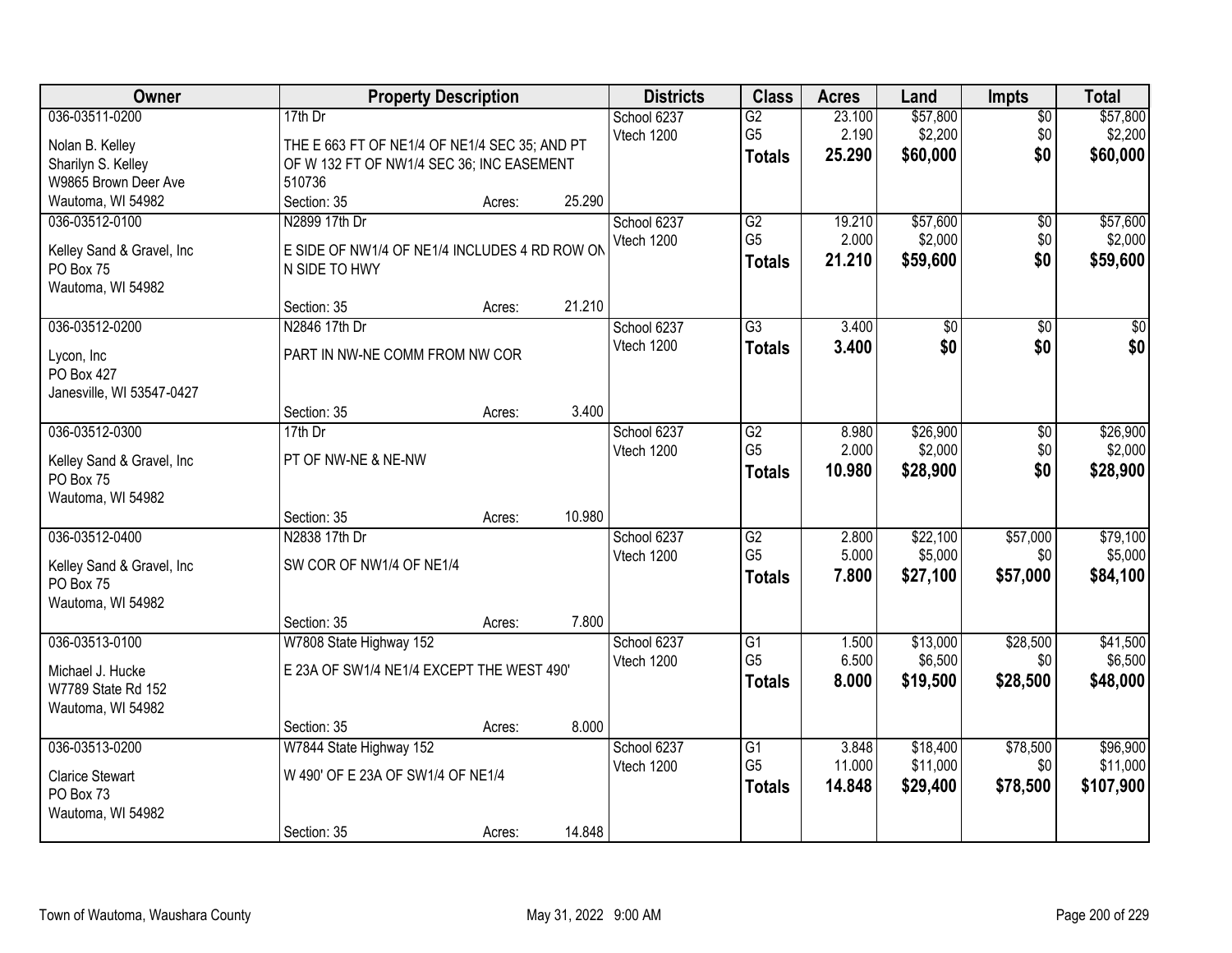| Owner                     | <b>Property Description</b>                      |        |       | <b>Districts</b> | <b>Class</b>    | <b>Acres</b> | Land     | Impts           | <b>Total</b> |
|---------------------------|--------------------------------------------------|--------|-------|------------------|-----------------|--------------|----------|-----------------|--------------|
| 036-03513-0300            | $17th$ Dr                                        |        |       | School 6237      | $\overline{G5}$ | 5.090        | \$5,100  | $\overline{50}$ | \$5,100      |
| Kelley Sand & Gravel, Inc | PAR IN SW1/4 OF NE1/4                            |        |       | Vtech 1200       | <b>Totals</b>   | 5.090        | \$5,100  | \$0             | \$5,100      |
| PO Box 75                 |                                                  |        |       |                  |                 |              |          |                 |              |
| Wautoma, WI 54982         |                                                  |        |       |                  |                 |              |          |                 |              |
|                           | Section: 35                                      | Acres: | 5.090 |                  |                 |              |          |                 |              |
| 036-03513-0400            | N2764 17th Dr                                    |        |       | School 6237      | $\overline{G1}$ | 1.000        | \$10,000 | \$26,000        | \$36,000     |
| Jordan Welk               | PT OF NE 1/4                                     |        |       | Vtech 1200       | <b>Totals</b>   | 1.000        | \$10,000 | \$26,000        | \$36,000     |
| Morgan Welk               |                                                  |        |       |                  |                 |              |          |                 |              |
| PO Box 100                |                                                  |        |       |                  |                 |              |          |                 |              |
| Wautoma, WI 54982-0100    | Section: 35                                      | Acres: | 1.000 |                  |                 |              |          |                 |              |
| 036-03513-0500            | N2758 17th Dr                                    |        |       | School 6237      | $\overline{G1}$ | 1.320        | \$11,900 | \$88,700        | \$100,600    |
| Cody A. Laber             | PT SW1/4 OF NE1/4                                |        |       | Vtech 1200       | <b>Totals</b>   | 1.320        | \$11,900 | \$88,700        | \$100,600    |
| N2758 17th Dr             |                                                  |        |       |                  |                 |              |          |                 |              |
| Wautoma, WI 54982         |                                                  |        |       |                  |                 |              |          |                 |              |
|                           | Section: 35                                      | Acres: | 1.320 |                  |                 |              |          |                 |              |
| 036-03513-0600            | N2750 17th Dr                                    |        |       | School 6237      | $\overline{G1}$ | 0.750        | \$8,300  | \$125,200       | \$133,500    |
| Glenn A. West             | PAR IN SW1/4 OF NE1/4                            |        |       | Vtech 1200       | <b>Totals</b>   | 0.750        | \$8,300  | \$125,200       | \$133,500    |
| Carolyn West              |                                                  |        |       |                  |                 |              |          |                 |              |
| N2570 17th Dr             |                                                  |        |       |                  |                 |              |          |                 |              |
| Wautoma, WI 54982-7144    | Section: 35                                      | Acres: | 0.750 |                  |                 |              |          |                 |              |
| 036-03513-0700            | N2740 17th Dr                                    |        |       | School 6237      | $\overline{G1}$ | 1.311        | \$11,900 | \$57,300        | \$69,200     |
| Deninis Kallas            | LOT 1 CSM 2694; LIFE ESTATE TO DENNIS M          |        |       | Vtech 1200       | <b>Totals</b>   | 1.311        | \$11,900 | \$57,300        | \$69,200     |
| N2740 17th Dr             | <b>KALLAS</b>                                    |        |       |                  |                 |              |          |                 |              |
| Wautoma, WI 54982         |                                                  |        |       |                  |                 |              |          |                 |              |
|                           | Section: 35                                      | Acres: | 1.311 |                  |                 |              |          |                 |              |
| 036-03513-0800            | N2728 17th Dr                                    |        |       | School 6237      | $\overline{G1}$ | 2.045        | \$16,100 | \$140,200       | \$156,300    |
| Chad R. Keller            | PT OF SW-NE                                      |        |       | Vtech 1200       | <b>Totals</b>   | 2.045        | \$16,100 | \$140,200       | \$156,300    |
| N2728 17th Dr             |                                                  |        |       |                  |                 |              |          |                 |              |
| Wautoma, WI 54982         |                                                  |        |       |                  |                 |              |          |                 |              |
|                           | Section: 35                                      | Acres: | 0.000 |                  |                 |              |          |                 |              |
| 036-03513-0910            | N2706 17th Dr                                    |        |       | School 6237      | $\overline{G1}$ | 0.910        | \$9,400  | \$88,100        | \$97,500     |
| Robert W. Bartel          | PT OF SW1/4 OF NE1/4: BEG SW COR E 171' N 233' W |        |       | Vtech 1200       | <b>Totals</b>   | 0.910        | \$9,400  | \$88,100        | \$97,500     |
| Lucille M. Bartel         | 171' S 233'                                      |        |       |                  |                 |              |          |                 |              |
| N2706 17th Dr             |                                                  |        |       |                  |                 |              |          |                 |              |
| Wautoma, WI 54982         | Section: 35                                      | Acres: | 0.910 |                  |                 |              |          |                 |              |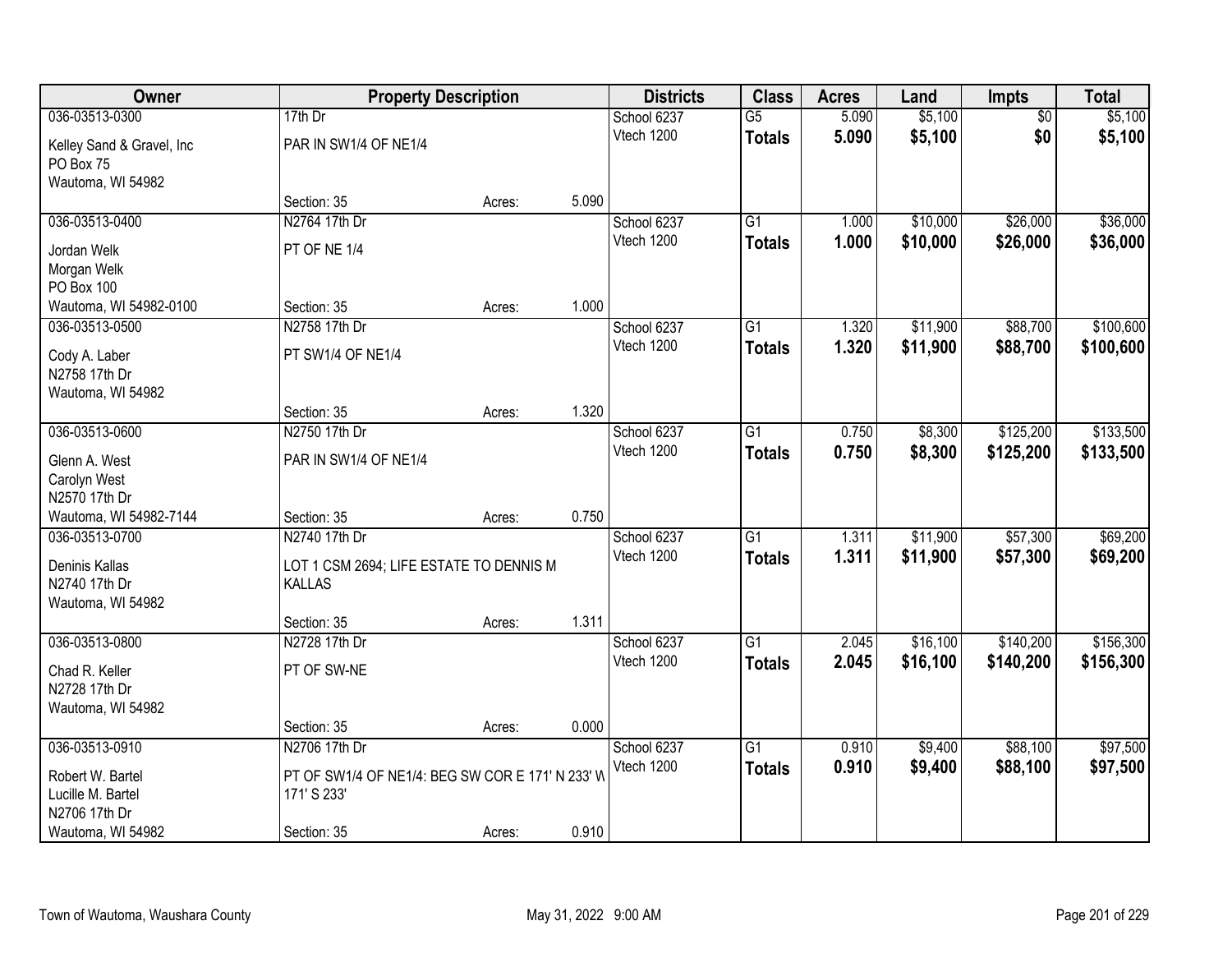| Owner                                  |                                                  | <b>Property Description</b> |        | <b>Districts</b> | <b>Class</b>           | <b>Acres</b> | Land            | <b>Impts</b>    | <b>Total</b>    |
|----------------------------------------|--------------------------------------------------|-----------------------------|--------|------------------|------------------------|--------------|-----------------|-----------------|-----------------|
| 036-03513-1020                         | W7884 State Highway 152                          |                             |        | School 6237      | $\overline{G1}$        | 1.160        | \$11,000        | \$94,600        | \$105,600       |
| Charles H. Lang                        | E 100' OF W 271' OF S 233' OF SW1/4 OF NE1/4 & N |                             |        | Vtech 1200       | <b>Totals</b>          | 1.160        | \$11,000        | \$94,600        | \$105,600       |
| Leslie A. Lang                         | 100' OF W 271' OF S 333' OF SW1/4 OF NE1/4       |                             |        |                  |                        |              |                 |                 |                 |
| W7884 State Rd 152                     |                                                  |                             |        |                  |                        |              |                 |                 |                 |
| Wautoma, WI 54982                      | Section: 35                                      | Acres:                      | 1.160  |                  |                        |              |                 |                 |                 |
| 036-03513-1110                         | W7878 State Highway 152                          |                             |        | School 6237      | $\overline{G1}$        | 0.760        | \$8,300         | \$77,900        | \$86,200        |
| Dave Heidel                            | PT OF SW1/4 OF NE1/4 100' X 233' & 100' X 100'   |                             |        | Vtech 1200       | <b>Totals</b>          | 0.760        | \$8,300         | \$77,900        | \$86,200        |
| Carol Heidel                           | <b>TOTAL 100' X 333'</b>                         |                             |        |                  |                        |              |                 |                 |                 |
| W7878 State Rd 152                     |                                                  |                             |        |                  |                        |              |                 |                 |                 |
| Wautoma, WI 54982                      | Section: 35                                      | Acres:                      | 0.760  |                  |                        |              |                 |                 |                 |
| 036-03513-1200                         | W7868 State Highway 152                          |                             |        | School 6237      | G1                     | 2.020        | \$16,000        | \$55,600        | \$71,600        |
|                                        |                                                  |                             |        | Vtech 1200       | <b>Totals</b>          | 2.020        | \$16,000        | \$55,600        | \$71,600        |
| Eileen P. Christensen                  | PT OF SW1/4 NE1/4 COM SW COR 1/4 SEC E 371' TO   |                             |        |                  |                        |              |                 |                 |                 |
| c/o Gary Detlor                        | POB E 202' N 458.5' W 202' S 458.5' POB          |                             |        |                  |                        |              |                 |                 |                 |
| N4038 County Rd B<br>Hancock, WI 54943 | Section: 35                                      | Acres:                      | 2.020  |                  |                        |              |                 |                 |                 |
| 036-03514-0200                         | W7804 State Highway 152                          |                             |        | School 6237      | G1                     | 1.950        | \$15,700        | \$44,700        | \$60,400        |
|                                        |                                                  |                             |        | Vtech 1200       | W <sub>6</sub>         | 10.000       | (\$28,000)      | \$0             | \$0             |
| Rochelle Burmeister                    | N & W SIDE OF SE1/4 OF NE1/4                     |                             |        |                  | <b>Totals</b>          | 11.950       | \$15,700        | \$44,700        | \$60,400        |
| W7804 State Rd 152                     |                                                  |                             |        |                  |                        |              |                 |                 |                 |
| Wautoma, WI 54982                      |                                                  |                             |        |                  |                        |              |                 |                 |                 |
|                                        | Section: 35                                      | Acres:                      | 11.950 |                  |                        |              |                 |                 |                 |
| 036-03521-0110                         | 2899 17th Dr                                     |                             |        | School 6237      | $\overline{G2}$        | 4.400        | \$13,200        | \$56,700        | \$69,900        |
| Kelley Sand & Gravel, Inc              | PT NE1/4 OF NW1/4; N 32 RODS E OF W SIDE OF OLI  |                             |        | Vtech 1200       | G <sub>5</sub>         | 1.000        | \$1,000         | \$0             | \$1,000         |
| PO Box 75                              | RR ROW                                           |                             |        |                  | <b>Totals</b>          | 5.400        | \$14,200        | \$56,700        | \$70,900        |
| Wautoma, WI 54982                      |                                                  |                             |        |                  |                        |              |                 |                 |                 |
|                                        | Section: 35                                      | Acres:                      | 5.400  |                  |                        |              |                 |                 |                 |
| 036-03521-0200                         | $17th$ Dr                                        |                             |        | School 6237      | $\overline{\text{X2}}$ | 18.750       | $\overline{50}$ | $\overline{50}$ | $\overline{50}$ |
| <b>DNR</b>                             | NE1/4 OF NW1/4 LYING WLY OF ABANDONED RR         |                             |        | Vtech 1200       | <b>Totals</b>          | 18.750       | \$0             | \$0             | \$0             |
| 101 S Webster St                       | <b>ROW</b>                                       |                             |        |                  |                        |              |                 |                 |                 |
| Madison, WI 53703                      |                                                  |                             |        |                  |                        |              |                 |                 |                 |
|                                        | Section: 35                                      | Acres:                      | 18.750 |                  |                        |              |                 |                 |                 |
| 036-03521-0300                         | N2845 17th Dr                                    |                             |        | School 6237      | $\overline{G2}$        | 2.000        | \$16,000        | \$23,800        | \$39,800        |
|                                        |                                                  |                             |        | Vtech 1200       | <b>Totals</b>          | 2.000        | \$16,000        | \$23,800        | \$39,800        |
| Ralph N. Shemanski                     | S 12R OF N 44R OF THAT PT OF NE1/4 OF NW1/4      |                             |        |                  |                        |              |                 |                 |                 |
| PO Box 661                             | WHICH LIES E OF CNWRR                            |                             |        |                  |                        |              |                 |                 |                 |
| Wautoma, WI 54982                      | Section: 35                                      |                             | 2.000  |                  |                        |              |                 |                 |                 |
|                                        |                                                  | Acres:                      |        |                  |                        |              |                 |                 |                 |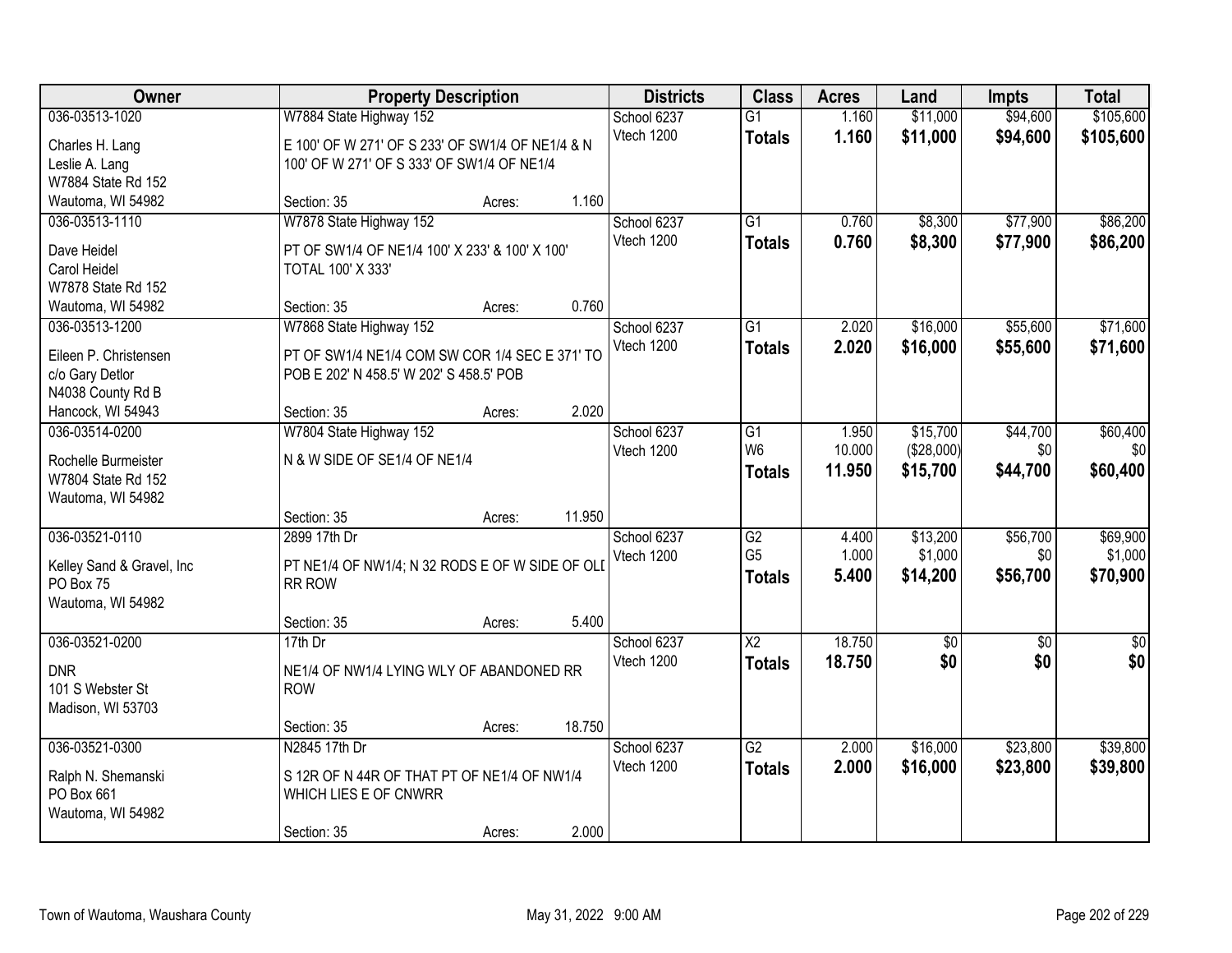| Owner                |                                              | <b>Property Description</b> |        |             | <b>Class</b>    | <b>Acres</b> | Land     | <b>Impts</b>    | <b>Total</b> |
|----------------------|----------------------------------------------|-----------------------------|--------|-------------|-----------------|--------------|----------|-----------------|--------------|
| 036-03521-0400       | $17th$ Dr                                    |                             |        | School 6237 | $\overline{G4}$ | 7.000        | \$1,000  | $\overline{50}$ | \$1,000      |
| Ralph N. Shemanski   | 10A S SIDE OF NE1/4 OF NW1/4                 |                             |        | Vtech 1200  | G <sub>5</sub>  | 1.250        | \$900    | \$0             | \$900        |
| PO Box 661           |                                              |                             |        |             | G5M             | 1.750        | \$2,500  | \$0             | \$2,500      |
| Wautoma, WI 54982    |                                              |                             |        |             | <b>Totals</b>   | 10.000       | \$4,400  | \$0             | \$4,400      |
|                      | Section: 35                                  | Acres:                      | 10.000 |             |                 |              |          |                 |              |
| 036-03521-0511       | 17th Dr Unit RR                              |                             |        | School 6237 | $\overline{G5}$ | 2.140        | \$2,200  | $\overline{50}$ | \$2,200      |
| Ralph N. Shemanski   | PT NE1/4 OF NW1/4; OLD RR ROW; EXC N 32 RODS |                             |        | Vtech 1200  | <b>Totals</b>   | 2.140        | \$2,200  | \$0             | \$2,200      |
| PO Box 661           |                                              |                             |        |             |                 |              |          |                 |              |
| Wautoma, WI 54982    |                                              |                             |        |             |                 |              |          |                 |              |
|                      | Section: 35                                  | Acres:                      | 2.140  |             |                 |              |          |                 |              |
| 036-03522-0100       | 17th Dr                                      |                             |        | School 6237 | X <sub>2</sub>  | 37.500       | \$0      | \$0             | \$0          |
| <b>DNR</b>           | NW1/4 OF NW1/4 EXC 2 1/2A SE OF MILL POND    |                             |        | Vtech 1200  | <b>Totals</b>   | 37.500       | \$0      | \$0             | \$0          |
| 101 S Webster St     |                                              |                             |        |             |                 |              |          |                 |              |
| Madison, WI 53703    |                                              |                             |        |             |                 |              |          |                 |              |
|                      | Section: 35                                  | Acres:                      | 37.500 |             |                 |              |          |                 |              |
| 036-03522-0200       | 17th Dr                                      |                             |        | School 6237 | G5              | 2.000        | \$1,400  | \$0             | \$1,400      |
| Gregory J. Giebel    | 2 1/2A S SIDE OF NW1/4 OF NW1/4              |                             |        | Vtech 1200  | G <sub>6</sub>  | 0.500        | \$1,400  | \$0             | \$1,400      |
| 118 E Center St      |                                              |                             |        |             | <b>Totals</b>   | 2.500        | \$2,800  | \$0             | \$2,800      |
| Wautoma, WI 54982    |                                              |                             |        |             |                 |              |          |                 |              |
|                      | Section: 35                                  | Acres:                      | 2.500  |             |                 |              |          |                 |              |
| 036-03541-0100       | W7713 State Highway 152                      |                             |        | School 6237 | $\overline{G1}$ | 1.377        | \$12,300 | \$94,600        | \$106,900    |
| Leonard L. Raanes    | PAR IN SE1/4 200'X 300'                      |                             |        | Vtech 1200  | <b>Totals</b>   | 1.377        | \$12,300 | \$94,600        | \$106,900    |
| Deanna Raanes        |                                              |                             |        |             |                 |              |          |                 |              |
| W7713 State Rd 152   |                                              |                             |        |             |                 |              |          |                 |              |
| Wautoma, WI 54982    | Section: 35                                  | Acres:                      | 0.000  |             |                 |              |          |                 |              |
| 036-03541-0210       | W7723 State Highway 152                      |                             |        | School 6237 | $\overline{G1}$ | 1.000        | \$10,000 | \$80,600        | \$90,600     |
| Clyde A. Ermeling Jr | PT OF NE1/4 SE1/4, LOT 1 CSM 5990 NOW LOT 1  |                             |        | Vtech 1200  | <b>Totals</b>   | 1.000        | \$10,000 | \$80,600        | \$90,600     |
| W7723 State Rd 152   | <b>CSM 6083</b>                              |                             |        |             |                 |              |          |                 |              |
| Wautoma, WI 54982    |                                              |                             |        |             |                 |              |          |                 |              |
|                      | Section: 35                                  | Acres:                      | 1.000  |             |                 |              |          |                 |              |
| 036-03541-0220       | 7726 Buttercup Ln                            |                             |        | School 6237 | G1              | 0.930        | \$9,500  | \$176,000       | \$185,500    |
| Charles R. Krahn     | LOT 1 CSM 6083                               |                             |        | Vtech 1200  | <b>Totals</b>   | 0.930        | \$9,500  | \$176,000       | \$185,500    |
| W7726 Buttercup Ln   |                                              |                             |        |             |                 |              |          |                 |              |
| Wautoma, WI 54982    |                                              |                             |        |             |                 |              |          |                 |              |
|                      | Section: 35                                  | Acres:                      | 0.930  |             |                 |              |          |                 |              |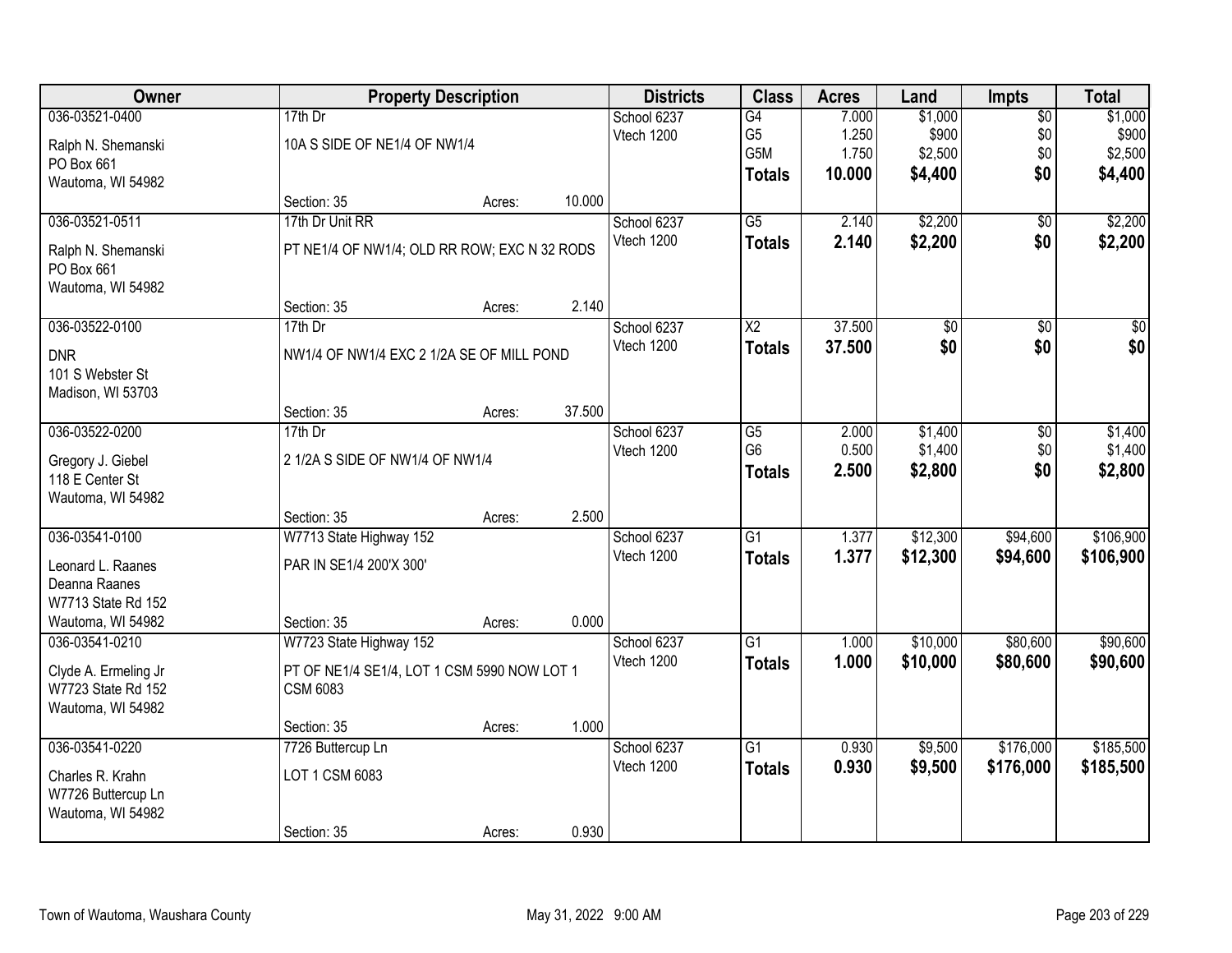| Owner                                   |                                                | <b>Property Description</b> |       | <b>Districts</b> | <b>Class</b>    | <b>Acres</b> | Land                         | <b>Impts</b>    | <b>Total</b> |
|-----------------------------------------|------------------------------------------------|-----------------------------|-------|------------------|-----------------|--------------|------------------------------|-----------------|--------------|
| 036-03541-0310                          | W7737 State Highway 152                        |                             |       | School 6237      | $\overline{G1}$ | 1.126        | \$10,800                     | \$111,000       | \$121,800    |
| Terrance J. Roland                      | PT OF NE1/4 SE1/4, LOT 1 CSM #2018             |                             |       | Vtech 1200       | <b>Totals</b>   | 1.126        | \$10,800                     | \$111,000       | \$121,800    |
| Wendy A. Roland                         |                                                |                             |       |                  |                 |              |                              |                 |              |
| W7737 State Rd 152                      |                                                |                             |       |                  |                 |              |                              |                 |              |
| Wautoma, WI 54982                       | Section: 35                                    | Acres:                      | 1.126 |                  |                 |              |                              |                 |              |
| 036-03541-0320                          | W7734 Buttercup Ln                             |                             |       | School 6237      | $\overline{G1}$ | 1.001        | \$10,000                     | \$152,800       | \$162,800    |
| Tanner M. Rosin                         | PT OF NE1/4 SE1/4, LOT 2 CSM #2018             |                             |       | Vtech 1200       | <b>Totals</b>   | 1.001        | \$10,000                     | \$152,800       | \$162,800    |
| W7734 Buttercup Ln                      |                                                |                             |       |                  |                 |              |                              |                 |              |
| Wautoma, WI 54982-7123                  |                                                |                             |       |                  |                 |              |                              |                 |              |
|                                         | Section: 36                                    | Acres:                      | 1.001 |                  |                 |              |                              |                 |              |
| 036-03541-0410                          | W7751 State Highway 152                        |                             |       | School 6237      | $\overline{G1}$ | 1.110        | \$10,700                     | \$125,400       | \$136,100    |
| Mark G. Hess                            | PT NE1/4 OF SE1/4 (POB 516' W OF NE COR NE1/4  |                             |       | Vtech 1200       | <b>Totals</b>   | 1.110        | \$10,700                     | \$125,400       | \$136,100    |
| Tracy A. Hess                           | OF SE1/4, S 228' W 212' N 228' E 212' TO POB)  |                             |       |                  |                 |              |                              |                 |              |
| W7751 State Rd 152                      |                                                |                             |       |                  |                 |              |                              |                 |              |
| Wautoma, WI 54982                       | Section: 35                                    | Acres:                      | 1.110 |                  |                 |              |                              |                 |              |
| 036-03541-0420                          | State Highway 152                              |                             |       | School 6237      | $\overline{G1}$ | 0.555        | \$3,300                      | $\overline{50}$ | \$3,300      |
| Mark G. Hess                            | PT NE1/4 OF SE 1/4 (POB 728' W OF NE COR NE1/4 |                             |       | Vtech 1200       | <b>Totals</b>   | 0.555        | \$3,300                      | \$0             | \$3,300      |
| Tracy A. Hess                           | SE1/4, S 228' W 106' N 228' E 106' TO POB)     |                             |       |                  |                 |              |                              |                 |              |
| W7751 State Rd 152                      |                                                |                             |       |                  |                 |              |                              |                 |              |
| Wautoma, WI 54982                       | Section: 35                                    | Acres:                      | 0.555 |                  |                 |              |                              |                 |              |
| 036-03541-0500                          | W7779 State Highway 152                        |                             |       | School 6237      | $\overline{G1}$ | 1.131        | \$10,800                     | \$88,300        | \$99,100     |
|                                         |                                                |                             |       | Vtech 1200       | <b>Totals</b>   | 1.131        | \$10,800                     | \$88,300        | \$99,100     |
| Joan E. Arveson                         | PT OF NE1/4 SE1/4, LOT 1 CSM #2391             |                             |       |                  |                 |              |                              |                 |              |
| W7779 State Rd 152<br>Wautoma, WI 54982 |                                                |                             |       |                  |                 |              |                              |                 |              |
|                                         | Section: 35                                    | Acres:                      | 1.131 |                  |                 |              |                              |                 |              |
| 036-03541-0600                          | W7789 State Highway 152                        |                             |       | School 6237      | $\overline{G1}$ | 0.500        | \$6,500                      | \$57,400        | \$63,900     |
|                                         |                                                |                             |       | Vtech 1200       | <b>Totals</b>   | 0.500        | \$6,500                      | \$57,400        | \$63,900     |
| Michael J. Hucke                        | PAR IN SE1/4 LIFE ESTATE TO BERNICE D HUCKE    |                             |       |                  |                 |              |                              |                 |              |
| <b>Bernice Hucke</b>                    |                                                |                             |       |                  |                 |              |                              |                 |              |
| W7789 State Rd 152<br>Wautoma, WI 54982 | Section: 35                                    | Acres:                      | 0.500 |                  |                 |              |                              |                 |              |
| 036-03541-0700                          | State Highway 152                              |                             |       | School 6237      |                 |              |                              |                 |              |
|                                         |                                                |                             |       | Vtech 1200       |                 |              | Assessed with 036-03541-0800 |                 |              |
| Diane L. Grant                          | PAR IN NE1/4 SE1/4 50'X228'                    |                             |       |                  |                 |              |                              |                 |              |
| James Grant                             |                                                |                             |       |                  |                 |              |                              |                 |              |
| PO Box 873                              |                                                |                             |       |                  |                 |              |                              |                 |              |
| Wautoma, WI 54982                       | Section: 35                                    | Acres:                      | 0.000 |                  |                 |              |                              |                 |              |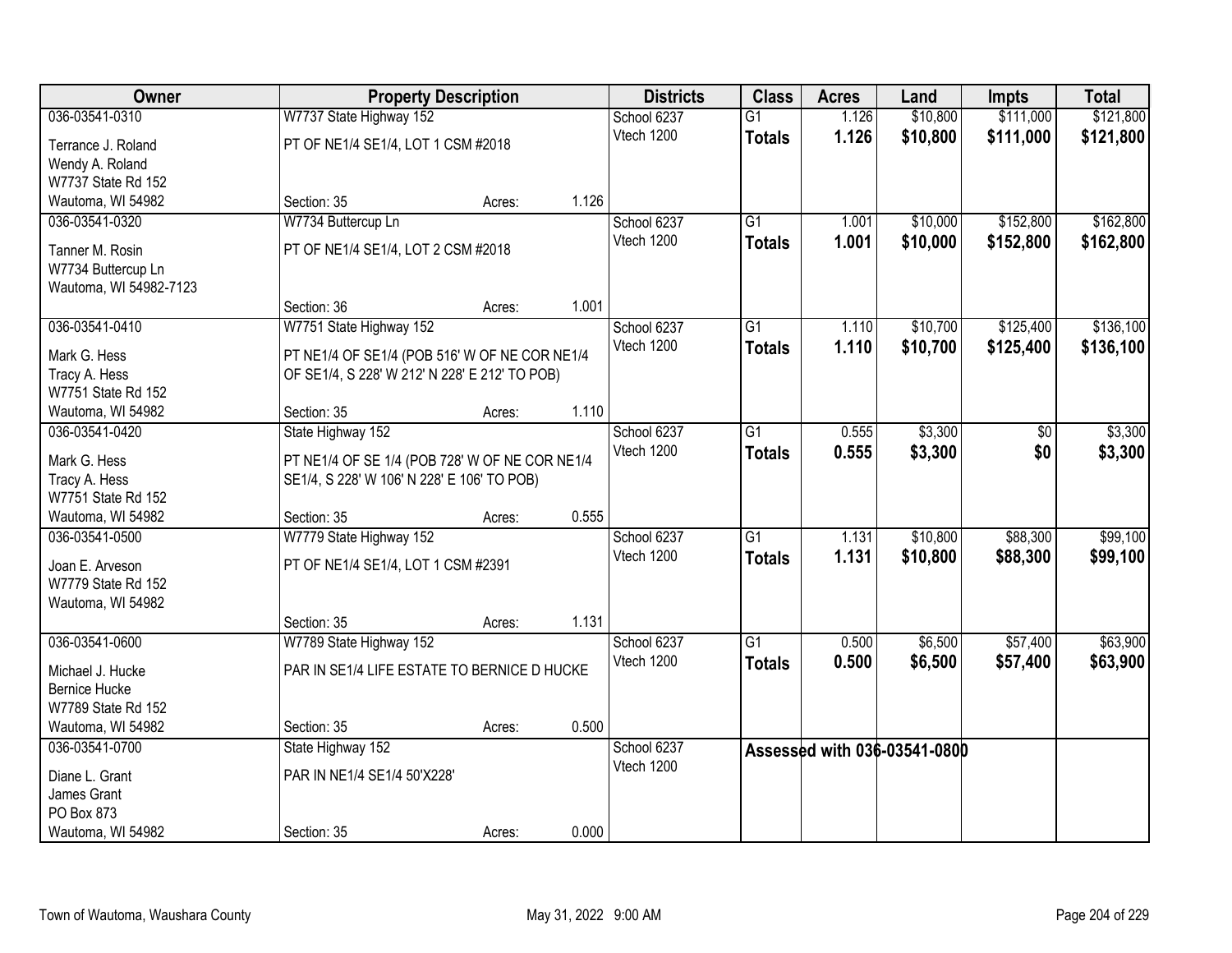| \$9,700<br>\$98,200<br>\$107,900<br>036-03541-0800<br>W7799 State Highway 152<br>$\overline{G1}$<br>0.950<br>School 6237<br>0.950<br>\$9,700<br>\$98,200<br>Vtech 1200<br>\$107,900<br><b>Totals</b><br>PART OF NE1/4 OF SE1/4<br>Diane L. Grant<br>James Grant<br>PO Box 873<br>Wautoma, WI 54982<br>0.950<br>Section: 35<br>Acres:<br>\$13,100<br>\$13,100<br>036-03541-0900<br>$\overline{G1}$<br>1.510<br>$\overline{50}$<br><b>Buttercup Ln</b><br>School 6237 | 1.510<br>\$13,100 | \$0 | <b>Totals</b> |            |  |  |
|---------------------------------------------------------------------------------------------------------------------------------------------------------------------------------------------------------------------------------------------------------------------------------------------------------------------------------------------------------------------------------------------------------------------------------------------------------------------|-------------------|-----|---------------|------------|--|--|
|                                                                                                                                                                                                                                                                                                                                                                                                                                                                     |                   |     |               |            |  |  |
|                                                                                                                                                                                                                                                                                                                                                                                                                                                                     |                   |     |               |            |  |  |
|                                                                                                                                                                                                                                                                                                                                                                                                                                                                     |                   |     |               |            |  |  |
|                                                                                                                                                                                                                                                                                                                                                                                                                                                                     |                   |     |               |            |  |  |
|                                                                                                                                                                                                                                                                                                                                                                                                                                                                     |                   |     |               |            |  |  |
|                                                                                                                                                                                                                                                                                                                                                                                                                                                                     |                   |     |               |            |  |  |
| \$13,100<br>LOT 1 CSM 241 (K/A PINE CREST)<br>Mary E. Locy                                                                                                                                                                                                                                                                                                                                                                                                          |                   |     |               | Vtech 1200 |  |  |
| PO Box 651                                                                                                                                                                                                                                                                                                                                                                                                                                                          |                   |     |               |            |  |  |
| Wautoma, WI 54982-0651                                                                                                                                                                                                                                                                                                                                                                                                                                              |                   |     |               |            |  |  |
| 1.510<br>Section: 35<br>Acres:                                                                                                                                                                                                                                                                                                                                                                                                                                      |                   |     |               |            |  |  |
| \$13,000<br>\$194,900<br>\$207,900<br>036-03541-1000<br>School 6237<br>$\overline{G1}$<br>1.500<br>W7772 Buttercup Ln                                                                                                                                                                                                                                                                                                                                               |                   |     |               |            |  |  |
| Vtech 1200<br>1.500<br>\$13,000<br>\$194,900<br>\$207,900<br><b>Totals</b><br>PT OF N1/2 OF SE PINE CREST CSM 241 LOT 2<br>William J. Locy                                                                                                                                                                                                                                                                                                                          |                   |     |               |            |  |  |
| Denise D. Locy                                                                                                                                                                                                                                                                                                                                                                                                                                                      |                   |     |               |            |  |  |
| PO Box 72                                                                                                                                                                                                                                                                                                                                                                                                                                                           |                   |     |               |            |  |  |
| 1.500<br>Wautoma, WI 54982<br>Section: 35<br>Acres:                                                                                                                                                                                                                                                                                                                                                                                                                 |                   |     |               |            |  |  |
| $\overline{G1}$<br>\$7,900<br>\$114,200<br>\$122,100<br>036-03541-1110<br>W7764 Buttercup Ln<br>School 6237<br>0.700                                                                                                                                                                                                                                                                                                                                                |                   |     |               |            |  |  |
| Vtech 1200<br>0.700<br>\$7,900<br>\$114,200<br>\$122,100<br><b>Totals</b><br>PT OF NE1/4 SE1/4, LOT 1 CSM #1728<br>Daniel R. Baranczyk                                                                                                                                                                                                                                                                                                                              |                   |     |               |            |  |  |
| Jennifer L. Baranczyk                                                                                                                                                                                                                                                                                                                                                                                                                                               |                   |     |               |            |  |  |
| W7764 Buttercup Ln                                                                                                                                                                                                                                                                                                                                                                                                                                                  |                   |     |               |            |  |  |
| 0.700<br>Wautoma, WI 54982<br>Section: 35<br>Acres:                                                                                                                                                                                                                                                                                                                                                                                                                 |                   |     |               |            |  |  |
| \$163,700<br>$\overline{G1}$<br>\$7,500<br>\$156,200<br>036-03541-1120<br>N2669 Grand Path<br>0.640<br>School 6237                                                                                                                                                                                                                                                                                                                                                  |                   |     |               |            |  |  |
| Vtech 1200<br>0.640<br>\$7,500<br>\$156,200<br>\$163,700<br><b>Totals</b><br>PT OF NE1/4 SE1/4, LOT 2 CSM #1728                                                                                                                                                                                                                                                                                                                                                     |                   |     |               |            |  |  |
| Xiuqing Wang<br>Wu Xin Zhang                                                                                                                                                                                                                                                                                                                                                                                                                                        |                   |     |               |            |  |  |
| N2669 Grand Path                                                                                                                                                                                                                                                                                                                                                                                                                                                    |                   |     |               |            |  |  |
| 0.640<br>Wautoma, WI 54982<br>Section: 35<br>Acres:                                                                                                                                                                                                                                                                                                                                                                                                                 |                   |     |               |            |  |  |
| $\overline{G1}$<br>\$7,500<br>\$191,900<br>\$199,400<br>036-03541-1230<br>N2664 Grand Path<br>School 6237<br>0.640                                                                                                                                                                                                                                                                                                                                                  |                   |     |               |            |  |  |
| Vtech 1200<br>0.640<br>\$7,500<br>\$191,900<br>\$199,400<br><b>Totals</b>                                                                                                                                                                                                                                                                                                                                                                                           |                   |     |               |            |  |  |
| Ikmet Kurtoski<br>PT OF NE1/4 SE1/4, LOT 3 CSM #1728<br>Ajsel Kurtoski                                                                                                                                                                                                                                                                                                                                                                                              |                   |     |               |            |  |  |
| PO Box 608                                                                                                                                                                                                                                                                                                                                                                                                                                                          |                   |     |               |            |  |  |
| 0.640<br>Wautoma, WI 54982<br>Section: 35<br>Acres:                                                                                                                                                                                                                                                                                                                                                                                                                 |                   |     |               |            |  |  |
| \$143,000<br>School 6237<br>\$8,000<br>\$135,000<br>036-03541-1240<br>W7752 Buttercup Ln<br>$\overline{G1}$<br>0.710                                                                                                                                                                                                                                                                                                                                                |                   |     |               |            |  |  |
| 0.710<br>Vtech 1200<br>\$8,000<br>\$135,000<br>\$143,000<br><b>Totals</b>                                                                                                                                                                                                                                                                                                                                                                                           |                   |     |               |            |  |  |
| PT OF NE1/4 SE1/4, LOT 4 CSM #1728 LIFE ESTATE<br>C Robert Howard et al                                                                                                                                                                                                                                                                                                                                                                                             |                   |     |               |            |  |  |
| W7752 Buttercup Ln<br>TO C. ROBERT HOWARD & JOSEPHINE H. HOWARD<br>Wautoma, WI 54982                                                                                                                                                                                                                                                                                                                                                                                |                   |     |               |            |  |  |
| 0.710<br>Section: 35<br>Acres:                                                                                                                                                                                                                                                                                                                                                                                                                                      |                   |     |               |            |  |  |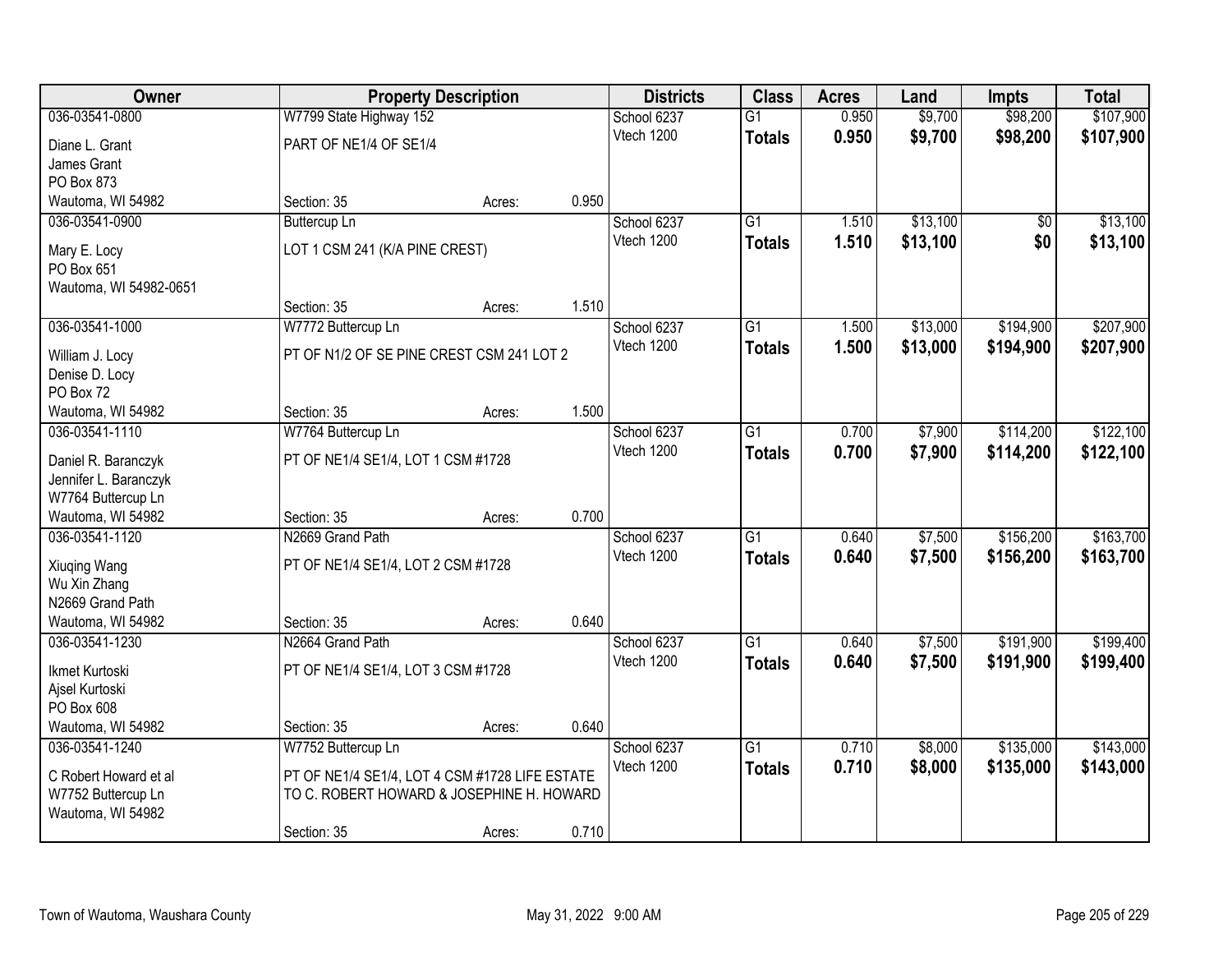| Owner                                  |                                            | <b>Property Description</b> |       | <b>Districts</b> | <b>Class</b>    | <b>Acres</b> | Land     | <b>Impts</b>    | <b>Total</b> |
|----------------------------------------|--------------------------------------------|-----------------------------|-------|------------------|-----------------|--------------|----------|-----------------|--------------|
| 036-03541-1300                         | W7714 Buttercup Ln                         |                             |       | School 6237      | $\overline{G1}$ | 1.470        | \$12,800 | \$166,000       | \$178,800    |
| Craig A. Norlin                        | LOT 5 CSM 239                              |                             |       | Vtech 1200       | <b>Totals</b>   | 1.470        | \$12,800 | \$166,000       | \$178,800    |
| Melody J. Norlin                       |                                            |                             |       |                  |                 |              |          |                 |              |
| PO Box 551                             |                                            |                             |       |                  |                 |              |          |                 |              |
| Wautoma, WI 54982                      | Section: 35                                | Acres:                      | 1.470 |                  |                 |              |          |                 |              |
| 036-03541-1400                         | <b>Buttercup Ln</b>                        |                             |       | School 6237      | $\overline{G1}$ | 1.037        | \$10,200 | \$0             | \$10,200     |
| Craig A. Norlin                        | LOT 2 CSM 971                              |                             |       | Vtech 1200       | <b>Totals</b>   | 1.037        | \$10,200 | \$0             | \$10,200     |
| Melody J. Norlin                       |                                            |                             |       |                  |                 |              |          |                 |              |
| PO Box 551                             |                                            |                             |       |                  |                 |              |          |                 |              |
| Wautoma, WI 54982                      | Section: 35                                | Acres:                      | 1.037 |                  |                 |              |          |                 |              |
| 036-03541-1500                         | W7721 Buttercup Ln                         |                             |       | School 6237      | G1              | 1.000        | \$10,000 | \$108,800       | \$118,800    |
| Jim Petruska                           | PT OF NE1/4 OF SE1/4 CSM 971 LOT 1         |                             |       | Vtech 1200       | <b>Totals</b>   | 1.000        | \$10,000 | \$108,800       | \$118,800    |
| Laurie Petruska                        |                                            |                             |       |                  |                 |              |          |                 |              |
| W7721 Buttercup Ln                     |                                            |                             |       |                  |                 |              |          |                 |              |
| Wautoma, WI 54982                      | Section: 35                                | Acres:                      | 0.000 |                  |                 |              |          |                 |              |
| 036-03541-1600                         | <b>Buttercup Ln</b>                        |                             |       | School 6237      | G1              | 1.324        | \$11,900 | \$0             | \$11,900     |
| Nadine A. Warsek                       | PT OF NE1/4 SE1/4 E OF LOT 8 CSM 240       |                             |       | Vtech 1200       | <b>Totals</b>   | 1.324        | \$11,900 | \$0             | \$11,900     |
| PO Box 782                             |                                            |                             |       |                  |                 |              |          |                 |              |
| Wautoma, WI 54982-0782                 |                                            |                             |       |                  |                 |              |          |                 |              |
|                                        | Section: 35                                | Acres:                      | 1.324 |                  |                 |              |          |                 |              |
| 036-03541-1700                         | W7751 Buttercup Ln                         |                             |       | School 6237      | $\overline{G1}$ | 1.840        | \$15,000 | \$111,500       | \$126,500    |
| Mary E. Locy                           | LOT 8 CSM 240 (K/A PINE CREST)             |                             |       | Vtech 1200       | <b>Totals</b>   | 1.840        | \$15,000 | \$111,500       | \$126,500    |
| PO Box 651                             |                                            |                             |       |                  |                 |              |          |                 |              |
| Wautoma, WI 54982-0651                 |                                            |                             |       |                  |                 |              |          |                 |              |
|                                        | Section: 35                                | Acres:                      | 1.840 |                  |                 |              |          |                 |              |
| 036-03541-1800                         | W7771 Buttercup Ln                         |                             |       | School 6237      | $\overline{G1}$ | 1.610        | \$13,700 | \$104,600       | \$118,300    |
| Robert L. Crane Jr                     | PT OF NE-SE PINECREST BEING LOT 7 CSM #240 |                             |       | Vtech 1200       | <b>Totals</b>   | 1.610        | \$13,700 | \$104,600       | \$118,300    |
| W7771 Buttercup Ln                     |                                            |                             |       |                  |                 |              |          |                 |              |
| Wautoma, WI 54982                      |                                            |                             |       |                  |                 |              |          |                 |              |
|                                        | Section: 35                                | Acres:                      | 1.610 |                  |                 |              |          |                 |              |
| 036-03541-1900                         | <b>Buttercup Ln</b>                        |                             |       | School 6237      | $\overline{G1}$ | 1.700        | \$14,200 | $\overline{50}$ | \$14,200     |
|                                        |                                            |                             |       | Vtech 1200       | <b>Totals</b>   | 1.700        | \$14,200 | \$0             | \$14,200     |
| 1020 Partners<br>c/o Stephen A. Winter | PT OF NE-SE PINE CREST CSM 240 LOT 6       |                             |       |                  |                 |              |          |                 |              |
| 3315 A M Ballard Rd                    |                                            |                             |       |                  |                 |              |          |                 |              |
| Appleton, WI 54911                     | Section: 35                                | Acres:                      | 1.700 |                  |                 |              |          |                 |              |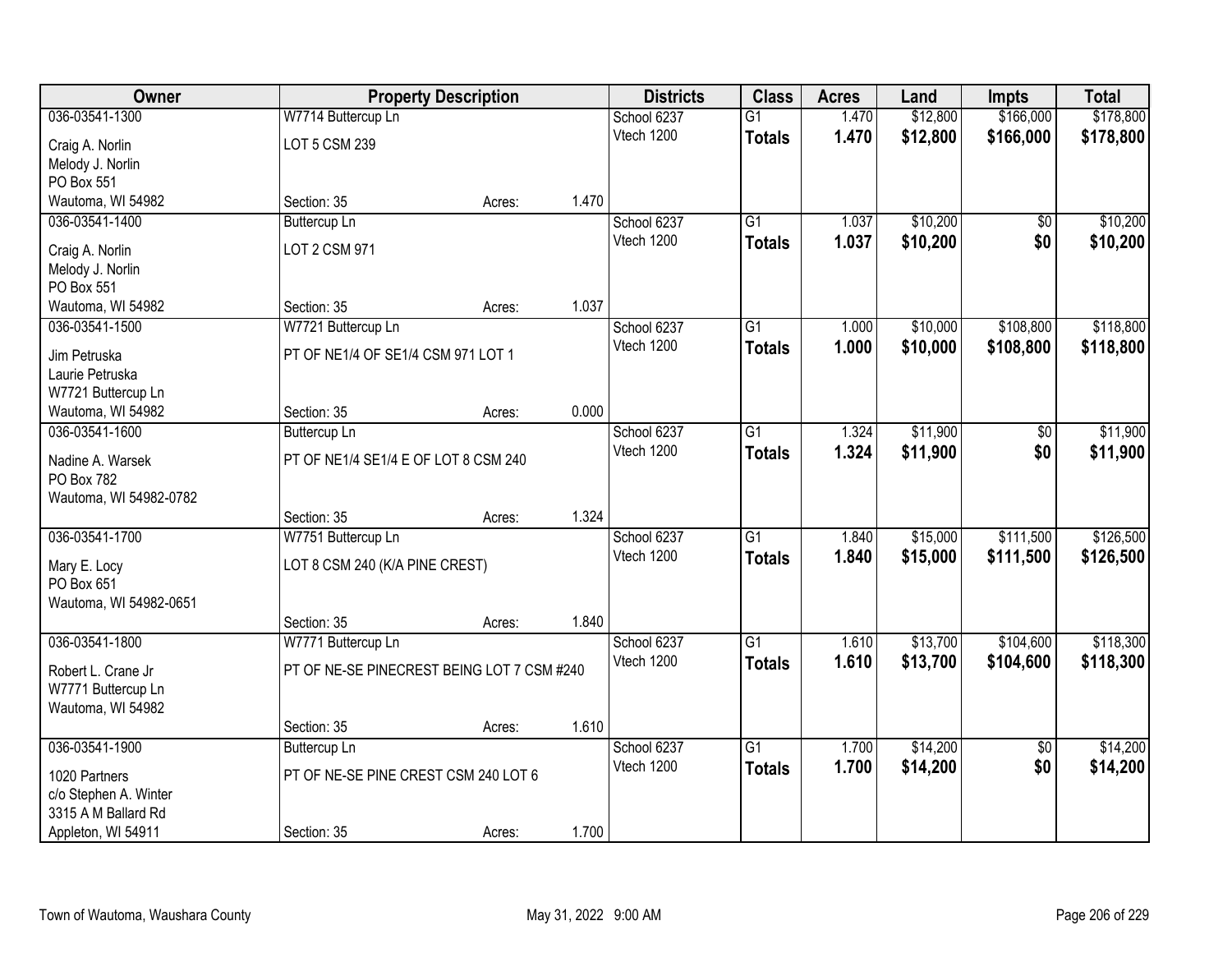| Owner                                      |                                                | <b>Property Description</b> |       | <b>Districts</b>    | <b>Class</b>    | <b>Acres</b> | Land      | <b>Impts</b>    | <b>Total</b> |
|--------------------------------------------|------------------------------------------------|-----------------------------|-------|---------------------|-----------------|--------------|-----------|-----------------|--------------|
| 036-03541-2010                             | N2579 Plaza Rd                                 |                             |       | San District - 7050 | $\overline{G2}$ | 3.630        | \$316,000 | \$1,327,000     | \$1,643,000  |
| Copps Corp                                 | PART OF E1/2 SE1/4 K/A LOT 2 CSM #2900         |                             |       | School 6237         | <b>Totals</b>   | 3.630        | \$316,000 | \$1,327,000     | \$1,643,000  |
| Attn: Property Tax 7th Floor               |                                                |                             |       | Vtech 1200          |                 |              |           |                 |              |
| 1014 Vine St                               |                                                |                             |       |                     |                 |              |           |                 |              |
| Cincinnati, OH 45202                       | Section: 35                                    | Acres:                      | 3.630 |                     |                 |              |           |                 |              |
| 036-03541-2100                             | W7810 State Highway 21/73                      |                             |       | San District - 7050 | $\overline{G2}$ | 8.670        | \$544,500 | \$1,269,500     | \$1,814,000  |
| Alnor, Inc.                                | PART OF SE1/4 LESS CSM 1924                    |                             |       | School 6237         | <b>Totals</b>   | 8.670        | \$544,500 | \$1,269,500     | \$1,814,000  |
| PO Box 510                                 |                                                |                             |       | Vtech 1200          |                 |              |           |                 |              |
| Wautoma, WI 54982                          |                                                |                             |       |                     |                 |              |           |                 |              |
|                                            | Section: 35                                    | Acres:                      | 8.670 |                     |                 |              |           |                 |              |
| 036-03541-2210                             | N2585 Plaza Rd                                 |                             |       | San District - 7050 | $\overline{G2}$ | 4.210        | \$367,000 | \$1,086,300     | \$1,453,300  |
| D & K Land Development Ltd                 | PART OF E1/2 SE1/4 K/A LOT 3 CSM #2900         |                             |       | School 6237         | <b>Totals</b>   | 4.210        | \$367,000 | \$1,086,300     | \$1,453,300  |
| 975 E Main St                              |                                                |                             |       | Vtech 1200          |                 |              |           |                 |              |
| Wautoma, WI 54982-9611                     |                                                |                             |       |                     |                 |              |           |                 |              |
|                                            | Section: 35                                    | Acres:                      | 4.210 |                     |                 |              |           |                 |              |
| 036-03541-2310                             | N2577 Plaza Rd                                 |                             |       | San District - 7050 | $\overline{G2}$ | 0.638        | \$97,500  | \$520,000       | \$617,500    |
|                                            | PART OF SE1/4 LOT 1 CSM #2962 SUBJ TO          |                             |       | School 6237         | <b>Totals</b>   | 0.638        | \$97,500  | \$520,000       | \$617,500    |
| Brian & Joan Meckelberg Revocable<br>Trust | EASEMENT IN VOL 455 P 371                      |                             |       | Vtech 1200          |                 |              |           |                 |              |
| PO Box 366                                 |                                                |                             |       |                     |                 |              |           |                 |              |
| Wautoma, WI 54982                          | Section: 35                                    | Acres:                      | 0.638 |                     |                 |              |           |                 |              |
| 036-03542-0100                             | State Highway 152                              |                             |       | School 6237         | $\overline{G1}$ | 0.750        | \$8,300   | $\overline{50}$ | \$8,300      |
|                                            |                                                |                             |       | Vtech 1200          | <b>Totals</b>   | 0.750        | \$8,300   | \$0             | \$8,300      |
| Christopher R. Handel<br>Robi Handel       | PT OF NW1/4 SE1/4, LOT 2 CSM #20               |                             |       |                     |                 |              |           |                 |              |
| N2694 17th Ln                              |                                                |                             |       |                     |                 |              |           |                 |              |
| Wautoma, WI 54982                          | Section: 35                                    | Acres:                      | 0.000 |                     |                 |              |           |                 |              |
| 036-03542-0200                             | N2694 17th Ln                                  |                             |       | School 6237         | G1              | 0.448        | \$5,900   | \$72,200        | \$78,100     |
|                                            |                                                |                             |       | Vtech 1200          | <b>Totals</b>   | 0.448        | \$5,900   | \$72,200        | \$78,100     |
| Christopher R. Handel                      | PT OF NW1/4 SE1/4 E OF N&S ROAD & S OF HWY 152 |                             |       |                     |                 |              |           |                 |              |
| Robi Handel<br>N2694 17th Ln               | LOT 1 CSM 20                                   |                             |       |                     |                 |              |           |                 |              |
| Wautoma, WI 54982                          | Section: 35                                    | Acres:                      | 0.000 |                     |                 |              |           |                 |              |
| 036-03542-0300                             | N2694 17th Ln                                  |                             |       | School 6237         | $\overline{G1}$ | 0.750        | \$8,300   | \$1,600         | \$9,900      |
|                                            |                                                |                             |       | Vtech 1200          | <b>Totals</b>   | 0.750        | \$8,300   | \$1,600         | \$9,900      |
| Christopher R. Handel                      | PT OF NW1/4 SE1/4, LOT 3 CSM #20               |                             |       |                     |                 |              |           |                 |              |
| Robi Handel                                |                                                |                             |       |                     |                 |              |           |                 |              |
| N2694 17th Ln                              |                                                |                             |       |                     |                 |              |           |                 |              |
| Wautoma, WI 54982                          | Section: 35                                    | Acres:                      | 0.000 |                     |                 |              |           |                 |              |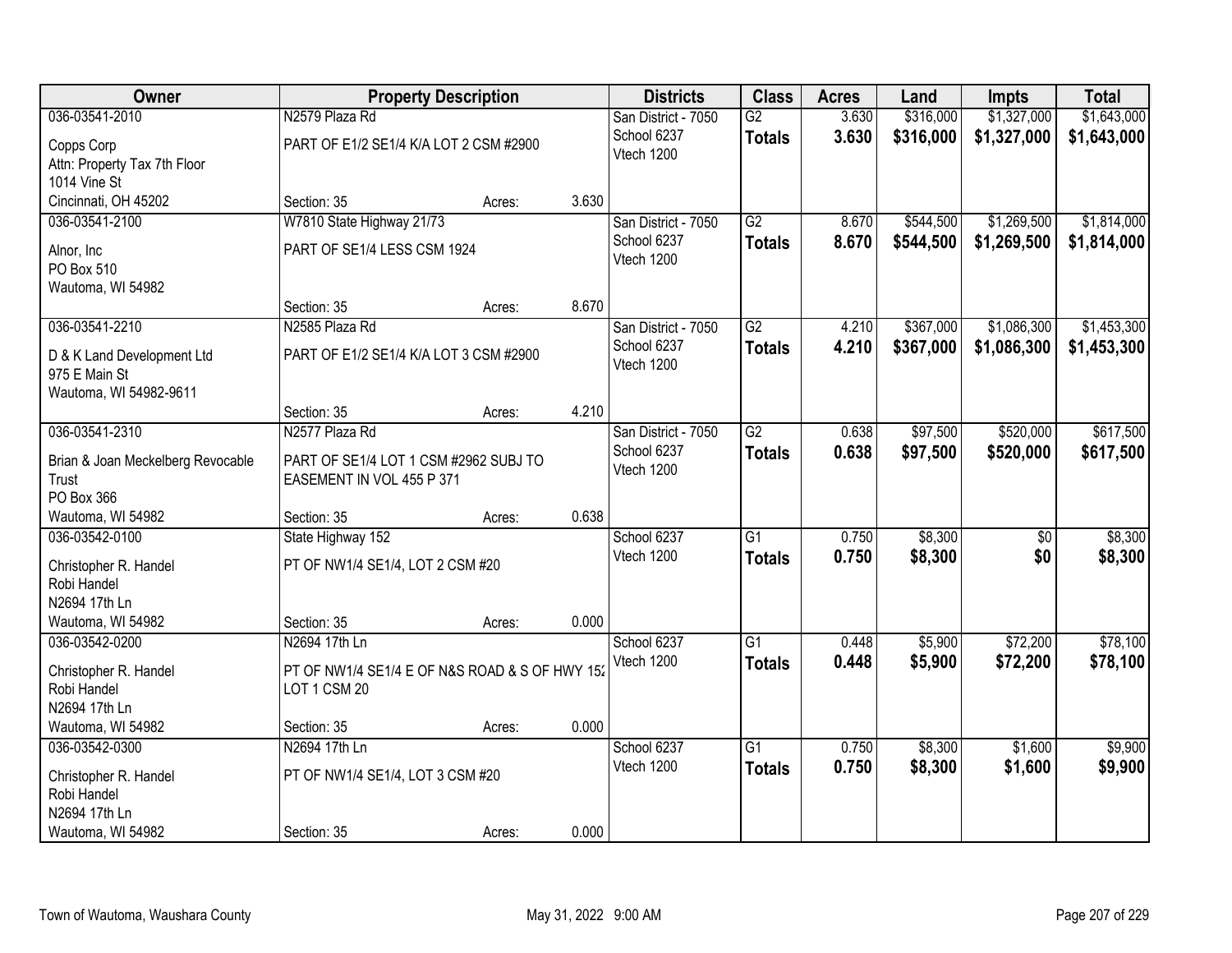| Owner                    |                                               | <b>Property Description</b> |       | <b>Districts</b> | <b>Class</b>    | <b>Acres</b> | Land     | <b>Impts</b> | <b>Total</b> |
|--------------------------|-----------------------------------------------|-----------------------------|-------|------------------|-----------------|--------------|----------|--------------|--------------|
| 036-03542-0400           | N2670 17th Ln                                 |                             |       | School 6237      | $\overline{G1}$ | 1.240        | \$11,400 | \$71,200     | \$82,600     |
| John M. Stoneberg        | PAR IN NW1/4 SE1/4 250' E & W X 205' N&S      |                             |       | Vtech 1200       | <b>Totals</b>   | 1.240        | \$11,400 | \$71,200     | \$82,600     |
| N2670 17th Ln            |                                               |                             |       |                  |                 |              |          |              |              |
| Wautoma, WI 54982        |                                               |                             |       |                  |                 |              |          |              |              |
|                          | Section: 35                                   | Acres:                      | 0.000 |                  |                 |              |          |              |              |
| 036-03542-0500           | N2695 17th Ln                                 |                             |       | School 6237      | $\overline{G1}$ | 0.500        | \$6,500  | \$54,500     | \$61,000     |
| Dmt Investments, LLC     | PT OF NW1/4 SE1/4 WEST OF N & S ROAD, S OF HW |                             |       | Vtech 1200       | <b>Totals</b>   | 0.500        | \$6,500  | \$54,500     | \$61,000     |
| N3123 County Rd A        | 152                                           |                             |       |                  |                 |              |          |              |              |
| Wautoma, WI 54982        |                                               |                             |       |                  |                 |              |          |              |              |
|                          | Section: 35                                   | Acres:                      | 0.000 |                  |                 |              |          |              |              |
| 036-03542-0610           | W7837 State Highway 152                       |                             |       | School 6237      | $\overline{G1}$ | 0.570        | \$7,000  | \$85,600     | \$92,600     |
| Dmt Investments, LLC     | LOT 1 CSM 4113                                |                             |       | Vtech 1200       | <b>Totals</b>   | 0.570        | \$7,000  | \$85,600     | \$92,600     |
| N3123 County Rd A        |                                               |                             |       |                  |                 |              |          |              |              |
| Wautoma, WI 54982        |                                               |                             |       |                  |                 |              |          |              |              |
|                          | Section: 35                                   | Acres:                      | 0.570 |                  |                 |              |          |              |              |
| 036-03542-0700           | W7849 State Highway 152                       |                             |       | School 6237      | G1              | 0.500        | \$6,500  | \$79,400     | \$85,900     |
| Dmt Investments, LLC     | PT OF NW1/4 OF SE1/4 8 RDS X 12 RDS           |                             |       | Vtech 1200       | <b>Totals</b>   | 0.500        | \$6,500  | \$79,400     | \$85,900     |
| N3123 County Rd A        |                                               |                             |       |                  |                 |              |          |              |              |
| Wautoma, WI 54982        |                                               |                             |       |                  |                 |              |          |              |              |
|                          | Section: 35                                   | Acres:                      | 0.500 |                  |                 |              |          |              |              |
| 036-03542-0811           | W2687 17th Ln                                 |                             |       | School 6237      | $\overline{G1}$ | 0.870        | \$9,100  | \$119,400    | \$128,500    |
| Erin K. Gabrielson       | PT NW1/4 OF SE1/4, LOT 1 CSM 5197             |                             |       | Vtech 1200       | <b>Totals</b>   | 0.870        | \$9,100  | \$119,400    | \$128,500    |
| N2687 17th Ln            |                                               |                             |       |                  |                 |              |          |              |              |
| Wautoma, WI 54982        |                                               |                             |       |                  |                 |              |          |              |              |
|                          | Section: 35                                   | Acres:                      | 0.870 |                  |                 |              |          |              |              |
| 036-03542-0812           | 17th Ln                                       |                             |       | School 6237      | $\overline{G1}$ | 0.820        | \$8,800  | \$1,300      | \$10,100     |
| Rodrigo J. Cervantes     | LOT 2 CSM 5197                                |                             |       | Vtech 1200       | <b>Totals</b>   | 0.820        | \$8,800  | \$1,300      | \$10,100     |
| 150 N Northgate Ave      |                                               |                             |       |                  |                 |              |          |              |              |
| Wautoma, WI 54982        |                                               |                             |       |                  |                 |              |          |              |              |
|                          | Section: 35                                   | Acres:                      | 0.820 |                  |                 |              |          |              |              |
| 036-03542-0813           | N2665 17th Ln                                 |                             |       | School 6237      | $\overline{G1}$ | 0.830        | \$8,800  | \$133,600    | \$142,400    |
| Jose Caballero Loa et al | PT OF NW1/4 SE1/4, PT OF LOT 2 CSM 4113, NOW  |                             |       | Vtech 1200       | <b>Totals</b>   | 0.830        | \$8,800  | \$133,600    | \$142,400    |
| c/o Habitat F. Humanity  | LOT 3 CSM 5197                                |                             |       |                  |                 |              |          |              |              |
| <b>PO Box 464</b>        |                                               |                             |       |                  |                 |              |          |              |              |
| Wautoma, WI 54982        | Section: 35                                   | Acres:                      | 0.830 |                  |                 |              |          |              |              |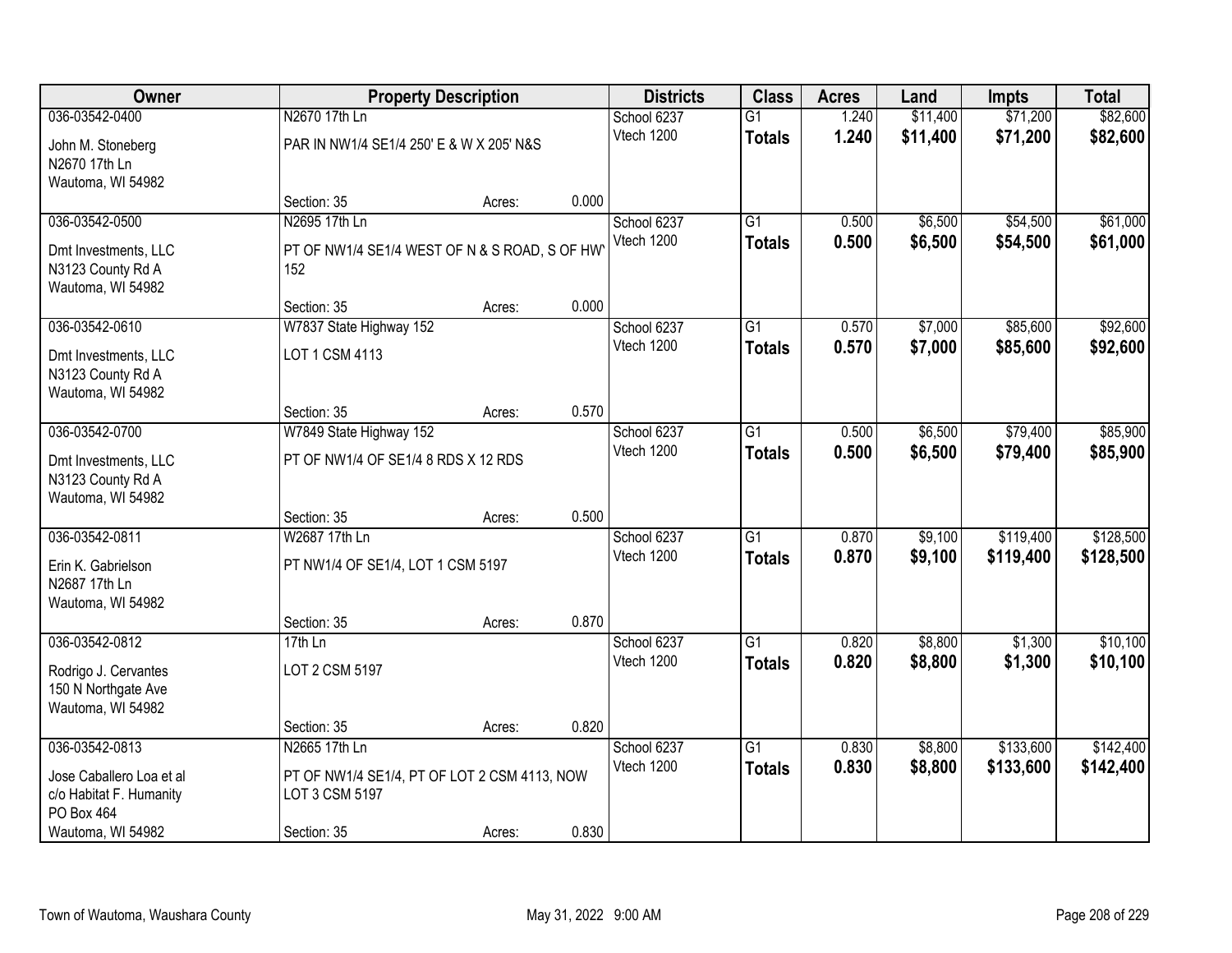| Owner                                              |                                                                                                    | <b>Property Description</b> |       | <b>Districts</b> | <b>Class</b>           | <b>Acres</b> | Land            | <b>Impts</b>    | <b>Total</b>    |
|----------------------------------------------------|----------------------------------------------------------------------------------------------------|-----------------------------|-------|------------------|------------------------|--------------|-----------------|-----------------|-----------------|
| 036-03542-0814                                     | N2657 17th Ln                                                                                      |                             |       | School 6237      | $\overline{G1}$        | 0.830        | \$8,800         | \$90,500        | \$99,300        |
| Colton J. Belfeuil                                 | PT NW1/4 OF SE1/4, LOT 4 CSM 5197                                                                  |                             |       | Vtech 1200       | <b>Totals</b>          | 0.830        | \$8,800         | \$90,500        | \$99,300        |
| N2657 17th Ln                                      |                                                                                                    |                             |       |                  |                        |              |                 |                 |                 |
| Wautoma, WI 54982-5236                             |                                                                                                    |                             |       |                  |                        |              |                 |                 |                 |
|                                                    | Section: 35                                                                                        | Acres:                      | 0.830 |                  |                        |              |                 |                 |                 |
| 036-03542-0910                                     | W7869 State Highway 152                                                                            |                             |       | School 6237      | $\overline{G1}$        | 1.950        | \$15,700        | \$87,100        | \$102,800       |
| Michael A. Fredrick                                | PT OF NW1/4 SE1/4, PT OF LOT 1 CSM #654, NOW                                                       |                             |       | Vtech 1200       | <b>Totals</b>          | 1.950        | \$15,700        | \$87,100        | \$102,800       |
| N2266 16th Dr                                      | LOT 1 CSM 5551                                                                                     |                             |       |                  |                        |              |                 |                 |                 |
| Wautoma, WI 54982                                  |                                                                                                    |                             |       |                  |                        |              |                 |                 |                 |
|                                                    | Section: 35                                                                                        | Acres:                      | 1.950 |                  |                        |              |                 |                 |                 |
| 036-03542-1000                                     | W7855 State Highway 152                                                                            |                             |       | School 6237      | G1                     | 2.000        | \$16,000        | \$50,400        | \$66,400        |
| John P. Werch                                      | PT OF NW1/4 SE1/4, LOT 2 CSM 654                                                                   |                             |       | Vtech 1200       | <b>Totals</b>          | 2.000        | \$16,000        | \$50,400        | \$66,400        |
| Kerry A. Werch                                     |                                                                                                    |                             |       |                  |                        |              |                 |                 |                 |
| W7855 State Rd 152                                 |                                                                                                    |                             |       |                  |                        |              |                 |                 |                 |
| Wautoma, WI 54982-7125                             | Section: 35                                                                                        | Acres:                      | 2.000 |                  |                        |              |                 |                 |                 |
| 036-03542-1110                                     | W7877 State Highway 152                                                                            |                             |       | School 6237      | G1                     | 1.502        | \$13,000        | \$42,200        | \$55,200        |
| Daniel Dahlke                                      | PT OF NW1/4 SE1/4, PARCEL 223.49' X 283' & N 283'                                                  |                             |       | Vtech 1200       | <b>Totals</b>          | 1.502        | \$13,000        | \$42,200        | \$55,200        |
| Molly Dahlke                                       | OF W 7.56' OF LOT 1 CSM 654                                                                        |                             |       |                  |                        |              |                 |                 |                 |
| W7877 State Rd 152                                 |                                                                                                    |                             |       |                  |                        |              |                 |                 |                 |
| Wautoma, WI 54982-7125                             | Section: 35                                                                                        | Acres:                      | 1.502 |                  |                        |              |                 |                 |                 |
| 036-03542-1200                                     | State Highway 152                                                                                  |                             |       | School 6237      | $\overline{\text{X2}}$ | 1.127        | $\overline{50}$ | $\overline{50}$ | $\overline{50}$ |
|                                                    |                                                                                                    |                             |       | Vtech 1200       | <b>Totals</b>          | 1.127        | \$0             | \$0             | \$0             |
| State of WI Dept of Transportation<br>PO Box 8021  | COM NW COR SE1/4, S 283.5' E 175' N 283.5' W 175'<br>TO POB BEING PT OF NW1/4 SE1/4 LESS V485 P129 |                             |       |                  |                        |              |                 |                 |                 |
| Wisconsin Rapids, WI 54495-8021                    | (HWY 21)                                                                                           |                             |       |                  |                        |              |                 |                 |                 |
|                                                    | Section: 35                                                                                        | Acres:                      | 1.127 |                  |                        |              |                 |                 |                 |
| 036-03542-1300                                     | N2654 Townline Rd                                                                                  |                             |       | School 6237      | $\overline{G1}$        | 1.000        | \$10,000        | \$51,700        | \$61,700        |
| Brooke A. Neumann                                  |                                                                                                    |                             |       | Vtech 1200       | <b>Totals</b>          | 1.000        | \$10,000        | \$51,700        | \$61,700        |
| N2654 Townline Rd                                  | PT NW1/4 OF SE1/4 (S 147 FT OF N 430.5 FT OF W<br>398.49 FT)                                       |                             |       |                  |                        |              |                 |                 |                 |
| Wautoma, WI 54982                                  |                                                                                                    |                             |       |                  |                        |              |                 |                 |                 |
|                                                    | Section: 35                                                                                        | Acres:                      | 1.000 |                  |                        |              |                 |                 |                 |
| 036-03542-1400                                     | N2646 Townline Rd                                                                                  |                             |       | School 6237      | $\overline{G1}$        | 1.070        | \$10,400        | \$58,900        | \$69,300        |
|                                                    | PAR IN NW1/4 OF SE1/4                                                                              |                             |       | Vtech 1200       | <b>Totals</b>          | 1.070        | \$10,400        | \$58,900        | \$69,300        |
| Colleen Menger<br>c/o Co Richard & Maureen Eastman |                                                                                                    |                             |       |                  |                        |              |                 |                 |                 |
| N2646 Townline Rd                                  |                                                                                                    |                             |       |                  |                        |              |                 |                 |                 |
| Wautoma, WI 54982                                  | Section: 35                                                                                        | Acres:                      | 0.000 |                  |                        |              |                 |                 |                 |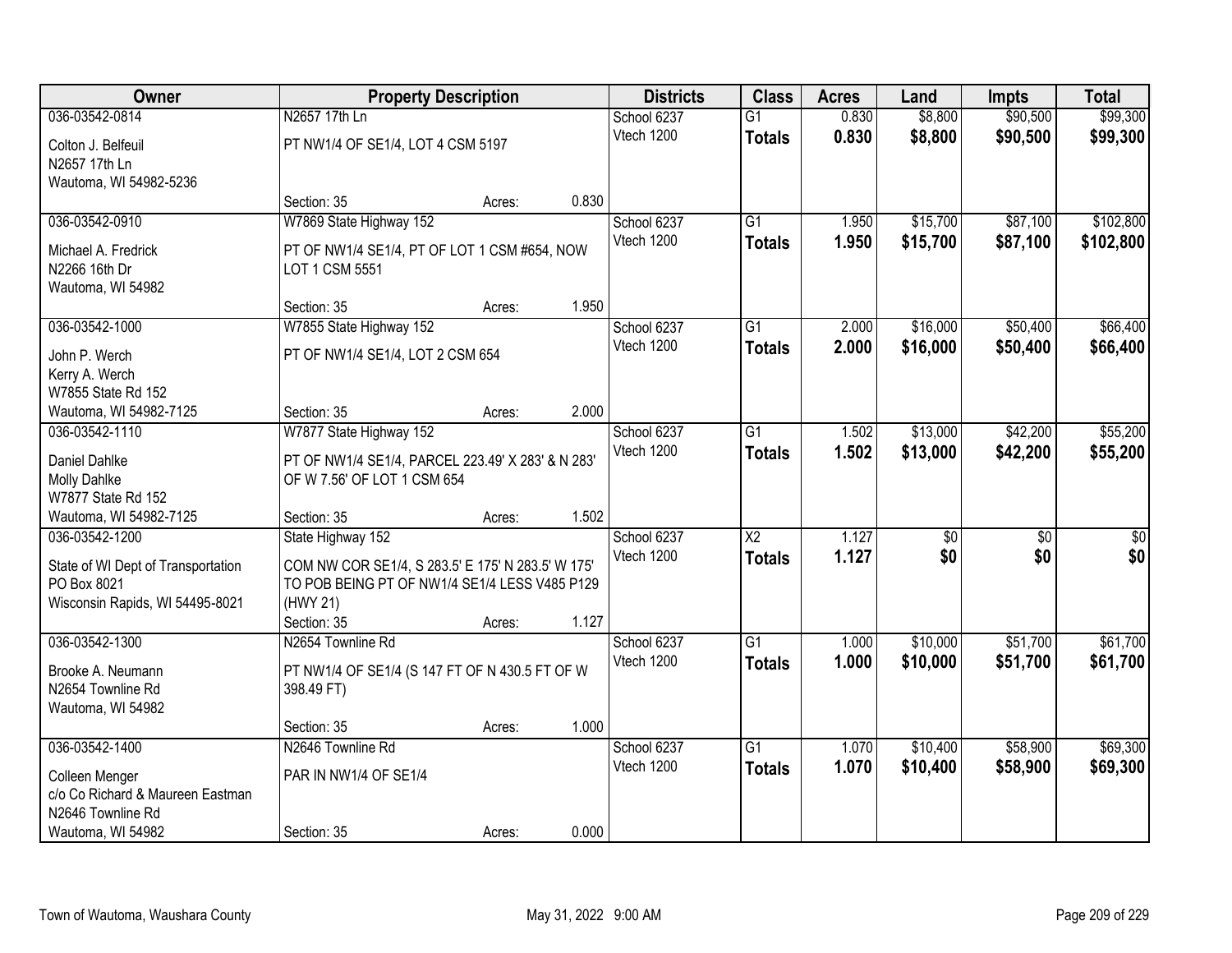| Owner                                |                                                  | <b>Property Description</b> |       | <b>Districts</b>          | <b>Class</b>    | <b>Acres</b>   | Land               | <b>Impts</b>         | <b>Total</b>         |
|--------------------------------------|--------------------------------------------------|-----------------------------|-------|---------------------------|-----------------|----------------|--------------------|----------------------|----------------------|
| 036-03542-1500                       | N2640 Townline Rd                                |                             |       | School 6237               | $\overline{G1}$ | 0.250          | \$3,300            | \$29,000             | \$32,300             |
| Mindy Lane                           | .25A OF W1/2 OF NW1/4 OF SE 1/4 NE COR           |                             |       | Vtech 1200                | <b>Totals</b>   | 0.250          | \$3,300            | \$29,000             | \$32,300             |
| N2640 Townline Rd                    |                                                  |                             |       |                           |                 |                |                    |                      |                      |
| Wautoma, WI 54982                    |                                                  |                             |       |                           |                 |                |                    |                      |                      |
|                                      | Section: 35                                      | Acres:                      | 0.250 |                           |                 |                |                    |                      |                      |
| 036-03542-1700                       | N2632 Townline Rd                                |                             |       | School 6237               | $\overline{G1}$ | 0.965          | \$8,300            | \$29,000             | \$37,300             |
| Barbara L. Burmeister                | PT NW1/4 OF SE1/4, LOT 1 CSM 6200                |                             |       | Vtech 1200                | <b>Totals</b>   | 0.965          | \$8,300            | \$29,000             | \$37,300             |
| N8720 Landing Rd                     |                                                  |                             |       |                           |                 |                |                    |                      |                      |
| Berlin, WI 54923                     |                                                  |                             |       |                           |                 |                |                    |                      |                      |
|                                      | Section: 35                                      | Acres:                      | 0.965 |                           |                 |                |                    |                      |                      |
| 036-03542-1810                       | N2624 Townline Rd                                |                             |       | School 6237<br>Vtech 1200 | $\overline{G1}$ | 0.500<br>0.500 | \$6,500<br>\$6,500 | \$85,300<br>\$85,300 | \$91,800<br>\$91,800 |
| Timothy A. Caflisch                  | PT OF W1/2 NW1/4 SE1/4, LOT 1 CSM 1141 EXC S 15' |                             |       |                           | <b>Totals</b>   |                |                    |                      |                      |
| N2624 N Townline Rd                  |                                                  |                             |       |                           |                 |                |                    |                      |                      |
| Wautoma, WI 54982-5220               | Section: 35                                      | Acres:                      | 0.000 |                           |                 |                |                    |                      |                      |
| 036-03542-1900                       | N2586 State Highway 21                           |                             |       | School 6237               | G2              | 0.675          | \$29,500           | \$7,000              | \$36,500             |
|                                      |                                                  |                             |       | Vtech 1200                | <b>Totals</b>   | 0.675          | \$29,500           | \$7,000              | \$36,500             |
| Barbara L. Burmeister                | PT NW1/4 OF SE1/4, PT OF LOT 2 CSM 6200 NOT IN   |                             |       |                           |                 |                |                    |                      |                      |
| N8720 Landing Rd<br>Berlin, WI 54923 | <b>SLSD</b>                                      |                             |       |                           |                 |                |                    |                      |                      |
|                                      | Section: 35                                      | Acres:                      | 0.675 |                           |                 |                |                    |                      |                      |
| 036-03542-2200                       | W7882 State Highway 21/73                        |                             |       | San District - 7050       | $\overline{G1}$ | 0.520          | \$6,700            | \$72,200             | \$78,900             |
| Denise Wilke                         | PT NW1/4 OF SE1/4, LOT 3 CSM 6200                |                             |       | School 6237               | <b>Totals</b>   | 0.520          | \$6,700            | \$72,200             | \$78,900             |
| W7882 State Road 21 and 73           |                                                  |                             |       | Vtech 1200                |                 |                |                    |                      |                      |
| Wautoma, WI 54982                    |                                                  |                             |       |                           |                 |                |                    |                      |                      |
|                                      | Section: 35                                      | Acres:                      | 0.520 |                           |                 |                |                    |                      |                      |
| 036-03542-2300                       | W7870 State Highway 21/73                        |                             |       | San District - 7050       | G2              | 2.212          | \$96,500           | \$22,500             | \$119,000            |
| Barbara L. Burmeister                | PT NW1/4 OF SE1/4, PT OF LOT 2 CSM 6200 IN SLSD  |                             |       | School 6237               | <b>Totals</b>   | 2.212          | \$96,500           | \$22,500             | \$119,000            |
| N8720 Landing Rd                     |                                                  |                             |       | Vtech 1200                |                 |                |                    |                      |                      |
| Berlin, WI 54923                     |                                                  |                             |       |                           |                 |                |                    |                      |                      |
|                                      | Section: 35                                      | Acres:                      | 2.212 |                           |                 |                |                    |                      |                      |
| 036-03542-2410                       | W7860 State Highway 21/73                        |                             |       | San District - 7050       | G2              | 0.556          | \$48,500           | \$136,500            | \$185,000            |
| Barbara L. Burmeister                | PT NW1/4 OF SE1/4, LOT 4 CSM 6200 & PT LOT 2     |                             |       | School 6237<br>Vtech 1200 | <b>Totals</b>   | 0.556          | \$48,500           | \$136,500            | \$185,000            |
| N8720 Landing Rd                     | <b>CSM 2424</b>                                  |                             |       |                           |                 |                |                    |                      |                      |
| Berlin, WI 54923                     |                                                  |                             |       |                           |                 |                |                    |                      |                      |
|                                      | Section: 35                                      | Acres:                      | 0.556 |                           |                 |                |                    |                      |                      |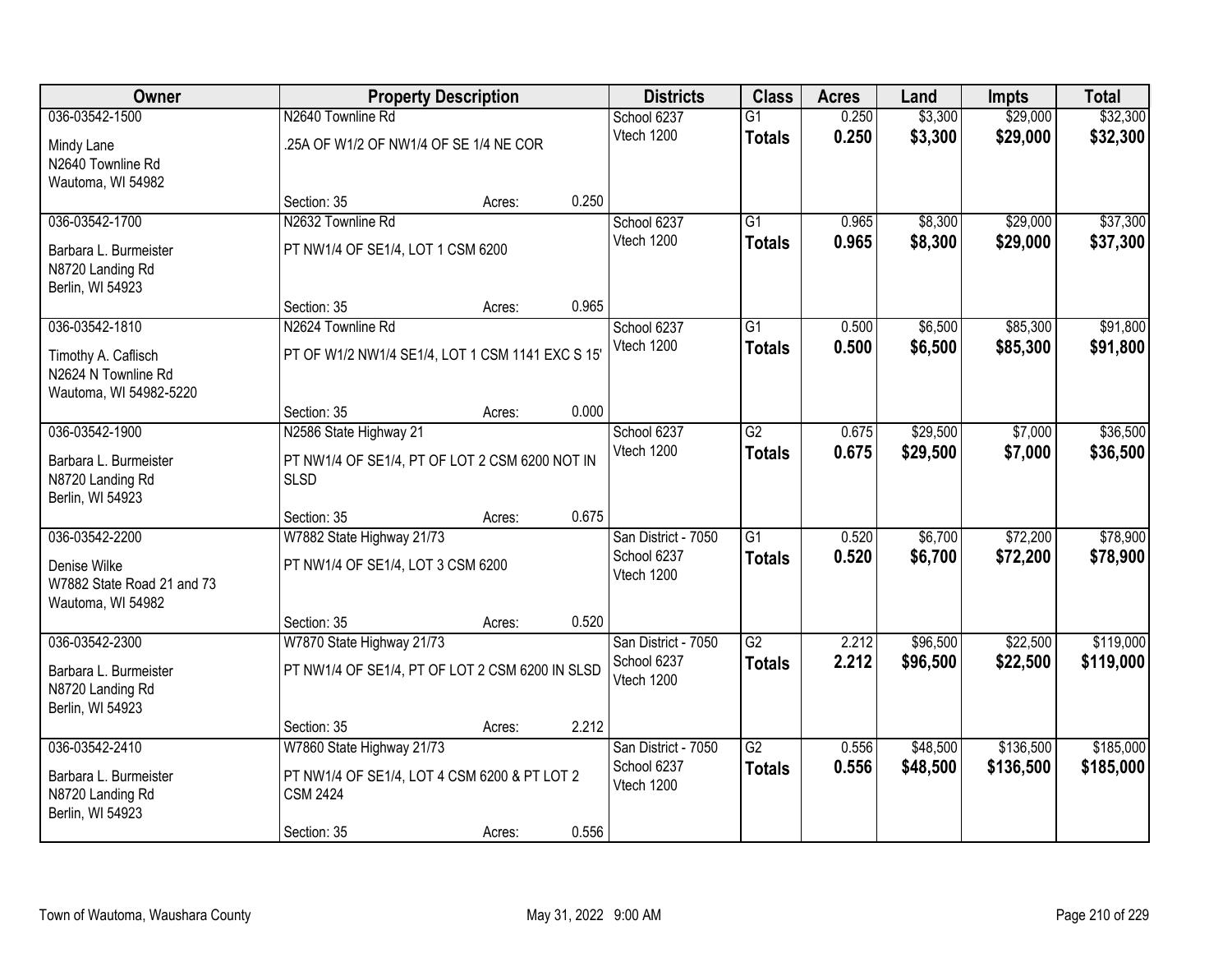| Owner                                                               |                                                                                    | <b>Property Description</b> |       | <b>Districts</b>                   | <b>Class</b>        | <b>Acres</b>   | Land                   | <b>Impts</b>           | <b>Total</b>           |
|---------------------------------------------------------------------|------------------------------------------------------------------------------------|-----------------------------|-------|------------------------------------|---------------------|----------------|------------------------|------------------------|------------------------|
| 036-03542-2510                                                      | N2609 17th Ln                                                                      |                             |       | San District - 7050                | G2                  | 1.071          | \$47,000               | \$93,000               | \$140,000              |
| 17th Lane, LLC<br>W6428 Riverview Dr<br>Onalaska, WI 54650-9312     | PT NW1/4 OF SE1/4; LOT 1 CSM 1387 & PCL APPROX<br>18.3 FT WIDE ALG S SIDE OF LOT 1 |                             |       | School 6237<br>Vtech 1200          | <b>Totals</b>       | 1.071          | \$47,000               | \$93,000               | \$140,000              |
|                                                                     | Section: 35                                                                        | Acres:                      | 1.071 |                                    |                     |                |                        |                        |                        |
| 036-03542-2541                                                      | N2641 17th Ln                                                                      |                             |       | San District - 7050<br>School 6237 | G2<br><b>Totals</b> | 2.410<br>2.410 | \$105,000<br>\$105,000 | \$795,000<br>\$795,000 | \$900,000<br>\$900,000 |
| Nba Holdings, LLC<br>126 S Main St<br>Neshkoro, WI 54960            | PT OF NW1/4 SE1/4, PT OF LOT 2 CSM 1387, N/K/A<br>LOT 1 CSM #2424                  |                             |       | Vtech 1200                         |                     |                |                        |                        |                        |
|                                                                     | Section: 35                                                                        | Acres:                      | 2.410 |                                    |                     |                |                        |                        |                        |
| 036-03542-2545                                                      | W7852 State Highway 21/73                                                          |                             |       | San District - 7050                | G2                  | 1.106          | \$48,000               | \$44,000               | \$92,000               |
| Dennis K. Anderson<br>W7852 State Road 21 & 73<br>Wautoma, WI 54982 | PT NW1/4 OF SE1/4 & PT SW1/4 OF SE1/4, LOT 2 CSM<br>2424 EXC D484095               |                             |       | School 6237<br>Vtech 1200          | <b>Totals</b>       | 1.106          | \$48,000               | \$44,000               | \$92,000               |
|                                                                     | Section: 35                                                                        | Acres:                      | 1.106 |                                    |                     |                |                        |                        |                        |
| 036-03542-2600                                                      | N2592 Townline Rd                                                                  |                             |       | School 6237                        | $\overline{G1}$     | 0.479          | \$6,300                | \$30,500               | \$36,800               |
| Michael E. Reilly<br>W6739 S Silver Lake Rd<br>Wautoma, WI 54982    | PT OF NW1/4 SE1/4, LOT 2 CSM #830                                                  |                             |       | Vtech 1200                         | <b>Totals</b>       | 0.479          | \$6,300                | \$30,500               | \$36,800               |
|                                                                     | Section: 35                                                                        | Acres:                      | 0.000 |                                    |                     |                |                        |                        |                        |
| 036-03542-2700                                                      | W7893 State Highway 21/73                                                          |                             |       | San District - 7050                | $\overline{G2}$     | 0.160          | \$17,500               | \$0                    | \$17,500               |
| Michael E. Reilly<br>W6739 S Silver Lake Rd<br>Wautoma, WI 54982    | PT OF NW1/4 SE1/4, LOT 1 CSM #3360                                                 |                             |       | School 6237<br>Vtech 1200          | <b>Totals</b>       | 0.160          | \$17,500               | \$0                    | \$17,500               |
|                                                                     | Section: 35                                                                        | Acres:                      | 0.000 |                                    |                     |                |                        |                        |                        |
| 036-03542-2800                                                      | N2591 State Highway 21                                                             |                             |       | San District - 7050                | $\overline{G2}$     | 0.260          | \$28,500               | $\overline{60}$        | \$28,500               |
| Weis Family Trust et al<br>c/o The Weis Group, Inc<br>PO Box 234    | PT OF W1/2 OF NW1/4 SE1/4                                                          |                             |       | School 6237<br>Vtech 1200          | <b>Totals</b>       | 0.260          | \$28,500               | \$0                    | \$28,500               |
| Saint Petersburg, FL 33731                                          | Section: 35                                                                        | Acres:                      | 0.000 |                                    |                     |                |                        |                        |                        |
| 036-03542-2900                                                      | State Highway 21                                                                   |                             |       | San District - 7050                | G2                  | 1.750          | \$57,000               | $\overline{50}$        | \$57,000               |
| Weis Family Trust et al<br>c/o The Weis Group, Inc<br>PO Box 234    | PT OF W1/2 SE1/4 LOT 1 CSM 873 LESS CSM 1457 &<br><b>LESS V485 P886</b>            |                             |       | School 6237<br>Vtech 1200          | <b>Totals</b>       | 1.750          | \$57,000               | \$0                    | \$57,000               |
| Saint Petersburg, FL 33731                                          | Section: 35                                                                        | Acres:                      | 0.000 |                                    |                     |                |                        |                        |                        |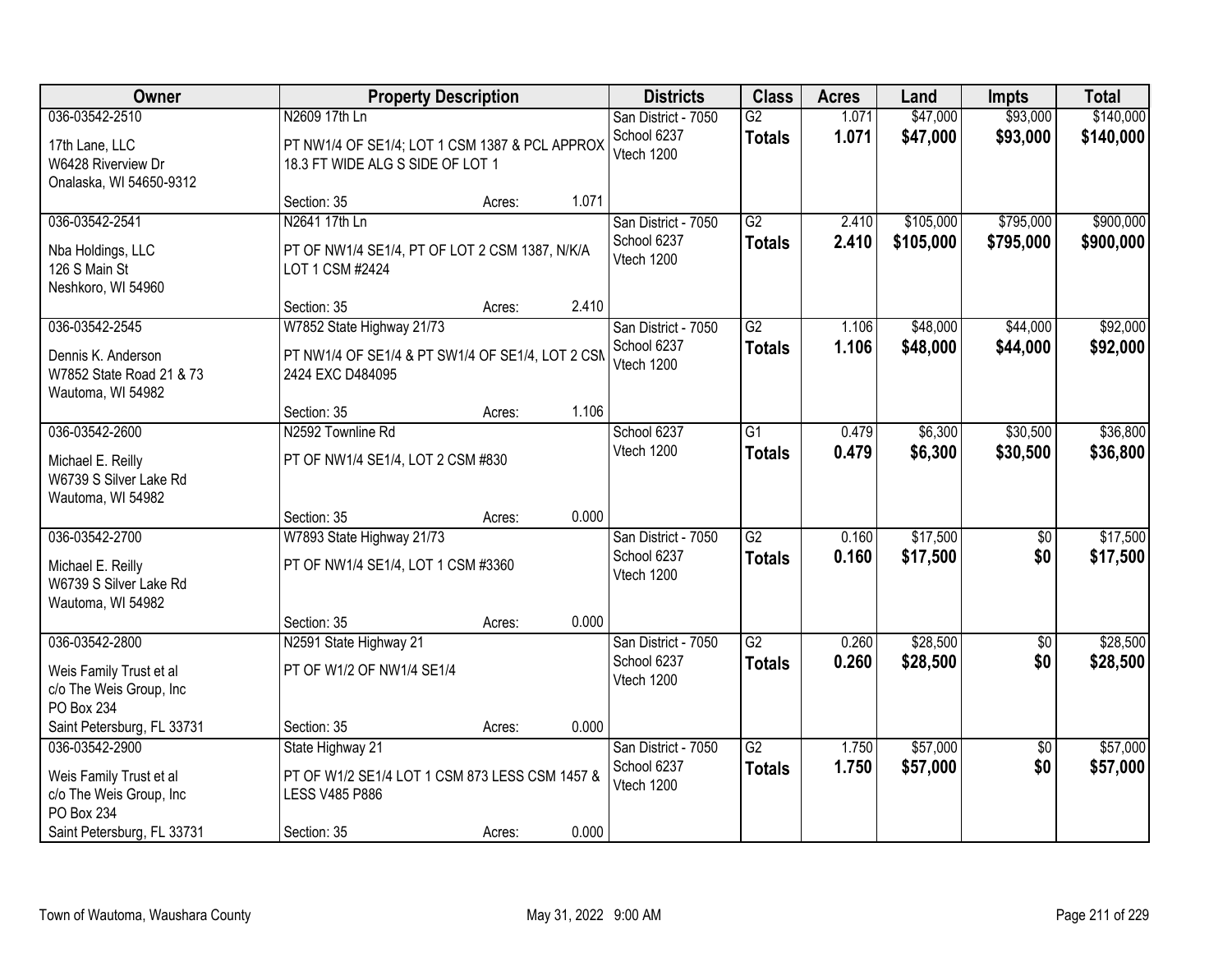| Owner                                    |                                                                  | <b>Property Description</b> |       | <b>Districts</b>    | <b>Class</b>    | <b>Acres</b> | Land      | <b>Impts</b> | <b>Total</b> |
|------------------------------------------|------------------------------------------------------------------|-----------------------------|-------|---------------------|-----------------|--------------|-----------|--------------|--------------|
| 036-03542-3000                           | W7883 State Highway 21/73                                        |                             |       | San District - 7050 | G2              | 0.120        | \$13,100  | \$58,000     | \$71,100     |
| Tom Clark                                | PT OF W1/2 OF NW1/4 OF SE1/4                                     |                             |       | School 6237         | <b>Totals</b>   | 0.120        | \$13,100  | \$58,000     | \$71,100     |
| PO Box 367                               |                                                                  |                             |       | Vtech 1200          |                 |              |           |              |              |
| Wautoma, WI 54982                        |                                                                  |                             |       |                     |                 |              |           |              |              |
|                                          | Section: 35                                                      | Acres:                      | 0.000 |                     |                 |              |           |              |              |
| 036-03542-3100                           | W7871 State Highway 21/73                                        |                             |       | San District - 7050 | $\overline{G2}$ | 0.510        | \$55,500  | \$94,500     | \$150,000    |
| Bmjd, LLP                                | PAR IN NW-SE & SW-SE, LOT 1 CSM 883 & PT OF LO                   |                             |       | School 6237         | <b>Totals</b>   | 0.510        | \$55,500  | \$94,500     | \$150,000    |
| PO Box 366                               | 1 CSM 873                                                        |                             |       | Vtech 1200          |                 |              |           |              |              |
| Wautoma, WI 54982                        |                                                                  |                             |       |                     |                 |              |           |              |              |
|                                          | Section: 35                                                      | Acres:                      | 0.510 |                     |                 |              |           |              |              |
| 036-03543-0110                           | W7861 State Highway 21/73                                        |                             |       | San District - 7050 | G2              | 2.135        | \$139,500 | \$286,000    | \$425,500    |
| Taffy M. Burmeister                      | PT OF SW-SE LOT 1 CSM 1457                                       |                             |       | School 6237         | <b>Totals</b>   | 2.135        | \$139,500 | \$286,000    | \$425,500    |
| PO Box 129                               |                                                                  |                             |       | Vtech 1200          |                 |              |           |              |              |
| Wautoma, WI 54982                        |                                                                  |                             |       |                     |                 |              |           |              |              |
|                                          | Section: 35                                                      | Acres:                      | 2.135 |                     |                 |              |           |              |              |
| 036-03543-0200                           | W7840 State Highway 21/73                                        |                             |       | San District - 7050 | G1              | 0.500        | \$29,400  | \$42,100     | \$71,500     |
| Sabrina D. Parkhill                      | PT OF W1/2 SE1/4 N OF HWYS 21 & 73 WEST OF N &                   |                             |       | School 6237         | <b>Totals</b>   | 0.500        | \$29,400  | \$42,100     | \$71,500     |
| W7840 State Road 21 and 73               | S ROAD (17TH LN) AND PT LOT 2 CSM 2424; LESS V                   |                             |       | Vtech 1200          |                 |              |           |              |              |
| Wautoma, WI 54982                        | 488 P 599 (HWY 21)                                               |                             |       |                     |                 |              |           |              |              |
|                                          | Section: 35                                                      | Acres:                      | 0.500 |                     |                 |              |           |              |              |
| 036-03543-0300                           | W7841 State Highway 21/73                                        |                             |       | San District - 7050 | $\overline{G2}$ | 1.000        | \$108,900 | \$259,000    | \$367,900    |
|                                          |                                                                  |                             |       | School 6237         | <b>Totals</b>   | 1.000        | \$108,900 | \$259,000    | \$367,900    |
| Robert I. Lehr et al<br>PO Box 36        | PT OF S1/2 SE1/4: LIFE ESTATE TO ROBERT AND<br><b>CAROL LEHR</b> |                             |       | Vtech 1200          |                 |              |           |              |              |
| Wautoma, WI 54982                        |                                                                  |                             |       |                     |                 |              |           |              |              |
|                                          | Section: 35                                                      | Acres:                      | 0.000 |                     |                 |              |           |              |              |
| 036-03543-0500                           | N2584 Townline Rd                                                |                             |       | School 6237         | G1              | 0.400        | \$5,200   | \$36,700     | \$41,900     |
|                                          |                                                                  |                             |       | Vtech 1200          | <b>Totals</b>   | 0.400        | \$5,200   | \$36,700     | \$41,900     |
| J S. Cervantes<br>Yolanda C. Jamie       | NW COR OF SW1/4 OF SE1/4 4 RDS X 14 RDS                          |                             |       |                     |                 |              |           |              |              |
| 345 E Mount Morris Ave                   |                                                                  |                             |       |                     |                 |              |           |              |              |
| Wautoma, WI 54982                        | Section: 35                                                      | Acres:                      | 0.000 |                     |                 |              |           |              |              |
| 036-03543-0600                           | N2578 Townline Rd                                                |                             |       | School 6237         | G1              | 0.424        | \$5,500   | \$35,200     | \$40,700     |
|                                          |                                                                  |                             |       | Vtech 1200          | <b>Totals</b>   | 0.424        | \$5,500   | \$35,200     | \$40,700     |
| Myron E. Walker                          | COM AT PT 4R S OF NW COR OF SW-SE PAR 80' X                      |                             |       |                     |                 |              |           |              |              |
| Santa F. Serda-Walker<br>109 County Rd C | 231'                                                             |                             |       |                     |                 |              |           |              |              |
| Hancock, WI 54943-9339                   | Section: 35                                                      | Acres:                      | 0.000 |                     |                 |              |           |              |              |
|                                          |                                                                  |                             |       |                     |                 |              |           |              |              |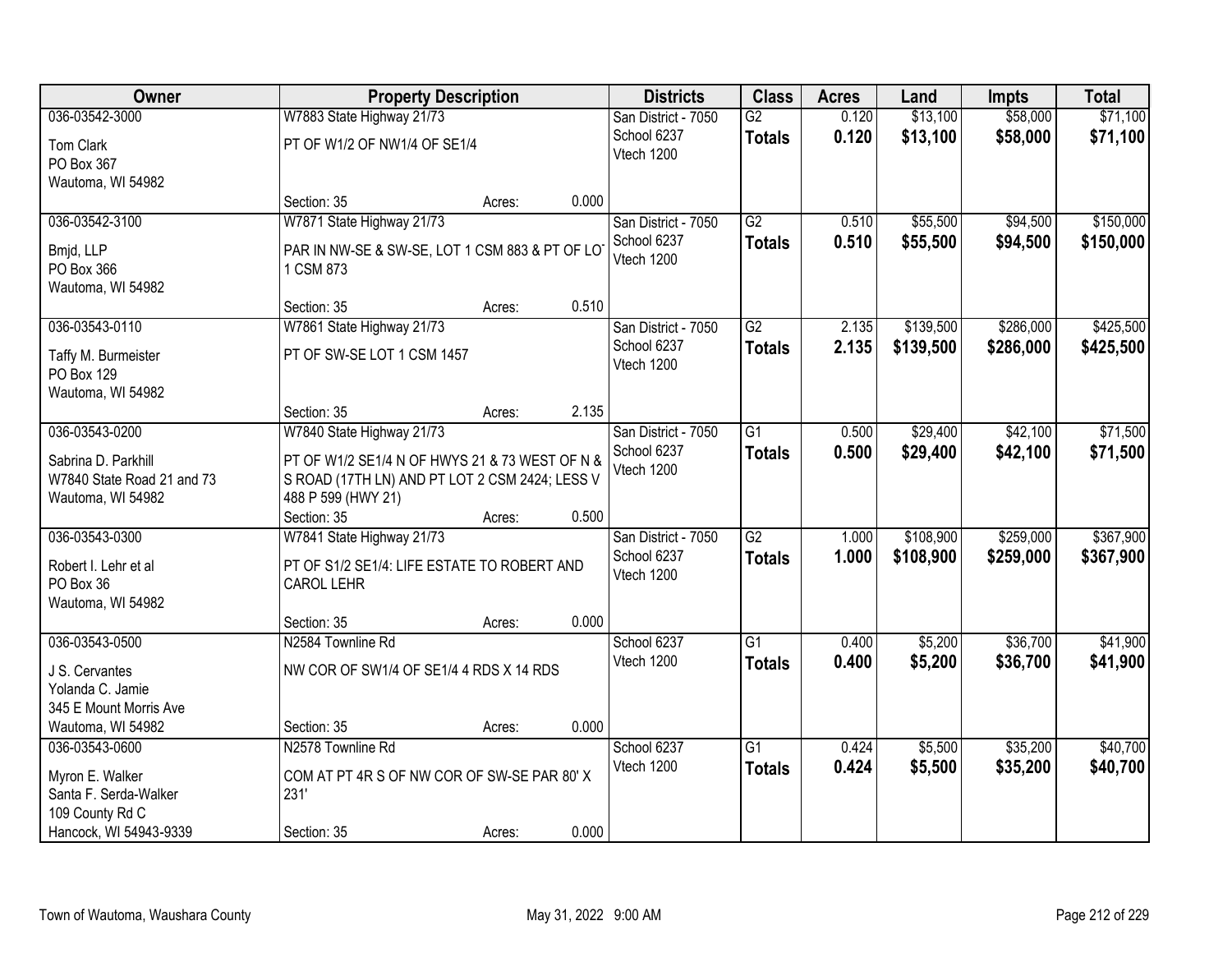| Owner                                     |                                                   | <b>Property Description</b> |       | <b>Districts</b> | <b>Class</b>    | <b>Acres</b> | Land     | <b>Impts</b>    | <b>Total</b> |
|-------------------------------------------|---------------------------------------------------|-----------------------------|-------|------------------|-----------------|--------------|----------|-----------------|--------------|
| 036-03543-0700                            | N2568 Townline Rd                                 |                             |       | School 6237      | $\overline{G1}$ | 0.981        | \$9,900  | \$135,600       | \$145,500    |
| Cynthia M. Mcmahon                        | PT OF SW1/4 OF SE1/4 240'E&W X 178' N&S           |                             |       | Vtech 1200       | <b>Totals</b>   | 0.981        | \$9,900  | \$135,600       | \$145,500    |
| PO Box 984                                |                                                   |                             |       |                  |                 |              |          |                 |              |
| Wautoma, WI 54982                         |                                                   |                             |       |                  |                 |              |          |                 |              |
|                                           | Section: 35                                       | Acres:                      | 0.000 |                  |                 |              |          |                 |              |
| 036-03543-0800                            | N2554 Townline Rd                                 |                             |       | School 6237      | $\overline{G1}$ | 0.300        | \$3,900  | \$194,100       | \$198,000    |
|                                           |                                                   |                             |       | Vtech 1200       | <b>Totals</b>   | 0.300        | \$3,900  | \$194,100       | \$198,000    |
| Darin P. Salisbury                        | PT OF SW1/4 OF SE1/4 4 X 12 RODS & EASEMENT V     |                             |       |                  |                 |              |          |                 |              |
| Wendy L. Salisbury<br>N2554 S Townline Rd | 507 P 862                                         |                             |       |                  |                 |              |          |                 |              |
| Wautoma, WI 54982                         | Section: 35                                       | Acres:                      | 0.300 |                  |                 |              |          |                 |              |
| 036-03543-0900                            | N2558 Townline Rd                                 |                             |       | School 6237      | G <sub>1</sub>  | 0.310        | \$4,100  | \$105,100       | \$109,200    |
|                                           |                                                   |                             |       | Vtech 1200       |                 |              |          |                 |              |
| Cayla Rooney                              | PT SW1/4 OF SE1/4; POB 754 FT N & 198 FT E OF SW  |                             |       |                  | <b>Totals</b>   | 0.310        | \$4,100  | \$105,100       | \$109,200    |
| Jeremy Paukstat                           | COR, TH N 151 FT, TH W 198 FT, TH N 14 FT, TH E   |                             |       |                  |                 |              |          |                 |              |
| N2558 S Townline Rd                       | 264 FT, TH S 165 FT, TH W 66 FT TO POB; SUBJ TO   |                             |       |                  |                 |              |          |                 |              |
| Wautoma, WI 54982-7100                    | Section: 35                                       | Acres:                      | 0.310 |                  |                 |              |          |                 |              |
| 036-03543-1000                            | <b>Townline Rd</b>                                |                             |       | School 6237      | $\overline{G1}$ | 0.250        | \$3,300  | \$0             | \$3,300      |
| Cayla Rooney                              | PT SW1/4 OF SE1/4; POB 754 FT N & 264 FT E OF SW  |                             |       | Vtech 1200       | <b>Totals</b>   | 0.250        | \$3,300  | \$0             | \$3,300      |
| Jeremy Paukstat                           | COR, TH N 165 FT, TH S86?53'E 66 FT, TH S 165 FT, |                             |       |                  |                 |              |          |                 |              |
| N2558 S Townline Rd                       | TH W 66 FT TO POB                                 |                             |       |                  |                 |              |          |                 |              |
| Wautoma, WI 54982-7100                    | Section: 35                                       | Acres:                      | 0.250 |                  |                 |              |          |                 |              |
| 036-03543-1100                            | N2548 Townline Rd                                 |                             |       | School 6237      | $\overline{G1}$ | 0.386        | \$5,000  | \$68,500        | \$73,500     |
|                                           |                                                   |                             |       | Vtech 1200       | <b>Totals</b>   | 0.386        | \$5,000  | \$68,500        | \$73,500     |
| Frank E. Smiley                           | PART OF THE SE1/4 85' X 12 RODS                   |                             |       |                  |                 |              |          |                 |              |
| N2548 S Townline Rd                       |                                                   |                             |       |                  |                 |              |          |                 |              |
| Wautoma, WI 54982                         |                                                   |                             |       |                  |                 |              |          |                 |              |
|                                           | Section: 35                                       | Acres:                      | 0.000 |                  |                 |              |          |                 |              |
| 036-03543-1200                            | N2540 Townline Rd                                 |                             |       | School 6237      | $\overline{G1}$ | 0.300        | \$3,900  | \$78,200        | \$82,100     |
| Daniel G. Nourse                          | PT OF SW1/4 OF SE1/4                              |                             |       | Vtech 1200       | <b>Totals</b>   | 0.300        | \$3,900  | \$78,200        | \$82,100     |
| Cathy A. Nourse                           |                                                   |                             |       |                  |                 |              |          |                 |              |
| N2540 S Townline                          |                                                   |                             |       |                  |                 |              |          |                 |              |
| Wautoma, WI 54982                         | Section: 35                                       | Acres:                      | 0.000 |                  |                 |              |          |                 |              |
| 036-03543-1300                            | <b>Townline Rd</b>                                |                             |       | School 6237      | $\overline{G1}$ | 1.250        | \$11,500 | $\overline{50}$ | \$11,500     |
|                                           |                                                   |                             |       | Vtech 1200       | <b>Totals</b>   | 1.250        | \$11,500 | \$0             | \$11,500     |
| Daniel G. Nourse                          | SW1/4 OF SE1/4                                    |                             |       |                  |                 |              |          |                 |              |
| Cathy A. Nourse<br>N2540 S Townline       |                                                   |                             |       |                  |                 |              |          |                 |              |
| Wautoma, WI 54982                         | Section: 35                                       | Acres:                      | 0.000 |                  |                 |              |          |                 |              |
|                                           |                                                   |                             |       |                  |                 |              |          |                 |              |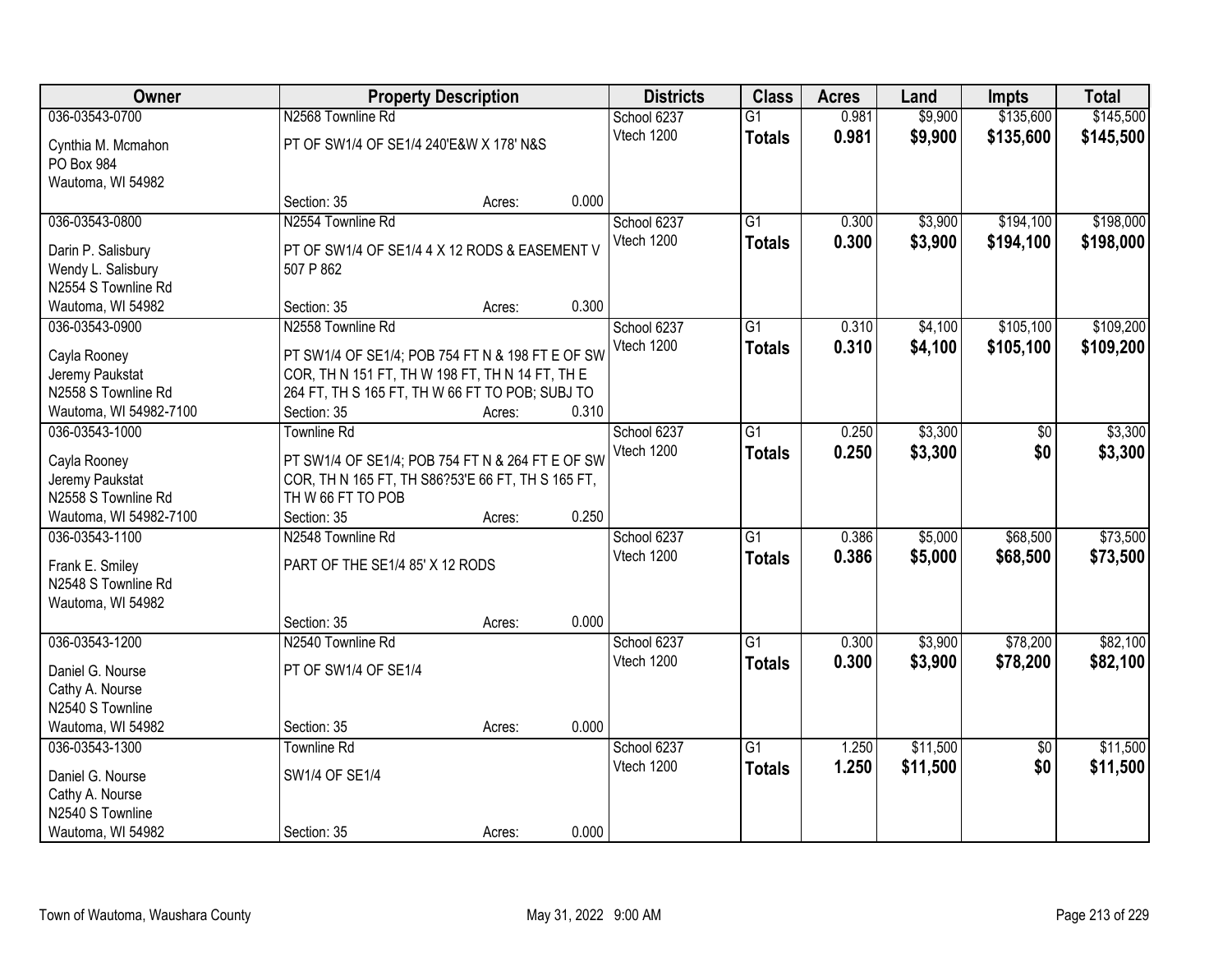| <b>Owner</b>                  | <b>Property Description</b>                      | <b>Districts</b>    | <b>Class</b>    | <b>Acres</b> | Land            | <b>Impts</b>    | <b>Total</b>    |
|-------------------------------|--------------------------------------------------|---------------------|-----------------|--------------|-----------------|-----------------|-----------------|
| 036-03543-1500                | W7829 State Highway 21/73                        | San District - 7050 | $\overline{G2}$ | 7.000        | \$305,000       | \$873,500       | \$1,178,500     |
| Robert I. Lehr et al          | PT OF S1/2 SE1/4 POB 285' N & 240 OF SW COR OF   | School 6237         | <b>Totals</b>   | 7.000        | \$305,000       | \$873,500       | \$1,178,500     |
| PO Box 36                     | SE1/4 OF SEC 35, E 736' N 68' TO S ROW LI OF HWY | Vtech 1200          |                 |              |                 |                 |                 |
| Wautoma, WI 54982             | 21/73, NLY ON HWY ROW 457' S 114.8' E 86 DEGREE! |                     |                 |              |                 |                 |                 |
|                               | 7.000<br>Section: 35<br>Acres:                   |                     |                 |              |                 |                 |                 |
| 036-03543-1501                | State Highway 21                                 | San District - 7050 | $\overline{X4}$ | 0.021        | $\overline{50}$ | $\overline{50}$ | $\overline{30}$ |
|                               |                                                  | School 6237         |                 | 0.021        | \$0             | \$0             | \$0             |
| Silver Lake Sanitary District | PT OF SW1/4 SE1/4, OUTLOT 1 CSM 1869             | Vtech 1200          | <b>Totals</b>   |              |                 |                 |                 |
| PO Box 357                    |                                                  |                     |                 |              |                 |                 |                 |
| Wautoma, WI 54982             |                                                  |                     |                 |              |                 |                 |                 |
|                               | 0.021<br>Section: 35<br>Acres:                   |                     |                 |              |                 |                 |                 |
| 036-03543-1600                | W7815 State Highway 21/73                        | San District - 7050 | $\overline{G2}$ | 0.740        | \$80,600        | \$5,000         | \$85,600        |
|                               |                                                  | School 6237         | <b>Totals</b>   | 0.740        | \$80,600        | \$5,000         | \$85,600        |
| Robert I. Lehr et al          | PT OF S1/2 SE1/4 PAR 112' X 289': LIFE ESTATE TO | Vtech 1200          |                 |              |                 |                 |                 |
| PO Box 36                     | ROBERT AND CAROL LEHR                            |                     |                 |              |                 |                 |                 |
| Wautoma, WI 54982             | 0.000                                            |                     |                 |              |                 |                 |                 |
|                               | Section: 35<br>Acres:                            |                     |                 |              |                 |                 |                 |
| 036-03543-1700                | W7781 State Highway 21/73                        | San District - 7050 | $\overline{G3}$ | 1.490        | \$0             | \$0             | \$0             |
| Wautoma Newspaper, Inc        | COM E 1122' N 660' FROM SW COR SEC E 429 1/2' N  | School 6237         | <b>Totals</b>   | 1.490        | \$0             | \$0             | \$0             |
| PO Box 838                    | 12' NW' LY ALNG HWY 512' S 290' POB              | Vtech 1200          |                 |              |                 |                 |                 |
| Wautoma, WI 54982-0838        |                                                  |                     |                 |              |                 |                 |                 |
|                               | 1.490<br>Section: 35<br>Acres:                   |                     |                 |              |                 |                 |                 |
| 036-03544-0121                | W7706 State Highway 21/73                        | San District - 7050 | $\overline{G2}$ | 0.910        | \$139,000       | \$88,000        | \$227,000       |
|                               |                                                  | School 6237         | <b>Totals</b>   | 0.910        | \$139,000       | \$88,000        | \$227,000       |
| Mark W. Mccartney             | PT OF SE1/4 SE1/4, LOT 2 CSM #2956 LESS V507     | Vtech 1200          |                 |              |                 |                 |                 |
| 404 N Main St                 | P926 & EASE V507 P928                            |                     |                 |              |                 |                 |                 |
| Westfield, WI 53964           |                                                  |                     |                 |              |                 |                 |                 |
|                               | 0.910<br>Section: 35<br>Acres:                   |                     |                 |              |                 |                 |                 |
| 036-03544-0123                | State Highway 21                                 | San District - 7050 | $\overline{G2}$ | 0.160        | \$5,400         | $\overline{50}$ | \$5,400         |
| Silver Lake Plaza, LLC        | PART OF SE1/4 OF SE1/4, PART OF LOT 2 CSM        | School 6237         | <b>Totals</b>   | 0.160        | \$5,400         | \$0             | \$5,400         |
| c/o Robert Welch              | #2956, SUBJ TO EASE V507 P928 LESS CSM 3986      | Vtech 1200          |                 |              |                 |                 |                 |
| PO Box 523                    | NOW PT OF LOT 3 CSM 5936 EASE V879 P 133         |                     |                 |              |                 |                 |                 |
| Redgranite, WI 54970          | 0.000<br>Section: 35<br>Acres:                   |                     |                 |              |                 |                 |                 |
| 036-03544-0221                | W7720 State Highway 21/73                        | San District - 7050 | $\overline{G2}$ | 1.900        | \$270,000       | \$128,300       | \$398,300       |
|                               |                                                  | School 6237         | <b>Totals</b>   | 1.900        | \$270,000       | \$128,300       | \$398,300       |
| Dale E. Fadrow                | PT OF SE1/4 OF SE1/4, LOT 2 CSM 3940 EXC V541    | Vtech 1200          |                 |              |                 |                 |                 |
| Dawn Fadrow                   | P152 LESS V562 P917 NOW THAT PART OF LOT 1       |                     |                 |              |                 |                 |                 |
| W4380 Blackhawk Ave           | CSM 4569 IN TOWN                                 |                     |                 |              |                 |                 |                 |
| Redgranite, WI 54970          | 0.000<br>Section: 35<br>Acres:                   |                     |                 |              |                 |                 |                 |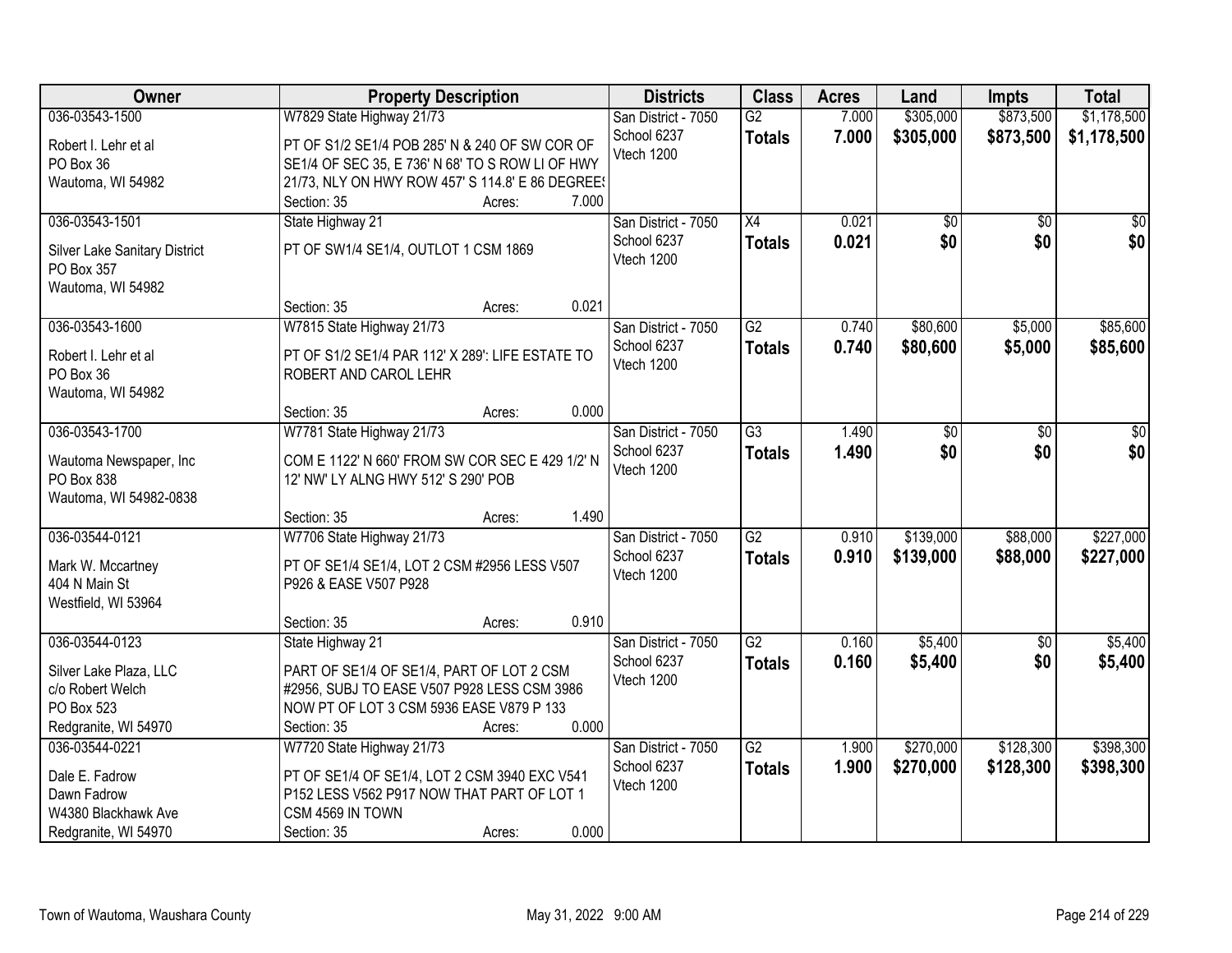| Owner                                           |                                              | <b>Property Description</b> |        | <b>Districts</b>    | <b>Class</b>    | <b>Acres</b> | Land            | <b>Impts</b>    | <b>Total</b>    |
|-------------------------------------------------|----------------------------------------------|-----------------------------|--------|---------------------|-----------------|--------------|-----------------|-----------------|-----------------|
| 036-03544-0300                                  | W7740 State Highway 21/73                    |                             |        | San District - 7050 | $\overline{G2}$ | 1.000        | \$152,500       | \$264,100       | \$416,600       |
| Daniel L. Rigden                                | PT OF SE1/4 OF SE1/4                         |                             |        | School 6237         | <b>Totals</b>   | 1.000        | \$152,500       | \$264,100       | \$416,600       |
| Darleen M. Rigden                               |                                              |                             |        | Vtech 1200          |                 |              |                 |                 |                 |
| N1881 Silver Lake Rd                            |                                              |                             |        |                     |                 |              |                 |                 |                 |
| Wautoma, WI 54982                               | Section: 35                                  | Acres:                      | 0.000  |                     |                 |              |                 |                 |                 |
| 036-03544-0410                                  | State Highway 21                             |                             |        | San District - 7050 | $\overline{X4}$ | 0.850        | $\overline{50}$ | $\overline{50}$ | $\overline{50}$ |
|                                                 |                                              |                             |        | School 6237         | <b>Totals</b>   | 0.850        | \$0             | \$0             | \$0             |
| Centurytel of Central Wisconsin                 | PT OF SE1/4 SE1/4, LOT 2 CSM #1555           |                             |        | Vtech 1200          |                 |              |                 |                 |                 |
| Attn: Ad Valorem Tax Dept (C157)<br>PO Box 4065 |                                              |                             |        |                     |                 |              |                 |                 |                 |
| Monroe, LA 71211                                | Section: 35                                  | Acres:                      | 0.850  |                     |                 |              |                 |                 |                 |
| 036-03544-0700                                  | State Highway 21                             |                             |        | San District - 7050 | $\overline{G2}$ | 0.110        | \$16,800        | \$1,800         | \$18,600        |
|                                                 |                                              |                             |        | School 6237         | <b>Totals</b>   | 0.110        | \$16,800        | \$1,800         | \$18,600        |
| William E. Dennehy et al                        | PT LOT 1 CSM 3573                            |                             |        | Vtech 1200          |                 |              |                 |                 |                 |
| c/o Pfefferle Manangement                       |                                              |                             |        |                     |                 |              |                 |                 |                 |
| 200 E Washington St Ste 2a                      |                                              |                             |        |                     |                 |              |                 |                 |                 |
| Appleton, WI 54911                              | Section: 35                                  | Acres:                      | 0.000  |                     |                 |              |                 |                 |                 |
| 036-03544-0810                                  | W7711 State Highway 21/73                    |                             |        | San District - 7050 | $\overline{G2}$ | 1.000        | \$152,500       | \$257,000       | \$409,500       |
| Eileen W Bauman Family Trust                    | PT OF SE1/4 SE1/4, LOT 1 CSM 1230 & ADJACENT |                             |        | School 6237         | <b>Totals</b>   | 1.000        | \$152,500       | \$257,000       | \$409,500       |
| N7930 Doty Dr                                   | PARCEL TO THE WEST                           |                             |        | Vtech 1200          |                 |              |                 |                 |                 |
| Ripon, WI 54971                                 |                                              |                             |        |                     |                 |              |                 |                 |                 |
|                                                 | Section: 35                                  | Acres:                      | 1.000  |                     |                 |              |                 |                 |                 |
| 036-03544-1500                                  | Plaza Rd                                     |                             |        | San District - 7050 | $\overline{G2}$ | 0.156        | \$1,000         | $\overline{50}$ | \$1,000         |
| Hometown Bank                                   | THAT PART LOT 1 CSM 1555 S OF PLAZA RD       |                             |        | School 6237         | <b>Totals</b>   | 0.156        | \$1,000         | \$0             | \$1,000         |
| 80 Sheboygan St                                 |                                              |                             |        | Vtech 1200          |                 |              |                 |                 |                 |
| Fond Du Lac, WI 54935                           |                                              |                             |        |                     |                 |              |                 |                 |                 |
|                                                 | Section: 35                                  | Acres:                      | 0.000  |                     |                 |              |                 |                 |                 |
| 036-03611-0000                                  | State Highway 152                            |                             |        | School 6237         | G4              | 25.000       | \$2,600         | $\overline{50}$ | \$2,600         |
|                                                 |                                              |                             |        | Vtech 1200          | G <sub>5</sub>  | 2.000        | \$2,000         | \$0             | \$2,000         |
| Joan A. Olson et al                             | NE1/4 OF NE1/4; LIFE ESTATE RESERVED FOR     |                             |        |                     | G5M             | 13.000       | \$18,200        | \$0             | \$18,200        |
| W7240 State Rd 152<br>Wautoma, WI 54982         | <b>MARY ANN OLSON</b>                        |                             |        |                     | <b>Totals</b>   | 40.000       | \$22,800        | \$0             | \$22,800        |
|                                                 | Section: 36                                  | Acres:                      | 40.000 |                     |                 |              |                 |                 |                 |
| 036-03612-0000                                  | State Highway 152                            |                             |        | School 6237         | $\overline{G5}$ | 19.000       | \$19,000        | $\overline{50}$ | \$19,000        |
|                                                 |                                              |                             |        | Vtech 1200          | W <sub>6</sub>  | 21.000       | (\$27,000)      | \$0             | \$0             |
| Jeffrey S. Olson                                | <b>NW1/4 OF NE1/4</b>                        |                             |        |                     | <b>Totals</b>   | 40.000       | \$19,000        | \$0             | \$19,000        |
| Joan A. Olson                                   |                                              |                             |        |                     |                 |              |                 |                 |                 |
| PO Box 217                                      |                                              |                             |        |                     |                 |              |                 |                 |                 |
| Wautoma, WI 54982                               | Section: 36                                  | Acres:                      | 40.000 |                     |                 |              |                 |                 |                 |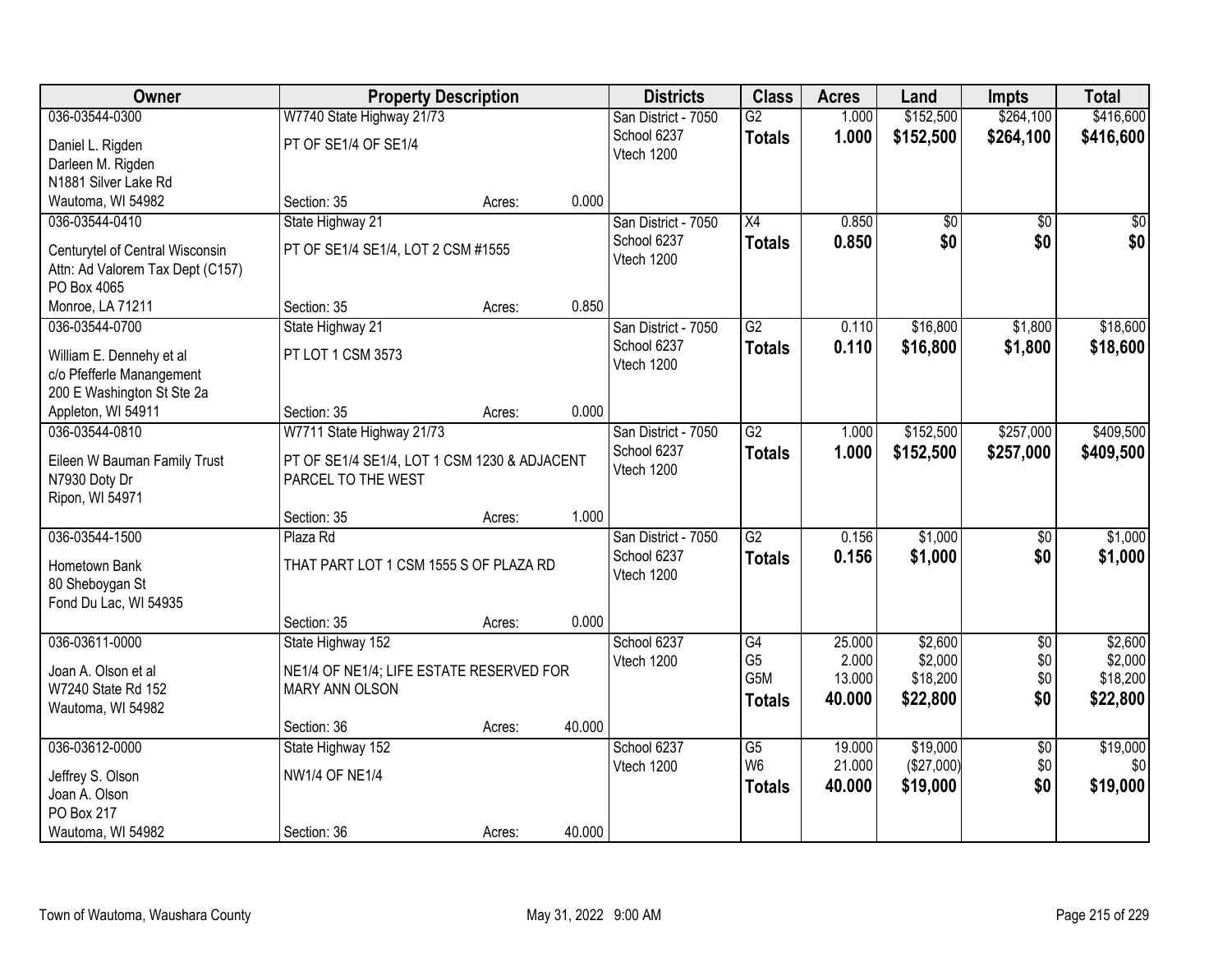| Owner                                                | <b>Property Description</b>                |        |        | <b>Districts</b> | <b>Class</b>    | <b>Acres</b> | Land     | <b>Impts</b> | <b>Total</b> |
|------------------------------------------------------|--------------------------------------------|--------|--------|------------------|-----------------|--------------|----------|--------------|--------------|
| 036-03613-0000                                       | State Highway 152                          |        |        | School 6237      | $\overline{G1}$ | 0.500        | \$6,500  | \$35,200     | \$41,700     |
| Jeff S. Travis                                       | <b>SW1/4 OF NE1/4</b>                      |        |        | Vtech 1200       | G4              | 3.200        | \$300    | \$0          | \$300        |
| Kristen M. Travis                                    |                                            |        |        |                  | G <sub>5</sub>  | 16.800       | \$16,800 | \$0          | \$16,800     |
| N9554 Country Ridge Ct                               |                                            |        |        |                  | G5M             | 19.500       | \$27,300 | \$0          | \$27,300     |
| Watertown, WI 53094-4045                             | Section: 36                                | Acres: | 40.000 |                  | <b>Totals</b>   | 40.000       | \$50,900 | \$35,200     | \$86,100     |
| 036-03614-0000                                       | State Highway 152                          |        |        | School 6237      | G4              | 30.000       | \$3,200  | \$0          | \$3,200      |
| Joan A. Olson et al                                  | SE1/4 OF NE1/4; LIFE ESTATE RESERVED FOR   |        |        | Vtech 1200       | G <sub>5</sub>  | 10.000       | \$6,400  | \$0          | \$6,400      |
| W7240 State Rd 152                                   | <b>MARY ANN OLSON</b>                      |        |        |                  | <b>Totals</b>   | 40.000       | \$9,600  | \$0          | \$9,600      |
| Wautoma, WI 54982                                    |                                            |        |        |                  |                 |              |          |              |              |
|                                                      | Section: 36                                | Acres: | 40.000 |                  |                 |              |          |              |              |
| 036-03621-0000                                       | State Highway 152                          |        |        | School 6237      | G4              | 25.000       | \$2,600  | \$0          | \$2,600      |
| Thom Family Revocable Living Trust                   | <b>NE1/4 OF NW1/4</b>                      |        |        | Vtech 1200       | G <sub>5</sub>  | 15.000       | \$15,000 | \$0          | \$15,000     |
| N2617 County Rd Z                                    |                                            |        |        |                  | <b>Totals</b>   | 40.000       | \$17,600 | \$0          | \$17,600     |
| Wautoma, WI 54982                                    |                                            |        |        |                  |                 |              |          |              |              |
|                                                      | Section: 36                                | Acres: | 40.000 |                  |                 |              |          |              |              |
| 036-03622-0100                                       | State Highway 152                          |        |        | School 6237      | G4              | 33.750       | \$3,600  | \$0          | \$3,600      |
| Mary R Jones Irrevocable Trust                       | <b>NW1/4 OF NW1/4</b>                      |        |        | Vtech 1200       | G <sub>5</sub>  | 2.000        | \$2,000  | \$0          | \$2,000      |
| W7602 State Rd 152                                   |                                            |        |        |                  | <b>Totals</b>   | 35.750       | \$5,600  | \$0          | \$5,600      |
| Wautoma, WI 54982-7127                               |                                            |        |        |                  |                 |              |          |              |              |
|                                                      | Section: 36                                | Acres: | 35.750 |                  |                 |              |          |              |              |
| 036-03623-0100                                       | W7602 State Highway 152                    |        |        | School 6237      | $\overline{G1}$ | 1.000        | \$10,000 | \$189,000    | \$199,000    |
|                                                      |                                            |        |        | Vtech 1200       | G <sub>4</sub>  | 13.700       | \$1,500  | \$0          | \$1,500      |
| Mary R Jones Irrevocable Trust<br>W7602 State Rd 152 | PT SW1/4 OF NW1/4                          |        |        |                  | G5M             | 7.000        | \$9,800  | \$0          | \$9,800      |
| Wautoma, WI 54982-7127                               |                                            |        |        |                  | <b>Totals</b>   | 21.700       | \$21,300 | \$189,000    | \$210,300    |
|                                                      | Section: 36                                | Acres: | 21.700 |                  |                 |              |          |              |              |
| 036-03623-0400                                       | W7682 State Highway 152                    |        |        | School 6237      | $\overline{G1}$ | 2.250        | \$16,300 | \$71,800     | \$88,100     |
|                                                      |                                            |        |        | Vtech 1200       | <b>Totals</b>   | 2.250        | \$16,300 | \$71,800     | \$88,100     |
| Mary A. Bertzyk                                      | PT OF SW1/4 OF NW1/4 18X20RD               |        |        |                  |                 |              |          |              |              |
| 600 E Saguaro Dr Lot #228<br>Benson, AZ 85602        |                                            |        |        |                  |                 |              |          |              |              |
|                                                      | Section: 36                                | Acres: | 2.250  |                  |                 |              |          |              |              |
| 036-03623-0500                                       | W7670 State Highway 152                    |        |        | School 6237      | G1              | 2.125        | \$16,200 | \$58,000     | \$74,200     |
|                                                      |                                            |        |        | Vtech 1200       | <b>Totals</b>   | 2.125        | \$16,200 | \$58,000     | \$74,200     |
| John R. Esperes                                      | COM AT PT 20R E OF SW COR OF NW1/4 E 10R N |        |        |                  |                 |              |          |              |              |
| Peggy M. Esperes                                     | 34R W 10R TO PT DUE N OF POB S TO POB      |        |        |                  |                 |              |          |              |              |
| W7670 State Rd 152                                   |                                            |        |        |                  |                 |              |          |              |              |
| Wautoma, WI 54982                                    | Section: 36                                | Acres: | 2.125  |                  |                 |              |          |              |              |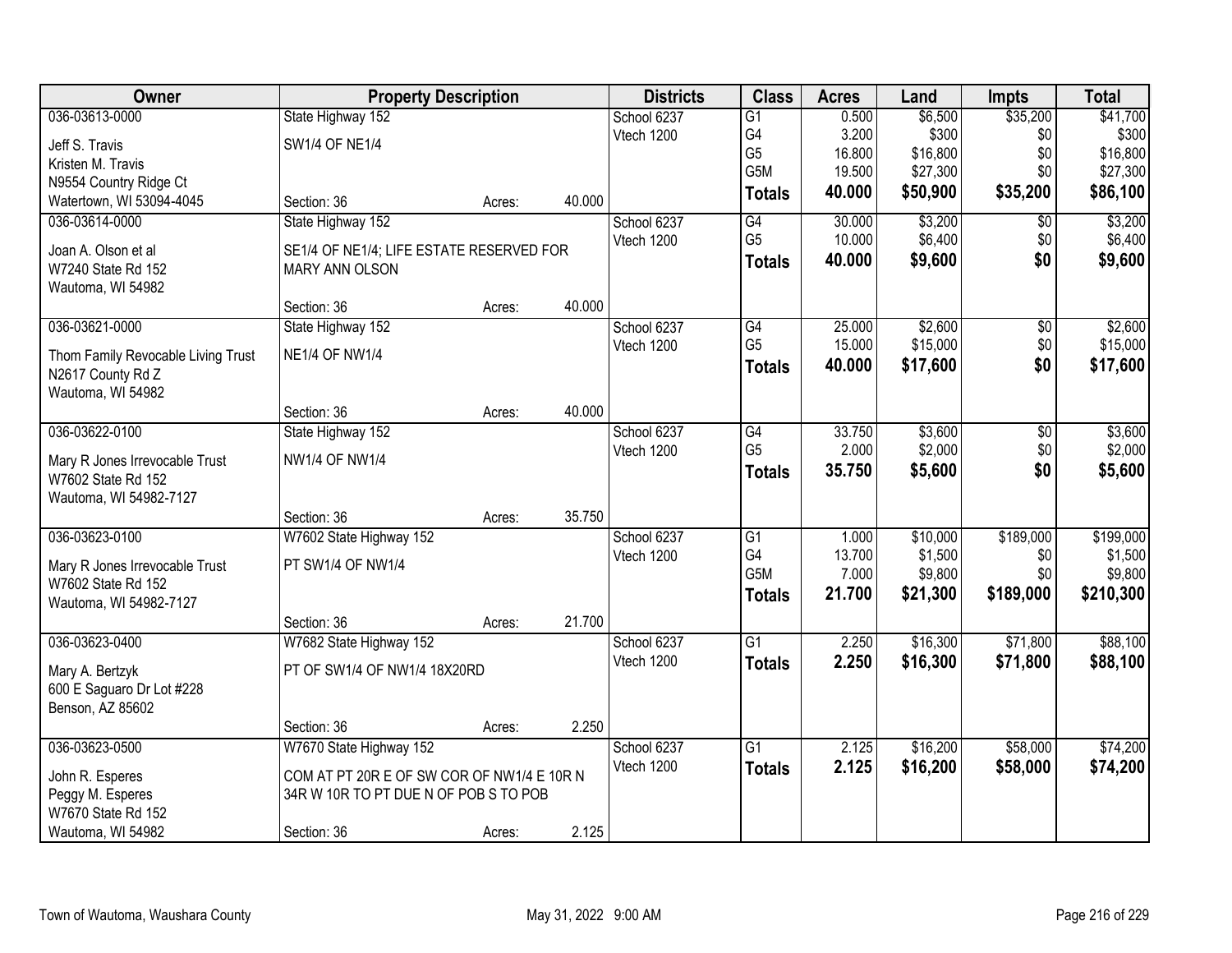| Owner                                            | <b>Property Description</b>                   |        |        | <b>Districts</b> | <b>Class</b>    | <b>Acres</b> | Land     | <b>Impts</b>    | <b>Total</b> |
|--------------------------------------------------|-----------------------------------------------|--------|--------|------------------|-----------------|--------------|----------|-----------------|--------------|
| 036-03623-0600                                   | W7654 State Highway 152                       |        |        | School 6237      | $\overline{G1}$ | 2.125        | \$16,200 | \$77,200        | \$93,400     |
| Judith A. Caswell                                | PT SW1/4 OF NW1/4                             |        |        | Vtech 1200       | <b>Totals</b>   | 2.125        | \$16,200 | \$77,200        | \$93,400     |
| W7654 State Rd 152                               |                                               |        |        |                  |                 |              |          |                 |              |
| Wautoma, WI 54982                                |                                               |        |        |                  |                 |              |          |                 |              |
|                                                  | Section: 36                                   | Acres: | 2.125  |                  |                 |              |          |                 |              |
| 036-03623-0700                                   | W7636 State Highway 152                       |        |        | School 6237      | $\overline{G1}$ | 3.190        | \$17,600 | \$57,000        | \$74,600     |
| Acee A. Christman Jr                             | PT OF SW1/4 NW1/4, PARCEL 15 RDS E&W X 34 RDS |        |        | Vtech 1200       | <b>Totals</b>   | 3.190        | \$17,600 | \$57,000        | \$74,600     |
| Jennifer L. Christman                            | N&S                                           |        |        |                  |                 |              |          |                 |              |
| W7098 State Rd 152                               |                                               |        |        |                  |                 |              |          |                 |              |
| Wautoma, WI 54982                                | Section: 36                                   | Acres: | 3.190  |                  |                 |              |          |                 |              |
| 036-03623-0800                                   | W7626 State Highway 152                       |        |        | School 6237      | $\overline{G1}$ | 1.060        | \$10,400 | \$38,400        | \$48,800     |
| Barbara J. Gehrke                                | E 5 RODS OF W 60 RODS OF S 34 RODS OF NW1/4   |        |        | Vtech 1200       | <b>Totals</b>   | 1.060        | \$10,400 | \$38,400        | \$48,800     |
| Karen Forberg                                    | 36-19-10 SUBJ TO LIFE ESTATE TO BLANCHE YOHN  |        |        |                  |                 |              |          |                 |              |
| W8123 Chicago Rd                                 |                                               |        |        |                  |                 |              |          |                 |              |
| Wautoma, WI 54982                                | Section: 36                                   | Acres: | 1.060  |                  |                 |              |          |                 |              |
| 036-03623-0900                                   | W7622 State Highway 152                       |        |        | School 6237      | G1              | 2.125        | \$16,200 | \$49,400        | \$65,600     |
|                                                  | PT OF SW1/4 OF NW1/4                          |        |        | Vtech 1200       | <b>Totals</b>   | 2.125        | \$16,200 | \$49,400        | \$65,600     |
| J&M Holdings and Investments, LLC<br>E2916 Hwy B |                                               |        |        |                  |                 |              |          |                 |              |
| Ogdensburg, WI 54962                             |                                               |        |        |                  |                 |              |          |                 |              |
|                                                  | Section: 36                                   | Acres: | 2.125  |                  |                 |              |          |                 |              |
| 036-03623-1000                                   | W7612 State Highway 152                       |        |        | School 6237      | $\overline{G1}$ | 1.060        | \$10,400 | \$56,600        | \$67,000     |
|                                                  | PT SW1/4 OF NW1/4                             |        |        | Vtech 1200       | <b>Totals</b>   | 1.060        | \$10,400 | \$56,600        | \$67,000     |
| Tony B. Baus<br>Dunee L. Schroeder               |                                               |        |        |                  |                 |              |          |                 |              |
| W7612 State Rd 152                               |                                               |        |        |                  |                 |              |          |                 |              |
| Wautoma, WI 54982                                | Section: 36                                   | Acres: | 1.060  |                  |                 |              |          |                 |              |
| 036-03623-1100                                   | State Highway 152                             |        |        | School 6237      | $\overline{G5}$ | 1.060        | \$800    | $\overline{50}$ | \$800        |
|                                                  |                                               |        |        | Vtech 1200       | <b>Totals</b>   | 1.060        | \$800    | \$0             | \$800        |
| Mary R Jones Irrevocable Trust                   | PT SW1/4 OF NW1/4                             |        |        |                  |                 |              |          |                 |              |
| W7602 State Rd 152<br>Wautoma, WI 54982-7127     |                                               |        |        |                  |                 |              |          |                 |              |
|                                                  | Section: 36                                   | Acres: | 1.060  |                  |                 |              |          |                 |              |
| 036-03624-0110                                   | State Highway 152                             |        |        | School 6237      | G4              | 26.250       | \$3,700  | $\overline{50}$ | \$3,700      |
|                                                  |                                               |        |        | Vtech 1200       | G <sub>5</sub>  | 0.500        | \$100    | \$0             | \$100        |
| Thom Family Revocable Living Trust               | PT OF SE1/4 OF NW1/4 LESS PARCELS SOLD        |        |        |                  | <b>Totals</b>   | 26.750       | \$3,800  | \$0             | \$3,800      |
| N2617 County Rd Z                                |                                               |        |        |                  |                 |              |          |                 |              |
| Wautoma, WI 54982                                | Section: 36                                   | Acres: | 26.750 |                  |                 |              |          |                 |              |
|                                                  |                                               |        |        |                  |                 |              |          |                 |              |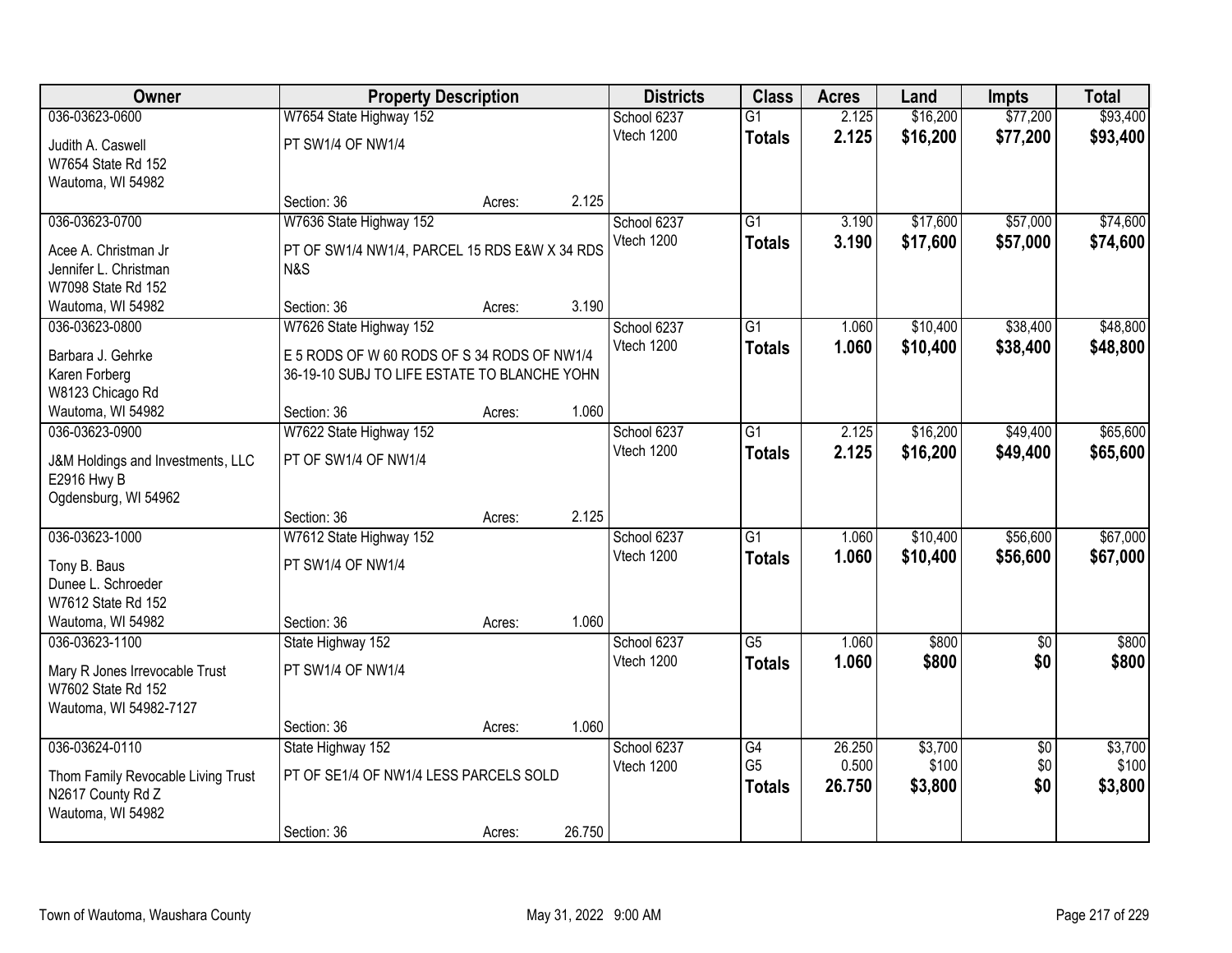| Owner                                  | <b>Property Description</b>             |        |        | <b>Districts</b> | <b>Class</b>    | <b>Acres</b> | Land     | <b>Impts</b>    | <b>Total</b> |
|----------------------------------------|-----------------------------------------|--------|--------|------------------|-----------------|--------------|----------|-----------------|--------------|
| 036-03624-0120                         | W7536 State Highway 152                 |        |        | School 6237      | G4              | 7.500        | \$1,100  | $\overline{50}$ | \$1,100      |
| Daniel Thom                            | LOT 1 CSM 3461                          |        |        | Vtech 1200       | G <sub>5</sub>  | 0.500        | \$100    | \$0             | \$100        |
| Jeannette L. Thom                      |                                         |        |        |                  | G7              | 2.000        | \$14,000 | \$81,500        | \$95,500     |
| N2561 County Rd Z                      |                                         |        |        |                  | <b>Totals</b>   | 10.000       | \$15,200 | \$81,500        | \$96,700     |
| Wautoma, WI 54982-7875                 | Section: 36                             | Acres: | 10.000 |                  |                 |              |          |                 |              |
| 036-03624-0200                         | W7596 State Highway 152                 |        |        | School 6237      | $\overline{G1}$ | 0.750        | \$8,300  | \$124,700       | \$133,000    |
|                                        | 3/4 A IN SW COR OF SE1/4 OF NW1/4       |        |        | Vtech 1200       | <b>Totals</b>   | 0.750        | \$8,300  | \$124,700       | \$133,000    |
| Travis J. Wagner<br>Brittany L. Wagner |                                         |        |        |                  |                 |              |          |                 |              |
| W7596 State Rd 152                     |                                         |        |        |                  |                 |              |          |                 |              |
| Wautoma, WI 54982                      | Section: 36                             | Acres: | 0.750  |                  |                 |              |          |                 |              |
| 036-03624-0310                         | W7582 State Highway 152                 |        |        | School 6237      | $\overline{G1}$ | 1.830        | \$15,000 | \$118,500       | \$133,500    |
|                                        |                                         |        |        | Vtech 1200       | <b>Totals</b>   | 1.830        | \$15,000 | \$118,500       | \$133,500    |
| Daniel C. Kratz                        | PT SE1/4 OF NW1/4, LOT 1 CSM 5097       |        |        |                  |                 |              |          |                 |              |
| Julee A. Christman-Kratz               |                                         |        |        |                  |                 |              |          |                 |              |
| W7582 State Rd 152                     |                                         |        |        |                  |                 |              |          |                 |              |
| Wautoma, WI 54982                      | Section: 36                             | Acres: | 1.830  |                  |                 |              |          |                 |              |
| 036-03624-0410                         | W7570 State Highway 152                 |        |        | School 6237      | G1              | 0.670        | \$7,700  | \$90,000        | \$97,700     |
| Scott W. Steinberg                     | PT SE1/4 OF NW1/4; LOT 2 CSM 5097       |        |        | Vtech 1200       | G <sub>2</sub>  | 0.000        | \$0      | \$5,000         | \$5,000      |
| W7570 State Rd 152                     |                                         |        |        |                  | <b>Totals</b>   | 0.670        | \$7,700  | \$95,000        | \$102,700    |
| Wautoma, WI 54982-7128                 |                                         |        |        |                  |                 |              |          |                 |              |
|                                        | Section: 36                             | Acres: | 0.670  |                  |                 |              |          |                 |              |
| 036-03631-0200                         | W7595 State Highway 152                 |        |        | School 6237      | $\overline{G1}$ | 1.000        | \$10,000 | \$107,000       | \$117,000    |
| Timothy W. Topping                     | LOT 1 CSM 2555                          |        |        | Vtech 1200       | <b>Totals</b>   | 1.000        | \$10,000 | \$107,000       | \$117,000    |
| Cynthia L. Topping                     |                                         |        |        |                  |                 |              |          |                 |              |
| W7595 State Rd 152                     |                                         |        |        |                  |                 |              |          |                 |              |
| Wautoma, WI 54982                      | Section: 36                             | Acres: | 1.000  |                  |                 |              |          |                 |              |
| 036-03632-0110                         | W7613 State Highway 152                 |        |        | School 6237      | G1              | 3.340        | \$17,800 | \$89,300        | \$107,100    |
| Delbert C. Bohn                        | PT OF N1/2 OF SW1/4, LOT 1 CSM 5092     |        |        | Vtech 1200       | <b>Totals</b>   | 3.340        | \$17,800 | \$89,300        | \$107,100    |
| Mary M. Bohn                           |                                         |        |        |                  |                 |              |          |                 |              |
| W7613 State Rd 152                     |                                         |        |        |                  |                 |              |          |                 |              |
| Wautoma, WI 54982                      | Section: 36                             | Acres: | 3.340  |                  |                 |              |          |                 |              |
| 036-03632-0200                         | W7697 State Highway 152                 |        |        | School 6237      | $\overline{G1}$ | 0.900        | \$9,300  | \$74,500        | \$83,800     |
|                                        |                                         |        |        | Vtech 1200       | <b>Totals</b>   | 0.900        | \$9,300  | \$74,500        | \$83,800     |
| Donald L. Vroman                       | COMM NW COR OF NW1/4 SW1/4 20 RDS N & S |        |        |                  |                 |              |          |                 |              |
| W7697 State Rd 152                     | STATE HWY 152 8 RDS E & W               |        |        |                  |                 |              |          |                 |              |
| Wautoma, WI 54982                      |                                         |        |        |                  |                 |              |          |                 |              |
|                                        | Section: 36                             | Acres: | 0.900  |                  |                 |              |          |                 |              |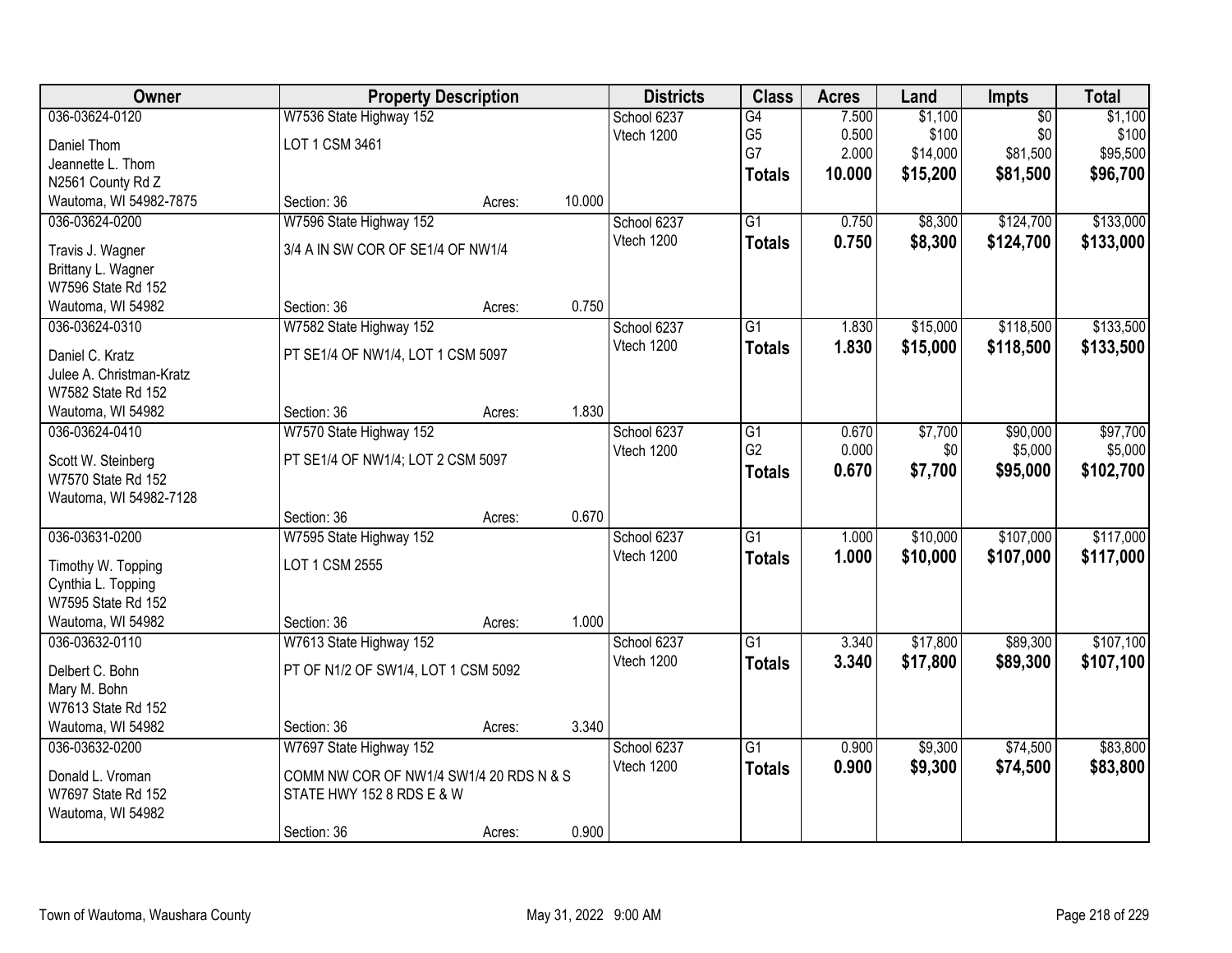| Owner                                    | <b>Property Description</b>                    |        |       | <b>Districts</b>                   | <b>Class</b>    | <b>Acres</b> | Land     | <b>Impts</b>    | <b>Total</b> |
|------------------------------------------|------------------------------------------------|--------|-------|------------------------------------|-----------------|--------------|----------|-----------------|--------------|
| 036-03633-0120                           | <b>Bughs Lake Rd</b>                           |        |       | San District - 7050                | $\overline{G1}$ | 0.340        | \$8,100  | $\overline{50}$ | \$8,100      |
| <b>Timothy Gordon</b>                    | PT OF SW1/4 SW1/4, NOW LOT 2 CSM #3446         |        |       | Bugh Lake Mgmt.                    | <b>Totals</b>   | 0.340        | \$8,100  | \$0             | \$8,100      |
| E1263 Round Lake Rd                      |                                                |        |       | <b>District</b>                    |                 |              |          |                 |              |
| Waupaca, WI 54981-5904                   |                                                |        |       | School 6237                        |                 |              |          |                 |              |
|                                          | Section: 36                                    | Acres: | 0.340 | Vtech 1200                         |                 |              |          |                 |              |
| 036-03633-0210                           | N2595 Bughs Lake Rd                            |        |       | San District - 7050                | $\overline{G1}$ | 1.110        | \$15,900 | \$155,000       | \$170,900    |
| Louis E. Dorwaldt                        | PAR OF LAND IN S1/2 SW1/4                      |        |       | Bugh Lake Mgmt.                    | <b>Totals</b>   | 1.110        | \$15,900 | \$155,000       | \$170,900    |
| Anne L. Dorwaldt                         |                                                |        |       | District                           |                 |              |          |                 |              |
| N2595 Bughs Lake Rd                      |                                                |        |       | School 6237                        |                 |              |          |                 |              |
| Wautoma, WI 54982                        | Section: 36                                    | Acres: | 0.000 | Vtech 1200                         |                 |              |          |                 |              |
| 036-03633-0400                           | N2573 Bughs Lake Rd                            |        |       | San District - 7050                | G1              | 0.760        | \$13,600 | \$20,600        | \$34,200     |
| Richard E & Susan M Delisle Trust        | PT OF SW1/4 SW1/4 K/A PARCEL C, NOW LOT 2 CSM  |        |       | Bugh Lake Mgmt.                    | <b>Totals</b>   | 0.760        | \$13,600 | \$20,600        | \$34,200     |
| N2678 Bughs Lake Rd                      | 5741                                           |        |       | <b>District</b>                    |                 |              |          |                 |              |
| Wautoma, WI 54982                        |                                                |        |       | School 6237                        |                 |              |          |                 |              |
|                                          | Section: 36                                    | Acres: | 0.760 | Vtech 1200                         |                 |              |          |                 |              |
| 036-03633-0500                           | <b>Bughs Lake Rd</b>                           |        |       | San District - 7050                | $\overline{G1}$ | 0.630        | \$9,500  | $\sqrt[6]{}$    | \$9,500      |
| Richard E & Susan M Delisle Trust        | PT OF SW1/4 SW1/4 K/A PARCEL D, LOT 1 CSM 5741 |        |       | Bugh Lake Mgmt.                    | <b>Totals</b>   | 0.630        | \$9,500  | \$0             | \$9,500      |
| N2678 Bughs Lake Rd                      |                                                |        |       | <b>District</b>                    |                 |              |          |                 |              |
| Wautoma, WI 54982                        |                                                |        |       | School 6237                        |                 |              |          |                 |              |
|                                          | Section: 36                                    | Acres: | 0.630 | Vtech 1200                         |                 |              |          |                 |              |
| 036-03633-0600                           | <b>Bughs Lake Rd</b>                           |        |       | San District - 7050                | $\overline{G1}$ | 0.227        | \$5,400  | $\overline{50}$ | \$5,400      |
|                                          |                                                |        |       | Bugh Lake Mgmt.                    | <b>Totals</b>   | 0.227        | \$5,400  | \$0             | \$5,400      |
| <b>Ronald R Richter Trust</b>            | PT OF SW1/4 OF SW1/4 66' X 150' LOT NORTHEAST  |        |       | <b>District</b>                    |                 |              |          |                 |              |
| Nancy L Davis Trust                      | OF HOMESTEAD                                   |        |       | School 6237                        |                 |              |          |                 |              |
| N2561 Bughs Lake Rd<br>Wautoma, WI 54982 | Section: 36                                    | Acres: | 0.000 | Vtech 1200                         |                 |              |          |                 |              |
| 036-03633-0700                           | N2561 Bughs Lake Rd                            |        |       | San District - 7050                | G1              | 0.227        | \$5,400  | \$91,000        | \$96,400     |
|                                          |                                                |        |       | Bugh Lake Mgmt.                    | <b>Totals</b>   | 0.227        | \$5,400  | \$91,000        | \$96,400     |
| <b>Ronald R Richter Trust</b>            | PT OF SW1/4 OF SW1/4 66' X 150' HOUSE ON THIS  |        |       | <b>District</b>                    |                 |              |          |                 |              |
| Nancy L Davis Trust                      | LOT CSM 1240                                   |        |       | School 6237                        |                 |              |          |                 |              |
| N2561 Bughs Lake Rd                      |                                                |        |       | Vtech 1200                         |                 |              |          |                 |              |
| Wautoma, WI 54982                        | Section: 36                                    | Acres: | 0.000 |                                    |                 |              |          |                 |              |
| 036-03633-0800                           | <b>Bughs Lake Rd</b>                           |        |       | San District - 7050                | G1              | 0.341        | \$8,200  | \$100           | \$8,300      |
| <b>Ronald R Richter Trust</b>            | PT OF SW1/4 SW1/4                              |        |       | Bugh Lake Mgmt.<br><b>District</b> | <b>Totals</b>   | 0.341        | \$8,200  | \$100           | \$8,300      |
| Nancy L Davis Trust                      |                                                |        |       | School 6237                        |                 |              |          |                 |              |
| N2561 Bughs Lake Rd                      |                                                |        |       | Vtech 1200                         |                 |              |          |                 |              |
| Wautoma, WI 54982                        | Section: 36                                    | Acres: | 0.000 |                                    |                 |              |          |                 |              |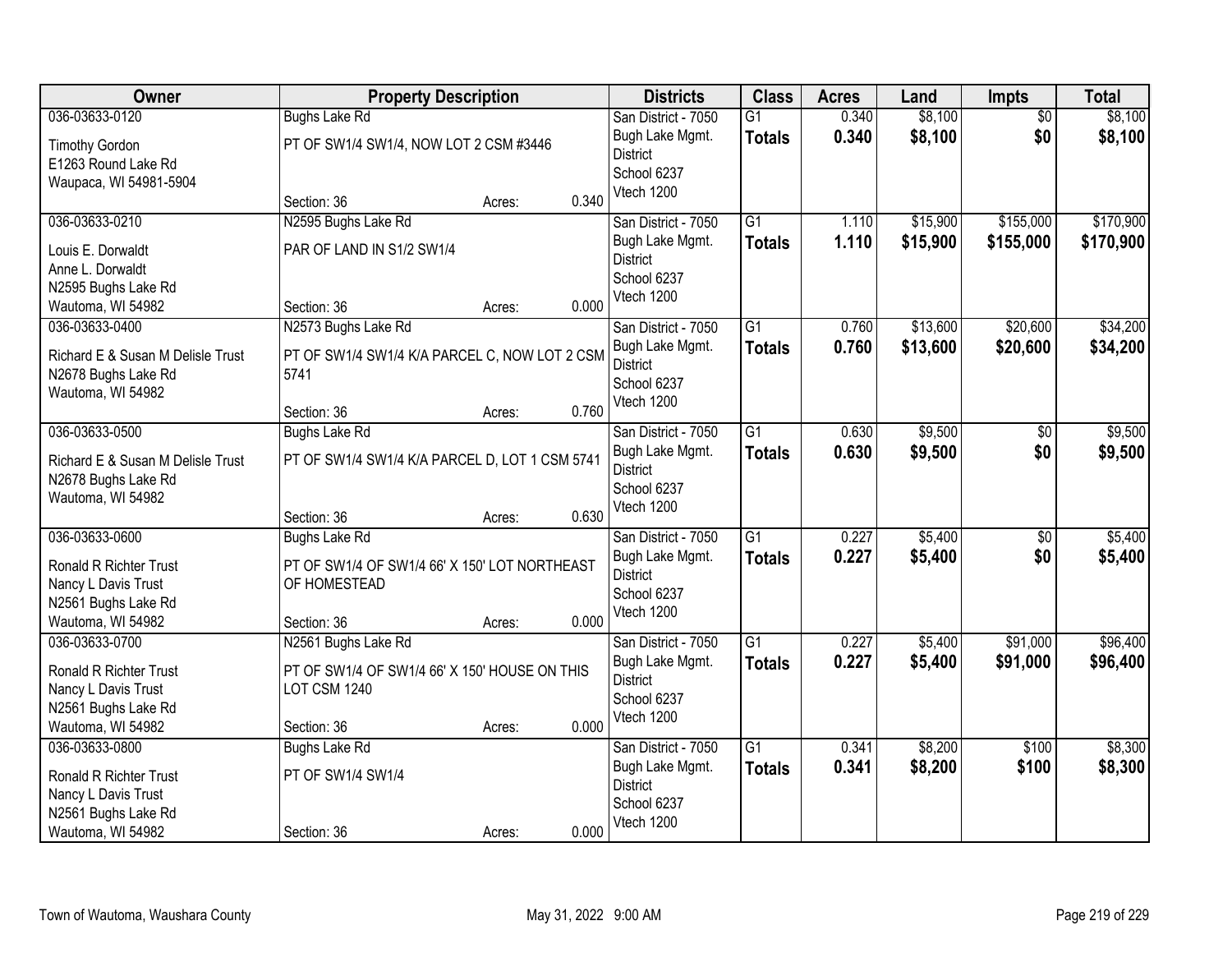| Owner                                 | <b>Property Description</b>                    |        |       | <b>Districts</b>    | <b>Class</b>    | <b>Acres</b> | Land     | Impts           | <b>Total</b> |
|---------------------------------------|------------------------------------------------|--------|-------|---------------------|-----------------|--------------|----------|-----------------|--------------|
| 036-03633-0900                        | <b>Bughs Lake Rd</b>                           |        |       | San District - 7050 | G1              | 0.341        | \$8,200  | $\overline{50}$ | \$8,200      |
| Carole J. Recore                      | PT OF SW1/4 SW1/4 PAR 99' X 150'               |        |       | Bugh Lake Mgmt.     | <b>Totals</b>   | 0.341        | \$8,200  | \$0             | \$8,200      |
| 153 Pompano Rd                        |                                                |        |       | <b>District</b>     |                 |              |          |                 |              |
| St Augustine, FL 32086                |                                                |        |       | School 6237         |                 |              |          |                 |              |
|                                       | Section: 36                                    | Acres: | 0.000 | Vtech 1200          |                 |              |          |                 |              |
| 036-03633-1000                        | N2545 Bughs Lake Rd                            |        |       | San District - 7050 | $\overline{G1}$ | 0.430        | \$10,300 | \$78,800        | \$89,100     |
| Paul D. Schumacher                    | PT OF SW1/4 SW1/4                              |        |       | Bugh Lake Mgmt.     | <b>Totals</b>   | 0.430        | \$10,300 | \$78,800        | \$89,100     |
| Patricia A. Schumacher                |                                                |        |       | <b>District</b>     |                 |              |          |                 |              |
| N2545 Bughs Lake Rd                   |                                                |        |       | School 6237         |                 |              |          |                 |              |
| Wautoma, WI 54982                     | Section: 36                                    | Acres: | 0.000 | Vtech 1200          |                 |              |          |                 |              |
| 036-03633-1100                        | N2535 Bughs Lake Rd                            |        |       | San District - 7050 | G1              | 0.540        | \$12,200 | \$83,100        | \$95,300     |
| Jamie Albert Supplemental Needs Trust | PT SW1/4 OF SW1/4; LOT 1 CSM 3446              |        |       | Bugh Lake Mgmt.     | <b>Totals</b>   | 0.540        | \$12,200 | \$83,100        | \$95,300     |
| N2535 Bughs Lake Rd                   |                                                |        |       | <b>District</b>     |                 |              |          |                 |              |
| Wautoma, WI 54982-7129                |                                                |        |       | School 6237         |                 |              |          |                 |              |
|                                       | Section: 36                                    | Acres: | 0.540 | Vtech 1200          |                 |              |          |                 |              |
| 036-03633-1200                        | N2525 Bughs Lake Rd                            |        |       | San District - 7050 | G1              | 0.430        | \$10,300 | \$88,800        | \$99,100     |
| <b>Charles Stratton</b>               | PT SW1/4 OF SW1/4                              |        |       | Bugh Lake Mgmt.     | <b>Totals</b>   | 0.430        | \$10,300 | \$88,800        | \$99,100     |
| N2525 Bughs Lake Rd                   |                                                |        |       | <b>District</b>     |                 |              |          |                 |              |
| Wautoma, WI 54982                     |                                                |        |       | School 6237         |                 |              |          |                 |              |
|                                       | Section: 36                                    | Acres: | 0.000 | Vtech 1200          |                 |              |          |                 |              |
| 036-03633-1300                        | N2521 Bughs Lake Rd                            |        |       | San District - 7050 | $\overline{G1}$ | 0.213        | \$5,100  | \$59,900        | \$65,000     |
| Darren L. Schreiber Jr                | PART OF SW1/4 OF SW1/4                         |        |       | Bugh Lake Mgmt.     | <b>Totals</b>   | 0.213        | \$5,100  | \$59,900        | \$65,000     |
| N2521 Bughs Lake Rd                   |                                                |        |       | <b>District</b>     |                 |              |          |                 |              |
| Wautoma, WI 54982-7129                |                                                |        |       | School 6237         |                 |              |          |                 |              |
|                                       | Section: 36                                    | Acres: | 0.000 | Vtech 1200          |                 |              |          |                 |              |
| 036-03633-1400                        | N2517 Bughs Lake Rd                            |        |       | San District - 7050 | G1              | 0.427        | \$10,200 | \$60,300        | \$70,500     |
| Matthew J. Brzycki                    | PT OF SW1/4 OF SW1/4 (K/A LOTS B & C W OF PINE |        |       | Bugh Lake Mgmt.     | <b>Totals</b>   | 0.427        | \$10,200 | \$60,300        | \$70,500     |
| Courtney N. Thorpe                    | AVE)                                           |        |       | <b>District</b>     |                 |              |          |                 |              |
| 5342 N Lydell Ave                     |                                                |        |       | School 6237         |                 |              |          |                 |              |
| Whitefish Bay, WI 53217-5003          | Section: 36                                    | Acres: | 0.000 | Vtech 1200          |                 |              |          |                 |              |
| 036-03633-1600                        | <b>Bughs Lake Rd</b>                           |        |       | San District - 7050 | G1              | 0.057        | \$1,400  | \$8,800         | \$10,200     |
| Peggy R. Brown                        | PT SW1/4 OF SW1/4                              |        |       | Bugh Lake Mgmt.     | <b>Totals</b>   | 0.057        | \$1,400  | \$8,800         | \$10,200     |
| N2499 Bughs Lake Rd                   |                                                |        |       | <b>District</b>     |                 |              |          |                 |              |
| Wautoma, WI 54982                     |                                                |        |       | School 6237         |                 |              |          |                 |              |
|                                       | Section: 36                                    | Acres: | 0.000 | Vtech 1200          |                 |              |          |                 |              |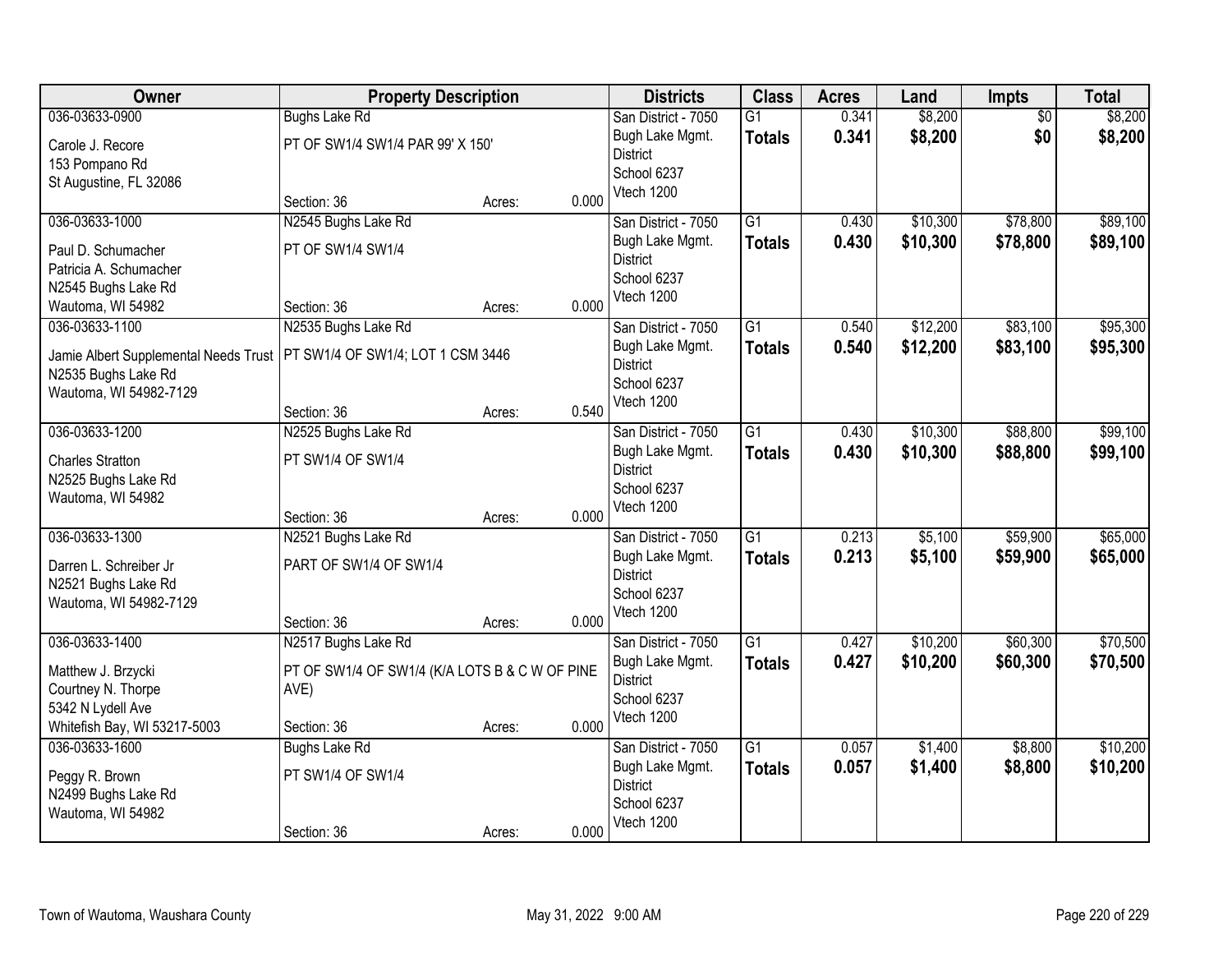| Owner                         | <b>Property Description</b>                     |        |        | <b>Districts</b>          | <b>Class</b>    | <b>Acres</b> | Land        | <b>Impts</b>    | <b>Total</b>    |
|-------------------------------|-------------------------------------------------|--------|--------|---------------------------|-----------------|--------------|-------------|-----------------|-----------------|
| 036-03633-1721                | W7684 State Highway 21/73                       |        |        | San District - 7050       | G2              | 1.576        | \$228,000   | \$1,328,600     | \$1,556,600     |
| Greg Yaeger                   | PT SW1/4 OF SW1/4, PT LOT 1 CSM 3560 (IN        |        |        | School 6237               | <b>Totals</b>   | 1.576        | \$228,000   | \$1,328,600     | \$1,556,600     |
| 1447 Valley Rd                | 36-19-10) & PARCEL TO NORTH & LOT 2 CSM 5451;   |        |        | Vtech 1200                |                 |              |             |                 |                 |
| Oshkosh, WI 54904-9307        | SUBJ TO EASE V144 P429 EAS V527 P595            |        |        |                           |                 |              |             |                 |                 |
|                               | Section: 36                                     | Acres: | 1.576  |                           |                 |              |             |                 |                 |
| 036-03633-1813                | <b>Bughs Lake Rd</b>                            |        |        | Bugh Lake Mgmt.           | G2              | 0.150        | \$2,800     | \$0             | \$2,800         |
| Silver Lake Plaza, LLC        | PT OF SW1/4 SW1/4, OUTLOT 1 CSM 4380 NOW        |        |        | <b>District</b>           | <b>Totals</b>   | 0.150        | \$2,800     | \$0             | \$2,800         |
| c/o Robert Welch              | OUTLOT 1 CSM 5936 SUBJ TO ROW V144 P429         |        |        | School 6237               |                 |              |             |                 |                 |
| PO Box 523                    |                                                 |        |        | Vtech 1200                |                 |              |             |                 |                 |
| Redgranite, WI 54970          | Section: 36                                     | Acres: | 0.150  |                           |                 |              |             |                 |                 |
| 036-03633-1831                | W7696 State Highway 21/73                       |        |        | San District - 7050       | G2              | 1.980        | \$280,500   | \$999,500       | \$1,280,000     |
|                               |                                                 |        |        | School 6237               | <b>Totals</b>   | 1.980        | \$280,500   | \$999,500       | \$1,280,000     |
| Laaa Saliu, Inc               | PT OF SW1/4 SW1/4 & PT OF SE1/4 SE1/4 SEC 35,   |        |        | Vtech 1200                |                 |              |             |                 |                 |
| 854 N Main St                 | LOT 1 CSM 4380 LESS V632 P428 INCLUDES LOT 1    |        |        |                           |                 |              |             |                 |                 |
| Viroqua, WI 54665             | CSM 5451 SUBJ TO ROW V144 P429 EASE V527 P595   |        |        |                           |                 |              |             |                 |                 |
|                               | Section: 36                                     | Acres: | 1.980  |                           |                 |              |             |                 |                 |
| 036-03633-1840                | State Highway 21                                |        |        | School 6237               | $\overline{G2}$ | 0.820        | \$27,500    | \$0             | \$27,500        |
| Silver Lake Plaza, LLC        | PT OF SW1/4 SW1/4, PT OF LOT 1 CSM 4380 SUBJ TO |        |        | Vtech 1200                | <b>Totals</b>   | 0.820        | \$27,500    | \$0             | \$27,500        |
| c/o Robert Welch              | ROW V144 P429 EASE V527 P595 & P599 NOW PT      |        |        |                           |                 |              |             |                 |                 |
| PO Box 523                    | LOT 3 CSM 5936 EASE V879 P133                   |        |        |                           |                 |              |             |                 |                 |
| Redgranite, WI 54970          | Section: 36                                     | Acres: | 0.820  |                           |                 |              |             |                 |                 |
| 036-03634-0112                | N2645 Bughs Lake Rd                             |        |        | San District - 7050       | $\overline{G1}$ | 3.000        | \$28,500    | \$159,500       | \$188,000       |
| Ruth D. Wilcox                | LOT 1 CSM 5095; LE TO RUTH D WILCOX             |        |        | Bugh Lake Mgmt.           | G4              | 4.180        | \$600       | \$0             | \$600           |
| Shelley A. Wilcox             |                                                 |        |        | <b>District</b>           | <b>Totals</b>   | 7.180        | \$29,100    | \$159,500       | \$188,600       |
| N2645 Bughs Lake Rd           |                                                 |        |        | School 6237               |                 |              |             |                 |                 |
| Wautoma, WI 54982             | Section: 36                                     | Acres: | 7.180  | Vtech 1200                |                 |              |             |                 |                 |
| 036-03634-0300                | <b>Bughs Lake Rd</b>                            |        |        | San District - 7050       | X4              | 0.018        | $\sqrt{$0}$ | $\overline{50}$ | $\overline{50}$ |
|                               |                                                 |        |        | Bugh Lake Mgmt.           | <b>Totals</b>   | 0.018        | \$0         | \$0             | \$0             |
| Silver Lake Sanitary District | SE1/4 OF SW1/4 OUTLOT 1 CSM 1949 SUBJ TO 5'     |        |        | <b>District</b>           |                 |              |             |                 |                 |
| PO Box 357                    | EASE                                            |        |        | School 6237               |                 |              |             |                 |                 |
| Wautoma, WI 54982             | Section: 36                                     |        | 0.018  | Vtech 1200                |                 |              |             |                 |                 |
| 036-03641-0000                | State Highway 21                                | Acres: |        |                           | G2              | 79.747       | \$249,000   | \$393,400       | \$642,400       |
|                               |                                                 |        |        | School 6237<br>Vtech 1200 |                 |              |             |                 |                 |
| Waushara Country Club, Inc    | E1/2 SE1/4, LOT 1 CSM #2554                     |        |        |                           | <b>Totals</b>   | 79.747       | \$249,000   | \$393,400       | \$642,400       |
| PO Box 737                    |                                                 |        |        |                           |                 |              |             |                 |                 |
| Wautoma, WI 54982             |                                                 |        |        |                           |                 |              |             |                 |                 |
|                               | Section: 36                                     | Acres: | 79.747 |                           |                 |              |             |                 |                 |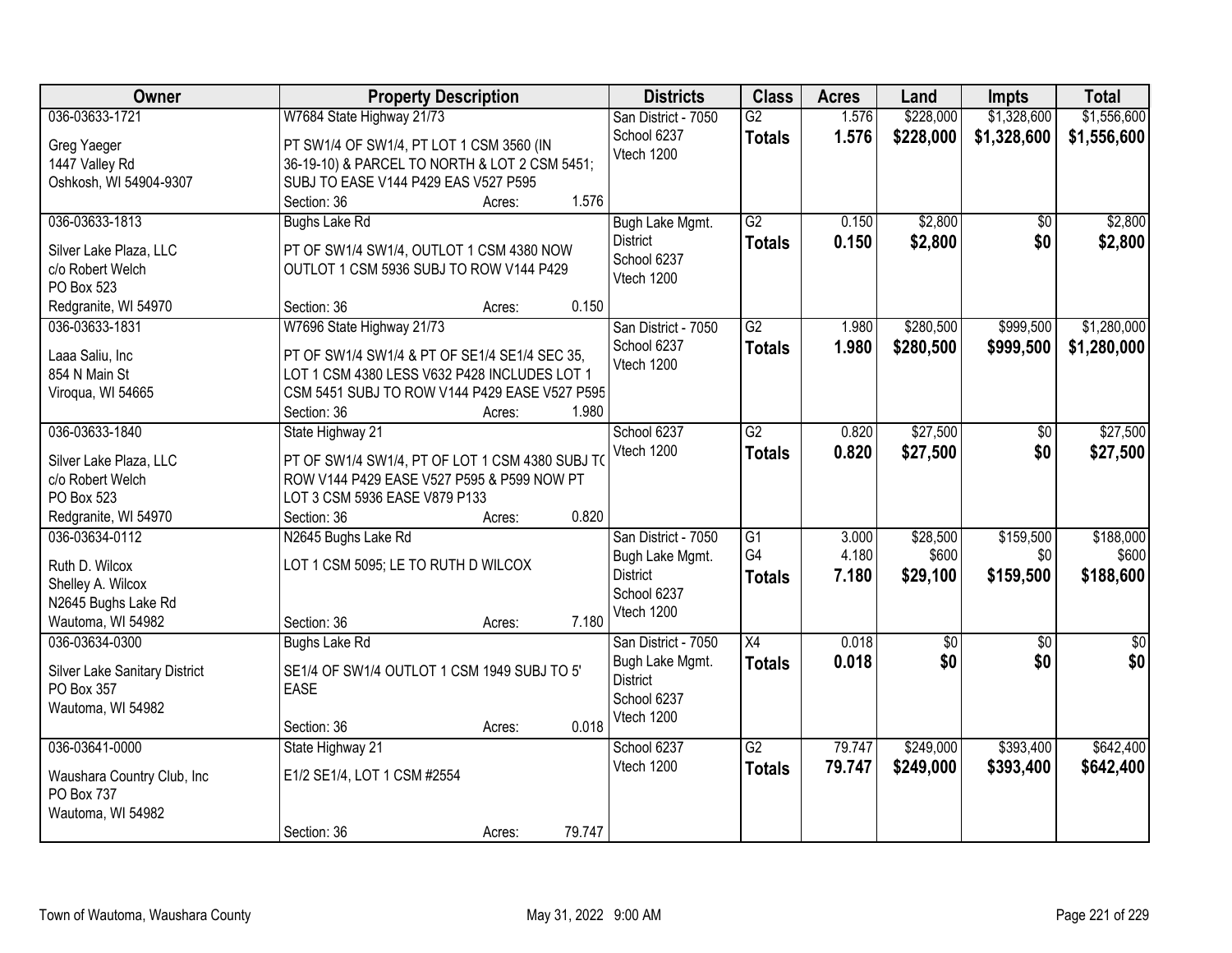| Owner                                      | <b>Property Description</b>                    |        |        | <b>Districts</b>                       | <b>Class</b>          | <b>Acres</b>    | Land                | <b>Impts</b>         | <b>Total</b>         |
|--------------------------------------------|------------------------------------------------|--------|--------|----------------------------------------|-----------------------|-----------------|---------------------|----------------------|----------------------|
| 036-03642-0100                             | W7409 State Highway 152                        |        |        | School 6237                            | $\overline{G1}$       | 6.000           | \$22,900            | \$58,900             | \$81,800             |
| Kenneth E & Victoria Kafka Living Trust    | PT NW1/4 OF SE1/4                              |        |        | Vtech 1200                             | <b>Totals</b>         | 6.000           | \$22,900            | \$58,900             | \$81,800             |
| 4601 Scott St<br>Schiller Park, IL 60176   |                                                |        |        |                                        |                       |                 |                     |                      |                      |
|                                            | Section: 36                                    | Acres: | 6.000  |                                        |                       |                 |                     |                      |                      |
| 036-03642-0300                             | W7441 State Highway 152                        |        |        | School 6237                            | G1                    | 4.000           | \$18,700            | \$71,800             | \$90,500             |
| Scorgie Living Trust                       | WEST 16 RODS 9' OF EAST 40 RODS OF NORTH 40    |        |        | Vtech 1200                             | <b>Totals</b>         | 4.000           | \$18,700            | \$71,800             | \$90,500             |
| 8411 Airport Rd                            | RODS OF NW1/4 SE1/4                            |        |        |                                        |                       |                 |                     |                      |                      |
| Middleton, WI 53562                        |                                                |        |        |                                        |                       |                 |                     |                      |                      |
|                                            | Section: 36                                    | Acres: | 4.000  |                                        |                       |                 |                     |                      |                      |
| 036-03642-0400                             | State Highway 152                              |        |        | School 6237                            | $\overline{G1}$       | 0.750           | \$8,300             | \$0                  | \$8,300              |
| Scorgie Living Trust                       | PT OF NW1/4 OF SE1/4 6 X 20 RDS, NOW LOT 1 CSM |        |        | Vtech 1200                             | <b>Totals</b>         | 0.750           | \$8,300             | \$0                  | \$8,300              |
| 8411 Airport Rd                            | #3326                                          |        |        |                                        |                       |                 |                     |                      |                      |
| Middleton, WI 53562                        | Section: 36                                    | Acres: | 0.750  |                                        |                       |                 |                     |                      |                      |
| 036-03642-0500                             | State Highway 152                              |        |        | School 6237                            | G4                    | 25.250          | \$4,400             | \$0                  | \$4,400              |
|                                            |                                                |        |        | Vtech 1200                             | G <sub>5</sub>        | 1.000           | \$100               | \$0                  | \$100                |
| Campbell Tree & Land Co, Inc<br>PO Box 780 | PT OF NW1/4 OF SE1/4                           |        |        |                                        | G5M                   | 3.000           | \$3,900             | \$0                  | \$3,900              |
| Wautoma, WI 54982                          |                                                |        |        |                                        | <b>Totals</b>         | 29.250          | \$8,400             | \$0                  | \$8,400              |
|                                            | Section: 36                                    | Acres: | 29.250 |                                        |                       |                 |                     |                      |                      |
| 036-03643-0000                             | State Highway 152                              |        |        | School 6237                            | G4                    | 18.000          | \$2,500             | \$0                  | \$2,500              |
| Campbell Tree & Land Co, Inc               | SW1/4 OF SE1/4                                 |        |        | Vtech 1200                             | G <sub>5</sub><br>G5M | 2.250<br>19.750 | \$2,300<br>\$25,700 | \$0                  | \$2,300              |
| PO Box 780                                 |                                                |        |        |                                        | <b>Totals</b>         | 40.000          | \$30,500            | \$0<br>\$0           | \$25,700<br>\$30,500 |
| Wautoma, WI 54982                          |                                                |        |        |                                        |                       |                 |                     |                      |                      |
|                                            | Section: 36                                    | Acres: | 40.000 |                                        | $\overline{G1}$       |                 | \$55,000            |                      | \$114,100            |
| 036-03671-0100                             | N2584 Bughs Lake Rd                            |        |        | San District - 7050<br>Bugh Lake Mgmt. | <b>Totals</b>         | 0.270<br>0.270  | \$55,000            | \$59,100<br>\$59,100 | \$114,100            |
| David J. Boileau                           | LOT 1 BLK 1 THOMPSON ADD BUGH'S LAKE           |        |        | <b>District</b>                        |                       |                 |                     |                      |                      |
| N2584 Bughs Lake Rd<br>Wautoma, WI 54982   |                                                |        |        | School 6237                            |                       |                 |                     |                      |                      |
|                                            | Section: 36                                    | Acres: | 0.270  | Vtech 1200                             |                       |                 |                     |                      |                      |
| 036-03671-0200                             | N2578 Bughs Lake Rd                            |        |        | San District - 7050                    | $\overline{G1}$       | 0.500           | \$107,000           | \$78,000             | \$185,000            |
| Downward Dog, LLC                          | LOT 2 BLK 1 E1/2 THOMPSON ADD BUGH'S LAKE      |        |        | Bugh Lake Mgmt.                        | <b>Totals</b>         | 0.500           | \$107,000           | \$78,000             | \$185,000            |
| c/o Matthew S. Bell                        |                                                |        |        | <b>District</b>                        |                       |                 |                     |                      |                      |
| 4315 W 109th St                            |                                                |        |        | School 6237                            |                       |                 |                     |                      |                      |
| Bloomington, MN 55437                      | Section: 36                                    | Acres: | 0.500  | Vtech 1200                             |                       |                 |                     |                      |                      |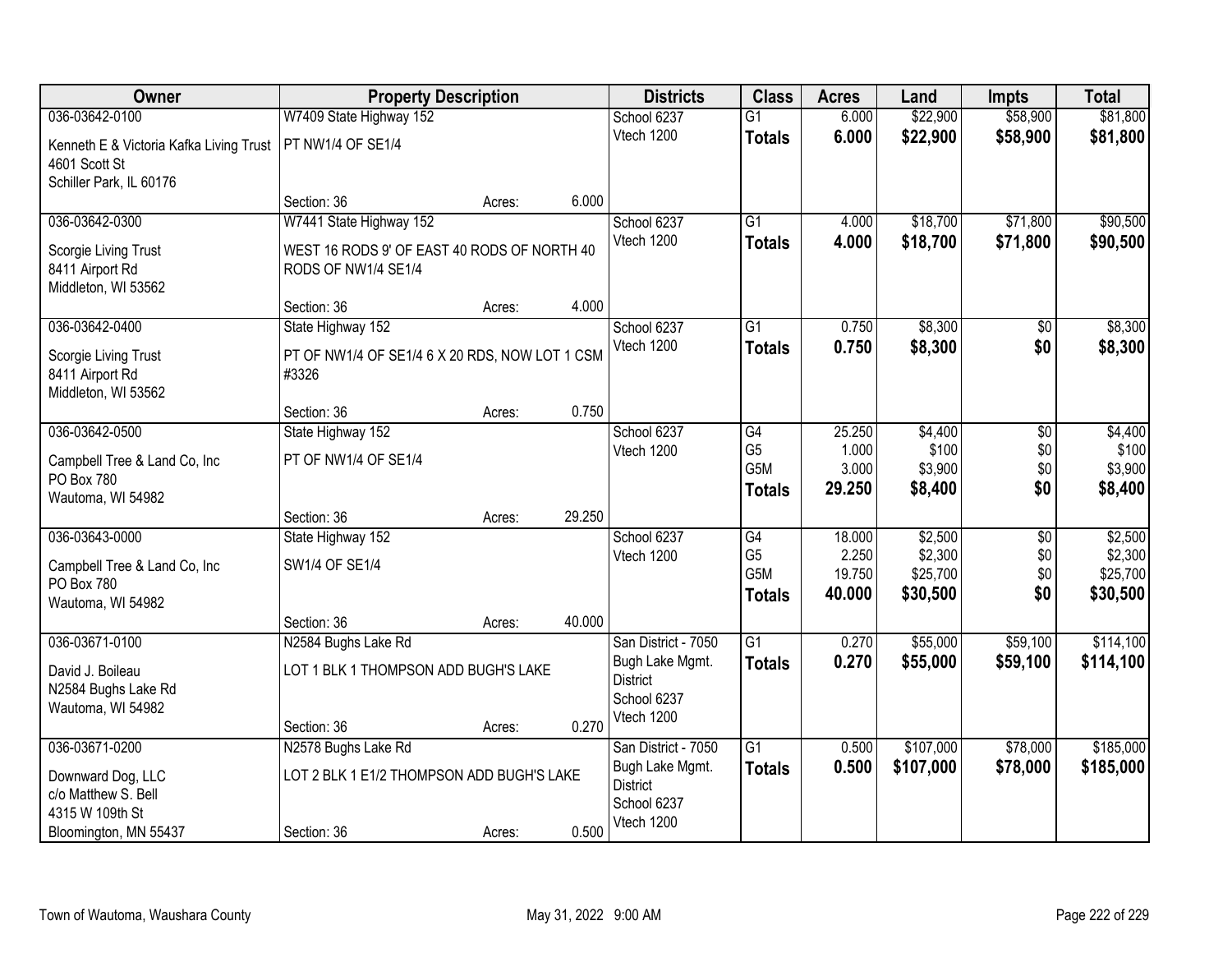| Owner                       |                                              | <b>Property Description</b> |       | <b>Districts</b>    | <b>Class</b>    | <b>Acres</b> | Land      | <b>Impts</b> | <b>Total</b> |
|-----------------------------|----------------------------------------------|-----------------------------|-------|---------------------|-----------------|--------------|-----------|--------------|--------------|
| 036-03671-0300              | N2572 Bughs Lake Rd                          |                             |       | San District - 7050 | $\overline{G1}$ | 0.500        | \$107,000 | \$106,300    | \$213,300    |
| Brenda L. Keating           | LOT 2 BLK 1 W1/2 THOMPSON ADD BUGH'S LAKE    |                             |       | Bugh Lake Mgmt.     | <b>Totals</b>   | 0.500        | \$107,000 | \$106,300    | \$213,300    |
| N2572 Bughs Lake Rd         |                                              |                             |       | <b>District</b>     |                 |              |           |              |              |
| Wautoma, WI 54982-7131      |                                              |                             |       | School 6237         |                 |              |           |              |              |
|                             | Section: 36                                  | Acres:                      | 0.500 | Vtech 1200          |                 |              |           |              |              |
| 036-03671-0400              | N2568 Bughs Lake Rd                          |                             |       | San District - 7050 | $\overline{G1}$ | 0.300        | \$66,000  | \$104,600    | \$170,600    |
| Alice C. Magnusson          | LOT 3 BLK 1 THOMPSON ADD BUGH'S LAKE         |                             |       | Bugh Lake Mgmt.     | <b>Totals</b>   | 0.300        | \$66,000  | \$104,600    | \$170,600    |
| c/o Nancy Johnson           |                                              |                             |       | <b>District</b>     |                 |              |           |              |              |
| 166 State Rd 337            |                                              |                             |       | School 6237         |                 |              |           |              |              |
| Rosebud, TX 76570-2067      | Section: 36                                  | Acres:                      | 0.300 | Vtech 1200          |                 |              |           |              |              |
| 036-03671-0510              | N2564 Bughs Lake Rd                          |                             |       | San District - 7050 | $\overline{G1}$ | 0.410        | \$82,000  | \$175,300    | \$257,300    |
| Dale T. Hedtke              | LOT 1 CSM 5954                               |                             |       | Bugh Lake Mgmt.     | <b>Totals</b>   | 0.410        | \$82,000  | \$175,300    | \$257,300    |
| Carol J. Hedtke             |                                              |                             |       | <b>District</b>     |                 |              |           |              |              |
| N2564 Bughs Lake Rd         |                                              |                             |       | School 6237         |                 |              |           |              |              |
| Wautoma, WI 54982           | Section: 36                                  | Acres:                      | 0.410 | Vtech 1200          |                 |              |           |              |              |
| 036-03671-0810              | N2558 Bughs Lake Rd                          |                             |       | San District - 7050 | $\overline{G1}$ | 0.440        | \$97,000  | \$79,400     | \$176,400    |
| Janet K. Recore             | PT OF SW1/4 SW1/4, THOMPSON ADD TO BUGH'S    |                             |       | Bugh Lake Mgmt.     | <b>Totals</b>   | 0.440        | \$97,000  | \$79,400     | \$176,400    |
| N2558 Bughs Lake Rd         | LAKE W1/2 LOT 5, LOT 6 & E1/2 LOT 7 BLK 1    |                             |       | <b>District</b>     |                 |              |           |              |              |
| Wautoma, WI 54982           |                                              |                             |       | School 6237         |                 |              |           |              |              |
|                             | Section: 36                                  | Acres:                      | 0.440 | Vtech 1200          |                 |              |           |              |              |
| 036-03671-1000              | <b>Bughs Lake Rd</b>                         |                             |       | San District - 7050 | $\overline{G1}$ | 0.145        | \$35,500  | \$13,100     | \$48,600     |
| Thomas R. Behnke            | W1/2 OF LOT 7 BLK 1 THOMPSON ADD BUGH'S LAKE |                             |       | Bugh Lake Mgmt.     | <b>Totals</b>   | 0.145        | \$35,500  | \$13,100     | \$48,600     |
| Sherry L. Behnke            |                                              |                             |       | <b>District</b>     |                 |              |           |              |              |
| 1905 Chapman Ave            |                                              |                             |       | School 6237         |                 |              |           |              |              |
| North Fond Du Lac, WI 54937 | Section: 36                                  | Acres:                      | 0.145 | Vtech 1200          |                 |              |           |              |              |
| 036-03671-1100              | N2552 Bughs Lake Rd                          |                             |       | San District - 7050 | G1              | 0.255        | \$71,500  | \$78,000     | \$149,500    |
| Thomas R. Behnke            | LOT 8 BLK 1 THOMPSON ADD TO BUGH'S LAKE      |                             |       | Bugh Lake Mgmt.     | <b>Totals</b>   | 0.255        | \$71,500  | \$78,000     | \$149,500    |
| Sherry L. Behnke            |                                              |                             |       | <b>District</b>     |                 |              |           |              |              |
| 1905 Chapman Ave            |                                              |                             |       | School 6237         |                 |              |           |              |              |
| North Fond Du Lac, WI 54937 | Section: 36                                  | Acres:                      | 0.255 | Vtech 1200          |                 |              |           |              |              |
| 036-03671-1200              | N2548 Bughs Lake Rd                          |                             |       | San District - 7050 | $\overline{G1}$ | 0.248        | \$66,000  | \$28,200     | \$94,200     |
| Karen A. Michels et al      | LOT 9 BLK 1 THOMPSON ADD TO BUGH'S LAKE      |                             |       | Bugh Lake Mgmt.     | <b>Totals</b>   | 0.248        | \$66,000  | \$28,200     | \$94,200     |
| N8702 Lakeshore Dr          | <b>SW1/4</b>                                 |                             |       | <b>District</b>     |                 |              |           |              |              |
| Fond Du Lac, WI 54937       |                                              |                             |       | School 6237         |                 |              |           |              |              |
|                             | Section: 36                                  | Acres:                      | 0.248 | Vtech 1200          |                 |              |           |              |              |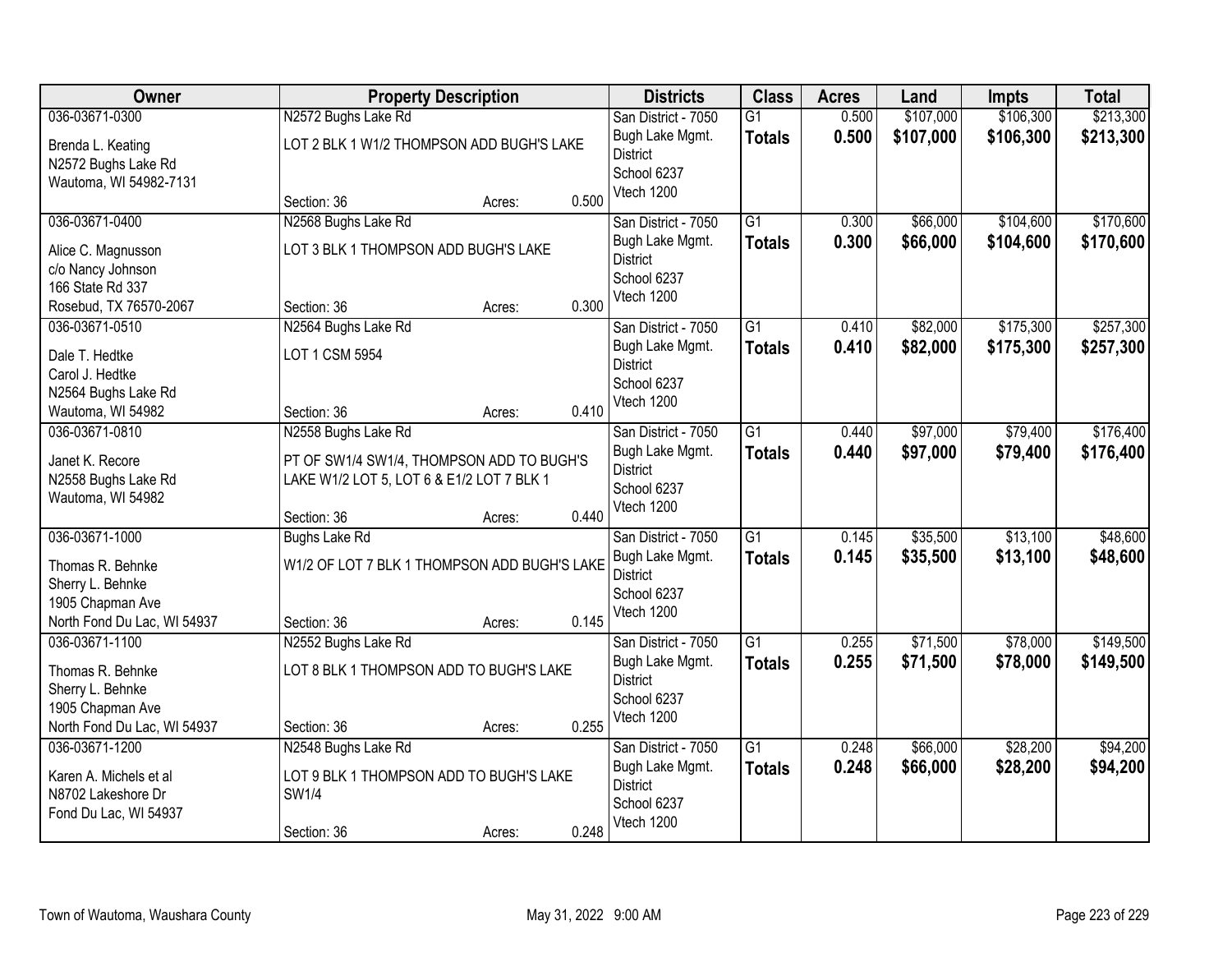| Owner                                            |                                              | <b>Property Description</b> |       | <b>Districts</b>    | <b>Class</b>    | <b>Acres</b> | Land            | <b>Impts</b>    | <b>Total</b>    |
|--------------------------------------------------|----------------------------------------------|-----------------------------|-------|---------------------|-----------------|--------------|-----------------|-----------------|-----------------|
| 036-03671-1300                                   | N2542 Bughs Lake Rd                          |                             |       | San District - 7050 | $\overline{G1}$ | 0.308        | \$71,500        | \$97,200        | \$168,700       |
| Michael D. Zwart                                 | LOT 10 BLK 1 THOMPSON ADD TO BUGH'S LAKE     |                             |       | Bugh Lake Mgmt.     | <b>Totals</b>   | 0.308        | \$71,500        | \$97,200        | \$168,700       |
| N2542 Bughs Lake Rd                              |                                              |                             |       | <b>District</b>     |                 |              |                 |                 |                 |
| Wautoma, WI 54982                                |                                              |                             |       | School 6237         |                 |              |                 |                 |                 |
|                                                  | Section: 36                                  | Acres:                      | 0.308 | Vtech 1200          |                 |              |                 |                 |                 |
| 036-03671-1400                                   | N2538 Bughs Lake Rd                          |                             |       | San District - 7050 | $\overline{G1}$ | 0.311        | \$66,000        | \$57,700        | \$123,700       |
| Timothy J. Rothe Sr                              | L. ANDREW THOMPSON'S ADD TO BUGH'S LAKE,     |                             |       | Bugh Lake Mgmt.     | <b>Totals</b>   | 0.311        | \$66,000        | \$57,700        | \$123,700       |
| Judy A. Rothe                                    | <b>LOT 11 BLK 1</b>                          |                             |       | <b>District</b>     |                 |              |                 |                 |                 |
| 17 Meadowbrook Ct                                |                                              |                             |       | School 6237         |                 |              |                 |                 |                 |
| Appleton, WI 54914                               | Section: 36                                  | Acres:                      | 0.311 | Vtech 1200          |                 |              |                 |                 |                 |
| 036-03671-1500                                   | <b>Bughs Lake Rd</b>                         |                             |       | San District - 7050 | $\overline{X4}$ | 0.220        | $\overline{50}$ | $\overline{50}$ | $\overline{30}$ |
| Town of Wautoma                                  | L ANDREW THOMPSON'S ADD TO BUGH'S LAKE       |                             |       | Bugh Lake Mgmt.     | <b>Totals</b>   | 0.220        | \$0             | \$0             | \$0             |
| W8674 Fawn Ct                                    | SUBD ASPEN ST NOW PUBLIC ACCESS              |                             |       | <b>District</b>     |                 |              |                 |                 |                 |
| Wautoma, WI 54982                                |                                              |                             |       | School 6237         |                 |              |                 |                 |                 |
|                                                  | Section: 36                                  | Acres:                      | 0.220 | Vtech 1200          |                 |              |                 |                 |                 |
| 036-03671-1600                                   | N2528 Bughs Lake Rd                          |                             |       | San District - 7050 | $\overline{G1}$ | 0.312        | \$87,400        | \$79,500        | \$166,900       |
| Jeffrey G. Dehling                               | PT SW1/4 (N1/2 OF LOT RESERVED FROM PLAT)    |                             |       | Bugh Lake Mgmt.     | <b>Totals</b>   | 0.312        | \$87,400        | \$79,500        | \$166,900       |
| Marilyn L. Dehling                               |                                              |                             |       | <b>District</b>     |                 |              |                 |                 |                 |
| N2528 Bughs Lake Rd                              |                                              |                             |       | School 6237         |                 |              |                 |                 |                 |
| Wautoma, WI 54982-7131                           | Section: 36                                  | Acres:                      | 0.000 | Vtech 1200          |                 |              |                 |                 |                 |
| 036-03671-1700                                   | N2524 Bughs Lake Rd                          |                             |       | San District - 7050 | $\overline{G1}$ | 0.293        | \$82,000        | \$48,900        | \$130,900       |
| Alfred Nagorny                                   | S1/2 OF LOT RESERVED FROM PLAT PT OF SW 1/4  |                             |       | Bugh Lake Mgmt.     | <b>Totals</b>   | 0.293        | \$82,000        | \$48,900        | \$130,900       |
| Bonnie Nagorny                                   |                                              |                             |       | <b>District</b>     |                 |              |                 |                 |                 |
| W1165 Butler Rd                                  |                                              |                             |       | School 6237         |                 |              |                 |                 |                 |
| Rubicon, WI 53078                                | Section: 36                                  | Acres:                      | 0.293 | Vtech 1200          |                 |              |                 |                 |                 |
| 036-03671-1800                                   | N2516 Bughs Lake Rd                          |                             |       | San District - 7050 | $\overline{G1}$ | 0.252        | \$79,000        | \$37,000        | \$116,000       |
|                                                  | L ANDREW THOMPSON'S ADD TO BUGH'S LAKE       |                             |       | Bugh Lake Mgmt.     | <b>Totals</b>   | 0.252        | \$79,000        | \$37,000        | \$116,000       |
| Margaret Snyder Living Trust<br>15100 E 215th St | SUBD, LOT 1 BLK 2                            |                             |       | <b>District</b>     |                 |              |                 |                 |                 |
| Peculiar, MO 64078                               |                                              |                             |       | School 6237         |                 |              |                 |                 |                 |
|                                                  | Section: 36                                  | Acres:                      | 0.252 | Vtech 1200          |                 |              |                 |                 |                 |
| 036-03671-1910                                   | N2507 Bughs Lake Rd                          |                             |       | San District - 7050 | $\overline{G1}$ | 0.480        | \$65,300        | \$41,400        | \$106,700       |
| Glenn A. Perry                                   | PT OF SW1/4 SW1/4, LOT 2 BLK 2 THOMPSON ADD. |                             |       | Bugh Lake Mgmt.     | <b>Totals</b>   | 0.480        | \$65,300        | \$41,400        | \$106,700       |
| N2507 Bughs Lake Rd                              | TO BUGH'S LAKE SUBD AND PT OF SW1/4 SW1/4 W  |                             |       | <b>District</b>     |                 |              |                 |                 |                 |
| Wautoma, WI 54892                                | OF BUGHS LAKE RD K/A LOT A                   |                             |       | School 6237         |                 |              |                 |                 |                 |
|                                                  | Section: 36                                  | Acres:                      | 0.480 | Vtech 1200          |                 |              |                 |                 |                 |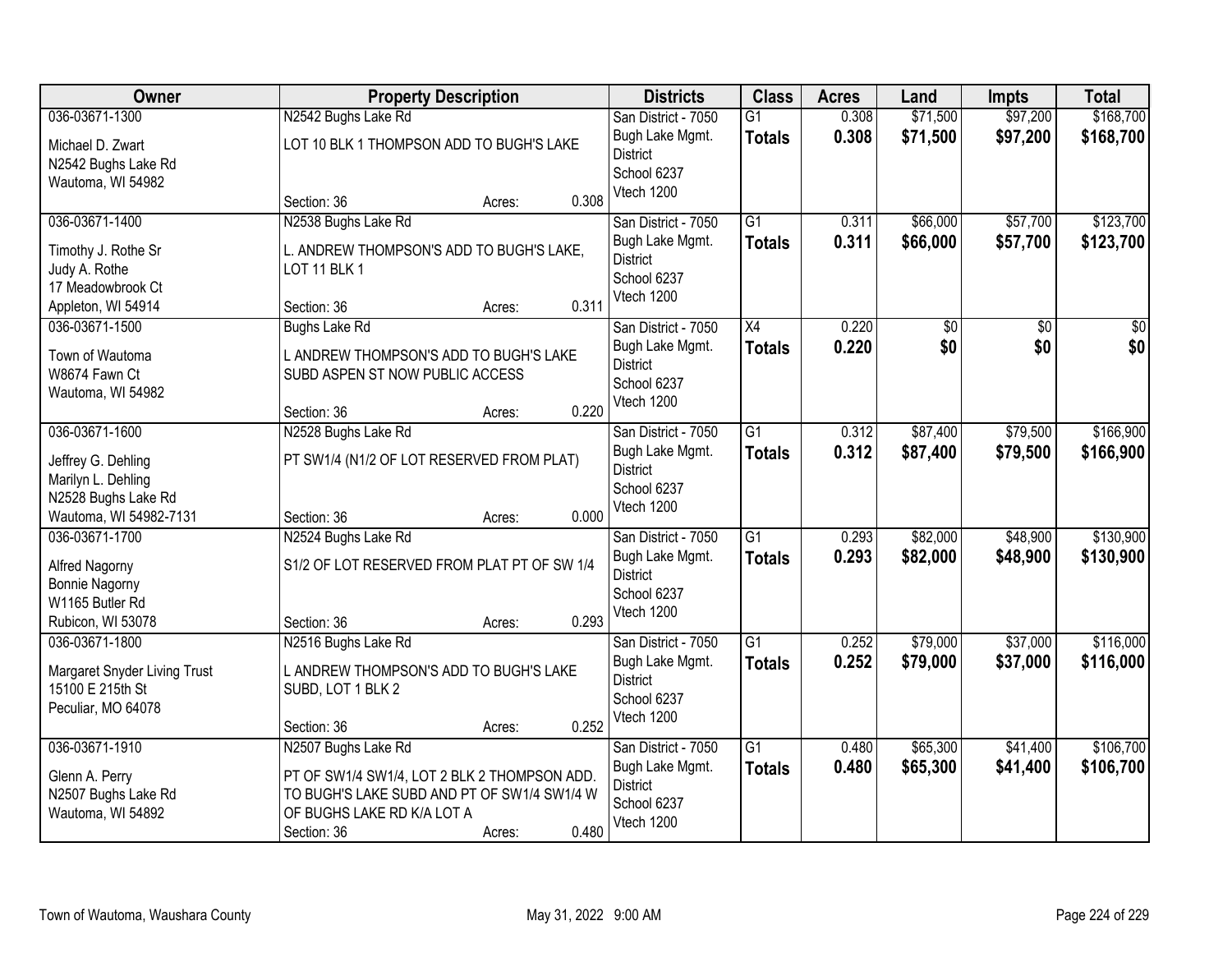| Owner                    | <b>Property Description</b>                  |                 | <b>Districts</b>               | <b>Class</b>    | <b>Acres</b> | Land      | <b>Impts</b> | <b>Total</b> |
|--------------------------|----------------------------------------------|-----------------|--------------------------------|-----------------|--------------|-----------|--------------|--------------|
| 036-03671-2000           | N2508 Bughs Lake Rd                          |                 | San District - 7050            | $\overline{G1}$ | 0.232        | \$55,000  | \$72,200     | \$127,200    |
| Christopher L. Thorpe    | LOT 3 BLK 2 THOMPSON ADD TO BUGH'S LAKE      |                 | Bugh Lake Mgmt.                | <b>Totals</b>   | 0.232        | \$55,000  | \$72,200     | \$127,200    |
| Natalie R. Thorpe        |                                              |                 | <b>District</b>                |                 |              |           |              |              |
| N2508 Bughs Lake Rd      |                                              |                 | School 6237                    |                 |              |           |              |              |
| Wautoma, WI 54982        | Section: 36                                  | 0.232<br>Acres: | Vtech 1200                     |                 |              |           |              |              |
| 036-03671-2100           | N2504 Bughs Lake Rd                          |                 | San District - 7050            | $\overline{G1}$ | 0.121        | \$39,600  | \$1,800      | \$41,400     |
| Peter H. Albert          | PT OF LOT 4 BLK 2 L A THOMPSON ADD TO BUGH'S |                 | Bugh Lake Mgmt.                | <b>Totals</b>   | 0.121        | \$39,600  | \$1,800      | \$41,400     |
| 5701 W Lloyd St          | <b>LAKE</b>                                  |                 | <b>District</b>                |                 |              |           |              |              |
| Milwaukee, WI 53208      |                                              |                 | School 6237                    |                 |              |           |              |              |
|                          | Section: 36                                  | 0.121<br>Acres: | Vtech 1200                     |                 |              |           |              |              |
| 036-03672-0100           | N2592 Bughs Lake Rd                          |                 | San District - 7050            | G1              | 0.269        | \$66,000  | \$66,500     | \$132,500    |
| James R. Lang II         | LOT 1 BLK 1 BUGHS LAKE SUBD                  |                 | Bugh Lake Mgmt.                | <b>Totals</b>   | 0.269        | \$66,000  | \$66,500     | \$132,500    |
| Mary T. Lang             |                                              |                 | <b>District</b>                |                 |              |           |              |              |
| 132 W Oak St             |                                              |                 | School 6237                    |                 |              |           |              |              |
| Lake Mills, WI 53551     | Section: 36                                  | 0.269<br>Acres: | Vtech 1200                     |                 |              |           |              |              |
| 036-03672-0200           | N2596 Bughs Lake Rd                          |                 | San District - 7050            | $\overline{G1}$ | 0.325        | \$80,000  | \$45,900     | \$125,900    |
|                          |                                              |                 | Bugh Lake Mgmt.                | <b>Totals</b>   | 0.325        | \$80,000  | \$45,900     | \$125,900    |
| Michael J. Petrowsky     | LOT 2 BLK 1 BUGH'S LAKE SUBD                 |                 | <b>District</b>                |                 |              |           |              |              |
| Laura A. Petrowsky       |                                              |                 | School 6237                    |                 |              |           |              |              |
| 1054 5th Ave             |                                              |                 | Vtech 1200                     |                 |              |           |              |              |
| Grafton, WI 53024        | Section: 36                                  | 0.325<br>Acres: |                                |                 |              |           |              |              |
| 036-03672-0350           | N2602 Bughs Lake Rd                          |                 | San District - 7050            | $\overline{G1}$ | 0.333        | \$75,900  | \$154,100    | \$230,000    |
| Mark A. Kinderman        | LOT 3 BLK 1 BUGH'S LAKE SUBD & PT OF LOT 4   |                 | Bugh Lake Mgmt.                | <b>Totals</b>   | 0.333        | \$75,900  | \$154,100    | \$230,000    |
| Bette L. Kinderman       | COMM AT NW COR THENCE ESTRLY 11', SWLY TO    |                 | <b>District</b><br>School 6237 |                 |              |           |              |              |
| N2602 Bughs Lake Rd      | SW CORNER LOT 4, N TO POB LESS V877 P258     |                 | Vtech 1200                     |                 |              |           |              |              |
| Wautoma, WI 54982        | Section: 36                                  | 0.333<br>Acres: |                                |                 |              |           |              |              |
| 036-03672-0460           | N2606 Bughs Lake Rd                          |                 | San District - 7050            | $\overline{G1}$ | 0.403        | \$98,000  | \$68,100     | \$166, 100   |
| Jeffrey R. Hetcher       | LOT 4 BLK 1 BUGH'S LAKE SUBD EXC PT OF LOT 4 |                 | Bugh Lake Mgmt.                | <b>Totals</b>   | 0.403        | \$98,000  | \$68,100     | \$166, 100   |
| Karin D. Hetcher         | COMM AT NW COR THENCE ESTRLY 11', SWLY TO    |                 | <b>District</b>                |                 |              |           |              |              |
| N2606 Bughs Lake Rd      | SW CORNER LOT 4, N TO POB AND INCL PARCEL    |                 | School 6237                    |                 |              |           |              |              |
| Wautoma, WI 54982        | Section: 36                                  | 0.403<br>Acres: | Vtech 1200                     |                 |              |           |              |              |
| 036-03672-0610           | N2610 Bughs Lake Rd                          |                 | San District - 7050            | $\overline{G1}$ | 0.430        | \$107,000 | \$27,700     | \$134,700    |
| Steven J. Lautenschlager | LOT 2 CSM 6026                               |                 | Bugh Lake Mgmt.                | <b>Totals</b>   | 0.430        | \$107,000 | \$27,700     | \$134,700    |
| Staci L. Lautenschlager  |                                              |                 | <b>District</b>                |                 |              |           |              |              |
| 1757 Doty St             |                                              |                 | School 6237                    |                 |              |           |              |              |
| Oshkosh, WI 54902        | Section: 36                                  | 0.430<br>Acres: | Vtech 1200                     |                 |              |           |              |              |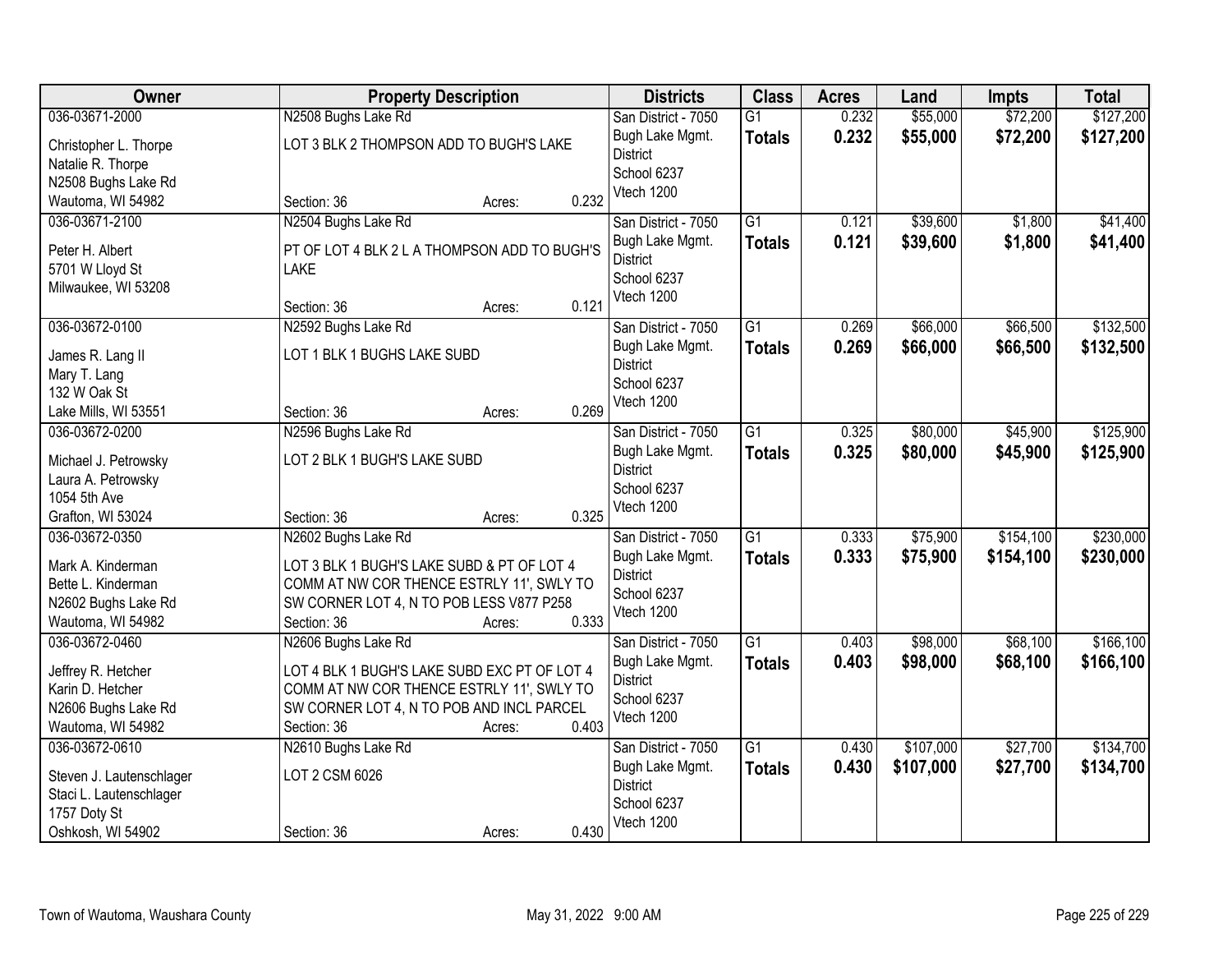| Owner                               | <b>Property Description</b>                           |        |       | <b>Districts</b>    | <b>Class</b>    | <b>Acres</b> | Land            | <b>Impts</b>    | <b>Total</b>     |
|-------------------------------------|-------------------------------------------------------|--------|-------|---------------------|-----------------|--------------|-----------------|-----------------|------------------|
| 036-03672-0700                      | <b>Bughs Lake Rd</b>                                  |        |       | San District - 7050 | $\overline{G1}$ | 0.262        | \$72,600        | $\overline{50}$ | \$72,600         |
| Susan M. Olson                      | LOT 7 BLK 1 BUGH'S LAKE SUBD & ADJ PARCEL             |        |       | Bugh Lake Mgmt.     | <b>Totals</b>   | 0.262        | \$72,600        | \$0             | \$72,600         |
| Michelle E. Segner                  |                                                       |        |       | <b>District</b>     |                 |              |                 |                 |                  |
| 110 K Ron Ln                        |                                                       |        |       | School 6237         |                 |              |                 |                 |                  |
| Coon Valley, WI 54623-8049          | Section: 36                                           | Acres: | 0.262 | Vtech 1200          |                 |              |                 |                 |                  |
| 036-03672-0800                      | N2614 Bughs Lake Rd                                   |        |       | San District - 7050 | $\overline{G1}$ | 0.324        | \$63,800        | \$83,700        | \$147,500        |
| Susan M. Olson                      | LOT 8 BLK 1 BUGH'S LAKE SUBD & ADJ PARCEL             |        |       | Bugh Lake Mgmt.     | <b>Totals</b>   | 0.324        | \$63,800        | \$83,700        | \$147,500        |
| Michelle E. Segner                  |                                                       |        |       | <b>District</b>     |                 |              |                 |                 |                  |
| 110 K Ron Ln                        |                                                       |        |       | School 6237         |                 |              |                 |                 |                  |
| Coon Valley, WI 54623-8049          | Section: 36                                           | Acres: | 0.324 | Vtech 1200          |                 |              |                 |                 |                  |
| 036-03672-0900                      | N2616 Bughs Lake Rd                                   |        |       | San District - 7050 | X4              | 0.359        | \$0             | \$0             | $\overline{30}$  |
| St Peter's Episcopal Church         | LOT 9 BLK 1 BUGH'S LAKE SUBD                          |        |       | Bugh Lake Mgmt.     | <b>Totals</b>   | 0.359        | \$0             | \$0             | \$0              |
| 217 Houston St                      |                                                       |        |       | <b>District</b>     |                 |              |                 |                 |                  |
| Ripon, WI 54971                     |                                                       |        |       | School 6237         |                 |              |                 |                 |                  |
|                                     | Section: 36                                           | Acres: | 0.359 | Vtech 1200          |                 |              |                 |                 |                  |
| 036-03672-1000                      | <b>Bughs Lake Rd</b>                                  |        |       | San District - 7050 | X4              | 0.516        | $\overline{50}$ | $\sqrt{6}$      | $\sqrt{50}$      |
| St Peter's Episcopal Church         | LOT 10 BLK 1 BUGH'S LAKE SUB                          |        |       | Bugh Lake Mgmt.     | <b>Totals</b>   | 0.516        | \$0             | \$0             | \$0              |
| 217 Houston St                      |                                                       |        |       | <b>District</b>     |                 |              |                 |                 |                  |
| Ripon, WI 54971                     |                                                       |        |       | School 6237         |                 |              |                 |                 |                  |
|                                     | Section: 36                                           | Acres: | 0.516 | Vtech 1200          |                 |              |                 |                 |                  |
| 036-03672-1100                      | <b>Bughs Lake Rd</b>                                  |        |       | San District - 7050 | $\overline{G5}$ | 0.750        | \$800           | \$0             | \$800            |
| Cliff Finn                          |                                                       |        |       | Bugh Lake Mgmt.     | <b>Totals</b>   | 0.750        | \$800           | \$0             | \$800            |
| 2559 N 91st St                      | BUGHS LAKE SUBD PARCEL RESERVED FROM PLAT<br>BY OWNER |        |       | <b>District</b>     |                 |              |                 |                 |                  |
| Wauwatosa, WI 53226                 |                                                       |        |       | School 6237         |                 |              |                 |                 |                  |
|                                     | Section: 36                                           | Acres: | 0.000 | Vtech 1200          |                 |              |                 |                 |                  |
| 036-03672-1109                      | <b>Bughs Lake Rd</b>                                  |        |       | San District - 7050 | $\overline{X4}$ | 0.282        | $\overline{50}$ | \$0             | $\overline{\$0}$ |
|                                     | <b>BUGH'S LAKE SUBD "ASH ST"</b>                      |        |       | Bugh Lake Mgmt.     | <b>Totals</b>   | 0.282        | \$0             | \$0             | \$0              |
| Town of Wautoma<br>c/o Town Clerk   |                                                       |        |       | <b>District</b>     |                 |              |                 |                 |                  |
| W8241 Brown Deer Dr                 |                                                       |        |       | School 6237         |                 |              |                 |                 |                  |
| Wautoma, WI 54982                   | Section: 36                                           | Acres: | 0.282 | Vtech 1200          |                 |              |                 |                 |                  |
| 036-03672-1200                      | N2624 Bughs Lake Rd                                   |        |       | San District - 7050 | $\overline{G1}$ | 0.910        | \$47,500        | \$101,200       | \$148,700        |
|                                     |                                                       |        |       | Bugh Lake Mgmt.     | <b>Totals</b>   | 0.910        | \$47,500        | \$101,200       | \$148,700        |
| Perry S & Lois K Jamar Family Trust | LOT 1 BLK 2 BUGH'S LAKE SUBD & ADJ PARCEL             |        |       | <b>District</b>     |                 |              |                 |                 |                  |
| 3048 Seafarer Dr                    |                                                       |        |       | School 6237         |                 |              |                 |                 |                  |
| Harbour Heights, FL 33983           |                                                       |        |       | Vtech 1200          |                 |              |                 |                 |                  |
|                                     | Section: 36                                           | Acres: | 0.910 |                     |                 |              |                 |                 |                  |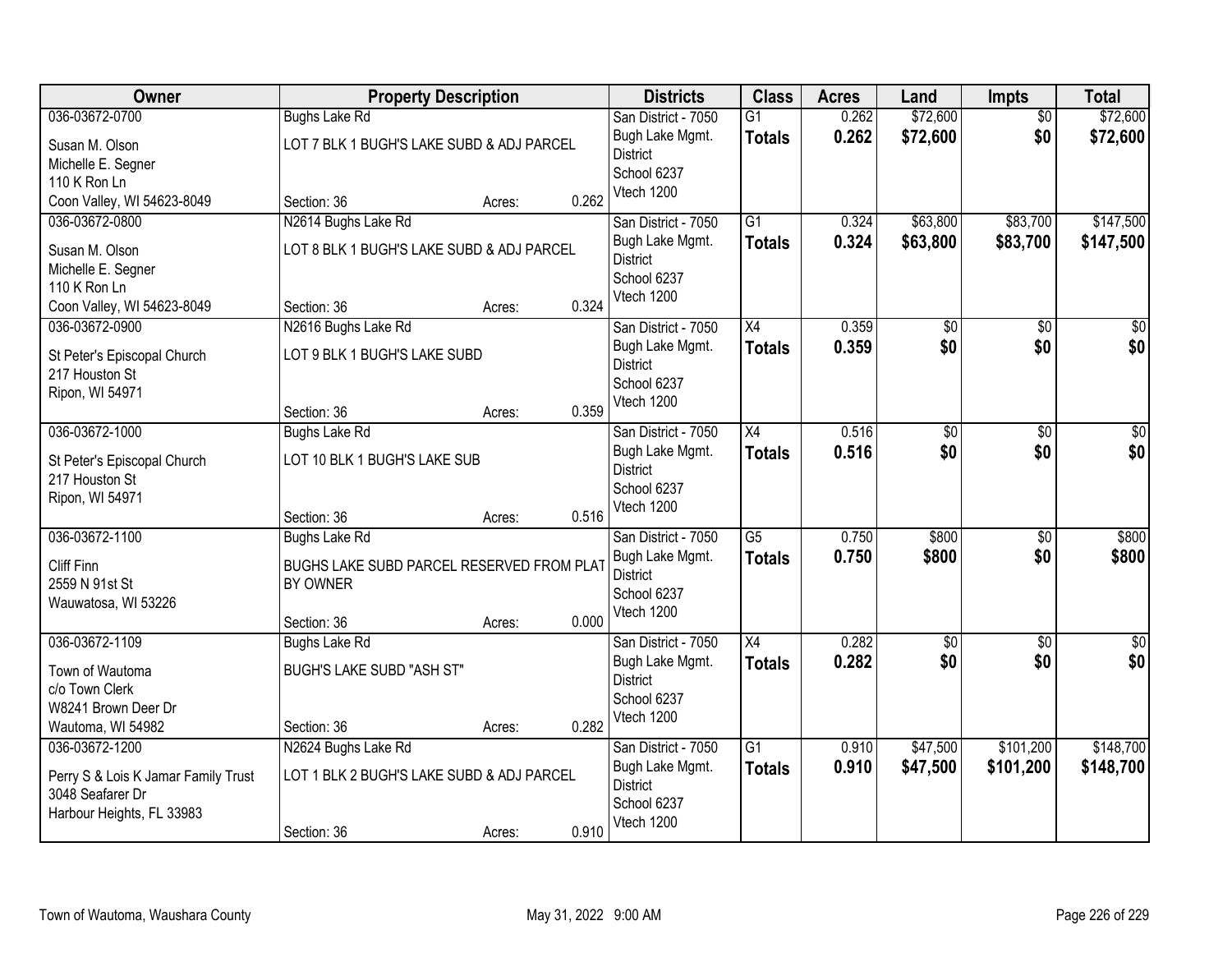| Owner                                          |                                                                 | <b>Property Description</b> |       | <b>Districts</b>                       | <b>Class</b>                     | <b>Acres</b>   | Land                 | <b>Impts</b>         | <b>Total</b>   |
|------------------------------------------------|-----------------------------------------------------------------|-----------------------------|-------|----------------------------------------|----------------------------------|----------------|----------------------|----------------------|----------------|
| 036-03672-1300                                 | <b>Bughs Lake Rd</b>                                            |                             |       | San District - 7050                    | $\overline{G1}$                  | 0.524          | \$35,100             | \$200                | \$35,300       |
| Perry S & Lois K Jamar Family Trust            | LOT 2 BLK 2 BUGH'S LAKE SUBD & ADJ PARCEL                       |                             |       | Bugh Lake Mgmt.<br><b>District</b>     | <b>Totals</b>                    | 0.524          | \$35,100             | \$200                | \$35,300       |
| 3048 Seafarer Dr                               |                                                                 |                             |       | School 6237                            |                                  |                |                      |                      |                |
| Harbour Heights, FL 33983                      |                                                                 |                             |       | Vtech 1200                             |                                  |                |                      |                      |                |
|                                                | Section: 36                                                     | Acres:                      | 0.524 |                                        |                                  |                |                      |                      | \$148,900      |
| 036-03672-1400                                 | N2630 Bughs Lake Rd                                             |                             |       | San District - 7050<br>Bugh Lake Mgmt. | $\overline{G1}$                  | 0.369<br>0.369 | \$80,000<br>\$80,000 | \$68,900<br>\$68,900 | \$148,900      |
| Charles E. Reilly                              | LOT 3 BLK 2 BUGH'S LAKE SUBD & ADJ PARCEL                       |                             |       | <b>District</b>                        | <b>Totals</b>                    |                |                      |                      |                |
| N2630 Bughs Lake Rd                            |                                                                 |                             |       | School 6237                            |                                  |                |                      |                      |                |
| Wautoma, WI 54982-7130                         | Section: 36                                                     | Acres:                      | 0.369 | Vtech 1200                             |                                  |                |                      |                      |                |
| 036-03672-1510                                 | N2666 Bughs Lake Rd                                             |                             |       | San District - 7050                    | $\overline{G1}$                  | 0.600          | \$120,500            | \$97,500             | \$218,000      |
|                                                |                                                                 |                             |       | Bugh Lake Mgmt.                        | <b>Totals</b>                    | 0.600          | \$120,500            | \$97,500             | \$218,000      |
| Robert L Gordon Living Trust<br>1615 E Park PI | LOTS 4 & 5 BLK 2 BUGH'S LAKE SUBD, NOW LOT 1<br><b>CSM 4633</b> |                             |       | <b>District</b>                        |                                  |                |                      |                      |                |
| Milwaukee, WI 53211                            |                                                                 |                             |       | School 6237                            |                                  |                |                      |                      |                |
|                                                | Section: 36                                                     | Acres:                      | 0.600 | Vtech 1200                             |                                  |                |                      |                      |                |
| 036-03672-1710                                 | N2672 Bughs Lake Rd                                             |                             |       | San District - 7050                    | G1                               | 0.516          | \$120,500            | \$117,800            | \$238,300      |
| Robert W & Virginia Magnusson Living           | LOTS 6 & 7 BLK 2 BUGH'S LAKE SUBD & ADJ PARCEL                  |                             |       | Bugh Lake Mgmt.                        | <b>Totals</b>                    | 0.516          | \$120,500            | \$117,800            | \$238,300      |
| Trust                                          |                                                                 |                             |       | <b>District</b>                        |                                  |                |                      |                      |                |
| N2672 Bughs Lake Rd                            |                                                                 |                             |       | School 6237<br>Vtech 1200              |                                  |                |                      |                      |                |
| Wautoma, WI 54982                              | Section: 36                                                     | Acres:                      | 0.516 |                                        |                                  |                |                      |                      |                |
| 036-03672-1900                                 | N2678 Bughs Lake Rd                                             |                             |       | San District - 7050                    | $\overline{G1}$                  | 0.244          | \$72,600             | \$134,900            | \$207,500      |
| Richard E & Susan M Delisle Trust              | LOT 8 BLK 2 BUGH'S LAKE SUBD & ADJ PARCEL                       |                             |       | Bugh Lake Mgmt.<br><b>District</b>     | <b>Totals</b>                    | 0.244          | \$72,600             | \$134,900            | \$207,500      |
| N2678 Bughs Lake Rd                            |                                                                 |                             |       | School 6237                            |                                  |                |                      |                      |                |
| Wautoma, WI 54982                              |                                                                 |                             |       | Vtech 1200                             |                                  |                |                      |                      |                |
|                                                | Section: 36                                                     | Acres:                      | 0.244 |                                        |                                  |                |                      |                      |                |
| 036-03672-2000                                 | Bughs Lake Rd                                                   |                             |       | San District - 7050<br>Bugh Lake Mgmt. | $\overline{G5}$<br><b>Totals</b> | 0.210<br>0.210 | \$200<br>\$200       | $\sqrt{6}$<br>\$0    | \$200<br>\$200 |
| Mdv Living Trust                               | LOT 9 BLK 2 BUGH'S LAKE SUBD & ADJ PARCEL                       |                             |       | <b>District</b>                        |                                  |                |                      |                      |                |
| 4n481 Foxfield Dr                              |                                                                 |                             |       | School 6237                            |                                  |                |                      |                      |                |
| St Charles, IL 60175                           | Section: 36                                                     | Acres:                      | 0.000 | Vtech 1200                             |                                  |                |                      |                      |                |
| 036-03675-0110                                 | N2599 Bughs Lake Rd                                             |                             |       | San District - 7050                    | $\overline{G1}$                  | 1.490          | \$19,200             | \$254,500            | \$273,700      |
|                                                |                                                                 |                             |       | Bugh Lake Mgmt.                        | <b>Totals</b>                    | 1.490          | \$19,200             | \$254,500            | \$273,700      |
| John A. Bauer<br>Susan M. Bauer                | LOT 1 CSM 5675                                                  |                             |       | <b>District</b>                        |                                  |                |                      |                      |                |
| N2599 Bughs Lake Rd                            |                                                                 |                             |       | School 6237                            |                                  |                |                      |                      |                |
| Wautoma, WI 54982                              | Section: 36                                                     | Acres:                      | 1.490 | Vtech 1200                             |                                  |                |                      |                      |                |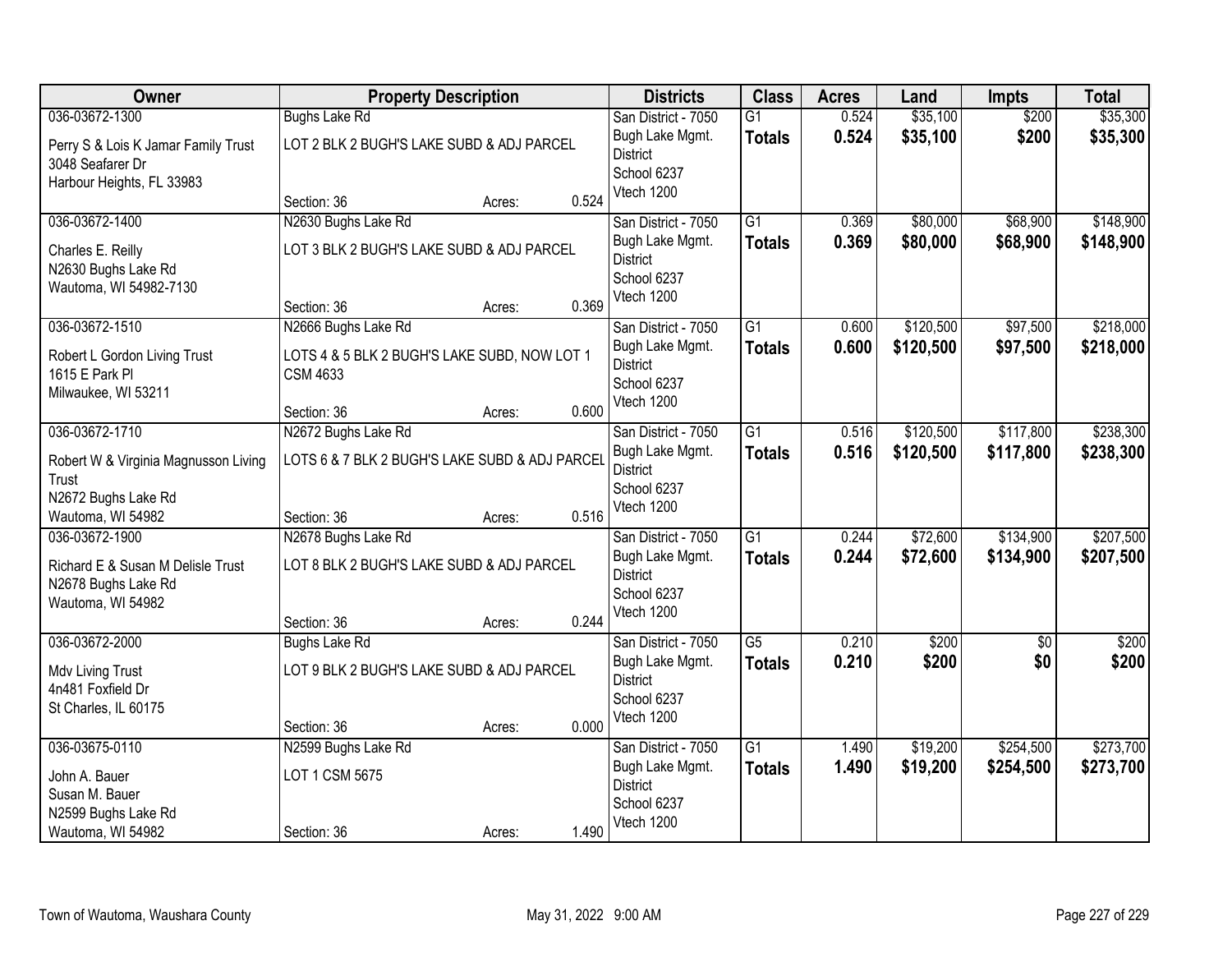| Owner                                                                     | <b>Property Description</b>                                       |        | <b>Districts</b>                                  | <b>Class</b>                     | <b>Acres</b>   | Land                 | <b>Impts</b>           | <b>Total</b>         |
|---------------------------------------------------------------------------|-------------------------------------------------------------------|--------|---------------------------------------------------|----------------------------------|----------------|----------------------|------------------------|----------------------|
| 036-03675-0300                                                            | <b>Bughs Lake Rd</b>                                              |        | San District - 7050<br>Bugh Lake Mgmt.            | $\overline{G1}$<br><b>Totals</b> | 0.832<br>0.832 | \$14,000<br>\$14,000 | $\overline{60}$<br>\$0 | \$14,000<br>\$14,000 |
| Vern Wagner<br>N1173 County Rd Y                                          | LOT 3 BLK 1 LAKE RIDGE SUBD                                       |        | <b>District</b>                                   |                                  |                |                      |                        |                      |
| Wautoma, WI 54982                                                         |                                                                   |        | School 6237                                       |                                  |                |                      |                        |                      |
|                                                                           | Section: 36                                                       | Acres: | Vtech 1200<br>0.832                               |                                  |                |                      |                        |                      |
| 036-03675-0400                                                            | N2611 Bughs Lake Rd                                               |        | San District - 7050                               | $\overline{G1}$                  | 0.922          | \$14,600             | \$132,600              | \$147,200            |
| Kathryn C. Hartford et al<br>650 S Avenue B Lot 89<br>Yuma, AZ 85364-2984 | LOT 4 BLK 1 LAKE RIDGE SUBD; LIFE ESTATE TO<br>KATHRYN C HARTFORD |        | Bugh Lake Mgmt.<br><b>District</b><br>School 6237 | <b>Totals</b>                    | 0.922          | \$14,600             | \$132,600              | \$147,200            |
|                                                                           | Section: 36                                                       | Acres: | Vtech 1200<br>0.922                               |                                  |                |                      |                        |                      |
| 036-03675-0500                                                            | N2613 Bughs Lake Rd                                               |        | San District - 7050                               | $\overline{G1}$                  | 1.015          | \$15,100             | \$210,100              | \$225,200            |
| <b>Richard P Remy Family Trust</b>                                        | LOT 5 BLK 1 LAKE RIDGE SUBD                                       |        | Bugh Lake Mgmt.<br><b>District</b>                | <b>Totals</b>                    | 1.015          | \$15,100             | \$210,100              | \$225,200            |
| N2613 Bughs Lake Rd<br>Wautoma, WI 54982                                  |                                                                   |        | School 6237                                       |                                  |                |                      |                        |                      |
|                                                                           | Section: 36                                                       | Acres: | Vtech 1200<br>1.015                               |                                  |                |                      |                        |                      |
| 036-03675-0600                                                            | <b>Bughs Lake Rd</b>                                              |        | San District - 7050                               | $\overline{G1}$                  | 1.123          | \$16,000             | \$0                    | \$16,000             |
| Kelly A. Krueck<br>430 Aspen Dr Unit 1                                    | LOT 6 BLK 1 LAKE RIDGE SUBD                                       |        | Bugh Lake Mgmt.<br><b>District</b>                | <b>Totals</b>                    | 1.123          | \$16,000             | \$0                    | \$16,000             |
| Oak Creek, WI 53154                                                       |                                                                   |        | School 6237<br>Vtech 1200                         |                                  |                |                      |                        |                      |
|                                                                           | Section: 36                                                       | Acres: | 1.123                                             |                                  |                |                      |                        |                      |
| 036-03675-0700                                                            | Bughs Lake Rd                                                     |        | San District - 7050                               | $\overline{G4}$                  | 1.270          | \$200                | $\sqrt[6]{}$           | \$200                |
| Clifford Finn                                                             | LOT 7 BLK 1 LAKE RIDGE SUBD                                       |        | Bugh Lake Mgmt.<br><b>District</b>                | <b>Totals</b>                    | 1.270          | \$200                | \$0                    | \$200                |
| 2559 N 91st St                                                            |                                                                   |        | School 6237                                       |                                  |                |                      |                        |                      |
| Wauwatosa, WI 53226                                                       | Section: 36                                                       | Acres: | Vtech 1200<br>1.270                               |                                  |                |                      |                        |                      |
| 036-03675-0800                                                            | Bughs Lake Rd                                                     |        | San District - 7050                               | G4                               | 1.471          | \$300                | $\overline{60}$        | \$300                |
| Cliff Finn                                                                | LOT 8 BLK 1 LAKE RIDGE SUBD                                       |        | Bugh Lake Mgmt.<br><b>District</b>                | <b>Totals</b>                    | 1.471          | \$300                | \$0                    | \$300                |
| 2559 N 91st St                                                            |                                                                   |        | School 6237                                       |                                  |                |                      |                        |                      |
| Wauwatosa, WI 53226                                                       | Section: 36                                                       | Acres: | Vtech 1200<br>1.471                               |                                  |                |                      |                        |                      |